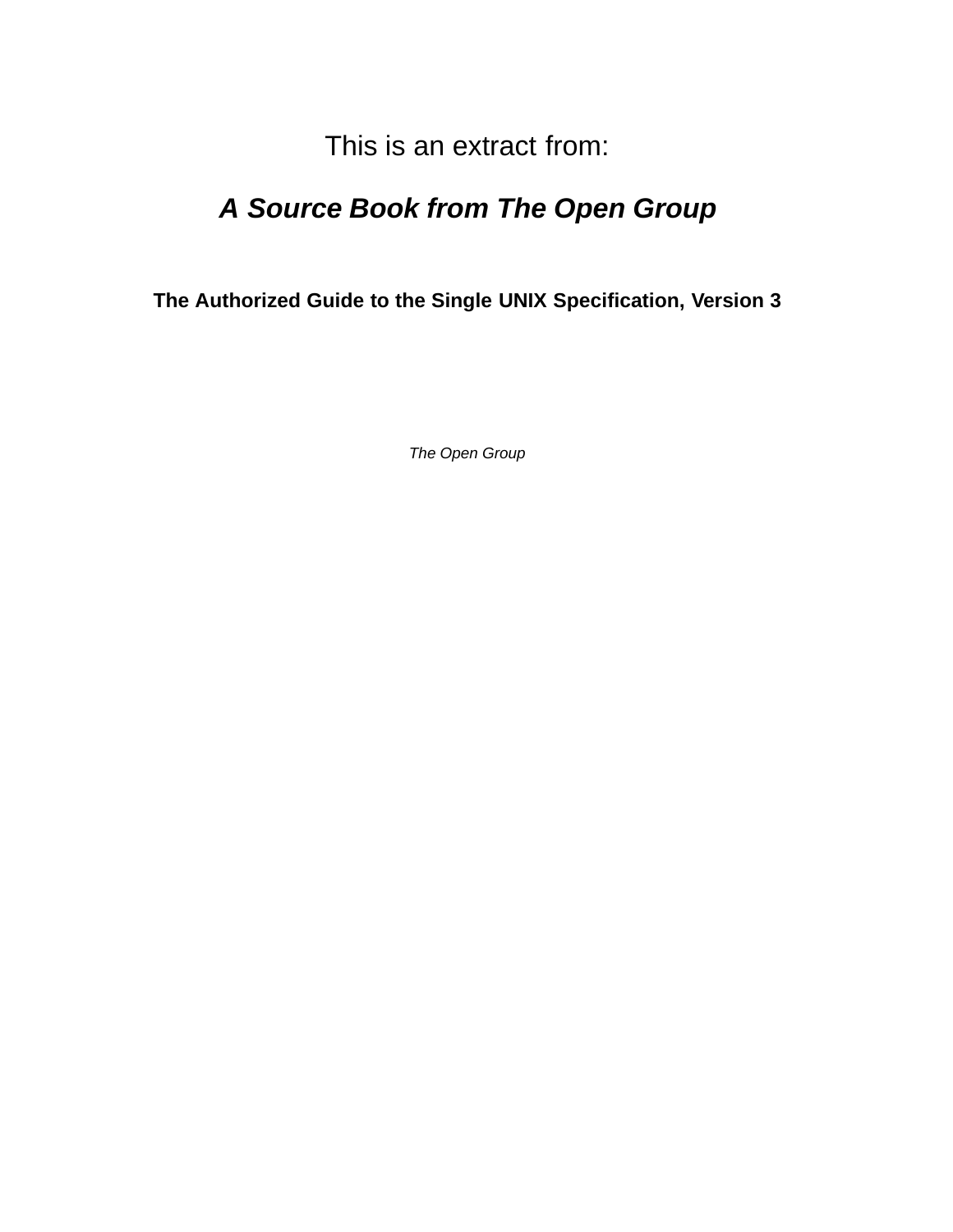# Copyright © January 2005, The Open Group

All rights reserved.

No part of this publication may be reproduced, stored in a retrieval system, or transmitted, in any form or by any means, electronic, mechanical, photocopying, recording or otherwise, without the prior permission of the copyright owners.

A Source Book from The Open Group

The Authorized Guide to the Single UNIX Specification, Version 3

Published in the U.K. by The Open Group, January 2005.

Any comments relating to the material contained in this document may be submitted to:

The Open Group Apex Plaza Forbury Road Reading Berkshire, RG1 1AX United Kingdom

or by Electronic Mail to:

OGSpecs@opengroup.org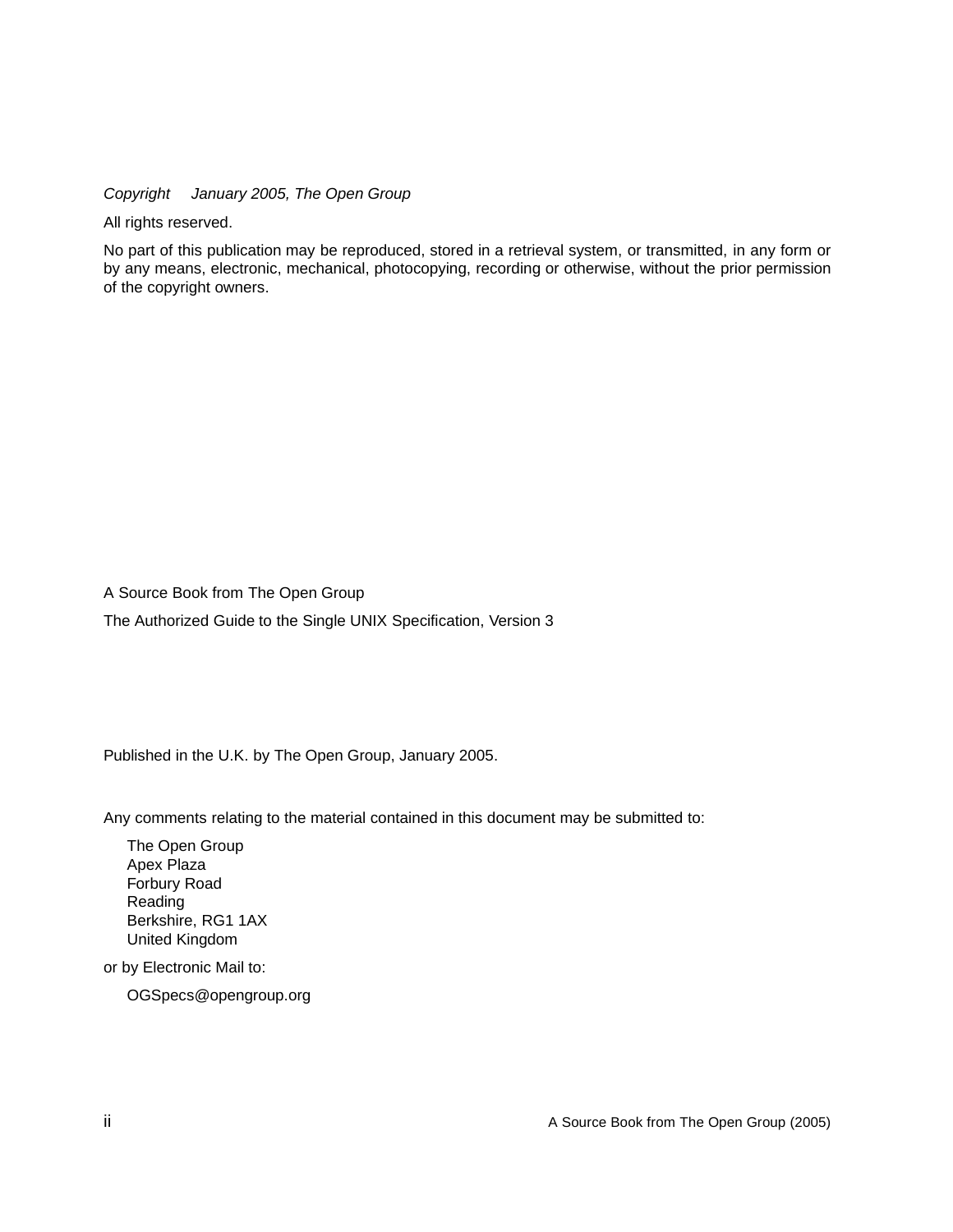#### **Chapter 1**

# **The Single UNIX Specification The Single ONIX Specification**

Many names have been applied to the work that has culminated in the Single UNIX Specification and the accompanying UNIX certification program. It began as the Common API Specification, became Spec 1170, and is now in its latest iteration the Single UNIX Specification, Version 3, published in a number of The Open Group's Technical Standards, the core of which are also IEEE Std 1003.1-2001.

**\_\_\_\_\_\_\_\_\_\_\_\_\_\_\_\_\_\_\_\_\_\_\_\_\_\_\_\_\_\_\_\_\_\_\_\_\_\_\_\_\_\_\_\_\_\_\_\_\_\_\_\_**

This introductory chapter describes the Single UNIX Specification, giving an overview of its evolution to become the Single UNIX Specification, Version 3.

# **1.1 Introduction**

This document introduces the Single UNIX Specification, Version 3 providing a brief history of the work that led to its creation, information on what's new in Version 3, migration information on the changes between Version 2 and Version 3, what is covered in each part of the specification, and how to use the documents to advantage to develop portable applications.

# **1.2 Background**

Today, the cost of developing applications software is considerably greater than the cost of the hardware on which the applications run. Preserving this investment in an organization's critical applications, while freeing the organization to mix and match platforms as hardware costs fall, has led to the idea of "open systems". One of the cornerstones of open systems is portability the ability to move an application's source code to another platform and rebuild the application without changing the source.

Software portability problems do not just affect an organization directly through its own applications. Hardware vendors often find their market limited by the applications that run on their platforms. Independent software vendors (ISVs) often limit themselves in the number of platforms on which they sell their products, due to the costs of maintaining multiple ports of the application for multiple platforms. Consumers are caught, often choosing hardware platforms based on the applications they need to purchase, but without the ability to know what new applications will be available on these platforms in the future.

The Single UNIX Specification, provides a single, open consensus specification to support development of portable applications. There is also a mark, or brand, that is used to identify those products that conform to the Single UNIX Specification. Both the specification and the trademark are managed and held in trust for the industry by The Open Group.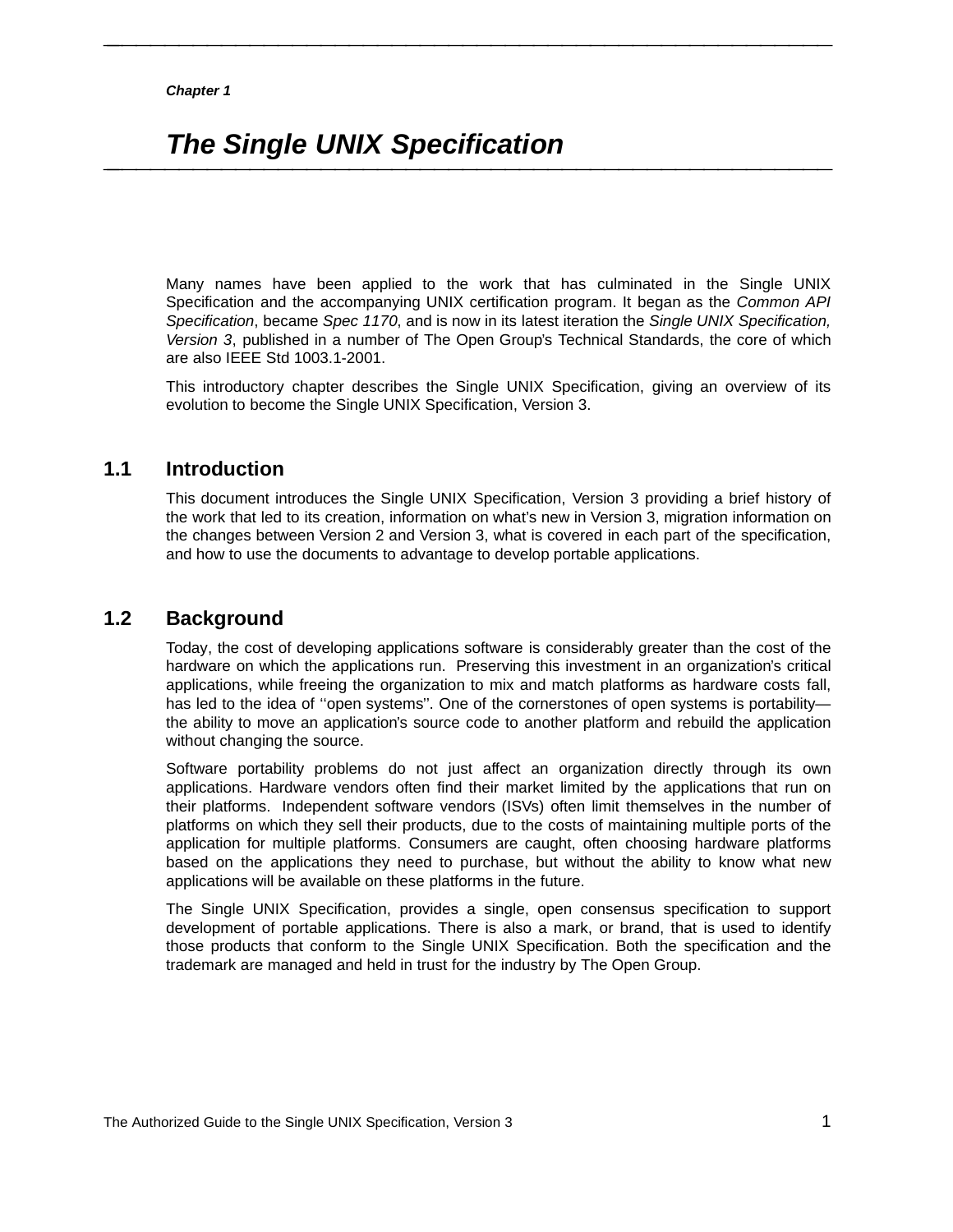# **1.3 The Value of Standards**

The UNIX system's increasing popularity spawned the development of a number of variations of the UNIX operating system in the 1980s, and the existence of these caused a mid-life crisis. Standardization had progressed slowly and methodically in domains such as telecommunications and third-generation languages; yet no one had addressed standards at the operating system level. For suppliers, the thought of a uniform operating environment was disconcerting. Consumer lock-in was woven tightly into the fabric of the industry. Individual consumers, particularly those with UNIX system experience, envisioned standardized environments, but had no way to pull the market in their direction.

However, for one category of consumer—governments—the standardization of the UNIX system was both desirable and within reach. Governments have clout and are the largest consumers of information technology products and services in the world. Driven by the need to improve commonality, both U.S. and European governments endorsed a shift to the UNIX system. The Institute of Electrical and Electronic Engineers POSIX family of standards, along with standards from ISO, ANSI, and others, led the way. Consortia such as the X/Open Company (merged with the Open Software Foundation in 1995 to form The Open Group) hammered out draft standards to accelerate the process.

In 1994, the definitive specification of what constitutes a UNIX system was finalized through X/Open Company's consensus process. The Single UNIX Specification was born, not from a theoretical, ivory tower approach, but by analyzing the applications that were in use in businesses across the world.

With the active support of government and commercial buyers alike, vendors began to converge on products that implement the Single UNIX Specification, and now all major vendors have products labeled UNIX 95, UNIX 98, or UNIX 03 which indicates that the vendor guarantees that the product conforms to the Single UNIX Specification.

Vendors continue to add value to the UNIX system, particularly in areas of new technology; however, that value will always be built upon a single, consensus standard. Meanwhile, the functionality of the UNIX system was established and the mid-life crisis was resolved. Suppliers today provide UNIX systems that are built upon the single, consensus standard.

# **1.4 The Single UNIX Specification**

The Single UNIX Specification is a set of open, consensus specifications that define the requirements for a conformant UNIX system. The standardized programming environment provides a broad-based functional set of interfaces to support the porting of existing UNIX applications and the development of new applications. The environment also supports a rich set of tools for application development.

The Single UNIX Specification came into being when in 1994 Novell (who had acquired the UNIX systems business of AT&T/USL) decided to get out of that business. Rather than sell the business as a single entity, Novell transferred the rights to the UNIX trademark and the specification (that subsequently became the Single UNIX Specification) to The Open Group (at the time X/Open Company). Subsequently, it sold the source code and the product implementation (UNIXWARE) to SCO. The Open Group also owns the trademark UNIXWARE, transferred to them from SCO more recently.

Today, The Open Group's UNIX trademark may be applied to any operating system product that is guaranteed to meet the Single UNIX Specification. The Single UNIX Specification is designed to give software developers a single set of APIs to be supported by every UNIX system, and by making the specification freely available on the Web (www.unix.org), thousands of developers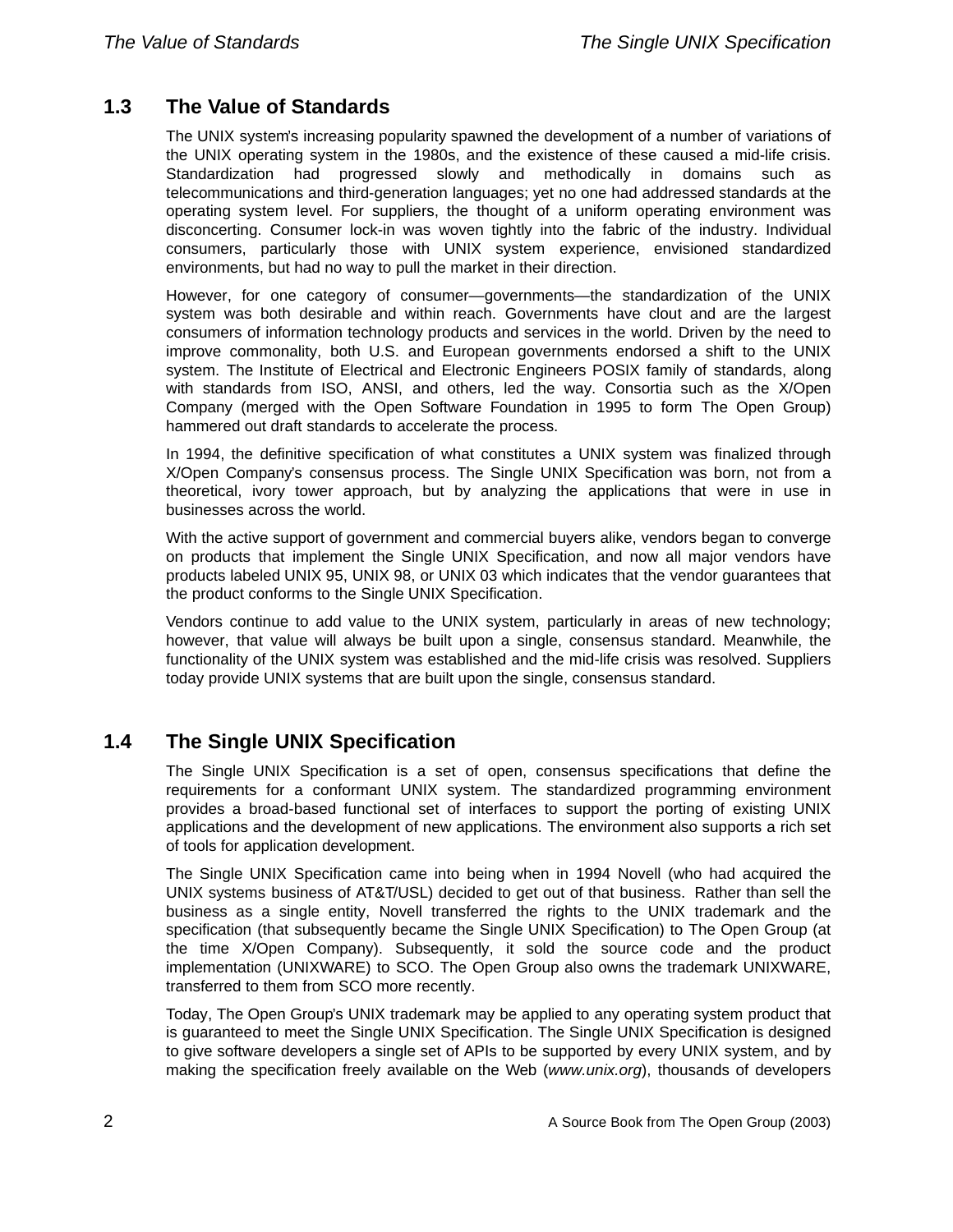are able to access this resource.

The most significant consequence of the Single UNIX Specification initiative is that it shifts the focus of attention away from incompatible UNIX system product implementations on to compliance with a single, agreed set of APIs. If an operating system meets the specification, and commonly available applications can run on it, then it can be reliably viewed as open.

# **1.5 Benefits for Application Developers**

A single standard for the UNIX operating system means:

- Improved portability
- Faster development through the increased number of standard interfaces
- More innovation is possible, due to the reduced time spent porting applications

# **1.6 Benefits for Users**

The Single UNIX Specification will evolve and develop in response to market needs protecting users' investment in existing systems and applications. The availability of the UNIX system from multiple suppliers gives users freedom of choice rather than being locked in to a single supplier. And the wide range of applications—built on the UNIX system's strengths of scalability, availability, and reliability—ensures that mission-critical business needs can be met.

# **1.7 The Common API Specification**

The Common API Specification project started when several vendors (Sun Microsystems, IBM, Hewlett-Packard, Novell/USL, and OSF) joined together to provide a single unified specification of the UNIX system services. By implementing a single common definition of the UNIX system services, third-party independent software vendors (ISVs) would be able to more easily deliver strategic applications on all of these vendors' platforms at once.

The focus of this initiative was to deliver the core application interfaces used by current application programs. The economic driver that initiated the project was to ease the porting of existing successful applications. While the work was led by a central group of vendors, it received widespread support within the industry.

A two-pronged approach was used to develop the Common API Specification. First, a set of formal industry specifications was chosen to form the overall base for the work. This would provide stability and vendor neutrality, and lay a well charted course for future application development, taking advantage of the careful work that had gone into developing these specifications. It would also preserve the portability of existing applications already developed to these core models.

The X/Open XPG4 Base was chosen as the stable functional base from which to start. XPG4 Base supports the POSIX.1 system interface and the ANSI C/ISO C standard at its core. It also provides a rich set of 174 commands and utilities.

Many UNIX systems already conformed to this specification. To this base was added the traditional UNIX System V Interface Definition (SVID) Edition 3, Level 1 calls, and the OSF Application Environment Specification (AES) Full Use interface definitions. These represented the stable central core of the latter two specifications.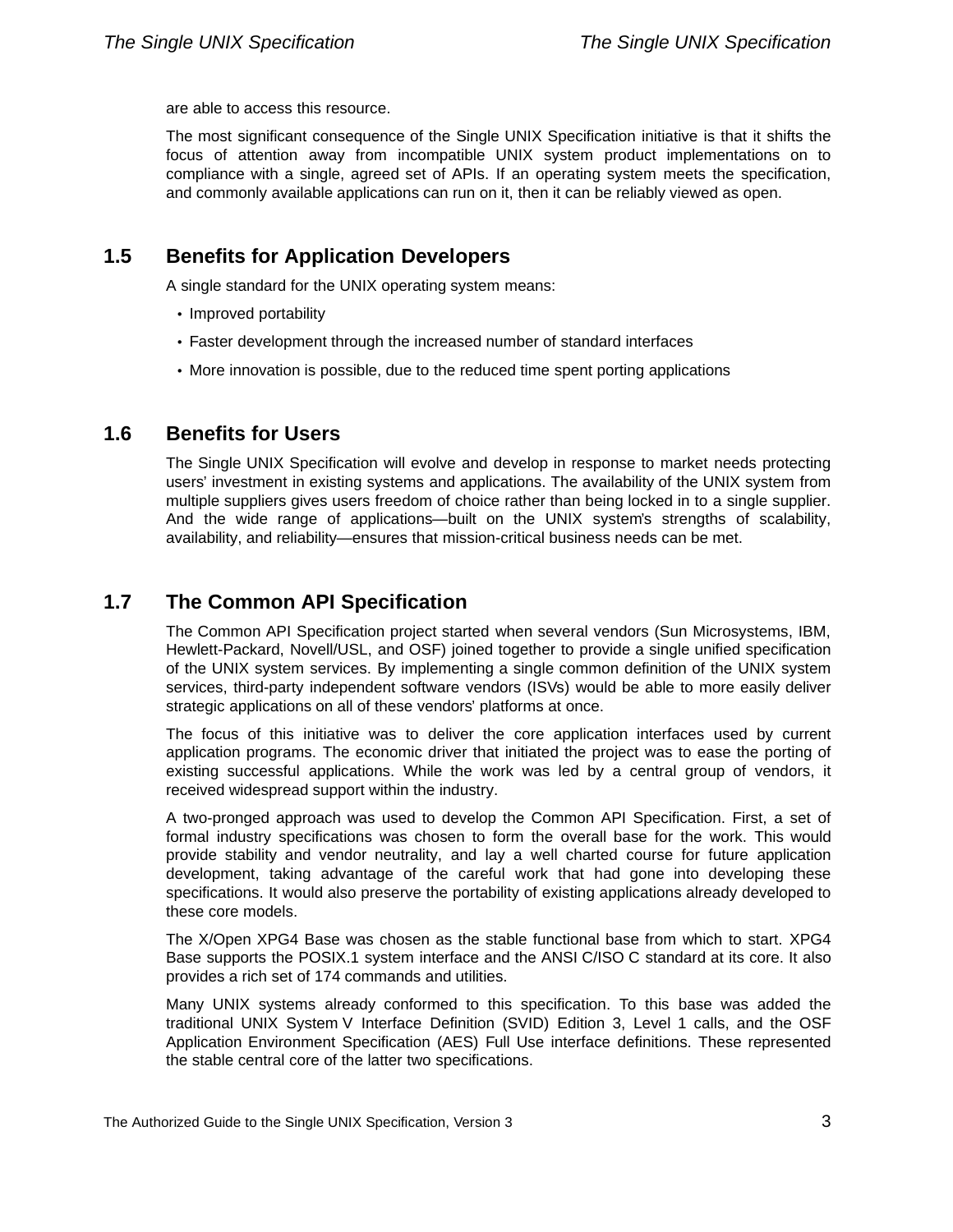The second part of the approach was to incorporate interfaces that are acknowledged common practice but have not yet been incorporated into any formal specification or standard. The intent was to ensure that existing applications running on UNIX systems would port with relative ease to a platform supporting the Common API Specification. A survey of real-world applications was used to determine what additional interfaces would be required in the specification.

Fifty successful application packages were selected to be analyzed using the following criteria:

- Ranked in International Data Corporation's Survey of Leading UNIX Applications, 1992
- The application's domain of applicability was checked to ensure that no single application type (for example, databases) was overly represented
- The application had to be available for analysis either as source code, or as a shared or dynamic linked library

From the group of fifty, the top ten were selected carefully, ensuring that no more than two representative application packages in a particular problem space were chosen. The ten chosen applications were:

| AutoCAD | FrameMaker | Island Write/Paint | SAS (4GL) | Teamwork    |
|---------|------------|--------------------|-----------|-------------|
| Cadence | Informix   | Lotus 1-2-3        | Sybase    | WordPerfect |

APIs used by the applications that were not part of the base specifications were analyzed:

- If an API was used by any of the top ten applications, it was considered for inclusion.
- If an API was not used by one of the top ten, but was used by any three of the remaining 40 applications, it was considered for inclusion.
- While the investigation of these 50 applications was representative of large complex applications, it was still not considered a broad enough survey, so an additional 3,500 modules were scanned. If an API was used at least seven times in modules that came from at least two platforms (to screen out vendor-specific libraries), then the interface was considered for inclusion.

The goal was to ensure that APIs in common use were included, even if they were not in the formal specifications that made up the base. Making the Common API Specification a superset of existing base specifications ensured that any existing applications should work unmodified. The sponsors of the work considered pruning the Common API Specification of interfaces from the base specifications that were not found to be in common use in the application survey.

This idea was rejected for two reasons.

While some of the interfaces in the base specifications were not yet considered common practice, their inclusion in the overall specification meant there existed clear signposts for future applications development work. Also, it was recognized that the applications chosen for the survey were still only a representative sample, and that many other applications not surveyed may use these interfaces.

When the survey was complete, there were 130 interfaces that did not already appear in the base specification. These interfaces seemed to be predominantly Berkeley BSD calls that had never been covered in XPG4 Base, the SVID, or the OSF AES, but did represent common practice in UNIX system applications developed originally on BSD-derived platforms. Such things as sockets and the 4.3BSD memory management calls were commonly used in many applications.

The resulting Common API Specification was impressive in its coverage. The top ten applications surveyed were completely covered. Of the remaining 40 application packages, the next 25 were within 5% of complete coverage. The software vendors involved all acknowledged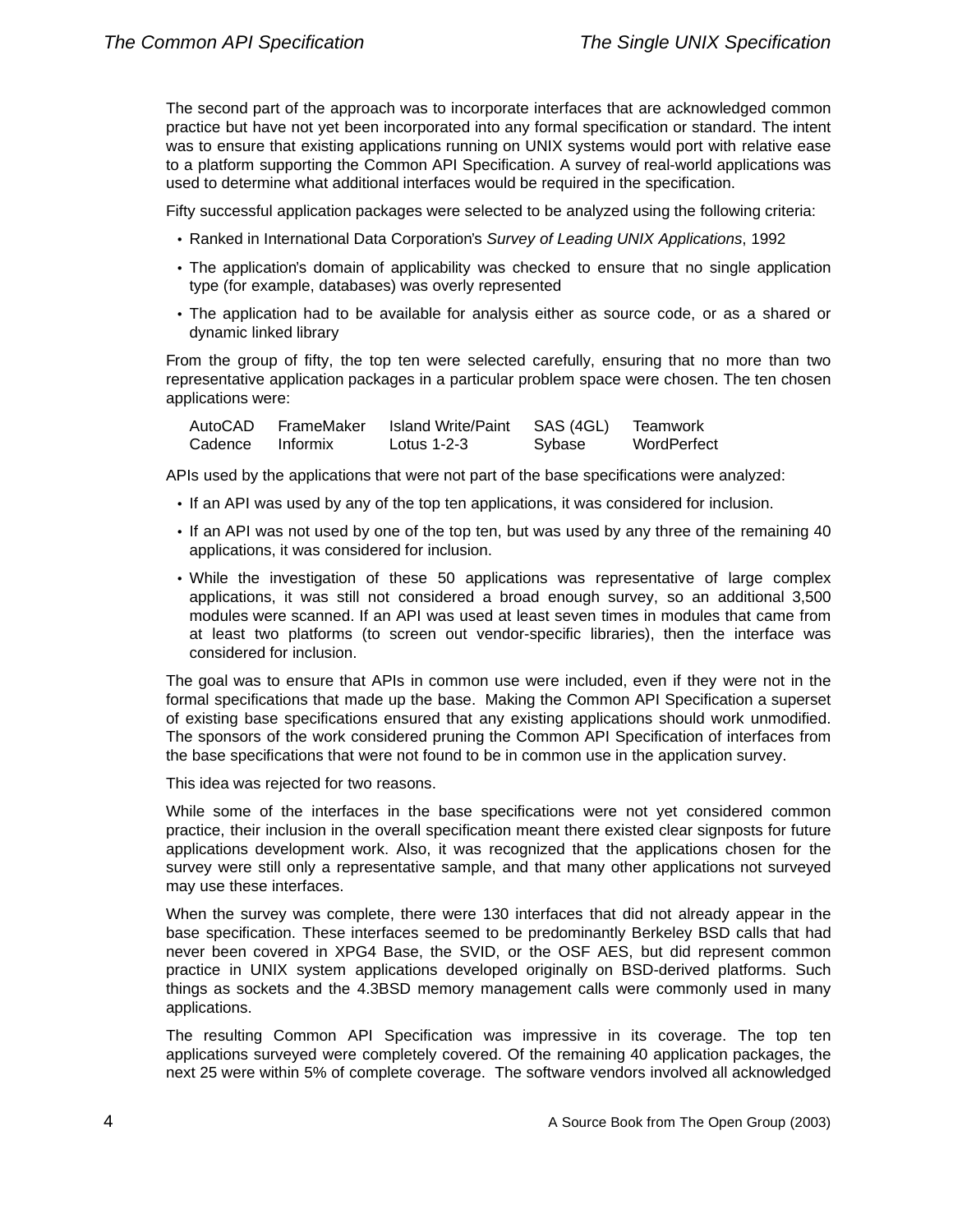that it would be fairly straightforward for them to modify the 5% of applications to conform fully to the specification.

There were 1170 interfaces in the complete specification when the work was done (926 programming interfaces, 70 headers, 174 commands and utilities), and Spec 1170 was born.

Because of the breadth and origins of the specification, duplication of functionality existed. There were similar interfaces for doing the same thing in such areas as memory management  $(bcopy() versus memorye())$  and creating temporary filenames (tmpnam() versus mktemp()). This duplication was allowed since it would increase the number of existing applications that would be portable in the new model. At the same time, certain functions were identified as the recommended practice for future development. There are cases where the duplicated functionality cannot coexist in the same application (for example, conflicting signals models), and it is important to ensure that the application is correctly configured if the expected behavior is to be observed.

In December 1993, Spec 1170 was delivered to X/Open for fasttrack processing into a proper industry supported specification. This work progressed through 1994 and culminated in publication of the Single UNIX Specification in October 1994. There were then more than 1170 interfaces in the specification as the review process shaped the document.

# **1.8 The Single UNIX Specification, Version 2**

The Single UNIX Specification, Version 2 was published in February 1997. It incorporated standards for threads, realtime, removal of any architectural dependencies to permit 64-bit processing (which emerged from the Aspen Group), large file support, enhanced multibyte support, and addressed Year 2000 issues.

The five CAE specifications that make up the Single UNIX Specification, Version 2 are as follows:

- System Interface Definitions, Issue 5 (XBD5)
- System Interfaces and Headers, Issue 5 (XSH5)
- Commands and Utilities, Issue 5 (XCU5)
- Networking Services, Issue 5 (XNS5)
- X/Open Curses, Issue 4, Version 2

# **1.9 The Single UNIX Specification, Version 3**

Work commenced in late 1998 on the Single UNIX Specification, Version 3. The core of the Single UNIX Specification, Version 3, collectively known as the Base Specifications, was developed, and is maintained, by a joint working group of members of the IEEE Portable Applications Standards Committee, members of The Open Group, and members of ISO/IEC Joint Technical Committee 1. This joint working group is known as the Austin Group.<sup>1</sup>

\_\_\_\_\_\_\_\_\_\_\_\_\_\_\_\_\_\_

<sup>1.</sup> The Austin Group is named after the location of the inaugural meeting held at the IBM facility in Austin, Texas in September 1998.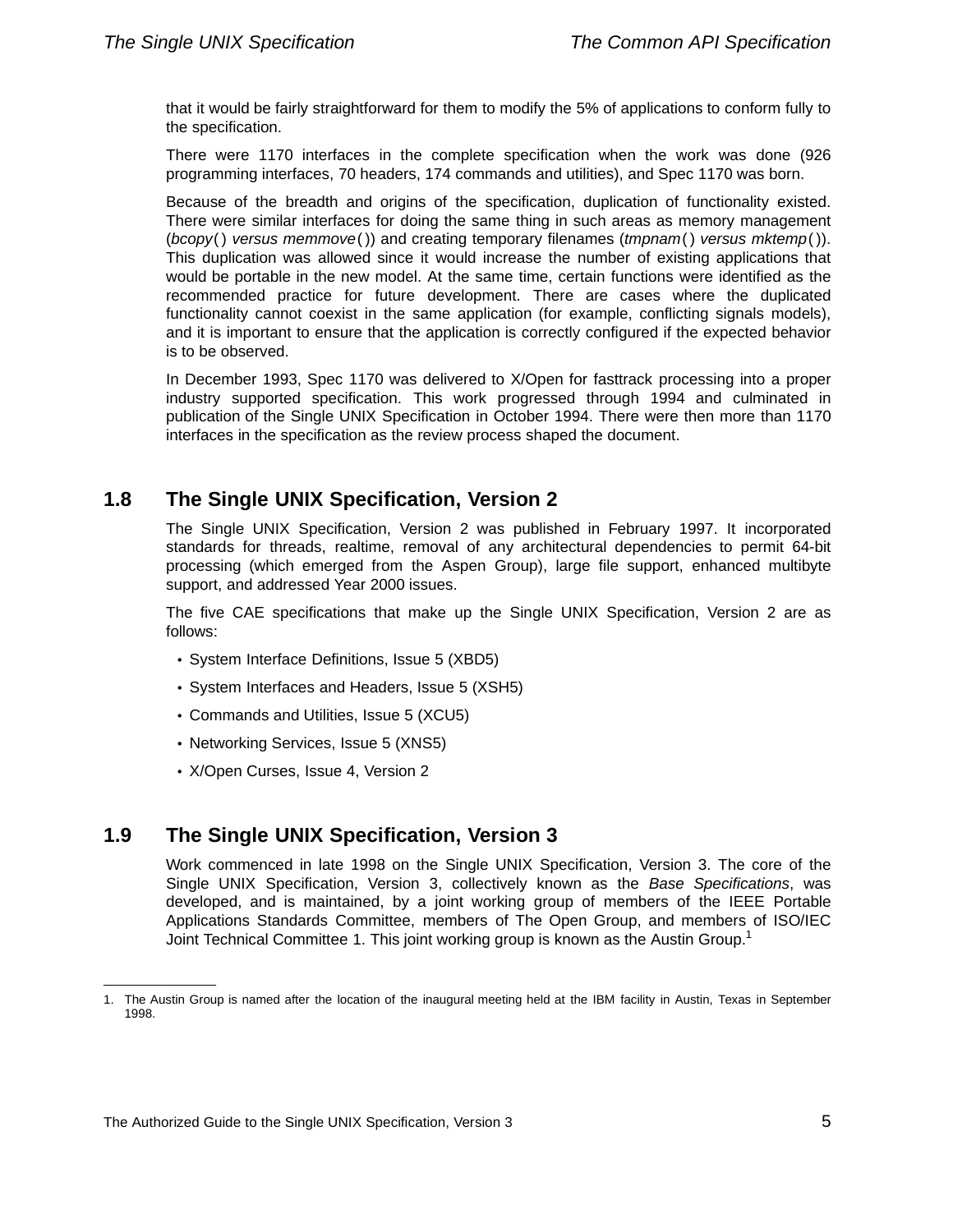The Austin Group arose out of discussions amongst the parties which started in early 1998, leading to an initial meeting and formation of the group in September 1998. This represented a seachange in attitude regarding development of two related specifications by three development organizations, which to date had been developed separately, often with the same standards developers involved.

The purpose of the Austin Group has been to revise, combine, and update the following standards: ISO/IEC 9945-1, ISO/IEC 9945-2, IEEE Std 1003.1, IEEE Std 1003.2, and the Base Specifications of The Open Group Single UNIX Specification.

After two initial meetings, an agreement was signed in July 1999 between The Open Group and the Institute of Electrical and Electronics Engineers (IEEE), Inc. to formalize the project, with the first draft of the revised specifications being made available at the same time. Under this agreement, The Open Group and IEEE agreed to share joint copyright of the resulting work. The Open Group has provided the chair and secretariat for the Austin Group.

The following figure shows the development roadmap from base documents through to approved standard:



This unique development has combined both the industry-led efforts and the formal standardization activities into a single initiative, and included a wide spectrum of participants including commercial, academia, government, and the open source communities.

The approach to specification development was one of ''write once, adopt everywhere'', with the resulting set of specifications being approved as IEEE Std 1003.1-2001 (POSIX), The Open Group Base Specifications, Issue 6, and ISO/IEC 9945. This set of specifications forms the core of the Single UNIX Specification, Version 3.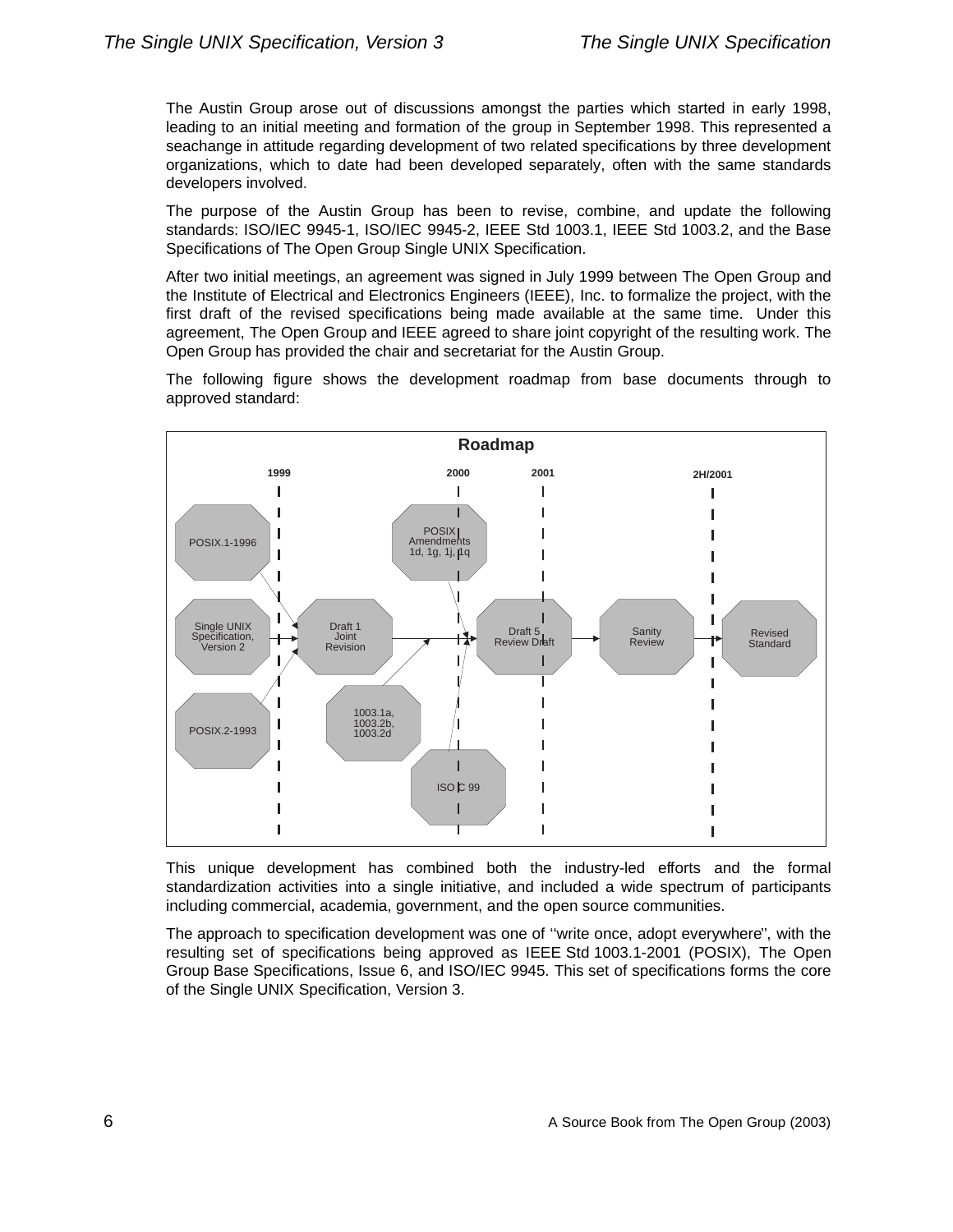The Base Specifications, Issue 6 consist of the following Technical Standards:

- Base Definitions, Issue 6 (XBD)
- Shell and Utilities, Issue 6 (XCU)
- System Interfaces, Issue 6 (XSH)
- Rationale (Informative)

The revision of the Base Specifications has tried to minimize the number of changes required to implementations which conform to the earlier versions of the approved standards to bring them into conformance with the current standard. Specifically, the scope of this work excluded doing any ''new'' work, but rather collecting into a single document what had been spread across a number of documents, and presenting it in what had been proven in practice to be a more effective way. Some changes to prior conforming implementations were unavoidable, primarily as a consequence of resolving conflicts found in prior revisions, or which became apparent when bringing the various pieces together.

However, since the revision now references the 1999 version of the ISO C standard, there are a number of unavoidable changes that have been made which will affect applications portability.

In addition to the Base Specifications, the Single UNIX Specification, Version 3 includes the X/Open Curses, Issue 4, Version 2 specification. Updates to X/Open Curses, Issue 4, Version 2 have been limited to production of a Corrigendum to allow it to exist in a Base Specifications, Issue 6 environment.

The following figure shows the interface counts for the different versions of the Single UNIX Specification and related documents.

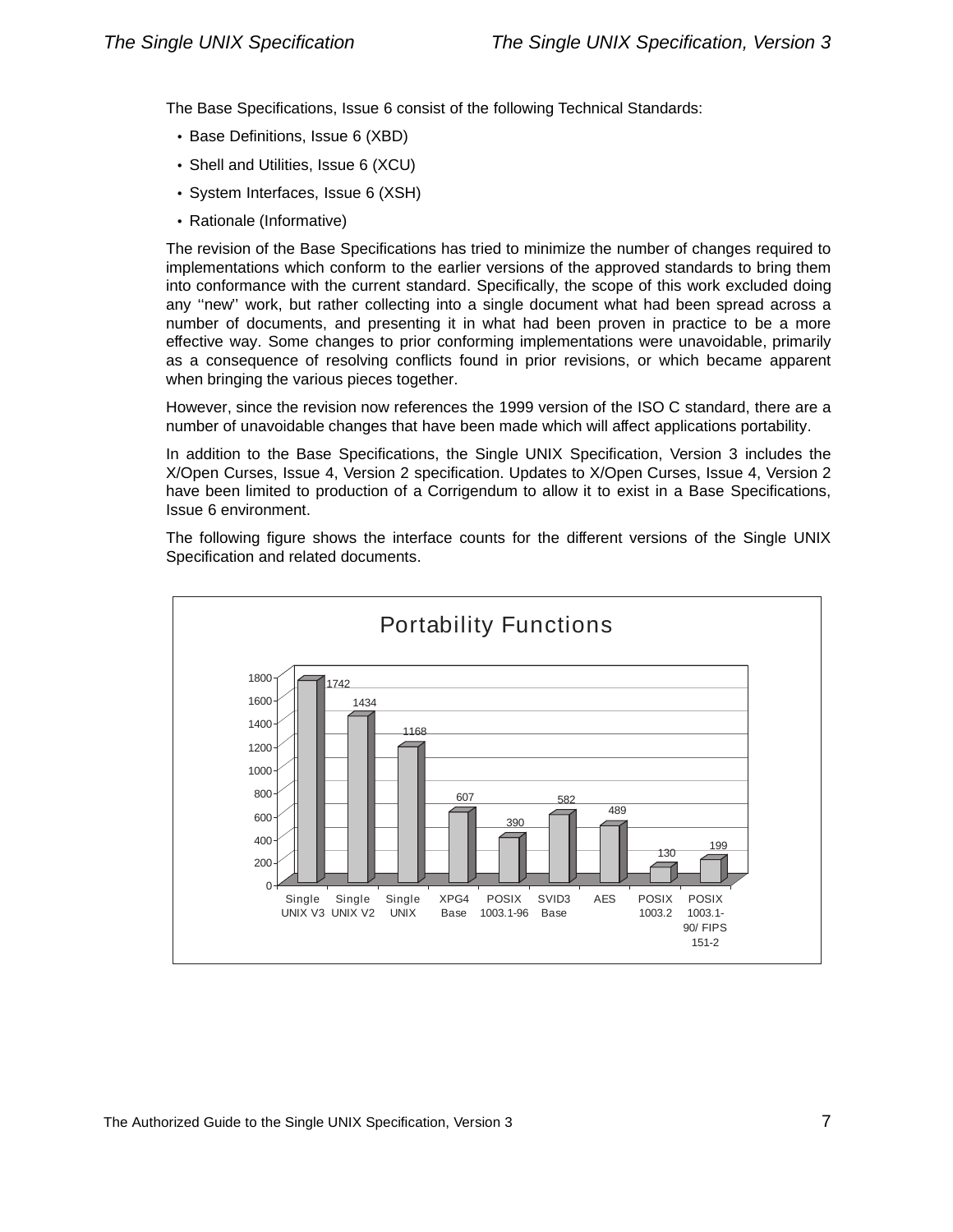# **1.10 IEEE Std 1003.1**

The core of the Single UNIX Specification, Version 3 is also IEEE Std 1003.1-2001. IEEE Std 1003.1-2001 is a major revision and incorporates IEEE Std 1003.1-1990 (POSIX.1) and its subsequent amendments, and IEEE Std 1003.2-1992 (POSIX.2) and its subsequent amendments, combined with the core volumes of the Single UNIX Specification, Version 2. It is technically identical to The Open Group, Base Specifications, Issue 6; they are one and the same documents, the front cover having both designations. The final draft achieved 98% approval by the IEEE ballot group and was officially approved by the IEEE-SA Standards Board on December 6th 2001.

# **1.11 ISO/IEC 9945**

The core of the Single UNIX Specification, Version 3 is also ISO/IEC 9945. ISO/IEC 9945 is the third edition of ISO/IEC 9945 and incorporates the former ISO/IEC 9945-1: 1996 (POSIX-1) and ISO/IEC 9945-2: 1993 (POSIX-2) plus subsequent IEEE amendments, combined with the core volumes of the Single UNIX Specification, Version 2. It is technically identical to The Open Group, Base Specifications, Issue 6 and IEEE Std 1003.1-2001; they are one and the same documents, the front cover having all the designations. The 2003 Edition of ISO/IEC 9945 was published on August 18th 2003.

ISO/IEC 9945 consists of the following parts, under the general title Information Technology — Portable Operating System Interface (POSIX):

Part 1: Base Definitions Part 2: System Interfaces Part 3: Shell and Utilities Part 4: Rationale

# **1.12 The Austin Group**

The Austin Group continues as the maintenance body for the Base Specifications. Since the initial publication of the Base Specifications, the Austin Group has produced two Technical Corrigenda making corrections to the document. Technical Corrigendum 1, also known as (identical to ISO/IEC 9945: 2002/Cor 1: 2003), was incorporated into the 2003 Edition of the document. Technical Corrigendum 2, also known as (identical to ISO/IEC 9945: 2003/Cor 1: 2004), is incorporated into the 2004 Edition.

Anyone wishing to participate in the Austin Group should contact the chair with their request. There are no fees for participation or membership. You may participate as an observer or as a contributor. You do not have to attend face-to-face meetings to participate; electronic participation is most welcome. For more information on the Austin Group and how to participate, see www.opengroup.org/austin.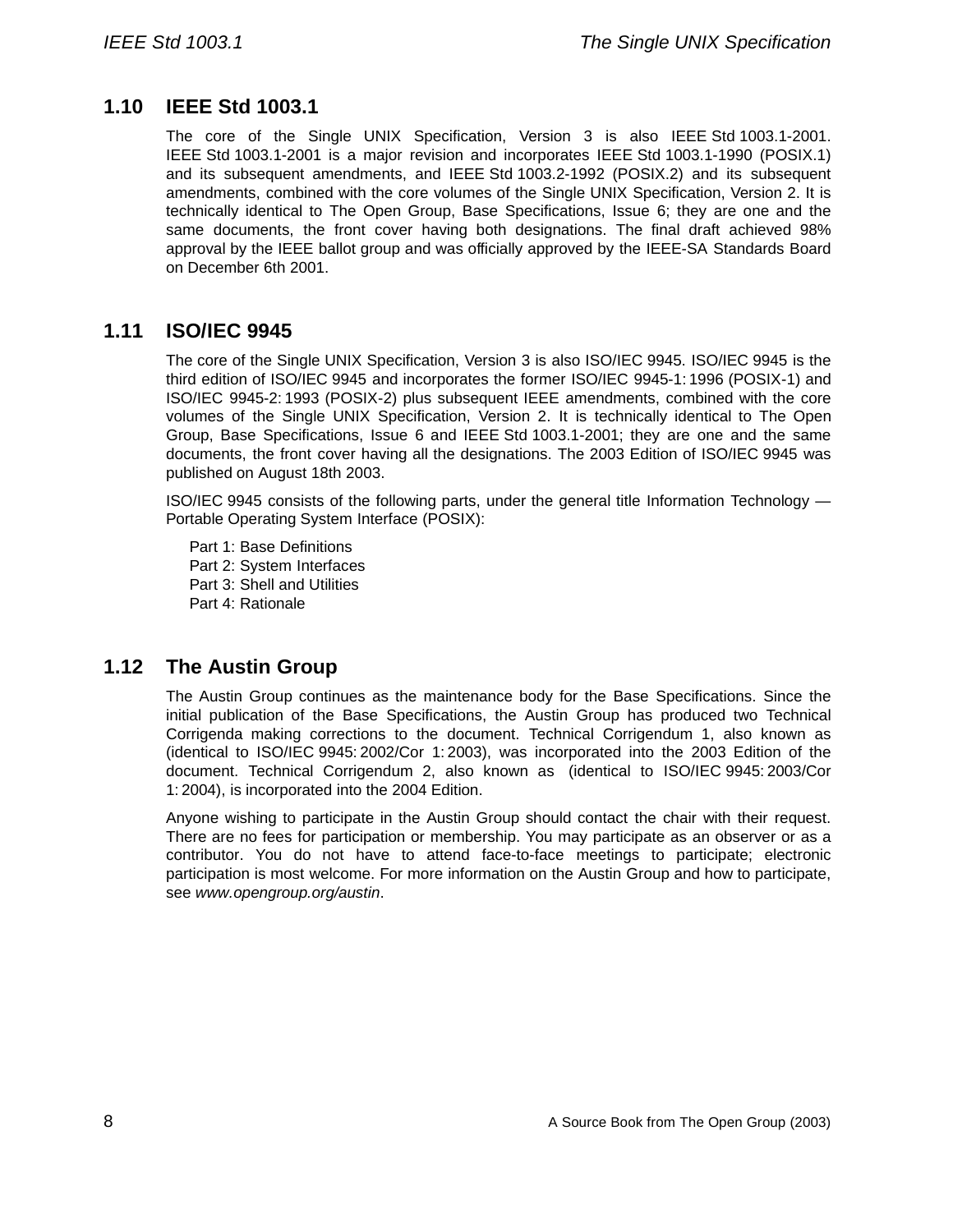# **1.13 Summary**

The Single UNIX Specification offers benefits for all.

For users, products that support the Single UNIX Specification provide a powerful open platform for the development, implementation, and management of mission-critical computer systems. The specification facilitates freedom of choice across the widest possible range of systems, thereby protecting investment in existing software and data.

For software vendors, the Single UNIX Specification offers an opportunity to cut significantly the cost of developing and maintaining their products. It also expands the market opportunity by expanding the market itself, cutting time-to-market, and reducing product development costs.

For system vendors, the Single UNIX Specification unifies a previously fragmented market and offers the chance for all to compete on equal terms, while reducing the cost required to maintain technical incompatibilities.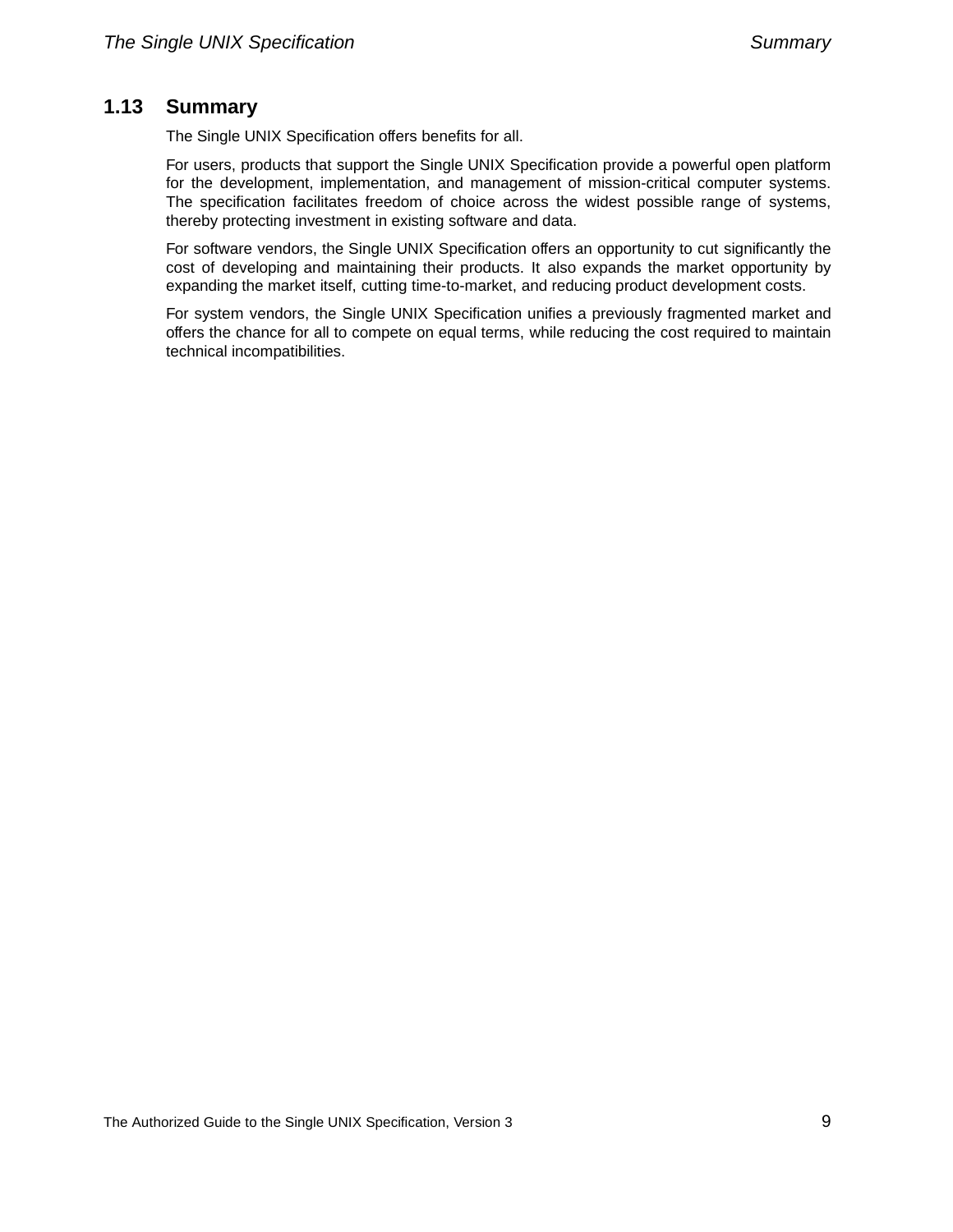The Single UNIX Specification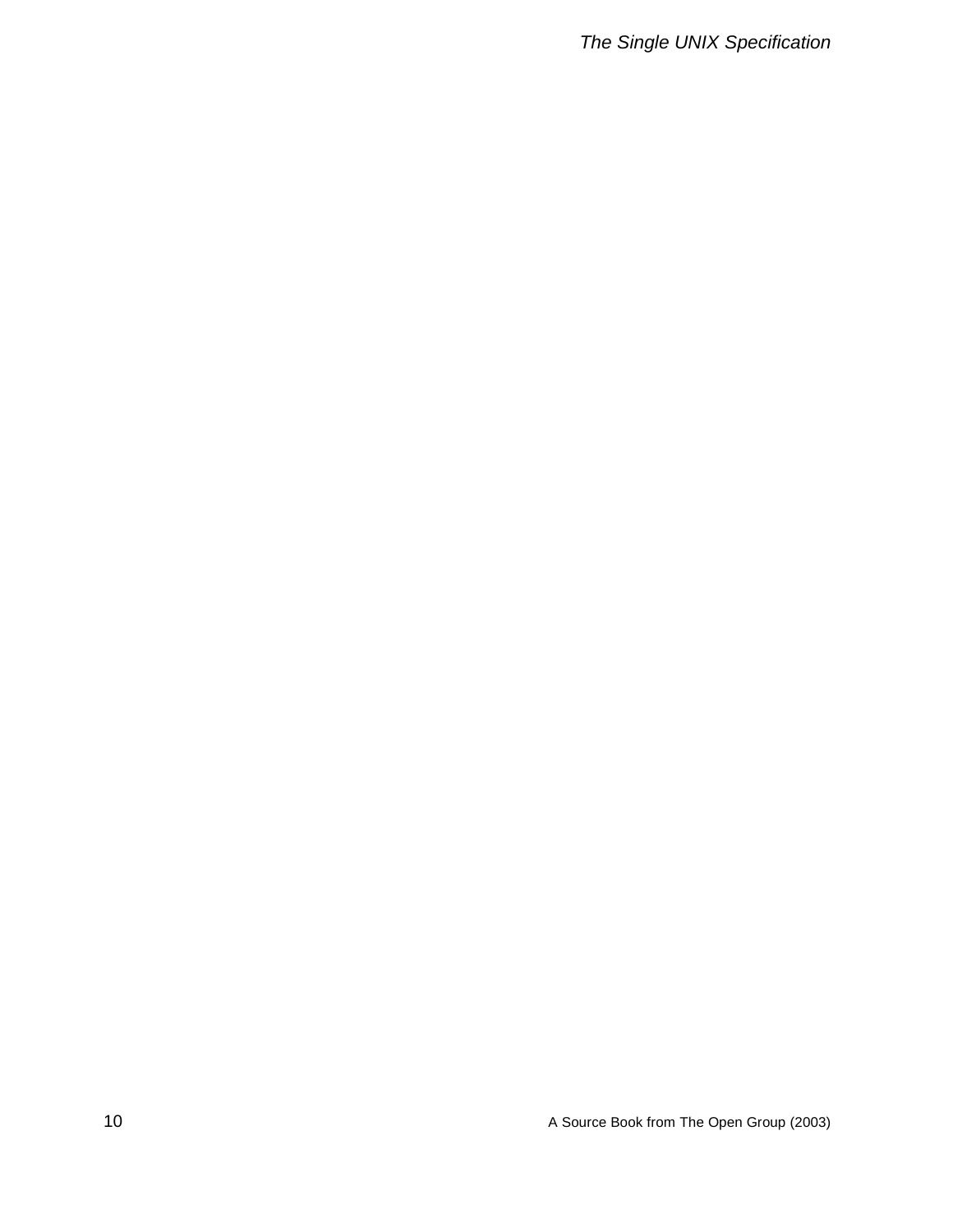# **System Interfaces Migration \_\_\_\_\_\_\_\_\_\_\_\_\_\_\_\_\_\_\_\_\_\_\_\_\_\_\_\_\_\_\_\_\_\_\_\_\_\_\_\_\_\_\_\_\_\_\_\_\_\_\_\_**

This chapter contains a section for each system interface defined in XSH, Issue 6 (including Technical Corrigendum 1 and Technical Corrigendum 2). Each section contains the SYNOPSIS and identifies syntax and semantic changes made to the interface in Issue 6 (if any), complete with examples where appropriate. Only changes that might affect an application programmer are identified. It should be noted that the following changes made in Issue 6 are not further discussed in this chapter.

**\_\_\_\_\_\_\_\_\_\_\_\_\_\_\_\_\_\_\_\_\_\_\_\_\_\_\_\_\_\_\_\_\_\_\_\_\_\_\_\_\_\_\_\_\_\_\_\_\_\_\_\_**

### **ISO/IEC Terminology Changes**

In order for the XSH document to also be an ISO/IEC standard, a number of terminology changes in the normative text were made, notably use of the term ''shall'' instead of the term ''will'' for requirements, and avoiding the term ''must'' for application requirements. Although these terminology changes affected most interfaces, no functional change is intended and these changes are not further noted in this chapter.

#### **ISO C Extension Markings**

Extensions beyond the ISO C standard have been marked in many interfaces. This explicitly shows where the ISO C standard has been extended within the text. No functional changes have been intended by this change, and this change is not further noted in this chapter.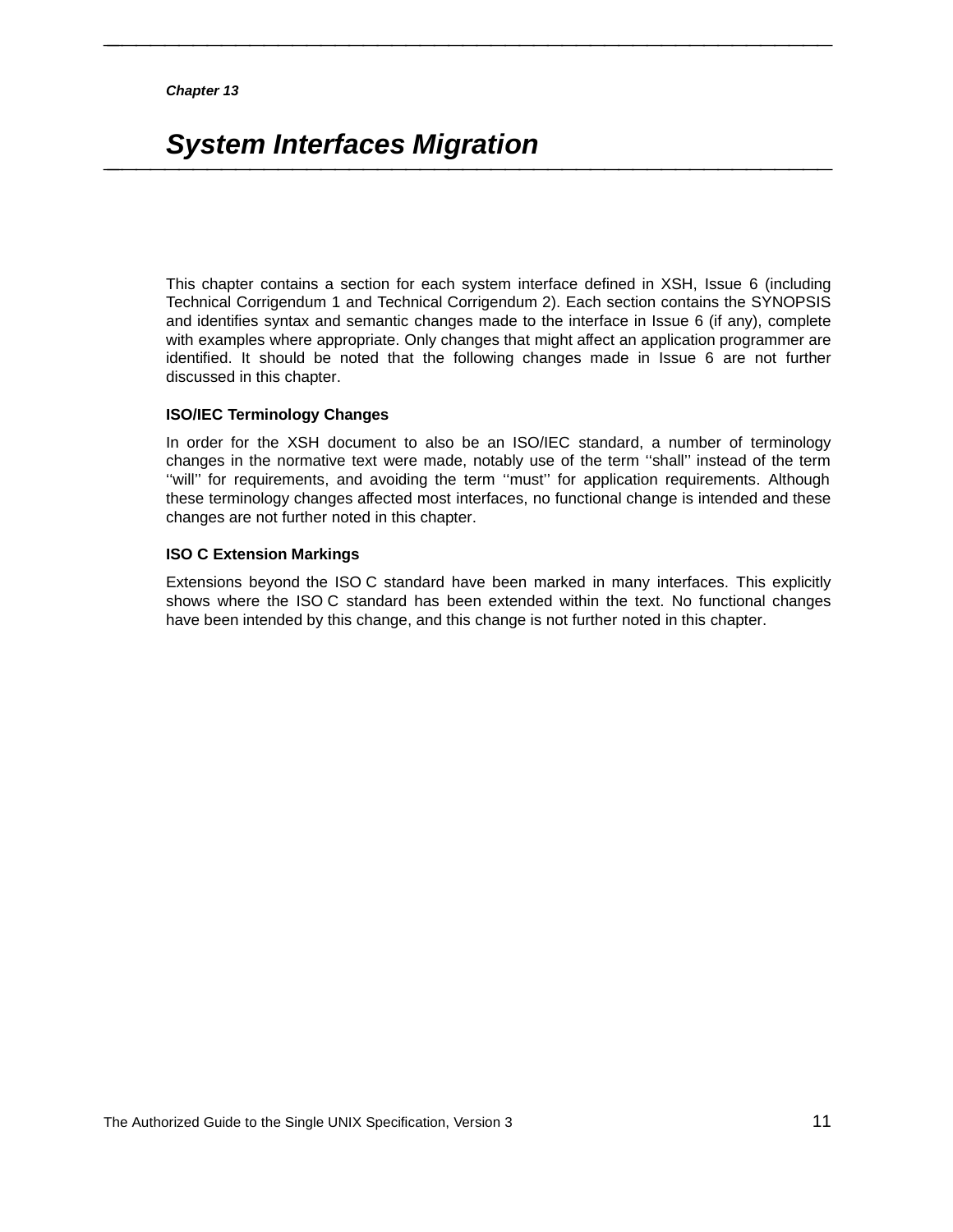### **\_longjmp, \_setjmp**

Non-local goto

XSI #include <setjmp.h>

```
void _longjmp(jmp_buf env, int val);
int _setjmp(jmp_buf env);
```
Derivation First released in Issue 4, Version 2.

Issue 6 No functional changes are made in this issue.

#### **\_tolower**

Transliterate uppercase characters to lowercase

XSI #include <ctype.h>

int \_tolower(int  $c$ );

Derivation First released in Issue 1. Derived from Issue 1 of the SVID.

Issue 6 No functional changes are made in this issue.

## **\_toupper**

Transliterate lowercase characters to uppercase

XSI #include <ctype.h>

int \_toupper(int  $c$ );

Derivation First released in Issue 1. Derived from Issue 1 of the SVID.

Issue 6 No functional changes are made in this issue.

# **a64l, l64a**

Convert between a 32-bit integer and a radix-64 ASCII string

XSI #include <stdlib.h>

long  $a64l$ (const char \*s); char \*l64a(long value);

Derivation First released in Issue 4, Version 2.

Issue 6 No functional changes are made in this issue.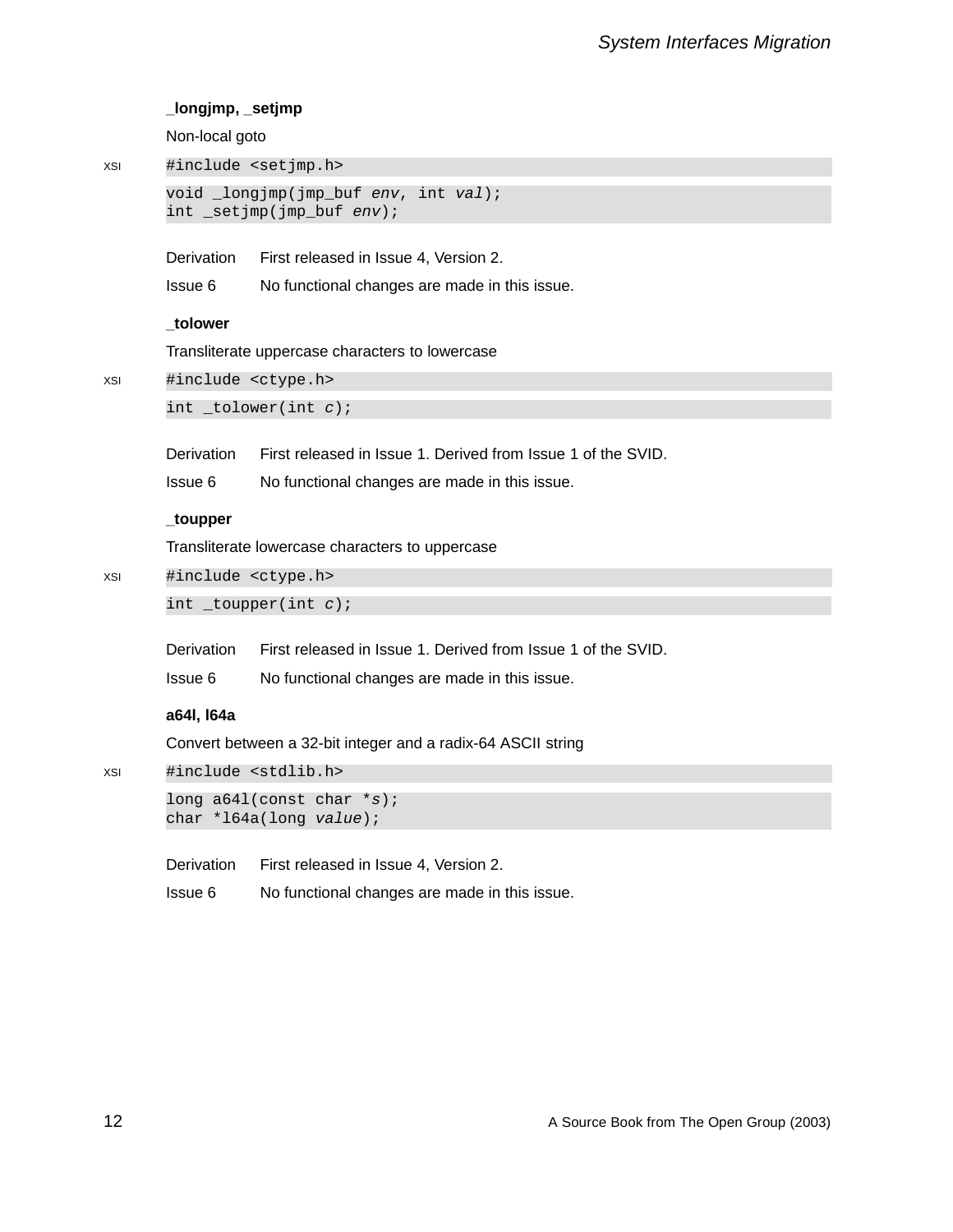### **abort**

Generate an abnormal process abort

#include <stdlib.h>

void abort(void);

Derivation First released in Issue 1. Derived from Issue 1 of the SVID.

Issue 6 , item XSH/TC1/D6/10 is applied, changing the DESCRIPTION of abnormal termination processing.

> The ISO/IEC 9899: 1999 standard requires the *abort*() function to be asyncsignal-safe. Since IEEE Std 1003.1-2001 defers to the ISO C standard, this required a change to the DESCRIPTION from ''shall include the effect of fclose( )'' to ''may include an attempt to effect fclose( ).''

> The revised wording permits some backwards-compatibility and avoids a potential deadlock situation.

> The Open Group Base Resolution bwg2002-003 is applied, removing the following XSI shaded paragraph from the DESCRIPTION:

''On XSI-conformant systems, in addition the abnormal termination processing shall include the effect of fclose( ) on message catalog descriptors.''

There were several reasons to remove this paragraph:

- No special processing of open message catalogs needs to be performed prior to abnormal process termination.
- The main reason to specifically mention that abort() includes the effect of fclose() on open streams is to flush output queued on the stream. Message catalogs in this context are read-only and, therefore, do not need to be flushed.
- The effect of fclose() on a message catalog descriptor is unspecified. Message catalog descriptors are allowed, but not required to be implemented using a file descriptor, but there is no mention in IEEE Std 1003.1-2001 of a message catalog descriptor using a standard I/O stream FILE object as would be expected by *fclose*().

### **abs**

Return an integer absolute value

#include <stdlib.h>

int abs(int  $i$ );

Derivation First released in Issue 1. Derived from Issue 1 of the SVID.

Issue 6 No functional changes are made in this issue.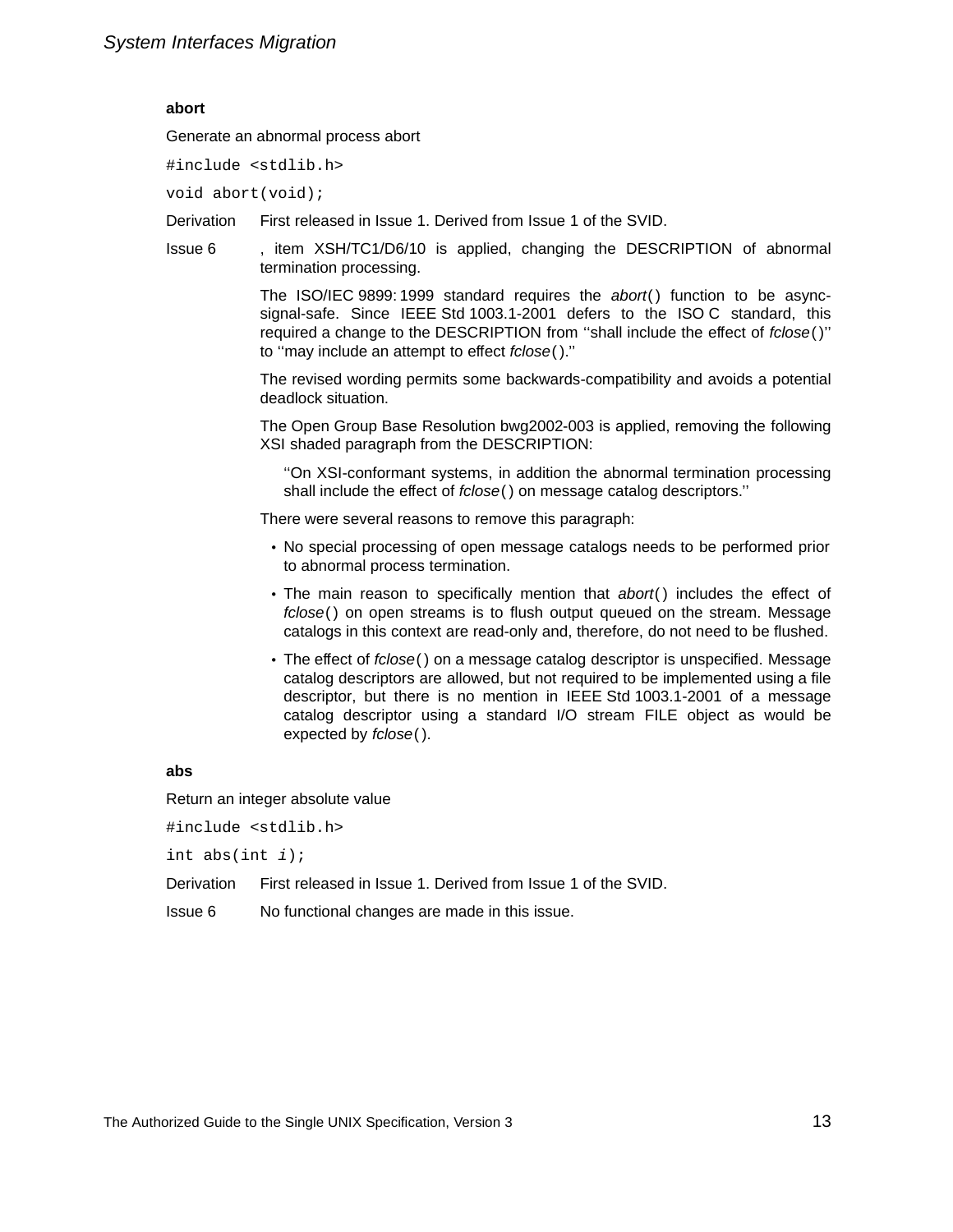### **accept**

Accept a new connection on a socket

#include <sys/socket.h>

int accept(int socket, struct sockaddr \*restrict address, socklen\_t \*restrict address\_len);

Derivation First released in Issue 6. Derived from the XNS, Issue 5.2 specification.

Issue 6 The following change is made over the XNS, Issue 5.2 specification:

• The **restrict** keyword is added to the accept( ) prototype for alignment with the ISO/IEC 9899: 1999 standard.

#### **access**

Determine accessibility of a file

#include <unistd.h>

int access(const char \*path, int amode);

Derivation First released in Issue 1. Derived from Issue 1 of the SVID.

- Issue 6 The following new requirements on POSIX implementations derive from alignment with the Single UNIX Specification:
	- The [ELOOP] mandatory error condition is added.
	- A second [ENAMETOOLONG] is added as an optional error condition.
	- The [ETXTBSY] optional error condition is added.

The following changes were made to align with the IEEE P1003.1a draft standard:

• The [ELOOP] optional error condition is added.

#### **acos, acosf, acosl**

Arc cosine functions

#include <math.h>

double  $acos(double x)$ ; float  $acosf(float x)$ ; long double  $acosl(long double x)$ ;

Derivation First released in Issue 1. Derived from Issue 1 of the SVID.

Issue 6 The acosf() and acosl() functions are added for alignment with the ISO/IEC 9899: 1999 standard.

> The DESCRIPTION, RETURN VALUE, ERRORS, and APPLICATION USAGE sections are revised to align with the ISO/IEC 9899: 1999 standard.

> IEC 60559: 1989 standard floating-point extensions over the ISO/IEC 9899: 1999 standard are marked.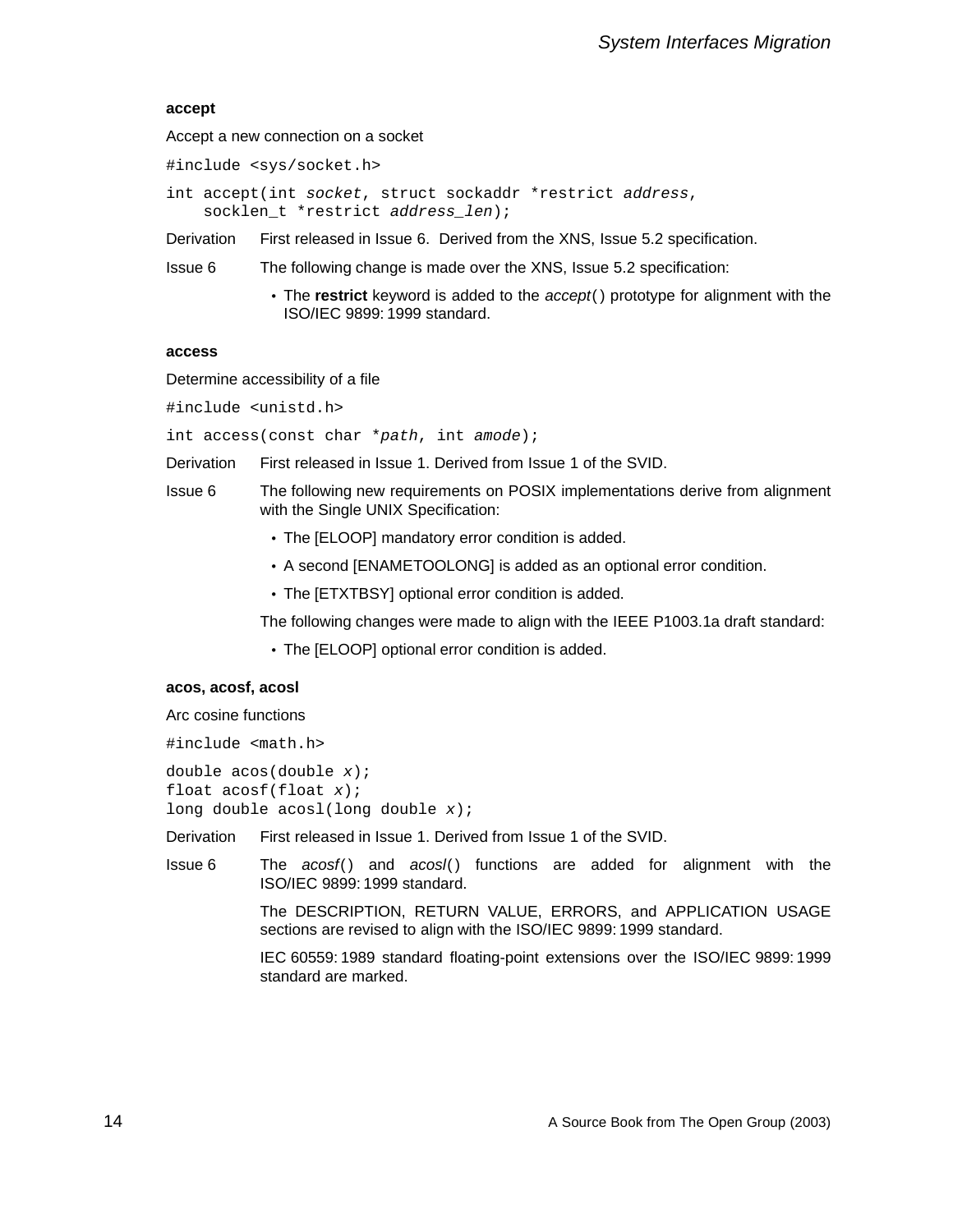#### **acosh, acoshf, acoshl**

Inverse hyperbolic cosine functions

#include <math.h>

double acosh(double x); float  $acosh(f$ loat  $x)$ ; long double acoshl(long double x);

Derivation First released in Issue 4, Version 2.

Issue 6 The acosh( ) function is no longer marked as an extension.

The  $acoshf()$  and  $acoshf()$  functions are added for alignment with the ISO/IEC 9899: 1999 standard.

The DESCRIPTION, RETURN VALUE, ERRORS, and APPLICATION USAGE sections are revised to align with the ISO/IEC 9899: 1999 standard.

IEC 60559: 1989 standard floating-point extensions over the ISO/IEC 9899: 1999 standard are marked.

#### **aio\_cancel**

Cancel an asynchronous I/O request (**REALTIME**)

AIO #include <aio.h>

int aio\_cancel(int fildes, struct aiocb \*aiocbp);

- Derivation First released in Issue 5. Included for alignment with the POSIX Realtime Extension. This is part of the Realtime Option Group and may not be available on all implementations.
- Issue 6 The [ENOSYS] error condition has been removed as stubs need not be provided if an implementation does not support the Asynchronous Input and Output option.

, item XSH/TC2/D6/10 is applied, removing the words ''to the calling process'' in the RETURN VALUE section. The term was unnecessary and precluded threads.

#### **aio\_error**

Retrieve errors status for an asynchronous I/O operation (**REALTIME**)

AIO #include <aio.h>

int aio\_error(const struct aiocb \*aiocbp);

- Derivation First released in Issue 5. Included for alignment with the POSIX Realtime Extension. This is part of the Realtime Option Group and may not be available on all implementations.
- Issue 6 The [ENOSYS] error condition has been removed as stubs need not be provided if an implementation does not support the Asynchronous Input and Output option.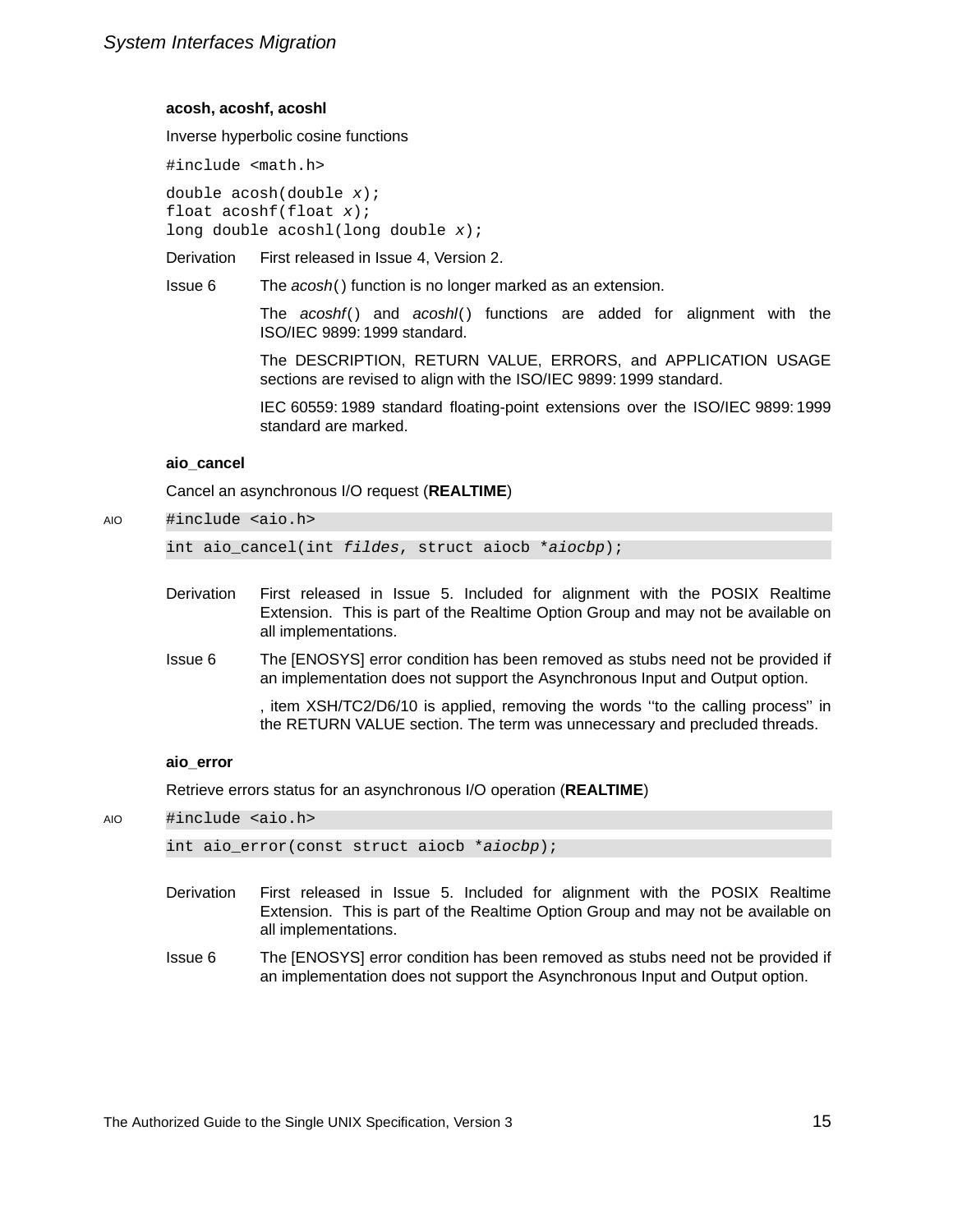### **aio\_fsync**

Asynchronous file synchronization (**REALTIME**)

AIO #include <aio.h>

int aio\_fsync(int op, struct aiocb \*aiocbp);

- Derivation First released in Issue 5. Included for alignment with the POSIX Realtime Extension. This is part of the Realtime Option Group and may not be available on all implementations.
- Issue 6 The [ENOSYS] error condition has been removed as stubs need not be provided if an implementation does not support the Asynchronous Input and Output option.

, item XSH/TC2/D6/11 is applied, removing the words ''to the calling process'' in the RETURN VALUE section. The term was unnecessary and precluded threads.

#### **aio\_read**

Asynchronous read from a file (**REALTIME**)

AIO #include <aio.h>

int aio\_read(struct aiocb \*aiocbp);

- Derivation First released in Issue 5. Included for alignment with the POSIX Realtime Extension. This is part of the Realtime Option Group and may not be available on all implementations.
- Issue 6 The [ENOSYS] error condition has been removed as stubs need not be provided if an implementation does not support the Asynchronous Input and Output option.

The following new requirements on POSIX implementations derive from alignment with the Single UNIX Specification:

- In the DESCRIPTION, text is added to indicate setting of the offset maximum in the open file description. This change is to support large files.
- In the ERRORS section, the [EOVERFLOW] condition is added. This change is to support large files.

, item XSH/TC2/D6/12 is applied, rewording the DESCRIPTION when prioritized I/O is supported to account for threads, and removing the words ''to the calling process'' in the RETURN VALUE section.

, item XSH/TC2/D6/13 is applied, updating the [EINVAL] error, so that detection of an [EINVAL] error for an invalid value of *aiocbp->aio\_regprio* is only required if the Prioritized Input and Output option is supported.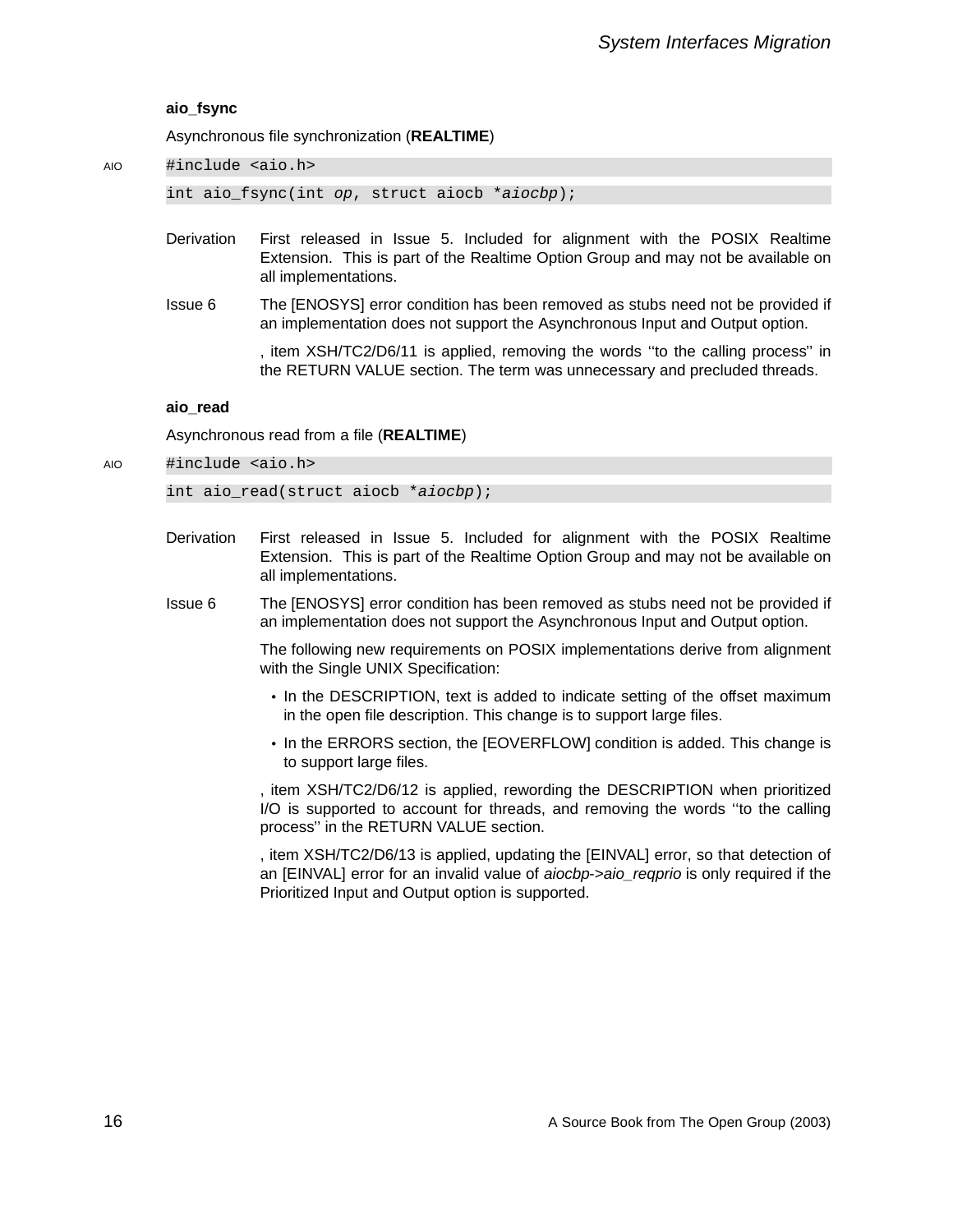#### **aio\_return**

Retrieve return status of an asynchronous I/O operation (**REALTIME**)

AIO #include <aio.h>

ssize\_t aio\_return(struct aiocb \*aiocbp);

- Derivation First released in Issue 5. Included for alignment with the POSIX Realtime Extension. This is part of the Realtime Option Group and may not be available on all implementations.
- Issue 6 The [ENOSYS] error condition has been removed as stubs need not be provided if an implementation does not support the Asynchronous Input and Output option.

The [EINVAL] error condition is updated as a ''may fail''. This is for consistency with the DESCRIPTION.

#### **aio\_suspend**

Wait for an asynchronous I/O request (**REALTIME**)

AIO #include <aio.h>

int aio\_suspend(const struct aiocb \*const list[], int nent, const struct timespec \*timeout);

- Derivation First released in Issue 5. Included for alignment with the POSIX Realtime Extension. This is part of the Realtime Option Group and may not be available on all implementations.
- Issue 6 The [ENOSYS] error condition has been removed as stubs need not be provided if an implementation does not support the Asynchronous Input and Output option.

The DESCRIPTION is updated for alignment with IEEE Std 1003.1j-2000 by specifying that the CLOCK\_MONOTONIC clock, if supported, is used.

#### **aio\_write**

Asynchronous write to a file (**REALTIME**)

AIO #include <aio.h>

int aio\_write(struct aiocb \*aiocbp);

- Derivation First released in Issue 5. Included for alignment with the POSIX Realtime Extension. This is part of the Realtime Option Group and may not be available on all implementations.
- Issue 6 The [ENOSYS] error condition has been removed as stubs need not be provided if an implementation does not support the Asynchronous Input and Output option.

The following new requirements on POSIX implementations derive from alignment with the Single UNIX Specification:

• In the DESCRIPTION, text is added to indicate that for regular files no data transfer occurs past the offset maximum established in the open file description associated with aiocbp->aio\_fildes.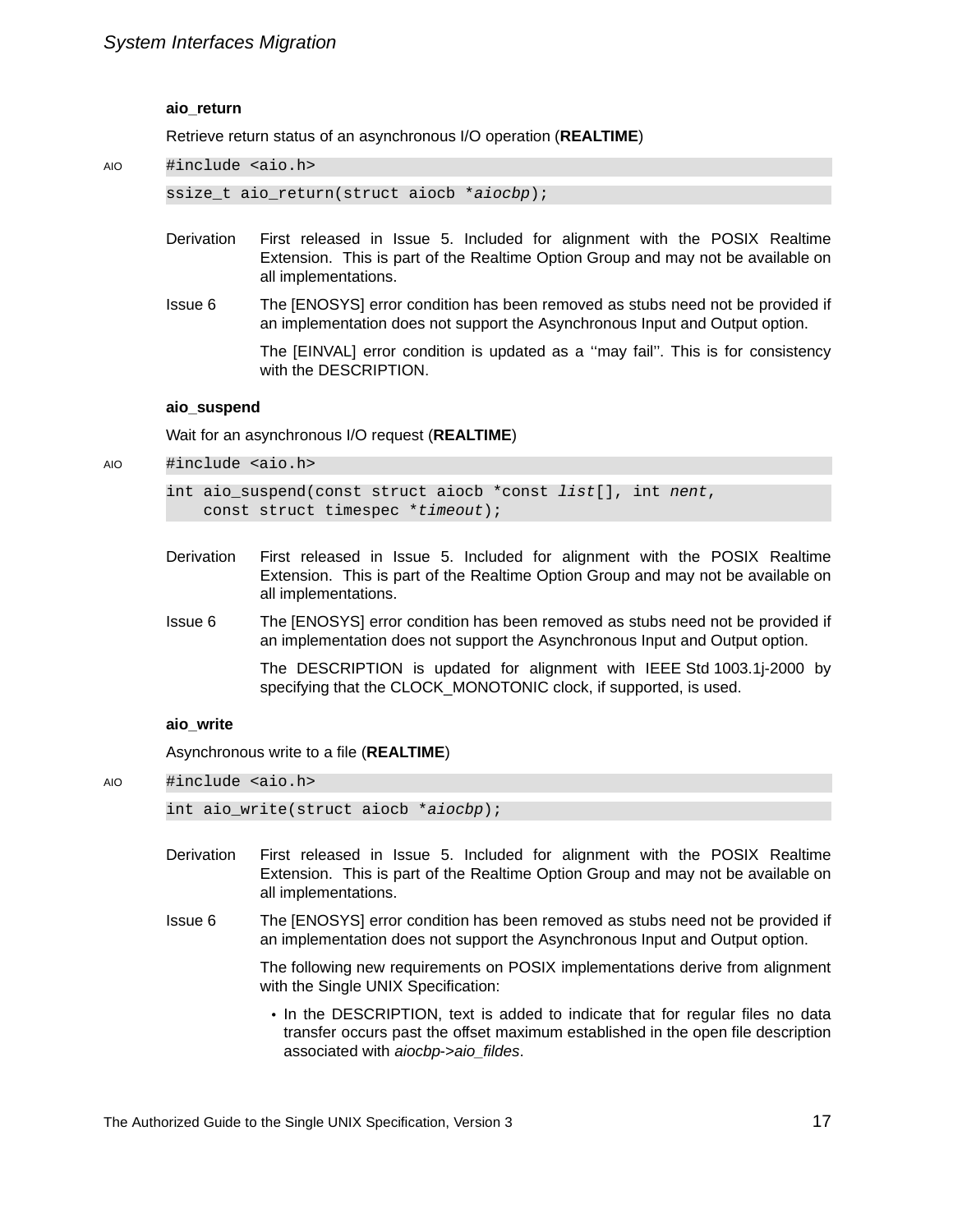• The [EFBIG] error is added as part of the large file support extensions.

, item XSH/TC2/D6/14 is applied, rewording the DESCRIPTION when prioritized I/O is supported to account for threads, and removing the words ''to the calling process'' in the RETURN VALUE section.

, item XSH/TC2/D6/15 is applied, updating the [EINVAL] error, so that detection of an [EINVAL] error for an invalid value of aiocbp->aio\_reqprio is only required if the Prioritized Input and Output option is supported.

### **alarm**

Schedule an alarm signal

#include <unistd.h>

unsigned alarm(unsigned seconds);

Derivation First released in Issue 1. Derived from Issue 1 of the SVID.

- Issue 6 The following new requirements on POSIX implementations derive from alignment with the Single UNIX Specification:
	- The DESCRIPTION is updated to indicate that interactions with the setitimer(), ualarm(), and usleep() functions are unspecified.

, item XSH/TC2/D6/16 is applied, replacing ''an implementation-defined maximum value'' with ''an implementation-specific maximum value'' in the RATIONALE.

#### **asctime, asctime\_r**

Convert date and time to a string

#include <time.h>

```
char *asctime(const struct tm *timeptr);
TSF char *asctime_r(const struct tm *restrict tm, char *restrict buf);
```
Derivation First released in Issue 1. Derived from Issue 1 of the SVID.

Issue 6 The  $a$ sctime\_r() function is marked as part of the Thread-Safe Functions option. Support for this option is mandatory on systems supporting the Single UNIX Specification.

> The APPLICATION USAGE section is updated to include a note on the threadsafe function and its avoidance of possibly using a static data area.

> The DESCRIPTION of asctime\_ $r()$  is updated to describe the format of the string returned.

> The **restrict** keyword is added to the asctime\_r( ) prototype for alignment with the ISO/IEC 9899: 1999 standard.

> , item XSH/TC2/D6/17 is applied, adding the CX extension in the RETURN VALUE section requiring that if the asctime() function is unsuccessful it returns NULL.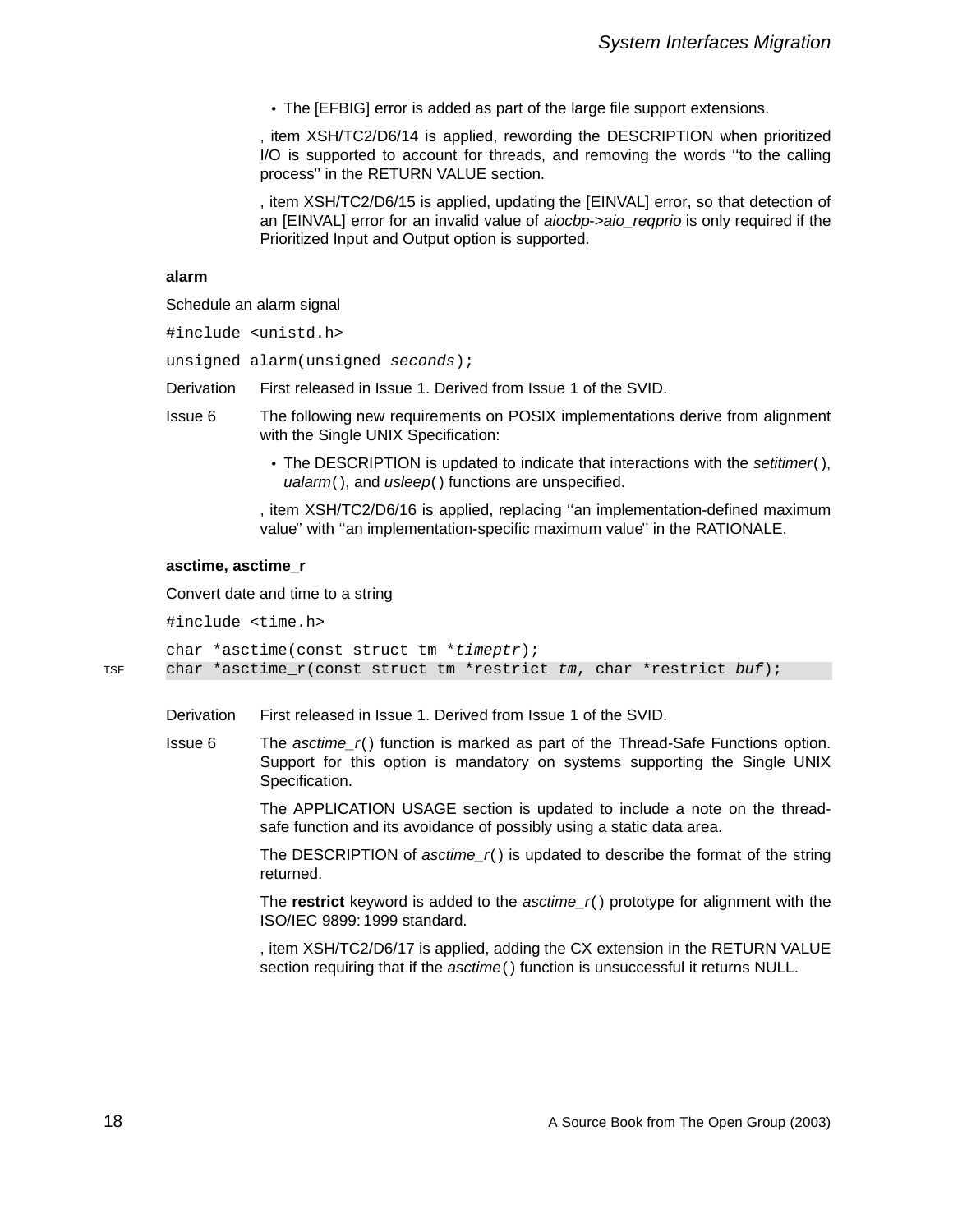**asin, asinf, asinl**

Arc sine function

#include <math.h>

double asin(double x); float asinf(float x); long double asinl(long double  $x$ );

Derivation First released in Issue 1. Derived from Issue 1 of the SVID.

Issue 6 The asinf() and asinl() functions are added for alignment with the ISO/IEC 9899: 1999 standard.

> The DESCRIPTION, RETURN VALUE, ERRORS, and APPLICATION USAGE sections are revised to align with the ISO/IEC 9899: 1999 standard.

> IEC 60559: 1989 standard floating-point extensions over the ISO/IEC 9899: 1999 standard are marked.

#### **asinh, asinhf, asinhl**

Inverse hyperbolic sine functions

#include <math.h>

double  $asinh(double x)$ ; float asinhf(float x); long double asinhl(long double  $x$ );

Derivation First released in Issue 4, Version 2.

Issue 6 The asinh( ) function is no longer marked as an extension.

The asinhf() and asinhl() functions are added for alignment with the ISO/IEC 9899: 1999 standard.

The DESCRIPTION, RETURN VALUE, ERRORS, and APPLICATION USAGE sections are revised to align with the ISO/IEC 9899: 1999 standard.

IEC 60559: 1989 standard floating-point extensions over the ISO/IEC 9899: 1999 standard are marked.

#### **assert**

Insert program diagnostics

#include <assert.h>

void assert(scalar expression);

- Derivation First released in Issue 1. Derived from Issue 1 of the SVID.
- Issue 6 The prototype for the expression argument to assert( ) is changed from **int** to **scalar** for alignment with the ISO/IEC 9899: 1999 standard.

The DESCRIPTION of assert() is updated for alignment with the ISO/IEC 9899: 1999 standard.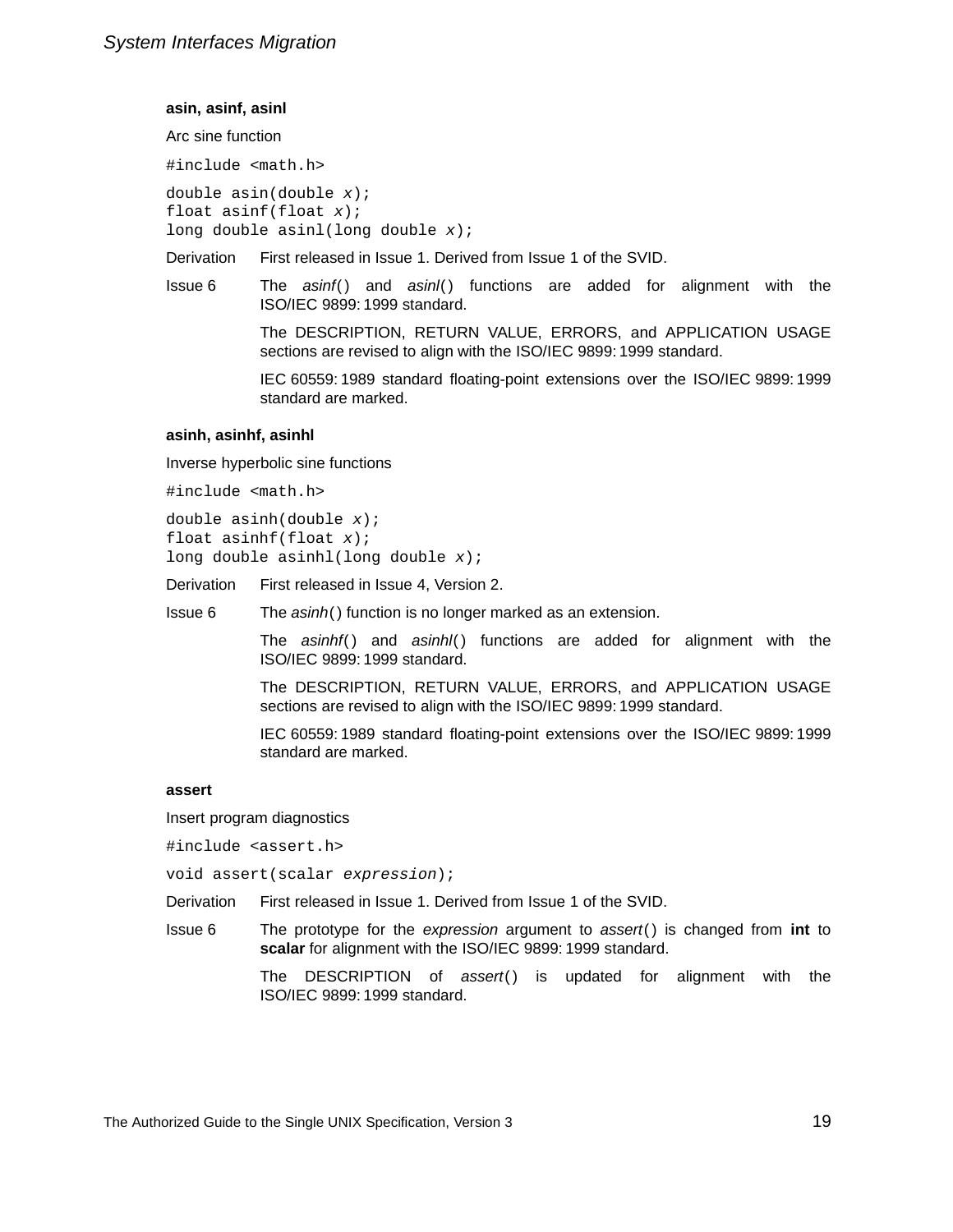#### **atan, atanf, atanl**

Arc tangent function

#include <math.h>

double  $atan(double x)$ ; float atanf(float x); long double atanl(long double x);

Derivation First released in Issue 1. Derived from Issue 1 of the SVID.

Issue 6 The  $atanf()$  and  $atanf()$  functions are added for alignment with the ISO/IEC 9899: 1999 standard.

> The DESCRIPTION, RETURN VALUE, ERRORS, and APPLICATION USAGE sections are revised to align with the ISO/IEC 9899: 1999 standard.

> IEC 60559: 1989 standard floating-point extensions over the ISO/IEC 9899: 1999 standard are marked.

#### **atan2, atan2f, atan2l**

Arc tangent functions

#include <math.h>

double atan2(double  $y$ , double  $x$ ); float atan2f(float y, float x); long double atan21(long double  $y$ , long double  $x$ );

Derivation First released in Issue 1. Derived from Issue 1 of the SVID.

Issue 6 The  $atan2f()$  and  $atan2f()$  functions are added for alignment with the ISO/IEC 9899: 1999 standard.

> The DESCRIPTION, RETURN VALUE, ERRORS, and APPLICATION USAGE sections are revised to align with the ISO/IEC 9899: 1999 standard.

> IEC 60559: 1989 standard floating-point extensions over the ISO/IEC 9899: 1999 standard are marked.

#### **atanh, atanhf, atanhl**

Inverse hyperbolic tangent functions

#include <math.h>

double  $atanh(double x)$ ; float atanhf $(f$ loat  $x)$ ; long double atanhl(long double x);

Derivation First released in Issue 4, Version 2.

Issue 6 The *atanh*() function is no longer marked as an extension.

The atanhf() and atanhl() functions are added for alignment with the ISO/IEC 9899: 1999 standard.

The DESCRIPTION, RETURN VALUE, ERRORS, and APPLICATION USAGE sections are revised to align with the ISO/IEC 9899: 1999 standard.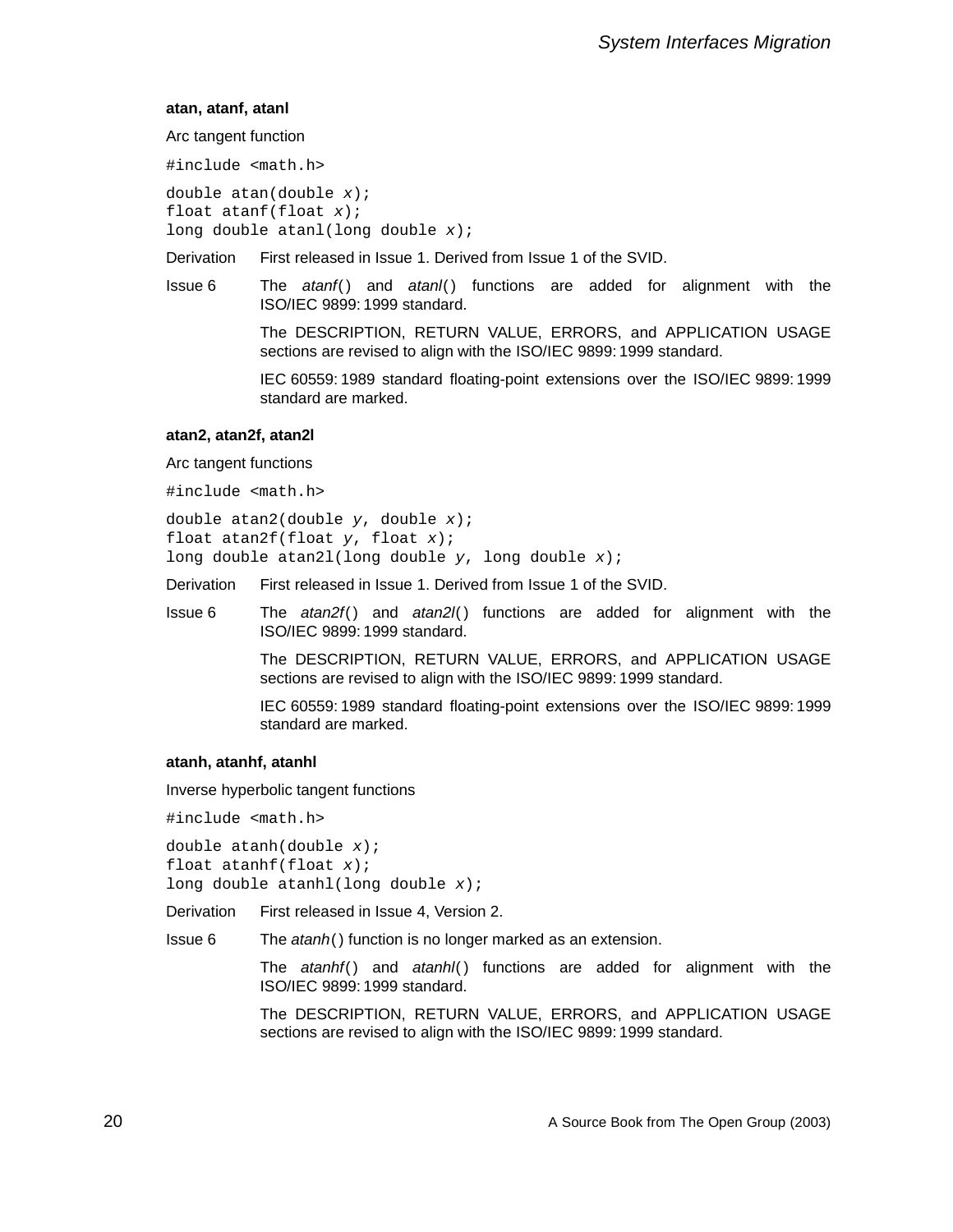IEC 60559: 1989 standard floating-point extensions over the ISO/IEC 9899: 1999 standard are marked.

## **atexit**

Register a function to run at process termination

#include <stdlib.h>

int atexit(void (\*func)(void));

- Derivation First released in Issue 4. Derived from ANSI standard X3.159-1989, Programming Language C (ANSI C).
- Issue 6 The DESCRIPTION is updated for alignment with the ISO/IEC 9899: 1999 standard.

#### **atof**

Convert a string to double-precision number

#include <stdlib.h>

double atof(const char \*str);

Derivation First released in Issue 1. Derived from Issue 1 of the SVID.

Issue 6 No functional changes are made in this issue.

#### **atoi**

Convert a string to an integer

#include <stdlib.h>

int atoi(const char \*str);

Derivation First released in Issue 1. Derived from Issue 1 of the SVID.

Issue 6 No functional changes are made in this issue.

#### **atol, atoll**

Convert a string to a long integer

#include <stdlib.h>

long atol(const char \*str);

long long atoll(const char \*nptr);

Derivation First released in Issue 1. Derived from Issue 1 of the SVID.

Issue 6 The atoll( ) function is added for alignment with the ISO/IEC 9899: 1999 standard.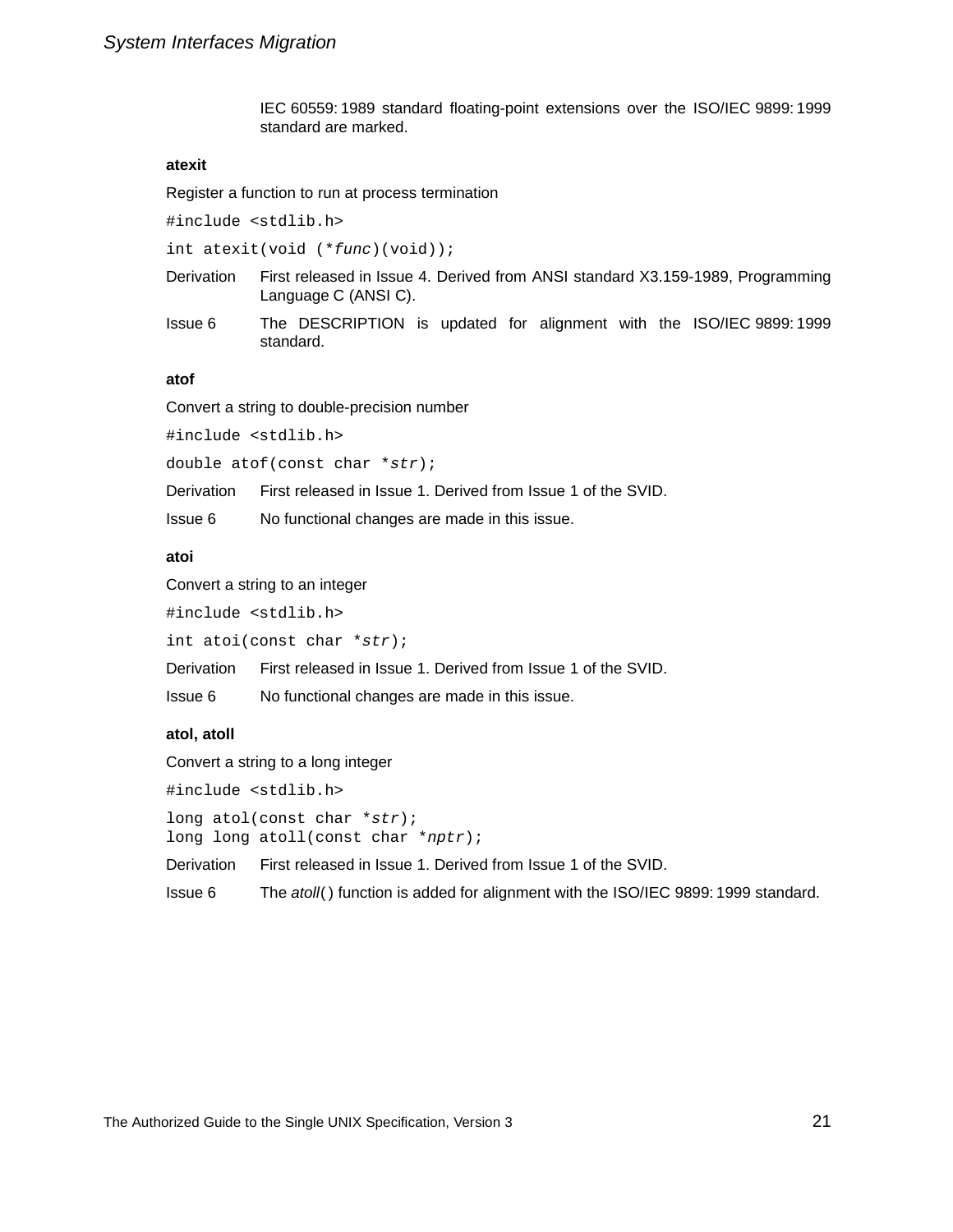### **basename**

Return the last component of a pathname

XSI #include <libgen.h>

char \*basename(char \*path);

Derivation First released in Issue 4, Version 2.

Issue 6 In the DESCRIPTION, the note about reentrancy is expanded to cover threadsafety. A portable multi-threaded application may only safely call the function when access to the function is serialized.

> , item XSH/TC2/D6/20 is applied, changing the DESCRIPTION to make it clear that the string referenced is the string pointed to by path.

#### **bcmp**

Memory operations (**LEGACY**)

XSI #include <strings.h>

int bcmp(const void \*s1, const void \*s2, size\_t n);

Derivation First released in Issue 4, Version 2.

Issue 6 This function is marked LEGACY and may not be available on all implementations. The *memcmp*() function is preferred over this function.

> For maximum portability, it is recommended to replace the function call to  $bcmp()$ as follows:

#define bcmp(b1,b2,len) memcmp((b1), (b2), (size\_t)(len))

### **bcopy**

#### Memory operations (**LEGACY**)

XSI #include <strings.h>

void bcopy(const void \*s1, void \*s2, size\_t n);

Derivation First released in Issue 4, Version 2.

Issue 6 This function is marked LEGACY and may not be available on all implementations. The *memmove*() function is preferred over this function.

The following are approximately equivalent (note the order of the arguments):

 $bcopy(s1,s2,n)$  ~= memmove(s2,s1,n)

For maximum portability, it is recommended to replace the function call to bcopy() as follows:

#define bcopy(b1,b2,len) (memmove((b2), (b1), (len)), (void) 0)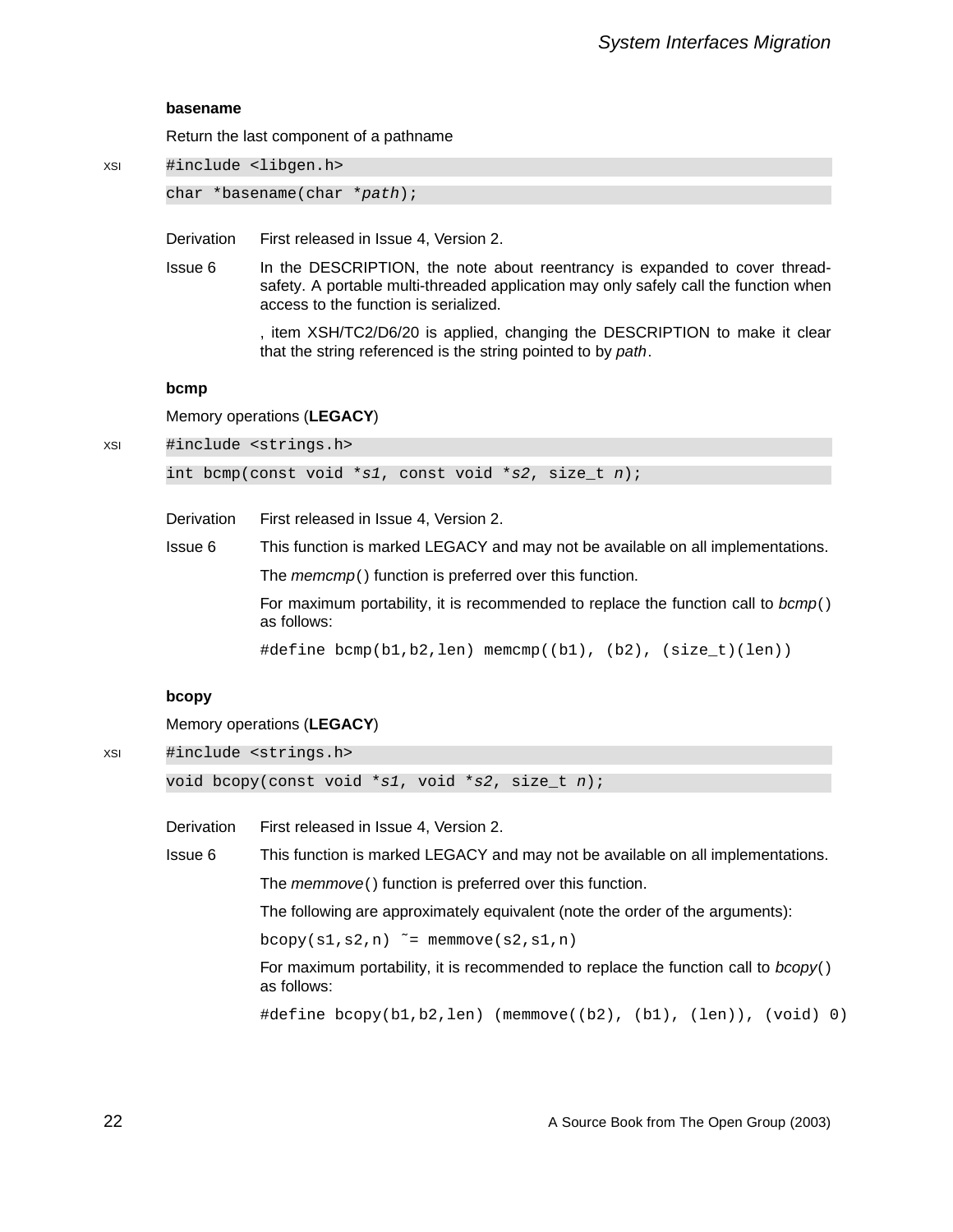# **bind**

Bind a name to a socket

#include <sys/socket.h>

int bind(int socket, const struct sockaddr \*address,

socklen\_t address\_len);

Derivation First released in Issue 6. Derived from the XNS, Issue 5.2 specification.

Issue 6 No functional changes from the XNS, Issue 5.2 specification.

#### **bsd\_signal**

Simplified signal facilities

OB XSI #include <signal.h>

void (\*bsd\_signal(int sig, void (\*func)(int)))(int);

Derivation First released in Issue 4, Version 2.

Issue 6 This function is marked obsolescent and is recommended not for use in new applications.

> This function is a direct replacement for the BSD signal() function for simple applications that are installing a single-argument signal handler function. If a BSD signal handler function is being installed that expects more than one argument, the application has to be modified to use *sigaction*(). The *bsd\_signal*() function differs from signal() in that the SA\_RESTART flag is set and the SA\_RESETHAND is clear when bsd\_signal() is used. The state of these flags is not specified for signal( ).

It is recommended that new applications use the sigaction() function.

# **bsearch**

Binary search a sorted table

#include <stdlib.h>

void \*bsearch(const void \*key, const void \*base, size\_t nel, size\_t width, int (\*compar)(const void \*, const void \*));

Derivation First released in Issue 1. Derived from Issue 1 of the SVID.

Issue 6 , item XSH/TC1/D6/11 is applied, adding to the DESCRIPTION the last sentence of the first non-shaded paragraph, and the following three paragraphs. These changes are for alignment with the ISO C standard.

## **btowc**

Single byte to wide character conversion

#include <stdio.h> #include <wchar.h> wint\_t btowc(int  $c$ );

Derivation First released in Issue 5. Included for alignment with the ISO/IEC 9899: 1990 standard.

The Authorized Guide to the Single UNIX Specification, Version 3 23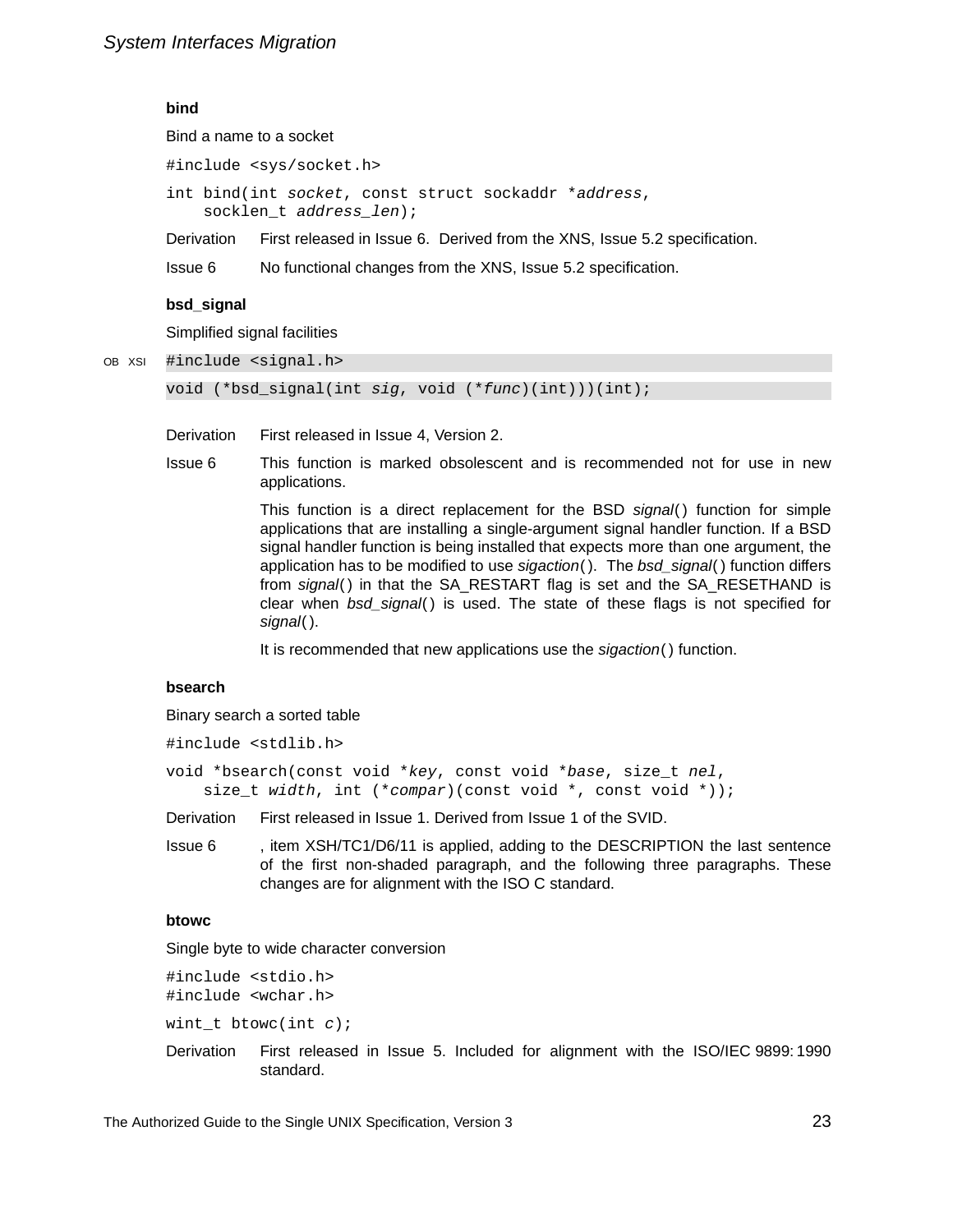Issue 6 No functional changes are made in this issue.

## **bzero**

Memory operations (**LEGACY**)

```
XSI #include <strings.h>
```

```
void bzero(void *s, size_t n);
```
Derivation First released in Issue 4, Version 2.

Issue 6 This function is marked LEGACY and may not be available on all implementations. The *memset*() function is preferred over this function.

> For maximum portability, it is recommended to replace the function call to *bzero*() as follows:

#define bzero(b,len) (memset((b), '\0', (len)), (void) 0)

### **cabs, cabsf, cabsl**

Return a complex absolute value

#include <complex.h>

```
double cabs(double complex z);
float cabsf(float complex z);
long double cabsl(long double complex z);
```
These functions compute the complex absolute value (also called norm, modulus, or magnitude) of z.

Derivation First released in Issue 6. Derived from the ISO/IEC 9899: 1999 standard.

Issue 6 These are new functions included for alignment with the ISO/IEC 9899: 1999 standard.

#### **cacos, cacosf, cacosl**

Complex arc cosine functions

#include <complex.h>

double complex cacos(double complex z); float complex cacosf(float complex z); long double complex cacosl(long double complex z);

These functions compute the complex arc cosine of z, with branch cuts outside the interval [−1, +1] along the real axis.

Derivation First released in Issue 6. Derived from the ISO/IEC 9899: 1999 standard.

Issue 6 These are new functions included for alignment with the ISO/IEC 9899: 1999 standard.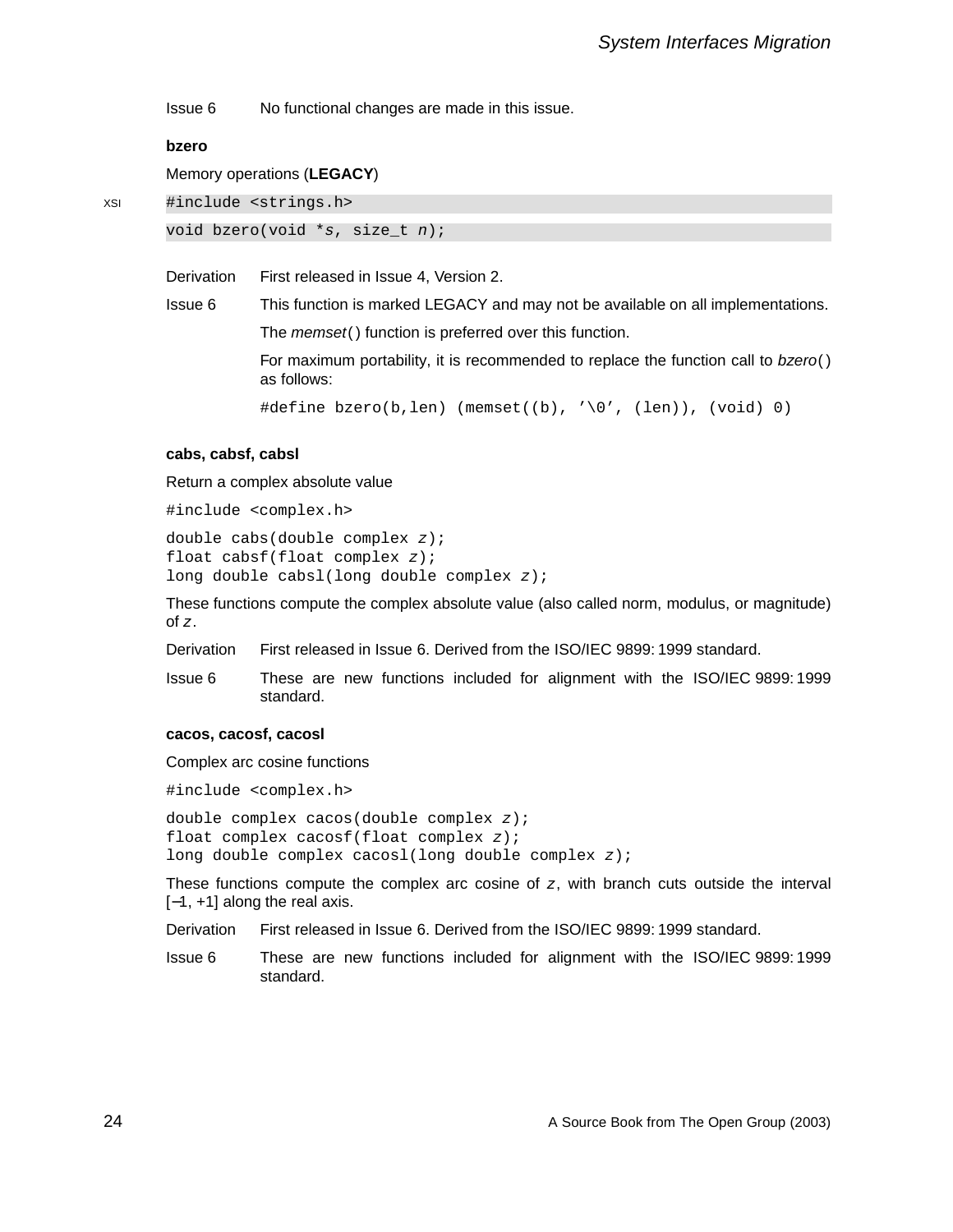#### **cacosh, cacoshf, cacoshl**

Complex arc hyperbolic cosine functions

#include <complex.h>

double complex cacosh(double complex z); float complex cacoshf(float complex z); long double complex cacoshl(long double complex z);

These functions compute the complex arc hyperbolic cosine of z, with a branch cut at values less than 1 along the real axis.

Derivation First released in Issue 6. Derived from the ISO/IEC 9899: 1999 standard.

Issue 6 These are new functions included for alignment with the ISO/IEC 9899: 1999 standard.

#### **calloc**

A memory allocator

#include <stdlib.h>

void \*calloc(size\_t nelem, size\_t elsize);

Derivation First released in Issue 1. Derived from Issue 1 of the SVID.

- Issue 6 The following new requirements on POSIX implementations derive from alignment with the Single UNIX Specification:
	- The setting of errno and the [ENOMEM] error condition are mandatory if an insufficient memory condition occurs.

#### **carg, cargf, cargl**

Complex argument functions

#include <complex.h>

double carg(double complex z); float cargf(float complex z); long double cargl(long double complex z);

These functions compute the argument (also called phase angle) of z, with a branch cut along the negative real axis.

Derivation First released in Issue 6. Derived from the ISO/IEC 9899: 1999 standard.

Issue 6 These are new functions included for alignment with the ISO/IEC 9899: 1999 standard.

#### **casin, casinf, casinl**

Complex arc sine functions

```
#include <complex.h>
double complex casin(double complex z);
float complex casinf(float complex z);
long double complex casinl(long double complex z);
```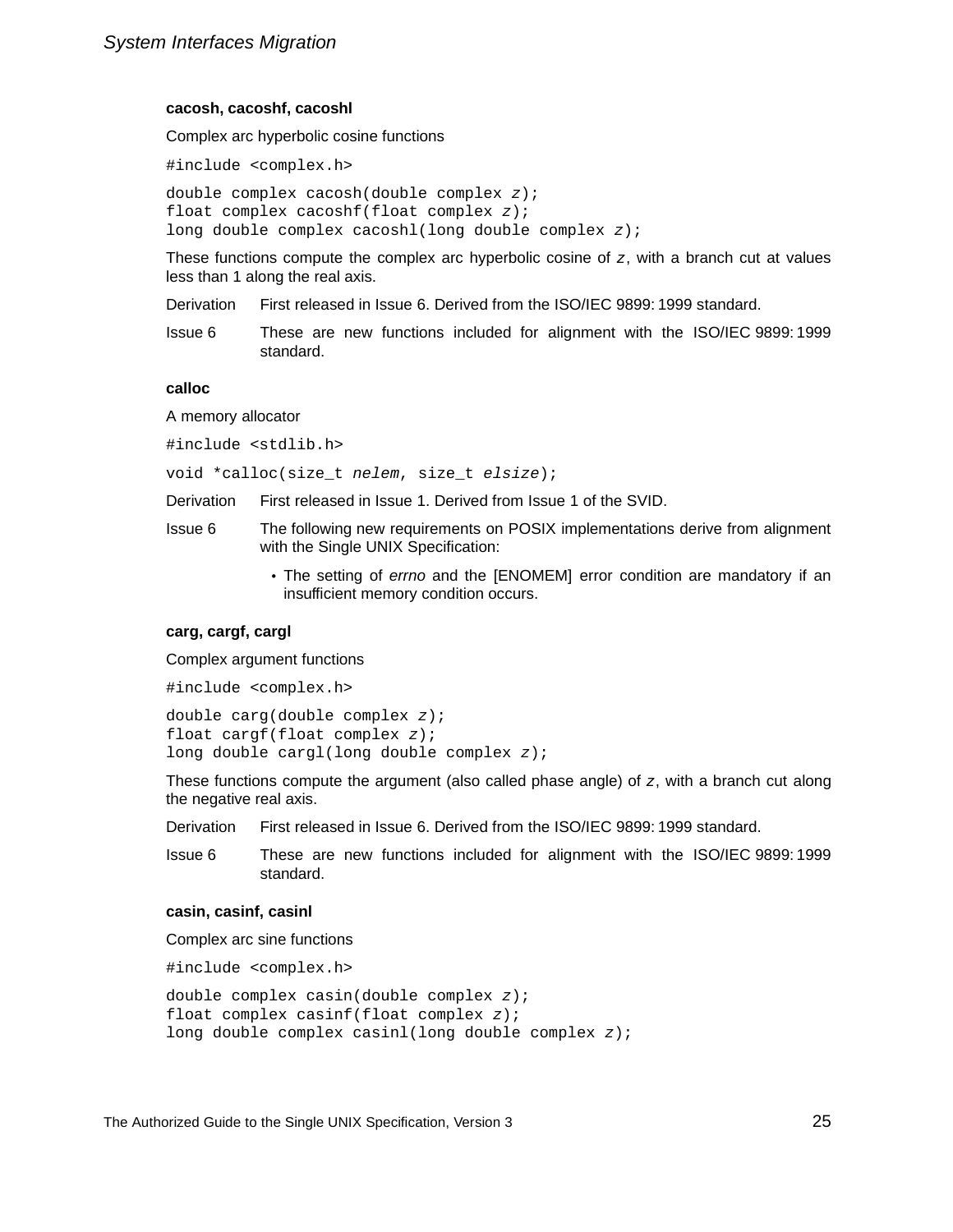These functions compute the complex arc sine of z, with branch cuts outside the interval [−1, +1] along the real axis.

Derivation First released in Issue 6. Derived from the ISO/IEC 9899: 1999 standard.

Issue 6 These are new functions included for alignment with the ISO/IEC 9899: 1999 standard.

#### **casinh, casinhf, casinhl**

Complex arc hyperbolic sine functions

#include <complex.h>

double complex casinh(double complex z); float complex casinhf(float complex z); long double complex casinhl(long double complex z);

These functions compute the complex arc hyperbolic sine of z, with branch cuts outside the interval  $[-i, +i]$  along the imaginary axis.

Derivation First released in Issue 6. Derived from the ISO/IEC 9899: 1999 standard.

Issue 6 These are new functions included for alignment with the ISO/IEC 9899: 1999 standard.

#### **catan, catanf, catanl**

Complex arc tangent functions

#include <complex.h>

double complex catan(double complex z); float complex catanf(float complex z); long double complex catanl(long double complex z);

These functions compute the complex arc tangent of z, with branch cuts outside the interval [-*i*, +*i*] along the imaginary axis.

Derivation First released in Issue 6. Derived from the ISO/IEC 9899: 1999 standard.

Issue 6 These are new functions included for alignment with the ISO/IEC 9899: 1999 standard.

#### **catanh, catanhf, catanhl**

Complex arc hyperbolic tangent functions

#include <complex.h>

double complex catanh(double complex z); float complex catanhf(float complex  $z$ ); long double complex catanhl(long double complex z);

These functions compute the complex arc hyperbolic tangent of z, with branch cuts outside the interval [−1, +1] along the real axis.

Derivation First released in Issue 6. Derived from the ISO/IEC 9899: 1999 standard.

Issue 6 These are new functions included for alignment with the ISO/IEC 9899: 1999 standard.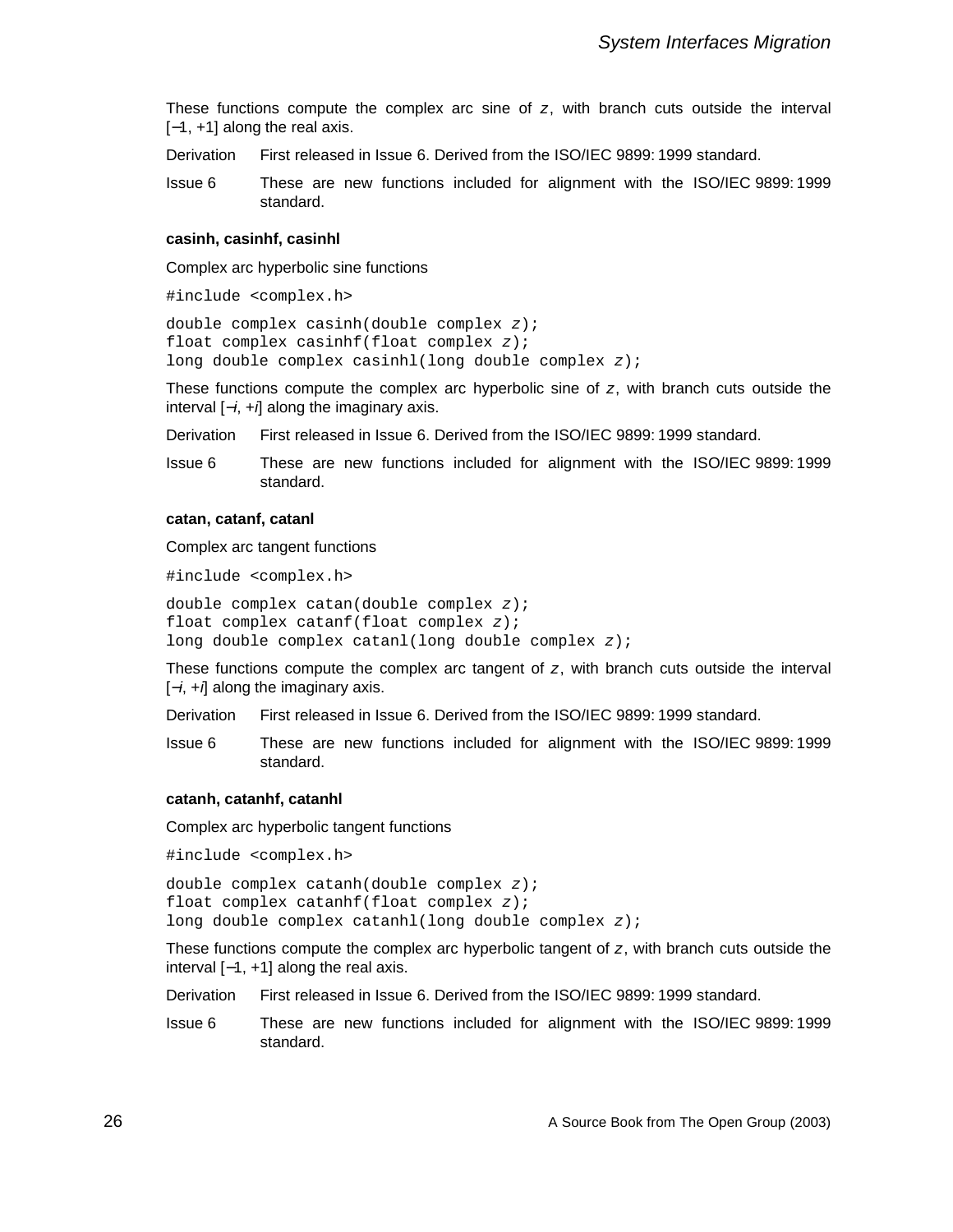#### **catclose**

Close a message catalog descriptor

```
XSI #include <nl_types.h>
       int catclose(nl_catd catd);
       Derivation First released in Issue 2.
```
Issue 6 No functional changes are made in this issue.

### **catgets**

Read a program message

XSI #include <nl\_types.h>

char \*catgets(nl\_catd catd, int set\_id, int msg\_id, const char \*s);

Derivation First released in Issue 2.

Issue 6 In the DESCRIPTION, the note about reentrancy is expanded to cover threadsafety. A portable multi-threaded application may only safely call the function when access to the function is serialized.

#### **catopen**

Open a message catalog

XSI #include <nl\_types.h>

nl\_catd catopen(const char \*name, int oflag);

Derivation First released in Issue 2.

Issue 6 No functional changes are made in this issue.

#### **cbrt, cbrtf, cbrtl**

Cube root functions

#include <math.h>

double  $cbrt(double x);$ float cbrtf(float x); long double cbrtl(long double x);

Derivation First released in Issue 4, Version 2.

Issue 6 The *cbrt*() function is no longer marked as an extension.

The *cbrtf*() and *cbrtl*() functions are added for alignment with the ISO/IEC 9899: 1999 standard.

The DESCRIPTION, RETURN VALUE, ERRORS, and APPLICATION USAGE sections are revised to align with the ISO/IEC 9899: 1999 standard.

IEC 60559: 1989 standard floating-point extensions over the ISO/IEC 9899: 1999 standard are marked.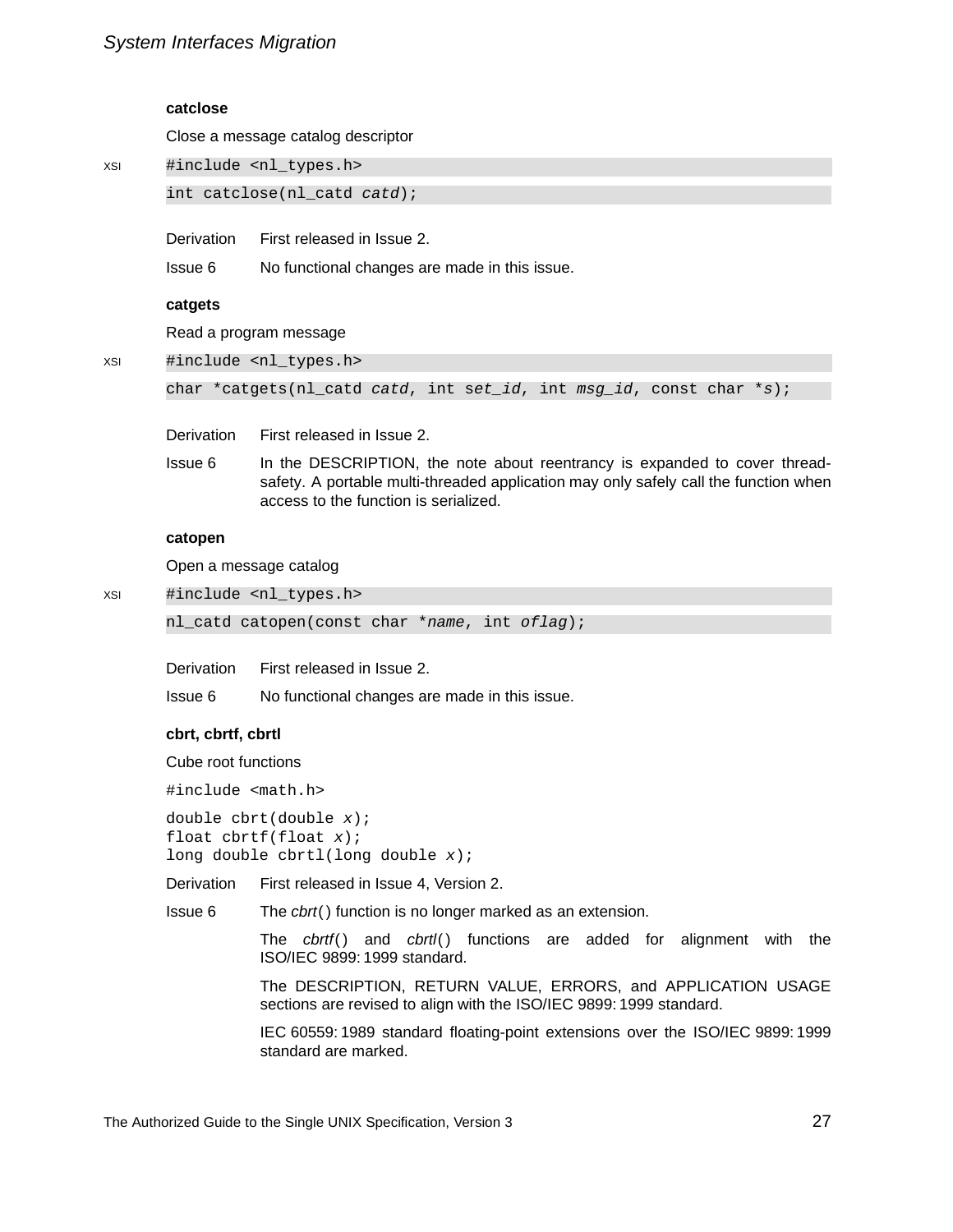#### **ccos, ccosf, ccosl**

Complex cosine functions

#include <complex.h>

double complex ccos(double complex z); float complex ccosf(float complex z); long double complex ccosl(long double complex z);

These functions compute the complex cosine of z.

Derivation First released in Issue 6. Derived from the ISO/IEC 9899: 1999 standard.

### **ccosh, ccoshf, ccoshl**

Complex hyperbolic cosine functions

#include <complex.h>

double complex ccosh(double complex z); float complex ccoshf(float complex z); long double complex ccoshl(long double complex z);

These functions compute the complex hyperbolic cosine of z.

Derivation First released in Issue 6. Derived from the ISO/IEC 9899: 1999 standard.

### **ceil, ceilf, ceill**

Ceiling value function

#include <math.h>

double ceil(double x); float ceilf(float x); long double ceill(long double x);

Derivation First released in Issue 1. Derived from Issue 1 of the SVID.

Issue 6 The ceilf() and ceill() functions are added for alignment with the ISO/IEC 9899: 1999 standard.

> The DESCRIPTION, RETURN VALUE, ERRORS, and APPLICATION USAGE sections are revised to align with the ISO/IEC 9899: 1999 standard.

> IEC 60559: 1989 standard floating-point extensions over the ISO/IEC 9899: 1999 standard are marked.

# **cexp, cexpf, cexpl**

Complex exponential functions

#include <complex.h>

double complex cexp(double complex z); float complex cexpf(float complex z); long double complex cexpl(long double complex z);

These functions compute the complex exponent of  $z$ , defined as  $e^z$ .

Derivation First released in Issue 6. Derived from the ISO/IEC 9899: 1999 standard.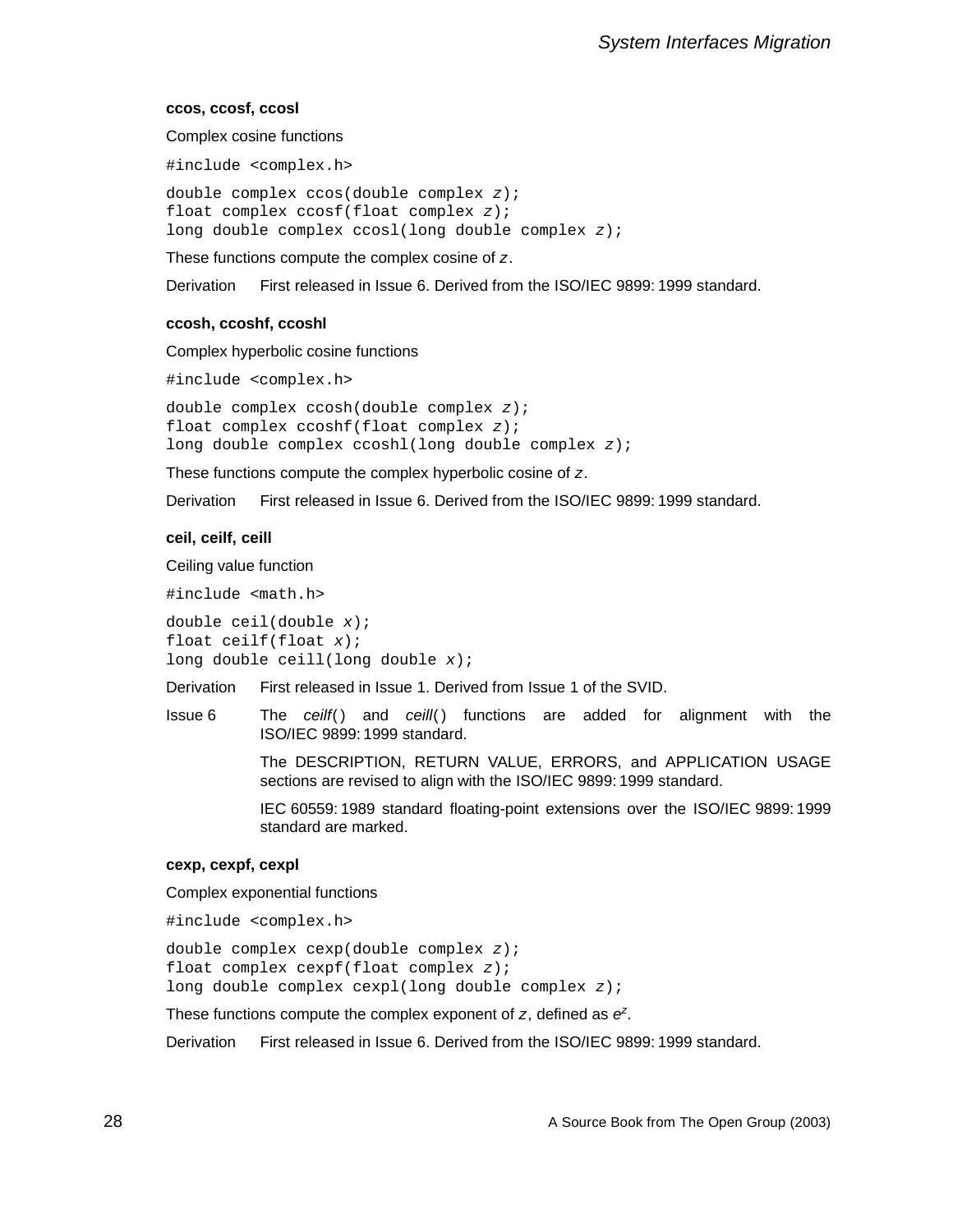## **cfgetispeed**

Get input baud rate

#include <termios.h>

speed\_t cfgetispeed(const struct termios \*termios\_p);

- Derivation First released in Issue 3. Included for alignment with IEEE Std 1003.1-1988 (POSIX.1).
- Issue 6 No functional changes are made in this issue.

#### **cfgetospeed**

Get output baud rate

#include <termios.h>

speed\_t cfgetospeed(const struct termios \*termios\_p);

- Derivation First released in Issue 3. Included for alignment with IEEE Std 1003.1-1988 (POSIX.1).
- Issue 6 No functional changes are made in this issue.

#### **cfsetispeed**

Set input baud rate

#include <termios.h>

int cfsetispeed(struct termios \*termios\_p, speed\_t speed);

- Derivation First released in Issue 3. Included for alignment with IEEE Std 1003.1-1988 (POSIX.1).
- Issue 6 The following new requirements on POSIX implementations derive from alignment with the Single UNIX Specification:
	- The optional setting of errno and the [EINVAL] error conditions are added.

#### **cfsetospeed**

Set output baud rate

#include <termios.h>

int cfsetospeed(struct termios \*termios\_p, speed\_t speed);

- Derivation First released in Issue 3. Included for alignment with IEEE Std 1003.1-1988 (POSIX.1).
- Issue 6 The following new requirements on POSIX implementations derive from alignment with the Single UNIX Specification:
	- The optional setting of errno and the [EINVAL] error conditions are added.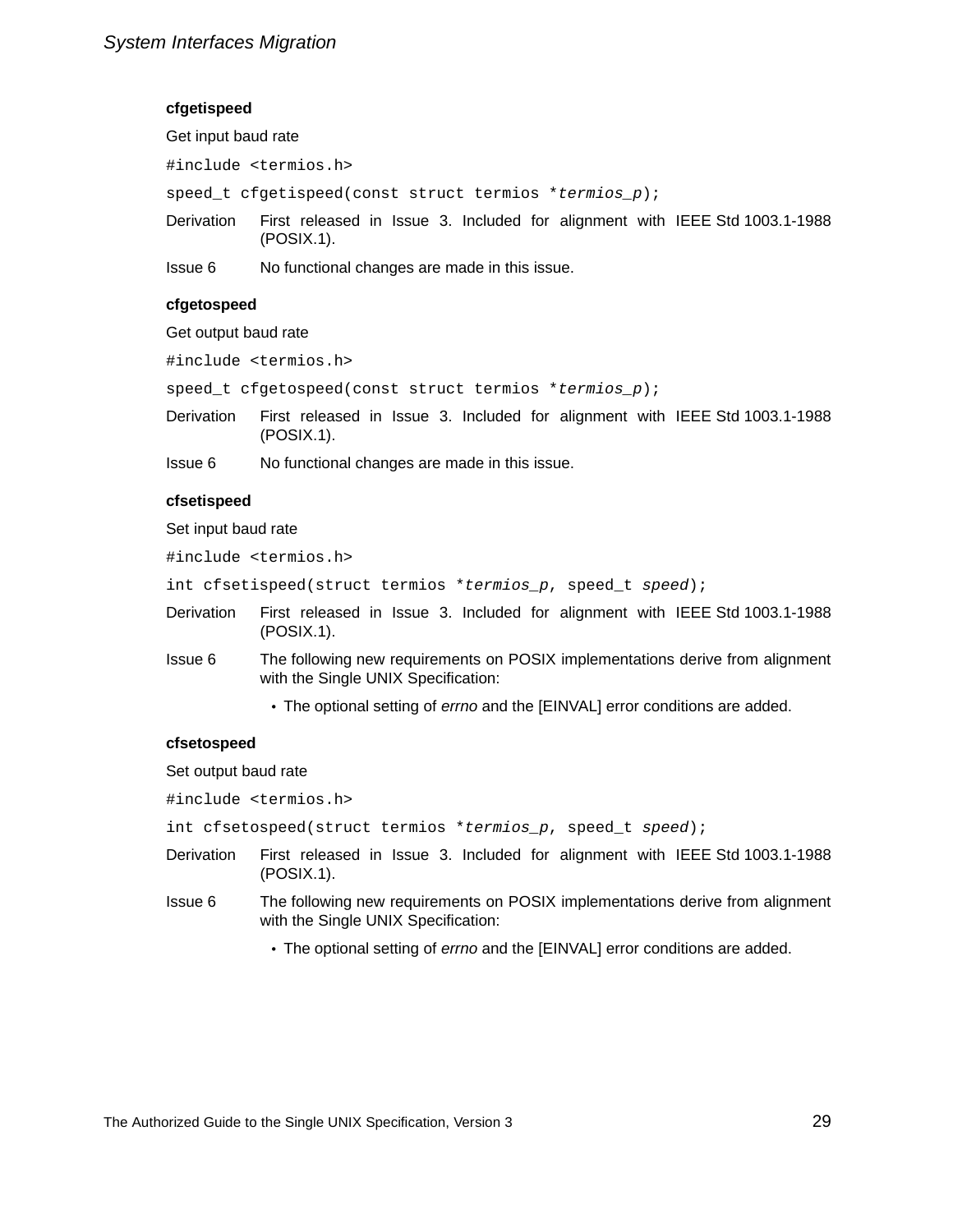# **chdir**

Change working directory

#include <unistd.h>

int chdir(const char \*path);

Derivation First released in Issue 1. Derived from Issue 1 of the SVID.

Issue 6 The following new requirements on POSIX implementations derive from alignment with the Single UNIX Specification:

- The [ELOOP] mandatory error condition is added.
- A second [ENAMETOOLONG] is added as an optional error condition.

The following changes were made to align with the IEEE P1003.1a draft standard:

• The [ELOOP] optional error condition is added.

# **chmod**

Change mode of a file

#include <sys/stat.h>

int chmod(const char \*path, mode\_t mode);

Derivation First released in Issue 1. Derived from Issue 1 of the SVID.

- Issue 6 The following new requirements on POSIX implementations derive from alignment with the Single UNIX Specification:
	- The [EINVAL] and [EINTR] optional error conditions are added.
	- A second [ENAMETOOLONG] is added as an optional error condition.

The following changes were made to align with the IEEE P1003.1a draft standard:

• The [ELOOP] optional error condition is added.

# **chown**

Change owner and group of a file

#include <unistd.h>

int chown(const char \*path, uid\_t owner, gid\_t group);

- Derivation First released in Issue 1. Derived from Issue 1 of the SVID.
- Issue 6 The following changes are made for alignment with ISO/IEC 9945-1: 1996 (POSIX-1):
	- The wording describing the optional dependency on \_POSIX\_CHOWN\_RESTRICTED is restored.
	- The [EPERM] error is restored as an error dependent on \_POSIX\_CHOWN\_RESTRICTED. This is since its operand is a pathname and applications should be aware that the error may not occur for that pathname if the file system does not support \_POSIX\_CHOWN\_RESTRICTED.

The following new requirements on POSIX implementations derive from alignment with the Single UNIX Specification: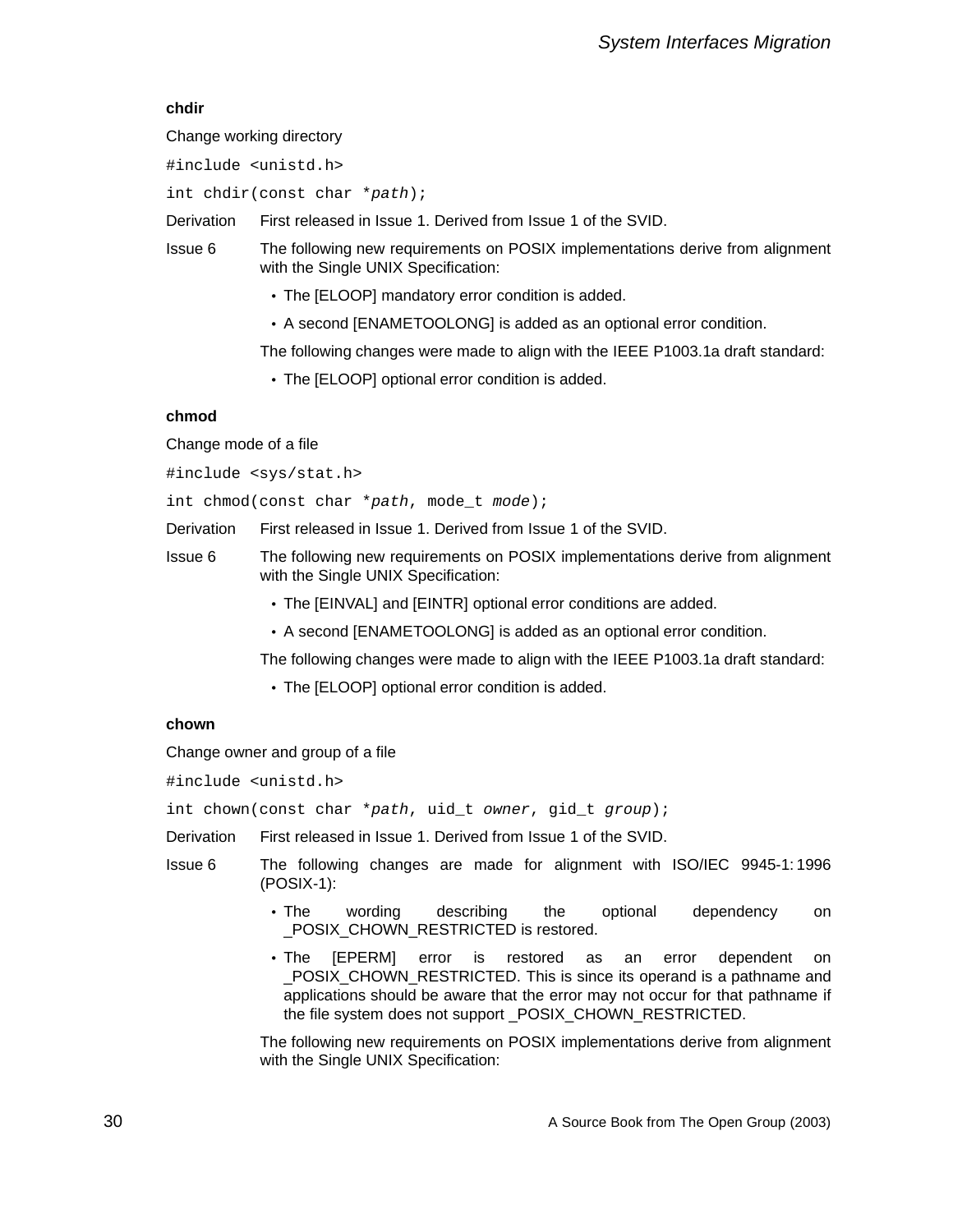- The value for owner of (**uid\_t**)−1 allows the use of −1 by the owner of a file to change the group ID only. A corresponding change is made for group.
- The [ELOOP] mandatory error condition is added.
- The [EIO] and [EINTR] optional error conditions are added.
- A second [ENAMETOOLONG] is added as an optional error condition.

The following changes were made to align with the IEEE P1003.1a draft standard:

- Clarification is added that the S\_ISUID and S\_ISGID bits do not need to be cleared when the process has appropriate privileges.
- The [ELOOP] optional error condition is added.

#### **cimag, cimagf, cimagl**

Complex imaginary functions

#include <complex.h>

```
double cimag(double complex z);
float cimagf(float complex z);
long double cimagl(long double complex z);
```
These functions compute the imaginary part of z.

- Derivation First released in Issue 6. Derived from the ISO/IEC 9899: 1999 standard.
- Issue 6 These are new functions included for alignment with the ISO/IEC 9899: 1999 standard.

### **clearerr**

Clear indicators on a stream

#include <stdio.h>

void clearerr(FILE \*stream);

Derivation First released in Issue 1. Derived from Issue 1 of the SVID.

Issue 6 No functional changes are made in this issue.

#### **clock**

Report CPU time used

#include <time.h>

clock\_t clock(void);

Derivation First released in Issue 1. Derived from Issue 1 of the SVID.

Issue 6 No functional changes are made in this issue.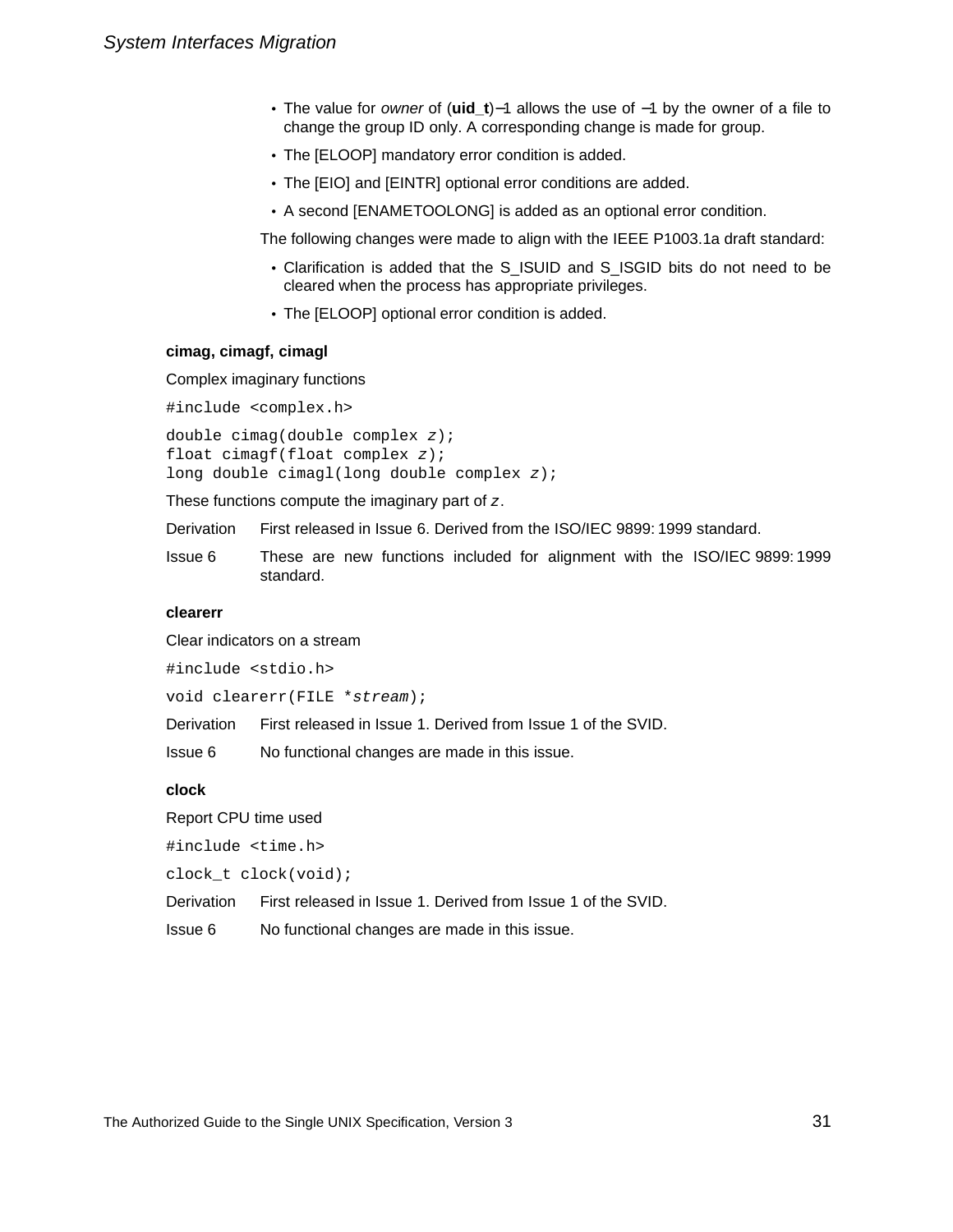### **clock\_getcpuclockid**

Access a process CPU-time clock (**ADVANCED REALTIME**)

CPT #include <time.h>

int clock\_getcpuclockid(pid\_t pid, clockid\_t \*clock\_id);

The clock\_getcpuclockid( ) function returns the clock ID of the CPU-time clock of the process specified by pid.

- Derivation First released in Issue 6. Derived from IEEE Std 1003.1d-1999. This function is part of the Advanced Realtime Option Group and may not be available on all implementations.
- Issue 6 As a change over IEEE Std 1003.1d-1999, in the SYNOPSIS, the inclusion of **<sys/types.h>** is no longer required.

#### **clock\_getres, clock\_gettime, clock\_settime**

Clock and timer functions (**REALTIME**)

TMR #include <time.h>

```
int clock_getres(clockid_t clock_id, struct timespec *res);
int clock_gettime(clockid_t clock_id, struct timespec *tp);
int clock_settime(clockid_t clock_id, const struct timespec *tp);
```
- Derivation First released in Issue 5. Included for alignment with the POSIX Realtime Extension. These functions are part of the Realtime Option Group and may not be available on all implementations.
- Issue 6 The [ENOSYS] error condition has been removed as stubs need not be provided if an implementation does not support the Timers option.

The following changes were made to align with the IEEE P1003.1a draft standard:

• Clarification is added of the effect of resetting the clock resolution.

CPU-time clocks and the clock\_getcpuclockid( ) function are added for alignment with IEEE Std 1003.1d-1999.

The following changes are added for alignment with IEEE Std 1003.1j-2000:

- The DESCRIPTION is updated as follows:
	- The value returned by *clock\_gettime*() for CLOCK\_MONOTONIC is specified.
	- clock\_settime( ) failing for CLOCK\_MONOTONIC is specified.
	- The effects of clock\_settime() on the clock\_nanosleep() function with respect to CLOCK\_REALTIME are specified.
- An [EINVAL] error is added to the ERRORS section, indicating that clock\_settime( ) fails for CLOCK\_MONOTONIC.
- The APPLICATION USAGE section notes that the CLOCK\_MONOTONIC clock need not and shall not be set by clock\_settime( ) since the absolute value of the CLOCK\_MONOTONIC clock is meaningless.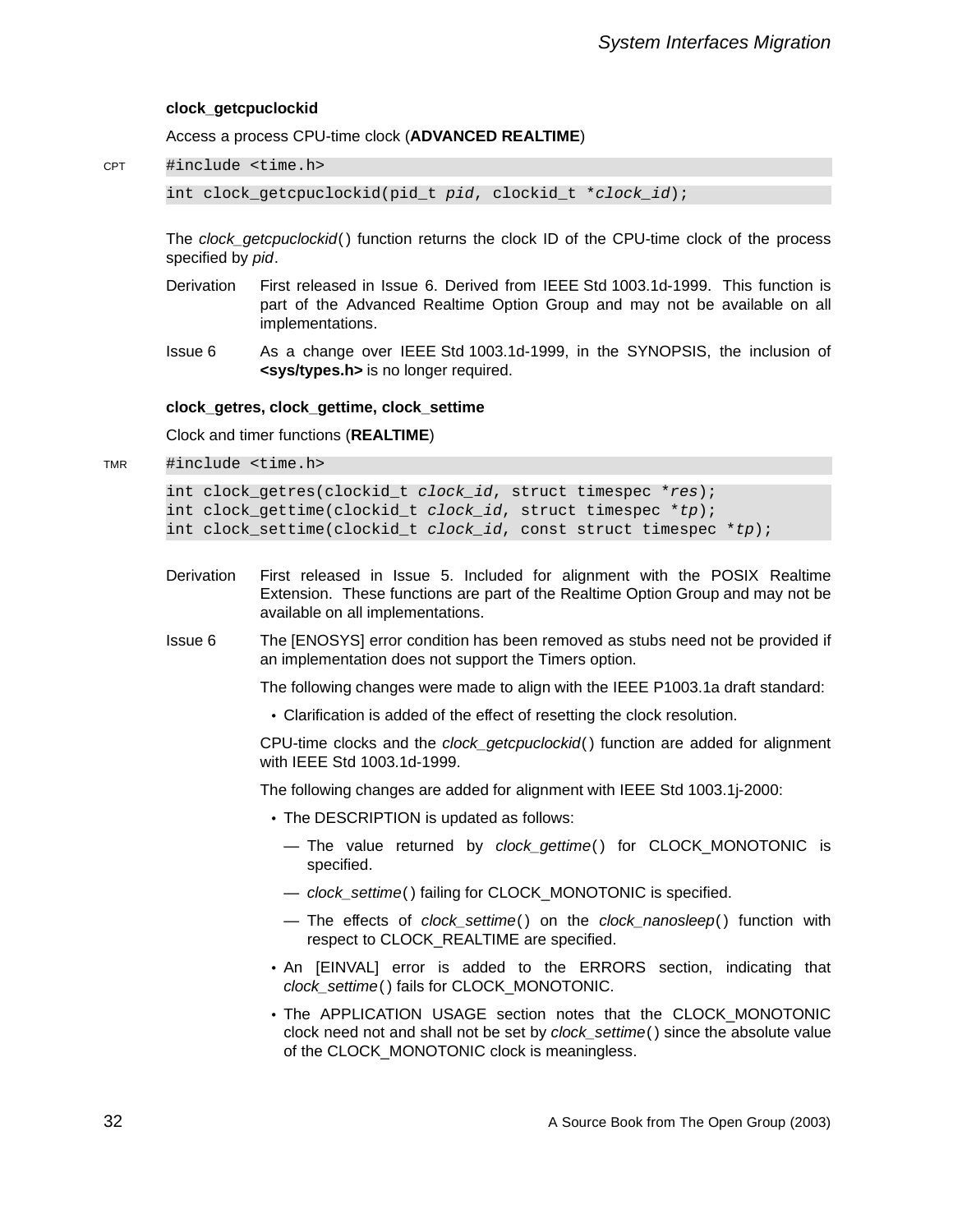#### **clock\_nanosleep**

High resolution sleep with specifiable clock (**ADVANCED REALTIME**)

CS #include <time.h>

```
int clock_nanosleep(clockid_t clock_id, int flags,
   const struct timespec *rqtp, struct timespec *rmtp);
```
The clock\_nanosleep() function causes the current thread to be suspended from execution until either an interval timer or an absolute timer has elapsed.

- Derivation First released in Issue 6. Derived from IEEE Std 1003.1j-2000. This function is part of the Advanced Realtime Option Group and may not be available on all implementations.
- Issue 6 This is a new function included for alignment with the IEEE Std 1003.1j-2000.

#### **clog, clogf, clogl**

Complex natural logarithm functions

```
#include <complex.h>
```

```
double complex clog(double complex z);
float complex clogf(float complex z);
long double complex clogl(long double complex z);
```
These functions compute the complex natural (base e) logarithm of z, with a branch cut along the negative real axis.

- Derivation First released in Issue 6. Derived from the ISO/IEC 9899: 1999 standard.
- Issue 6 These are new functions included for alignment with the ISO/IEC 9899: 1999 standard.

#### **close**

Close a file descriptor

#include <unistd.h>

int close(int fildes);

- Derivation First released in Issue 1. Derived from Issue 1 of the SVID.
- Issue 6 The DESCRIPTION related to a STREAMS-based file or pseudo-terminal is marked as part of the XSI STREAMS Option Group.

The following new requirements on POSIX implementations derive from alignment with the Single UNIX Specification:

- The [EIO] error condition is added as an optional error.
- The DESCRIPTION is updated to describe the state of the *fildes* file descriptor as unspecified if an I/O error occurs and an [EIO] error condition is returned.

Text referring to sockets is added to the DESCRIPTION.

The DESCRIPTION is updated for alignment with IEEE Std 1003.1j-2000 by specifying that shared memory objects and memory mapped files (and not typed memory objects) are the types of memory objects to which the paragraph on last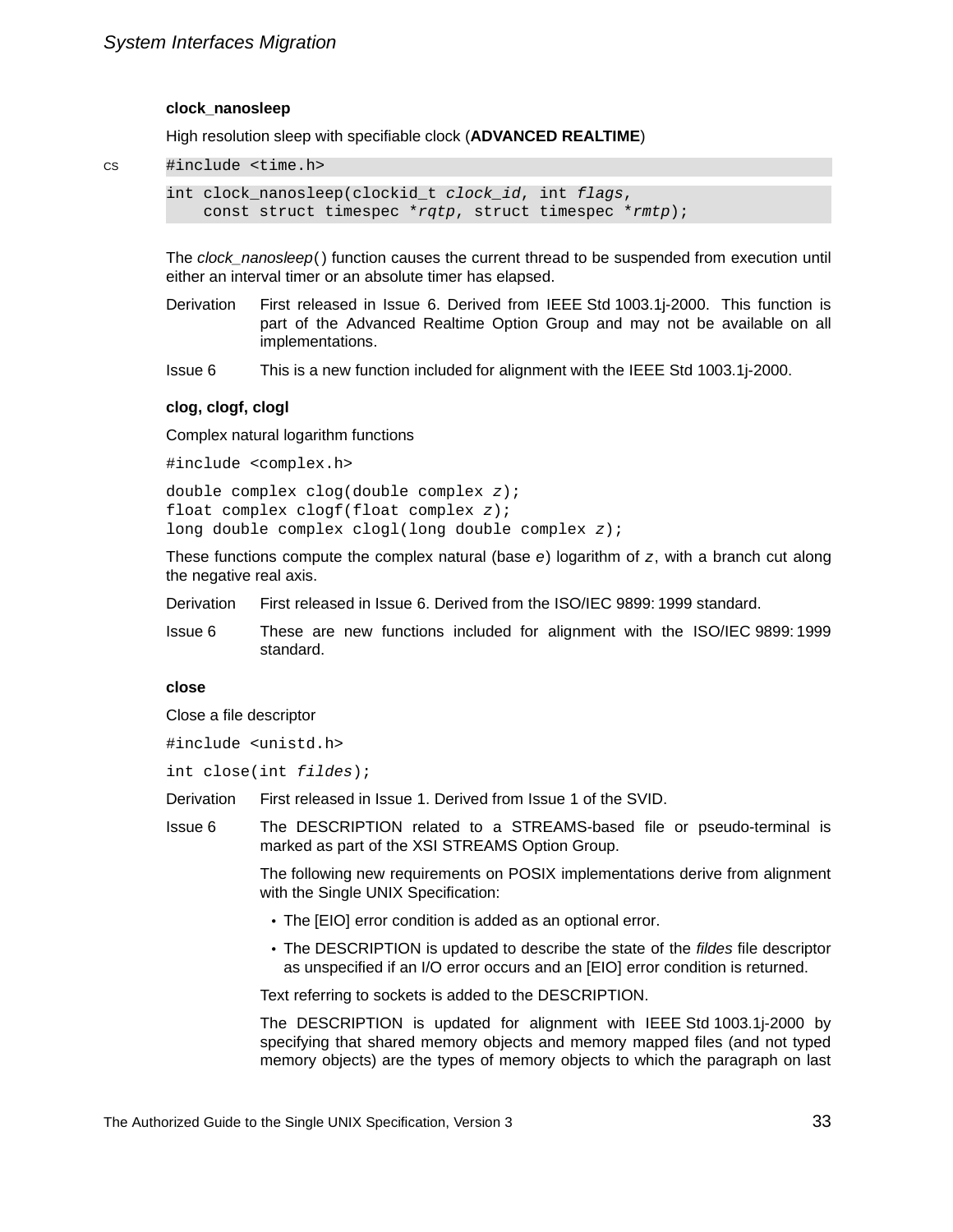closes applies.

, item XSH/TC1/D6/12 is applied, correcting the XSH shaded text relating to the master side of a pseudo-terminal. The reason for the change is that the behavior of pseudo-terminals and regular terminals should be as much alike as possible in this case; the change achieves that and matches historical behavior.

# **closedir**

Close a directory stream

#include <dirent.h>

int closedir(DIR \*dirp);

Derivation First released in Issue 2.

Issue 6 In the SYNOPSIS, the optional include of the **<sys/types.h>** header is removed.

The following new requirements on POSIX implementations derive from alignment with the Single UNIX Specification:

• The [EINTR] error condition is added as an optional error condition.

#### **closelog, openlog, setlogmask, syslog**

Control system log

#### XSI #include <syslog.h>

```
void closelog(void);
void openlog(const char *ident, int logopt, int facility);
int setlogmask(int maskpri);
void syslog(int priority, const char *message, \ldots /* arguments */);
```
Derivation First released in Issue 4, Version 2.

Issue 6 No functional changes are made in this issue.

#### **confstr**

Get configurable variables

#include <unistd.h>

size\_t confstr(int name, char \*buf, size\_t len);

Derivation First released in Issue 4. Derived from ISO/IEC 9945-2: 1993 (POSIX-2).

Issue 6 The Open Group Corrigendum U033/7 is applied. The return value for the case returning the size of the buffer now explicitly states that this includes the terminating null.

> The following new requirements on POSIX implementations derive from alignment with the Single UNIX Specification:

• The DESCRIPTION is updated with new arguments which can be used to determine configuration strings for C compiler flags, linker/loader flags, and libraries for each different supported programming environment. This is a change to support data size neutrality.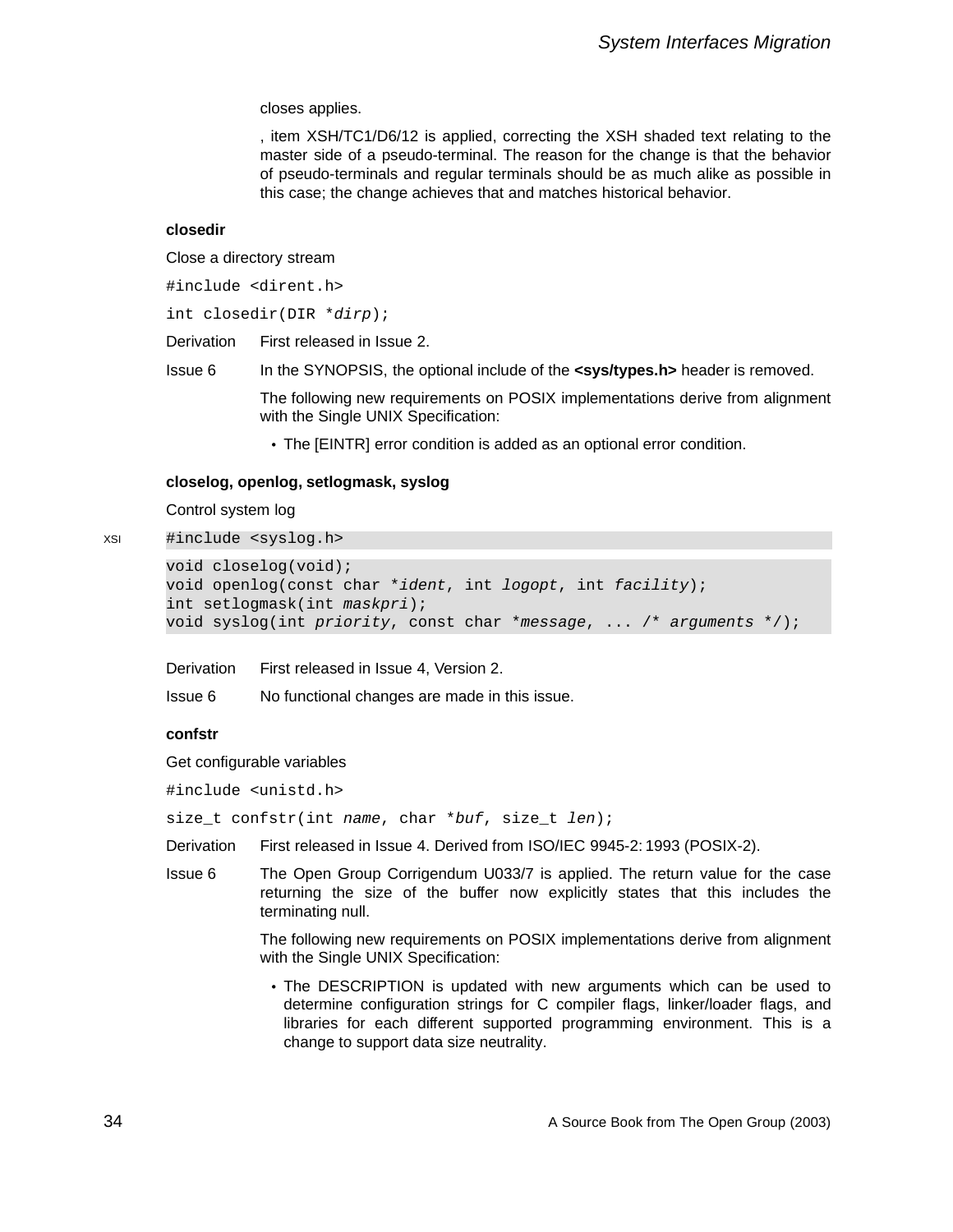The following changes were made to align with the IEEE P1003.1a draft standard:

• The DESCRIPTION is updated to include text describing how \_CS\_PATH can be used to obtain a PATH to access the standard utilities.

The macros associated with the c89 programming models are marked LEGACY and new equivalent macros associated with c99 are introduced.

# **conj, conjf, conjl**

Complex conjugate functions

#include <complex.h>

double complex conj(double complex z); float complex conjf(float complex z); long double complex conjl(long double complex z);

These functions compute the complex conjugate of z, by reversing the sign of its imaginary part.

Derivation First released in Issue 6. Derived from the ISO/IEC 9899: 1999 standard.

Issue 6 These are new functions included for alignment with the ISO/IEC 9899: 1999 standard.

### **connect**

Connect a socket

#include <sys/socket.h>

- int connect(int socket, const struct sockaddr \*address, socklen\_t address\_len);
- Derivation First released in Issue 6. Derived from the XNS, Issue 5.2 specification.

The wording of the mandatory [ELOOP] error condition is updated, and a second optional [ELOOP] error condition is added.

### **copysign, copysignf, copysignl**

Number manipulation function

#include <math.h>

double copysign(double  $x$ , double  $y$ ); float copysignf(float  $x$ , float  $y$ ); long double copysignl(long double  $x$ , long double  $y$ );

These functions produce a value with the magnitude of x and the sign of y.

Derivation First released in Issue 6. Derived from the ISO/IEC 9899: 1999 standard.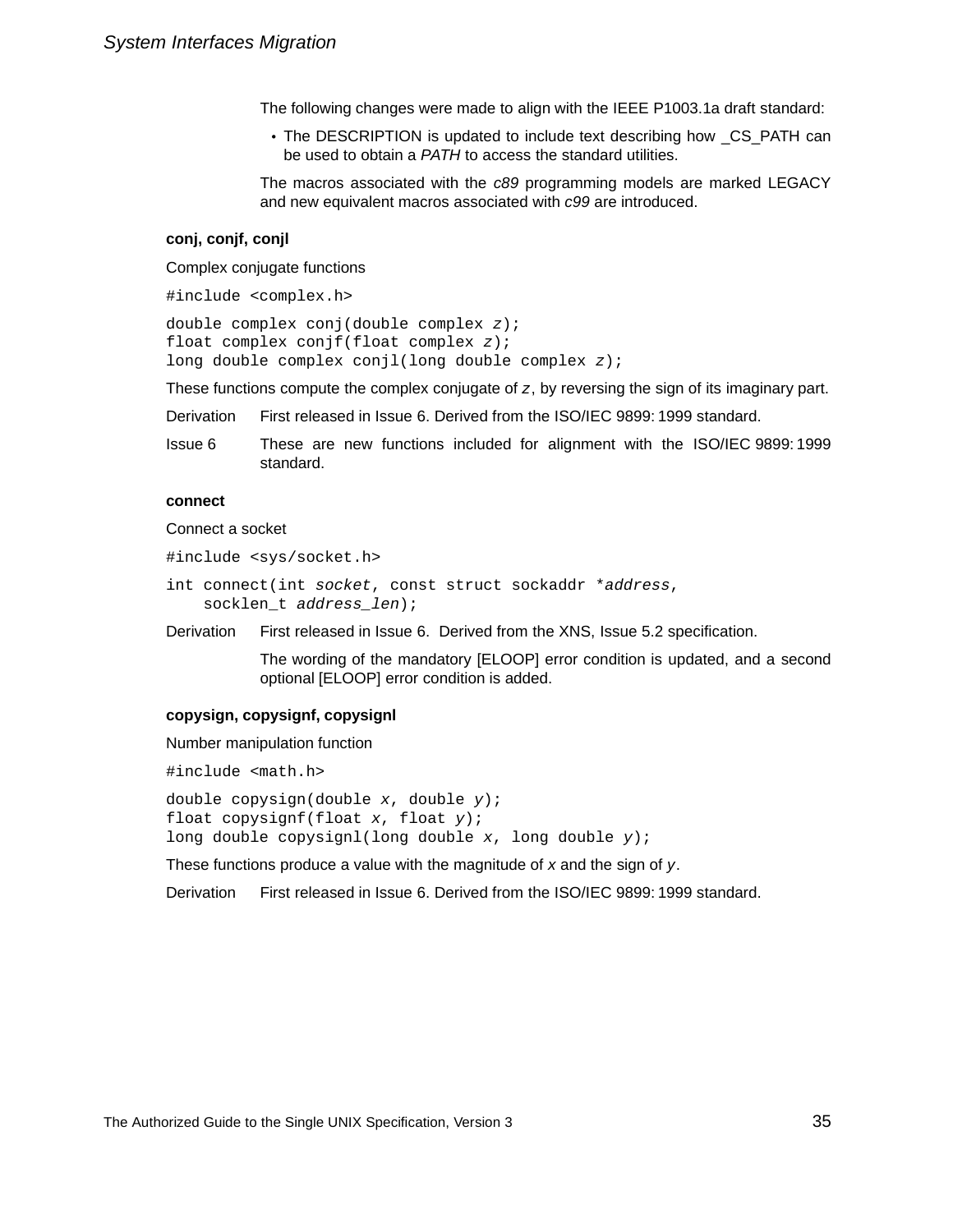**cos, cosf, cosl**

Cosine function

#include <math.h>

double cos(double x); float cosf(float x); long double cosl(long double x);

Derivation First released in Issue 1. Derived from Issue 1 of the SVID.

Issue 6 The  $cosf()$  and  $cosf()$  functions are added for alignment with the ISO/IEC 9899: 1999 standard.

> The DESCRIPTION, RETURN VALUE, ERRORS, and APPLICATION USAGE sections are revised to align with the ISO/IEC 9899: 1999 standard.

> IEC 60559: 1989 standard floating-point extensions over the ISO/IEC 9899: 1999 standard are marked.

#### **cosh, coshf, coshl**

Hyperbolic cosine functions

#include <math.h>

double  $\cosh(\text{double } x)$ ; float coshf(float x); long double coshl(long double x);

Derivation First released in Issue 1. Derived from Issue 1 of the SVID.

Issue 6 The  $cosh(f)$  and  $cosh(f)$  functions are added for alignment with the ISO/IEC 9899: 1999 standard.

> The DESCRIPTION, RETURN VALUE, ERRORS, and APPLICATION USAGE sections are revised to align with the ISO/IEC 9899: 1999 standard.

> IEC 60559: 1989 standard floating-point extensions over the ISO/IEC 9899: 1999 standard are marked.

## **cpow, cpowf, cpowl**

Complex power functions

#include <complex.h>

double complex cpow(double complex x, double complex y); float complex cpowf(float complex  $x$ , float complex  $y$ ); long double complex cpowl(long double complex x, long double complex y);

These functions compute the complex power function  $x<sup>y</sup>$ , with a branch cut for the first parameter along the negative real axis.

Derivation First released in Issue 6. Derived from the ISO/IEC 9899: 1999 standard.

Issue 6 These are new functions included for alignment with the ISO/IEC 9899: 1999 standard.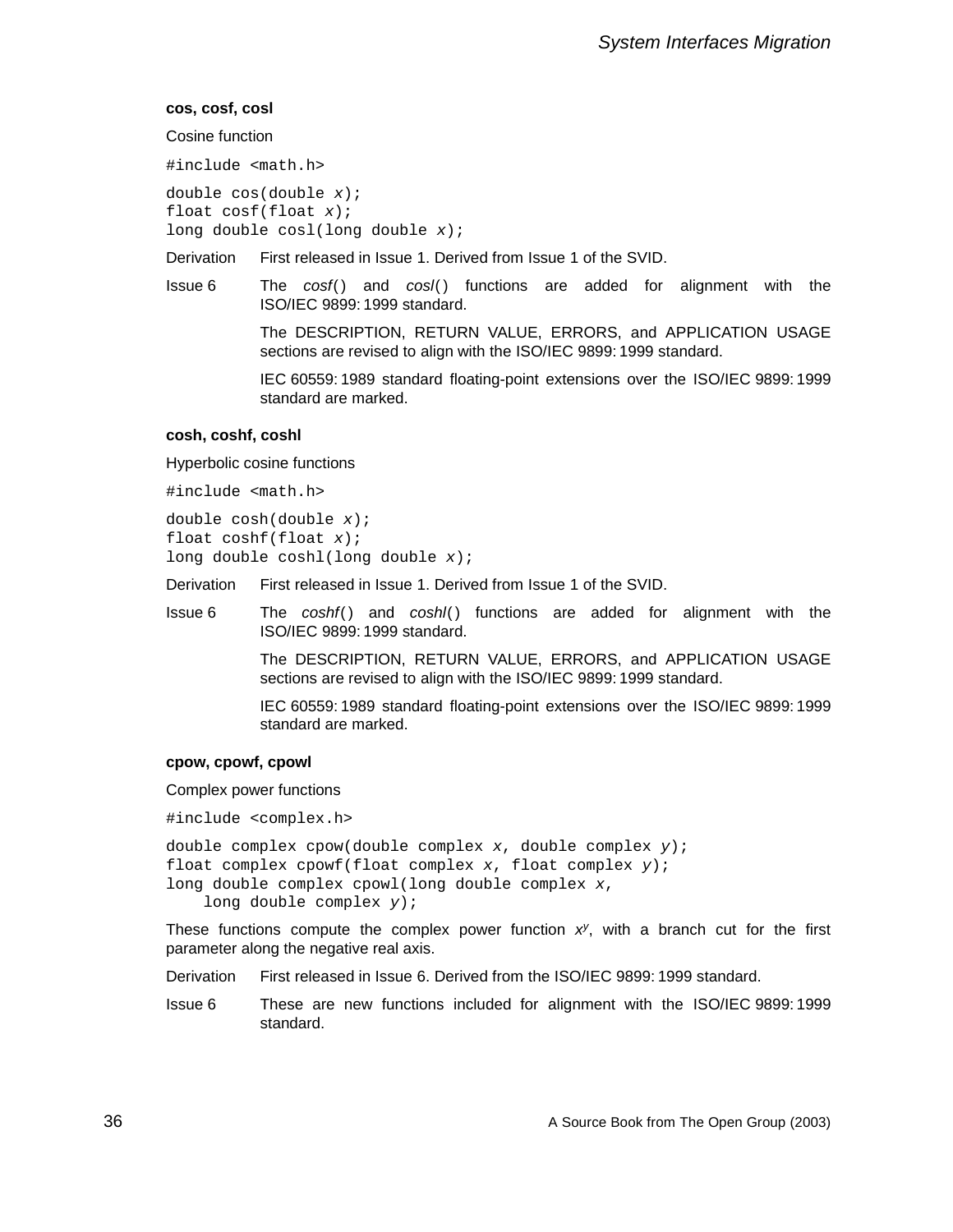## **cproj, cprojf, cprojl**

Complex projection functions

#include <complex.h>

double complex cproj(double complex z); float complex cprojf(float complex z); long double complex cprojl(long double complex z);

These functions compute a projection of z onto the Riemann sphere.

Derivation First released in Issue 6. Derived from the ISO/IEC 9899: 1999 standard.

Issue 6 These are new functions included for alignment with the ISO/IEC 9899: 1999 standard.

#### **creal, crealf, creall**

Complex real functions

#include <complex.h>

double creal(double complex z); float crealf(float complex z); long double creall(long double complex z);

These functions compute the real part of z.

Derivation First released in Issue 6. Derived from the ISO/IEC 9899: 1999 standard.

Issue 6 These are new functions included for alignment with the ISO/IEC 9899: 1999 standard.

#### **creat**

Create a new file or rewrite an existing one

```
OH #include <sys/stat.h>
      #include <fcntl.h>
```
int creat(const char \*path, mode\_t mode);

Derivation First released in Issue 1. Derived from Issue 1 of the SVID.

Issue 6 In the SYNOPSIS, the optional include of the **<sys/types.h>** header is removed.

# **crypt**

String encoding function (**CRYPT**)

XSI #include <unistd.h>

char \*crypt(const char \*key, const char \*salt);

Derivation First released in Issue 1. Derived from Issue 1 of the SVID.

Issue 6 No functional changes are made in this issue.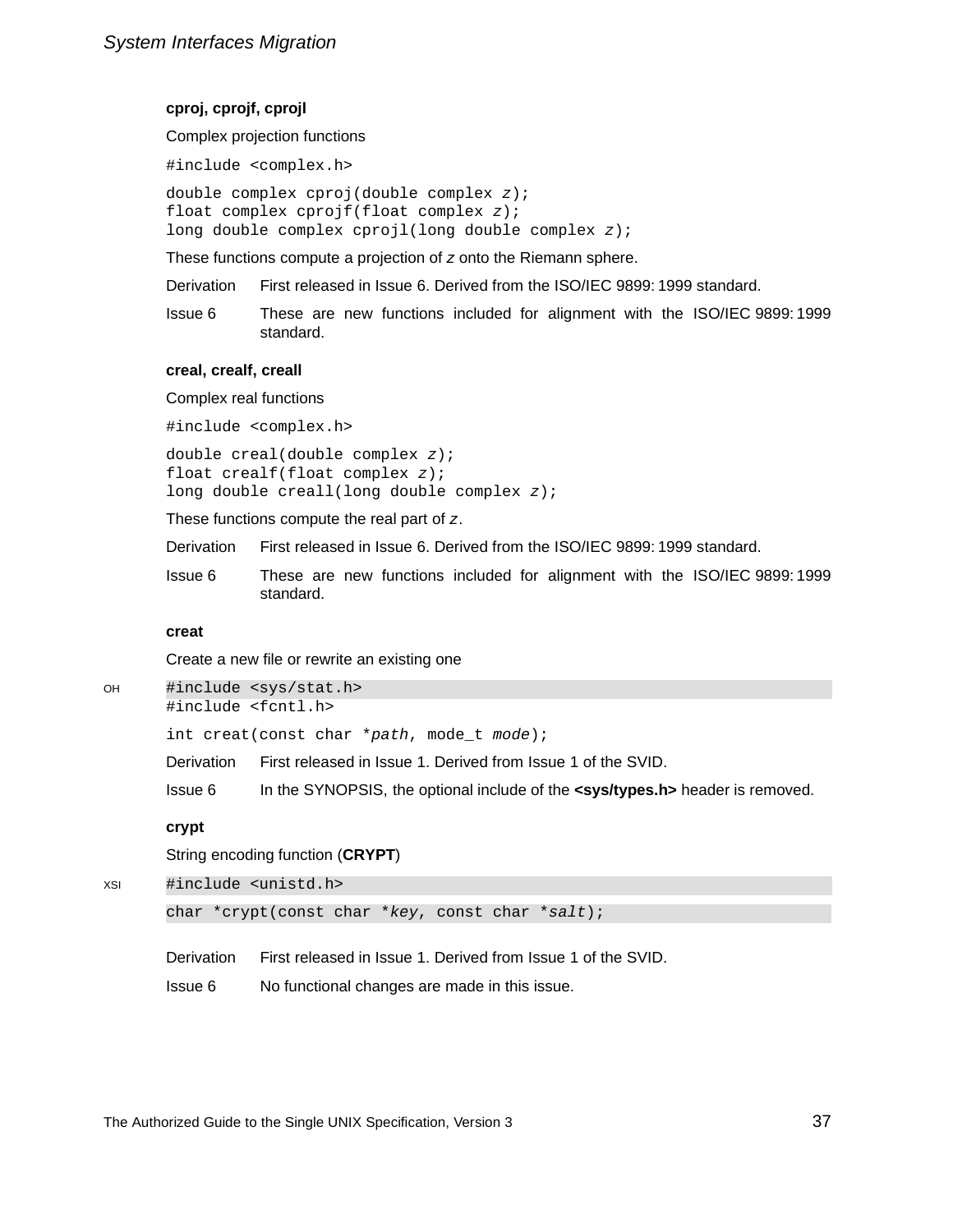## **csin, csinf, csinl**

Complex sine functions

#include <complex.h>

double complex csin(double complex z); float complex csinf(float complex z); long double complex csinl(long double complex z);

These functions compute the complex sine of z.

Derivation First released in Issue 6. Derived from the ISO/IEC 9899: 1999 standard.

Issue 6 These are new functions included for alignment with the ISO/IEC 9899: 1999 standard.

#### **csinh, csinhf, csinhl**

Complex hyperbolic sine functions

#include <complex.h>

double complex csinh(double complex z); float complex csinhf(float complex z); long double complex csinhl(long double complex z);

These functions compute the complex hyperbolic sine of z.

Derivation First released in Issue 6. Derived from the ISO/IEC 9899: 1999 standard.

Issue 6 These are new functions included for alignment with the ISO/IEC 9899: 1999 standard.

## **csqrt, csqrtf, csqrtl**

Complex square root functions

#include <complex.h>

double complex csqrt(double complex z); float complex csqrtf(float complex z); long double complex csqrtl(long double complex z);

These functions compute the complex square root of z, with a branch cut along the negative real axis.

Derivation First released in Issue 6. Derived from the ISO/IEC 9899: 1999 standard.

Issue 6 These are new functions included for alignment with the ISO/IEC 9899: 1999 standard.

## **ctan, ctanf, ctanl**

Complex tangent functions

```
#include <complex.h>
```

```
double complex ctan(double complex z);
float complex ctanf(float complex z);
long double complex ctanl(long double complex z);
```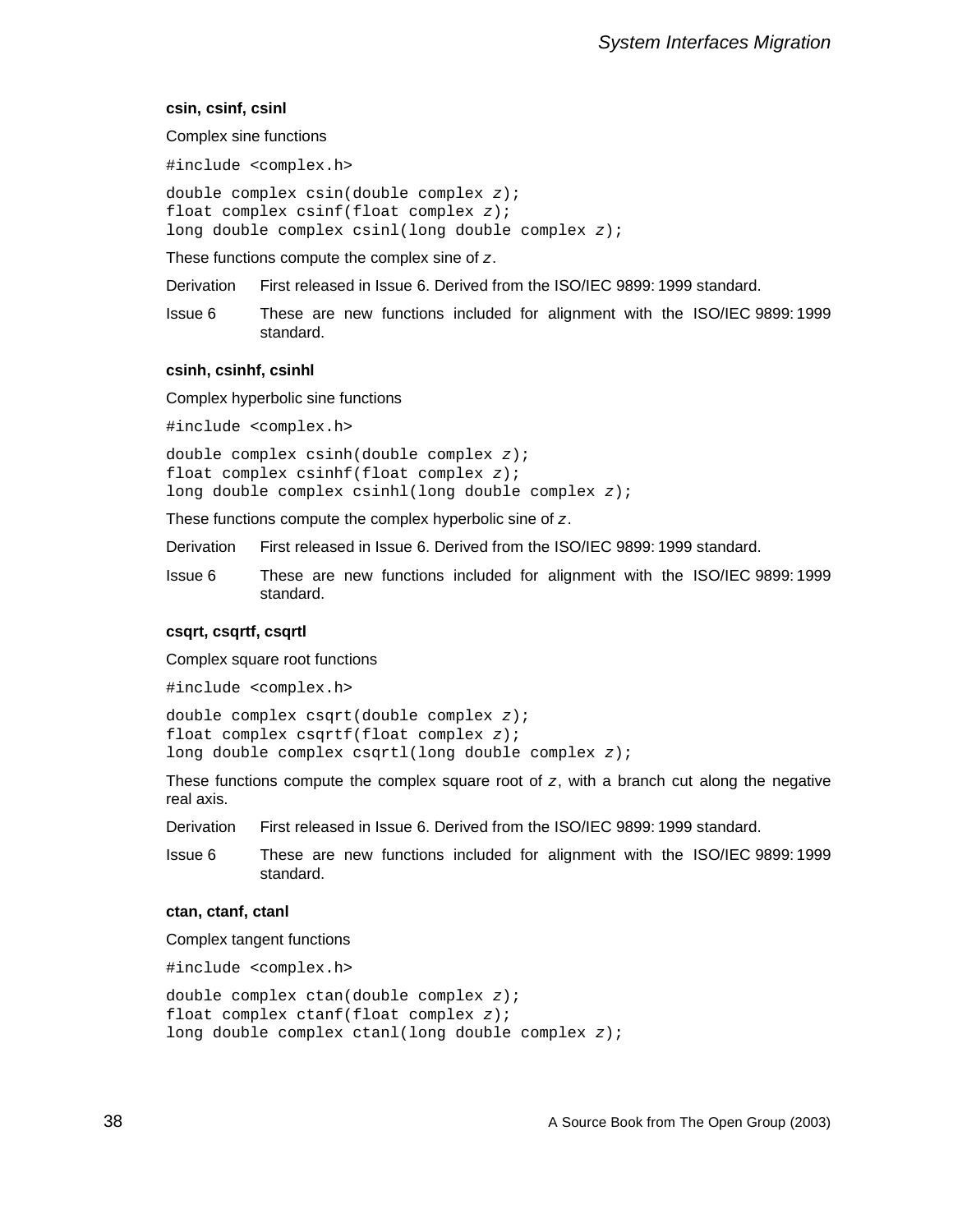These functions compute the complex tangent of z.

Derivation First released in Issue 6. Derived from the ISO/IEC 9899: 1999 standard.

Issue 6 These are new functions included for alignment with the ISO/IEC 9899: 1999 standard.

## **ctanh, ctanhf, ctanhl**

Complex hyperbolic tangent functions

#include <complex.h>

double complex ctanh(double complex z); float complex ctanhf(float complex z); long double complex ctanhl(long double complex z);

These functions compute the complex hyperbolic tangent of z.

Derivation First released in Issue 6. Derived from the ISO/IEC 9899: 1999 standard.

Issue 6 These are new functions included for alignment with the ISO/IEC 9899: 1999 standard.

#### **ctermid**

Generate a pathname for controlling terminal

CX #include <stdio.h>

char \*ctermid(char \*s);

Derivation First released in Issue 1. Derived from Issue 1 of the SVID.

Issue 6 No functional changes are made in this issue.

## **ctime, ctime\_r**

Convert a time value to date and time string

#include <time.h>

char \*ctime(const time\_t \*clock); TSF char \*ctime\_r(const time\_t \*clock, char \*buf);

Derivation First released in Issue 1. Derived from Issue 1 of the SVID.

Issue 6 In the DESCRIPTION, the note about reentrancy is expanded to cover threadsafety. A portable multi-threaded application may only safely call the function when access to the function is serialized.

> The APPLICATION USAGE section is updated to include a note on the threadsafe function and its avoidance of possibly using a static data area.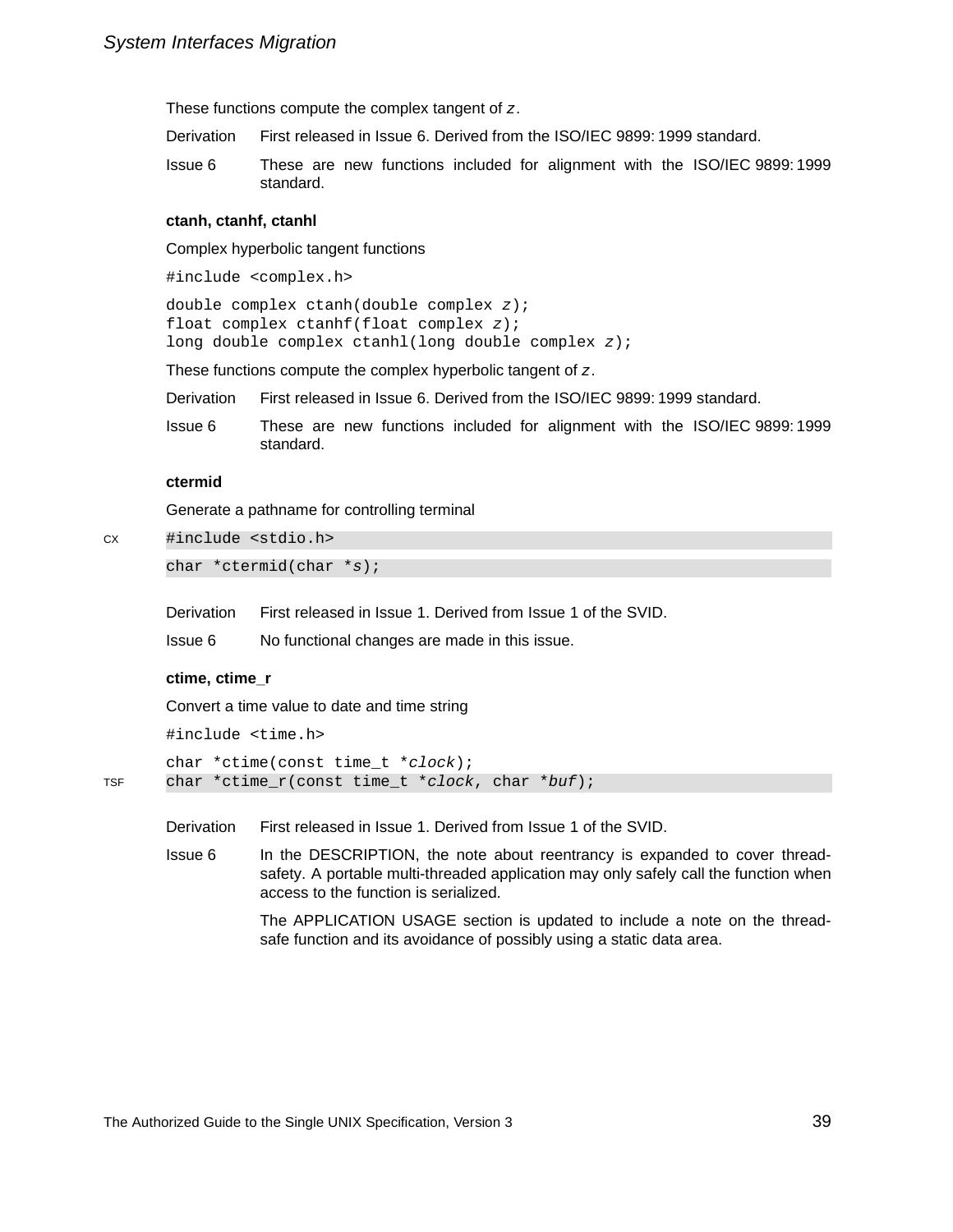**dbm\_clearerr, dbm\_close, dbm\_delete, dbm\_error, dbm\_fetch, dbm\_firstkey, dbm\_nextkey, dbm\_open, dbm\_store**

Database functions

```
XSI #include <ndbm.h>
```

```
int dbm_clearerr(DBM *db);
void dbm_close(DBM *db);
int dbm_delete(DBM *db, datum key);
int dbm_error(DBM *db);
datum dbm_fetch(DBM *db, datum key);
datum dbm_firstkey(DBM *db);
datum dbm_nextkey(DBM *db);
DBM *dbm_open(const char *file, int open_flags, mode_t file_mode);
int dbm_store(DBM *db, datum key, datum content, int store_mode);
```
Derivation First released in Issue 4, Version 2.

Issue 6 No functional changes are made in this issue.

# **difftime**

Compute the difference between two calendar time values

#include <time.h>

double difftime(time\_t time1, time\_t time0);

Derivation First released in Issue 4. Derived from the ISO C standard.

Issue 6 No functional changes are made in this issue.

# **dirname**

Report the parent directory name of a file pathname

XSI #include <libgen.h>

char \*dirname(char \*path);

Derivation First released in Issue 4, Version 2.

Issue 6 No functional changes are made in this issue.

# **div**

Compute the quotient and remainder of an integer division

```
#include <stdlib.h>
```
div\_t div(int numer, int denom);

Derivation First released in Issue 4. Derived from the ISO C standard.

Issue 6 No functional changes are made in this issue.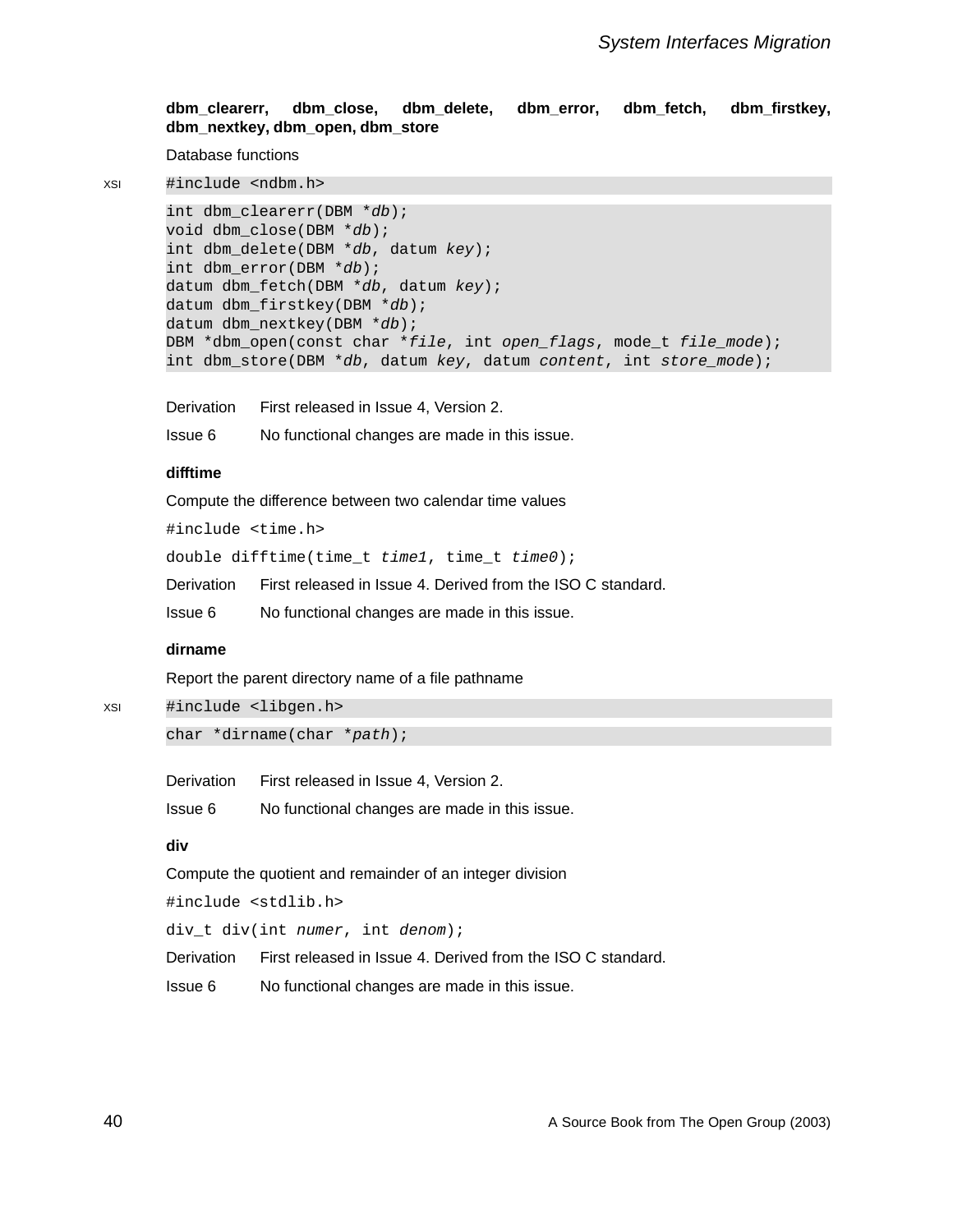## **dlclose**

Close a dlopen( ) object

XSI #include <dlfcn.h>

```
int dlclose(void *handle);
```
Derivation First released in Issue 5.

Issue 6 The DESCRIPTION is updated to say that the referenced object is closed ''if this is the last reference to it''.

## **dlerror**

Get diagnostic information

XSI #include <dlfcn.h>

char \*dlerror(void);

Derivation First released in Issue 5.

Issue 6 In the DESCRIPTION the note about reentrancy and thread-safety is added. A portable multi-threaded application may only safely call the function when access to the function is serialized.

## **dlopen**

Gain access to an executable object file

XSI #include <dlfcn.h>

void \*dlopen(const char \*file, int mode);

Derivation First released in Issue 5.

Issue 6 , item XSH/TC2/D6/21 is applied, changing the default behavior in the DESCRIPTION when neither RTLD\_GLOBAL nor RTLD\_LOCAL are specified from implementation-defined to unspecified.

## **dlsym**

Obtain the address of a symbol from a dlopen( ) object

XSI #include <dlfcn.h>

```
void *dlsym(void *restrict handle, const char *restrict name);
```
It should be noted that the ISO C standard does not require that pointers to functions can be cast back and forth to pointers to data. Indeed, the ISO C standard does not require that an object of type **void \*** can hold a pointer to a function. UNIX system implementations, however, do require that an object of type **void \*** can hold a pointer to a function. The result of converting a pointer to a function into a pointer to another data type (except **void \***) is still undefined, however. Note that compilers conforming to the ISO C standard are required to generate a warning if a conversion from a **void \*** pointer to a function pointer is attempted as in: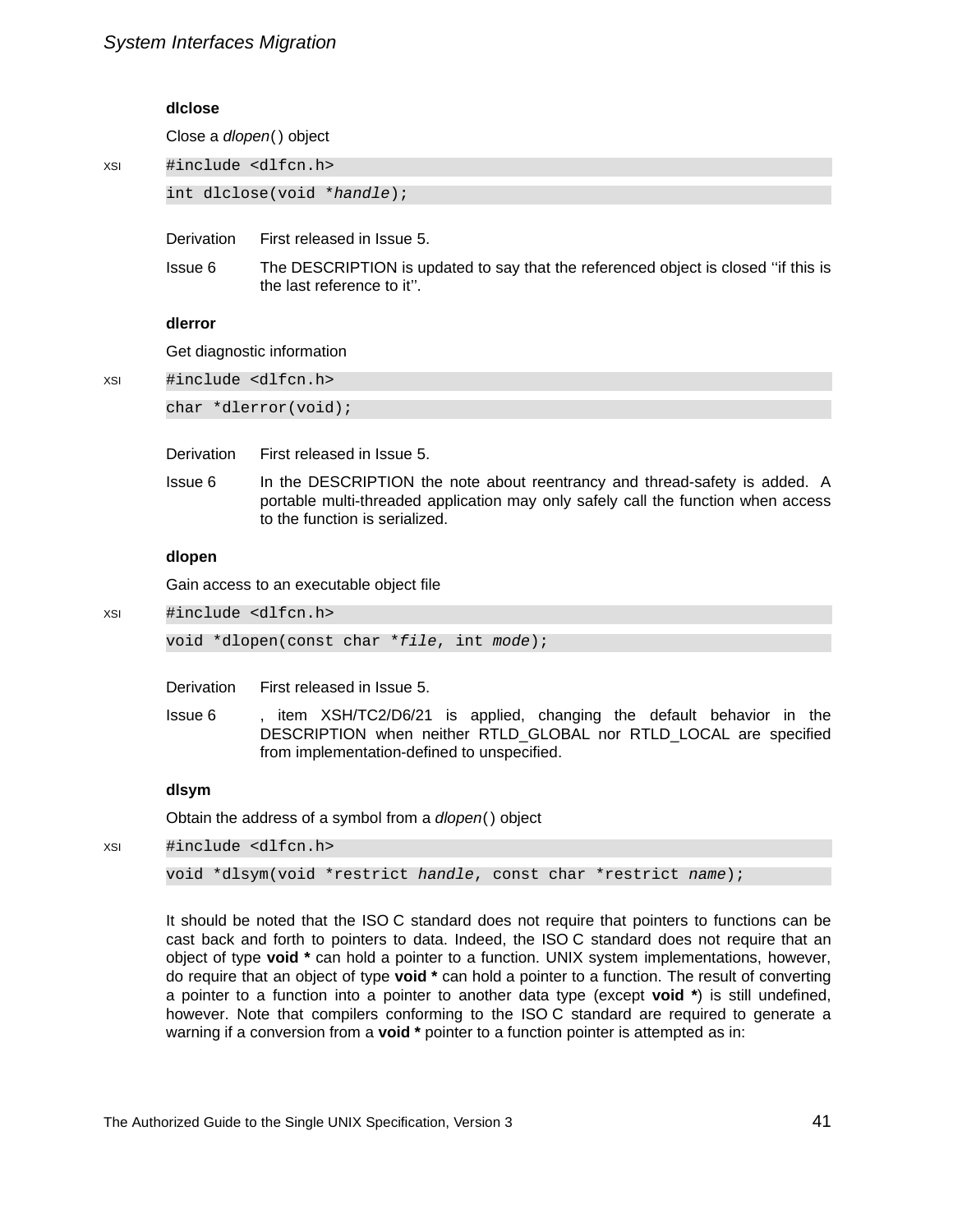fptr =  $(int (*)(int))dlsym(handle, "my_function");$ 

Due to the problem noted here, a future version may either add a new function to return function pointers, or the current interface may be deprecated in favor of two new functions: one that returns data pointers and the other that returns function pointers.

Derivation First released in Issue 5.

Issue 6 The **restrict** keyword is added to the dlsym( ) prototype for alignment with the ISO/IEC 9899: 1999 standard.

#### **drand48, erand48, jrand48, lcong48, lrand48, mrand48, nrand48, seed48, srand48**

Generate uniformly distributed pseudo-random numbers

XSI #include <stdlib.h>

```
double drand48(void);
double erand48(unsigned short xsubi[3]);
long jrand48(unsigned short xsubi[3]);
void lcong48(unsigned short param[7]);
long lrand48(void);
long mrand48(void);
long nrand48(unsigned short xsubi[3]);
unsigned short *seed48(unsigned short seed16v[3]);
void srand48(long seedval);
```
Derivation First released in Issue 1. Derived from Issue 1 of the SVID.

Issue 6 No functional changes are made in this issue.

## **dup, dup2**

Duplicate an open file descriptor

#include <unistd.h>

int dup(int fildes); int dup2(int fildes, int fildes2);

Derivation First released in Issue 1. Derived from Issue 1 of the SVID.

#### **ecvt, fcvt, gcvt**

Convert a floating-point number to a string (**LEGACY**)

XSI #include <stdlib.h>

```
char *ecvt(double value, int ndigit, int *restrict decpt,
   int *restrict sign);
char *fcvt(double value, int ndigit, int *restrict decpt,
   int *restrict sign);
char *gcvt(double value, int ndigit, char *buf);
```
Derivation First released in Issue 4, Version 2.

Issue 6 In the DESCRIPTION, the note about reentrancy is expanded to cover threadsafety. A portable multi-threaded application may only safely call the function when access to the function is serialized.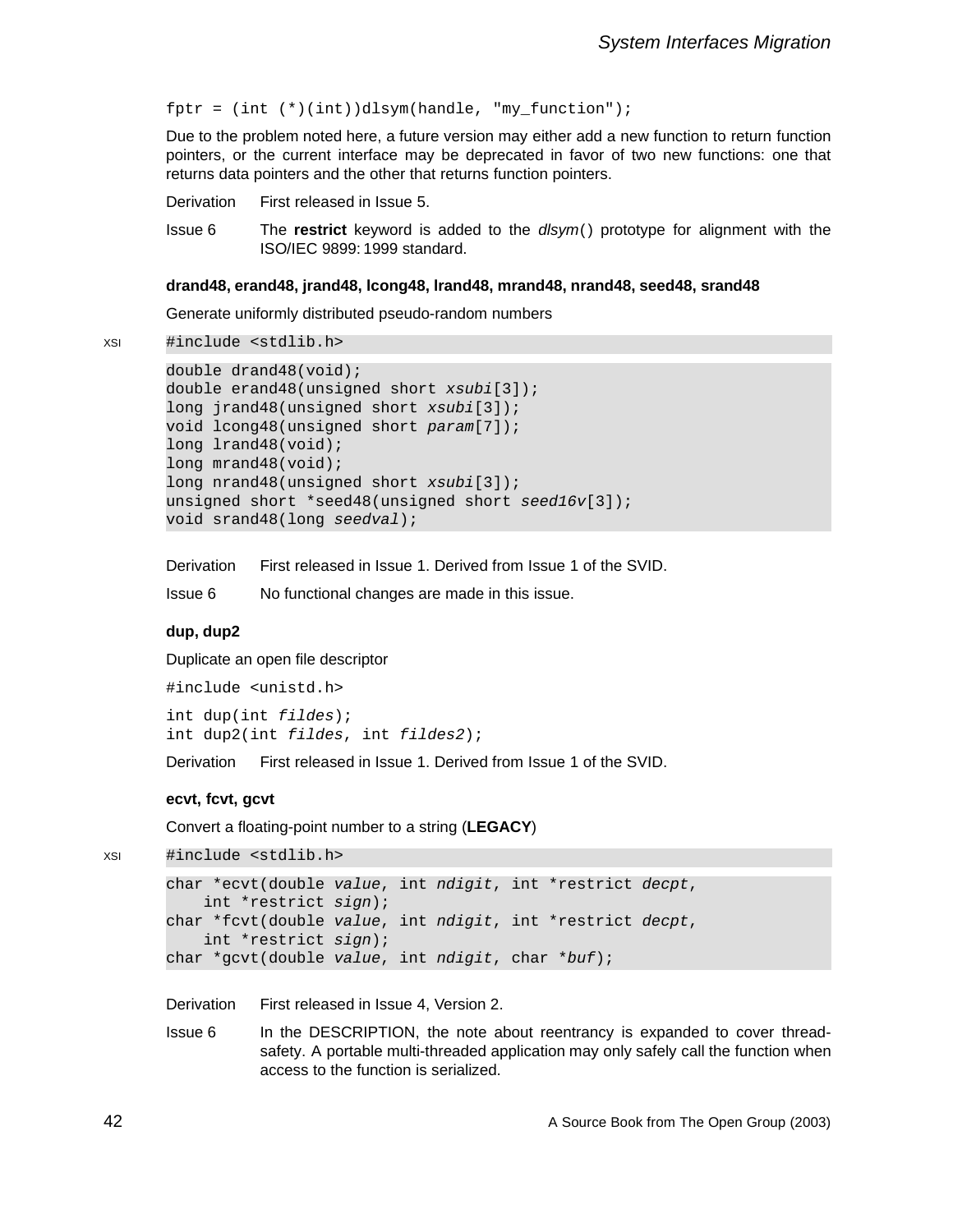These functions are marked LEGACY and may not be available on all implementations.

The sprintf( ) function is preferred over these functions.

The **restrict** keyword is added to the ecvt( ) and fcvt( ) prototypes for alignment with the ISO/IEC 9899: 1999 standard.

The DESCRIPTION is updated to explicitly use ''conversion specification'' to describe %g, %f, and %e.

#### **encrypt**

Encoding function (**CRYPT**)

XSI #include <unistd.h>

void encrypt(char block[64], int edflag);

Derivation First released in Issue 1. Derived from Issue 1 of the SVID.

Issue 6 In the DESCRIPTION, the note about reentrancy is expanded to cover threadsafety. A portable multi-threaded application may only safely call the function when access to the function is serialized.

#### **endgrent, getgrent, setgrent**

Group database entry functions

XSI #include <grp.h>

```
void endgrent(void);
struct group *getgrent(void);
void setgrent(void);
```
Derivation First released in Issue 4, Version 2.

Issue 6 In the DESCRIPTION, the note about reentrancy is expanded to cover threadsafety. A portable multi-threaded application may only safely call the function when access to the function is serialized.

### **endhostent, gethostent, sethostent**

Network host database functions

#include <netdb.h>

```
void endhostent(void);
struct hostent *gethostent(void);
void sethostent(int stayopen);
```
Derivation First released in Issue 6. Derived from the XNS, Issue 5.2 specification.

Issue 6 No functional changes since the XNS, Issue 5.2 specification.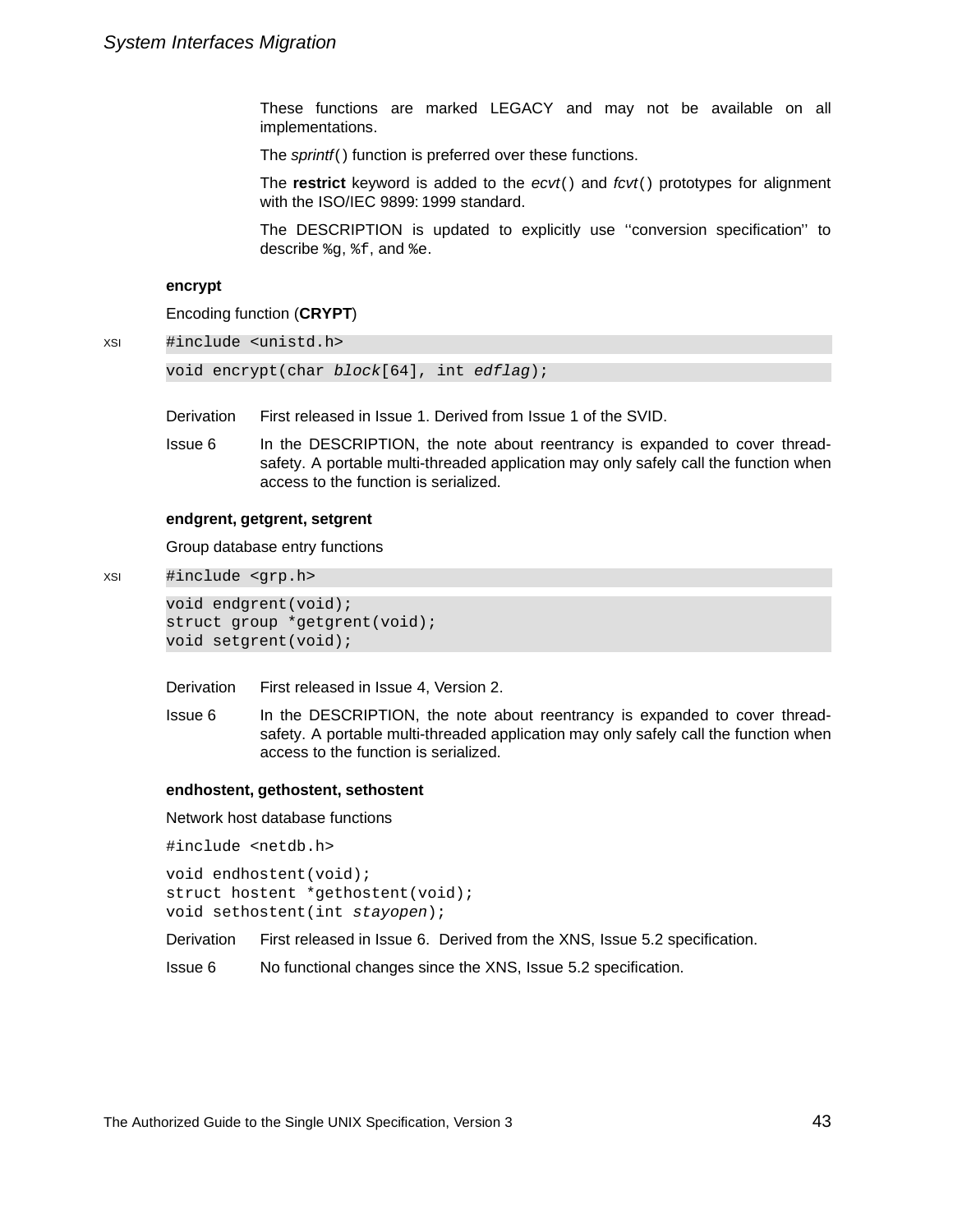### **endnetent, getnetbyaddr, getnetbyname, getnetent, setnetent**

Network database functions

```
#include <netdb.h>
```

```
void endnetent(void);
struct netent *getnetbyaddr(uint32_t net, int type);
struct netent *getnetbyname(const char *name);
struct netent *getnetent(void);
void setnetent(int stayopen);
```
Derivation First released in Issue 6. Derived from the XNS, Issue 5.2 specification.

Issue 6 No functional changes since the XNS, Issue 5.2 specification.

#### **endprotoent, getprotobyname, getprotobynumber, getprotoent, setprotoent**

Network protocol database functions

#include <netdb.h>

```
void endprotoent(void);
struct protoent *getprotobyname(const char *name);
struct protoent *getprotobynumber(int proto);
struct protoent *getprotoent(void);
void setprotoent(int stayopen);
```
Derivation First released in Issue 6. Derived from the XNS, Issue 5.2 specification.

Issue 6 No functional changes since the XNS, Issue 5.2 specification.

#### **endpwent, getpwent, setpwent**

User database functions

XSI #include <pwd.h>

```
void endpwent(void);
struct passwd *getpwent(void);
void setpwent(void);
```
Derivation First released in Issue 4, Version 2.

Issue 6 In the DESCRIPTION, the note about reentrancy is expanded to cover threadsafety. A portable multi-threaded application may only safely call the function when access to the function is serialized.

### **endservent, getservbyname, getservbyport, getservent, setservent**

Network services database functions

#include <netdb.h>

```
void endservent(void);
struct servent *getservbyname(const char *name, const char *proto);
struct servent *getservbyport(int port, const char *proto);
struct servent *getservent(void);
void setservent(int stayopen);
```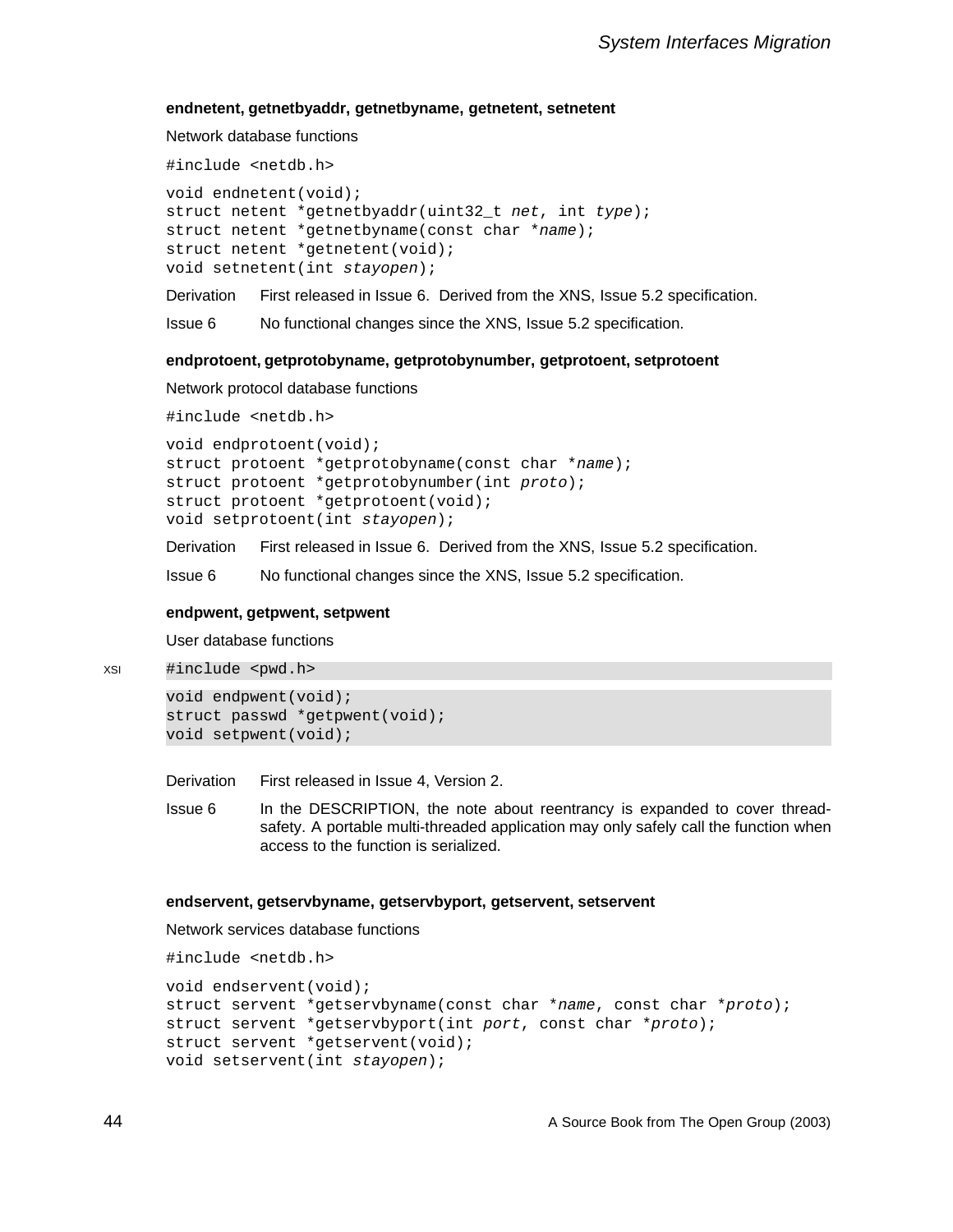Derivation First released in Issue 6. Derived from the XNS, Issue 5.2 specification.

## **endutxent, getutxent, getutxid, getutxline, pututxline, setutxent**

User accounting database functions

```
XSI #include <utmpx.h>
```

```
void endutxent(void);
struct utmpx *getutxent(void);
struct utmpx *getutxid(const struct utmpx *id);
struct utmpx *getutxline(const struct utmpx *line);
struct utmpx *pututxline(const struct utmpx *utmpx);
void setutxent(void);
```
Derivation First released in Issue 4, Version 2.

Issue 6 In the DESCRIPTION, the note about reentrancy is expanded to cover threadsafety. A portable multi-threaded application may only safely call the function when access to the function is serialized.

## **erf, erff, erfl**

Error functions

#include <math.h>

double erf(double x); float erff(float x); long double erfl(long double x);

Derivation First released in Issue 1. Derived from Issue 1 of the SVID.

Issue 6 The erf() function is no longer marked as an extension.

The erfc() function is split out onto its own reference page.

The  $erff()$  and  $erff()$  functions are added for alignment with the ISO/IEC 9899: 1999 standard.

The DESCRIPTION, RETURN VALUE, ERRORS, and APPLICATION USAGE sections are revised to align with the ISO/IEC 9899: 1999 standard.

IEC 60559: 1989 standard floating-point extensions over the ISO/IEC 9899: 1999 standard are marked.

#### **erfc, erfcf, erfcl**

Complementary error functions

#include <math.h>

double erfc(double x); float erfcf(float x); long double erfcl(long double x);

Derivation First released in Issue 1. Derived from Issue 1 of the SVID.

Issue 6 The erfc() function is no longer marked as an extension.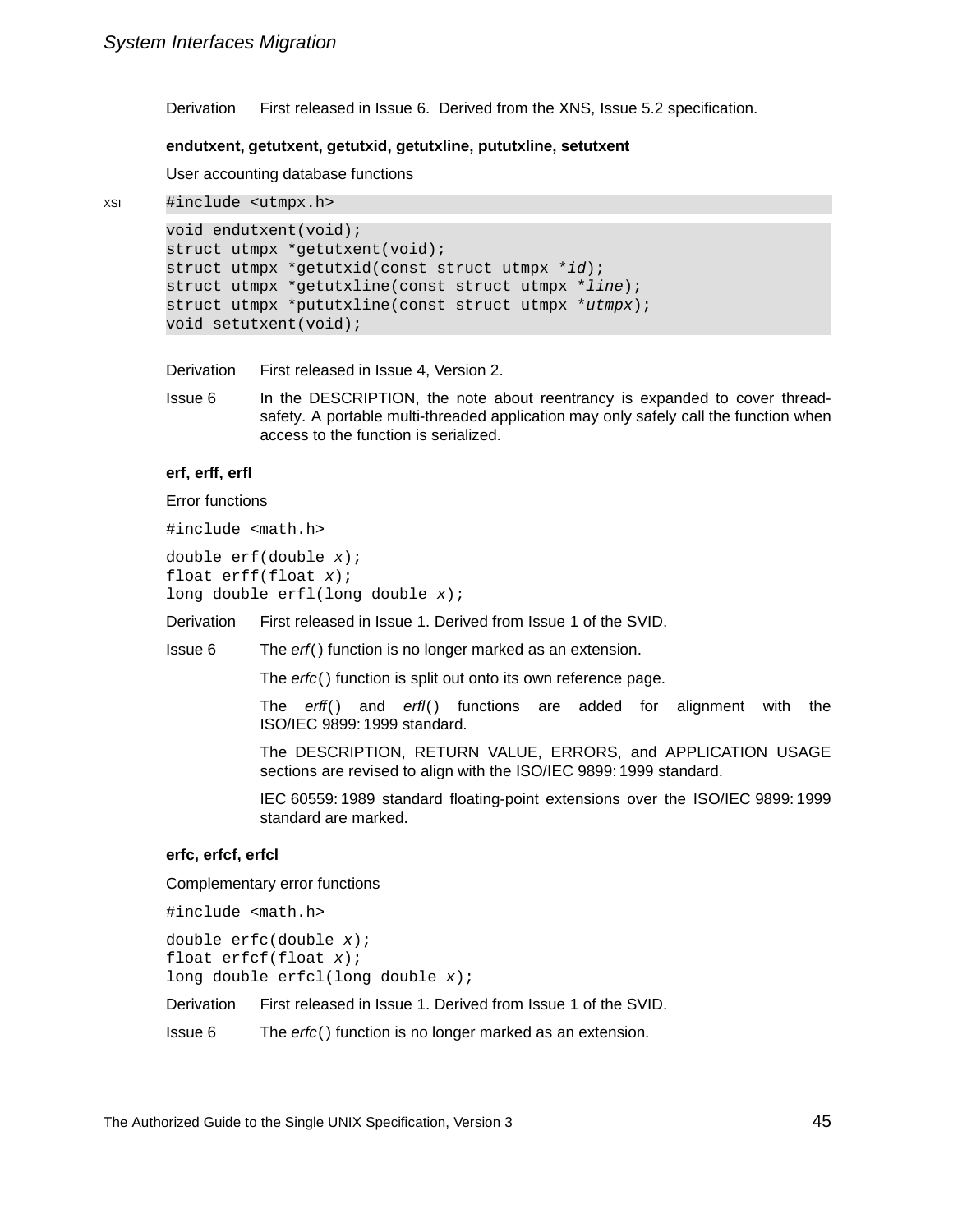These functions are split out from the erf() reference page.

The DESCRIPTION, RETURN VALUE, ERRORS, and APPLICATION USAGE sections are revised to align with the ISO/IEC 9899: 1999 standard.

IEC 60559: 1989 standard floating-point extensions over the ISO/IEC 9899: 1999 standard are marked.

# **errno**

Error return value

#include <errno.h>

Derivation First released in Issue 1. Derived from Issue 1 of the SVID.

Issue 6 Obsolescent text regarding defining errno as:

extern int errno

is removed.

Text regarding no function setting errno to zero to indicate an error is changed to no function shall set errno to zero. This is for alignment with the ISO/IEC 9899: 1999 standard.

, item XSH/TC2/D6/23 is applied, adding text to the DESCRIPTION stating that the setting of errno after a successful call to a function is unspecified unless the description of the function requires that it will not be modified.

#### **environ, execl, execv, execle, execve, execlp, execvp**

Execute a file

#include <unistd.h>

```
extern char **environ;
int execl(const char *path, const char *arg0, ... /*, (char *)0 */);
int execv(const char *path, char *const argv[]);
int execle(const char *path, const char *arg0, ... /*,
    (char *)0, char *const envp[]*/);int execve(const char *path, char *const argv[], char *const envp[]);
int execlp(const char *file, const char *arg0, ... /*, (char *)0 */);
int execvp(const char *file, char *const argv[]);
```
Derivation First released in Issue 1. Derived from Issue 1 of the SVID.

- Issue 6 The following new requirements on POSIX implementations derive from alignment with the Single UNIX Specification:
	- In the DESCRIPTION, behavior is defined for when the process image file is not a valid executable.
	- In this issue, \_POSIX\_SAVED\_IDS is mandated, thus the effective user ID and effective group ID of the new process image are saved (as the saved set-user-ID and the saved set-group-ID) for use by the setuid( ) function.
	- The [ELOOP] mandatory error condition is added.
	- A second [ENAMETOOLONG] is added as an optional error condition.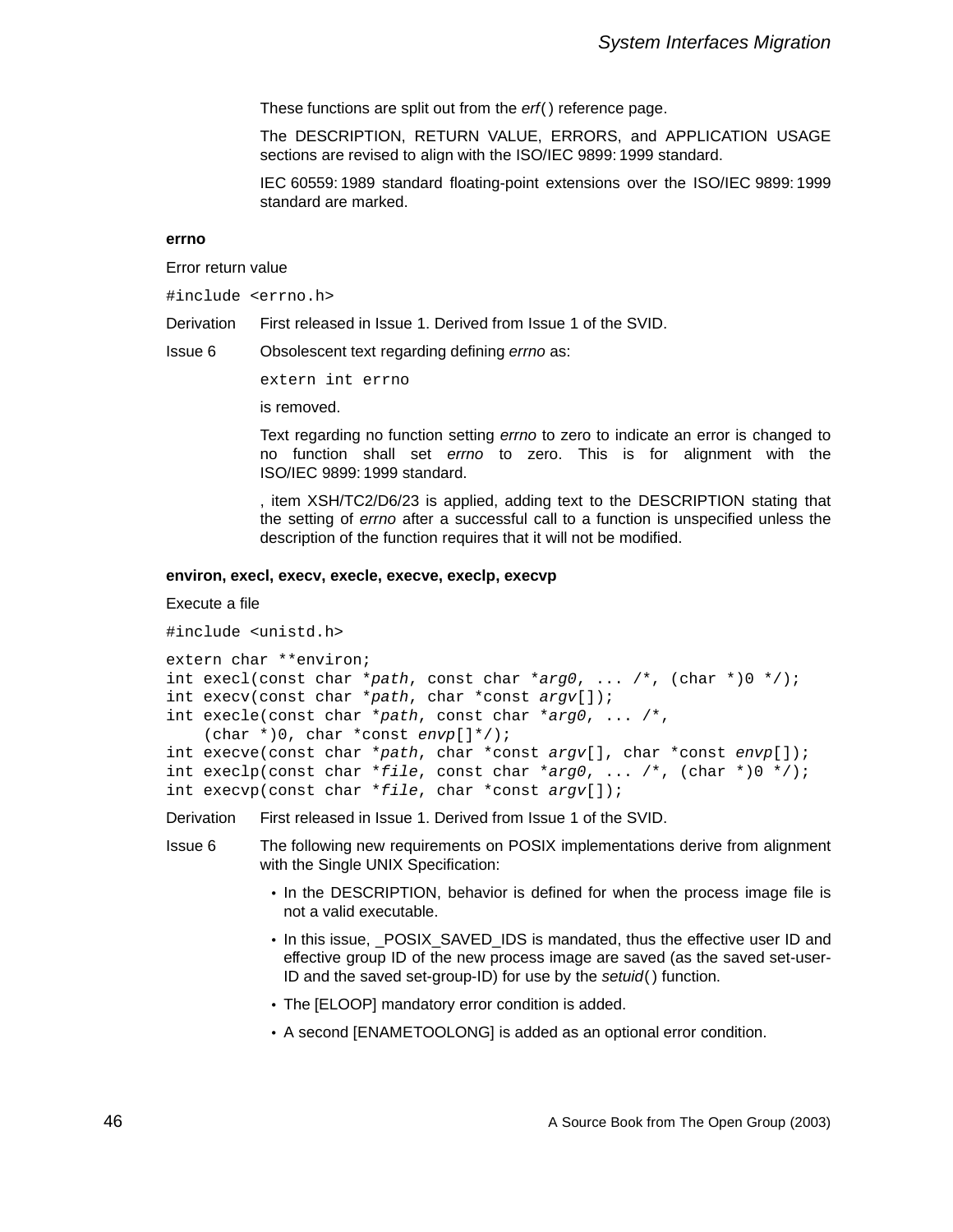• The [ETXTBSY] optional error condition is added.

The following changes were made to align with the IEEE P1003.1a draft standard:

- The [EINVAL] mandatory error condition is added.
- The [ELOOP] optional error condition is added.

The description of CPU-time clock semantics is added for alignment with IEEE Std 1003.1d-1999.

The DESCRIPTION is updated for alignment with IEEE Std 1003.1j-2000 by adding semantics for typed memory.

The description of tracing semantics is added for alignment with IEEE Std 1003.1q-2000.

IEEE PASC Interpretation 1003.1 #132 is applied. This addresses the issue of whether or not an implementation allows SIG\_IGN as a SIGCHLD disposition to be inherited across a call to one of the exec family of functions or  $posix_spawn($ ), leaving it explicitly unspecified.

The DESCRIPTION is updated to make it explicit that the floating-point environment in the new process image is set to the default.

, item XSH/TC1/D6/15 is applied, adding a new paragraph to the DESCRIPTION and text to the end of the APPLICATION USAGE section. This change addresses a security concern, where implementations may want to reopen file descriptors 0, 1, and 2 for programs with the set-user-id or set-group-id file mode bits calling the exec family of functions.

, item XSH/TC2/D6/24 is applied, applying changes to the DESCRIPTION, addressing which attributes are inherited by threads, and behavioral requirements for threads attributes.

, item XSH/TC2/D6/25 is applied, updating text in the RATIONALE from ''the process signal mask be unchanged across an exec'' to ''the new process image inherits the signal mask of the thread that called exec in the old process image''.

#### **exit, \_Exit, \_exit**

Terminate a process

#include <stdlib.h>

void exit(int status); void \_Exit(int status);

#include <unistd.h>

void \_exit(int status);

Derivation First released in Issue 1. Derived from Issue 1 of the SVID.

Issue 6 The DESCRIPTION is updated for alignment with IEEE Std 1003.1j-2000 by adding semantics for typed memory.

> The following changes are made for alignment with the ISO/IEC 9899: 1999 standard:

• The  $\_Exit()$  function is included.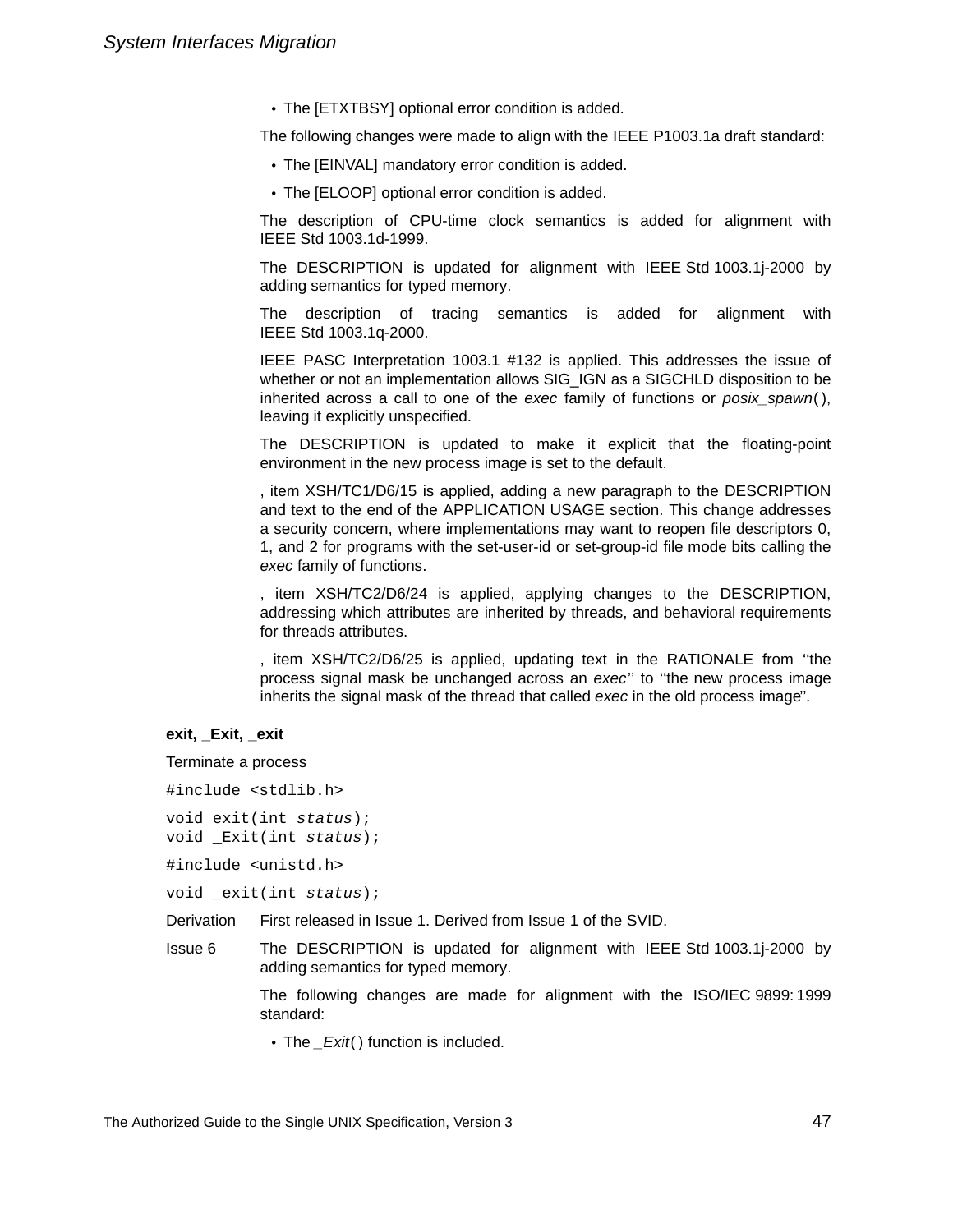• The DESCRIPTION is updated.

The description of tracing semantics is added for alignment with IEEE Std 1003.1q-2000.

References to the wait3( ) function are removed.

#### **exp, expf, expl**

Exponential function

#include <math.h>

double exp(double x); float expf(float x); long double expl(long double x);

Derivation First released in Issue 1. Derived from Issue 1 of the SVID.

Issue 6 The  $expf()$  and  $expf()$  functions are added for alignment with the ISO/IEC 9899: 1999 standard.

> The DESCRIPTION, RETURN VALUE, ERRORS, and APPLICATION USAGE sections are revised to align with the ISO/IEC 9899: 1999 standard.

> IEC 60559: 1989 standard floating-point extensions over the ISO/IEC 9899: 1999 standard are marked.

### **exp2, exp2f, exp2l**

Exponential base 2 functions

#include <math.h>

double  $exp2(double x)$ ; float exp2f(float x); long double exp21(long double x);

These functions compute the base-2 exponential of x.

Derivation First released in Issue 6. Derived from the ISO/IEC 9899: 1999 standard.

## **expm1, expm1f, expm1l**

Compute exponential functions

#include <math.h>

double expm1(double x); float expm1f(float x); long double expm11(long double x);

Derivation First released in Issue 4, Version 2.

Issue 6 The  $expm1f()$  and  $expm1f()$  functions are added for alignment with the ISO/IEC 9899: 1999 standard.

The expm1( ) function is no longer marked as an extension.

The DESCRIPTION, RETURN VALUE, ERRORS, and APPLICATION USAGE sections are revised to align with the ISO/IEC 9899: 1999 standard.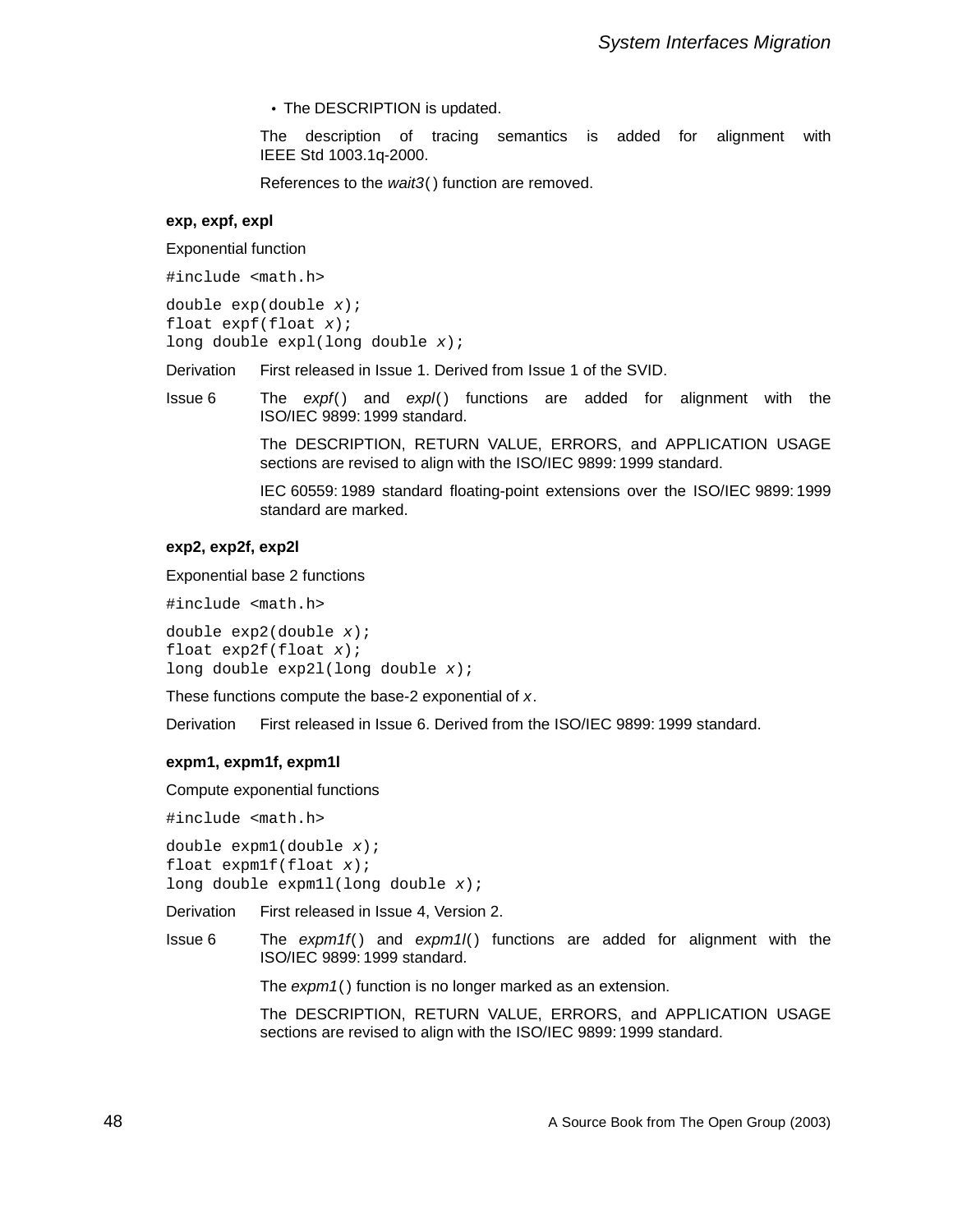IEC 60559: 1989 standard floating-point extensions over the ISO/IEC 9899: 1999 standard are marked.

#### **fabs, fabsf, fabsl**

Absolute value function

#include <math.h>

double  $fabs(double x)$ ; float fabsf(float x); long double fabsl(long double x);

Derivation First released in Issue 1. Derived from Issue 1 of the SVID.

Issue 6 The fabsf() and fabsl() functions are added for alignment with the ISO/IEC 9899: 1999 standard.

> The DESCRIPTION, RETURN VALUE, ERRORS, and APPLICATION USAGE sections are revised to align with the ISO/IEC 9899: 1999 standard.

> IEC 60559: 1989 standard floating-point extensions over the ISO/IEC 9899: 1999 standard are marked.

#### **fattach**

Attach a STREAMS-based file descriptor to a file in the file system name space (**STREAMS**)

XSR #include <stropts.h>

int fattach(int fildes, const char \*path);

Derivation First released in Issue 4, Version 2.

Issue 6 This function is marked as part of the XSI STREAMS Option Group and need not be supported on all implementations supporting the Single UNIX Specification.

> The wording of the mandatory [ELOOP] error condition is updated, and a second optional [ELOOP] error condition is added.

## **fchdir**

Change working directory

XSI #include <unistd.h>

int fchdir(int fildes);

Derivation First released in Issue 4, Version 2.

Issue 6 No functional changes are made in this issue.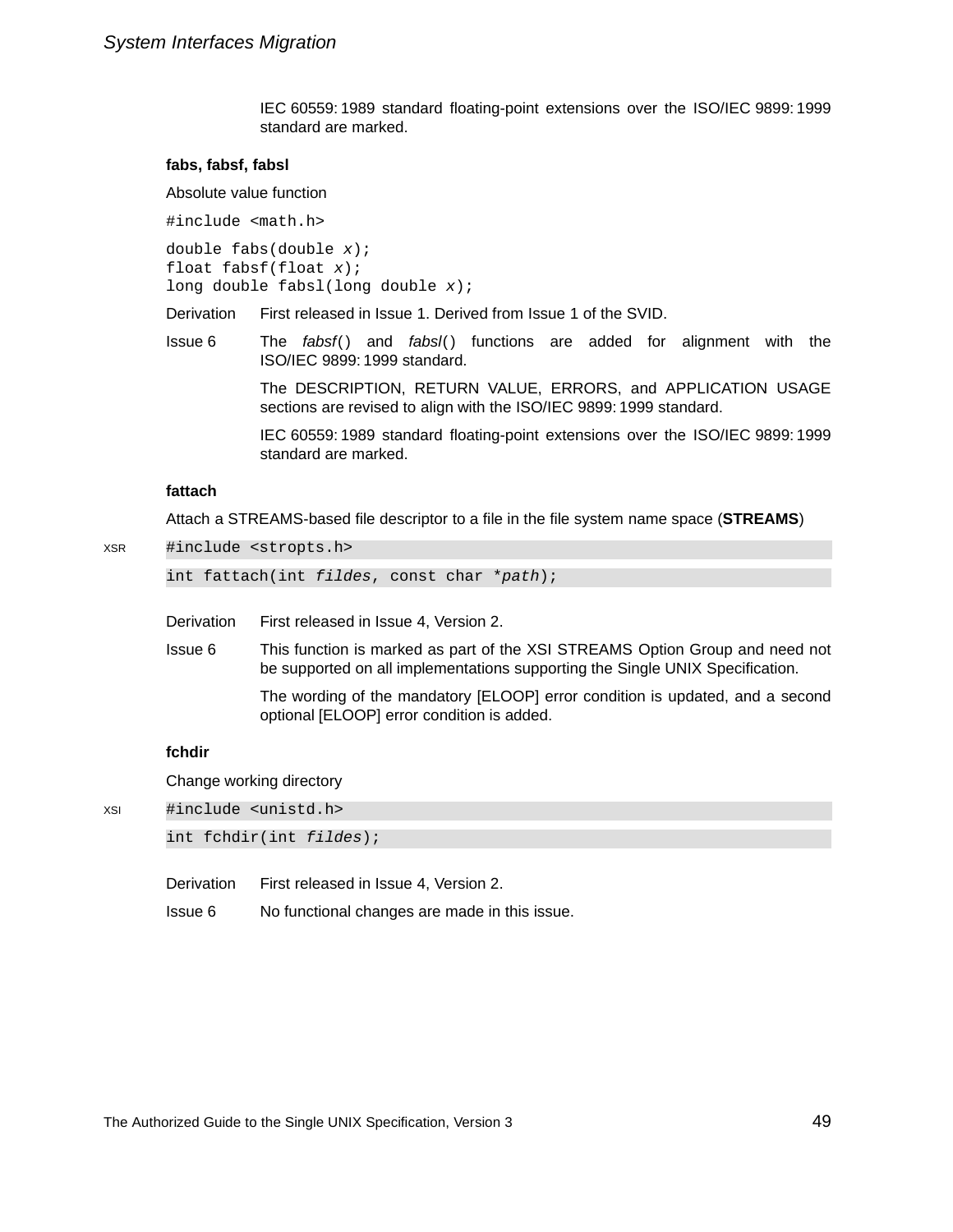# **fchmod**

Change mode of a file

#include <sys/stat.h>

int fchmod(int fildes, mode\_t mode);

Derivation First released in Issue 4, Version 2.

Issue 6 The DESCRIPTION is updated for alignment with IEEE Std 1003.1j-2000 by stating that fchmod() behavior is unspecified for typed memory objects.

# **fchown**

Change owner and group of a file

#include <unistd.h>

int fchown(int fildes, uid\_t owner, gid\_t group);

Derivation First released in Issue 4, Version 2.

Issue 6 The following changes were made to align with the IEEE P1003.1a draft standard:

• Clarification is added that a call to *fchown*() may not be allowed on a pipe.

The *fchown*() function is defined as mandatory.

# **fclose**

Close a stream

#include <stdio.h>

int fclose(FILE \*stream);

Derivation First released in Issue 1. Derived from Issue 1 of the SVID.

- Issue 6 The following new requirements on POSIX implementations derive from alignment with the Single UNIX Specification:
	- The [EFBIG] error is added as part of the large file support extensions.
	- The [ENXIO] optional error condition is added.

The DESCRIPTION is updated to note that the stream and any buffer are disassociated whether or not the call succeeds. This is for alignment with the ISO/IEC 9899: 1999 standard.

, item XSH/TC2/D6/28 is applied, updating the [EAGAIN] error in the ERRORS section from ''the process would be delayed'' to ''the thread would be delayed''.

# **fcntl**

File control

OH #include <unistd.h> #include <fcntl.h> int fcntl(int fildes, int cmd, ...); Derivation First released in Issue 1. Derived from Issue 1 of the SVID.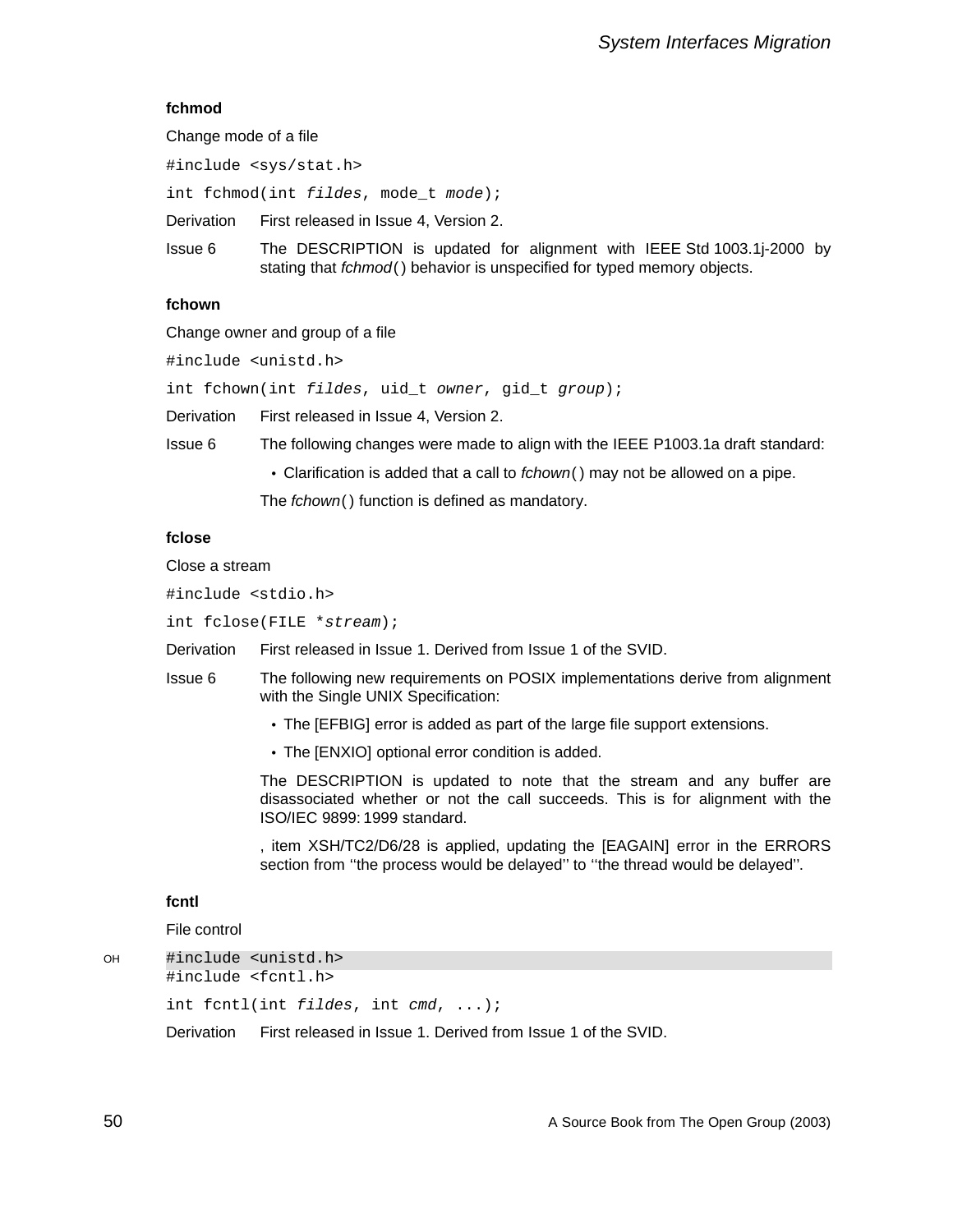Issue 6 In the SYNOPSIS, the optional include of the **<sys/types.h>** header is removed.

The following new requirements on POSIX implementations derive from alignment with the Single UNIX Specification:

- In the DESCRIPTION, sentences describing behavior when  $L$  len is negative are now mandated, and the description of unlock (F\_UNLOCK) when *L* len is non-negative is mandated.
- In the ERRORS section, the [EINVAL] error condition has the case mandated when the *cmd* is invalid, and two [EOVERFLOW] error conditions are added.

The F\_GETOWN and F\_SETOWN values are added for sockets.

The following changes were made to align with the IEEE P1003.1a draft standard:

• Clarification is added that the extent of the bytes locked is determined prior to the blocking action.

The DESCRIPTION is updated for alignment with IEEE Std 1003.1j-2000 by specifying that fcntl() results are unspecified for typed memory objects.

### **fdatasync**

Synchronize the data of a file (**REALTIME**)

SIO #include <unistd.h>

int fdatasync(int fildes);

- Derivation First released in Issue 5. Included for alignment with the POSIX Realtime Extension. This is part of the Realtime Option Group and may not be available on all implementations.
- Issue 6 The [ENOSYS] error condition has been removed as stubs need not be provided if an implementation does not support the Synchronized Input and Output option.

The *fdatasync*() function is marked as part of the Synchronized Input and Output option.

## **fdetach**

Detach a name from a STREAMS-based file descriptor (**STREAMS**)

XSR #include <stropts.h>

int fdetach(const char \*path);

- Derivation First released in Issue 4, Version 2.
- Issue 6 The wording of the mandatory [ELOOP] error condition is updated, and a second optional [ELOOP] error condition is added.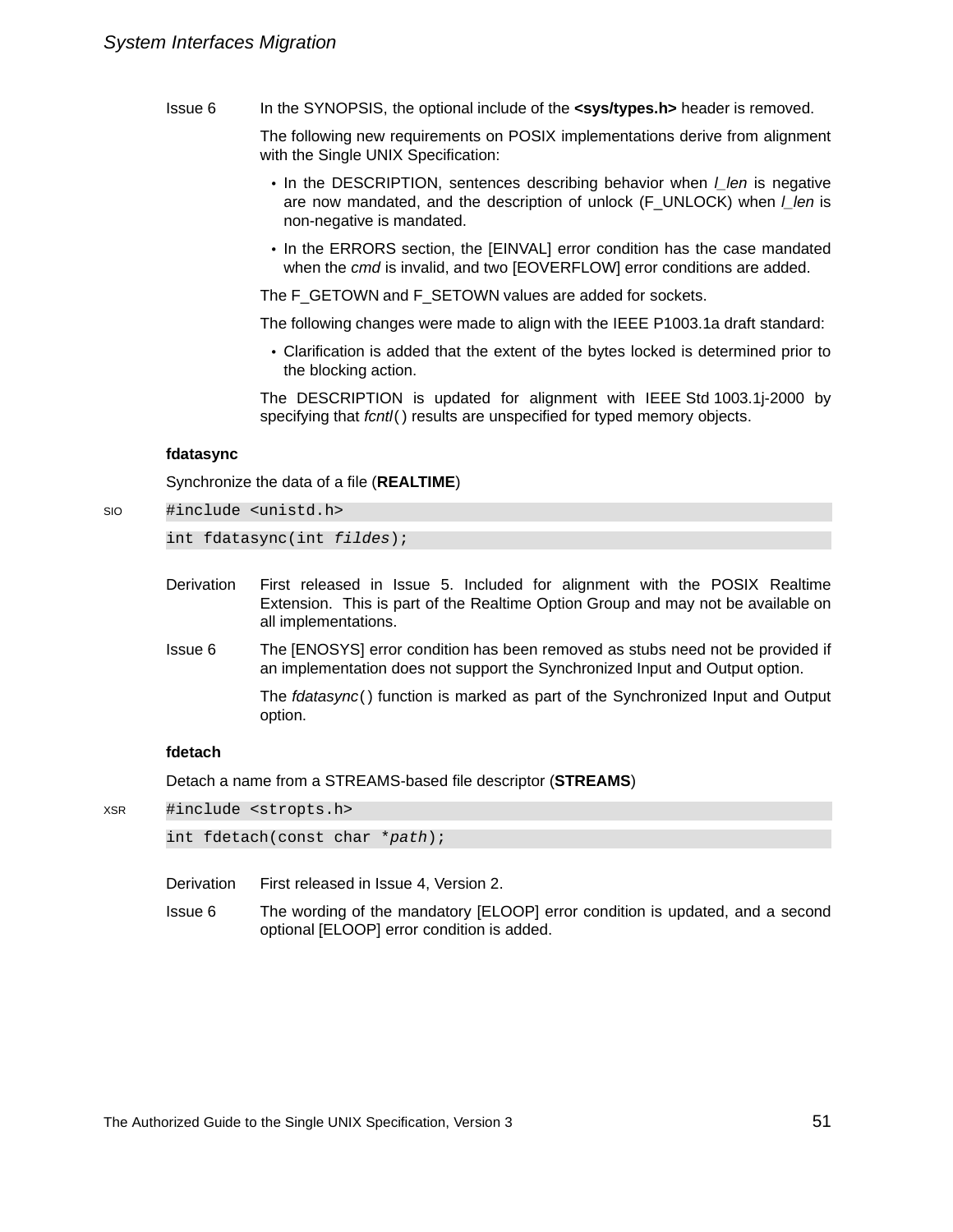# **fdim, fdimf, fdiml**

Compute positive difference between two floating-point numbers

#include <math.h>

double fdim(double x, double y); float fdimf(float x, float y); long double fdiml(long double x, long double y);

These functions determine the positive difference between their arguments.

Derivation First released in Issue 6. Derived from the ISO/IEC 9899: 1999 standard.

# **fdopen**

Associate a stream with a file descriptor

CX #include <stdio.h>

FILE \*fdopen(int fildes, const char \*mode);

Derivation First released in Issue 1. Derived from Issue 1 of the SVID.

- Issue 6 The following new requirements on POSIX implementations derive from alignment with the Single UNIX Specification:
	- In the DESCRIPTION, the use and setting of the mode argument are changed to include binary streams.
	- In the DESCRIPTION, text is added for large file support to indicate setting of the offset maximum in the open file description.
	- All errors identified in the ERRORS section are added.
	- In the DESCRIPTION, text is added that the fdopen() function may cause st\_atime to be updated.

The following changes were made to align with the IEEE P1003.1a draft standard:

• Clarification is added that it is the responsibility of the application to ensure that the mode is compatible with the open file descriptor.

The DESCRIPTION is updated for alignment with IEEE Std 1003.1j-2000 by specifying that fdopen() results are unspecified for typed memory objects.

## **feclearexcept**

Clear floating-point exception

#include <fenv.h>

int feclearexcept(int excepts);

The *feclearexcept*() function attempts to clear the supported floating-point exceptions represented by excepts.

Derivation First released in Issue 6. Derived from the ISO/IEC 9899: 1999 standard.

ISO/IEC 9899: 1999 standard, Technical Corrigendum No. 1 is incorporated.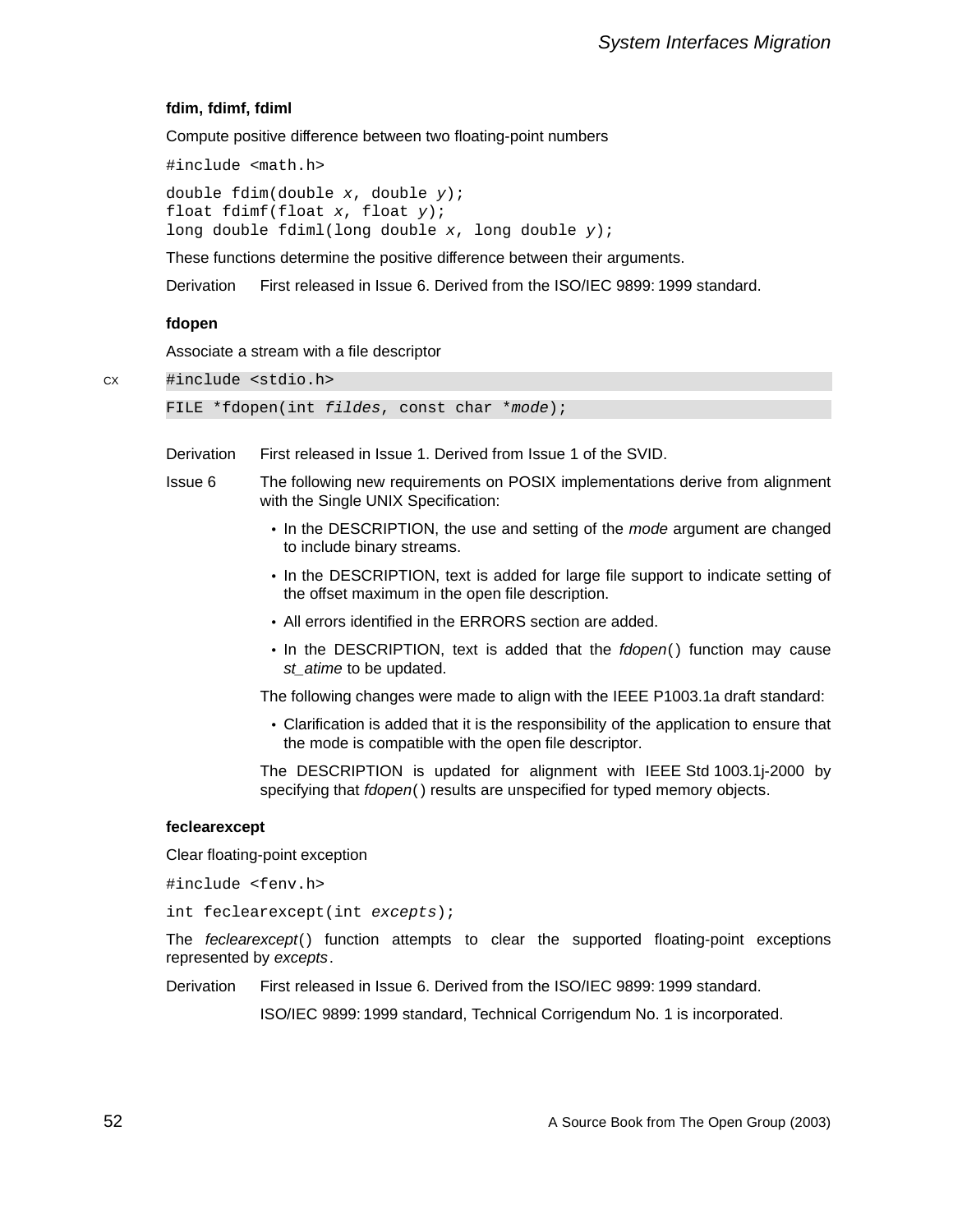#### **fegetenv, fesetenv**

Get and set current floating-point environment

#include <fenv.h>

int fegetenv(fenv\_t \*envp); int fesetenv(const fenv\_t \*envp);

The  $fegetenv()$  function attempts to store the current floating-point environment in the object pointed to by envp.

The *fesetenv*() function attempts to establish the floating-point environment represented by the object pointed to by envp.

Derivation First released in Issue 6. Derived from the ISO/IEC 9899: 1999 standard.

ISO/IEC 9899: 1999 standard, Technical Corrigendum No. 1 is incorporated.

#### **fegetexceptflag, fesetexceptflag**

Get and set floating-point status flags

#include <fenv.h>

int fegetexceptflag(fexcept\_t \*flagp, int excepts); int fesetexceptflag(const fexcept\_t \*flagp, int excepts);

The *fegetexceptflag*() function attempts to store an implementation-defined representation of the states of the floating-point status flags indicated by the argument excepts in the object pointed to by the argument flagp.

The *fesetexceptflag*() function attempts to set the floating-point status flags indicated by the argument excepts to the states stored in the object pointed to by flagp.

Derivation First released in Issue 6. Derived from the ISO/IEC 9899: 1999 standard.

ISO/IEC 9899: 1999 standard, Technical Corrigendum No. 1 is incorporated.

#### **fegetround, fesetround**

Get and set current rounding direction

#include <fenv.h>

int fegetround(void); int fesetround(int round);

The fegetround( ) function gets the current rounding direction.

The fesetround() function establishes the rounding direction represented by its argument round.

Derivation First released in Issue 6. Derived from the ISO/IEC 9899: 1999 standard.

ISO/IEC 9899: 1999 standard, Technical Corrigendum No. 1 is incorporated.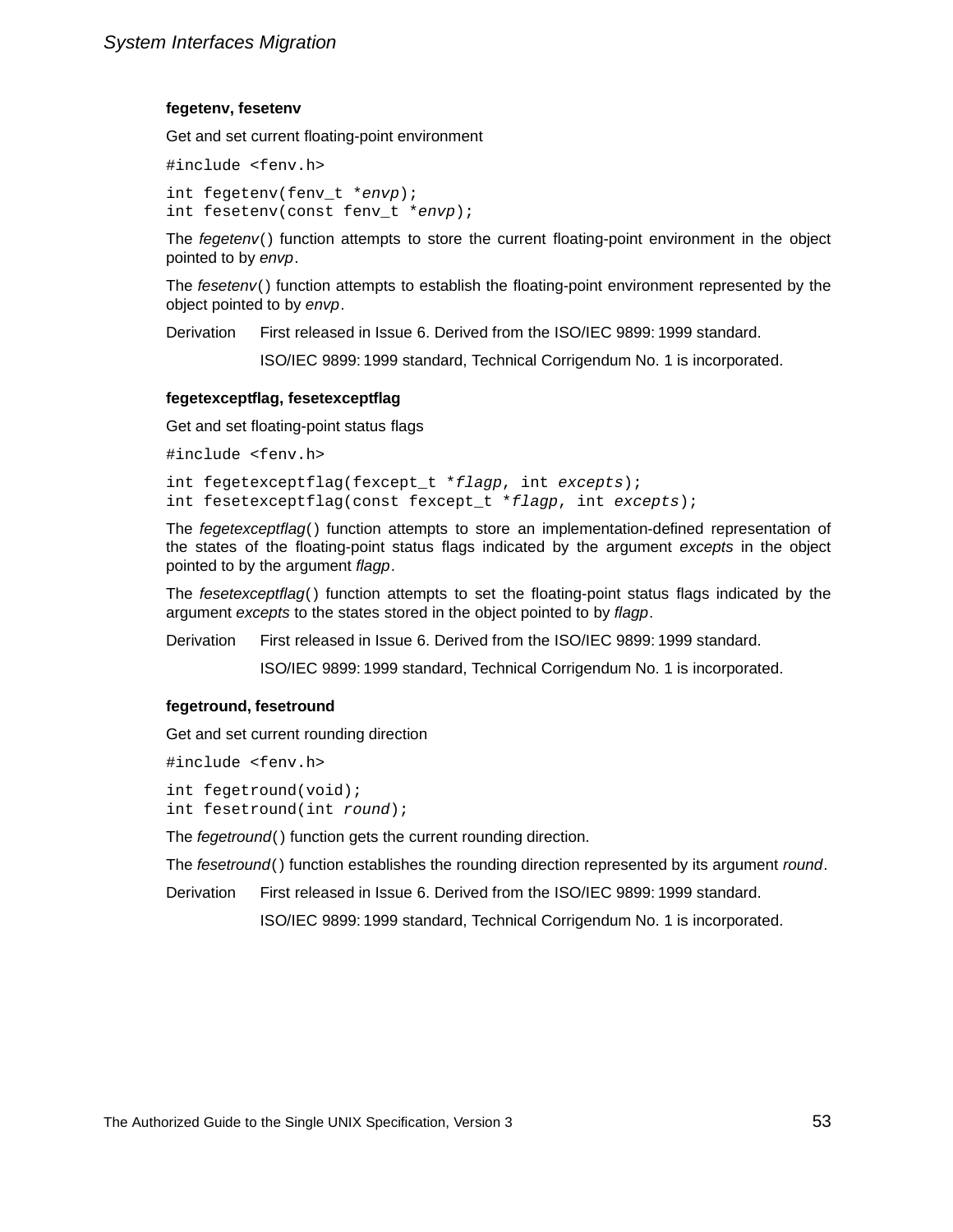# **feholdexcept**

Save current floating-point environment

#include <fenv.h>

int feholdexcept(fenv\_t \*envp);

The feholdexcept() function saves the current floating-point environment in the object pointed to by envp, clears the floating-point status flags, and then installs a non-stop (continue on floatingpoint exceptions) mode, if available, for all floating-point exceptions.

Derivation First released in Issue 6. Derived from the ISO/IEC 9899: 1999 standard.

**feof**

Test end-of-file indicator on a stream

#include <stdio.h>

int feof(FILE \*stream);

Derivation First released in Issue 1. Derived from Issue 1 of the SVID.

Issue 6 No functional changes are made in this issue.

## **feraiseexcept**

Raise floating-point exception

#include <fenv.h>

int feraiseexcept(int excepts);

The  $f$ eraiseexcept() function attempts to raise the supported floating-point exceptions represented by the argument excepts.

Derivation First released in Issue 6. Derived from the ISO/IEC 9899: 1999 standard.

ISO/IEC 9899: 1999 standard, Technical Corrigendum No. 1 is incorporated.

## **ferror**

Test error indicator on a stream

#include <stdio.h>

int ferror(FILE \*stream);

Derivation First released in Issue 1. Derived from Issue 1 of the SVID.

Issue 6 No functional changes are made in this issue.

# **fetestexcept**

Test floating-point exception flags

#include <fenv.h>

int fetestexcept(int excepts);

The fetestexcept() function determines which of a specified subset of the floating-point exception flags are currently set. The excepts argument specifies the floating-point status flags to be queried.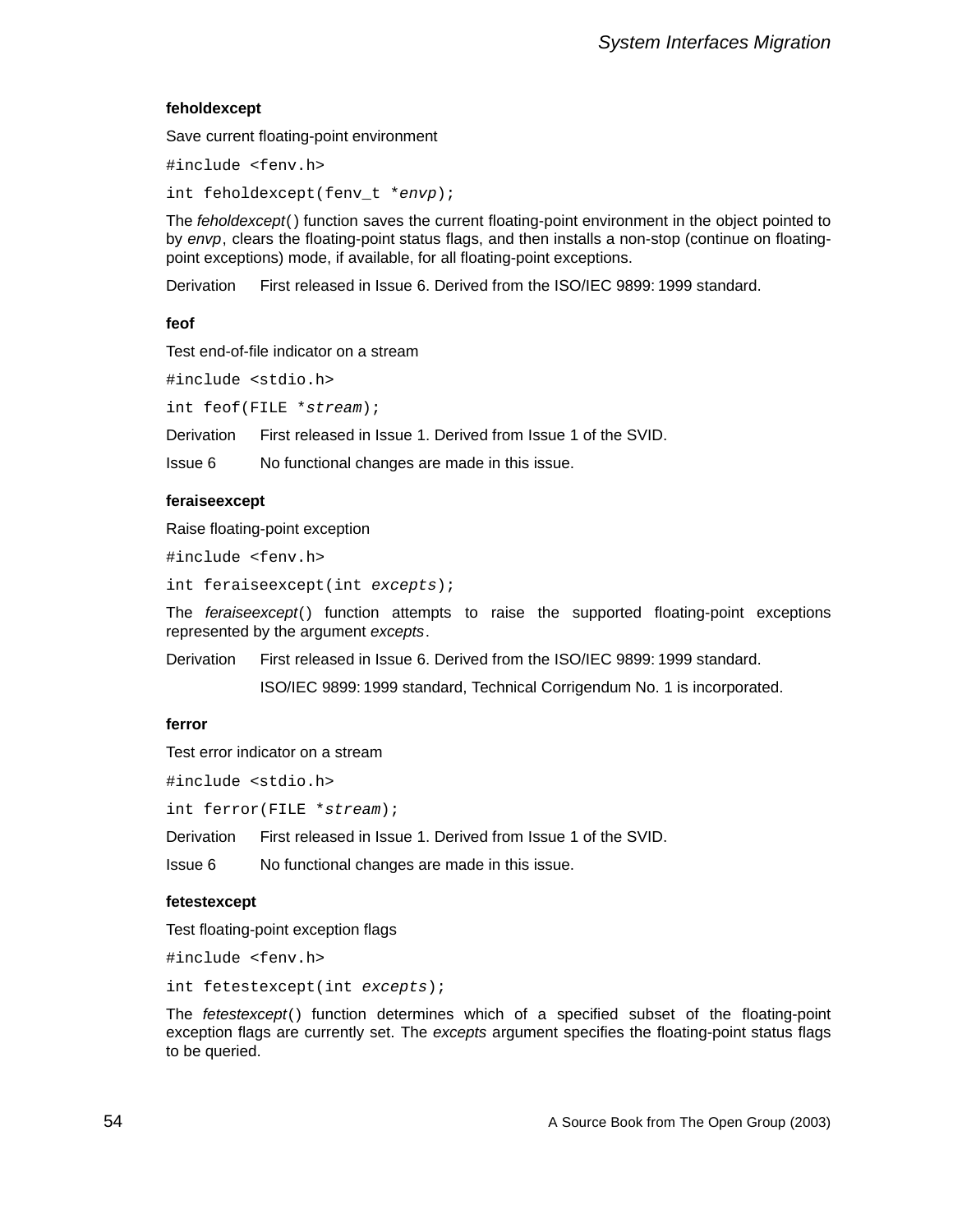Derivation First released in Issue 6. Derived from the ISO/IEC 9899: 1999 standard.

#### **feupdateenv**

Update floating-point environment

#include <fenv.h>

int feupdateenv(const fenv\_t \*envp);

The *feupdateenv*() function attempts to save the currently raised floating-point exceptions in its automatic storage, attempts to install the floating-point environment represented by the object pointed to by envp, and then attempts to raise the saved floating-point exceptions.

Derivation First released in Issue 6. Derived from the ISO/IEC 9899: 1999 standard.

ISO/IEC 9899: 1999 standard, Technical Corrigendum No. 1 is incorporated.

## **fflush**

Flush a stream

#include <stdio.h>

```
int fflush(FILE *stream);
```
Derivation First released in Issue 1. Derived from Issue 1 of the SVID.

- Issue 6 The following new requirements on POSIX implementations derive from alignment with the Single UNIX Specification:
	- The [EFBIG] error is added as part of the large file support extensions.
	- The [ENXIO] optional error condition is added.

The RETURN VALUE section is updated to note that the error indicator is set for the stream. This is for alignment with the ISO/IEC 9899: 1999 standard.

, item XSH/TC2/D6/31 is applied, updating the [EAGAIN] error in the ERRORS section from ''the process would be delayed'' to ''the thread would be delayed''.

# **ffs**

Find first set bit

XSI #include <strings.h>

int ffs(int i);

Derivation First released in Issue 4, Version 2.

Issue 6 No functional changes are made in this issue.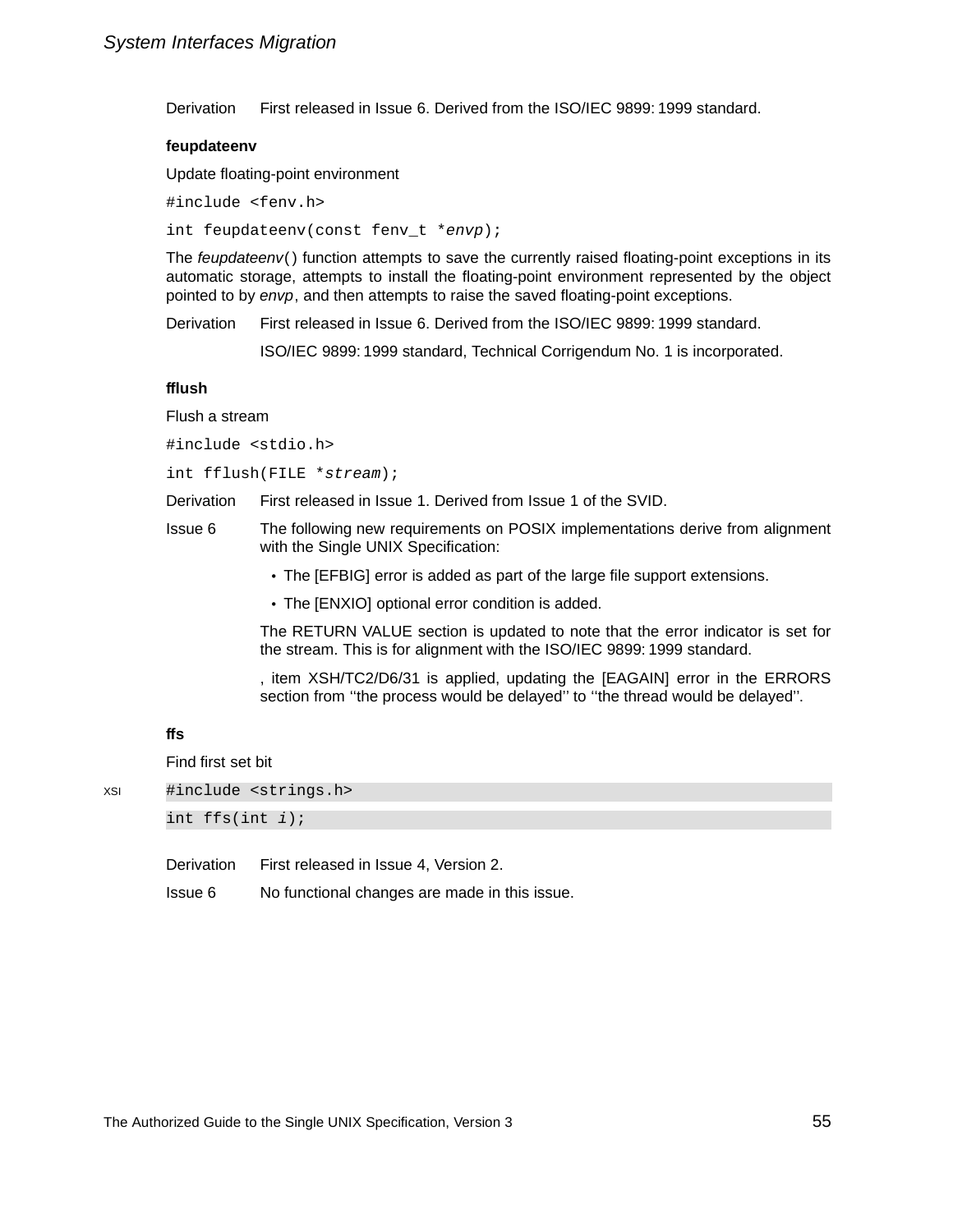# **fgetc**

Get a byte from a stream

#include <stdio.h>

int fgetc(FILE \*stream);

Derivation First released in Issue 1. Derived from Issue 1 of the SVID.

Issue 6 The following new requirements on POSIX implementations derive from alignment with the Single UNIX Specification:

- The [EIO] and [EOVERFLOW] mandatory error conditions are added.
- The [ENOMEM] and [ENXIO] optional error conditions are added.

The following changes are made for alignment with the ISO/IEC 9899: 1999 standard:

- The DESCRIPTION is updated to clarify the behavior when the end-of-file indicator for the input stream is not set.
- The RETURN VALUE section is updated to note that the error indicator is set for the stream.

, item XSH/TC2/D6/32 is applied, updating the [EAGAIN] error in the ERRORS section from ''the process would be delayed'' to ''the thread would be delayed''.

# **fgetpos**

Get current file position information

#include <stdio.h>

int fgetpos(FILE \*restrict stream, fpos\_t \*restrict pos);

- Derivation First released in Issue 4. Derived from the ISO C standard.
- Issue 6 The following new requirements on POSIX implementations derive from alignment with the Single UNIX Specification:
	- The [EIO] mandatory error condition is added.
	- The [EBADF] and [ESPIPE] optional error conditions are added.

An additional [ESPIPE] error condition is added for sockets.

The prototype for fgetpos( ) is changed for alignment with the ISO/IEC 9899: 1999 standard.

# **fgets**

Get a string from a stream

#include <stdio.h>

char \*fgets(char \*restrict s, int n, FILE \*restrict stream);

Derivation First released in Issue 1. Derived from Issue 1 of the SVID.

Issue 6 The prototype for fgets( ) is changed for alignment with the ISO/IEC 9899: 1999 standard.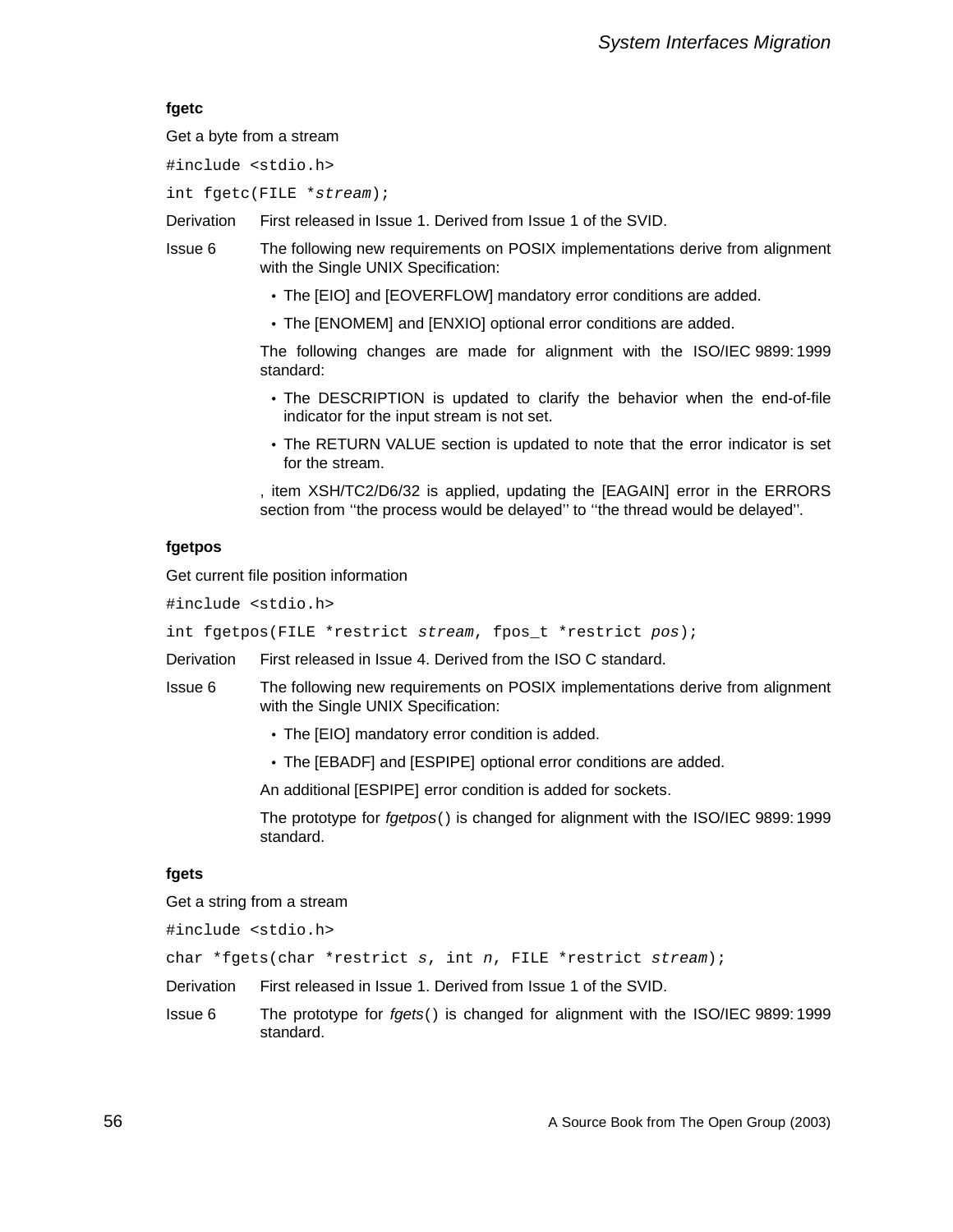## **fgetwc**

Get a wide-character code from a stream

#include <stdio.h> #include <wchar.h>

wint\_t fgetwc(FILE \*stream);

Derivation First released in Issue 4. Derived from the MSE working draft.

Issue 6 The following new requirements on POSIX implementations derive from alignment with the Single UNIX Specification:

- The [EIO] and [EOVERFLOW] mandatory error conditions are added.
- The [ENOMEM] and [ENXIO] optional error conditions are added.

, item XSH/TC2/D6/33 is applied, updating the [EAGAIN] error in the ERRORS section from ''the process would be delayed'' to ''the thread would be delayed''.

#### **fgetws**

Get a wide-character string from a stream

#include <stdio.h> #include <wchar.h> wchar\_t \*fgetws(wchar\_t \*restrict ws, int n,

FILE \*restrict stream);

- Derivation First released in Issue 4. Derived from the MSE working draft.
- Issue 6 The prototype for fgetws( ) is changed for alignment with the ISO/IEC 9899: 1999 standard.

### **fileno**

Map a stream pointer to a file descriptor

CX #include <stdio.h>

int fileno(FILE \*stream);

Derivation First released in Issue 1. Derived from Issue 1 of the SVID.

- Issue 6 The following new requirements on POSIX implementations derive from alignment with the Single UNIX Specification:
	- The [EBADF] optional error condition is added.

#### **flockfile, ftrylockfile, funlockfile**

Stdio locking functions

TSF #include <stdio.h>

void flockfile(FILE \*file); int ftrylockfile(FILE \*file); void funlockfile(FILE \*file);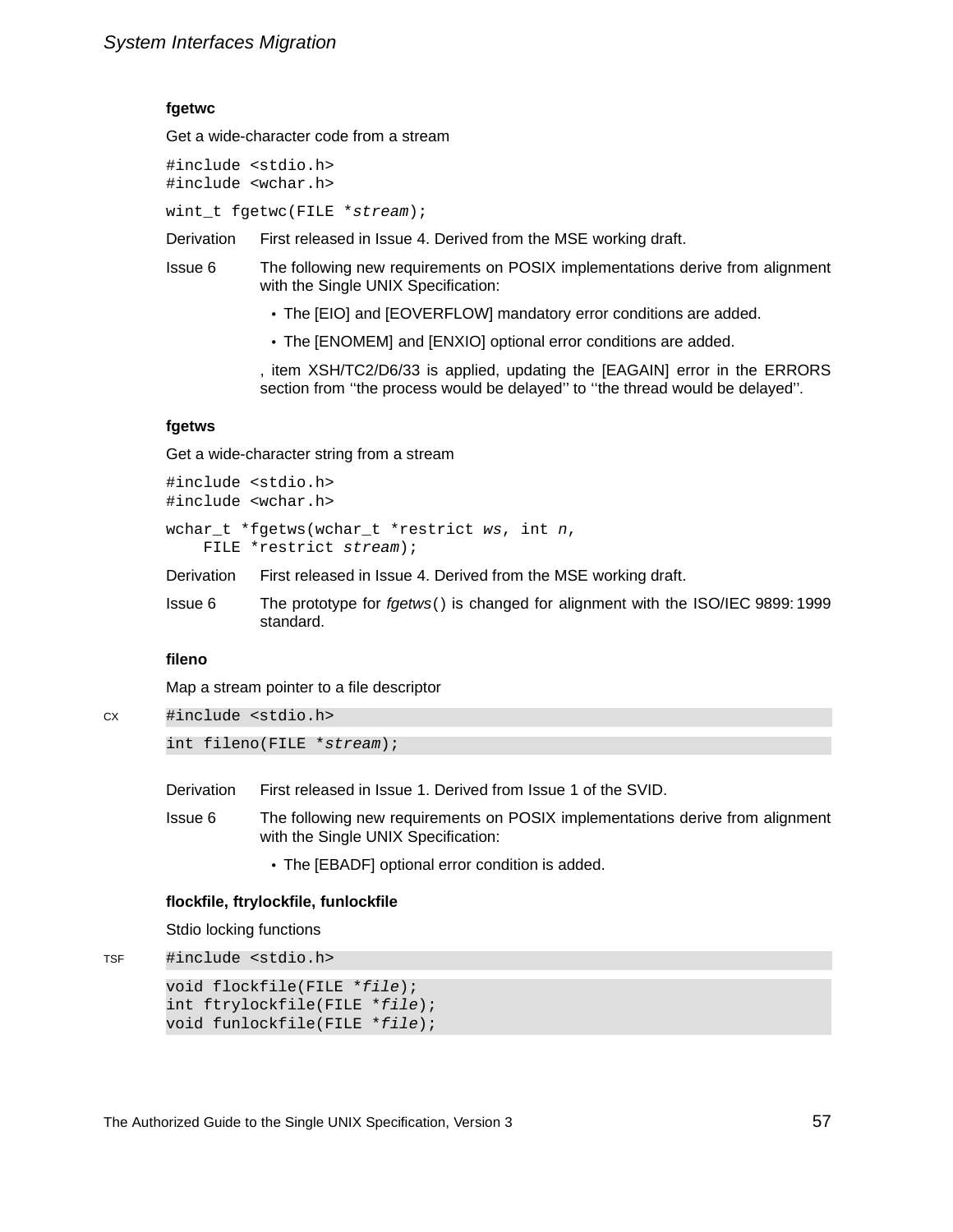- Derivation First released in Issue 5. Included for alignment with the POSIX Threads Extension.
- Issue 6 These functions are marked as part of the Thread-Safe Functions option. Support for this option is mandatory on all systems supporting the Single UNIX Specification.

# **floor, floorf, floorl**

Floor function

#include <math.h>

double floor(double x); float floorf(float x); long double floorl(long double x);

Derivation First released in Issue 1. Derived from Issue 1 of the SVID.

Issue 6 The *floorf*() and *floorl*() functions are added for alignment with the ISO/IEC 9899: 1999 standard.

> The DESCRIPTION, RETURN VALUE, ERRORS, and APPLICATION USAGE sections are revised to align with the ISO/IEC 9899: 1999 standard.

> IEC 60559: 1989 standard floating-point extensions over the ISO/IEC 9899: 1999 standard are marked.

## **fma, fmaf, fmal**

Floating-point multiply-add

#include <math.h>

double fma(double x, double y, double z); float fmaf(float x, float y, float  $z$ ); long double fmal(long double x, long double y, long double z);

These functions compute  $(x * y) + z$ , rounded as one ternary operation: they compute the value (as if) to infinite precision and round once to the result format, according to the rounding mode characterized by the value of FLT\_ROUNDS.

Derivation First released in Issue 6. Derived from the ISO/IEC 9899: 1999 standard.

## **fmax, fmaxf, fmaxl**

Determine maximum numeric value of two floating-point numbers

#include <math.h>

double fmax(double x, double y); float fmaxf(float  $x$ , float  $y$ ); long double fmaxl(long double  $x$ , long double  $y$ );

These functions determine the maximum numeric value of their arguments. NaN arguments are treated as missing data: if one argument is a NaN and the other numeric, then these functions choose the numeric value.

Derivation First released in Issue 6. Derived from the ISO/IEC 9899: 1999 standard.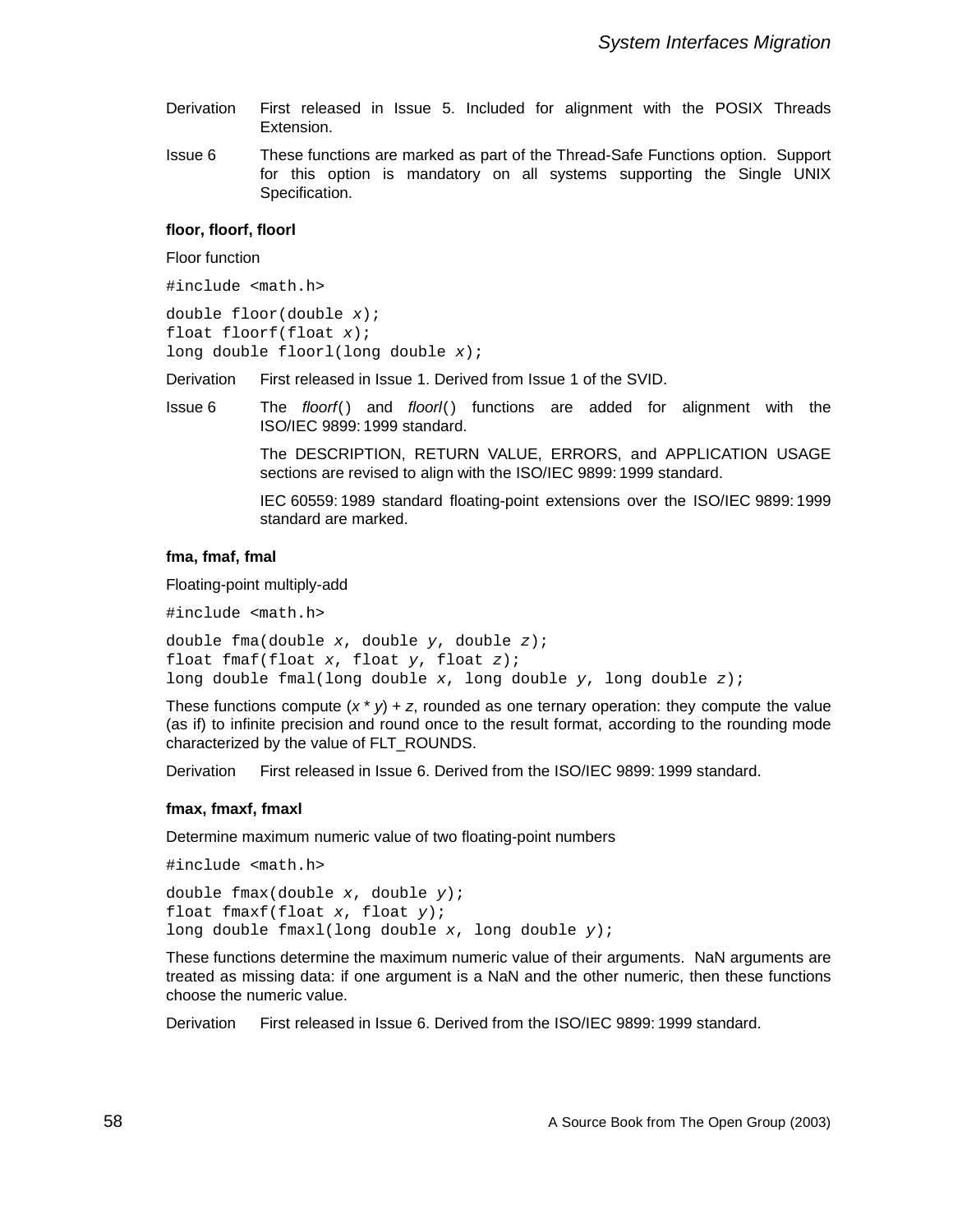#### **fmin, fminf, fminl**

Determine minimum numeric value of two floating-point numbers

```
#include <math.h>
```

```
double fmin(double x, double y);
float fminf(float x, float y);
long double fminl(long double x, long double y);
```
These functions determine the minimum numeric value of their arguments. NaN arguments are treated as missing data: if one argument is a NaN and the other numeric, then these functions choose the numeric value.

Derivation First released in Issue 6. Derived from ISO/IEC 9899: 1999 standard.

#### **fmod, fmodf, fmodl**

Floating-point remainder value function

#include <math.h>

```
double fmod(double x, double y);
float fmodf(float x, float y);
long double fmodl(long double x, long double y);
```
Derivation First released in Issue 1. Derived from Issue 1 of the SVID.

Issue 6 The behavior for when the y argument is zero is now defined.

The *fmodf*() and *fmodl*() functions are added for alignment with the ISO/IEC 9899: 1999 standard.

The DESCRIPTION, RETURN VALUE, ERRORS, and APPLICATION USAGE sections are revised to align with the ISO/IEC 9899: 1999 standard.

IEC 60559: 1989 standard floating-point extensions over the ISO/IEC 9899: 1999 standard are marked.

### **fmtmsg**

Display a message in the specified format on standard error and/or a system console

XSI #include <fmtmsg.h>

```
int fmtmsg(long classification, const char *label, int severity,
    const char *text, const char *action, const char *tag);
```
Derivation First released in Issue 4, Version 2.

Issue 6 No functional changes are made in this issue.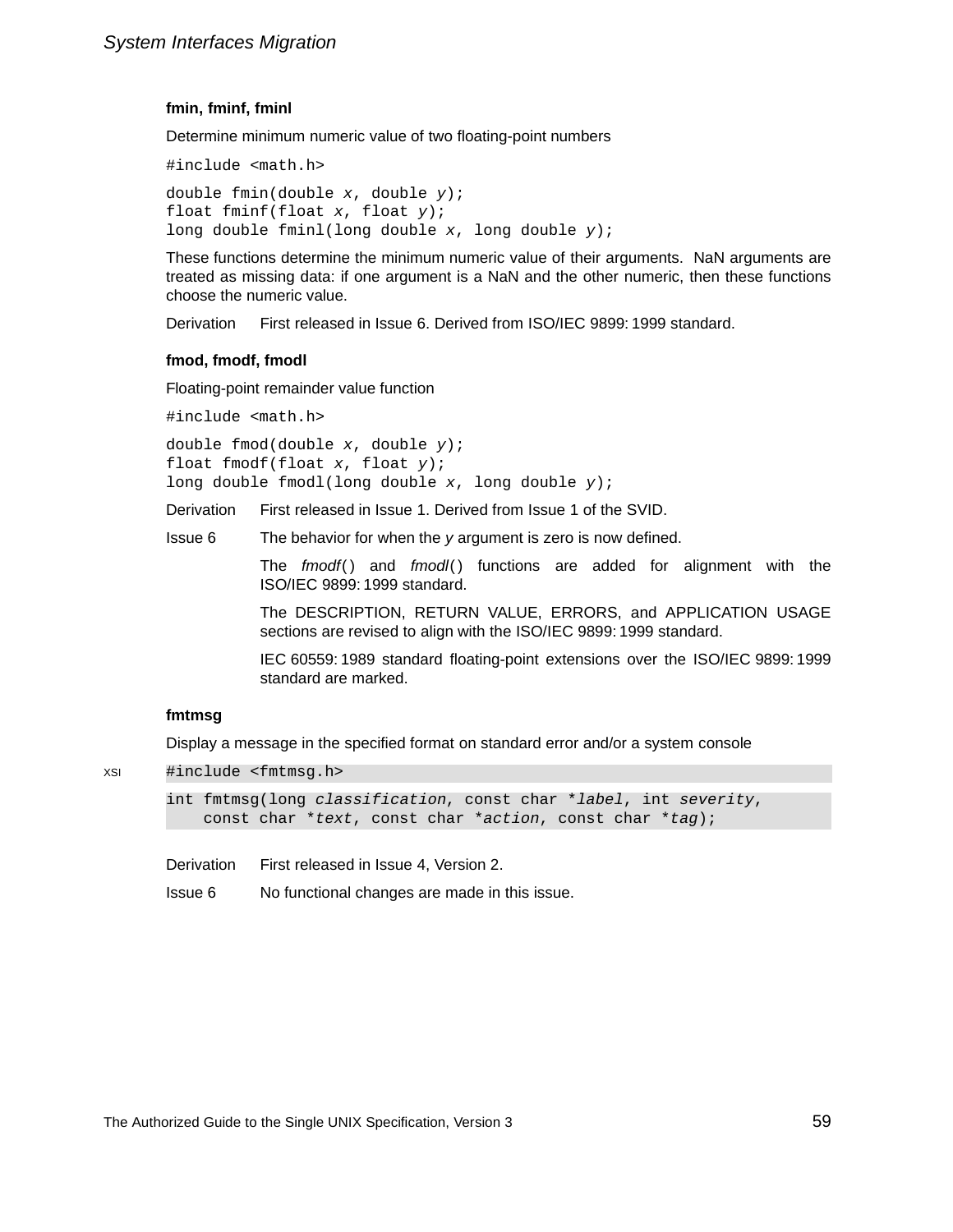## **fnmatch**

Match a filename or a pathname

#include <fnmatch.h>

int fnmatch(const char \*pattern, const char \*string, int flags);

Derivation First released in Issue 4. Derived from ISO/IEC 9945-2: 1993 (POSIX-2).

Issue 6 No functional changes are made in this issue.

# **fopen**

Open a stream

#include <stdio.h>

FILE \*fopen(const char \*restrict filename, const char \*restrict mode);

Derivation First released in Issue 1. Derived from Issue 1 of the SVID.

Issue 6 The following new requirements on POSIX implementations derive from alignment with the Single UNIX Specification:

- In the DESCRIPTION, text is added to indicate setting of the offset maximum in the open file description. This change is to support large files.
- In the ERRORS section, the [EOVERFLOW] condition is added. This change is to support large files.
- The [ELOOP] mandatory error condition is added.
- The [EINVAL], [EMFILE], [ENAMETOOLONG], [ENOMEM], and [ETXTBSY] optional error conditions are added.

The following changes are made for alignment with the ISO/IEC 9899: 1999 standard:

- The prototype for *fopen*() is updated.
- The DESCRIPTION is updated to note that if the argument mode points to a string other than those listed, then the behavior is undefined.

The wording of the mandatory [ELOOP] error condition is updated, and a second optional [ELOOP] error condition is added.

# **fork**

Create a new process

#include <unistd.h>

pid\_t fork(void);

Derivation First released in Issue 1. Derived from Issue 1 of the SVID.

Issue 6 The following changes were made to align with the IEEE P1003.1a draft standard:

• The effect of fork() on a pending alarm call in the child process is clarified.

The description of CPU-time clock semantics is added for alignment with IEEE Std 1003.1d-1999.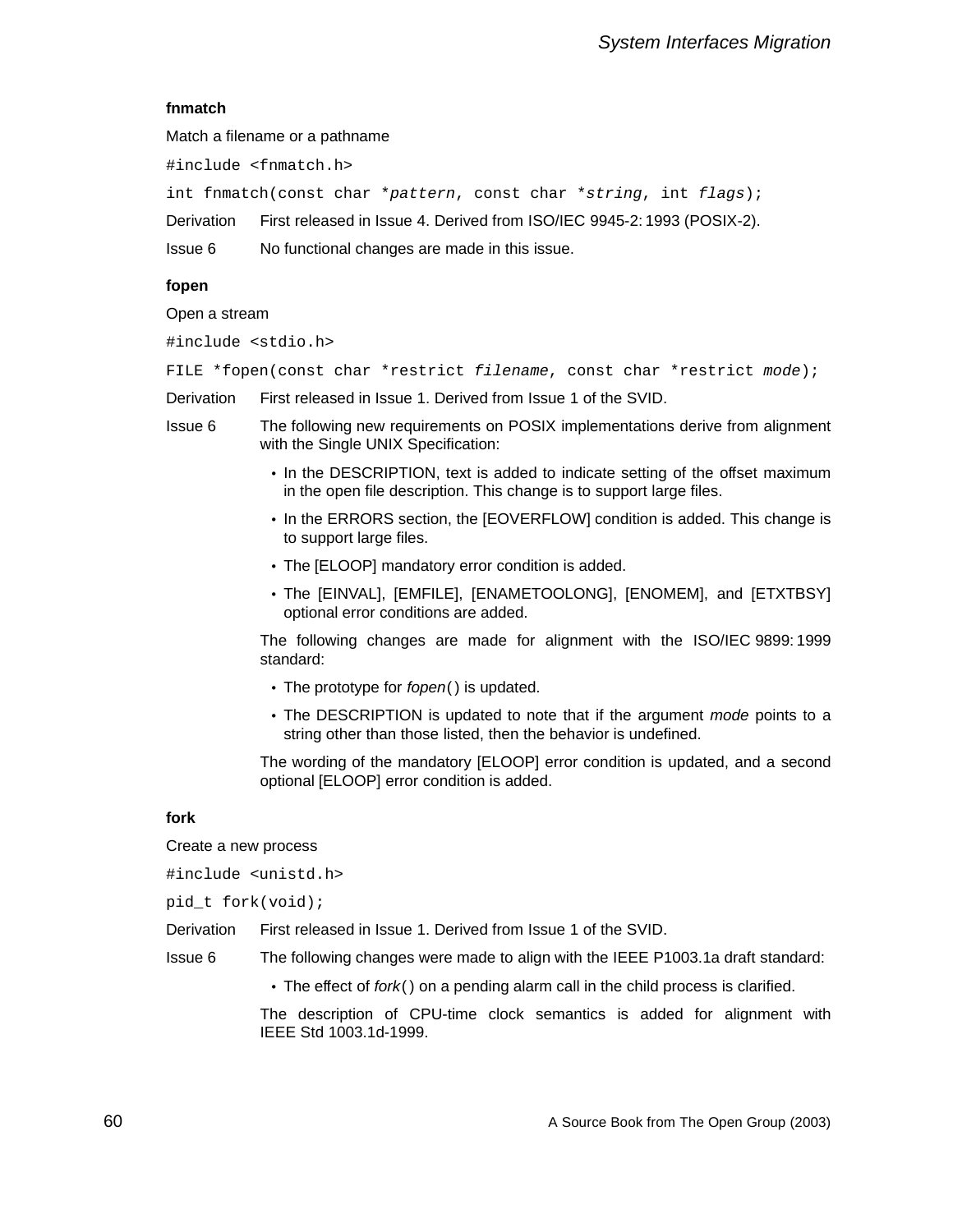The description of tracing semantics is added for alignment with IEEE Std 1003.1q-2000.

, item XSH/TC1/D6/17 is applied, adding text to the DESCRIPTION relating to fork handlers registered by the *pthread\_atfork*() function and async-signal safety. If any of the fork handlers calls a function that is not async-signal safe, the behavior is undefined.

## **fpathconf, pathconf**

Get configurable pathname variables

#include <unistd.h>

long fpathconf(int fildes, int name); long pathconf(const char \*path, int name);

- Derivation First released in Issue 3. Included for alignment with IEEE Std 1003.1-1988 (POSIX.1).
- Issue 6 The following new requirements on POSIX implementations derive from alignment with the Single UNIX Specification:
	- The DESCRIPTION is updated to include {FILESIZEBITS}.
	- The [ELOOP] mandatory error condition is added.
	- A second [ENAMETOOLONG] is added as an optional error condition.

The following changes were made to align with the IEEE P1003.1a draft standard:

• The \_PC\_SYMLINK\_MAX entry is added to the table in the DESCRIPTION.

The following *pathconf*() variables and their associated names are added for alignment with IEEE Std 1003.1d-1999:

{POSIX\_ALLOC\_SIZE\_MIN} {POSIX\_REC\_INCR\_XFER\_SIZE} {POSIX\_REC\_MAX\_XFER\_SIZE} {POSIX\_REC\_MIN\_XFER\_SIZE} {POSIX\_REC\_XFER\_ALIGN}

, item XSH/TC1/D6/18 is applied, changing the fourth paragraph of the DESCRIPTION and removing shading and margin markers from the table. This change is needed since implementations are required to support all of these symbols.

, item XSH/TC2/D6/34 is applied, adding the table entry for POSIX2\_SYMLINKS in the DESCRIPTION.

, item XSH/TC2/D6/35 is applied, updating the DESCRIPTION and RATIONALE sections to clarify behavior for the {POSIX\_ALLOC\_SIZE\_MIN}, {POSIX\_REC\_INCR\_XFER\_SIZE}, {POSIX\_REC\_MAX\_XFER\_SIZE}, {POSIX\_REC\_MIN\_XFER\_SIZE}, and {POSIX\_REC\_XFER\_ALIGN} variables.

item XSH/TC2/D6/36 is applied, updating the RETURN VALUE and APPLICATION USAGE sections to state that the results are unspecified if a variable is dependent on an unsupported option, and advising application writers to check for supported options prior to obtaining and using such values.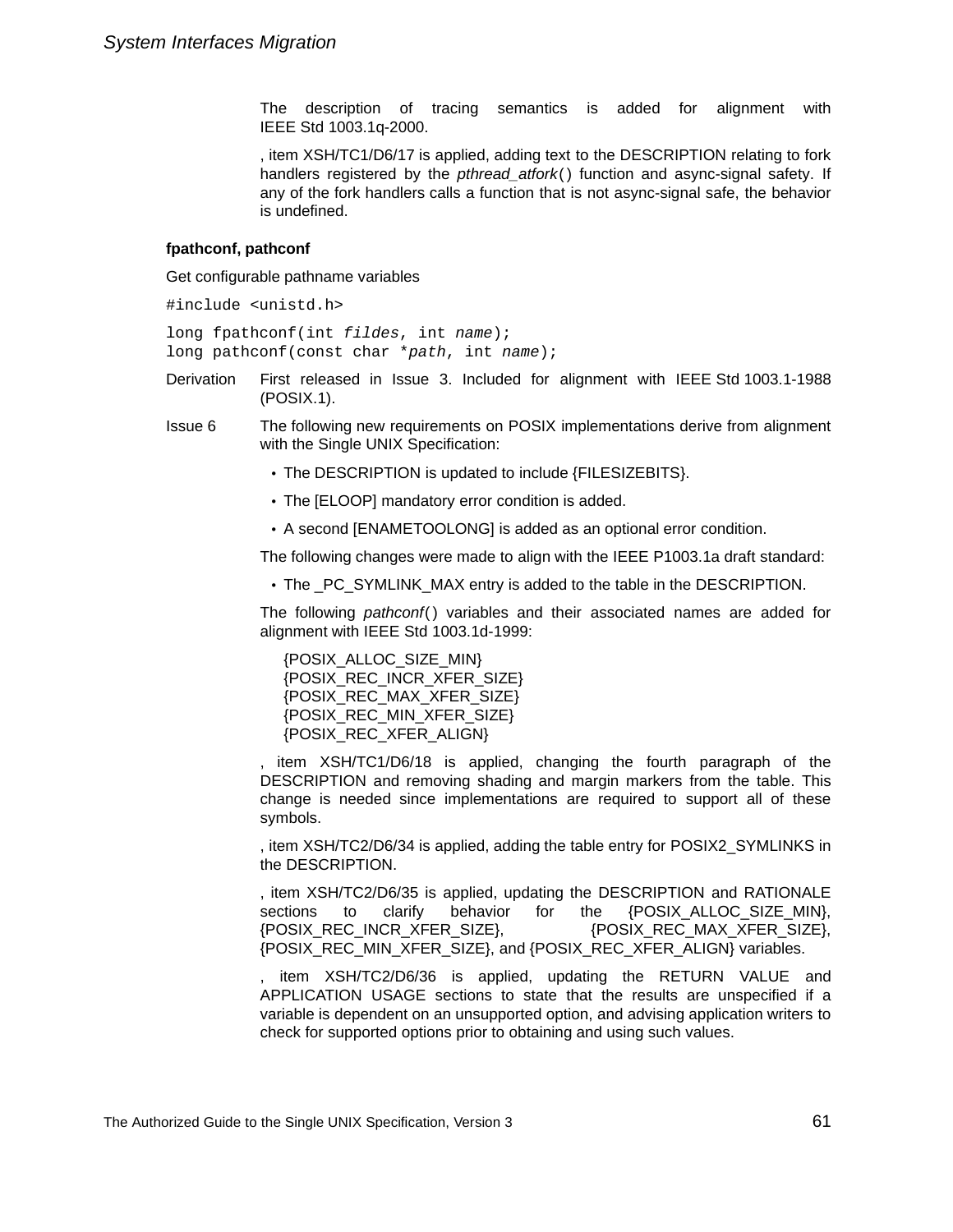# **fpclassify**

Classify real floating type

#include <math.h>

int fpclassify(real-floating  $x$ );

The fpclassify() macro classifies its argument value as NaN, infinite, normal, subnormal, zero, or into another implementation-defined category.

Derivation First released in Issue 6. Derived from the ISO/IEC 9899: 1999 standard.

Issue 6 This is a new function included for alignment with the ISO/IEC 9899: 1999 standard.

#### **fprintf, printf, snprintf, sprintf**

Print formatted output

#include <stdio.h>

```
int fprintf(FILE *restrict stream, const char *restrict format, ...);
int printf(const char *restrict format, ...);
int snprintf(char *restrict s, size_t n,
    const char *restrict format, ...);
int sprintf(char *restrict s, const char *restrict format, ...);
```
Derivation First released in Issue 1. Derived from Issue 1 of the SVID.

Issue 6 The following changes are made for alignment with the ISO/IEC 9899: 1999 standard:

- The prototypes for fprintf(), printf(), snprintf(), and sprintf() are updated, and the XSI shading is removed from snprintf().
- The description of *snprintf*() is aligned with the ISO C standard. Note that this supersedes the *snprintf*() description in The Open Group Base Resolution bwg98-006, which changed the behavior from Issue 5.
- The DESCRIPTION is updated.

The DESCRIPTION is updated to use the terms ''conversion specifier'' and ''conversion specification'' consistently.

ISO/IEC 9899: 1999 standard, Technical Corrigendum No. 1 is incorporated.

# **fputc**

Put a byte on a stream

#include <stdio.h>

int fputc(int c, FILE \*stream);

Derivation First released in Issue 1. Derived from Issue 1 of the SVID.

- Issue 6 The following new requirements on POSIX implementations derive from alignment with the Single UNIX Specification:
	- The [EIO] and [EFBIG] mandatory error conditions are added.
	- The [ENOMEM] and [ENXIO] optional error conditions are added.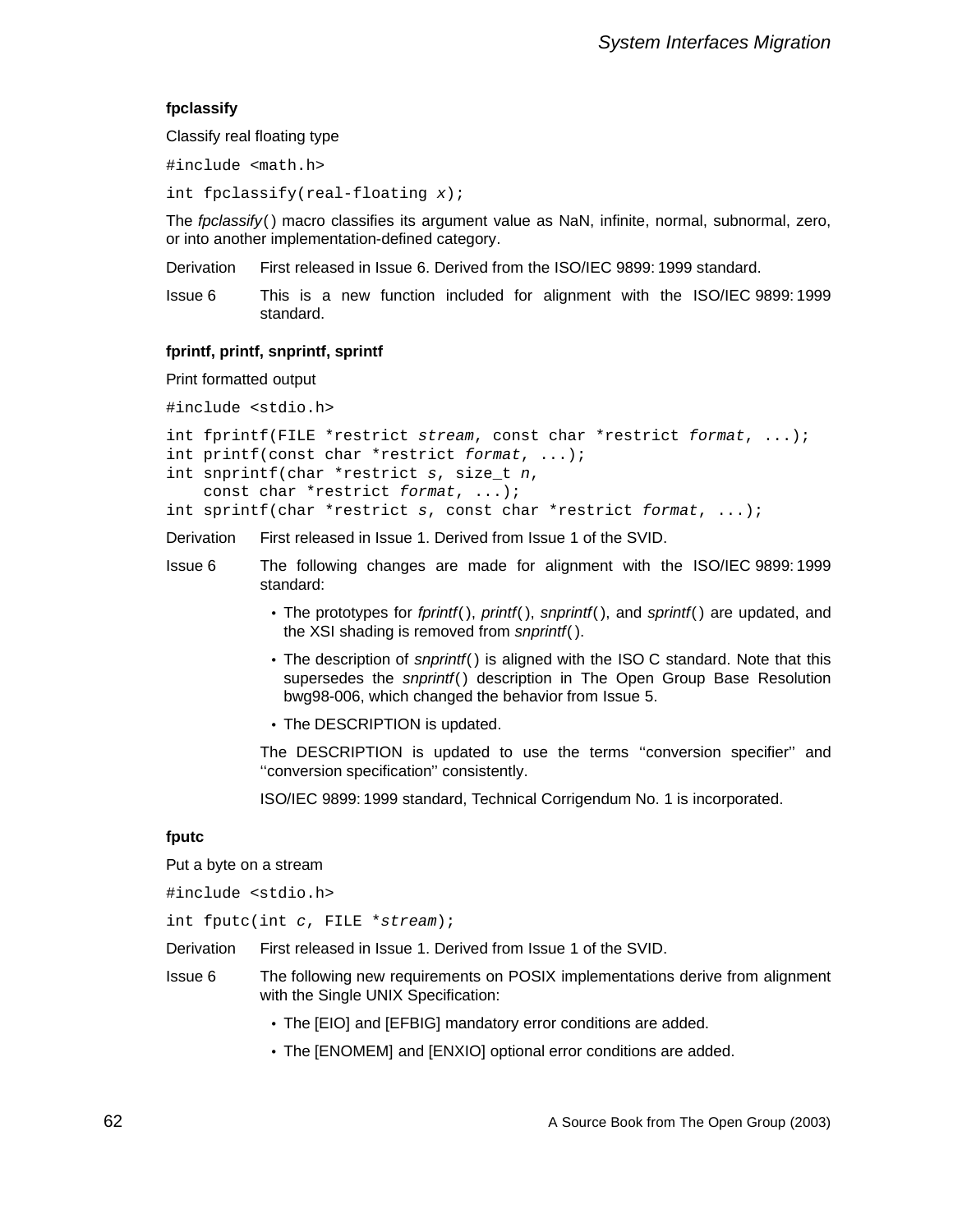, item XSH/TC2/D6/37 is applied, updating the [EAGAIN] error in the ERRRORS section from ''the process would be delayed'' to ''the thread would be delayed''.

### **fputs**

Put a string on a stream

#include <stdio.h>

int fputs(const char \*restrict s, FILE \*restrict stream);

Derivation First released in Issue 1. Derived from Issue 1 of the SVID.

Issue 6 The fputs( ) prototype is updated for alignment with the ISO/IEC 9899: 1999 standard.

#### **fputwc**

Put a wide-character code on a stream

#include <stdio.h> #include <wchar.h>

wint\_t fputwc(wchar\_t wc, FILE \*stream);

Derivation First released in Issue 4. Derived from the MSE working draft.

- Issue 6 The following new requirements on POSIX implementations derive from alignment with the Single UNIX Specification:
	- The [EFBIG] and [EIO] mandatory error conditions are added.
	- The [ENOMEM] and [ENXIO] optional error conditions are added.

, item XSH/TC2/D6/38 is applied, updating the [EAGAIN] error in the ERRORS section from ''the process would be delayed'' to ''the thread would be delayed''.

### **fputws**

Put a wide-character string on a stream

#include <stdio.h> #include <wchar.h>

int fputws(const wchar\_t \*restrict ws, FILE \*restrict stream);

Derivation First released in Issue 4. Derived from the MSE working draft.

Issue 6 The fputws() prototype is updated for alignment with the ISO/IEC 9899: 1999 standard.

# **fread**

Binary input

#include <stdio.h>

size\_t fread(void \*restrict ptr, size\_t size, size\_t nitems,

FILE \*restrict stream);

Derivation First released in Issue 1. Derived from Issue 1 of the SVID.

Issue 6 The following changes are made for alignment with the ISO/IEC 9899: 1999 standard: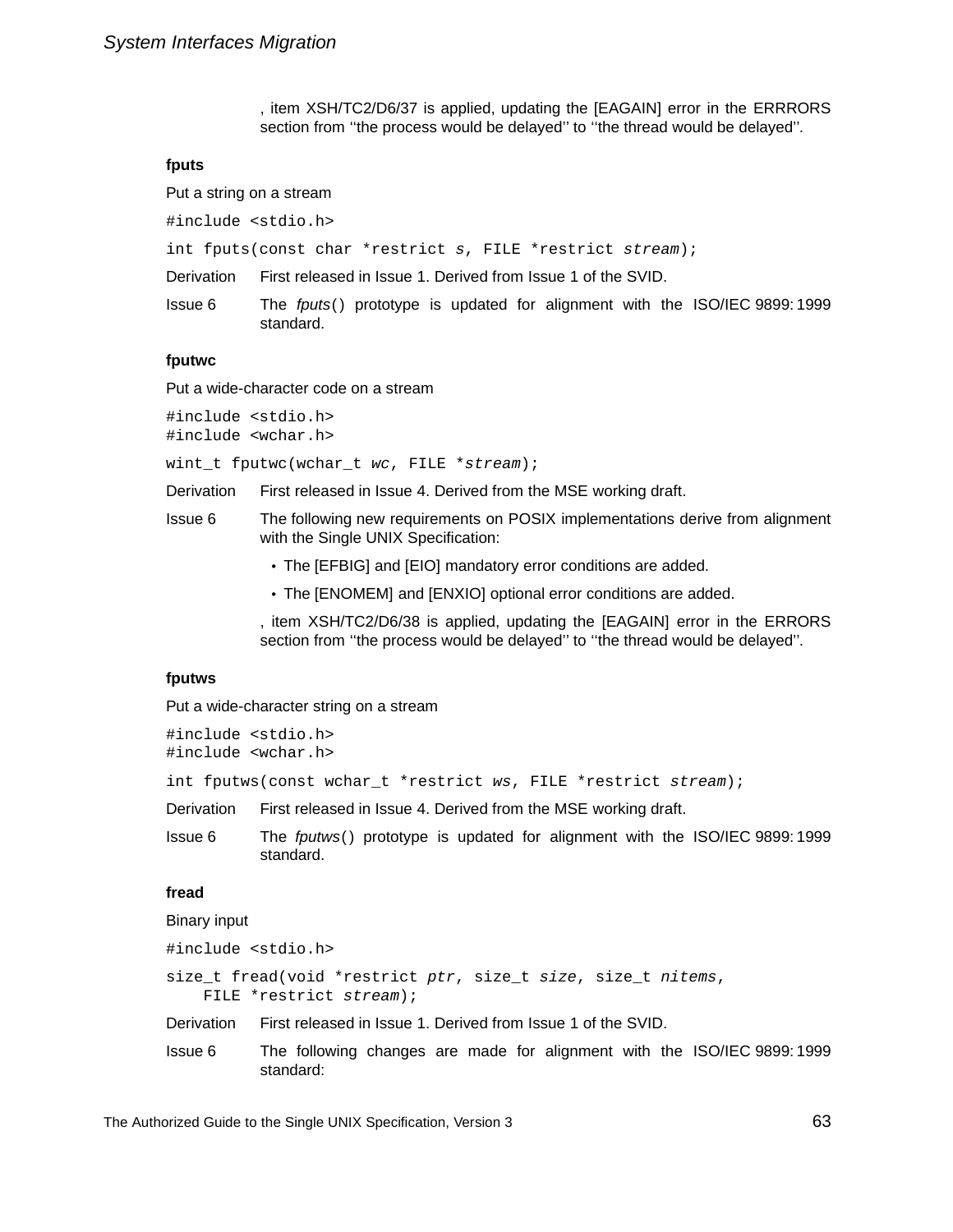- The fread() prototype is updated.
- The DESCRIPTION is updated to describe how the bytes from a call to fgetc() are stored.

#### **free**

Free allocated memory

#include <stdlib.h>

void free(void \*ptr);

Derivation First released in Issue 1. Derived from Issue 1 of the SVID.

Issue 6 Reference to the valloc() function is removed.

#### **freeaddrinfo, getaddrinfo**

Get address information

#include <sys/socket.h> #include <netdb.h>

```
void freeaddrinfo(struct addrinfo *ai);
int getaddrinfo(const char *restrict nodename,
    const char *restrict servname,
    const struct addrinfo *restrict hints,
    struct addrinfo **restrict res);
```
Derivation First released in Issue 6. Derived from the XNS, Issue 5.2 specification.

Issue 6 The **restrict** keyword is added to the getaddrinfo( ) prototype for alignment with the ISO/IEC 9899: 1999 standard.

> , item XSH/TC1/D6/20 is applied, making changes for alignment with IPv6. These include the following:

- Adding AI\_V4MAPPED, AI\_ALL, and AI\_ADDRCONFIG to the allowed values for the ai\_flags field
- Adding a description of AI\_ADDRCONFIG
- Adding a description of the consequences of ignoring the AI\_PASSIVE flag

, item XSH/TC2/D6/39 is applied, changing ''corresponding value'' to ''corresponding error value'' in the ERRORS section.

#### **freopen**

### Open a stream

#include <stdio.h>

- FILE \*freopen(const char \*restrict filename, const char \*restrict mode, FILE \*restrict stream);
- Derivation First released in Issue 1. Derived from Issue 1 of the SVID.
- Issue 6 The following new requirements on POSIX implementations derive from alignment with the Single UNIX Specification: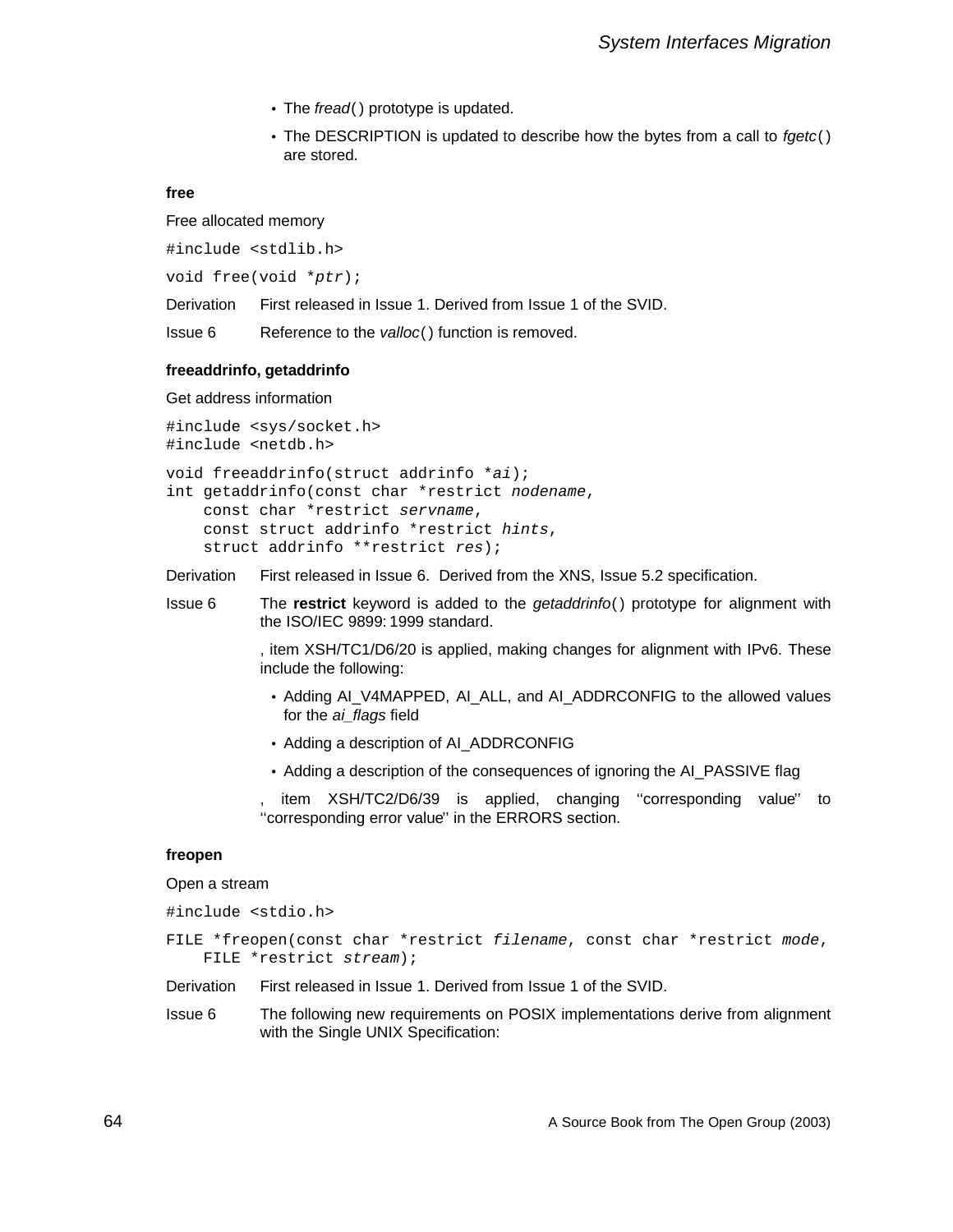- In the DESCRIPTION, text is added to indicate setting of the offset maximum in the open file description. This change is to support large files.
- In the ERRORS section, the [EOVERFLOW] condition is added. This change is to support large files.
- The [ELOOP] mandatory error condition is added.
- A second [ENAMETOOLONG] is added as an optional error condition.
- The [EINVAL], [ENOMEM], [ENXIO], and [ETXTBSY] optional error conditions are added.

The following changes are made for alignment with the ISO/IEC 9899: 1999 standard:

- The *freopen*() prototype is updated.
- The DESCRIPTION is updated.

The wording of the mandatory [ELOOP] error condition is updated, and a second optional [ELOOP] error condition is added.

The DESCRIPTION is updated regarding failure to close, changing the ''file'' to ''file descriptor''.

, item XSH/TC2/D6/40 is applied, adding the following sentence to the DESCRIPTION: ''In this case, the file descriptor associated with the stream need not be closed if the call to freopen( ) succeeds.''.

, item XSH/TC2/D6/41 is applied, adding an mandatory [EBADF] error, and an optional [EBADF] error to the ERRORS section.

## **frexp, frexpf, frexpl**

Extract mantissa and exponent from a double precision number

```
#include <math.h>
```
double frexp(double num, int \*exp); float frexpf(float num, int \*exp); long double frexpl(long double num, int \*exp);

Derivation First released in Issue 1. Derived from Issue 1 of the SVID.

Issue 6 The *frexpf*() and *frexpl*() functions are added for alignment with the ISO/IEC 9899: 1999 standard.

> The DESCRIPTION, RETURN VALUE, ERRORS, and APPLICATION USAGE sections are revised to align with the ISO/IEC 9899: 1999 standard.

> IEC 60559: 1989 standard floating-point extensions over the ISO/IEC 9899: 1999 standard are marked.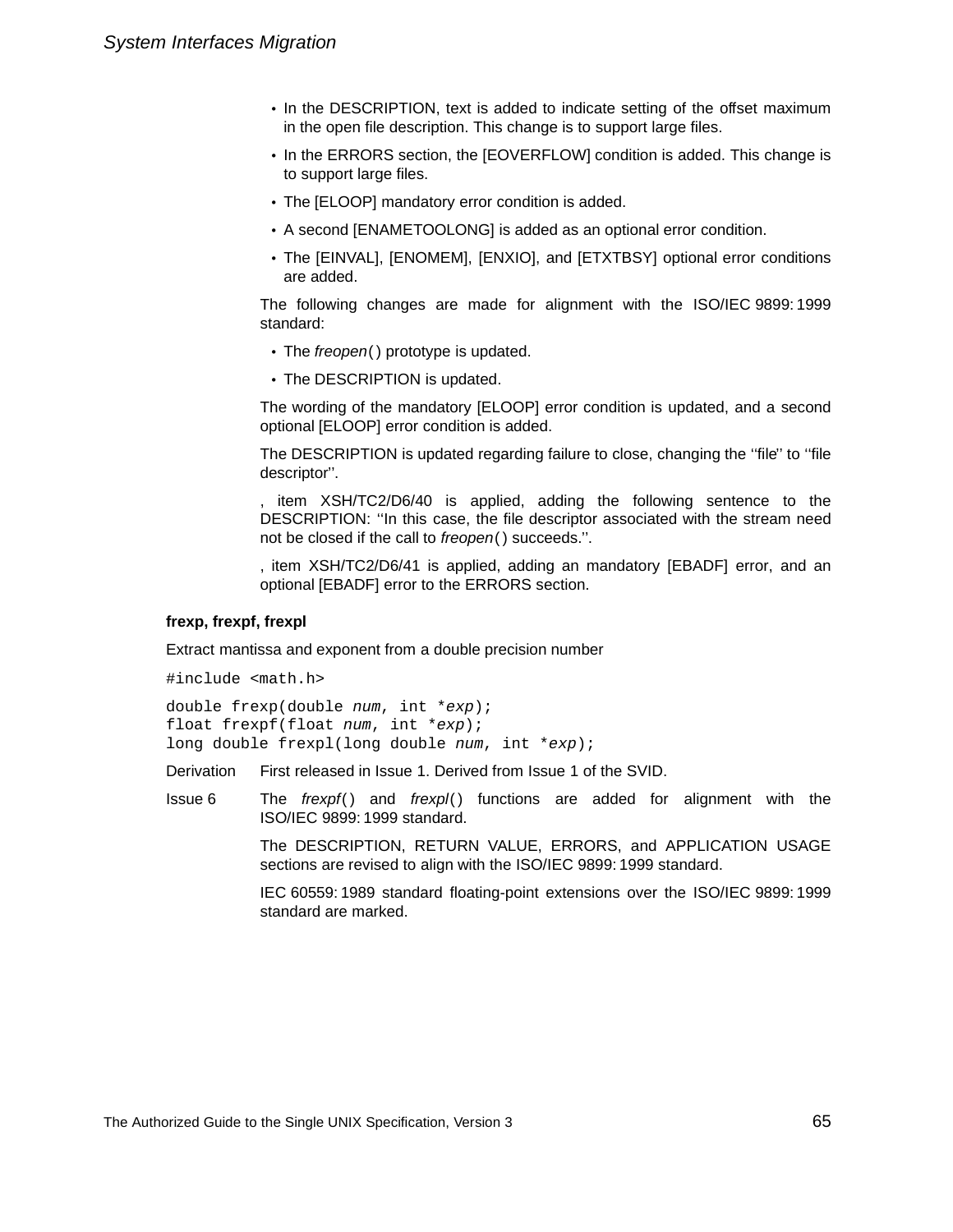## **fscanf, scanf, sscanf**

#### Convert formatted input

#include <stdio.h>

```
int fscanf(FILE *restrict stream, const char *restrict format, ... );
int scanf(const char *restrict format, ... );
int sscanf(const char *restrict s, const char *restrict format, ... );
```
Derivation First released in Issue 1. Derived from Issue 1 of the SVID.

Issue 6 The Open Group Corrigendum U021/7 and U028/10 are applied. These correct several occurrences of ''characters'' in the text which have been replaced with the term ''bytes''.

> The following changes are made for alignment with the ISO/IEC 9899: 1999 standard:

- The prototypes for  $f \text{scant}()$ ,  $\text{scant}()$ , and  $\text{scant}()$  are updated.
- The DESCRIPTION is updated.
- The hh, 11, j, t, and z length modifiers are added.
- The a, A, and F conversion characters are added.

The DESCRIPTION is updated to use the terms ''conversion specifier'' and ''conversion specification'' consistently.

#### **fseek, fseeko**

Reposition a file-position indicator in a stream

#include <stdio.h>

int fseek(FILE \*stream, long offset, int whence); CX int fseeko(FILE \*stream, off\_t offset, int whence);

Derivation First released in Issue 1. Derived from Issue 1 of the SVID.

- Issue 6 The following new requirements on POSIX implementations derive from alignment with the Single UNIX Specification:
	- The *fseeko*() function is added.
	- The [EFBIG], [EOVERFLOW], and [ENXIO] mandatory error conditions are added.

The following change is incorporated for alignment with the FIPS requirements:

• The [EINTR] error is no longer an indication that the implementation does not report partial transfers.

The DESCRIPTION is updated to explicitly state that fseek( ) sets the file-position indicator, and then on error the error indicator is set and  $fseek()$  fails. This is for alignment with the ISO/IEC 9899: 1999 standard.

, item XSH/TC2/D6/42 is applied, updating the [EAGAIN] error in the ERRORS section from ''the process would be delayed'' to ''the thread would be delayed''.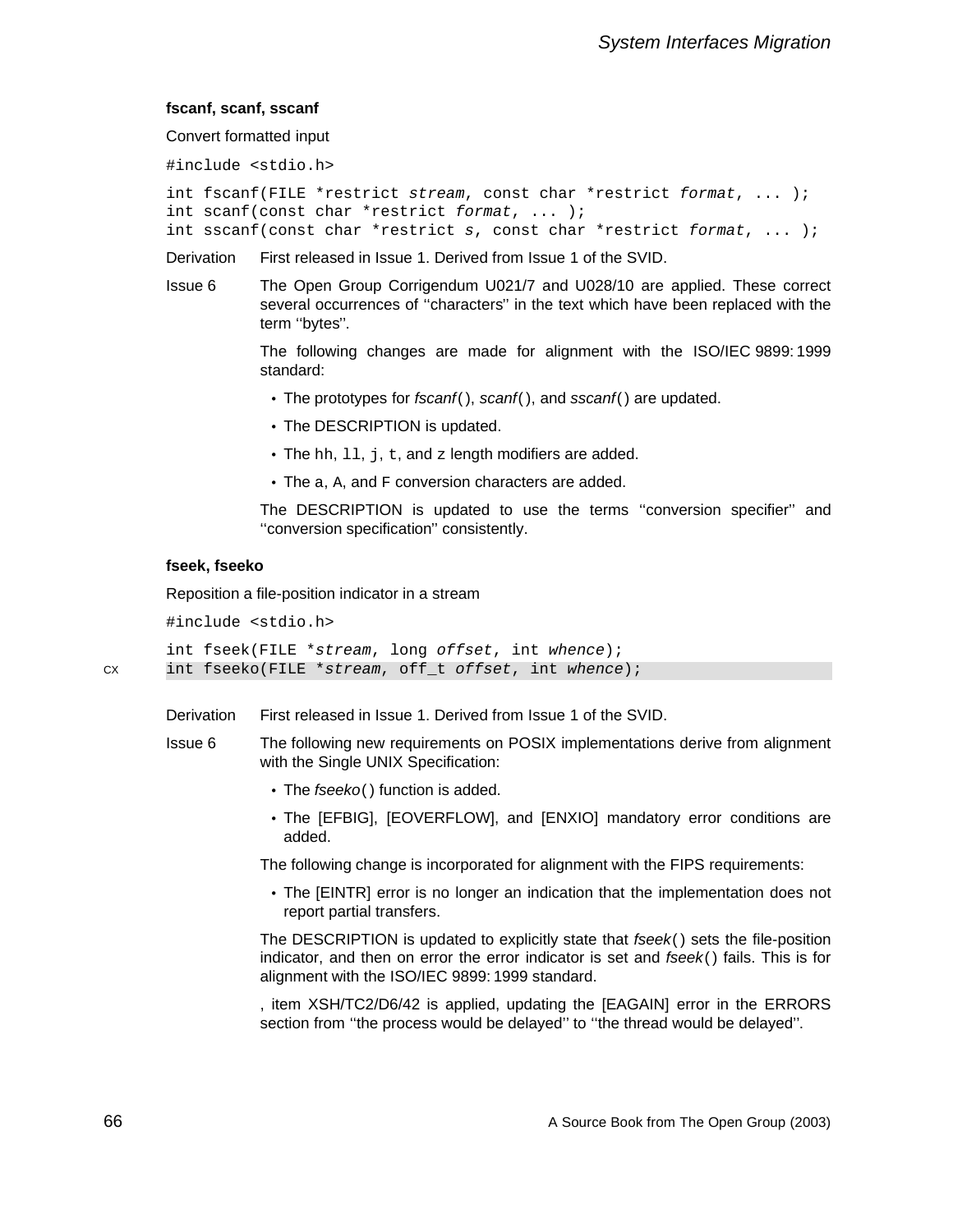## **fsetpos**

Set current file position

#include <stdio.h>

int fsetpos(FILE \*stream, const fpos\_t \*pos);

Derivation First released in Issue 4. Derived from the ISO C standard.

Issue 6 An additional [ESPIPE] error condition is added for sockets.

The DESCRIPTION is updated to clarify that the error indicator is set for the stream on a read or write error. This is for alignment with the ISO/IEC 9899: 1999 standard.

, item XSH/TC1/D6/21 is applied, deleting an erroneous [EINVAL] error case from the ERRORS section.

, item XSH/TC2/D6/43 is applied, updating the [EAGAIN] error in the ERRORS section from ''the process would be delayed'' to ''the thread would be delayed''.

# **fstat**

# Get file status

#include <sys/stat.h>

int fstat(int fildes, struct stat \*buf);

Derivation First released in Issue 1. Derived from Issue 1 of the SVID.

Issue 6 In the SYNOPSIS, the optional include of the **<sys/types.h>** header is removed.

The following new requirements on POSIX implementations derive from alignment with the Single UNIX Specification:

- The [EIO] mandatory error condition is added.
- The [EOVERFLOW] mandatory error condition is added. This change is to support large files.
- The [EOVERFLOW] optional error condition is added.

The DESCRIPTION is updated for alignment with IEEE Std 1003.1j-2000 by specifying that shared memory object semantics apply to typed memory objects.

## **fstatvfs, statvfs**

Get file system information

XSI #include <sys/statvfs.h>

int fstatvfs(int fildes, struct statvfs \*buf); int statvfs(const char \*restrict path, struct statvfs \*restrict buf);

Derivation First released in Issue 4, Version 2.

Issue 6 The **restrict** keyword is added to the statvfs( ) prototype for alignment with the ISO/IEC 9899: 1999 standard.

> The wording of the mandatory [ELOOP] error condition is updated, and a second optional [ELOOP] error condition is added.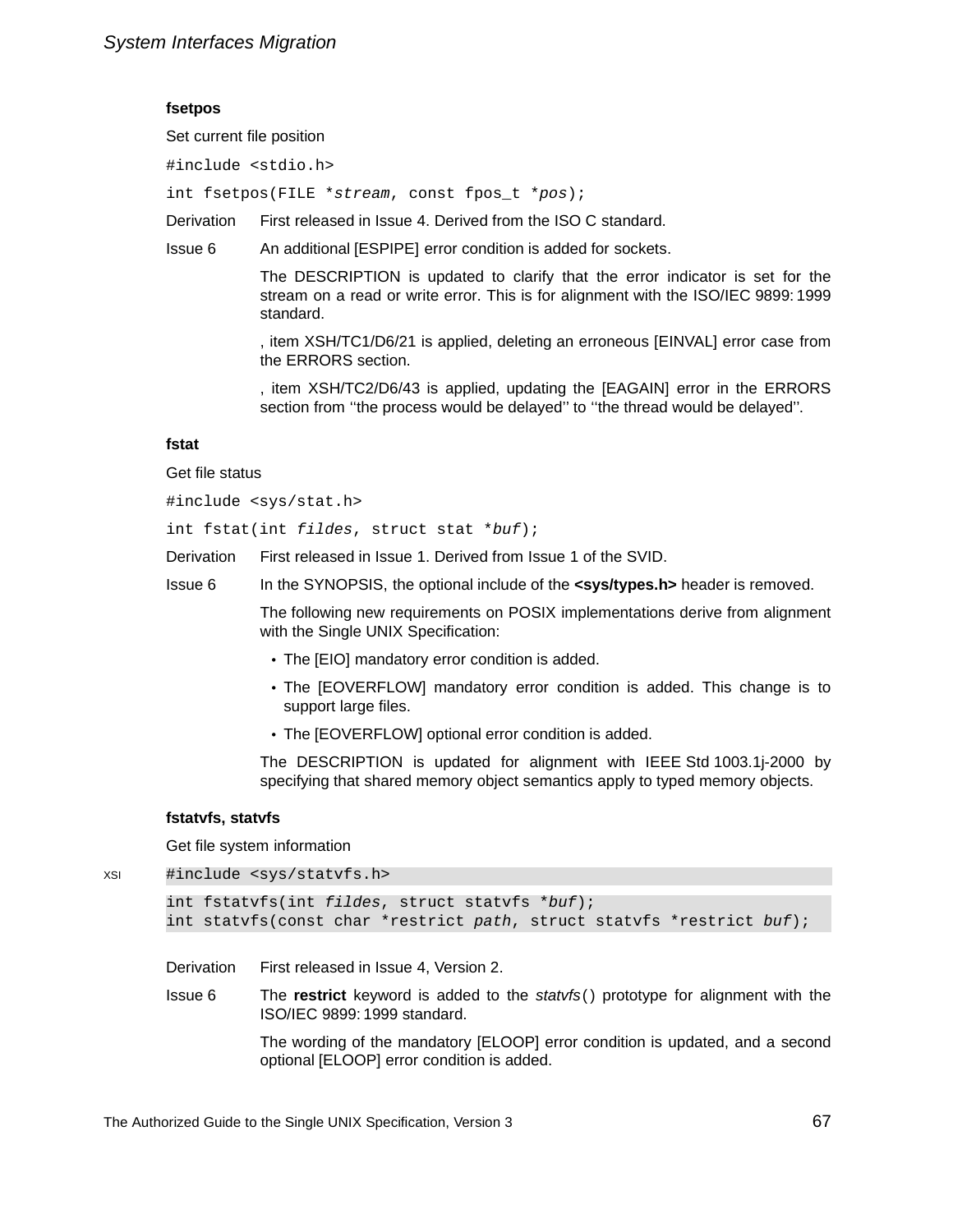# **fsync**

Synchronize changes to a file

FSC #include <unistd.h>

int fsync(int fildes);

Derivation First released in Issue 3.

Issue 6 This function is marked as part of the File Synchronization option.

The following new requirements on POSIX implementations derive from alignment with the Single UNIX Specification:

• The [EINVAL] and [EIO] mandatory error conditions are added.

item XSH/TC2/D6/44 is applied, applying an editorial rewording of the DESCRIPTION. No change in meaning is intended.

# **ftell, ftello**

Return a file offset in a stream

#include <stdio.h>

```
long ftell(FILE *stream);
CX off_t ftello(FILE *stream);
```
Derivation First released in Issue 1. Derived from Issue 1 of the SVID.

Issue 6 The following new requirements on POSIX implementations derive from alignment with the Single UNIX Specification:

- The ftello() function is added.
- The [EOVERFLOW] error conditions are added.

An additional [ESPIPE] error condition is added for sockets.

# **ftime**

Get date and time (**LEGACY**)

XSI #include <sys/timeb.h>

int ftime(struct timeb \*tp);

Derivation First released in Issue 4, Version 2.

Issue 6 This function is marked LEGACY and may not be available on all implementations.

For applications portability, the  $time()$  function should be used to determine the current time instead of ftime(). Realtime applications should use clock\_gettime() to determine the current time instead of ftime( ).

The DESCRIPTION is updated to refer to ''seconds since the Epoch'' rather than ''seconds since 00:00:00 UTC (Coordinated Universal Time), January 1 1970'' for consistency with other time functions.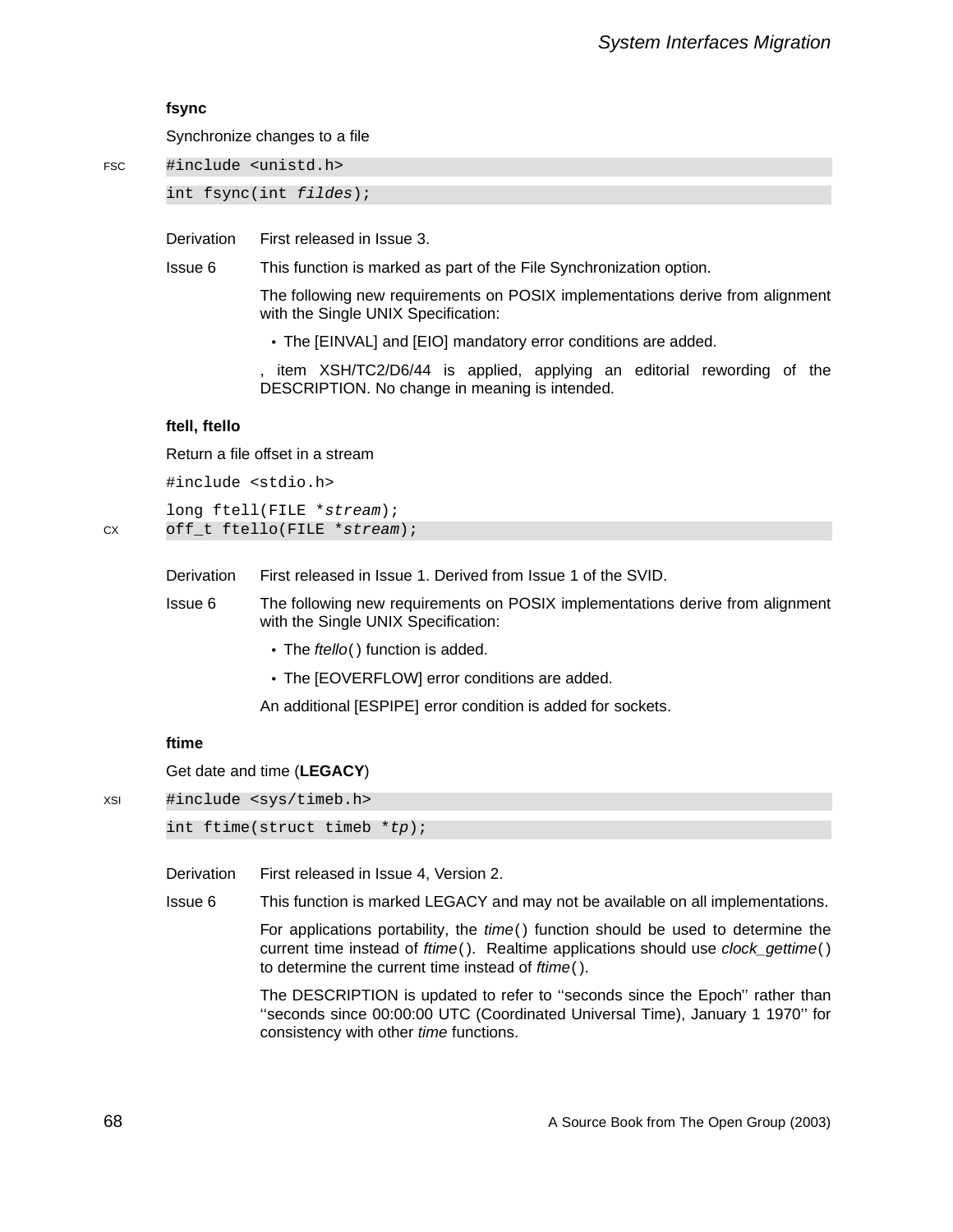## **ftok**

Generate an IPC key

XSI #include <sys/ipc.h>

key\_t ftok(const char \*path, int id);

Derivation First released in Issue 4, Version 2.

Issue 6 The wording of the mandatory [ELOOP] error condition is updated, and a second optional [ELOOP] error condition is added.

## **ftruncate**

Truncate a file to a specified length

#include <unistd.h>

int ftruncate(int fildes, off\_t length);

Derivation First released in Issue 4, Version 2.

Issue 6 The truncate( ) function is split out into a separate reference page.

The following new requirements on POSIX implementations derive from alignment with the Single UNIX Specification:

• The DESCRIPTION is changed to indicate that if the file size is changed, and if the file is a regular file, the S\_ISUID and S\_ISGID bits in the file mode may be cleared.

The following changes were made to align with the IEEE P1003.1a draft standard:

• The DESCRIPTION text is updated.

XSI-conformant systems are required to increase the size of the file if the file was previously smaller than the size requested.

## **ftw**

Traverse (walk) a file tree

XSI #include <ftw.h>

```
int ftw(const char *path, int (*fn) (const char *,
    const struct stat *ptr, int flag), int ndirs);
```
Derivation First released in Issue 1. Derived from Issue 1 of the SVID.

Issue 6 The ERRORS section is updated as follows:

- The wording of the mandatory [ELOOP] error condition is updated.
- A second optional [ELOOP] error condition is added.
- The [EOVERFLOW] mandatory error condition is added.

Text is added to the DESCRIPTION to say that the  $f(w)$  function need not be reentrant and that the results are unspecified if the application-supplied fn function does not preserve the current working directory.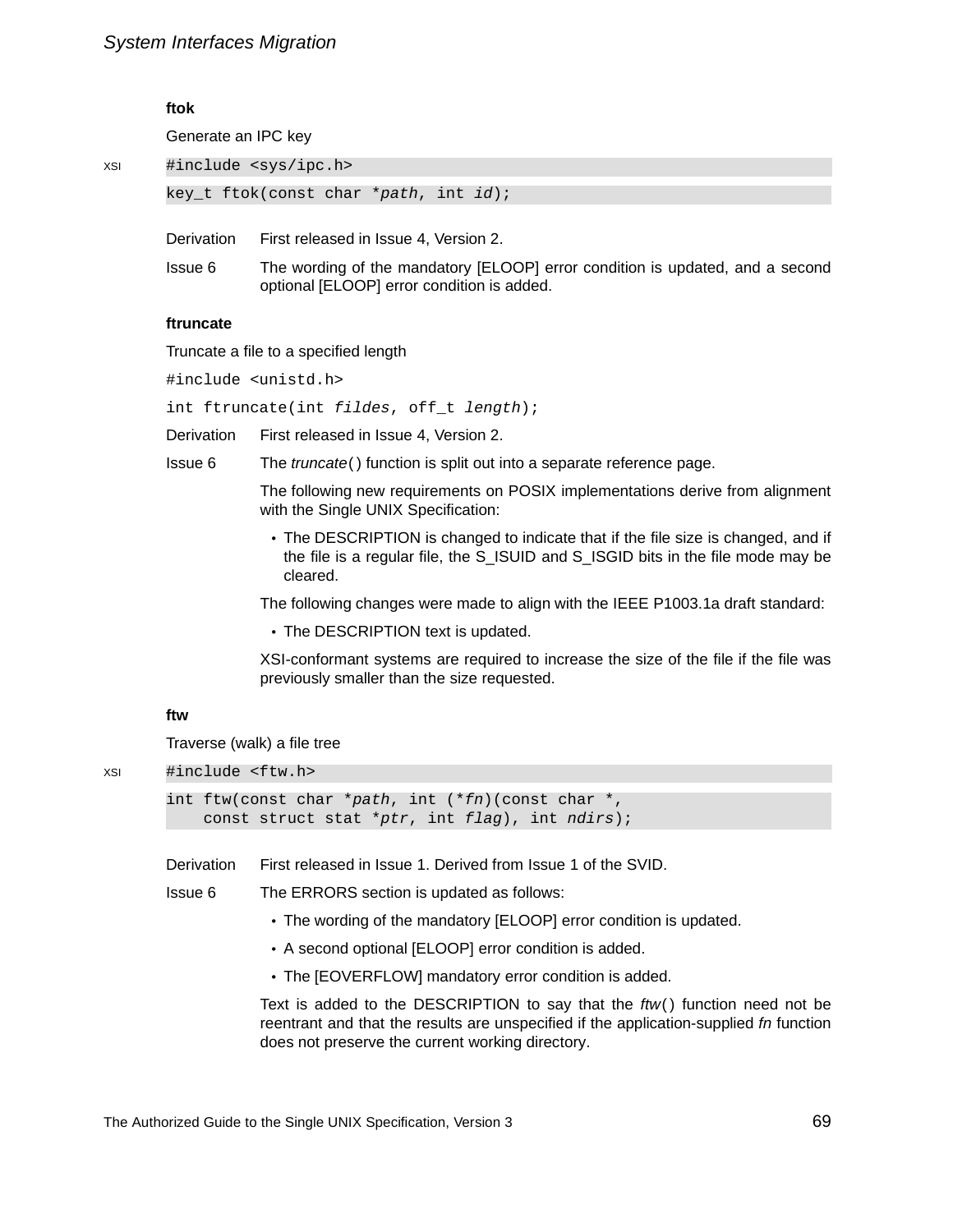# **fwide**

Set stream orientation

#include <stdio.h> #include <wchar.h> int fwide(FILE \*stream, int mode);

- Derivation First released in Issue 5. Included for alignment with the ISO/IEC 9899: 1990 standard.
- Issue 6 No functional changes are made in this issue.

# **fwprintf, swprintf, wprintf**

Print formatted wide-character output

#include <stdio.h> #include <wchar.h> int fwprintf(FILE \*restrict stream, const wchar\_t \*restrict format, ...); int swprintf(wchar\_t \*restrict ws, size\_t n, const wchar\_t \*restrict format, ...); int wprintf(const wchar\_t \*restrict format, ...);

- Derivation First released in Issue 5. Included for alignment with the ISO/IEC 9899: 1990 standard.
- Issue 6 The Open Group Corrigendum U040/1 is applied to the RETURN VALUE section, describing the case if  $n$  or more wide characters are requested to be written using swprintf( ).

The following changes are made for alignment with the ISO/IEC 9899: 1999 standard:

- The prototypes for fwprintf(), swprintf(), and wprintf() are updated.
- The DESCRIPTION is updated.
- The hh, 11, j, t, and z length modifiers are added.
- The a, A, and F conversion characters are added.
- XSI shading is removed from the description of character string representations of infinity and NaN floating-point values.

The DESCRIPTION is updated to use the terms ''conversion specifier'' and ''conversion specification'' consistently.

ISO/IEC 9899: 1999 standard, Technical Corrigendum No. 1 is incorporated.

## **fwrite**

Binary output

#include <stdio.h> size\_t fwrite(const void \*restrict ptr, size\_t size, size\_t nitems,

FILE \*restrict stream);

Derivation First released in Issue 1. Derived from Issue 1 of the SVID.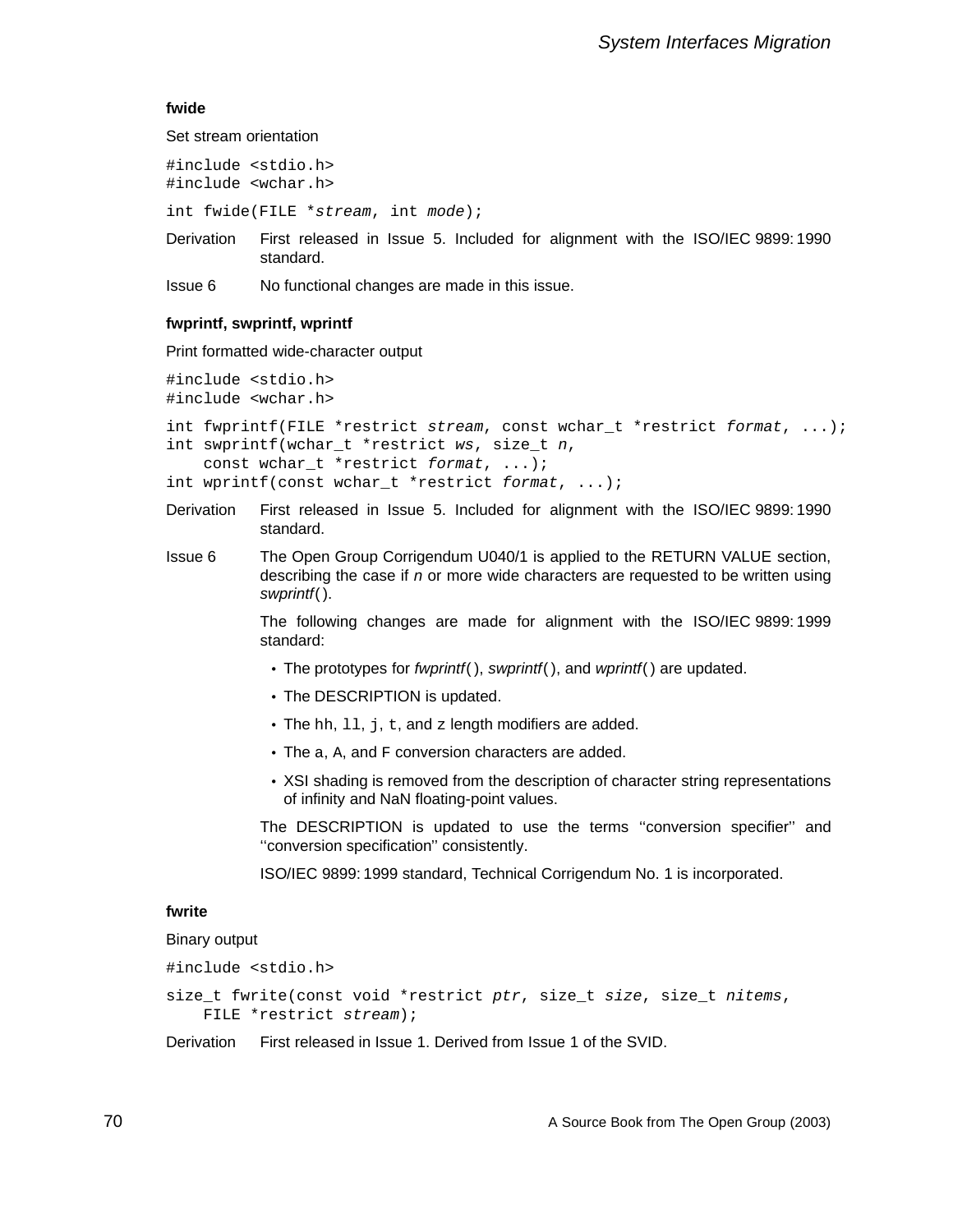- Issue 6 The following changes are made for alignment with the ISO/IEC 9899: 1999 standard:
	- The fwrite() prototype is updated.
	- The DESCRIPTION is updated to clarify how the data is written out using fputc( ).

### **fwscanf, swscanf, wscanf**

Convert formatted wide-character input

#include <stdio.h> #include <wchar.h> int fwscanf(FILE \*restrict stream, const wchar\_t \*restrict format, ... ); int swscanf(const wchar\_t \*restrict ws, const wchar\_t \*restrict format, ... ); int wscanf(const wchar\_t \*restrict format, ... );

- Derivation First released in Issue 5. Included for alignment with the ISO/IEC 9899: 1990 standard.
- Issue 6 The following changes are made for alignment with the ISO/IEC 9899: 1999 standard:
	- The prototypes for fwscanf() and swscanf() are updated.
	- The DESCRIPTION is updated.
	- The hh, 11, j, t, and z length modifiers are added.
	- The a, A, and F conversion characters are added.

The DESCRIPTION is updated to use the terms ''conversion specifier'' and ''conversion specification'' consistently.

### **gai\_strerror**

Address and name information error description

#include <netdb.h>

const char \*gai\_strerror(int ecode);

Derivation First released in Issue 6. Derived from the XNS, Issue 5.2 specification.

Issue 6 The Open Group Base Resolution bwg2001-009 is applied, which changes the return type from **char \*** to **const char \***. This is for coordination with the IPnG Working Group.

### **getc**

Get a byte from a stream

#include <stdio.h>

int getc(FILE \*stream);

Derivation First released in Issue 1. Derived from Issue 1 of the SVID.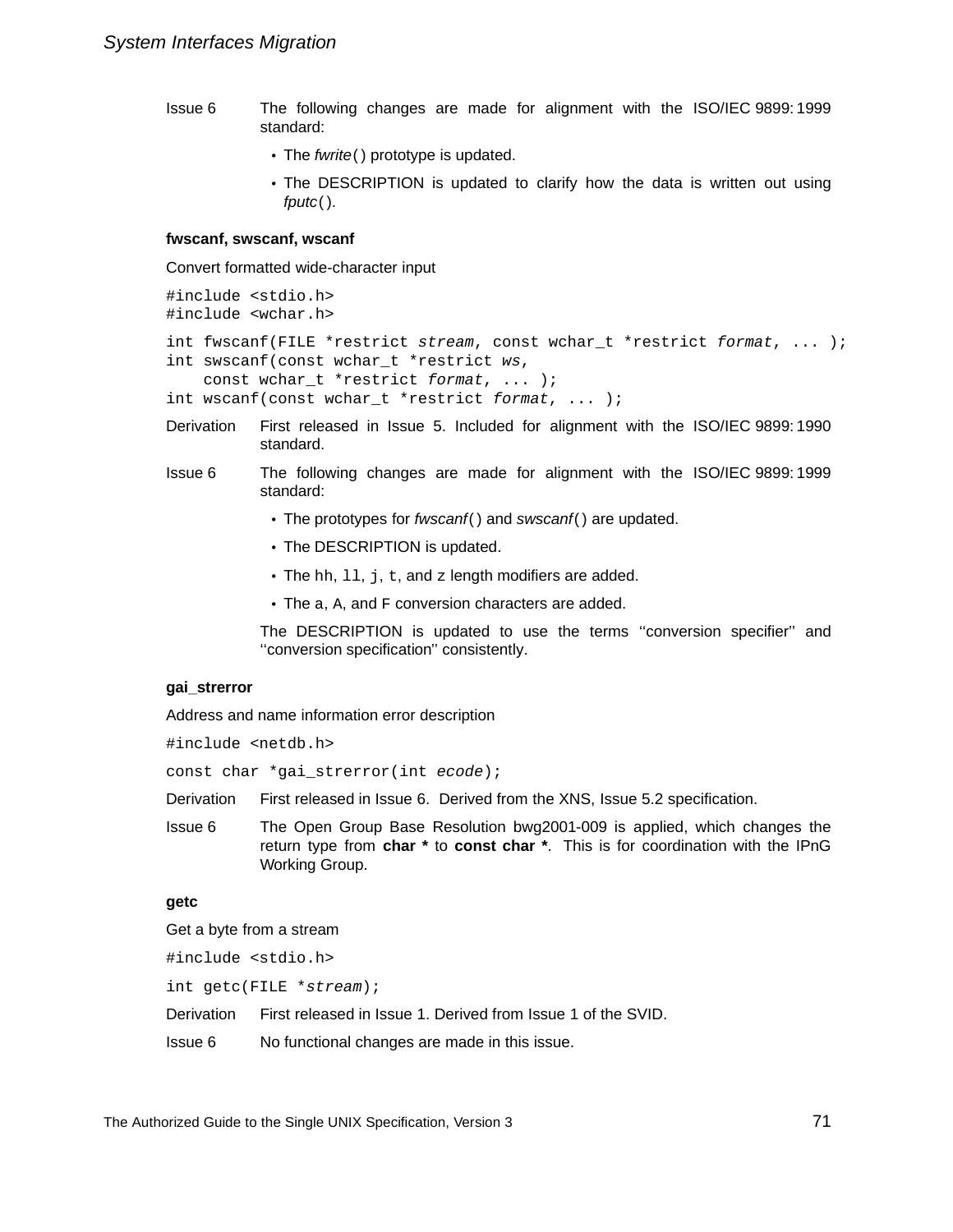## **getc\_unlocked, getchar\_unlocked, putc\_unlocked, putchar\_unlocked**

Stdio with explicit client locking

TSF #include <stdio.h>

```
int getc_unlocked(FILE *stream);
int getchar_unlocked(void);
int putc_unlocked(int c, FILE *stream);
int putchar_unlocked(int c);
```
- Derivation First released in Issue 5. Included for alignment with the POSIX Threads Extension.
- Issue 6 These functions are marked as part of the Thread-Safe Functions option. Support for this option is mandatory on all systems supporting the Single UNIX Specification.

The Open Group Corrigendum U030/2 is applied, adding APPLICATION USAGE describing how applications should be written to avoid the case when the functions are implemented as macros.

### **getchar**

Get a byte from a stdin stream

#include <stdio.h>

int getchar(void);

Derivation First released in Issue 1. Derived from Issue 1 of the SVID.

Issue 6 No functional changes are made in this issue.

### **getcontext, setcontext**

Get and set current user context

OB XSI #include <ucontext.h>

```
int getcontext(ucontext_t *ucp);
int setcontext(const ucontext_t *ucp);
```
Derivation First released in Issue 4, Version 2.

Issue 6 , item XSH/TC2/D6/45 is applied, updating the SYNOPSIS and APPLICATION USAGE sections to note that the  $getcontext()$  and  $setcontext()$  functions are obsolescent.

## **getcwd**

Get the pathname of the current working directory

#include <unistd.h>

char \*getcwd(char \*buf, size\_t size);

Derivation First released in Issue 1. Derived from Issue 1 of the SVID.

Issue 6 The following new requirements on POSIX implementations derive from alignment with the Single UNIX Specification: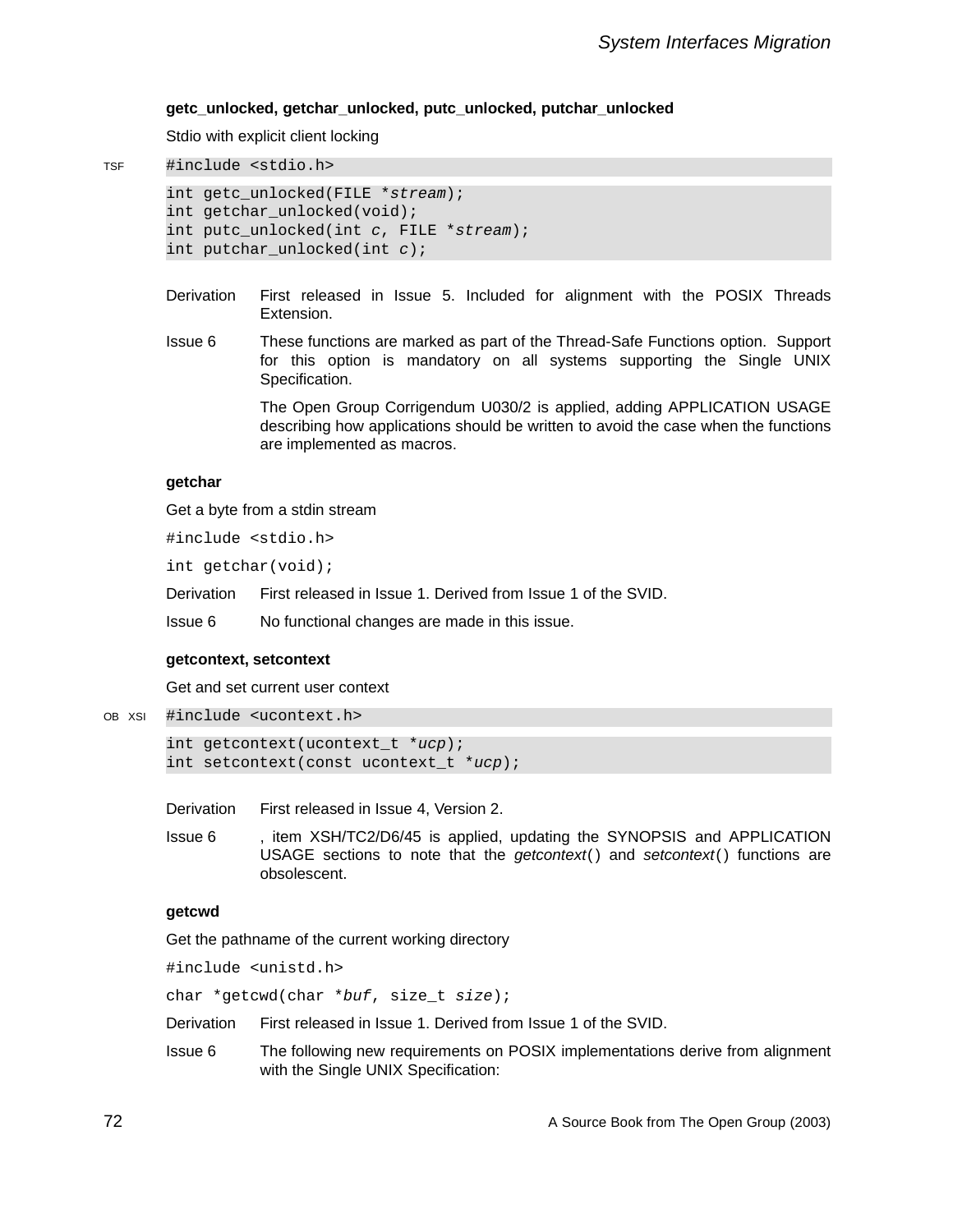• The [ENOMEM] optional error condition is added.

### **getdate**

Convert user format date and time

XSI #include <time.h>

struct tm \*getdate(const char \*string);

Derivation First released in Issue 4, Version 2.

Issue 6 The DESCRIPTION is updated to refer to ''seconds since the Epoch'' rather than ''seconds since 00:00:00 UTC (Coordinated Universal Time), January 1 1970'' for consistency with other time functions.

> The description of  $s$ s is updated so that the valid range is  $[00,60]$  rather than [00,61].

> The DESCRIPTION is updated to refer to conversion specifications instead of field descriptors for consistency with other functions.

## **getegid**

Get the effective group ID

#include <unistd.h>

gid\_t getegid(void);

Derivation First released in Issue 1. Derived from Issue 1 of the SVID.

Issue 6 In the SYNOPSIS, the optional include of the **<sys/types.h>** header is removed.

### **getenv**

Get value of an environment variable

#include <stdlib.h>

char \*getenv(const char \*name);

Derivation First released in Issue 1. Derived from Issue 1 of the SVID.

Issue 6 The following changes were made to align with the IEEE P1003.1a draft standard:

• References added to the new setenv() and unsetenv() functions.

## **geteuid**

Get the effective user ID

#include <unistd.h>

uid\_t geteuid(void);

Derivation First released in Issue 1. Derived from Issue 1 of the SVID.

Issue 6 In the SYNOPSIS, the optional include of the **<sys/types.h>** header is removed.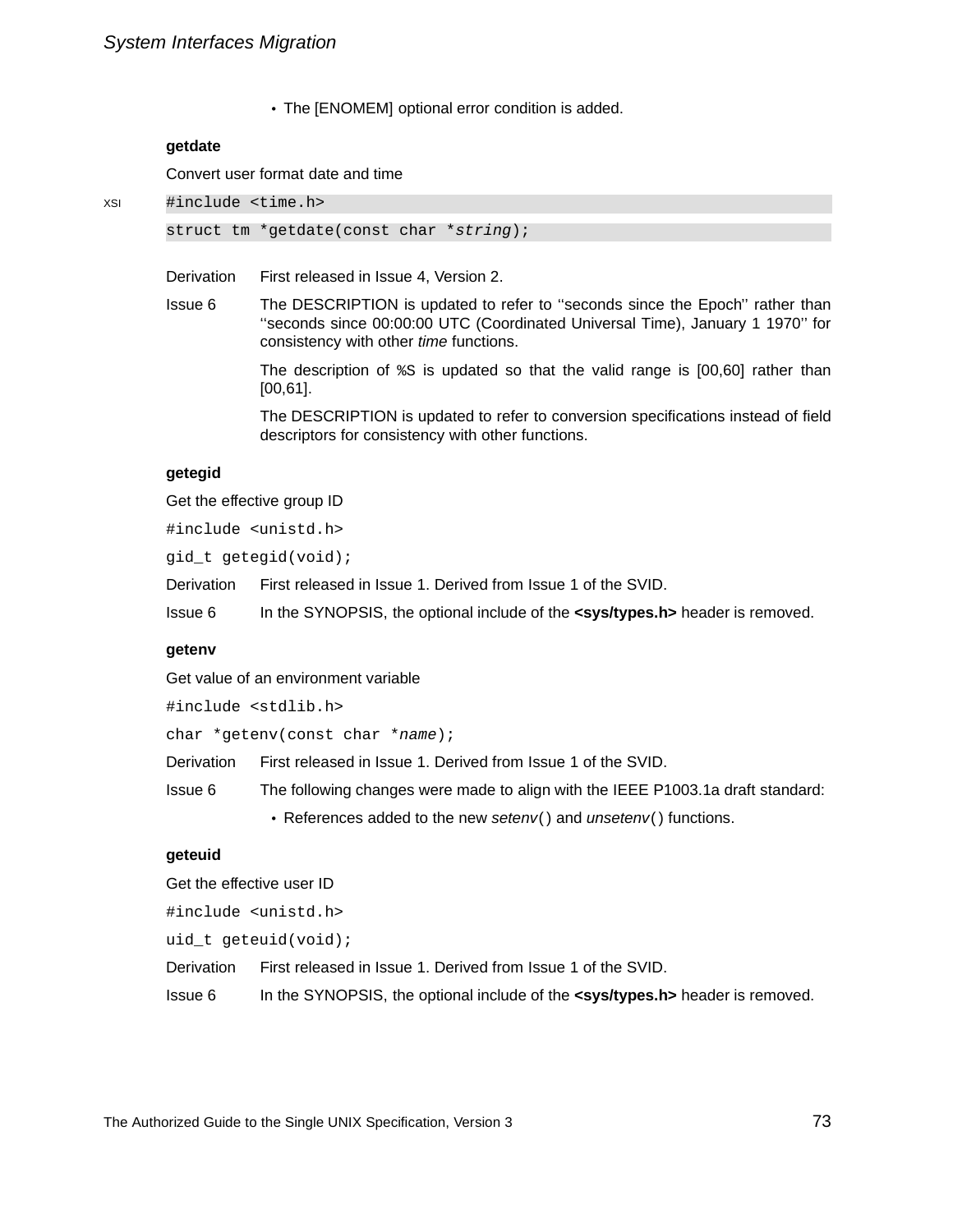# **getgid**

Get the real group ID

#include <unistd.h>

gid\_t getgid(void);

Derivation First released in Issue 1. Derived from Issue 1 of the SVID.

Issue 6 In the SYNOPSIS, the optional include of the **<sys/types.h>** header is removed.

## **getgrgid, getgrgid\_r**

Get group database entry for a group ID

#include <grp.h>

```
struct group *getgrgid(gid_t gid);
TSF int getgrgid_r(gid_t gid, struct group *grp, char *buffer,
          size_t bufsize, struct group **result);
```
Derivation First released in Issue 1. Derived from System V Release 2.0.

Issue 6 The getgrgid\_r() function is marked as part of the Thread-Safe Functions option. Support for this option is mandatory on systems supporting the Single UNIX Specification.

> The Open Group Corrigendum U028/3 is applied, correcting text in the DESCRIPTION describing matching the gid.

> In the DESCRIPTION, the note about reentrancy is expanded to cover threadsafety. A portable multi-threaded application may only safely call the function when access to the function is serialized.

In the SYNOPSIS, the optional include of the **<sys/types.h>** header is removed.

The following new requirements on POSIX implementations derive from alignment with the Single UNIX Specification:

- In the RETURN VALUE section, the requirement to set errno on error is added.
- The [EIO], [EINTR], [EMFILE], and [ENFILE] optional error conditions are added.

The APPLICATION USAGE section is updated to include a note on the threadsafe function and its avoidance of possibly using a static data area.

IEEE PASC Interpretation 1003.1 #116 is applied, changing the description of the size of the buffer from bufsize characters to bytes.

## **getgrnam, getgrnam\_r**

```
Search group database for a name
      #include <grp.h>
      struct group *getgrnam(const char *name);
TSF int getgrnam_r(const char *name, struct group *grp, char *buffer,
          size_t bufsize, struct group **result);
```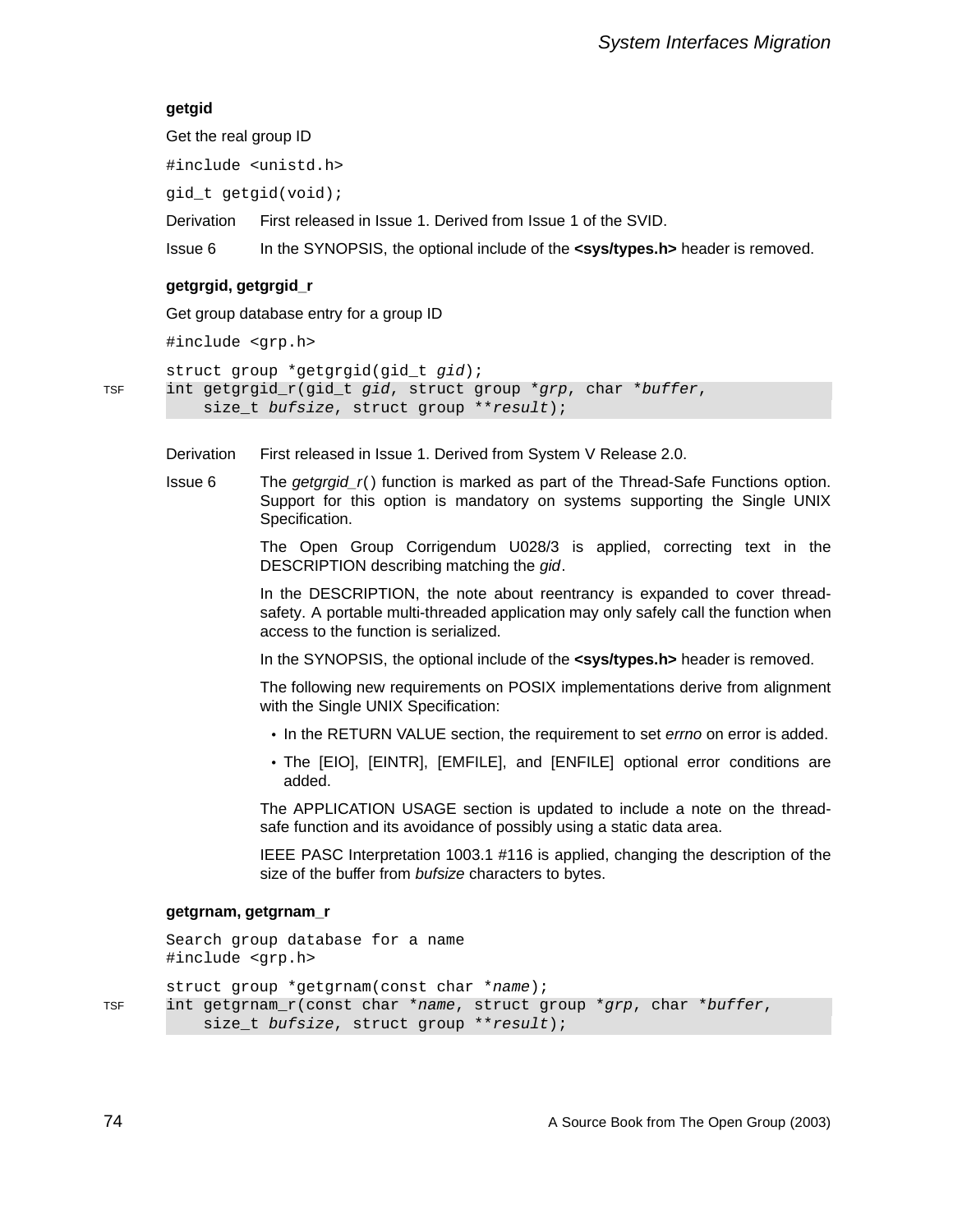- Derivation First released in Issue 1. Derived from System V Release 2.0.
- Issue 6 The getgrnam\_r() function is marked as part of the Thread-Safe Functions option. Support for this option is mandatory on systems supporting the Single UNIX Specification.

In the DESCRIPTION, the note about reentrancy is expanded to cover threadsafety. A portable multi-threaded application may only safely call the function when access to the function is serialized.

In the SYNOPSIS, the optional include of the **<sys/types.h>** header is removed.

The following new requirements on POSIX implementations derive from alignment with the Single UNIX Specification:

- In the RETURN VALUE section, the requirement to set errno on error is added.
- The [EIO], [EINTR], [EMFILE], and [ENFILE] optional error conditions are added.

The APPLICATION USAGE section is updated to include a note on the threadsafe function and its avoidance of possibly using a static data area.

IEEE PASC Interpretation 1003.1 #116 is applied, changing the description of the size of the buffer from bufsize characters to bytes.

#### **getgroups**

Get supplementary group IDs

#include <unistd.h>

int getgroups(int gidsetsize, gid\_t grouplist[]);

- Derivation First released in Issue 3. Included for alignment with IEEE Std 1003.1-1988 (POSIX.1).
- Issue 6 In the SYNOPSIS, the optional include of the **<sys/types.h>** header is removed.

The following new requirements on POSIX implementations derive from alignment with the Single UNIX Specification:

• A return value of 0 is not permitted, because {NGROUPS\_MAX} cannot be 0. This is a FIPS requirement.

The following changes were made to align with the IEEE P1003.1a draft standard:

• An explanation is added that the effective group ID may be included in the supplementary group list.

#### **gethostbyaddr, gethostbyname**

Network host database functions

#include <netdb.h>

OB struct hostent \*gethostbyaddr(const void \*addr, socklen\_t len, int type); struct hostent \*gethostbyname(const char \*name);

Derivation First released in Issue 6. Derived from the XNS, Issue 5.2 specification.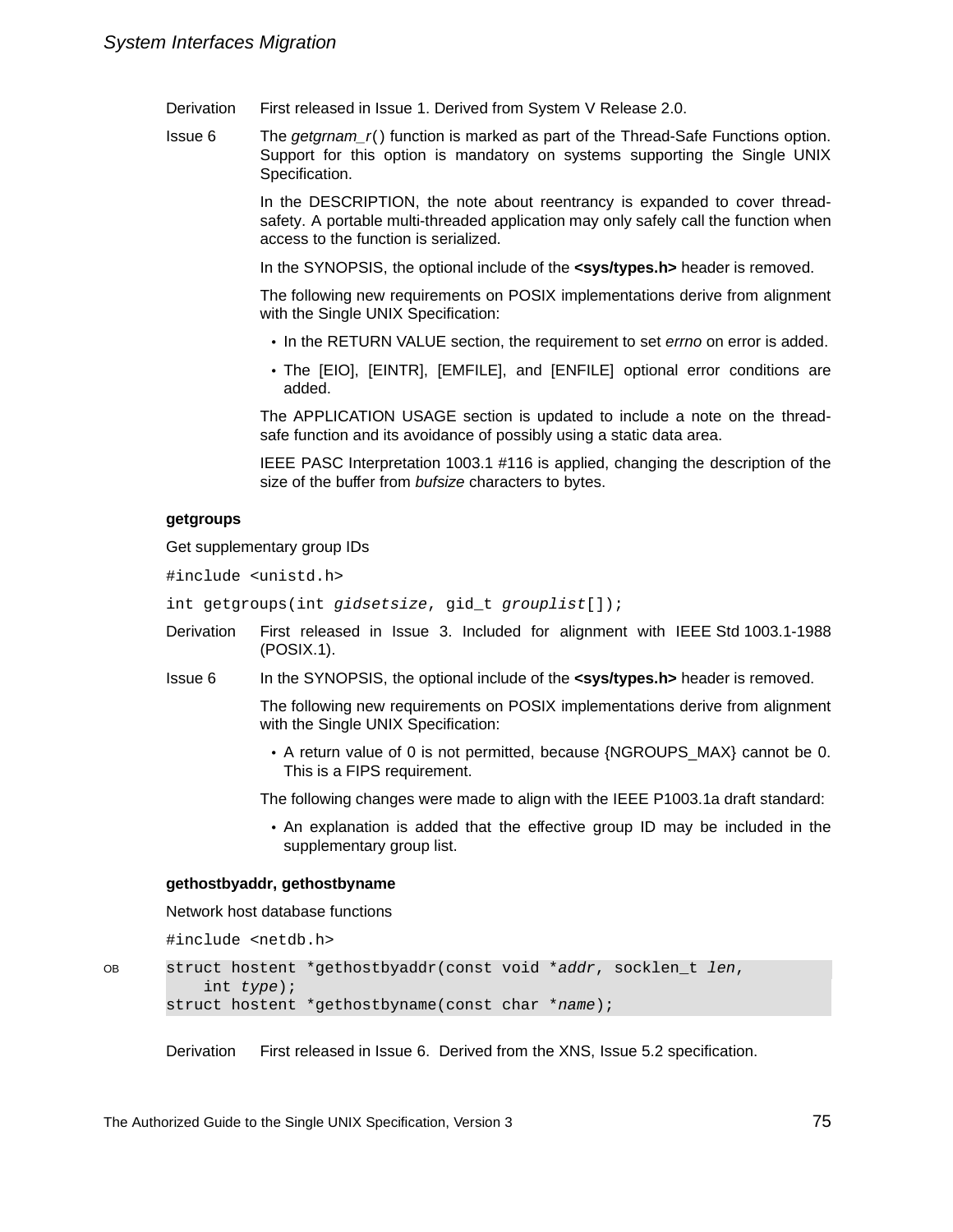Issue 6 These functions are marked obsolescent. The getaddrinfo() and getnameinfo() functions are preferred over the gethostbyaddr() and gethostbyname() functions.

## **gethostid**

Get an identifier for the current host

long gethostid(void);

Derivation First released in Issue 4, Version 2.

Issue 6 No functional changes are made in this issue.

#### **gethostname**

Get name of current host

#include <unistd.h>

int gethostname(char \*name, size\_t namelen);

Derivation First released in Issue 6. Derived from the XNS, Issue 5.2 specification.

Issue 6 The Open Group Base Resolution bwg2001-008 is applied, changing the *namelen* parameter from **socklen\_t** to **size\_t**.

## **getitimer, setitimer**

Get and set value of interval timer

XSI #include <sys/time.h>

```
int getitimer(int which, struct itimerval *value);
int setitimer(int which, const struct itimerval *restrict value,
    struct itimerval *restrict ovalue);
```
Derivation First released in Issue 4, Version 2.

Issue 6 The **restrict** keyword is added to the setitimer( ) prototype for alignment with the ISO/IEC 9899: 1999 standard.

## **getlogin, getlogin\_r**

Get login name

#include <unistd.h>

char \*getlogin(void);

TSF int getlogin\_r(char \*name, size\_t namesize);

Derivation First released in Issue 1. Derived from System V Release 2.0.

Issue 6 The getlogin\_r() function is marked as part of the Thread-Safe Functions option. Support for this option is mandatory on systems supporting the Single UNIX Specification.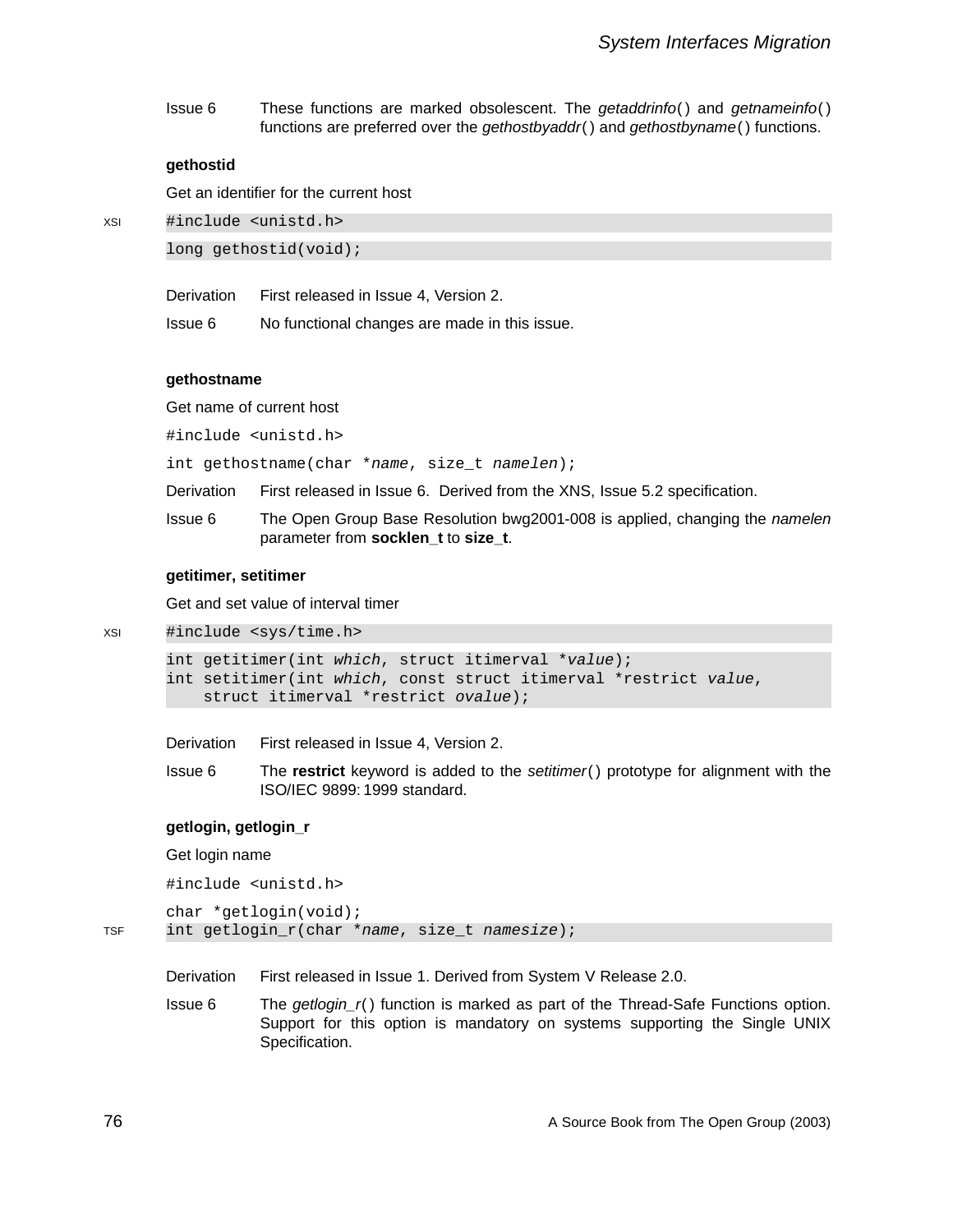In the DESCRIPTION, the note about reentrancy is expanded to cover threadsafety. A portable multi-threaded application may only safely call the function when access to the function is serialized.

The following new requirements on POSIX implementations derive from alignment with the Single UNIX Specification:

- In the RETURN VALUE section, the requirement to set errno on error is added.
- The [EMFILE], [ENFILE], and [ENXIO] optional error conditions are added.

The APPLICATION USAGE section is updated to include a note on the threadsafe function and its avoidance of possibly using a static data area.

#### **getmsg, getpmsg**

Receive next message from a STREAMS file (**STREAMS**)

```
XSR #include <stropts.h>
```

```
int getmsg(int fildes, struct strbuf *restrict ctlptr,
   struct strbuf *restrict dataptr, int *restrict flagsp);
int getpmsg(int fildes, struct strbuf *restrict ctlptr,
   struct strbuf *restrict dataptr, int *restrict bandp,
    int *restrict flagsp);
```
Derivation First released in Issue 4, Version 2.

Issue 6 This function is marked as part of the XSI STREAMS Option Group and need not be supported on all implementations supporting the Single UNIX Specification.

> The **restrict** keyword is added to the getmsg( ) and getpmsg( ) prototypes for alignment with the ISO/IEC 9899: 1999 standard.

#### **getnameinfo**

Get name information

#include <sys/socket.h> #include <netdb.h>

- int getnameinfo(const struct sockaddr \*restrict sa, socklen\_t salen, char \*restrict node, socklen\_t nodelen, char \*restrict service, socklen\_t servicelen, unsigned flags);
- Derivation First released in Issue 6. Derived from the XNS, Issue 5.2 specification.
- Issue 6 The **restrict** keyword is added to the getnameinfo( ) prototype for alignment with the ISO/IEC 9899: 1999 standard.

<sup>,</sup> item XSH/TC1/D6/23 is applied, making various changes in the SYNOPSIS and DESCRIPTION for alignment with IPv6.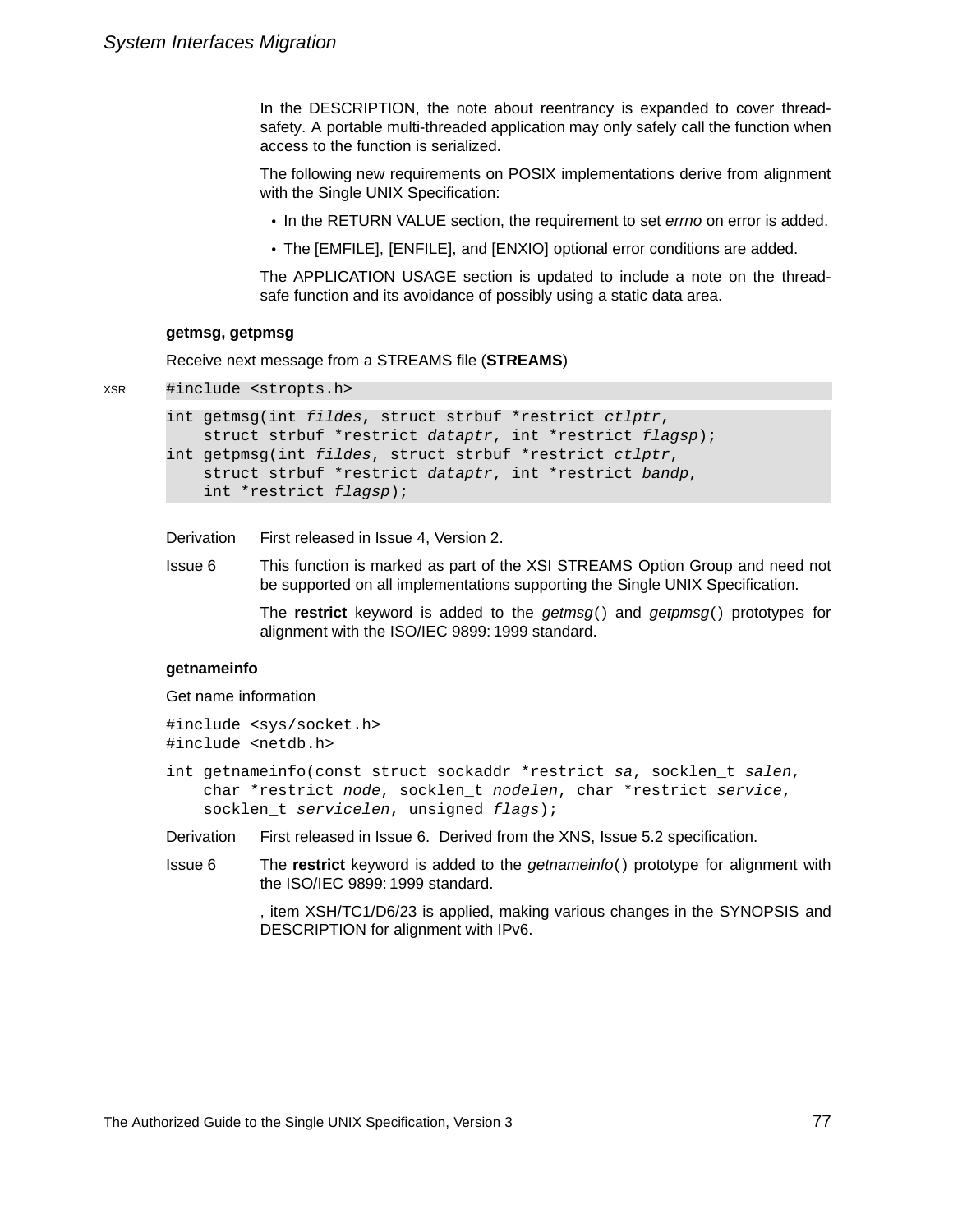## **getopt, optarg, opterr, optind, optopt**

Command option parsing

#include <unistd.h>

int getopt(int argc, char \*const argv[], const char \*optstring); extern char \*optarg;

extern int optind, opterr, optopt;

Derivation First released in Issue 1. Derived from Issue 1 of the SVID.

Issue 6 IEEE PASC Interpretation 1003.2 #150 is applied, changing the words ''not less than argc" to "not greater than argc".

### **getpeername**

Get the name of the peer socket

#include <sys/socket.h>

int getpeername(int socket, struct sockaddr \*restrict address, socklen\_t \*restrict address\_len);

Derivation First released in Issue 6. Derived from the XNS, Issue 5.2 specification.

Issue 6 The **restrict** keyword is added to the getpeername( ) prototype for alignment with the ISO/IEC 9899: 1999 standard.

## **getpgid**

Get the process group ID for a process

XSI #include <unistd.h>

pid\_t getpgid(pid\_t pid);

Derivation First released in Issue 4, Version 2.

Issue 6 No functional changes are made in this issue.

### **getpgrp**

Get the process group ID of the calling process

#include <unistd.h>

pid\_t getpgrp(void);

Derivation First released in Issue 1. Derived from Issue 1 of the SVID.

Issue 6 In the SYNOPSIS, the optional include of the **<sys/types.h>** header is removed.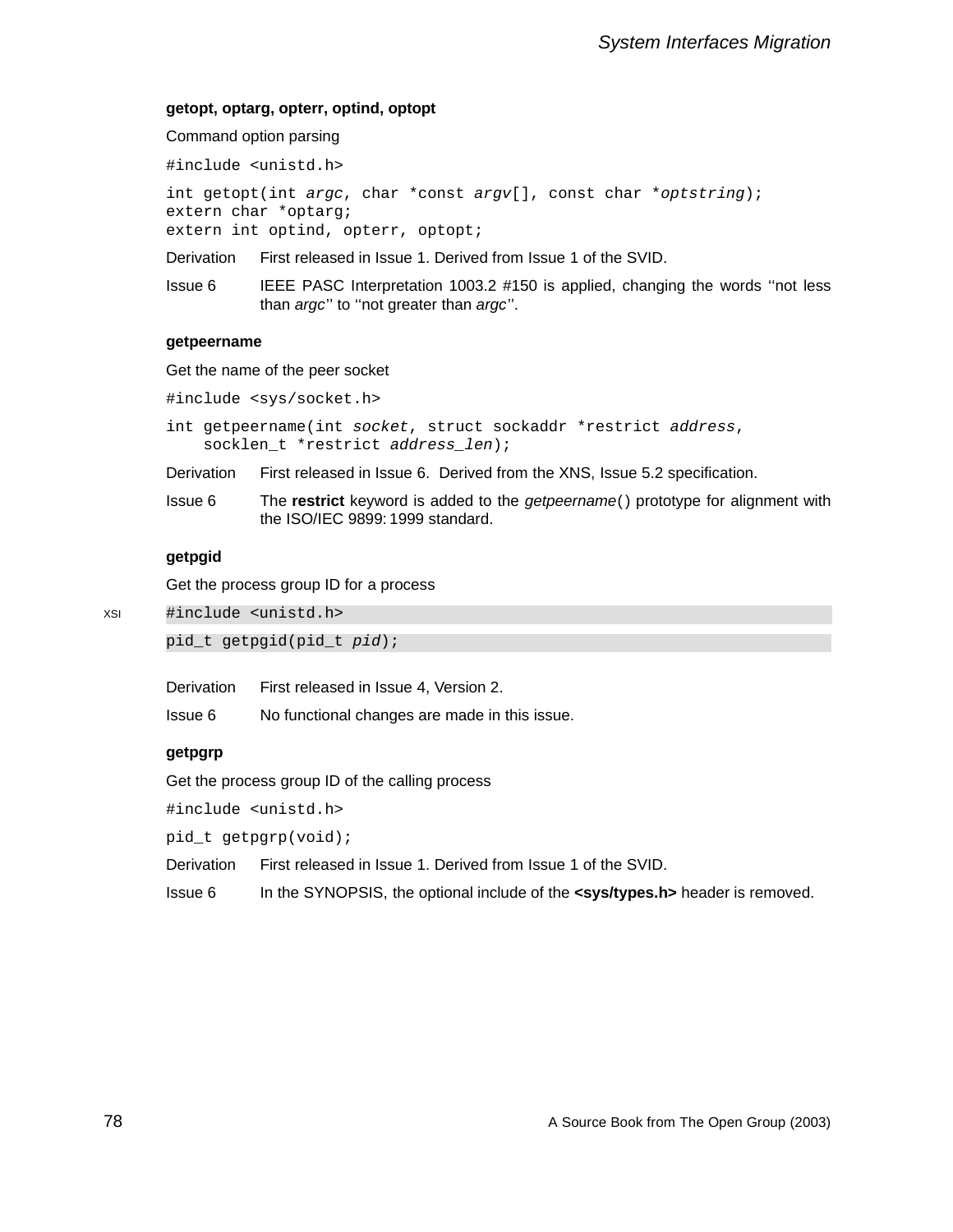## **getpid**

Get the process ID

#include <unistd.h>

pid\_t getpid(void);

Derivation First released in Issue 1. Derived from Issue 1 of the SVID.

Issue 6 In the SYNOPSIS, the optional include of the **<sys/types.h>** header is removed.

## **getppid**

Get the parent process ID

#include <unistd.h>

pid\_t getppid(void);

Derivation First released in Issue 1. Derived from Issue 1 of the SVID.

Issue 6 In the SYNOPSIS, the optional include of the **<sys/types.h>** header is removed.

### **getpriority, setpriority**

Get and set the nice value

XSI #include <sys/resource.h>

int getpriority(int which, id\_t who); int setpriority(int which, id\_t who, int value);

Derivation First released in Issue 4, Version 2.

Issue 6 No functional changes are made in this issue.

## **getpwnam, getpwnam\_r**

Search user database for a name

#include <pwd.h>

struct passwd \*getpwnam(const char \*name);

TSF int getpwnam\_r(const char \*name, struct passwd \*pwd, char \*buffer,

```
size_t bufsize, struct passwd **result);
```
Derivation First released in Issue 1. Derived from System V Release 2.0.

Issue 6 The getpwnam\_r() function is marked as part of the Thread-Safe Functions option. Support for this option is mandatory on systems supporting the Single UNIX Specification.

> The Open Group Corrigendum U028/3 is applied, correcting text in the DESCRIPTION describing matching the name.

In the SYNOPSIS, the optional include of the **<sys/types.h>** header is removed.

In the DESCRIPTION, the note about reentrancy is expanded to cover threadsafety. A portable multi-threaded application may only safely call the function when access to the function is serialized.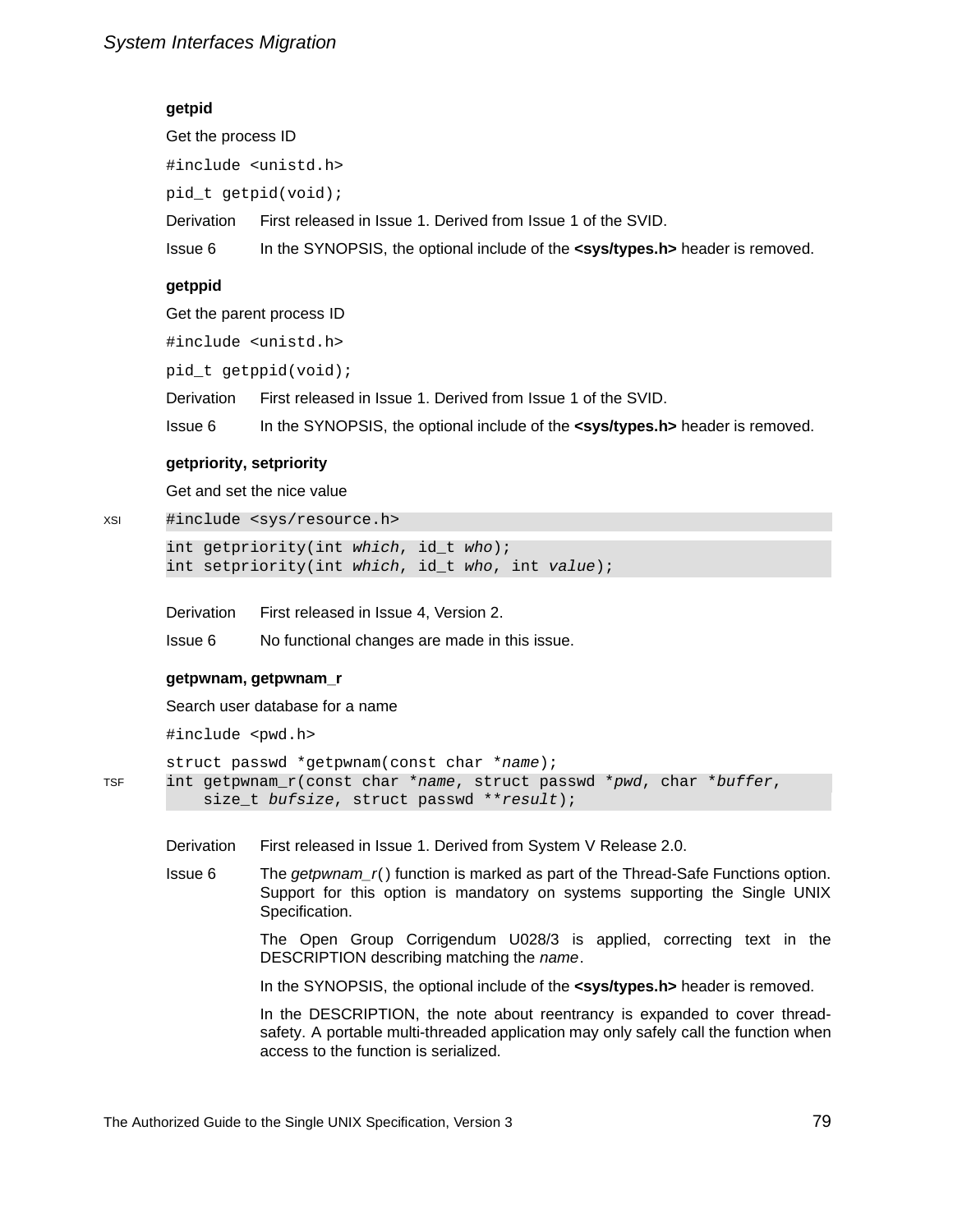The following new requirements on POSIX implementations derive from alignment with the Single UNIX Specification:

- In the RETURN VALUE section, the requirement to set errno on error is added.
- The [EMFILE], [ENFILE], and [ENXIO] optional error conditions are added.

The APPLICATION USAGE section is updated to include a note on the threadsafe function and its avoidance of possibly using a static data area.

IEEE PASC Interpretation 1003.1 #116 is applied, changing the description of the size of the buffer from bufsize characters to bytes.

### **getpwuid, getpwuid\_r**

Search user database for a user ID

```
#include <pwd.h>
```

```
struct passwd *getpwuid(uid_t uid);
TSF int getpwuid_r(uid_t uid, struct passwd *pwd, char *buffer,
          size_t bufsize, struct passwd **result);
```
Derivation First released in Issue 1. Derived from System V Release 2.0.

Issue 6 The getpwuid\_ $r()$  function is marked as part of the Thread-Safe Functions option. Support for this option is mandatory on systems supporting the Single UNIX Specification.

> The Open Group Corrigendum U028/3 is applied, correcting text in the DESCRIPTION describing matching the uid.

In the SYNOPSIS, the optional include of the **<sys/types.h>** header is removed.

In the DESCRIPTION, the note about reentrancy is expanded to cover threadsafety. A portable multi-threaded application may only safely call the function when access to the function is serialized.

The following new requirements on POSIX implementations derive from alignment with the Single UNIX Specification:

- In the RETURN VALUE section, the requirement to set errno on error is added.
- The [EIO], [EINTR], [EMFILE], and [ENFILE] optional error conditions are added.

The APPLICATION USAGE section is updated to include a note on the threadsafe function and its avoidance of possibly using a static data area.

IEEE PASC Interpretation 1003.1 #116 is applied, changing the description of the size of the buffer from bufsize characters to bytes.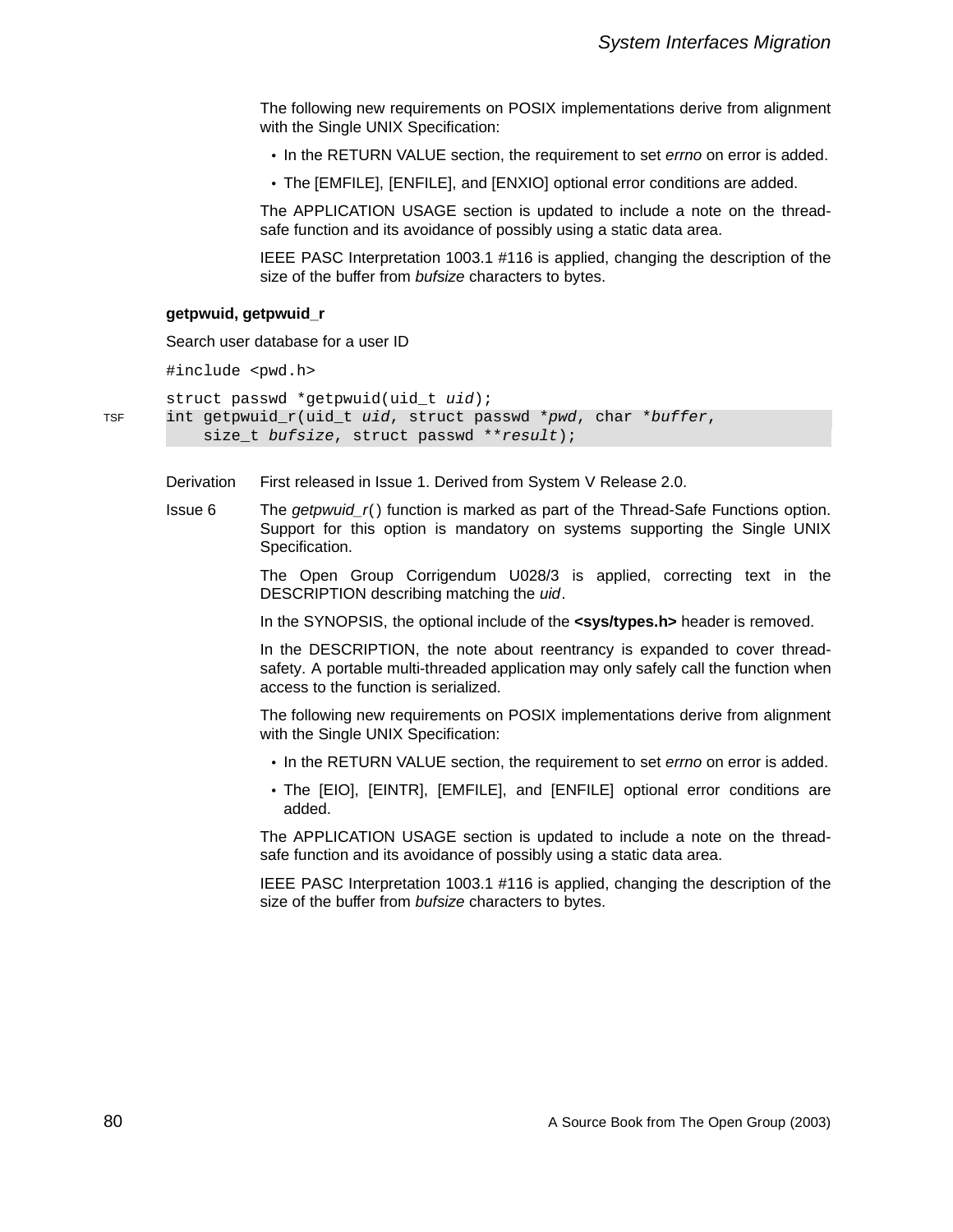#### **getrlimit, setrlimit**

Control maximum resource consumption

XSI #include <sys/resource.h>

```
int getrlimit(int resource, struct rlimit *rlp);
int setrlimit(int resource, const struct rlimit *rlp);
```
Derivation First released in Issue 4, Version 2.

Issue 6 , item XSH/TC1/D6/25 is applied, changing wording for RLIMIT\_NOFILE in the DESCRIPTION related to functions that allocate a file descriptor failing with [EMFILE]. Text is added to the APPLICATION USAGE section noting the consequences of a process attempting to set the hard or soft limit for RLIMIT\_NOFILE less than the highest currently open file descriptor +1.

> , item XSH/TC2/D6/46 is applied, updating the definition of RLIMIT\_STACK in the DESCRIPTION section from ''the maximum size of a process stack'' to ''the maximum size of the initial thread's stack''. Text is added to the RATIONALE section.

#### **getrusage**

Get information about resource utilization

XSI #include <sys/resource.h>

int getrusage(int who, struct rusage \*r\_usage);

Derivation First released in Issue 4, Version 2.

Issue 6 No functional changes are made in this issue.

## **gets**

Get a string from a stdin stream

#include <stdio.h>

char \*gets(char \*s);

Derivation First released in Issue 1. Derived from Issue 1 of the SVID.

Issue 6 No functional changes are made in this issue.

### **getsid**

Get the process group ID of a session leader

```
XSI #include <unistd.h>
```
pid\_t getsid(pid\_t pid);

Derivation First released in Issue 4, Version 2.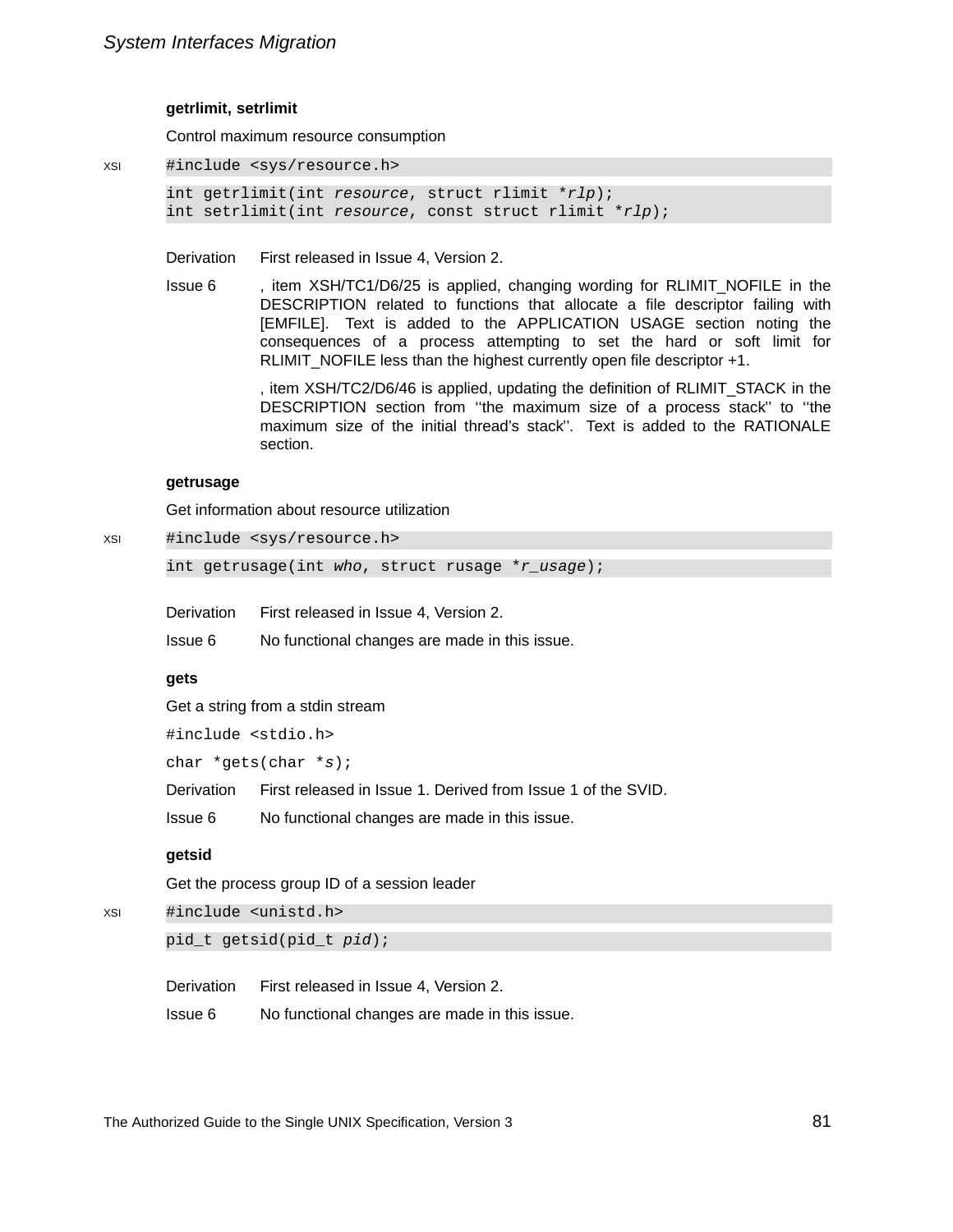## **getsockname**

Get the socket name

#include <sys/socket.h>

```
int getsockname(int socket, struct sockaddr *restrict address,
    socklen_t *restrict address_len);
```
Derivation First released in Issue 6. Derived from the XNS, Issue 5.2 specification.

Issue 6 The **restrict** keyword is added to the getsockname( ) prototype for alignment with the ISO/IEC 9899: 1999 standard.

### **getsockopt**

Get the socket options

#include <sys/socket.h>

```
int getsockopt(int socket, int level, int option_name,
    void *restrict option_value, socklen_t *restrict option_len);
```
- Derivation First released in Issue 6. Derived from the XNS, Issue 5.2 specification.
- Issue 6 The **restrict** keyword is added to the getsockopt( ) prototype for alignment with the ISO/IEC 9899: 1999 standard.

### **getsubopt**

Parse suboption arguments from a string

XSI #include <stdlib.h>

int getsubopt(char \*\*optionp, char \*const \*keylistp, char \*\*valuep);

Derivation First released in Issue 4, Version 2.

Issue 6 No functional changes are made in this issue.

### **gettimeofday**

Get the date and time

XSI #include <sys/time.h>

int gettimeofday(struct timeval \*restrict tp, void \*restrict tzp);

Derivation First released in Issue 4, Version 2.

Issue 6 The DESCRIPTION is updated to refer to ''seconds since the Epoch'' rather than ''seconds since 00:00:00 UTC (Coordinated Universal Time), January 1 1970'' for consistency with other time functions.

> The **restrict** keyword is added to the gettimeofday( ) prototype for alignment with the ISO/IEC 9899: 1999 standard.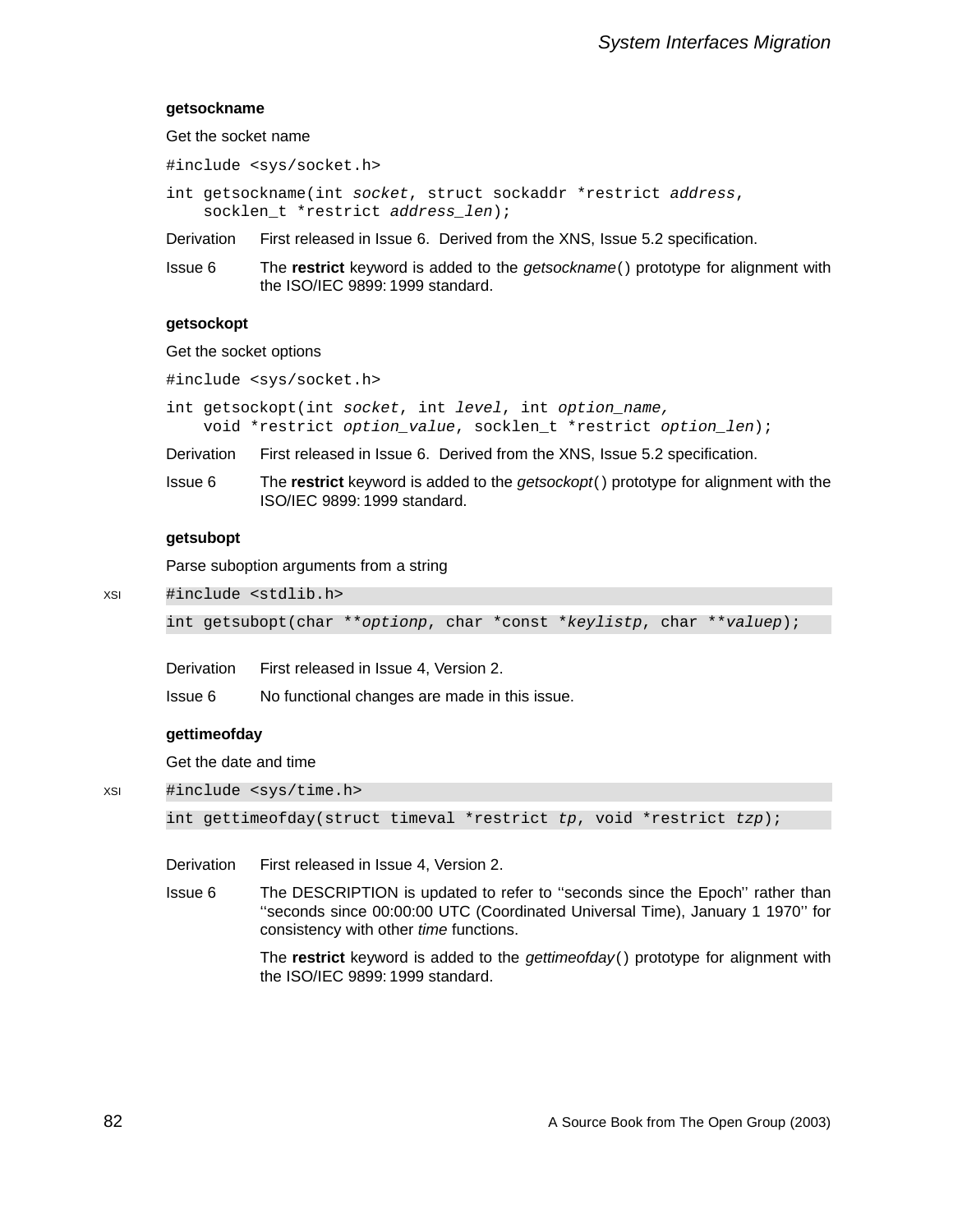## **getuid**

Get a real user ID

#include <unistd.h>

uid\_t getuid(void);

Derivation First released in Issue 1. Derived from Issue 1 of the SVID.

Issue 6 In the SYNOPSIS, the optional include of the **<sys/types.h>** header is removed.

### **getwc**

Get a wide character from a stream

#include <stdio.h> #include <wchar.h>

wint\_t getwc(FILE \*stream);

- Derivation First released as a World-wide Portability Interface in Issue 4. Derived from the MSE working draft.
- Issue 6 No functional changes are made in this issue.

### **getwchar**

Get a wide character from a stdin stream

#include <wchar.h>

wint\_t getwchar(void);

- Derivation First released as a World-wide Portability Interface in Issue 4. Derived from the MSE working draft.
- Issue 6 No functional changes are made in this issue.

### **getwd**

Get the current working directory pathname (**LEGACY**)

XSI #include <unistd.h>

char \*getwd(char \*path\_name);

Derivation First released in Issue 4, Version 2.

Issue 6 This function is marked LEGACY and may not be available on all implementations. For applications portability, the *getcwd*() function should be used to determine the current working directory instead of getwd( ).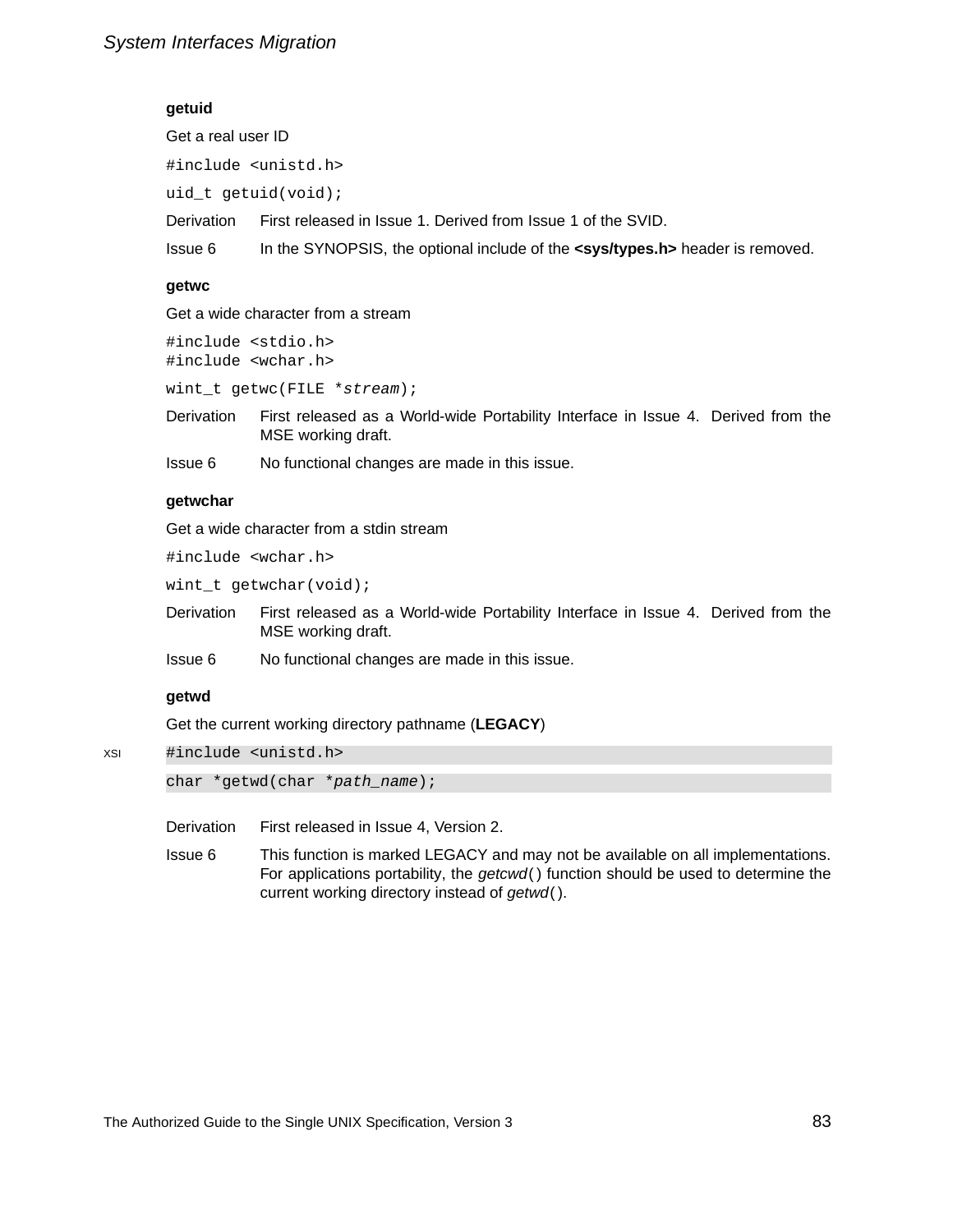## **glob, globfree**

Generate pathnames matching a pattern

#include <glob.h>

```
int glob(const char *restrict pattern, int flags,
    int(*errfunc)(const char *epath, int eerrno),
    glob_t *restrict pglob);
void globfree(glob_t *pglob);
```
- Derivation First released in Issue 4. Derived from ISO/IEC 9945-2: 1993 (POSIX-2).
- Issue 6 The **restrict** keyword is added to the glob( ) prototype for alignment with the ISO/IEC 9899: 1999 standard.

#### **gmtime, gmtime\_r**

Convert a time value to a broken-down UTC time

#include <time.h>

struct tm \*gmtime(const time\_t \*timer); TSF struct tm \*gmtime\_r(const time\_t \*restrict timer, struct tm \*restrict result);

Derivation First released in Issue 1. Derived from Issue 1 of the SVID.

Issue 6 The  $gmtime_r()$  function is marked as part of the Thread-Safe Functions option. Support for this option is mandatory on systems supporting the Single UNIX Specification.

> The APPLICATION USAGE section is updated to include a note on the threadsafe function and its avoidance of possibly using a static data area.

> The **restrict** keyword is added to the gmtime\_r( ) prototype for alignment with the ISO/IEC 9899: 1999 standard.

, item XSH/TC1/D6/27 is applied, adding the [EOVERFLOW] error.

, item XSH/TC2/D6/48 is applied, updating the error handling for gmtime\_r().

# **grantpt**

Grant access to the slave pseudo-terminal device

XSI #include <stdlib.h>

int grantpt(int fildes);

Derivation First released in Issue 4, Version 2.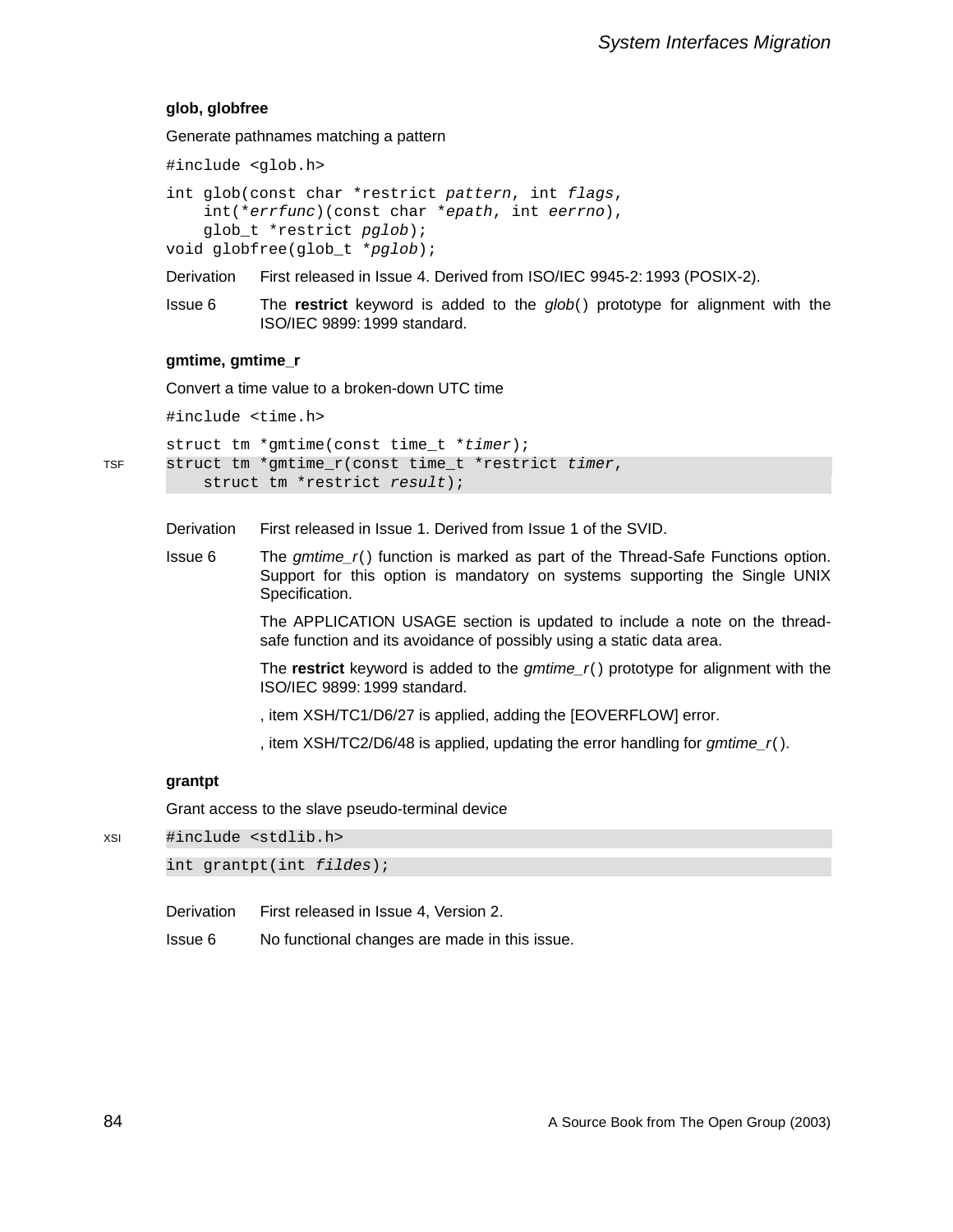### **h\_errno**

Error return value for network database operations

OB #include <netdb.h>

Derivation First released in Issue 6. Derived from the XNS, Issue 5.2 specification.

Issue 6 Applications should obtain the definition of  $h$ <sub>-errno</sub> by the inclusion of the **<netdb.h>** header.

> Note that this method of returning errors is used only in connection with obsolescent functions and may be withdrawn in the future.

#### **hcreate, hdestroy, hsearch**

Manage hash search table

XSI #include <search.h>

```
int hcreate(size_t nel);
void hdestroy(void);
ENTRY *hsearch(ENTRY item, ACTION action);
```
Derivation First released in Issue 1. Derived from Issue 1 of the SVID.

Issue 6 A note indicating that this function need not be reentrant is added to the DESCRIPTION.

#### **htonl, htons, ntohl, ntohs**

Convert values between host and network byte order

#include <arpa/inet.h> uint32\_t htonl(uint32\_t hostlong); uint16\_t htons(uint16\_t hostshort); uint32\_t ntohl(uint32\_t netlong); uint16\_t ntohs(uint16\_t netshort);

Derivation First released in Issue 6. Derived from the XNS, Issue 5.2 specification.

Issue 6 No functional changes since the XNS, Issue 5.2 specification.

#### **hypot, hypotf, hypotl**

Euclidean distance function

```
#include <math.h>
```
double hypot(double  $x$ , double  $y$ ); float hypotf(float x, float y); long double hypotl(long double  $x$ , long double  $y$ );

Derivation First released in Issue 1. Derived from Issue 1 of the SVID.

Issue 6 The hypot( ) function is no longer marked as an extension.

The  $hypotf()$  and  $hypotl()$  functions are added for alignment with the ISO/IEC 9899: 1999 standard.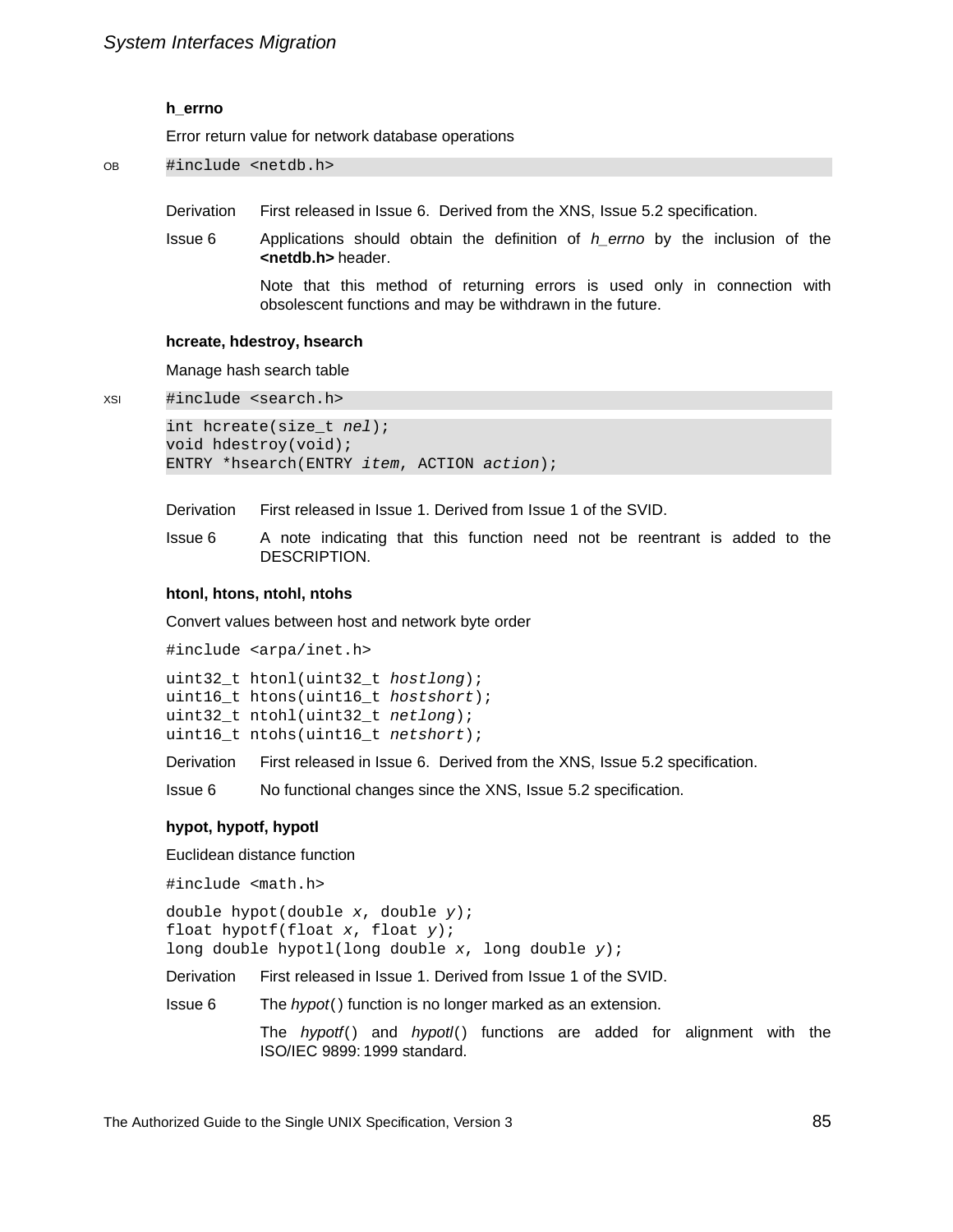The DESCRIPTION, RETURN VALUE, ERRORS, and APPLICATION USAGE sections are revised to align with the ISO/IEC 9899: 1999 standard.

IEC 60559: 1989 standard floating-point extensions over the ISO/IEC 9899: 1999 standard are marked.

**iconv**

Codeset conversion function

XSI #include <iconv.h>

```
size_t iconv(iconv_t cd, char **restrict inbuf,
   size_t *restrict inbytesleft, char **restrict outbuf,
   size_t *restrict outbytesleft);
```
Derivation First released in Issue 4. Derived from the HP-UX Manual.

Issue 6 The SYNOPSIS has been corrected to align with the **<iconv.h>** reference page.

The **restrict** keyword is added to the iconv( ) prototype for alignment with the ISO/IEC 9899: 1999 standard.

#### **iconv\_close**

Codeset conversion deallocation function

XSI #include <iconv.h>

```
int iconv_close(iconv_t cd);
```
Derivation First released in Issue 4. Derived from the HP-UX Manual.

Issue 6 No functional changes are made in this issue.

#### **iconv\_open**

Codeset conversion allocation function

```
XSI #include <iconv.h>
```
iconv\_t iconv\_open(const char \*tocode, const char \*fromcode);

Derivation First released in Issue 4. Derived from the HP-UX Manual.

Issue 6 No functional changes are made in this issue.

## **if\_freenameindex**

Free memory allocated by *if\_nameindex()* 

#include <net/if.h>

void if\_freenameindex(struct if\_nameindex \*ptr);

Derivation First released in Issue 6. Derived from the XNS, Issue 5.2 specification.

Issue 6 No functional changes since the XNS, Issue 5.2 specification.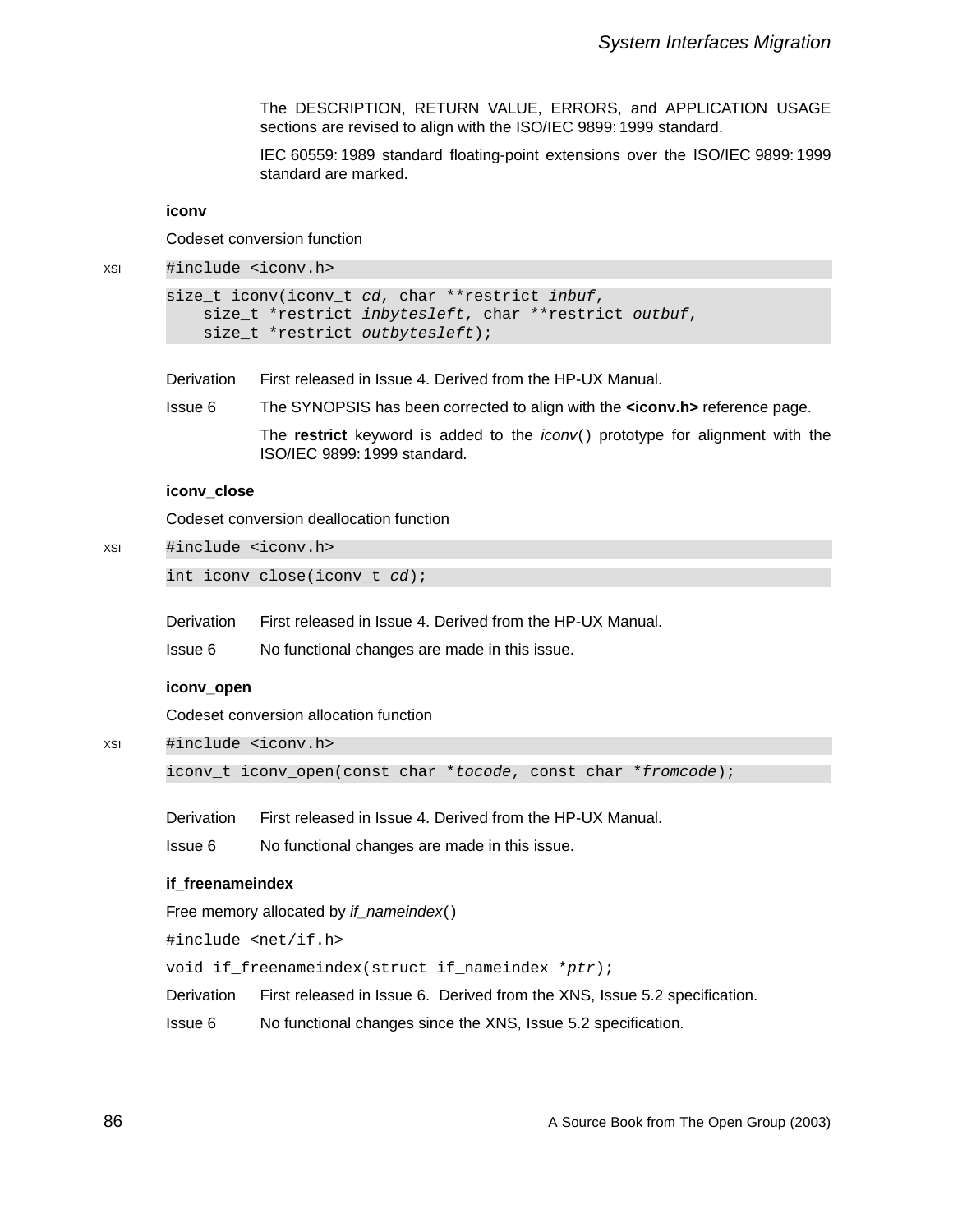#### **if\_indextoname**

Map a network interface index to its corresponding name

#include <net/if.h>

char \*if\_indextoname(unsigned *ifindex*, char \**ifname*);

Derivation First released in Issue 6. Derived from the XNS, Issue 5.2 specification.

Issue 6 , item XSH/TC1/D6/28 is applied, changing {IFNAMSIZ} to {IF\_NAMESIZ} in the DESCRIPTION.

### **if\_nameindex**

Return all network interface names and indexes

#include <net/if.h>

struct if\_nameindex \*if\_nameindex(void);

Derivation First released in Issue 6. Derived from the XNS, Issue 5.2 specification.

Issue 6 No functional changes since the XNS, Issue 5.2 specification.

#### **if\_nametoindex**

Map a network interface name to its corresponding index

#include <net/if.h>

unsigned if\_nametoindex(const char \*ifname);

Derivation First released in Issue 6. Derived from the XNS, Issue 5.2 specification.

Issue 6 No functional changes since the XNS, Issue 5.2 specification.

## **ilogb, ilogbf, ilogbl**

Return an unbiased exponent

#include <math.h>

int ilogb(double x); int ilogbf(float x); int ilogbl(long double x);

Derivation First released in Issue 4, Version 2.

Issue 6 The *ilogb*() function is no longer marked as an extension.

The *ilogbf*() and *ilogbl*() functions are added for alignment with the ISO/IEC 9899: 1999 standard.

The RETURN VALUE section is revised for alignment with the ISO/IEC 9899: 1999 standard.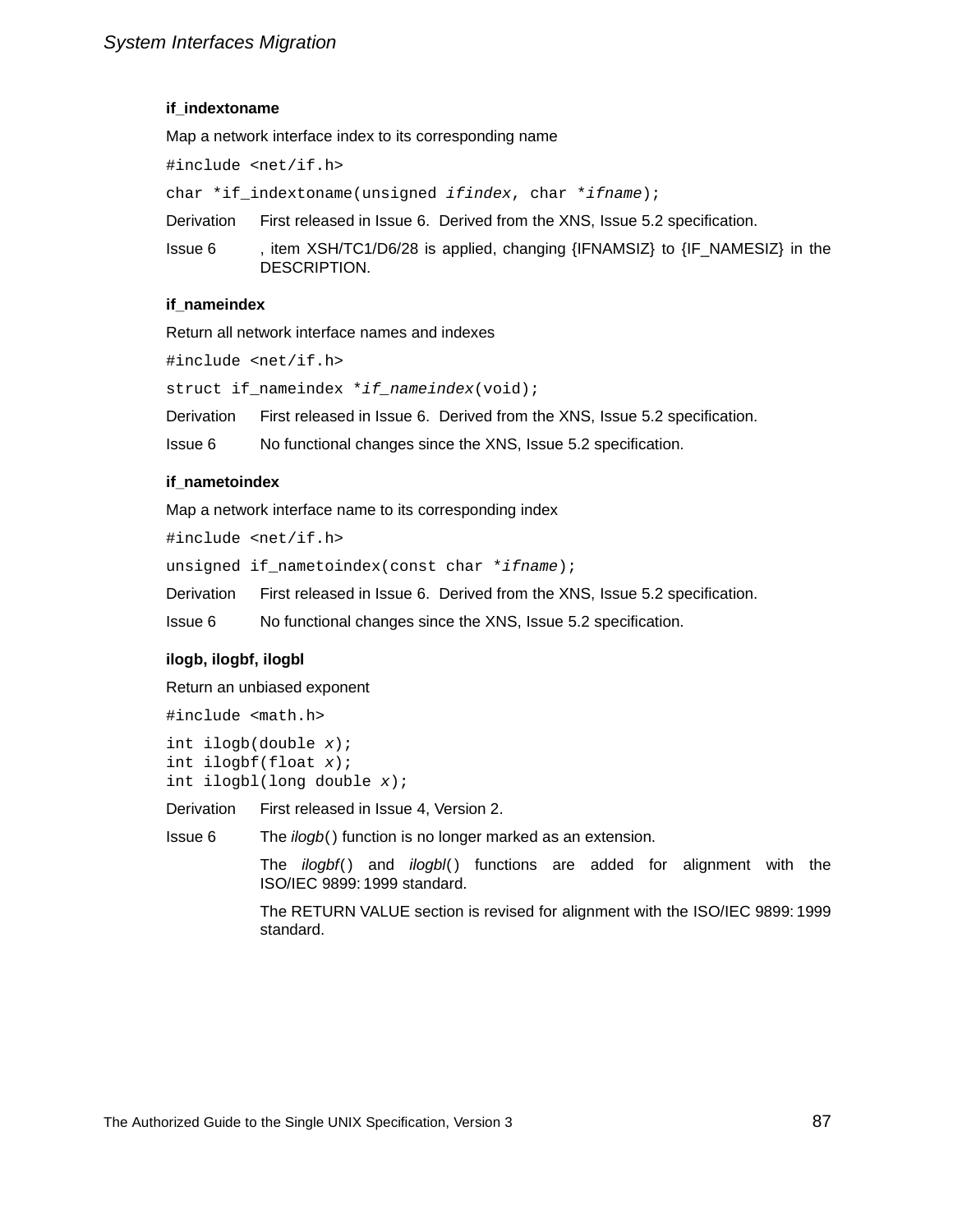## **imaxabs**

Return absolute value

#include <inttypes.h>

 $intmax_t$  imaxabs(intmax\_t j);

The *imaxabs*() function computes the absolute value of an integer *j*.

Derivation First released in Issue 6. Derived from the ISO/IEC 9899: 1999 standard.

## **imaxdiv**

Return quotient and remainder

#include <inttypes.h>

imaxdiv\_t imaxdiv(intmax\_t numer, intmax\_t denom);

The  $imaxdiv()$  function computes numer / denom and numer % denom in a single operation.

Derivation First released in Issue 6. Derived from the ISO/IEC 9899: 1999 standard.

## **index**

Character string operations (**LEGACY**)

XSI #include <strings.h>

char \*index(const char \*s, int  $c$ );

Derivation First released in Issue 4, Version 2.

Issue 6 This function is marked LEGACY and may not be available on all implementations. The strchr() function is preferred over this function.

> For maximum portability, it is recommended to replace the function call to *index*() as follows:

#define index(a,b) strchr((a),(b))

## **inet\_addr, inet\_ntoa**

IPv4 address manipulation

#include <arpa/inet.h>

in\_addr\_t inet\_addr(const char \*cp); char \*inet\_ntoa(struct in\_addr in);

Derivation First released in Issue 6. Derived from the XNS, Issue 5.2 specification.

Issue 6 No functional changes since the XNS, Issue 5.2 specification.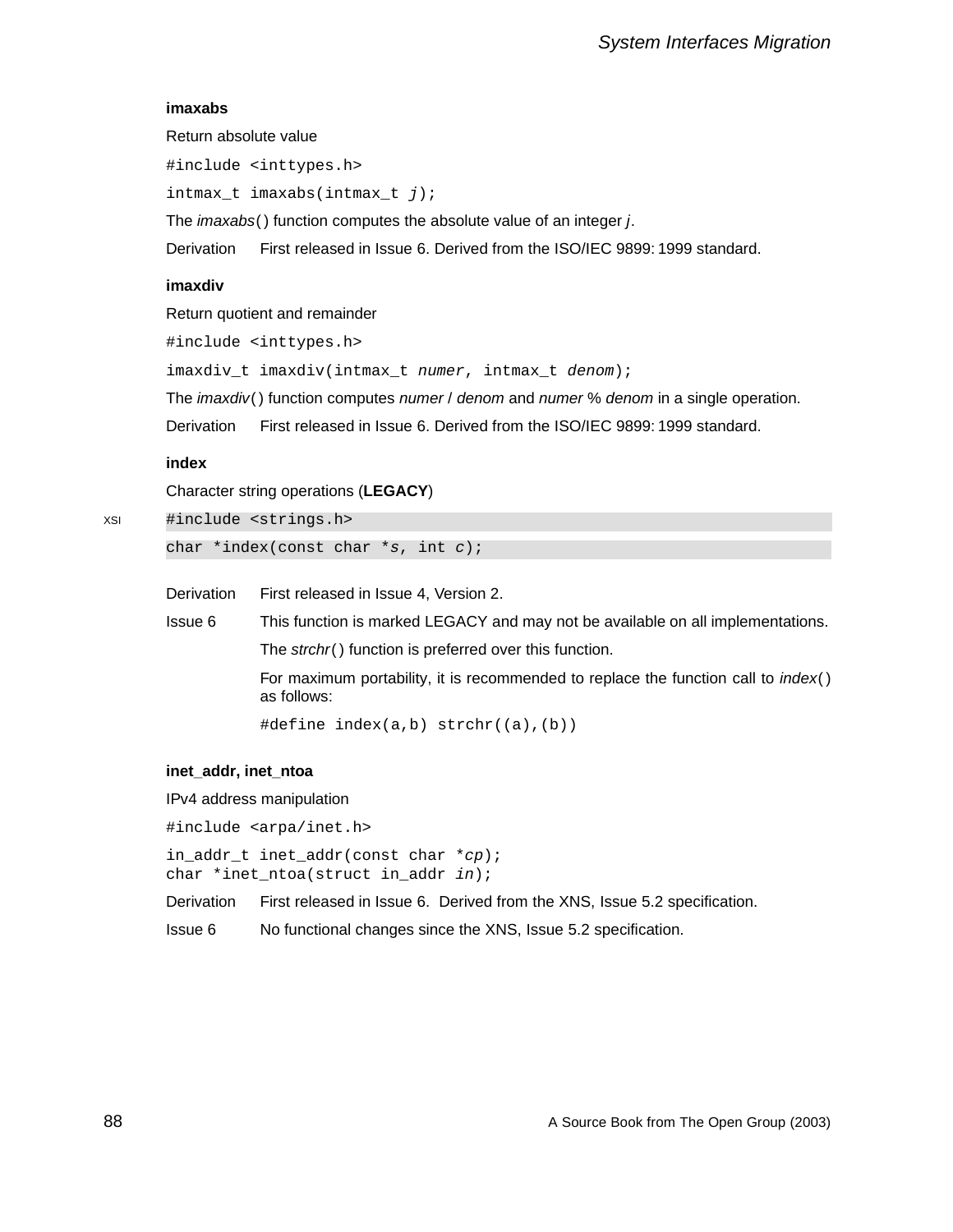### **inet\_ntop, inet\_pton**

Convert IPv4 and IPv6 addresses between binary and text form

#include <arpa/inet.h>

```
const char *inet_ntop(int af, const void *restrict src,
    char *restrict dst, socklen_t size);
```
int inet\_pton(int af, const char \*restrict src, void \*restrict dst);

Derivation First released in Issue 6. Derived from the XNS, Issue 5.2 specification.

Issue 6 IPv6 extensions are marked.

The **restrict** keyword is added to the inet\_ntop( ) and inet\_pton( ) prototypes for alignment with the ISO/IEC 9899: 1999 standard.

, item XSH/TC1/D6/29 is applied, adding ''the address must be in network byte order'' to the end of the fourth sentence of the first paragraph in the DESCRIPTION.

## **initstate, random, setstate, srandom**

Pseudo-random number functions

XSI #include <stdlib.h>

```
char *initstate(unsigned seed, char *state, size_t size);
long random(void);
char *setstate(const char *state);
void srandom(unsigned seed);
```
Derivation First released in Issue 4, Version 2.

Issue 6 In the DESCRIPTION, duplicate text "For values greater than or equal to 8 . . ." is removed.

#### **insque, remque**

Insert or remove an element in a queue

XSI #include <search.h>

```
void insque(void *element, void *pred);
void remque(void *element);
```
Derivation First released in Issue 4, Version 2.

Issue 6 No functional changes are made in this issue.

**ioctl**

Control a STREAMS device (**STREAMS**)

XSR #include <stropts.h>

int ioctl(int fildes, int request, ... /\* arg \*/);

Derivation First released in Issue 4, Version 2.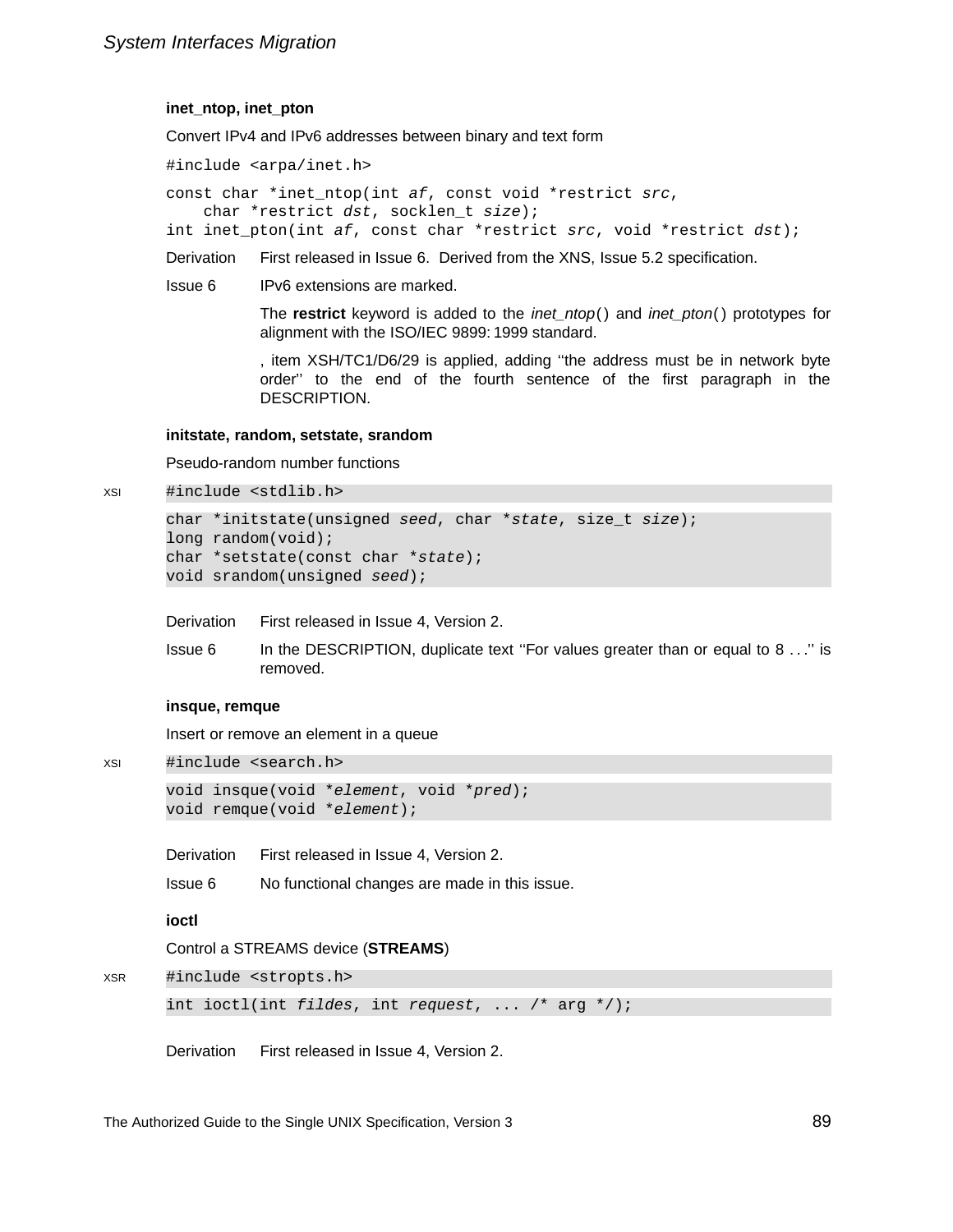Issue 6 The Open Group Corrigendum U028/4 is applied, correcting text in the I\_FDINSERT, [EINVAL] case to refer to ctlbuf.

> This function is marked as part of the XSI STREAMS Option Group and need not be supported on all implementations supporting the Single UNIX Specification.

## **isalnum**

Test for an alphanumeric character

#include <ctype.h>

int isalnum(int  $c$ );

Derivation First released in Issue 1. Derived from Issue 1 of the SVID.

Issue 6 No functional changes are made in this issue.

## **isalpha**

Test for an alphabetic character

#include <ctype.h>

int isalpha(int c);

Derivation First released in Issue 1. Derived from Issue 1 of the SVID.

Issue 6 No functional changes are made in this issue.

# **isascii**

Test for a 7-bit US-ASCII character

XSI #include <ctype.h>

```
int isascii(int c);
```
Derivation First released in Issue 1. Derived from Issue 1 of the SVID.

Issue 6 No functional changes are made in this issue.

## **isastream**

Test a file descriptor (**STREAMS**)

XSR #include <stropts.h>

int isastream(int fildes);

Derivation First released in Issue 4, Version 2.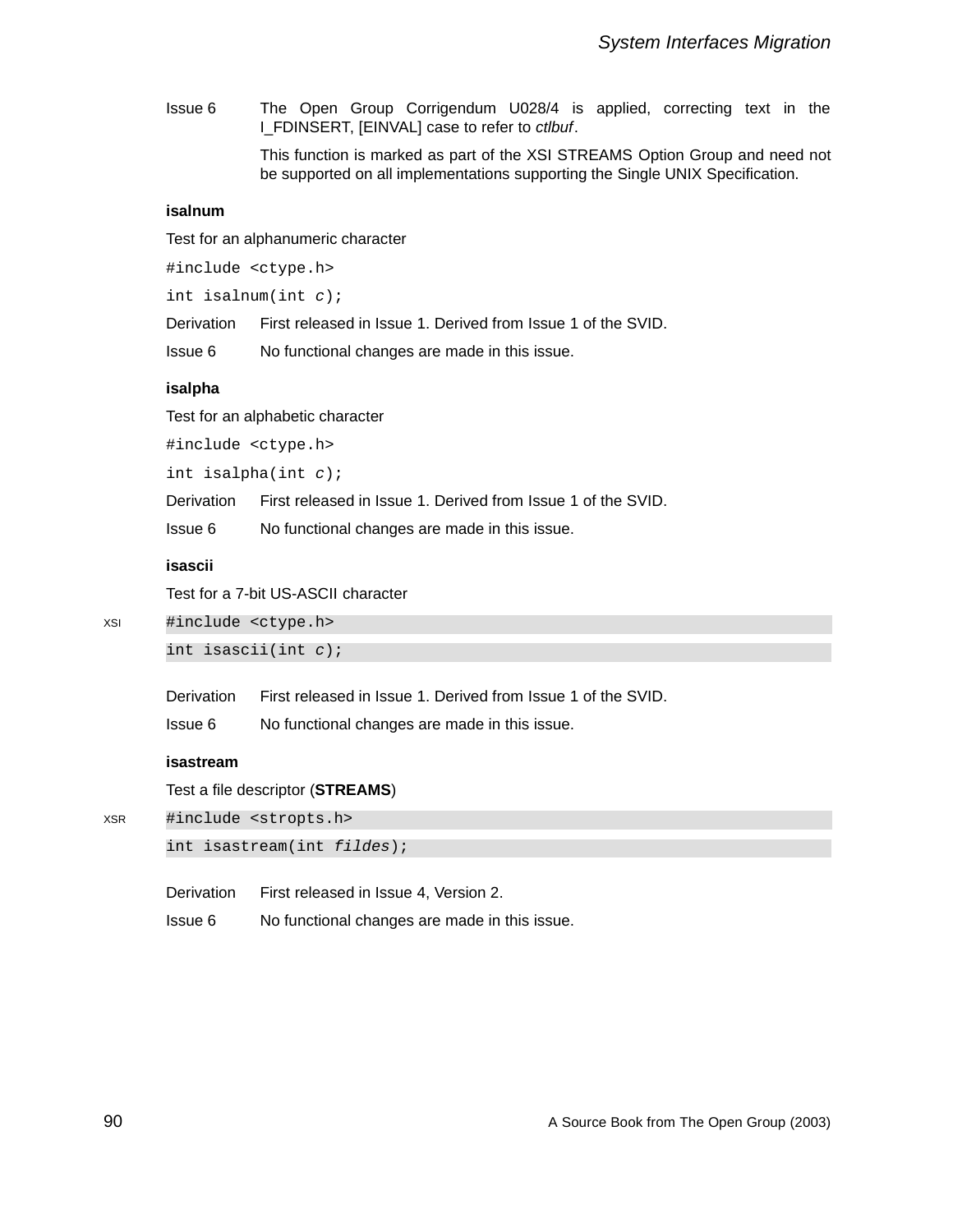## **isatty**

Test for a terminal device

#include <unistd.h>

int isatty(int fildes);

Derivation First released in Issue 1. Derived from Issue 1 of the SVID.

- Issue 6 The following new requirements on POSIX implementations derive from alignment with the Single UNIX Specification:
	- The optional setting of errno to indicate an error is added.
	- The [EBADF] and [ENOTTY] optional error conditions are added.

## **isblank**

Test for a blank character

#include <ctype.h>

int isblank(int c);

Derivation First released in Issue 6. Derived from the ISO/IEC 9899: 1999 standard.

## **iscntrl**

Test for a control character

#include <ctype.h>

int iscntrl(int  $c$ );

Derivation First released in Issue 1. Derived from Issue 1 of the SVID.

Issue 6 No functional changes are made in this issue.

#### **isdigit**

Test for a decimal digit

#include <ctype.h>

int isdigit(int c);

Derivation First released in Issue 1. Derived from Issue 1 of the SVID.

Issue 6 No functional changes are made in this issue.

# **isfinite**

Test for finite value #include <math.h> int isfinite(real-floating x);

Derivation First released in Issue 6. Derived from the ISO/IEC 9899: 1999 standard.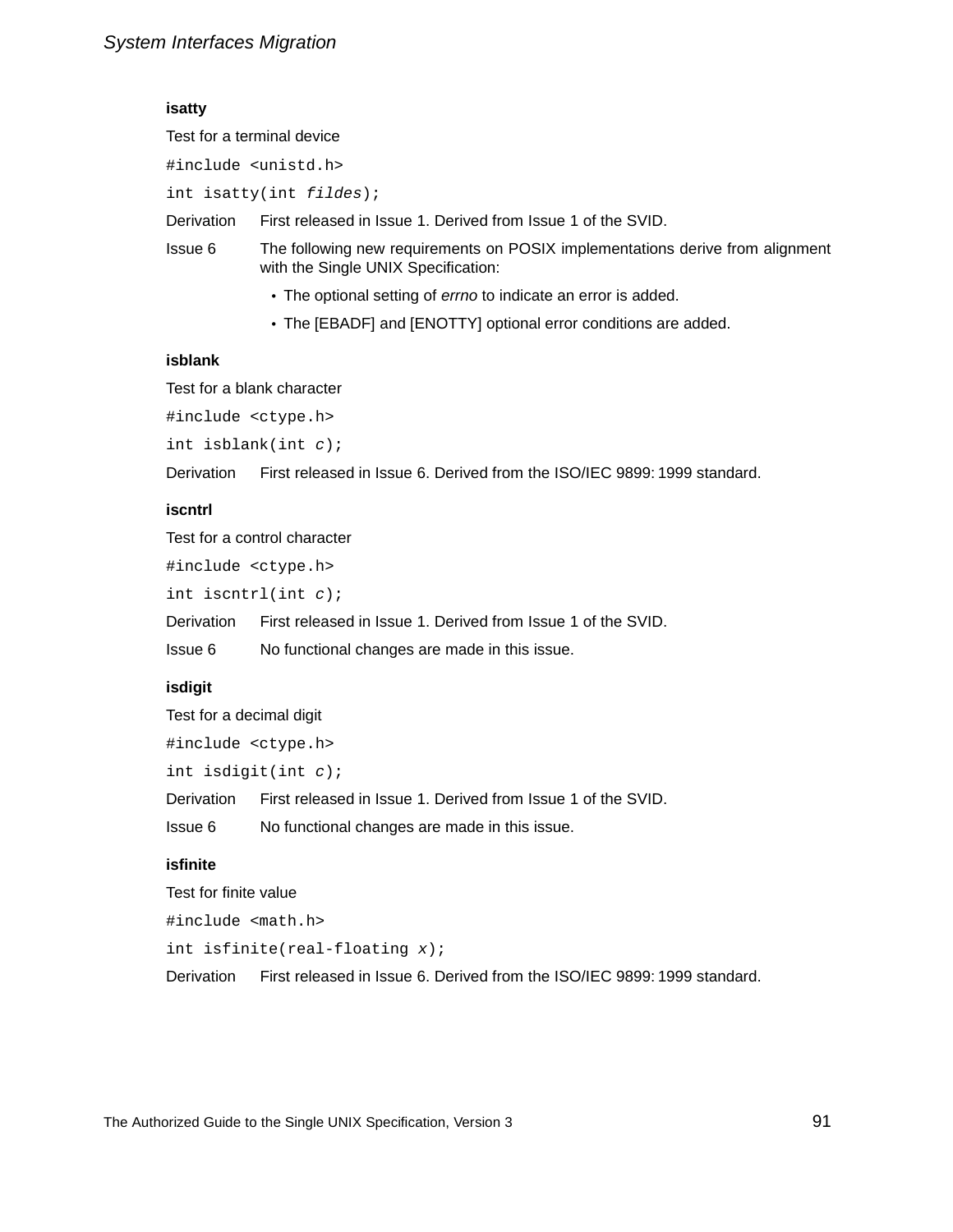## **isgraph**

Test for a visible character #include <ctype.h> int isgraph(int  $c$ ); Derivation First released in Issue 1. Derived from Issue 1 of the SVID. Issue 6 No functional changes are made in this issue.

## **isgreater**

Test if x greater than y

#include <math.h>

int isgreater(real-floating  $x$ , real-floating  $y$ );

Derivation First released in Issue 6. Derived from the ISO/IEC 9899: 1999 standard.

## **isgreaterequal**

Test if x greater than or equal to y

#include <math.h>

int isgreaterequal(real-floating  $x$ , real-floating  $y$ );

Derivation First released in Issue 6. Derived from the ISO/IEC 9899: 1999 standard.

# **isinf**

Test for infinity

#include <math.h>

int isinf(real-floating x);

Derivation First released in Issue 6. Derived from the ISO/IEC 9899: 1999 standard.

## **isless**

Test if x is less than y #include <math.h> int isless(real-floating  $x$ , real-floating  $y$ ); Derivation First released in Issue 6. Derived from the ISO/IEC 9899: 1999 standard.

## **islessequal**

Test if x is less than or equal to y #include <math.h> int islessequal(real-floating  $x$ , real-floating  $y$ ); Derivation First released in Issue 6. Derived from the ISO/IEC 9899: 1999 standard.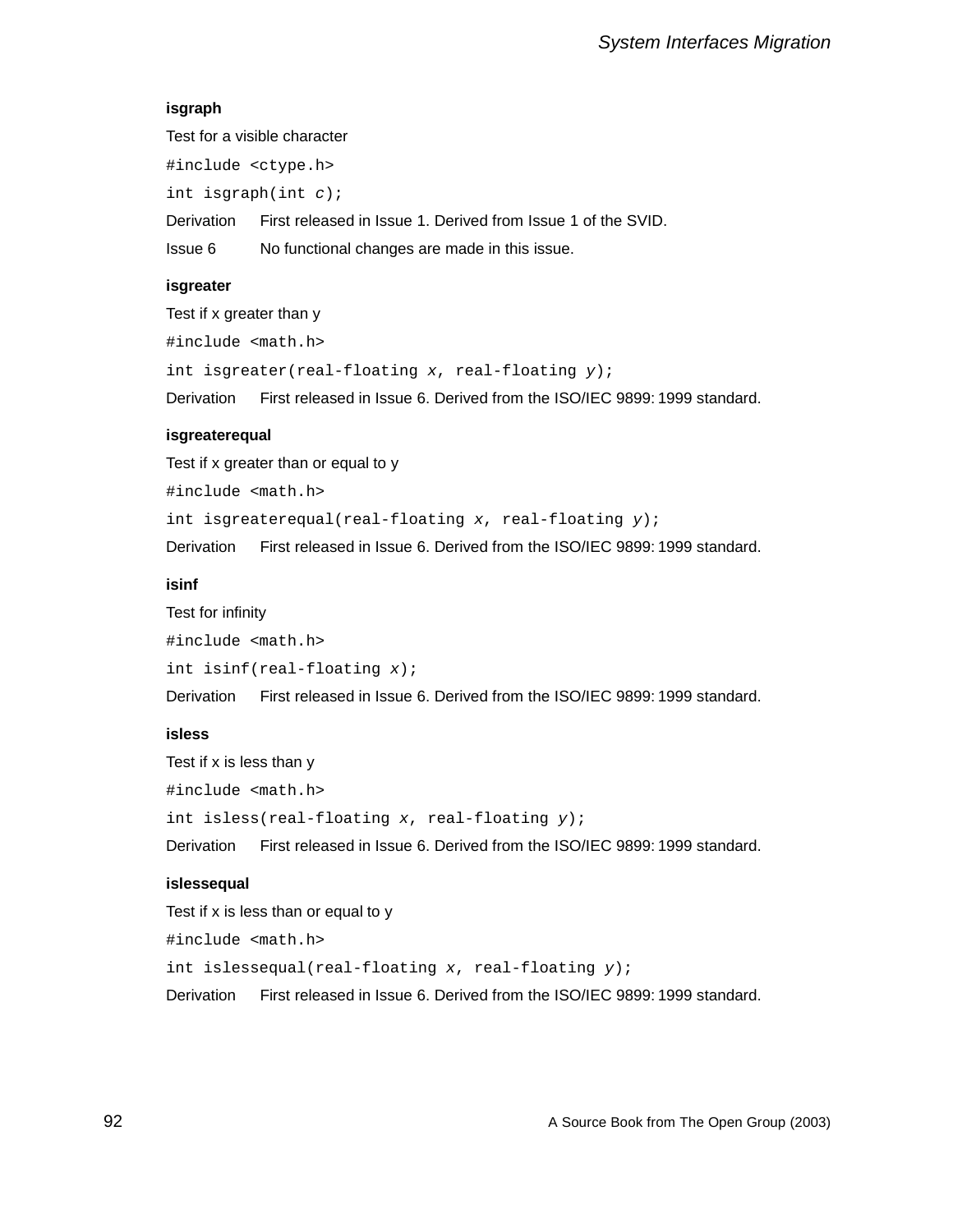#### **islessgreater**

Test if x is less than or greater than y

#include <math.h>

int islessgreater(real-floating x, real-floating y);

Derivation First released in Issue 6. Derived from the ISO/IEC 9899: 1999 standard.

## **islower**

Test for a lowercase letter

#include <ctype.h>

int islower(int  $c$ );

Derivation First released in Issue 1. Derived from Issue 1 of the SVID.

Issue 6 An example is added.

# **isnan**

Test for a NaN

#include <math.h>

int isnan(real-floating x);

Derivation First released in Issue 3.

Issue 6 Re-written for alignment with the ISO/IEC 9899: 1999 standard.

## **isnormal**

Test for a normal value

#include <math.h>

int isnormal(real-floating x);

Derivation First released in Issue 6. Derived from the ISO/IEC 9899: 1999 standard.

### **isprint**

Test for a printable character #include <ctype.h>

int isprint(int c);

Derivation First released in Issue 1. Derived from Issue 1 of the SVID.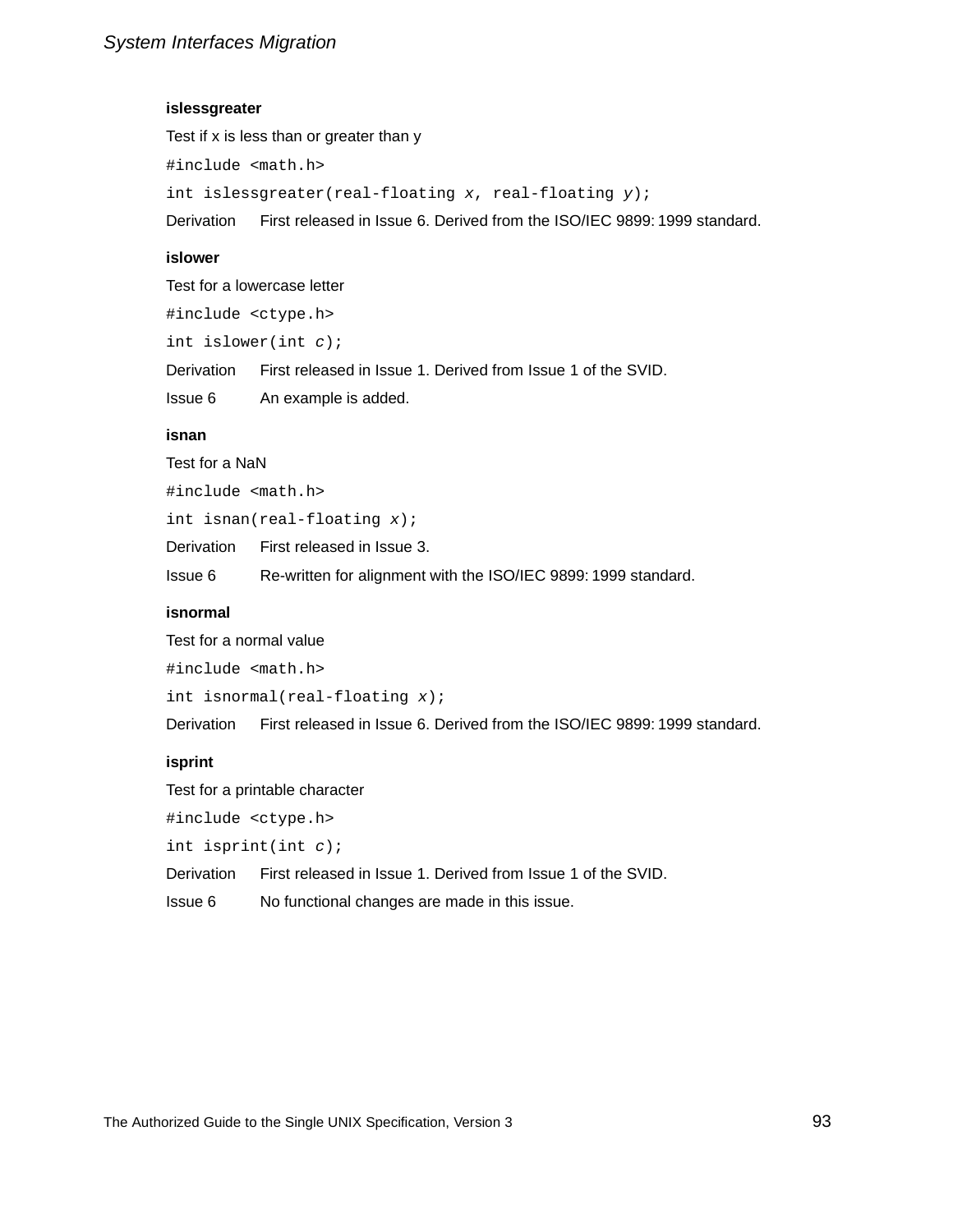## **ispunct**

Test for a punctuation character

#include <ctype.h>

int ispunct(int  $c$ );

Derivation First released in Issue 1. Derived from Issue 1 of the SVID.

Issue 6 No functional changes are made in this issue.

## **isspace**

Test for a white-space character

#include <ctype.h>

int isspace(int  $c$ );

Derivation First released in Issue 1. Derived from Issue 1 of the SVID.

Issue 6 No functional changes are made in this issue.

## **isunordered**

Test if arguments are unordered

#include <math.h>

int isunordered(real-floating  $x$ , real-floating  $y$ );

Derivation First released in Issue 6. Derived from the ISO/IEC 9899: 1999 standard.

, item XSH/TC2/D6/50 is applied, correcting the RETURN VALUE to be 1 when  $x$ or y is NaN.

## **isupper**

Test for an uppercase letter

#include <ctype.h>

int isupper(int  $c$ );

Derivation First released in Issue 1. Derived from Issue 1 of the SVID.

Issue 6 No functional changes are made in this issue.

## **iswalnum**

Test for an alphanumeric wide-character code

#include <wctype.h>

int iswalnum(wint\_t wc);

Derivation First released as a World-wide Portability Interface in Issue 4.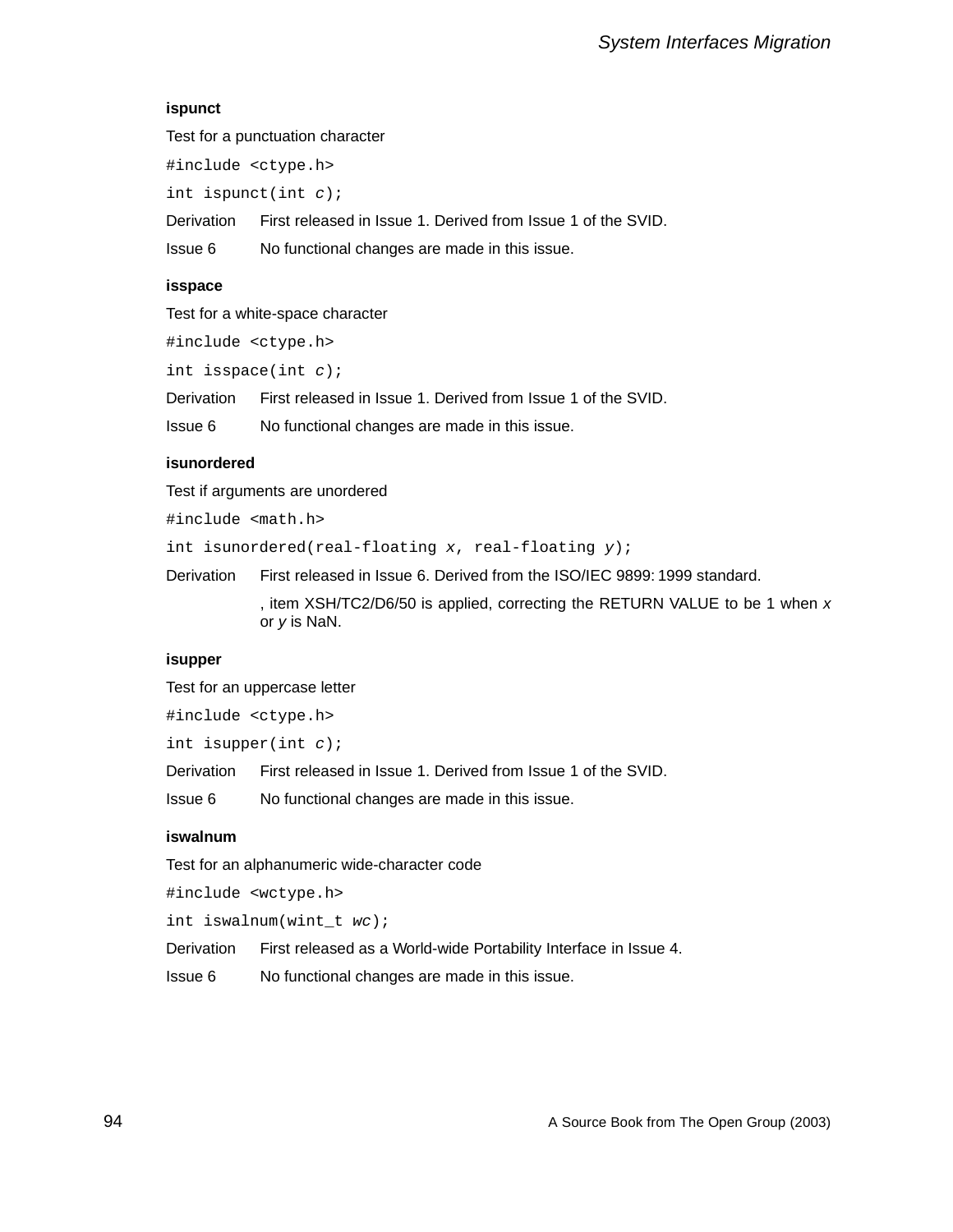### **iswalpha**

Test for an alphabetic wide-character code

#include <wctype.h>

int iswalpha(wint\_t wc);

Derivation First released in Issue 4.

Issue 6 No functional changes are made in this issue.

## **iswblank**

Test for a blank wide-character code

#include <wctype.h>

int iswblank(wint\_t wc);

Derivation First released in Issue 6. Derived from the ISO/IEC 9899: 1999 standard.

## **iswcntrl**

Test for a control wide-character code

#include <wctype.h>

int iswcntrl(wint\_t wc);

Derivation First released in Issue 4.

Issue 6 No functional changes are made in this issue.

### **iswctype**

Test character for a specified class

#include <wctype.h>

int iswctype(wint\_t wc, wctype\_t charclass);

Derivation First released as World-wide Portability Interfaces in Issue 4.

Issue  $6$  The behavior of  $n=0$  is now described.

An example is added.

A new function, iswblank( ), is added to the list in the APPLICATION USAGE.

## **iswdigit**

Test for a decimal digit wide-character code

#include <wctype.h>

int iswdigit(wint\_t wc);

Derivation First released in Issue 4.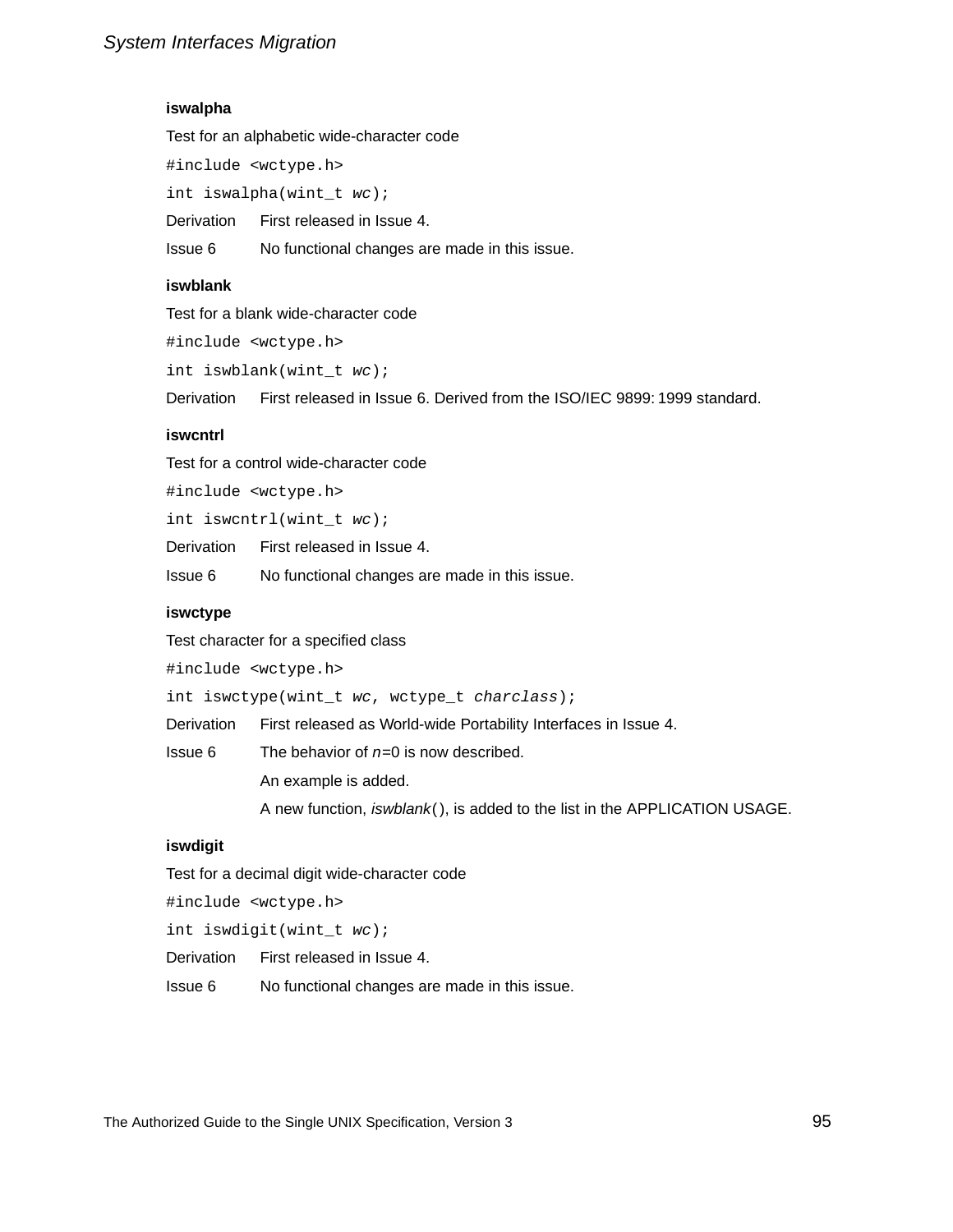## **iswgraph**

Test for a visible wide-character code

#include <wctype.h>

int iswgraph(wint\_t wc);

Derivation First released in Issue 4.

Issue 6 No functional changes are made in this issue.

## **iswlower**

Test for a lowercase letter wide-character code

#include <wctype.h>

int iswlower(wint\_t wc);

Derivation First released in Issue 4.

Issue 6 No functional changes are made in this issue.

## **iswprint**

Test for a printable wide-character code

#include <wctype.h>

int iswprint(wint\_t wc);

Derivation First released in Issue 4.

Issue 6 No functional changes are made in this issue.

## **iswpunct**

Test for a punctuation wide-character code

#include <wctype.h>

int iswpunct(wint\_t wc);

Derivation First released in Issue 4.

Issue 6 No functional changes are made in this issue.

## **iswspace**

Test for a white-space wide-character code

#include <wctype.h>

int iswspace(wint\_t wc);

Derivation First released in Issue 4.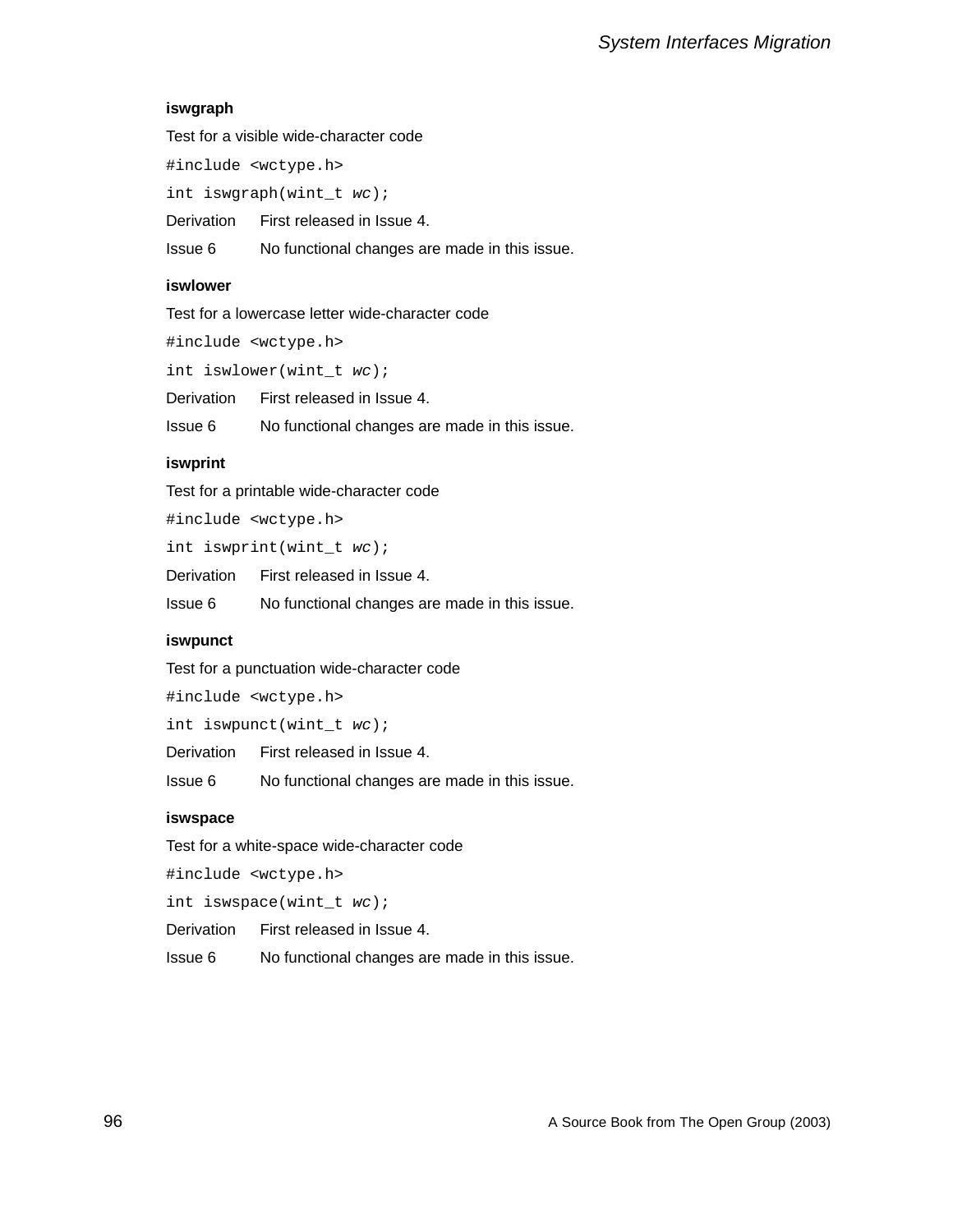### **iswupper**

Test for an uppercase letter wide-character code

#include <wctype.h>

int iswupper(wint\_t wc);

Derivation First released in Issue 4.

Issue 6 No functional changes are made in this issue.

### **iswxdigit**

Test for a hexadecimal digit wide-character code

#include <wctype.h>

int iswxdigit(wint\_t wc);

Derivation First released in Issue 4.

Issue 6 No functional changes are made in this issue.

## **isxdigit**

Test for a hexadecimal digit

#include <ctype.h>

int isxdigit(int c);

Derivation First released in Issue 1. Derived from Issue 1 of the SVID.

Issue 6 No functional changes are made in this issue.

# **j0, j1, jn**

Bessel functions of the first kind

XSI #include <math.h>

```
double j0(double x);
double j1(double x);
double jn(int n, double x);
```
Derivation First released in Issue 1. Derived from Issue 1 of the SVID.

Issue 6 The may fail [EDOM] error is removed for the case for NaN.

The RETURN VALUE and ERRORS sections are reworked for alignment of the error handling with the ISO/IEC 9899: 1999 standard.

# **kill**

Send a signal to a process or a group of processes

CX #include <signal.h>

int kill(pid\_t pid, int sig);

Derivation First released in Issue 1. Derived from Issue 1 of the SVID.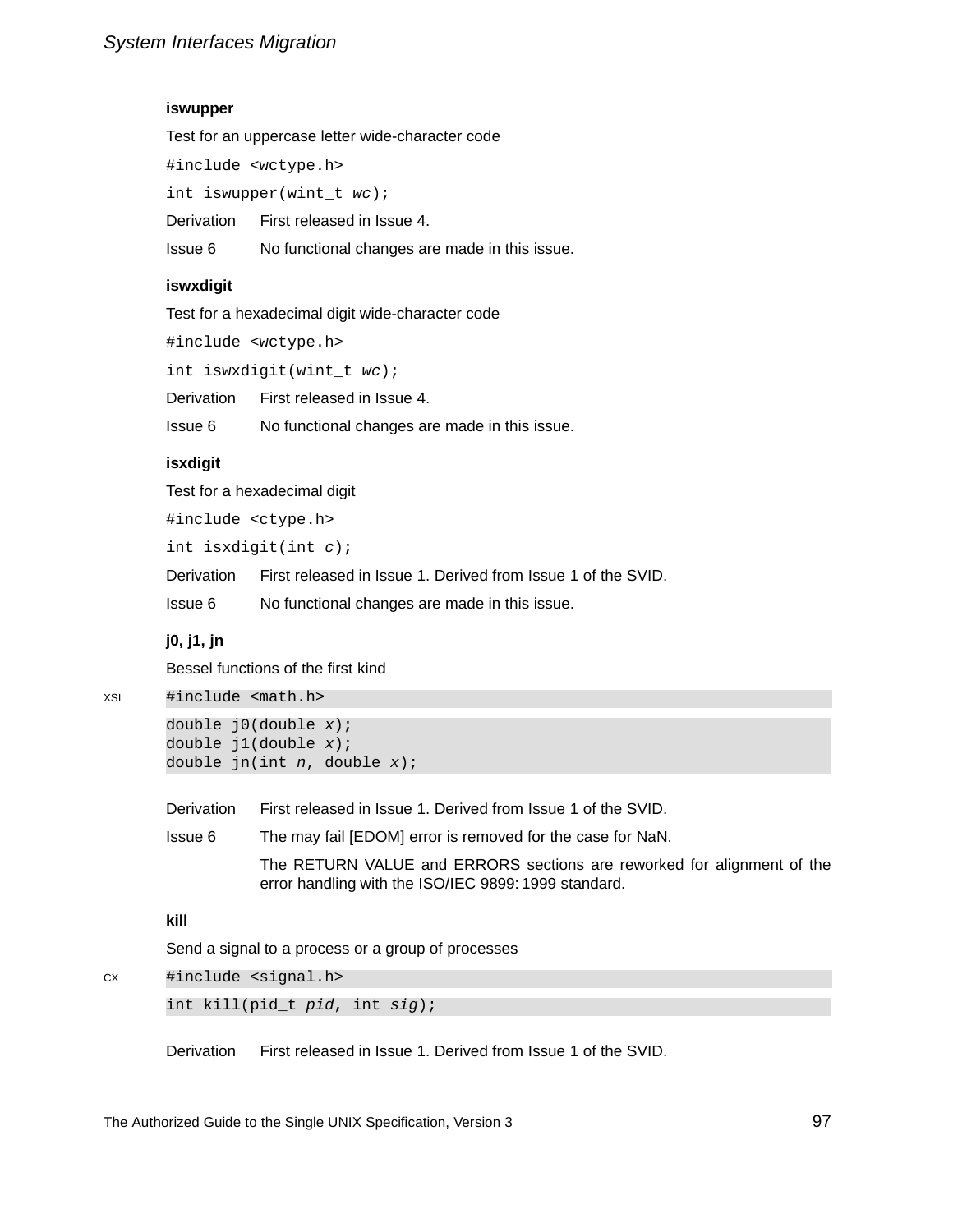Issue 6 In the SYNOPSIS, the optional include of the **<sys/types.h>** header is removed.

The following new requirements on POSIX implementations derive from alignment with the Single UNIX Specification:

- In the DESCRIPTION, the second paragraph is reworded to indicate that the saved set-user-ID of the calling process is checked in place of its effective user ID. This is a FIPS requirement.
- The behavior when *pid* is −1 is now specified. It was previously explicitly unspecified in IEEE Std 1003.1-1988 (POSIX.1). This may require a change for systems that have previously implemented the BSD semantics.

## **killpg**

Send a signal to a process group

XSI #include <signal.h>

int killpg(pid\_t pgrp, int sig);

Derivation First released in Issue 4, Version 2.

Issue 6 No functional changes are made in this issue.

### **labs, llabs**

Return a long integer absolute value

#include <stdlib.h>

```
long labs(long i);
```
long long llabs(long long i);

Derivation First released in Issue 4. Derived from the ISO C standard.

Issue 6 The llabs( ) function is added for alignment with the ISO/IEC 9899: 1999 standard.

### **lchown**

Change the owner and group of a symbolic link

XSI #include <unistd.h>

int lchown(const char \*path, uid\_t owner, gid\_t group);

Derivation First released in Issue 4, Version 2.

Issue 6 The wording of the mandatory [ELOOP] error condition is updated, and a second optional [ELOOP] error condition is added.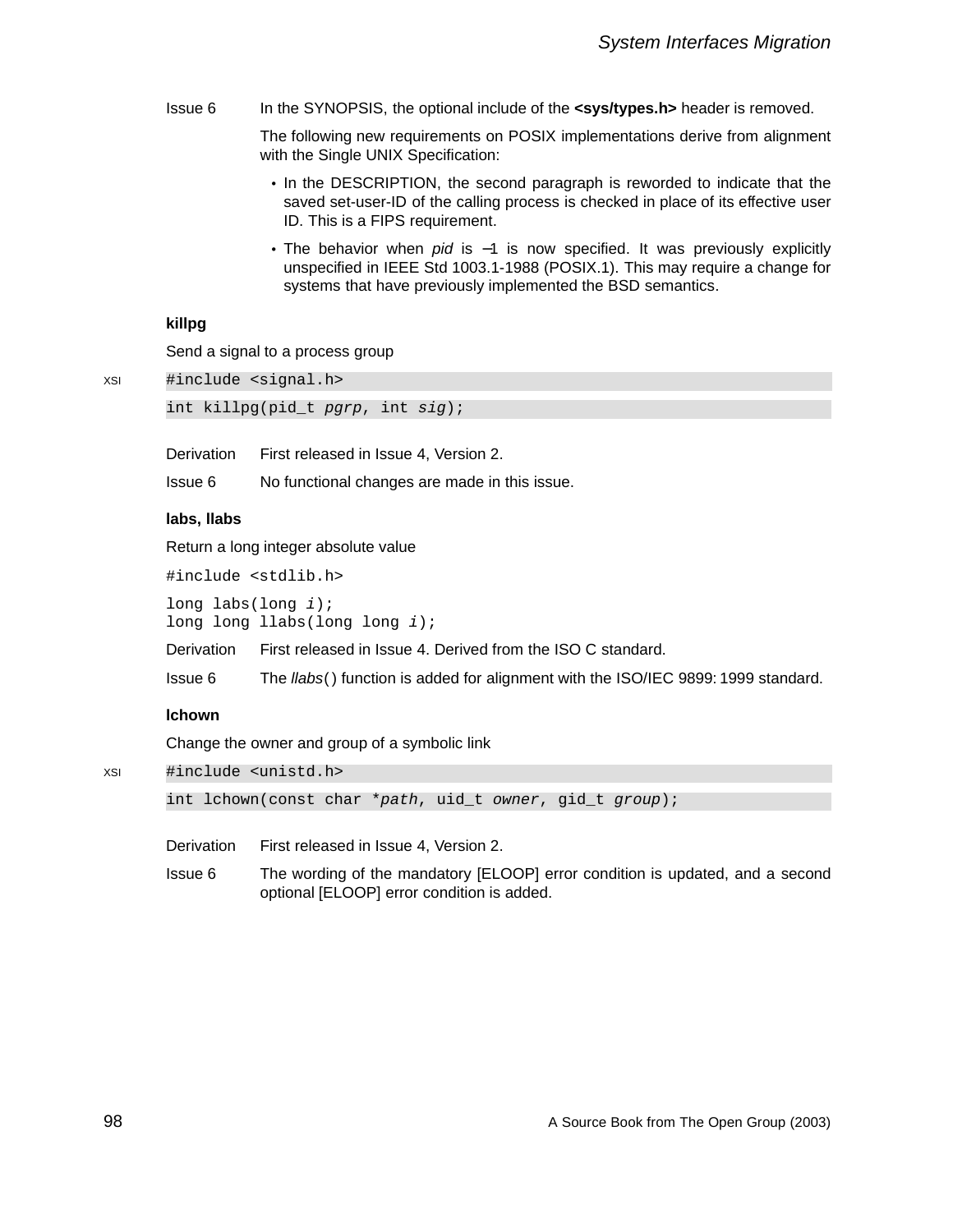#### **ldexp, ldexpf, ldexpl**

Load exponent of a floating-point number

#include <math.h>

double ldexp(double x, int exp); float ldexpf(float x, int exp); long double ldexpl(long double x, int exp);

Derivation First released in Issue 1. Derived from Issue 1 of the SVID.

Issue 6 The *Idexpf*() and *Idexpl*() functions are added for alignment with the ISO/IEC 9899: 1999 standard.

> The DESCRIPTION, RETURN VALUE, ERRORS, and APPLICATION USAGE sections are revised to align with the ISO/IEC 9899: 1999 standard.

> IEC 60559: 1989 standard floating-point extensions over the ISO/IEC 9899: 1999 standard are marked.

## **ldiv, lldiv**

Compute quotient and remainder of a long division

#include <stdlib.h>

ldiv\_t ldiv(long numer, long denom); lldiv\_t lldiv(long long numer, long long denom);

Derivation First released in Issue 4. Derived from the ISO C standard.

Issue 6 The lldiv( ) function is added for alignment with the ISO/IEC 9899: 1999 standard.

#### **lgamma, lgammaf, lgammal**

Log gamma function

#include <math.h>

```
double lgamma(double x);
      float lgammaf(float x);
      long double lgammal(long double x);
XSI extern int signgam;
```
Derivation First released in Issue 3.

Issue 6 The lgamma( ) function is no longer marked as an extension.

The *Igammaf*() and *Igammal*() functions are added for alignment with the ISO/IEC 9899: 1999 standard.

The DESCRIPTION, RETURN VALUE, ERRORS, and APPLICATION USAGE sections are revised to align with the ISO/IEC 9899: 1999 standard.

IEC 60559: 1989 standard floating-point extensions over the ISO/IEC 9899: 1999 standard are marked.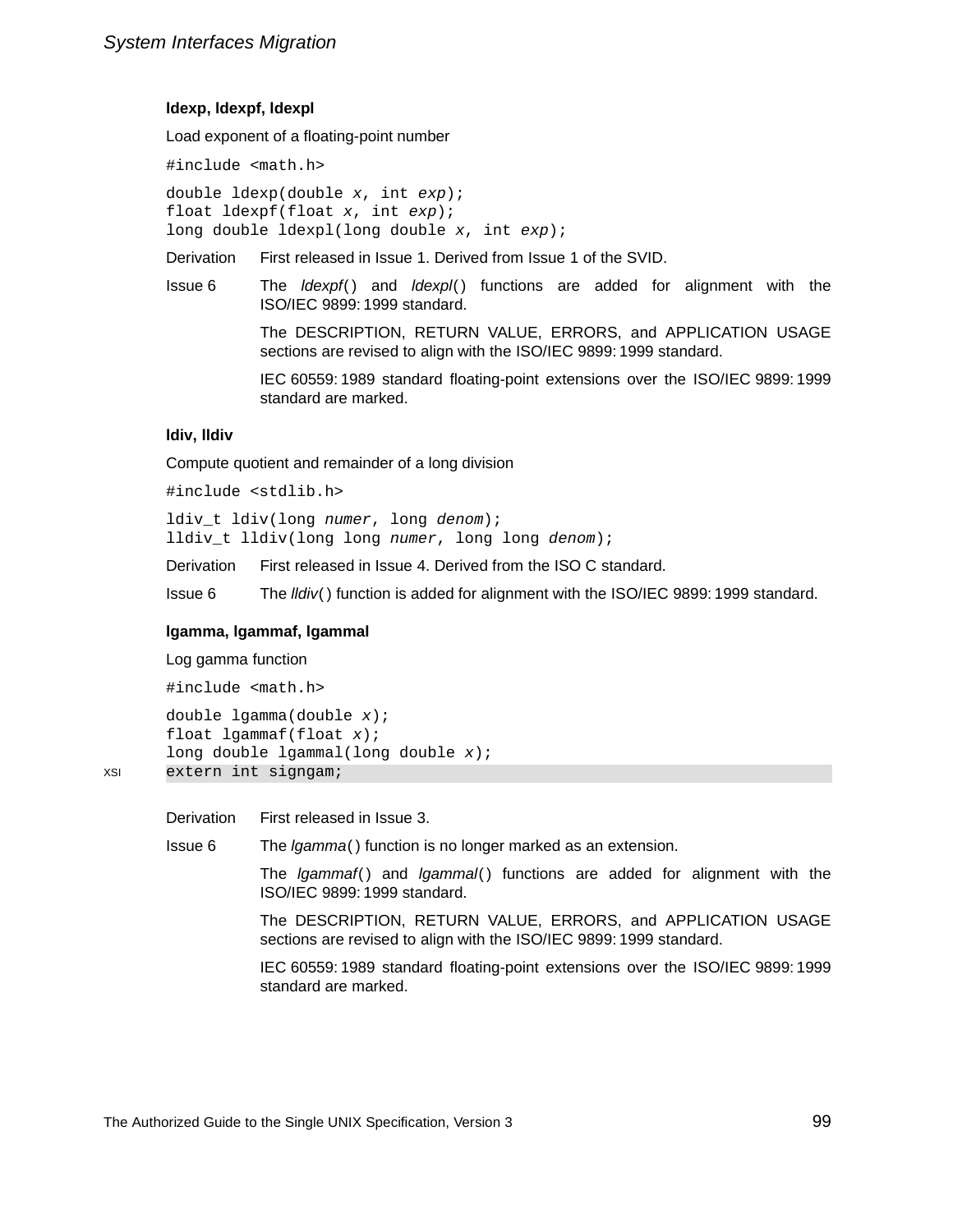# **link**

Link to a file

#include <unistd.h>

int link(const char \*path1, const char \*path2);

Derivation First released in Issue 1. Derived from Issue 1 of the SVID.

Issue 6 The following new requirements on POSIX implementations derive from alignment with the Single UNIX Specification:

- The [ELOOP] mandatory error condition is added.
- A second [ENAMETOOLONG] is added as an optional error condition.

The following changes were made to align with the IEEE P1003.1a draft standard:

- An explanation is added of action when path2 refers to a symbolic link.
- The [ELOOP] optional error condition is added.

# **lio\_listio**

# List directed I/O (**REALTIME**)

AIO #include <aio.h>

int lio\_listio(int mode, struct aiocb \*restrict const list[restrict], int nent, struct sigevent \*restrict sig);

- Derivation First released in Issue 5. Included for alignment with the POSIX Realtime Extension. This is part of the Realtime Option Group and may not be available on all implementations.
- Issue 6 The [ENOSYS] error condition has been removed as stubs need not be provided if an implementation does not support the Asynchronous Input and Output option.

The *lio\_listio*() function is marked as part of the Asynchronous Input and Output option.

The following new requirements on POSIX implementations derive from alignment with the Single UNIX Specification:

- In the DESCRIPTION, text is added to indicate that for regular files no data transfer occurs past the offset maximum established in the open file description associated with aiocbp->aio\_fildes. This change is to support large files.
- The [EBIG] and [EOVERFLOW] error conditions are defined. This change is to support large files.

The **restrict** keyword is added to the lio\_listio( ) prototype for alignment with the ISO/IEC 9899: 1999 standard.

, item XSH/TC2/D6/54 is applied, adding text to the DESCRIPTION making it explicit that the user is required to keep the structure pointed to by sig->sigev\_notify\_attributes valid until the last asynchronous operation finished and the notification has been sent.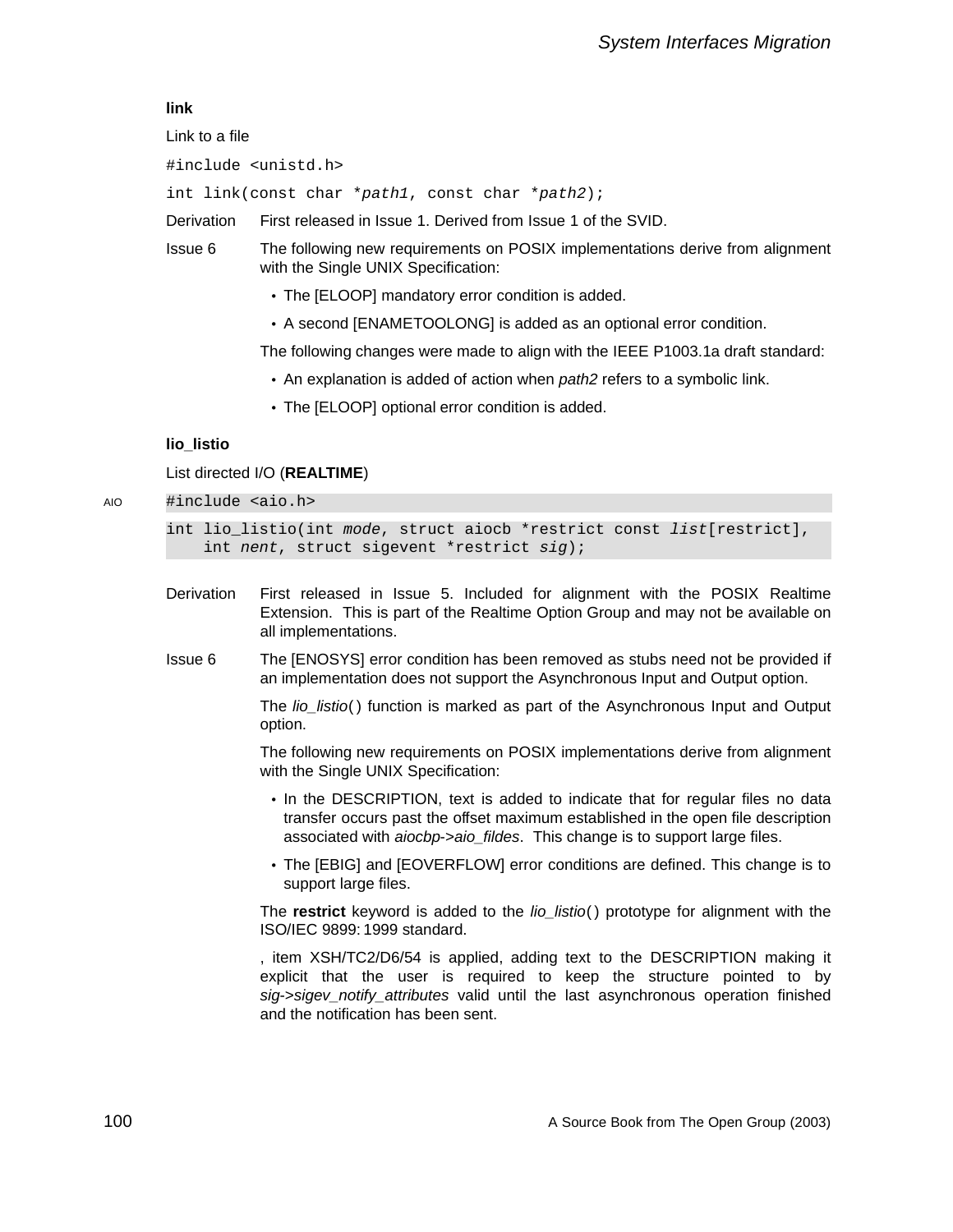### **listen**

Listen for socket connections and limit the queue of incoming connections

```
#include <sys/socket.h>
```
int listen(int socket, int backlog);

Derivation First released in Issue 6. Derived from the XNS, Issue 5.2 specification.

Issue 6 The DESCRIPTION is updated to describe the relationship of SOMAXCONN and the backlog argument.

#### **llrint, llrintf, llrintl**

Round to nearest integer value using current rounding direction

#include <math.h>

```
long long llrint(double x);
long long llrintf(float x);
long long llrintl(long double x);
```
These functions round their argument to the nearest integer value, rounding according to the current rounding direction.

Derivation First released in Issue 6. Derived from the ISO/IEC 9899: 1999 standard.

## **llround, llroundf, llroundl**

Round to nearest integer value

#include <math.h>

long long llround(double x); long long llroundf(float x); long long llroundl(long double x);

These functions round their argument to the nearest integer value, rounding halfway cases away from zero, regardless of the current rounding direction.

Derivation First released in Issue 6. Derived from the ISO/IEC 9899: 1999 standard.

#### **localeconv**

Return locale-specific information

#include <locale.h>

struct lconv \*localeconv(void);

- Derivation First released in Issue 4. Derived from ANSI standard X3.159-1989, Programming Language C (ANSI C).
- Issue 6 A note indicating that this function need not be reentrant is added to the DESCRIPTION.

This reference page is updated for alignment with the ISO/IEC 9899: 1999 standard.

ISO/IEC 9899: 1999 standard, Technical Corrigendum No. 1 is incorporated.

, item XSH/TC1/D6/31 is applied, removing references to **int\_curr\_symbol** and updating the descriptions of **p\_sep\_by\_space** and **n\_sep\_by\_space**. These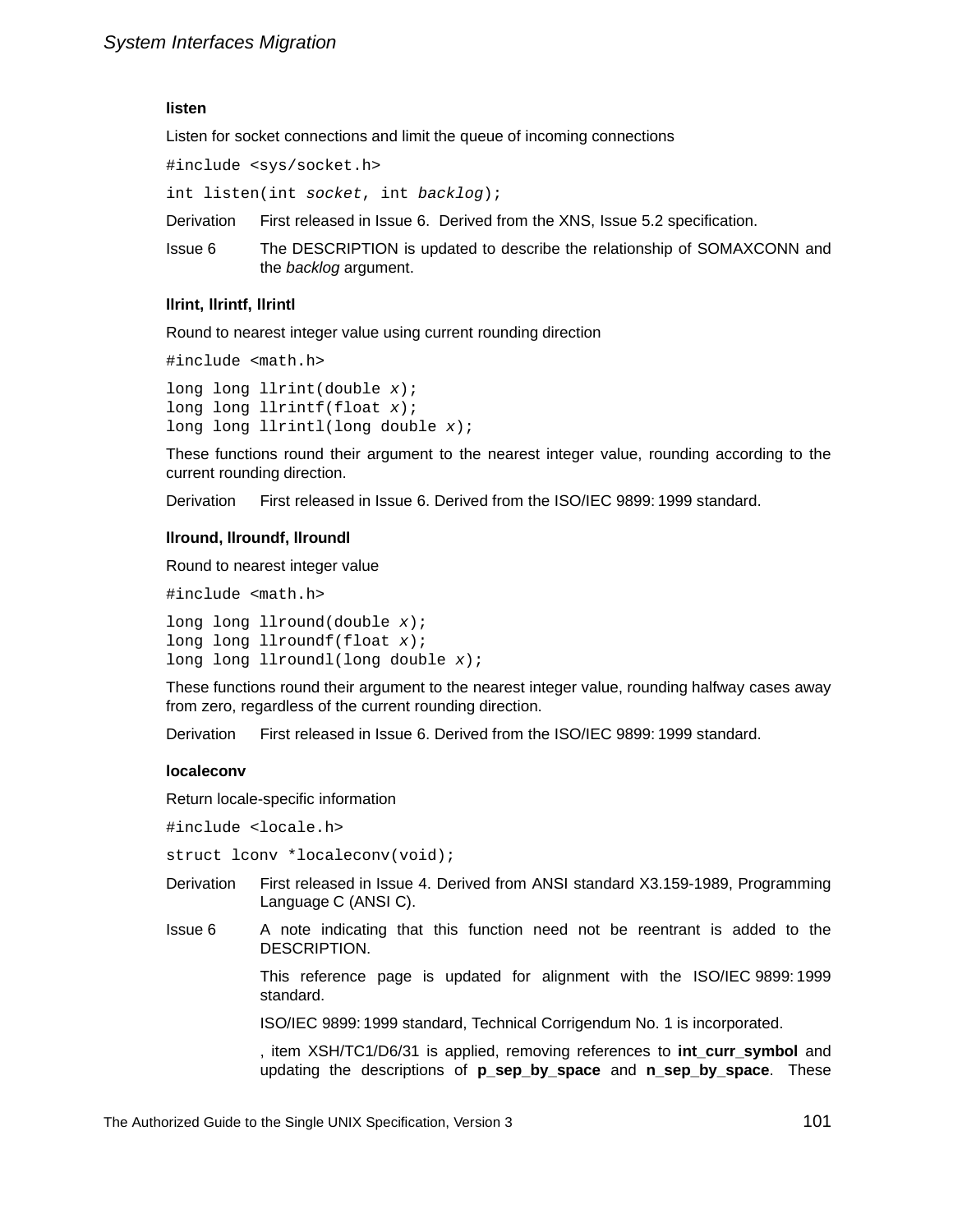## changes are for alignment with the ISO C standard.

### **localtime, localtime\_r**

Convert a time value to a broken-down local time

#include <time.h>

```
struct tm *localtime(const time_t *timer);
TSF struct tm *localtime_r(const time_t *restrict timer,
          struct tm *restrict result);
```
Derivation First released in Issue 1. Derived from Issue 1 of the SVID.

Issue 6 The localtime\_r( ) function is marked as part of the Thread-Safe Functions option. Support for this option is mandatory on systems supporting the Single UNIX Specification.

> The APPLICATION USAGE section is updated to include a note on the threadsafe function and its avoidance of possibly using a static data area.

> The **restrict** keyword is added to the localtime\_r( ) prototype for alignment with the ISO/IEC 9899: 1999 standard.

Examples are added.

, item XSH/TC1/D6/32 is applied, adding the [EOVERFLOW] error.

, item XSH/TC2/D6/56 is applied, adding a requirement that if *localtime\_r*() does not set the tzname variable, it shall not set the daylight or timezone variables. On systems supporting XSI, the *daylight, timezone*, and *tzname* variables should all be set to provide information for the same timezone. This updates the description of localtime\_r() to mention daylight and timezone as well as tzname.

## **lockf**

Record locking on files

XSI #include <unistd.h>

int lockf(int fildes, int function, off\_t size);

Derivation First released in Issue 4, Version 2.

Issue 6 No functional changes are made in this issue.

# **log, logf, logl**

Natural logarithm function

#include <math.h>

double log(double x); float logf(float x); long double logl(long double x);

Derivation First released in Issue 1. Derived from Issue 1 of the SVID.

Issue 6 The *logf*() and *logl*() functions are added for alignment with the ISO/IEC 9899: 1999 standard.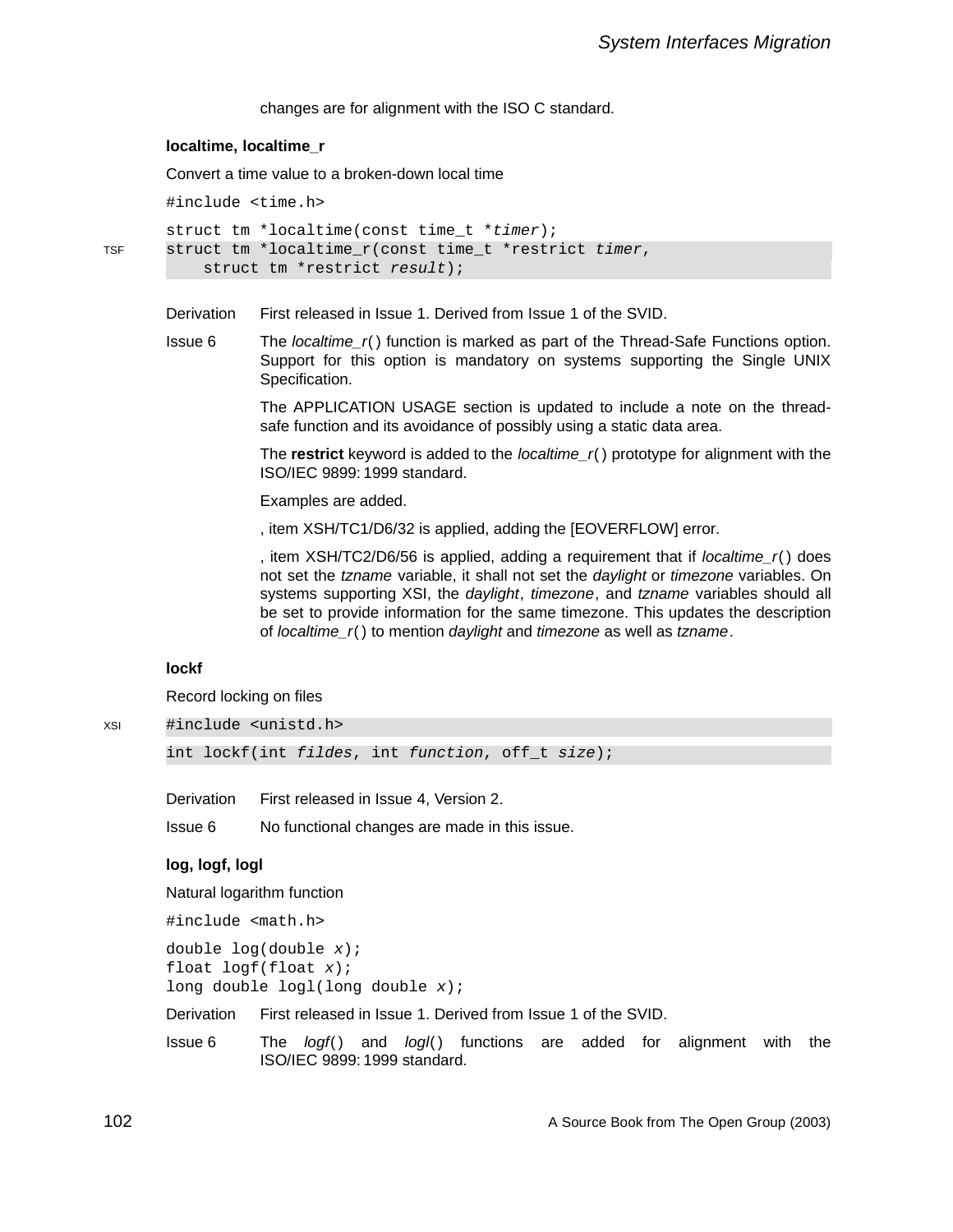The DESCRIPTION, RETURN VALUE, ERRORS, and APPLICATION USAGE sections are revised to align with the ISO/IEC 9899: 1999 standard.

IEC 60559: 1989 standard floating-point extensions over the ISO/IEC 9899: 1999 standard are marked.

#### **log10, log10f, log10l**

Base 10 logarithm function

#include <math.h>

double log10(double x); float log10f(float x); long double log101(long double x);

Derivation First released in Issue 1. Derived from Issue 1 of the SVID.

Issue 6 The  $log10f()$  and  $log10f()$  functions are added for alignment with the ISO/IEC 9899: 1999 standard.

> The DESCRIPTION, RETURN VALUE, ERRORS, and APPLICATION USAGE sections are revised to align with the ISO/IEC 9899: 1999 standard.

> IEC 60559: 1989 standard floating-point extensions over the ISO/IEC 9899: 1999 standard are marked.

## **log1p, log1pf, log1pl**

Compute a natural logarithm

#include <math.h>

double log1p(double x); float log1pf(float x); long double log1pl(long double x);

Derivation First released in Issue 4, Version 2.

Issue 6 The  $log1p()$  function is no longer marked as an extension.

The  $log1pf()$  and  $log1pf()$  functions are added for alignment with the ISO/IEC 9899: 1999 standard.

The DESCRIPTION, RETURN VALUE, ERRORS, and APPLICATION USAGE sections are revised to align with the ISO/IEC 9899: 1999 standard.

IEC 60559: 1989 standard floating-point extensions over the ISO/IEC 9899: 1999 standard are marked.

#### **log2, log2f, log2l**

Compute base 2 logarithm functions

#include <math.h>

double log2(double x); float log2f(float x); long double log2l(long double x);

These functions compute the base-2 logarithm of their argument x, log<sub>2</sub>(x).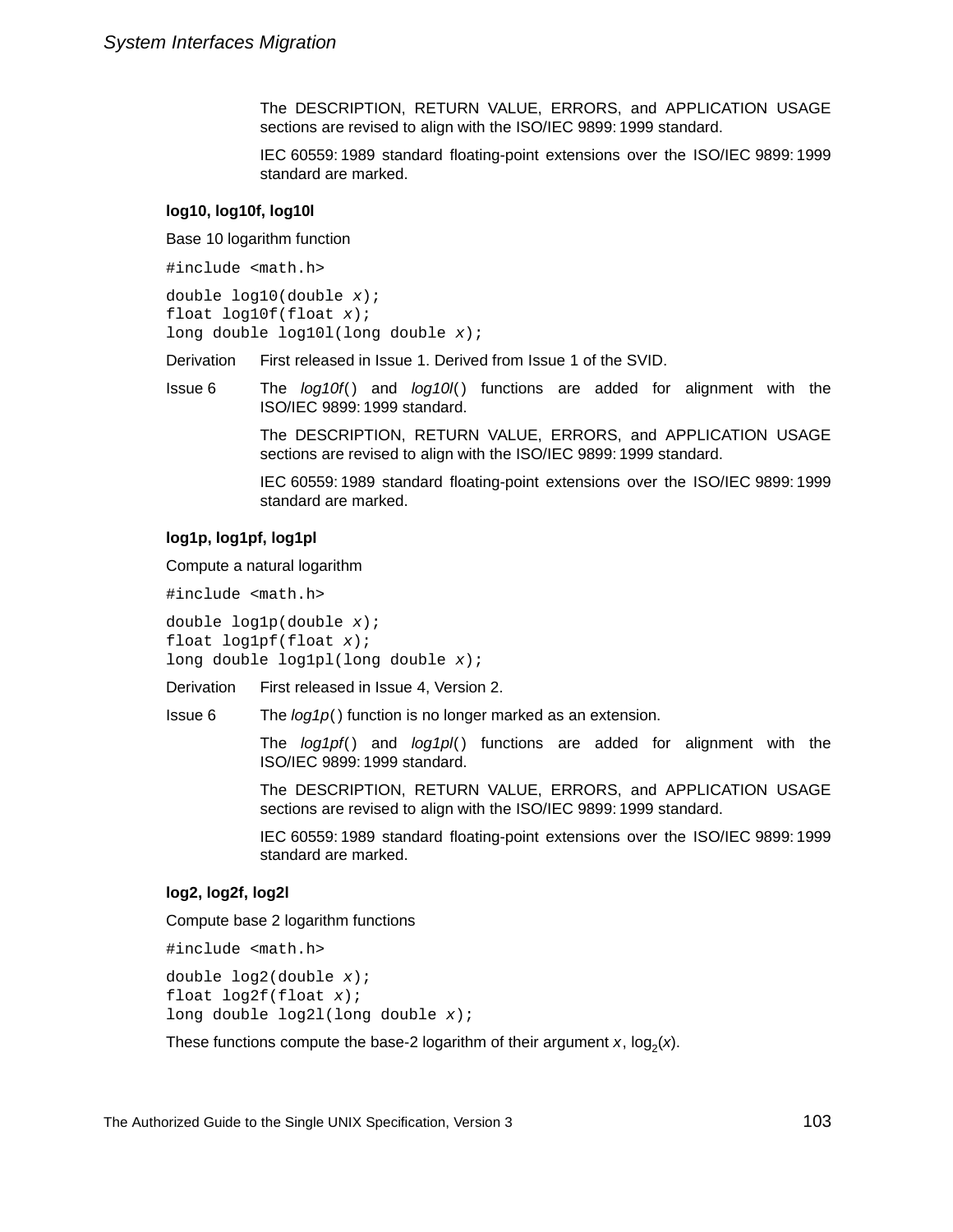Derivation First released in Issue 6. Derived from the ISO/IEC 9899: 1999 standard.

## **logb, logbf, logbl**

Radix-independent exponent

#include <math.h>

double logb(double x); float logbf(float x); long double logbl(long double x);

Derivation First released in Issue 4, Version 2.

Issue 6 The logb( ) function is no longer marked as an extension.

The  $logbf()$  and  $logbl()$  functions are added for alignment with the ISO/IEC 9899: 1999 standard.

The DESCRIPTION, RETURN VALUE, ERRORS, and APPLICATION USAGE sections are revised to align with the ISO/IEC 9899: 1999 standard.

IEC 60559: 1989 standard floating-point extensions over the ISO/IEC 9899: 1999 standard are marked.

### **longjmp**

#### Non-local goto

#include <setjmp.h>

void longjmp(jmp\_buf env, int val);

Derivation First released in Issue 1. Derived from Issue 1 of the SVID.

Issue 6 The following new requirements on POSIX implementations derive from alignment with the Single UNIX Specification:

> • The DESCRIPTION now explicitly makes *longjmp*(*)*'s effect on the signal mask unspecified.

The DESCRIPTION is updated for alignment with the ISO/IEC 9899: 1999 standard.

### **lrint, lrintf, lrintl**

Round to nearest integer value using current rounding direction

```
#include <math.h>
long lrint(double x);long lrintf(float x);
long lrintl(long double x);
```
These functions round their argument to the nearest integer value, rounding according to the current rounding direction.

Derivation First released in Issue 6. Derived from the ISO/IEC 9899: 1999 standard.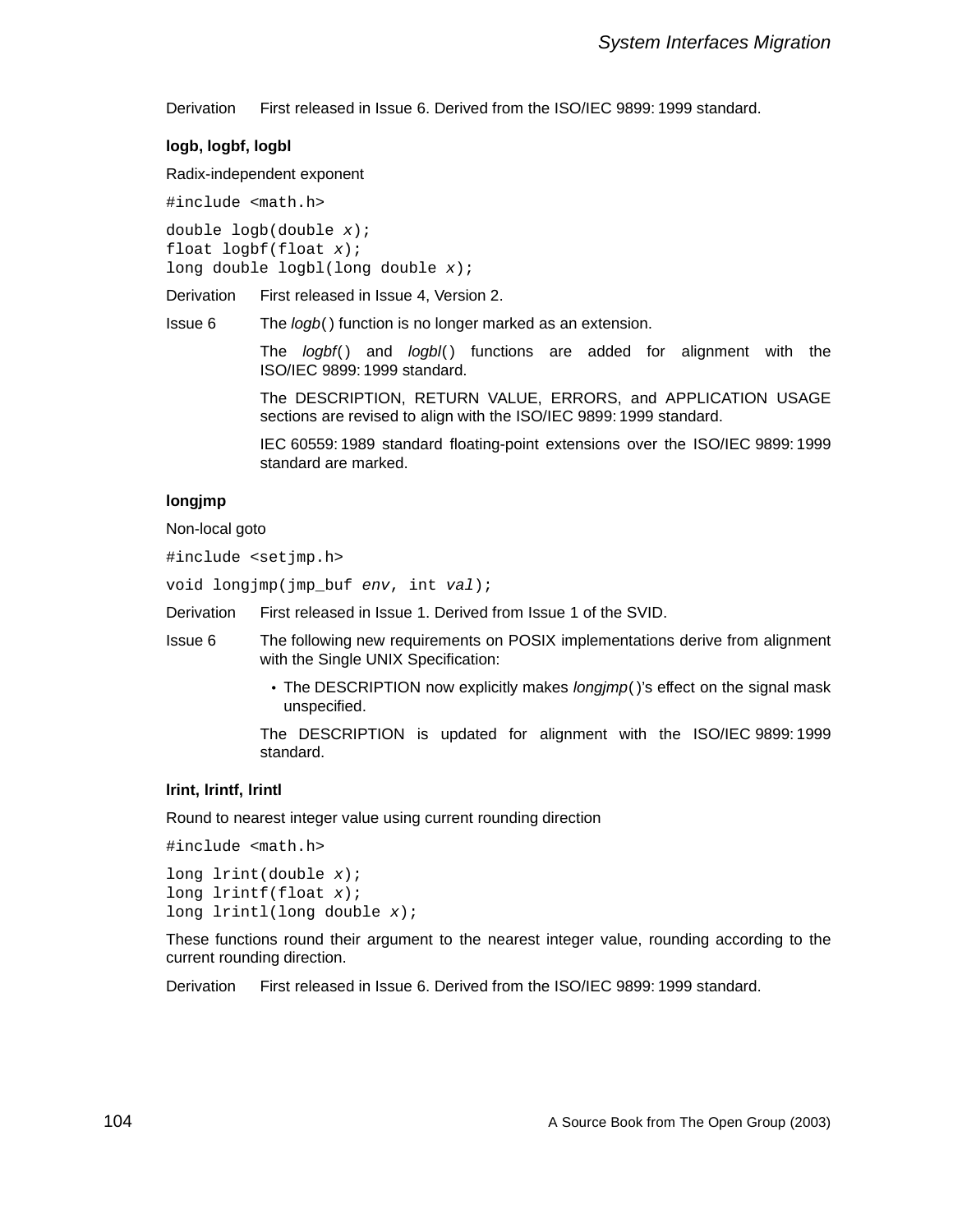#### **lround, lroundf, lroundl**

Round to nearest integer value

```
#include <math.h>
```

```
long lround(double x);
long lroundf(float x);
long lroundl(long double x);
```
These functions round their argument to the nearest integer value, rounding halfway cases away from zero, regardless of the current rounding direction.

Derivation First released in Issue 6. Derived from the ISO/IEC 9899: 1999 standard.

#### **lsearch, lfind**

Linear search and update

XSI #include <search.h>

```
void *lsearch(const void *key, void *base, size_t *nelp, size_t width,
   int (*compar)(const void *, const void *));
void *lfind(const void *key, const void *base, size_t *nelp,
    size_t width, int (*compar)(const void *, const void *));
```
Derivation First released in Issue 1. Derived from Issue 1 of the SVID.

Issue 6 No functional changes are made in this issue.

#### **lseek**

Move the read/write file offset

#include <unistd.h>

off\_t lseek(int fildes, off\_t offset, int whence);

Derivation First released in Issue 1. Derived from Issue 1 of the SVID.

Issue 6 In the SYNOPSIS, the optional include of the **<sys/types.h>** header is removed.

The following new requirements on POSIX implementations derive from alignment with the Single UNIX Specification:

• The [EOVERFLOW] error condition is added. This change is to support large files.

An additional [ESPIPE] error condition is added for sockets.

The DESCRIPTION is updated for alignment with IEEE Std 1003.1j-2000 by specifying that lseek( ) results are unspecified for typed memory objects.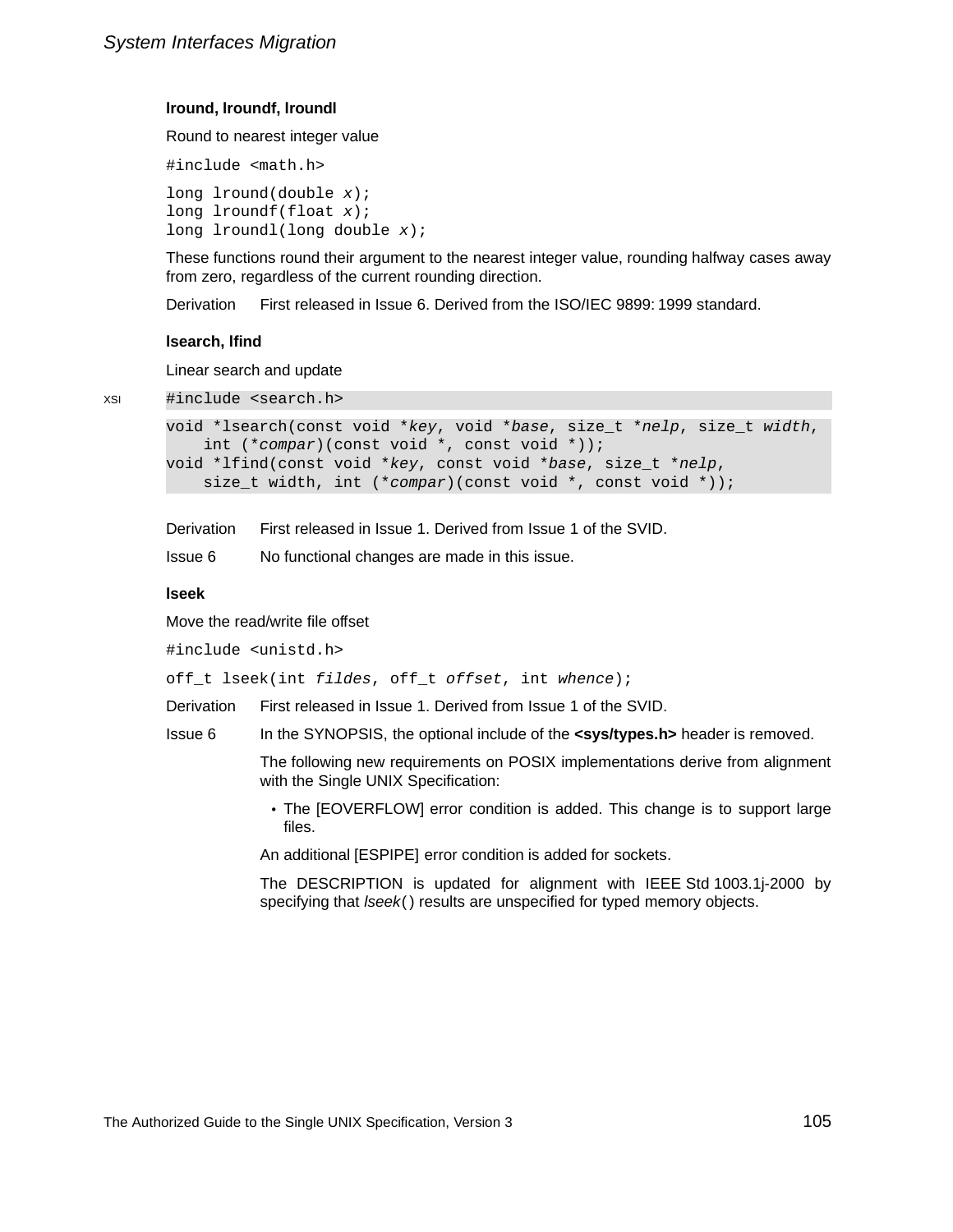## **lstat**

Get symbolic link status

#include <sys/stat.h>

int lstat(const char \*restrict path, struct stat \*restrict buf);

Derivation First released in Issue 4, Version 2.

Issue 6 The following changes were made to align with the IEEE P1003.1a draft standard:

- This function is now mandatory.
- The [ELOOP] optional error condition is added.

The **restrict** keyword is added to the lstat( ) prototype for alignment with the ISO/IEC 9899: 1999 standard.

### **makecontext, swapcontext**

Manipulate user contexts

```
OB XSI #include <ucontext.h>
```

```
void makecontext(ucontext_t *ucp, void (*func)(void),
    int \arg c, \ldots);
int swapcontext(ucontext_t *restrict oucp,
    const ucontext_t *restrict ucp);
```
Derivation First released in Issue 4, Version 2.

Issue 6 The **restrict** keyword is added to the swapcontext( ) prototype for alignment with the ISO/IEC 9899: 1999 standard.

> , item XSH/TC2/D6/57 is applied, obsoleting the functions. The prototype makes use of an obsolescent feature of the ISO C standard. Therefore, a strictly conforming POSIX application cannot use this form, and thus, use of getcontext(), makecontext(), and swapcontext() is marked obsolescent. It is recommended that applications that use these functions be converted to use threads instead.

### **malloc**

A memory allocator

#include <stdlib.h>

void \*malloc(size\_t size);

Derivation First released in Issue 1. Derived from Issue 1 of the SVID.

- Issue 6 The following new requirements on POSIX implementations derive from alignment with the Single UNIX Specification:
	- In the RETURN VALUE section, the requirement to set errno to indicate an error is added.
	- The [ENOMEM] error condition is added.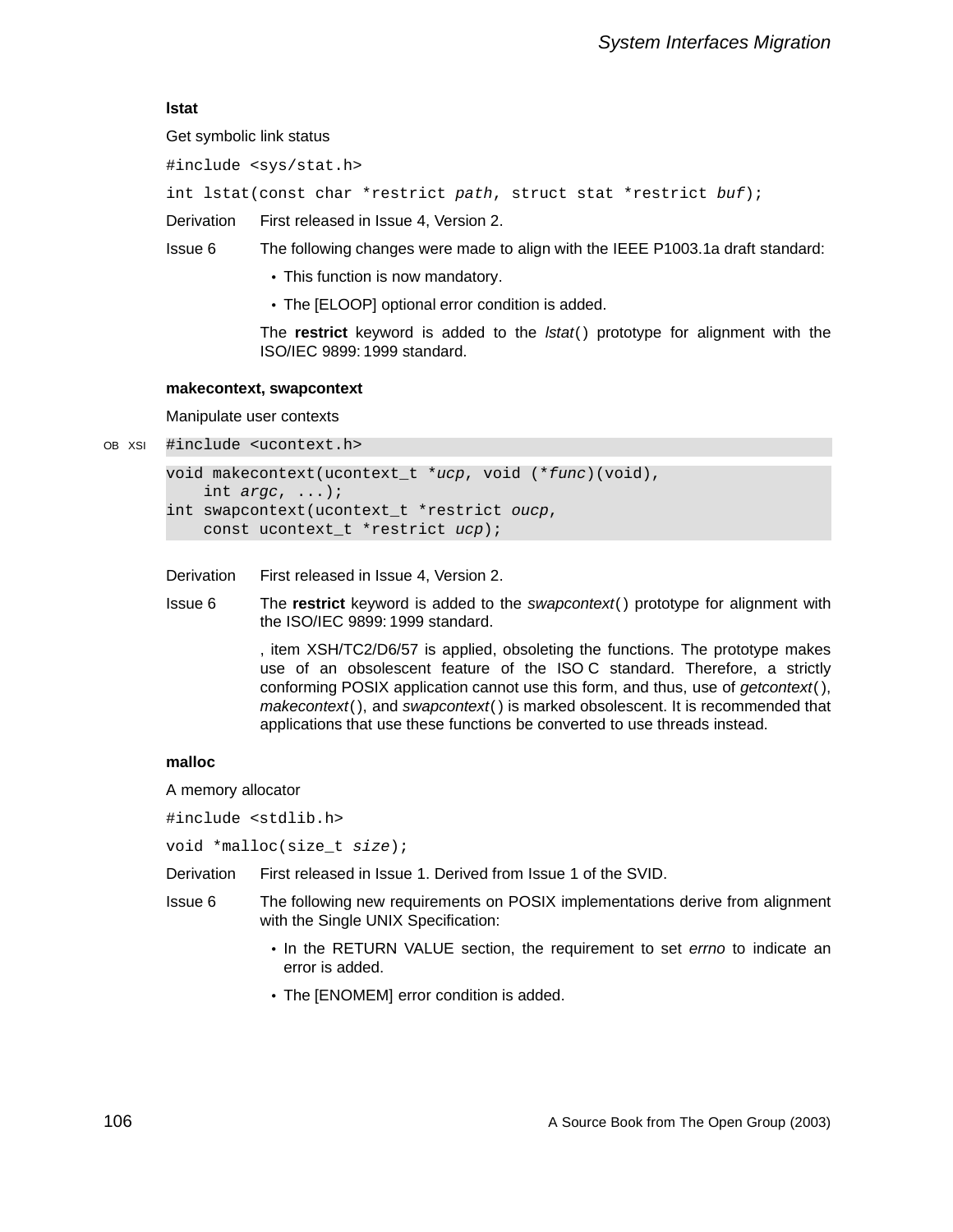### **mblen**

Get number of bytes in a character

#include <stdlib.h>

int mblen(const char \*s, size\_t n);

Derivation First released in Issue 4. Aligned with the ISO C standard.

Issue 6 No functional changes are made in this issue.

#### **mbrlen**

Get number of bytes in a character (restartable)

#include <wchar.h>

```
size_t mbrlen(const char *restrict s, size_t n,
    mbstate_t *restrict ps);
```
- Derivation First released in Issue 5. Included for alignment with the ISO/IEC 9899: 1990 standard.
- Issue 6 The mbrlen( ) prototype is updated for alignment with the ISO/IEC 9899: 1999 standard.

### **mbrtowc**

Convert a character to a wide-character code (restartable)

#include <wchar.h>

```
size_t mbrtowc(wchar_t *restrict pwc, const char *restrict s,
    size_t n, mbstate_t *restrict ps);
```
- Derivation First released in Issue 5. Included for alignment with the ISO/IEC 9899: 1990 standard.
- Issue 6 The mbrtowc() prototype is updated for alignment with the ISO/IEC 9899: 1999 standard.

The following new requirements on POSIX implementations derive from alignment with the Single UNIX Specification:

• The [EINVAL] error condition is added.

ISO/IEC 9899: 1999 standard, Technical Corrigendum No. 1 is incorporated.

# **mbsinit**

#### Determine conversion object status

#include <wchar.h>

int mbsinit(const mbstate\_t \*ps);

- Derivation First released in Issue 5. Included for alignment with the ISO/IEC 9899: 1990 standard.
- Issue 6 No functional changes are made in this issue.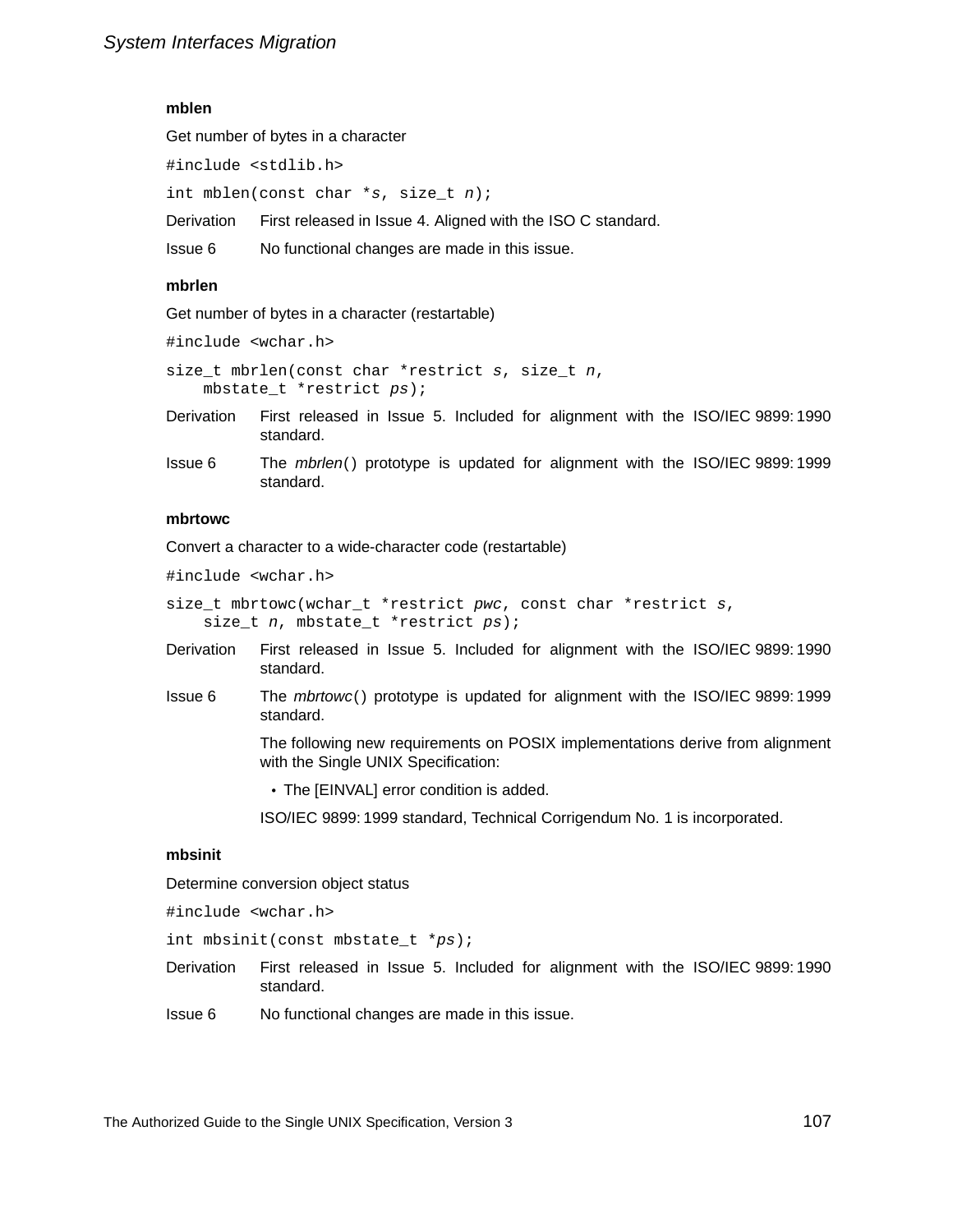# **mbsrtowcs**

Convert a character string to a wide-character string (restartable)

#include <wchar.h>

```
size_t mbsrtowcs(wchar_t *restrict dst, const char **restrict src,
    size_t len, mbstate_t *restrict ps);
```
- Derivation First released in Issue 5. Included for alignment with the ISO/IEC 9899: 1990 standard.
- Issue 6 The mbsrtowcs( ) prototype is updated for alignment with the ISO/IEC 9899: 1999 standard.

The [EINVAL] error condition is marked CX.

### **mbstowcs**

Convert a character string to a wide-character string

#include <stdlib.h>

```
size_t mbstowcs(wchar_t *restrict pwcs, const char *restrict s,
    size_t n);
```
- Derivation First released in Issue 4. Aligned with the ISO C standard.
- Issue 6 The mbstowcs() prototype is updated for alignment with the ISO/IEC 9899: 1999 standard.

### **mbtowc**

Convert a character to a wide-character code

#include <stdlib.h>

int mbtowc(wchar\_t \*restrict pwc, const char \*restrict s, size\_t n);

Derivation First released in Issue 4. Aligned with the ISO C standard.

Issue 6 The mbtowc( ) prototype is updated for alignment with the ISO/IEC 9899: 1999 standard.

#### **memccpy**

Copy bytes in memory

XSI #include <string.h>

```
void *memccpy(void *restrict s1, const void *restrict s2,
   int c, size_t n);
```
Derivation First released in Issue 1. Derived from Issue 1 of the SVID.

Issue 6 The **restrict** keyword is added to the memccpy( ) prototype for alignment with the ISO/IEC 9899: 1999 standard.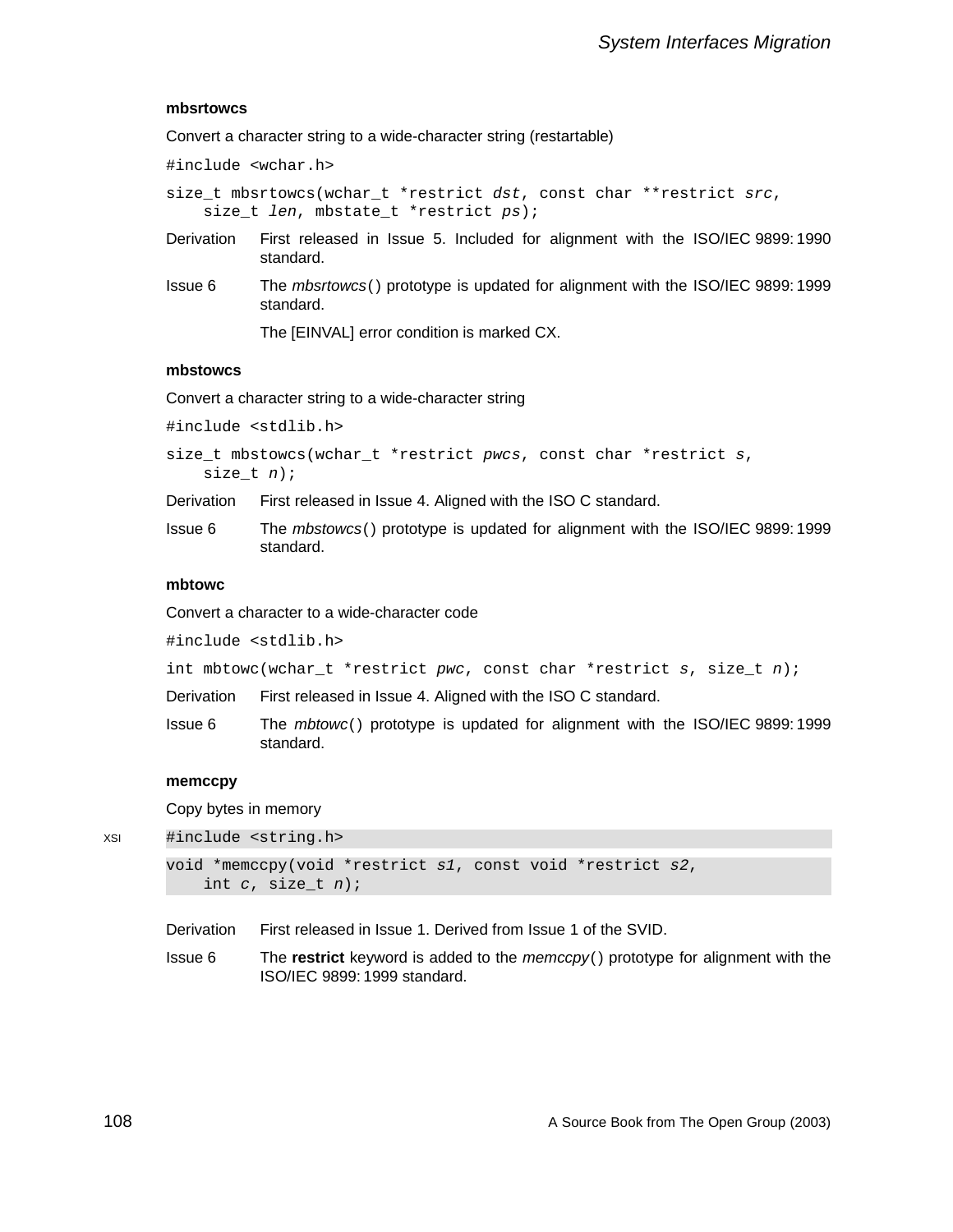### **memchr**

Find byte in memory

#include <string.h>

void \*memchr(const void \*s, int c, size\_t n); Derivation First released in Issue 1. Derived from Issue 1 of the SVID. Issue 6 No functional changes are made in this issue.

#### **memcmp**

Compare bytes in memory

#include <string.h>

int memcmp(const void \*s1, const void \*s2, size\_t n);

Derivation First released in Issue 1. Derived from Issue 1 of the SVID.

Issue 6 No functional changes are made in this issue.

# **memcpy**

Copy bytes in memory

#include <string.h>

void \*memcpy(void \*restrict s1, const void \*restrict s2, size\_t n);

Derivation First released in Issue 1. Derived from Issue 1 of the SVID.

Issue 6 The memcpy( ) prototype is updated for alignment with the ISO/IEC 9899: 1999 standard.

### **memmove**

Copy bytes in memory with overlapping areas

#include <string.h>

void \*memmove(void \*s1, const void \*s2, size\_t n);

Derivation First released in Issue 4. Derived from ANSI standard X3.159-1989, Programming Language C (ANSI C).

Issue 6 No functional changes are made in this issue.

# **memset**

Set bytes in memory

#include <string.h>

void \*memset(void \*s, int  $c$ , size\_t  $n$ );

Derivation First released in Issue 1. Derived from Issue 1 of the SVID.

Issue 6 No functional changes are made in this issue.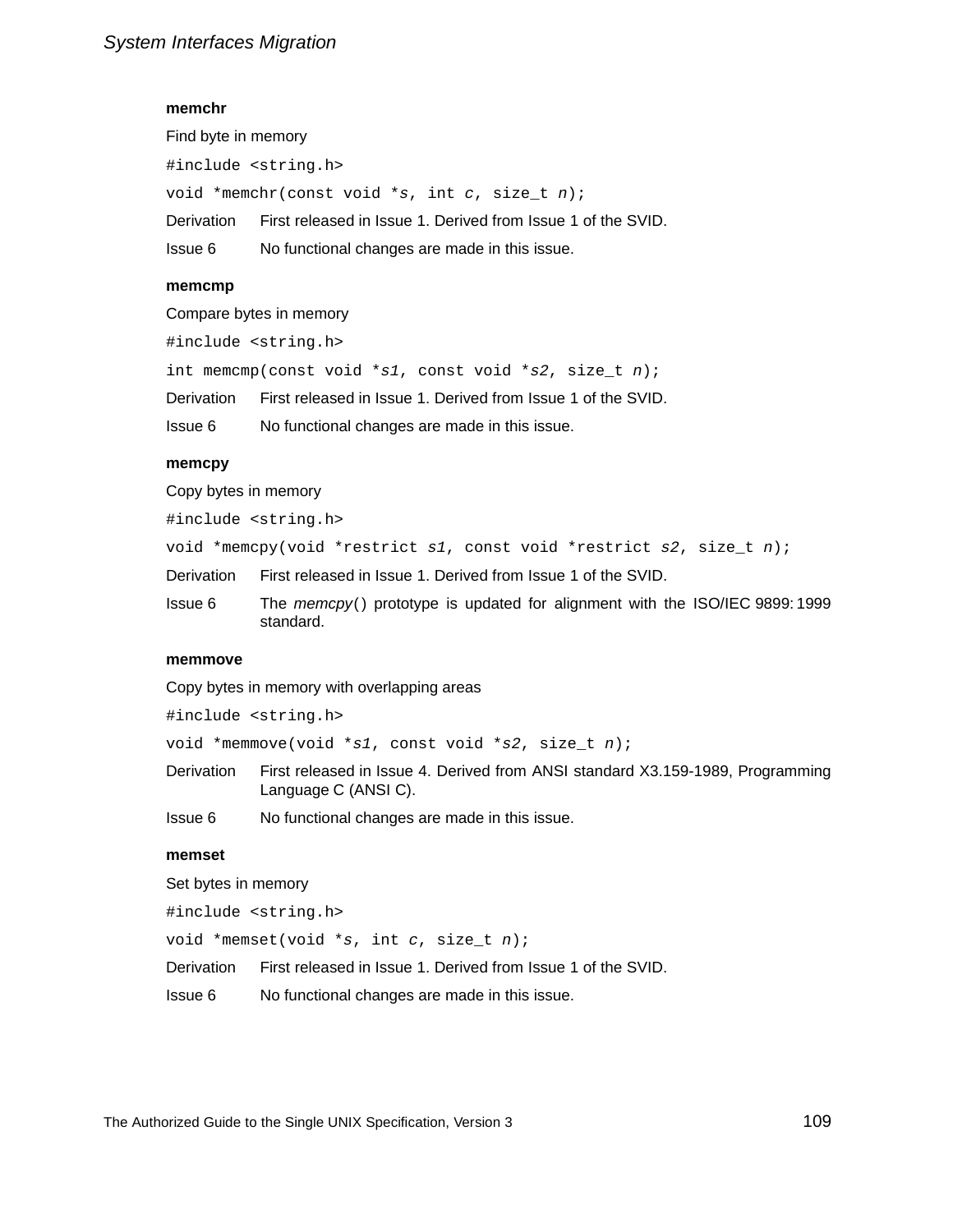```
mkdir
```
Make a directory

#include <sys/stat.h>

int mkdir(const char \*path, mode\_t mode);

- Derivation First released in Issue 3. Included for alignment with IEEE Std 1003.1-1988 (POSIX.1).
- Issue 6 In the SYNOPSIS, the optional include of the **<sys/types.h>** header is removed.

The following new requirements on POSIX implementations derive from alignment with the Single UNIX Specification:

- The [ELOOP] mandatory error condition is added.
- A second [ENAMETOOLONG] is added as an optional error condition.

The following changes were made to align with the IEEE P1003.1a draft standard:

• The [ELOOP] optional error condition is added.

# **mkfifo**

Make a FIFO special file

#include <sys/stat.h>

int mkfifo(const char \*path, mode\_t mode);

Derivation First released in Issue 3. Included for alignment with IEEE Std 1003.1-1988 (POSIX.1).

Issue 6 In the SYNOPSIS, the optional include of the **<sys/types.h>** header is removed.

The following new requirements on POSIX implementations derive from alignment with the Single UNIX Specification:

- The [ELOOP] mandatory error condition is added.
- A second [ENAMETOOLONG] is added as an optional error condition.

The following changes were made to align with the IEEE P1003.1a draft standard:

• The [ELOOP] optional error condition is added.

# **mknod**

Make a directory, a special file, or a regular file

XSI #include <sys/stat.h>

int mknod(const char \*path, mode\_t mode, dev\_t dev);

Derivation First released in Issue 4, Version 2.

Issue 6 The wording of the mandatory [ELOOP] error condition is updated, and a second optional [ELOOP] error condition is added.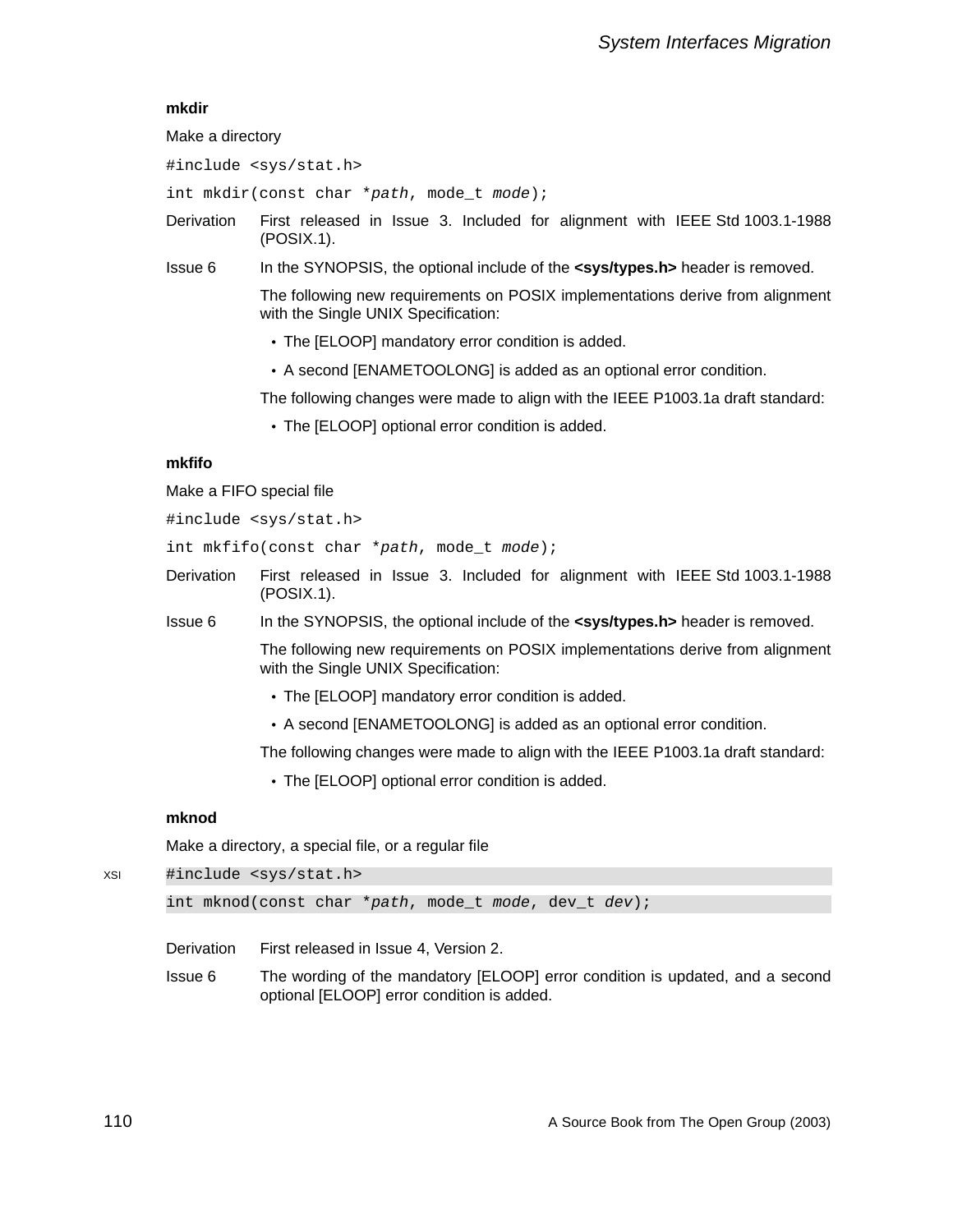**mkstemp**

Make a unique filename

```
XSI #include <stdlib.h>
```
int mkstemp(char \*template);

Derivation First released in Issue 4, Version 2.

Issue 6 No functional changes are made in this issue.

# **mktemp**

Make a unique filename (**LEGACY**)

XSI #include <stdlib.h>

char \*mktemp(char \*template);

Derivation First released in Issue 4, Version 2.

Issue 6 This function is marked LEGACY and may not be available on all implementations.

Between the time a pathname is created and the file opened, it is possible for some other process to create a file with the same name. The  $mkstemp()$  function avoids this problem and is preferred over this function.

### **mktime**

Convert broken-down time into time since the Epoch

#include <time.h>

time\_t mktime(struct tm \*timeptr);

- Derivation First released in Issue 3. Included for alignment with IEEE Std 1003.1-1988 (POSIX.1) and ANSI standard X3.159-1989, Programming Language C (ANSI C).
- Issue 6 , item XSH/TC2/D6/58 is applied, updating the RETURN VALUE and ERRORS sections to add the optional [EOVERFLOW] error as a CX extension.

, item XSH/TC2/D6/59 is applied, adding the  $tzset()$  function to the SEE ALSO section.

### **mlock, munlock**

Lock or unlock a range of process address space (**REALTIME**)

MLR #include <sys/mman.h>

int mlock(const void \*addr, size\_t len); int munlock(const void \*addr, size\_t len);

- Derivation First released in Issue 5. Included for alignment with the POSIX Realtime Extension. This is part of the Realtime Option Group and may not be available on all implementations.
- Issue 6 The mlock() and munlock() functions are marked as part of the Range Memory Locking option.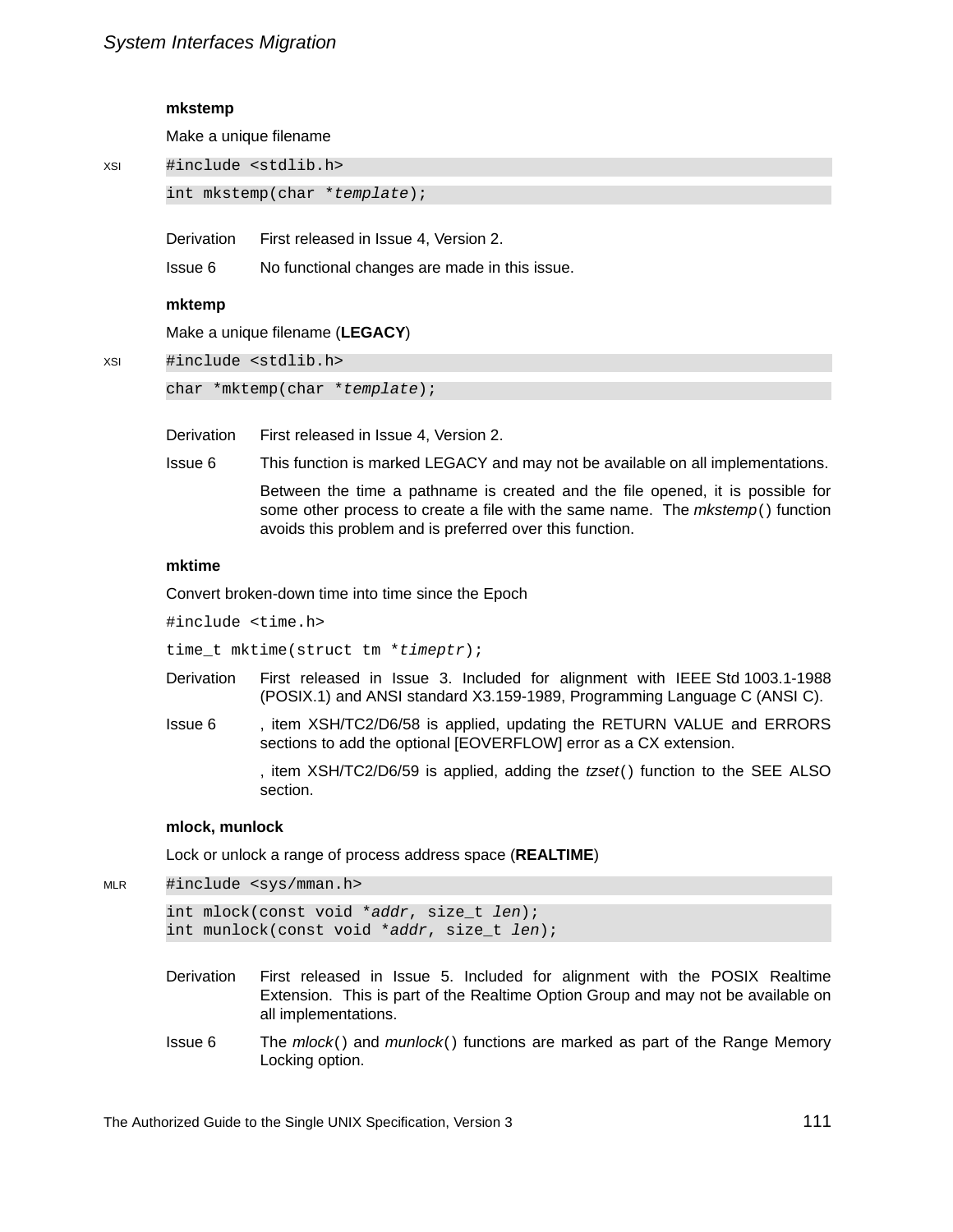The [ENOSYS] error condition has been removed as stubs need not be provided if an implementation does not support the Range Memory Locking option.

### **mlockall, munlockall**

Lock/unlock the address space of a process (**REALTIME**)

```
ML #include <sys/mman.h>
```

```
int mlockall(int flags);
int munlockall(void);
```
- Derivation First released in Issue 5. Included for alignment with the POSIX Realtime Extension. This is part of the Realtime Option Group and may not be available on all implementations.
- Issue 6 The mlockall() and munlockall() functions are marked as part of the Process Memory Locking option.

The [ENOSYS] error condition has been removed as stubs need not be provided if an implementation does not support the Process Memory Locking option.

#### **mmap**

Map pages of memory

MC3 #include <sys/mman.h>

```
void *mmap(void *addr, size_t len, int prot, int flags,
    int fildes, off_t off);
```
- Derivation First released in Issue 4, Version 2.
- Issue 6 The mmap() function is marked as part of the Memory Mapped Files, Shared Memory Objects option and Typed Memory Objects option.

The Open Group Corrigendum U028/6 is applied, changing (**void** \*)−1 to MAP\_FAILED.

The following new requirements on POSIX implementations derive from alignment with the Single UNIX Specification:

- The DESCRIPTION is updated to describe the use of MAP\_FIXED.
- The DESCRIPTION is updated to describe the addition of an extra reference to the file associated with the file descriptor passed to  $mmap()$ .
- The DESCRIPTION is updated to state that there may be implementationdefined limits on the number of memory regions that can be mapped.
- The DESCRIPTION is updated to describe constraints on the alignment and size of the *off* argument.
- The [EINVAL] and [EMFILE] error conditions are added.
- The [EOVERFLOW] error condition is added. This change is to support large files.

The following changes are made for alignment with ISO/IEC 9945-1: 1996 (POSIX-1):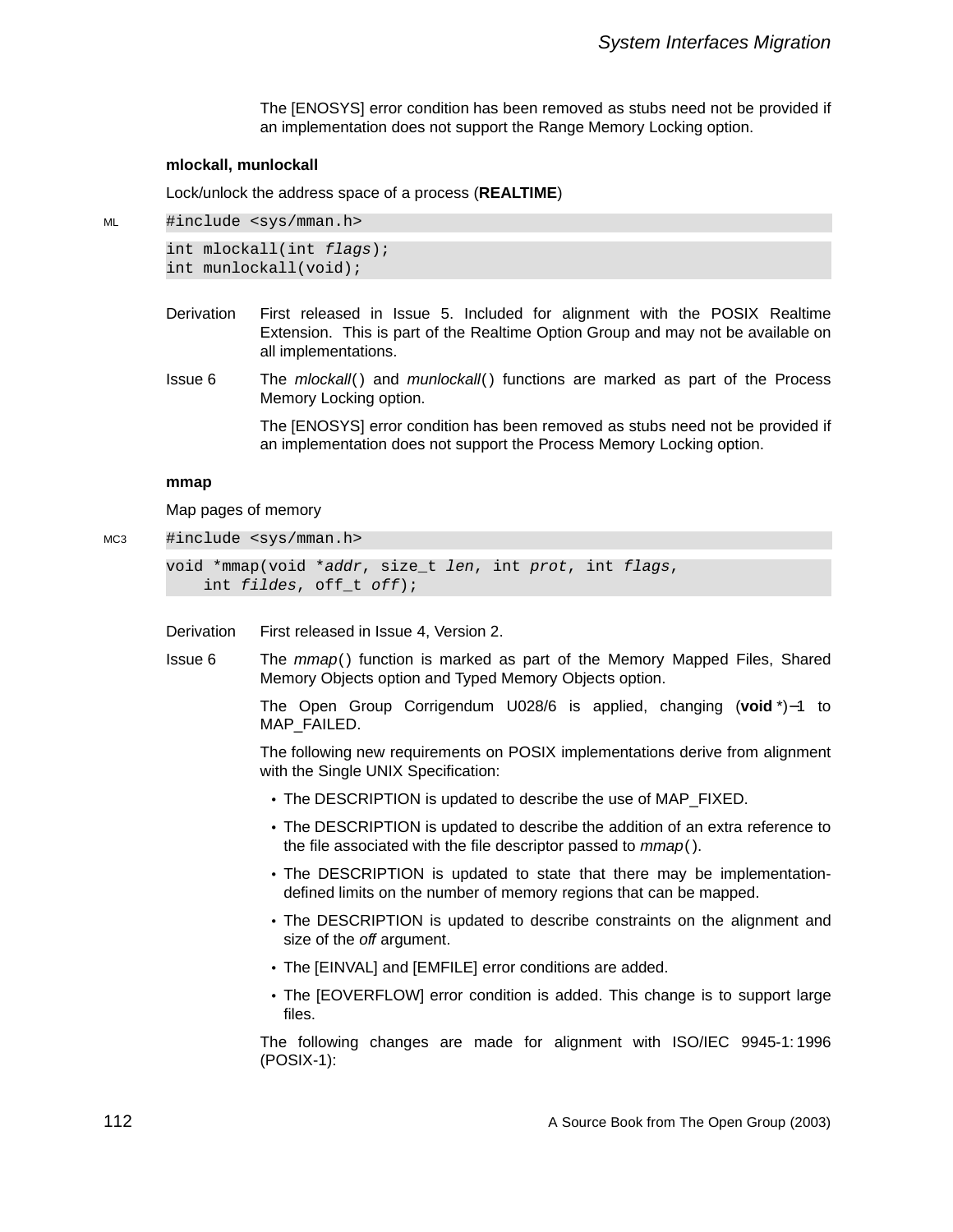• The DESCRIPTION is updated to describe the cases when MAP\_PRIVATE and MAP\_FIXED need not be supported.

The following changes are made for alignment with IEEE Std 1003.1j-2000:

- Semantics for typed memory objects are added to the DESCRIPTION.
- New [ENOMEM] and [ENXIO] errors are added to the ERRORS section.

, item XSH/TC2/D6/60 is applied, updating the DESCRIPTION and ERRORS sections to add the [EINVAL] error when *len* is zero.

# **modf, modff, modfl**

Decompose a floating-point number

#include <math.h>

double modf(double x, double \*iptr); float modff(float value, float \*iptr); long double modfl(long double value, long double \*iptr);

Derivation First released in Issue 1. Derived from Issue 1 of the SVID.

Issue 6 The modff() and modfl() functions are added for alignment with the ISO/IEC 9899: 1999 standard.

> The DESCRIPTION, RETURN VALUE, ERRORS, and APPLICATION USAGE sections are revised to align with the ISO/IEC 9899: 1999 standard.

> IEC 60559: 1989 standard floating-point extensions over the ISO/IEC 9899: 1999 standard are marked.

# **mprotect**

Set protection of memory mapping

MPR #include <sys/mman.h>

int mprotect(void \*addr, size\_t len, int prot);

Derivation First released in Issue 4, Version 2.

Issue 6 The mprotect() function is marked as part of the Memory Protection option.

The following new requirements on POSIX implementations derive from alignment with the Single UNIX Specification:

- The DESCRIPTION is updated to state that implementations require addr to be a multiple of the page size as returned by sysconf( ).
- The [EINVAL] error condition is added.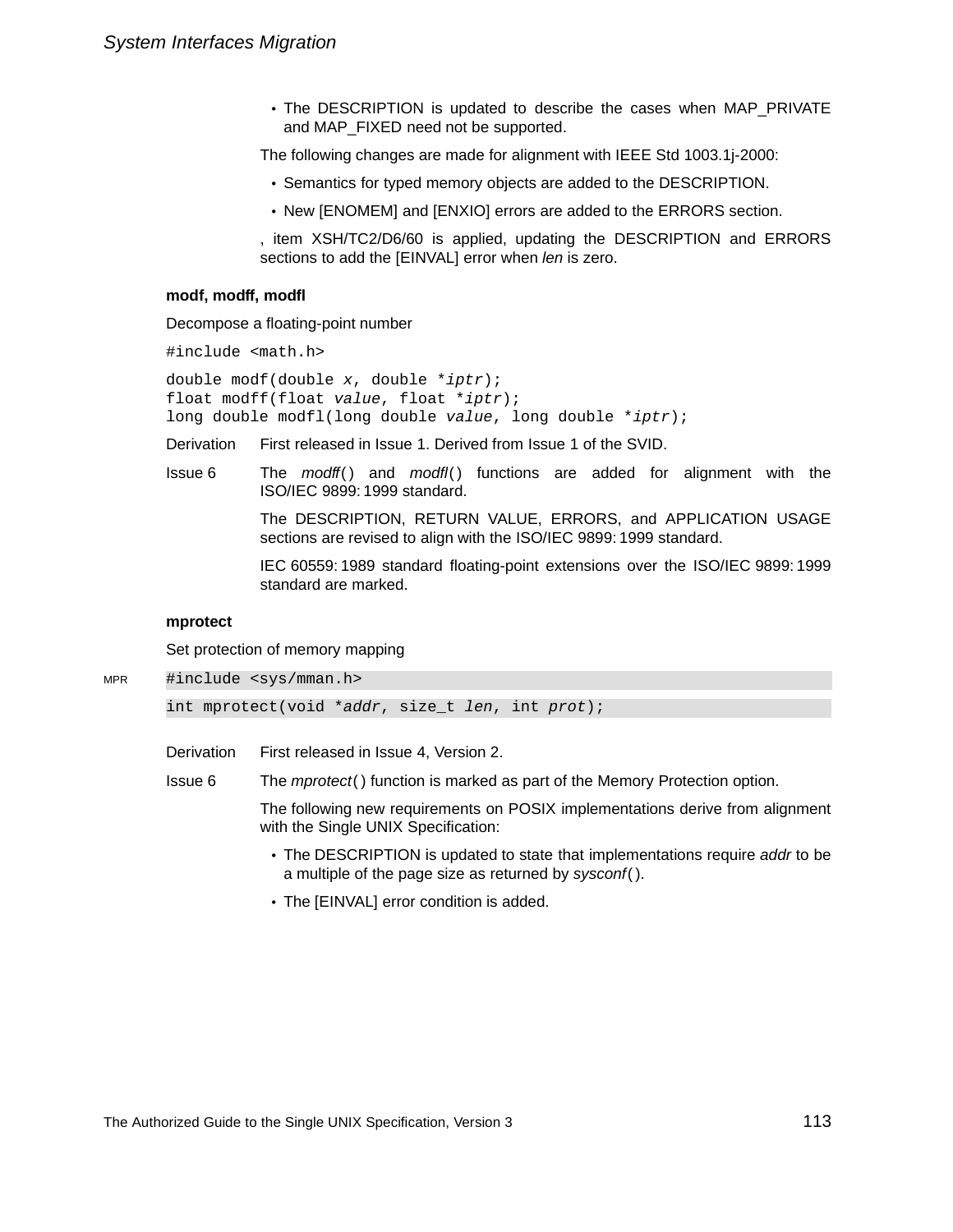# **mq\_close**

Close a message queue (**REALTIME**)

MSG #include <mqueue.h>

int mq\_close(mqd\_t mqdes);

- Derivation First released in Issue 5. Included for alignment with the POSIX Realtime Extension. This is part of the Realtime Option Group and may not be available on all implementations.
- Issue 6 The mq\_close() function is marked as part of the Message Passing option.

The [ENOSYS] error condition has been removed as stubs need not be provided if an implementation does not support the Message Passing option.

### **mq\_getattr**

Get message queue attributes (**REALTIME**)

MSG #include <mqueue.h>

int mq\_getattr(mqd\_t mqdes, struct mq\_attr \*mqstat);

- Derivation First released in Issue 5. Included for alignment with the POSIX Realtime Extension. This is part of the Realtime Option Group and may not be available on all implementations.
- Issue 6 The mq\_getattr() function is marked as part of the Message Passing option.

The [ENOSYS] error condition has been removed as stubs need not be provided if an implementation does not support the Message Passing option.

, item XSH/TC2/D6/61 is applied, updating the ERRORS section to change the [EBADF] error from mandatory to optional.

### **mq\_notify**

Notify process that a message is available (**REALTIME**)

MSG #include <mqueue.h>

int mq\_notify(mqd\_t mqdes, const struct sigevent \*notification);

- Derivation First released in Issue 5. Included for alignment with the POSIX Realtime Extension. This is part of the Realtime Option Group and may not be available on all implementations.
- Issue 6 The  $mq\_notify()$  function is marked as part of the Message Passing option.

The [ENOSYS] error condition has been removed as stubs need not be provided if an implementation does not support the Message Passing option.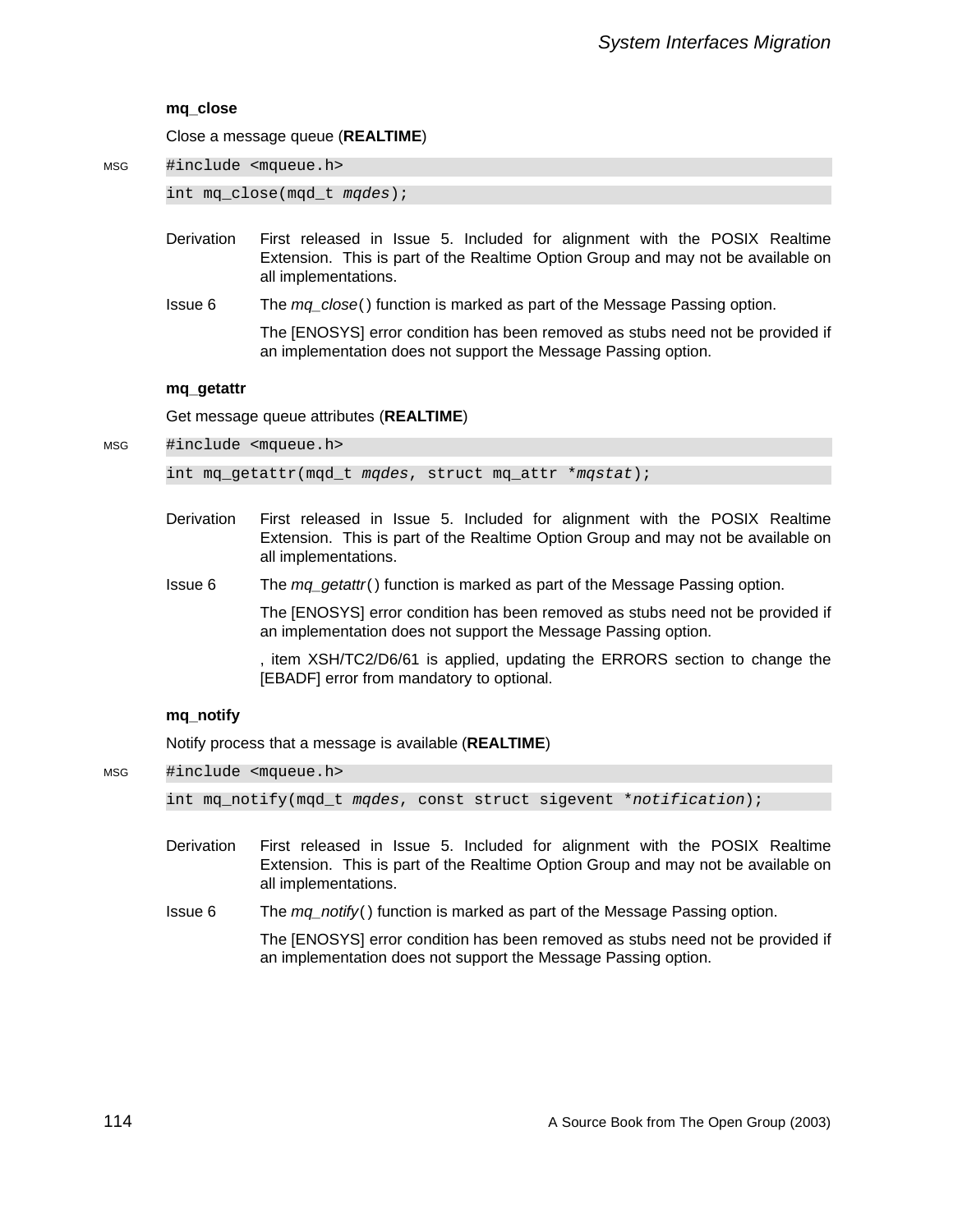### **mq\_open**

Open a message queue (**REALTIME**)

MSG #include <mqueue.h>

mqd\_t mq\_open(const char \*name, int oflag, ...);

- Derivation First released in Issue 5. Included for alignment with the POSIX Realtime Extension. This is part of the Realtime Option Group and may not be available on all implementations.
- Issue 6 The mq\_open() function is marked as part of the Message Passing option.

The [ENOSYS] error condition has been removed as stubs need not be provided if an implementation does not support the Message Passing option.

The DESCRIPTION of O\_EXCL is updated in response to IEEE PASC Interpretation 1003.1c #48.

, item XSH/TC2/D6/62 is applied, updating the description of the permission bits in the DESCRIPTION section. The change is made for consistency with the shm\_open() and sem\_open() functions.

### **mq\_receive, mq\_timedreceive**

Receive a message from a message queue (**REALTIME**)

MSG #include <mqueue.h>

ssize\_t mq\_receive(mqd\_t mqdes, char \*msg\_ptr, size\_t msg\_len, unsigned \*msg\_prio);

MSG TMO #include <mqueue.h> #include <time.h>

> ssize\_t mq\_timedreceive(mqd\_t mqdes, char \*restrict msg\_ptr, size\_t msg\_len, unsigned \*restrict msg\_prio, const struct timespec \*restrict abs\_timeout);

- Derivation First released in Issue 5. Included for alignment with the POSIX Realtime Extension. This is part of the Realtime Option Group and may not be available on all implementations.
- Issue 6 The mq\_receive() function is marked as part of the Message Passing option.

The Open Group Corrigendum U021/4 is applied. The DESCRIPTION is changed to refer to *msg\_len* rather than *maxsize*.

The [ENOSYS] error condition has been removed as stubs need not be provided if an implementation does not support the Message Passing option.

The following new requirements on POSIX implementations derive from alignment with the Single UNIX Specification:

• In this function it is possible for the return value to exceed the range of the type **ssize\_t** (since **size\_t** has a larger range of positive values than **ssize\_t**). A sentence restricting the size of the **size\_t** object is added to the description to resolve this conflict.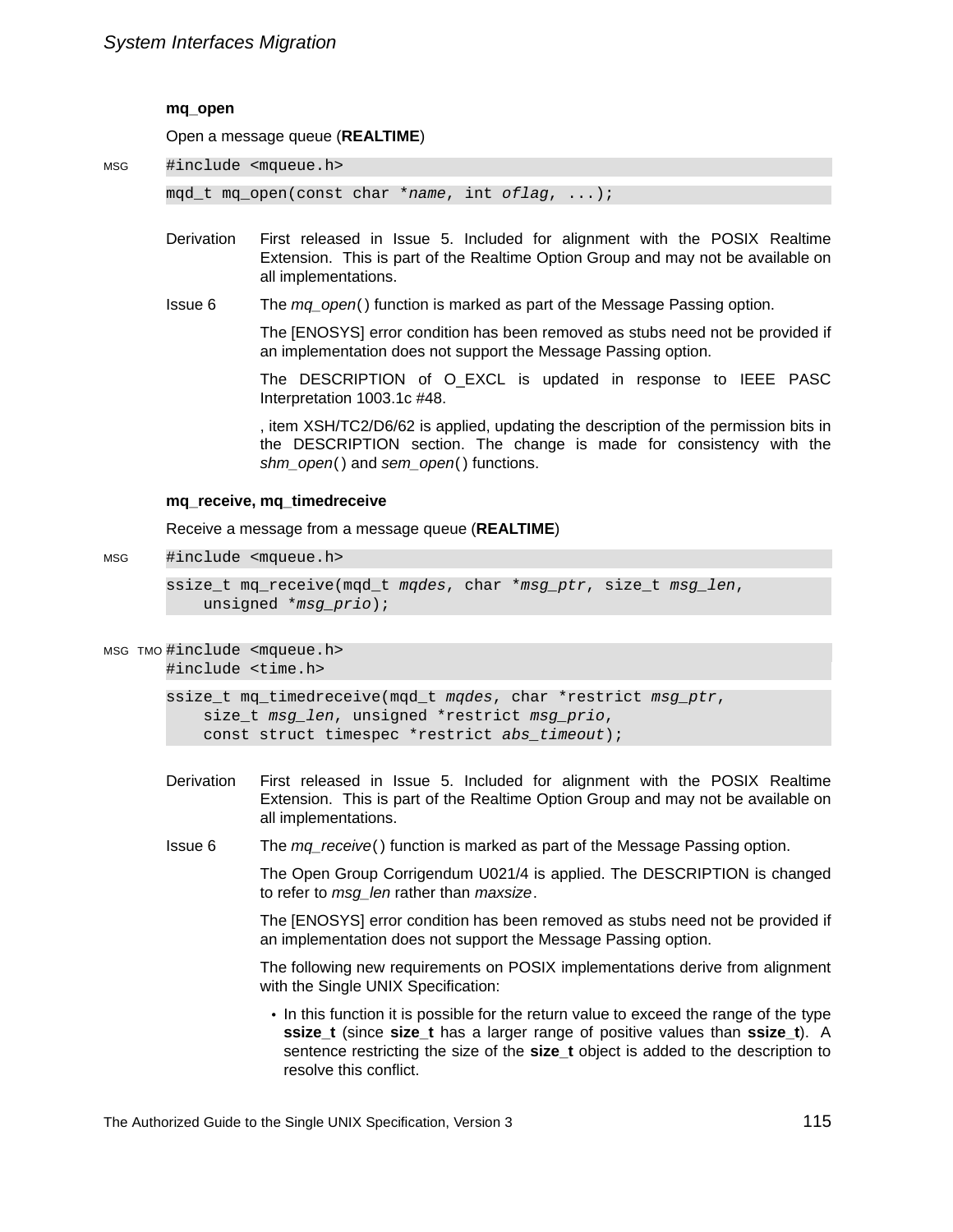The mq\_timedreceive() function is added for alignment with IEEE Std 1003.1d-1999.

The **restrict** keyword is added to the mq\_timedreceive( ) prototype for alignment with the ISO/IEC 9899: 1999 standard.

IEEE PASC Interpretation 1003.1 #109 is applied, correcting the return type for mq\_timedreceive( ) from **int** to **ssize\_t**.

#### **mq\_send, mq\_timedsend**

Send a message to a message queue (**REALTIME**)

MSG #include <mqueue.h>

int mq\_send(mqd\_t mqdes, const char \*msg\_ptr, size\_t msg\_len, unsigned msg\_prio);

MSG TMO #include <mqueue.h>

#include <time.h>

int mq\_timedsend(mqd\_t mqdes, const char \*msg\_ptr, size\_t msg\_len, unsigned msg\_prio, const struct timespec \*abs\_timeout);

- Derivation First released in Issue 5. Included for alignment with the POSIX Realtime Extension. This is part of the Realtime Option Group and may not be available on all implementations.
- Issue 6 The mq\_send() function is marked as part of the Message Passing option.

The [ENOSYS] error condition has been removed as stubs need not be provided if an implementation does not support the Message Passing option.

The mq\_timedsend( ) function is added for alignment with IEEE Std 1003.1d-1999.

#### **mq\_setattr**

Set message queue attributes (**REALTIME**)

MSG #include <mqueue.h>

int mq\_setattr(mqd\_t mqdes, const struct mq\_attr \*restrict mqstat, struct mq\_attr \*restrict omqstat);

- Derivation First released in Issue 5. Included for alignment with the POSIX Realtime Extension. This is part of the Realtime Option Group and may not be available on all implementations.
- Issue 6 The mq\_setattr() function is marked as part of the Message Passing option.

The [ENOSYS] error condition has been removed as stubs need not be provided if an implementation does not support the Message Passing option.

The **restrict** keyword is added to the mq\_setattr( ) prototype for alignment with the ISO/IEC 9899: 1999 standard.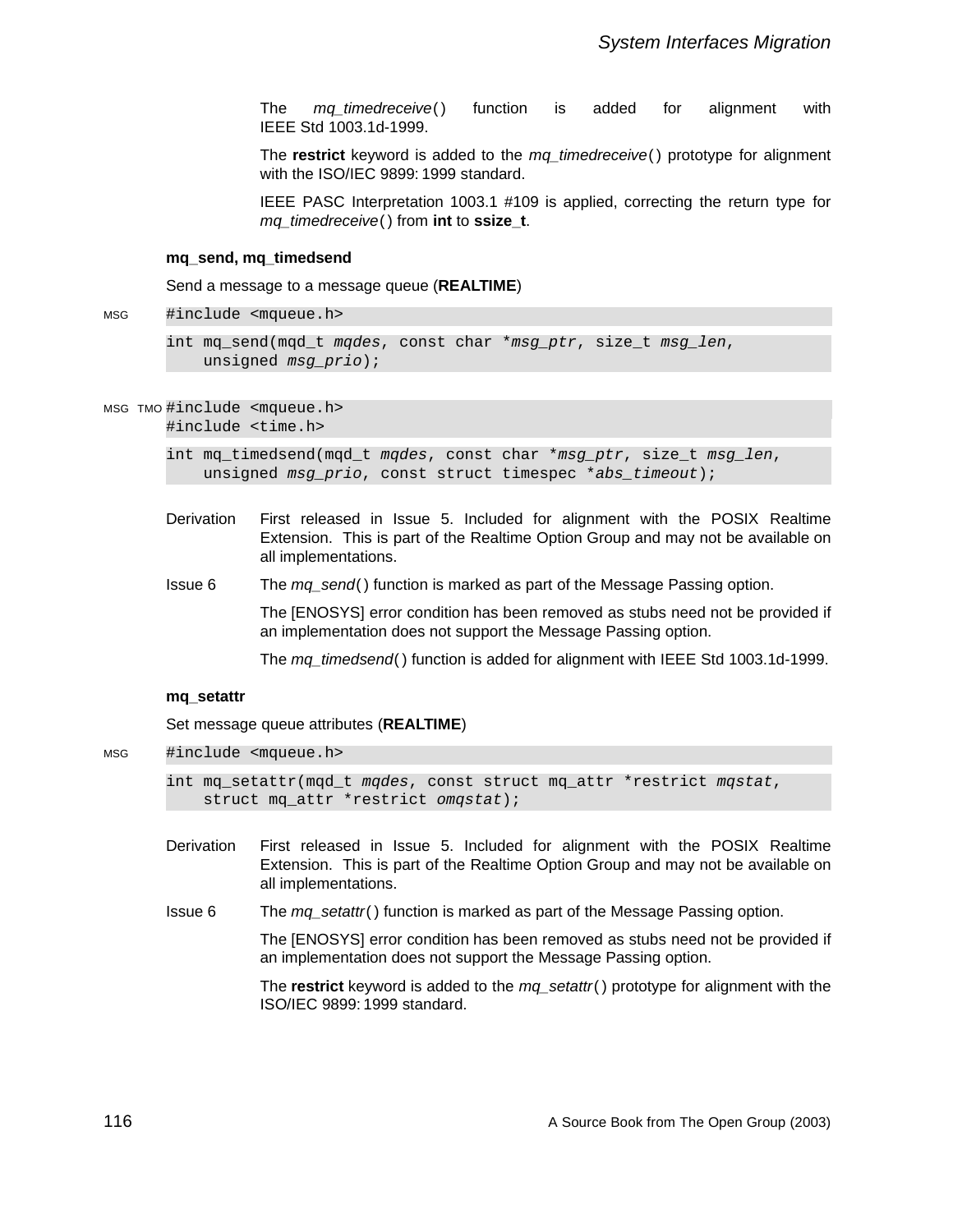# **mq\_unlink**

Remove a message queue (**REALTIME**)

MSG #include <mqueue.h>

int mq\_unlink(const char \*name);

- Derivation First released in Issue 5. Included for alignment with the POSIX Realtime Extension. This is part of the Realtime Option Group and may not be available on all implementations.
- Issue 6 The mq\_unlink() function is marked as part of the Message Passing option.

The Open Group Corrigendum U021/5 is applied, clarifying that upon unsuccessful completion, the named message queue is unchanged by this function.

The [ENOSYS] error condition has been removed as stubs need not be provided if an implementation does not support the Message Passing option.

# **msgctl**

XSI message control operations

XSI #include <sys/msg.h>

int msgctl(int msqid, int cmd, struct msqid\_ds \*buf);

Derivation First released in Issue 2. Derived from Issue 2 of the SVID.

Issue 6 No functional changes are made in this issue.

### **msgget**

Get the XSI message queue identifier

XSI #include <sys/msg.h>

int msgget(key\_t key, int msgflg);

Derivation First released in Issue 2. Derived from Issue 2 of the SVID.

Issue 6 No functional changes are made in this issue.

### **msgrcv**

XSI message receive operation

XSI #include <sys/msg.h>

ssize\_t msgrcv(int msqid, void \*msgp, size\_t msgsz, long msgtyp, int msgflg);

Derivation First released in Issue 2. Derived from Issue 2 of the SVID.

Issue 6 No functional changes are made in this issue.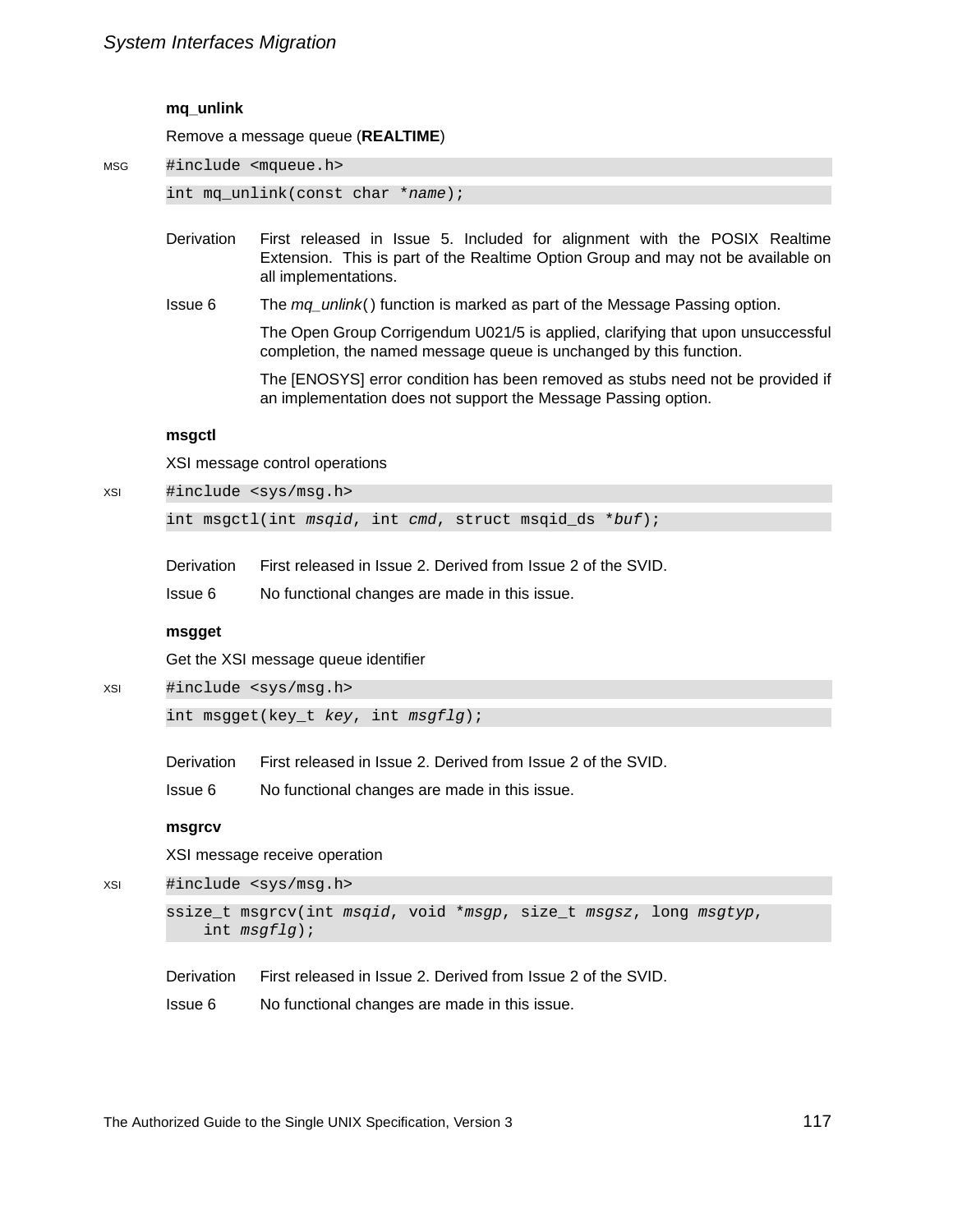# **msgsnd**

XSI message send operation

XSI #include <sys/msg.h>

int msgsnd(int msqid, const void \*msgp, size\_t msgsz, int msgflg);

Derivation First released in Issue 2. Derived from Issue 2 of the SVID.

Issue 6 No functional changes are made in this issue.

# **msync**

Synchronize memory with physical storage

MF SIO #include <sys/mman.h>

int msync(void \*addr, size\_t len, int flags);

- Derivation First released in Issue 4, Version 2.
- Issue 6 The msync() function is marked as part of the Memory Mapped Files and Synchronized Input and Output options.

The following changes are made for alignment with ISO/IEC 9945-1: 1996 (POSIX-1):

• The [EBUSY] mandatory error condition is added.

The following new requirements on POSIX implementations derive from alignment with the Single UNIX Specification:

- The DESCRIPTION is updated to state that implementations require addr to be a multiple of the page size.
- The second [EINVAL] error condition is made mandatory.

The DESCRIPTION is updated for alignment with IEEE Std 1003.1j-2000 by adding reference to typed memory objects.

### **munmap**

Unmap pages of memory

MC3 #include <sys/mman.h>

int munmap(void \*addr, size\_t len);

Derivation First released in Issue 4, Version 2.

Issue 6 The munmap() function is marked as part of the Memory Mapped Files, Shared Memory Objects option and Typed Memory Objects option.

> The following new requirements on POSIX implementations derive from alignment with the Single UNIX Specification:

• The DESCRIPTION is updated to state that implementations require addr to be a multiple of the page size.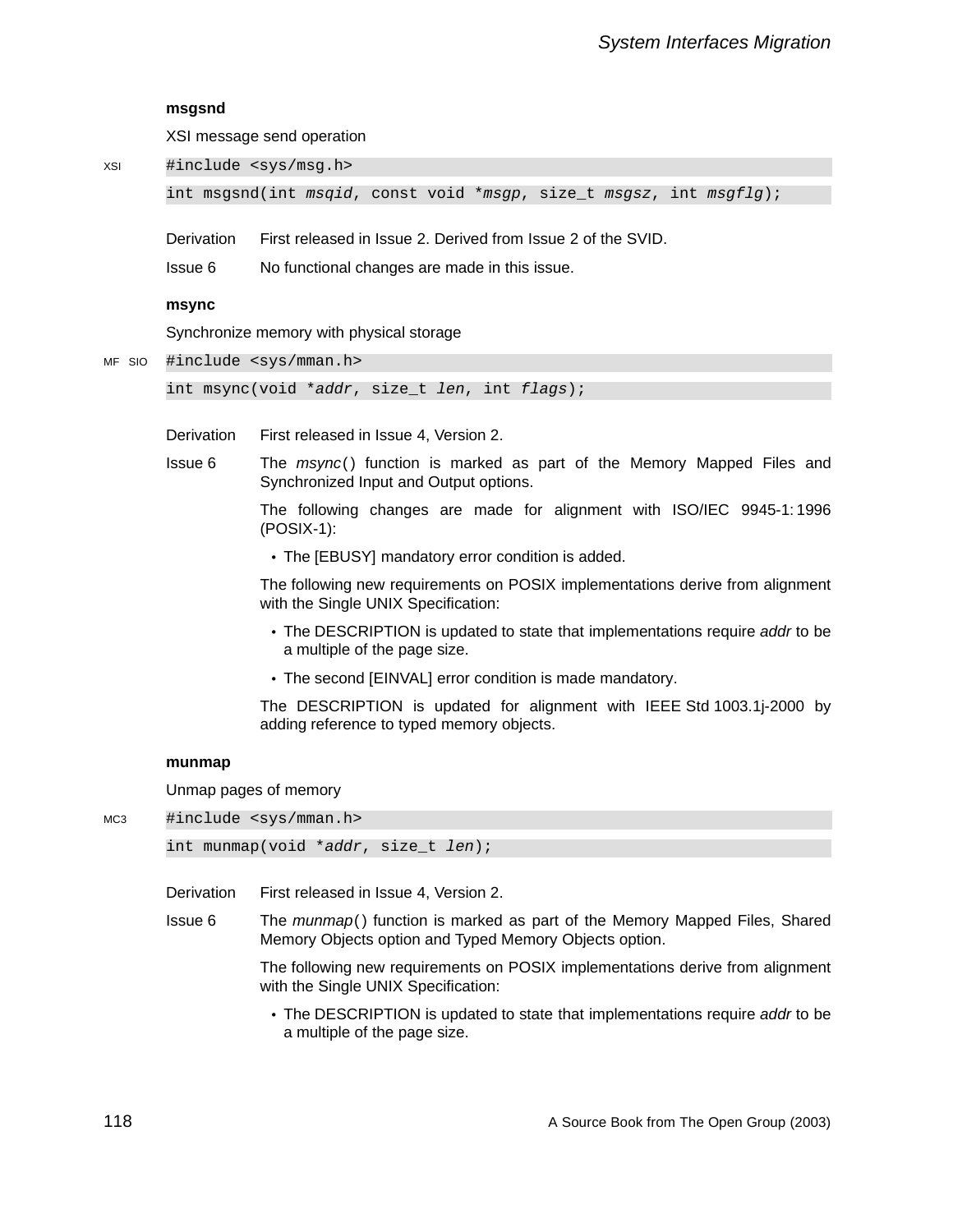• The [EINVAL] error conditions are added.

The following changes are made for alignment with IEEE Std 1003.1j-2000:

• Semantics for typed memory objects are added to the DESCRIPTION.

### **nan, nanf, nanl**

### Return quiet NaN

#include <math.h>

double nan(const char \*tagp); float nanf(const char \*tagp); long double nanl(const char \*tagp);

The function call nan("n-char-sequence") is equivalent to:

strtod("NAN(n-char-sequence)", (char \*\*) NULL);

The function call *nan*("") is equivalent to:

strtod("NAN()", (char \*\*) NULL)

Derivation First released in Issue 6. Derived from the ISO/IEC 9899: 1999 standard.

# **nanosleep**

### High resolution sleep (**REALTIME**)

TMR #include <time.h>

int nanosleep(const struct timespec \*rqtp, struct timespec \*rmtp);

- Derivation First released in Issue 5. Included for alignment with the POSIX Realtime Extension. This is part of the Realtime Option Group and may not be available on all implementations.
- Issue 6 The nanosleep( ) function is marked as part of the Timers option.

The [ENOSYS] error condition has been removed as stubs need not be provided if an implementation does not support the Timers option.

#### **nearbyint, nearbyintf, nearbyintl**

Floating-point rounding functions

#include <math.h>

```
double nearbyint(double x);
float nearbyintf(float x);
long double nearbyintl(long double x);
```
Derivation First released in Issue 6. Derived from the ISO/IEC 9899: 1999 standard.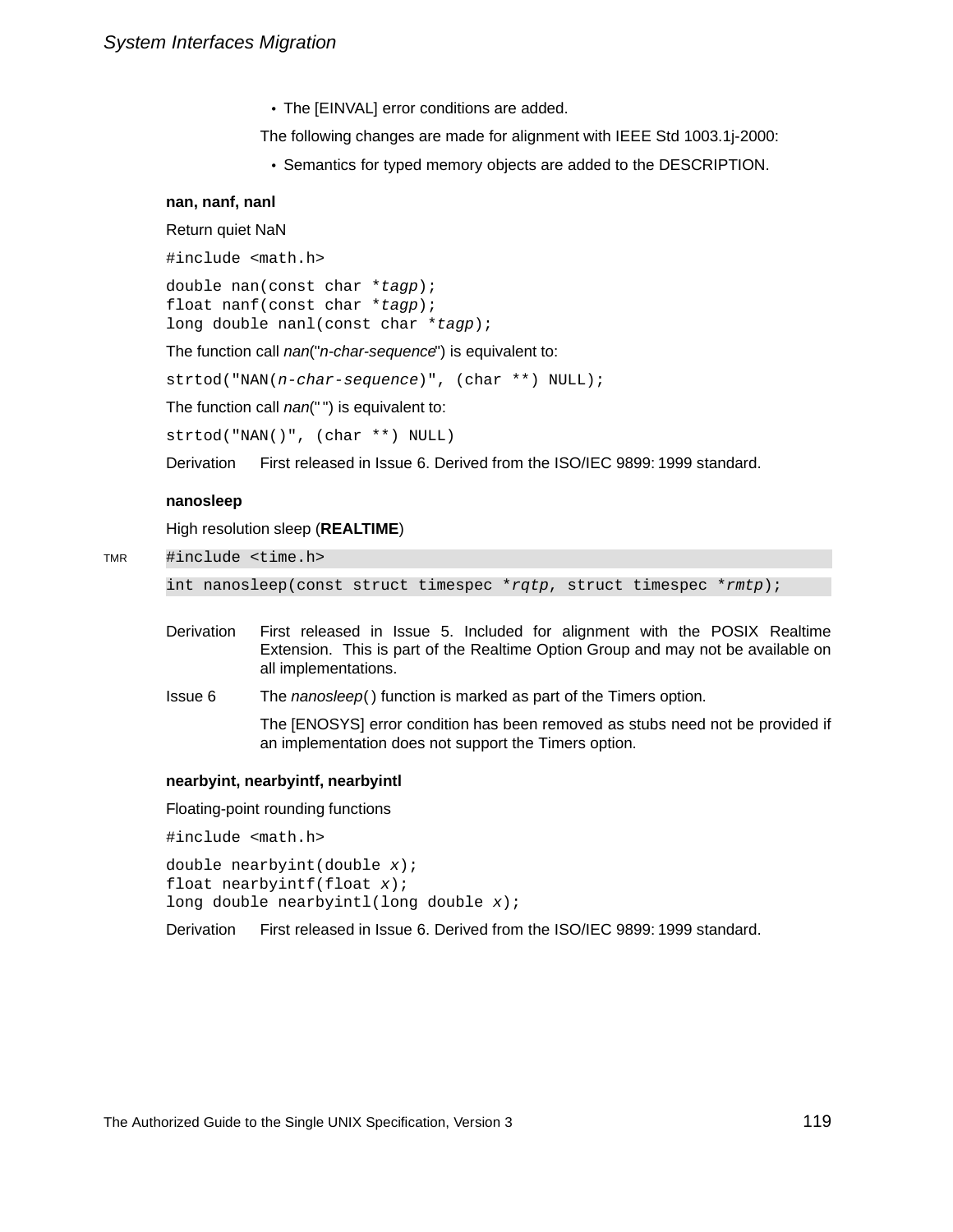# **nextafter, nextafterf, nextafterl, nexttoward, nexttowardf, nexttowardl**

Next representable floating-point number

#include <math.h>

```
double nextafter(double x, double y);
float nextafterf(float x, float y);
long double nextafterl(long double x, long double y);
double nexttoward(double x, long double y);
float nexttowardf(float x, long double y);
long double nexttowardl(long double x, long double y);
```
Derivation First released in Issue 4, Version 2.

Issue 6 The nextafter() function is no longer marked as an extension.

The nextafterf( ), nextafterl( ), nexttoward( ), nexttowardf( ), nexttowardl( ) functions are added for alignment with the ISO/IEC 9899: 1999 standard.

The DESCRIPTION, RETURN VALUE, ERRORS, and APPLICATION USAGE sections are revised to align with the ISO/IEC 9899: 1999 standard.

IEC 60559: 1989 standard floating-point extensions over the ISO/IEC 9899: 1999 standard are marked.

# **nftw**

Walk a file tree

XSI #include <ftw.h>

```
int nftw(const char *path, int (*fn) (const char *,
    const struct stat *, int, struct FTW *), int depth, int flags);
```
Derivation First released in Issue 4, Version 2.

Issue 6 The Open Group Base Resolution bwg97-003 is applied.

The ERRORS section is updated as follows:

- The wording of the mandatory [ELOOP] error condition is updated.
- A second optional [ELOOP] error condition is added.
- The [EOVERFLOW] mandatory error condition is added.

Text is added to the DESCRIPTION to say that the  $n$ ftw() function need not be reentrant and that the results are unspecified if the application-supplied fn function does not preserve the current working directory.

, item XSH/TC2/D6/64 is applied, changing the argument *depth* to fd\_limit throughout and changing ''to a maximum of 5 levels deep'' to ''using a maximum of 5 file descriptors'' in the EXAMPLES section.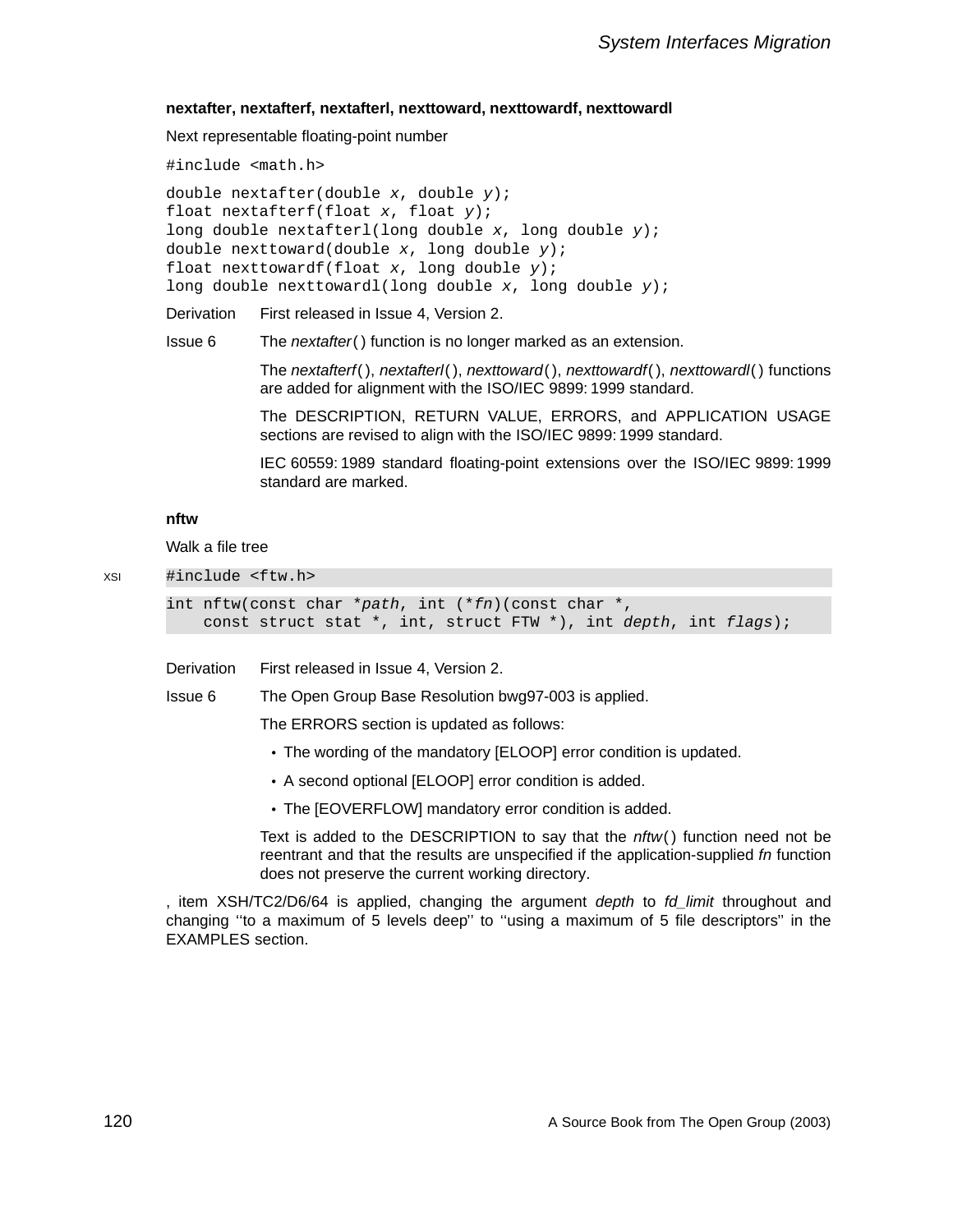# **nice**

Change the nice value of a process

```
XSI #include <unistd.h>
```
int nice(int incr);

Derivation First released in Issue 1. Derived from Issue 1 of the SVID.

Issue 6 No functional changes are made in this issue.

# **nl\_langinfo**

Language information

XSI #include <langinfo.h>

char \*nl\_langinfo(nl\_item *item*);

Derivation First released in Issue 2.

Issue 6 No functional changes are made in this issue.

# **open**

Open a file

```
OH #include <sys/stat.h>
      #include <fcntl.h>
```

```
int open(const char *path, int oflag, ... );
```
- Derivation First released in Issue 1. Derived from Issue 1 of the SVID.
- Issue 6 In the SYNOPSIS, the optional include of the **<sys/types.h>** header is removed.

The following new requirements on POSIX implementations derive from alignment with the Single UNIX Specification:

- In the DESCRIPTION, O\_CREAT is amended to state that the group ID of the file is set to the group ID of the file's parent directory or to the effective group ID of the process. This is a FIPS requirement.
- In the DESCRIPTION, text is added to indicate setting of the offset maximum in the open file description. This change is to support large files.
- In the ERRORS section, the [EOVERFLOW] condition is added. This change is to support large files.
- The [ENXIO] mandatory error condition is added.
- The [EINVAL], [ENAMETOOLONG], and [ETXTBSY] optional error conditions are added.

The DESCRIPTION and ERRORS sections are updated so that items related to the optional XSI STREAMS Option Group are marked.

The following changes were made to align with the IEEE P1003.1a draft standard:

• An explanation is added of the effect of the O\_CREAT and O\_EXCL flags when the path refers to a symbolic link.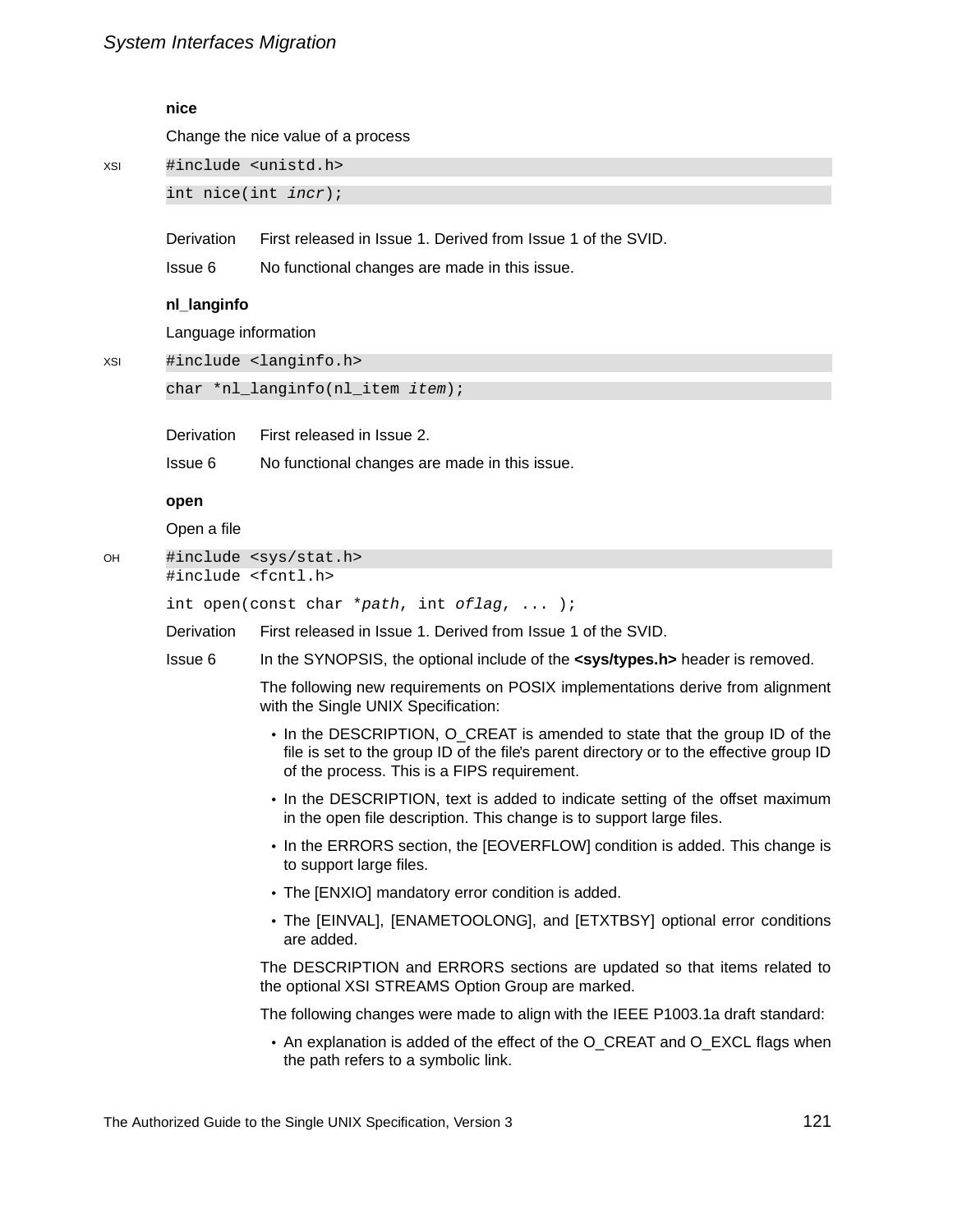• The [ELOOP] optional error condition is added.

The DESCRIPTION of O\_EXCL is updated in response to IEEE PASC Interpretation 1003.1c #48.

### **opendir**

Open a directory

#include <dirent.h>

DIR \*opendir(const char \*dirname);

Derivation First released in Issue 2.

Issue 6 In the SYNOPSIS, the optional include of the **<sys/types.h>** header is removed.

The following new requirements on POSIX implementations derive from alignment with the Single UNIX Specification:

- The [ELOOP] mandatory error condition is added.
- A second [ENAMETOOLONG] is added as an optional error condition.

The following changes were made to align with the IEEE P1003.1a draft standard:

• The [ELOOP] optional error condition is added.

### **pause**

Suspend the thread until a signal is received

#include <unistd.h>

int pause(void);

Derivation First released in Issue 1. Derived from Issue 1 of the SVID.

Issue 6 No functional changes are made in this issue.

### **pclose**

Close a pipe stream to or from a process

CX #include <stdio.h>

int pclose(FILE \*stream);

Derivation First released in Issue 1. Derived from Issue 1 of the SVID.

Issue 6 No functional changes are made in this issue.

### **perror**

Write error messages to standard error

#include <stdio.h>

void perror(const char \*s);

Derivation First released in Issue 1. Derived from Issue 1 of the SVID.

Issue 6 No functional changes are made in this issue.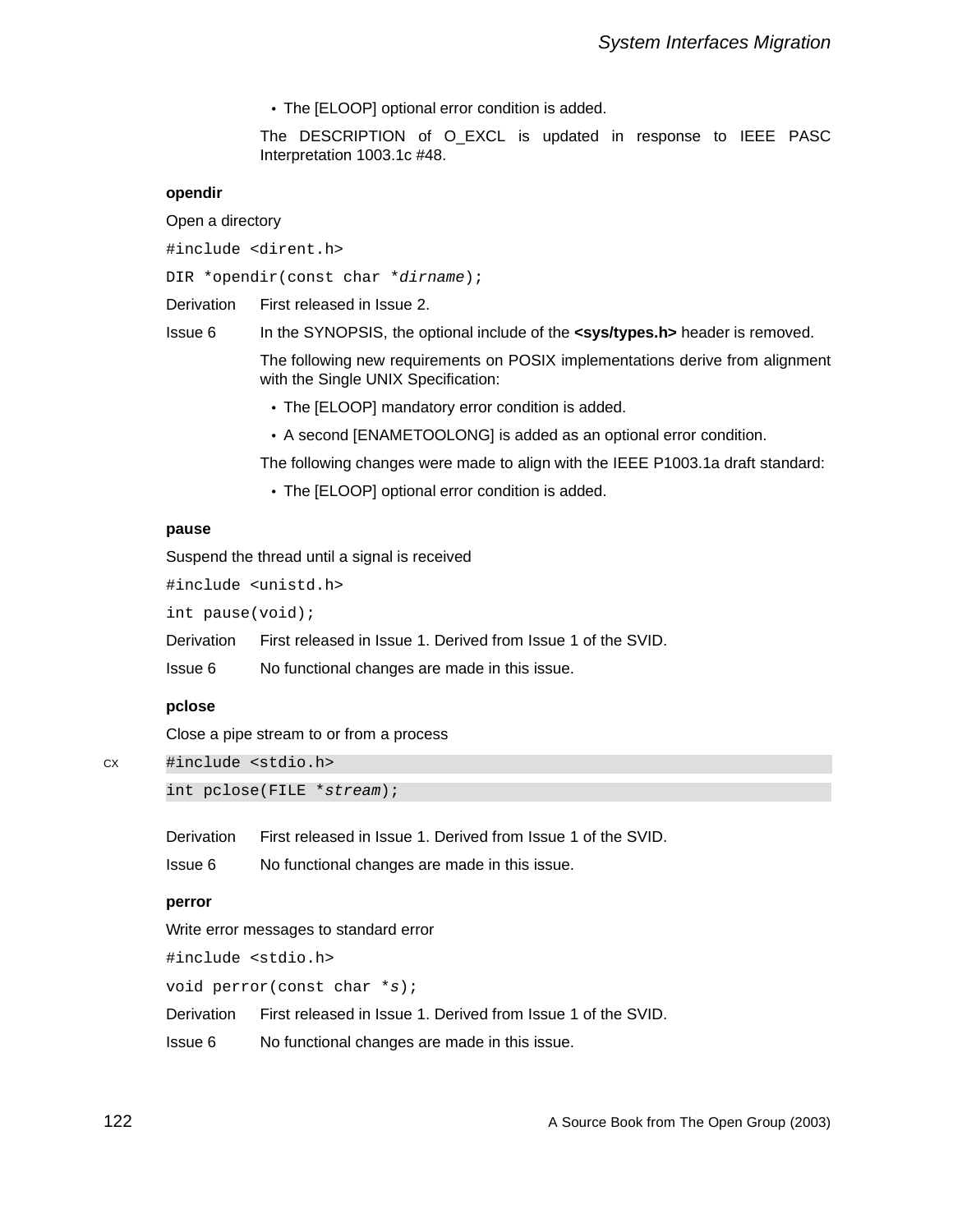# **pipe**

Create an interprocess channel

#include <unistd.h>

int pipe(int fildes[2]);

- Derivation First released in Issue 1. Derived from Issue 1 of the SVID.
- Issue 6 The following new requirements on POSIX implementations derive from alignment with the Single UNIX Specification:
	- The DESCRIPTION is updated to indicate that certain dispositions of fildes[0] and fildes[1] are unspecified.

# **poll**

Input/output multiplexing

XSI #include <poll.h>

int poll(struct pollfd fds[], nfds\_t nfds, int timeout);

Derivation First released in Issue 4, Version 2.

Issue 6 Text referring to sockets is added to the DESCRIPTION.

Text relating to the XSI STREAMS Option Group is marked.

The Open Group Corrigendum U055/3 is applied, updating the DESCRIPTION of POLLWRBAND from ''This event only examines bands that have been written to at least once.'' to ''If any priority band has been written to on this STREAM, this event only examines bands that have been written to at least once.''

# **popen**

Initiate pipe streams to or from a process

### CX #include <stdio.h>

FILE \*popen(const char \*command, const char \*mode);

Derivation First released in Issue 1. Derived from Issue 1 of the SVID.

- Issue 6 The following new requirements on POSIX implementations derive from alignment with the Single UNIX Specification:
	- The optional [EMFILE] error condition is added.

### **posix\_fadvise**

File advisory information (**ADVANCED REALTIME**)

ADV #include <fcntl.h>

int posix\_fadvise(int fd, off\_t offset, off\_t len, int advice);

The posix\_fadvise() function advises the implementation on the expected behavior of the application with respect to the data in the file associated with the open file descriptor, fd, starting at *offset* and continuing for *len* bytes.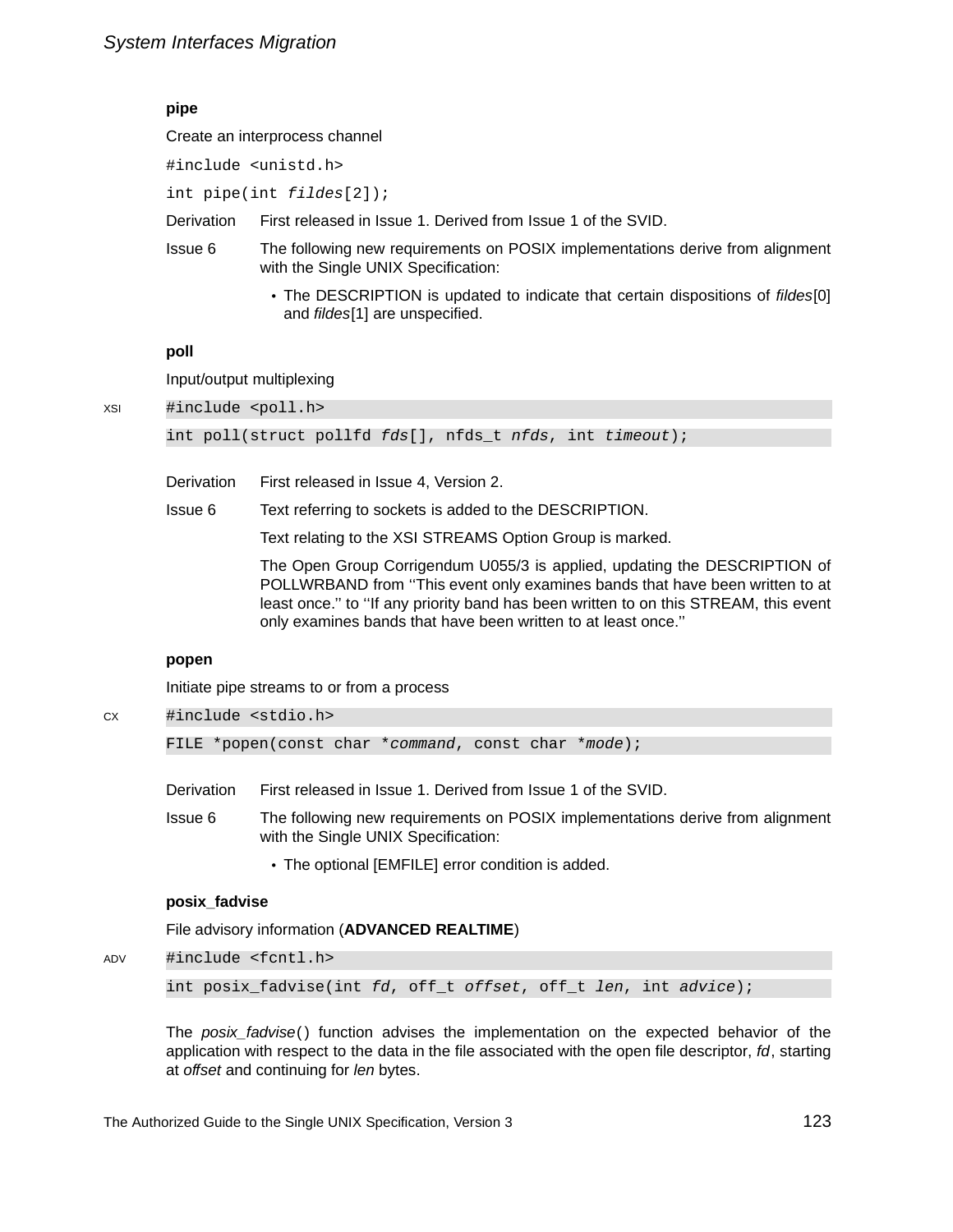Implementations may use information conveyed by a previous posix\_fadvise( ) call to influence the manner in which allocation is performed. For example, if an application did the following calls:

fd =  $open("file");$ posix\_fadvise(fd, offset, len, POSIX\_FADV\_SEQUENTIAL); posix\_fallocate(fd, len, size);

an implementation might allocate the file contiguously on disk.

Derivation First released in Issue 6. Derived from IEEE Std 1003.1d-1999. This function is part of the Advanced Realtime Option Group and may not be available on all implementations.

In the SYNOPSIS, the inclusion of **<sys/types.h>** is no longer required.

, item XSH/TC2/D6/68 is applied, changing the function prototype in the SYNOPSIS section. The previous prototype was not large-file aware, and the standard developers felt it acceptable to make this change before implementations of the functions become widespread.

# **posix\_fallocate**

File space control (**ADVANCED REALTIME**)

ADV #include <fcntl.h>

int posix\_fallocate(int fd, off\_t offset, off\_t len);

The posix\_fallocate( ) function can be used to guarantee no [ENOSPC] errors and to improve performance by prepaying any overhead required for block allocation.

The *posix\_fallocate*() function ensures that any required storage for regular file data starting at offset and continuing for len bytes is allocated on the file system storage media. If the functon returns successfully, subsequent writes to the specified file data will not fail due to the lack of free space on the file system storage media.

Derivation First released in Issue 6. Derived from IEEE Std 1003.1d-1999. This function is part of the Advanced Realtime Option Group and may not be available on all implementations.

In the SYNOPSIS, the inclusion of **<sys/types.h>** is no longer required.

, item XSH/TC2/D6/69 is applied, changing the function prototype in the SYNOPSIS section. The previous prototype was not large-file aware, and the standard developers felt it acceptable to make this change before implementations of the functions become widespread.

### **posix\_madvise**

Memory advisory information and alignment control (**ADVANCED REALTIME**)

ADV #include <sys/mman.h>

int posix\_madvise(void \*addr, size\_t len, int advice);

The posix\_madvise( ) function advises the implementation on the expected behavior of the application with respect to the data in the memory starting at address addr, and continuing for len bytes.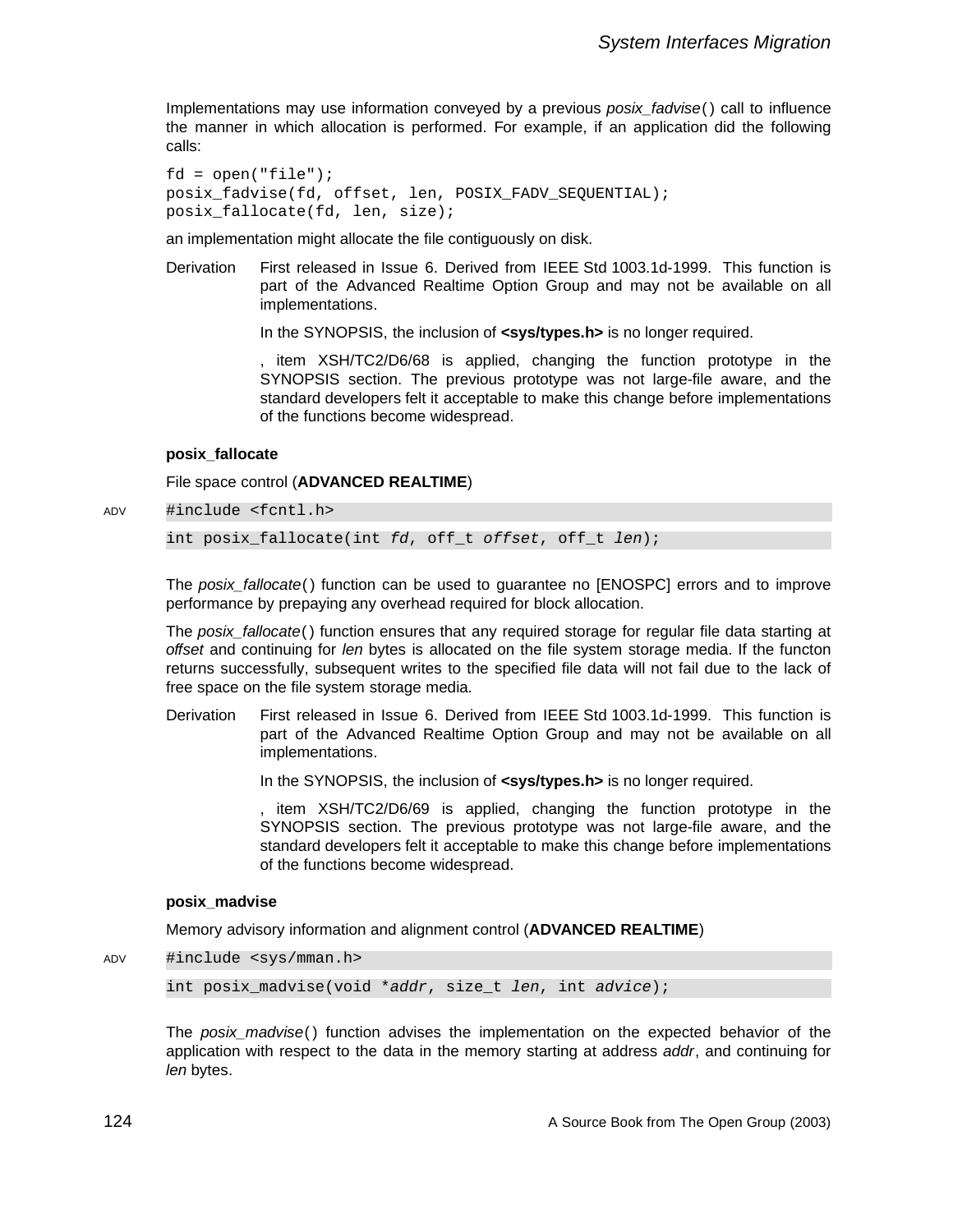Derivation First released in Issue 6. Derived from IEEE Std 1003.1d-1999. This function is part of the Advanced Realtime Option Group and may not be available on all implementations.

> IEEE PASC Interpretation 1003.1 #102 is applied, clarifying that this function should be declared in **<sys/mman.h>** and not **<fcntl.h>**.

### **posix\_mem\_offset**

Find offset and length of a mapped typed memory block (**ADVANCED REALTIME**)

TYM #include <sys/mman.h>

```
int posix_mem_offset(const void *restrict addr, size_t len,
   off_t *restrict off, size_t *restrict contig_len,
    int *restrict fildes);
```
The posix\_mem\_offset() function returns in the variable pointed to by off a value that identifies the offset (or location), within a memory object, of the memory block currently mapped at addr.

Derivation First released in Issue 6. Derived from IEEE Std 1003.1j-2000. This function is part of the Advanced Realtime Option Group and may not be available on all implementations.

# **posix\_memalign**

Aligned memory allocation (**ADVANCED REALTIME**)

ADV #include <stdlib.h>

int posix\_memalign(void \*\*memptr, size\_t alignment, size\_t size);

The  $posix\_memalign()$  function was added to allow for the allocation of specifically aligned buffers.

The posix\_memalign() function allocates size bytes aligned on a boundary specified by alignment, and returns a pointer to the allocated memory in memptr.

Derivation First released in Issue 6. Derived from IEEE Std 1003.1d-1999. This function is part of the Advanced Realtime Option Group and may not be available on all implementations.

In the SYNOPSIS, the inclusion of **<sys/types.h>** is no longer required.

# **posix\_openpt**

Open a pseudo-terminal device

XSI #include <stdlib.h>

#include <fcntl.h>

int posix\_openpt(int oflag);

This function is a method for portably obtaining a file descriptor of a master terminal device for a pseudo-terminal. The grantpt() and ptsname() functions can be used to manipulate mode and ownership permissions and to obtain the name of the slave device, respectively.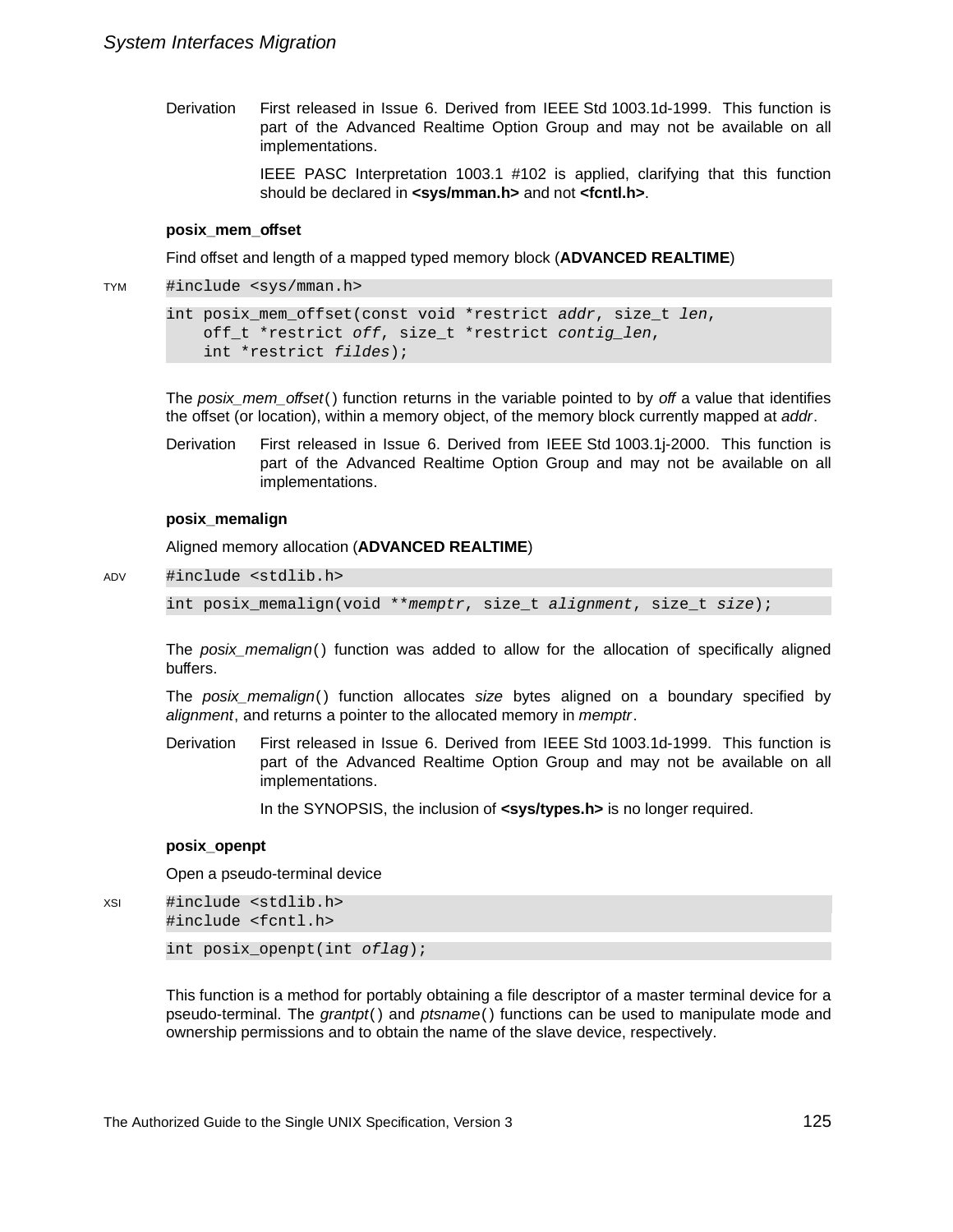The standard developers considered the matter of adding a special device for cloning master pseudo-terminals: the **/dev/ptmx** device. However, consensus could not be reached, and it was felt that adding a new function would permit other implementations.

An example that opens a pseudo-terminal and returns the name of the slave device and a file descriptor is given below:

```
#include <fcntl.h>
#include <stdio.h>
int masterfd, slavefd;
char *slavedevice;
masterfd = posix\_openpt(O_RDWR|O_NOCTTY);if (masterfd == -1|| grantpt (masterfd) == -1|| unlockpt (masterfd) == -1
    || (slavedevice = ptsname (masterfd)) == NULL)
    return -1;
printf("slave device is: %s\n", slavedevice);
slavefd = open(slave, 0_RDWR 0_NOCTTY);
if (slavefd < 0)
    return -1;
```
Derivation First released in Issue 6.

# **posix\_spawn, posix\_spawnp**

Spawn a process (**ADVANCED REALTIME**)

```
SPN #include <spawn.h>
```

```
int posix_spawn(pid_t *restrict pid, const char *restrict path,
   const posix_spawn_file_actions_t *file_actions,
   const posix_spawnattr_t *restrict attrp,
   char *const argv[restrict], char *const envp[restrict]);
int posix_spawnp(pid_t *restrict pid, const char *restrict file,
   const posix_spawn_file_actions_t *file_actions,
   const posix_spawnattr_t *restrict attrp,
   char *const argv[restrict], char *const envp[restrict]);
```
The posix\_spawn( ) and posix\_spawnp( ) functions create a new process (child process) from the specified process image.

Derivation First released in Issue 6. Derived from IEEE Std 1003.1d-1999. These functions are part of the Advanced Realtime Option Group and may not be available on all implementations.

> IEEE PASC Interpretation 1003.1 #103 is applied, noting that the signal default actions are changed as well as the signal mask in step 2.

> IEEE PASC Interpretation 1003.1 #132 is applied. This addresses the issue of whether or not an implementation allows SIG\_IGN as a SIGCHLD disposition to be inherited across a call to one of the exec family of functions or  $posix_spawn($ ), leaving it explicitly unspecified.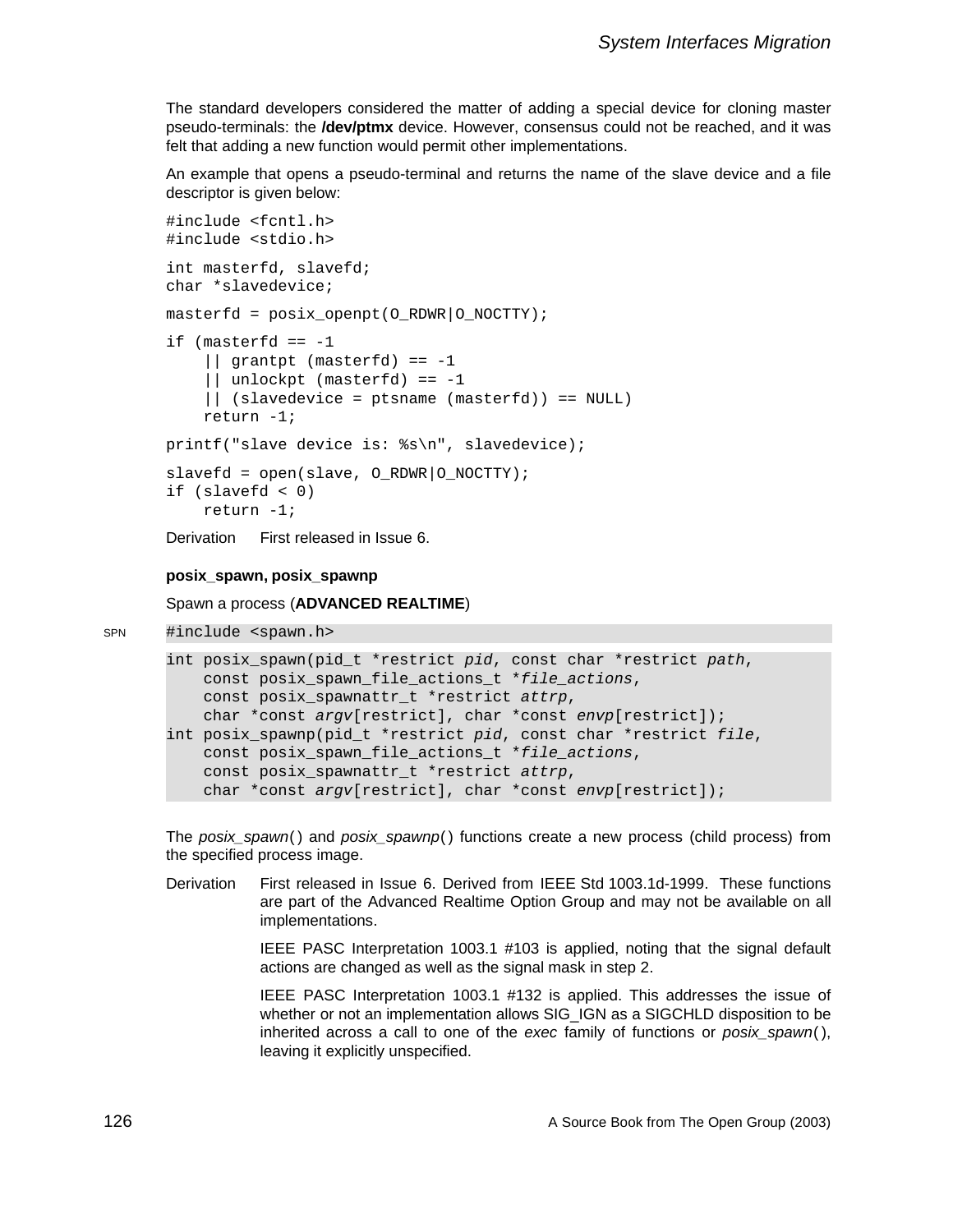### **posix\_spawn\_file\_actions\_addclose, posix\_spawn\_file\_actions\_addopen**

Add close or open action to spawn file actions object (**ADVANCED REALTIME**)

SPN #include <spawn.h>

```
int posix_spawn_file_actions_addclose(posix_spawn_file_actions_t *
   file_actions, int fildes);
```

```
int posix_spawn_file_actions_addopen(posix_spawn_file_actions_t *restrict
   file_actions, int fildes, const char *restrict path,
   int oflag, mode_t mode);
```
These functions add or delete a close or open action to a spawn file actions object.

Derivation First released in Issue 6. Derived from IEEE Std 1003.1d-1999. These functions are part of the Advanced Realtime Option Group and may not be available on all implementations.

> IEEE PASC Interpretation 1003.1 #105 is applied, adding a note to the DESCRIPTION that the string pointed to by path is copied by the posix\_spawn\_file\_actions\_addopen( ) function.

### **posix\_spawn\_file\_actions\_adddup2**

Add dup2 action to spawn file actions object (**ADVANCED REALTIME**)

SPN #include <spawn.h>

```
int posix_spawn_file_actions_adddup2(posix_spawn_file_actions_t *
    file_actions, int fildes, int newfildes);
```
The posix\_spawn\_file\_actions\_adddup2() function adds a  $dup2()$  action to the object referenced by file\_actions that causes the file descriptor fildes to be duplicated as newfildes (as if dup2(fildes, newfildes) had been called) when a new process is spawned using this file actions object.

Derivation First released in Issue 6. Derived from IEEE Std 1003.1d-1999. This function is part of the Advanced Realtime Option Group and may not be available on all implementations.

> IEEE PASC Interpretation 1003.1 #104 is applied, noting that the [EBADF] error can apply to the *newfildes* argument in addition to *fildes*.

### **posix\_spawn\_file\_actions\_destroy, posix\_spawn\_file\_actions\_init**

Destroy and initialize spawn file actions object (**ADVANCED REALTIME**)

SPN #include <spawn.h>

```
int posix_spawn_file_actions_destroy(posix_spawn_file_actions_t *
   file_actions);
int posix_spawn_file_actions_init(posix_spawn_file_actions_t *
   file_actions);
```
The posix\_spawn\_file\_actions\_destroy( ) function destroys the object referenced by file\_actions; the object becomes, in effect, uninitialized.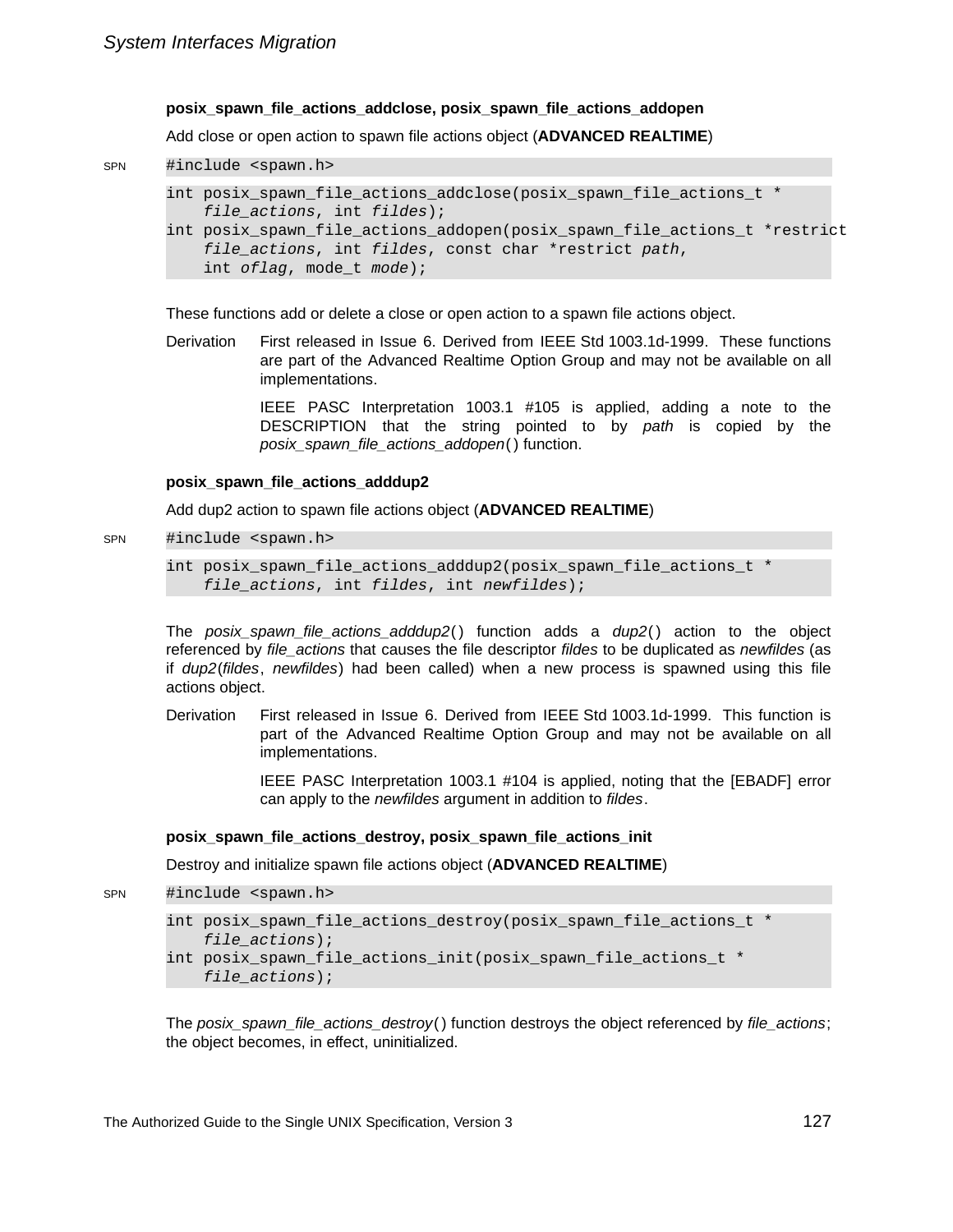The posix\_spawn\_file\_actions\_init( ) function initializes the object referenced by file\_actions to contain no file actions for posix\_spawn( ) or posix\_spawnp( ) to perform.

Derivation First released in Issue 6. Derived from IEEE Std 1003.1d-1999. These functions are part of the Advanced Realtime Option Group and may not be available on all implementations.

In the SYNOPSIS, the inclusion of **<sys/types.h>** is no longer required.

### **posix\_spawnattr\_destroy, posix\_spawnattr\_init**

Destroy and initialize spawn attributes object (**ADVANCED REALTIME**)

SPN #include <spawn.h>

```
int posix_spawnattr_destroy(posix_spawnattr_t *attr);
int posix_spawnattr_init(posix_spawnattr_t *attr);
```
The posix\_spawnattr\_destroy( ) function destroys a spawn attributes object.

The posix\_spawnattr\_init() function initializes a spawn attributes object attr with the default value for all of the individual attributes used by the implementation.

Derivation First released in Issue 6. Derived from IEEE Std 1003.1d-1999. These functions are part of the Advanced Realtime Option Group and may not be available on all implementations.

> IEEE PASC Interpretation 1003.1 #106 is applied, noting that the effect of initializing an already initialized spawn attributes option is undefined.

### **posix\_spawnattr\_getflags, posix\_spawnattr\_setflags**

Get and set spawn-flags attribute of spawn attributes object (**ADVANCED REALTIME**)

SPN #include <spawn.h>

```
int posix_spawnattr_getflags(const posix_spawnattr_t *restrict attr,
   short *restrict flags);
int posix_spawnattr_setflags(posix_spawnattr_t *attr, short flags);
```
The posix\_spawnattr\_getflags() function obtains the value of the spawn-flags attribute from the attributes object referenced by attr.

The posix\_spawnattr\_setflags() function sets the spawn-flags attribute in an initialized attributes object referenced by attr.

Derivation First released in Issue 6. Derived from IEEE Std 1003.1d-1999. These functions are part of the Advanced Realtime Option Group and may not be available on all implementations.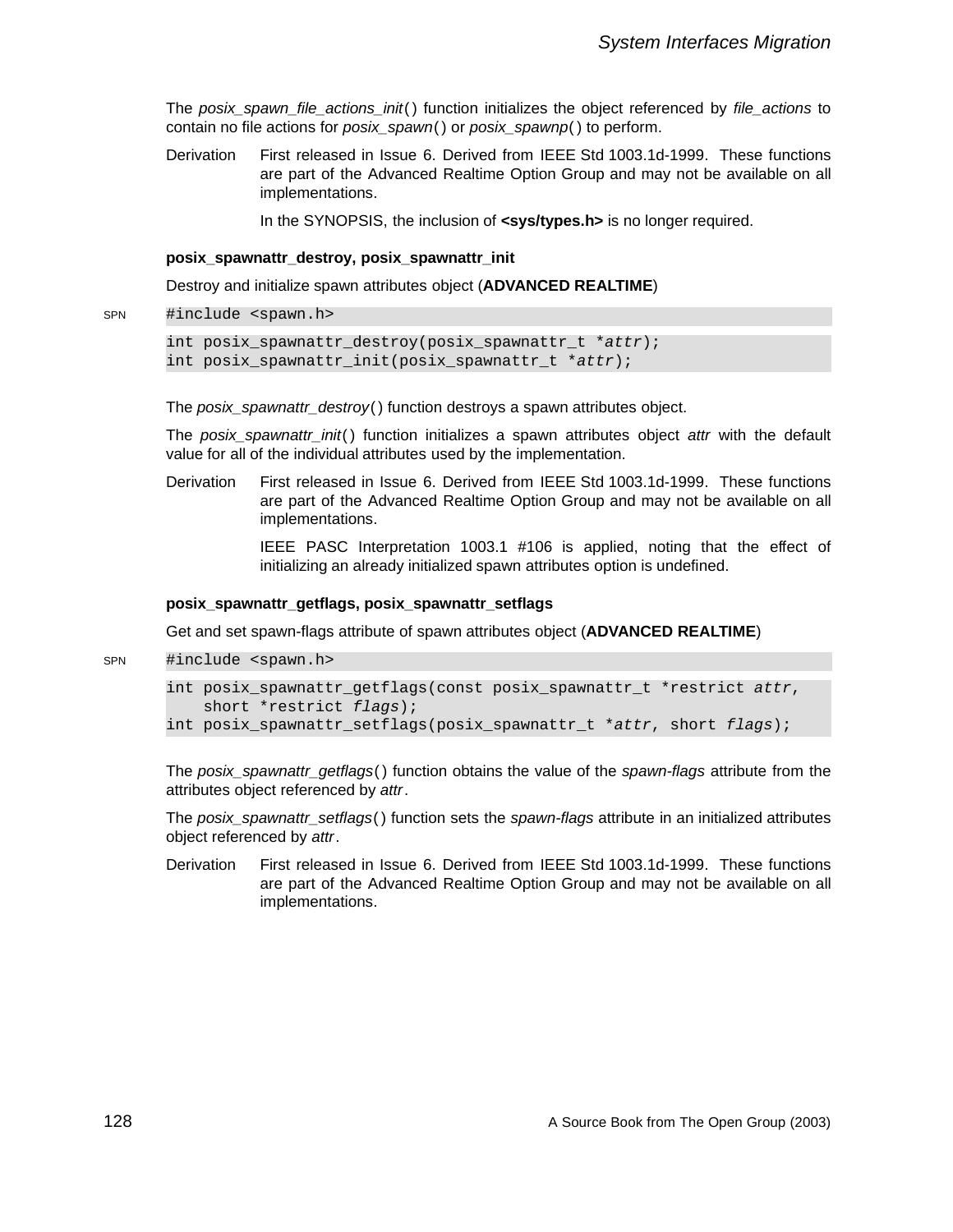### **posix\_spawnattr\_getpgroup, posix\_spawnattr\_setpgroup**

Get and set spawn-pgroup attribute of spawn attributes object (**ADVANCED REALTIME**)

```
SPN #include <spawn.h>
```

```
int posix_spawnattr_getpgroup(const posix_spawnattr_t *restrict attr,
   pid_t *restrict pgroup);
int posix_spawnattr_setpgroup(posix_spawnattr_t *attr, pid_t pgroup);
```
The posix\_spawnattr\_getpgroup() function obtains the value of the spawn-pgroup attribute from the attributes object referenced by attr.

The posix\_spawnattr\_setpgroup() function sets the spawn-pgroup attribute in an initialized attributes object referenced by attr.

Derivation First released in Issue 6. Derived from IEEE Std 1003.1d-1999. These functions are part of the Advanced Realtime Option Group and may not be available on all implementations.

#### **posix\_spawnattr\_getschedparam, posix\_spawnattr\_setschedparam**

Get and set spawn-schedparam attribute of spawn attributes object (**ADVANCED REALTIME**)

```
SPN PS #include <spawn.h>
```
#include <sched.h>

```
int posix_spawnattr_getschedparam(
   const posix_spawnattr_t *restrict attr,
   struct sched_param *restrict schedparam);
int posix_spawnattr_setschedparam(posix_spawnattr_t *restrict attr,
   const struct sched_param *restrict schedparam);
```
The posix\_spawnattr\_getschedparam() function obtains the value of the spawn-schedparam attribute from the attributes object referenced by attr.

The posix\_spawnattr\_setschedparam() function sets the spawn-schedparam attribute in an initialized attributes object referenced by attr.

Derivation First released in Issue 6. Derived from IEEE Std 1003.1d-1999. These functions are part of the Advanced Realtime Option Group and may not be available on all implementations.

### **posix\_spawnattr\_getschedpolicy, posix\_spawnattr\_setschedpolicy**

Get and set spawn-schedpolicy attribute of spawn attributes object (**ADVANCED REALTIME**)

```
SPN PS #include <spawn.h>
      #include <sched.h>
      int posix_spawnattr_getschedpolicy(
          const posix_spawnattr_t *restrict attr,
          int *restrict schedpolicy);
       int posix_spawnattr_setschedpolicy(posix_spawnattr_t *attr,
          int schedpolicy);
```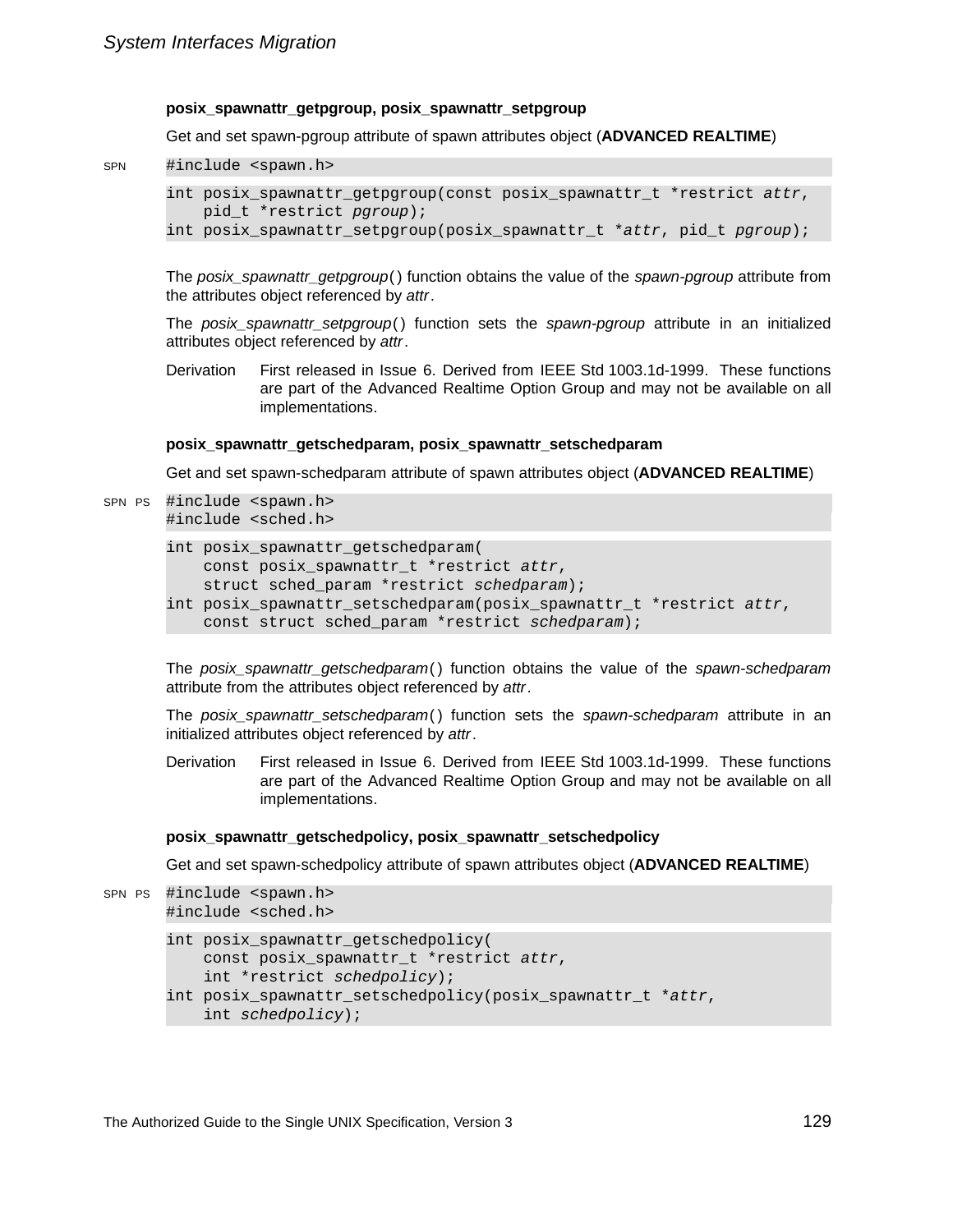The posix\_spawnattr\_getschedpolicy( ) function obtains the value of the spawn-schedpolicy attribute from the attributes object referenced by attr.

The posix\_spawnattr\_setschedpolicy() function sets the spawn-schedpolicy attribute in an initialized attributes object referenced by attr.

Derivation First released in Issue 6. Derived from IEEE Std 1003.1d-1999. These functions are part of the Advanced Realtime Option Group and may not be available on all implementations.

# **posix\_spawnattr\_getsigdefault, posix\_spawnattr\_setsigdefault**

Get and set spawn-sigdefault attribute of spawn attributes object (**ADVANCED REALTIME**)

SPN #include <signal.h>

```
#include <spawn.h>
int posix_spawnattr_getsigdefault(
   const posix_spawnattr_t *restrict attr,
    sigset_t *restrict sigdefault);
int posix_spawnattr_setsigdefault(posix_spawnattr_t *restrict attr,
   const sigset_t *restrict sigdefault);
```
The posix\_spawnattr\_getsigdefault() function obtains the value of the spawn-sigdefault attribute from the attributes object referenced by attr.

Derivation First released in Issue 6. Derived from IEEE Std 1003.1d-1999. These functions are part of the Advanced Realtime Option Group and may not be available on all implementations.

### **posix\_spawnattr\_getsigmask, posix\_spawnattr\_setsigmask**

Get and set spawn-sigmask attribute of spawn attributes object (**ADVANCED REALTIME**)

```
SPN #include <signal.h>
      #include <spawn.h>
      int posix_spawnattr_getsigmask(const posix_spawnattr_t *restrict attr,
          sigset_t *restrict sigmask);
      int posix_spawnattr_setsigmask(posix_spawnattr_t *restrict attr,
          const sigset_t *restrict sigmask);
```
The posix\_spawnattr\_getsigmask() function obtains the value of the spawn-sigmask attribute from the attributes object referenced by attr.

The posix\_spawnattr\_setsigmask() function sets the spawn-sigmask attribute in an initialized attributes object referenced by attr.

Derivation First released in Issue 6. Derived from IEEE Std 1003.1d-1999. These functions are part of the Advanced Realtime Option Group and may not be available on all implementations.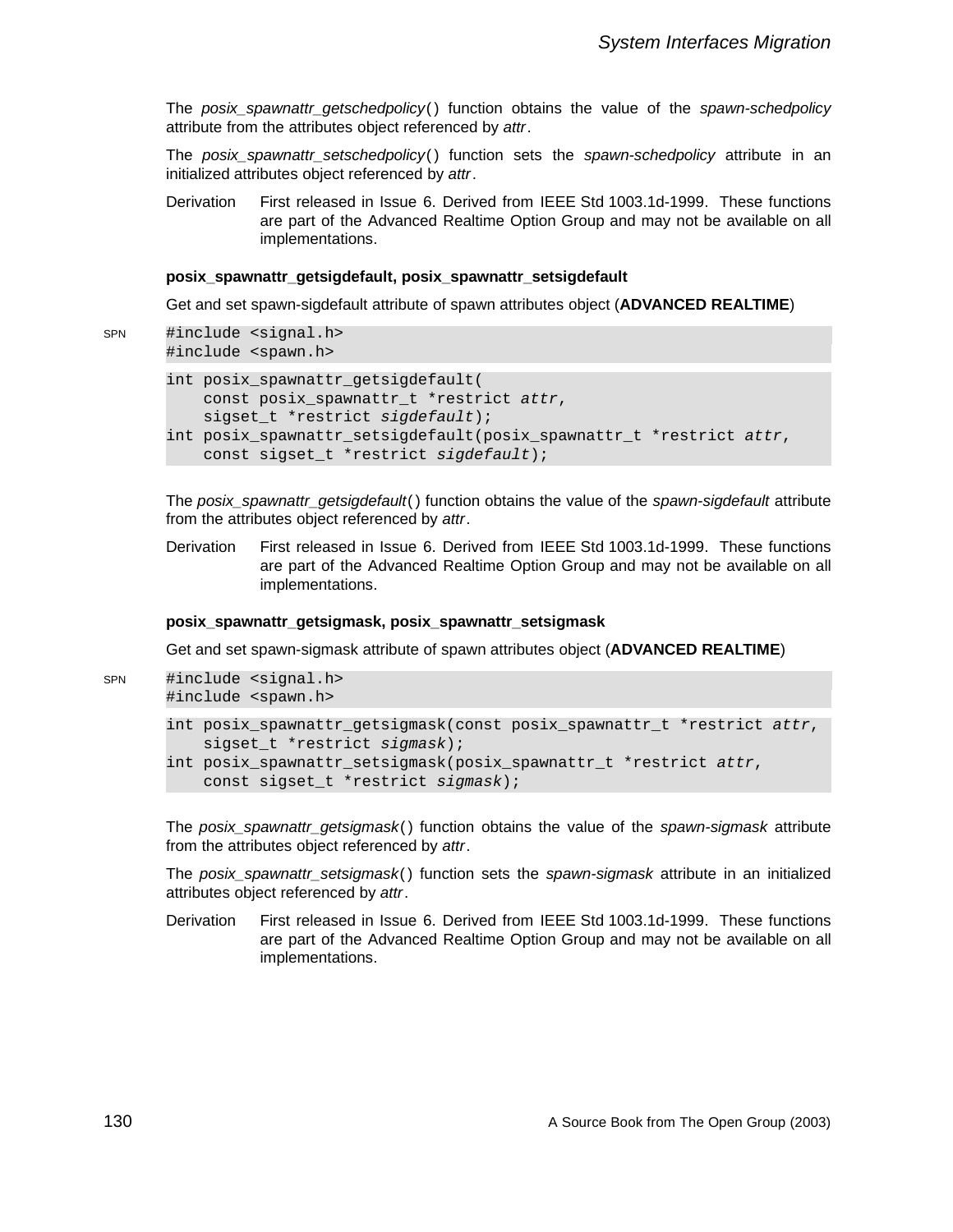### **posix\_trace\_attr\_destroy, posix\_trace\_attr\_init**

Trace stream attributes object destroy and initialization (**TRACING**)

TRC #include <trace.h>

```
int posix_trace_attr_destroy(trace_attr_t *attr);
int posix_trace_attr_init(trace_attr_t *attr);
```
The posix\_trace\_attr\_destroy() function destroys an initialized trace attributes object.

The *posix\_trace\_attr\_init*() function initializes a trace attributes object attr with the default value for all of the individual attributes used by a given implementation.

Derivation First released in Issue 6. Derived from IEEE Std 1003.1q-2000. These functions are part of the Tracing Option Group and may not be available on all implementations.

IEEE PASC Interpretation 1003.1 #123 is applied.

**posix\_trace\_attr\_getclockres, posix\_trace\_attr\_getcreatetime, posix\_trace\_attr\_getgenversion, posix\_trace\_attr\_getname, posix\_trace\_attr\_setname**

Retrieve and set information about a trace stream (**TRACING**)

# TRC #include <time.h>

#include <trace.h>

```
int posix_trace_attr_getclockres(const trace_attr_t *attr,
   struct timespec *resolution);
```

```
int posix_trace_attr_getcreatetime(const trace_attr_t *attr,
   struct timespec *createtime);
```
#include <trace.h>

```
int posix_trace_attr_getgenversion(const trace_attr_t *attr,
    char *genversion);
```

```
int posix_trace_attr_getname(const trace_attr_t *attr,
   char *tracename);
int posix_trace_attr_setname(trace_attr_t *attr,
```
const char \*tracename);

The posix\_trace\_attr\_getclockres() function copies the clock resolution of the clock used to generate timestamps from the *clock-resolution* attribute of the attributes object pointed to by the attr argument into the structure pointed to by the resolution argument.

The posix\_trace\_attr\_getcreatetime() function copies the trace stream creation time from the creation-time attribute of the attributes object pointed to by the attr argument into the structure pointed to by the createtime argument.

The posix\_trace\_attr\_getgenversion() function copies the string containing version information from the *generation-version* attribute of the attributes object pointed to by the *attr* argument into the string pointed to by the genversion argument.

The *posix\_trace\_attr\_getname*() function copies the string containing the trace name from the trace-name attribute of the attributes object pointed to by the attr argument into the string pointed to by the *tracename* argument.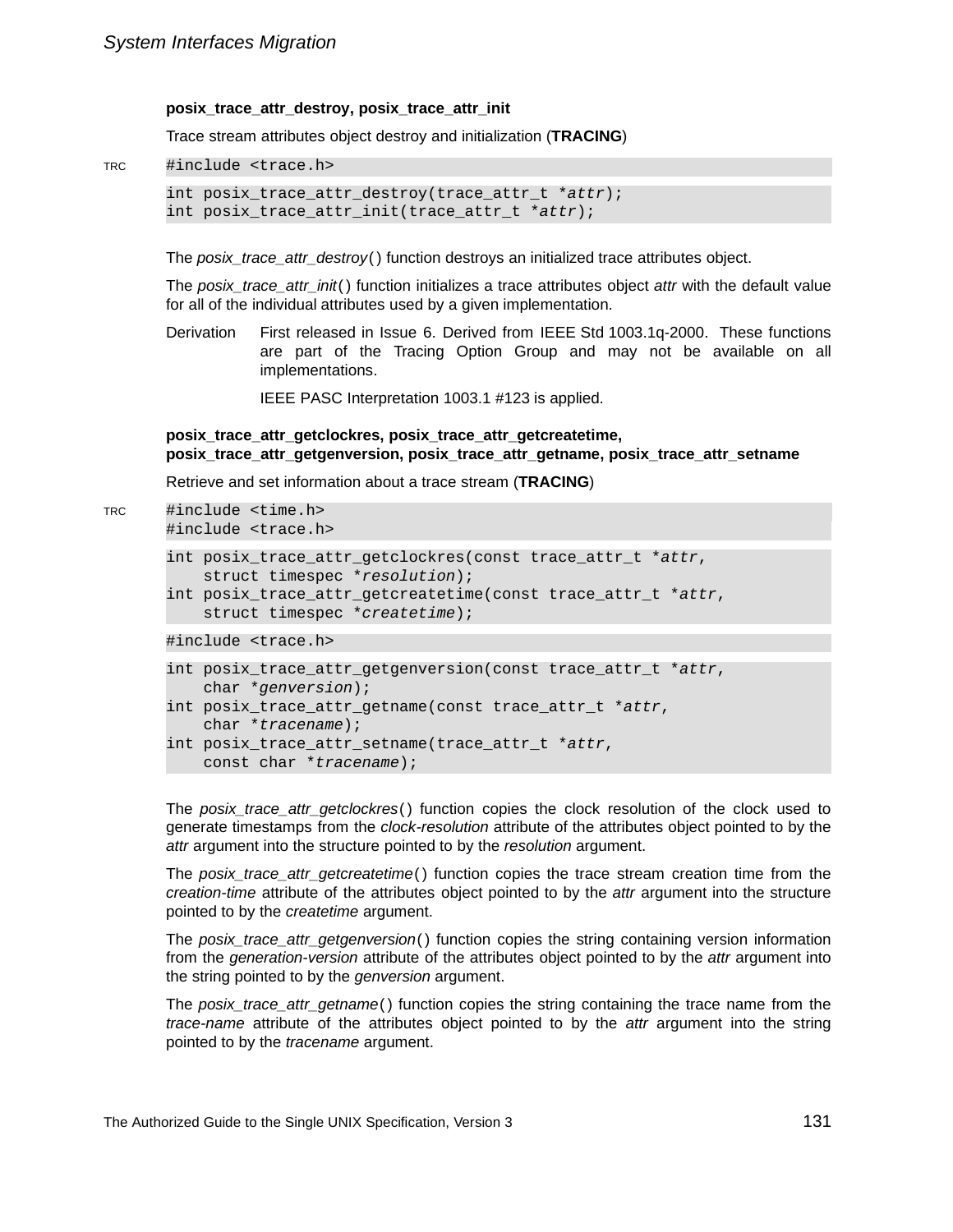The posix\_trace\_attr\_setname() function sets the name in the trace-name attribute of the attributes object pointed to by the attr argument, using the trace name string supplied by the tracename argument.

Derivation First released in Issue 6. Derived from IEEE Std 1003.1q-2000. These functions are part of the Tracing Option Group and may not be available on all implementations.

```
posix_trace_attr_getinherited, posix_trace_attr_getlogfullpolicy,
posix_trace_attr_getstreamfullpolicy, posix_trace_attr_setinherited,
posix_trace_attr_setlogfullpolicy, posix_trace_attr_setstreamfullpolicy
```
Retrieve and set the behavior of a trace stream (**TRACING**)

TRC #include <trace.h>

```
TRC TRI int posix_trace_attr_getinherited(const trace_attr_t *restrict attr,
          int *restrict inheritancepolicy);
```

```
TRC TRL int posix_trace_attr_getlogfullpolicy(const trace_attr_t *restrict attr,
           int *restrict logpolicy);
```
TRC int posix\_trace\_attr\_getstreamfullpolicy(const trace\_attr\_t \*attr, int \*streampolicy);

```
TRC TRI int posix_trace_attr_setinherited(trace_attr_t *attr,
           int inheritancepolicy);
```
- TRC TRL int posix\_trace\_attr\_setlogfullpolicy(trace\_attr\_t \*attr, int logpolicy);
- TRC int posix\_trace\_attr\_setstreamfullpolicy(trace\_attr\_t \*attr, int streampolicy);

The posix\_trace\_attr\_getinherited( ) and posix\_trace\_attr\_setinherited( ) functions, respectively, get and set the inheritance policy stored in the *inheritance* attribute for traced processes across the  $fork()$  and spawn $()$  operations.

The *posix\_trace\_attr\_getlogfullpolicy*() and *posix\_trace\_attr\_setlogfullpolicy*() functions, respectively, get and set the trace log full policy stored in the log-full-policy attribute of the attributes object pointed to by the attr argument.

The posix\_trace\_attr\_getstreamfullpolicy( ) and posix\_trace\_attr\_setstreamfullpolicy( ) functions, respectively, get and set the trace stream full policy stored in the stream-full-policy attribute of the attributes object pointed to by the attr argument.

Derivation First released in Issue 6. Derived from IEEE Std 1003.1q-2000. These functions are part of the Tracing Option Group and may not be available on all implementations.

**posix\_trace\_attr\_getlogsize, posix\_trace\_attr\_getmaxdatasize, posix\_trace\_attr\_getmaxsystemeventsize, posix\_trace\_attr\_getmaxusereventsize, posix\_trace\_attr\_getstreamsize, posix\_trace\_attr\_setlogsize, posix\_trace\_attr\_setmaxdatasize, posix\_trace\_attr\_setstreamsize**

Retrieve and set trace stream size attributes (**TRACING**)

TRC #include <sys/types.h> #include <trace.h>

TRC TRL int posix\_trace\_attr\_getlogsize(const trace\_attr\_t \*restrict attr, size\_t \*restrict logsize);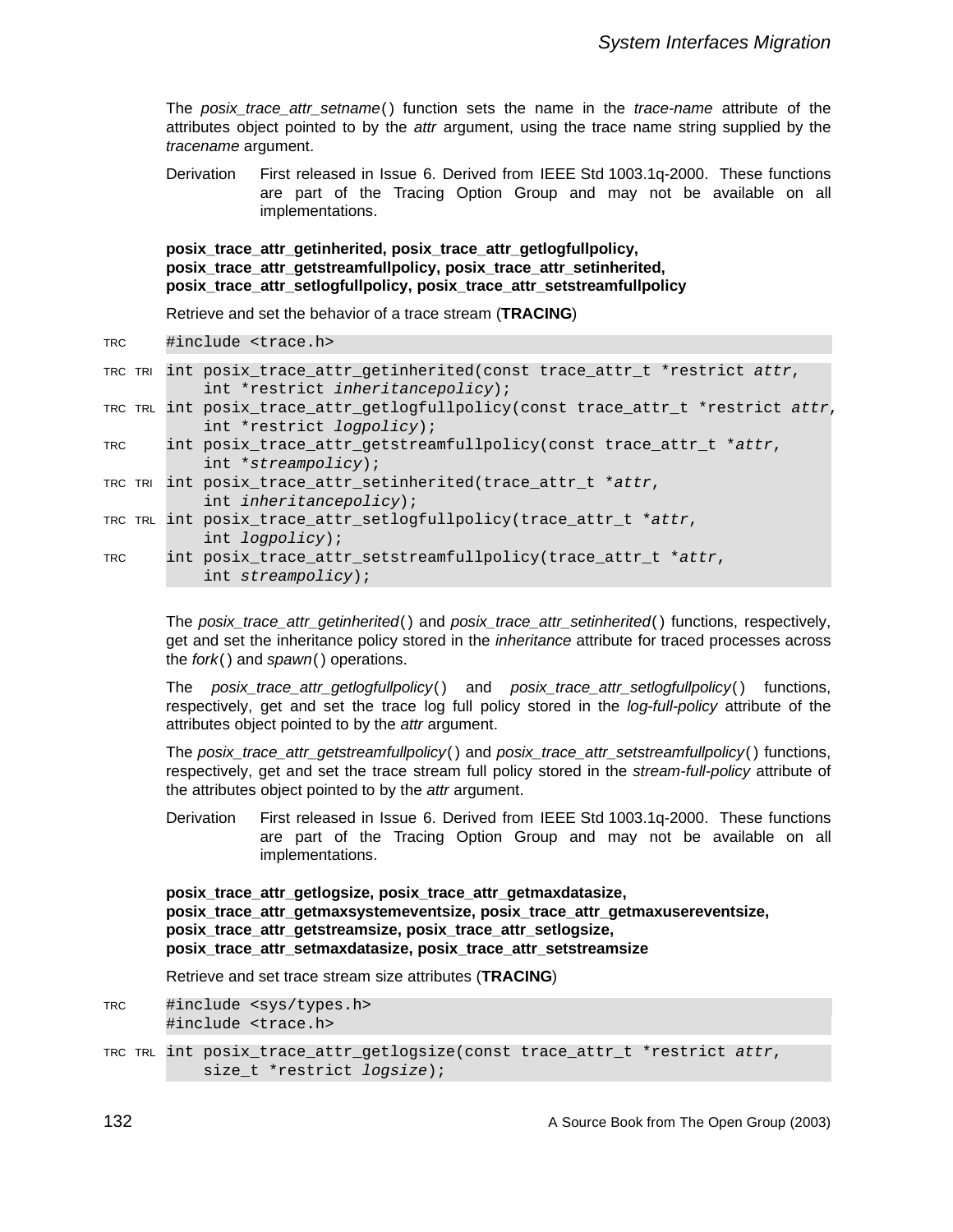```
TRC int posix_trace_attr_getmaxdatasize(const trace_attr_t *restrict attr,
          size_t *restrict maxdatasize);
      int posix_trace_attr_getmaxsystemeventsize(
          const trace_attr_t *restrict attr,
          size_t *restrict eventsize);
      int posix_trace_attr_getmaxusereventsize(
          const trace_attr_t *restrict attr,
          size_t data_len, size_t *restrict eventsize);
      int posix_trace_attr_getstreamsize(const trace_attr_t *restrict attr,
          size_t *restrict streamsize);
TRC TRL int posix_trace_attr_setlogsize(trace_attr_t *attr,
          size_t logsize);
TRC int posix_trace_attr_setmaxdatasize(trace_attr_t *attr,
          size_t maxdatasize);
      int posix_trace_attr_setstreamsize(trace_attr_t *attr,
          size_t streamsize);
```
The posix\_trace\_attr\_getlogsize( ) function copies the log size, in bytes, from the log-max-size attribute of the attributes object pointed to by the attr argument into the variable pointed to by the logsize argument.

The posix\_trace\_attr\_setlogsize() function sets the maximum allowed size, in bytes, in the logmax-size attribute of the attributes object pointed to by the attr argument, using the size value supplied by the *logsize* argument.

The posix\_trace\_attr\_getmaxdatasize() function copies the maximum user trace event data size, in bytes, from the *max-data-size* attribute of the attributes object pointed to by the attr argument into the variable pointed to by the *maxdatasize* argument.

The posix\_trace\_attr\_getmaxsystemeventsize() function calculates the maximum memory size, in bytes, required to store a single system trace event for the trace stream attributes object pointed to by the *attr* argument, returning the result in the variable pointed to by the *eventsize* argument.

The posix\_trace\_attr\_getmaxusereventsize( ) function calculates the maximum memory size, in bytes, required to store a single user trace event generated by a call to *posix\_trace\_event*() with a *data\_len* parameter equal to the *data\_len* value specified in this call. This value is calculated for the trace stream attributes object pointed to by the *attr* argument and is returned in the variable pointed to by the eventsize argument.

The posix\_trace\_attr\_getstreamsize() function copies the stream size, in bytes, from the stream-min-size attribute of the attributes object pointed to by the attr argument into the variable pointed to by the streamsize argument.

The posix\_trace\_attr\_setmaxdatasize( ) function sets the maximum allowed size, in bytes, in the max-data-size attribute of the attributes object pointed to by the attr argument, using the size value supplied by the *maxdatasize* argument.

The posix\_trace\_attr\_setstreamsize() function sets the minimum allowed size, in bytes, in the stream-min-size attribute of the attributes object pointed to by the attr argument, using the size value supplied by the streamsize argument.

Derivation First released in Issue 6. Derived from IEEE Std 1003.1q-2000. These functions are part of the Tracing Option Group and may not be available on all implementations.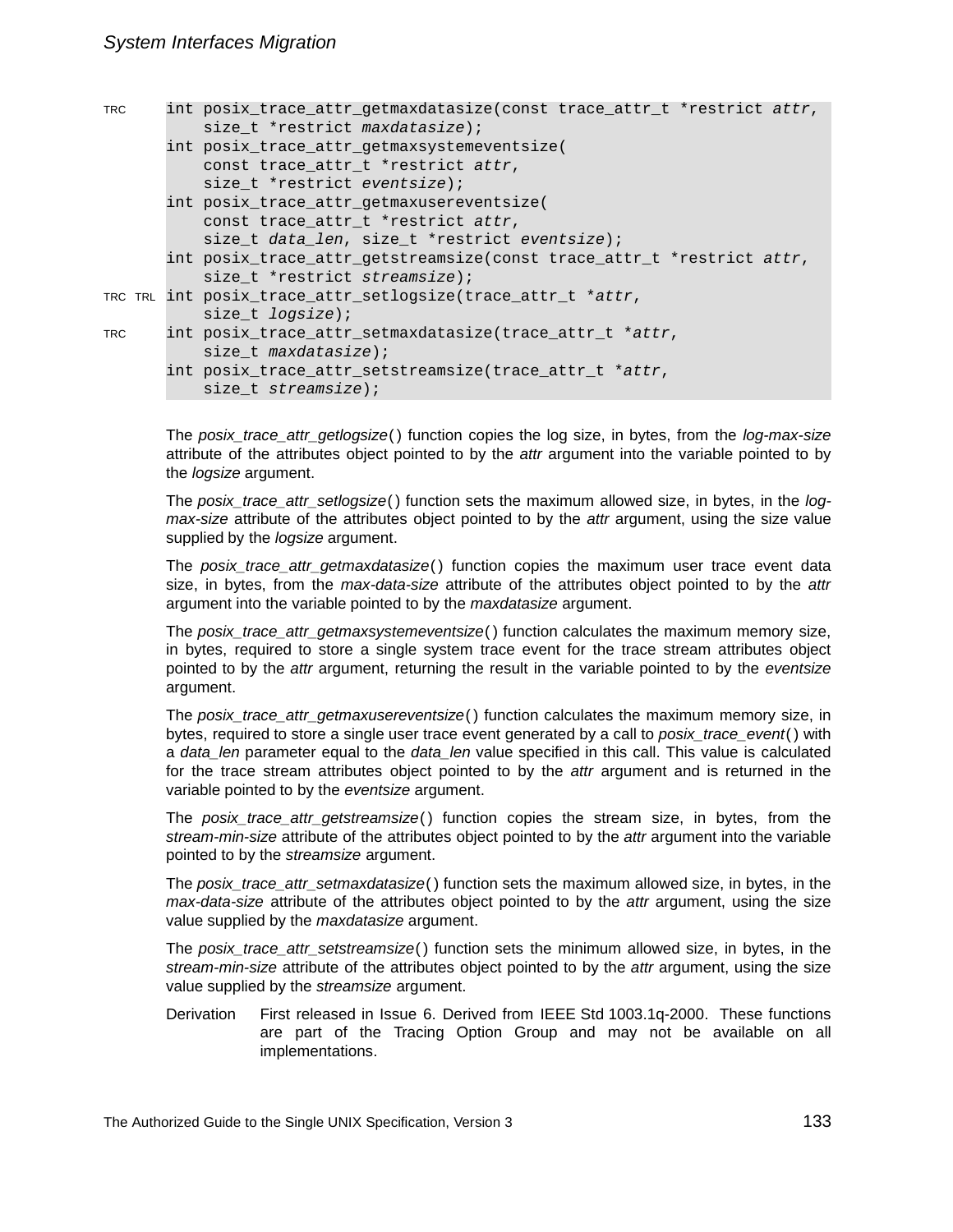### **posix\_trace\_clear**

Clear trace stream and trace log (**TRACING**)

```
TRC #include <sys/types.h>
      #include <trace.h>
```
int posix\_trace\_clear(trace\_id\_t trid);

The posix\_trace\_clear() function reinitializes the trace stream identified by the argument trid as if it were returning from the *posix\_trace\_create*() function, except that the same allocated resources will be reused, the mapping of trace event type identifiers to trace event names is unchanged, and the trace stream status remains unchanged (that is, if it was running, it remains running and if it was suspended, it remains suspended).

Derivation First released in Issue 6. Derived from IEEE Std 1003.1q-2000.

IEEE PASC Interpretation 1003.1 #123 is applied.

#### **posix\_trace\_close, posix\_trace\_open, posix\_trace\_rewind**

Trace log management (**TRACING**)

TRC TRL #include <trace.h>

```
int posix_trace_close(trace_id_t trid);
int posix_trace_open(int file_desc, trace_id_t *trid);
int posix_trace_rewind(trace_id_t trid);
```
The posix\_trace\_close() function deallocates the trace log identifier indicated by trid, and all of its associated resources.

The posix\_trace\_open() function allocates the necessary resources and establishes the connection between a trace log identified by the *file\_desc* argument and a trace stream identifier identified by the object pointed to by the *trid* argument.

The posix\_trace\_rewind() function resets the current trace event timestamp, which specifies the timestamp of the trace event that will be read by the next call to *posix\_trace\_getnext\_event*(), to the timestamp of the oldest trace event recorded in the trace log identified by trid.

Derivation First released in Issue 6. Derived from IEEE Std 1003.1q-2000. These functions are part of the Tracing Option Group and may not be available on all implementations.

IEEE PASC Interpretation 1003.1 #123 is applied.

# **posix\_trace\_create, posix\_trace\_create\_withlog, posix\_trace\_flush, posix\_trace\_shutdown**

Trace stream initialization, flush, and shutdown from a process (**TRACING**)

```
TRC #include <sys/types.h>
       #include <trace.h>
       int posix_trace_create(pid_t pid,
          const trace_attr_t *restrict attr,
          trace_id_t *restrict trid);
TRC TRL int posix_trace_create_withlog(pid_t pid,
          const trace_attr_t *restrict attr, int file_desc,
```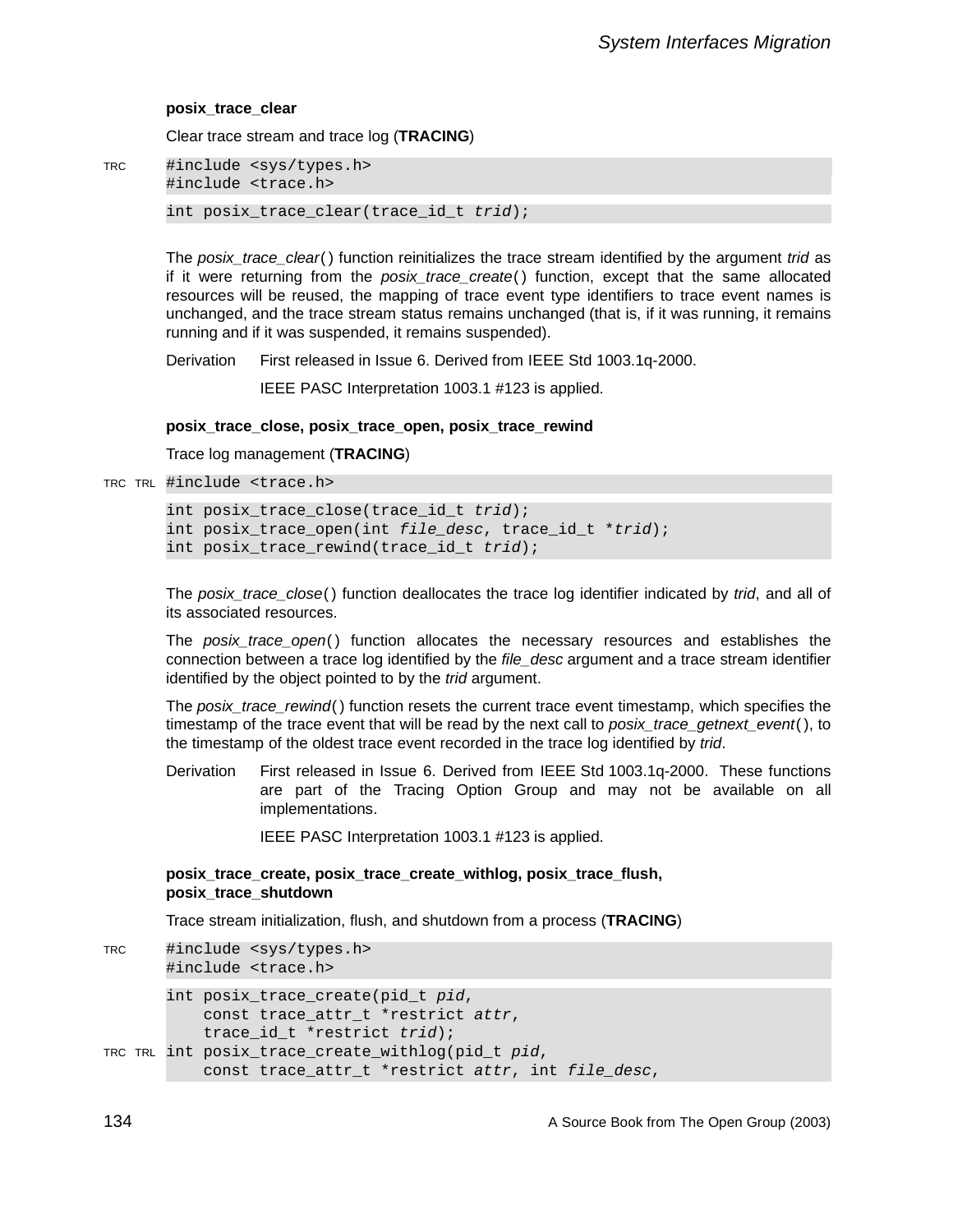```
trace_id_t *restrict trid);
      int posix_trace_flush(trace_id_t trid);
TRC int posix_trace_shutdown(trace_id_t trid);
```
The posix\_trace\_create( ) function creates an active trace stream.

The *posix\_trace\_create\_withlog*() function is equivalent to *posix\_trace\_create*(), except that it associates a trace log with the stream.

The posix\_trace\_flush() function initiates a flush operation which copies the contents of the trace stream identified by the argument *trid* into the trace log associated with the trace stream at the creation time.

The posix\_trace\_shutdown() function stops the tracing of trace events in the trace stream identified by *trid*, as if *posix\_trace\_stop*() had been invoked.

Derivation First released in Issue 6. Derived from IEEE Std 1003.1q-2000. These functions are part of the Tracing Option Group and may not be available on all implementations.

### **posix\_trace\_event, posix\_trace\_eventid\_open**

Trace functions for instrumenting application code (**TRACING**)

```
TRC #include <sys/types.h>
      #include <trace.h>
```

```
void posix_trace_event(trace_event_id_t event_id,
   const void *restrictdata_ptr, size_t data_len);
int posix_trace_eventid_open(const char *restrict event_name,
   trace_event_id_t *restrict event_id);
```
The posix\_trace\_event() function records the event\_id and the user data pointed to by data\_ptr in the trace stream into which the calling process is being traced and in which event\_id is not filtered out.

The posix\_trace\_eventid\_open() function associates a user trace event name with a trace event type identifier for the calling process.

Derivation First released in Issue 6. Derived from IEEE Std 1003.1q-2000. These functions are part of the Tracing Option Group and may not be available on all implementations.

IEEE PASC Interpretation 1003.1 #123 is applied.

IEEE PASC Interpretation 1003.1 #127 is applied, correcting some editorial errors in the names of the *posix\_trace\_eventid\_open*() function and the event\_id argument.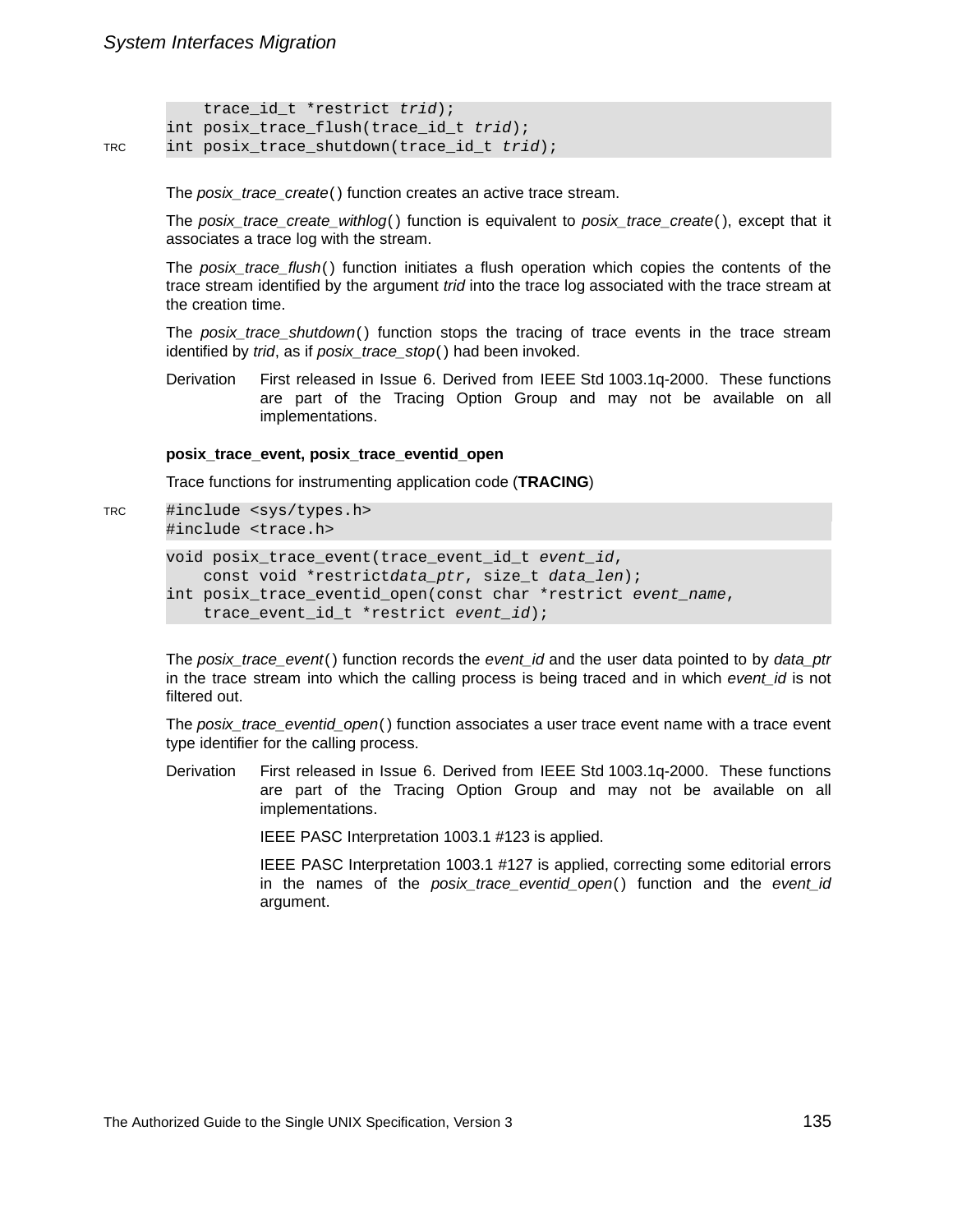# **posix\_trace\_eventid\_equal, posix\_trace\_eventid\_get\_name, posix\_trace\_trid\_eventid\_open**

Manipulate trace event type identifier (**TRACING**)

```
TRC #include <trace.h>
```

```
int posix_trace_eventid_equal(trace_id_t trid, trace_event_id_t event1,
          trace_event_id_t event2);
       int posix_trace_eventid_get_name(trace_id_t trid,
          trace_event_id_t event, char *event_name);
TRC TEF int posix_trace_trid_eventid_open(trace_id_t trid,
          const char *restrict event_name,
          trace_event_id_t *restrict event);
```
The posix\_trace\_eventid\_equal() function compares the trace event type identifiers event1 and event2 from the same trace stream or the same trace log identified by the *trid* argument.

The *posix\_trace\_eventid\_get\_name*() function returns, in the argument pointed to by event\_name, the trace event name associated with the trace event type identifier identified by the argument event, for the trace stream or for the trace log identified by the trid argument.

The posix\_trace\_trid\_eventid\_open( ) function associates a user trace event name with a trace event type identifier for a given trace stream.

Derivation First released in Issue 6. Derived from IEEE Std 1003.1q-2000. These functions are part of the Tracing Option Group and may not be available on all implementations.

IEEE PASC Interpretations 1003.1 #123 and #129 are applied.

**posix\_trace\_eventset\_add, posix\_trace\_eventset\_del, posix\_trace\_eventset\_empty, posix\_trace\_eventset\_fill, posix\_trace\_eventset\_ismember**

Manipulate trace event type sets (**TRACING**)

```
TRC TEF #include <trace.h>
```

```
int posix_trace_eventset_add(trace_event_id_t event_id,
   trace_event_set_t *set);
int posix_trace_eventset_del(trace_event_id_t event_id,
   trace_event_set_t *set);
int posix_trace_eventset_empty(trace_event_set_t *set);
int posix_trace_eventset_fill(trace_event_set_t *set, int what);
int posix_trace_eventset_ismember(trace_event_id_t event_id,
    const trace_event_set_t *restrict set,
    int *restrict ismember);
```
The posix\_trace\_eventset\_add( ) and posix\_trace\_eventset\_del( ) functions, respectively, add or delete the individual trace event type specified by the value of the argument event\_id to or from the trace event type set pointed to by the argument set.

The posix\_trace\_eventset\_empty() function initializes the trace event type set pointed to by the set argument such that all trace event types defined, both system and user, are excluded from the set.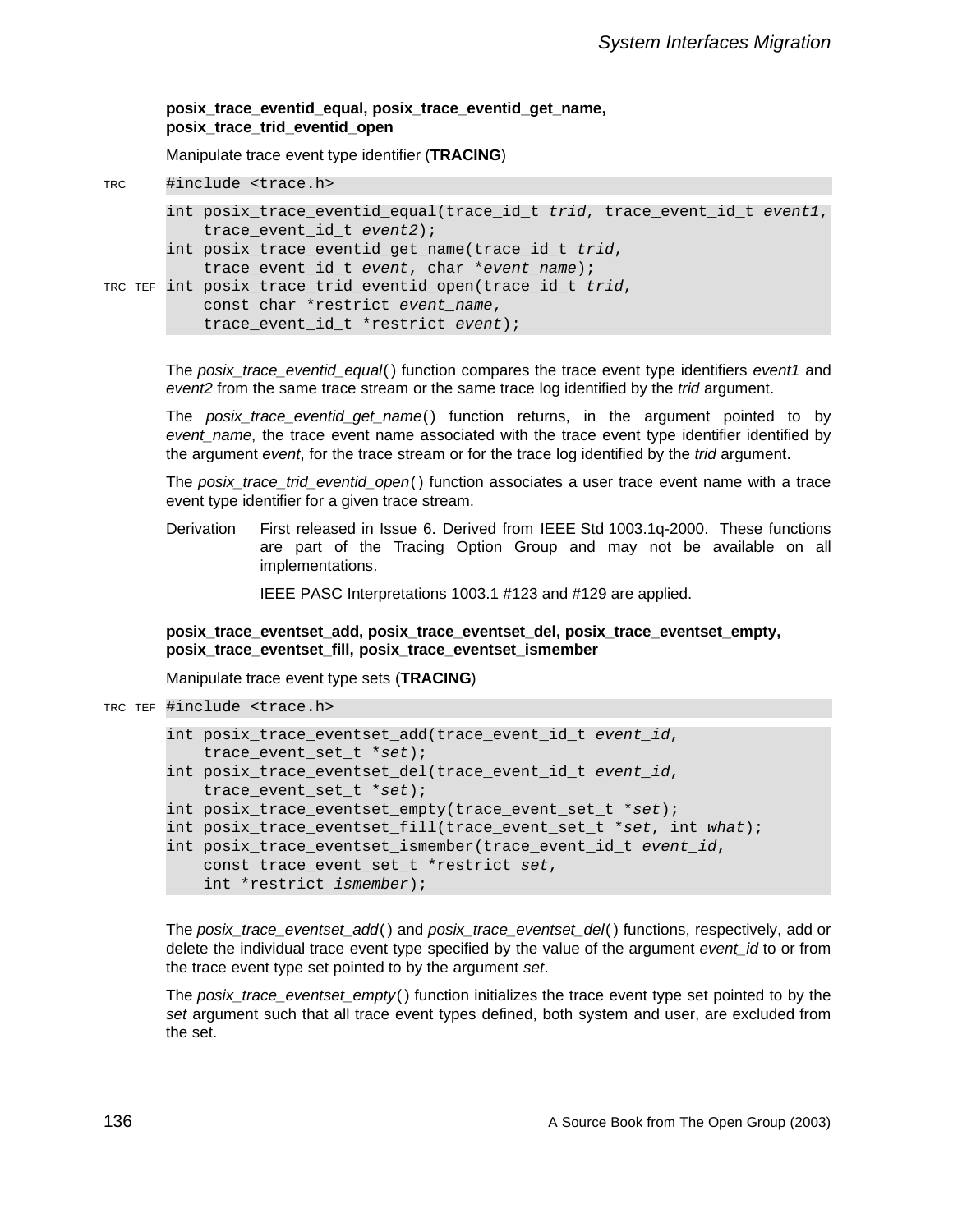The posix\_trace\_eventset\_fill() function initializes the trace event type set pointed to by the argument set, such that the set of trace event types defined by the argument what are included in the set.

The *posix\_trace\_eventset\_ismember*() function tests whether the trace event type specified by the value of the argument event id is a member of the set pointed to by the argument set.

Derivation First released in Issue 6. Derived from IEEE Std 1003.1q-2000. These functions are part of the Tracing Option Group and may not be available on all implementations.

### **posix\_trace\_eventtypelist\_getnext\_id, posix\_trace\_eventtypelist\_rewind**

Iterate over a mapping of trace event types (**TRACING**)

TRC #include <trace.h>

```
int posix_trace_eventtypelist_getnext_id(trace_id_t trid,
   trace_event_id_t *restrict event, int *restrict unavailable);
int posix_trace_eventtypelist_rewind(trace_id_t trid);
```
The first time *posix\_trace\_eventtypelist\_getnext\_id*() is called, the function returns in the variable pointed to by event the first trace event type identifier of the list of trace events of the trace stream identified by the trid argument. Successive calls to posix\_trace\_eventtypelist\_getnext\_id( ) return in the variable pointed to by event the next trace event type identifier in that same list.

The posix\_trace\_eventtypelist\_rewind() function resets the next trace event type identifier to be read to the first trace event type identifier from the list of trace events used in the trace stream identified by trid.

Derivation First released in Issue 6. Derived from IEEE Std 1003.1q-2000. These functions are part of the Tracing Option Group and may not be available on all implementations.

IEEE PASC Interpretations 1003.1 #123 and #129 are applied.

#### **posix\_trace\_get\_attr, posix\_trace\_get\_status**

Retrieve the trace attributes or trace statuses (**TRACING**)

TRC #include <trace.h>

```
int posix_trace_get_attr(trace_id_t trid, trace_attr_t *attr);
int posix_trace_get_status(trace_id_t trid,
   struct posix_trace_status_info *statusinfo);
```
The posix\_trace\_get\_attr() function copies the attributes of the active trace stream identified by trid into the object pointed to by the attr argument.

The posix\_trace\_get\_status() function returns, in the structure pointed to by the statusinfo argument, the current trace status for the trace stream identified by the *trid* argument.

Derivation First released in Issue 6. Derived from IEEE Std 1003.1q-2000. These functions are part of the Tracing Option Group and may not be available on all implementations.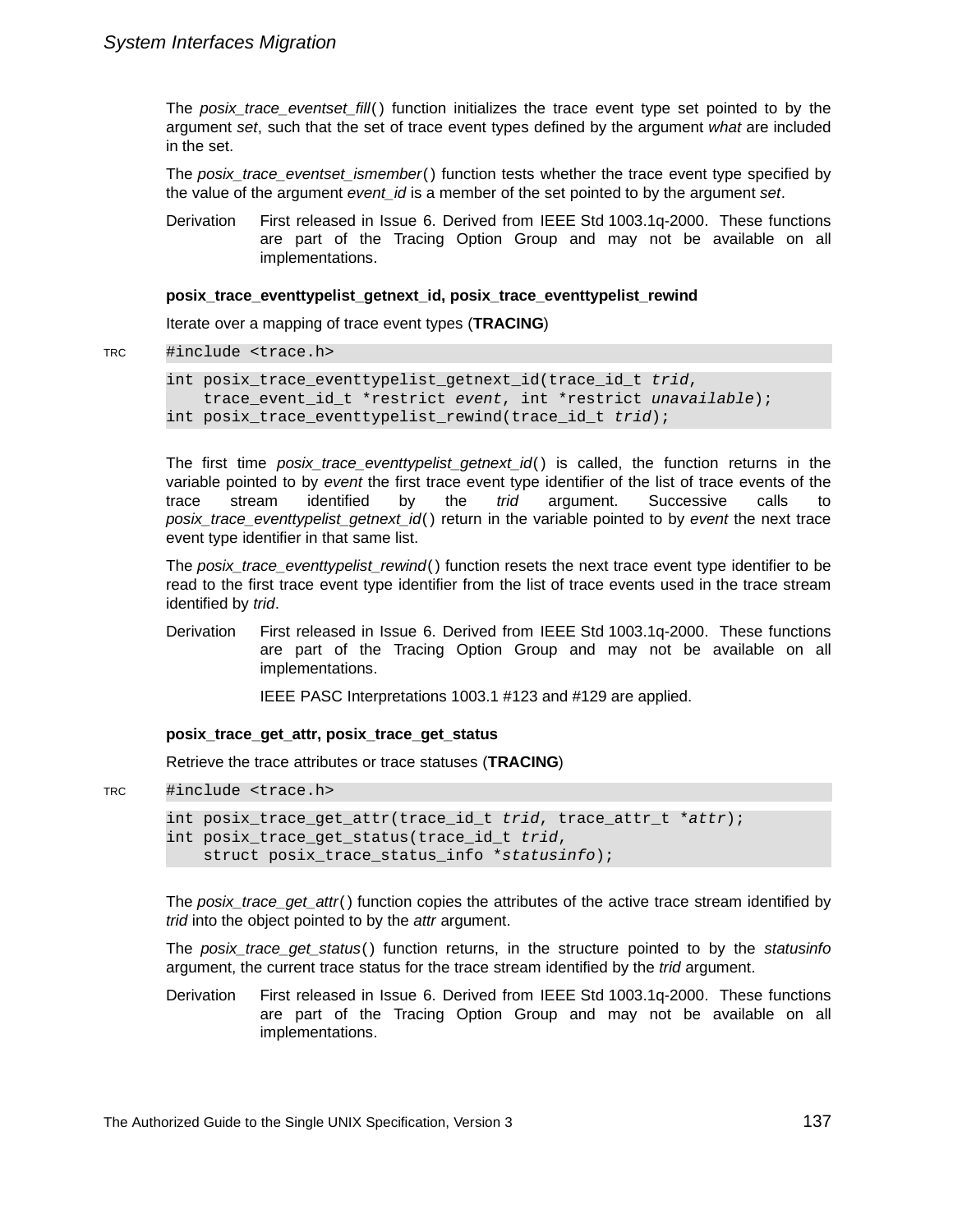IEEE PASC Interpretation 1003.1 #123 is applied.

### **posix\_trace\_get\_filter, posix\_trace\_set\_filter**

Retrieve and set filter of an initialized trace stream (**TRACING**)

```
TRC TEF #include <trace.h>
```

```
int posix_trace_get_filter(trace_id_t trid, trace_event_set_t *set);
int posix_trace_set_filter(trace_id_t trid,
   const trace_event_set_t *set, int how);
```
The posix\_trace\_get\_filter() function retrieves, into the argument pointed to by set, the actual trace event filter from the trace stream specified by trid.

The posix\_trace\_set\_filter() function changes the set of filtered trace event types after a trace stream identified by the *trid* argument is created.

Derivation First released in Issue 6. Derived from IEEE Std 1003.1q-2000. These functions are part of the Tracing Option Group and may not be available on all implementations.

IEEE PASC Interpretation 1003.1 #123 is applied.

# **posix\_trace\_getnext\_event, posix\_trace\_timedgetnext\_event, posix\_trace\_trygetnext\_event**

Retrieve a trace event (**TRACING**)

```
TRC #include <sys/types.h>
      #include <trace.h>
```

```
int posix_trace_getnext_event(trace_id_t trid,
          struct posix_trace_event_info *restrict event,
          void *restrict data, size_t num_bytes,
          size_t *restrict data_len, int *restrict unavailable);
TRC TMO int posix_trace_timedgetnext_event(trace_id_t trid,
          struct posix_trace_event_info *restrict event,
          void *restrict data, size_t num_bytes,
           size_t *restrict data_len, int *restrict unavailable,
          const struct timespec *restrict abs_timeout);
TRC int posix_trace_trygetnext_event(trace_id_t trid,
          struct posix_trace_event_info *restrict event,
          void *restrict data, size_t num_bytes,
          size_t *restrict data_len, int *restrict unavailable);
```
The posix\_trace\_getnext\_event( ) function reports a recorded trace event either from an active trace stream without log or a pre-recorded trace stream identified by the trid argument.

The posix\_trace\_trygetnext\_event( ) function reports a recorded trace event from an active trace stream without log identified by the trid argument.

The posix\_trace\_timedgetnext\_event() function attempts to get another trace event from an active trace stream without log, as in the *posix\_trace\_getnext\_event*() function. However, if no trace event is available from the trace stream, the implied wait is terminated when the timeout specified by the argument abs\_timeout expires, and the function returns the error [ETIMEDOUT].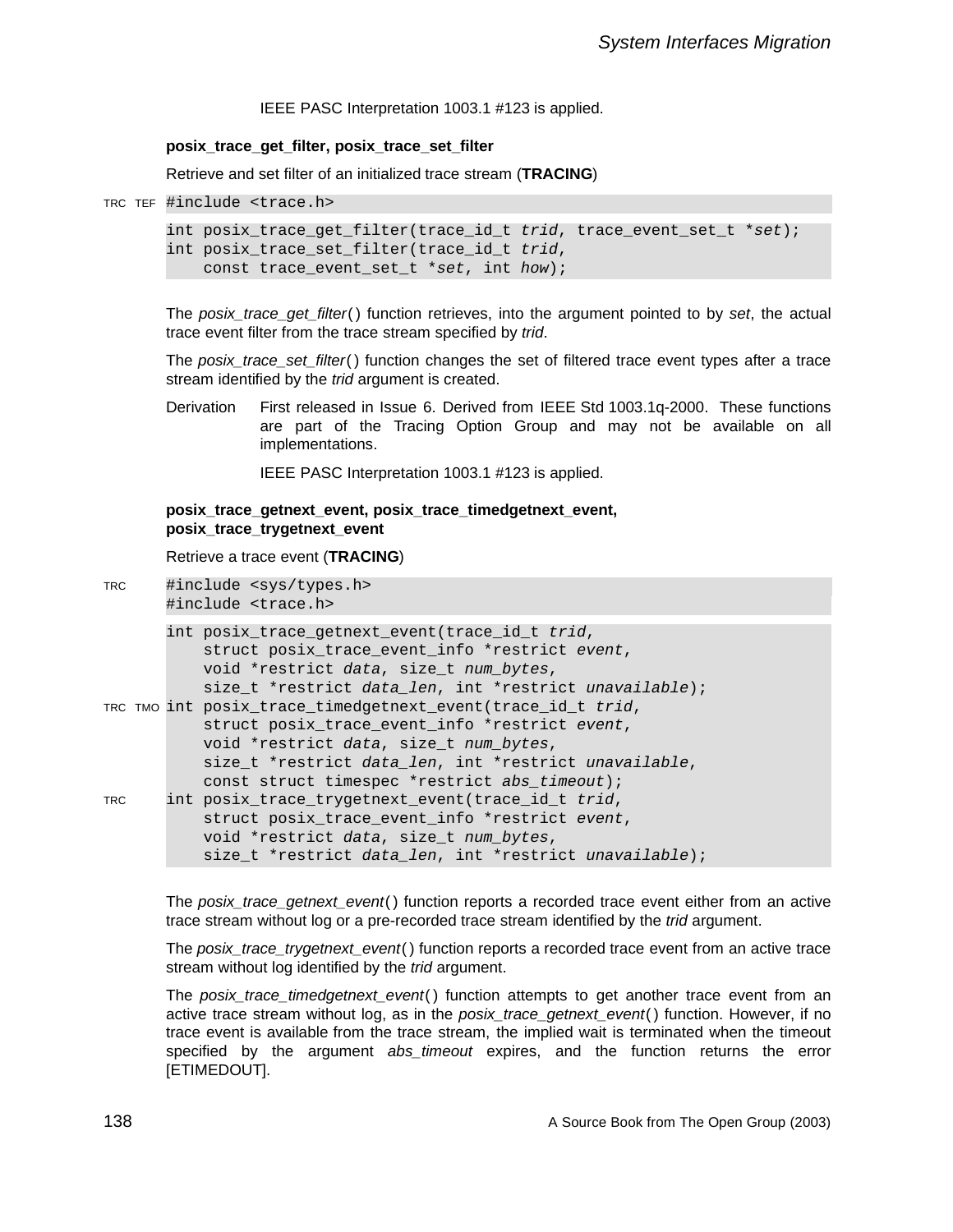Derivation First released in Issue 6. Derived from IEEE Std 1003.1q-2000. These functions are part of the Tracing Option Group and may not be available on all implementations.

IEEE PASC Interpretation 1003.1 #123 is applied.

### **posix\_trace\_start, posix\_trace\_stop**

Trace start and stop (**TRACING**)

TRC #include <trace.h>

```
int posix_trace_start(trace_id_t trid);
int posix_trace_stop (trace_id_t trid);
```
The posix\_trace\_start( ) and posix\_trace\_stop( ) functions, respectively, start and stop the trace stream identified by the argument trid.

Derivation First released in Issue 6. Derived from IEEE Std 1003.1q-2000. These functions are part of the Tracing Option Group and may not be available on all implementations.

IEEE PASC Interpretation 1003.1 #123 is applied.

### **posix\_typed\_mem\_get\_info**

Query typed memory information (**ADVANCED REALTIME**)

TYM #include <sys/mman.h>

int posix\_typed\_mem\_get\_info(int fildes, struct posix\_typed\_mem\_info \*info);

Typed memory objects are pools of specialized storage, different from the main memory resource normally used by a processor to hold code and data, that can be mapped into the address space of one or more processes. For more information see XRAT, Section B.2.8.3.

The posix\_typed\_mem\_get\_info() function returns, in the posix\_tmi\_length field of the **posix\_typed\_mem\_info** structure pointed to by info, the maximum length which can be successfully allocated by the typed memory object designated by fildes.

Derivation First released in Issue 6. Derived from IEEE Std 1003.1j-2000. This function is part of the Advanced Realtime Option Group and may not be available on all implementations.

#### **posix\_typed\_mem\_open**

Open a typed memory object (**ADVANCED REALTIME**)

TYM #include <sys/mman.h>

int posix\_typed\_mem\_open(const char \*name, int oflag, int tflag);

The posix\_typed\_mem\_open() function establishes a connection between the typed memory object specified by the string pointed to by name and a file descriptor.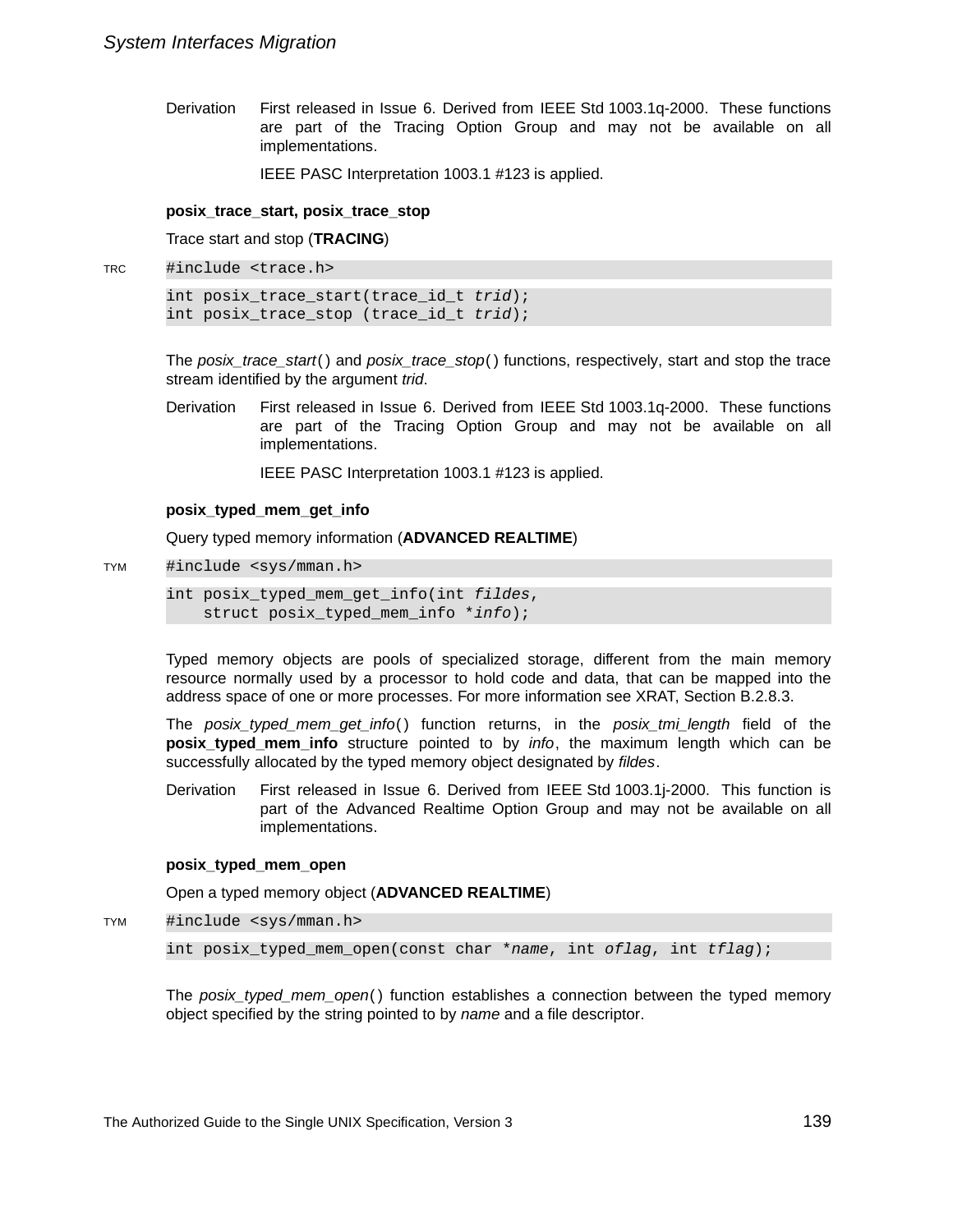Derivation First released in Issue 6. Derived from IEEE Std 1003.1j-2000. This function is part of the Advanced Realtime Option Group and may not be available on all implementations.

### **pow, powf, powl**

### Power function

#include <math.h>

double pow(double  $x$ , double  $y$ ); float powf(float  $x$ , float  $y$ ); long double powl(long double  $x$ , long double  $y$ );

Derivation First released in Issue 1. Derived from Issue 1 of the SVID.

Issue 6 The *powf*() and *powl*() functions are added for alignment with the ISO/IEC 9899: 1999 standard.

> The DESCRIPTION, RETURN VALUE, ERRORS, and APPLICATION USAGE sections are revised to align with the ISO/IEC 9899: 1999 standard.

> IEC 60559: 1989 standard floating-point extensions over the ISO/IEC 9899: 1999 standard are marked.

# **pselect, select**

Synchronous I/O multiplexing

#include <sys/select.h>

```
int pselect(int nfds, fd_set *restrict readfds,
    fd_set *restrict writefds, fd_set *restrict errorfds,
    const struct timespec *restrict timeout,
    const sigset_t *restrict sigmask);
int select(int nfds, fd_set *restrict readfds,
    fd_set *restrict writefds, fd_set *restrict errorfds,
    struct timeval *restrict timeout);
void FD_CLR(int fd, fd_set *fdset);
int FD_ISSET(int fd, fd_set *fdset);
void FD_SET(int fd, fd_set *fdset);
void FD_ZERO(fd_set *fdset);
```
The *pselect*() function examines the file descriptor sets whose addresses are passed in the readfds, writefds, and errorfds parameters to see whether some of their descriptors are ready for reading, are ready for writing, or have an exceptional condition pending, respectively.

The select() function is equivalent to the *pselect*() function, except as follows:

- For the select() function, the timeout period is given in seconds and microseconds in an argument of type **struct timeval**, whereas for the pselect( ) function the timeout period is given in seconds and nanoseconds in an argument of type **struct timespec**.
- The select() function has no sigmask argument; it behaves as pselect() does when sigmask is a null pointer.
- Upon successful completion, the select() function may modify the object pointed to by the timeout argument.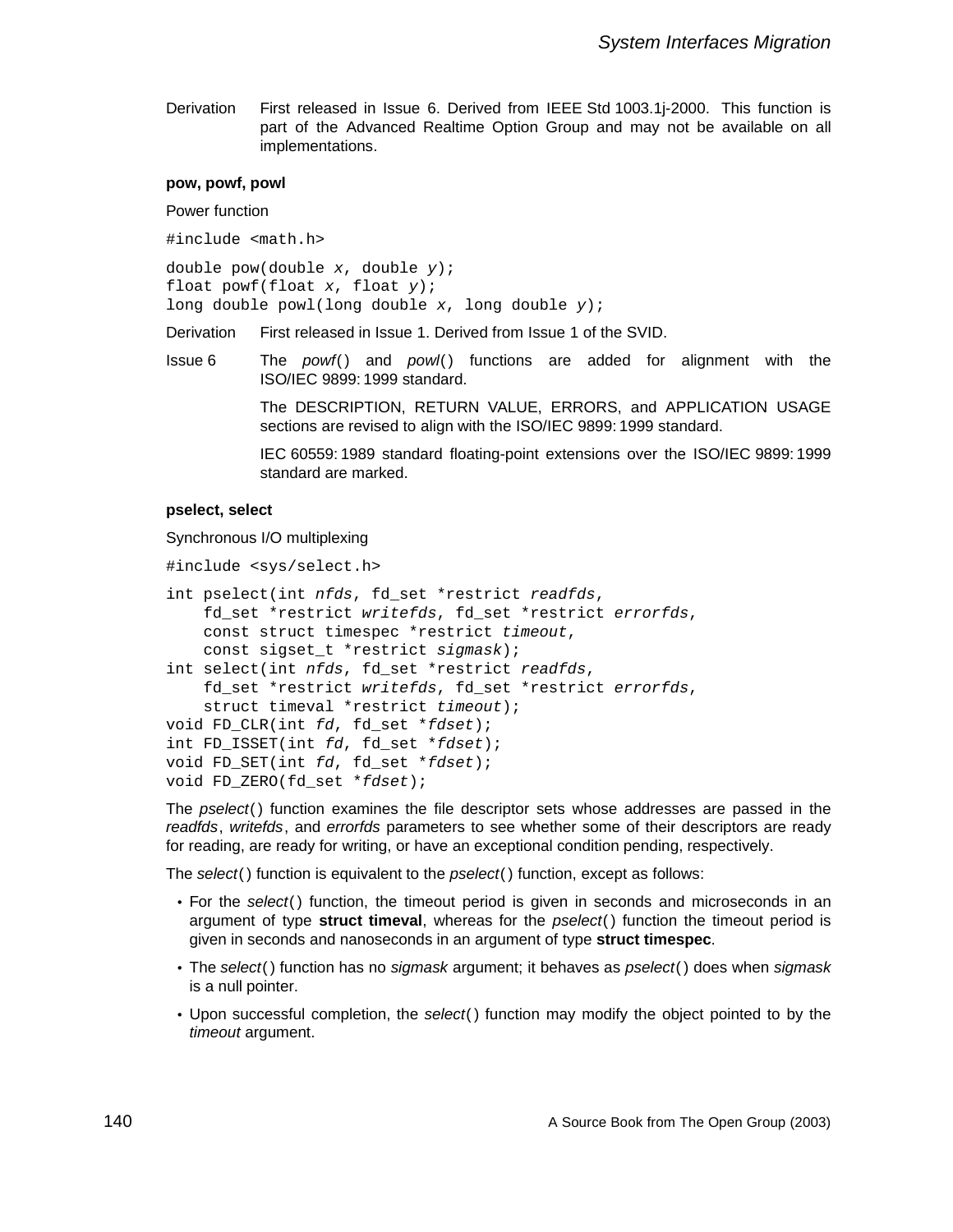- Derivation First released in Issue 4, Version 2.
- Issue 6 The Open Group Corrigendum U026/6 is applied, changing the occurrences of readfs and writefs in the select() DESCRIPTION to be readfds and writefds.

Text referring to sockets is added to the DESCRIPTION.

The DESCRIPTION and ERRORS sections are updated so that references to STREAMS are marked as part of the XSI STREAMS Option Group.

The following new requirements on POSIX implementations derive from alignment with the Single UNIX Specification:

• These functions are now mandatory.

The *pselect*() function is added for alignment with IEEE Std 1003.1g-2000 and additional detail related to sockets semantics is added to the DESCRIPTION.

The select( ) function now requires inclusion of **<sys/select.h>**.

The **restrict** keyword is added to the select( ) prototype for alignment with the ISO/IEC 9899: 1999 standard.

, item XSH/TC2/D6/70 is applied, updating the DESCRIPTION to reference the signal mask in terms of the calling thread rather than the process.

### **pthread\_atfork**

Register fork handlers

THR #include <pthread.h>

```
int pthread_atfork(void (*prepare)(void), void (*parent)(void),
   void (*child)(void));
```
- Derivation First released in Issue 5. Derived from the POSIX Threads Extension.
- Issue 6 The *pthread\_atfork*() function is marked as part of the Threads option. Support for this option is mandatory on systems supporting the Single UNIX Specification.

IEEE PASC Interpretation 1003.1c #4 is applied, clarifying that the function should be declared in the **<pthread.h>** header.

The **<pthread.h>** header is added to the SYNOPSIS.

### **pthread\_attr\_destroy, pthread\_attr\_init**

Destroy and initialize threads attributes object

THR #include <pthread.h>

int pthread\_attr\_destroy(pthread\_attr\_t \*attr); int pthread\_attr\_init(pthread\_attr\_t \*attr);

- Derivation First released in Issue 5. Included for alignment with the POSIX Threads Extension.
- Issue 6 The *pthread\_attr\_destroy()* and *pthread\_attr\_init()* functions are marked as part of the Threads option. Support for this option is mandatory on systems supporting the Single UNIX Specification.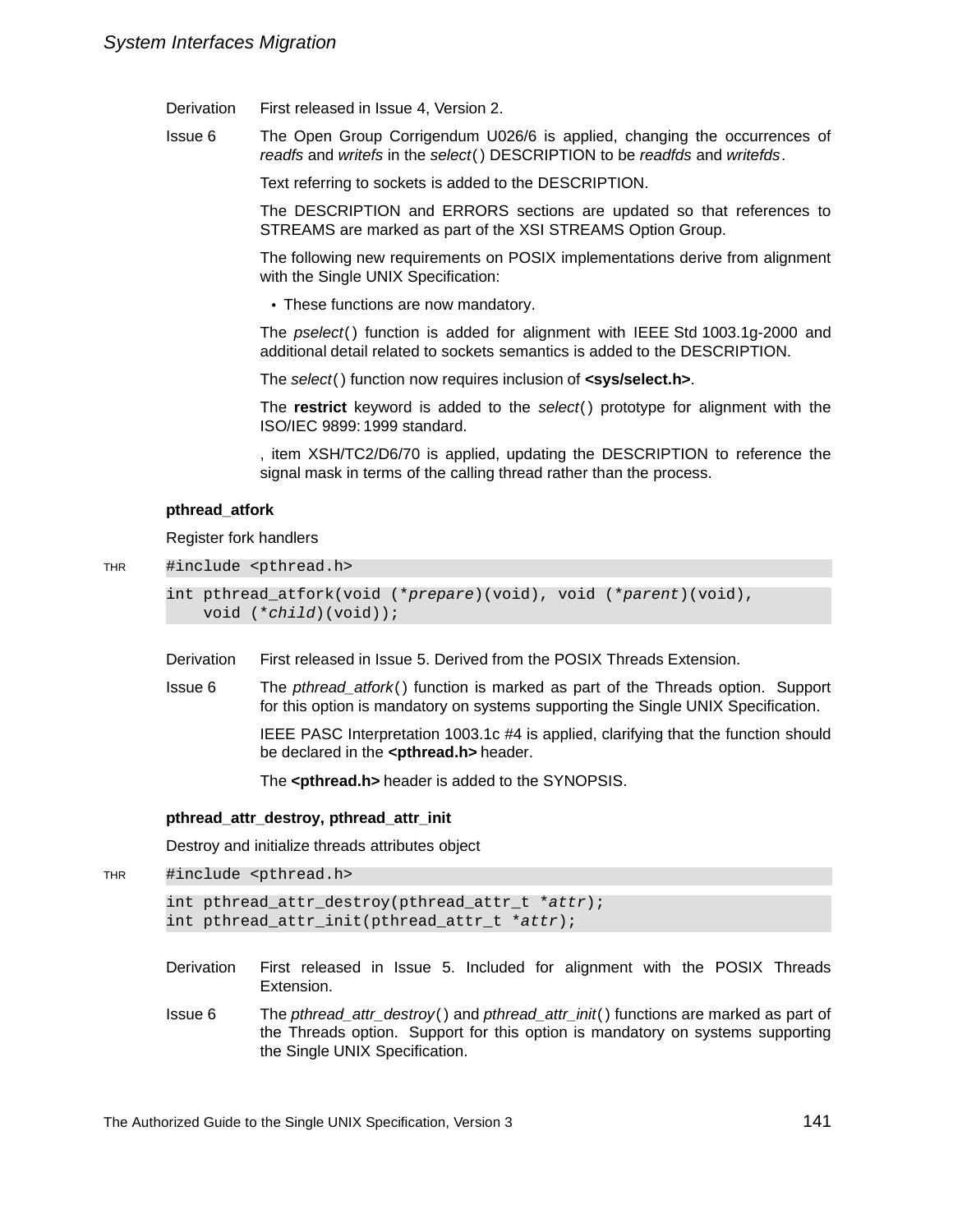IEEE PASC Interpretation 1003.1 #107 is applied, noting that the effect of initializing an already initialized thread attributes object is undefined.

, item XSH/TC2/D6/71 is applied, updating the ERRORS section to add the optional [EINVAL] error for the *pthread\_attr\_destroy*() function, and the optional [EBUSY] error for the *pthread\_attr\_init*() function.

# **pthread\_attr\_getdetachstate, pthread\_attr\_setdetachstate**

Get and set detachstate attribute

```
THR #include <pthread.h>
```

```
int pthread_attr_getdetachstate(const pthread_attr_t *attr,
   int *detachstate);
int pthread_attr_setdetachstate(pthread_attr_t *attr, int detachstate);
```
- Derivation First released in Issue 5. Included for alignment with the POSIX Threads Extension.
- Issue 6 The pthread\_attr\_setdetachstate() and pthread\_attr\_getdetachstate() functions are marked as part of the Threads option. Support for this option is mandatory on systems supporting the Single UNIX Specification.

, item XSH/TC2/D6/73 is applied, updating the ERRORS section to include the optional [EINVAL] error.

### **pthread\_attr\_getguardsize, pthread\_attr\_setguardsize**

Get and set the thread guardsize attribute

```
XSI #include <pthread.h>
```

```
int pthread_attr_getguardsize(const pthread_attr_t *restrict attr,
   size_t *restrict guardsize);
int pthread_attr_setguardsize(pthread_attr_t *attr,
   size_t guardsize);
```
Derivation First released in Issue 5.

Issue 6 In the ERRORS section, a third [EINVAL] error condition is removed as it is covered by the second error condition.

> The **restrict** keyword is added to the pthread\_attr\_getguardsize( ) prototype for alignment with the ISO/IEC 9899: 1999 standard.

> , item XSH/TC2/D6/74 is applied, updating the ERRORS section to remove the [EINVAL] error ("The attribute attr is invalid."), and replacing it with the optional [EINVAL] error.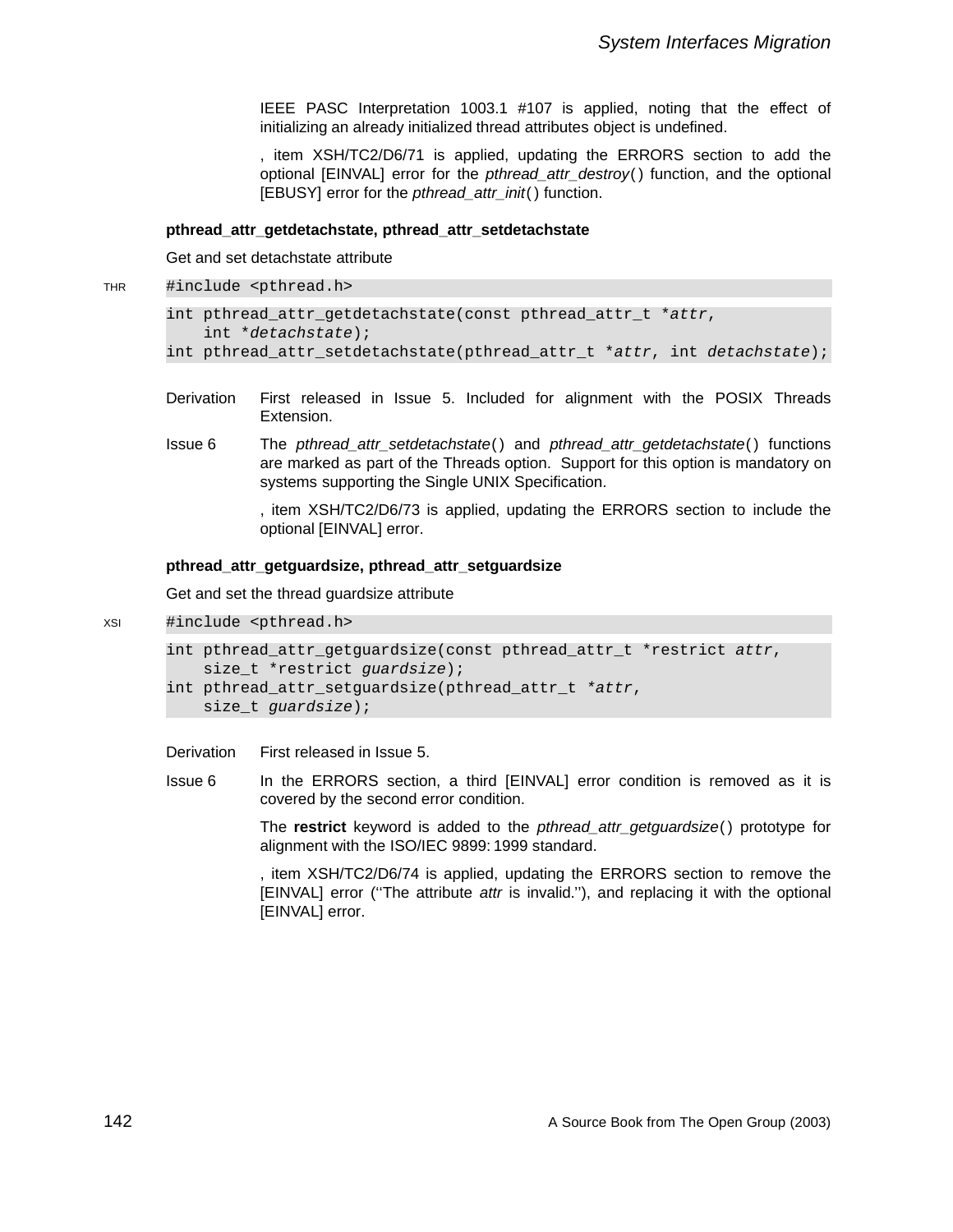#### **pthread\_attr\_getinheritsched, pthread\_attr\_setinheritsched**

Get and set inheritsched attribute (**REALTIME THREADS**)

#### THR TPS #include <pthread.h>

```
int pthread_attr_getinheritsched(const pthread_attr_t *restrict attr,
   int *restrict inheritsched);
int pthread_attr_setinheritsched(pthread_attr_t *attr,
   int inheritsched);
```
Derivation First released in Issue 5. Included for alignment with the POSIX Threads Extension.

Marked as part of the Realtime Threads Feature Group.

Issue 6 The pthread\_attr\_getinheritsched() and pthread\_attr\_setinheritsched() functions are marked as part of the Threads and Thread Execution Scheduling options.

> These functions are part of the Realtime Threads Option Group and may not be available on all implementations.

> The [ENOSYS] error condition has been removed as stubs need not be provided if an implementation does not support the Thread Execution Scheduling option.

> The **restrict** keyword is added to the pthread\_attr\_getinheritsched( ) prototype for alignment with the ISO/IEC 9899: 1999 standard.

> item XSH/TC2/D6/75 is applied, clarifying the values of *inheritsched* in the DESCRIPTION and adding two optional [EINVAL] errors to the ERRORS section for checking when attr refers to an uninitialized thread attribute object.

#### **pthread\_attr\_getschedparam, pthread\_attr\_setschedparam**

Get and set schedparam attribute

THR #include <pthread.h>

int pthread\_attr\_getschedparam(const pthread\_attr\_t \*restrict attr, struct sched\_param \*restrict param);

```
int pthread_attr_setschedparam(pthread_attr_t *restrict attr,
```

```
const struct sched_param *restrict param);
```
- Derivation First released in Issue 5. Included for alignment with the POSIX Threads Extension.
- Issue 6 The pthread\_attr\_getschedparam() and pthread\_attr\_setschedparam() functions are marked as part of the Threads option. Support for this option is mandatory on systems supporting the Single UNIX Specification.

The SCHED\_SPORADIC scheduling policy is added for alignment with IEEE Std 1003.1d-1999.

The **restrict** keyword is added to the pthread\_attr\_getschedparam( ) and pthread\_attr\_setschedparam( ) prototypes for alignment with the ISO/IEC 9899: 1999 standard.

, item XSH/TC2/D6/78 is applied, updating the ERRORS section to include optional errors for the case when attr refers to an uninitialized thread attribute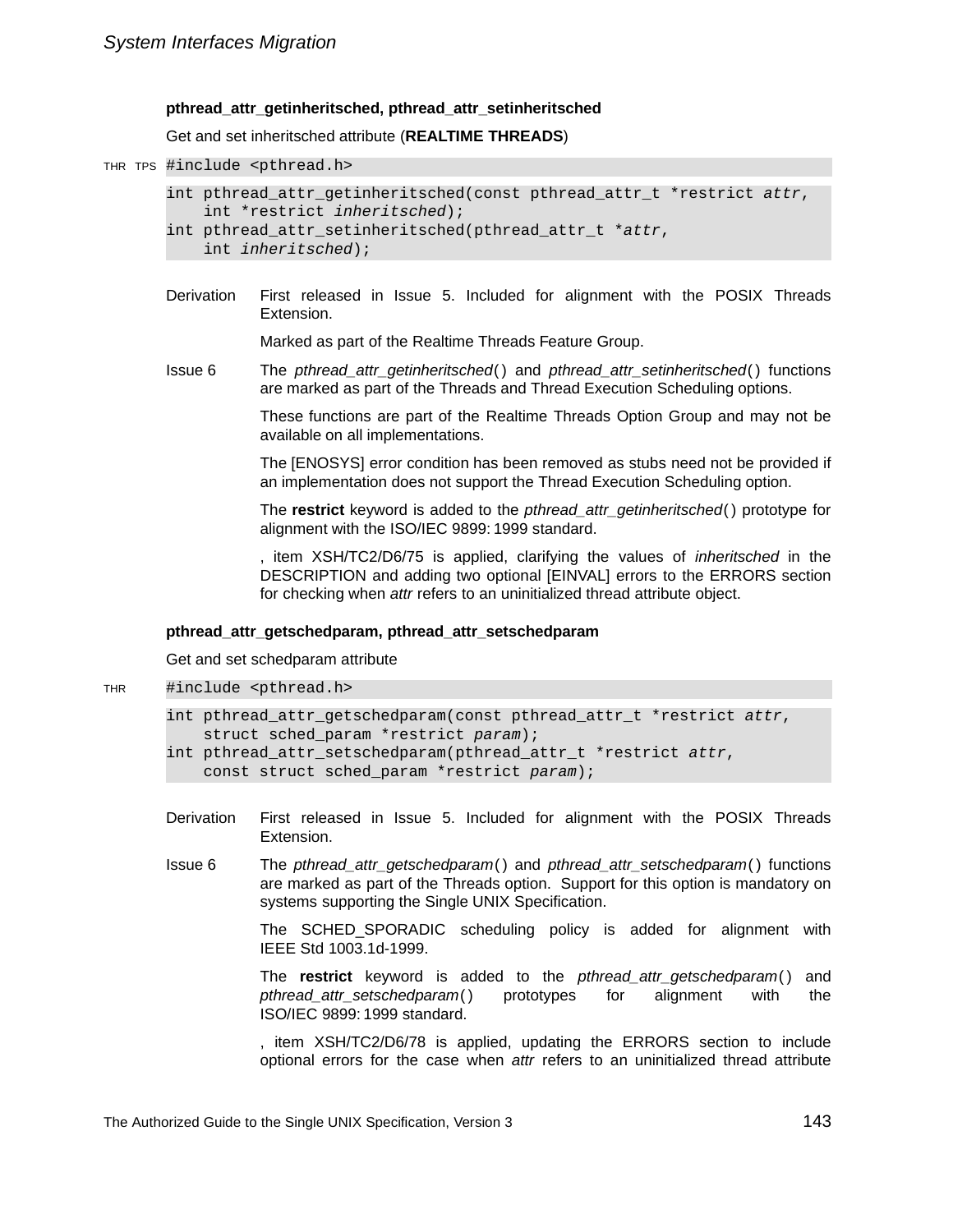object.

# **pthread\_attr\_getschedpolicy, pthread\_attr\_setschedpolicy**

Get and set schedpolicy attribute (**REALTIME THREADS**)

```
THR TPS #include <pthread.h>
```

```
int pthread_attr_getschedpolicy(const pthread_attr_t *restrict attr,
    int *restrict policy);
int pthread_attr_setschedpolicy(pthread_attr_t *attr, int policy);
```
Derivation First released in Issue 5. Included for alignment with the POSIX Threads Extension.

Marked as part of the Realtime Threads Feature Group.

Issue 6 The *pthread\_attr\_getschedpolicy()* and *pthread\_attr\_setschedpolicy()* functions are marked as part of the Threads and Thread Execution Scheduling options.

> These functions are part of the Realtime Threads Option Group and may not be available on all implementations.

> The [ENOSYS] error condition has been removed as stubs need not be provided if an implementation does not support the Thread Execution Scheduling option.

> The SCHED\_SPORADIC scheduling policy is added for alignment with IEEE Std 1003.1d-1999.

> The **restrict** keyword is added to the pthread\_attr\_getschedpolicy( ) prototype for alignment with the ISO/IEC 9899: 1999 standard.

> , item XSH/TC2/D6/80 is applied, updating the ERRORS section to include optional errors for the case when attr refers to an uninitialized thread attribute object.

#### **pthread\_attr\_getscope, pthread\_attr\_setscope**

Get and set contentionscope attribute (**REALTIME THREADS**)

THR TPS #include <pthread.h>

```
int pthread_attr_getscope(const pthread_attr_t *restrict attr,
   int *restrict contentionscope);
int pthread_attr_setscope(pthread_attr_t *attr, int contentionscope);
```
Derivation First released in Issue 5. Included for alignment with the POSIX Threads Extension.

Marked as part of the Realtime Threads Feature Group.

Issue 6 The pthread\_attr\_getscope() and pthread\_attr\_setscope() functions are marked as part of the Threads and Thread Execution Scheduling options.

> These functions are part of the Realtime Threads Option Group and may not be available on all implementations.

> The [ENOSYS] error condition has been removed as stubs need not be provided if an implementation does not support the Thread Execution Scheduling option.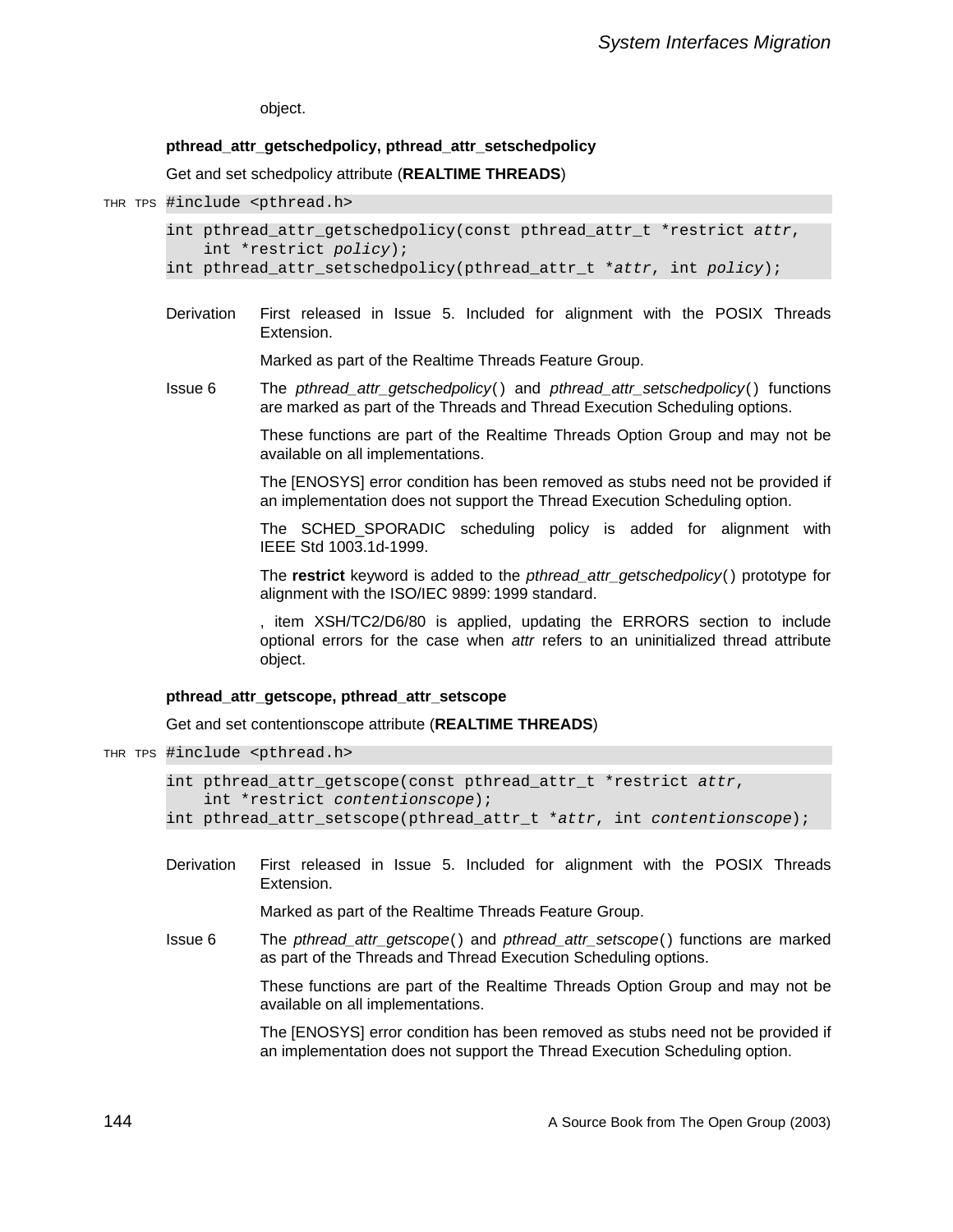The **restrict** keyword is added to the pthread\_attr\_getscope( ) prototype for alignment with the ISO/IEC 9899: 1999 standard.

, item XSH/TC2/D6/82 is applied, updating the ERRORS section to include optional errors for the case when attr refers to an uninitialized thread attribute object.

## **pthread\_attr\_getstack, pthread\_attr\_setstack**

Get and set stack attributes

```
THR #include <pthread.h>
```

```
TSA TSS int pthread_attr_getstack(const pthread_attr_t *restrict attr,
          void **restrict stackaddr, size_t *restrict stacksize);
      int pthread_attr_setstack(pthread_attr_t *attr, void *stackaddr,
          size_t stacksize);
```
The *pthread\_attr\_getstack*() and *pthread\_attr\_setstack*() functions, respectively, get and set the thread creation stack attributes stackaddr and stacksize in the attr object.

These functions are appropriate for use by applications in an environment where the stack for a thread must be placed in some particular region of memory.

While it might seem that an application could detect stack overflow by providing a protected page outside the specified stack region, this cannot be done portably. Implementations are free to place the thread's initial stack pointer anywhere within the specified region to accommodate the machine's stack pointer behavior and allocation requirements. Furthermore, on some architectures, such as the IA-64, ''overflow'' might mean that two separate stack pointers allocated within the region will overlap somewhere in the middle of the region.

After a successful call to *pthread\_attr\_setstack*, () the storage area specified by the stackaddr parameter is under the control of the implementation, as described in Section 2.9.8, Use of Application-Managed Thread Stacks.

- Derivation First released in Issue 6. Developed as an XSI extension and brought into the BASE as a response to IEEE PASC Interpretation 1003.1 #101.
- Issue 6 , item XSH/TC2/D6/84 is applied, updating the ERRORS section to include optional errors for the case when attr refers to an uninitialized thread attribute object.

## **pthread\_attr\_getstackaddr, pthread\_attr\_setstackaddr**

Get and set stackaddr attribute

THR TSA #include <pthread.h>

```
OB int pthread_attr_getstackaddr(const pthread_attr_t *restrict attr,
          void **restrict stackaddr);
      int pthread_attr_setstackaddr(pthread_attr_t *attr, void *stackaddr);
```
The specification of the *stackaddr* attribute presents several ambiguities that make portable use of these interfaces impossible, hence they have been marked obsolescent. The description of the single address parameter as a ''stack'' does not specify a particular relationship between the address and the ''stack'' implied by that address. For example, the address may be taken as the low memory address of a buffer intended for use as a stack, or it may be taken as the address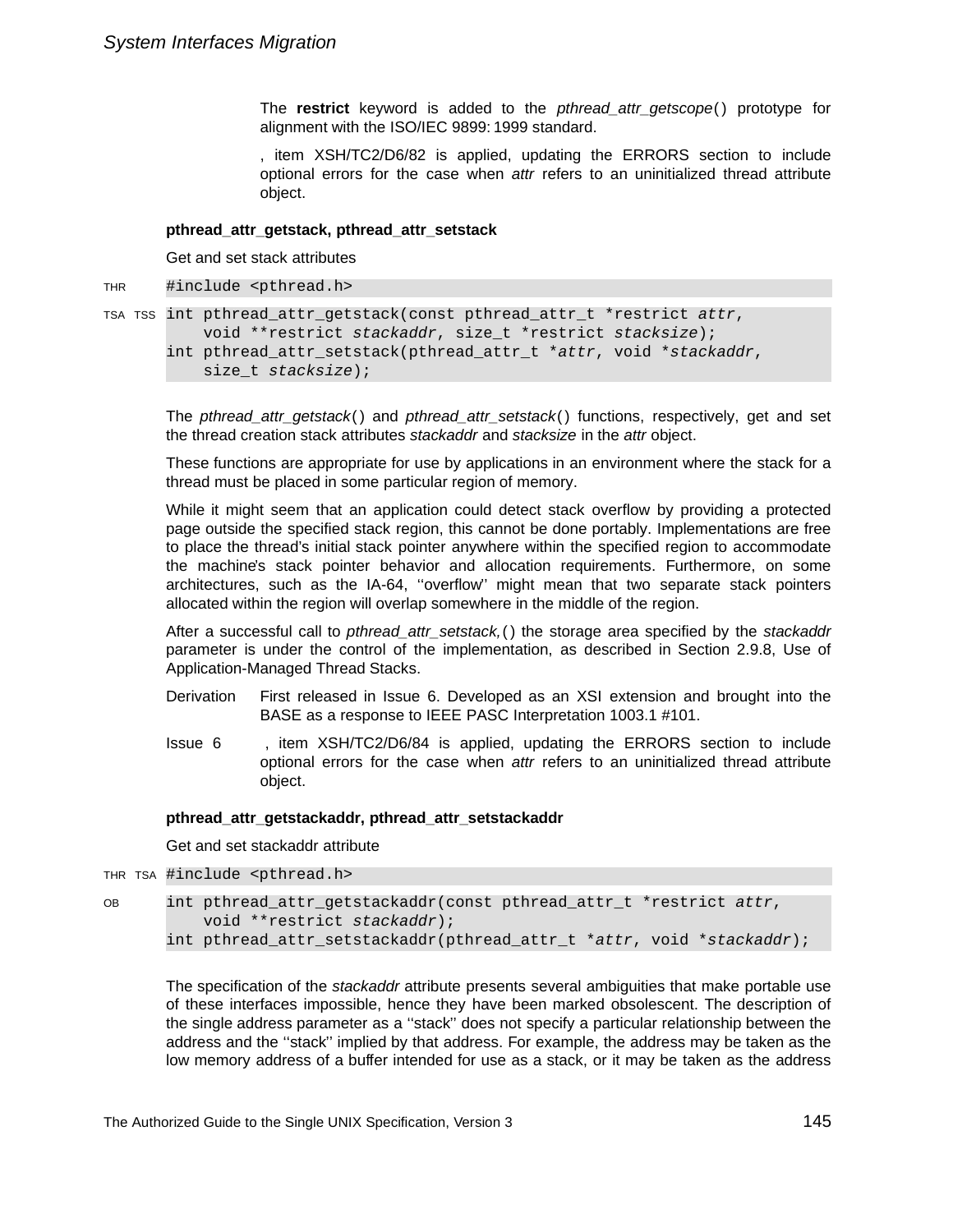to be used as the initial stack pointer register value for the new thread. These two are not the same except for a machine on which the stack grows "up" from low memory to high, and on which a "push" operation first stores the value in memory and then increments the stack pointer register. Further, on a machine where the stack grows ''down'' from high memory to low, interpretation of the address as the ''low memory'' address requires a determination of the intended size of the stack. The Single UNIX Specification, Version 3 introduces the new interfaces *pthread\_attr\_setstack()* and *pthread\_attr\_getstack()* to resolve these ambiguities.

- Derivation First released in Issue 5. Included for alignment with the POSIX Threads Extension.
- Issue 6 The *pthread\_attr\_getstackaddr*() and *pthread\_attr\_setstackaddr*() functions are marked as part of the Threads and Thread Stack Address Attribute options.

The **restrict** keyword is added to the pthread\_attr\_getstackaddr( ) prototype for alignment with the ISO/IEC 9899: 1999 standard.

These functions are marked obsolescent.

, item XSH/TC2/D6/86 is applied, updating the ERRORS section to include optional errors for the case when attr refers to an uninitialized thread attribute object.

#### **pthread\_attr\_getstacksize, pthread\_attr\_setstacksize**

Get and set stacksize attribute

THR TSS #include <pthread.h>

```
int pthread_attr_getstacksize(const pthread_attr_t *restrict attr,
    size_t *restrict stacksize);
int pthread_attr_setstacksize(pthread_attr_t *attr, size_t stacksize);
```
- Derivation First released in Issue 5. Included for alignment with the POSIX Threads Extension.
- Issue 6 The pthread\_attr\_getstacksize() and pthread\_attr\_setstacksize() functions are marked as part of the Threads and Thread Stack Address Attribute options. These functions are mandatory on systems supporting the Single UNIX Specification.

The **restrict** keyword is added to the pthread\_attr\_getstacksize( ) prototype for alignment with the ISO/IEC 9899: 1999 standard.

, item XSH/TC2/D6/87 is applied, updating the ERRORS section to include optional errors for the case when attr refers to an uninitialized thread attribute object.

## **pthread\_barrier\_destroy, pthread\_barrier\_init**

Destroy and initialize a barrier object (**ADVANCED REALTIME THREADS**)

THR BAR #include <pthread.h>

```
int pthread_barrier_destroy(pthread_barrier_t *barrier);
int pthread_barrier_init(pthread_barrier_t *restrict barrier,
   const pthread_barrierattr_t *restrict attr, unsigned count);
```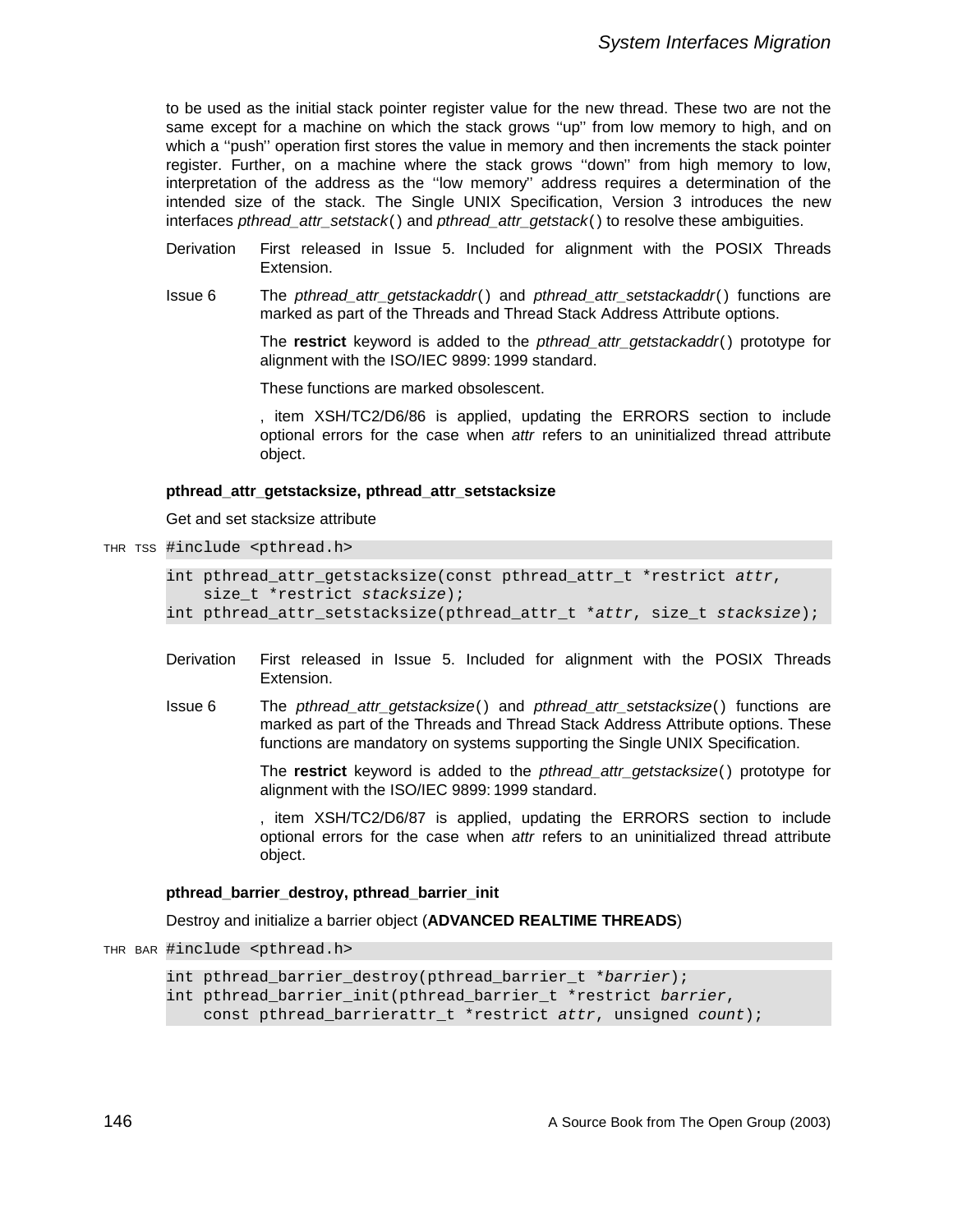Barriers are typically used in parallel DO/FOR loops to ensure that all threads have reached a particular stage in a parallel computation before allowing any to proceed to the next stage.

The *pthread\_barrier\_destroy*() function destroys the barrier referenced by *barrier* and releases any resources used by the barrier.

The *pthread\_barrier\_init*() function allocates any resources required to use the barrier referenced by *barrier* and initializes the barrier with attributes referenced by attr.

Derivation First released in Issue 6. Derived from IEEE Std 1003.1j-2000.

These functions are part of the Advanced Realtime Threads Option Group and may not be available on all implementations.

## **pthread\_barrier\_wait**

Synchronize at a barrier (**ADVANCED REALTIME THREADS**)

THR BAR #include <pthread.h>

int pthread\_barrier\_wait(pthread\_barrier\_t \*barrier);

The *pthread\_barrier\_wait*() function synchronizes participating threads at the barrier referenced by barrier.

Derivation First released in Issue 6. Derived from IEEE Std 1003.1j-2000.

In the SYNOPSIS, the inclusion of **<sys/types.h>** is no longer required.

## **pthread\_barrierattr\_destroy, pthread\_barrierattr\_init**

Destroy and initialize barrier attributes object (**ADVANCED REALTIME THREADS**)

THR BAR #include <pthread.h>

int pthread\_barrierattr\_destroy(pthread\_barrierattr\_t \*attr); int pthread\_barrierattr\_init(pthread\_barrierattr\_t \*attr);

The pthread\_barrierattr\_destroy( ) function destroys a barrier attributes object.

The *pthread\_barrierattr\_init*() function initializes a barrier attributes object attr with the default value for all of the attributes defined by the implementation.

Derivation First released in Issue 6. Derived from IEEE Std 1003.1j-2000.

These functions are part of the Advanced Realtime Threads Option Group and may not be available on all implementations.

In the SYNOPSIS, the inclusion of **<sys/types.h>** is no longer required.

## **pthread\_barrierattr\_getpshared, pthread\_barrierattr\_setpshared**

Get and set process-shared attribute of barrier attributes object (**ADVANCED REALTIME THREADS**)

THR #include <pthread.h>

```
BAR TSH int pthread_barrierattr_getpshared(
```

```
const pthread_barrierattr_t *restrict attr,
   int *restrict pshared);
int pthread_barrierattr_setpshared(pthread_barrierattr_t *attr,
```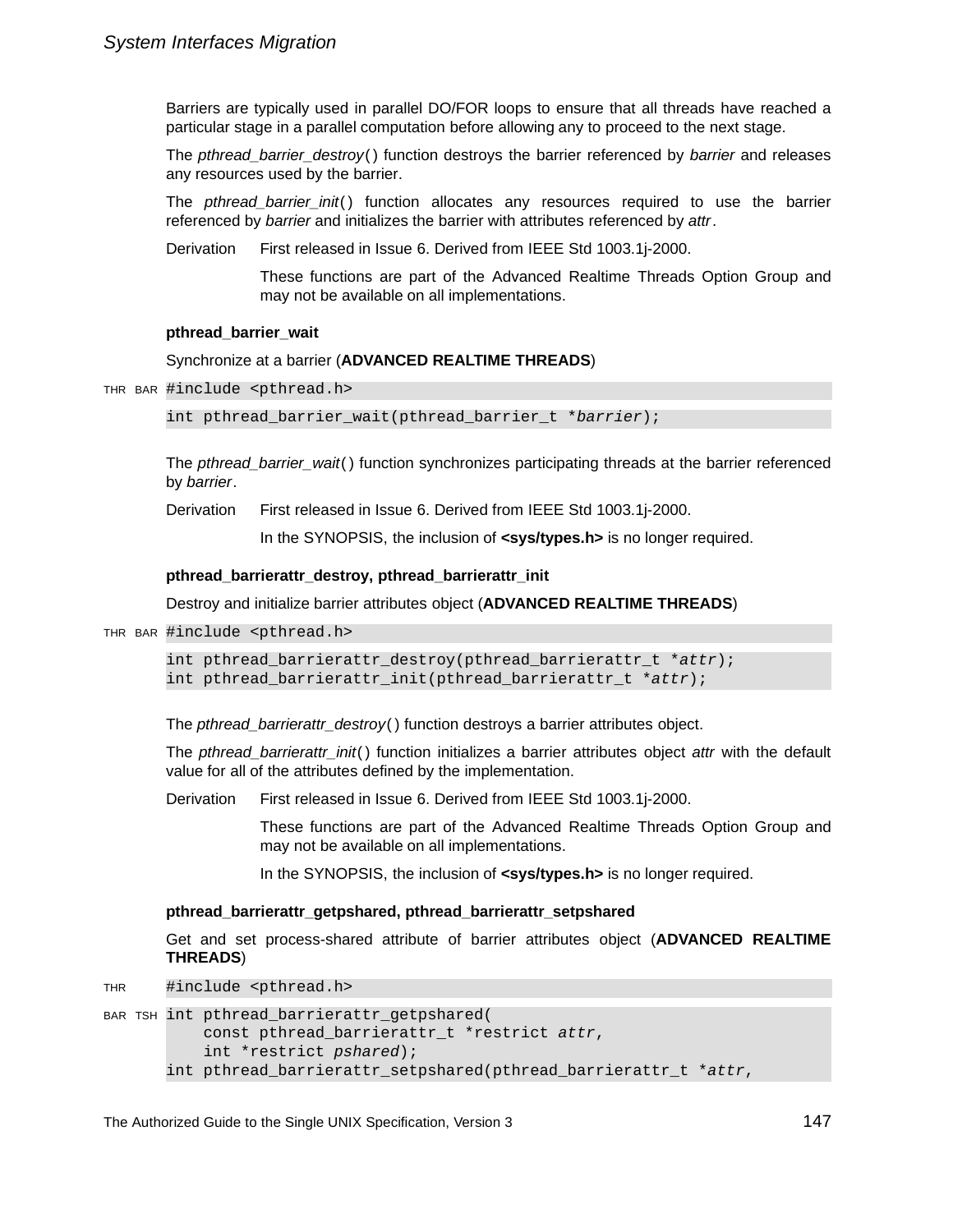int pshared);

The *pthread\_barrierattr\_getpshared*() function obtains the value of the *process-shared* attribute from the attributes object referenced by attr. The *pthread\_barrierattr\_setpshared*() function sets the process-shared attribute in an initialized attributes object referenced by attr.

Derivation First released in Issue 6. Derived from IEEE Std 1003.1j-2000

These functions are part of the Advanced Realtime Threads Option Group and may not be available on all implementations.

# **pthread\_cancel**

Cancel execution of a thread

THR #include <pthread.h>

int pthread\_cancel(pthread\_t thread);

- Derivation First released in Issue 5. Included for alignment with the POSIX Threads Extension.
- Issue 6 The *pthread\_cancel()* function is marked as part of the Threads option. Support for this option is mandatory on systems supporting the Single UNIX Specification.

## **pthread\_cleanup\_pop, pthread\_cleanup\_push**

Establish cancelation handlers

THR #include <pthread.h>

```
void pthread_cleanup_pop(int execute);
void pthread_cleanup_push(void (*routine)(void*), void *arg);
```
- Derivation First released in Issue 5. Included for alignment with the POSIX Threads Extension.
- Issue 6 The pthread\_cleanup\_pop() and pthread\_cleanup\_push() functions are marked as part of the Threads option. Support for this option is mandatory on systems supporting the Single UNIX Specification.

, item XSH/TC2/D6/88 is applied, updating the DESCRIPTION to describe the consequences of prematurely leaving a code block defined by the pthread\_cleanup\_push( ) and pthread\_cleanup\_pop( ) functions.

## **pthread\_cond\_broadcast, pthread\_cond\_signal**

Broadcast or signal a condition

THR #include <pthread.h>

```
int pthread_cond_broadcast(pthread_cond_t *cond);
int pthread_cond_signal(pthread_cond_t *cond);
```
Derivation First released in Issue 5. Included for alignment with the POSIX Threads Extension.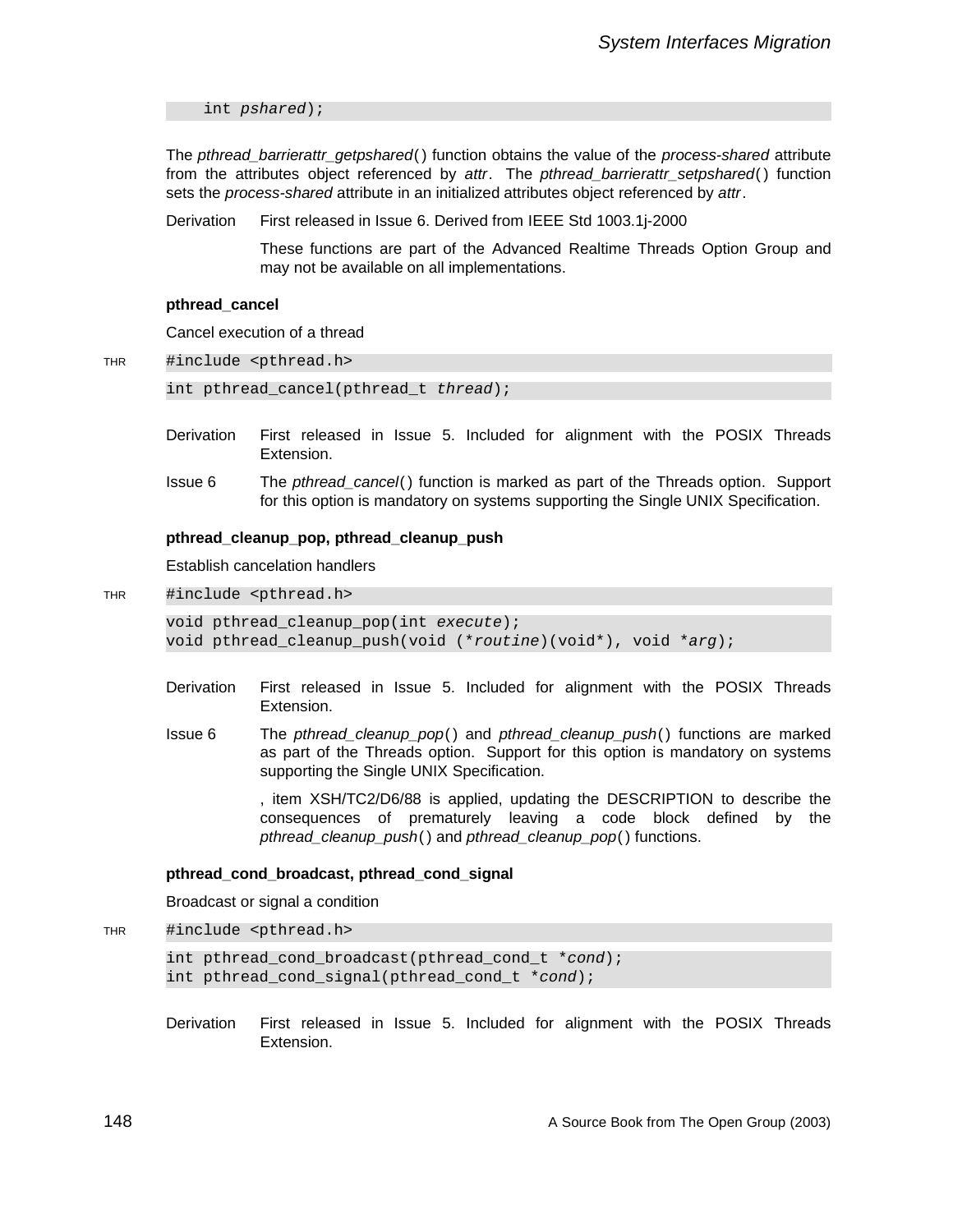Issue 6 The pthread\_cond\_broadcast() and pthread\_cond\_signal() functions are marked as part of the Threads option. Support for this option is mandatory on systems supporting the Single UNIX Specification.

## **pthread\_cond\_destroy, pthread\_cond\_init**

Destroy and initialize condition variables

THR #include <pthread.h>

int pthread\_cond\_destroy(pthread\_cond\_t \*cond); int pthread\_cond\_init(pthread\_cond\_t \*restrict cond, const pthread\_condattr\_t \*restrict attr); pthread\_cond\_t cond = PTHREAD\_COND\_INITIALIZER;

- Derivation First released in Issue 5. Included for alignment with the POSIX Threads Extension.
- Issue 6 The pthread\_cond\_destroy() and pthread\_cond\_init() functions are marked as part of the Threads option. Support for this option is mandatory on systems supporting the Single UNIX Specification.

IEEE PASC Interpretation 1003.1c #34 is applied, updating the DESCRIPTION.

The **restrict** keyword is added to the pthread\_cond\_init( ) prototype for alignment with the ISO/IEC 9899: 1999 standard.

## **pthread\_cond\_timedwait, pthread\_cond\_wait**

Wait on a condition

```
THR #include <pthread.h>
```

```
int pthread_cond_timedwait(pthread_cond_t *restrict cond,
   pthread_mutex_t *restrict mutex,
    const struct timespec *restrict abstime);
int pthread_cond_wait(pthread_cond_t *restrict cond,
   pthread_mutex_t *restrict mutex);
```
- Derivation First released in Issue 5. Included for alignment with the POSIX Threads Extension.
- Issue 6 The pthread\_cond\_timedwait() and pthread\_cond\_wait() functions are marked as part of the Threads option. Support for this option is mandatory on systems supporting the Single UNIX Specification.

The Open Group Corrigendum U021/9 is applied, correcting the prototype for the pthread\_cond\_wait( ) function from:

int pthread\_cond\_wait(pthread\_cond\_t \*);

to:

int pthread\_cond\_wait(pthread\_cond\_t \*, pthread\_mutex\_t \*);

The DESCRIPTION is updated for alignment with IEEE Std 1003.1j-2000 by adding semantics for the Clock Selection option.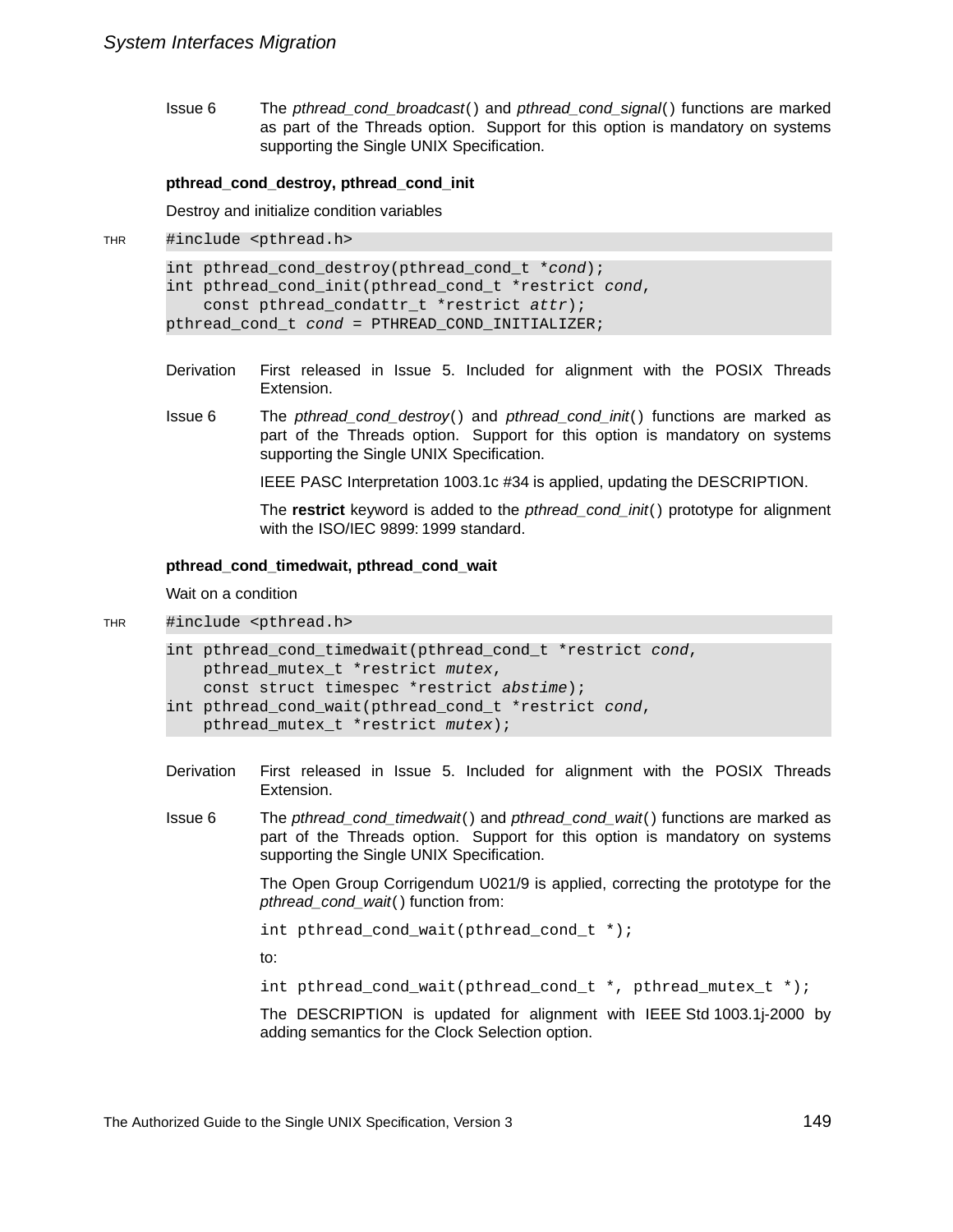The ERRORS section has an additional case for [EPERM] in response to IEEE PASC Interpretation 1003.1c #28.

The **restrict** keyword is added to the pthread\_cond\_timedwait( ) and pthread\_cond\_wait( ) prototypes for alignment with the ISO/IEC 9899: 1999 standard.

, item XSH/TC2/D6/89 is applied, updating the DESCRIPTION for consistency with the pthread\_cond\_destroy( ) function that states it is safe to destroy an initialized condition variable upon which no threads are currently blocked.

, item XSH/TC2/D6/90 is applied, updating words in the DESCRIPTION from ''the cancelability enable state'' to ''the cancelability type''.

, item XSH/TC2/D6/91 is applied, updating the ERRORS section to remove the error case related to abstime from the *pthread\_cond\_wait*() function, and to make the error case related to abstime mandatory for *pthread\_cond\_timedwait*() for consistency with other functions.

## **pthread\_condattr\_destroy, pthread\_condattr\_init**

Destroy and initialize condition variable attributes object

THR #include <pthread.h>

```
int pthread_condattr_destroy(pthread_condattr_t *attr);
int pthread_condattr_init(pthread_condattr_t *attr);
```
- Derivation First released in Issue 5. Included for alignment with the POSIX Threads Extension.
- Issue 6 The pthread\_condattr\_destroy() and pthread\_condattr\_init() functions are marked as part of the Threads option. Support for this option is mandatory on systems supporting the Single UNIX Specification.

# **pthread\_condattr\_getclock, pthread\_condattr\_setclock**

Get and set the clock selection condition variable attribute (**ADVANCED REALTIME**)

THR CS #include <pthread.h>

```
int pthread_condattr_getclock(const pthread_condattr_t *restrict attr,
    clockid_t *restrict clock_id);
int pthread_condattr_setclock(pthread_condattr_t *attr,
    clockid_t clock_id);
```
The *pthread\_condattr\_getclock*() function obtains the value of the *clock* attribute from the attributes object referenced by attr. The pthread\_condattr\_setclock( ) function sets the clock attribute in an initialized attributes object referenced by attr.

Derivation First released in Issue 6. Derived from IEEE Std 1003.1j-2000. These functions are part of the Advanced Realtime Option Group and may not be available on all implementations.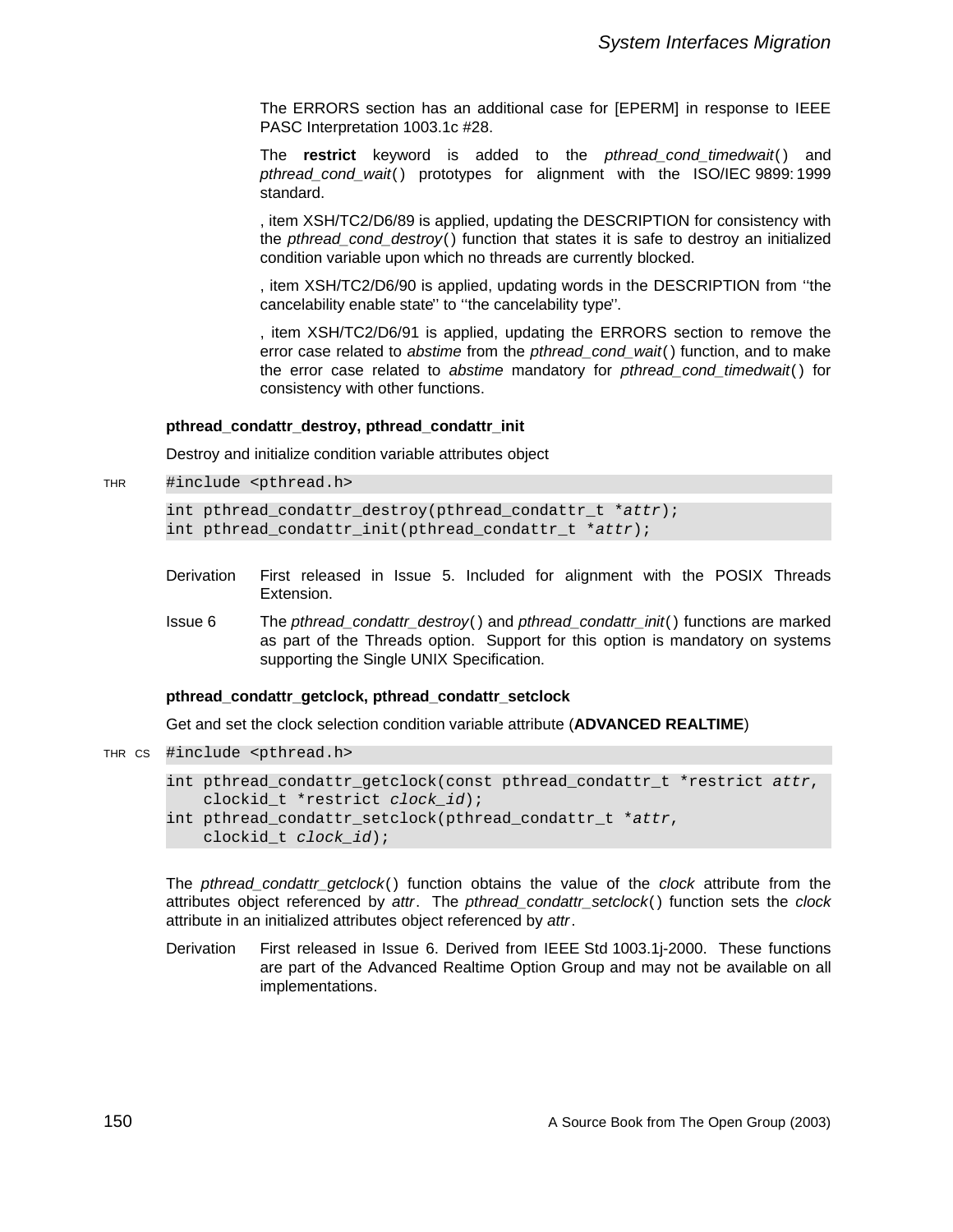#### **pthread\_condattr\_getpshared, pthread\_condattr\_setpshared**

Get and set the process-shared condition variable attributes

```
THR TSH #include <pthread.h>
```

```
int pthread_condattr_getpshared(const pthread_condattr_t *restrict attr,
   int *restrict pshared);
int pthread_condattr_setpshared(pthread_condattr_t *attr,
   int pshared);
```
- Derivation First released in Issue 5. Included for alignment with the POSIX Threads Extension.
- Issue 6 The pthread\_condattr\_getpshared() and pthread\_condattr\_setpshared() functions are marked as part of the Threads and Thread Process-Shared Synchronization options.

The **restrict** keyword is added to the pthread\_condattr\_getpshared( ) prototype for alignment with the ISO/IEC 9899: 1999 standard.

## **pthread\_create**

#### Thread creation

THR #include <pthread.h>

```
int pthread_create(pthread_t *restrict thread,
   const pthread_attr_t *restrict attr,
    void *(*start_routine)(void*), void *restrict arg);
```
- Derivation First released in Issue 5. Included for alignment with the POSIX Threads Extension.
- Issue 6 The *pthread\_create*() function is marked as part of the Threads option. Support for this option is mandatory on systems supporting the Single UNIX Specification.

The following new requirements on POSIX implementations derive from alignment with the Single UNIX Specification:

• The [EPERM] mandatory error condition is added.

The thread CPU-time clock semantics are added for alignment with IEEE Std 1003.1d-1999.

The **restrict** keyword is added to the pthread\_create( ) prototype for alignment with the ISO/IEC 9899: 1999 standard.

The DESCRIPTION is updated to make it explicit that the floating-point environment is inherited from the creating thread.

, item XSH/TC1/D6/44 is applied, adding text that the alternate stack is not inherited.

, item XSH/TC2/D6/93 is applied, updating the ERRORS section to remove the mandatory [EINVAL] error ("The value specified by *attr* is invalid"), and adding the optional [EINVAL] error ("The attributes specified by attr are invalid").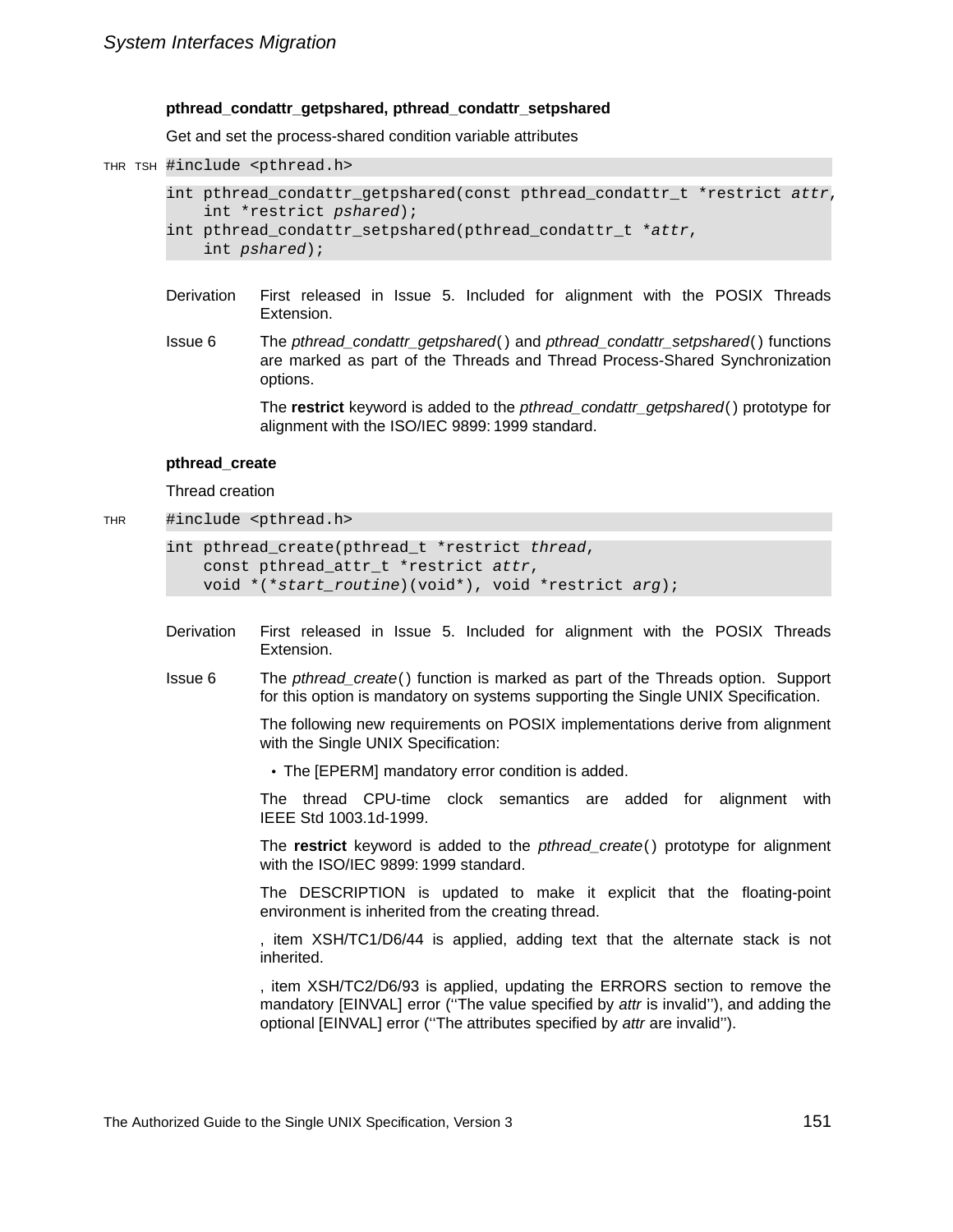# **pthread\_detach**

Detach a thread

THR #include <pthread.h>

int pthread\_detach(pthread\_t thread);

- Derivation First released in Issue 5. Included for alignment with the POSIX Threads Extension.
- Issue 6 The *pthread\_detach*() function is marked as part of the Threads option. Support for this option is mandatory on systems supporting the Single UNIX Specification.

item XSH/TC2/D6/95 is applied, updating the ERRORS section so that the [EINVAL] and [ESRCH] error cases become optional.

## **pthread\_equal**

Compare thread IDs

THR #include <pthread.h>

int pthread\_equal(pthread\_t t1, pthread\_t t2);

- Derivation First released in Issue 5. Included for alignment with the POSIX Threads Extension.
- Issue 6 The *pthread\_equal()* function is marked as part of the Threads option. Support for this option is mandatory on systems supporting the Single UNIX Specification.

# **pthread\_exit**

Thread termination

THR #include <pthread.h>

void pthread\_exit(void \*value\_ptr);

- Derivation First released in Issue 5. Included for alignment with the POSIX Threads Extension.
- Issue 6 The *pthread\_exit*() function is marked as part of the Threads option. Support for this option is mandatory on systems supporting the Single UNIX Specification.

## **pthread\_getconcurrency, pthread\_setconcurrency**

Get and set level of concurrency

XSI #include <pthread.h>

int pthread\_getconcurrency(void); int pthread\_setconcurrency(int new\_level);

Derivation First released in Issue 5.

Issue 6 No functional changes are made in this issue.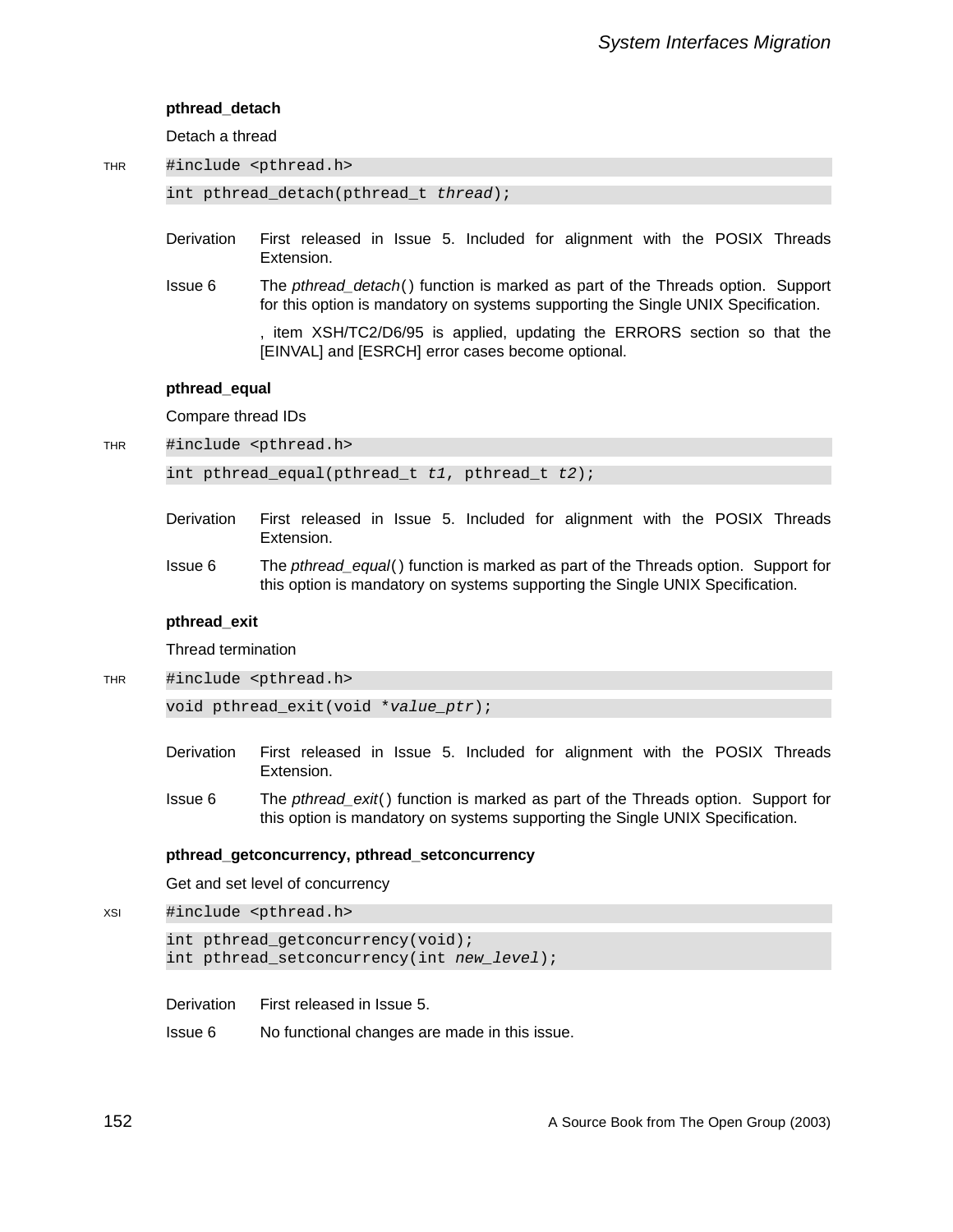## **pthread\_getcpuclockid**

Access a thread CPU-time clock (**ADVANCED REALTIME THREADS**)

```
THR TCT #include <pthread.h>
       #include <time.h>
```
int pthread\_getcpuclockid(pthread\_t thread\_id, clockid\_t \*clock\_id);

The *pthread\_getcpuclockid*() function returns in *clock\_id* the clock ID of the CPU-time clock of the thread specified by thread\_id, if the thread specified by thread\_id exists.

Derivation First released in Issue 6. Derived from IEEE Std 1003.1d-1999.

This function is part of the Advanced Realtime Threads Option Group and may not be available on all implementations.

In the SYNOPSIS, the inclusion of **<sys/types.h>** is no longer required.

#### **pthread\_getschedparam, pthread\_setschedparam**

Dynamic thread scheduling parameters access (**REALTIME THREADS**)

THR TPS #include <pthread.h>

int pthread\_getschedparam(pthread\_t thread, int \*restrict policy, struct sched\_param \*restrict param); int pthread\_setschedparam(pthread\_t thread, int policy,

const struct sched\_param \*param);

- Derivation First released in Issue 5. Included for alignment with the POSIX Threads Extension.
- Issue 6 The pthread\_getschedparam() and pthread\_setschedparam() functions are marked as part of the Threads and Thread Execution Scheduling options.

These functions are part of the Realtime Threads Option Group and may not be available on all implementations.

The [ENOSYS] error condition has been removed as stubs need not be provided if an implementation does not support the Thread Execution Scheduling option.

The Open Group Corrigendum U026/2 is applied, correcting the prototype for the pthread\_setschedparam( ) function so that its second argument is of type **int**.

The SCHED\_SPORADIC scheduling policy is added for alignment with IEEE Std 1003.1d-1999.

The **restrict** keyword is added to the pthread\_getschedparam( ) prototype for alignment with the ISO/IEC 9899: 1999 standard.

The Open Group Corrigendum U047/1 is applied, making it clear that any temporary adjustments to priority are not reflected as a result of any priority inheritance or the ceiling functions.

IEEE PASC Interpretation 1003.1 #96 is applied, noting that priority values can also be set by a call to the *pthread\_setschedprio*() function.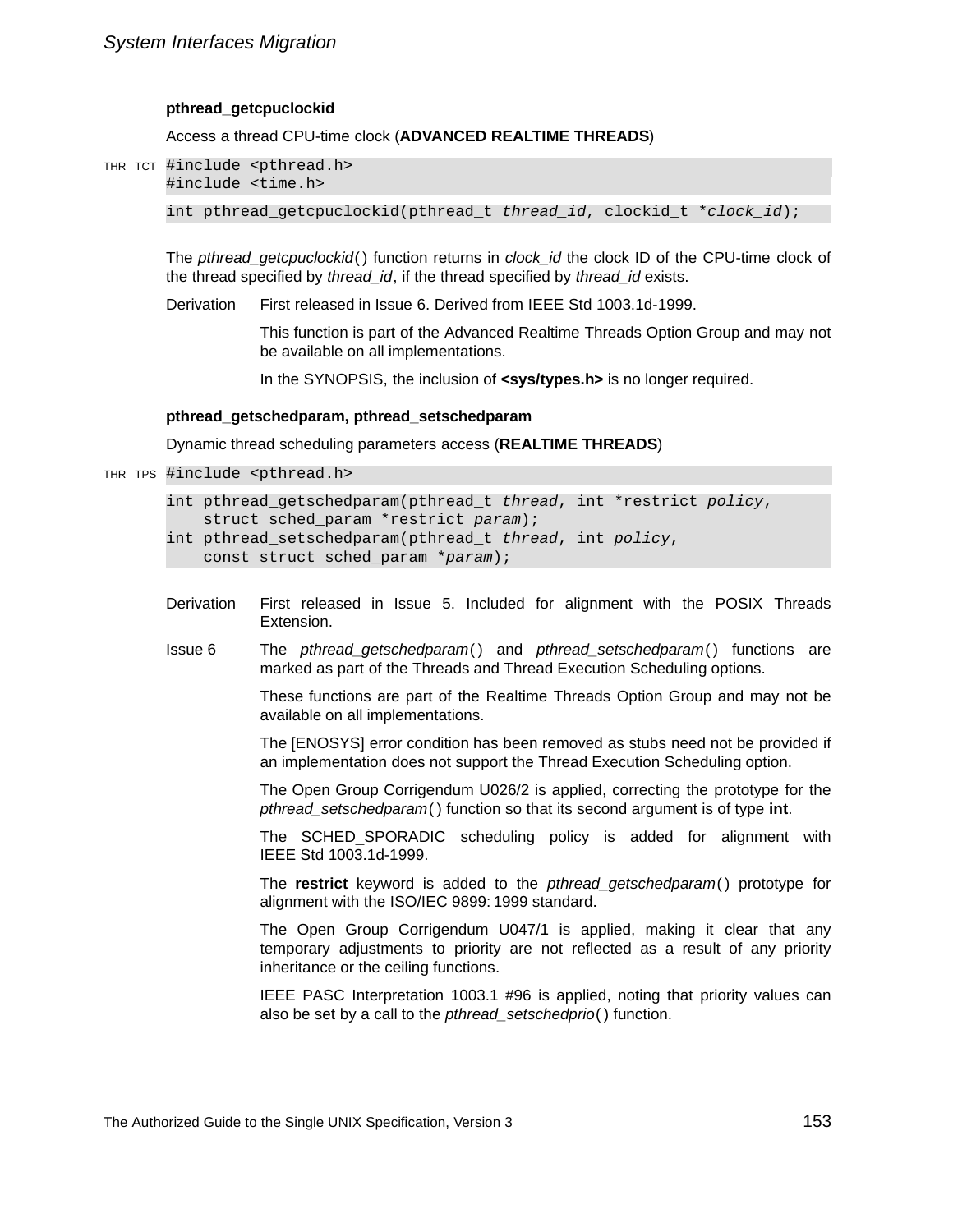# **pthread\_getspecific, pthread\_setspecific**

Thread-specific data management

THR #include <pthread.h>

```
void *pthread_getspecific(pthread_key_t key);
int pthread_setspecific(pthread_key_t key, const void *value);
```
- Derivation First released in Issue 5. Included for alignment with the POSIX Threads Extension.
- Issue 6 The *pthread\_getspecific*() and *pthread\_setspecific*() functions are marked as part of the Threads option. Support for this option is mandatory on systems supporting the Single UNIX Specification.

IEEE PASC Interpretation 1003.1c #3 (Part 6) is applied, updating the DESCRIPTION.

, item XSH/TC2/D6/96 is applied, updating the ERRORS section so that the [ENOMEM] error case is changed from ''to associate the value with the key'' to ''to associate the non-NULL value with the key''.

#### **pthread\_join**

Wait for thread termination

THR #include <pthread.h>

int pthread\_join(pthread\_t thread, void \*\*value\_ptr);

- Derivation First released in Issue 5. Included for alignment with the POSIX Threads Extension.
- Issue 6 The *pthread\_join*() function is marked as part of the Threads option. Support for this option is mandatory on systems supporting the Single UNIX Specification.

, item XSH/TC2/D6/97 is applied, updating the ERRORS section so that the [EINVAL] error is made optional and the words ''the implementation has detected'' are removed from it.

## **pthread\_key\_create**

Thread-specific data key creation

THR #include <pthread.h>

int pthread\_key\_create(pthread\_key\_t \*key, void (\*destructor)(void\*));

- Derivation First released in Issue 5. Included for alignment with the POSIX Threads Extension.
- Issue 6 The *pthread\_key\_create*() function is marked as part of the Threads option. Support for this option is mandatory on systems supporting the Single UNIX Specification.

IEEE PASC Interpretation 1003.1c #8 is applied, updating the DESCRIPTION.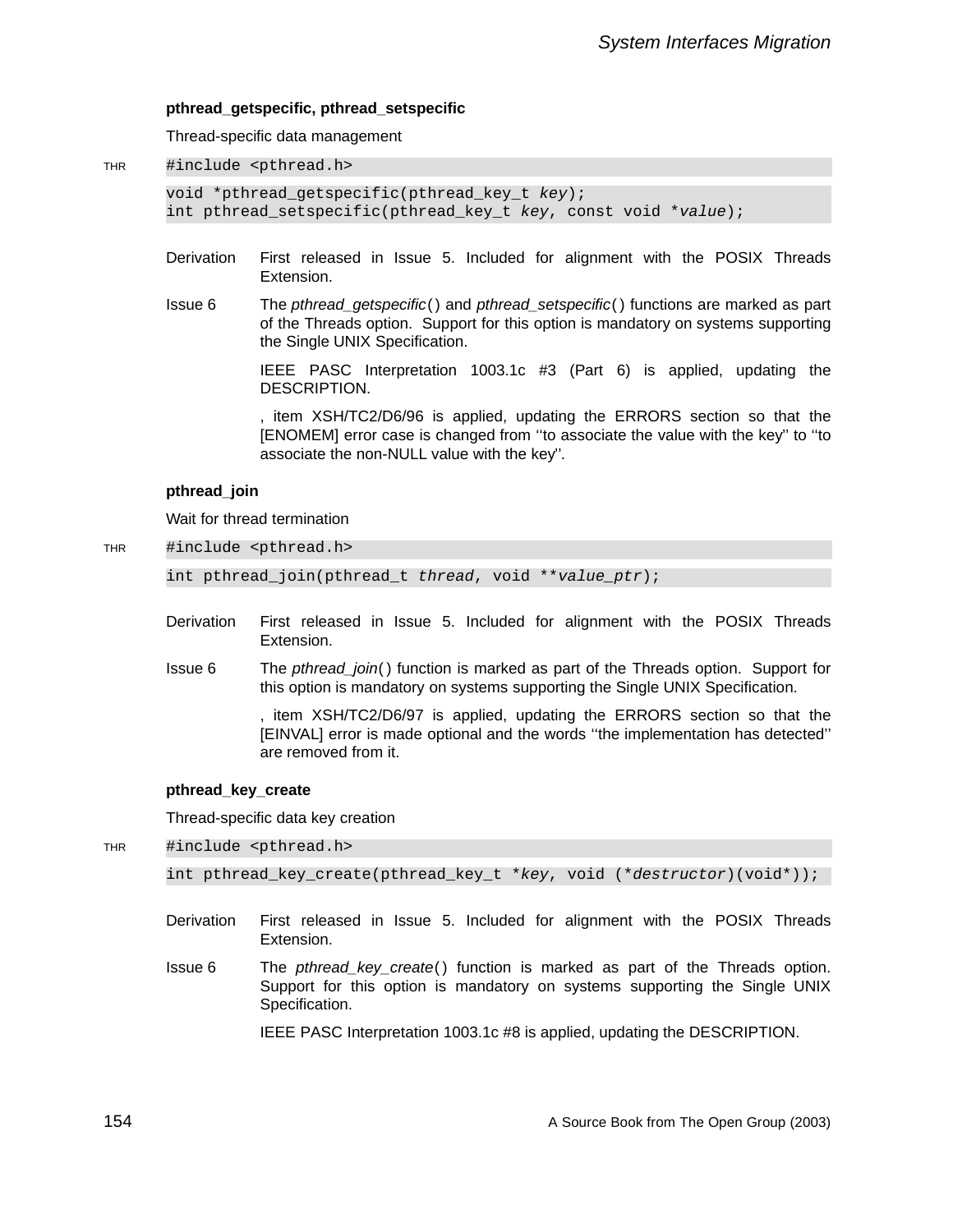# **pthread\_key\_delete**

Thread-specific data key deletion

THR #include <pthread.h>

int pthread\_key\_delete(pthread\_key\_t key);

- Derivation First released in Issue 5. Included for alignment with the POSIX Threads Extension.
- Issue 6 The *pthread\_key\_delete*() function is marked as part of the Threads option. Support for this option is mandatory on systems supporting the Single UNIX Specification.

#### **pthread\_kill**

Send a signal to a thread

THR #include <signal.h>

int pthread\_kill(pthread\_t thread, int sig);

- Derivation First released in Issue 5. Included for alignment with the POSIX Threads Extension.
- Issue 6 The *pthread\_kill*() function is marked as part of the Threads option. Support for this option is mandatory on systems supporting the Single UNIX Specification.

#### **pthread\_mutex\_destroy, pthread\_mutex\_init**

Destroy and initialize a mutex

```
THR #include <pthread.h>
```

```
int pthread_mutex_destroy(pthread_mutex_t *mutex);
int pthread_mutex_init(pthread_mutex_t *restrict mutex,
    const pthread_mutexattr_t *restrict attr);
pthread_mutex_t mutex = PTHREAD_MUTEX_INITIALIZER;
```
- Derivation First released in Issue 5. Included for alignment with the POSIX Threads Extension.
- Issue 6 The pthread\_mutex\_destroy() and pthread\_mutex\_init() functions are marked as part of the Threads option. Support for this option is mandatory on systems supporting the Single UNIX Specification.

IEEE PASC Interpretation 1003.1c #34 is applied, updating the DESCRIPTION.

The **restrict** keyword is added to the pthread\_mutex\_init( ) prototype for alignment with the ISO/IEC 9899: 1999 standard.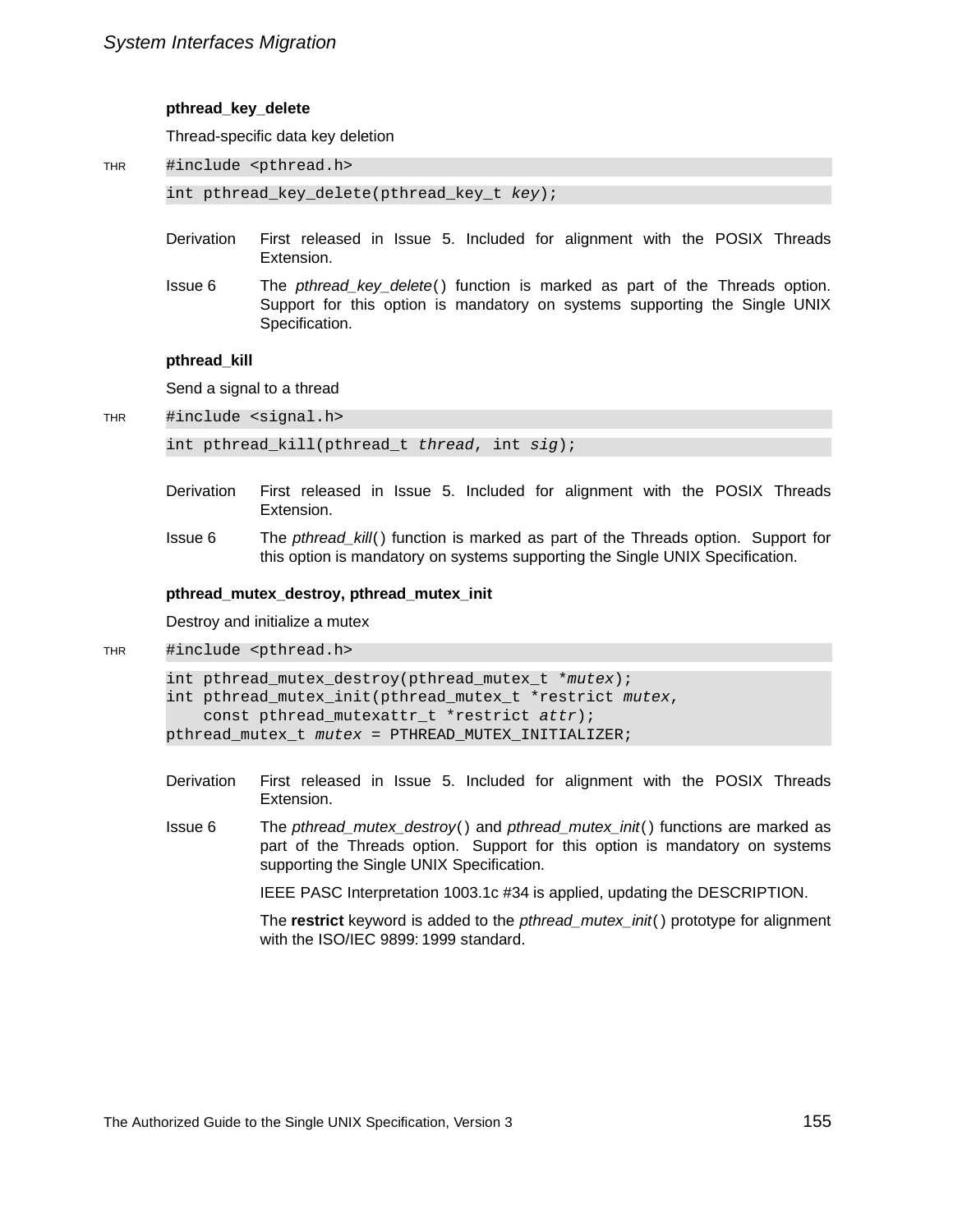## **pthread\_mutex\_getprioceiling, pthread\_mutex\_setprioceiling**

Get and set the priority ceiling of a mutex (**REALTIME THREADS**)

#### THR TPP #include <pthread.h>

```
int pthread_mutex_getprioceiling(const pthread_mutex_t *restrict mutex,
   int *restrict prioceiling);
int pthread_mutex_setprioceiling(pthread_mutex_t *restrict mutex,
   int prioceiling, int *restrict old_ceiling);
```
Derivation First released in Issue 5. Included for alignment with the POSIX Threads Extension.

Marked as part of the Realtime Threads Feature Group.

Issue 6 The pthread\_mutex\_getprioceiling() and pthread\_mutex\_setprioceiling() functions are marked as part of the Threads and Thread Priority Protection options.

> These functions are part of the Realtime Threads Option Group and may not be available on all implementations.

> The [ENOSYS] error condition has been removed as stubs need not be provided if an implementation does not support the Thread Priority Protection option.

> The [ENOSYS] error denoting non-support of the priority ceiling protocol for mutexes has been removed. This is since if the implementation provides the functions (regardless of whether \_POSIX\_PTHREAD\_PRIO\_PROTECT is defined), they must function as in the DESCRIPTION and therefore the priority ceiling protocol for mutexes is supported.

> The **restrict** keyword is added to the pthread\_mutex\_getprioceiling( ) and pthread\_mutex\_setprioceiling( ) prototypes for alignment with the ISO/IEC 9899: 1999 standard.

## **pthread\_mutex\_lock, pthread\_mutex\_trylock, pthread\_mutex\_unlock**

Lock and unlock a mutex

THR #include <pthread.h>

```
int pthread_mutex_lock(pthread_mutex_t *mutex);
int pthread_mutex_trylock(pthread_mutex_t *mutex);
int pthread_mutex_unlock(pthread_mutex_t *mutex);
```
- Derivation First released in Issue 5. Included for alignment with the POSIX Threads Extension.
- Issue 6 The pthread\_mutex\_lock(), pthread\_mutex\_trylock(), and pthread\_mutex\_unlock() functions are marked as part of the Threads option. Support for this option is mandatory on systems supporting the Single UNIX Specification.

The following new requirements on POSIX implementations derive from alignment with the Single UNIX Specification:

• The behavior when attempting to relock a mutex is defined.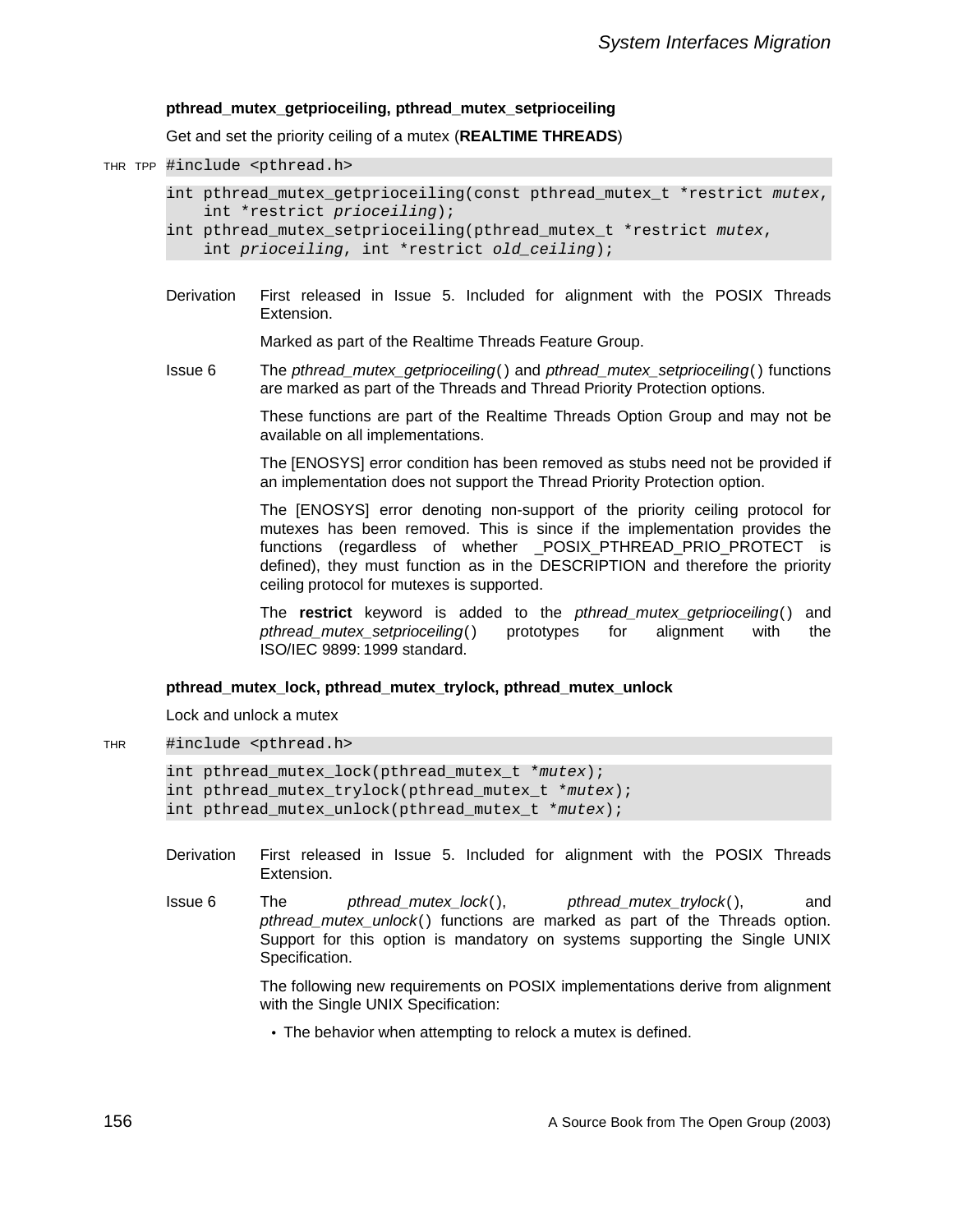item XSH/TC2/D6/98 is applied, updating the ERRORS section so that the [EDEADLK] error includes detection of a deadlock condition.

#### **pthread\_mutex\_timedlock**

Lock a mutex (**ADVANCED REALTIME**)

```
THR TMO #include <pthread.h>
       #include <time.h>
```

```
int pthread_mutex_timedlock(pthread_mutex_t *restrict mutex,
    const struct timespec *restrict abs_timeout);
```
The pthread\_mutex\_timedlock() function locks the mutex object referenced by mutex. If the mutex is already locked, the calling thread blocks until the mutex becomes available as in the pthread\_mutex\_lock( ) function. If the mutex cannot be locked without waiting for another thread to unlock the mutex, this wait terminates when the specified timeout expires.

- Derivation First released in Issue 6. Derived from IEEE Std 1003.1d-1999. This function is part of the Advanced Realtime Option Group and may not be available on all implementations.
- Issue 6 , item XSH/TC2/D6/99 is applied, marking the last paragraph in the DESCRIPTION as part of the Thread Priority Inheritance option.

, item XSH/TC2/D6/100 is applied, updating the ERRORS section so that the [EDEADLK] error includes detection of a deadlock condition.

## **pthread\_mutexattr\_destroy, pthread\_mutexattr\_init**

Destroy and initialize mutex attributes object

THR #include <pthread.h>

```
int pthread_mutexattr_destroy(pthread_mutexattr_t *attr);
int pthread_mutexattr_init(pthread_mutexattr_t *attr);
```
- Derivation First released in Issue 5. Included for alignment with the POSIX Threads Extension.
- Issue 6 The *pthread\_mutexattr\_destroy()* and *pthread\_mutexattr\_init()* functions are marked as part of the Threads option. Support for this option is mandatory on systems supporting the Single UNIX Specification.

IEEE PASC Interpretation 1003.1c #27 is applied, updating the ERRORS section.

## **pthread\_mutexattr\_getprioceiling, pthread\_mutexattr\_setprioceiling**

Get and set prioceiling attribute of mutex attributes object (**REALTIME THREADS**)

THR TPP #include <pthread.h>

```
int pthread_mutexattr_getprioceiling(
   const pthread_mutexattr_t *restrict attr,
   int *restrict prioceiling);
int pthread_mutexattr_setprioceiling(pthread_mutexattr_t *attr,
   int prioceiling);
```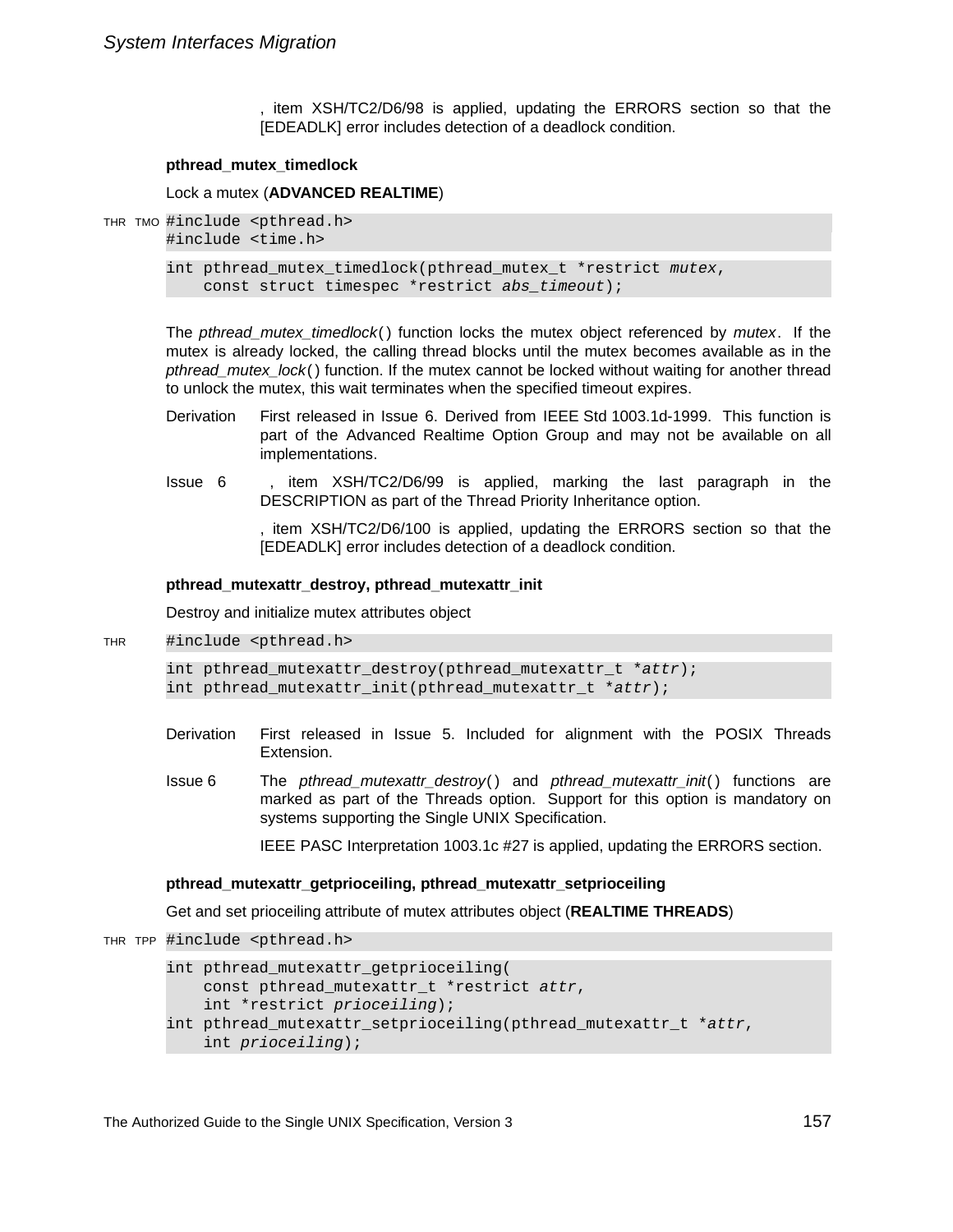Derivation First released in Issue 5. Included for alignment with the POSIX Threads Extension.

Marked as part of the Realtime Threads Feature Group.

Issue 6 The pthread\_mutexattr\_getprioceiling() and pthread\_mutexattr\_setprioceiling() functions are marked as part of the Threads and Thread Priority Protection options.

> These functions are part of the Realtime Threads Option Group and may not be available on all implementations.

> The [ENOSYS] error condition has been removed as stubs need not be provided if an implementation does not support the Thread Priority Protection option.

> The [ENOTSUP] error condition has been removed since these functions do not have a *protocol* argument.

> The **restrict** keyword is added to the pthread\_mutexattr\_getprioceiling( ) prototype for alignment with the ISO/IEC 9899: 1999 standard.

## **pthread\_mutexattr\_getprotocol, pthread\_mutexattr\_setprotocol**

Get and set protocol attribute of mutex attributes object (**REALTIME THREADS**)

```
THR #include <pthread.h>
```

```
TPP|TPI int pthread_mutexattr_getprotocol(
```

```
const pthread_mutexattr_t *restrict attr,
   int *restrict protocol);
int pthread_mutexattr_setprotocol(pthread_mutexattr_t *attr,
   int protocol);
```
Derivation First released in Issue 5. Included for alignment with the POSIX Threads Extension.

Marked as part of the Realtime Threads Feature Group.

Issue 6 The pthread\_mutexattr\_getprotocol() and pthread\_mutexattr\_setprotocol() functions are marked as part of the Threads option and either the Thread Priority Protection or Thread Priority Inheritance options.

> These functions are part of the Realtime Threads Option Group and may not be available on all implementations.

> The [ENOSYS] error condition has been removed as stubs need not be provided if an implementation does not support the Thread Priority Protection or Thread Priority Inheritance options.

> The **restrict** keyword is added to the pthread\_mutexattr\_getprotocol( ) prototype for alignment with the ISO/IEC 9899: 1999 standard.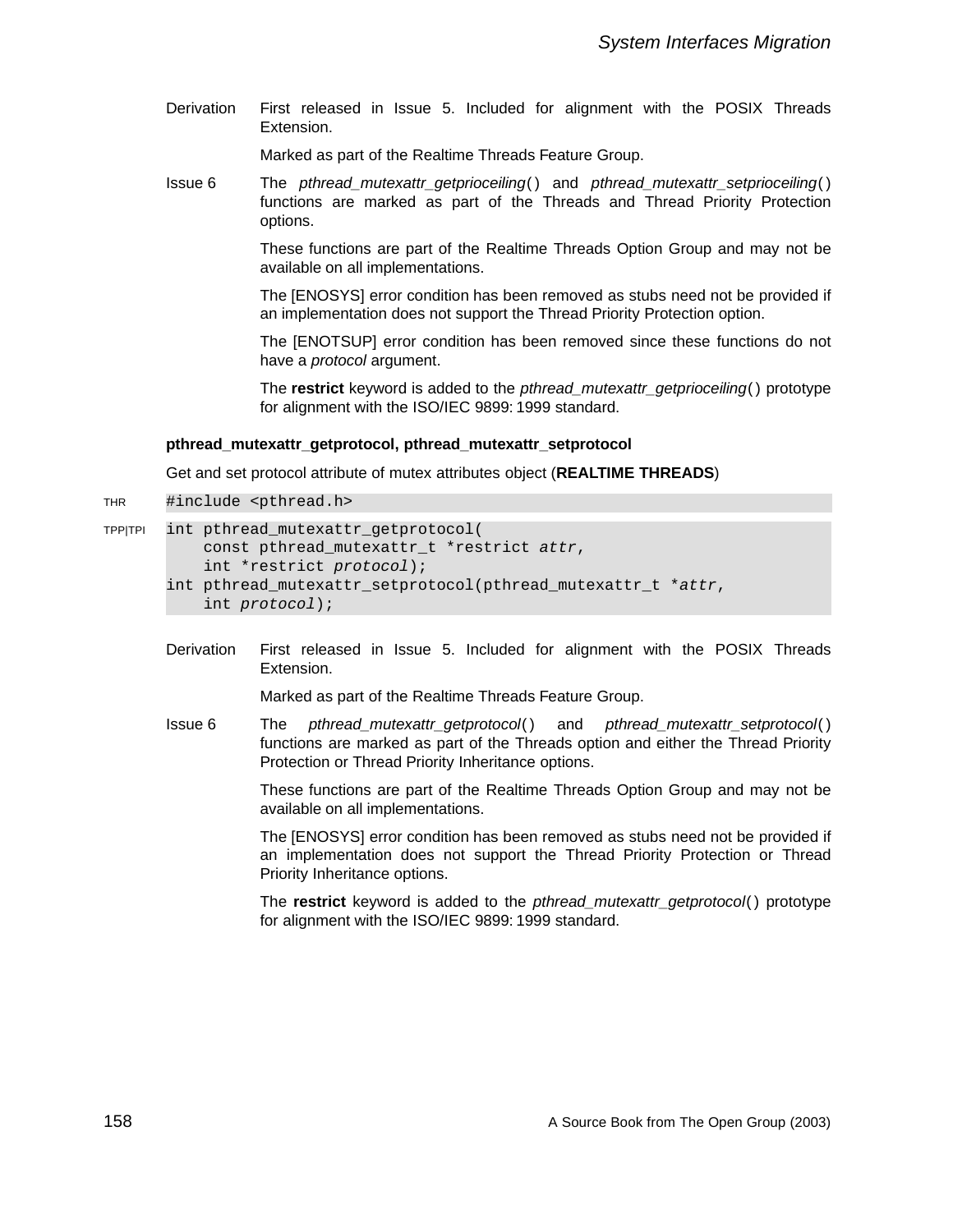## **pthread\_mutexattr\_getpshared, pthread\_mutexattr\_setpshared**

Get and set process-shared attribute

```
THR TSH #include <pthread.h>
```

```
int pthread_mutexattr_getpshared(
   const pthread_mutexattr_t *restrict attr,
   int *restrict pshared);
int pthread_mutexattr_setpshared(pthread_mutexattr_t *attr,
   int pshared);
```
- Derivation First released in Issue 5. Included for alignment with the POSIX Threads Extension.
- Issue 6 The pthread\_mutexattr\_getpshared() and pthread\_mutexattr\_setpshared() functions are marked as part of the Threads and Thread Process-Shared Synchronization options. These functions are mandatory on systems supporting the Single UNIX Specification.

The **restrict** keyword is added to the pthread\_mutexattr\_getpshared( ) prototype for alignment with the ISO/IEC 9899: 1999 standard.

#### **pthread\_mutexattr\_gettype, pthread\_mutexattr\_settype**

Get and set a mutex type attribute

XSI #include <pthread.h>

```
int pthread_mutexattr_gettype(const pthread_mutexattr_t *restrict attr,
   int *restrict type);
```
int pthread\_mutexattr\_settype(pthread\_mutexattr\_t \*attr, int type);

- Derivation First released in Issue 5.
- Issue 6 The Open Group Corrigendum U033/3 is applied. The SYNOPSIS for pthread\_mutexattr\_gettype( ) is updated so that the first argument is of type **const pthread\_mutexattr\_t \***.

The **restrict** keyword is added to the pthread\_mutexattr\_gettype( ) prototype for alignment with the ISO/IEC 9899: 1999 standard.

#### **pthread\_once**

Dynamic package initialization

THR #include <pthread.h>

```
int pthread_once(pthread_once_t *once_control,
    void (*init_routine)(void));
pthread_once_t once_control = PTHREAD_ONCE_INIT;
```
- Derivation First released in Issue 5. Included for alignment with the POSIX Threads Extension.
- Issue 6 The *pthread\_once*() function is marked as part of the Threads option. Support for this option is mandatory on systems supporting the Single UNIX Specification.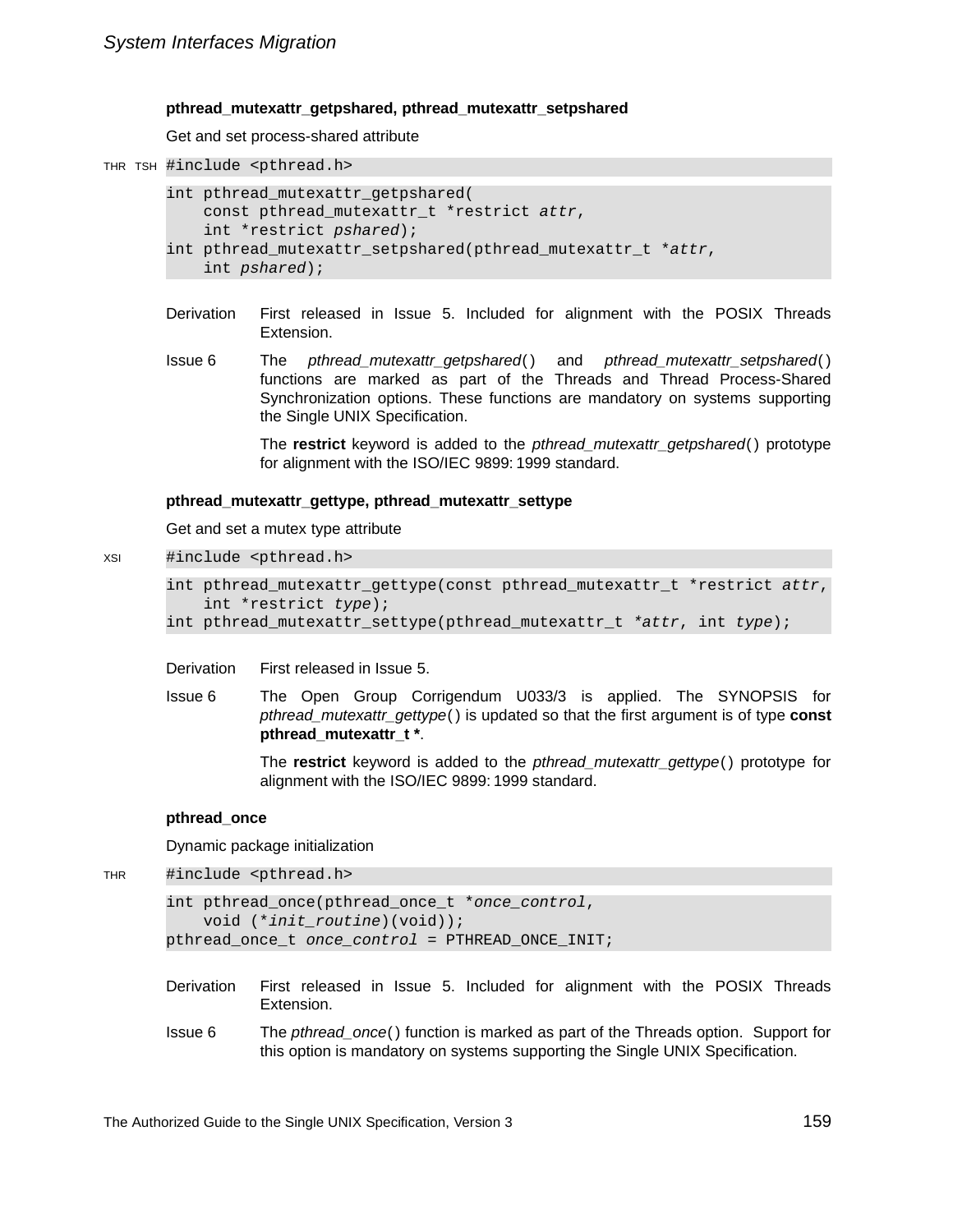The [EINVAL] error is added as a may fail case for if either argument is invalid.

# **pthread\_rwlock\_destroy, pthread\_rwlock\_init**

Destroy and initialize a read-write lock object

THR #include <pthread.h>

```
int pthread_rwlock_destroy(pthread_rwlock_t *rwlock);
int pthread_rwlock_init(pthread_rwlock_t *restrict rwlock,
   const pthread_rwlockattr_t *restrict attr);
```
Derivation First released in Issue 5.

Issue 6 These functions are mandatory on systems supporting the Single UNIX Specification.

The following changes are made for alignment with IEEE Std 1003.1j-2000:

- The margin code in the SYNOPSIS is changed to THR to indicate that the functionality is now part of the Threads option (previously it was part of the Read-Write Locks option in IEEE Std 1003.1j-2000 and also part of the XSI extension). The initializer macro is also deleted from the SYNOPSIS.
- The DESCRIPTION is updated as follows:
	- It explicitly notes allocation of resources upon initialization of a read-write lock object.
	- A paragraph is added specifying that copies of read-write lock objects may not be used.
- An [EINVAL] error is added to the ERRORS section for *pthread\_rwlock\_init*(), indicating that the rwlock value is invalid.

The **restrict** keyword is added to the pthread\_rwlock\_init( ) prototype for alignment with the ISO/IEC 9899: 1999 standard.

## **pthread\_rwlock\_rdlock, pthread\_rwlock\_tryrdlock**

Lock a read-write lock object for reading

THR #include <pthread.h>

```
int pthread_rwlock_rdlock(pthread_rwlock_t *rwlock);
int pthread_rwlock_tryrdlock(pthread_rwlock_t *rwlock);
```
- Derivation First released in Issue 5.
- Issue 6 These functions are mandatory on systems supporting the Single UNIX Specification.

The following changes are made for alignment with IEEE Std 1003.1j-2000:

• The margin code in the SYNOPSIS is changed to THR to indicate that the functionality is now part of the Threads option (previously it was part of the Read-Write Locks option in IEEE Std 1003.1j-2000 and also part of the XSI extension).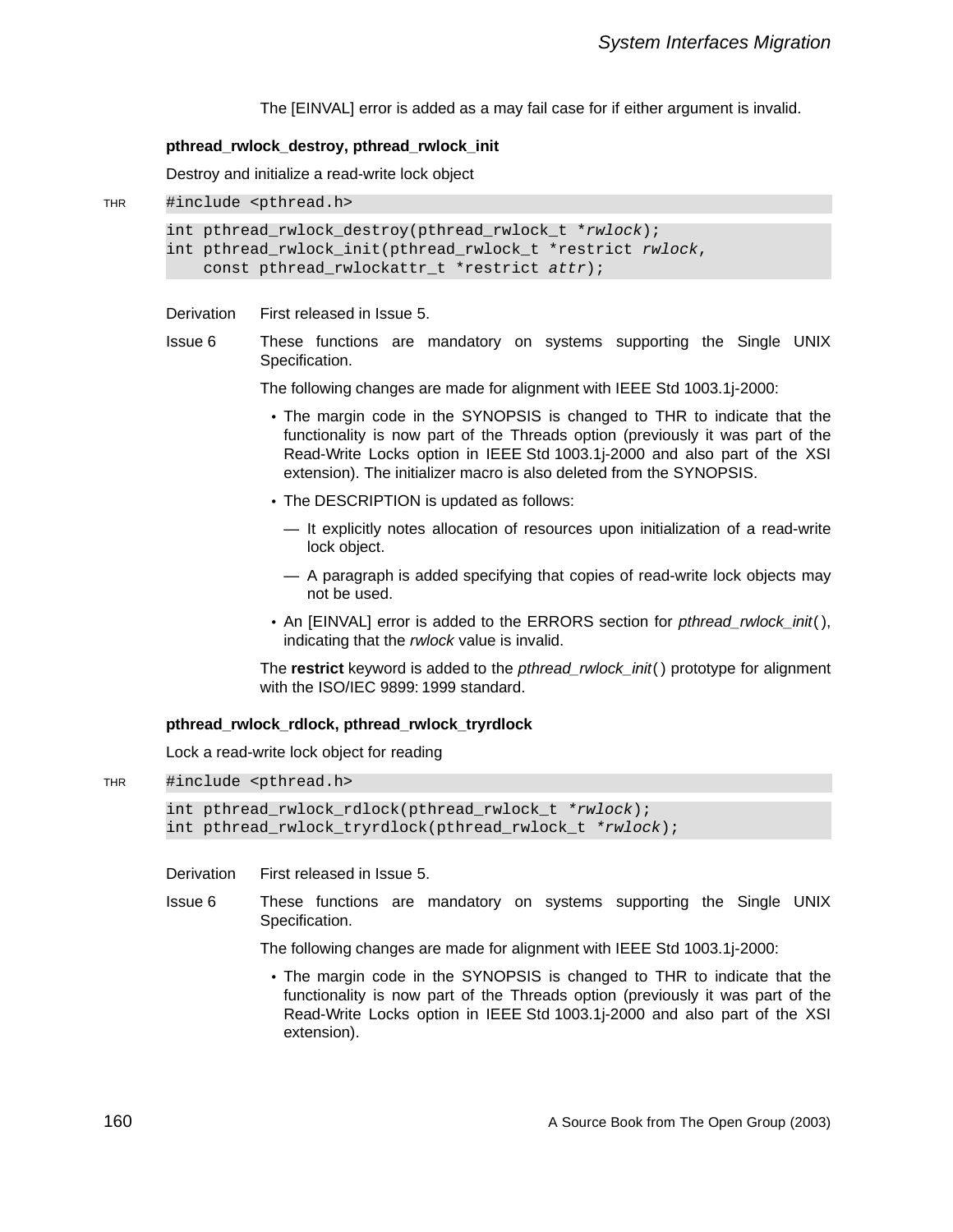- The DESCRIPTION is updated as follows:
	- Conditions under which writers have precedence over readers are specified.
	- Failure of pthread\_rwlock\_tryrdlock( ) is clarified.
	- A paragraph on the maximum number of read locks is added.
- In the ERRORS sections, [EBUSY] is modified to take into account write priority, and [EDEADLK] is deleted as a *pthread\_rwlock\_tryrdlock*() error.

, item XSH/TC2/D6/101 is applied, updating the ERRORS section so that the [EDEADLK] error includes detection of a deadlock condition.

# **pthread\_rwlock\_timedrdlock**

Lock a read-write lock for reading

```
THR TMO #include <pthread.h>
```
#include <time.h>

```
int pthread_rwlock_timedrdlock(pthread_rwlock_t *restrict rwlock,
    const struct timespec *restrict abs_timeout);
```
The function is part of the Advanced Realtime Option Group and need not be supported on all implementations.

The pthread\_rwlock\_timedrdlock( ) function applies a read lock to the read-write lock referenced by rwlock as in the pthread\_rwlock\_rdlock() function. However, if the lock cannot be acquired without waiting for other threads to unlock the lock, this wait terminates when the specified timeout expires.

Derivation First released in Issue 6. Derived from IEEE Std 1003.1j-2000.

Isseu 6 , item XSH/TC2/D6/102 is applied, updating the ERRORS section so that the [EDEADLK] error includes detection of a deadlock condition.

## **pthread\_rwlock\_timedwrlock**

Lock a read-write lock for writing

```
THR TMO #include <pthread.h>
```
#include <time.h>

```
int pthread_rwlock_timedwrlock(pthread_rwlock_t *restrict rwlock,
    const struct timespec *restrict abs_timeout);
```
The function is part of the Advanced Realtime option group and need not be supported on all implementations.

The pthread\_rwlock\_timedwrlock( ) function applies a write lock to the read-write lock referenced by rwlock as in the pthread\_rwlock\_wrlock() function. However, if the lock cannot be acquired without waiting for other threads to unlock the lock, this wait terminates when the specified timeout expires.

Derivation First released in Issue 6. Derived from IEEE Std 1003.1j-2000.

Issue 6 , item XSH/TC2/D6/103 is applied, updating the ERRORS section so that the [EDEADLK] error includes detection of a deadlock condition.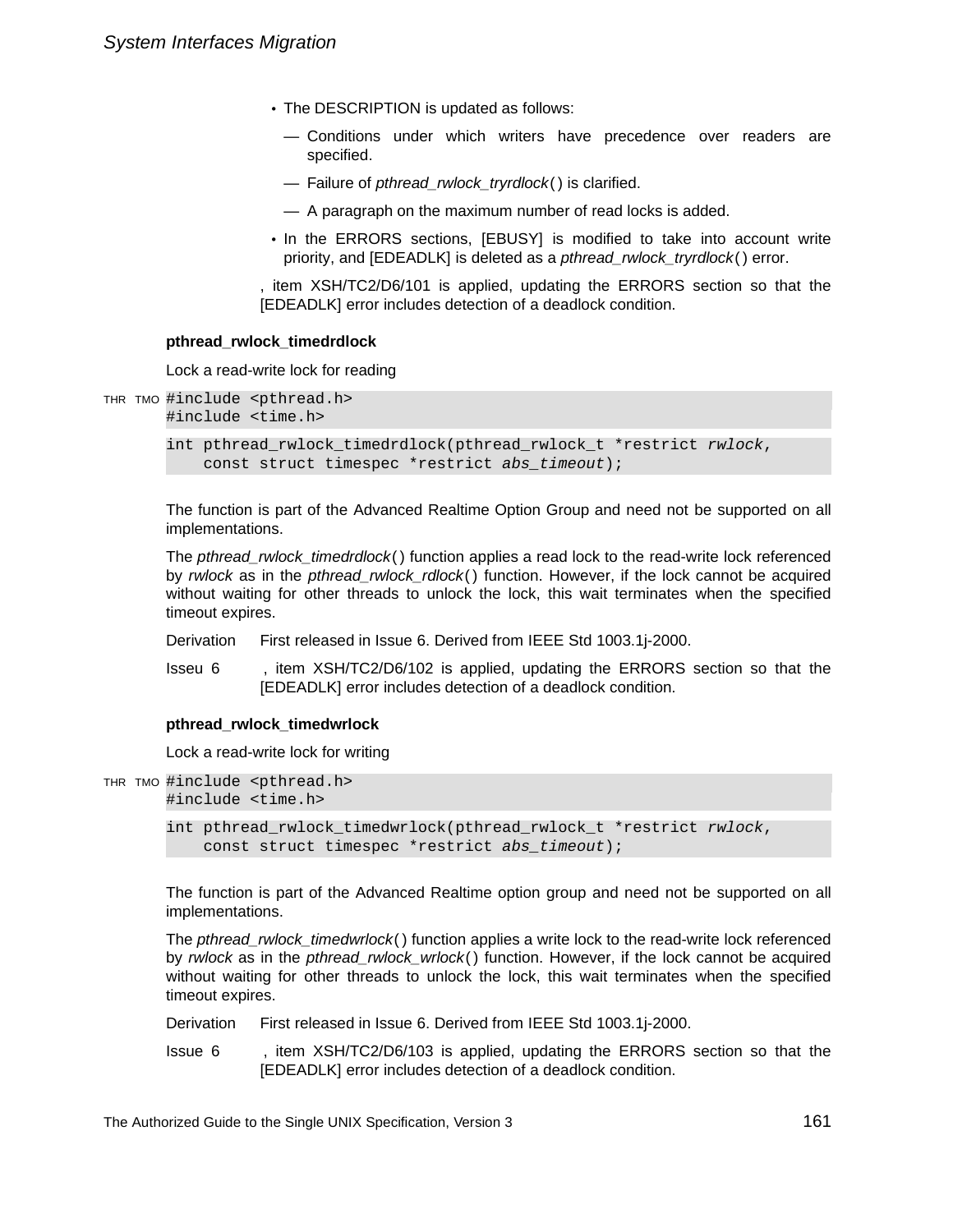# **pthread\_rwlock\_trywrlock, pthread\_rwlock\_wrlock**

Lock a read-write lock object for writing

THR #include <pthread.h>

```
int pthread_rwlock_trywrlock(pthread_rwlock_t *rwlock);
int pthread_rwlock_wrlock(pthread_rwlock_t *rwlock);
```
Derivation First released in Issue 5.

Issue 6 These functions are mandatory on systems supporting the Single UNIX Specification.

The following changes are made for alignment with IEEE Std 1003.1j-2000:

- The margin code in the SYNOPSIS is changed to THR to indicate that the functionality is now part of the Threads option (previously it was part of the Read-Write Locks option in IEEE Std 1003.1j-2000 and also part of the XSI extension).
- The [EDEADLK] error is deleted as a *pthread\_rwlock\_trywrlock*() error.

, item XSH/TC2/D6/104 is applied, updating the ERRORS section so that the [EDEADLK] error includes detection of a deadlock condition.

#### **pthread\_rwlock\_unlock**

Unlock a read-write lock object

THR #include <pthread.h>

int pthread\_rwlock\_unlock(pthread\_rwlock\_t \*rwlock);

Derivation First released in Issue 5.

Issue 6 These functions are mandatory on systems supporting the Single UNIX Specification.

The following changes are made for alignment with IEEE Std 1003.1j-2000:

- The margin code in the SYNOPSIS is changed to THR to indicate that the functionality is now part of the Threads option (previously it was part of the Read-Write Locks option in IEEE Std 1003.1j-2000 and also part of the XSI extension).
- The DESCRIPTION is updated as follows:
	- The conditions under which writers have precedence over readers are specified.
	- The concept of read-write lock owner is deleted.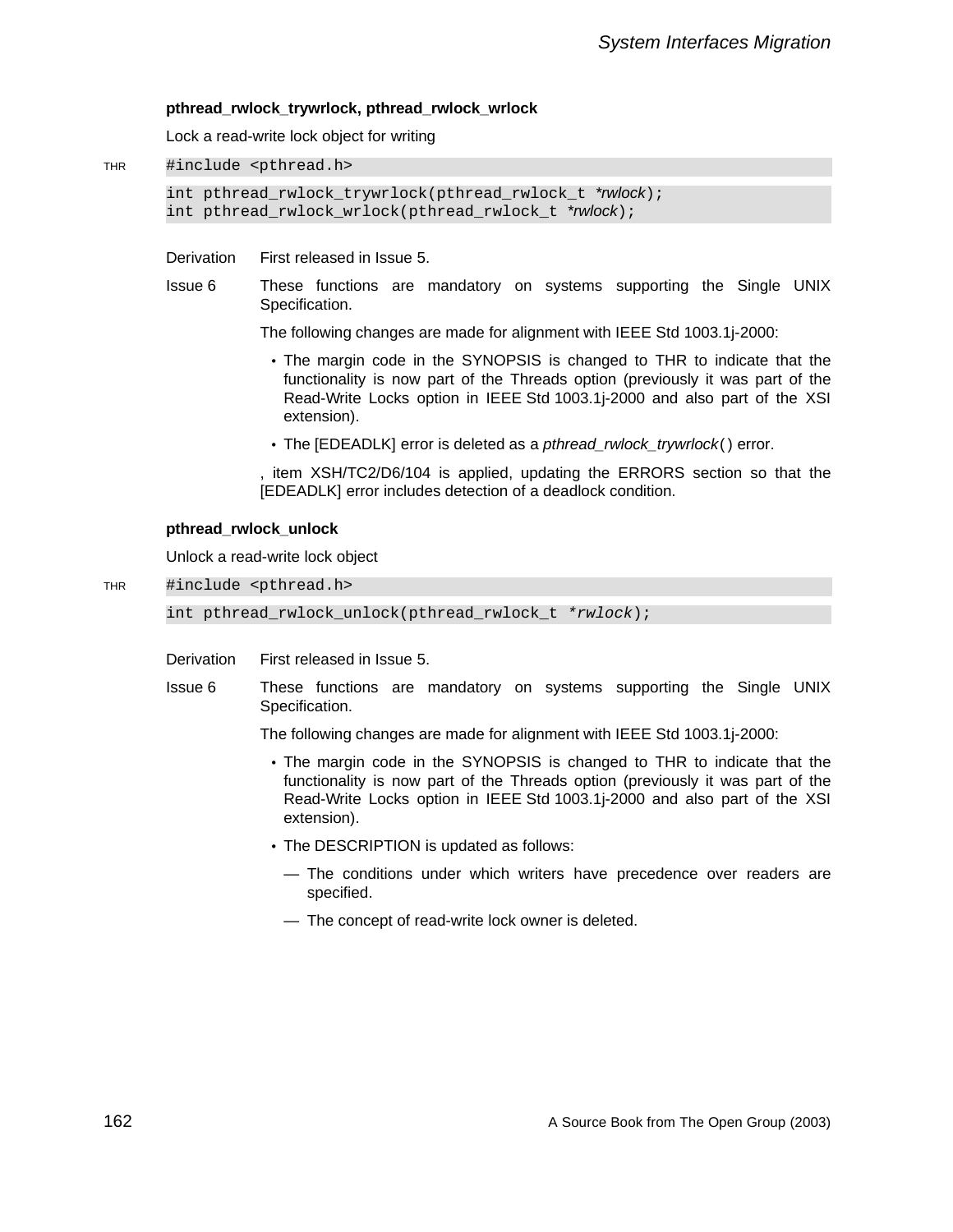#### **pthread\_rwlockattr\_destroy, pthread\_rwlockattr\_init**

Destroy and initialize read-write lock attributes object

THR #include <pthread.h>

```
int pthread_rwlockattr_destroy(pthread_rwlockattr_t *attr);
int pthread_rwlockattr_init(pthread_rwlockattr_t *attr);
```
Derivation First released in Issue 5.

Issue 6 These functions are mandatory on systems supporting the Single UNIX Specification.

The following changes are made for alignment with IEEE Std 1003.1j-2000:

• The margin code in the SYNOPSIS is changed to THR to indicate that the functionality is now part of the Threads option (previously it was part of the Read-Write Locks option in IEEE Std 1003.1j-2000 and also part of the XSI extension).

#### **pthread\_rwlockattr\_getpshared, pthread\_rwlockattr\_setpshared**

Get and set process-shared attribute of read-write lock attributes object

```
THR TSH #include <pthread.h>
```

```
int pthread_rwlockattr_getpshared(
   const pthread_rwlockattr_t *restrict attr,
   int *restrict pshared);
int pthread_rwlockattr_setpshared(pthread_rwlockattr_t *attr,
    int pshared);
```
- Derivation First released in Issue 5.
- Issue 6 These functions are mandatory on systems supporting the Single UNIX Specification.

The following changes are made for alignment with IEEE Std 1003.1j-2000:

- The margin code in the SYNOPSIS is changed to THR TSH to indicate that the functionality is now part of the Threads option (previously it was part of the Read-Write Locks option in IEEE Std 1003.1j-2000 and also part of the XSI extension).
- The DESCRIPTION notes that additional attributes are implementation-defined.

The **restrict** keyword is added to the pthread\_rwlockattr\_getpshared( ) prototype for alignment with the ISO/IEC 9899: 1999 standard.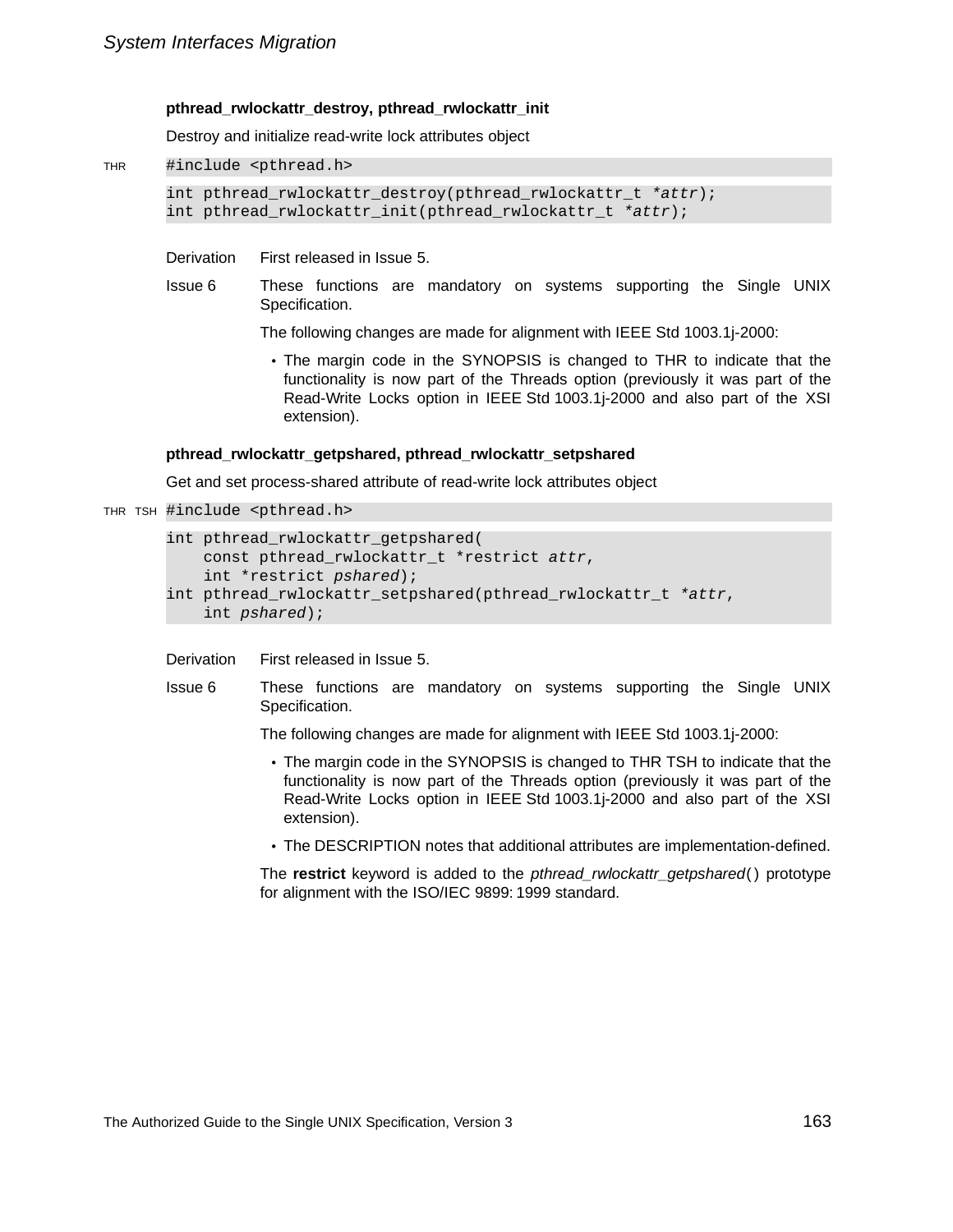# **pthread\_self**

Get calling thread's ID

THR #include <pthread.h>

pthread\_t pthread\_self(void);

- Derivation First released in Issue 5. Included for alignment with the POSIX Threads Extension.
- Issue 6 The pthread\_self( ) function is marked as part of the Threads option. Support for this option is mandatory on systems supporting the Single UNIX Specification.

#### **pthread\_setcancelstate, pthread\_setcanceltype, pthread\_testcancel**

Set cancelability state

THR #include <pthread.h>

```
int pthread_setcancelstate(int state, int *oldstate);
int pthread_setcanceltype(int type, int *oldtype);
void pthread_testcancel(void);
```
- Derivation First released in Issue 5. Included for alignment with the POSIX Threads Extension.
- Issue 6 The pthread\_setcancelstate(), pthread\_setcanceltype(), and pthread\_testcancel() functions are marked as part of the Threads option. Support for this option is mandatory on systems supporting the Single UNIX Specification.

#### **pthread\_setschedprio**

Dynamic thread scheduling parameters access (**REALTIME THREADS**)

THR TPS #include <pthread.h>

int pthread\_setschedprio(pthread\_t thread, int prio);

The *pthread\_setschedprio*() function sets the scheduling priority for the thread whose thread ID is given by thread to the value given by prio.

Derivation First released in Issue 6. Included as a response to IEEE PASC Interpretation 1003.1 #96. This function was added since previously there was no way for a thread to lower its own priority without going to the tail of the threads list for its new priority. This capability is required to bound the duration of the priority inversion encountered by the thread.

> This function is marked as part of the Realtime Threads Option Group and may not be available on all implementations.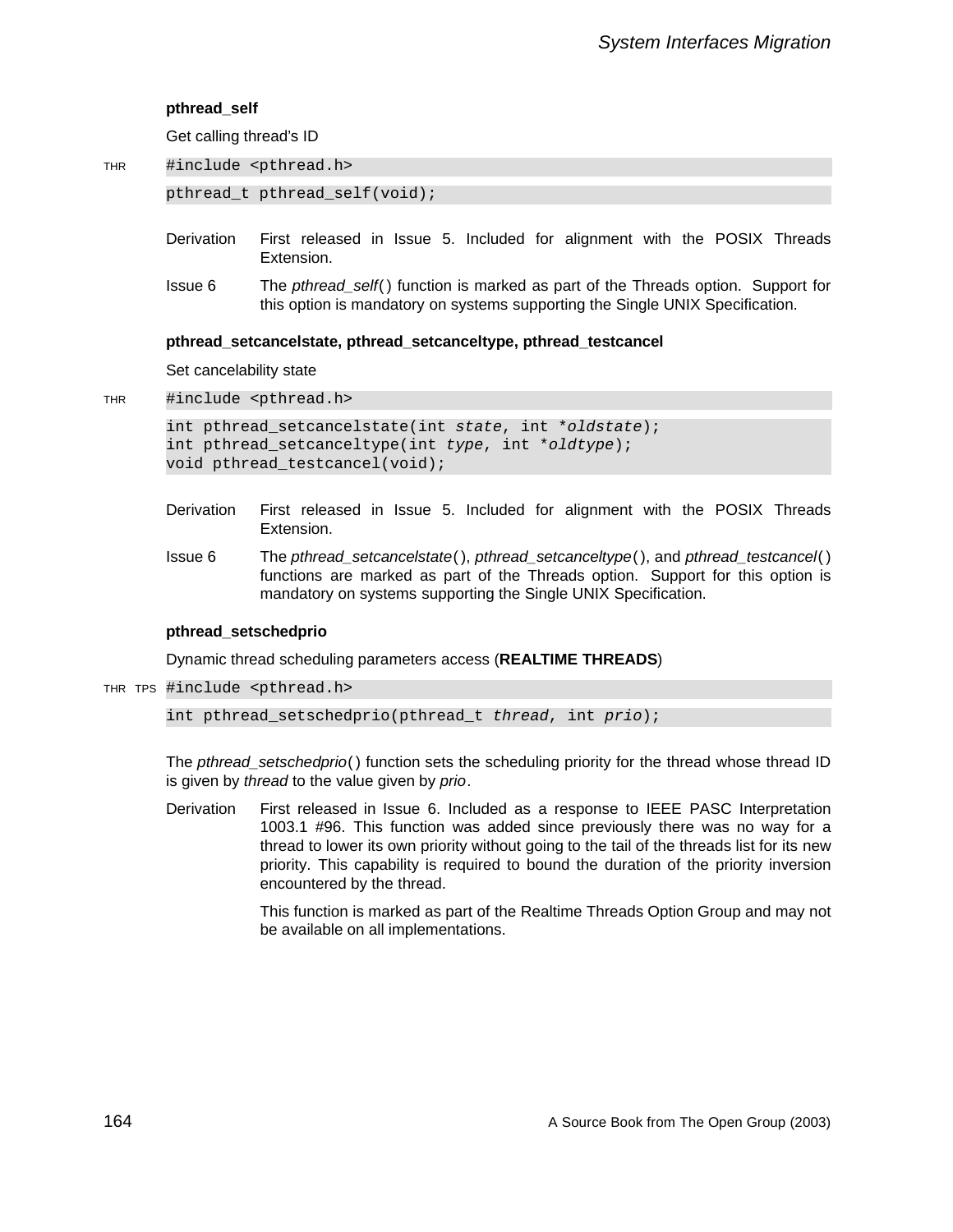#### **pthread\_sigmask, sigprocmask**

Examine and change blocked signals

#include <signal.h>

```
THR int pthread_sigmask(int how, const sigset_t *restrict set,
          sigset_t *restrict oset);
CX int sigprocmask(int how, const sigset_t *restrict set,
```

```
sigset_t *restrict oset);
```
- Derivation First released in Issue 3. Included for alignment with IEEE Std 1003.1-1988 (POSIX.1).
- Issue 6 The pthread\_sigmask() function is marked as part of the Threads option. Support for this option is mandatory on systems supporting the Single UNIX Specification.

The SYNOPSIS for sigprocmask( ) is marked as a CX extension to note that the presence of this function in the **<signal.h>** header is an extension to the ISO C standard.

The following changes are made for alignment with ISO/IEC 9945-1: 1996 (POSIX-1):

• The DESCRIPTION is updated to explicitly state the functions which may generate the signal.

The **restrict** keyword is added to the pthread\_sigmask( ) and sigprocmask( ) prototypes for alignment with the ISO/IEC 9899: 1999 standard.

, item XSH/TC2/D6/105 is applied, updating ''process' signal mask'' to ''thread's signal mask'' in the DESCRIPTION and RATIONALE sections.

#### **pthread\_spin\_destroy, pthread\_spin\_init**

Destroy or initialize a spin lock object (**ADVANCED REALTIME THREADS**)

THR SPI #include <pthread.h>

int pthread\_spin\_destroy(pthread\_spinlock\_t \*lock); int pthread\_spin\_init(pthread\_spinlock\_t \*lock, int pshared);

Spin locks represent an extremely low-level synchronization mechanism suitable primarily for use on shared memory multi-processors. It is typically an atomically modified Boolean value that is set to one when the lock is held and to zero when the lock is freed.

When a caller requests a spin lock that is already held, it typically spins in a loop testing whether the lock has become available. Such spinning wastes processor cycles so the lock should only be held for short durations and not across sleep/block operations. Callers should unlock spin locks before calling sleep operations.

The pthread\_spin\_destroy() function destroys the spin lock referenced by lock and release any resources used by the lock.

The *pthread\_spin\_init*() function allocates any resources required to use the spin lock referenced by lock and initializes the lock to an unlocked state.

Derivation First released in Issue 6. Derived from IEEE Std 1003.1j-2000.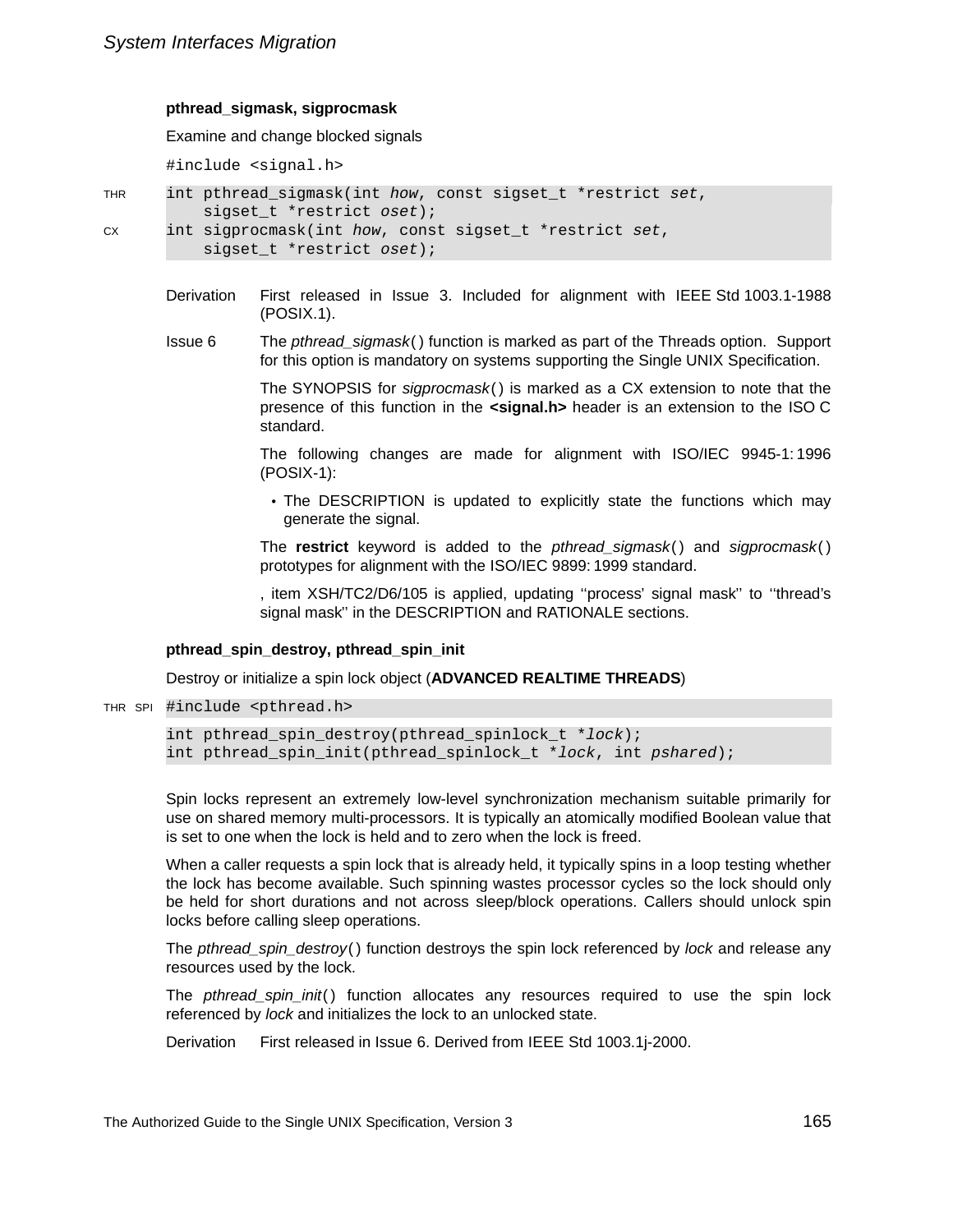These functions are part of the Advanced Realtime Threads Option Group and may not be available on all implementations.

In the SYNOPSIS, the inclusion of **<sys/types.h>** is no longer required.

## **pthread\_spin\_lock, pthread\_spin\_trylock**

#### Lock a spin lock object (**ADVANCED REALTIME THREADS**)

THR SPI #include <pthread.h>

int pthread\_spin\_lock(pthread\_spinlock\_t \*lock); int pthread\_spin\_trylock(pthread\_spinlock\_t \*lock);

The pthread\_spin\_lock() function locks the spin lock referenced by lock.

The *pthread\_spin\_trylock*() function locks the spin lock referenced by *lock* if it is not held by any thread. Otherwise, the function fails.

Derivation First released in Issue 6. Derived from IEEE Std 1003.1j-2000.

These functions are part of the Advanced Realtime Threads Option Group and may not be available on all implementations.

In the SYNOPSIS, the inclusion of **<sys/types.h>** is no longer required.

, item XSH/TC2/D6/107 is applied, updating the ERRORS section so that the [EDEADLK] error includes detection of a deadlock condition.

#### **pthread\_spin\_unlock**

#### Unlock a spin lock object (**ADVANCED REALTIME THREADS**)

THR SPI #include <pthread.h>

int pthread\_spin\_unlock(pthread\_spinlock\_t \*lock);

The *pthread\_spin\_unlock*() function releases the spin lock referenced by *lock* which was locked via the pthread\_spin\_lock( ) or pthread\_spin\_trylock( ) functions.

Derivation First released in Issue 6. Derived from IEEE Std 1003.1j-2000.

These functions are part of the Advanced Realtime Threads Option Group and may not be available on all implementations.

In the SYNOPSIS, the inclusion of **<sys/types.h>** is no longer required.

#### **ptsname**

Get name of the slave pseudo-terminal device

XSI #include <stdlib.h>

char \*ptsname(int fildes);

Derivation First released in Issue 4, Version 2.

Issue 6 No functional changes are made in this issue.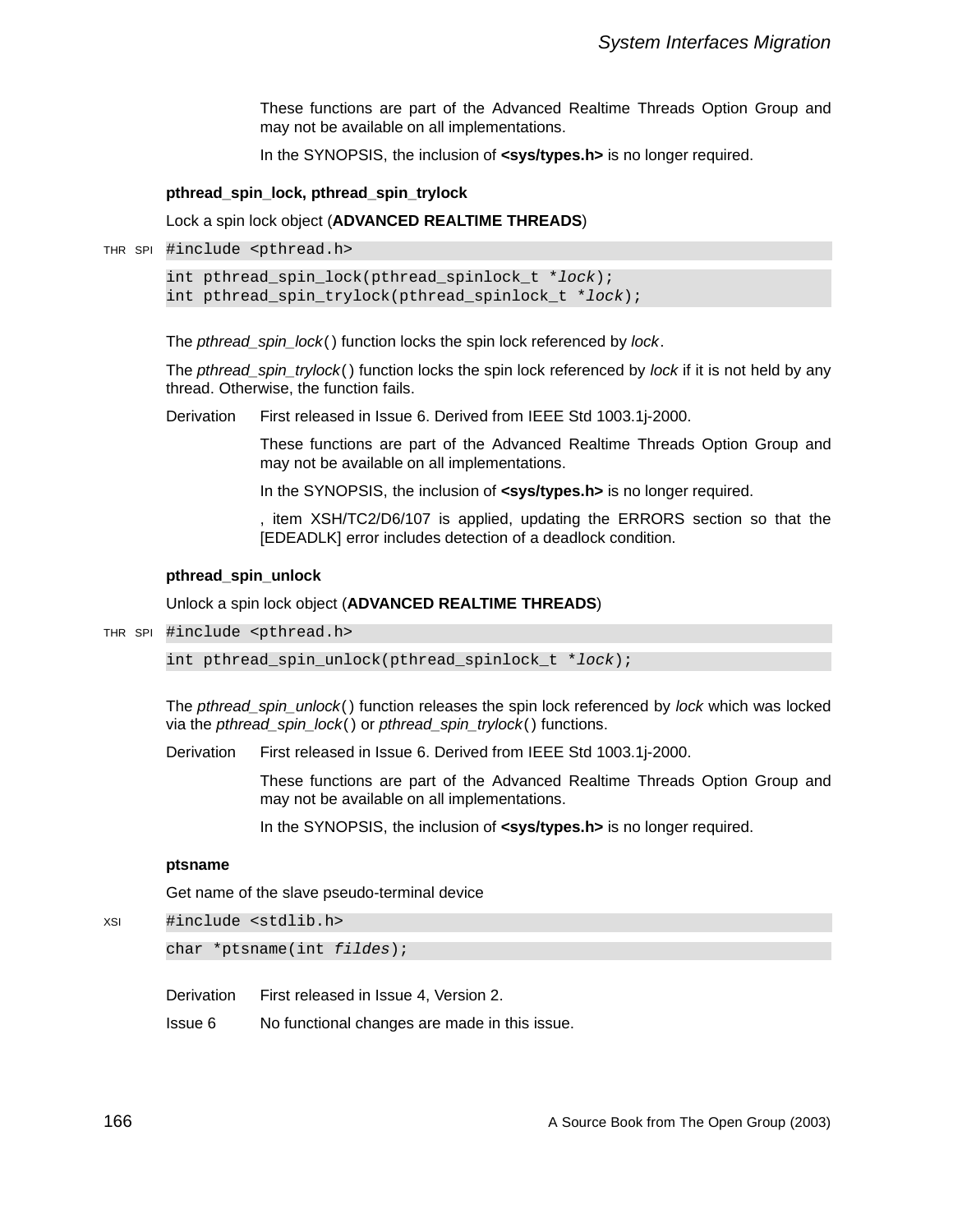# **putc**

Put byte on a stream

#include <stdio.h>

int putc(int c, FILE \*stream);

Derivation First released in Issue 1. Derived from Issue 1 of the SVID.

Issue 6 No functional changes are made in this issue.

# **putchar**

Put byte on stdout stream

#include <stdio.h>

int putchar(int  $c$ );

Derivation First released in Issue 1. Derived from Issue 1 of the SVID.

Issue 6 No functional changes are made in this issue.

# **putenv**

Change or add a value to environment

XSI #include <stdlib.h>

int putenv(char \*string);

Derivation First released in Issue 1. Derived from Issue 1 of the SVID.

Issue 6 No functional changes are made in this issue.

# **putmsg, putpmsg**

Send a message on a STREAM (**STREAMS**)

XSR #include <stropts.h>

int putmsg(int fildes, const struct strbuf \*ctlptr, const struct strbuf \*dataptr, int flags); int putpmsg(int fildes, const struct strbuf \*ctlptr, const struct strbuf \*dataptr, int band, int flags);

- Derivation First released in Issue 4, Version 2.
- Issue 6 This function is marked as part of the XSI STREAMS Option Group and need not be supported on all implementations supporting the Single UNIX Specification.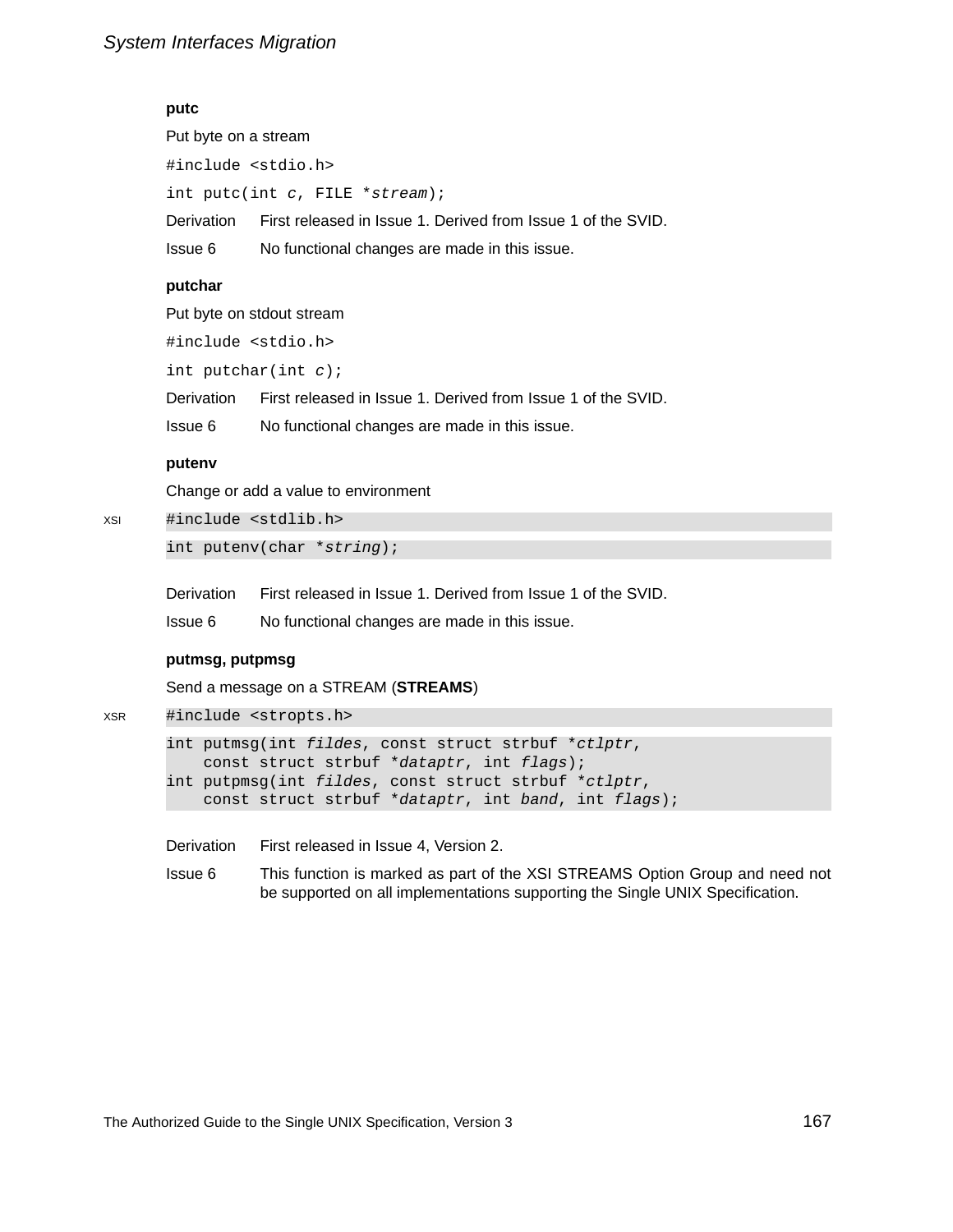# **puts**

Put a string on standard output

#include <stdio.h>

int puts(const char \*s);

Derivation First released in Issue 1. Derived from Issue 1 of the SVID.

Issue 6 No functional changes are made in this issue.

# **putwc**

Put a wide character on a stream

#include <stdio.h> #include <wchar.h>

wint\_t putwc(wchar\_t wc, FILE \*stream);

Derivation First released as a World-wide Portability Interface in Issue 4.

Issue 6 No functional changes are made in this issue.

# **putwchar**

Put a wide character on stdout stream

#include <wchar.h>

wint\_t putwchar(wchar\_t wc);

Derivation First released in Issue 4.

Issue 6 No functional changes are made in this issue.

# **qsort**

Sort a table of data

#include <stdlib.h>

void qsort(void \*base, size\_t nel, size\_t width, int (\*compar)(const void \*, const void \*));

Derivation First released in Issue 1. Derived from Issue 1 of the SVID.

Issue 6 , item XSH/TC1/D6/49 is applied, adding the last sentence to the first non-shaded paragraph in the DESCRIPTION, and the following two paragraphs. These changes are for alignment with the ISO C standard.

# **raise**

Send a signal to the executing process

#include <signal.h>

int raise(int sig);

- Derivation First released in Issue 4. Derived from ANSI standard X3.159-1989, Programming Language C (ANSI C).
- Issue 6 The following new requirements on POSIX implementations derive from alignment with the Single UNIX Specification: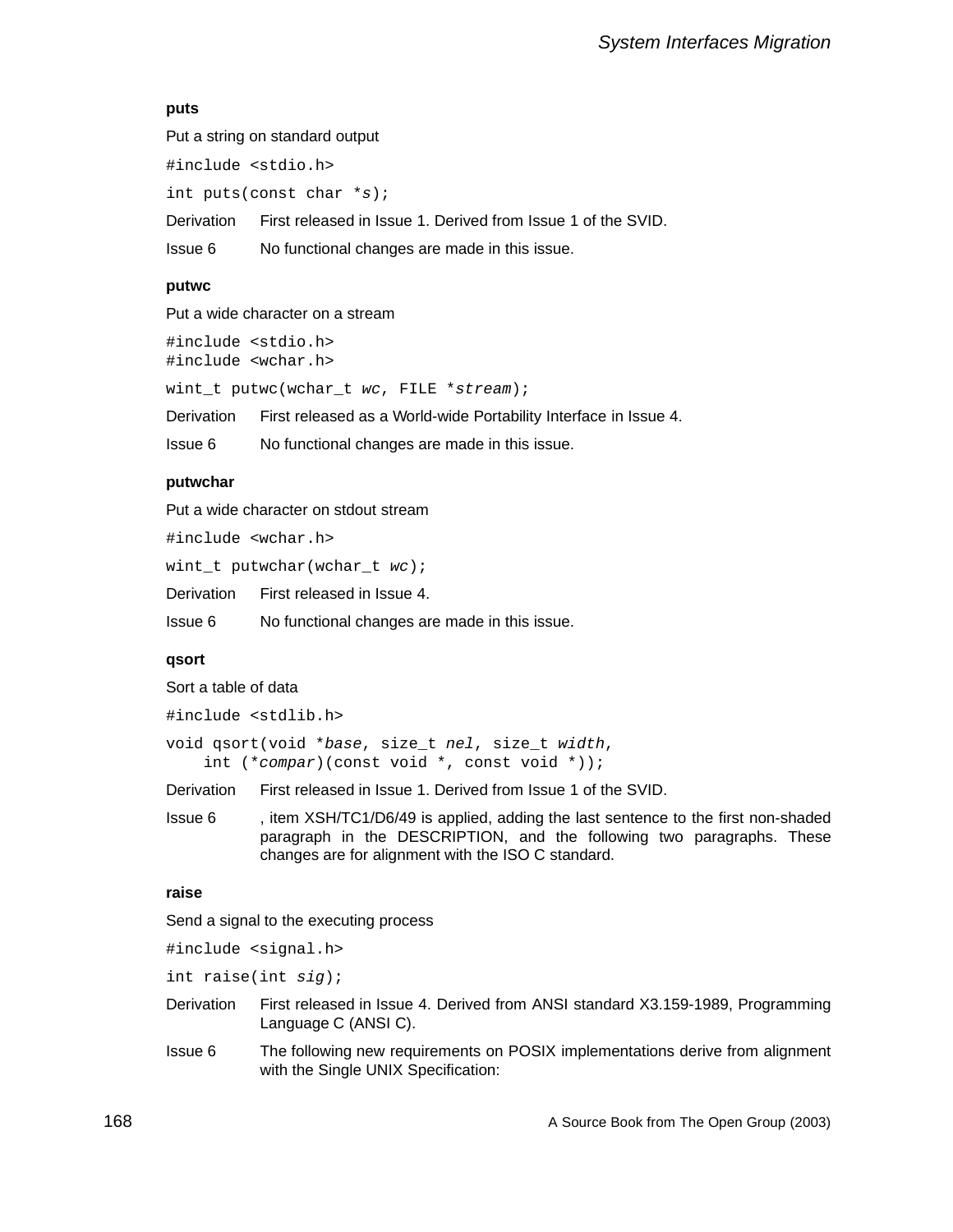- In the RETURN VALUE section, the requirement to set errno on error is added.
- The [EINVAL] error condition is added.

# **rand, rand\_r, srand**

Pseudo-random number generator

#include <stdlib.h>

int rand(void);

TSF int rand\_r(unsigned \*seed); void srand(unsigned seed);

Derivation First released in Issue 1. Derived from Issue 1 of the SVID.

Issue 6 The  $rand_r()$  function is marked as part of the Thread-Safe Functions option. Support for this option is mandatory on systems supporting the Single UNIX Specification.

#### **pread, read**

Read from a file

#include <unistd.h>

```
XSI ssize_t pread(int fildes, void *buf, size_t nbyte, off_t offset);
      ssize_t read(int fildes, void *buf, size_t nbyte);
```
Derivation First released in Issue 1. Derived from Issue 1 of the SVID.

Issue 6 The DESCRIPTION and ERRORS sections are updated so that references to STREAMS are marked as part of the XSI STREAMS Option Group.

> The following new requirements on POSIX implementations derive from alignment with the Single UNIX Specification:

- The DESCRIPTION now states that if  $read()$  is interrupted by a signal after it has successfully read some data, it returns the number of bytes read. In Issue 3, it was optional whether  $read()$  returned the number of bytes read, or whether it returned −1 with errno set to [EINTR]. This is a FIPS requirement.
- In the DESCRIPTION, text is added to indicate that for regular files, no data transfer occurs past the offset maximum established in the open file description associated with fildes. This change is to support large files.
- The [EOVERFLOW] mandatory error condition is added.
- The [ENXIO] optional error condition is added.

Text referring to sockets is added to the DESCRIPTION.

The following changes were made to align with the IEEE P1003.1a draft standard:

• The effect of reading zero bytes is clarified.

The DESCRIPTION is updated for alignment with IEEE Std 1003.1j-2000 by specifying that read() results are unspecified for typed memory objects.

New RATIONALE is added to explain the atomicity requirements for input and output operations.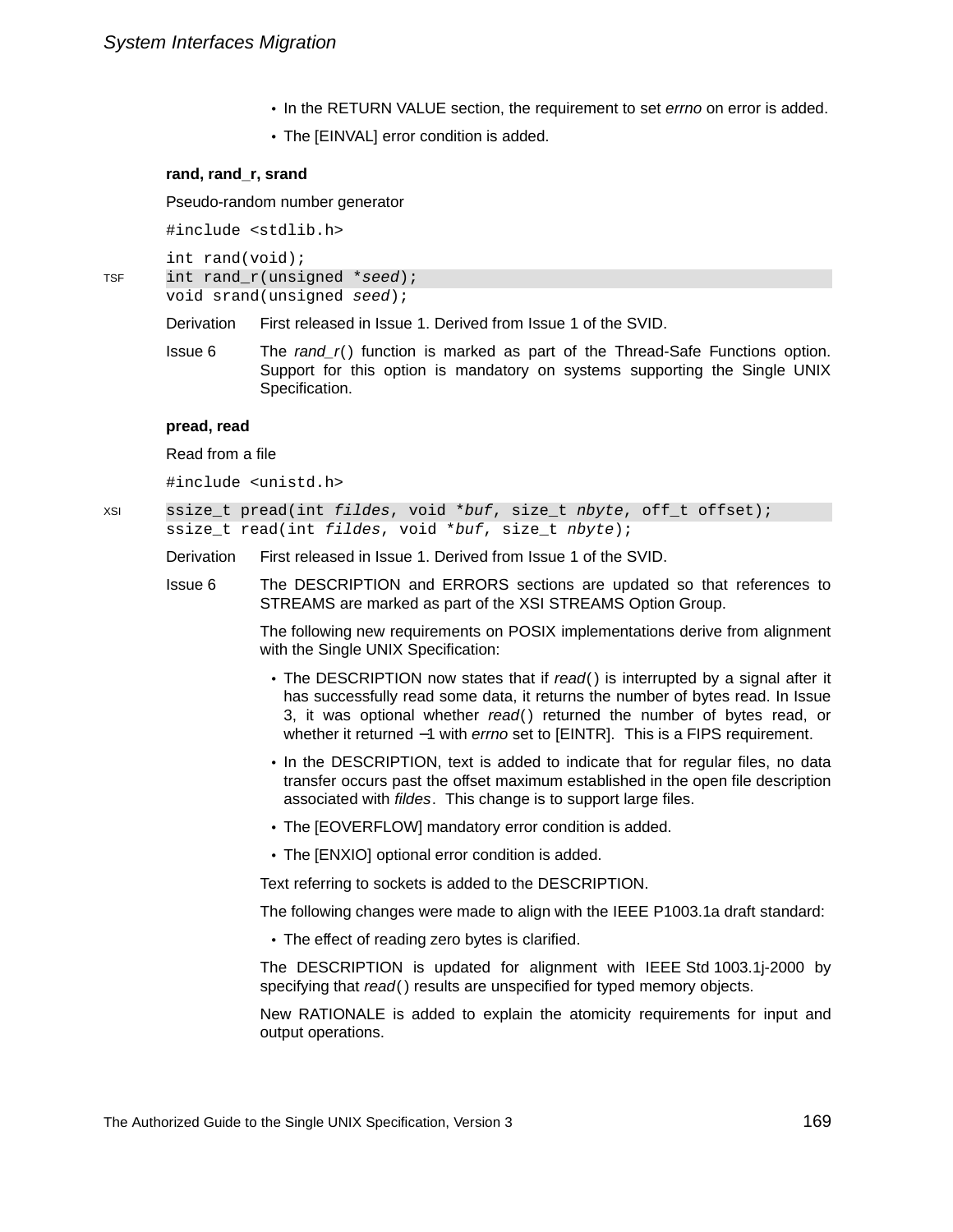The following error conditions are added for operations on sockets: [EAGAIN], [ECONNRESET], [ENOTCONN], and [ETIMEDOUT].

The [EIO] error is changed to ''may fail''.

The following error conditions are added for operations on sockets: [ENOBUFS] and [ENOMEM].

, item XSH/TC2/D6/108 is applied, updating the [EAGAIN] error in the ERRORS section from ''the process would be delayed'' to ''the thread would be delayed''.

#### **readdir, readdir\_r**

#### Read directory

#include <dirent.h>

struct dirent \*readdir(DIR \*dirp); TSF int readdir\_r(DIR \*restrict dirp, struct dirent \*restrict entry, struct dirent \*\*restrict result);

Derivation First released in Issue 2.

Issue 6 The readdir  $r(r)$  function is marked as part of the Thread-Safe Functions option. Support for this option is mandatory on systems supporting the Single UNIX Specification.

> The Open Group Corrigendum U026/7 is applied, correcting the prototype for readdir\_r( ).

> The Open Group Corrigendum U026/8 is applied, clarifying the wording of the successful return for the readdir $r(r)$  function.

> The following new requirements on POSIX implementations derive from alignment with the Single UNIX Specification:

- The requirement to include **<sys/types.h>** has been removed. Although **<sys/types.h>** was required for conforming implementations of previous POSIX specifications, it was not required for UNIX applications.
- A statement is added to the DESCRIPTION indicating the disposition of certain fields in **struct dirent** when an entry refers to a symbolic link.
- The [EOVERFLOW] mandatory error condition is added. This change is to support large files.
- The [ENOENT] optional error condition is added.

The APPLICATION USAGE section is updated to include a note on the threadsafe function and its avoidance of possibly using a static data area.

The **restrict** keyword is added to the readdir\_r( ) prototype for alignment with the ISO/IEC 9899: 1999 standard.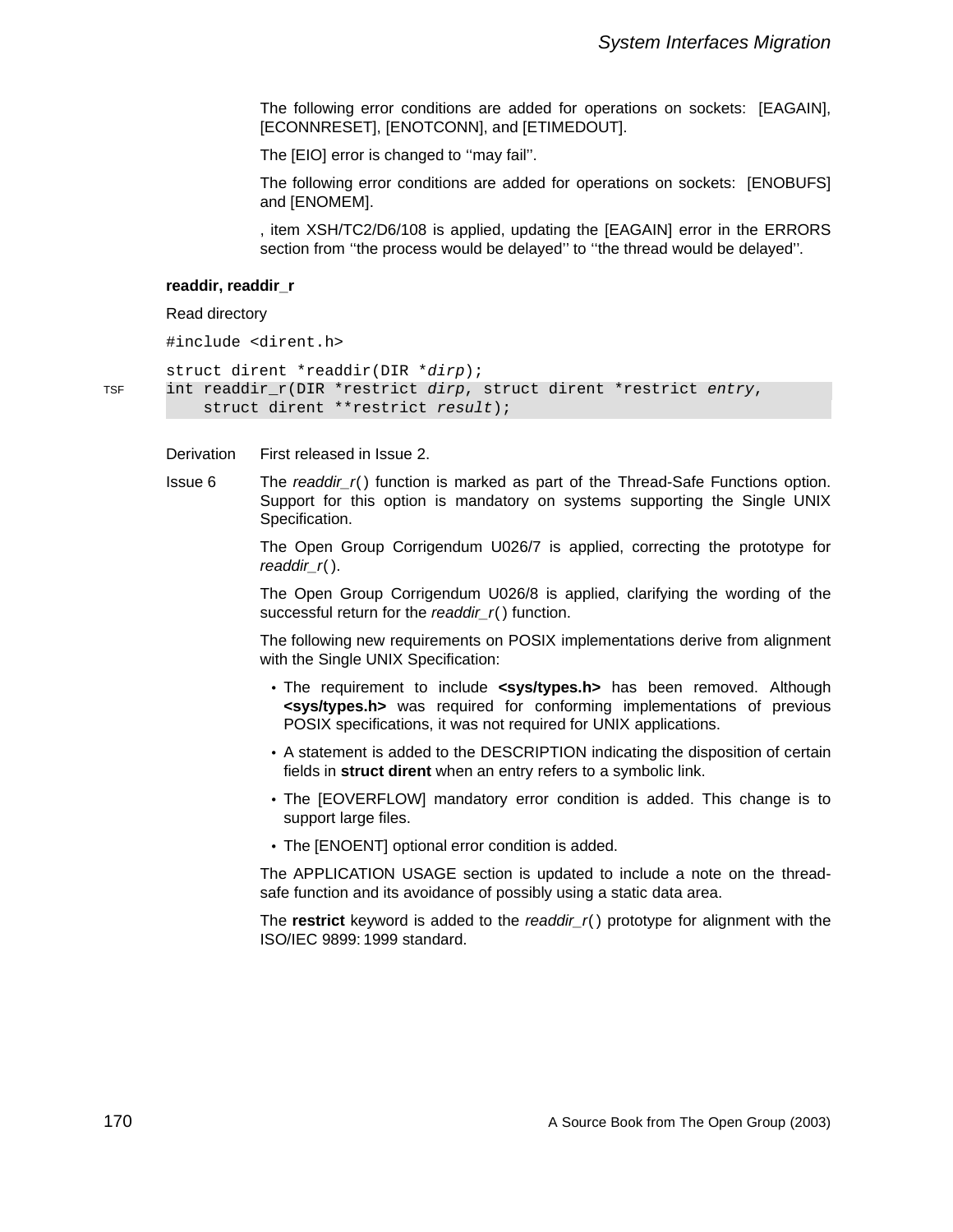#### **readlink**

Read the contents of a symbolic link

#include <unistd.h>

```
ssize_t readlink(const char *restrict path, char *restrict buf,
    size_t bufsize);
```
- Derivation First released in Issue 4, Version 2.
- Issue 6 The return type is changed to **ssize\_t**, to align with the IEEE P1003.1a draft standard.

The following new requirements on POSIX implementations derive from alignment with the Single UNIX Specification:

- This function is made mandatory.
- In this function it is possible for the return value to exceed the range of the type **ssize\_t** (since **size\_t** has a larger range of positive values than **ssize\_t**). A sentence restricting the size of the **size\_t** object is added to the description to resolve this conflict.

The following changes are made for alignment with ISO/IEC 9945-1: 1996 (POSIX-1):

• The FUTURE DIRECTIONS section is changed to None.

The following changes were made to align with the IEEE P1003.1a draft standard:

• The [ELOOP] optional error condition is added.

The **restrict** keyword is added to the readlink( ) prototype for alignment with the ISO/IEC 9899: 1999 standard.

#### **readv**

#### Read a vector

XSI #include <sys/uio.h>

ssize\_t readv(int fildes, const struct iovec \*iov, int iovcnt);

Derivation First released in Issue 4, Version 2.

Issue 6 Split out from the read() reference page.

# **realloc**

#### Memory reallocator

#include <stdlib.h>

void \*realloc(void \*ptr, size\_t size);

Derivation First released in Issue 1. Derived from Issue 1 of the SVID.

- Issue 6 The following new requirements on POSIX implementations derive from alignment with the Single UNIX Specification:
	- In the RETURN VALUE section, if there is not enough available memory, the setting of errno to [ENOMEM] is added.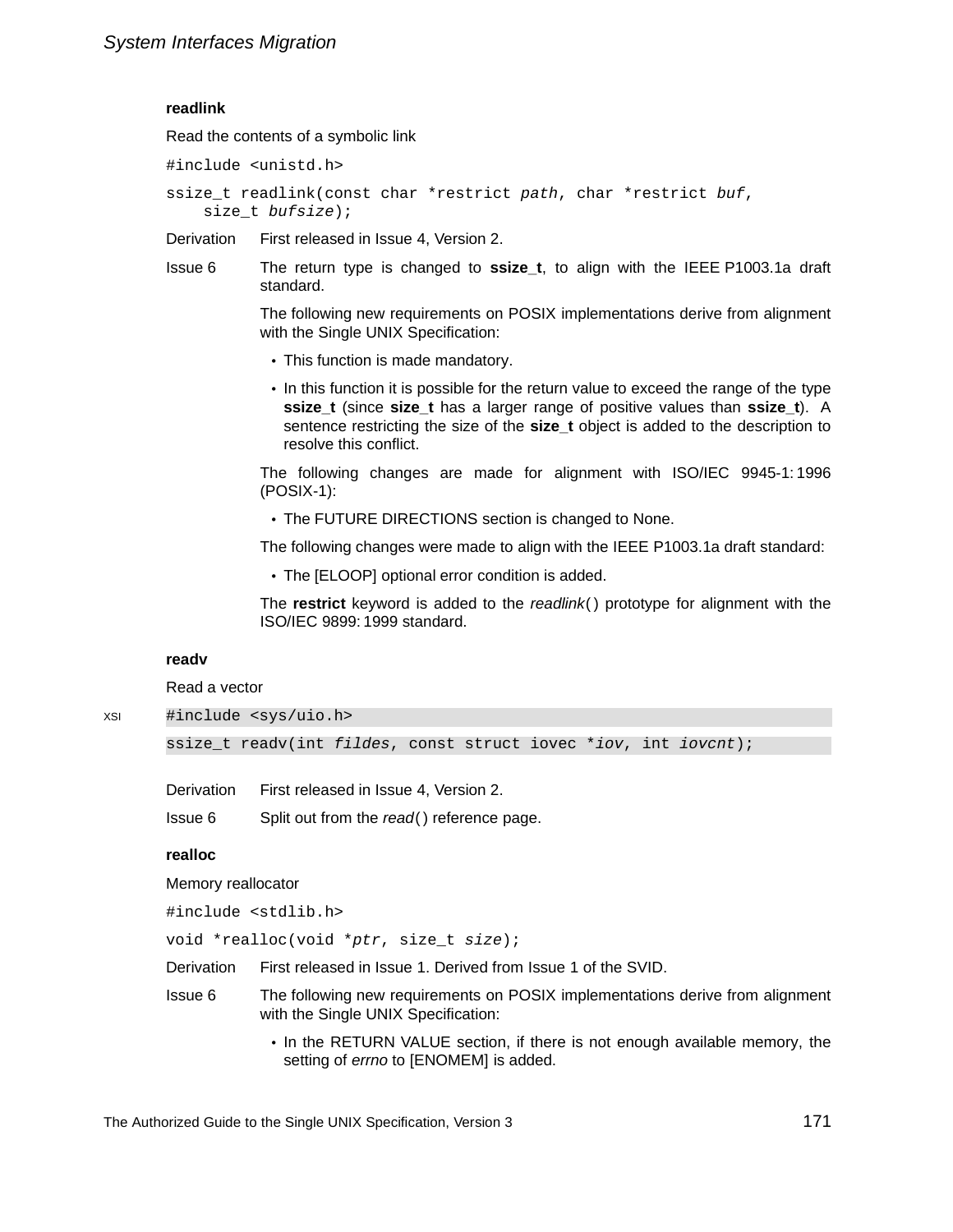• The [ENOMEM] error condition is added.

## **realpath**

Resolve a pathname

XSI #include <stdlib.h>

```
char *realpath(const char *restrict file_name,
   char *restrict resolved_name);
```
Derivation First released in Issue 4, Version 2.

Issue 6 The **restrict** keyword is added to the realpath( ) prototype for alignment with the ISO/IEC 9899: 1999 standard.

> The wording of the mandatory [ELOOP] error condition is updated, and a second optional [ELOOP] error condition is added.

> , item XSH/TC1/D6/51 is applied, adding new text to the DESCRIPTION for the case when resolved\_name is a null pointer, and changing the [EINVAL] error text.

# **recv**

Receive a message from a connected socket

#include <sys/socket.h>

ssize\_t recv(int socket, void \*buffer, size\_t length, int flags);

Derivation First released in Issue 6. Derived from the XNS, Issue 5.2 specification.

Issue 6 No functional changes since the XNS, Issue 5.2 specification.

## **recvfrom**

Receive a message from a socket

#include <sys/socket.h>

ssize\_t recvfrom(int socket, void \*restrict buffer, size\_t length, int flags, struct sockaddr \*restrict address, socklen\_t \*restrict address\_len);

Derivation First released in Issue 6. Derived from the XNS, Issue 5.2 specification.

# **recvmsg**

Receive a message from a socket

#include <sys/socket.h>

ssize\_t recvmsg(int socket, struct msghdr \*message, int flags);

Derivation First released in Issue 6. Derived from the XNS, Issue 5.2 specification.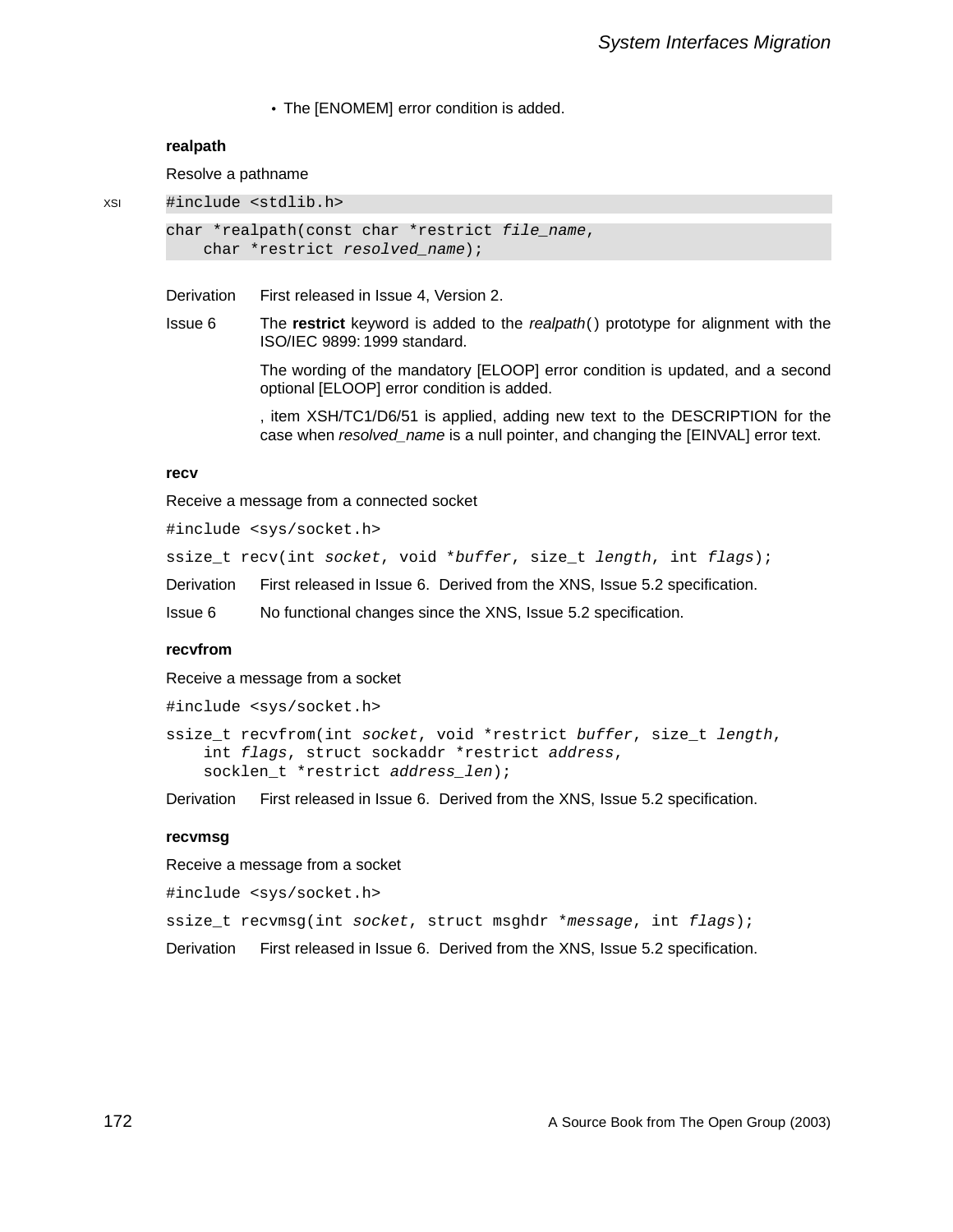## **regcomp, regerror, regexec, regfree**

Regular expression matching

#include <regex.h>

int regcomp(regex\_t \*restrict preg, const char \*restrict pattern, int cflags); size\_t regerror(int errcode, const regex\_t \*restrict preg, char \*restrict errbuf, size\_t errbuf\_size); int regexec(const regex\_t \*restrict preg, const char \*restrict string, size\_t nmatch, regmatch\_t pmatch[restrict], int eflags); void regfree(regex\_t \*preg); Derivation First released in Issue 4. Derived from ISO/IEC 9945-2: 1993 (POSIX-2). Issue 6 In the SYNOPSIS, the optional include of the **<sys/types.h>** header is removed.

The REG\_ENOSYS constant is removed.

The **restrict** keyword is added to the *regcomp*(), *regerror*(), and *regexec*() prototypes for alignment with the ISO/IEC 9899: 1999 standard.

#### **remainder, remainderf, remainderl**

#### Remainder function

#include <math.h>

double remainder(double  $x$ , double  $y$ ); float remainderf(float  $x$ , float  $y$ ); long double remainderl(long double  $x$ , long double  $y$ );

Derivation First released in Issue 4, Version 2.

Issue 6 The remainder() function is no longer marked as an extension.

The remainderf() and remainder $I($ ) functions are added for alignment with the ISO/IEC 9899: 1999 standard.

The DESCRIPTION, RETURN VALUE, ERRORS, and APPLICATION USAGE sections are revised to align with the ISO/IEC 9899: 1999 standard.

IEC 60559: 1989 standard floating-point extensions over the ISO/IEC 9899: 1999 standard are marked.

#### **remove**

# Remove a file

#include <stdio.h>

int remove(const char \*path);

- Derivation First released in Issue 3. Included for alignment with IEEE Std 1003.1-1988 (POSIX.1) and the ISO C standard.
- Issue 6 The following new requirements on POSIX implementations derive from alignment with the Single UNIX Specification:
	- The DESCRIPTION, RETURN VALUE, and ERRORS sections are updated so that if path is not a directory, remove() is equivalent to *unlink*(), and if it is a directory, it is equivalent to rmdir().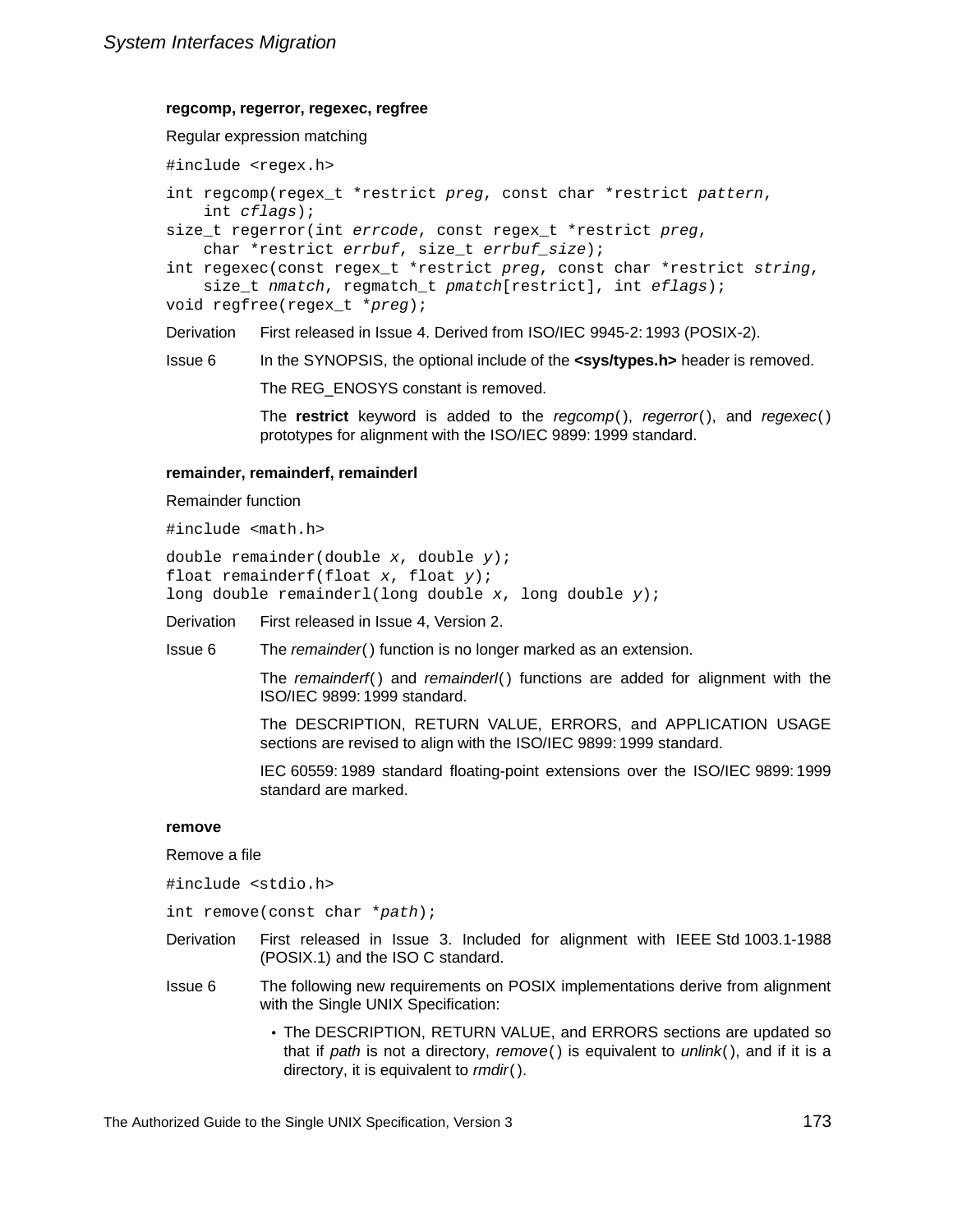# **remquo, remquof, remquol**

#### Remainder functions

#include <math.h>

double remquo(double x, double y, int  $*quo$ ); float remquof(float x, float y, int  $*quo$ ); long double remquol(long double x, long double y, int \*quo);

Derivation First released in Issue 6. Derived from the ISO/IEC 9899: 1999 standard.

#### **rename**

## Rename a file

#include <stdio.h>

int rename(const char \*old, const char \*new);

- Derivation First released in Issue 3. Included for alignment with IEEE Std 1003.1-1988 (POSIX.1).
- Issue 6 The following new requirements on POSIX implementations derive from alignment with the Single UNIX Specification:
	- The [EIO] mandatory error condition is added.
	- The [ELOOP] mandatory error condition is added.
	- A second [ENAMETOOLONG] is added as an optional error condition.
	- The [ETXTBSY] optional error condition is added.

The following changes were made to align with the IEEE P1003.1a draft standard:

- Details are added regarding the treatment of symbolic links.
- The [ELOOP] optional error condition is added.

## **rewind**

Reset file position indicator in a stream

#include <stdio.h>

void rewind(FILE \*stream);

Derivation First released in Issue 1. Derived from Issue 1 of the SVID.

Issue 6 No functional changes are made in this issue.

# **rewinddir**

Reset position of directory stream to the beginning of a directory

#include <dirent.h>

void rewinddir(DIR \*dirp);

Derivation First released in Issue 2.

Issue 6 In the SYNOPSIS, the optional include of the **<sys/types.h>** header is removed.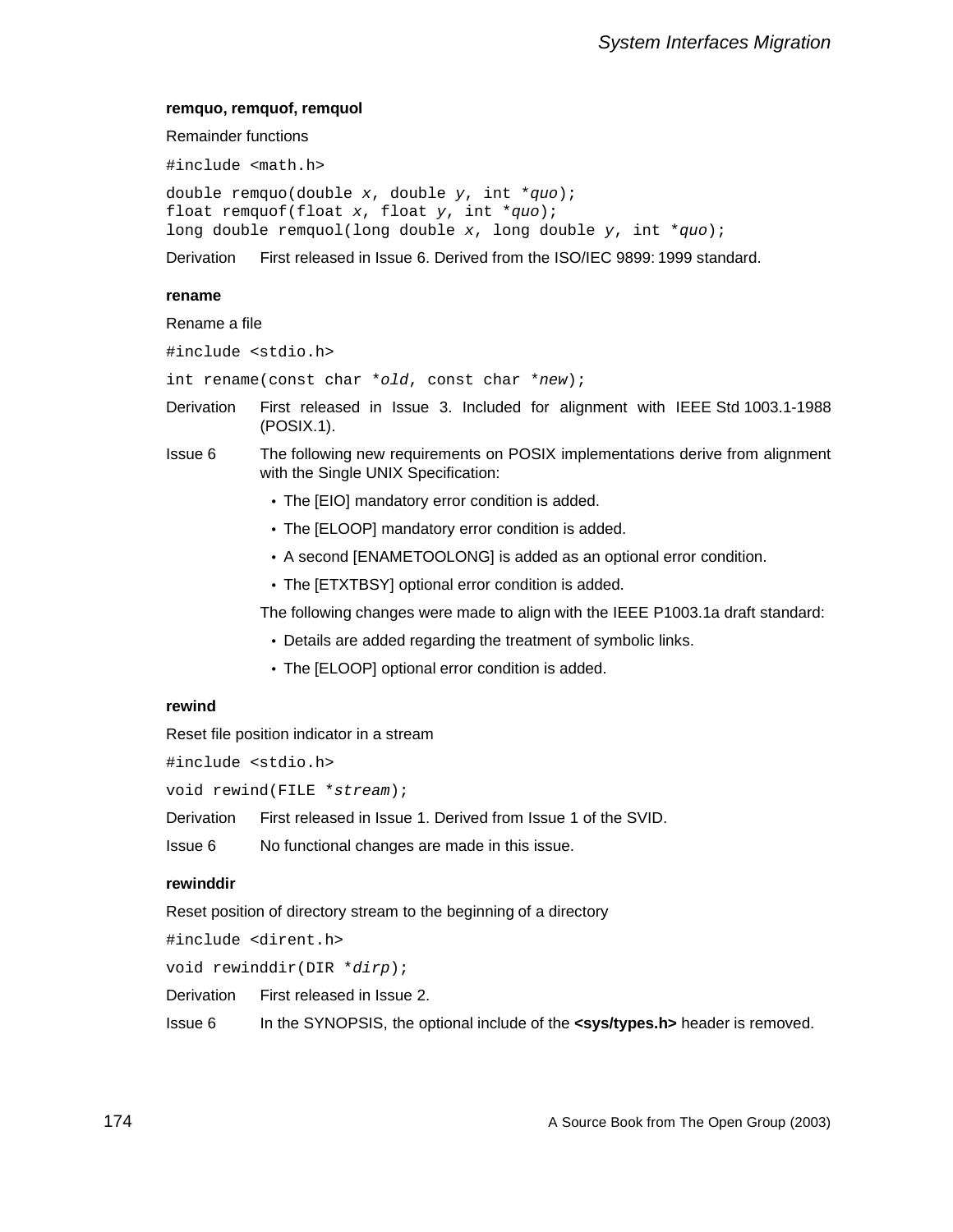## **rindex**

Character string operations (**LEGACY**)

```
XSI #include <strings.h>
```
char \*rindex(const char \*s, int  $c$ );

Derivation First released in Issue 4, Version 2.

Issue 6 This function is marked LEGACY and may not be available on all implementations.

The strrchr( ) function is preferred over this function.

For maximum portability, it is recommended to replace the function call to *rindex*() as follows:

#define rindex(a,b) strrchr((a),(b))

# **rint, rintf, rintl**

Round-to-nearest integral value

```
#include <math.h>
```

```
double rint(double x);
float rintf(float x);
long double rintl(long double x);
```
Derivation First released in Issue 4, Version 2.

- Issue 6 The following changes are made for alignment with the ISO/IEC 9899: 1999 standard:
	- The rintf() and rintl() functions are added.
	- The *rint*() function is no longer marked as an extension.
	- The DESCRIPTION, RETURN VALUE, ERRORS, and APPLICATION USAGE sections are revised to align with the ISO/IEC 9899: 1999 standard.

IEC 60559: 1989 standard floating-point extensions over the ISO/IEC 9899: 1999 standard are marked.

## **rmdir**

Remove a directory

#include <unistd.h>

int rmdir(const char \*path);

- Derivation First released in Issue 3. Included for alignment with IEEE Std 1003.1-1988 (POSIX.1).
- Issue 6 The following new requirements on POSIX implementations derive from alignment with the Single UNIX Specification:
	- The DESCRIPTION is updated to indicate the results of naming a symbolic link in path.
	- The [EIO] mandatory error condition is added.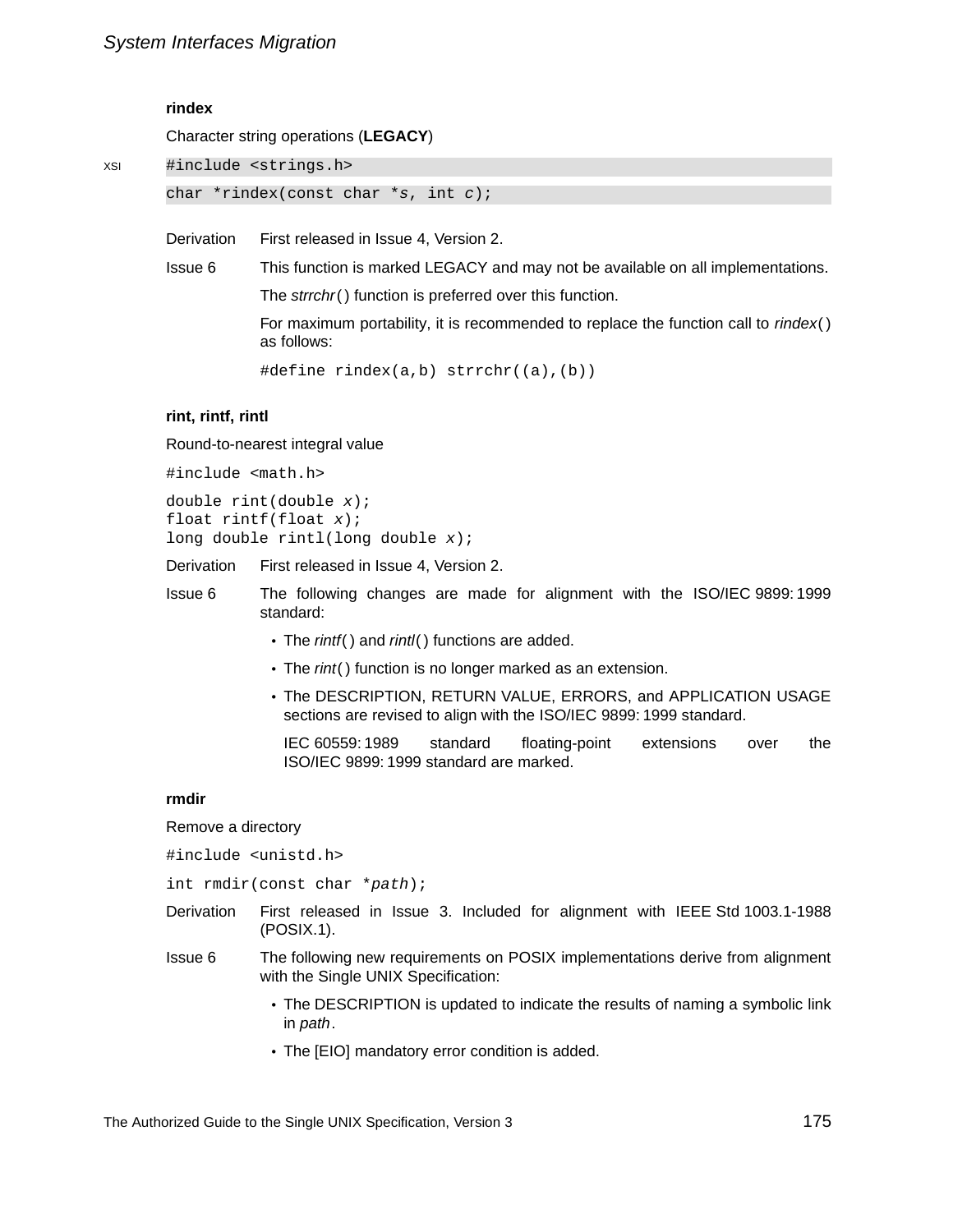- The [ELOOP] mandatory error condition is added.
- A second [ENAMETOOLONG] is added as an optional error condition.

The following changes were made to align with the IEEE P1003.1a draft standard:

• The [ELOOP] optional error condition is added.

# **round, roundf, roundl**

Round to nearest integer value in floating-point format

#include <math.h> double round(double x); float roundf(float x); long double roundl(long double x);

These functions round their argument to the nearest integer value in floating-point format, rounding halfway cases away from zero, regardless of the current rounding direction.

Derivation First released in Issue 6. Derived from the ISO/IEC 9899: 1999 standard.

## **scalb**

Load exponent of a radix-independent floating-point number

OB XSI #include <math.h>

double scalb(double x, double n);

Derivation First released in Issue 4, Version 2.

Issue 6 This function is marked obsolescent.

Although this function is not part of the ISO/IEC 9899: 1999 standard, the RETURN VALUE and ERROR sections are updated to align with the error handling in the ISO/IEC 9899: 1999 standard.

## **scalbln, scalblnf, scalblnl, scalbn, scalbnf, scalbnl**

Compute exponent using FLT\_RADIX

#include <math.h>

```
double scalbln(double x, long n);
float scalblnf(float x, long n);
long double scalblnl(long double x, long n);
double scalbn(double x, int n);
float scalbnf(float x, int n);
long double scalbnl(long double x, int n);
```
Derivation First released in Issue 6. Derived from the ISO/IEC 9899: 1999 standard.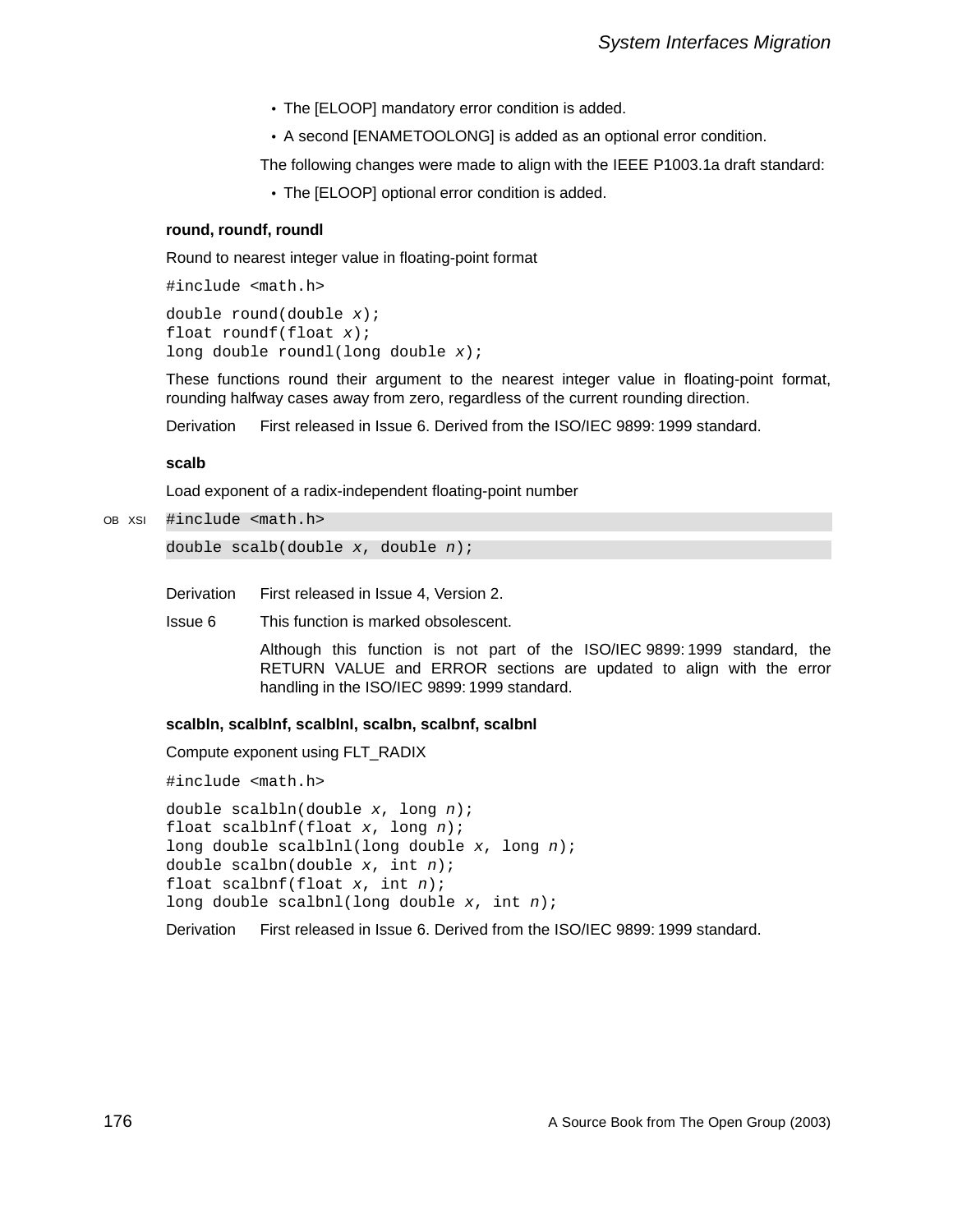#### **sched\_get\_priority\_max, sched\_get\_priority\_min**

Get priority limits (**REALTIME**)

```
PS|TPS #include <sched.h>
```

```
int sched_get_priority_max(int policy);
int sched_get_priority_min(int policy);
```
- Derivation First released in Issue 5. Included for alignment with the POSIX Realtime Extension. This is part of the Realtime Option Group and may not be available on all implementations.
- Issue 6 These functions are marked as part of the Process Scheduling option.

The [ENOSYS] error condition has been removed as stubs need not be provided if an implementation does not support the Process Scheduling option.

The [ESRCH] error condition has been removed since these functions do not take a pid argument.

#### **sched\_getparam**

Get scheduling parameters (**REALTIME**)

PS #include <sched.h>

int sched\_getparam(pid\_t pid, struct sched\_param \*param);

- Derivation First released in Issue 5. Included for alignment with the POSIX Realtime Extension. This is part of the Realtime Option Group and may not be available on all implementations.
- Issue 6 The sched\_getparam() function is marked as part of the Process Scheduling option.

The [ENOSYS] error condition has been removed as stubs need not be provided if an implementation does not support the Process Scheduling option.

#### **sched\_getscheduler**

Get scheduling policy (**REALTIME**)

PS #include <sched.h>

int sched\_getscheduler(pid\_t pid);

- Derivation First released in Issue 5. Included for alignment with the POSIX Realtime Extension. This is part of the Realtime Option Group and may not be available on all implementations.
- Issue 6 The sched\_getscheduler() function is marked as part of the Process Scheduling option.

The [ENOSYS] error condition has been removed as stubs need not be provided if an implementation does not support the Process Scheduling option.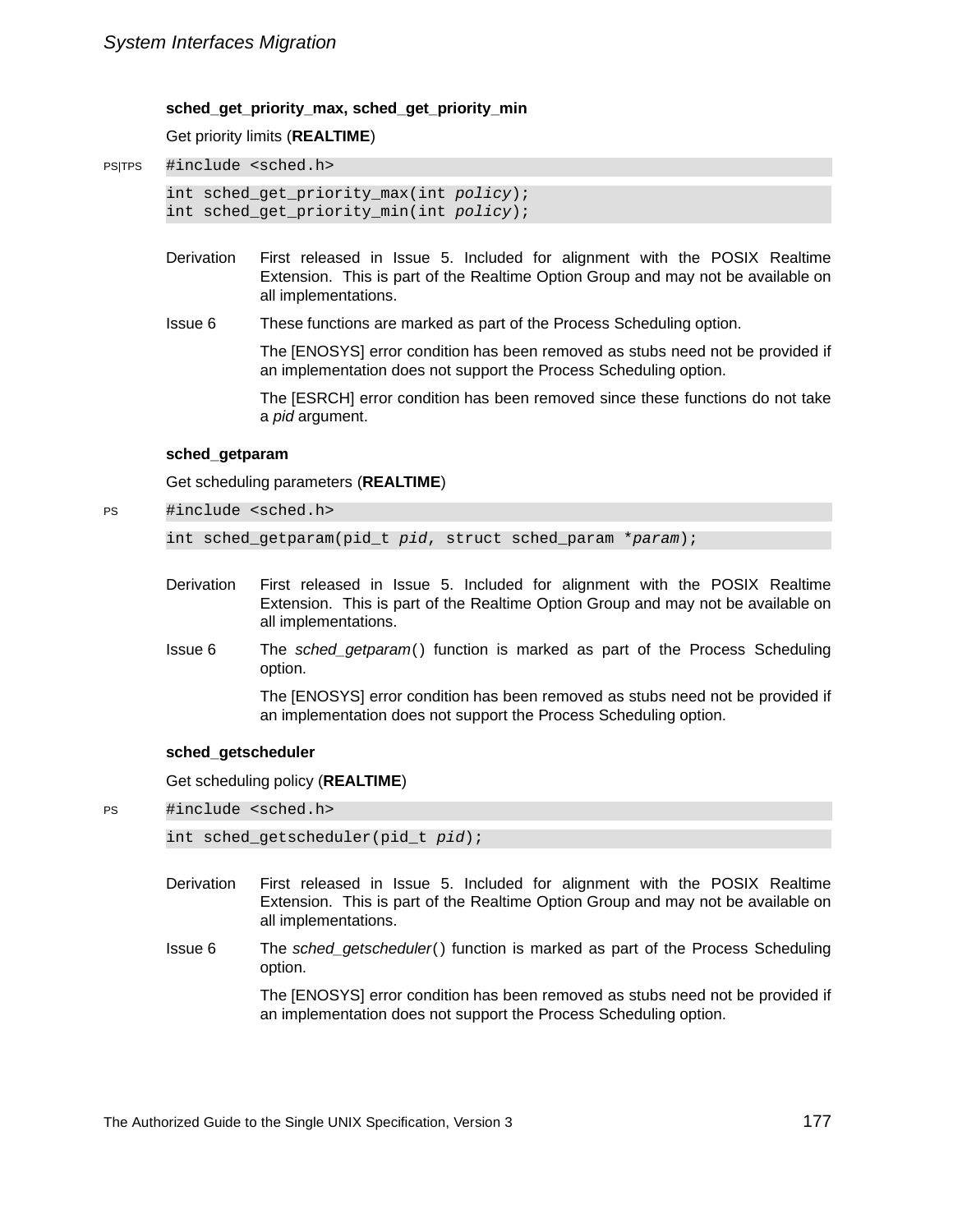# **sched\_rr\_get\_interval**

Get execution time limits (**REALTIME**)

PS|TPS #include <sched.h>

int sched\_rr\_get\_interval(pid\_t pid, struct timespec \*interval);

- Derivation First released in Issue 5. Included for alignment with the POSIX Realtime Extension. This is part of the Realtime Option Group and may not be available on all implementations.
- Issue 6 The sched\_rr\_get\_interval() function is marked as part of the Process Scheduling option.

The [ENOSYS] error condition has been removed as stubs need not be provided if an implementation does not support the Process Scheduling option.

#### **sched\_setparam**

Set scheduling parameters (**REALTIME**)

PS #include <sched.h>

int sched\_setparam(pid\_t pid, const struct sched\_param \*param);

- Derivation First released in Issue 5. Included for alignment with the POSIX Realtime Extension. This is part of the Realtime Option Group and may not be available on all implementations.
- Issue 6 The sched\_setparam() function is marked as part of the Process Scheduling option.

The [ENOSYS] error condition has been removed as stubs need not be provided if an implementation does not support the Process Scheduling option.

The following new requirements on POSIX implementations derive from alignment with the Single UNIX Specification:

- In the DESCRIPTION, the effect of this function on a thread's scheduling parameters is added.
- Sections describing two-level scheduling and atomicity of the function are added.

The SCHED\_SPORADIC scheduling policy is added for alignment with IEEE Std 1003.1d-1999.

IEEE PASC Interpretation 1003.1 #100 is applied, changing text about the target process in the DESCRIPTION to be described in terms of the tail of the thread list for its priority.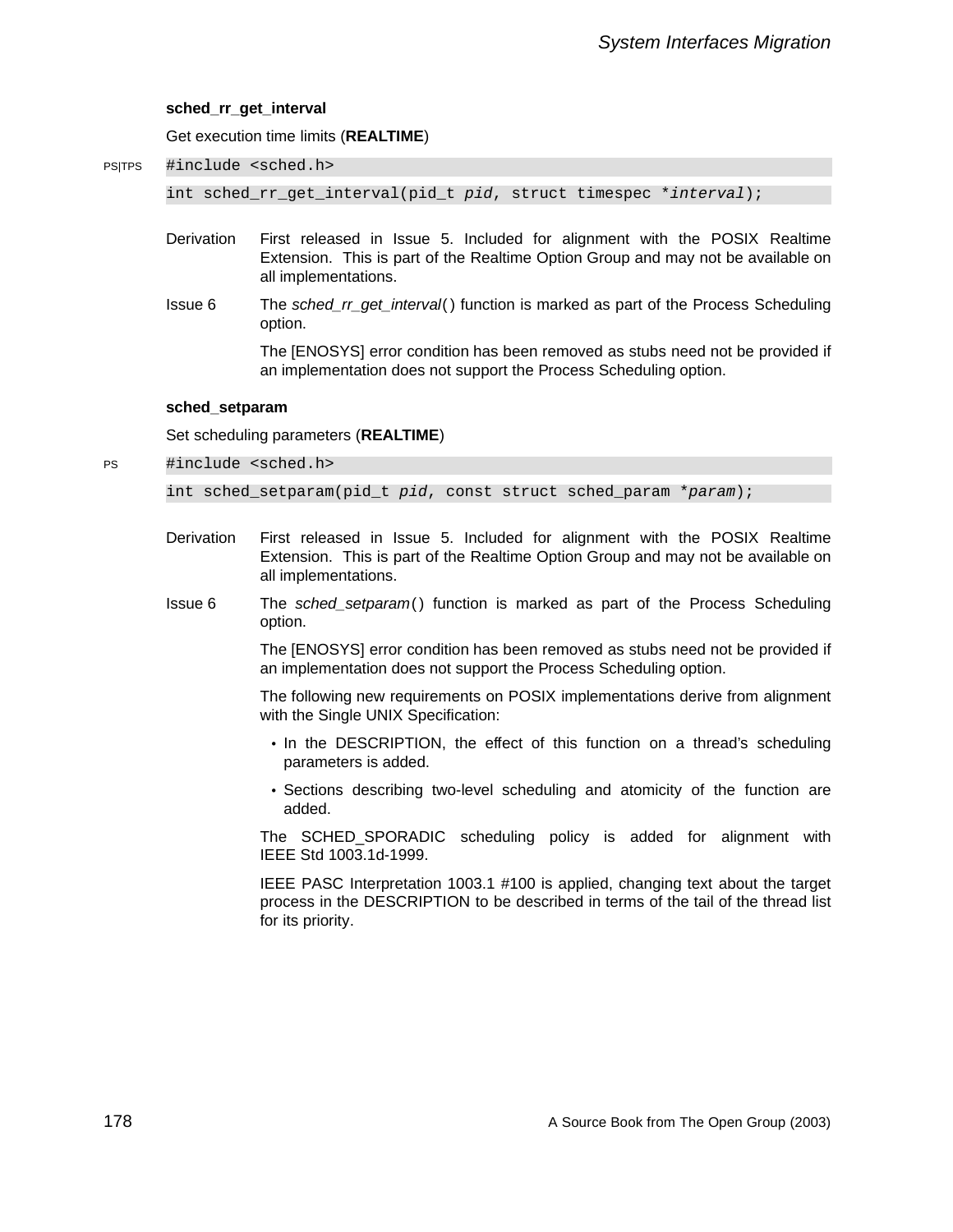#### **sched\_setscheduler**

Set scheduling policy and parameters (**REALTIME**)

PS #include <sched.h>

```
int sched_setscheduler(pid_t pid, int policy,
   const struct sched_param *param);
```
- Derivation First released in Issue 5. Included for alignment with the POSIX Realtime Extension. This is part of the Realtime Option Group and may not be available on all implementations.
- Issue 6 The sched\_setscheduler() function is marked as part of the Process Scheduling option.

The [ENOSYS] error condition has been removed as stubs need not be provided if an implementation does not support the Process Scheduling option.

The following new requirements on POSIX implementations derive from alignment with the Single UNIX Specification:

- In the DESCRIPTION, the effect of this function on a thread's scheduling parameters is added.
- Sections describing two-level scheduling and atomicity of the function are added.

The SCHED\_SPORADIC scheduling policy is added for alignment with IEEE Std 1003.1d-1999.

#### **sched\_yield**

Yield processor

PS|THR #include <sched.h>

int sched\_yield(void);

- Derivation First released in Issue 5. Included for alignment with the POSIX Realtime Extension and the POSIX Threads Extension.
- Issue 6 The sched\_yield() function is marked as part of the Process Scheduling and Threads options.

# **seekdir**

Set position of directory stream

XSI #include <dirent.h>

```
void seekdir(DIR *dirp, long loc);
```
Derivation First released in Issue 2.

Issue 6 In the SYNOPSIS, the inclusion of **<sys/types.h>** is no longer required.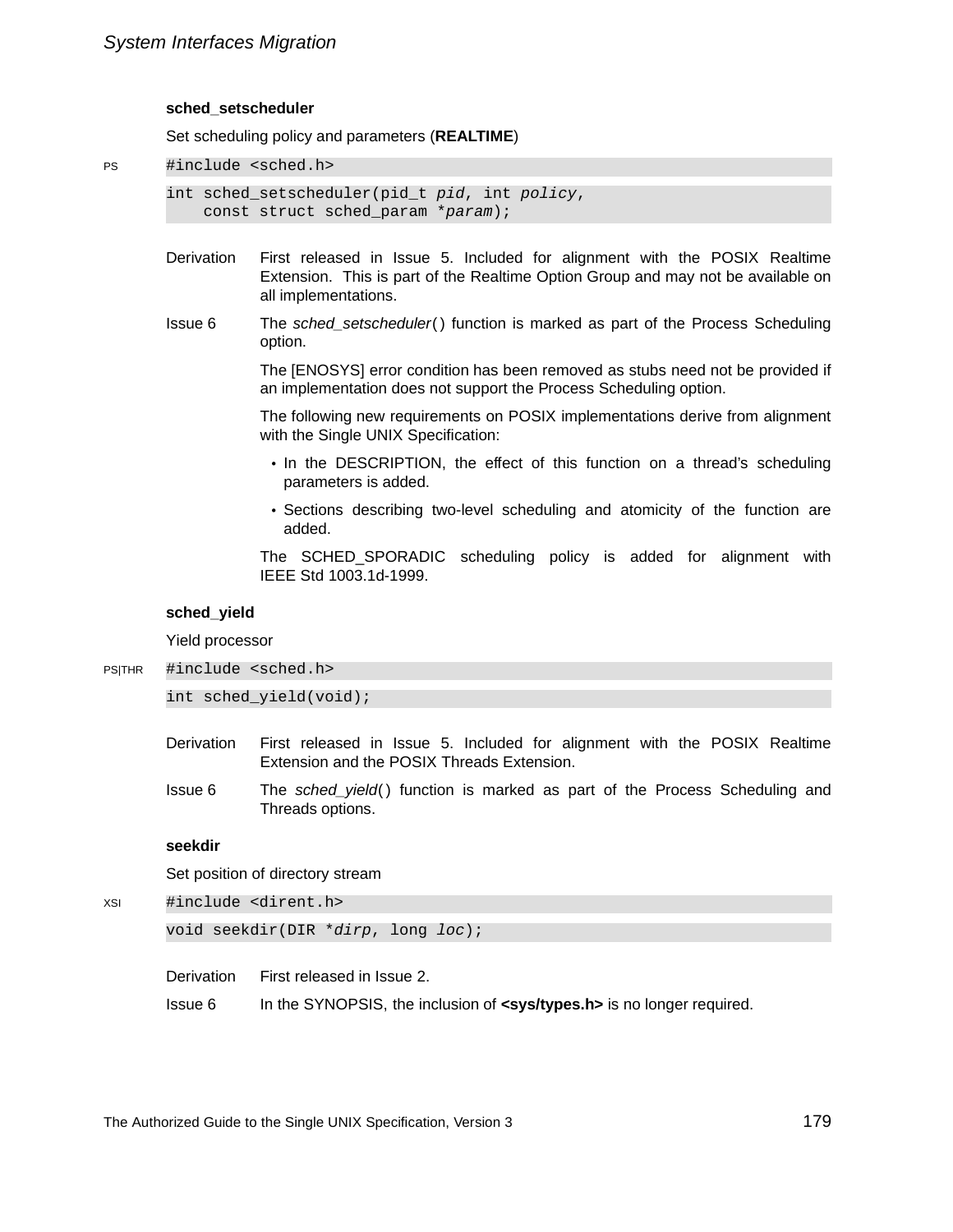### **sem\_close**

Close a named semaphore (**REALTIME**)

SEM #include <semaphore.h>

int sem\_close(sem\_t \*sem);

- Derivation First released in Issue 5. Included for alignment with the POSIX Realtime Extension. This is part of the Realtime Option Group and may not be available on all implementations.
- Issue 6 The sem\_close() function is marked as part of the Semaphores option.

The [ENOSYS] error condition has been removed as stubs need not be provided if an implementation does not support the Semaphores option.

item XSH/TC2/D6/113 is applied, updating the ERRORS section so that the [EINVAL] error becomes optional.

#### **sem\_destroy**

Destroy an unnamed semaphore (**REALTIME**)

SEM #include <semaphore.h>

int sem\_destroy(sem\_t \*sem);

- Derivation First released in Issue 5. Included for alignment with the POSIX Realtime Extension. This is part of the Realtime Option Group and may not be available on all implementations.
- Issue 6 The sem\_destroy() function is marked as part of the Semaphores option.

The [ENOSYS] error condition has been removed as stubs need not be provided if an implementation does not support the Semaphores option.

, item XSH/TC2/D6/113 is applied, updating the ERRORS section so that the [EINVAL] error becomes optional.

#### **sem\_getvalue**

Get the value of a semaphore (**REALTIME**)

SEM #include <semaphore.h>

int sem\_getvalue(sem\_t \*restrict sem, int \*restrict sval);

- Derivation First released in Issue 5. Included for alignment with the POSIX Realtime Extension. This is part of the Realtime Option Group and may not be available on all implementations.
- Issue 6 The sem\_getvalue() function is marked as part of the Semaphores option.

The [ENOSYS] error condition has been removed as stubs need not be provided if an implementation does not support the Semaphores option.

The **restrict** keyword is added to the sem\_getvalue( ) prototype for alignment with the ISO/IEC 9899: 1999 standard.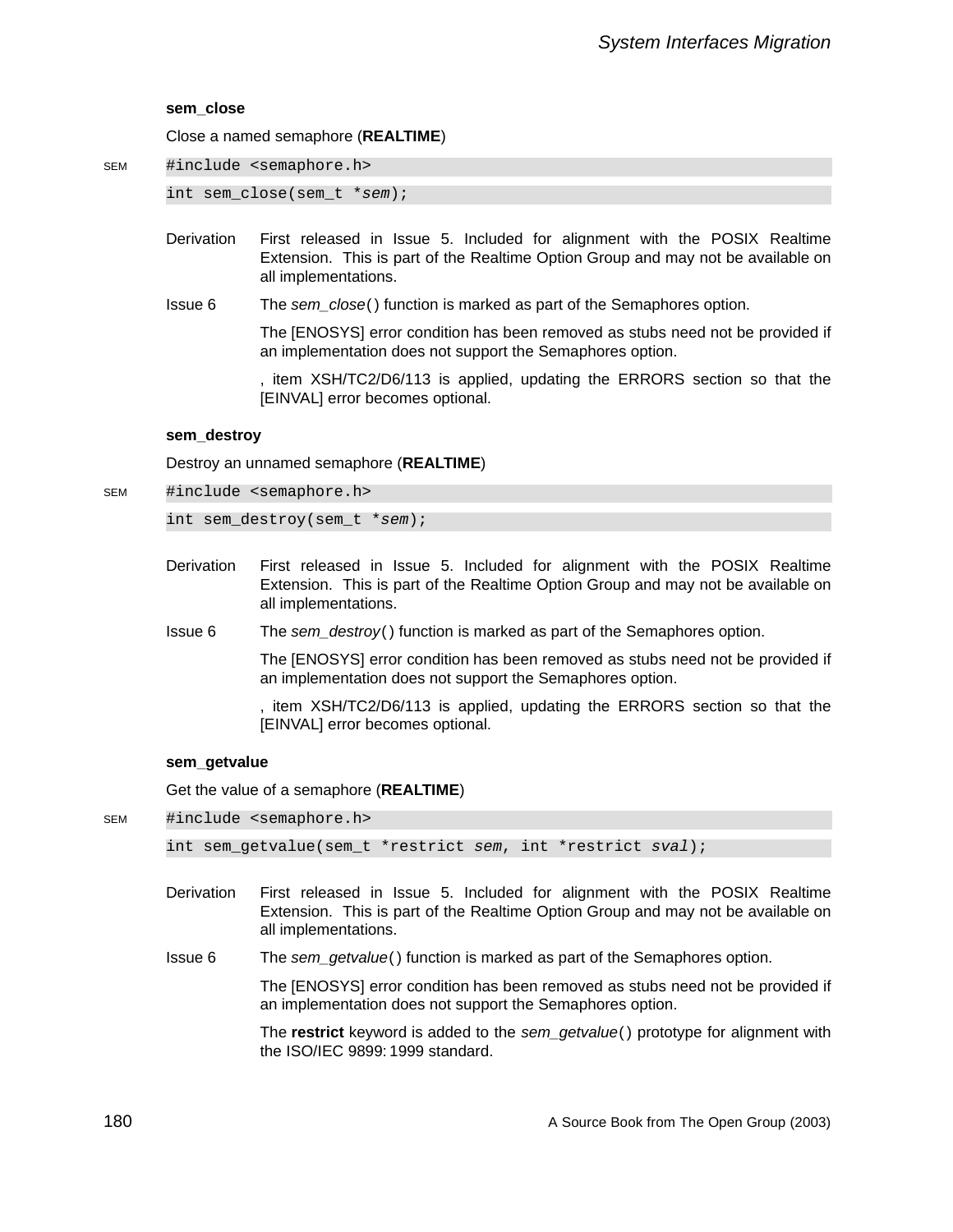, item XSH/TC2/D6/115 is applied, updating the ERRORS section so that the [EINVAL] error becomes optional.

### **sem\_init**

Initialize an unnamed semaphore (**REALTIME**)

SEM #include <semaphore.h>

int sem\_init(sem\_t \*sem, int pshared, unsigned value);

- Derivation First released in Issue 5. Included for alignment with the POSIX Realtime Extension. This is part of the Realtime Option Group and may not be available on all implementations.
- Issue 6 The sem\_init() function is marked as part of the Semaphores option.

The [ENOSYS] error condition has been removed as stubs need not be provided if an implementation does not support the Semaphores option.

, item XSH/TC2/D6/116 is applied, updating the DESCRIPTION to add the sem\_timedwait() function for alignment with IEEE Std 1003.1d-1999.

#### **sem\_open**

Initialize and open a named semaphore (**REALTIME**)

SEM #include <semaphore.h>

sem\_t \*sem\_open(const char \*name, int oflag, ...);

- Derivation First released in Issue 5. Included for alignment with the POSIX Realtime Extension. This is part of the Realtime Option Group and may not be available on all implementations.
- Issue 6 The sem\_open() function is marked as part of the Semaphores option.

The [ENOSYS] error condition has been removed as stubs need not be provided if an implementation does not support the Semaphores option.

, item XSH/TC2/D6/118 is applied, updating the DESCRIPTION to describe the conditions to return the same semaphore address on a call to sem\_open( ). The words "and at least one previous successful sem\_open() call for this semaphore has not been matched with a sem\_close() call" are added.

#### **sem\_post**

#### Unlock a semaphore (**REALTIME**)

SEM #include <semaphore.h>

int sem\_post(sem\_t \*sem);

- Derivation First released in Issue 5. Included for alignment with the POSIX Realtime Extension. This is part of the Realtime Option Group and may not be available on all implementations.
- Issue 6 The sem\_post() function is marked as part of the Semaphores option.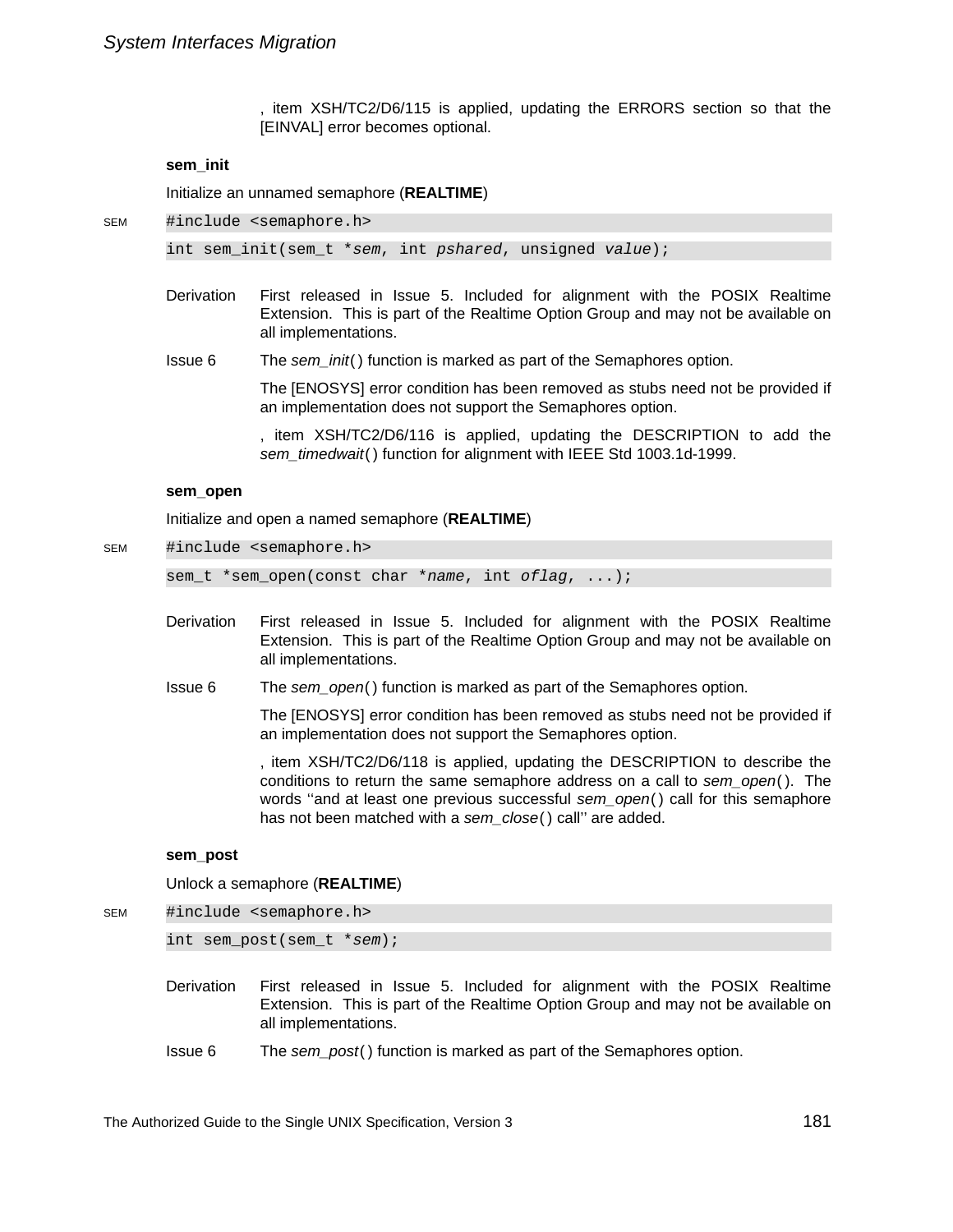The [ENOSYS] error condition has been removed as stubs need not be provided if an implementation does not support the Semaphores option.

SCHED\_SPORADIC is added to the list of scheduling policies for which the thread that is to be unblocked is specified for alignment with IEEE Std 1003.1d-1999.

item XSH/TC2/D6/119 is applied, updating the ERRORS section so that the [EINVAL] error becomes optional.

#### **sem\_timedwait**

Lock a semaphore (**ADVANCED REALTIME**)

```
SEM TMO #include <semaphore.h>
       #include <time.h>
```

```
int sem_timedwait(sem_t *restrict sem,
   const struct timespec *restrict abs_timeout);
```
The sem\_timedwait() function locks the semaphore referenced by sem as in the sem\_wait() function. However, if the semaphore cannot be locked without waiting for another process or thread to unlock the semaphore by performing a sem\_post() function, this wait is terminated when the specified timeout expires.

- Derivation First released in Issue 6. Derived from IEEE Std 1003.1d-1999. These functions are part of the Advanced Realtime Option Group and may not be available on all implementations.
- Issue 6 , item XSH/TC2/D6/120 is applied, updating the ERRORS section so that the [EINVAL] error becomes optional.

#### **sem\_trywait, sem\_wait**

Lock a semaphore (**REALTIME**)

SEM #include <semaphore.h>

```
int sem_trywait(sem_t *sem);
int sem_wait(sem_t *sem);
```
- Derivation First released in Issue 5. Included for alignment with the POSIX Realtime Extension. This is part of the Realtime Option Group and may not be available on all implementations.
- Issue 6 The sem\_trywait() and sem\_wait() functions are marked as part of the Semaphores option.

The [ENOSYS] error condition has been removed as stubs need not be provided if an implementation does not support the Semaphores option.

, item XSH/TC2/D6/121 is applied, updating the ERRORS section so that the [EINVAL] error becomes optional.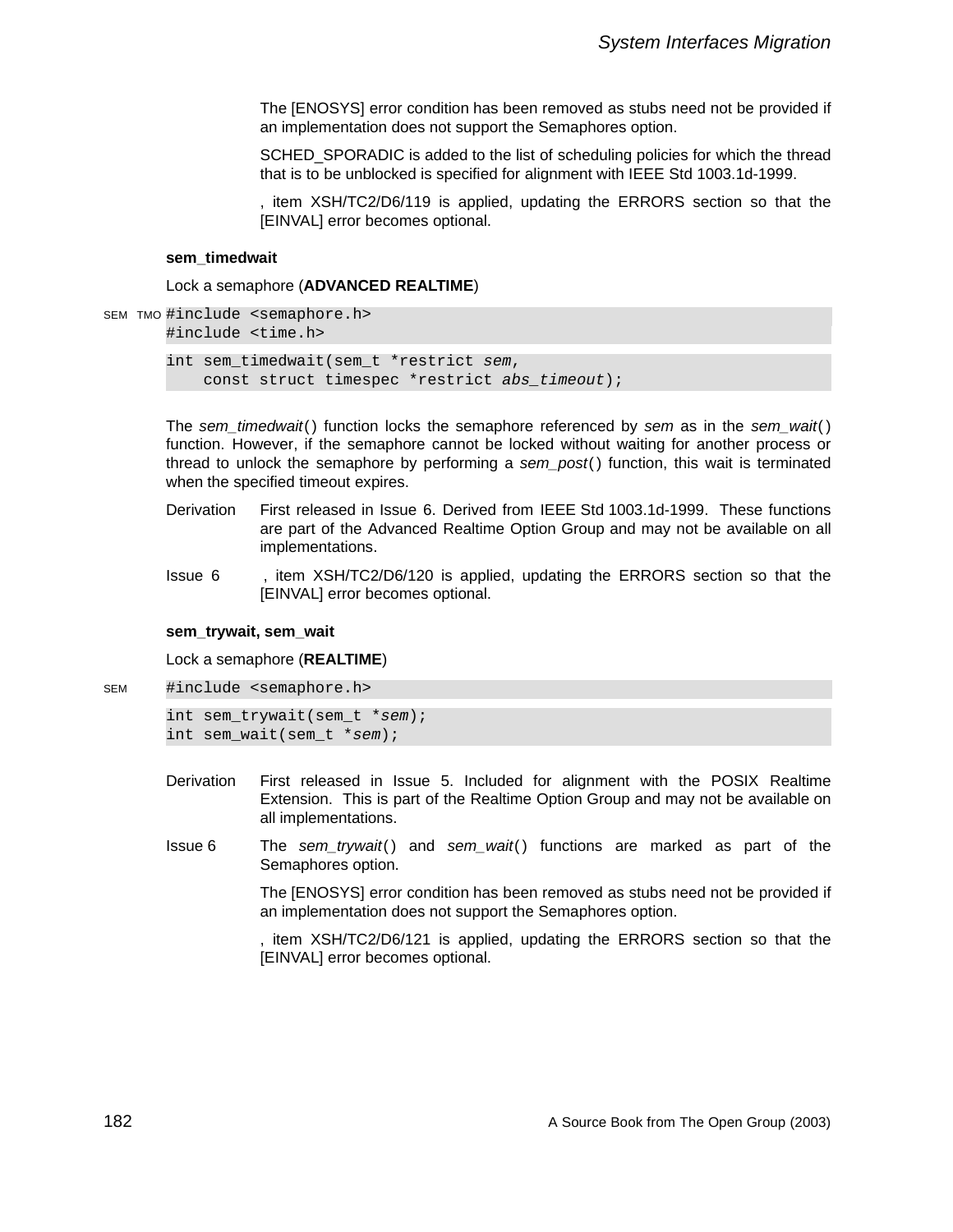### **sem\_unlink**

Remove a named semaphore (**REALTIME**)

```
SEM #include <semaphore.h>
```
int sem\_unlink(const char \*name);

- Derivation First released in Issue 5. Included for alignment with the POSIX Realtime Extension. This is part of the Realtime Option Group and may not be available on all implementations.
- Issue 6 The sem\_unlink() function is marked as part of the Semaphores option.

The [ENOSYS] error condition has been removed as stubs need not be provided if an implementation does not support the Semaphores option.

#### **semctl**

XSI semaphore control operations

XSI #include <sys/sem.h>

int semctl(int semid, int semnum, int cmd, ...);

Derivation First released in Issue 2. Derived from Issue 2 of the SVID.

Issue 6 No functional changes are made in this issue.

#### **semget**

Get set of XSI semaphores

XSI #include <sys/sem.h>

int semget(key\_t key, int nsems, int semflg);

Derivation First released in Issue 2. Derived from Issue 2 of the SVID.

Issue 6 , item XSH/TC2/D6/122 is applied, updating the DESCRIPTION from "each semaphore in the set shall not be initialized'' to ''each semaphore in the set need not be initialized''.

#### **semop**

XSI semaphore operations

XSI #include <sys/sem.h>

int semop(int semid, struct sembuf \*sops, size\_t nsops);

Derivation First released in Issue 2. Derived from Issue 2 of the SVID.

Issue 6 No functional changes are made in this issue.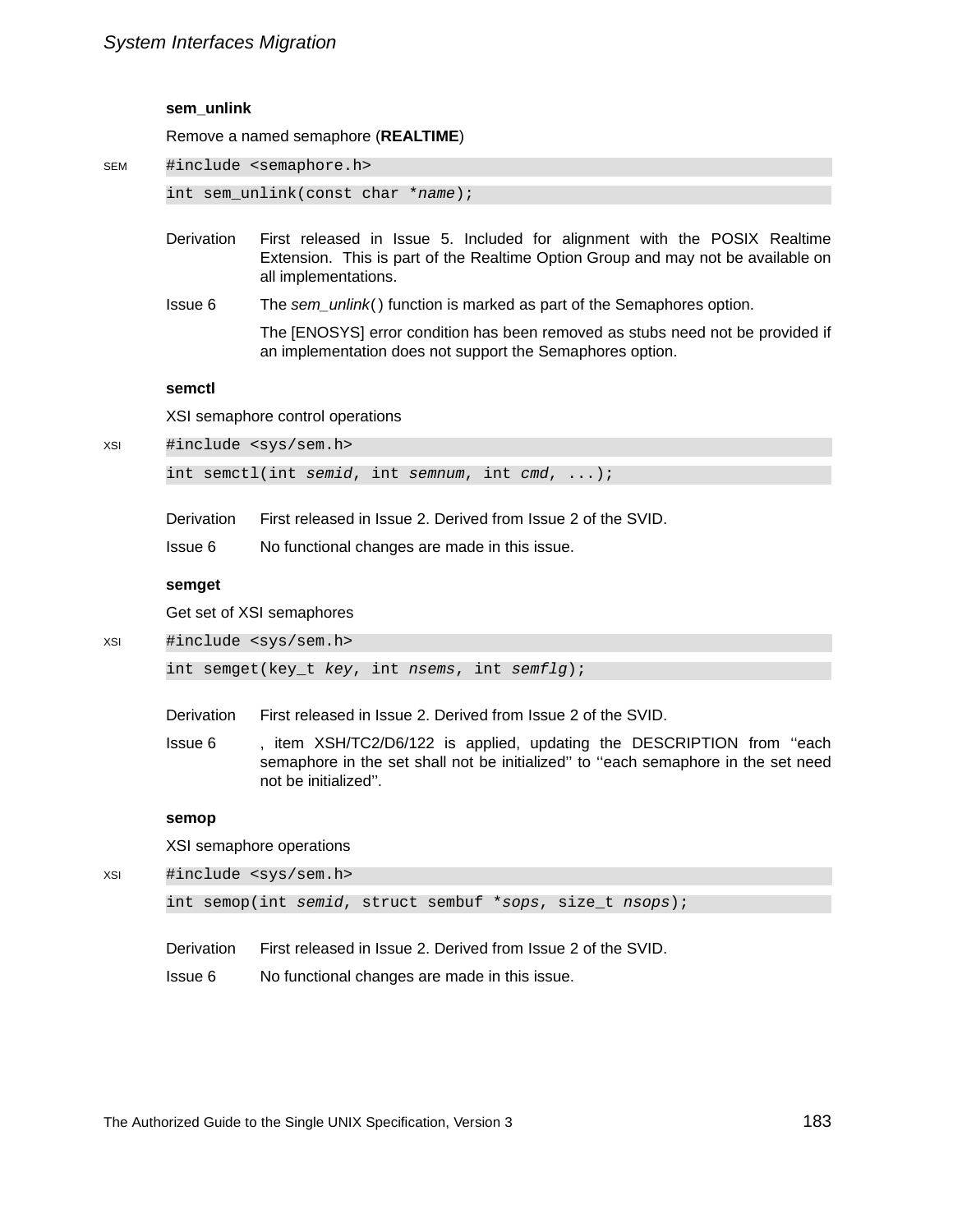### **send**

Send a message on a socket

#include <sys/socket.h>

ssize\_t send(int socket, const void \*buffer, size\_t length, int flags);

Derivation First released in Issue 6. Derived from the XNS, Issue 5.2 specification.

### **sendmsg**

Send a message on a socket using a message structure

#include <sys/socket.h>

ssize\_t sendmsg(int socket, const struct msghdr \*message, int flags);

Derivation First released in Issue 6. Derived from the XNS, Issue 5.2 specification.

The wording of the mandatory [ELOOP] error condition is updated, and a second optional [ELOOP] error condition is added.

### **sendto**

Send a message on a socket

#include <sys/socket.h>

ssize\_t sendto(int socket, const void \*message, size\_t length, int flags, const struct sockaddr \*dest\_addr, socklen\_t dest\_len);

Derivation First released in Issue 6. Derived from the XNS, Issue 5.2 specification.

The wording of the mandatory [ELOOP] error condition is updated, and a second optional [ELOOP] error condition is added.

# **setbuf**

Assign buffering to a stream

#include <stdio.h>

void setbuf(FILE \*restrict stream, char \*restrict buf);

Derivation First released in Issue 1. Derived from Issue 1 of the SVID.

Issue 6 The prototype for setbuf( ) is updated for alignment with the ISO/IEC 9899: 1999 standard.

### **setegid**

Set effective group ID

#include <unistd.h>

int setegid(gid\_t gid);

If gid is equal to the real group ID or the saved set-group-ID, or if the process has appropriate privileges, setegid() sets the effective group ID of the calling process to gid; the real group ID, saved set-group-ID, and any supplementary group IDs remain unchanged, and the supplementary group list is not affected in any way.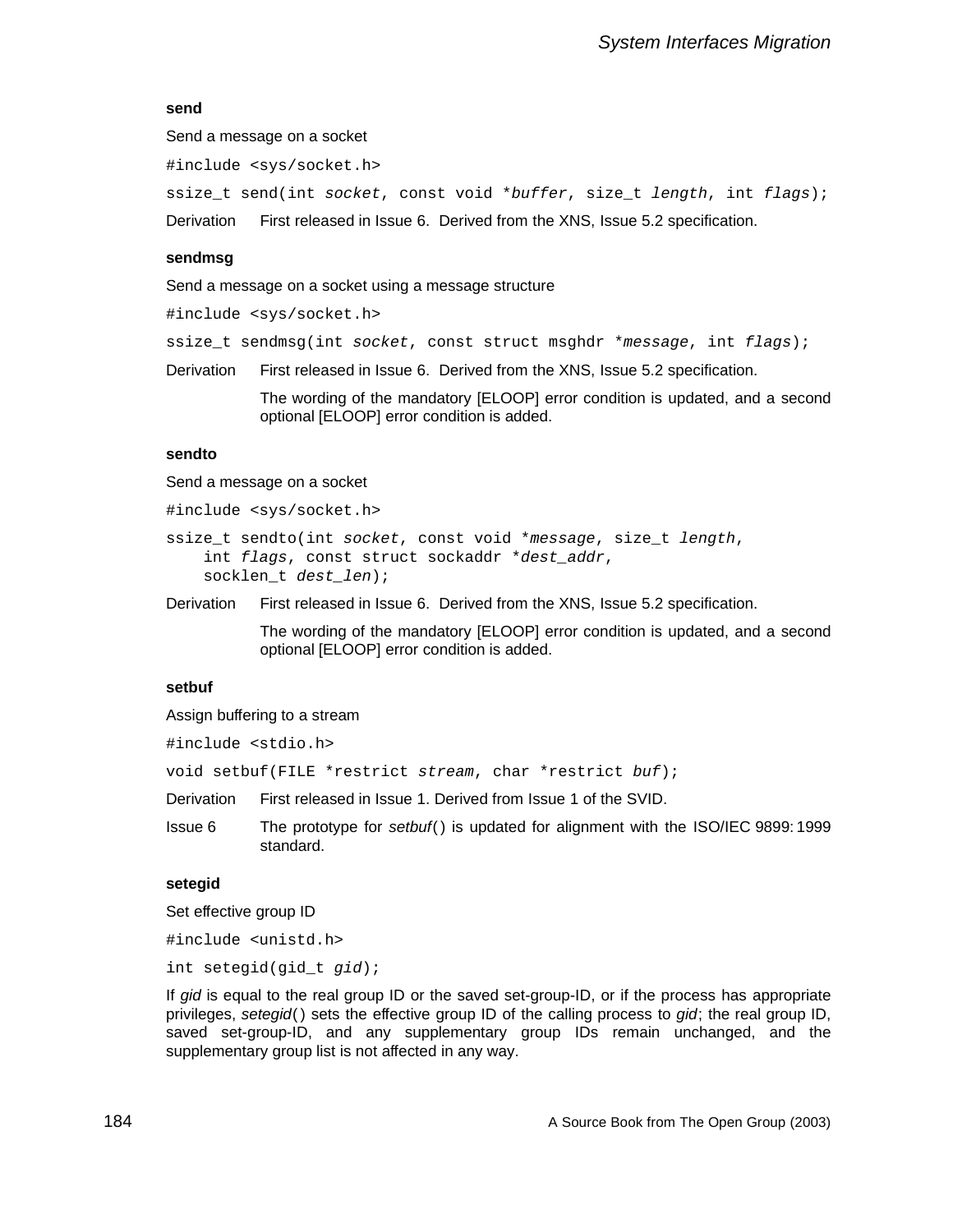Derivation First released in Issue 6. Derived from the IEEE P1003.1a draft standard.

#### **setenv**

Add or change environment variable

CX #include <stdlib.h>

int setenv(const char \*envname, const char \*envval, int overwrite);

The setenv() function updates or adds a variable in the environment of the calling process. Derivation First released in Issue 6. Derived from the IEEE P1003.1a draft standard.

#### **seteuid**

Set effective user ID

#include <unistd.h>

int seteuid(uid\_t uid);

If uid is equal to the real user ID or the saved set-user-ID, or if the process has appropriate privileges, seteuid() sets the effective user ID of the calling process to uid; the real user ID and saved set-user-ID remain unchanged and the supplementary group list is not affected in any way.

Derivation First released in Issue 6. Derived from the IEEE P1003.1a draft standard.

### **setgid**

Set-group-ID

#include <unistd.h>

int setgid(gid\_t gid);

Derivation First released in Issue 1. Derived from Issue 1 of the SVID.

Issue 6 In the SYNOPSIS, the optional include of the **<sys/types.h>** header is removed.

The following new requirements on POSIX implementations derive from alignment with the Single UNIX Specification:

• Functionality associated with \_POSIX\_SAVED\_IDS is now mandated. This is a FIPS requirement.

The following changes were made to align with the IEEE P1003.1a draft standard:

- The effects of setgid() in processes without appropriate privileges are changed.
- A requirement that the supplementary group list is not affected is added.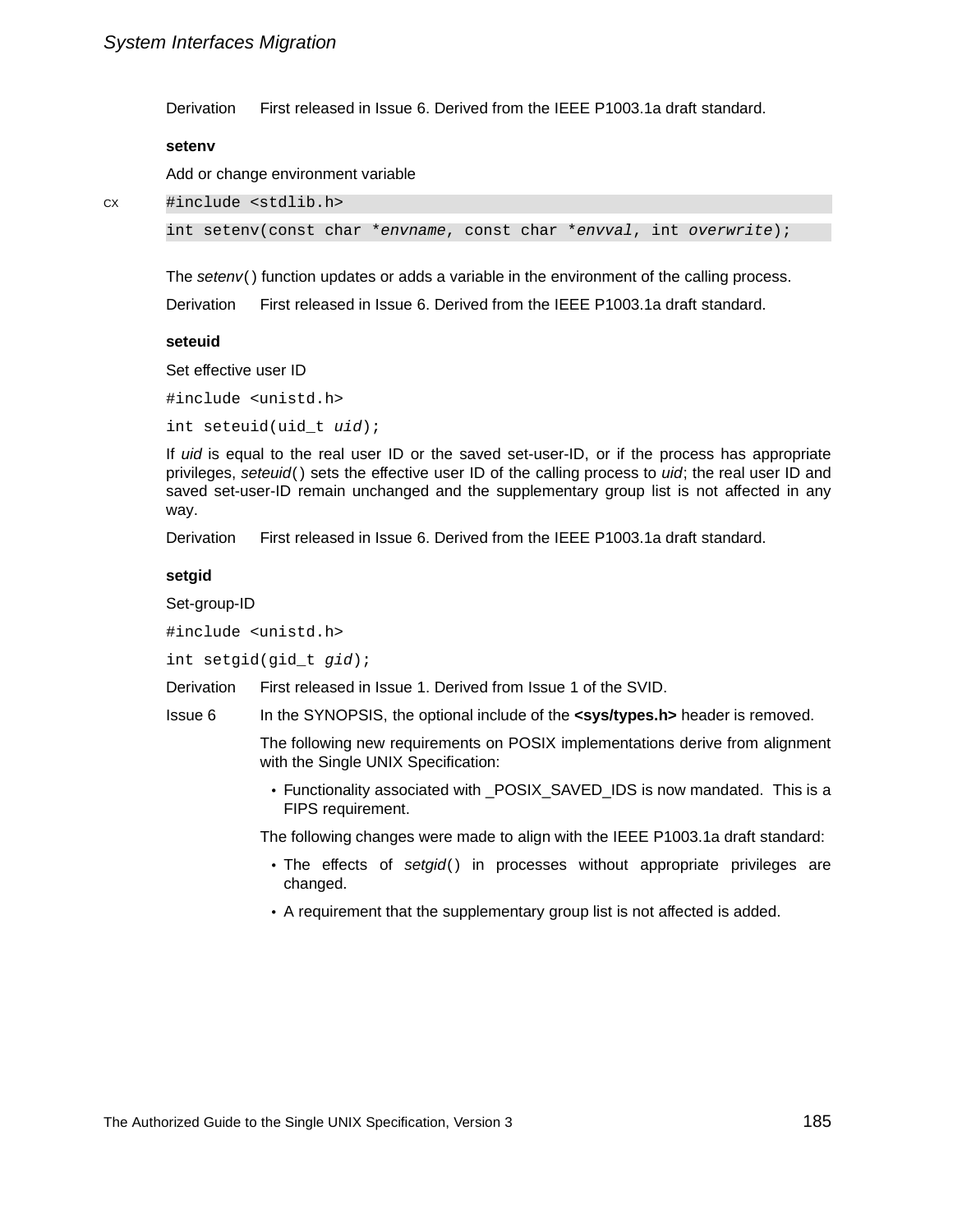# **setjmp**

Set jump point for a non-local goto

#include <setjmp.h>

int setjmp(jmp\_buf env);

Derivation First released in Issue 1. Derived from Issue 1 of the SVID.

Issue 6 No functional changes are made in this issue.

# **setkey**

Set encoding key (**CRYPT**)

XSI #include <stdlib.h>

void setkey(const char \*key);

Derivation First released in Issue 1. Derived from Issue 1 of the SVID.

Issue 6 No functional changes are made in this issue.

# **setlocale**

Set program locale

#include <locale.h>

char \*setlocale(int category, const char \*locale);

Derivation First released in Issue 3.

Issue 6 , item XSH/TC2/D6/124 is applied, updating the DESCRIPTION to clarify the behavior of:

setlocale(LC\_ALL, "");

# **setpgid**

Set process group ID for job control

#include <unistd.h>

int setpgid(pid\_t pid, pid\_t pgid);

Derivation First released in Issue 3. Included for alignment with IEEE Std 1003.1-1988 (POSIX.1).

Issue 6 In the SYNOPSIS, the optional include of the **<sys/types.h>** header is removed.

The following new requirements on POSIX implementations derive from alignment with the Single UNIX Specification:

• The setpgid() function is mandatory since \_POSIX\_JOB\_CONTROL is required to be defined in this issue. This is a FIPS requirement.

, item XSH/TC1/D6/56 is applied, changing the wording in the DESCRIPTION from ''the process group ID of the indicated process shall be used'' to ''the process ID of the indicated process shall be used''. This change reverts the wording to as in ISO/IEC 9945-1: 1996 (POSIX-1); it appeared to be an unintentional change.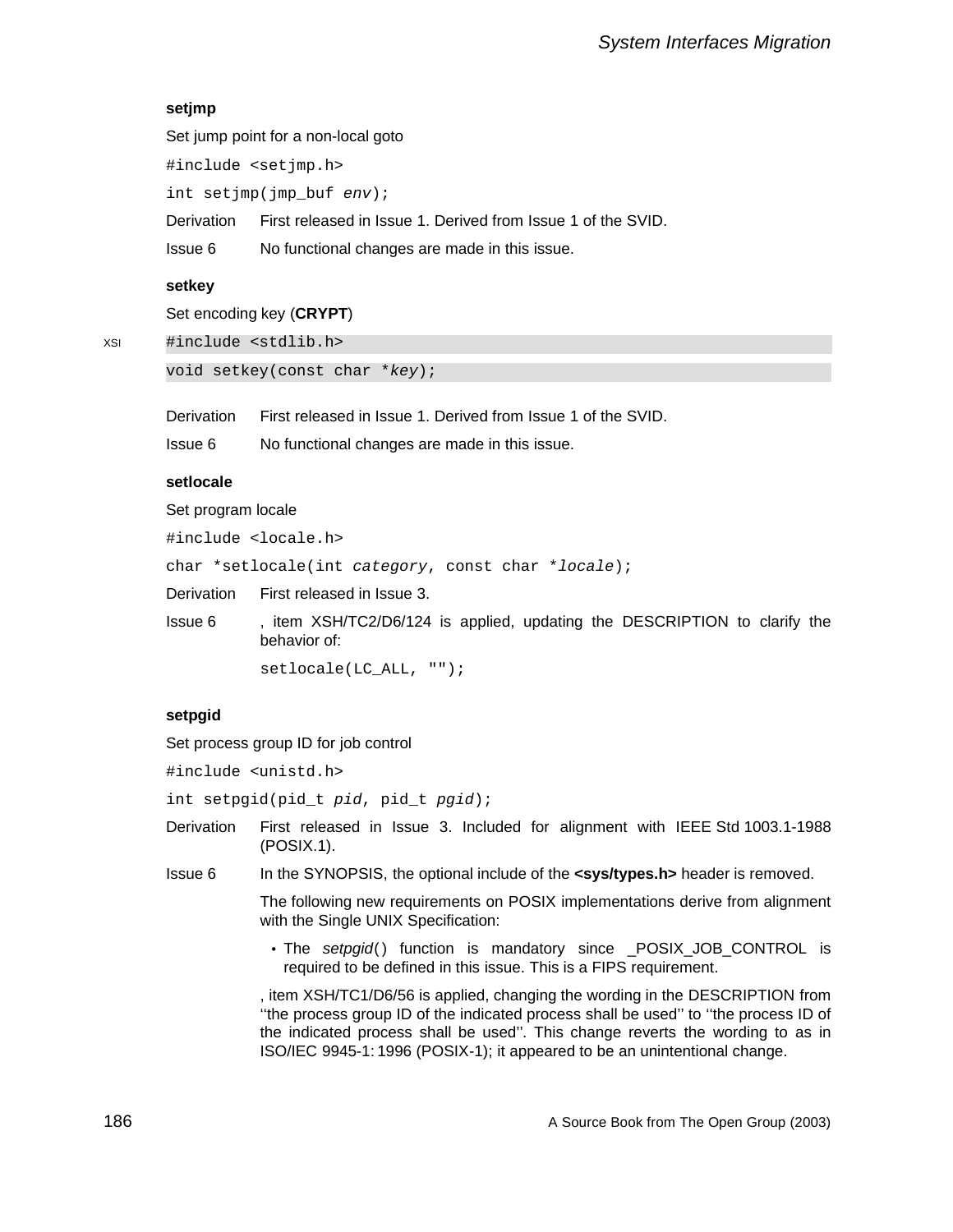**setpgrp**

Set process group ID

```
XSI #include <unistd.h>
```
pid\_t setpgrp(void);

Derivation First released in Issue 4, Version 2.

Issue 6 No functional changes are made in this issue.

**setregid**

Set real and effective group IDs

XSI #include <unistd.h>

```
int setregid(gid_t rgid, gid_t egid);
```
Derivation First released in Issue 4, Version 2.

Issue 6 No functional changes are made in this issue.

### **setreuid**

Set real and effective user IDs

XSI #include <unistd.h>

int setreuid(uid\_t ruid, uid\_t euid);

Derivation First released in Issue 4, Version 2.

Issue 6 No functional changes are made in this issue.

### **setsid**

Create session and set process group ID

#include <unistd.h>

pid\_t setsid(void);

Derivation First released in Issue 3. Included for alignment with IEEE Std 1003.1-1988 (POSIX.1).

Issue 6 In the SYNOPSIS, the optional include of the **<sys/types.h>** header is removed.

# **setsockopt**

Set the socket options

#include <sys/socket.h>

int setsockopt(int socket, int level, int option\_name, const void \*option\_value, socklen\_t option\_len);

Derivation First released in Issue 6. Derived from the XNS, Issue 5.2 specification.

Issue 6 , item XSH/TC2/D6/125 is applied, updating the SO\_LINGER option in the DESCRIPTION to refer to the calling thread rather than the process.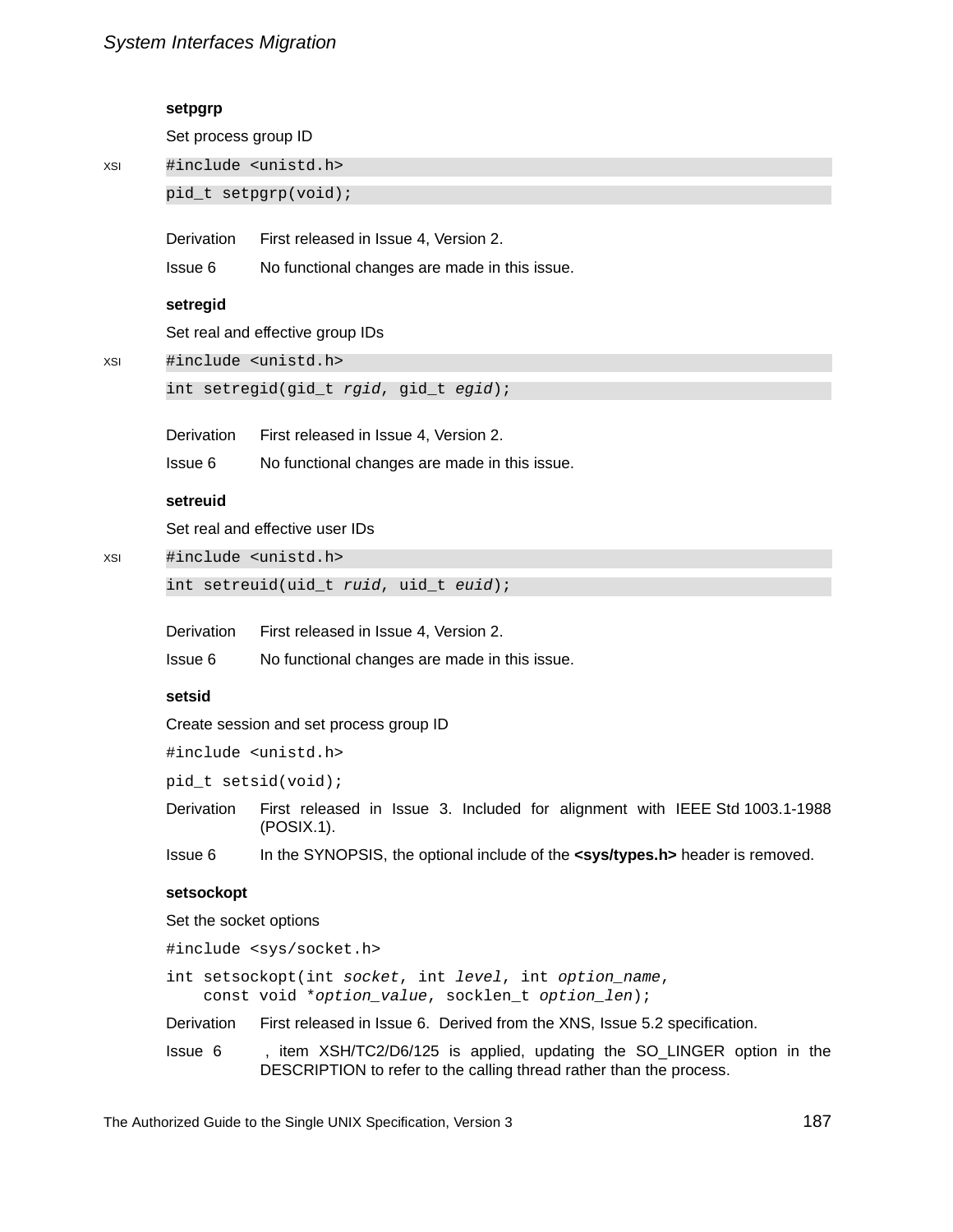# **setuid**

Set user ID

#include <unistd.h>

int setuid(uid\_t uid);

Derivation First released in Issue 1. Derived from Issue 1 of the SVID.

Issue 6 In the SYNOPSIS, the optional include of the **<sys/types.h>** header is removed.

The following new requirements on POSIX implementations derive from alignment with the Single UNIX Specification:

• The functionality associated with \_POSIX\_SAVED\_IDS is now mandatory. This is a FIPS requirement.

The following changes were made to align with the IEEE P1003.1a draft standard:

- The effects of setuid() in processes without appropriate privileges are changed.
- A requirement that the supplementary group list is not affected is added.

## **setvbuf**

Assign buffering to a stream

#include <stdio.h>

int setvbuf(FILE \*restrict stream, char \*restrict buf, int type, size\_t size);

Derivation First released in Issue 1. Derived from Issue 1 of the SVID.

Issue 6 The setvbuf() prototype is updated for alignment with the ISO/IEC 9899: 1999 standard.

### **shm\_open**

Open a shared memory object (**REALTIME**)

SHM #include <sys/mman.h>

int shm\_open(const char \*name, int oflag, mode\_t mode);

- Derivation First released in Issue 5. Included for alignment with the POSIX Realtime Extension. This is part of the Realtime Option Group and may not be available on all implementations.
- Issue 6 The shm\_open() function is marked as part of the Shared Memory Objects option.

The [ENOSYS] error condition has been removed as stubs need not be provided if an implementation does not support the Shared Memory Objects option.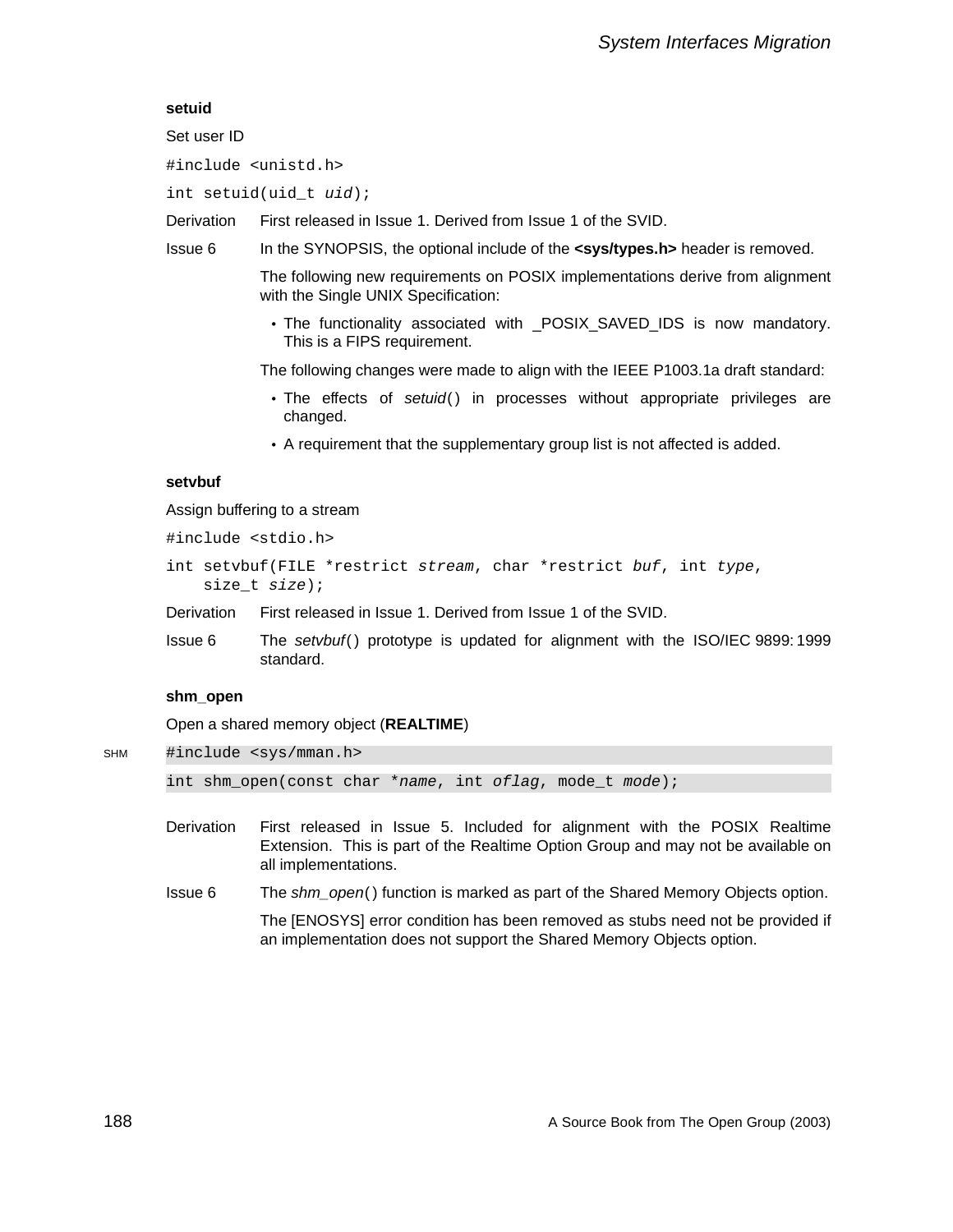### **shm\_unlink**

Remove a shared memory object (**REALTIME**)

SHM #include <sys/mman.h>

```
int shm_unlink(const char *name);
```
- Derivation First released in Issue 5. Included for alignment with the POSIX Realtime Extension. This is part of the Realtime Option Group and may not be available on all implementations.
- Issue 6 The shm\_unlink() function is marked as part of the Shared Memory Objects option.

In the DESCRIPTION, text is added to clarify that reusing the same name after a shm\_unlink() will not attach to the old shared memory object.

The [ENOSYS] error condition has been removed as stubs need not be provided if an implementation does not support the Shared Memory Objects option.

### **shmat**

XSI shared memory attach operation

XSI #include <sys/shm.h>

void \*shmat(int shmid, const void \*shmaddr, int shmflg);

| First released in Issue 2. Derived from Issue 2 of the SVID.<br>Derivation |  |
|----------------------------------------------------------------------------|--|
|----------------------------------------------------------------------------|--|

Issue 6 The Open Group Corrigendum U021/13 is applied, changing the expression:

(shmaddr-((ptrdiff\_t)shmaddr%SHMLBA)) to:

(shmaddr-((uintptr\_t)shmaddr%SHMLBA))

## **shmctl**

XSI shared memory control operations

XSI #include <sys/shm.h>

int shmctl(int shmid, int cmd, struct shmid\_ds \*buf);

Derivation First released in Issue 2. Derived from Issue 2 of the SVID.

Issue 6 No functional changes are made in this issue.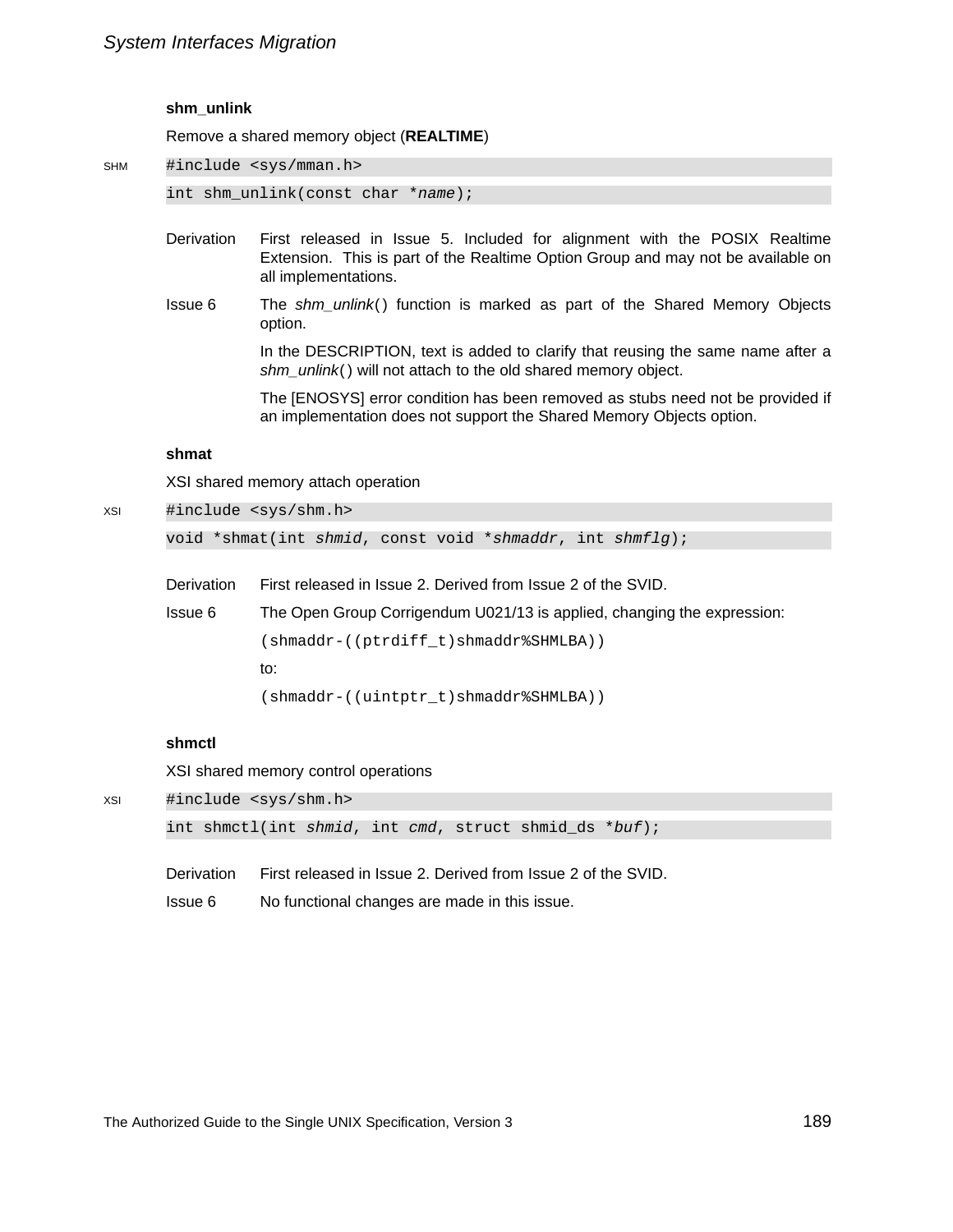# **shmdt**

XSI shared memory detach operation

```
XSI #include <sys/shm.h>
```

```
int shmdt(const void *shmaddr);
```
Derivation First released in Issue 2. Derived from Issue 2 of the SVID.

Issue 6 No functional changes are made in this issue.

# **shmget**

Get XSI shared memory segment

XSI #include <sys/shm.h>

int shmget(key\_t key, size\_t size, int shmflg);

Derivation First released in Issue 2. Derived from Issue 2 of the SVID.

Issue 6 No functional changes are made in this issue.

# **shutdown**

Shut down socket send and receive operations

#include <sys/socket.h>

int shutdown(int socket, int how);

Derivation First released in Issue 6. Derived from the XNS, Issue 5.2 specification.

# **sigaction**

Examine and change signal action

CX #include <signal.h>

```
int sigaction(int sig, const struct sigaction *restrict act,
    struct sigaction *restrict oact);
```
- Derivation First released in Issue 3. Included for alignment with IEEE Std 1003.1-1988 (POSIX.1).
- Issue 6 The Open Group Corrigendum U028/7 is applied. In the paragraph entitled ''Signal Effects on Other Functions'', a reference to sigpending( ) is added.

In the DESCRIPTION, the text ''Signal Generation and Delivery'', ''Signal Actions'', and ''Signal Effects on Other Functions'' are moved to a separate section.

Text describing functionality from the Realtime Signals option is marked.

The following changes are made for alignment with ISO/IEC 9945-1: 1996 (POSIX-1):

• The [ENOTSUP] error condition is added.

The **restrict** keyword is added to the sigaction( ) prototype for alignment with the ISO/IEC 9899: 1999 standard.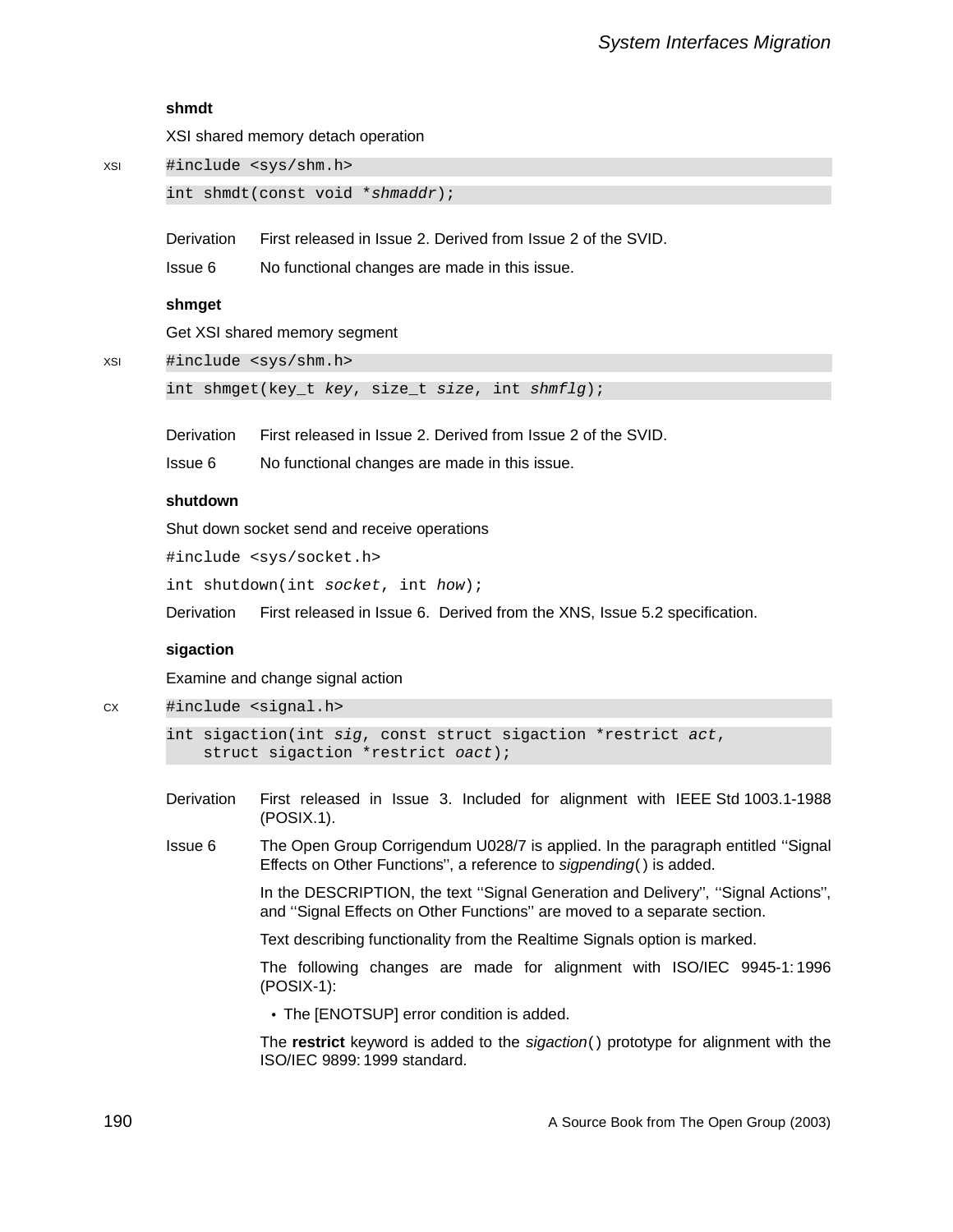References to the wait3( ) function are removed.

The SYNOPSIS is marked CX since the presence of this function in the **<signal.h>** header is an extension over the ISO C standard.

### **sigaddset**

Add a signal to a signal set

CX #include <signal.h>

int sigaddset(sigset\_t \*set, int signo);

- Derivation First released in Issue 3. Included for alignment with IEEE Std 1003.1-1988 (POSIX.1).
- Issue 6 The SYNOPSIS is marked CX since the presence of this function in the **<signal.h>** header is an extension over the ISO C standard.

#### **sigaltstack**

Set and get signal alternate stack context

XSI #include <signal.h>

int sigaltstack(const stack\_t \*restrict ss, stack\_t \*restrict oss);

Derivation First released in Issue 4, Version 2.

Issue 6 The **restrict** keyword is added to the sigaltstack( ) prototype for alignment with the ISO/IEC 9899: 1999 standard.

> , item XSH/TC1/D6/58 is applied, updating the first sentence to include ''for the current thread''.

#### **sigdelset**

Delete a signal from a signal set

CX #include <signal.h>

int sigdelset(sigset\_t \*set, int signo);

- Derivation First released in Issue 3. Included for alignment with IEEE Std 1003.1-1988 (POSIX.1).
- Issue 6 The SYNOPSIS is marked CX since the presence of this function in the **<signal.h>** header is an extension over the ISO C standard.

### **sigemptyset**

Initialize and empty a signal set

CX #include <signal.h>

int sigemptyset(sigset\_t \*set);

Derivation First released in Issue 3. Included for alignment with IEEE Std 1003.1-1988 (POSIX.1).

The Authorized Guide to the Single UNIX Specification, Version 3 191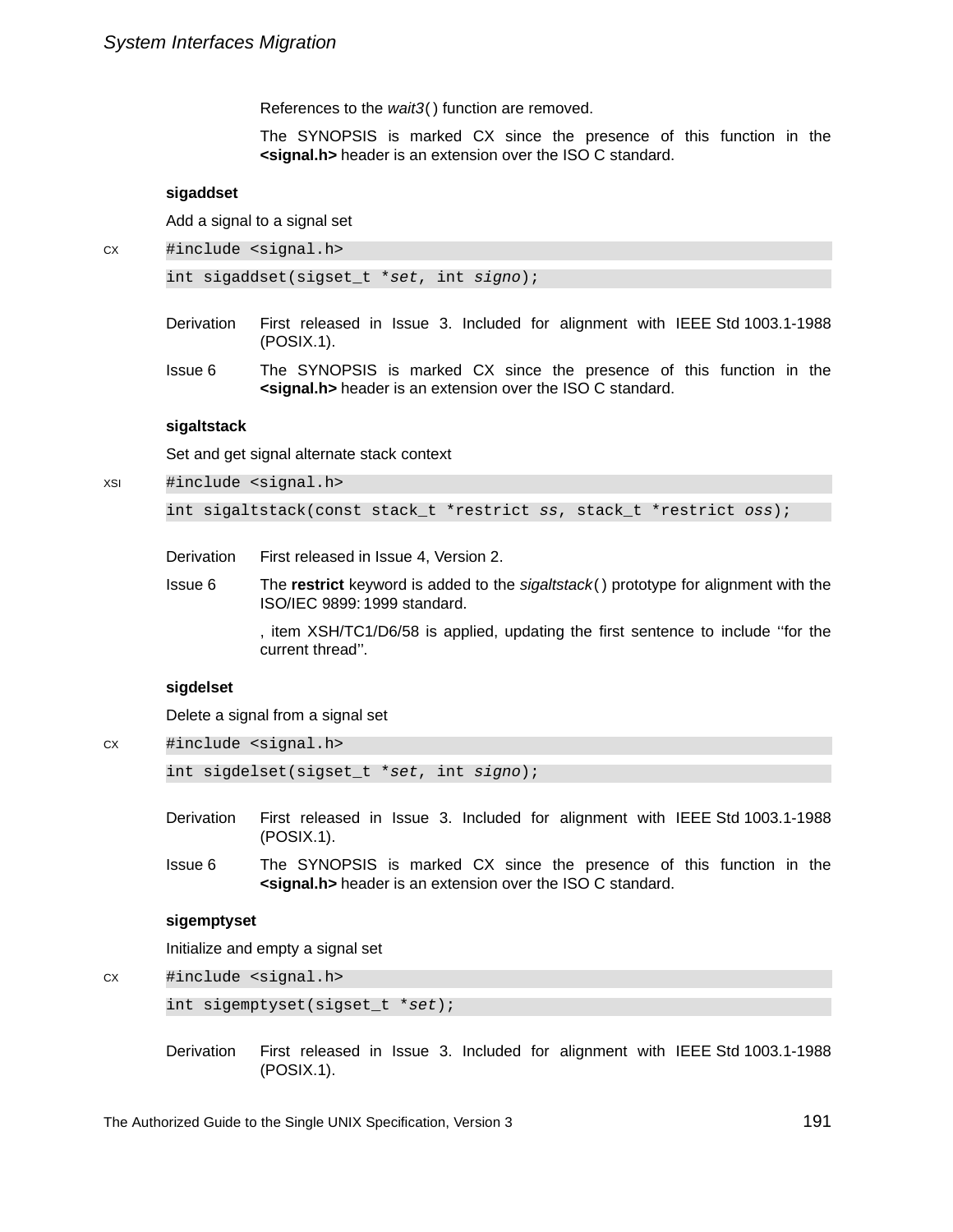Issue 6 The SYNOPSIS is marked CX since the presence of this function in the **<signal.h>** header is an extension over the ISO C standard.

### **sigfillset**

Initialize and fill a signal set

CX #include <signal.h>

int sigfillset(sigset\_t \*set);

- Derivation First released in Issue 3. Included for alignment with IEEE Std 1003.1-1988 (POSIX.1).
- Issue 6 The SYNOPSIS is marked CX since the presence of this function in the **<signal.h>** header is an extension over the ISO C standard.

#### **sighold, sigignore, sigpause, sigrelse, sigset**

Signal management

XSI #include <signal.h>

```
int sighold(int sig);
int sigignore(int sig);
int sigpause(int sig);
int sigrelse(int sig);
void (*sigset(int sig, void (*disp)(int)))(int);
```
- Derivation First released in Issue 4, Version 2.
- Issue 6 References to the wait3() function are removed.

The XSI functions are split out into their own reference page.

### **siginterrupt**

Allow signals to interrupt functions

XSI #include <signal.h>

int siginterrupt(int sig, int flag);

Derivation First released in Issue 4, Version 2.

Issue 6 No functional changes are made in this issue.

### **sigismember**

Test for a signal in a signal set

CX #include <signal.h>

int sigismember(const sigset\_t \*set, int signo);

Derivation First released in Issue 3. Included for alignment with IEEE Std 1003.1-1988 (POSIX.1).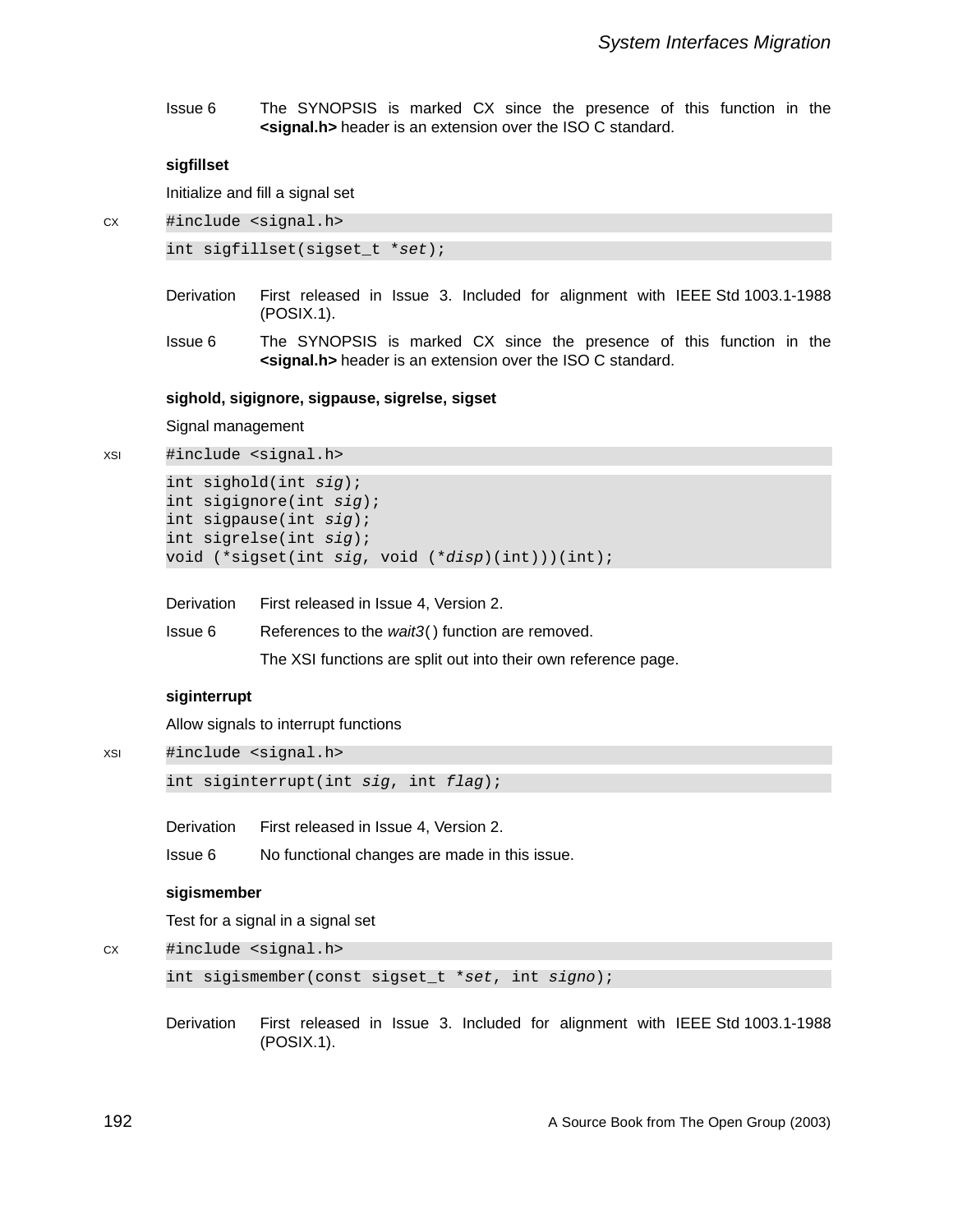Issue 6 The SYNOPSIS is marked CX since the presence of this function in the **<signal.h>** header is an extension over the ISO C standard.

### **siglongjmp**

Non-local goto with signal handling

CX #include <setjmp.h>

void siglongjmp(sigjmp\_buf env, int val);

- Derivation First released in Issue 3. Included for alignment with IEEE Std 1003.1-1988 (POSIX.1).
- Issue 6 The DESCRIPTION is rewritten in terms of longimp().

The SYNOPSIS is marked CX since the presence of this function in the **<setjmp.h>** header is an extension over the ISO C standard.

### **signal**

Signal management

#include <signal.h>

void (\*signal(int sig, void (\*func)(int)))(int);

Derivation First released in Issue 1. Derived from Issue 1 of the SVID.

Issue 6 The DESCRIPTION is updated for alignment with the ISO/IEC 9899: 1999 standard.

References to the wait3( ) function are removed.

The sighold( ), sigignore( ), sigrelse( ), and sigset( ) functions are split out onto their own reference page.

### **signbit**

Test sign

#include <math.h>

int signbit(real-floating x);

The signbit() macro determines whether the sign of its argument value is negative.

Derivation First released in Issue 6. Derived from the ISO/IEC 9899: 1999 standard.

## **sigpending**

Examine pending signals

CX #include <signal.h>

int sigpending(sigset\_t \*set);

Derivation First released in Issue 3.

Issue 6 The SYNOPSIS is marked CX since the presence of this function in the **<signal.h>** header is an extension over the ISO C standard.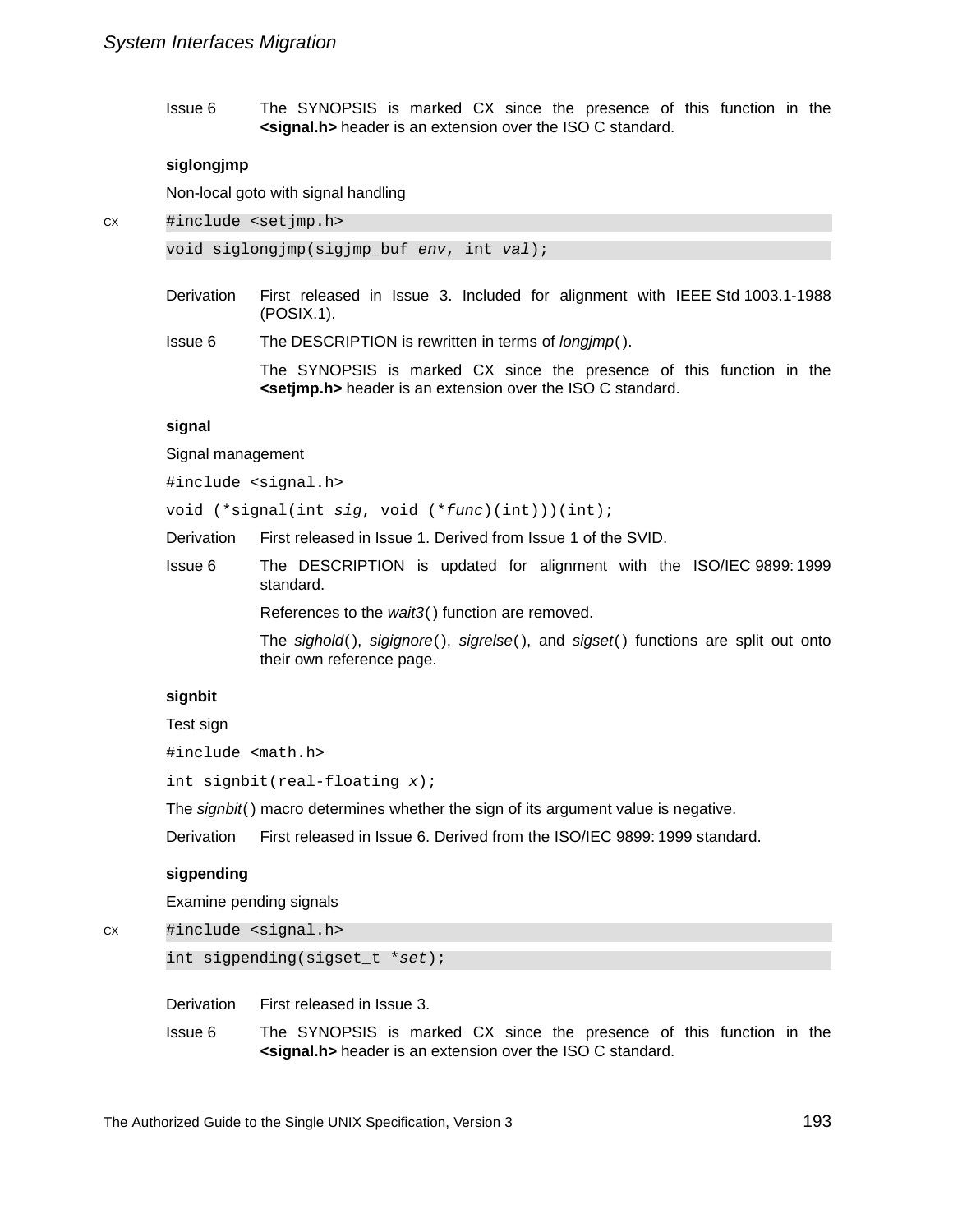### **sigqueue**

Queue a signal to a process (**REALTIME**)

RTS #include <signal.h>

int sigqueue(pid\_t pid, int signo, const union sigval value);

- Derivation First released in Issue 5. Included for alignment with the POSIX Realtime Extension and the POSIX Threads Extension.
- Issue 6 The sigqueue() function is marked as part of the Realtime Signals Extension option.

The [ENOSYS] error condition has been removed as stubs need not be provided if an implementation does not support the Realtime Signals Extension option.

### **sigsetjmp**

Set jump point for a non-local goto

CX #include <setjmp.h>

int sigsetjmp(sigjmp\_buf env, int savemask);

- Derivation First released in Issue 3. Included for alignment with IEEE Std 1003.1-1988 (POSIX.1).
- Issue 6 The DESCRIPTION is reworded in terms of setimp().

The SYNOPSIS is marked CX since the presence of this function in the **<setjmp.h>** header is an extension over the ISO C standard.

### **sigsuspend**

Wait for a signal

CX #include <signal.h>

int sigsuspend(const sigset\_t \*sigmask);

- Derivation First released in Issue 3. Included for alignment with IEEE Std 1003.1-1988 (POSIX.1).
- Issue 6 The text in the RETURN VALUE section has been changed from ''suspends process execution'' to ''suspends thread execution''. This reflects IEEE PASC Interpretation 1003.1c #40.

Text in the APPLICATION USAGE section has been replaced.

The SYNOPSIS is marked CX since the presence of this function in the **<signal.h>** header is an extension over the ISO C standard.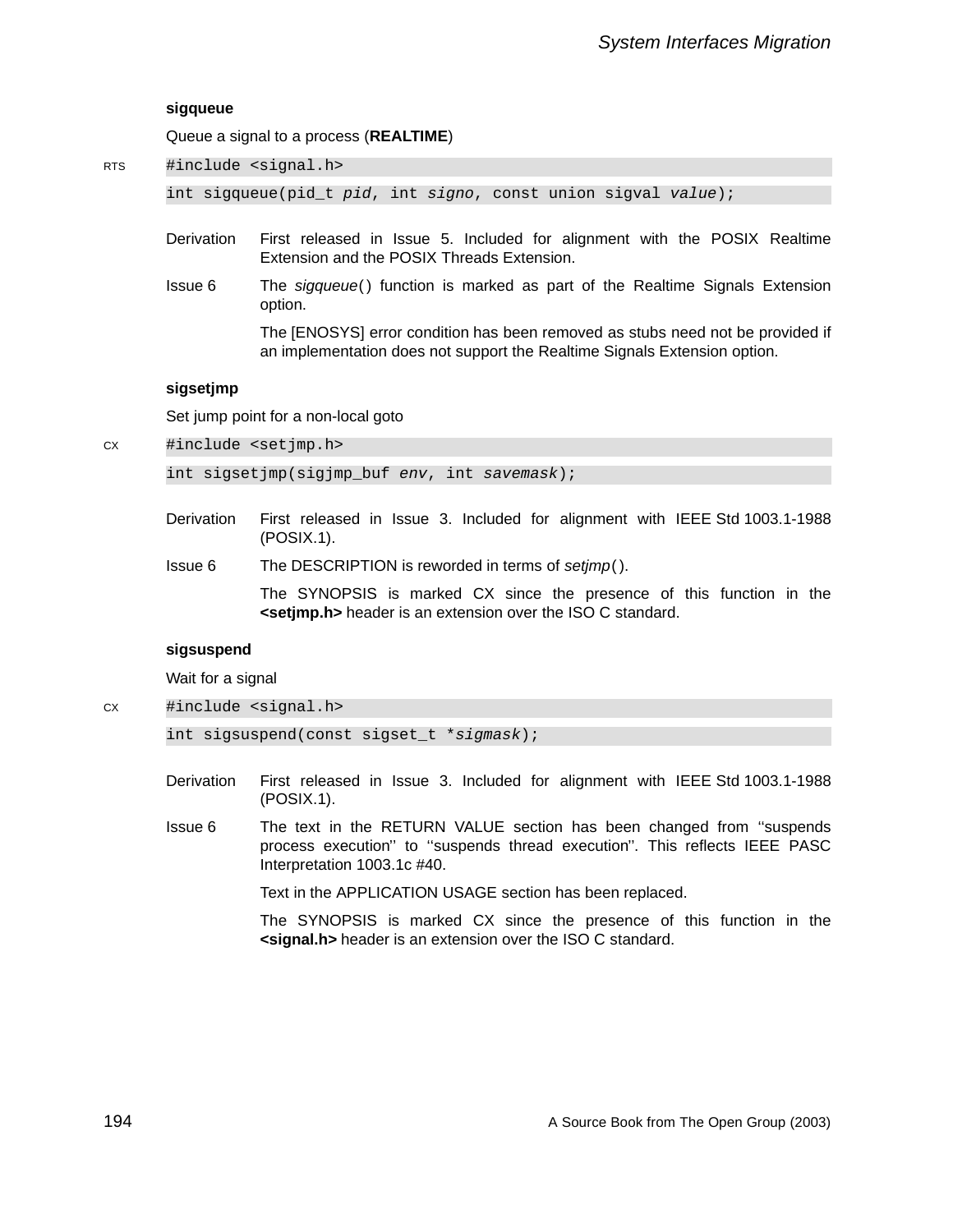### **sigtimedwait, sigwaitinfo**

Wait for queued signals (**REALTIME**)

RTS #include <signal.h>

```
int sigtimedwait(const sigset_t *restrict set,
   siginfo_t *restrict info,
   const struct timespec *restrict timeout);
int sigwaitinfo(const sigset_t *restrict set,
   siginfo_t *restrict info);
```
- Derivation First released in Issue 5. Included for alignment with the POSIX Realtime Extension and the POSIX Threads Extension.
- Issue 6 These functions are marked as part of the Realtime Signals Extension option.

The Open Group Corrigendum U035/3 is applied. The SYNOPSIS of the sigwaitinfo() function has been corrected so that the second argument is of type **siginfo\_t \***.

The [ENOSYS] error condition has been removed as stubs need not be provided if an implementation does not support the Realtime Signals Extension option.

The DESCRIPTION is updated for alignment with IEEE Std 1003.1j-2000 by specifying that the CLOCK\_MONOTONIC clock, if supported, is used to measure timeout intervals.

The **restrict** keyword is added to the sigtimedwait( ) and sigwaitinfo( ) prototypes for alignment with the ISO/IEC 9899: 1999 standard.

, item XSH/TC2/D6/130 is applied, restoring wording in the RETURN VALUE section to that in the original base document (''An implementation should only check for this error if no signal is pending in set and it is necessary to wait'').

#### **sigwait**

Wait for queued signals

CX #include <signal.h>

int sigwait(const sigset\_t \*restrict set, int \*restrict sig);

- Derivation First released in Issue 5. Included for alignment with the POSIX Realtime Extension and the POSIX Threads Extension.
- Issue 6 The **restrict** keyword is added to the sigwait( ) prototype for alignment with the ISO/IEC 9899: 1999 standard.

, item XSH/TC2/D6/131 is applied, updating the DESCRIPTION section to state that if more than a single thread is blocked in  $sigmoid$ , it is unspecified which of the waiting threads returns, and that if a signal is generated for a specific thread only that thread shall return.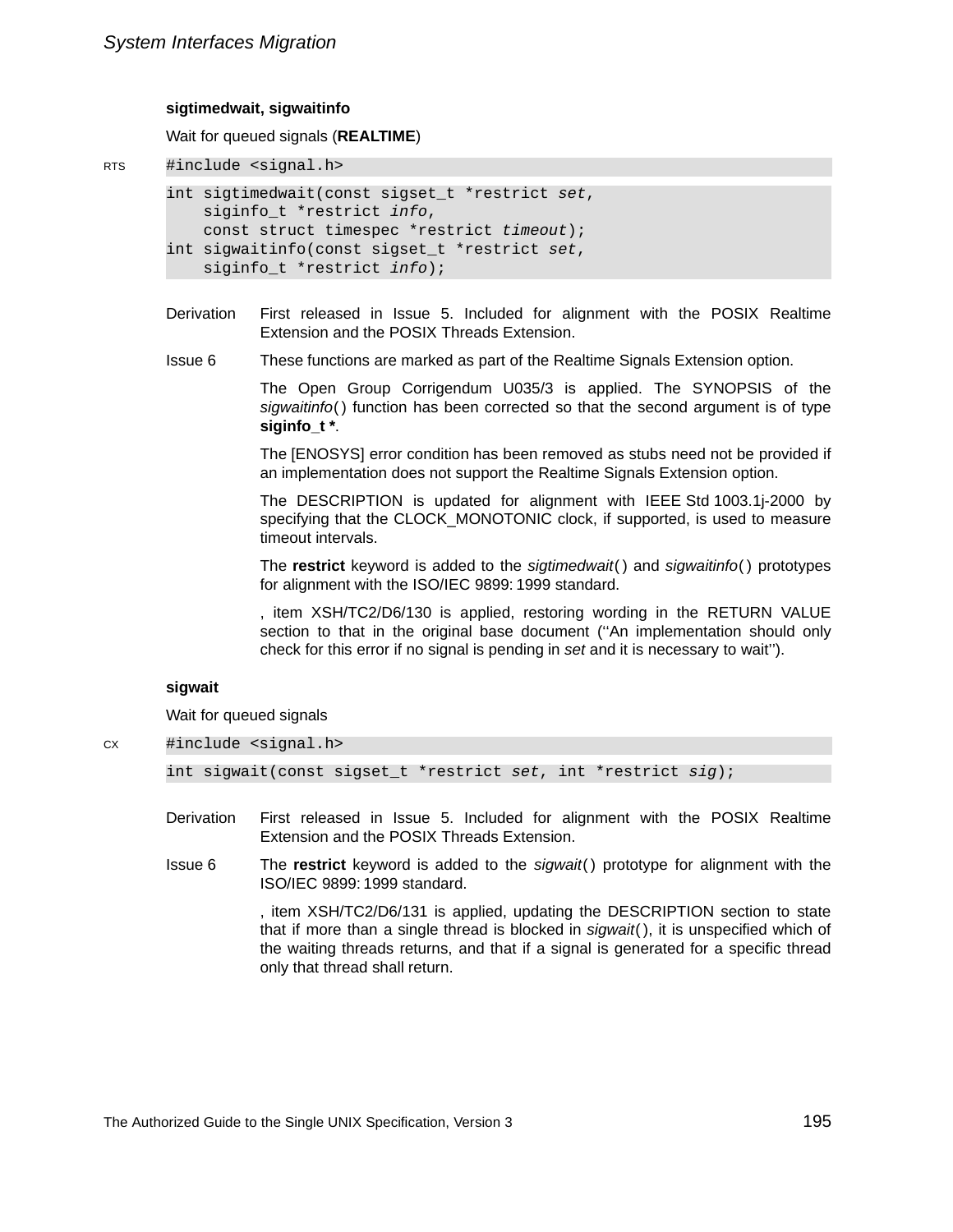### **sin, sinf, sinl**

Sine function

#include <math.h>

double  $sin(double x)$ ; float sinf(float x); long double sinl(long double x);

Derivation First released in Issue 1. Derived from Issue 1 of the SVID.

Issue 6 The sinf() and sin/() functions are added for alignment with the ISO/IEC 9899: 1999 standard.

> The DESCRIPTION, RETURN VALUE, ERRORS, and APPLICATION USAGE sections are revised to align with the ISO/IEC 9899: 1999 standard.

> IEC 60559: 1989 standard floating-point extensions over the ISO/IEC 9899: 1999 standard are marked.

### **sinh, sinhf, sinhl**

Hyperbolic sine function

#include <math.h>

double  $sinh(double x)$ ; float  $sinhf(fload x)$ ; long double sinhl(long double x);

Derivation First released in Issue 1. Derived from Issue 1 of the SVID.

Issue 6 The  $sinh(f)$  and  $sinh(f)$  functions are added for alignment with the ISO/IEC 9899: 1999 standard.

> The DESCRIPTION, RETURN VALUE, ERRORS, and APPLICATION USAGE sections are revised to align with the ISO/IEC 9899: 1999 standard.

> IEC 60559: 1989 standard floating-point extensions over the ISO/IEC 9899: 1999 standard are marked.

# **sleep**

Suspend execution for an interval of time

#include <unistd.h>

unsigned sleep(unsigned seconds);

- Derivation First released in Issue 1. Derived from Issue 1 of the SVID.
- Issue 6 No functional changes are made in this issue.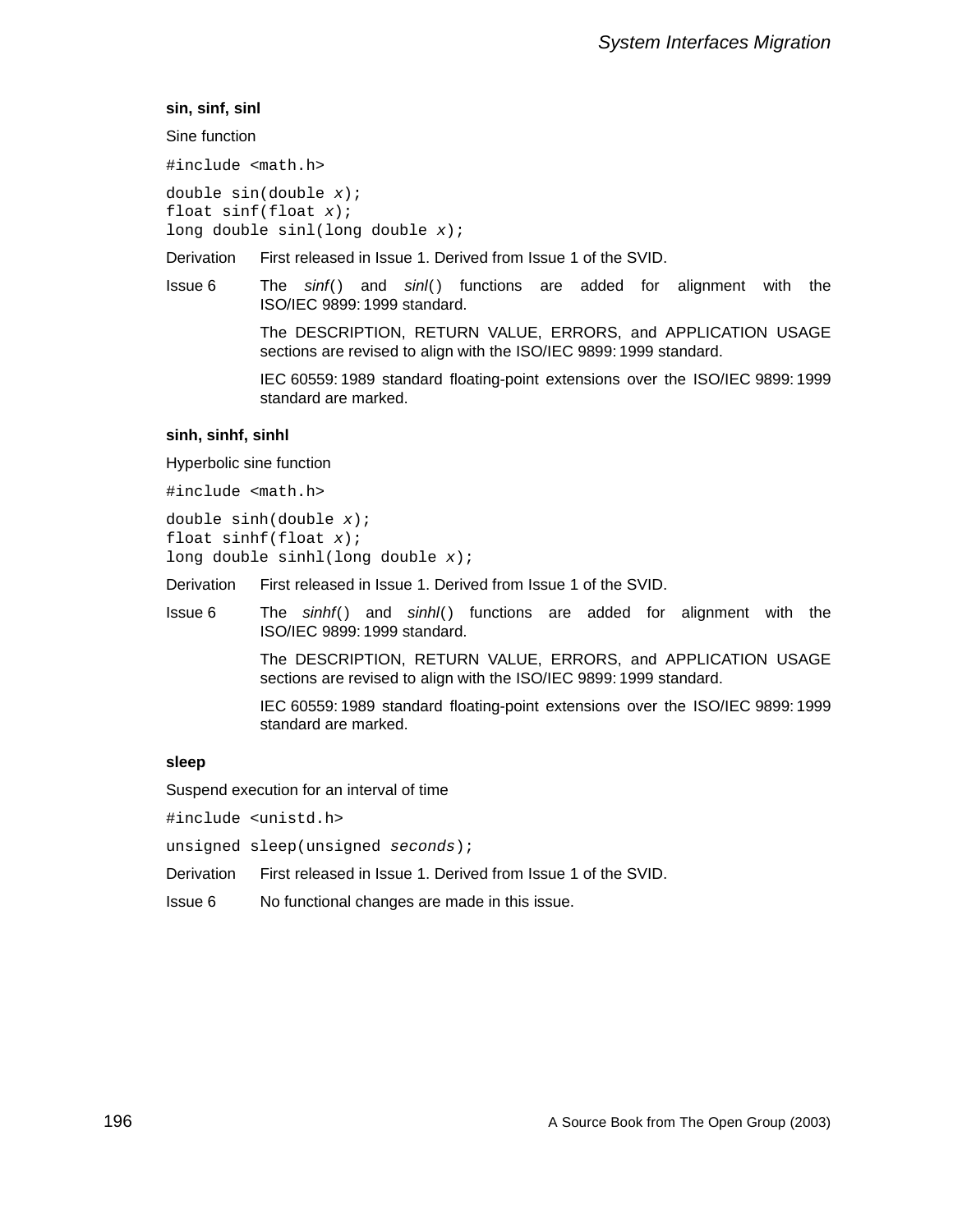### **sockatmark**

Determine whether a socket is at the out-of-band mark

#include <sys/socket.h>

int sockatmark(int s);

The sockatmark( ) function determines whether the socket specified by the descriptor s is at the out-of-band data mark .

The sockatmark() function replaces the historical SIOCATMARK command to  $i$ octl() which implemented the same functionality on many implementations. Using a wrapper function follows the adopted conventions to avoid specifying commands to the *ioctl*() function, other than those now included to support XSI STREAMS. The sockatmark() function could be implemented as follows:

```
#include <sys/ioctl.h>
int sockatmark(int s)
\{int val;
    if (ioctl(s,SIOCATMARK,&val)==−1)
        return(−1);
   return(val);
}
```
The use of [ENOTTY] to indicate an incorrect descriptor type matches the historical behavior of SIOCATMARK.

Derivation First released in Issue 6. Derived from IEEE Std 1003.1g-2000.

#### **socket**

Create an endpoint for communication

#include <sys/socket.h>

int socket(int domain, int type, int protocol);

Derivation First released in Issue 6. Derived from the XNS, Issue 5.2 specification.

### **socketpair**

Create a pair of connected sockets

```
#include <sys/socket.h>
```
int socketpair(int domain, int type, int protocol, int socket\_vector[2]);

Derivation First released in Issue 6. Derived from the XNS, Issue 5.2 specification.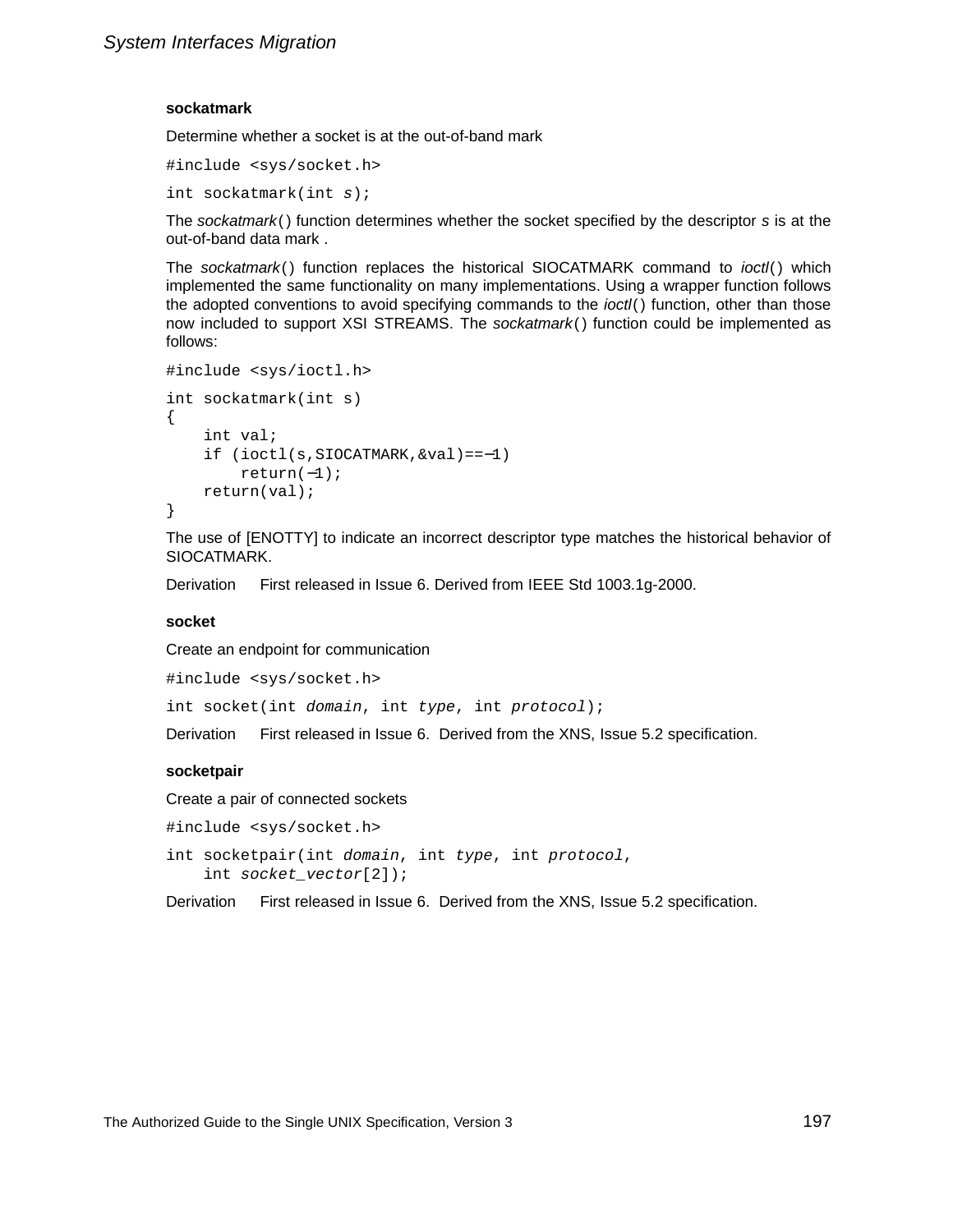# **sqrt, sqrtf, sqrtl**

Square root function

#include <math.h>

double  $sqrt(A\text{ouble } x)$ ; float sqrtf(float x); long double sqrtl(long double x);

Derivation First released in Issue 1. Derived from Issue 1 of the SVID.

Issue 6 The sqrtf() and sqrtl() functions are added for alignment with the ISO/IEC 9899: 1999 standard.

> The DESCRIPTION, RETURN VALUE, ERRORS, and APPLICATION USAGE sections are revised to align with the ISO/IEC 9899: 1999 standard.

> IEC 60559: 1989 standard floating-point extensions over the ISO/IEC 9899: 1999 standard are marked.

## **stat**

### Get file status

#include <sys/stat.h>

int stat(const char \*restrict path, struct stat \*restrict buf);

Derivation First released in Issue 1. Derived from Issue 1 of the SVID.

Issue 6 In the SYNOPSIS, the optional include of the **<sys/types.h>** header is removed.

The following new requirements on POSIX implementations derive from alignment with the Single UNIX Specification:

- The [EIO] mandatory error condition is added.
- The [ELOOP] mandatory error condition is added.
- The [EOVERFLOW] mandatory error condition is added. This change is to support large files.
- The [ENAMETOOLONG] and the second [EOVERFLOW] optional error conditions are added.

The following changes were made to align with the IEEE P1003.1a draft standard:

- Details are added regarding the treatment of symbolic links.
- The [ELOOP] optional error condition is added.

The **restrict** keyword is added to the stat( ) prototype for alignment with the ISO/IEC 9899: 1999 standard.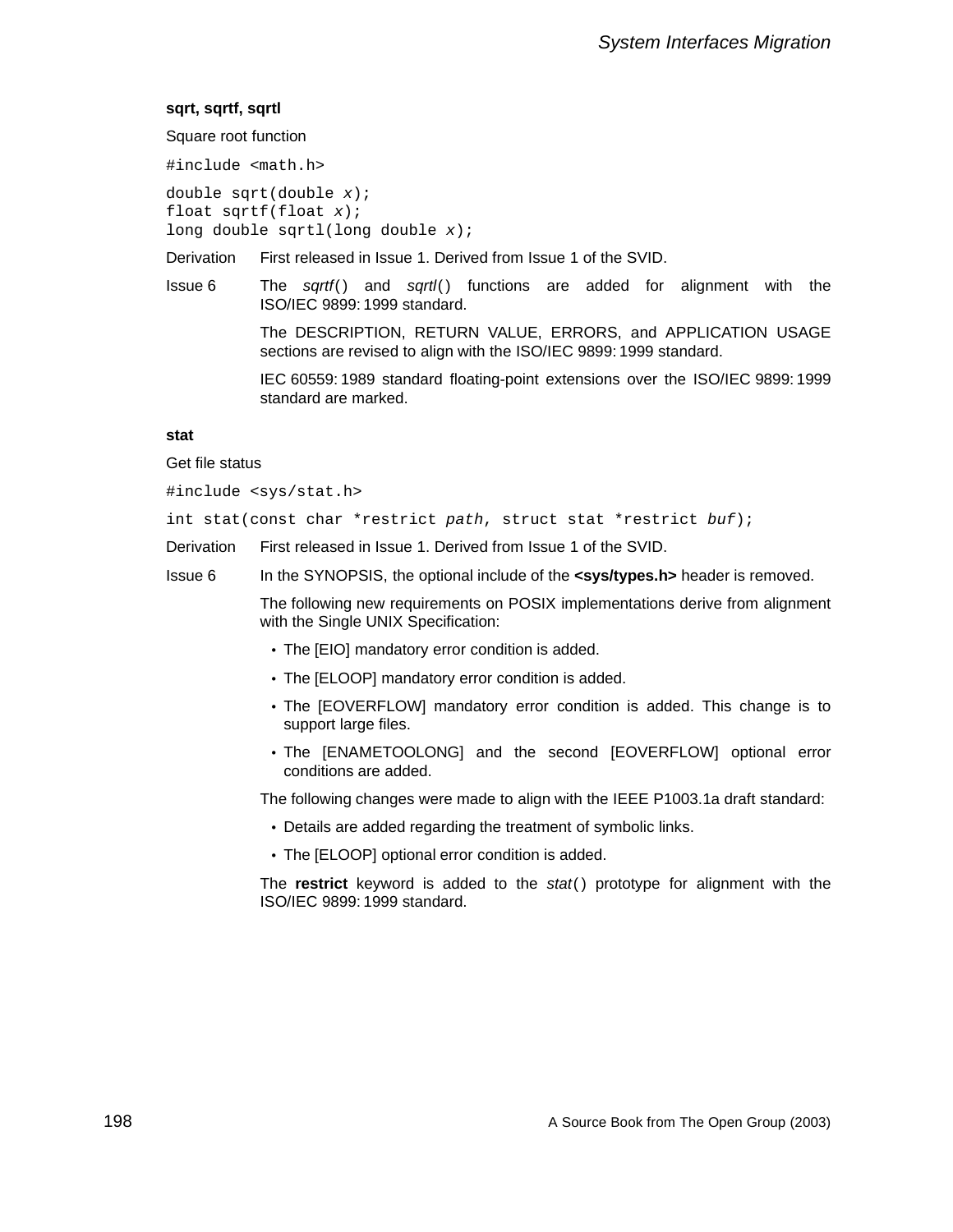#### **stderr, stdin, stdout**

Standard I/O streams

#include <stdio.h>

extern FILE \*stderr, \*stdin, \*stdout;

Derivation First released in Issue 1.

Issue 6 A note that *stderr* is expected to be open for reading and writing is added to the DESCRIPTION.

### **strcasecmp, strncasecmp**

Case-insensitive string comparisons

XSI #include <strings.h>

```
int strcasecmp(const char *s1, const char *s2);
int strncasecmp(const char *s1, const char *s2, size_t n);
```
Derivation First released in Issue 4, Version 2.

Issue 6 No functional changes are made in this issue.

### **strcat**

Concatenate two strings

#include <string.h>

char \*strcat(char \*restrict s1, const char \*restrict s2);

- Derivation First released in Issue 1. Derived from Issue 1 of the SVID.
- Issue 6 The strcat( ) prototype is updated for alignment with the ISO/IEC 9899: 1999 standard.

# **strchr**

String scanning operation

#include <string.h>

char \*strchr(const char \*s, int  $c$ );

Derivation First released in Issue 1. Derived from Issue 1 of the SVID.

Issue 6 No functional changes are made in this issue.

#### **strcmp**

Compare two strings

#include <string.h>

int strcmp(const char \*s1, const char \*s2);

Derivation First released in Issue 1. Derived from Issue 1 of the SVID.

Issue 6 No functional changes are made in this issue.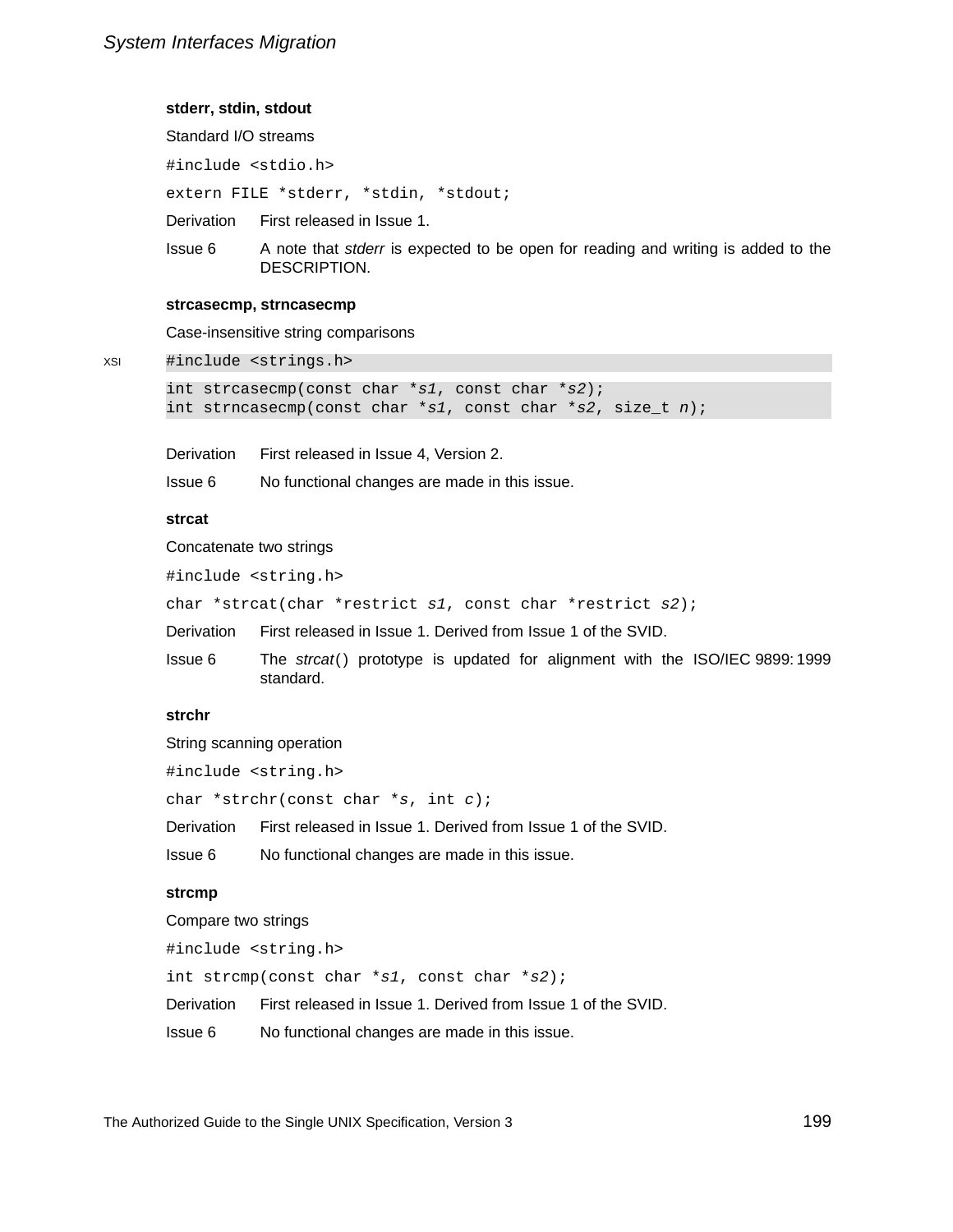# **strcoll**

String comparison using collating information

#include <string.h>

int strcoll(const char \*s1, const char \*s2);

Derivation First released in Issue 3.

- Issue 6 The following new requirements on POSIX implementations derive from alignment with the Single UNIX Specification:
	- The [EINVAL] optional error condition is added.

An example is added.

### **strcpy**

Copy a string

#include <string.h>

char \*strcpy(char \*restrict s1, const char \*restrict s2);

Derivation First released in Issue 1. Derived from Issue 1 of the SVID.

Issue 6 The strcpy( ) prototype is updated for alignment with the ISO/IEC 9899: 1999 standard.

### **strcspn**

Get length of a complementary substring

#include <string.h>

size\_t strcspn(const char \*s1, const char \*s2);

- Derivation First released in Issue 1. Derived from Issue 1 of the SVID.
- Issue 6 The Open Group Corrigendum U030/1 is applied. The text of the RETURN VALUE section is updated to indicate that the computed segment length is returned, not the s1 length.

### **strdup**

Duplicate a string

XSI #include <string.h>

char \*strdup(const char \*s1);

Derivation First released in Issue 4, Version 2.

Issue 6 No functional changes are made in this issue.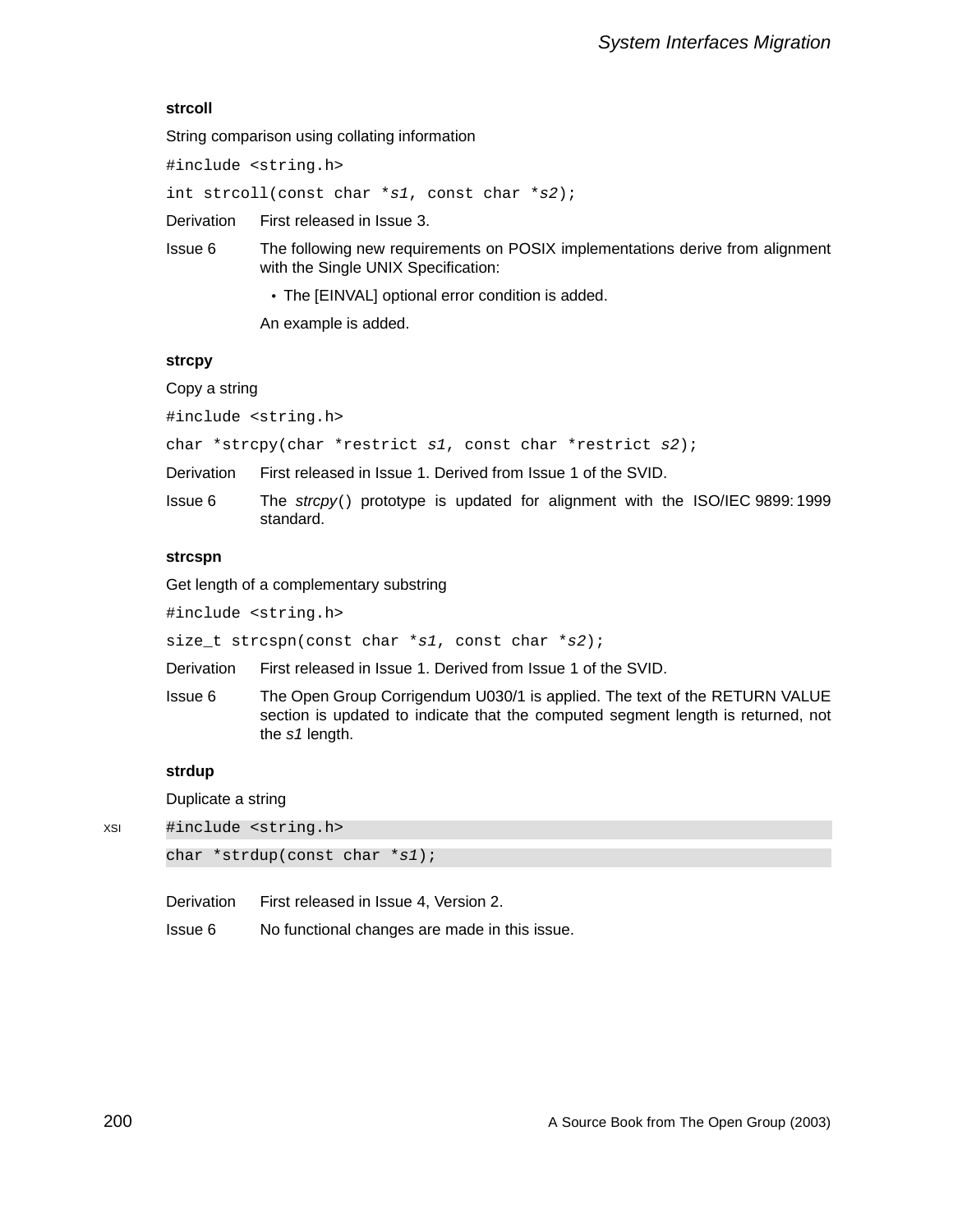#### **strerror, strerror\_r**

Get error message string

#include <string.h>

char \*strerror(int errnum);

TSF int strerror\_r(int errnum, char \*strerrbuf, size\_t buflen);

Derivation First released in Issue 3.

- Issue 6 The following new requirements on POSIX implementations derive from alignment with the Single UNIX Specification:
	- In the RETURN VALUE section, the fact that errno may be set is added.
	- The [EINVAL] optional error condition is added.

The strerror\_r() function is added in response to IEEE PASC Interpretation 1003.1c #39.

The strerror<sub> $\Gamma$ </sub> function is marked as part of the Thread-Safe Functions option. Support for this option is mandatory on systems supporting the Single UNIX Specification.

### **strfmon**

Convert monetary value to a string

XSI #include <monetary.h>

```
ssize_t strfmon(char *restrict s, size_t maxsize,
    const char *restrict format, ...);
```
Derivation First released in Issue 4.

Issue 6 The **restrict** keyword is added to the strfmon( ) prototype for alignment with the ISO/IEC 9899: 1999 standard.

## **strftime**

Convert date and time to a string

#include <time.h>

```
size_t strftime(char *restrict s, size_t maxsize,
    const char *restrict format, const struct tm *restrict timeptr);
```
Derivation First released in Issue 3.

Issue 6 The Open Group Corrigendum U033/8 is applied. The %V conversion specifier is changed from ''Otherwise, it is week 53 of the previous year, and the next week is week 1'' to ''Otherwise, it is the last week of the previous year, and the next week is week 1''.

> The following new requirements on POSIX implementations derive from alignment with the Single UNIX Specification:

• The %C, %D, %e, %h, %n, %r, %R, %t, and %T conversion specifiers are added.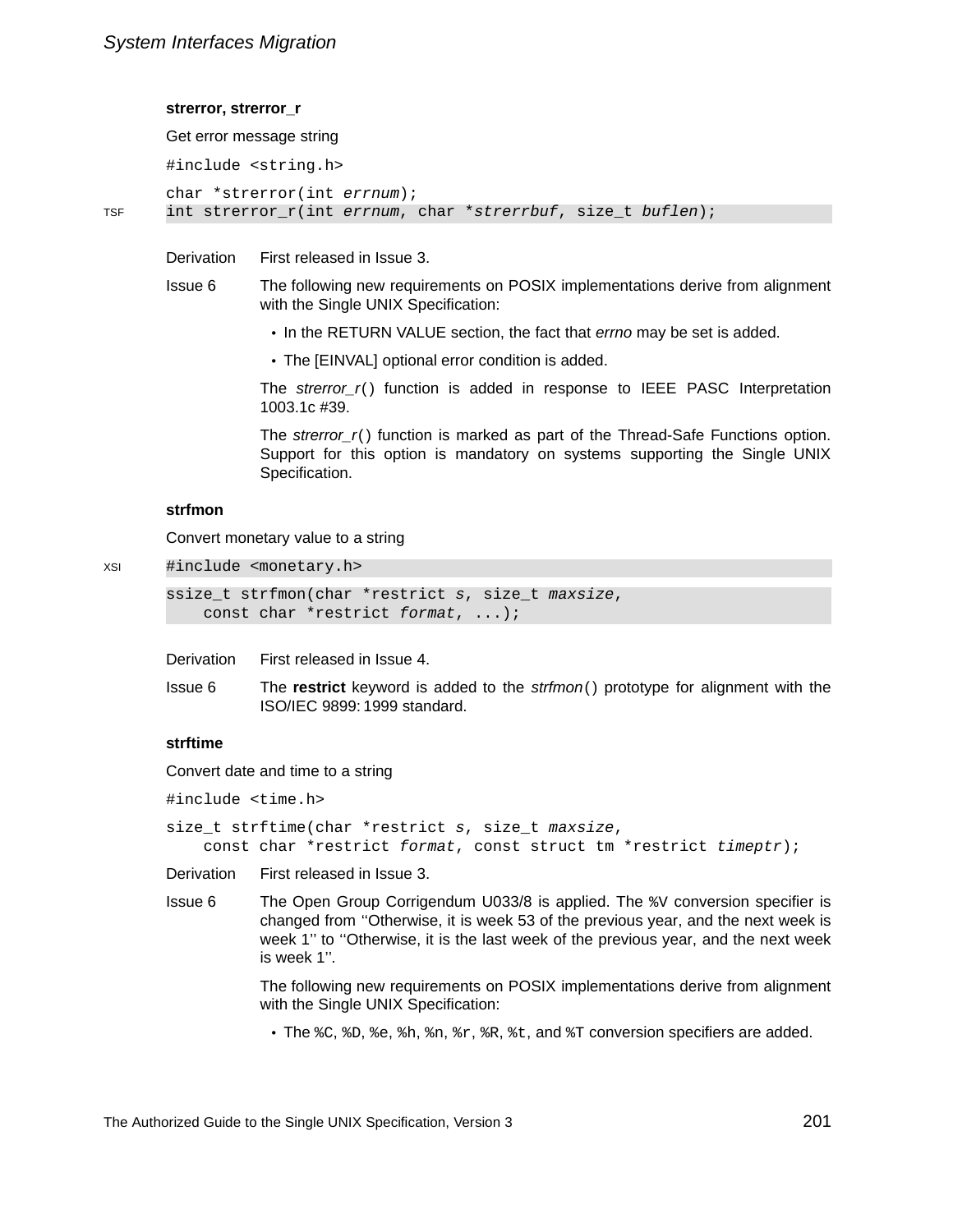• The modified conversion specifiers are added for consistency with the ISO/IEC 9945-2: 1993 (POSIX-2) date utility.

The following changes are made for alignment with the ISO/IEC 9899: 1999 standard:

- The strftime() prototype is updated.
- The DESCRIPTION is extensively revised.
- The  $z$  conversion specifier is added.

A new example is added.

, item XSH/TC1/D6/60 is applied, describing the consequences of creating or modifying brokendown time structures.

### **strlen**

Get string length

#include <string.h>

size\_t strlen(const char \*s);

Derivation First released in Issue 1. Derived from Issue 1 of the SVID.

Issue 6 No functional changes are made in this issue.

# **strncat**

Concatenate a string with part of another

#include <string.h>

char \*strncat(char \*restrict s1, const char \*restrict s2, size\_t n);

Derivation First released in Issue 1. Derived from Issue 1 of the SVID.

Issue 6 The strncat() prototype is updated for alignment with the ISO/IEC 9899: 1999 standard.

### **strncmp**

Compare part of two strings

#include <string.h>

int strncmp(const char \*s1, const char \*s2, size\_t n);

Derivation First released in Issue 1. Derived from Issue 1 of the SVID.

Issue 6 No functional changes are made in this issue.

# **strncpy**

Copy part of a string

#include <string.h>

char \*strncpy(char \*restrict s1, const char \*restrict s2, size\_t n); Derivation First released in Issue 1. Derived from Issue 1 of the SVID.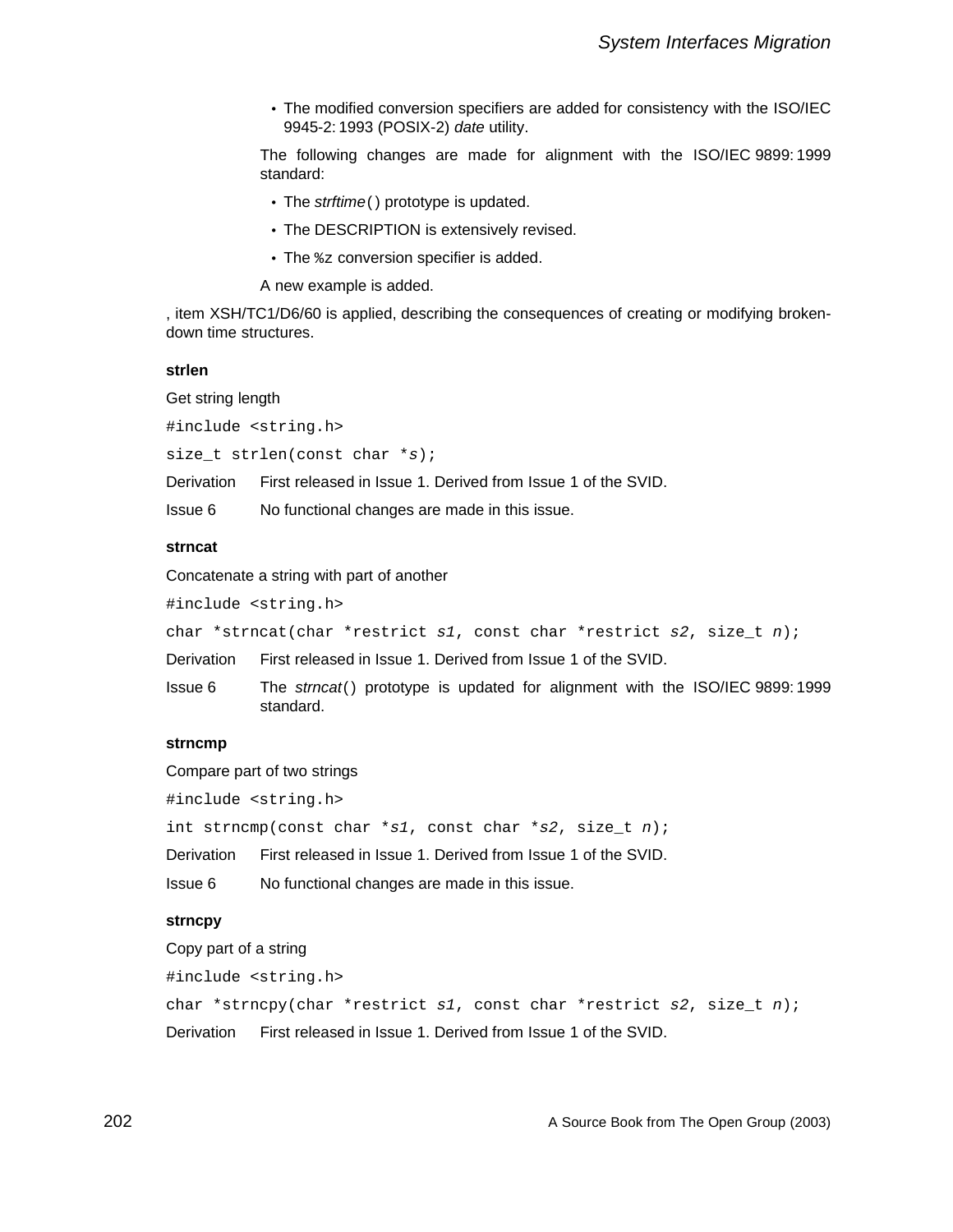Issue 6 The strncpy() prototype is updated for alignment with the ISO/IEC 9899: 1999 standard.

#### **strpbrk**

Scan string for byte

#include <string.h>

char \*strpbrk(const char \*s1, const char \*s2);

Derivation First released in Issue 1. Derived from Issue 1 of the SVID.

Issue 6 No functional changes are made in this issue.

### **strptime**

Date and time conversion

XSI #include <time.h>

char \*strptime(const char \*restrict buf, const char \*restrict format, struct tm \*restrict tm);

Derivation First released in Issue 4.

Issue 6 The Open Group Corrigendum U033/5 is applied. The  $z<sub>r</sub>$  specifier description is reworded.

> The **restrict** keyword is added to the strptime( ) prototype for alignment with the ISO/IEC 9899: 1999 standard.

> The Open Group Corrigendum U047/2 is applied, adding APPLICATION USAGE that states that the effect of multiple calls to strptime( ) using the same **tm** structure is unspecified.

> The DESCRIPTION is updated to use the terms ''conversion specifier'' and "conversion specification" for consistency with strftime().

### **strrchr**

String scanning operation

#include <string.h>

char \*strrchr(const char \*s, int c);

Derivation First released in Issue 1. Derived from Issue 1 of the SVID.

Issue 6 No functional changes are made in this issue.

#### **strspn**

Get length of a substring

#include <string.h>

size\_t strspn(const char \*s1, const char \*s2);

Derivation First released in Issue 1. Derived from Issue 1 of the SVID.

Issue 6 No functional changes are made in this issue.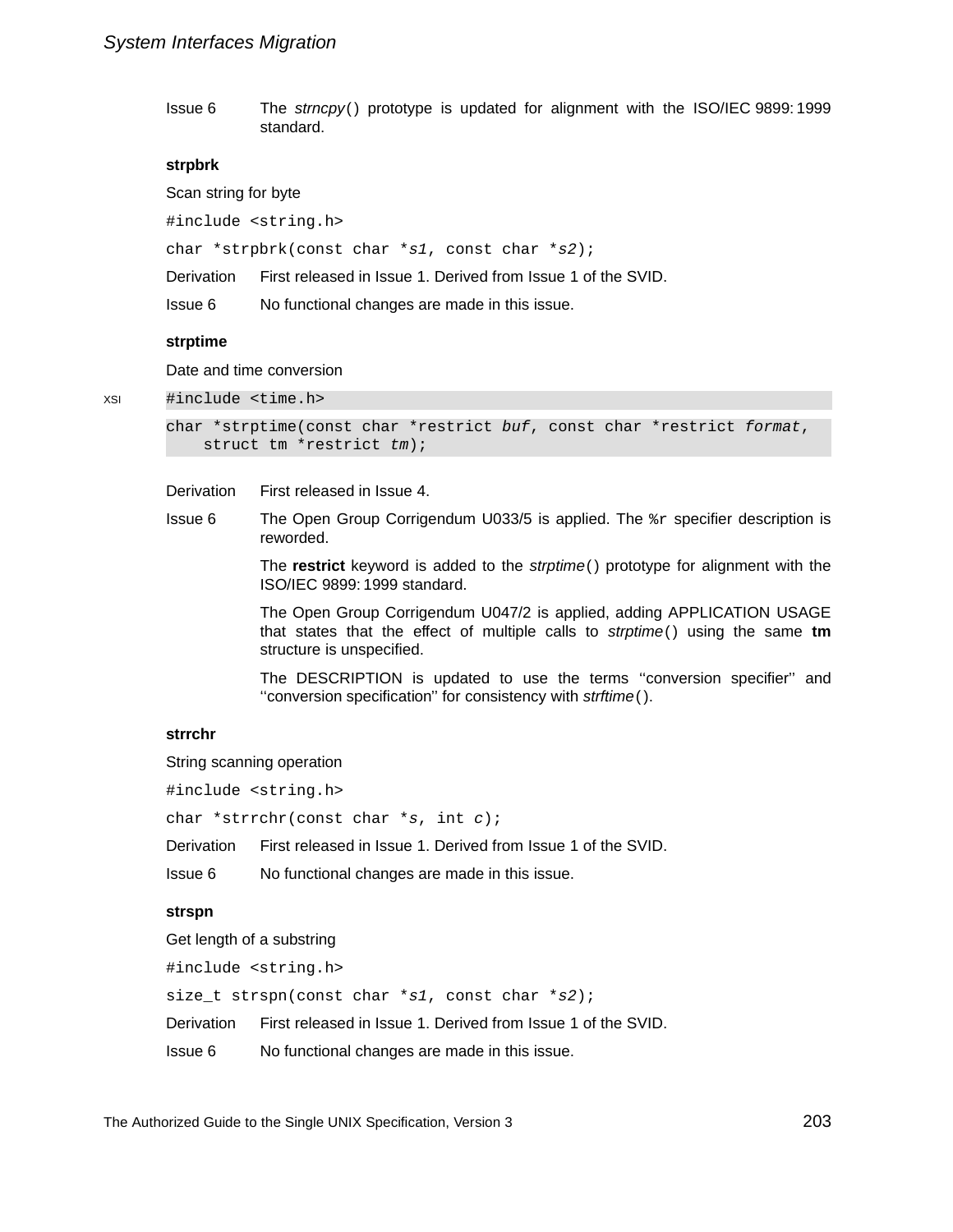### **strstr**

Find a substring

#include <string.h>

char \*strstr(const char \*s1, const char \*s2);

- Derivation First released in Issue 3. Included for alignment with ANSI standard X3.159-1989, Programming Language C (ANSI C).
- Issue 6 No functional changes are made in this issue.

# **strtod, strtof, strtold**

Convert string to a double-precision number

#include <stdlib.h>

```
double strtod(const char *restrict nptr, char **restrict endptr);
float strtof(const char *restrict nptr, char **restrict endptr);
long double strtold(const char *restrict nptr, char **restrict endptr);
```
- Derivation First released in Issue 1. Derived from Issue 1 of the SVID.
- Issue 6 The following new requirements on POSIX implementations derive from alignment with the Single UNIX Specification:
	- In the RETURN VALUE and ERRORS sections, the [EINVAL] optional error condition is added if no conversion could be performed.

The following changes are made for alignment with the ISO/IEC 9899: 1999 standard:

- The strtod() function is updated.
- The strtof() and strtold() functions are added.
- The DESCRIPTION is extensively revised.

ISO/IEC 9899: 1999 standard, Technical Corrigendum No. 1 is incorporated.

# **strtoimax, strtoumax**

Convert string to integer type

```
#include <inttypes.h>
```

```
intmax_t strtoimax(const char *restrict nptr, char **restrict endptr,
    int base);
```
uintmax\_t strtoumax(const char \*restrict nptr, char \*\*restrict endptr, int base);

These functions are equivalent to the strtol(), strtoll(), strtoul(), and strtoull() functions, except that the initial portion of the string is converted to **intmax\_t** and **uintmax\_t** representation, respectively.

Derivation First released in Issue 6. Derived from the ISO/IEC 9899: 1999 standard.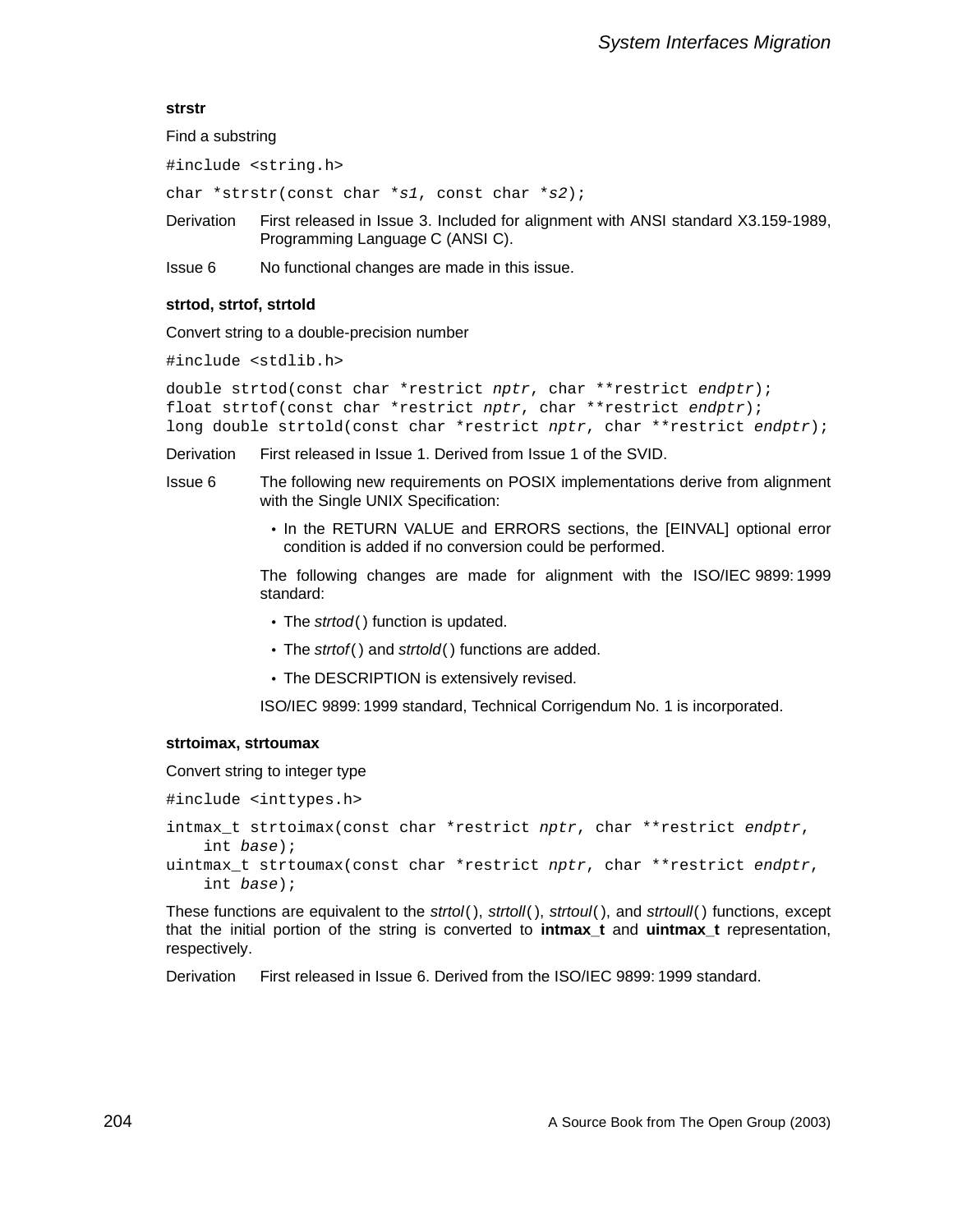#### **strtok, strtok\_r**

Split string into tokens

#include <string.h>

```
char *strtok(char *restrict s1, const char *restrict s2);
TSF char *strtok_r(char *restrict s, const char *restrict sep,
          char **restrict lasts);
```
Derivation First released in Issue 1. Derived from Issue 1 of the SVID.

Issue 6 The  $strot(x)$  function is marked as part of the Thread-Safe Functions option. Support for this option is mandatory on systems supporting the Single UNIX Specification.

> In the DESCRIPTION, the note about reentrancy is expanded to cover threadsafety. A portable multi-threaded application may only safely call the function when access to the function is serialized.

> The APPLICATION USAGE section is updated to include a note on the threadsafe function and its avoidance of possibly using a static data area.

> The **restrict** keyword is added to the strtok() and strtok<sub>L</sub>r() prototypes for alignment with the ISO/IEC 9899: 1999 standard.

### **strtol, strtoll**

Convert string to a long integer

#include <stdlib.h>

```
long strtol(const char *restrict str, char **restrict endptr, int base);
long long strtoll(const char *restrict str, char **restrict endptr,
    int base)
```
- Derivation First released in Issue 1. Derived from Issue 1 of the SVID.
- Issue 6 The following new requirements on POSIX implementations derive from alignment with the Single UNIX Specification:
	- In the RETURN VALUE and ERRORS sections, the [EINVAL] optional error condition is added if no conversion could be performed.

The following changes are made for alignment with the ISO/IEC 9899: 1999 standard:

- The strtol() prototype is updated.
- The strtoll() function is added.

### **strtoul, strtoull**

Convert string to an unsigned long

```
#include <stdlib.h>
unsigned long strtoul(const char *restrict str,
    char **restrict endptr, int base);
unsigned long long strtoull(const char *restrict str,
    char **restrict endptr, int base);
```
The Authorized Guide to the Single UNIX Specification, Version 3 205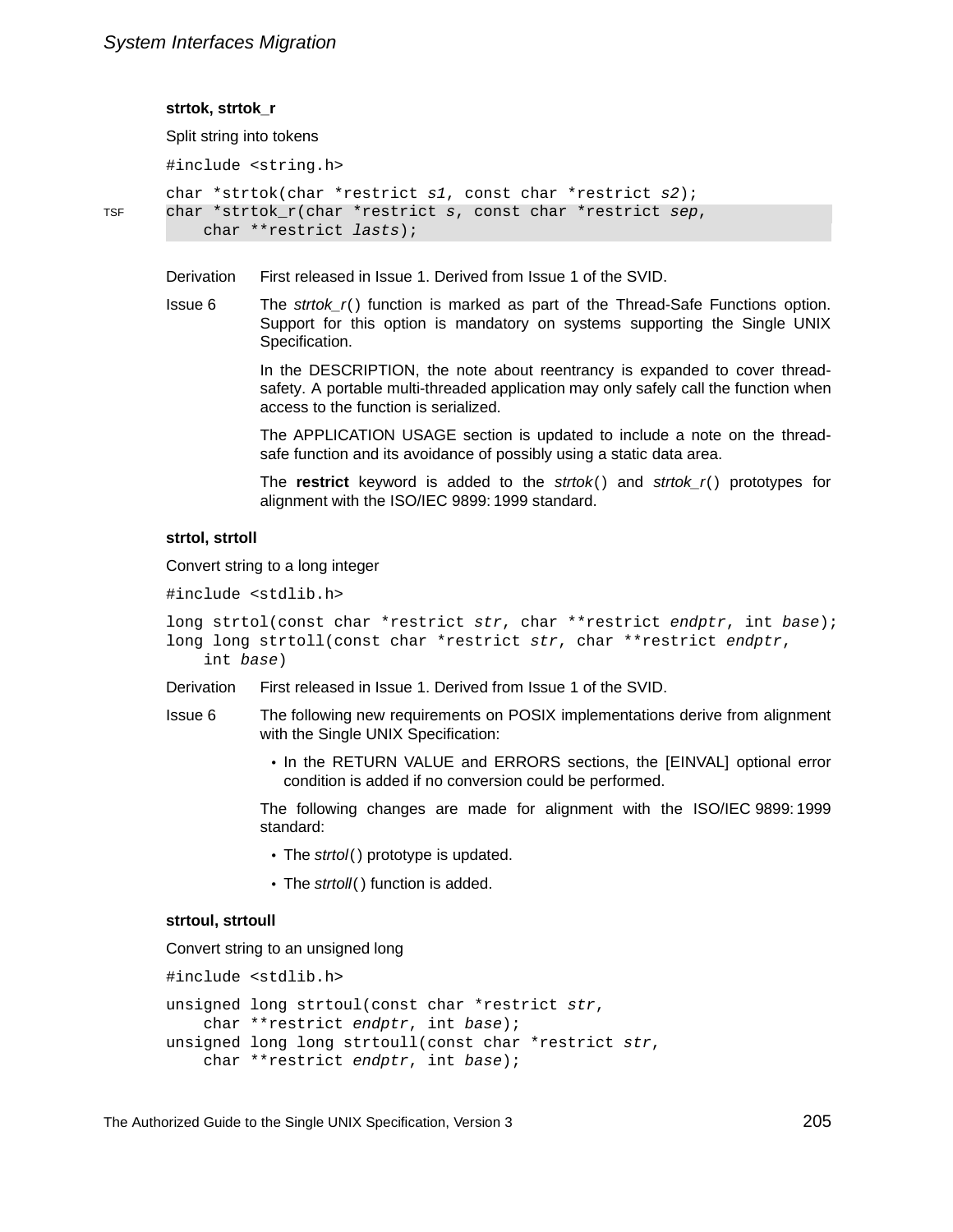- Derivation First released in Issue 4. Derived from ANSI standard X3.159-1989, Programming Language C (ANSI C).
- Issue 6 The following new requirements on POSIX implementations derive from alignment with the Single UNIX Specification:
	- The [EINVAL] error condition is added for when the value of base is not supported.

In the RETURN VALUE and ERRORS sections, the [EINVAL] optional error condition is added if no conversion could be performed.

The following changes are made for alignment with the ISO/IEC 9899: 1999 standard:

- The strtoul() prototype is updated.
- The strtoull() function is added.

# **strxfrm**

String transformation

#include <string.h>

size\_t strxfrm(char \*restrict s1, const char \*restrict s2, size\_t n);

- Derivation First released in Issue 3. Included for alignment with the ISO C standard.
- Issue 6 The following new requirements on POSIX implementations derive from alignment with the Single UNIX Specification:
	- In the RETURN VALUE and ERRORS sections, the [EINVAL] optional error condition is added if no conversion could be performed.

The strxfrm() prototype is updated for alignment with the ISO/IEC 9899: 1999 standard.

### **swab**

### Swap bytes

XSI #include <unistd.h>

void swab(const void \*restrict src, void \*restrict dest, ssize\_t nbytes);

Derivation First released in Issue 1. Derived from Issue 1 of the SVID.

Issue 6 The **restrict** keyword is added to the swab( ) prototype for alignment with the ISO/IEC 9899: 1999 standard.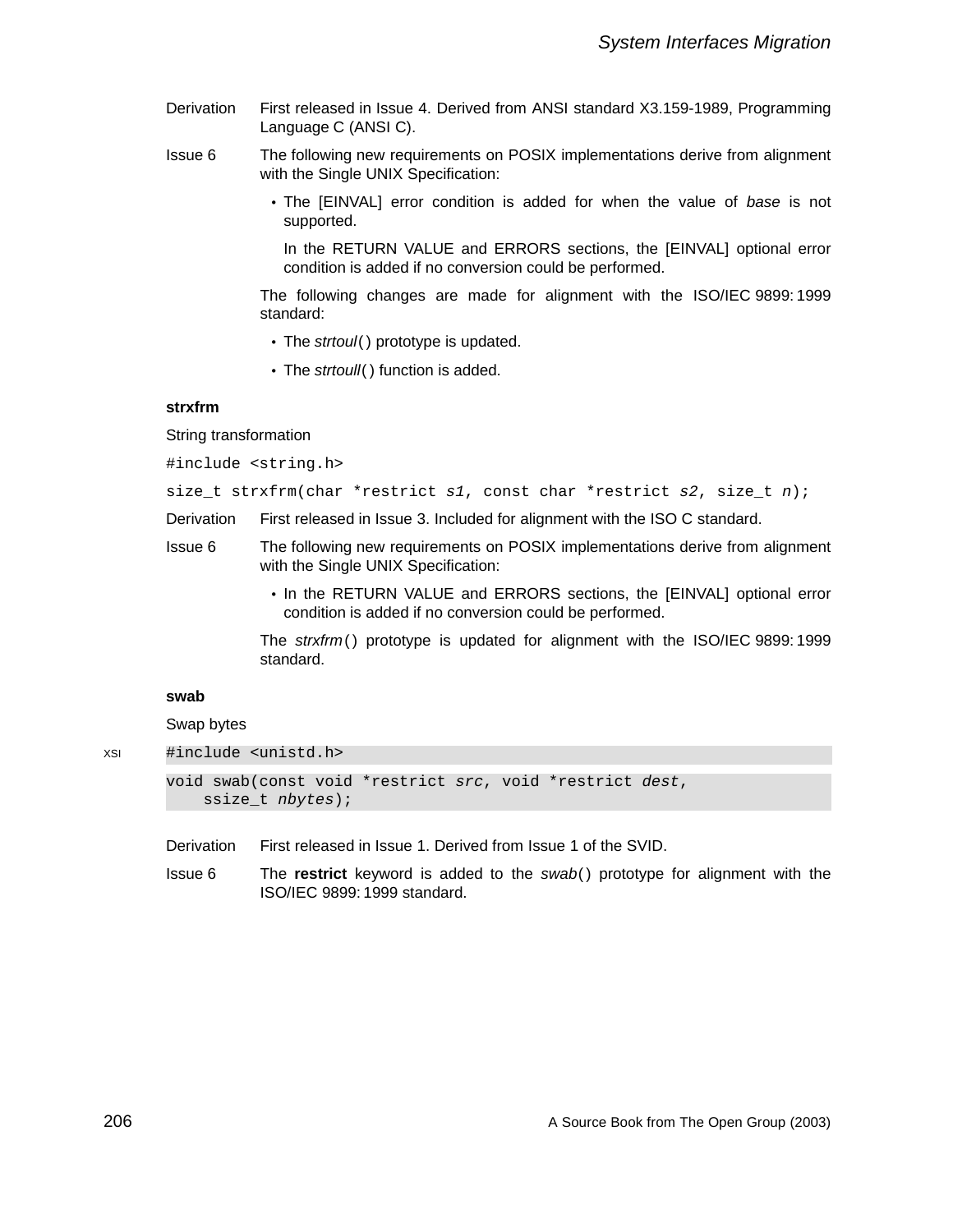# **symlink**

Make symbolic link to a file

#include <unistd.h>

int symlink(const char \*path1, const char \*path2);

Derivation First released in Issue 4, Version 2.

Issue 6 The following changes were made to align with the IEEE P1003.1a draft standard:

- The DESCRIPTION text is updated.
- The [ELOOP] optional error condition is added.

### **sync**

Schedule file system updates

XSI #include <unistd.h>

void sync(void);

Derivation First released in Issue 4, Version 2.

Issue 6 No functional changes are made in this issue.

### **sysconf**

Get configurable system variables

#include <unistd.h>

long sysconf(int name);

- Derivation First released in Issue 3. Included for alignment with IEEE Std 1003.1-1988 (POSIX.1).
- Issue 6 The symbol CLK\_TCK is obsolescent and removed. It is replaced with the phrase ''clock ticks per second''.

The symbol {PASS\_MAX} is removed.

The following changes were made to align with the IEEE P1003.1a draft standard:

• Table entries are added for the following variables: \_SC\_REGEXP, \_SC\_SHELL, \_SC\_REGEX\_VERSION, \_SC\_SYMLOOP\_MAX.

The following sysconf() variables and their associated names are added for alignment with IEEE Std 1003.1d-1999:

\_POSIX\_ADVISORY\_INFO \_POSIX\_CPUTIME \_POSIX\_SPAWN \_POSIX\_SPORADIC\_SERVER \_POSIX\_THREAD\_CPUTIME \_POSIX\_THREAD\_SPORADIC\_SERVER \_POSIX\_TIMEOUTS

The following changes are made to the DESCRIPTION for alignment with IEEE Std 1003.1j-2000: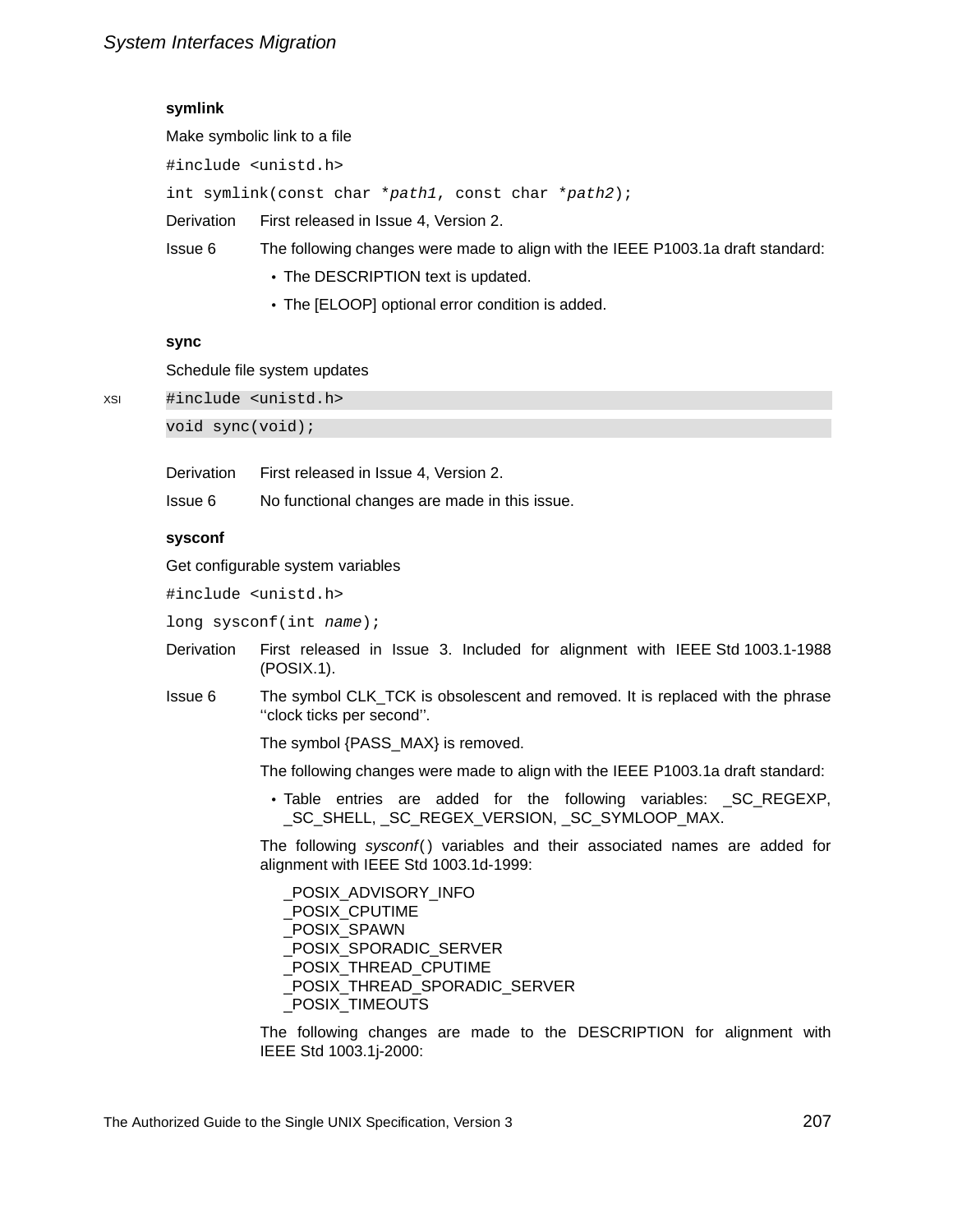- A statement expressing the dependency of support for some system variables on implementation options is added.
- The following system variables are added:

\_POSIX\_BARRIERS \_POSIX\_CLOCK\_SELECTION \_POSIX\_MONOTONIC\_CLOCK \_POSIX\_READER\_WRITER\_LOCKS \_POSIX\_SPIN\_LOCKS \_POSIX\_TYPED\_MEMORY\_OBJECTS

The following system variables are added for alignment with IEEE Std 1003.2d-1994:

\_POSIX2\_PBS \_POSIX2\_PBS\_ACCOUNTING \_POSIX2\_PBS\_LOCATE \_POSIX2\_PBS\_MESSAGE \_POSIX2\_PBS\_TRACK

The following sysconf() variables and their associated names are added for alignment with IEEE Std 1003.1q-2000:

\_POSIX\_TRACE \_POSIX\_TRACE\_EVENT\_FILTER \_POSIX\_TRACE\_INHERIT \_POSIX\_TRACE\_LOG

The macros associated with the c89 programming models are marked LEGACY, and new equivalent macros associated with c99 are introduced.

, item XSH/TC1/D6/62 is applied, updating the DESCRIPTION to denote that the \_PC<sup>\*</sup> and \_SC\* symbols are now required to be supported. A corresponding change has been made in the Base Definitions volume of IEEE Std 1003.1-2001. The deletion in the second paragraph removes some duplicated text. Additional symbols that were erroneously omitted from this reference page have been added.

, item XSH/TC1/D6/63 is applied, making it clear in the RETURN VALUE section that the value returned for sysconf(\_SC\_OPEN\_MAX) may change if a call to setrlimit() adjusts the RLIMIT\_NOFILE soft limit.

, item XSH/TC2/D6/134 is applied, updating the DESCRIPTION to remove an erroneous entry for \_POSIX\_SYMLOOP\_MAX. This corrects an error in .

, item XSH/TC2/D6/135 is applied, removing \_POSIX\_FILE\_LOCKING, \_POSIX\_MULTI\_PROCESS, \_POSIX2\_C\_VERSION, and \_XOPEN\_XCU\_VERSION (and their associated \_SC\_\* variables) from the DESCRIPTION and APPLICATION USAGE sections.

, item XSH/TC2/D6/136 is applied, adding \_POSIX\_SS\_REPL\_MAX,

\_POSIX\_TRACE\_EVENT\_NAME\_MAX, \_POSIX\_TRACE\_NAME\_MAX,

\_POSIX\_TRACE\_SYS\_MAX, and \_POSIX\_TRACE\_USER\_EVENT\_MAX (and their associated \_SC\_\* variables) to the DESCRIPTION. The RETURN VALUE and APPLICATION USAGE sections are updated to note that if variables are dependent on unsupported options, the results are unspecified.

, item XSH/TC2/D6/137 is applied, removing \_REGEX\_VERSION and \_SC\_REGEX\_VERSION.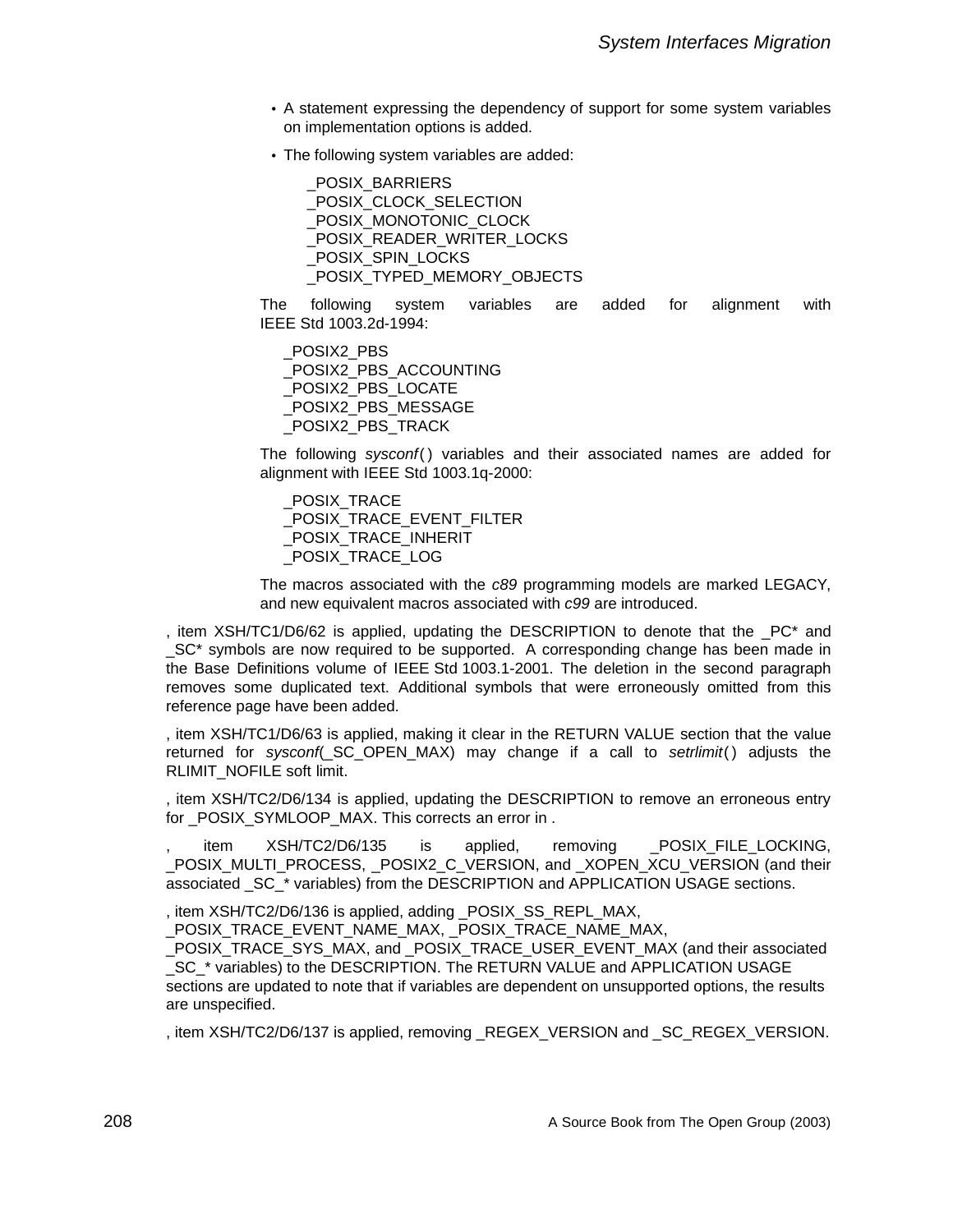### **system**

Issue a command

#include <stdlib.h>

int system(const char \*command);

Derivation First released in Issue 1. Derived from Issue 1 of the SVID.

- Issue 6 The following changes were made to align with the IEEE P1003.1a draft standard:
	- The DESCRIPTION is adjusted to reflect the behavior on systems that do not support the Shell option.

## **tan, tanf, tanl**

Tangent function

#include <math.h>

double  $tan(double x)$ ; float tanf(float x); long double  $tanh(long double x)$ ;

Derivation First released in Issue 1. Derived from Issue 1 of the SVID.

Issue 6 The  $tan(f)$  and  $tan(f)$  functions are added for alignment with the ISO/IEC 9899: 1999 standard.

> The DESCRIPTION, RETURN VALUE, ERRORS, and APPLICATION USAGE sections are revised to align with the ISO/IEC 9899: 1999 standard.

> IEC 60559: 1989 standard floating-point extensions over the ISO/IEC 9899: 1999 standard are marked.

> , item XSH/TC1/D6/64 is applied, correcting the last paragraph in the RETURN VALUE section.

### **tanh, tanhf, tanhl**

Hyperbolic tangent functions

#include <math.h>

double  $tanh(double x)$ ; float  $tanh(f$ loat  $x$ ); long double tanhl(long double x);

Derivation First released in Issue 1. Derived from Issue 1 of the SVID.

Issue 6 The  $tanh(f)$  and  $tanh(f)$  functions are added for alignment with the ISO/IEC 9899: 1999 standard.

> The DESCRIPTION, RETURN VALUE, ERRORS, and APPLICATION USAGE sections are revised to align with the ISO/IEC 9899: 1999 standard.

> IEC 60559: 1989 standard floating-point extensions over the ISO/IEC 9899: 1999 standard are marked.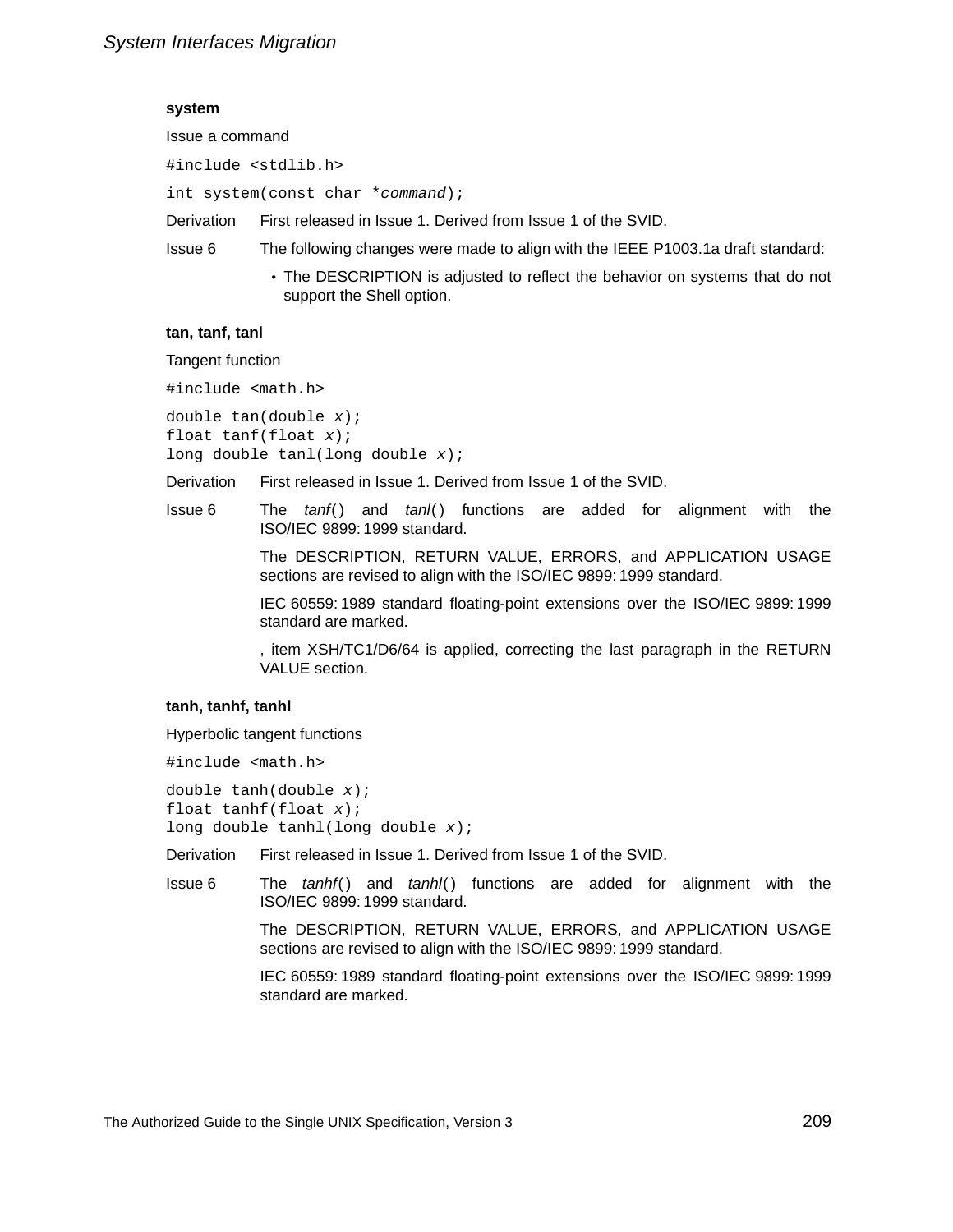# **tcdrain**

Wait for transmission of output

#include <termios.h>

int tcdrain(int fildes);

- Derivation First released in Issue 3. Included for alignment with IEEE Std 1003.1-1988 (POSIX.1).
- Issue 6 The following new requirements on POSIX implementations derive from alignment with the Single UNIX Specification:
	- In the DESCRIPTION, the final paragraph is no longer conditional on \_POSIX\_JOB\_CONTROL. This is a FIPS requirement.
	- The [EIO] error is added.

## **tcflow**

Suspend or restart the transmission or reception of data

#include <termios.h>

int tcflow(int fildes, int action);

- Derivation First released in Issue 3. Included for alignment with IEEE Std 1003.1-1988 (POSIX.1).
- Issue 6 The following new requirements on POSIX implementations derive from alignment with the Single UNIX Specification:
	- The [EIO] error is added.

# **tcflush**

Flush non-transmitted output data, non-read input data, or both

#include <termios.h>

int tcflush(int fildes, int queue\_selector);

- Derivation First released in Issue 3. Included for alignment with IEEE Std 1003.1-1988 (POSIX.1).
- Issue 6 The Open Group Corrigendum U035/1 is applied. In the ERRORS and APPLICATION USAGE sections, references to *tcflow*() are replaced with tcflush( ).

The following new requirements on POSIX implementations derive from alignment with the Single UNIX Specification:

- In the DESCRIPTION, the final paragraph is no longer conditional on \_POSIX\_JOB\_CONTROL. This is a FIPS requirement.
- The [EIO] error is added.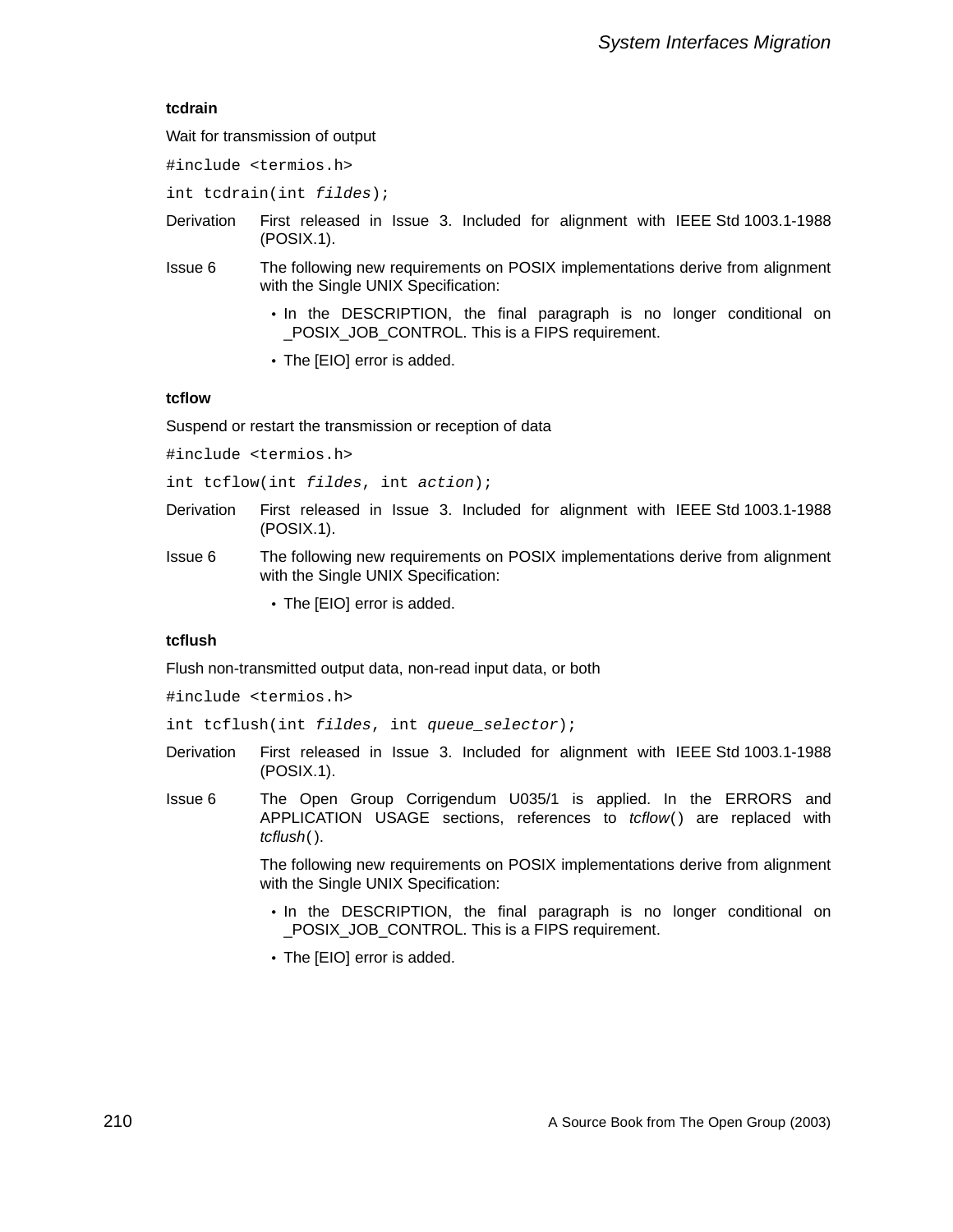# **tcgetattr**

Get the parameters associated with the terminal

#include <termios.h>

int tcgetattr(int fildes, struct termios \*termios\_p);

- Derivation First released in Issue 3. Included for alignment with IEEE Std 1003.1-1988 (POSIX.1).
- Issue 6 In the DESCRIPTION, the rate returned as the input baud rate shall be the output rate. Previously, the number zero was also allowed but was obsolescent.

# **tcgetpgrp**

Get the foreground process group ID

#include <unistd.h>

pid\_t tcgetpgrp(int fildes);

Derivation First released in Issue 3. Included for alignment with IEEE Std 1003.1-1988 (POSIX.1).

Issue 6 In the SYNOPSIS, the optional include of the **<sys/types.h>** header is removed.

The following new requirements on POSIX implementations derive from alignment with the Single UNIX Specification:

• In the DESCRIPTION, text previously conditional on support for \_POSIX\_JOB\_CONTROL is now mandatory. This is a FIPS requirement.

### **tcgetsid**

Get process group ID for session leader for controlling terminal

XSI #include <termios.h>

pid\_t tcgetsid(int fildes);

Derivation First released in Issue 4, Version 2.

Issue 6 No functional changes are made in this issue.

### **tcsendbreak**

Send a ''break'' for a specific duration

#include <termios.h>

int tcsendbreak(int fildes, int duration);

- Derivation First released in Issue 3. Included for alignment with IEEE Std 1003.1-1988 (POSIX.1).
- Issue 6 The following new requirements on POSIX implementations derive from alignment with the Single UNIX Specification:
	- In the DESCRIPTION, text previously conditional on \_POSIX\_JOB\_CONTROL is now mandated. This is a FIPS requirement.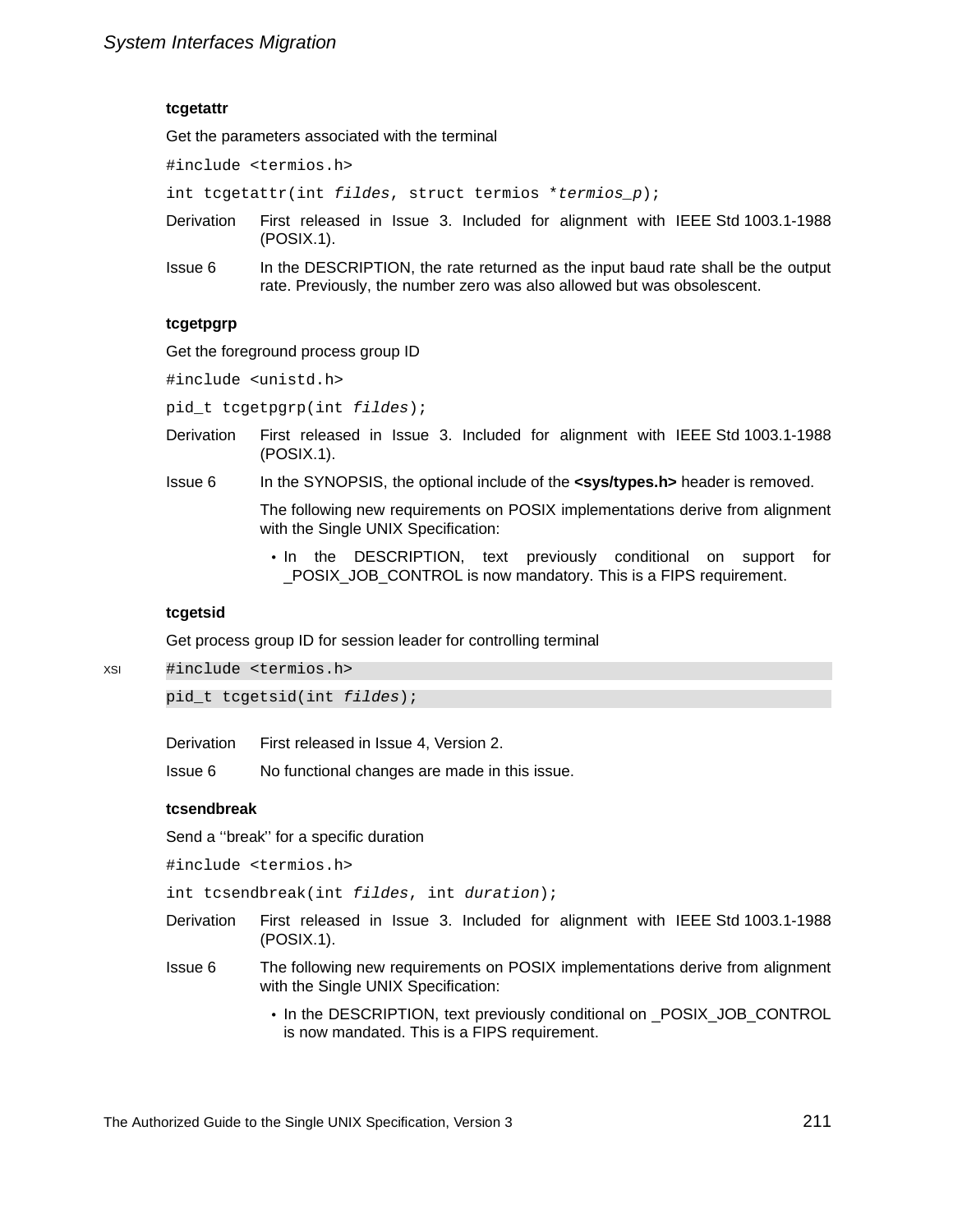• The [EIO] error is added.

### **tcsetattr**

Set the parameters associated with the terminal

```
#include <termios.h>
```
- int tcsetattr(int fildes, int optional\_actions, const struct termios \*termios\_p);
- Derivation First released in Issue 3. Included for alignment with IEEE Std 1003.1-1988 (POSIX.1).
- Issue 6 The following new requirements on POSIX implementations derive from alignment with the Single UNIX Specification:
	- In the DESCRIPTION, text previously conditional on \_POSIX\_JOB\_CONTROL is now mandated. This is a FIPS requirement.
	- The [EIO] error is added.

In the DESCRIPTION, the text describing use of *tcsetattr*() from a process which is a member of a background process group is clarified.

### **tcsetpgrp**

Set the foreground process group ID

#include <unistd.h>

int tcsetpgrp(int fildes, pid\_t pgid\_id);

- Derivation First released in Issue 3. Included for alignment with IEEE Std 1003.1-1988 (POSIX.1).
- Issue 6 In the SYNOPSIS, the inclusion of **<sys/types.h>** is no longer required.

The following new requirements on POSIX implementations derive from alignment with the Single UNIX Specification:

• In the DESCRIPTION and ERRORS sections, text previously conditional on \_POSIX\_JOB\_CONTROL is now mandated. This is a FIPS requirement.

The Open Group Corrigendum U047/4 is applied, adding a new paragraph to the end of the DESCRIPTION. This change is for consistency with IEEE Std 1003.1-1996 (POSIX.1), Section 7.2.

#### **tdelete, tfind, tsearch, twalk**

Manage a binary search tree

XSI #include <search.h>

```
void *tdelete(const void *restrict key, void **restrict rootp,
    int(*compar)(const void *, const void *));
void *tfind(const void *key, void *const *rootp,
    int(*compar)(const void *, const void *));
void *tsearch(const void *key, void **rootp,
    int (*compar)(const void *, const void *));
void twalk(const void *root,
    void (*action)(const void *, VISIT, int));
```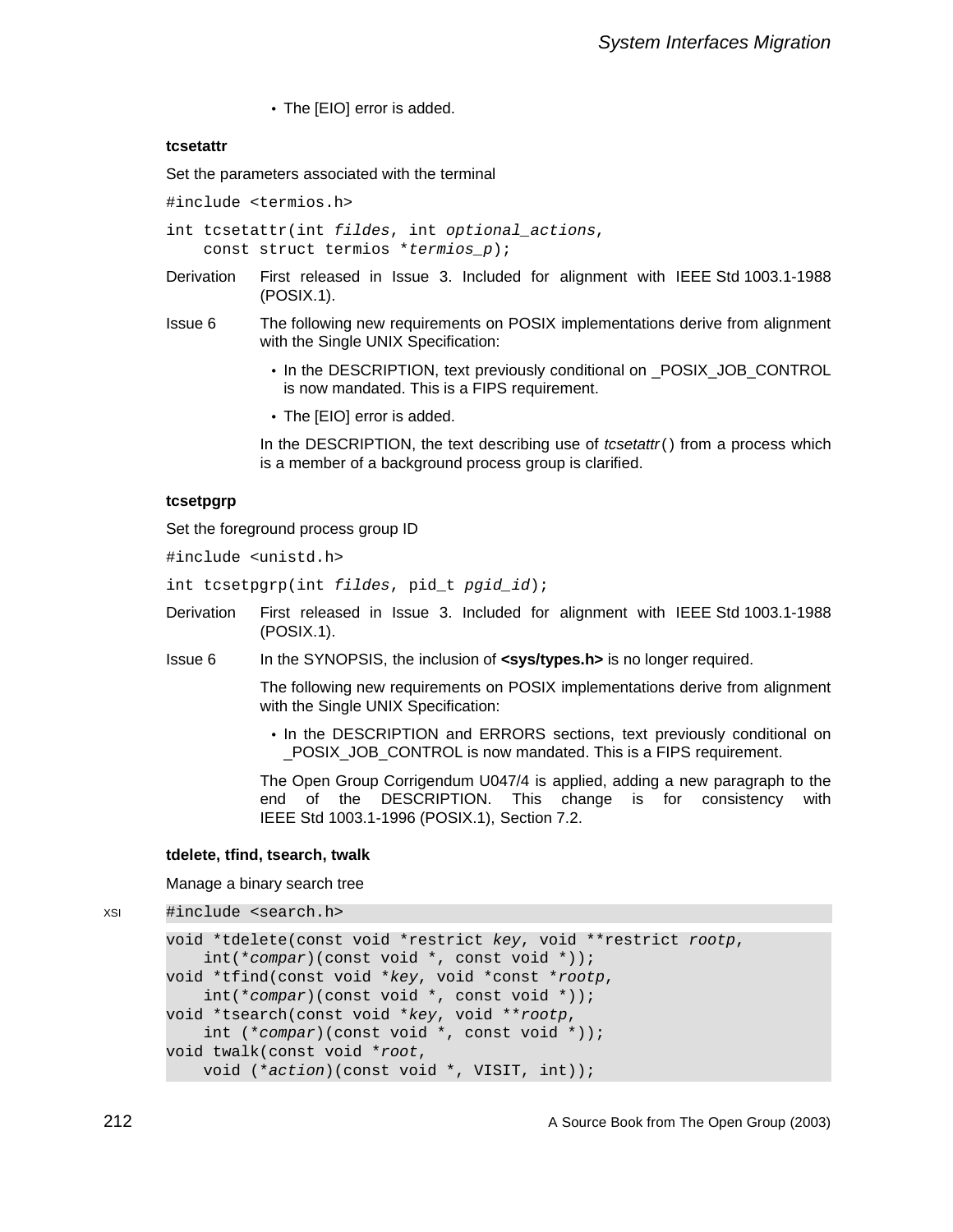Derivation First released in Issue 1. Derived from Issue 1 of the SVID.

Issue 6 The **restrict** keyword is added to the tdelete( ) prototype for alignment with the ISO/IEC 9899: 1999 standard.

### **telldir**

Current location of a named directory stream

XSI #include <dirent.h>

long telldir(DIR \*dirp);

Derivation First released in Issue 2.

Issue 6 No functional changes are made in this issue.

#### **tempnam**

Create a name for a temporary file

XSI #include <stdio.h>

char \*tempnam(const char \*dir, const char \*pfx);

Derivation First released in Issue 1. Derived from Issue 1 of the SVID.

Issue 6 No functional changes are made in this issue.

#### **tgamma, tgammaf, tgammal**

Compute gamma function

#include <math.h>

```
double tgamma(double x);
float tgammaf(float x);
long double tgammal(long double x);
```
These functions compute the *gamma*() function of x.

Derivation First released in Issue 6. Derived from the ISO/IEC 9899: 1999 standard.

, item XSH/TC1/D6/65 is applied, correcting the third paragraph in the RETURN VALUE section.

#### **time**

```
Get time
```
#include <time.h>

time\_t time(time\_t \*tloc);

Derivation First released in Issue 1. Derived from Issue 1 of the SVID.

Issue 6 The EXAMPLES, RATIONALE, and FUTURE DIRECTIONS sections are added.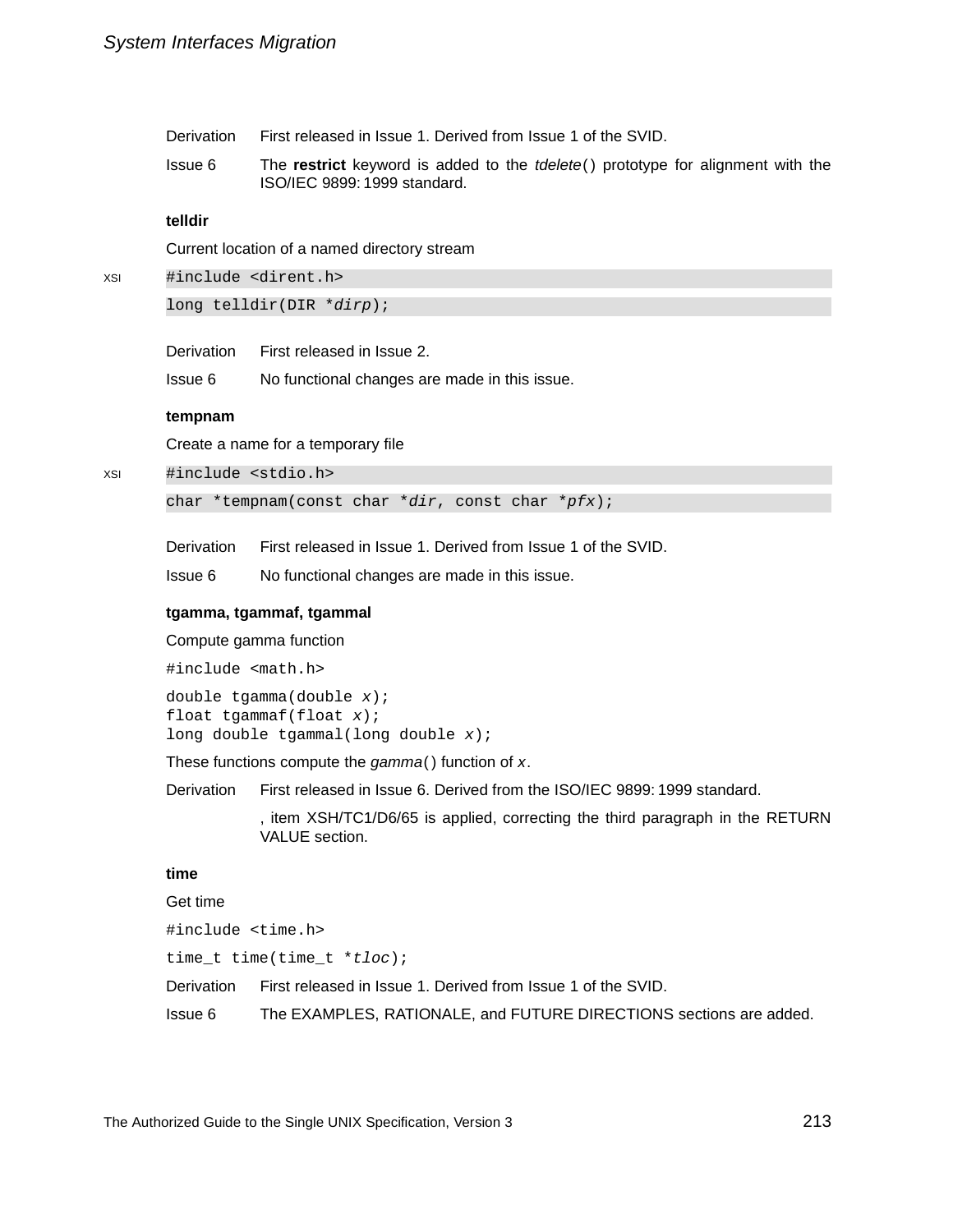### **timer\_create**

Create a per-process timer (**REALTIME**)

```
TMR #include <signal.h>
      #include <time.h>
```

```
int timer_create(clockid_t clockid, struct sigevent *restrict evp,
    timer_t *restrict timerid);
```
- Derivation First released in Issue 5. Included for alignment with the POSIX Realtime Extension. This is part of the Realtime Option Group and may not be available on all implementations.
- Issue 6 The timer\_create() function is marked as part of the Timers option.

The [ENOSYS] error condition has been removed as stubs need not be provided if an implementation does not support the Timers option.

CPU-time clocks are added for alignment with IEEE Std 1003.1d-1999.

The DESCRIPTION is updated for alignment with IEEE Std 1003.1j-2000 by adding the requirement for the CLOCK\_MONOTONIC clock under the Monotonic Clock option.

The **restrict** keyword is added to the timer\_create( ) prototype for alignment with the ISO/IEC 9899: 1999 standard.

item XSH/TC2/D6/138 is applied, updating the DESCRIPTION and APPLICATION USAGE sections to describe the case when a timer is created with the notification method set to SIGEV\_THREAD.

### **timer\_delete**

Delete a per-process timer (**REALTIME**)

TMR #include <time.h>

int timer\_delete(timer\_t timerid);

- Derivation First released in Issue 5. Included for alignment with the POSIX Realtime Extension. This is part of the Realtime Option Group and may not be available on all implementations.
- Issue 6 The timer\_delete() function is marked as part of the Timers option.

The [ENOSYS] error condition has been removed as stubs need not be provided if an implementation does not support the Timers option.

item XSH/TC2/D6/139 is applied, updating the ERRORS section so that the [EINVAL] error becomes optional.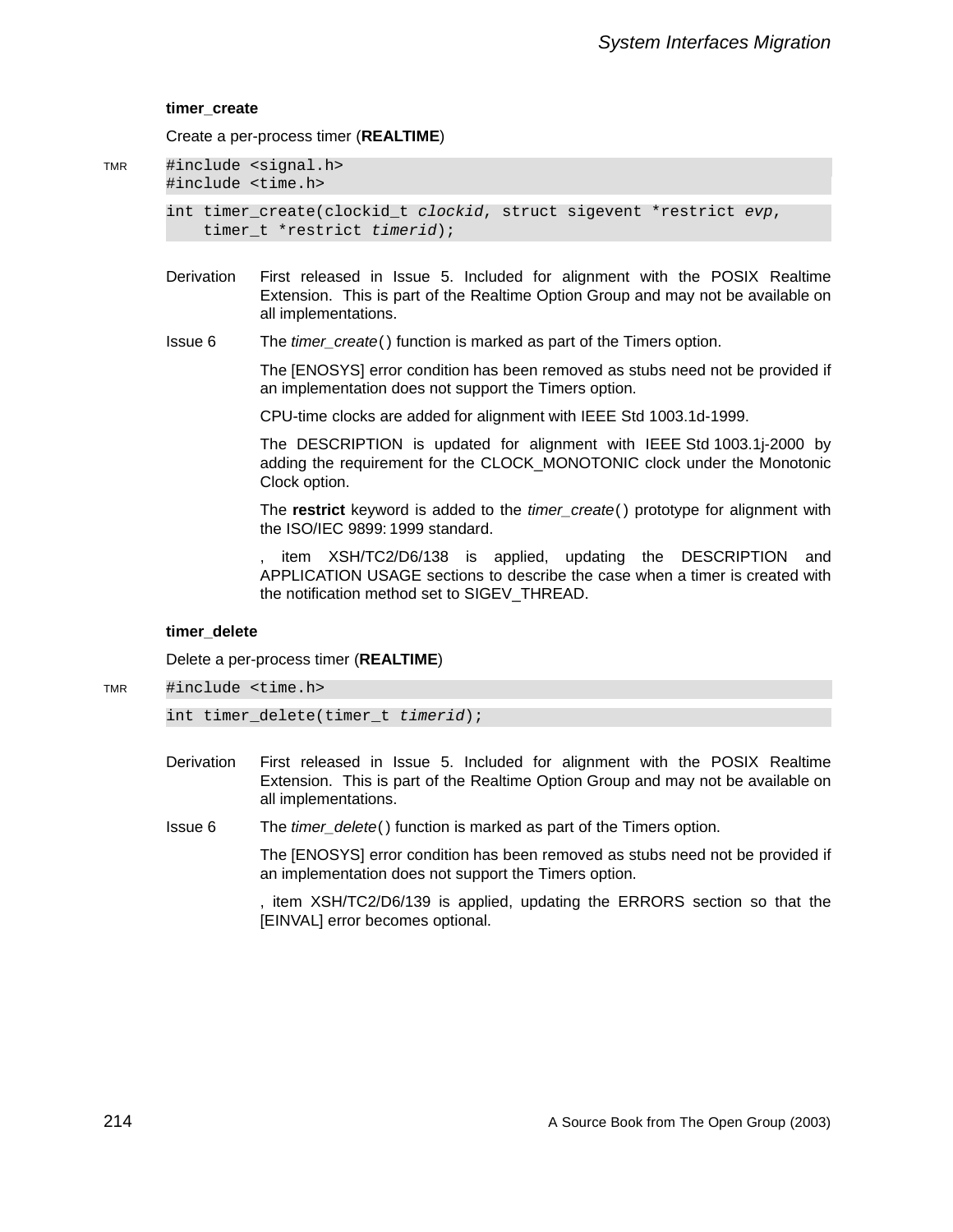### **timer\_getoverrun, timer\_gettime, timer\_settime**

Per-process timers (**REALTIME**)

TMR #include <time.h>

```
int timer_getoverrun(timer_t timerid);
```

```
int timer_gettime(timer_t timerid, struct itimerspec *value);
```

```
int timer_settime(timer_t timerid, int flags,
```

```
const struct itimerspec *restrict value,
struct itimerspec *restrict ovalue);
```
- Derivation First released in Issue 5. Included for alignment with the POSIX Realtime Extension. These functions are part of the Realtime Option Group and may not be available on all implementations.
- Issue 6 The  $timer\_getovernment$ ,  $timer\_gettime$ , and  $timer\_settime$  functions are marked as part of the Timers option.

The [ENOSYS] error condition has been removed as stubs need not be provided if an implementation does not support the Timers option.

The [EINVAL] error condition is updated to include the following: "and the *it\_value* member of that structure did not specify zero seconds and nanoseconds.'' This change is for IEEE PASC Interpretation 1003.1 #89.

The DESCRIPTION for timer\_getoverrun() is updated to clarify that "If no expiration signal has been delivered for the timer, or if the Realtime Signals Extension is not supported, the return value of *timer\_getoverrun*() is unspecified".

The **restrict** keyword is added to the timer\_settime( ) prototype for alignment with the ISO/IEC 9899: 1999 standard.

, item XSH/TC2/D6/141 is applied, updating the ERRORS section to include an optional [EINVAL] error for the case when a timer is created with the notification method set to SIGEV\_THREAD. APPLICATION USAGE text is also added.

### **times**

Get process and waited-for child process times

#include <sys/times.h>

clock\_t times(struct tms \*buffer);

Derivation First released in Issue 1. Derived from Issue 1 of the SVID.

Issue 6 No functional changes are made in this issue.

### **tmpfile**

Create a temporary file

#include <stdio.h>

FILE \*tmpfile(void);

- Derivation First released in Issue 1. Derived from Issue 1 of the SVID.
- Issue 6 The following new requirements on POSIX implementations derive from alignment with the Single UNIX Specification: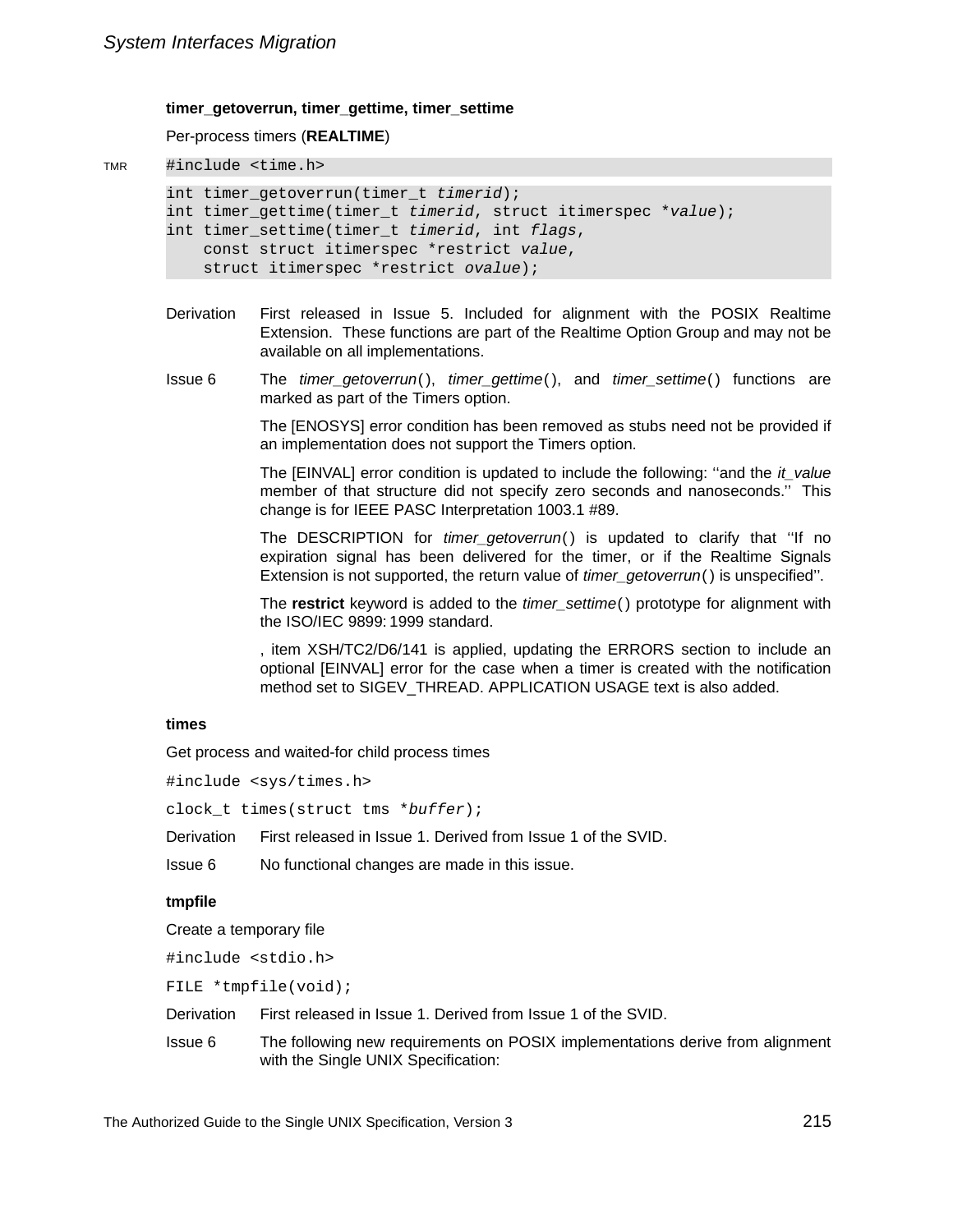- In the ERRORS section, the [EOVERFLOW] condition is added. This change is to support large files.
- The [EMFILE] optional error condition is added.

### **tmpnam**

Create a name for a temporary file

#include <stdio.h>

char \*tmpnam(char \*s);

Derivation First released in Issue 1. Derived from Issue 1 of the SVID.

Issue 6 The DESCRIPTION is expanded for alignment with the ISO/IEC 9899: 1999 standard.

> item XSH/TC2/D6/142 is applied, updating the DESCRIPTION to allow implementations of the tempnam() function to call  $tmpnam($ ).

# **toascii**

Translate integer to a 7-bit ASCII character

XSI #include <ctype.h>

int toascii(int c);

Derivation First released in Issue 1. Derived from Issue 1 of the SVID.

Issue 6 No functional changes are made in this issue.

# **tolower**

Transliterate uppercase characters to lowercase

#include <ctype.h>

int tolower(int  $c$ );

Derivation First released in Issue 1. Derived from Issue 1 of the SVID.

Issue 6 No functional changes are made in this issue.

### **toupper**

Transliterate lowercase characters to uppercase

#include <ctype.h>

int toupper(int  $c$ );

Derivation First released in Issue 1. Derived from Issue 1 of the SVID.

Issue 6 No functional changes are made in this issue.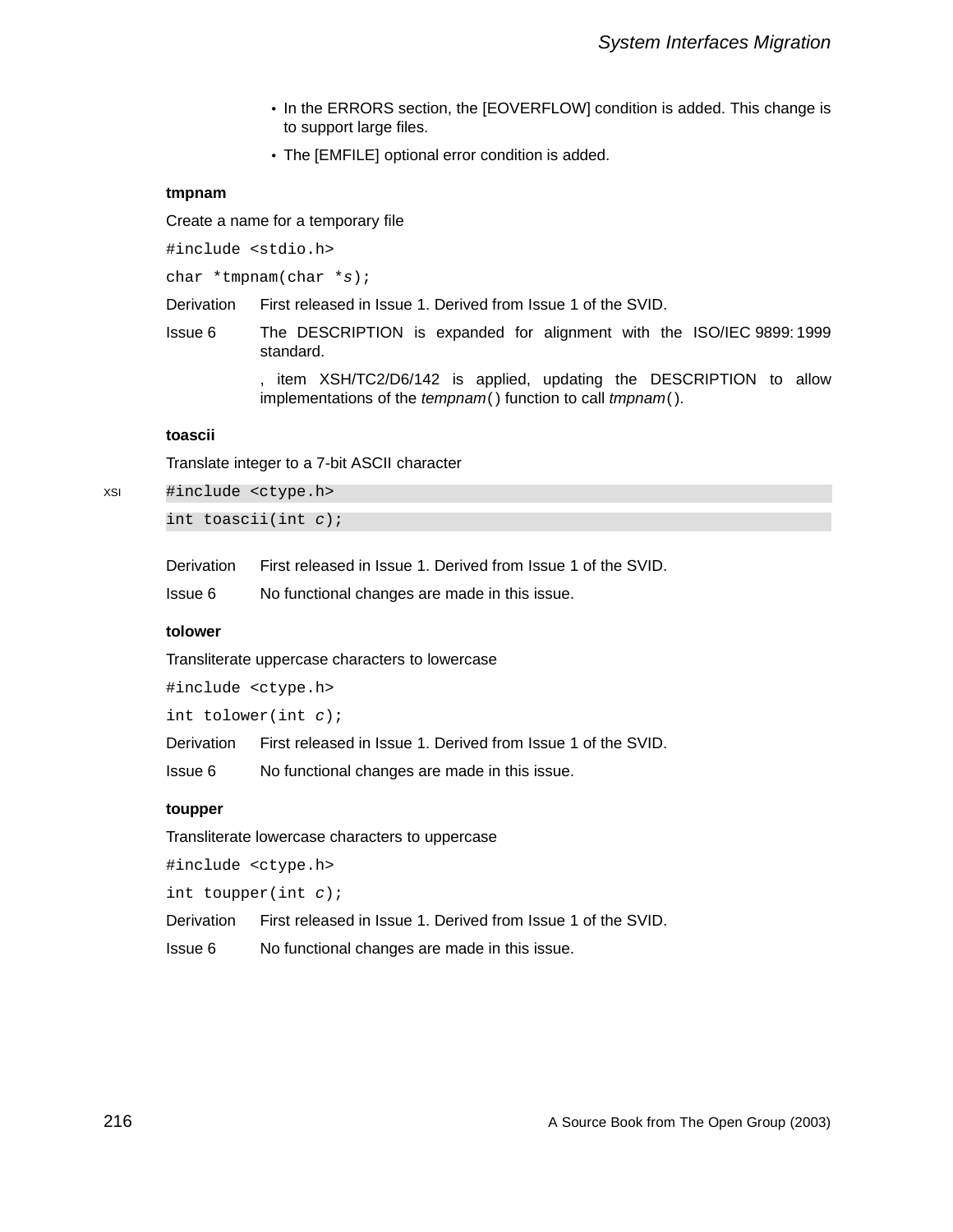### **towctrans**

Wide-character transliteration

#include <wctype.h>

wint\_t towctrans(wint\_t wc, wctrans\_t desc);

Derivation First released in Issue 5. Derived from the ISO/IEC 9899: 1990 standard.

Issue 6 No functional changes are made in this issue.

### **towlower**

Transliterate uppercase wide-character code to lowercase

#include <wctype.h>

wint\_t towlower(wint\_t wc);

Derivation First released in Issue 4.

Issue 6 No functional changes are made in this issue.

# **towupper**

Transliterate lowercase wide-character code to uppercase

#include <wctype.h>

wint\_t towupper(wint\_t wc);

Derivation First released in Issue 4.

Issue 6 No functional changes are made in this issue.

### **trunc, truncf, truncl**

Round to truncated integer value

#include <math.h>

double trunc(double x); float truncf(float x); long double truncl(long double x);

These functions round their argument to the integer value, in floating format, nearest to but no larger in magnitude than the argument.

Derivation First released in Issue 6. Derived from the ISO/IEC 9899: 1999 standard.

### **truncate**

Truncate a file to a specified length

XSI #include <unistd.h>

int truncate(const char \*path, off\_t length);

Derivation First released in Issue 4, Version 2.

Issue 6 This reference page is split out from the ftruncate( ) reference page.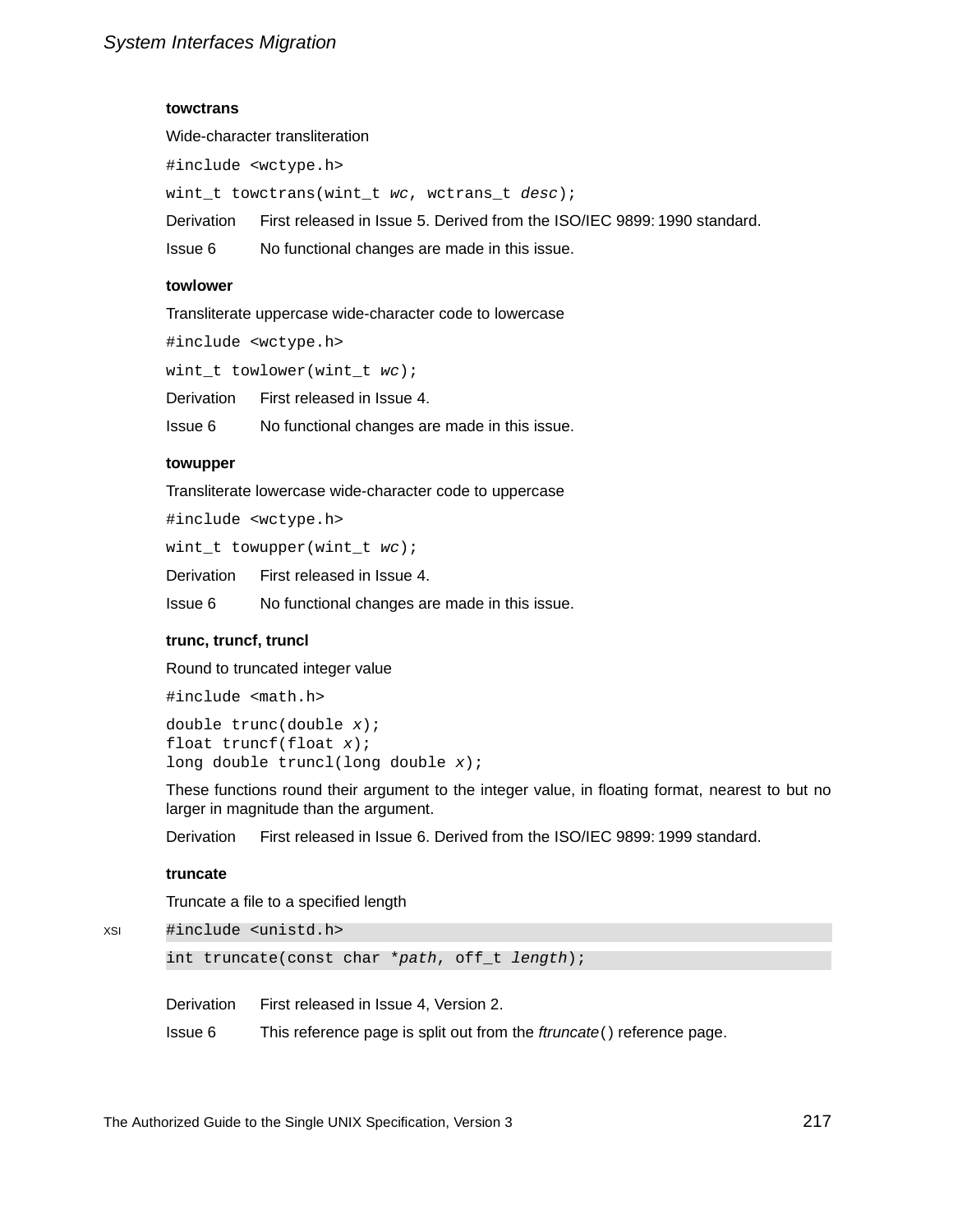The wording of the mandatory [ELOOP] error condition is updated, and a second optional [ELOOP] error condition is added.

### **ttyname, ttyname\_r**

Find pathname of a terminal

#include <unistd.h>

char \*ttyname(int fildes); TSF int ttyname\_r(int fildes, char \*name, size\_t namesize);

Derivation First released in Issue 1. Derived from Issue 1 of the SVID.

Issue 6 The  $ttyname_r()$  function is marked as part of the Thread-Safe Functions option. Support for this option is mandatory on systems supporting the Single UNIX Specification.

> The following new requirements on POSIX implementations derive from alignment with the Single UNIX Specification:

- The statement that errno is set on error is added.
- The [EBADF] and [ENOTTY] optional error conditions are added.

#### **daylight, timezone, tzname, tzset**

Set timezone conversion information

#include <time.h>

```
XSI extern int daylight;
      extern long timezone;
CX extern char *tzname[2];
```
void tzset(void);

Derivation First released in Issue 1. Derived from Issue 1 of the SVID.

Issue 6 The example is corrected.

#### **ualarm**

Set the interval timer

OB XSI #include <unistd.h>

useconds\_t ualarm(useconds\_t useconds, useconds\_t interval);

Derivation First released in Issue 4, Version 2.

Issue 6 This function is marked obsolescent.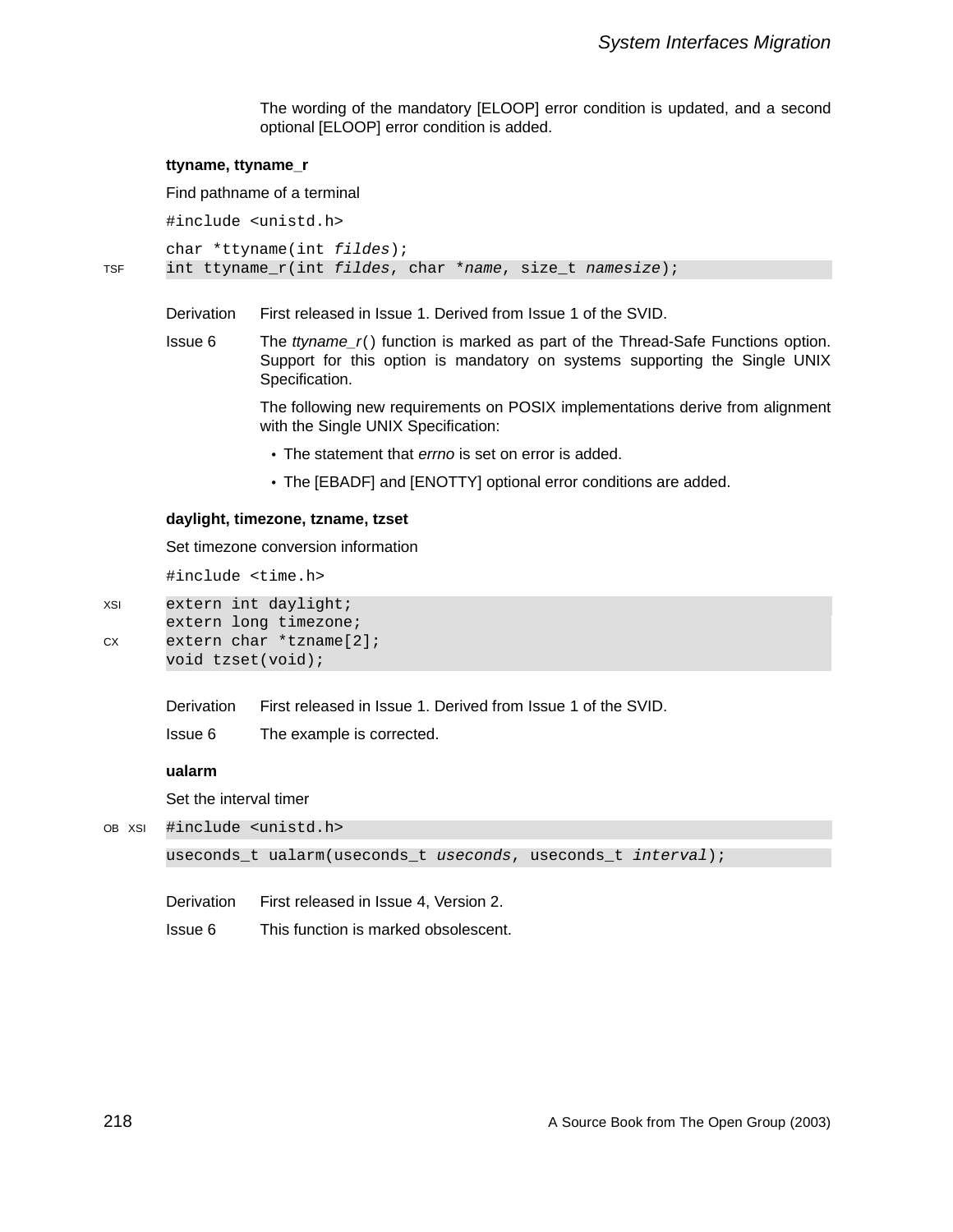### **ulimit**

Get and set process limits

```
XSI #include <ulimit.h>
```
long ulimit(int cmd, ...);

Derivation First released in Issue 1. Derived from Issue 1 of the SVID.

Issue 6 No functional changes are made in this issue.

### **umask**

Set and get file mode creation mask

#include <sys/stat.h>

mode\_t umask(mode\_t cmask);

Derivation First released in Issue 1. Derived from Issue 1 of the SVID.

Issue 6 In the SYNOPSIS, the optional include of the **<sys/types.h>** header is removed.

#### **uname**

Get name of current system

#include <sys/utsname.h>

int uname(struct utsname \*name);

Derivation First released in Issue 1. Derived from Issue 1 of the SVID.

Issue 6 No functional changes are made in this issue.

### **ungetc**

Push byte back into input stream

#include <stdio.h>

int ungetc(int c, FILE \*stream);

Derivation First released in Issue 1. Derived from Issue 1 of the SVID.

Issue 6 No functional changes are made in this issue.

### **ungetwc**

Push wide-character code back into input stream

```
#include <stdio.h>
#include <wchar.h>
```
wint\_t ungetwc(wint\_t wc, FILE \*stream);

Derivation First released in Issue 4. Derived from the MSE working draft.

Issue 6 The [EILSEQ] optional error condition is marked CX.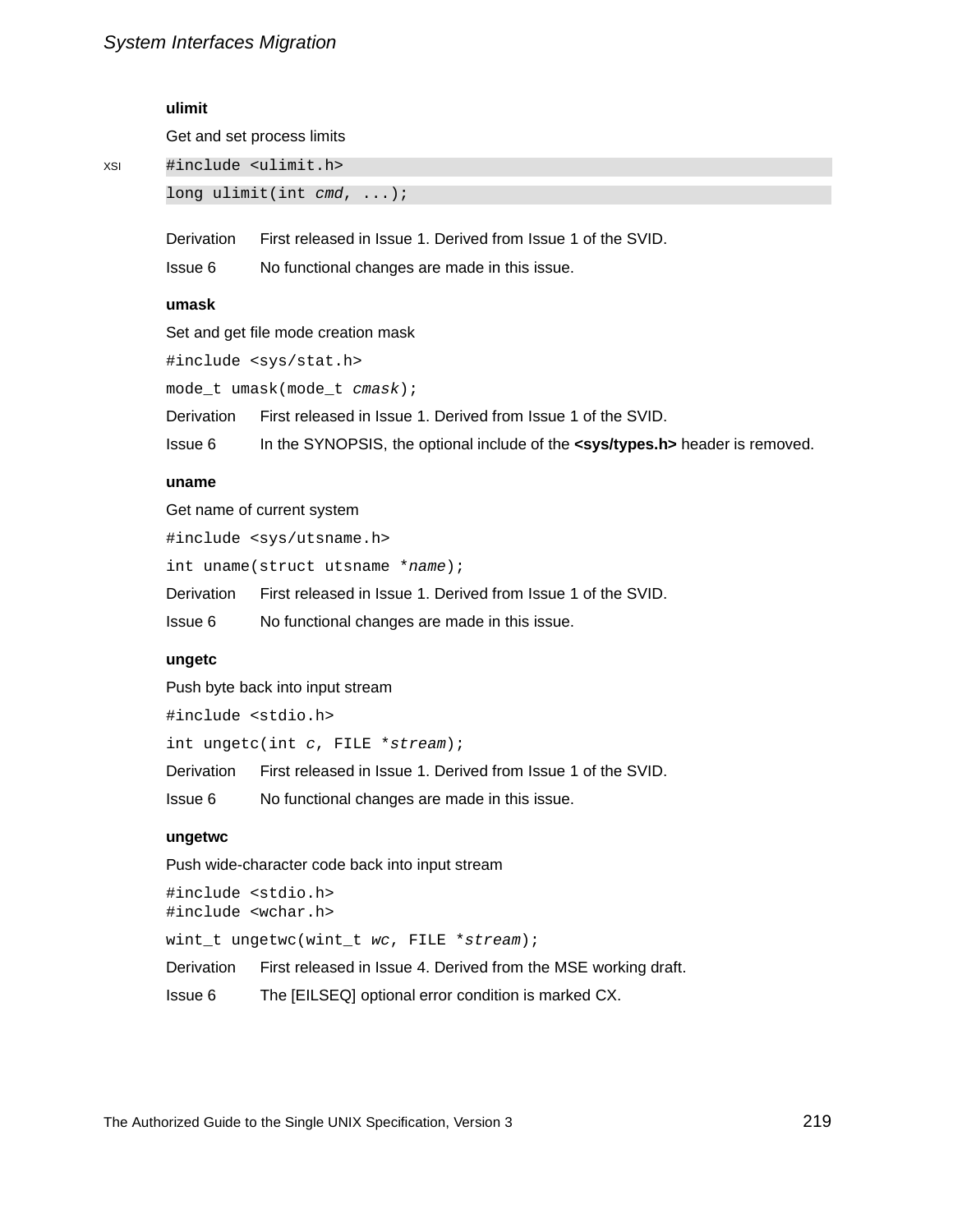# **unlink**

Remove a directory entry

#include <unistd.h>

int unlink(const char \*path);

Derivation First released in Issue 1. Derived from Issue 1 of the SVID.

Issue 6 The following new requirements on POSIX implementations derive from alignment with the Single UNIX Specification:

- In the DESCRIPTION, the effect is specified if path specifies a symbolic link.
- The [ELOOP] mandatory error condition is added.
- A second [ENAMETOOLONG] is added as an optional error condition.
- The [ETXTBSY] optional error condition is added.

The following changes were made to align with the IEEE P1003.1a draft standard:

• The [ELOOP] optional error condition is added.

### **unlockpt**

Unlock a pseudo-terminal master/slave pair

XSI #include <stdlib.h>

int unlockpt(int fildes);

Derivation First released in Issue 4, Version 2.

Issue 6 No functional changes are made in this issue.

### **unsetenv**

Remove environment variable

CX #include <stdlib.h>

int unsetenv(const char \*name);

Derivation First released in Issue 6. Derived from the IEEE P1003.1a draft standard.

### **usleep**

Suspend execution for an interval

OB XSI #include <unistd.h>

int usleep(useconds\_t useconds);

Applications are recommended to use *nanosleep* $()$  if the Timers option is supported, or setitimer(), timer-create(), timer\_delete(), timer\_getoverrun(), timer\_gettime(), or timer\_settime( ) instead of this function.

Derivation First released in Issue 4, Version 2.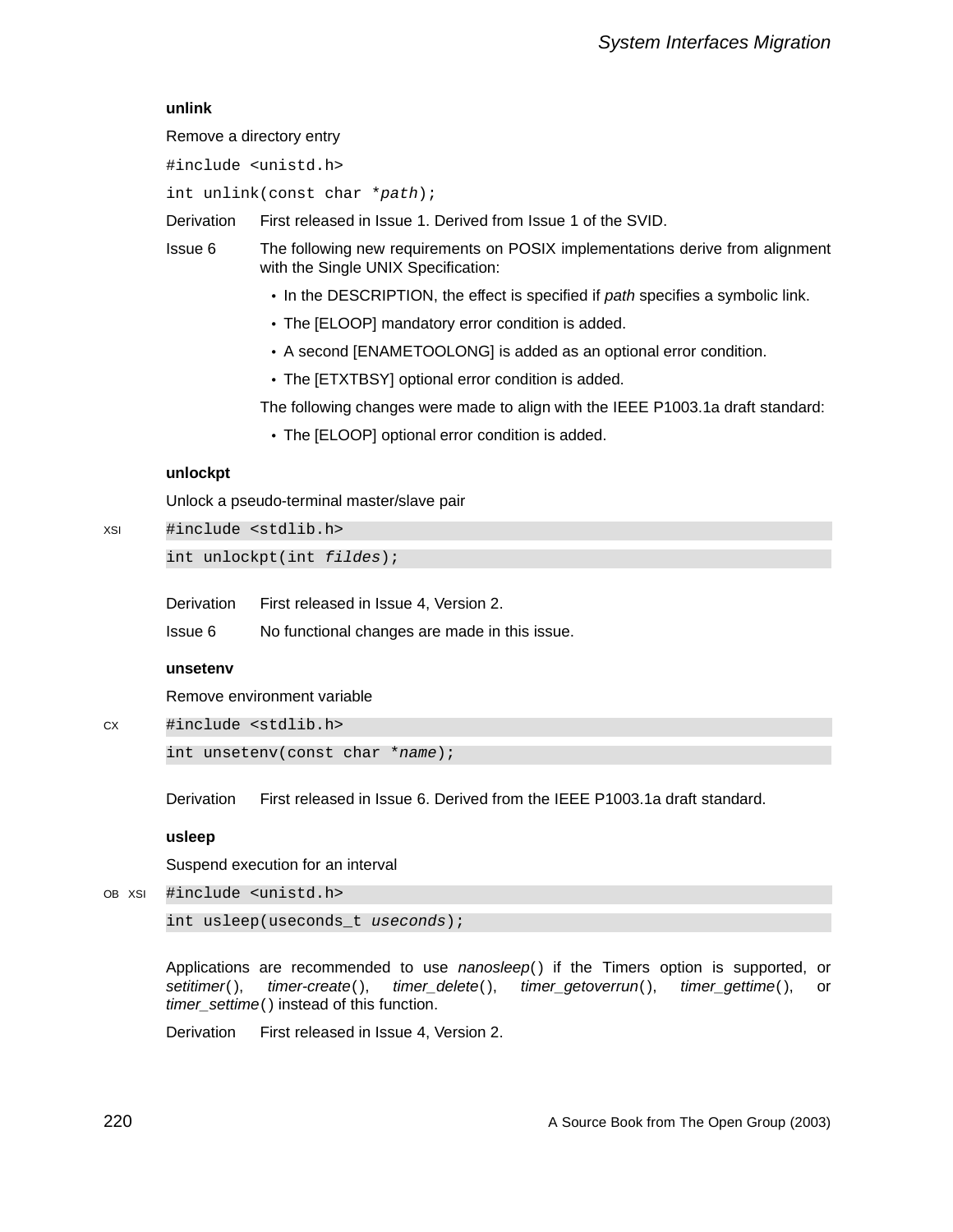Issue 6 This function is marked obsolescent.

, item XSH/TC2/D6/144 is applied, updating the DESCRIPTION from ''process' signal mask" to "thread's signal mask", and adding a statement that the usleep() function need not be reentrant.

# **utime**

Set file access and modification times

#include <utime.h>

int utime(const char \*path, const struct utimbuf \*times);

Derivation First released in Issue 1. Derived from Issue 1 of the SVID.

Issue 6 In the SYNOPSIS, the optional include of the **<sys/types.h>** header is removed.

The following new requirements on POSIX implementations derive from alignment with the Single UNIX Specification:

- The [ELOOP] mandatory error condition is added.
- A second [ENAMETOOLONG] is added as an optional error condition.

The following changes were made to align with the IEEE P1003.1a draft standard:

• The [ELOOP] optional error condition is added.

### **utimes**

Set file access and modification times (**LEGACY**)

XSI #include <sys/time.h>

int utimes(const char \*path, const struct timeval  $times[2])$ ;

- Derivation First released in Issue 4, Version 2.
- Issue 6 This function is marked LEGACY and may not be available on all implementations.

For applications portability, the *utime*() function should be used to set file access and modification times instead of utimes().

The wording of the mandatory [ELOOP] error condition is updated, and a second optional [ELOOP] error condition is added.

### **va\_arg, va\_copy, va\_end, va\_start**

Handle variable argument list

```
#include <stdarg.h>
type va_arg(va_list ap, type);
void va_copy(va_list dest, va_list src);
void va_end(va_list ap);
void va_start(va_list ap, argN);
```
Derivation First released in Issue 4. Derived from the ISO C standard.

Issue 6 The  $v = c$ , is added to copy a variable argument list. This is added for alignment with the ISO/IEC 9899: 1999 standard.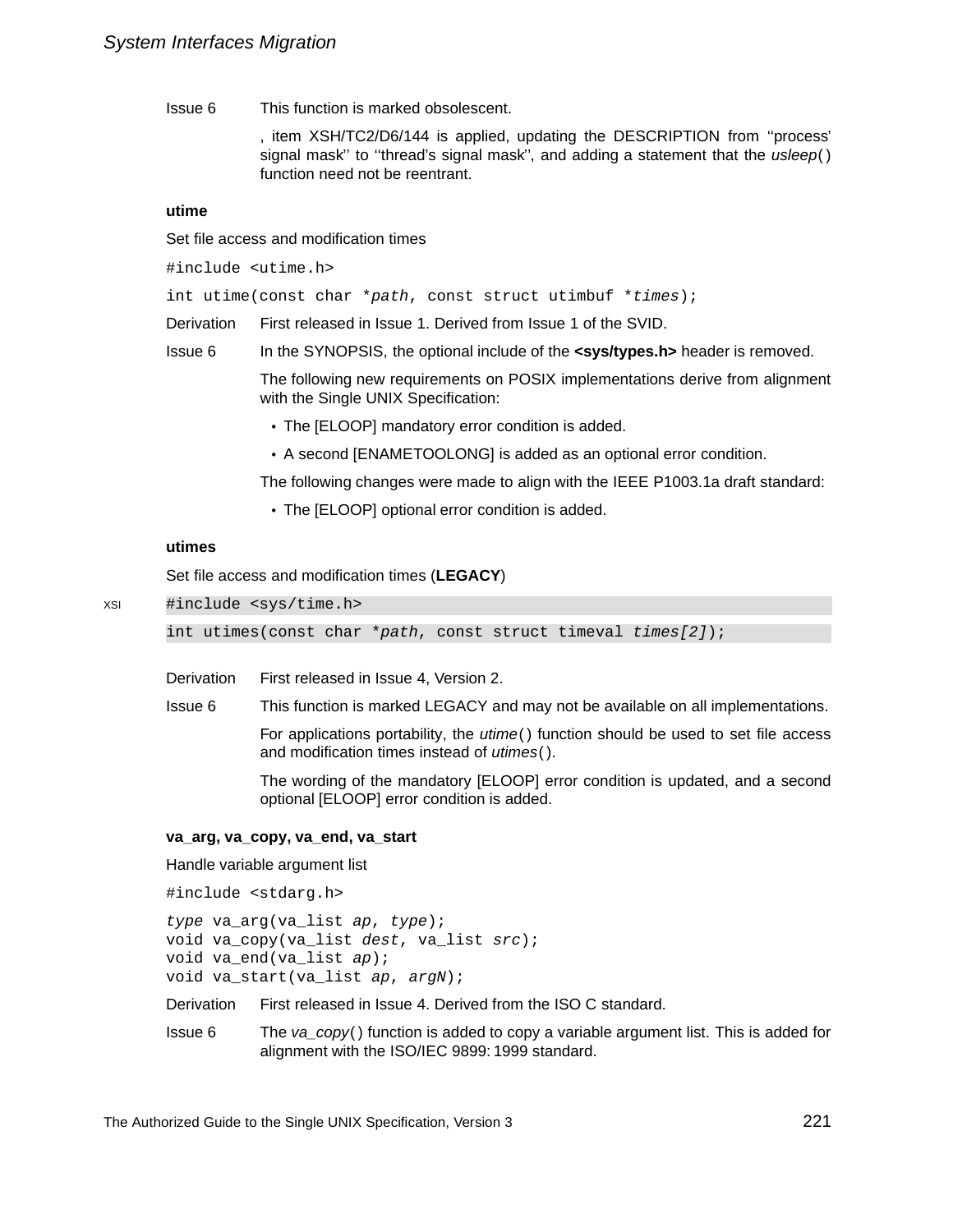### **vfork**

Create new process; share virtual memory

```
OB XSI #include <unistd.h>
```
pid\_t vfork(void);

Conforming applications are recommended not to depend on  $\mathit{vfork}($ ), but to use  $\mathit{fork}($ ) instead. The *vfork*() function may be withdrawn in a future version.

The use of vfork( ) for any purpose except as a prelude to an immediate call to a function from the exec family, or to  $\_exit()$ , is not advised.

Derivation First released in Issue 4, Version 2.

Issue 6 Marked obsolescent.

# **vfprintf, vprintf, vsnprintf, vsprintf**

Format output of a stdarg argument list

```
#include <stdarg.h>
#include <stdio.h>
int vfprintf(FILE *restrict stream, const char *restrict format,
    va_list ap);
int vprintf(const char *restrict format, va_list ap);
int vsnprintf(char *restrict s, size_t n, const char *restrict format,
    va_list ap);
int vsprintf(char *restrict s, const char *restrict format, va_list ap);
Derivation First released in Issue 1. Derived from Issue 1 of the SVID.
```
Issue 6 The *vfprintf*(), *vprintf*(), *vsnprintf*(), and *vsprintf*() functions are updated to include the **restrict** keyword for alignment with the ISO/IEC 9899: 1999 standard.

# **vfscanf, vscanf, vsscanf**

Format input of a stdarg list

```
#include <stdarg.h>
#include <stdio.h>
int vfscanf(FILE *restrict stream, const char *restrict format,
    va_list arg);
int vscanf(const char *restrict format, va_list arg);
int vsscanf(const char *restrict s, const char *restrict format,
    va_list arg);
```
The vscanf(), vfscanf(), and vsscanf() functions are equivalent to the scanf(), fscanf(), and sscanf() functions, respectively, except that instead of being called with a variable number of arguments, they are called with an argument list as defined in the **<stdarg.h>** header.

Derivation First released in Issue 6. Derived from the ISO/IEC 9899: 1999 standard.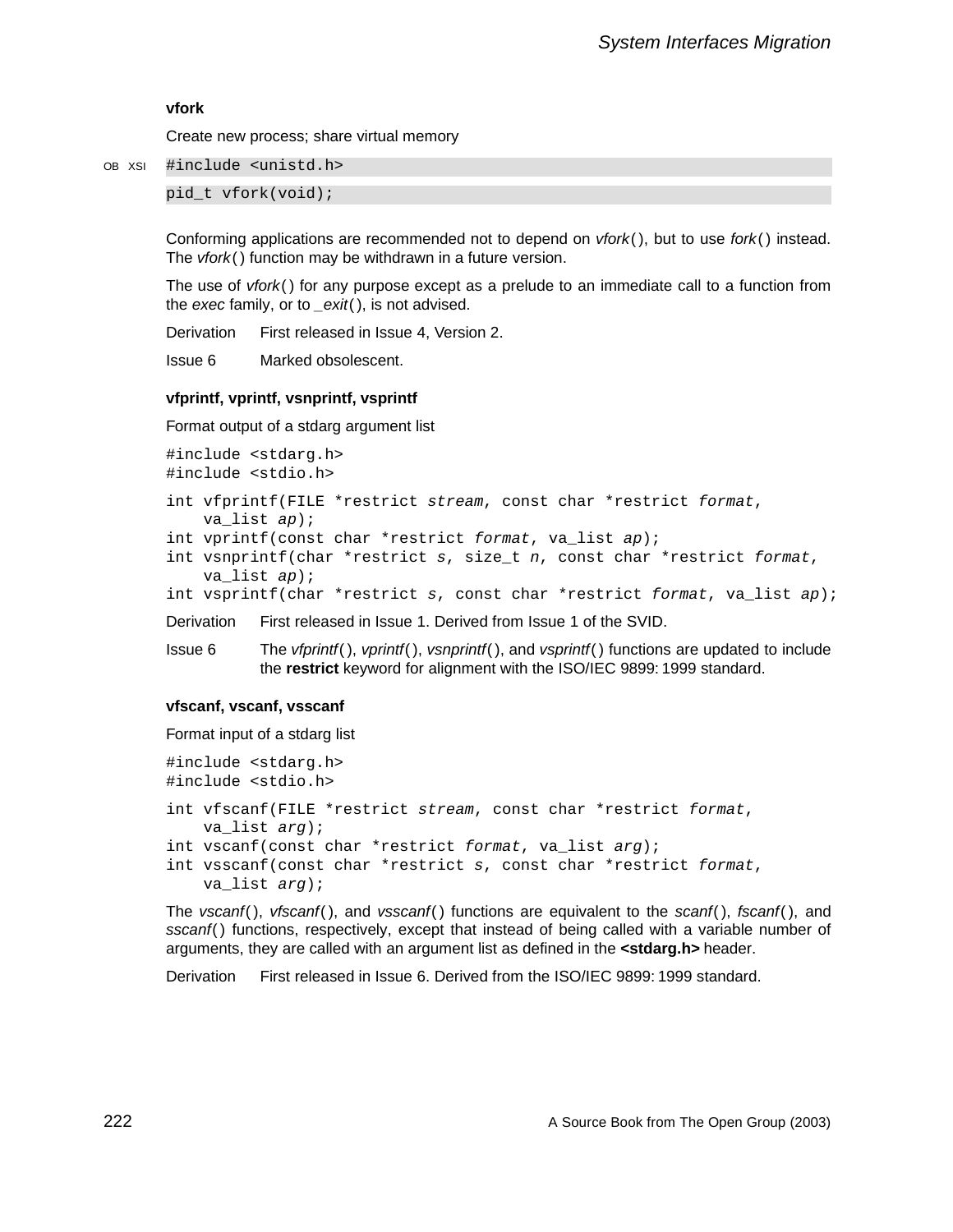### **vfwprintf, vswprintf, vwprintf**

Wide-character formatted output of a stdarg argument list

```
#include <stdarg.h>
#include <stdio.h>
#include <wchar.h>
int vfwprintf(FILE *restrict stream, const wchar_t *restrict format,
   va_list arg);
int vswprintf(wchar_t *restrict ws, size_t n,
    const wchar_t *restrict format, va_list arg);
int vwprintf(const wchar_t *restrict format, va_list arg);
```
- Derivation First released in Issue 5. Included for alignment with the ISO/IEC 9899: 1990 standard.
- Issue 6 The *vfwprintf*(), vswprintf(), and *vwprintf*() prototypes are updated to include the **restrict** keyword for alignment with the ISO/IEC 9899: 1999 standard.

#### **vfwscanf, vswscanf, vwscanf**

Wide-character formatted input of a stdarg list

```
#include <stdarg.h>
#include <stdio.h>
#include <wchar.h>
int vfwscanf(FILE *restrict stream, const wchar_t *restrict format,
   va_list arg);
int vswscanf(const wchar_t *restrict ws, const wchar_t *restrict format,
    va_list arg);
int vwscanf(const wchar_t *restrict format, va_list arg);
```
The vfwscanf(), vswscanf(), and vwscanf() functions are equivalent to the fwscanf(), swscanf(), and wscanf() functions, respectively, except that instead of being called with a variable number of arguments, they are called with an argument list as defined in the **<stdarg.h>** header.

Derivation First released in Issue 6. Derived from the ISO/IEC 9899: 1999 standard.

#### **wait, waitpid**

Wait for a child process to stop or terminate

```
#include <sys/wait.h>
```
pid\_t wait(int \*stat\_loc); pid\_t waitpid(pid\_t pid, int \*stat\_loc, int options);

Derivation First released in Issue 1. Derived from Issue 1 of the SVID.

Issue 6 In the SYNOPSIS, the optional include of the **<sys/types.h>** header is removed.

The following changes were made to align with the IEEE P1003.1a draft standard:

• The processing of the SIGCHLD signal and the [ECHILD] error is clarified.

The semantics of WIFSTOPPED(stat\_val), WIFEXITED(stat\_val), and WIFSIGNALED(*stat\_val*) are defined with respect to *posix\_spawn*() or posix\_spawnp( ) for alignment with IEEE Std 1003.1d-1999.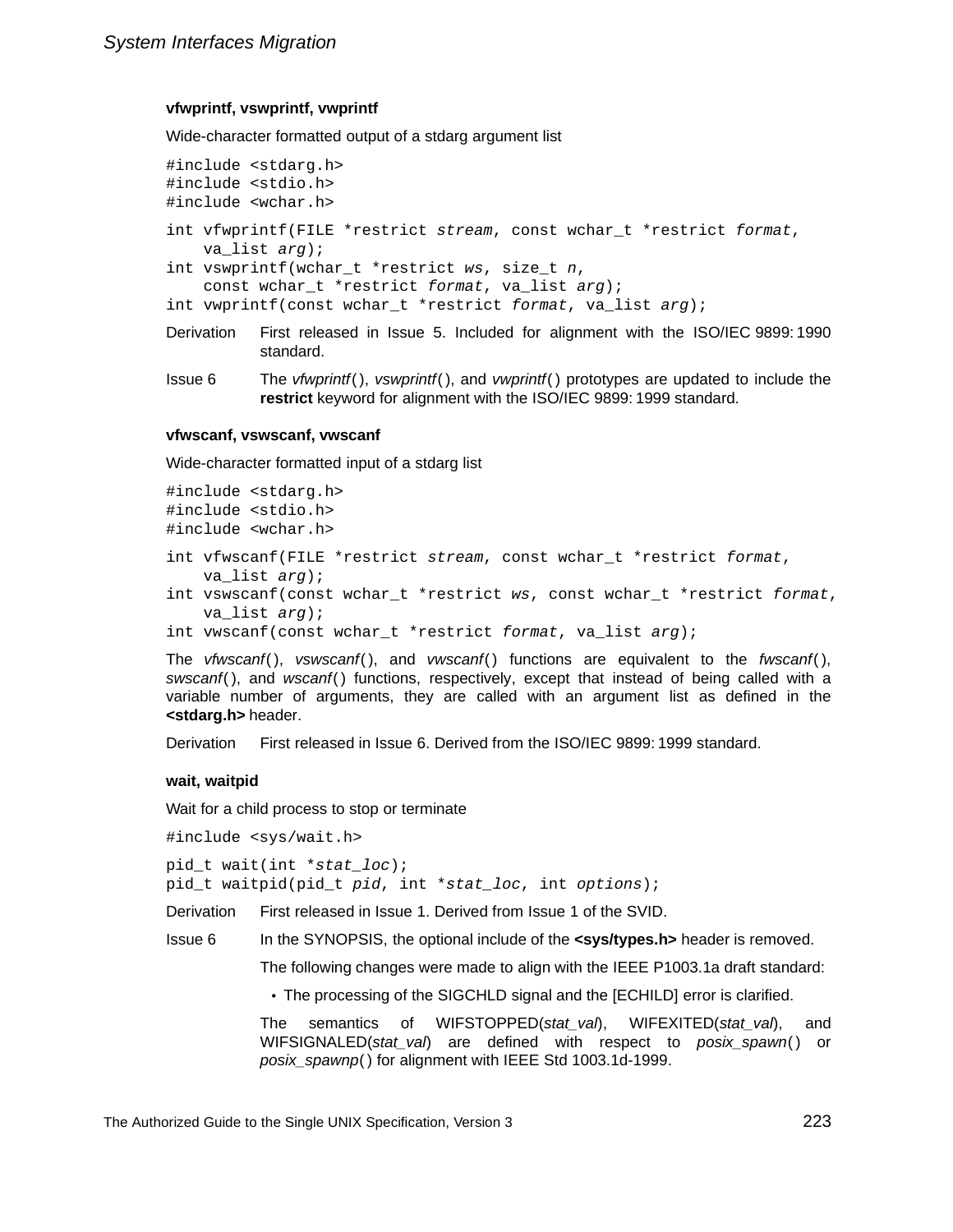The DESCRIPTION is updated for alignment with the ISO/IEC 9899: 1999 standard.

### **waitid**

Wait for a child process to change state

```
XSI #include <sys/wait.h>
```
int waitid(idtype\_t idtype, id\_t id, siginfo\_t \*infop, int options);

Derivation First released in Issue 4, Version 2.

Issue 6 No functional changes are made in this issue.

#### **wcrtomb**

Convert a wide-character code to a character (restartable)

#include <stdio.h>

size\_t wcrtomb(char \*restrict s, wchar\_t wc, mbstate\_t \*restrict ps);

- Derivation First released in Issue 5. Included for alignment with the ISO/IEC 9899: 1990 standard.
- Issue 6 In the DESCRIPTION, a note on using this function in a threaded application is added.

The wcrtomb( ) prototype is updated to include the **restrict** keyword for alignment with the ISO/IEC 9899: 1999 standard.

#### **wcscat**

Concatenate two wide-character strings

#include <wchar.h>

wchar\_t \*wcscat(wchar\_t \*restrict ws1, const wchar\_t \*restrict ws2);

Derivation First released in Issue 4. Derived from the MSE working draft.

Issue 6 The Open Group Corrigendum U040/2 is applied. In the RETURN VALUE section, s1 is changed to  $ws1$ .

> The wcscat( ) prototype is updated to include the **restrict** keyword for alignment with the ISO/IEC 9899: 1999 standard.

# **wcschr**

Wide-character string scanning operation

#include <wchar.h>

wchar\_t \*wcschr(const wchar\_t \*ws, wchar\_t wc);

Derivation First released in Issue 4. Derived from the MSE working draft.

Issue 6 No functional changes are made in this issue.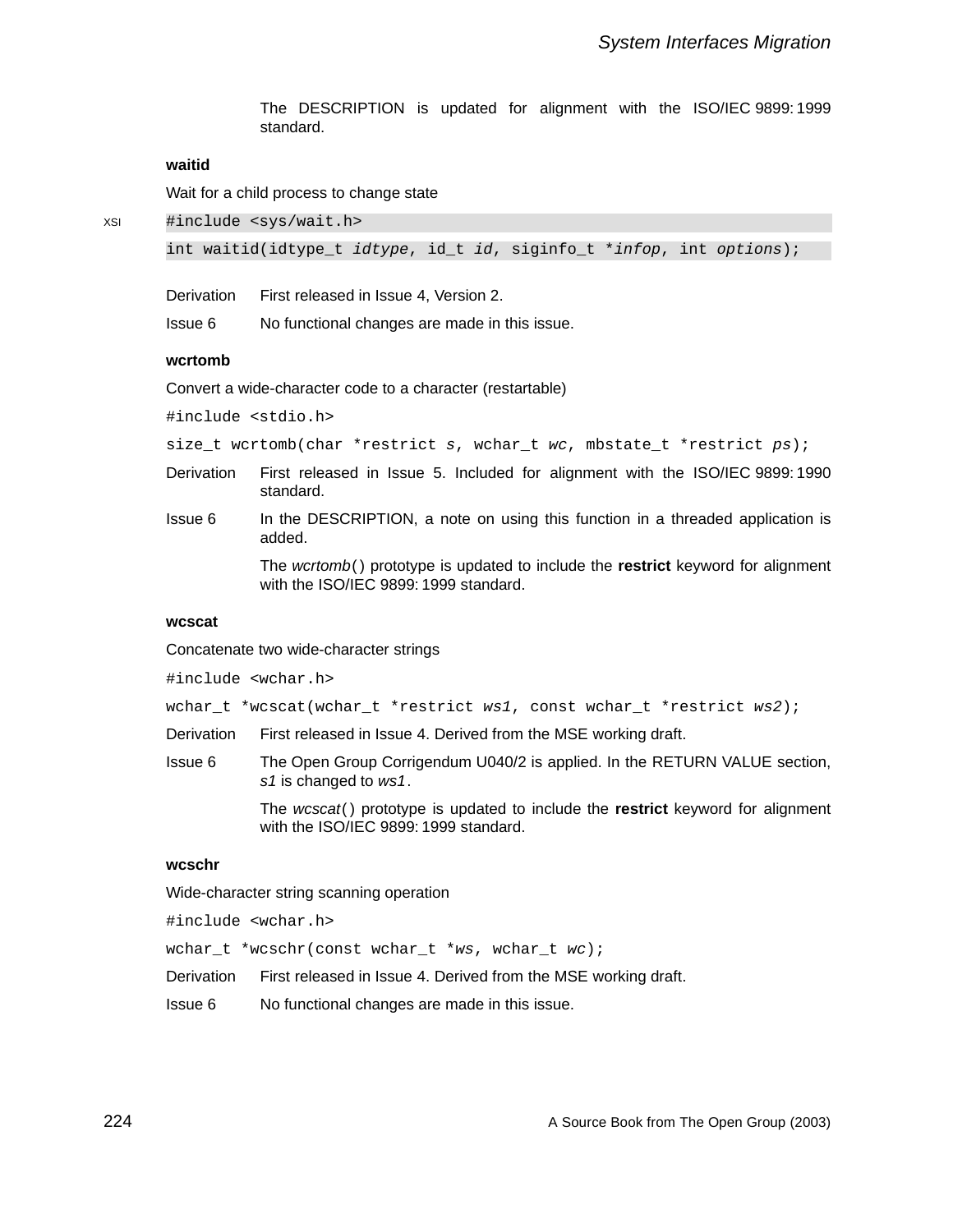#### **wcscmp**

Compare two wide-character strings

#include <wchar.h>

int wcscmp(const wchar\_t \*ws1, const wchar\_t \*ws2);

Derivation First released in Issue 4. Derived from the MSE working draft.

Issue 6 No functional changes are made in this issue.

### **wcscoll**

Wide-character string comparison using collating information

#include <wchar.h>

int wcscoll(const wchar\_t \*ws1, const wchar\_t \*ws2);

Derivation First released in Issue 4. Derived from the MSE working draft.

Issue 6 No functional changes are made in this issue.

### **wcscpy**

Copy a wide-character string

#include <wchar.h>

wchar\_t \*wcscpy(wchar\_t \*restrict ws1, const wchar\_t \*restrict ws2);

Derivation First released in Issue 4. Derived from the MSE working draft.

Issue 6 The wcscpy( ) prototype is updated to include the **restrict** keyword for alignment with the ISO/IEC 9899: 1999 standard.

#### **wcscspn**

Get length of a complementary wide substring

#include <wchar.h>

size\_t wcscspn(const wchar\_t \*ws1, const wchar\_t \*ws2);

Derivation First released in Issue 4. Derived from the MSE working draft.

Issue 6 No functional changes are made in this issue.

### **wcsftime**

Convert date and time to a wide-character string

#include <wchar.h>

size\_t wcsftime(wchar\_t \*restrict wcs, size\_t maxsize, const wchar\_t \*restrict format, const struct tm \*restrict timeptr);

Derivation First released in Issue 4.

Issue 6 The wcsftime( ) prototype is updated to include the **restrict** keyword for alignment with the ISO/IEC 9899: 1999 standard.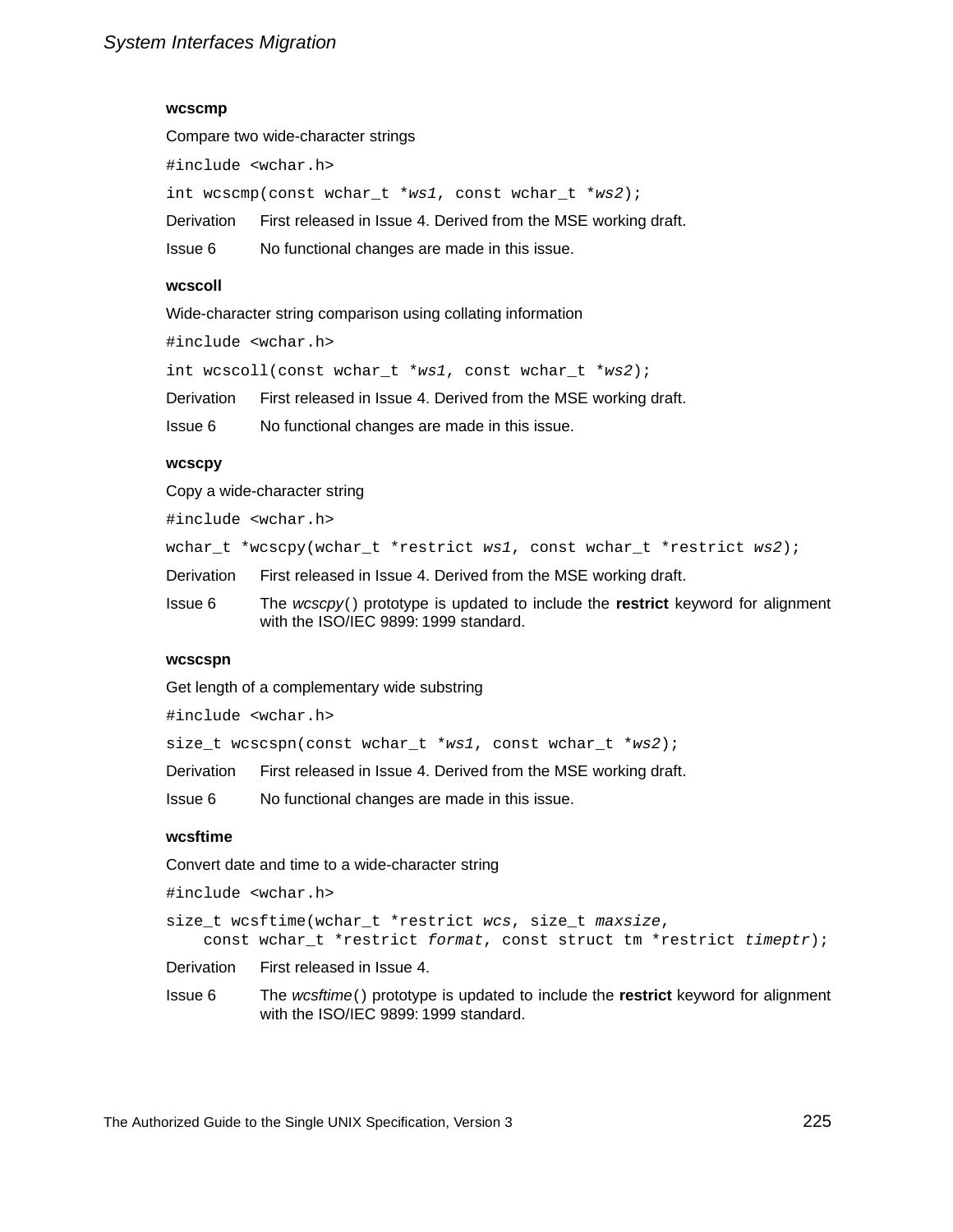### **wcslen**

Get wide-character string length

#include <wchar.h>

size\_t wcslen(const wchar\_t \*ws);

Derivation First released in Issue 4. Derived from the MSE working draft.

Issue 6 No functional changes are made in this issue.

### **wcsncat**

Concatenate a wide-character string with part of another

#include <wchar.h>

wchar\_t \*wcsncat(wchar\_t \*restrict ws1, const wchar\_t \*restrict ws2, size\_t  $n$ );

Derivation First released in Issue 4. Derived from the MSE working draft.

Issue 6 The wcsncat( ) prototype is updated to include the **restrict** keyword for alignment with the ISO/IEC 9899: 1999 standard.

### **wcsncmp**

Compare part of two wide-character strings

#include <wchar.h>

int wcsncmp(const wchar\_t \*ws1, const wchar\_t \*ws2, size\_t n);

Derivation First released in Issue 4. Derived from the MSE working draft.

Issue 6 No functional changes are made in this issue.

### **wcsncpy**

Copy part of a wide-character string

#include <wchar.h>

wchar\_t \*wcsncpy(wchar\_t \*restrict ws1, const wchar\_t \*restrict ws2, size\_t  $n$ );

Derivation First released in Issue 4. Derived from the MSE working draft.

Issue 6 The wcsncpy( ) prototype is updated to include the **restrict** keyword for alignment with the ISO/IEC 9899: 1999 standard.

### **wcspbrk**

Scan wide-character string for a wide-character code

#include <wchar.h>

wchar\_t \*wcspbrk(const wchar\_t \*ws1, const wchar\_t \*ws2);

Derivation First released in Issue 4. Derived from the MSE working draft.

Issue 6 No functional changes are made in this issue.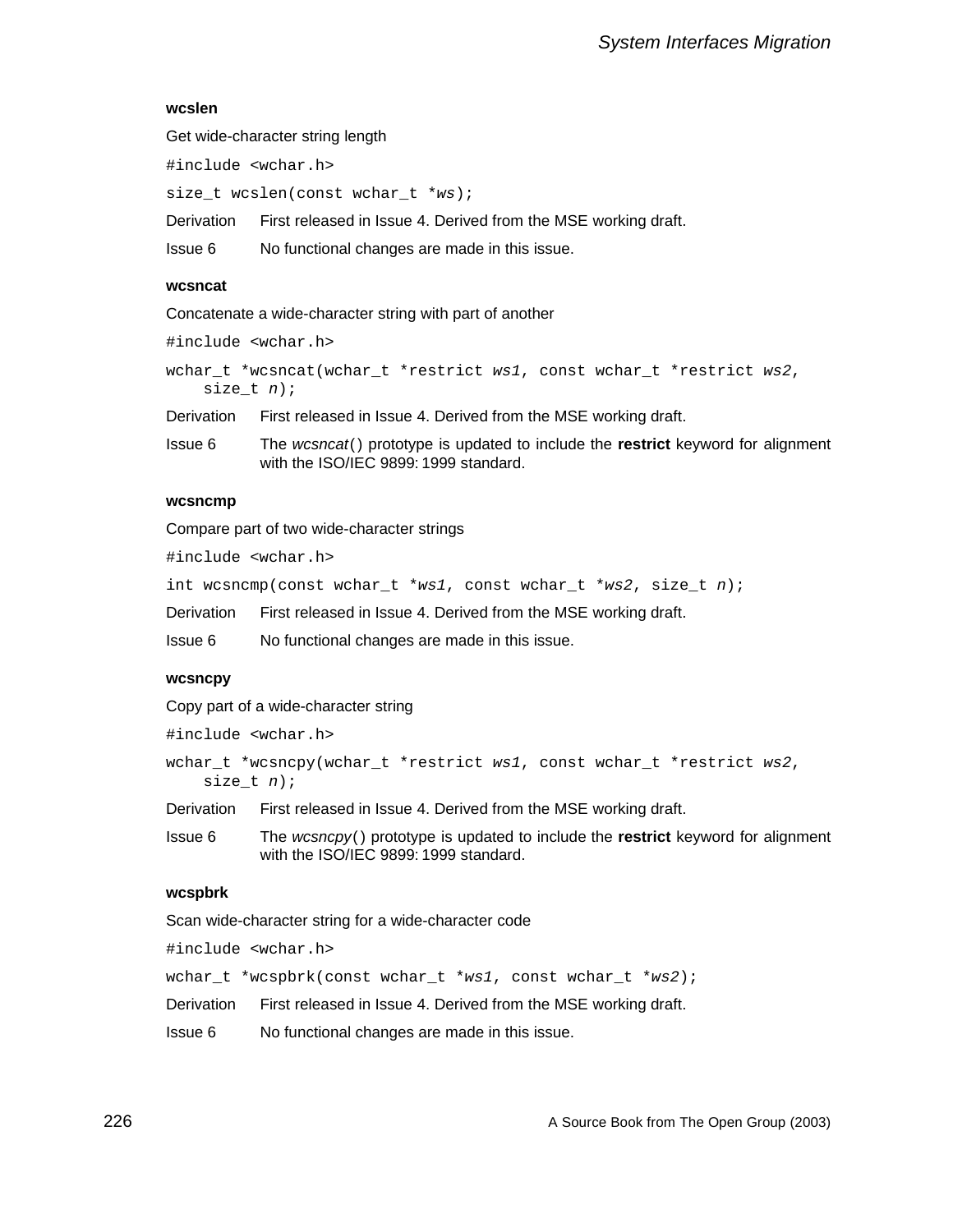### **wcsrchr**

Wide-character string scanning operation

#include <wchar.h>

wchar\_t \*wcsrchr(const wchar\_t \*ws, wchar\_t wc);

Derivation First released in Issue 4. Derived from the MSE working draft.

Issue 6 No functional changes are made in this issue.

### **wcsrtombs**

Convert a wide-character string to a character string (restartable)

#include <wchar.h>

- size\_t wcsrtombs(char \*restrict dst, const wchar\_t \*\*restrict src, size\_t *len*, mbstate\_t \*restrict *ps*);
- Derivation First released in Issue 5. Included for alignment with the ISO/IEC 9899: 1990 standard.
- Issue 6 In the DESCRIPTION, a note on using this function in a threaded application is added.

The wcsrtombs( ) prototype is updated to include the **restrict** keyword for alignment with the ISO/IEC 9899: 1999 standard.

### **wcsspn**

Get length of a wide substring

#include <wchar.h>

size\_t wcsspn(const wchar\_t \*ws1, const wchar\_t \*ws2);

Derivation First released in Issue 4. Derived from the MSE working draft.

Issue 6 No functional changes are made in this issue.

#### **wcsstr**

Find a wide-character substring

#include <wchar.h>

wchar\_t \*wcsstr(const wchar\_t \*restrict ws1, const wchar\_t \*restrict ws2);

- Derivation First released in Issue 5. Included for alignment with the ISO/IEC 9899: 1990 standard.
- Issue 6 The wcsstr( ) prototype is updated to include the **restrict** keyword for alignment with the ISO/IEC 9899: 1999 standard.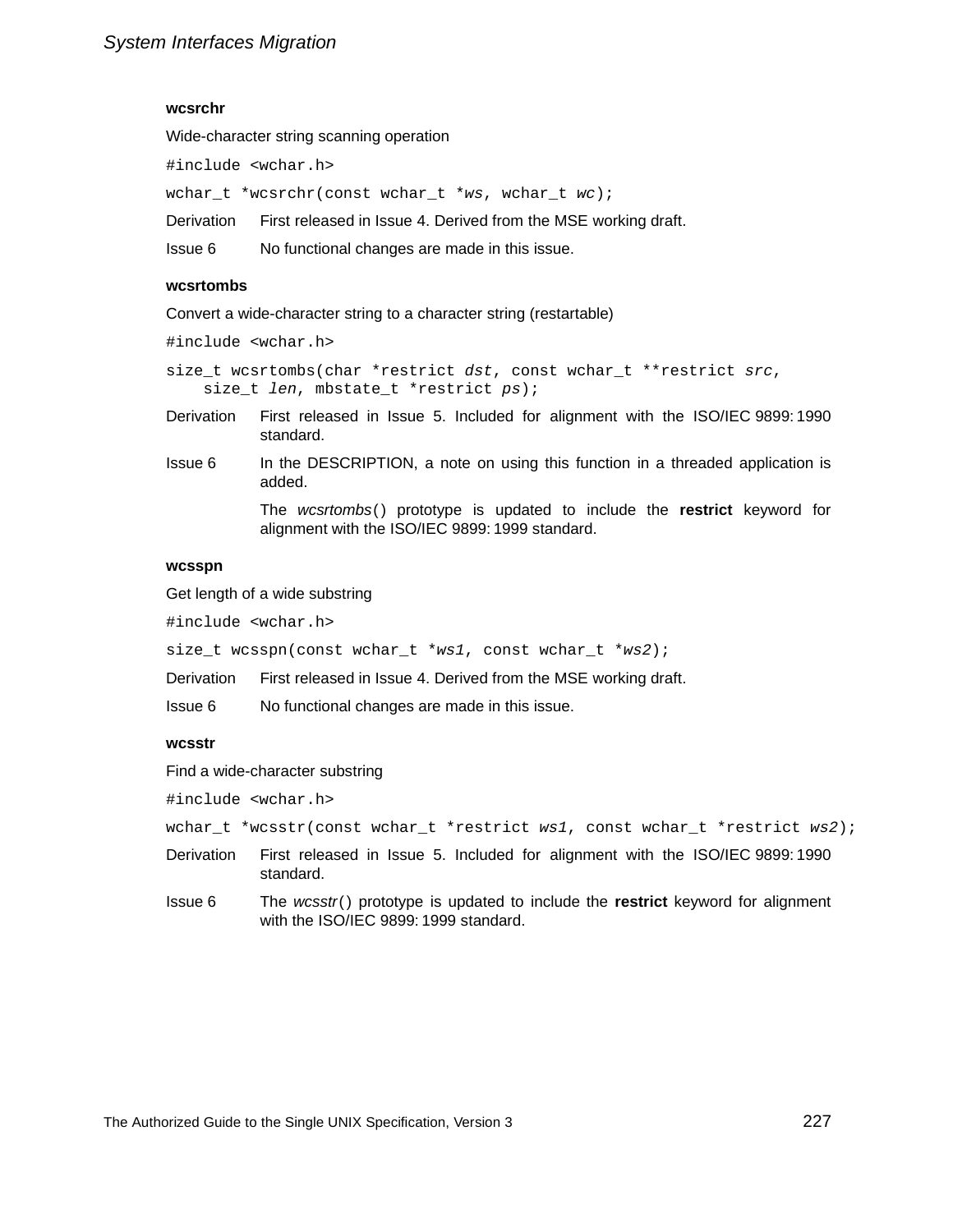### **wcstod, wcstof, wcstold**

Convert a wide-character string to a double-precision number

#include <wchar.h>

```
double wcstod(const wchar_t *restrict nptr, wchar_t **restrict endptr);
float wcstof(const wchar_t *restrict nptr, wchar_t **restrict endptr);
long double wcstold(const wchar_t *restrict nptr,
    wchar_t **restrict endptr);
```

```
Derivation First released in Issue 4. Derived from the MSE working draft.
```
- Issue 6 The following new requirements on POSIX implementations derive from alignment with the Single UNIX Specification:
	- In the RETURN VALUE and ERRORS sections, the [EINVAL] optional error condition is added if no conversion could be performed.

The following changes are made for alignment with the ISO/IEC 9899: 1999 standard:

- The wcstod( ) prototype is updated to include the **restrict** keyword.
- The wcstof() and wcstold() functions are added.
- If the correct value for wcstod() would cause underflow, the return value changed from 0 (as specified in Issue 5) to the smallest normalized positive number.
- The DESCRIPTION, RETURN VALUE, and APPLICATION USAGE sections are extensively updated.

ISO/IEC 9899: 1999 standard, Technical Corrigendum No. 1 is incorporated.

### **wcstoimax, wcstoumax**

Convert wide-character string to integer type

```
#include <stddef.h>
#include <inttypes.h>
intmax_t wcstoimax(const wchar_t *restrict nptr,
    wchar_t **restrict endptr, int base);
uintmax_t wcstoumax(const wchar_t *restrict nptr,
    wchar_t **restrict endptr, int base);
```
Derivation First released in Issue 6. Derived from the ISO/IEC 9899: 1999 standard.

### **wcstok**

Split wide-character string into tokens

#include <wchar.h>

wchar\_t \*wcstok(wchar\_t \*restrict ws1, const wchar\_t \*restrict ws2, wchar\_t \*\*restrict ptr);

Derivation First released in Issue 4.

Issue 6 The wcstok( ) prototype is updated to include the **restrict** keyword for alignment with the ISO/IEC 9899: 1999 standard.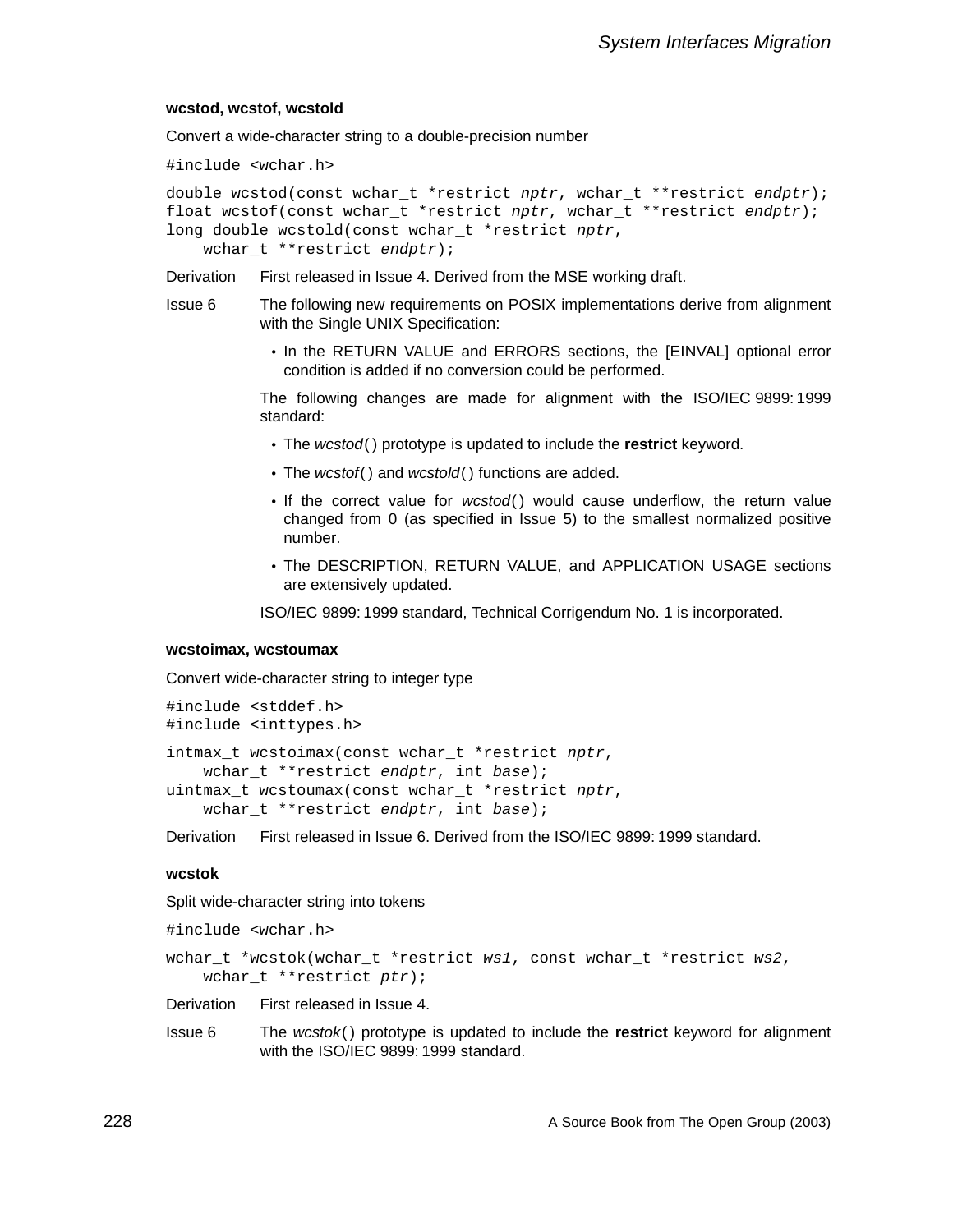### **wcstol, wcstoll**

Convert a wide-character string to a long integer

#include <wchar.h>

```
long wcstol(const wchar_t *restrict nptr, wchar_t **restrict endptr,
    int base);
long long wcstoll(const wchar_t *restrict nptr,
```
wchar\_t \*\*restrict endptr, int base);

- Derivation First released in Issue 4. Derived from the MSE working draft.
- Issue 6 The following new requirements on POSIX implementations derive from alignment with the Single UNIX Specification:
	- In the RETURN VALUE and ERRORS sections, the [EINVAL] optional error condition is added if no conversion could be performed.

The following changes are made for alignment with the ISO/IEC 9899: 1999 standard:

- The wcstol( ) prototype is updated to include the **restrict** keyword.
- The wcstoll() function is added.

### **wcstombs**

Convert a wide-character string to a character string

#include <stdlib.h>

```
size_t wcstombs(char *restrict s, const wchar_t *restrict pwcs,
    size_t n);
```
Derivation First released in Issue 4. Derived from the ISO C standard.

- Issue 6 The following new requirements on POSIX implementations derive from alignment with the Single UNIX Specification:
	- The DESCRIPTION states the effect of when s is a null pointer.
	- The [EILSEQ] error condition is added.

The wcstombs() prototype is updated to include the **restrict** keyword for alignment with the ISO/IEC 9899: 1999 standard.

#### **wcstoul, wcstoull**

Convert a wide-character string to an unsigned long

```
#include <wchar.h>
unsigned long wcstoul(const wchar_t *restrict nptr,
    wchar_t **restrict endptr, int base);
unsigned long long wcstoull(const wchar_t *restrict nptr,
    wchar_t **restrict endptr, int base);
```
Derivation First released in Issue 4. Derived from the MSE working draft.

Issue 6 The following new requirements on POSIX implementations derive from alignment with the Single UNIX Specification: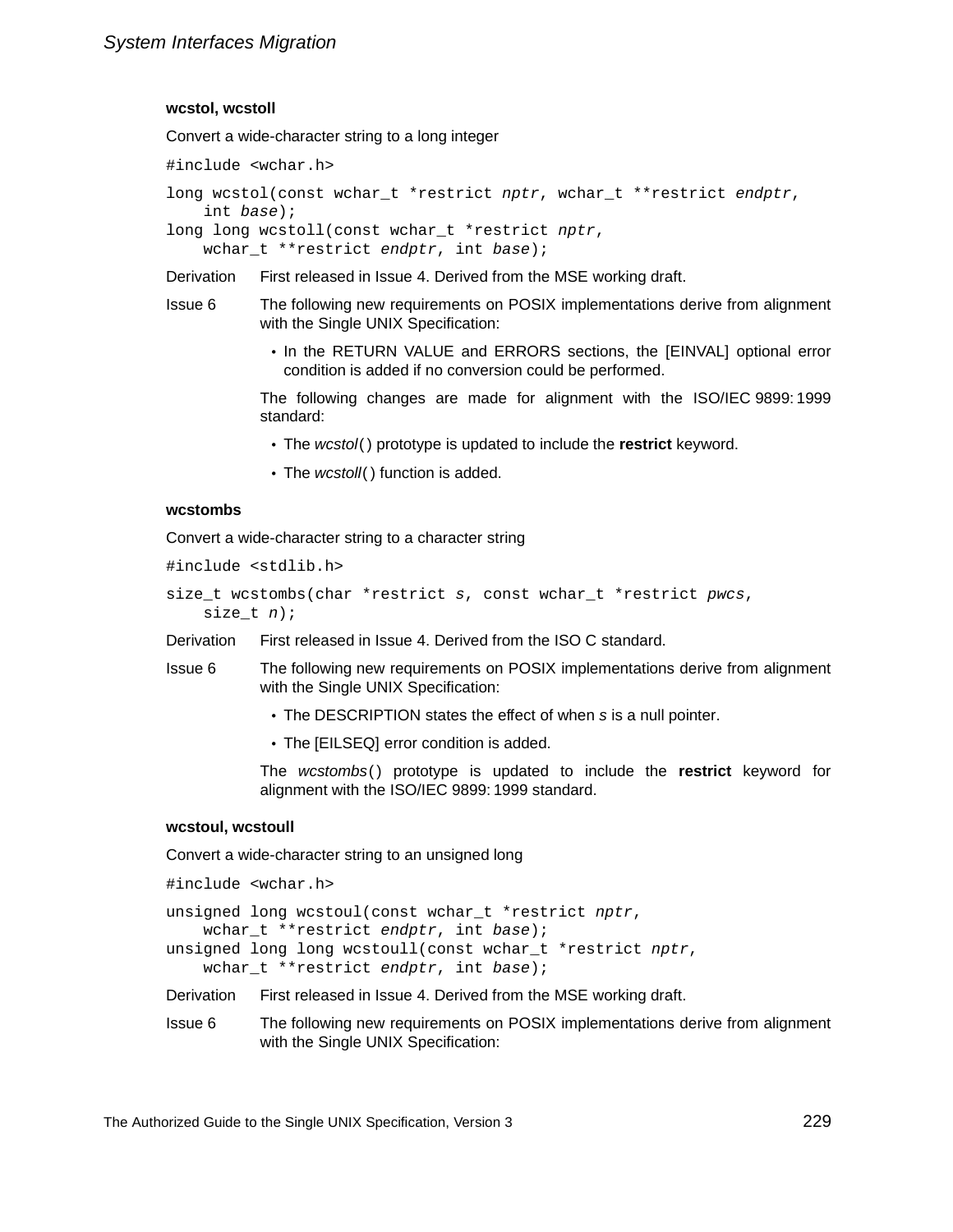• The [EINVAL] error condition is added for when the value of base is not supported.

In the RETURN VALUE and ERRORS sections, the [EINVAL] optional error condition is added if no conversion could be performed.

The following changes are made for alignment with the ISO/IEC 9899: 1999 standard:

- The wcstoul( ) prototype is updated to include the **restrict** keyword.
- The wcstoull() function is added.

#### **wcswcs**

Find a wide substring (**LEGACY**)

XSI #include <wchar.h>

wchar\_t \*wcswcs(const wchar\_t \*ws1, const wchar\_t \*ws2);

Derivation First released in Issue 4. Derived from the MSE working draft.

Issue 6 This function is marked LEGACY and may not be available on all implementations.

This function was not included in the final ISO C Amendment 1 (MSE). Application developers are strongly encouraged to use the wcsstr( ) function instead.

#### **wcswidth**

Number of column positions of a wide-character string

XSI #include <wchar.h>

int wcswidth(const wchar\_t \*pwcs, size\_t n);

- Derivation First released in Issue 4. Derived from the MSE working draft.
- Issue 6 The Open Group Corrigendum U021/11 is applied. The function is marked as an extension.

### **wcsxfrm**

Wide-character string transformation

#include <wchar.h>

size\_t wcsxfrm(wchar\_t \*restrict ws1, const wchar\_t \*restrict ws2, size\_t n);

Derivation First released in Issue 4. Derived from the MSE working draft.

Issue 6 In previous versions, this function was required to return −1 on error.

The following new requirements on POSIX implementations derive from alignment with the Single UNIX Specification:

• In the RETURN VALUE and ERRORS sections, the [EINVAL] optional error condition is added if no conversion could be performed.

The wcsxfrm( ) prototype is updated to include the **restrict** keyword for alignment with the ISO/IEC 9899: 1999 standard.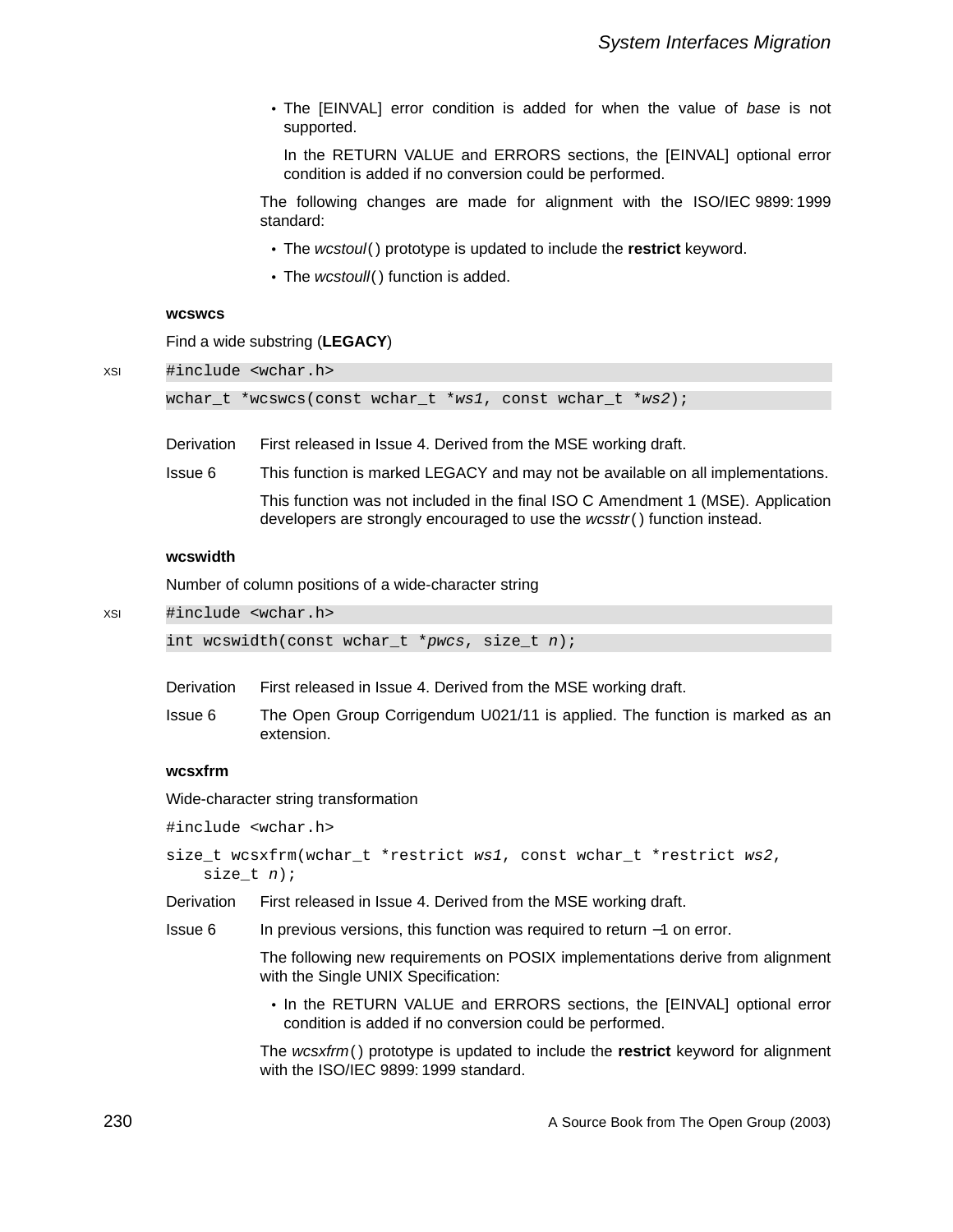### **wctob**

Wide-character to single-byte conversion

#include <stdio.h> #include <wchar.h>

int wctob(wint\_t  $c$ );

- Derivation First released in Issue 5. Included for alignment with the ISO/IEC 9899: 1990 standard.
- Issue 6 No functional changes are made in this issue.

### **wctomb**

Convert a wide-character code to a character

#include <stdlib.h>

int wctomb(char \*s, wchar\_t wchar);

- Derivation First released in Issue 4. Derived from ANSI standard X3.159-1989, Programming Language C (ANSI C).
- Issue 6 In the DESCRIPTION, a note about reentrancy and thread-safety is added. A portable multi-threaded application may only safely call the function when access to the function is serialized.

### **wctrans**

Define character mapping

#include <wctype.h>

wctrans\_t wctrans(const char \*charclass);

- Derivation First released in Issue 5. Derived from the ISO/IEC 9899: 1990 standard.
- Issue 6 No functional changes are made in this issue.

# **wctype**

Define character class

#include <wctype.h>

wctype\_t wctype(const char \*property);

Derivation First released in Issue 4.

Issue 6 No functional changes are made in this issue.

### **wcwidth**

Number of column positions of a wide-character code

XSI #include <wchar.h>

int wcwidth(wchar\_t wc);

Derivation First released as a World-wide Portability Interface in Issue 4. Derived from the MSE working draft.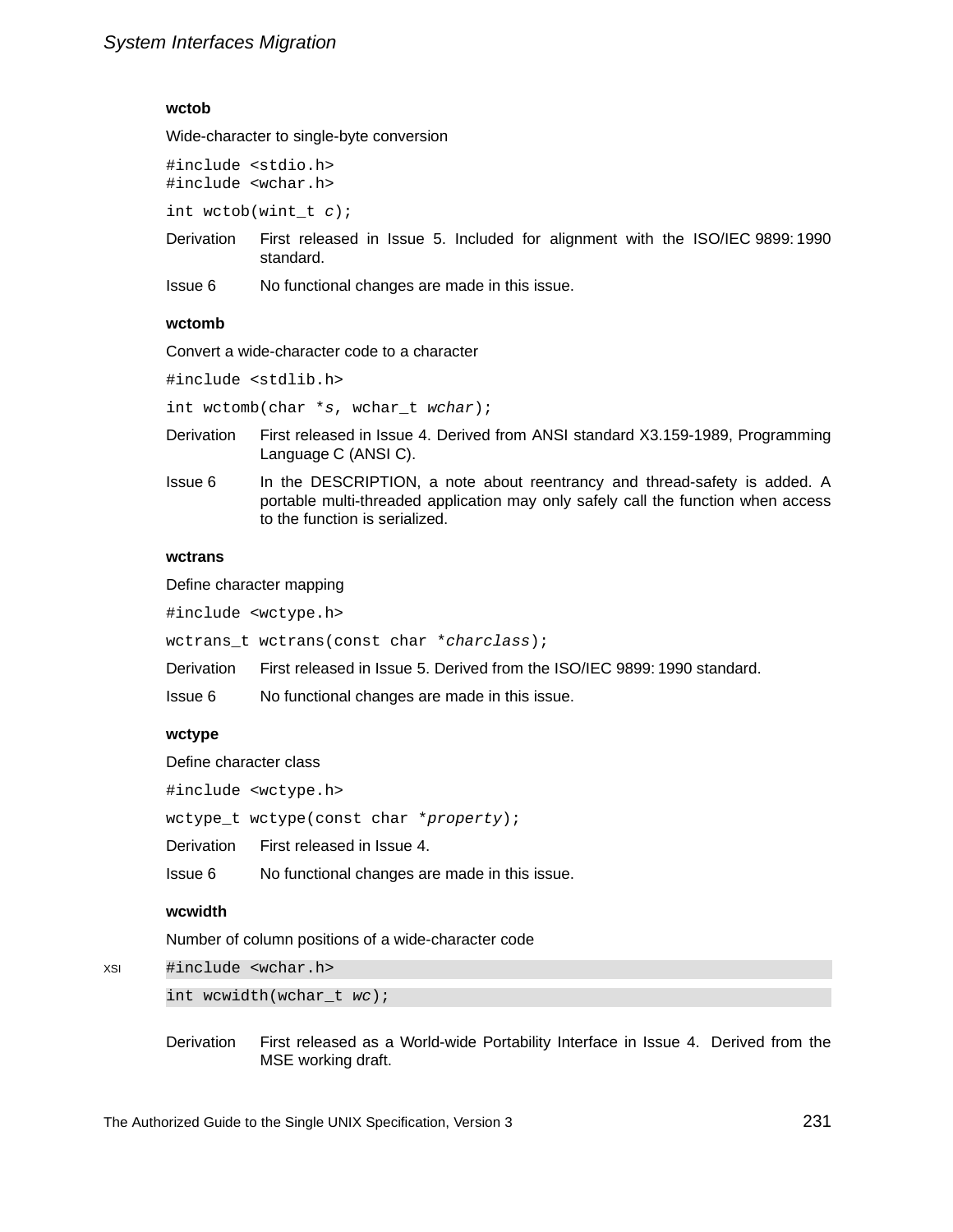Issue 6 The Open Group Corrigendum U021/12 is applied, noting that this function was removed from the final ISO C Amendment 1 (MSE). This function is marked as an extension since this function was not included in the ISO/IEC 9899: 1999 standard.

#### **wmemchr**

Find a wide character in memory

#include <wchar.h>

- wchar\_t \*wmemchr(const wchar\_t \*ws, wchar\_t wc, size\_t n);
- Derivation First released in Issue 5. Included for alignment with the ISO/IEC 9899: 1990 standard.
- Issue 6 No functional changes are made in this issue.

#### **wmemcmp**

Compare wide characters in memory

#include <wchar.h>

int wmemcmp(const wchar\_t \*ws1, const wchar\_t \*ws2, size\_t n);

- Derivation First released in Issue 5. Included for alignment with the ISO/IEC 9899: 1990 standard.
- Issue 6 No functional changes are made in this issue.

### **wmemcpy**

Copy wide characters in memory

#include <wchar.h>

- wchar\_t \*wmemcpy(wchar\_t \*restrict ws1, const wchar\_t \*restrict ws2, size\_t  $n$ );
- Derivation First released in Issue 5. Included for alignment with the ISO/IEC 9899: 1990 standard.
- Issue 6 The wmemcpy( ) prototype is updated to include the **restrict** keyword for alignment with the ISO/IEC 9899: 1999 standard.

#### **wmemmove**

Copy wide characters in memory with overlapping areas

#include <wchar.h>

wchar\_t \*wmemmove(wchar\_t \*ws1, const wchar\_t \*ws2, size\_t n);

- Derivation First released in Issue 5. Included for alignment with the ISO/IEC 9899: 1990 standard.
- Issue 6 No functional changes are made in this issue.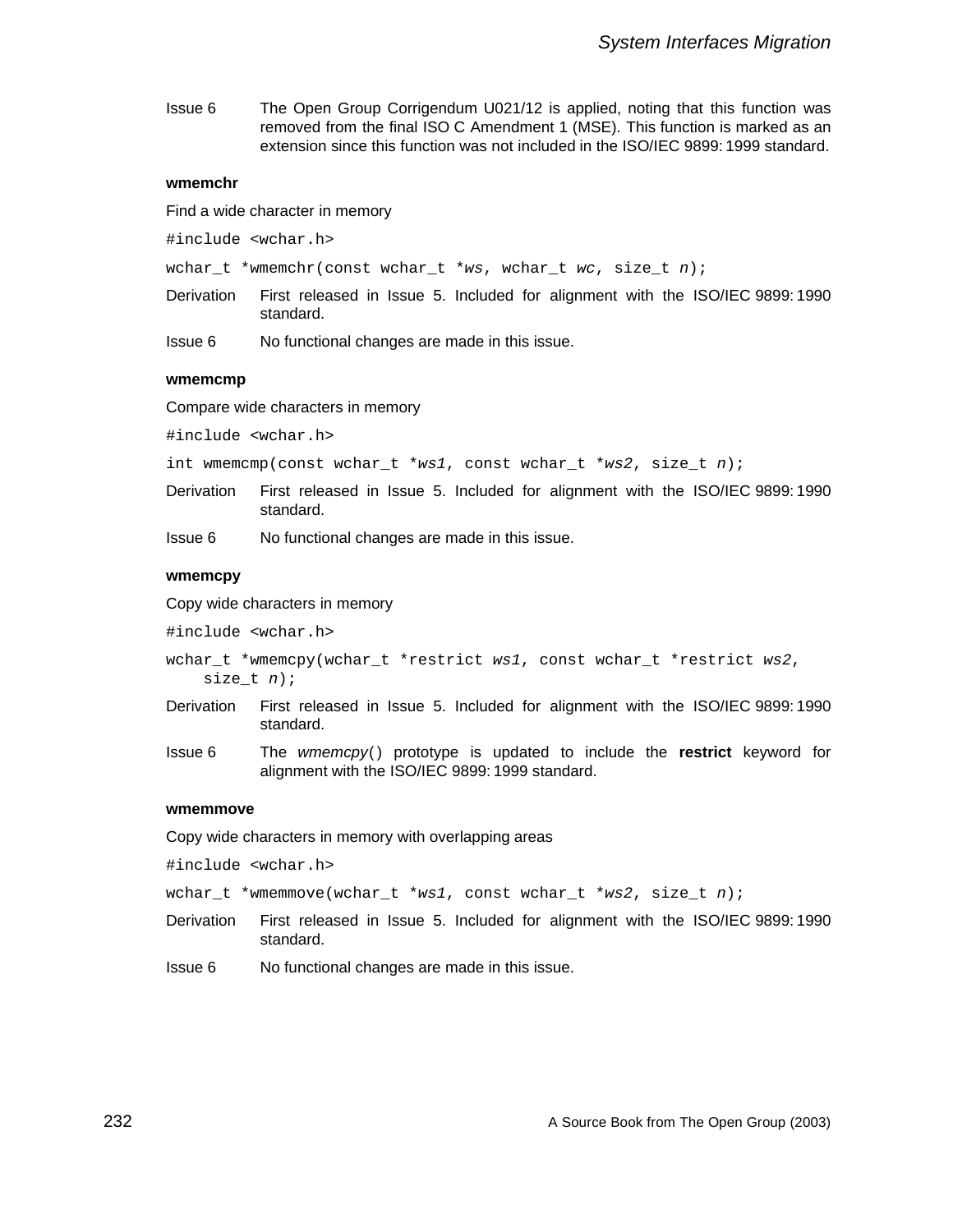#### **wmemset**

Set wide characters in memory

#include <wchar.h>

wchar\_t \*wmemset(wchar\_t \*ws, wchar\_t wc, size\_t  $n$ );

- Derivation First released in Issue 5. Included for alignment with the ISO/IEC 9899: 1990 standard.
- Issue 6 No functional changes are made in this issue.

#### **wordexp, wordfree**

Perform word expansions

#include <wordexp.h>

int wordexp(const char \*restrict words, wordexp\_t \*restrict pwordexp, int flags); void wordfree(wordexp\_t \*pwordexp);

- Derivation First released in Issue 4. Derived from ISO/IEC 9945-2: 1993 (POSIX-2).
- Issue 6 The **restrict** keyword is added to the wordexp( ) prototype for alignment with the ISO/IEC 9899: 1999 standard.

#### **pwrite, write**

Write on a file

#include <unistd.h>

XSI ssize\_t pwrite(int fildes, const void \*buf, size\_t nbyte,

off\_t offset);

ssize\_t write(int fildes, const void \*buf, size\_t nbyte);

Derivation First released in Issue 1. Derived from Issue 1 of the SVID.

Issue  $6$  The DESCRIPTION states that the *write*( $)$  function does not block the thread. Previously this said ''process'' rather than ''thread''.

> The DESCRIPTION and ERRORS sections are updated so that references to STREAMS are marked as part of the XSI STREAMS Option Group.

> The following new requirements on POSIX implementations derive from alignment with the Single UNIX Specification:

- The DESCRIPTION now states that if  $write()$  is interrupted by a signal after it has successfully written some data, it returns the number of bytes written. In IEEE Std 1003.1-1988 (POSIX.1), it was optional whether write( ) returned the number of bytes written, or whether it returned −1 with errno set to [EINTR]. This is a FIPS requirement.
- The following changes are made to support large files:
	- For regular files, no data transfer occurs past the offset maximum established in the open file description associated with the fildes.
	- A second [EFBIG] error condition is added.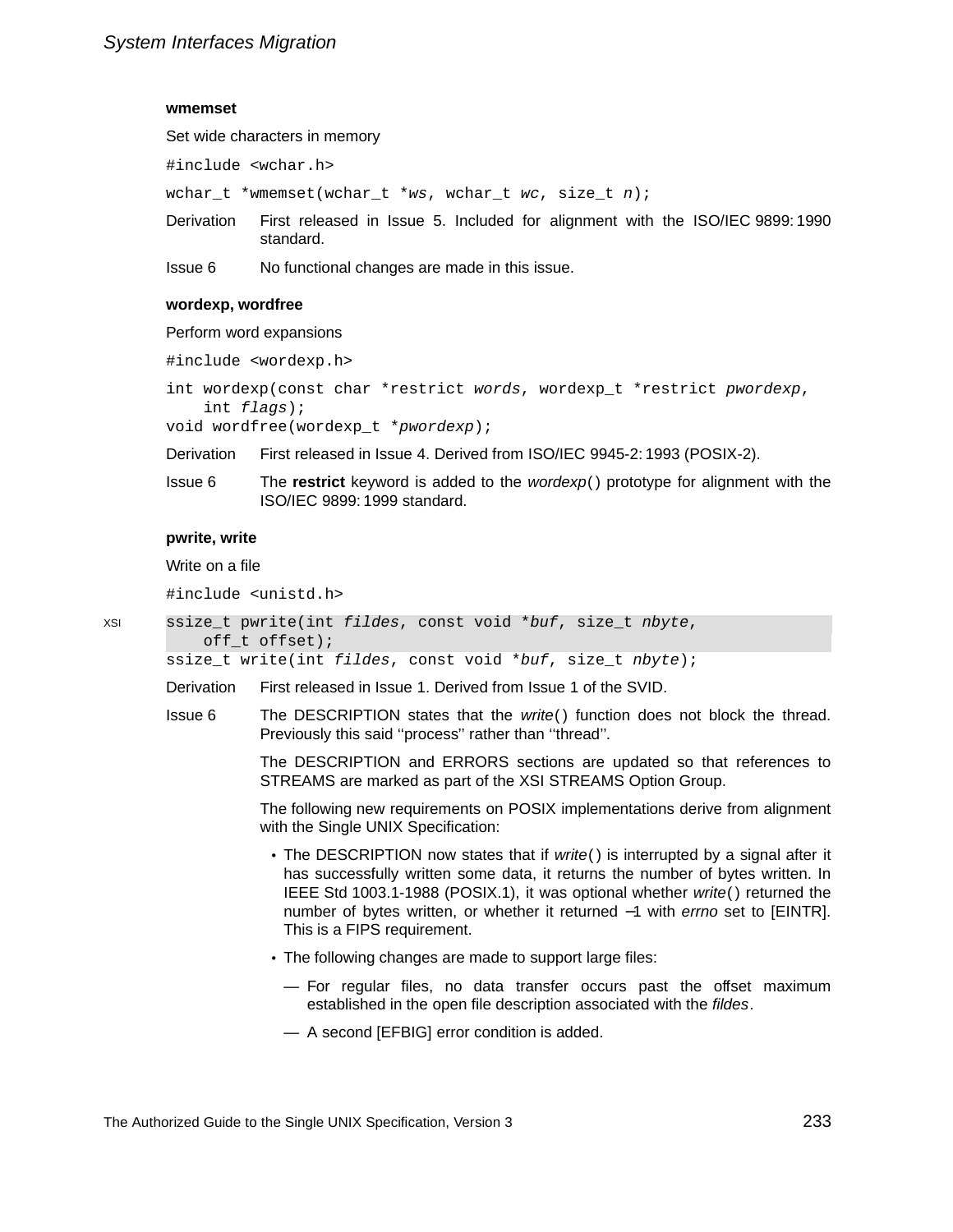- The [EIO] error condition is added.
- The [EPIPE] error condition is added for when a pipe has only one end open.
- The [ENXIO] optional error condition is added.

Text referring to sockets is added to the DESCRIPTION.

The following changes are made to align with the IEEE P1003.1a draft standard:

• The effect of reading zero bytes is clarified.

The DESCRIPTION is updated for alignment with IEEE Std 1003.1j-2000 by specifying that write() results are unspecified for typed memory objects.

The following error conditions are added for operations on sockets: [EAGAIN], [EWOULDBLOCK], [ECONNRESET], [ENOTCONN], and [EPIPE].

The [EIO] error is changed to ''may fail''.

The [ENOBUFS] error is added for sockets.

The following error conditions are added for operations on sockets: [EACCES], [ENETDOWN], and [ENETUNREACH].

, item XSH/TC2/D6/146 is applied, updating text in the ERRORS section from ''a SIGPIPE signal is generated to the calling process'' to ''a SIGPIPE signal shall also be sent to the thread''.

# **writev**

### Write a vector

XSI #include <sys/uio.h>

ssize\_t writev(int fildes, const struct iovec \*iov, int iovcnt);

Derivation First released in Issue 4, Version 2.

Issue 6 Split out from the write( ) reference page.

# **y0, y1, yn**

Bessel functions of the second kind

XSI #include <math.h>

```
double y0(double x);
double y1(double x);
double yn(int n, double x);
```
Derivation First released in Issue 1. Derived from Issue 1 of the SVID.

Issue 6 The RETURN VALUE and ERRORS sections are reworked for alignment of the error handling with the ISO/IEC 9899: 1999 standard.

> , item XSH/TC2/D6/148 is applied, updating the RETURN VALUE and ERRORS sections. The changes are made for consistency with the general rules stated in ''Treatment of Error Conditions for Mathematical Functions'' in the Base Definitions volume of IEEE Std 1003.1-2001.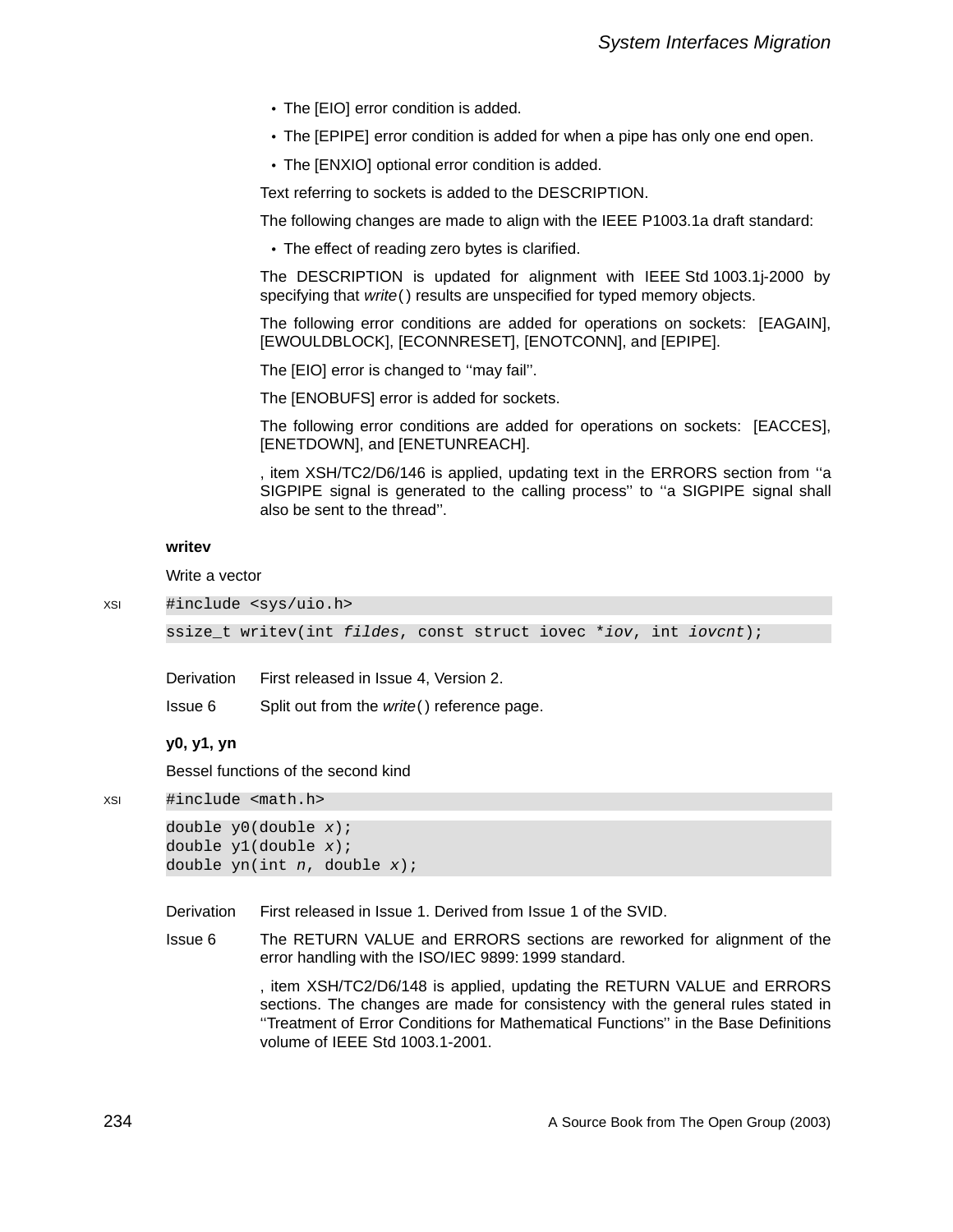System Interfaces Migration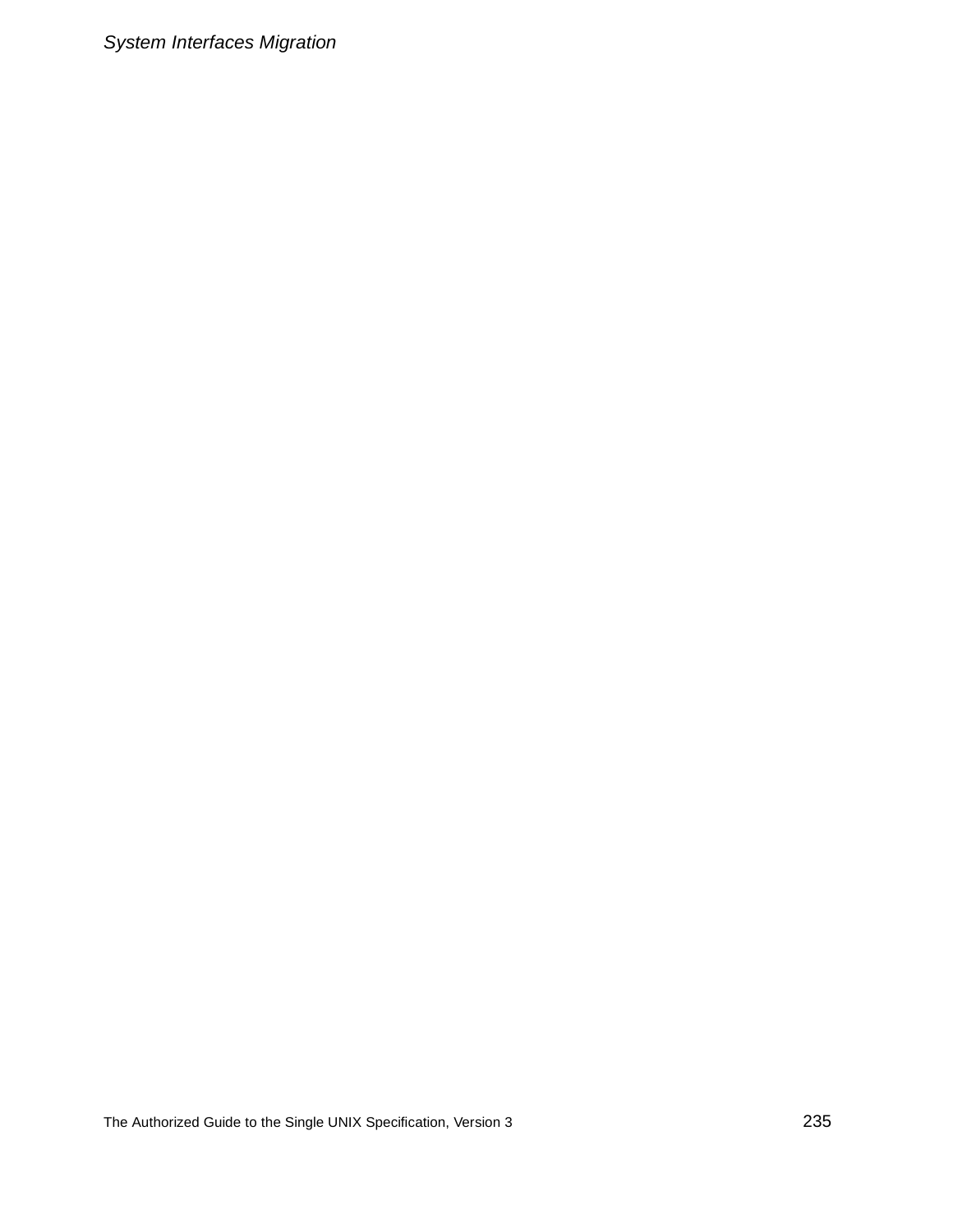### **Chapter 14**

# **Utilities Migration DUINTES MIGRATOR**

This chapter contains a section for each interface defined in XCU, Issue 6. Each section contains the SYNOPSIS and identifies syntax and semantic changes made to the interface in Issue 6 (if any), complete with examples where appropriate. Only changes that might affect an application programmer are identified.

**\_\_\_\_\_\_\_\_\_\_\_\_\_\_\_\_\_\_\_\_\_\_\_\_\_\_\_\_\_\_\_\_\_\_\_\_\_\_\_\_\_\_\_\_\_\_\_\_\_\_\_\_**

# **ISO/IEC Terminology Changes**

In order for the XCU document to also be an ISO/IEC standard, a number of terminology changes in the normative text were made, notably use of the term ''shall'' instead of the term ''will'' for requirements, and avoiding the term ''must'' for application requirements. Although these terminology changes affected most utilities, no functional change is intended and these changes are not further noted in this chapter.

# **Eight-Bit Bytes**

This issue of the specification mandates that a byte has eight bits. As such, text describing behavior on systems with bytes consisting of more than eight bits has been removed. This change is not further noted in this chapter.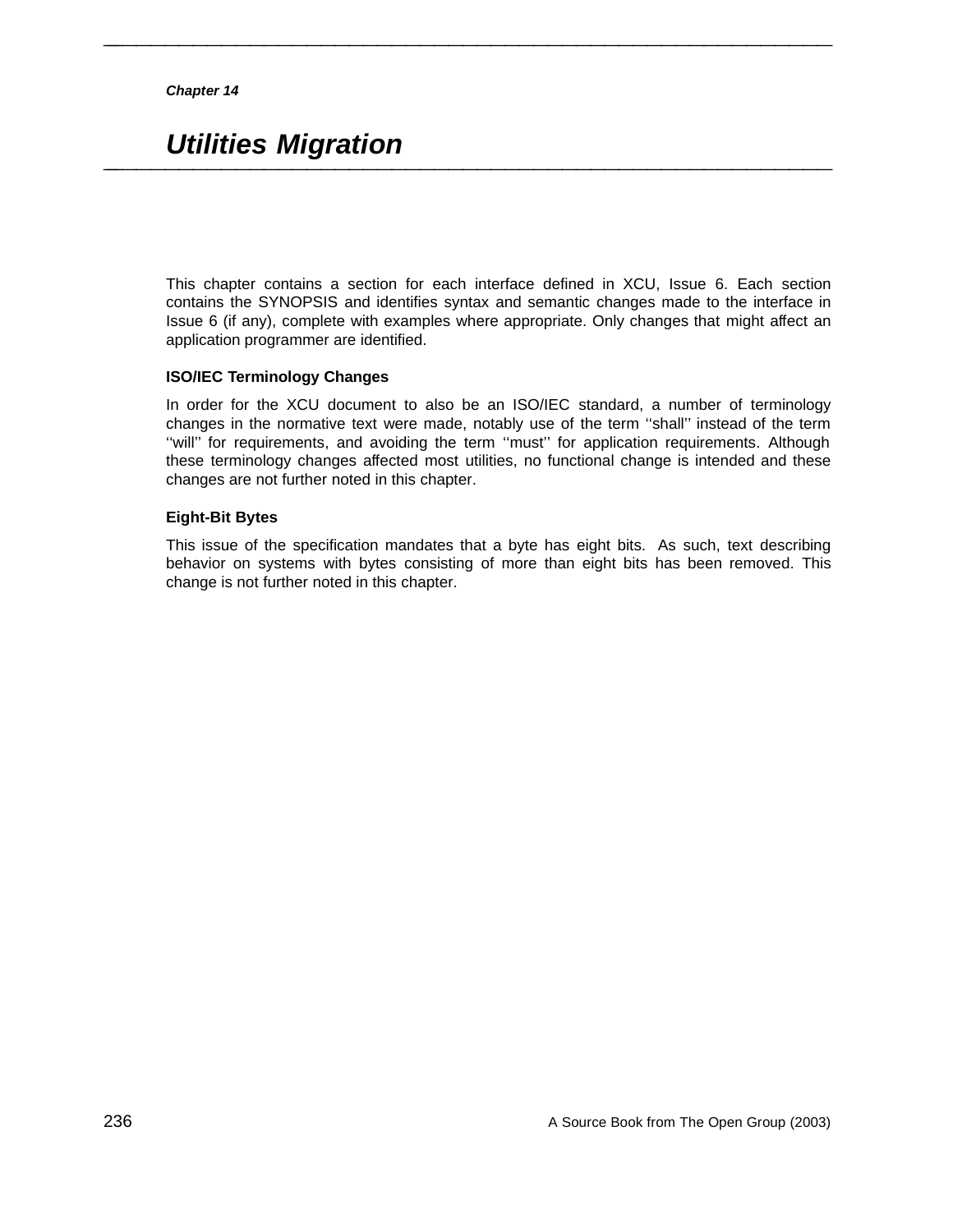#### **admin**

Create and administer SCCS files (**DEVELOPMENT**)

XSI admin −i**[**name**][**−n**][**−a login**][**−d flag**][**−e login**][**−f flag**][**−m mrlist**] [**−r rel**][**−t**[**name**][**−y**[**comment**]]** newfile

admin −n**[**−a login**][**−d flag**][**−e login**][**−f flag**][**−m mrlist**][**−t**[**name**]] [**−y**[**comment**]]** newfile ...

admin **[**−a login**][**−d flag**][**−m mrlist**][**−r rel**][**−t**[**name**]]** file ...

admin −h file ...

admin −z file ...

Derivation First released in Issue 2.

#### Issue 6 The grammar is updated.

The Open Group Base Resolution bwg2001-007 is applied, adding new text to the INPUT FILES section warning that the maximum lines recorded in the file is 99 999.

The Open Group Base Resolution bwg2001-009 is applied, replacing the text related to the −**h** option for the admin utility with the following:

Check the structure of the SCCS file and compare the newly-computed checksum with the checksum that is stored in the SCCS file. If the newlycomputed checksum does not match the checksum in the SCCS file, a diagnostic message shall be written.

#### **alias**

Define or display aliases

UP alias **[**alias-name**[**=string**]** ...**]**

Derivation First released in Issue 4.

Issue 6 This utility is marked as part of the User Portability Utilities option. Support for the User Portability Utilities option is mandatory on implementations supporting the Single UNIX Specification.

No functional changes in this issue.

### **ar**

Create and maintain library archives

SD ar −d**[**−v**]** archive file ...

# XSI ar −m**[**−abiv**][**posname**]** archive file ...

- XSI ar −p**[**−v**][**−s**]**archive **[**file ...**]**
- XSI ar −q**[**−cv**]** archive file ...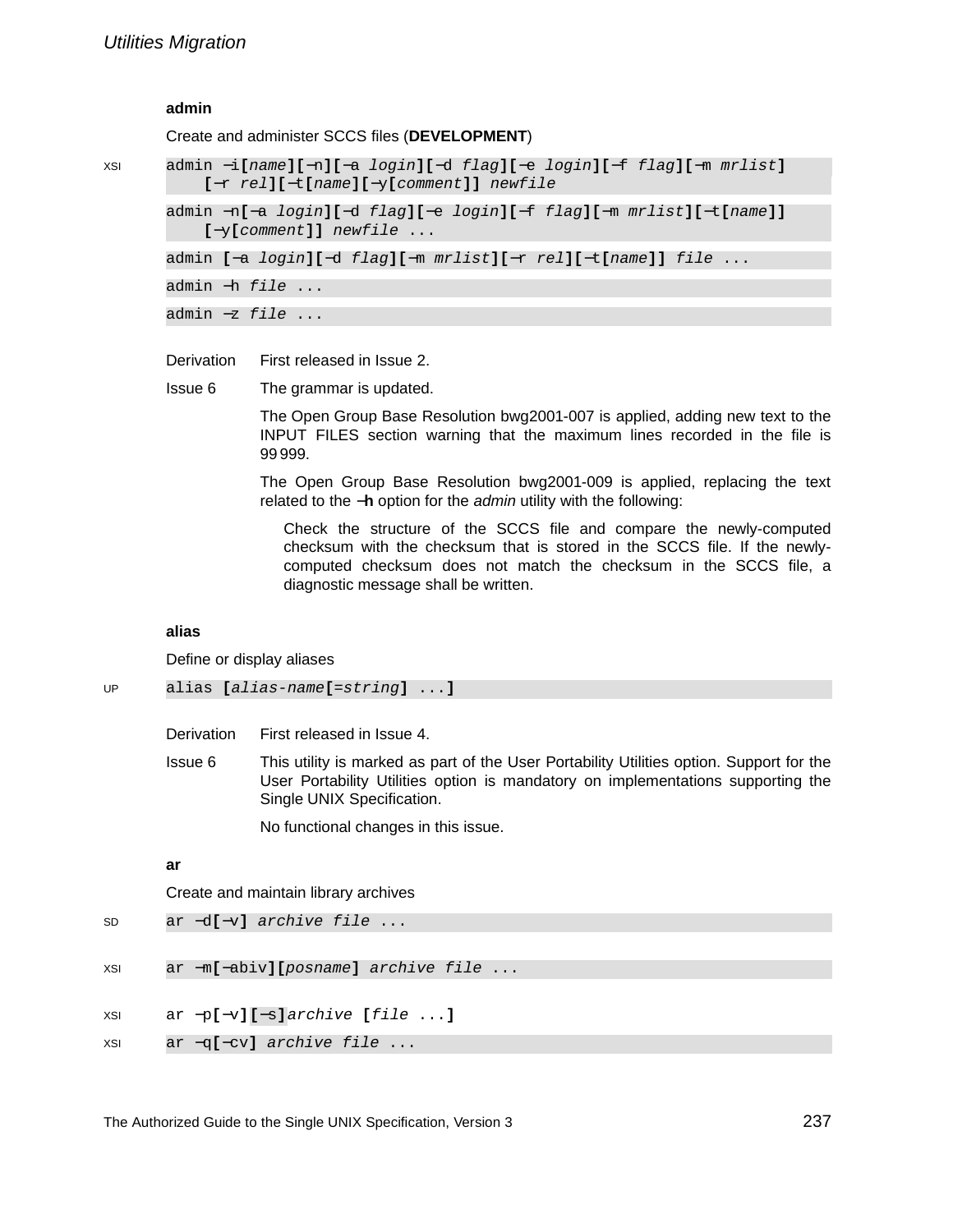- XSI ar −r**[**−cuv**][**−abi**][**posname**]**archive file ...
- XSI ar −t**[**−v**][**−s**]**archive **[**file ...**]**
- XSI ar −x**[**−v**][**−sCT**]**archive **[**file ...**]**

Derivation First released in Issue 2.

Issue 6 This utility is marked as part of the Software Development Utilities option.

The STDOUT description is changed for the −**v** option to align with the IEEE P1003.2b draft standard.

The TZ entry is added to the ENVIRONMENT VARIABLES section.

IEEE PASC Interpretation 1003.2 #198 is applied, changing the description to consistently use ''file'' to refer to a file in the file system hierarchy, ''archive'' to refer to the archive being operated upon by the ar utility, and "file in the archive" to refer to a copy of a file that is contained in the archive.

### **asa**

Interpret carriage-control characters

FR asa **[** file ... **]**

Derivation First released in Issue 4.

Issue 6 This utility is marked as part of the FORTRAN Runtime Utilities option. No functional changes in this issue.

# **at**

Execute commands at a later time

UP at **[**−m**][**−f file**][**−q queuename**]** −t time\_arg

at **[**−m**][**−f file**][**−q queuename**]** timespec ...

at −r at\_job\_id ...

at −l −q queuename

at −l **[**at\_job\_id ...**]**

Derivation First released in Issue 2.

Issue 6 This utility is marked as part of the User Portability Utilities option. Support for the User Portability Utilities option is mandatory on implementations supporting the Single UNIX Specification.

> The following new requirements on POSIX implementations derive from alignment with the Single UNIX Specification:

• If −**m** is not used, the job's standard output and standard error are provided to the user by mail.

The effects of using the −**q** and −**t** options as defined in the IEEE P1003.2b draft standard are specified.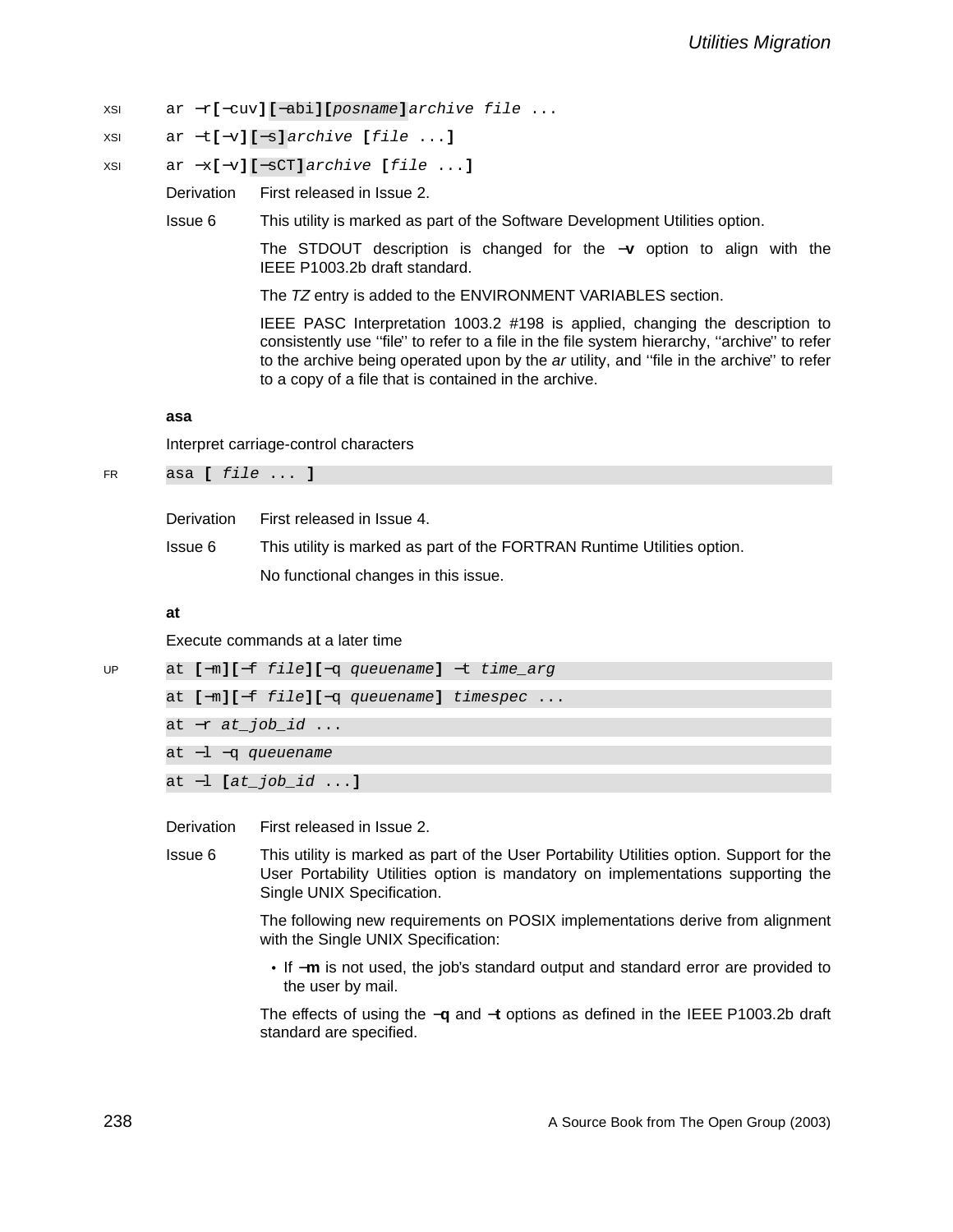### **awk**

Pattern scanning and processing language

awk **[**−F ERE**][**−v assignment**]** ... program **[**argument ...**]**

awk **[**−F ERE**]** −f progfile ... **[**−v assignment**]** ...**[**argument ...**]**

Derivation First released in Issue 2.

Issue 6 The awk utility is aligned with the IEEE P1003.2b draft standard.

IEEE PASC Interpretation 1003.2 #211 is applied, adding the sentence ''An occurrence of two consecutive backslashes shall be interpreted as just a single literal backslash character.'' into the description of the **sub** string function.

### **basename**

Return non-directory portion of a pathname

basename string **[**suffix**]**

Derivation First released in Issue 2.

- Issue 6 IEEE PASC Interpretation 1003.2 #164 is applied, adding a new step 1. as follows:
	- 1. If string is a null string, it is unspecified whether the resulting string is '.' or a null string. In either case, skip steps 2 through 6.

### **batch**

Schedule commands to be executed in a batch queue

UP batch

Derivation First released in Issue 2.

Issue 6 This utility is marked as part of the User Portability Utilities option. Support for the User Portability Utilities option is mandatory on implementations supporting the Single UNIX Specification.

The NAME is changed to align with the IEEE P1003.2b draft standard.

### **bc**

Arbitrary-precision arithmetic language

bc **[**−l**] [**file ...**]**

Derivation First released in Issue 4.

Issue 6 Updated to align with the IEEE P1003.2b draft standard, which included resolution of several interpretations of ISO/IEC 9945-2: 1993 (POSIX-2).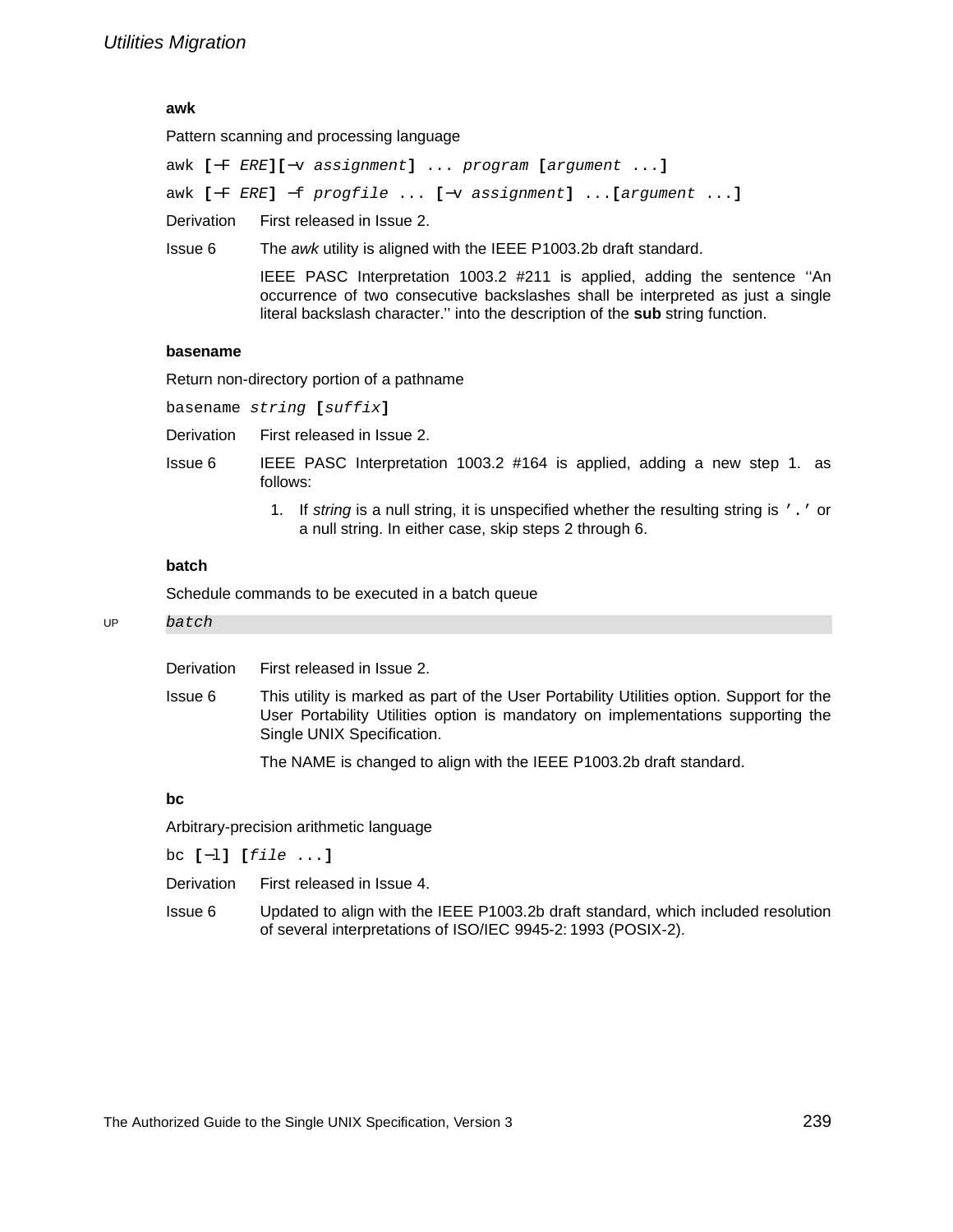# **bg**

Run jobs in the background

UP bg **[**job\_id ...**]**

Derivation First released in Issue 4.

Issue 6 This utility is marked as part of the User Portability Utilities option. Support for the User Portability Utilities option is mandatory on implementations supporting the Single UNIX Specification.

> The JC margin marker on the SYNOPSIS is removed since support for Job Control is mandatory in this issue. This is a FIPS requirement.

No functional changes in this issue.

### **c99**

Compile standard C programs

CD c99 **[**−c**][**−D name**[**=value**]]**...**[**−E**][**−g**][**−I directory**]** ... **[**−L directory**]** ... **[**−o outfile**][**−Ooptlevel**][**−s**][**−U name**]**... operand ...

- Derivation First released in Issue 6. Included for alignment with the ISO/IEC 9899: 1999 standard.
- Issue 6 This is a new utility created in Issue 6 to allow applications a front end to a compiler conforming to the ISO/IEC 9899: 1999 standard.

On systems providing POSIX Conformance (see XBD, Chapter 2, Conformance), c99 is required only with the C-Language Development option; XSI-conformant systems always provide c99.

, item XCU/TC1/D6/12 is applied, correcting the EXTENDED DESCRIPTION of −**l c** and −**l m**. Previously, the text did not take into account the presence of the c99 math headers.

, item XCU/TC1/D6/13 is applied, changing the reference to the **libxnet** library to **libxnet.a**.

, item XCU/TC2/D6/5 is applied, updating the OPTIONS section, so that the names of files contained in the directory specified by the −**L** option are not assumed to end in the **.a** suffix. The set of library prefixes is also updated.

item XCU/TC2/D6/6 is applied, removing the lead underscore from the POSIX\_V6\_WIDTH\_RESTRICTED\_ENVS variable in the EXTENDED DESCRIPTION and the EXAMPLES sections.

# **cal**

Print a calendar

XSI cal **[[**month**]** year **]**

Derivation First released in Issue 2.

Issue 6 The DESCRIPTION is updated to allow for traditional behavior for years before the adoption of the Gregorian calendar.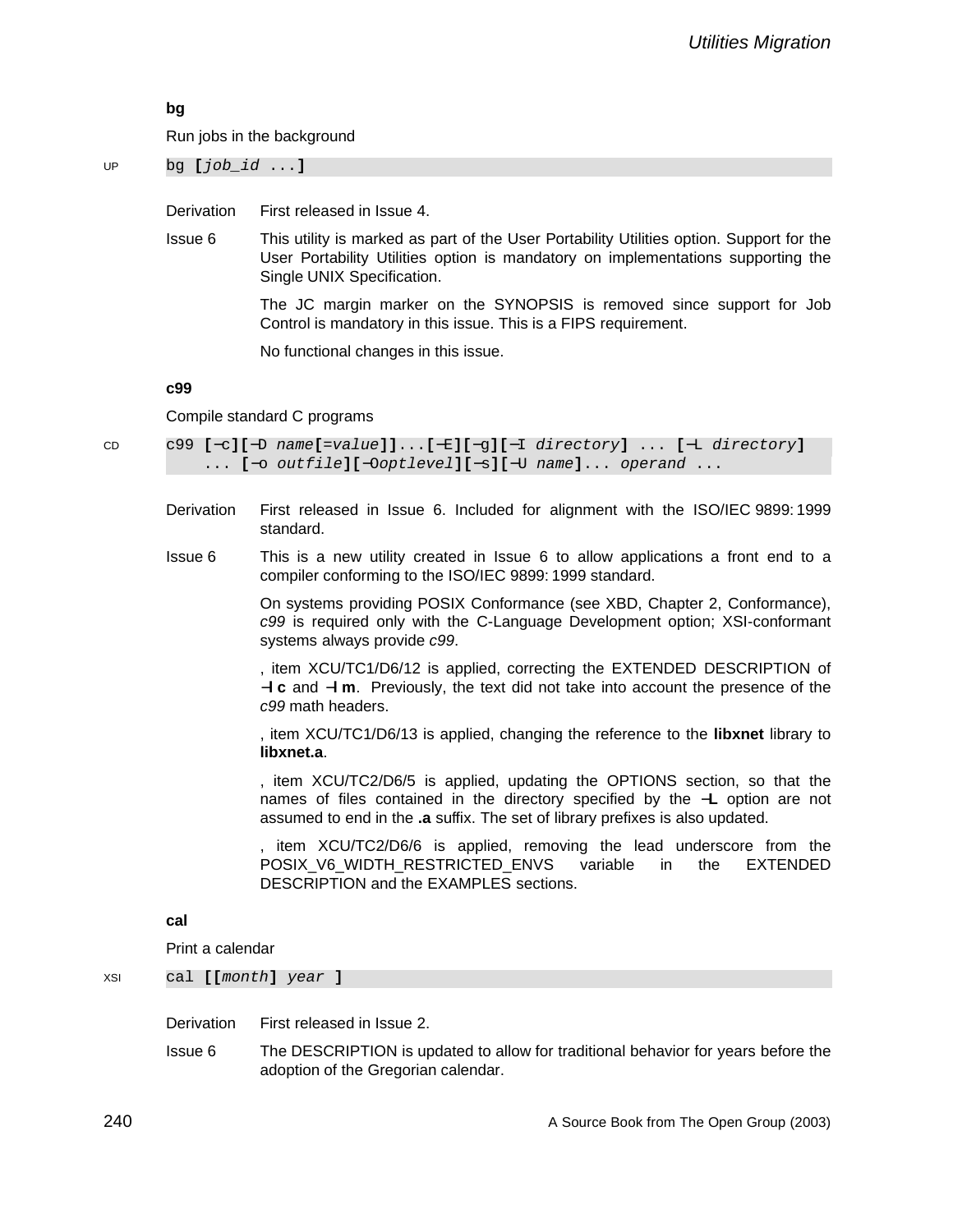### **cat**

Concatenate and print files

cat **[**−u**][**file ...**]**

Derivation First released in Issue 2.

Issue 6 No functional changes in this issue.

### **cd**

Change the working directory

```
cd [−L] [−P] [directory]
```
cd −

Derivation First released in Issue 2.

Issue 6 The following new requirements on POSIX implementations derive from alignment with the Single UNIX Specification:

• The cd −, PWD, and OLDPWD are added.

The −**L** and −**P** options are added to align with the IEEE P1003.2b draft standard. This also includes the introduction of a new description to include the effect of these options.

, item XCU/TC1/D6/14 is applied, changing the SYNOPSIS to make it clear that the −**L** and −**P** options are mutually-exclusive.

#### **cflow**

Generate a C-language flowgraph (**DEVELOPMENT**)

```
XSI cflow [−r][−d num][−D name[=def]] ... [−i incl][−I dir] ...
          [−U dir] ... file ...
```
Derivation First released in Issue 2.

Issue 6 No functional changes in this issue.

# **chgrp**

Change the file group ownership

chgrp −hR group file ...

chgrp −R **[**−H | −L | −P **]** group file ...

Derivation First released in Issue 2.

Issue 6 New options −**H**, −**L**, and −**P** are added to align with the IEEE P1003.2b draft standard. These options affect the processing of symbolic links.

> IEEE PASC Interpretation 1003.2 #172 is applied, changing the CONSEQUENCES OF ERRORS section to ''Default.''.

> , item XCU/TC1/D6/15 is applied, changing the SYNOPSIS to make it clear that −**h** and −**R** are optional.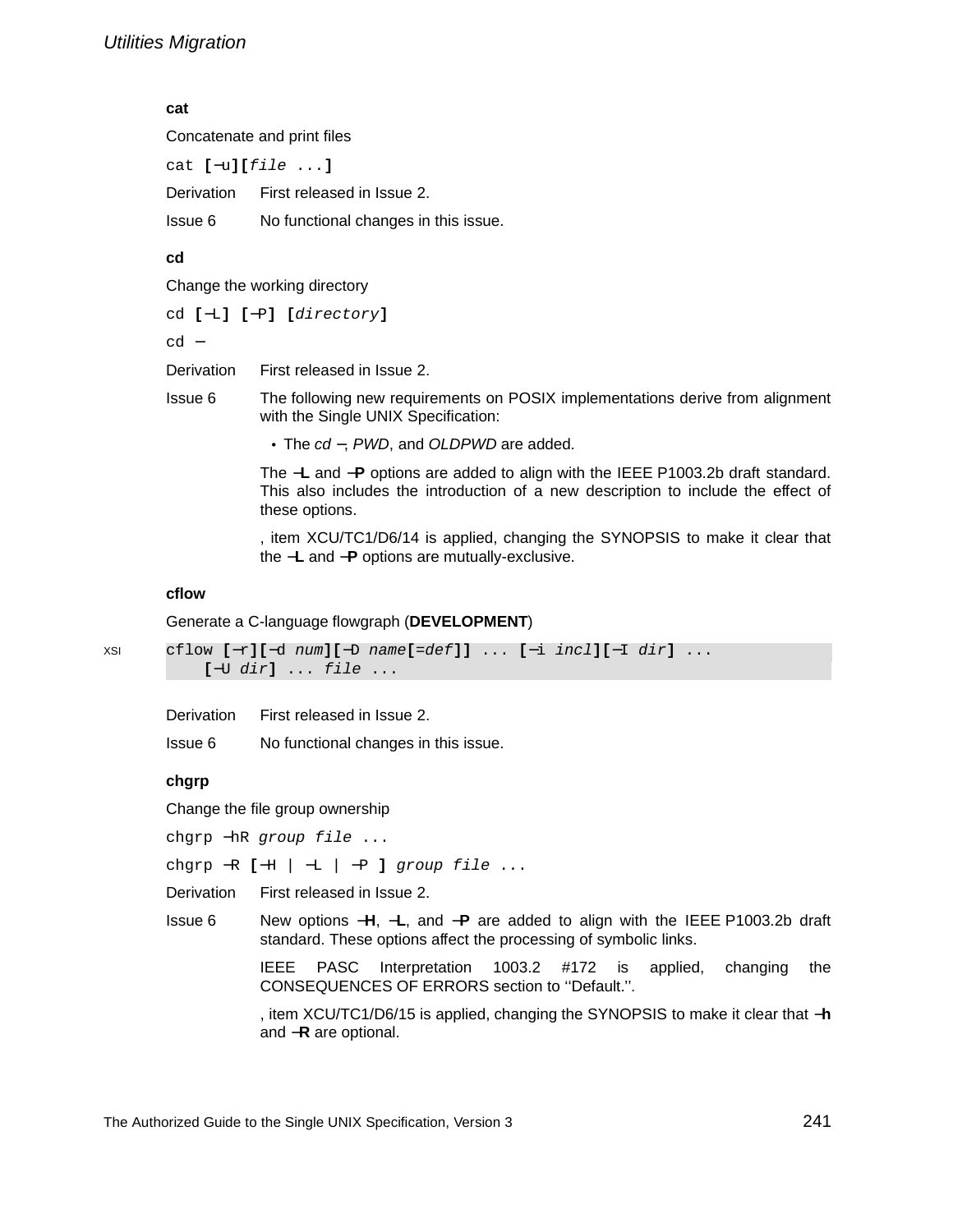# **chmod**

Change the file modes

chmod **[**−R**]** mode file ...

Derivation First released in Issue 2.

Issue 6 The following new requirements on POSIX implementations derive from alignment with the Single UNIX Specification:

> • Octal modes have been kept and made mandatory despite being marked obsolescent in ISO/IEC 9945-2: 1993 (POSIX-2).

IEEE PASC Interpretation 1003.2 #172 is applied, changing the CONSEQUENCES OF ERRORS section to ''Default.''.

The Open Group Base Resolution bwg2001-010 is applied (as XSI shaded text) as follows:

- The table is extended to include the entry 1000 S\_ISVTX.
- The **t perm** symbol is added.
- The following text is added to the EXTENDED DESCRIPTION:

The **perm** symbol **t** shall specify the S\_ISVTX bit and shall apply to directories only. The effect when using it with any other file type is unspecified. It can be used with the **who** symbols **o**, **a**, or with no **who** symbol. It shall not be an error to specify a **who** symbol of **u** or **g** in conjunction with the **perm** symbol **t**; it shall ignored for **u** and **g**.

, item XCU/TC1/D6/16 is applied, changing the XSI shaded text in the EXTENDED DESCRIPTION from:

''The **perm** symbol **t** shall specify the S\_ISVTX bit and shall apply to directories only. The effect when using it with any other file type is unspecified. It can be used with the **who** symbols **o**, **a**, or with no **who** symbol. It shall not be an error to specify a **who** symbol of **u** or **g** in conjunction with the **perm** symbol **t**; it shall be ignored for **u** and **g**.''

to:

''The **perm** symbol **t** shall specify the S\_ISVTX bit. When used with a file of type directory, it can be used with the **who** symbol **a**, or with no **who** symbol. It shall not be an error to specify a **who** symbol of **u**, **g**, or **o** in conjunction with the **perm** symbol **t**, but the meaning of these combinations is unspecified. The effect when using the **perm** symbol **t** with any file type other than directory is unspecified.''

This change is to permit historical behavior.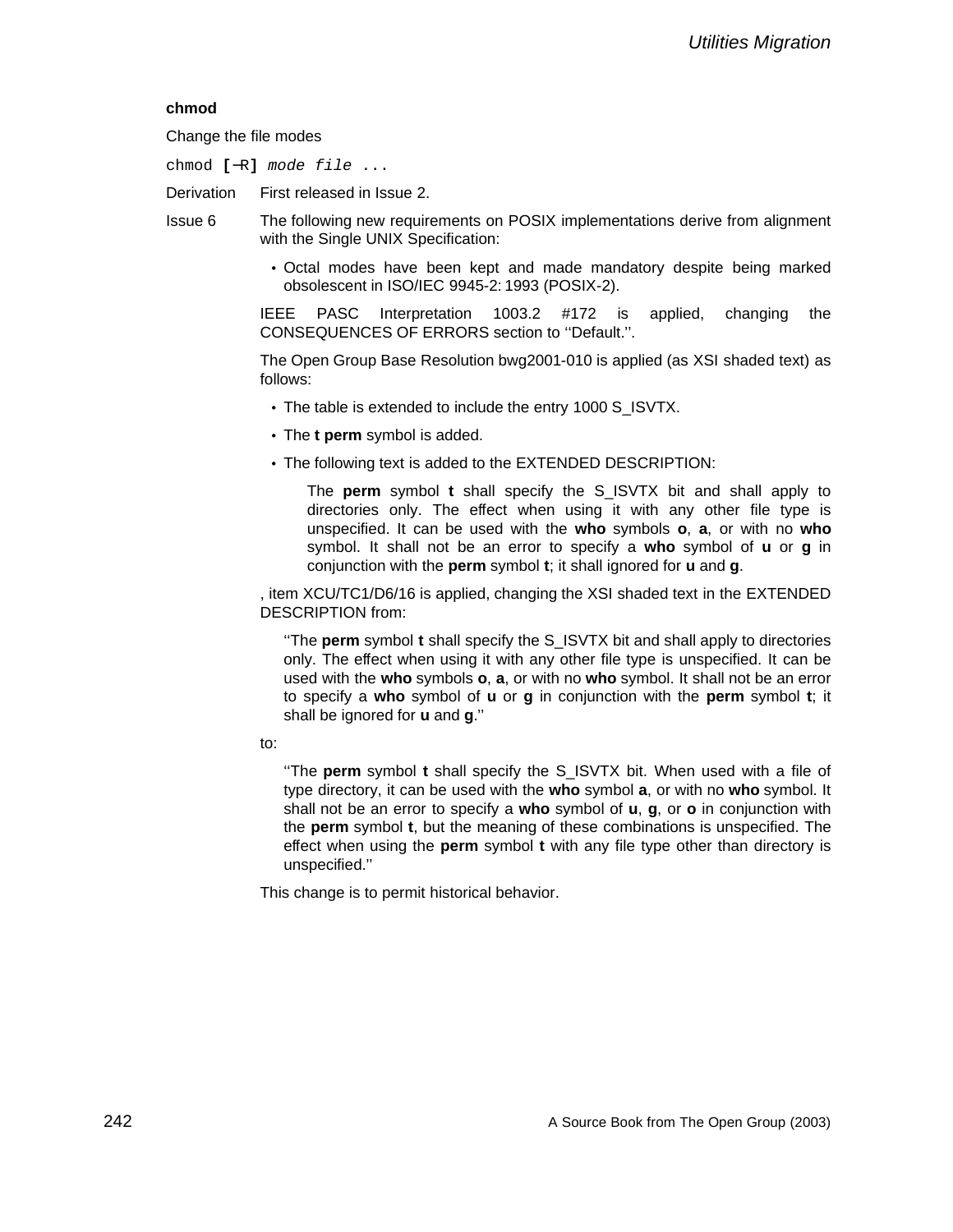### **chown**

Change the file ownership

chown −hR owner**[**:group**]** file ...

chown −R **[**−H | −L | −P **]** owner**[**:group**]** file ...

Derivation First released in Issue 2.

Issue 6 New options −**h**, −**H**, −**L**, and −**P** are added to align with the IEEE P1003.2b draft standard. These options affect the processing of symbolic links.

> IEEE PASC Interpretation 1003.2 #172 is applied, changing the CONSEQUENCES OF ERRORS section is changed to ''Default.''.

> , item XCU/TC1/D6/17 is applied, changing the SYNOPSIS to make it clear that −**h** and −**R** are optional.

### **cksum**

Write file checksums and sizes

cksum **[**file ...**]**

Derivation First released in Issue 4.

Issue 6 No functional changes in this issue.

### **cmp**

Compare two files

cmp **[** −l | −s **]** file1 file2

Derivation First released in Issue 2.

Issue 6 No functional changes in this issue.

#### **comm**

Select or reject lines common to two files

comm **[**−123**]** file1 file2

Derivation First released in Issue 2.

Issue 6 No functional changes in this issue.

# **command**

Execute a simple command

command **[**−p**]** command\_name **[**argument ...**]**

UP command **[** −v | −V **]** command\_name

Derivation First released in Issue 4.

Issue 6 No functional changes in this issue.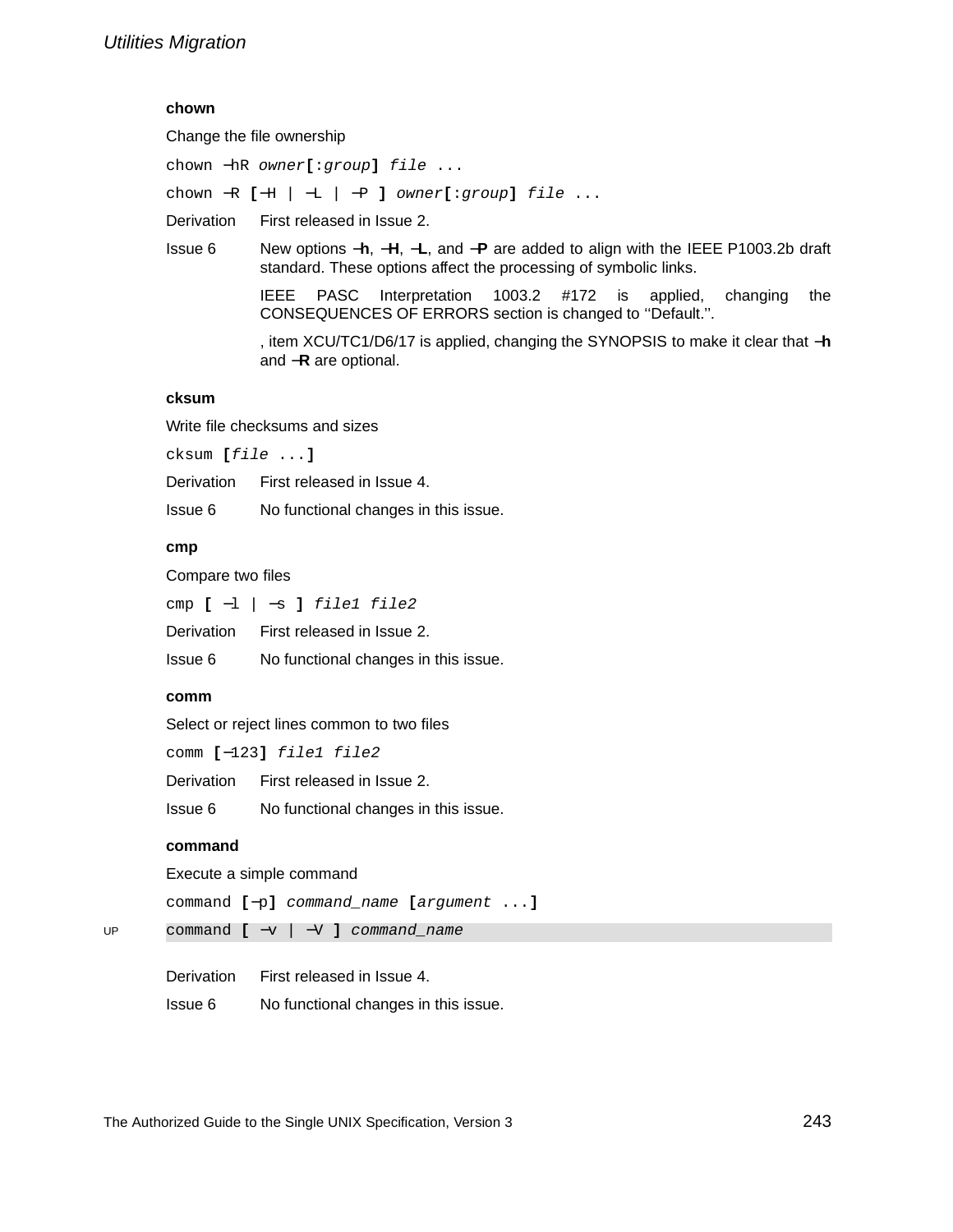### **compress**

Compress data

XSI compress **[**−fv**][**−b bits**][**file ...**]** compress **[**−cfv**][**−b bits**][**file**]**

Derivation First released in Issue 4.

Issue 6 An error case is added for systems not supporting adaptive Lempel-Ziv coding.

# **cp**

# Copy files

cp **[**−fip**]** source\_file target\_file cp **[**−fip**]** source\_file ... target cp −R **[**−H | −L | −P**][**−fip**]** source\_file ... target

OB cp −r **[**−H | −L | −P**][**−fip**]** source\_file ... target

Derivation First released in Issue 2.

Issue 6 The −**r** option is marked obsolescent.

The new options −**H**, −**L**, and −**P** are added to align with the IEEE P1003.2b draft standard. These options affect the processing of symbolic links.

IEEE PASC Interpretation 1003.2 #194 is applied, adding a description of the −**P** option.

### **crontab**

Schedule periodic background work

UP crontab **[**file**]**

crontab **[** −e | −l | −r **]**

Derivation First released in Issue 2.

Issue 6 This utility is marked as part of the User Portability Utilities option. Support for the User Portability Utilities option is mandatory on implementations supporting the Single UNIX Specification.

No functional changes in this issue.

# **csplit**

Split files based on context

UP csplit **[**−ks**][**−f prefix**][**−n number**]** file arg1 ...argn

Derivation First released in Issue 2.

Issue 6 This utility is marked as part of the User Portability Utilities option. Support for the User Portability Utilities option is mandatory on implementations supporting the Single UNIX Specification.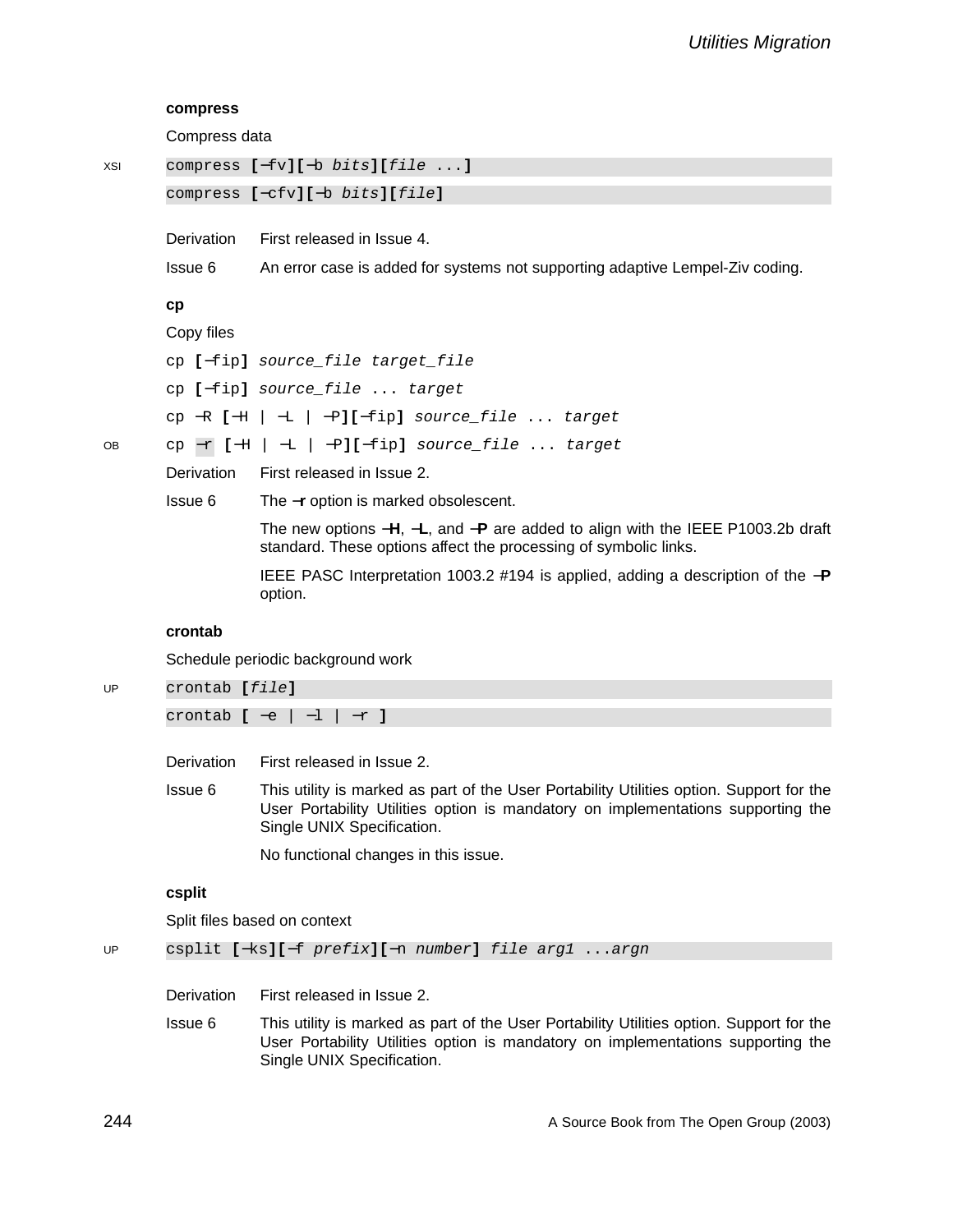The APPLICATION USAGE section is added.

The description of regular expression operands is changed to align with the IEEE P1003.2b draft standard.

#### **ctags**

Create a tags file (**DEVELOPMENT**, **FORTRAN**)

```
UP ctags [−a][−f tagsfile] pathname ...
```
ctags −x pathname ...

Derivation First released in Issue 4.

Issue 6 This utility is marked as part of the User Portability Utilities option. Support for the User Portability Utilities option is mandatory on implementations supporting the Single UNIX Specification.

> The OUTPUT FILES section is changed to align with the IEEE P1003.2b draft standard.

> IEEE PASC Interpretation 1003.2 #168 is applied, changing ''create'' to ''write'' in the DESCRIPTION.

### **cut**

Cut out selected fields of each line of a file

```
cut −b list [−n] [file ...]
```

```
cut −c list [file ...]
```
cut −f list **[**−d delim**][**−s**][**file ...**]**

Derivation First released in Issue 2.

Issue 6 The OPTIONS section is changed to align with the IEEE P1003.2b draft standard.

### **cxref**

Generate a C-language program cross-reference table (**DEVELOPMENT**)

XSI cxref **[**−cs**][**−o file**][**−w num**] [**−D name**[**=def**]]**...**[**−I dir**]**... **[**−U name**]**... file ...

Derivation First released in Issue 2.

Issue 6 No functional changes in this issue.

#### **date**

Write the date and time

date **[**−u**] [**+format**]**

XSI date **[**−u**]** mmddhhmm**[[**cc**]**yy**]**

Derivation First released in Issue 2.

The Authorized Guide to the Single UNIX Specification, Version 3 245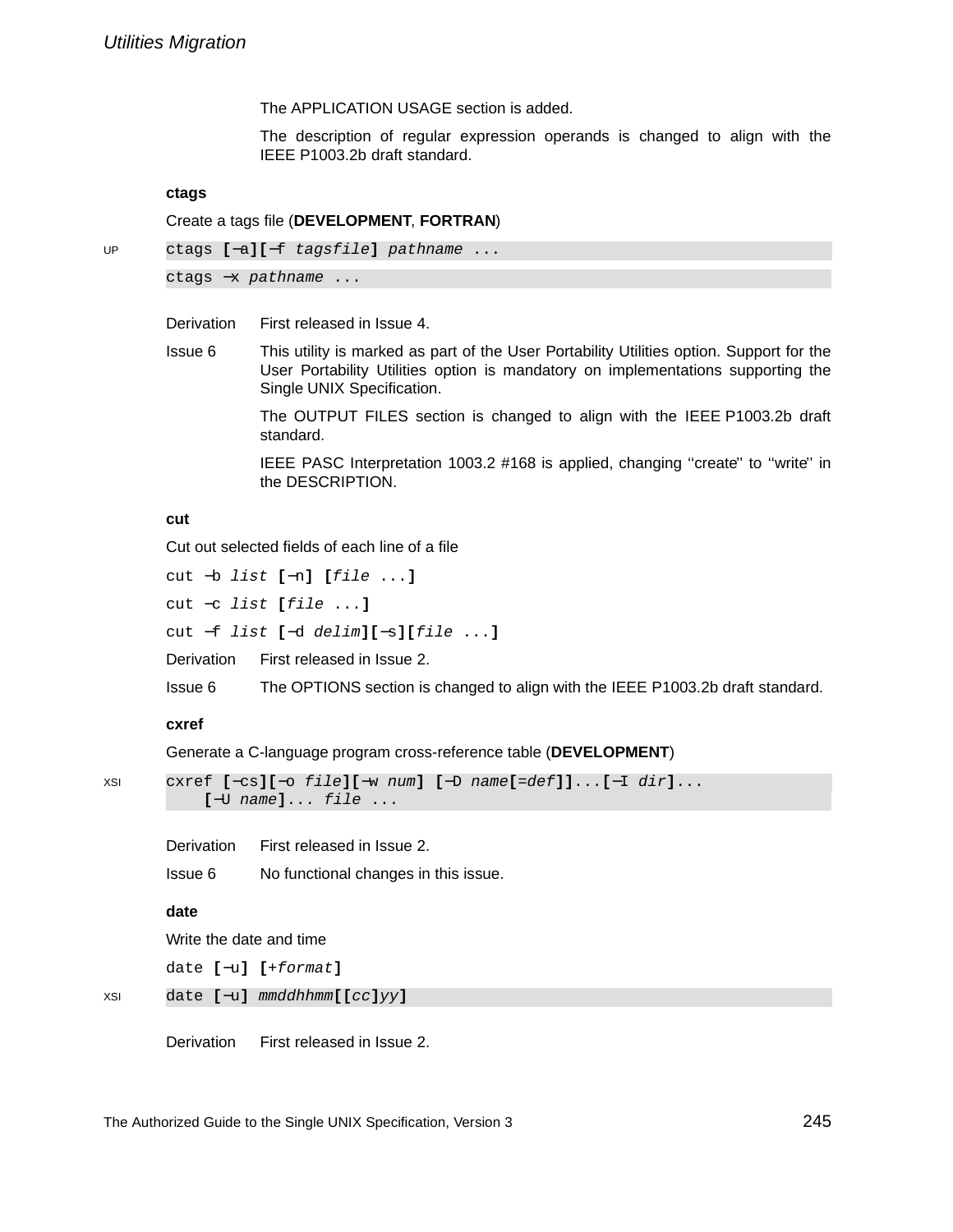- Issue 6 The following new requirements on POSIX implementations derive from alignment with the Single UNIX Specification:
	- The setting of system date and time is described, including how to interpret two-digit year values if a century is not given.
	- The %EX modified conversion specification is added.

The Open Group Corrigendum U048/2 is applied, correcting the examples.

The DESCRIPTION is updated to refer to conversion specifications, instead of field descriptors for consistency with the LC\_TIME category.

A clarification is made such that the current year is the default if the yy argument is omitted when setting the system date and time.

# **dd**

Convert and copy a file

dd **[**operand ...**]**

Derivation First released in Issue 2.

Issue 6 Changes are made to swab conversion and SIGINT handling to align with the IEEE P1003.2b draft standard.

> IEEE PASC Interpretation 1003.2 #209 is applied, clarifying the interaction between dd **of**=file and **conv**=**notrunc**.

# **delta**

Make a delta (change) to an SCCS file (**DEVELOPMENT**)

XSI delta **[**−nps**][**−g list**][**−m mrlist**][**−r SID**][**−y**[**comment**]]** file...

Derivation First released in Issue 2.

Issue 6 The APPLICATION USAGE section is added.

The Open Group Base Resolution bwg2001-007 is applied as follows:

- The use of '−' as a file argument is clarified.
- The use of STDIN is added.
- The ASYNCHRONOUS EVENTS section is updated to remove the implicit requirement that implementations re-signal themselves when catching a normally fatal signal.
- New text is added to the INPUT FILES section warning that the maximum lines recorded in the file is 99 999.

New text is added to the EXTENDED DESCRIPTION and APPLICATION USAGE sections regarding how the system date and time may be taken into account, and the TZ environment variable is added to the ENVIRONMENT VARIABLES section as per The Open Group Base Resolution bwg2001-007.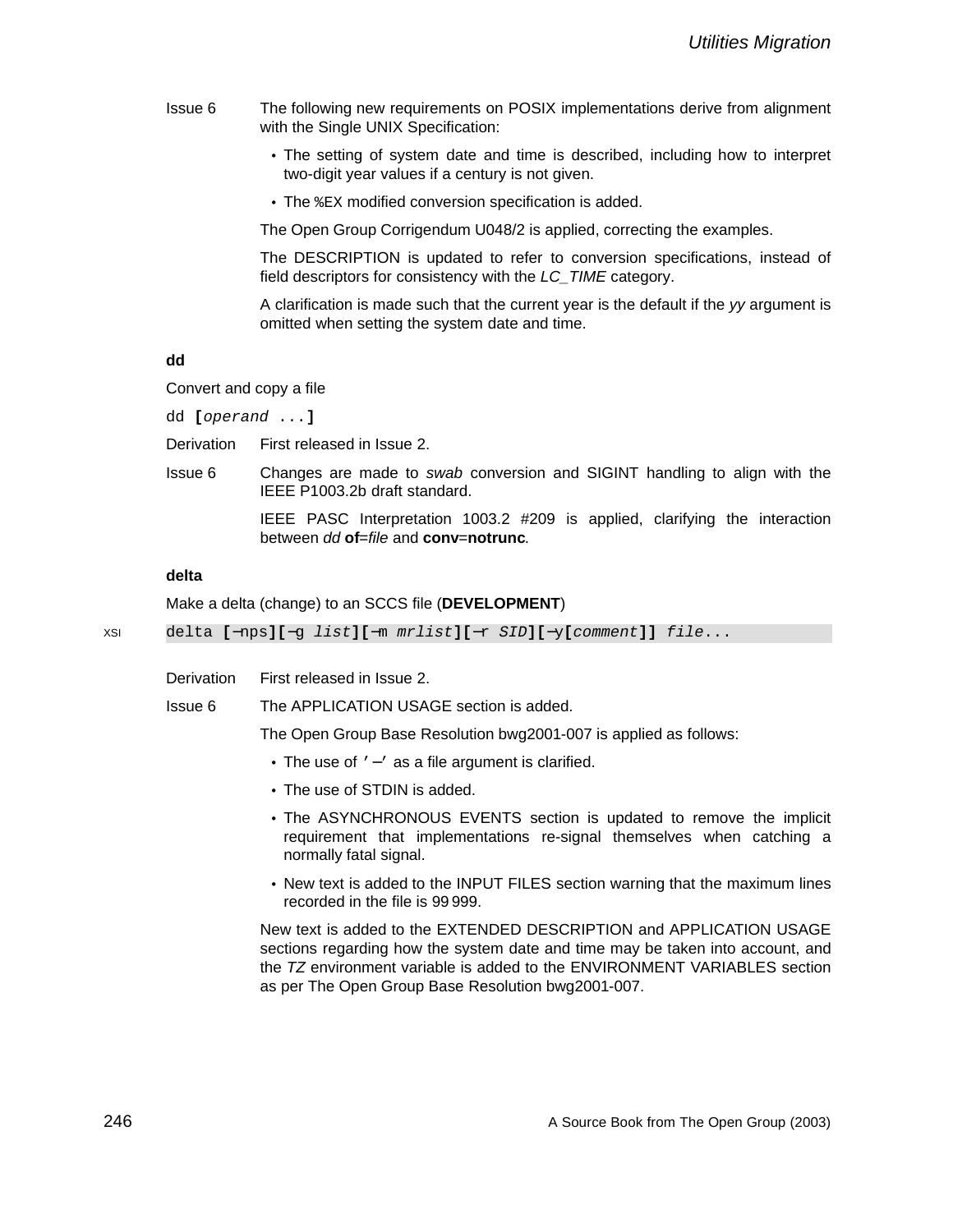# **df**

Report free disk space

|            | UP XSI $df$ [-k][-P $ -t$ ][file]                                                                                                                                                                          |
|------------|------------------------------------------------------------------------------------------------------------------------------------------------------------------------------------------------------------|
|            |                                                                                                                                                                                                            |
| Derivation | First released in Issue 2.                                                                                                                                                                                 |
| Issue 6    | This utility is marked as part of the User Portability Utilities option. Support for the<br>User Portability Utilities option is mandatory on implementations supporting the<br>Single UNIX Specification. |
|            | No functional changes in this issue.                                                                                                                                                                       |

**diff**

Compare two files

diff **[**−c| −e| −f| −C n**][**−br**]** file1 file2

Derivation First released in Issue 2.

Issue 6 The following new requirements on POSIX implementations derive from alignment with the Single UNIX Specification:

• The −**f** option is added.

The output format for −**c** or −**C** format is changed to align with changes to the IEEE P1003.2b draft standard resulting from IEEE PASC Interpretation 1003.2 #71.

, item XCU/TC1/D6/20 is applied, changing the STDOUT section. This changes the specification of diff −**c** so that it agrees with existing practice when contexts contain zero lines or one line.

### **dirname**

Return the directory portion of pathname

dirname string

Derivation First released in Issue 2.

Issue 6 No functional changes in this issue.

## **du**

Estimate file space usage

UP du **[**−a | −s**][**−kx**][**−H | −L**][**file ...**]**

Derivation First released in Issue 2.

Issue 6 This utility is marked as part of the User Portability Utilities option. Support for the User Portability Utilities option is mandatory on implementations supporting the Single UNIX Specification.

The APPLICATION USAGE section is added.

This utility is reinstated, as the LEGACY marking was incorrect in Issue 5.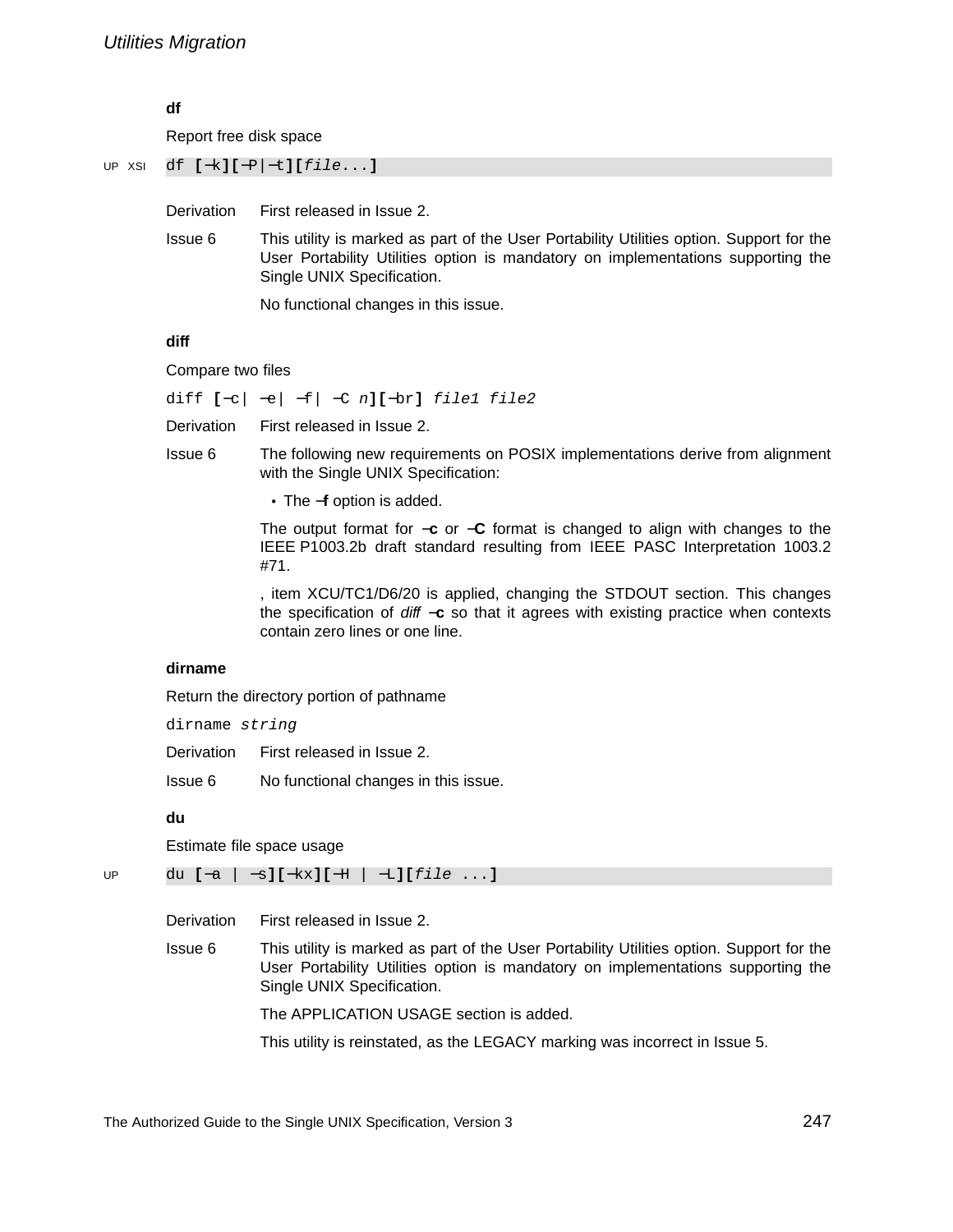The obsolescent −**r** option has been removed.

The Open Group Corrigendum U025/3 is applied. The du utility had incorrectly been marked LEGACY.

The −**H** and −**L** options for symbolic links are added as described in the IEEE P1003.2b draft standard.

# **echo**

Write arguments to standard output

echo **[**string ...**]**

Derivation First released in Issue 2.

Issue 6 The following new requirements on POSIX implementations derive from alignment with the Single UNIX Specification:

• A set of character sequences is defined as string operands.

- LC\_CTYPE is added to the list of environment variables affecting echo.
- In the OPTIONS section, implementations shall not support any options.

, item XCU/TC1/D6/21 is applied, so that the echo utility can accommodate historical BSD behavior.

### **ed**

Edit text

```
ed [−p string][−s][file]
```
Derivation First released in Issue 2.

Issue 6 The obsolescent single-minus form has been removed.

A second APPLICATION USAGE note has been added.

The Open Group Corrigendum U025/2 is applied, correcting the description of the Edit section.

The ed utility is updated to align with the IEEE P1003.2b draft standard. This includes addition of the treatment of the SIGQUIT signal, changes to ed addressing, and changes to processing when end-of-file is detected and when terminal disconnect is detected.

, item XCU/TC1/D6/22 is applied, adding the text: ''Any line modified by the command list shall be unmarked.'' to the **G** command. This change corresponds to a similar change made to the **g** command in the first version of IEEE Std 1003.1-2001.1-2001.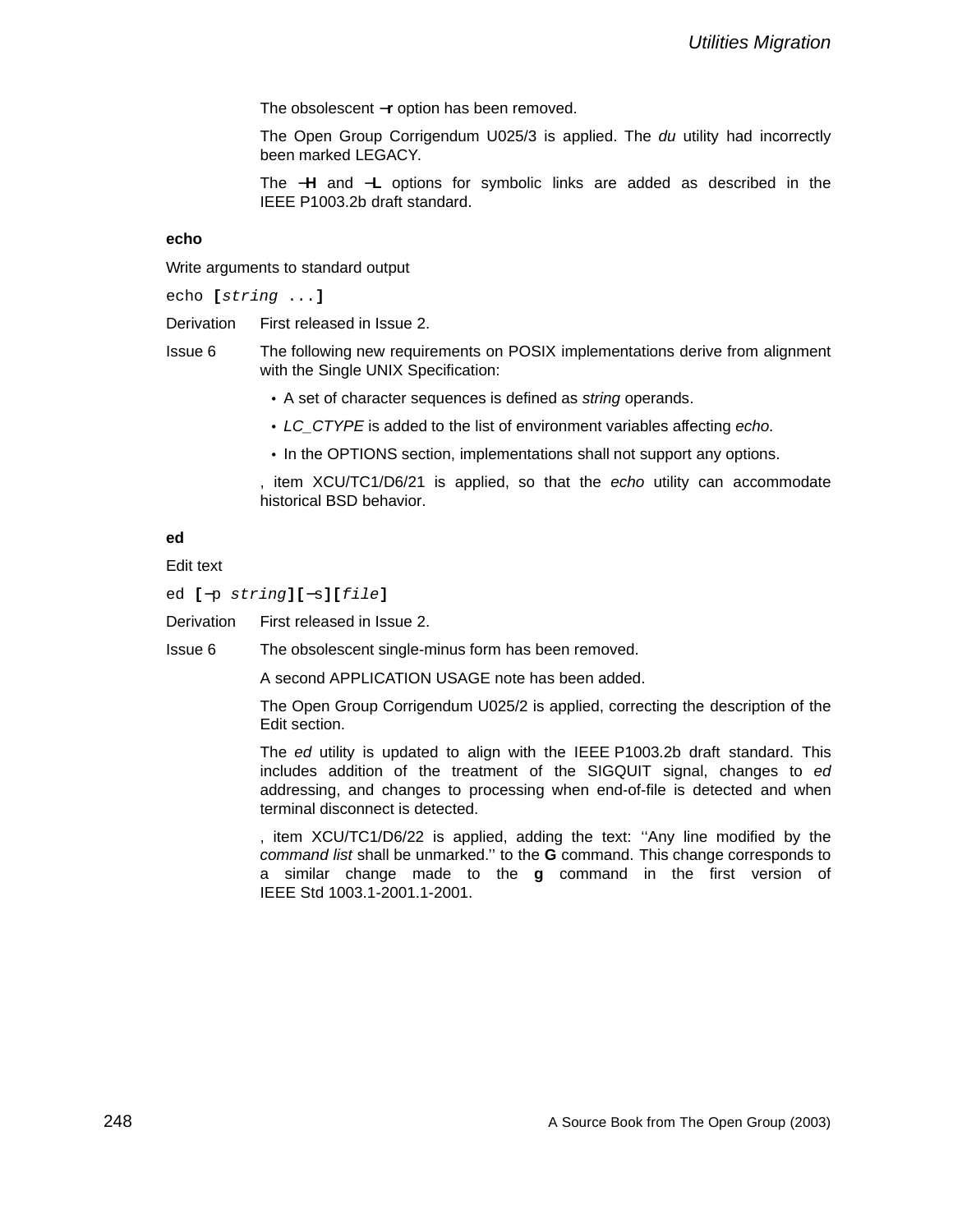#### **env**

Set the environment for command invocation

env **[**−i**][**name=value**]**... **[**utility **[**argument...**]]**

Derivation First released in Issue 2.

Issue 6 No functional changes in this issue.

**ex**

Text editor

UP ex **[**−rR**][**−l**][**−s | −v**][**−c command**][**−t tagstring**][**−w size**][**file ...**]**

Derivation First released in Issue 2.

Issue 6 This utility is marked as part of the User Portability Utilities option. Support for the User Portability Utilities option is mandatory on implementations supporting the Single UNIX Specification.

The obsolescent SYNOPSIS is removed, removing the **+**command and − options.

The following new requirements on POSIX implementations derive from alignment with the Single UNIX Specification:

- In the map command description, the sequence **#**digit is added.
- The **directory**, **edcompatible**, **redraw**, and **slowopen** edit options are added.

The ex utility is extensively changed for alignment with the IEEE P1003.2b draft standard. This includes changes as a result of the IEEE PASC Interpretations 1003.2 #31, #38, #49, #50, #51, #52, #55, #56, #57, #61, #62, #63, #64, #65, and #78.

The −**l** option is removed.

, item XCU/TC1/D6/23 is applied, correcting a URL.

, item XCU/TC2/D6/8 is applied, making an editorial correction in the EXTENDED DESCRIPTION.

#### **expand**

Convert tabs to spaces

UP expand **[**−t tablist**][**file ...**]**

Derivation First released in Issue 4.

Issue 6 This utility is marked as part of the User Portability Utilities option. Support for the User Portability Utilities option is mandatory on implementations supporting the Single UNIX Specification.

The APPLICATION USAGE section is added.

The obsolescent SYNOPSIS is removed.

The LC\_CTYPE environment variable description is updated to align with the IEEE P1003.2b draft standard.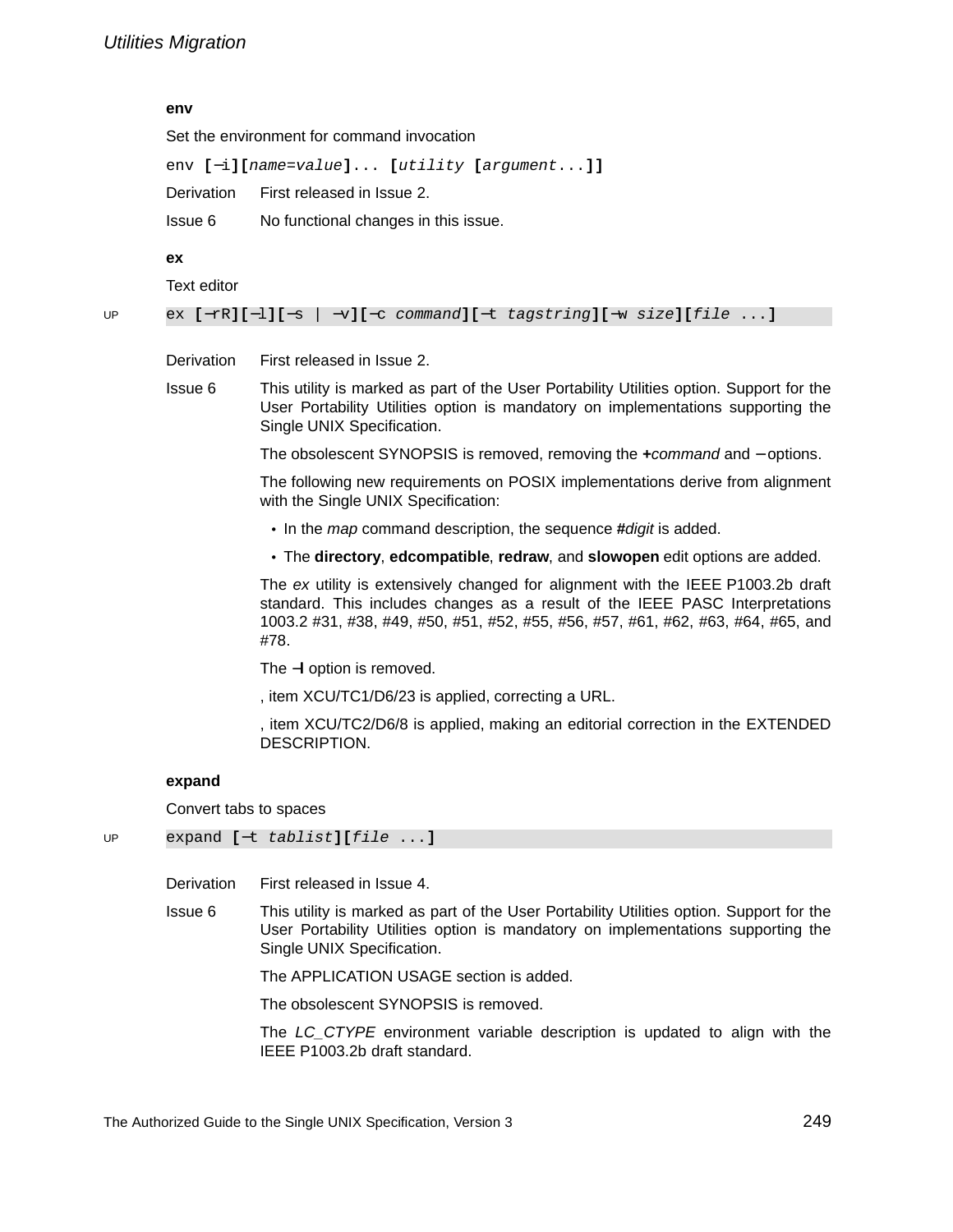# **expr**

Evaluate arguments as an expression

expr operand

Derivation First released in Issue 2.

Issue 6 The expr utility is aligned with the IEEE P1003.2b draft standard, to include resolution of IEEE PASC Interpretation 1003.2 #104.

# **false**

Return false value

false

Derivation First released in Issue 2.

Issue 6 No functional changes in this issue.

# **fc**

Process the command history list

UP fc **[**−r**][**−e editor**] [**first**[**last**]]**

fc −l**[**−nr**] [**first**[**last**]]**

fc −s**[**old=new**][**first**]**

Derivation First released in Issue 4.

Issue 6 This utility is marked as part of the User Portability Utilities option. Support for the User Portability Utilities option is mandatory on implementations supporting the Single UNIX Specification.

> In the ENVIRONMENT VARIABLES section, the text ''user's home directory'' is updated to ''directory referred to by the HOME environment variable''.

# **fg**

Run jobs in the foreground

UP fg **[**job\_id**]**

Derivation First released in Issue 4.

Issue 6 This utility is marked as part of the User Portability Utilities option. Support for the User Portability Utilities option is mandatory on implementations supporting the Single UNIX Specification.

The APPLICATION USAGE section is added.

The JC marking is removed from the SYNOPSIS since job control is mandatory is this issue.

No functional changes in this issue.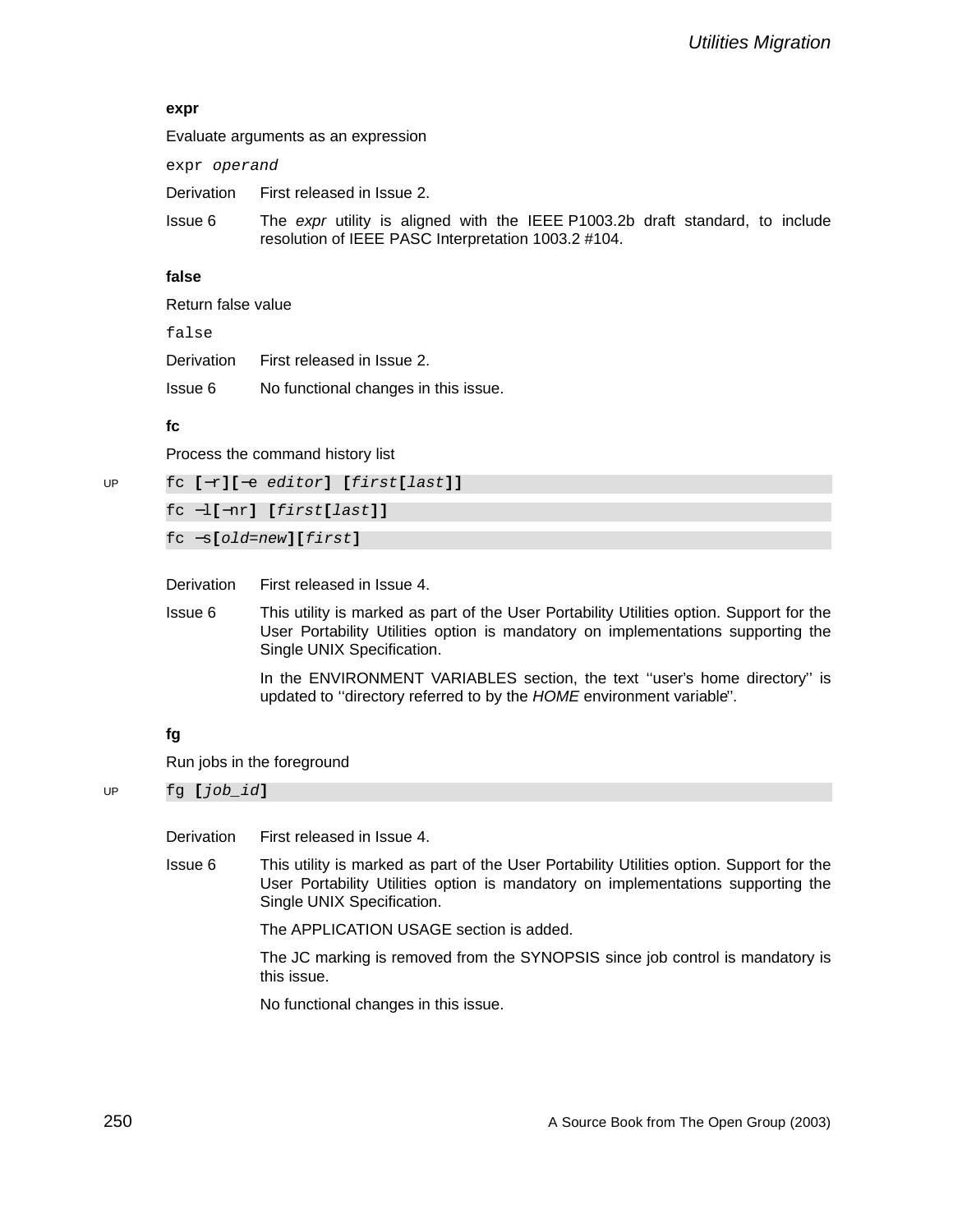**file**

Determine file type UP file **[**−dhi**][**−M file**][**−m file**]** file ...

Derivation First released in Issue 4.

Issue 6 This utility is marked as part of the User Portability Utilities option. Support for the User Portability Utilities option is mandatory on implementations supporting the Single UNIX Specification.

> Options and an EXTENDED DESCRIPTION are added as specified in the IEEE P1003.2b draft standard.

> IEEE PASC Interpretation 1003.2 #178 is applied, adding the following text to the EXTENDED DESCRIPTION:

> $x$  The test shall succeed if the file is large enough to contain a value of the type specified starting at the offset specified.

> IEEE PASC Interpretation 1003.2 #192 is applied, replacing the second paragraph in the EXTENDED DESCRIPTION within the value item with:

If the specifier from the type field is s or **string**, then interpret the value as a string. Otherwise, interpret it as a number. If the value is a string, then the test shall succeed only when a string value exactly matches the bytes from the file.

, item XCU/TC1/D6/25 is applied, making major changes to address ambiguities raised in defect reports.

, item XCU/TC1/D6/26 is applied, making it clear in the OPTIONS section that the −**m**, −**d**, and −**M** options do not comply with Guideline 11 of the Utility Syntax Guidelines.

, item XCU/TC2/D6/10 is applied, clarifying the specification characters.

, item XCU/TC2/D6/11 is applied, allowing application writers to create portable magic files that can match characters in strings, and allowing common extensions found in existing implementations.

## **find**

Find files

find **[**−H | −L**]** path ... **[**operand\_expression ...**]**

Derivation First released in Issue 2.

Issue 6 The following new requirements on POSIX implementations derive from alignment with the Single UNIX Specification:

• The −**perm [**−**]**onum primary is supported.

The find utility is aligned with the IEEE P1003.2b draft standard, to include processing of symbolic links and changes to the description of the **atime**, **ctime**, and **mtime** operands.

IEEE PASC Interpretation 1003.2 #210 is applied, extending the −**exec** operand.

, item XCU/TC2/D6/13 is applied, updating the RATIONALE section to be consistent with the normative text.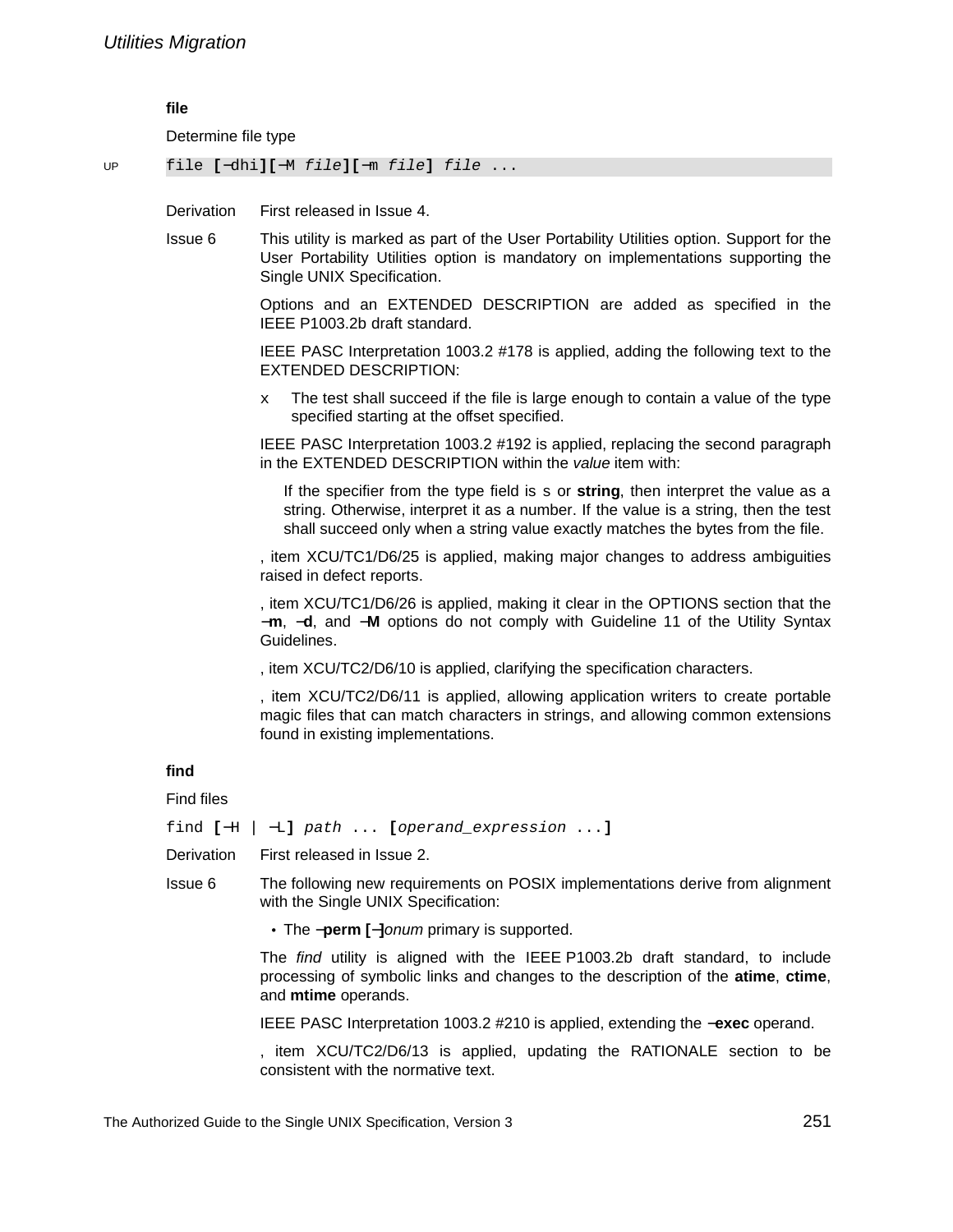# **fold**

Filter for folding lines

fold **[**−bs**][**−w width**][**file...**]**

Derivation First released in Issue 4.

Issue 6 No functional changes in this issue.

## **fort77**

## FORTRAN compiler (**FORTRAN**)

FD fort77 **[**−c**][**−g**][**−L directory**]**... **[**−O optlevel**][**−o outfile**][**−s**][**−w**]** operand...

Derivation First released in Issue 4.

Issue 6 This utility is marked as part of the FORTRAN Development Utilities option. This utility may not be present on all systems supporting the Single UNIX Specification. No functional changes in this issue.

#### **fuser**

List process IDs of all processes that have one or more files open

XSI fuser **[** −cfu **]** file ...

| Derivation    | First released in Issue 5. |  |  |
|---------------|----------------------------|--|--|
| $\sim$ $\sim$ | $\blacksquare$             |  |  |

Issue 6 No functional changes in this issue.

#### **gencat**

Generate a formatted message catalog

XSI gencat catfile msgfile...

Derivation First released in Issue 3.

Issue 6 No functional changes in this issue.

## **get**

Get a version of an SCCS file (**DEVELOPMENT**)

XSI get **[**−begkmnlLpst**][**−c cutoff**][**−i list**][**−r SID**][**−x list**]** file...

Derivation First released in Issue 2.

Issue 6 The obsolescent SYNOPSIS is removed, removing the −**lp** option.

The Open Group Corrigendum U025/5 is applied, correcting text in the OPTIONS section.

The Open Group Corrigendum U048/1 is applied.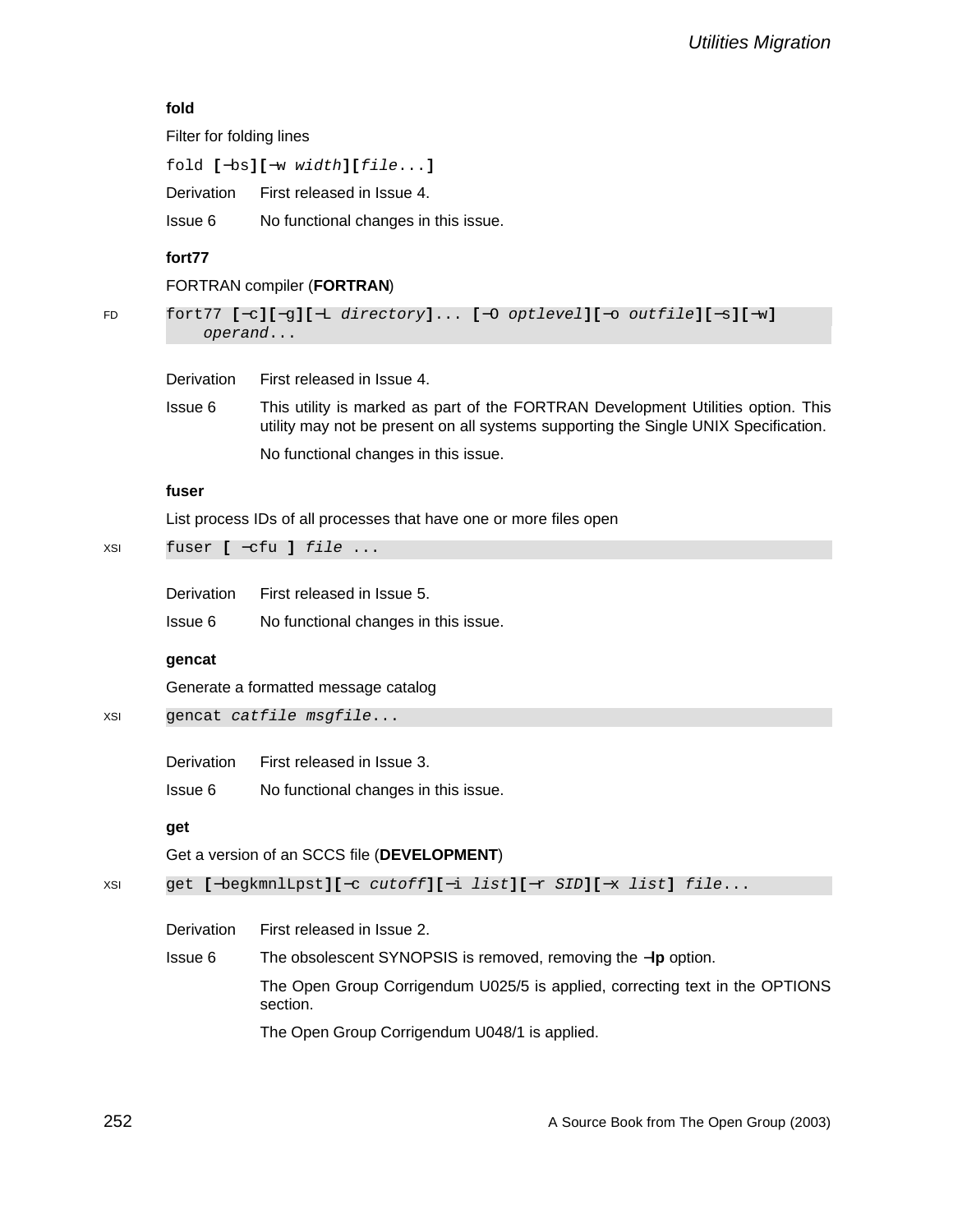The EXTENDED DESCRIPTION section is updated to make partial SID handling unspecified, reflecting common usage, and to clarify SID ranges as per The Open Group Base Resolution bwg2001-007.

The Open Group Interpretation PIN4C.00014 is applied, adding the string "lines" to the required output on stdout.

New text is added to the EXTENDED DESCRIPTION and APPLICATION USAGE sections regarding how the system date and time may be taken into account, and the TZ environment variable is added to the ENVIRONMENT VARIABLES section as per The Open Group Base Resolution bwg2001-007.

# **getconf**

Get configuration values

getconf **[** −v specification **]** system\_var

getconf **[** −v specification **]** path\_var pathname

Derivation First released in Issue 4.

Issue 6 The Open Group Corrigendum U029/4 is applied, correcting the example command in the last paragraph of the OPTIONS section.

> The following new requirements on POSIX implementations derive from alignment with the Single UNIX Specification:

• Operands are added to determine supported programming environments.

This reference page is updated for alignment with the ISO/IEC 9899: 1999 standard. Specifically, new macros for c99 programming environments are introduced.

XSI marked system\_var (XBS5\_\*) values are marked LEGACY.

, item XCU/TC1/D6/27 is applied, correcting the descriptions of path\_var and system\_var in the OPERANDS section.

# **getopts**

Parse utility options

getopts optstring name **[**arg...**]**

Derivation First released in Issue 4.

Issue 6 No functional changes in this issue.

# **grep**

Search a file for a pattern

```
grep [−E| −F][−c| −l| −q][−insvx] −e pattern_list...
    [−f pattern_file]...[file...]
grep [−E| −F][−c| −l| −q][−insvx][−e pattern_list]...
    −f pattern_file...[file...]
grep [−E| −F][−c| −l| −q][−insvx] pattern_list[file...]
Derivation First released in Issue 2.
```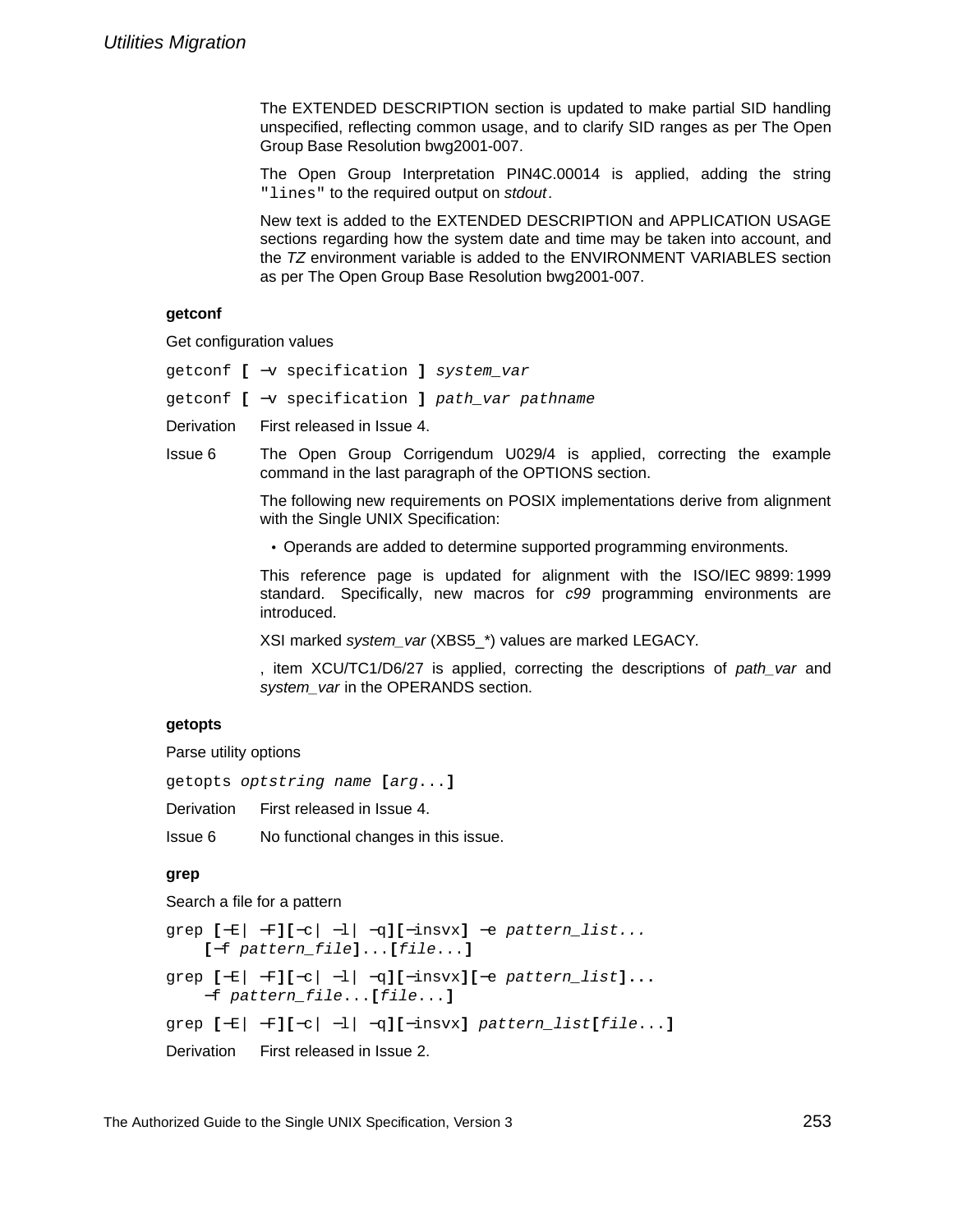Issue 6 The Open Group Corrigendum U029/5 is applied, correcting the SYNOPSIS. No functional changes in this issue.

## **hash**

Remember or report utility locations

```
XSI hash [utility...]
```
hash −r

Derivation First released in Issue 2.

Issue 6 No functional changes in this issue.

#### **head**

Copy the first part of files

head **[**−n number**][**file...**]**

Derivation First released in Issue 4.

Issue 6 The obsolescent −**number** form is withdrawn.

#### **iconv**

Codeset conversion

iconv **[**−cs**]** −f fromcode −t tocode **[**file ...**]**

iconv −l

Application writers should note that the *iconv* utility can be used portably only when it is provided with two charmap files as option-arguments. This is because a single charmap provided by the user cannot reliably be joined with the names in a system-provided character set description.

Derivation First released in Issue 3.

Issue 6 This utility has been rewritten to align with the IEEE P1003.2b draft standard. Specifically, the ability to use charmap files for conversion has been added.

> , item XCU/TC1/D6/29 is applied, making changes to address inconsistencies with the iconv( ) function in the System Interfaces volume of IEEE Std 1003.1-2001.

#### **id**

Return user identity

- id **[**user**]**
- id −G**[**−n**] [**user**]**
- id −g**[**−nr**] [**user**]**
- id −u**[**−nr**] [**user**]**
- Derivation First released in Issue 2.
- Issue 6 No functional changes in this issue.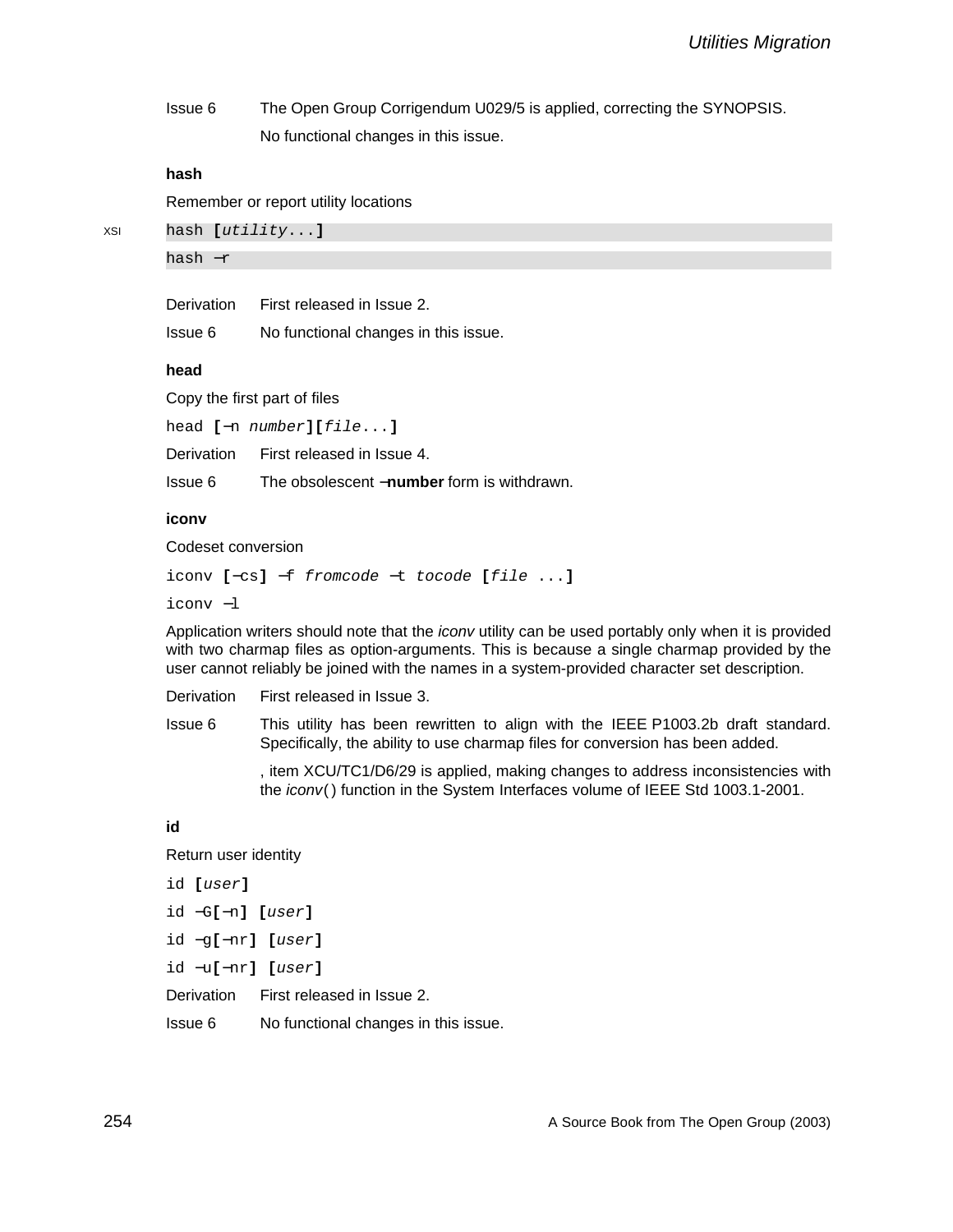## **ipcrm**

Remove an XSI message queue, semaphore set, or shared memory segment identifier

```
XSI ipcrm [ −q msgid | −Q msgkey | −s semid | −S semkey |
          −m shmid | −M shmkey ] ...
```
Derivation First released in Issue 5.

Issue 6 No functional changes in this issue.

#### **ipcs**

Report XSI interprocess communication facilities status

XSI ipcs **[**−qms**][**−a | −bcopt**]**

Issue 6 The Open Group Corrigendum U020/1 is applied, correcting the SYNOPSIS.

The Open Group Corrigenda U032/1 and U032/2 are applied, clarifying the output format.

The Open Group Base Resolution bwg98-004 is applied, changing NSEMS (**a**,**t**) to NSEMS (**a**,**b**) in the STDOUT section.

#### **jobs**

Display status of jobs in the current session

UP jobs **[**−l| −p**][**job\_id...**]**

- Derivation First released in Issue 4.
- Issue 6 This utility is marked as part of the User Portability Utilities option. Support for the User Portability Utilities option is mandatory on implementations supporting the Single UNIX Specification.

The JC shading is removed as job control is mandatory in this issue.

No functional changes in this issue.

#### **join**

Relational database operator

```
join [−a file_number | −v file_number][−e string][−o list][−t char]
    [−1 field][−2 field] file1 file2
```
Derivation First released in Issue 2.

Issue 6 The obsolescent −**j** options and the multi-argument −**o** option are withdrawn in this issue.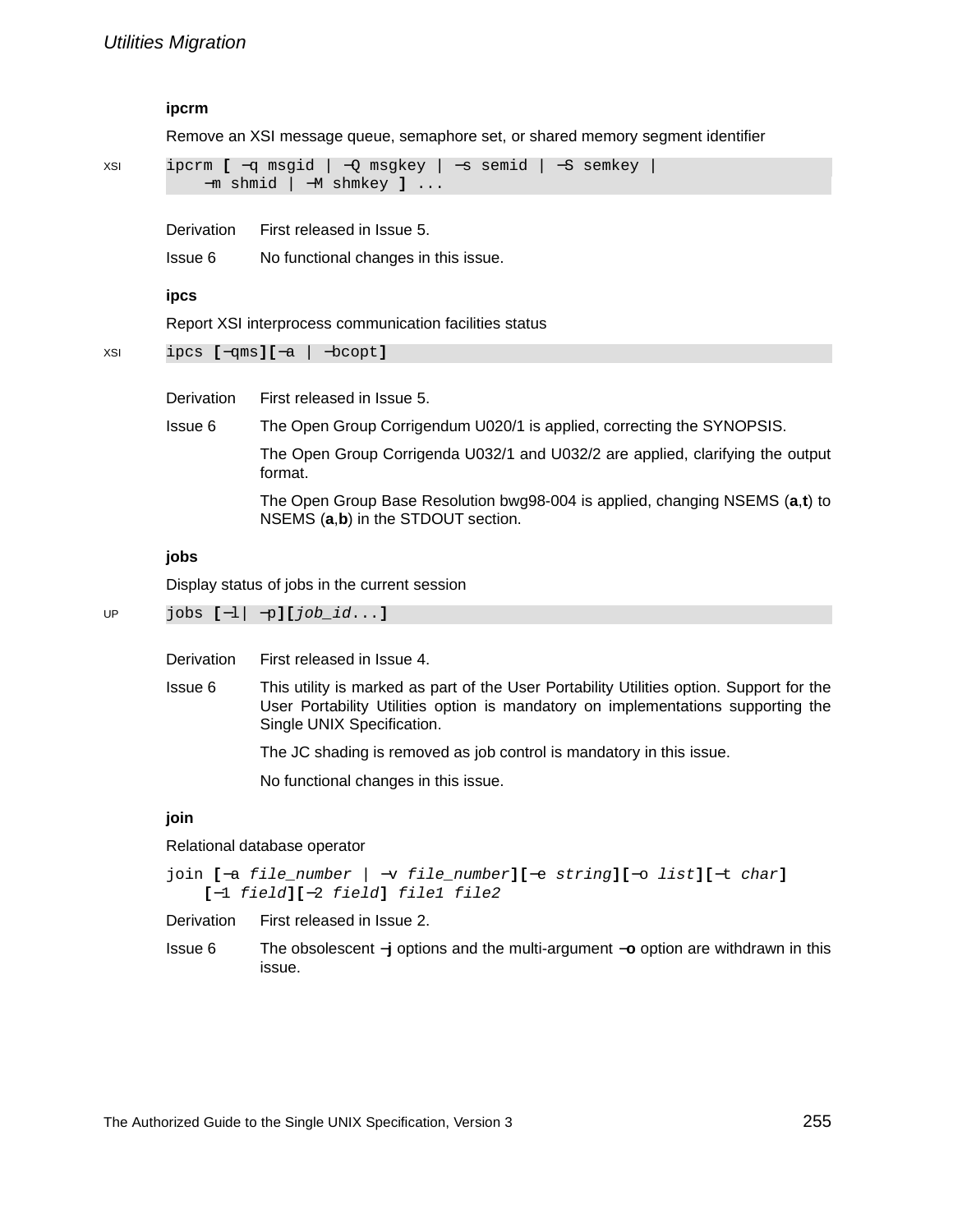# **kill**

Terminate or signal processes

```
kill −s signal_name pid ...
```

```
kill −l [exit_status]
```

```
XSI kill [−signal_name] pid ...
```
kill **[**−signal\_number**]** pid ...

Derivation First released in Issue 2.

Issue 6 The obsolescent versions of the SYNOPSIS were turned into non-obsolescent features of the XSI option, corresponding to a similar change in the trap special built-in.

#### **lex**

Generate programs for lexical tasks (**DEVELOPMENT**)

```
CD lex [−t][−n|−v][file ...]
```

```
Derivation First released in Issue 2.
Issue 6 This utility is marked as part of the C-Language Development Utilities option.
             The obsolescent −c option is withdrawn in this issue.
```
## **link**

Call link( ) function

```
XSI link file1 file2
```

| Derivation | First released in Issue 5. |  |
|------------|----------------------------|--|
|------------|----------------------------|--|

Issue 6 No functional changes in this issue.

**ln**

Link files

ln **[**−fs**]** source\_file target\_file

ln **[**−fs**]** source\_file ... target\_dir

Derivation First released in Issue 2.

Issue 6 The *In* utility is updated to include symbolic link processing as defined in the IEEE P1003.2b draft standard.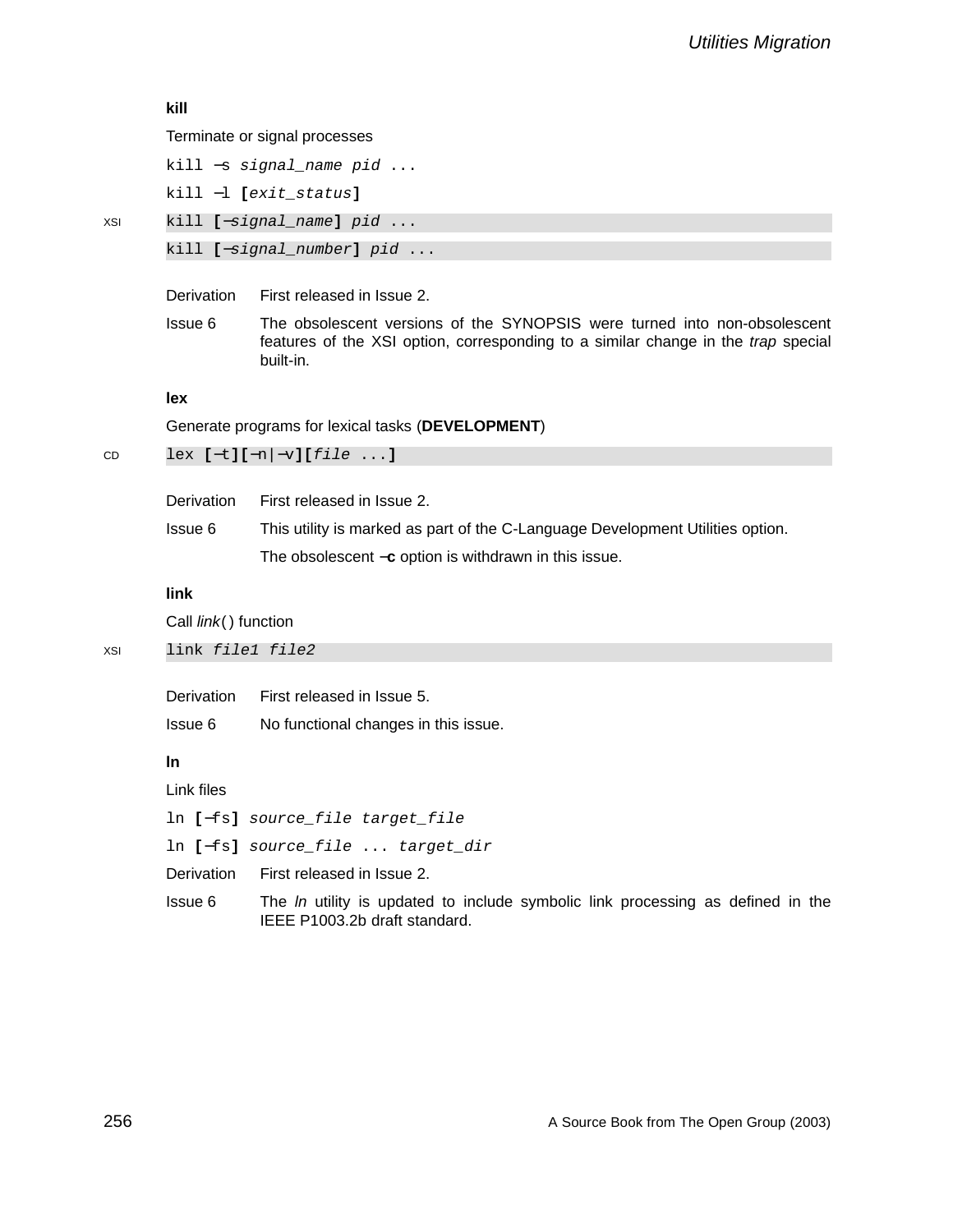# **locale**

Get locale-specific information

locale **[**−a| −m**]**

locale **[**−ck**]** name...

Derivation First released in Issue 4.

Issue 6 No functional changes in this issue.

## **localedef**

Define locale environment

localedef **[**−c**][**−f charmap**][**−i sourcefile**][**−u code\_set\_name**]** name

Derivation First released in Issue 4.

Issue 6 The −**u** option is added, as specified in the IEEE P1003.2b draft standard.

, item XCU/TC2/D6/15 is applied, rewording text in the OPERANDS section describing the ability to create public locales.

, item XCU/TC2/D6/16 is applied, making the text consistent with the descriptions of **WIDTH** and **WIDTH\_DEFAULT** in the Base Definitions volume of IEEE Std 1003.1-2001.

#### **logger**

Log messages

logger string ...

Derivation First released in Issue 4.

Issue 6 No functional changes in this issue.

#### **logname**

Return the user's login name

logname

Derivation First released in Issue 2.

Issue 6 No functional changes in this issue.

## **lp**

Send files to a printer

lp **[**−c**][**−d dest**][**−n copies**][**−msw**][**−o option**]**... **[**−t title**][**file...**]**

Derivation First released in Issue 2.

- Issue 6 The following new requirements on POSIX implementations derive from alignment with the Single UNIX Specification:
	- In the DESCRIPTION, the requirement to associate a unique request ID, and the normal generation of a banner page is added.
	- In the OPTIONS section: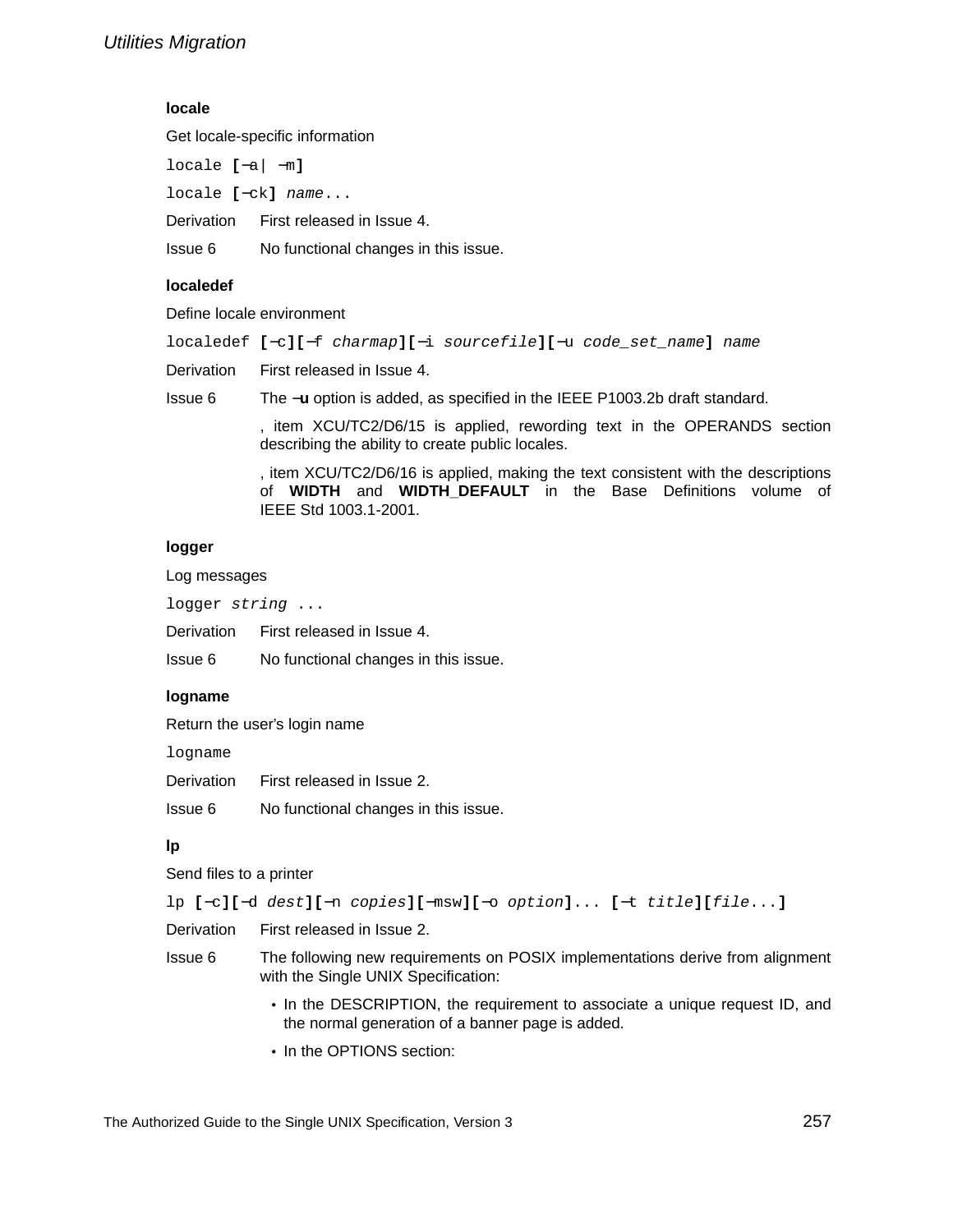- The –**d** dest description is expanded, but references to *lpstat* are removed.
- The −**m**, −**o**, −**s**, −**t**, and −**w** options are added.
- In the ENVIRONMENT VARIABLES section, LC\_TIME may now affect the execution.
- The STDOUT section is added.

The TZ entry is added to the ENVIRONMENT VARIABLES section.

## **ls**

List directory contents

XSI ls **[**−CFRacdilqrtu1**][**−H | −L **][**−fgmnopsx**][**file...**]**

Derivation First released in Issue 2.

- Issue 6 The following new requirements on POSIX implementations derive from alignment with the Single UNIX Specification:
	- In the −**F** option, other symbols are allowed for other file types.

Treatment of symbolic links is added, as defined in the IEEE P1003.2b draft standard.

The Open Group Base Resolution bwg2001-010 is applied (as XSH shaded text) as follows:

- T If in <other permissions> and the file is a directory, search permission is not granted to others, and the restricted deletion flag is set.
- t If in <other permissions> and the file is a directory, search permission is granted to others, and the restricted deletion flag is set.

## **m4**

#### Macro processor (**DEVELOPMENT**)

XSI m4 **[**−s**][**−D name**[**=val**]]**...**[**−U name**]**... file...

Derivation First released in Issue 2.

Issue 6 In the EXTENDED DESCRIPTION, the **eval** text is updated to include a '&' character in the excepted list.

> The EXTENDED DESCRIPTION of **divert** is updated to clarify that there are only nine diversion buffers.

> The Open Group Base Resolution bwg2000-006 is applied, adding the following text to the end of the last paragraph before the list of built-in macros in the EXTENDED DESCRIPTION:

Except for the first argument to the **eval** built-in macro, all numeric built-in macro arguments shall be interpreted as decimal values. The string values produced as the defining text of the **decr**, **divnum**, **incr**, **index**, **len**, and **sysval** built-in macros shall be in the form of a decimal-constant as defined in the C language.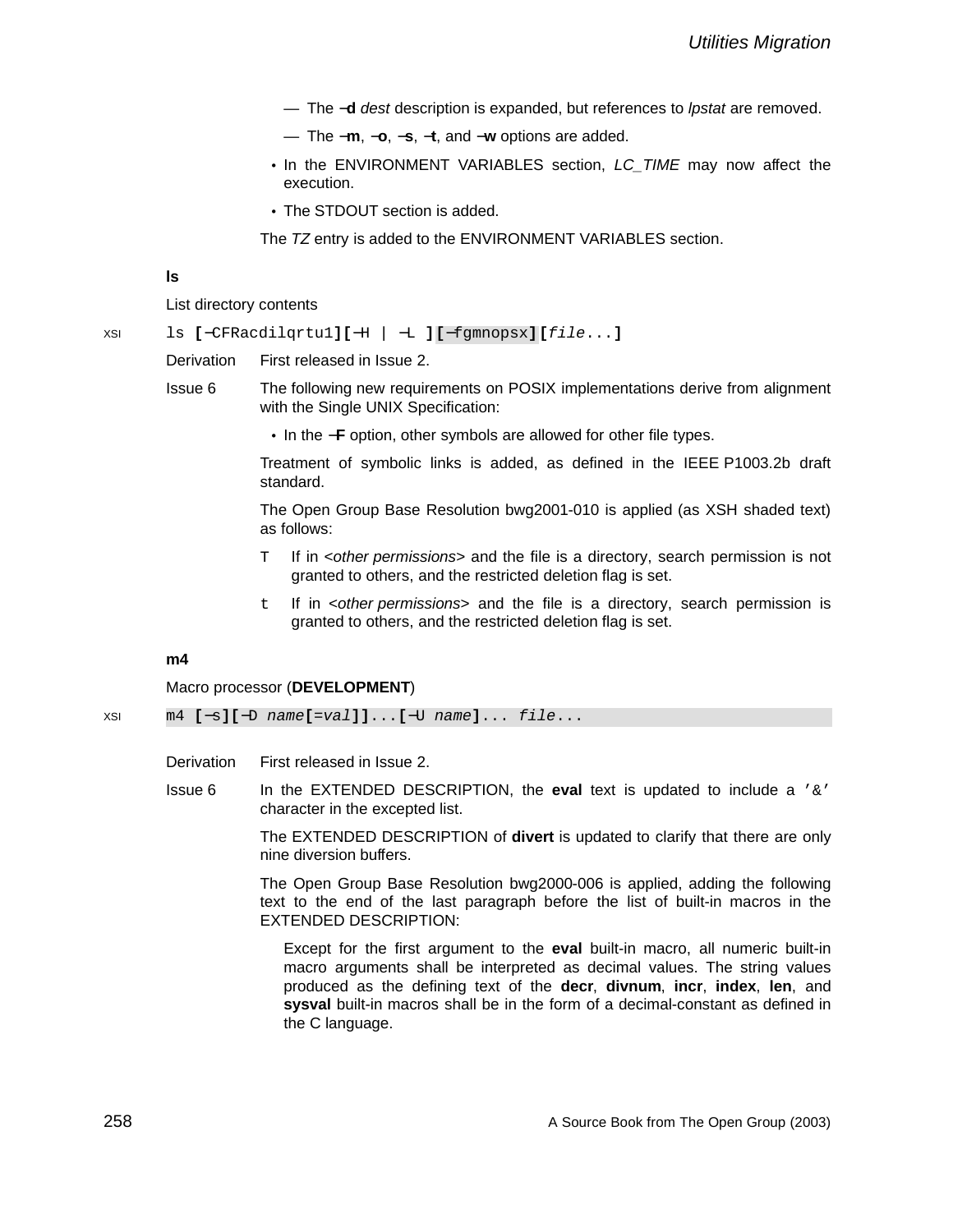## **mailx**

Process messages

Derivation First released in Issue 2.

Issue 6 The following new requirements on POSIX implementations derive from alignment with the Single UNIX Specification:

- The −**F** option is added.
- The **allnet**, **debug**, and **sendwait** internal variables are added.
- The **C**, **ec**, **fo**, **F**, and **S** mailx commands are added.

In the DESCRIPTION and ENVIRONMENT VARIABLES sections, text stating "HOME directory" is replaced by "directory referred to by the HOME environment variable''.

The mailx utility is aligned with the IEEE P1003.2b draft standard, which included various clarifications to resolve IEEE PASC Interpretations submitted for ISO/IEC 9945-2: 1993 (POSIX-2). In particular, the changes here address IEEE PASC Interpretations 1003.2 #10, #11, #103, #106, #108, #114, #115, #122, and #129.

The TZ entry is added to the ENVIRONMENT VARIABLES section.

, item XCU/TC1/D6/32 is applied, applying a change to the EXTENDED DESCRIPTION, raised by IEEE PASC Interpretation 1003.2 #122, which was overlooked in the first version of IEEE Std 1003.1-2001.1-2001.

, item XCU/TC2/D6/17 is applied, updating the EXTENDED DESCRIPTION (Internal Variables in mailx). The system start-up file is changed from ''implementation-defined'' to ''unspecified'' for consistency with other text in the EXTENDED DESCRIPTION.

#### **make**

Maintain, update, and regenerate groups of programs (**DEVELOPMENT**)

SD make **[**−einpqrst**][**−f makefile**]**...**[** −k| −S**][**macro=value**]**... **[**target\_name...**]**

Derivation First released in Issue 2.

Issue 6 This utility is marked as part of the Software Development Utilities option.

The Open Group Corrigendum U029/1 is applied, correcting a typographical error in the SPECIAL TARGETS section.

In the ENVIRONMENT VARIABLES section, the PROJECTDIR description is updated from ''otherwise, the home directory of a user of that name is examined'' to "otherwise, the value of PROJECTDIR is treated as a user name and that user's initial working directory is examined''.

It is specified whether the command line is related to the makefile or to the make command, and the macro processing rules are updated to align with the IEEE P1003.2b draft standard.

PASC Interpretation 1003.2 #193 is applied, clarifying the wording regarding macro expansion and evaluation of macros.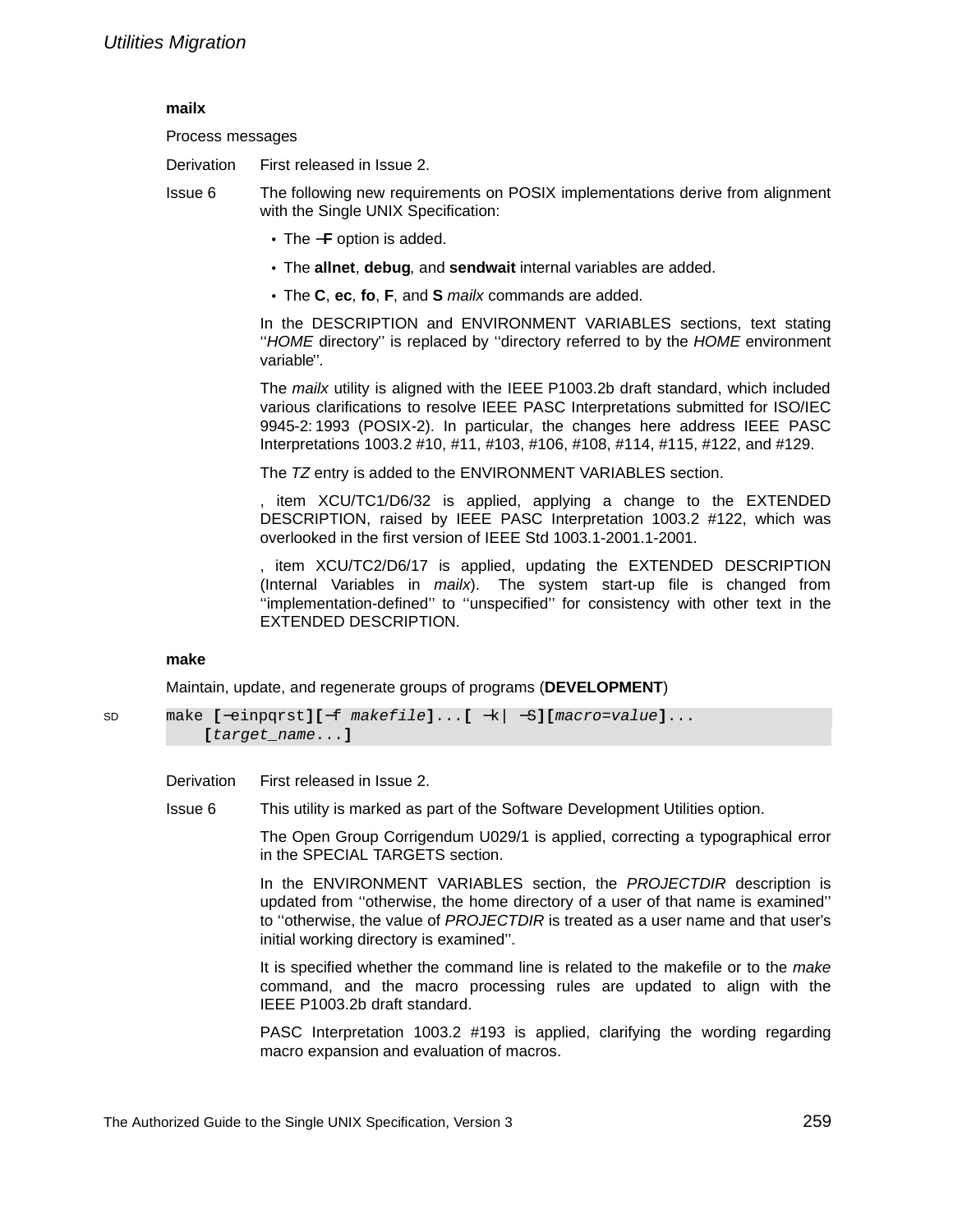# **man**

Display system documentation

man **[**−k**]** name...

Derivation First released in Issue 4.

Issue 6 No functional changes in this issue.

# **mesg**

Permit or deny messages

UP mesg **[**y|n**]**

Derivation First released in Issue 2.

Issue 6 This utility is marked as part of the User Portability Utilities option. Support for the User Portability Utilities option is mandatory on implementations supporting the Single UNIX Specification.

No functional changes in this issue.

## **mkdir**

Make directories

mkdir **[**−p**][**−m mode**]** dir...

Derivation First released in Issue 2.

Issue 6 No functional changes in this issue.

# **mkfifo**

Make FIFO special files

mkfifo **[**−m mode**]** file...

Derivation First released in Issue 3.

Issue 6 No functional changes in this issue.

## **more**

Display files on a page-by-page basis

UP more **[**−ceisu**][**−n number**][**−p command**][**−t tagstring**][**file ...**]**

Derivation First released in Issue 4.

Issue 6 This utility is marked as part of the User Portability Utilities option. Support for the User Portability Utilities option is mandatory on implementations supporting the Single UNIX Specification.

The obsolescent SYNOPSIS is removed.

The utility has been extensively reworked for alignment with the IEEE P1003.2b draft standard: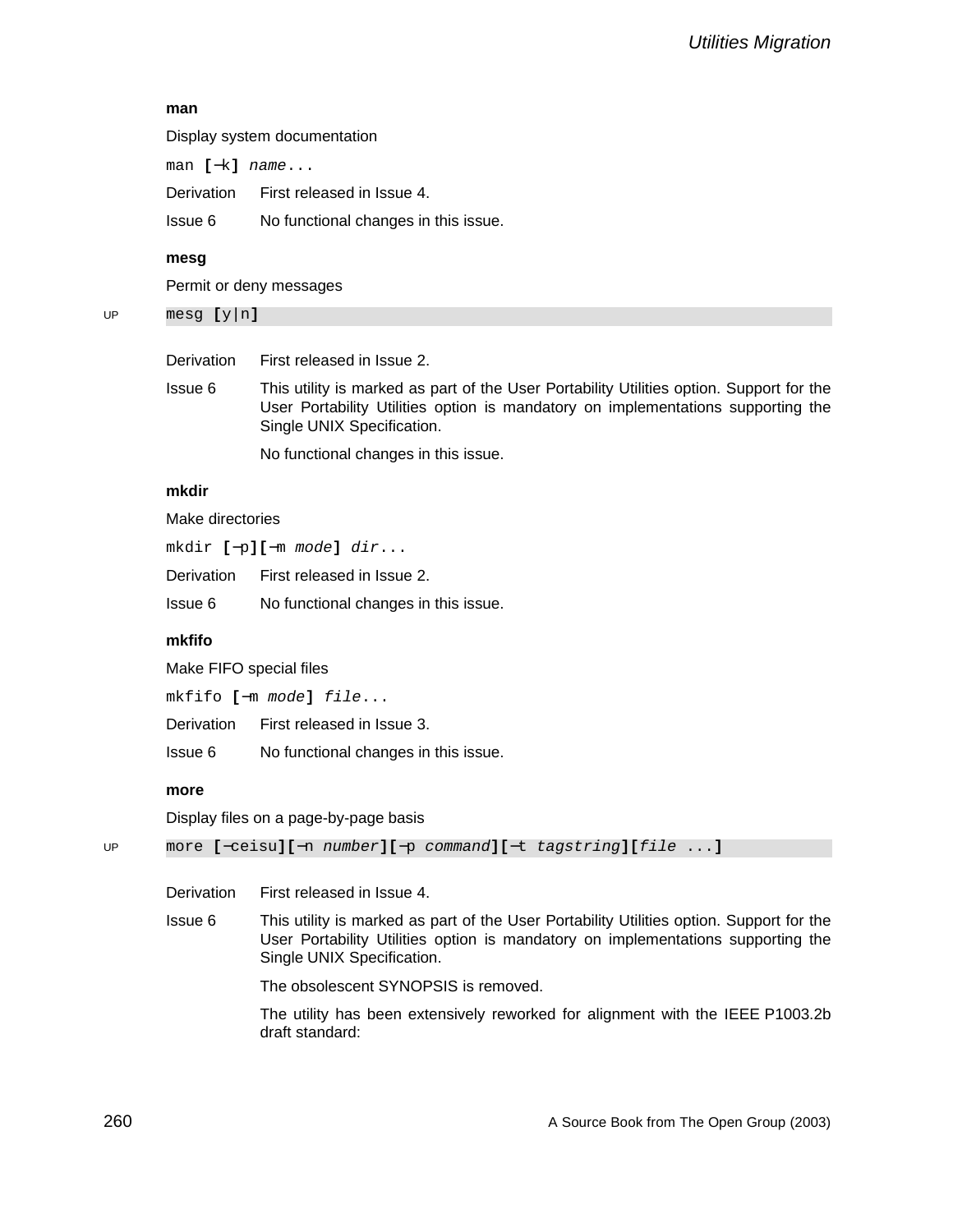- Changes have been made as a result of IEEE PASC Interpretations 1003.2 #37 and #109.
- The *more* utility should be able to handle underlined and emboldened displays of characters that are wider than a single column position.

#### **mv**

# Move files

- mv **[**−fi**]** source\_file target\_file
- mv **[**−fi**]** source\_file... target\_file
- Derivation First released in Issue 2.
- Issue 6 The mv utility is changed to describe processing of symbolic links as specified in the IEEE P1003.2b draft standard.

The APPLICATION USAGE section is added.

# **newgrp**

Change to a new group

UP newgrp **[**−l**][**group

Derivation First released in Issue 2.

Issue 6 This utility is marked as part of the User Portability Utilities option. Support for the User Portability Utilities option is mandatory on implementations supporting the Single UNIX Specification.

The obsolescent SYNOPSIS is removed.

The text describing supplemental groups is no longer conditional on {NGROUPS\_MAX} being greater than 1. This is because {NGROUPS\_MAX} now has a minimum value of 8. This is a FIPS requirement.

## **nice**

Invoke a utility with an altered nice value

UP nice **[**−n increment**]** utility **[**argument...**]**

- Derivation First released in Issue 4.
- Issue 6 This utility is marked as part of the User Portability Utilities option. Support for the User Portability Utilities option is mandatory on implementations supporting the Single UNIX Specification.

The obsolescent SYNOPSIS is removed.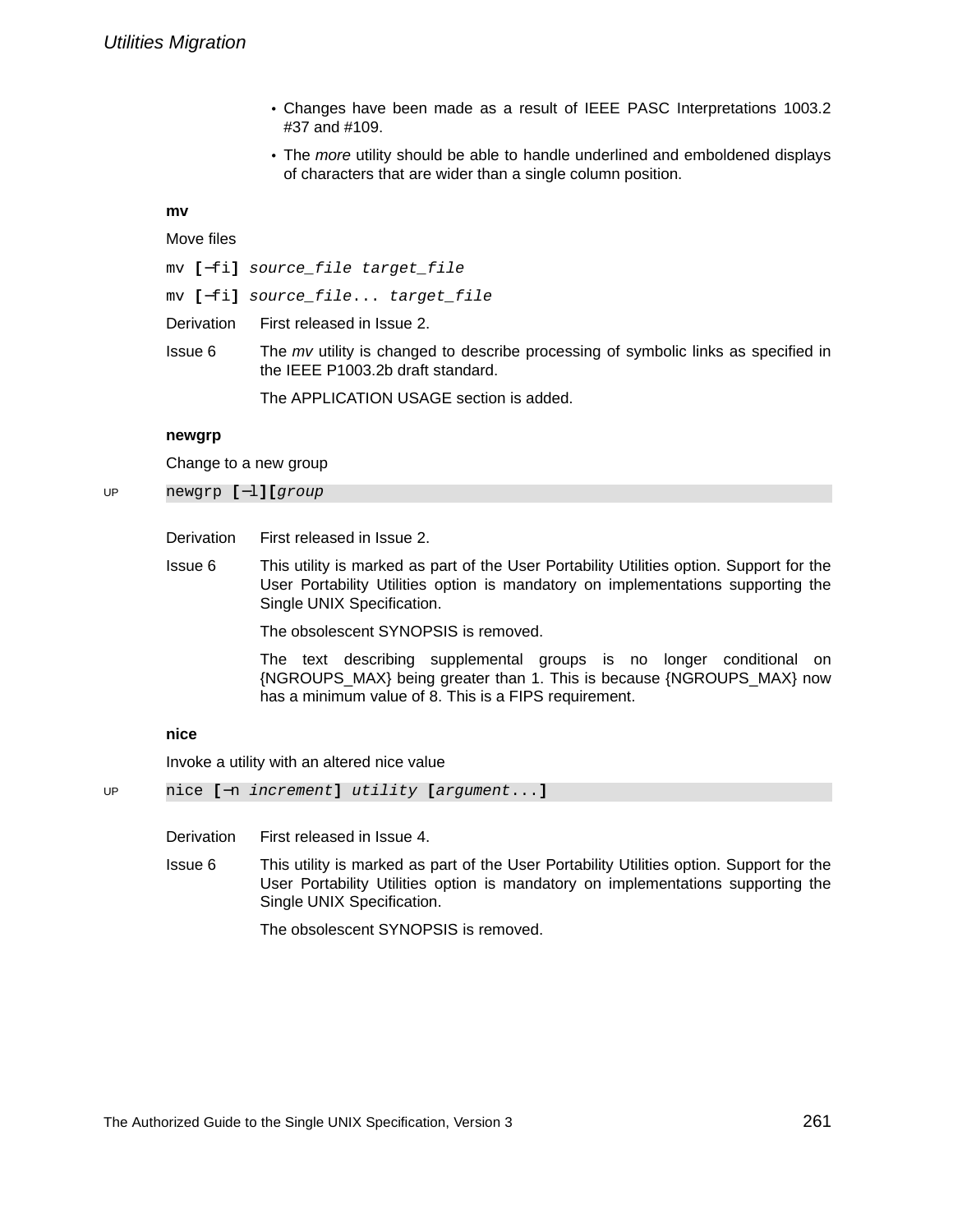**nl**

Line numbering filter

XSI nl **[**−p**][**−b type**][**−d delim**][**−f type**][**−h type**][**−i incr**][**−l num**][**−n format**] [**−s sep**][**−v startnum**][**−w width**][**file**]**

Derivation First released in Issue 2.

Issue 6 The obsolescent behavior allowing the options to be intermingled with the optional file operand is removed.

**nm**

Write the name list of an object file (**DEVELOPMENT**)

```
UP SD XSInm [−APv][−efox][ −g| −u][−t format] file...
```
Derivation First released in Issue 2.

Issue 6 This utility is marked as supported when both the User Portability Utilities option and the Software Development Utilities option are supported.

# **nohup**

Invoke a utility immune to hangups

nohup utility **[**argument...**]**

Derivation First released in Issue 2.

Issue 6 No functional changes in this issue.

# **od**

Dump files in various formats

```
od [−v][−A address_base][−j skip][−N count][−t type_string]...
    [file...]
```
XSI od **[**−bcdosx**][**file**] [[**+**]**offset**[**.**][**b**]]**

Derivation First released in Issue 2.

Issue 6 The od utility is changed to remove the assumption that **short** was a two-byte entity, as per the revisions in the IEEE P1003.2b draft standard.

## **paste**

Merge corresponding or subsequent lines of files

paste **[**−s**][**−d list**]** file...

Derivation First released in Issue 2.

Issue 6 No functional changes in this issue.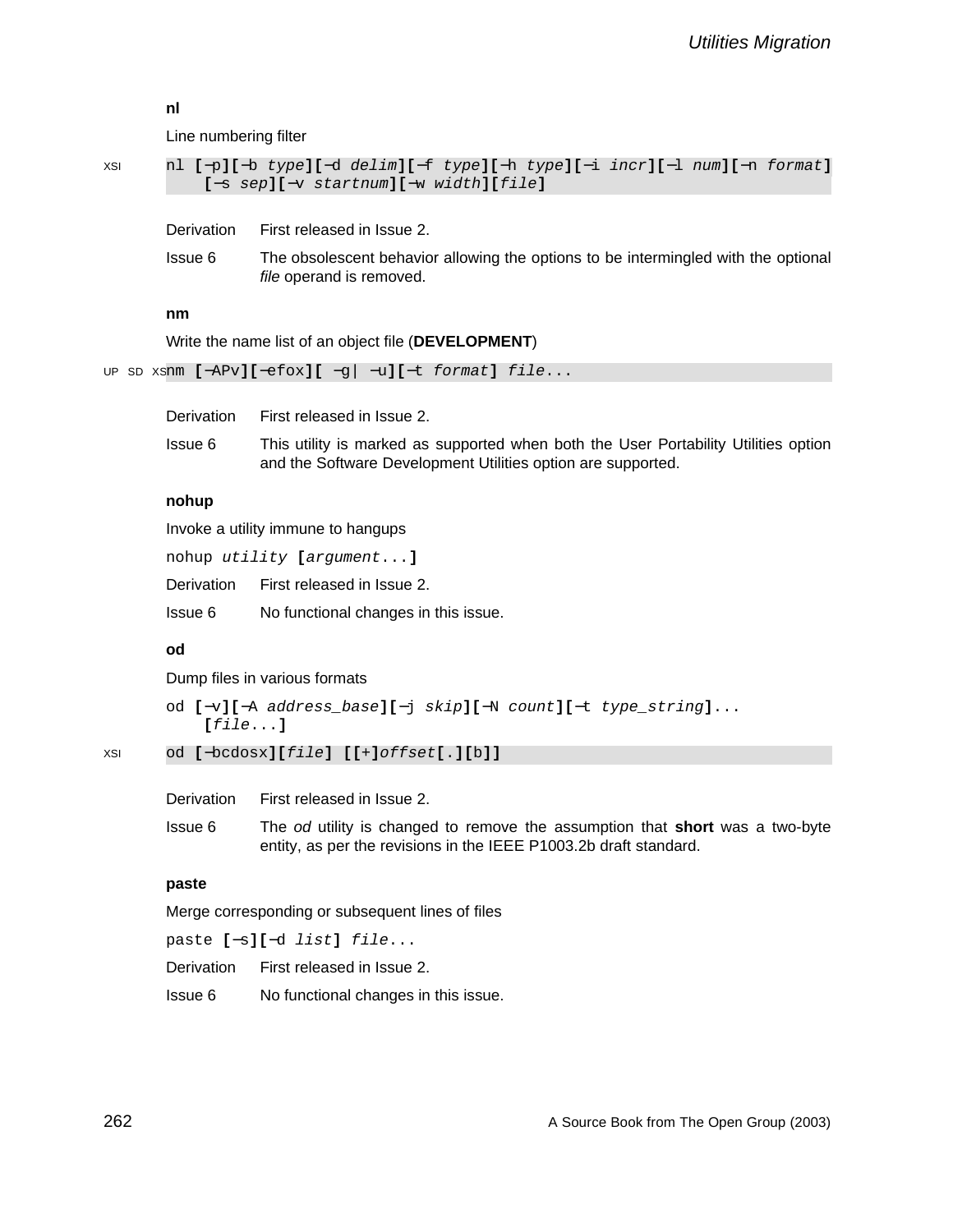#### **patch**

Apply changes to files

```
UP patch [−blNR][ −c| −e| −n][−d dir][−D define][−i patchfile]
          [−o outfile][−p num][−r rejectfile][file]
```
Derivation First released in Issue 4.

Issue 6 This utility is marked as part of the User Portability Utilities option. Support for the User Portability Utilities option is mandatory on implementations supporting the Single UNIX Specification.

> The description of the −**D** option and the steps in Filename Determination (in the EXTENDED DESCRIPTION) are changed to match historical practice as defined in the IEEE P1003.2b draft standard.

> , item XCU/TC1/D6/34 is applied, clarifying the way that the *patch* utility performs **ifdef** selection for the −**D** option.

## **pathchk**

#### Check pathnames

pathchk **[**−p**]** pathname...

Derivation First released in Issue 4.

Issue 6 No functional changes in this issue.

#### **pax**

#### Portable archive interchange

```
pax [−cdnv][−H|−L][−f archive][−s replstr]...[pattern...]
```
pax −r**[**−cdiknuv**][**−H|−L**][**−f archive**][**−o options**]**...**[**−p string**]**... **[**−s replstr**]**...**[**pattern...**]**

```
pax −w[−dituvX][−H|−L][−b blocksize][[−a][−f archive][−o options]...
    [−s replstr]...[−x format][file...]
```

```
pax −r −w[−diklntuvX][−H|−L][−p string]...[−s replstr]...
    [file...] directory
```
Derivation First released in Issue 4.

Issue 6 The pax utility is aligned with the IEEE P1003.2b draft standard:

- Support has been added for symbolic links in the options and interchange formats.
- A new format has been devised, based on extensions to **ustar**.
- References to the "extended" tar and cpio formats derived from IEEE Std 1003.1-1990 (POSIX.1) have been changed to remove the ''extended'' adjective because this could cause confusion with the extended tar header added in this revision. (All references to tar are actually to **ustar**).

IEEE PASC Interpretation 1003.2 #168 is applied, clarifying that *mkdir*() and mkfifo() calls can ignore an [EEXIST] error when extracting an archive.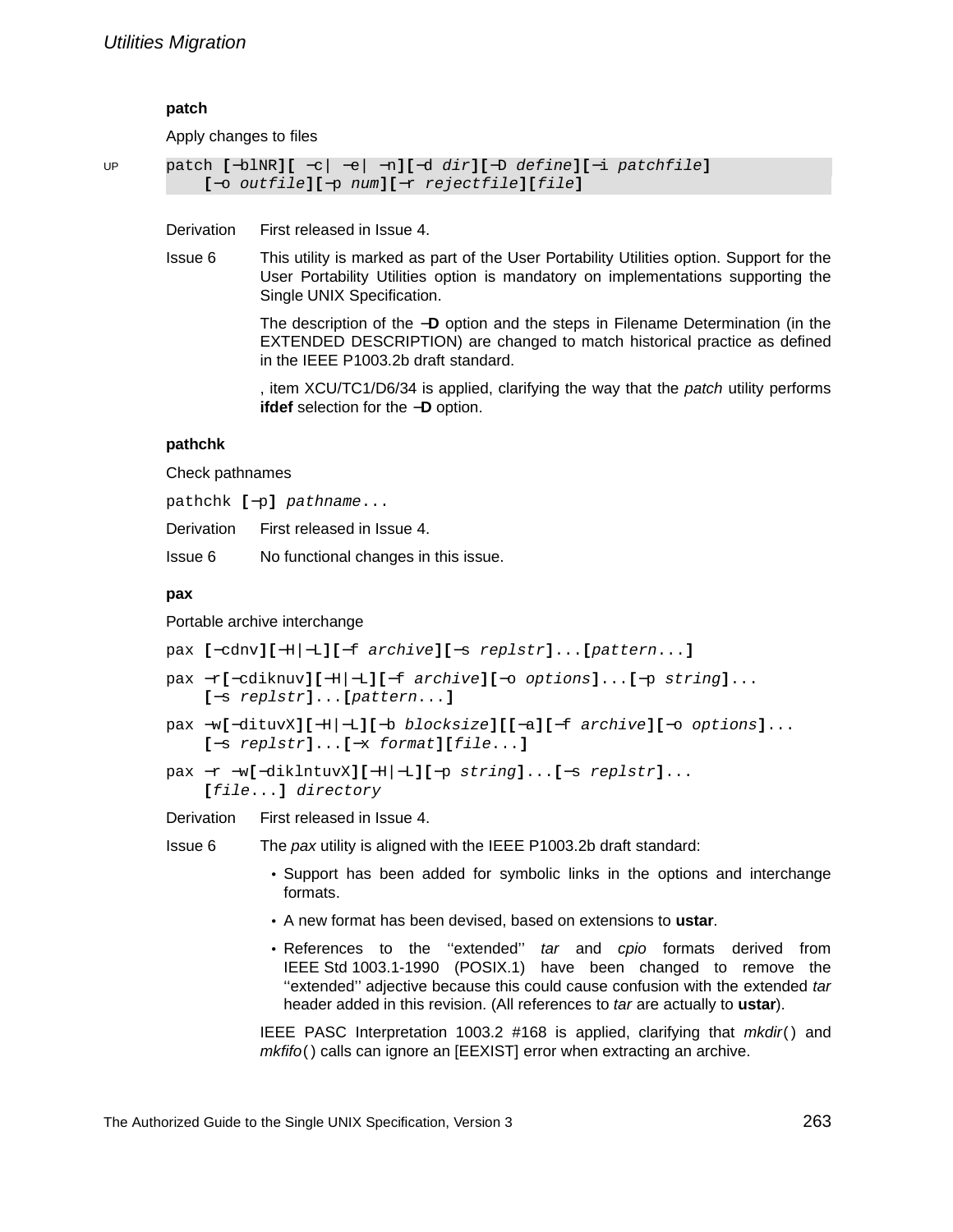The TZ entry is added to the ENVIRONMENT VARIABLES section.

IEEE PASC Interpretation 1003.2 #180 is applied, clarifying how extracted files are created when in **read** mode.

IEEE PASC Interpretation 1003.2 #181 is applied, clarifying the description of the −**t** option.

IEEE PASC Interpretation 1003.2 #195 is applied.

IEEE PASC Interpretation 1003.2 #206 is applied, clarifying the handling of links for the −**H**, −**L**, and −**l** options.

, item XCU/TC1/D6/35 is applied, adding the process ID of the pax process into certain fields. This change provides a method for the implementation to ensure that different instances of pax extracting a file named **/a/b/foo** will not collide when processing the extended header information associated with **foo**.

, item XCU/TC1/D6/36 is applied, changing −**x B** to −**x** pax in the OPTIONS section.

, item XCU/TC2/D6/20 is applied, updating the SYNOPSIS to be consistent with the normative text.

, item XCU/TC2/D6/21 is applied, updating the DESCRIPTION to describe the behavior when files to be linked are symbolic links and the system is not capable of making hard links to symbolic links.

, item XCU/TC2/D6/22 is applied, updating the OPTIONS section to describe the behavior for how multiple −**odelete=**pattern options are to be handled.

, item XCU/TC2/D6/23 is applied, updating the **write** option within the OPTIONS section.

, item XCU/TC2/D6/24 is applied, adding a paragraph into the OPTIONS section that states that specifying more than one of the mutually-exclusive options (−**H** and −**L**) is not considered an error and that the last option specified will determine the behavior of the utility.

item XCU/TC2/D6/25 is applied, removing the *ctime* paragraph within the EXTENDED DESCRIPTION. There is a contradiction in the definition of the ctime keyword for the pax extended header, in that the st\_ctime member of the **stat** structure does not refer to a file creation time. No field in the standard **stat** structure from **<sys/stat.h>** includes a file creation time.

, item XCU/TC2/D6/26 is applied, making it clear that typeflag 1 (**ustar** Interchange Format) applies not only to files that are hard-linked, but also to files that are aliased via symlinks.

, item XCU/TC2/D6/27 is applied, clarifying the *cpio c\_nlink* field.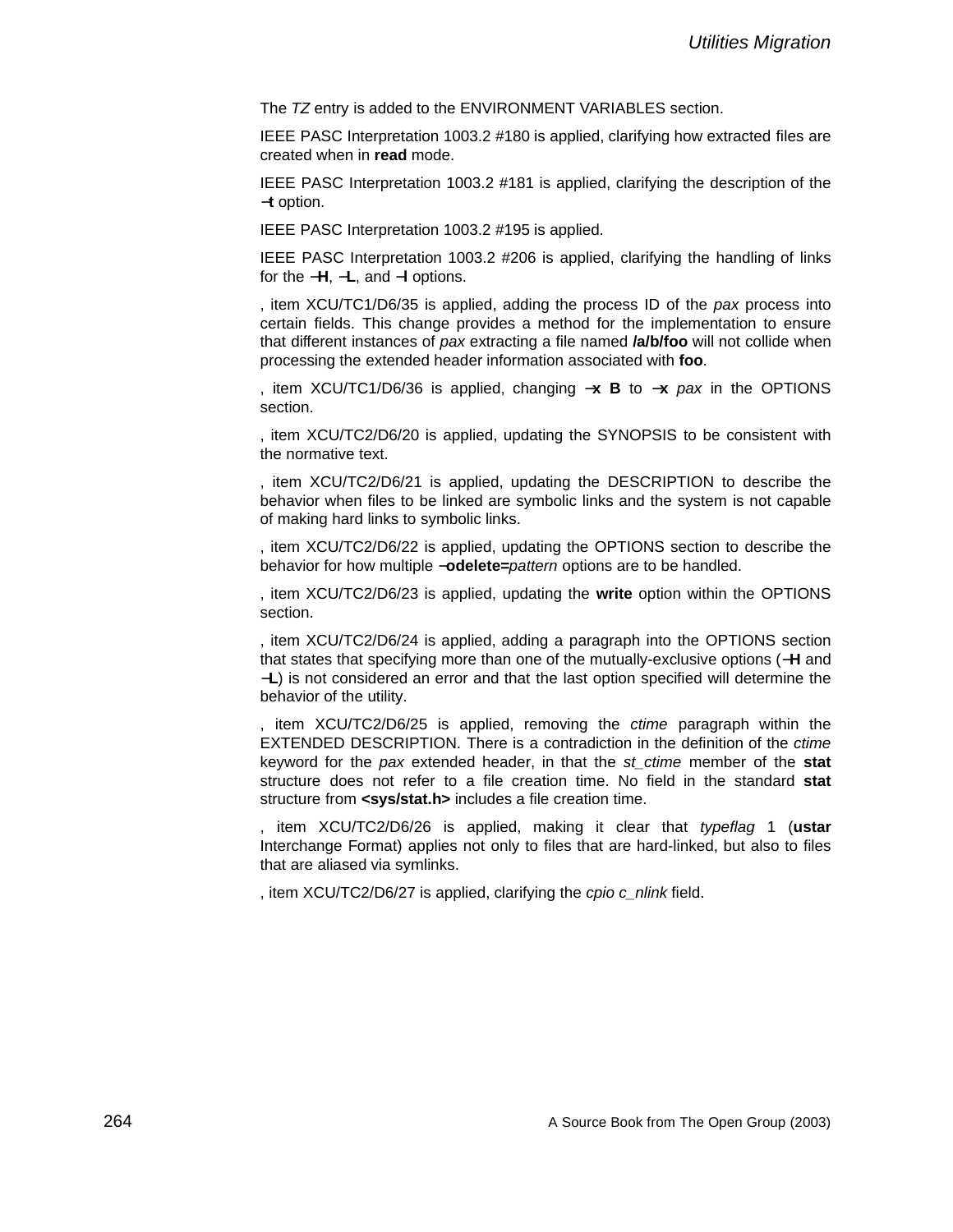|                 | pr                 |                                                                                                                                          |
|-----------------|--------------------|------------------------------------------------------------------------------------------------------------------------------------------|
|                 | <b>Print files</b> |                                                                                                                                          |
| XSI<br>If i le1 |                    | pr [+page][-column][-adFmrt][-e[char][gap]][-h header][-i[char][gap]]<br>[-1 lines][-n[char][width]][-o offset][-s[char]][-w width][-fp] |
|                 | Derivation         | First released in Issue 2.                                                                                                               |
|                 | Issue 6            | The following new requirements on POSIX implementations derive from alignment<br>with the Single UNIX Specification:                     |
|                 |                    | • The $-p$ option is added.                                                                                                              |
|                 | printf             |                                                                                                                                          |

Write formatted output

printf format**[**argument...**]**

Derivation First released in Issue 4.

Issue 6 No functional changes in this issue.

#### **prs**

#### Print an SCCS file (**DEVELOPMENT**)

| XSI |  |  | prs [-a][-d <i>dataspec</i> ][-r[ <i>SID</i> ]] <i>file</i> |  |
|-----|--|--|-------------------------------------------------------------|--|
|-----|--|--|-------------------------------------------------------------|--|

- XSI prs **[** −e| −l**]** −c cutoff **[**−d dataspec**]** file...
- XSI prs **[** −e| −l**]** −r**[**SID**][**−d dataspec**]**file...

Derivation First released in Issue 2.

Issue 6 The normative text is reworded to emphasize the term ''shall'' for implementation requirements. No functional change is intended by this change.

> The Open Group Base Resolution bwg2001-007 is applied, updating the table in STDOUT with a note that line statistics are capped at 99 999 for the **:Li:**, **:Ld:**, **:Lu:**, and **:DL:** keywords.

> The Open Group Interpretation PIN4C.00009 is applied, clarifying that under Data Keywords in the STDOUT section, the dataspec for each selected delta does not include a trailing <newline>. The *dataspec* is thus now:

:Dt:\t:DL:\nMRs:\n:MR:COMMENTS:\n:C:

# **ps**

Report process status

UP XSI ps **[**−aA**][**−defl**][**−G grouplist**][**−o format**]**...**[**−p proclist**][**−t termlist**] [**−U userlist**][**−g grouplist**][**−n namelist**][**−u userlist**]**

Derivation First released in Issue 2.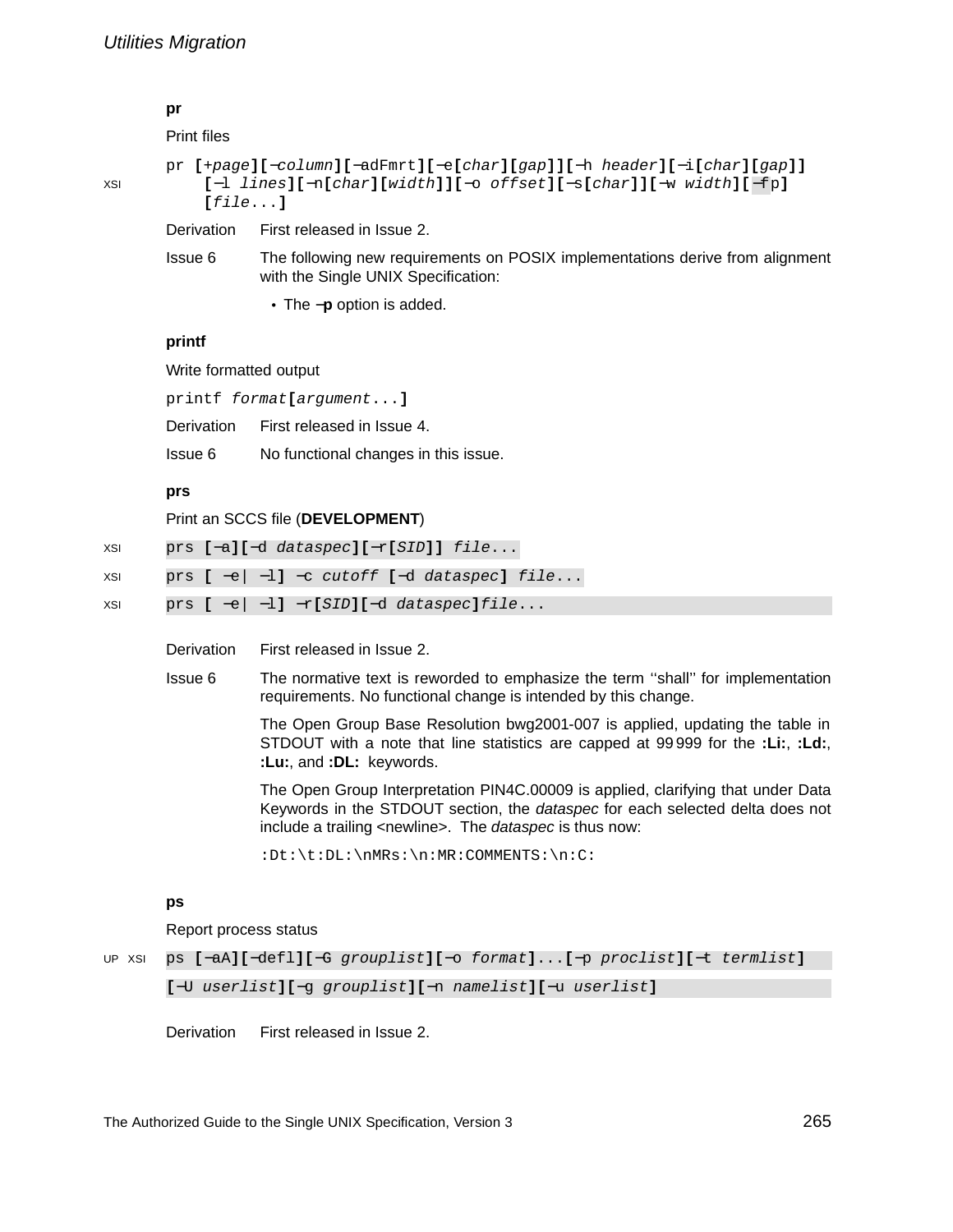Issue 6 This utility is marked as part of the User Portability Utilities option. Support for the User Portability Utilities option is mandatory on implementations supporting the Single UNIX Specification.

The TZ entry is added to the ENVIRONMENT VARIABLES section.

## **pwd**

Return working directory name

pwd **[**−L | −P **]**

Derivation First released in Issue 2.

Issue 6 The −**P** and −**L** options are added to describe actions relating to symbolic links as specified in the IEEE P1003.2b draft standard.

## **qalter**

Alter batch job

```
BE qalter [−a date_time][−A account_string][−c interval][−e path_name]
          [−h hold_list][−j join_list][−k keep_list][−l resource_list]
          [−m mail_options][−M mail_list][−N name][−o path_name]
          [−p priority][−r y|n][−S path_name_list][−u user_list]
          job_identifier ...
```
This utility is part of the Batch Environment Services and Utilities option and may not be available on all implementations.

- Derivation Derived from IEEE Std 1003.2d-1994.
- Issue 6 The TZ entry is added to the ENVIRONMENT VARIABLES section.

IEEE PASC Interpretation 1003.2 #182 is applied, clarifying the description of the −**a** option.

## **qdel**

Delete batch jobs

BE qdel job\_identifier ...

This utility is part of the Batch Environment Services and Utilities option and may not be available on all implementations.

- Derivation Derived from IEEE Std 1003.2d-1994.
- Issue 6 The LC\_TIME and TZ entries are removed from the ENVIRONMENT VARIABLES section.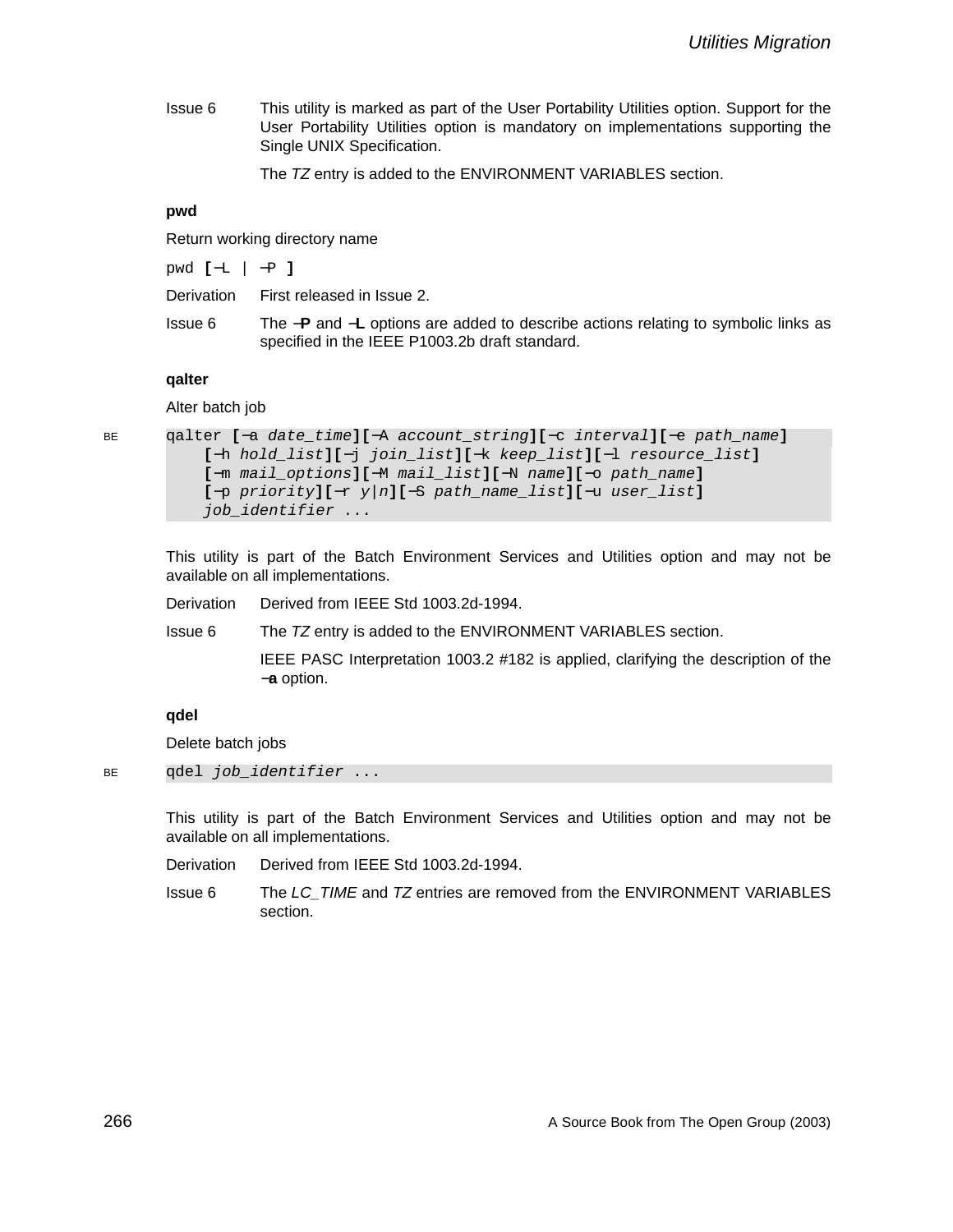#### **qhold**

Hold batch jobs

BE qhold **[**−h hold\_list**]** job\_identifier ...

This utility is part of the Batch Environment Services and Utilities option and may not be available on all implementations.

Derivation Derived from IEEE Std 1003.2d-1994.

Issue 6 The LC\_TIME and TZ entries are removed from the ENVIRONMENT VARIABLES section.

#### **qmove**

Move batch jobs

BE qmove destination job\_identifier ...

This utility is part of the Batch Environment Services and Utilities option and may not be available on all implementations.

Derivation Derived from IEEE Std 1003.2d-1994.

Issue 6 The LC\_TIME and TZ entries are removed from the ENVIRONMENT VARIABLES section.

#### **qmsg**

Send message to batch jobs

BE qmsg **[**−E**][**−O**]** message\_string job\_identifier ...

This utility is part of the Batch Environment Services and Utilities option and may not be available on all implementations.

Derivation Derived from IEEE Std 1003.2d-1994.

Issue 6 The LC\_TIME and TZ entries are removed from the ENVIRONMENT VARIABLES section.

#### **qrerun**

Rerun batch jobs

BE qrerun job\_identifier ...

This utility is part of the Batch Environment Services and Utilities option and may not be available on all implementations.

Derivation Derived from IEEE Std 1003.2d-1994.

Issue 6 The LC\_TIME and TZ entries are removed from the ENVIRONMENT VARIABLES section.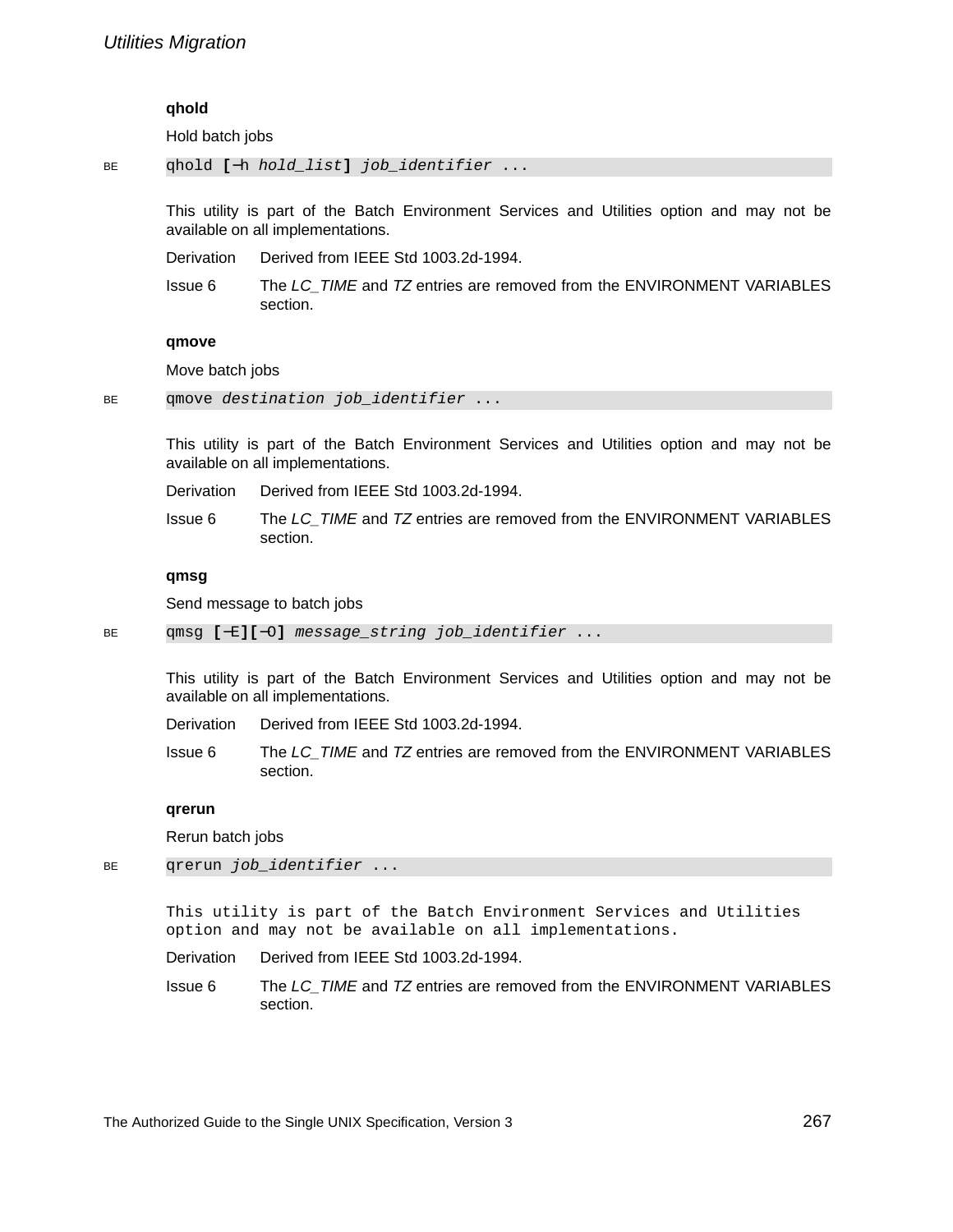## **qrls**

Release batch jobs

BE qrls **[**−h hold\_list**]** job\_identifier ...

This utility is part of the Batch Environment Services and Utilities option and may not be available on all implementations.

Derivation Derived from IEEE Std 1003.2d-1994.

Issue 6 The LC\_TIME and TZ entries are removed from the ENVIRONMENT VARIABLES section.

#### **qselect**

Select batch jobs

```
BE qselect [−a [op]date_time][−A account_string][−c [op]interval]
          [−h hold_list][−l resource_list][−N name][−p [op]priority]
          [−q destination][−r y|n][−s states][−u user_list]
```
This utility is part of the Batch Environment Services and Utilities option and may not be available on all implementations.

Derivation Derived from IEEE Std 1003.2d-1994.

Issue 6 No functional changes in this issue.

## **qsig**

Signal batch jobs

BE qsig **[**−s signal**]** job\_identifier ...

This utility is part of the Batch Environment Services and Utilities option and may not be available on all implementations.

Derivation Derived from IEEE Std 1003.2d-1994.

Issue 6 The LC\_TIME and TZ entries are removed from the ENVIRONMENT VARIABLES section.

### **qstat**

Show status of batch jobs

BE qstat **[**−f**]** job\_identifier ...

qstat −Q **[**−f**]** destination ... qstat −B **[**−f**]** server\_name ...

This utility is part of the Batch Environment Services and Utilities option and may not be available on all implementations.

Derivation Derived from IEEE Std 1003.2d-1994.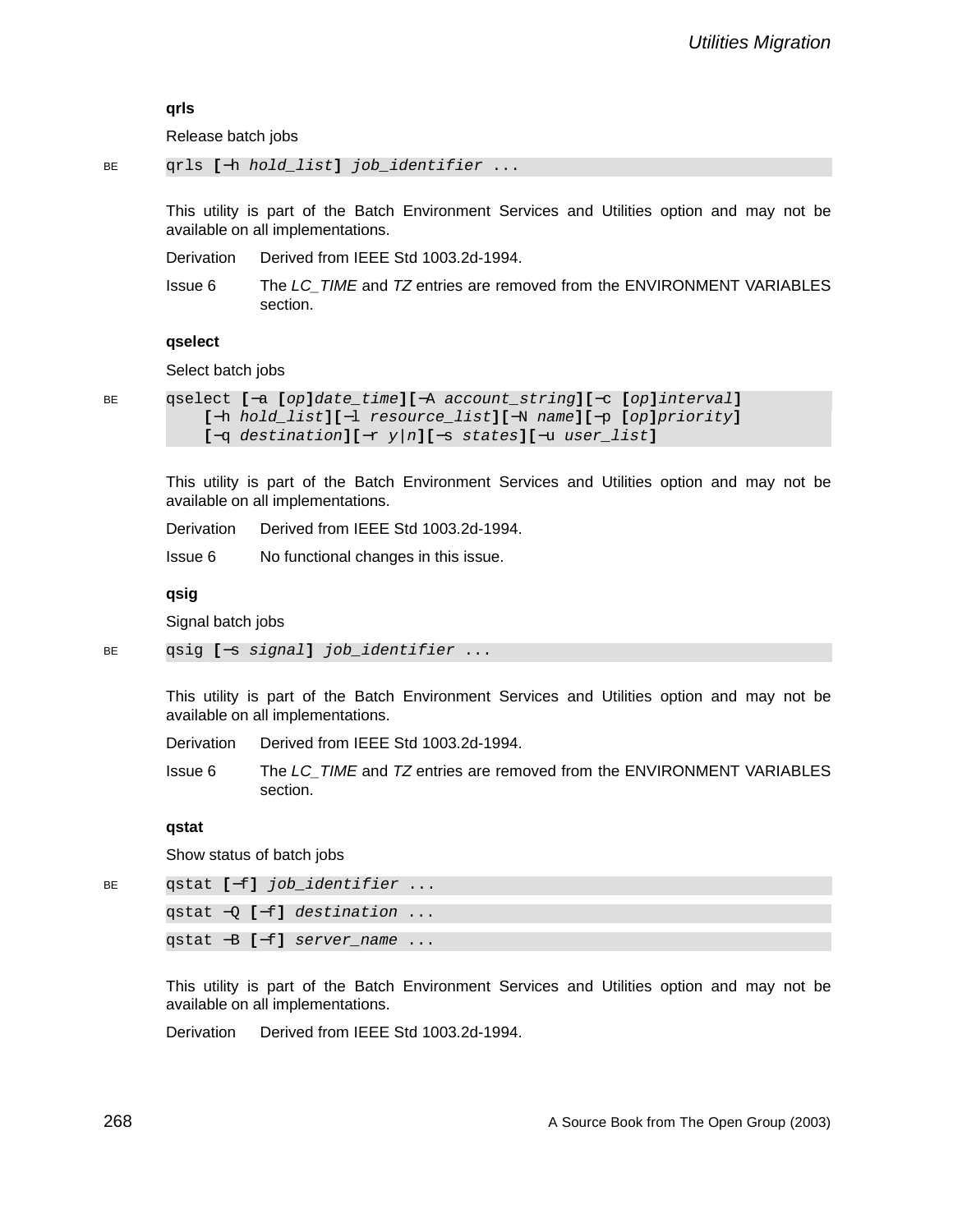Issue 6 IEEE PASC Interpretation 1003.2 #191 is applied, removing the following ENVIRONMENT VARIABLES listed as affecting qstat: COLUMNS, LINES, LOGNAME, TERM, and TZ.

> The LC\_TIME entry is also removed from the ENVIRONMENT VARIABLES section.

## **qsub**

Submit a script

BE qsub **[**−a date\_time**][**−A account\_string**][**−c interval**] [**−C directive\_prefix**][**−e path\_name**][**−h**][**−j join\_list**][**−k keep\_list**] [**−m mail\_options**][**−M mail\_list**][**−N name**] [**−o path\_name**][**−p priority**][**−q destination**][**−r y|n**] [**−S path\_name\_list**][**−u user\_list**][**−v variable\_list**][**−V**] [**−z**][**script**]**

This utility is part of the Batch Environment Services and Utilities option and may not be available on all implementations.

- Derivation Derived from IEEE Std 1003.2d-1994.
- Issue 6 The −**l** option has been removed as there is no portable description of the resources that are allowed or required by the batch job.

## **read**

Read a line from standard input

read **[**−r**]** var...

Derivation First released in Issue 2.

Issue 6 No functional changes in this issue.

#### **renice**

Set nice values of running processes

UP renice −n increment **[**−g | −p | −u**]** ID ...

Derivation First released in Issue 4.

Issue 6 This utility is marked as part of the User Portability Utilities option. Support for the User Portability Utilities option is mandatory on implementations supporting the Single UNIX Specification.

The APPLICATION USAGE section is added.

The obsolescent forms of the SYNOPSIS are removed.

Text previously conditional on POSIX\_SAVED\_IDS is mandatory in this issue. This is a FIPS requirement.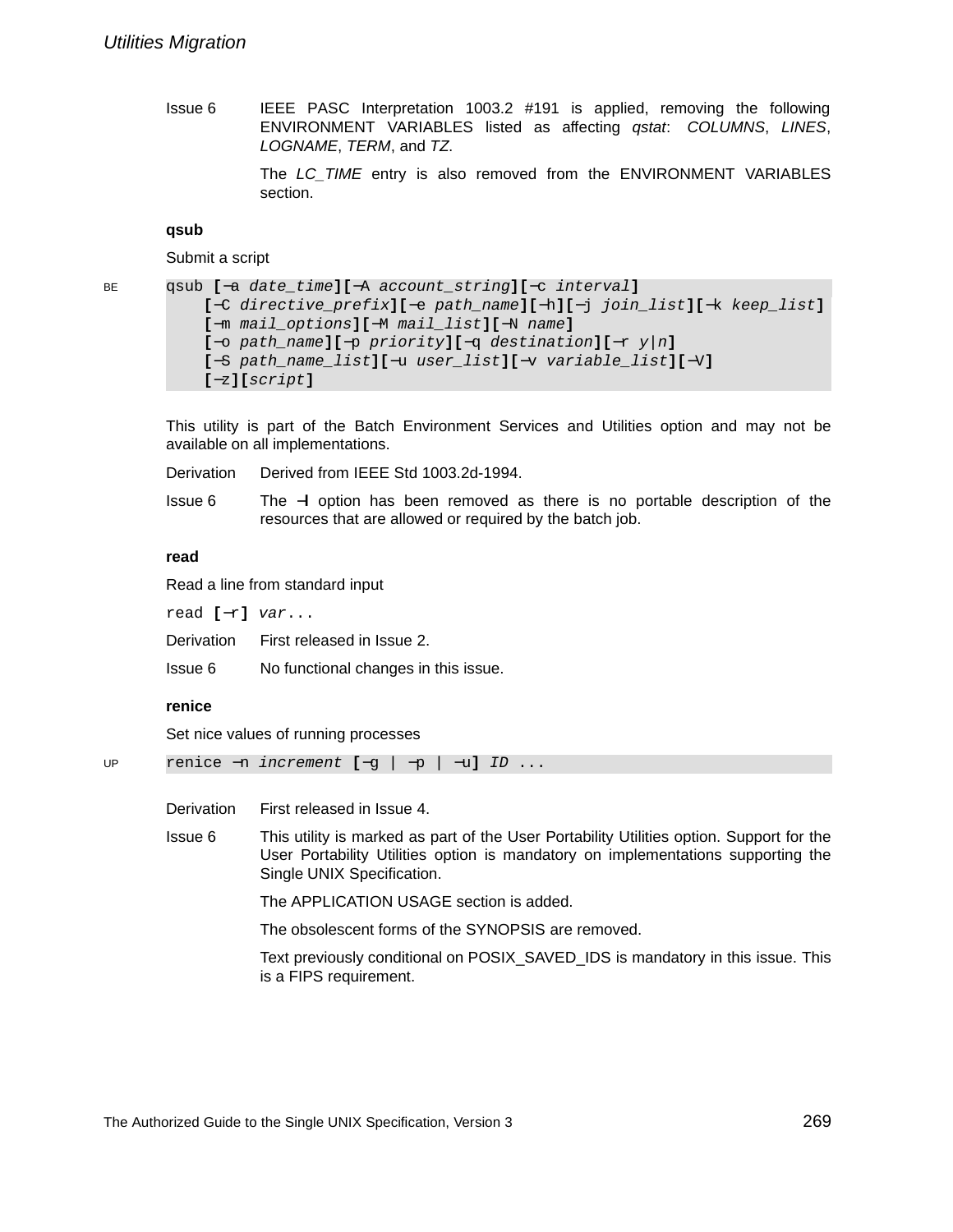## **rm**

Remove directory entries

rm **[**−fiRr**]** file...

Derivation First released in Issue 2.

Issue 6 Text is added to clarify actions relating to symbolic links as specified in the IEEE P1003.2b draft standard.

## **rmdel**

Remove a delta from an SCCS file (**DEVELOPMENT**)

XSI rmdel −r SID file...

Derivation First released in Issue 2.

Issue 6 No functional changes are made in this issue.

# **rmdir**

Remove directories

rmdir **[**−p**]** dir...

Derivation First released in Issue 2.

Issue 6 No functional changes are made in this issue.

## **sact**

Print current SCCS file-editing activity (**DEVELOPMENT**)

XSI sact file...

Derivation First released in Issue 2.

Issue 6 The normative text is reworded to emphasize the term ''shall'' for implementation requirements. No functional change is intended by this change.

#### **sccs**

Front end for the SCCS subsystem (**DEVELOPMENT**)

XSI sccs **[**−r**][**−d path**][**−p path**]** command **[**options...**][**operands...**]**

Derivation First released in Issue 4.

Issue 6 In the ENVIRONMENT VARIABLES section, the PROJECTDIR description is updated from ''otherwise, the home directory of a user of that name is examined'' to ''otherwise, the value of PROJECTDIR is treated as a user name and that user's initial working directory is examined''.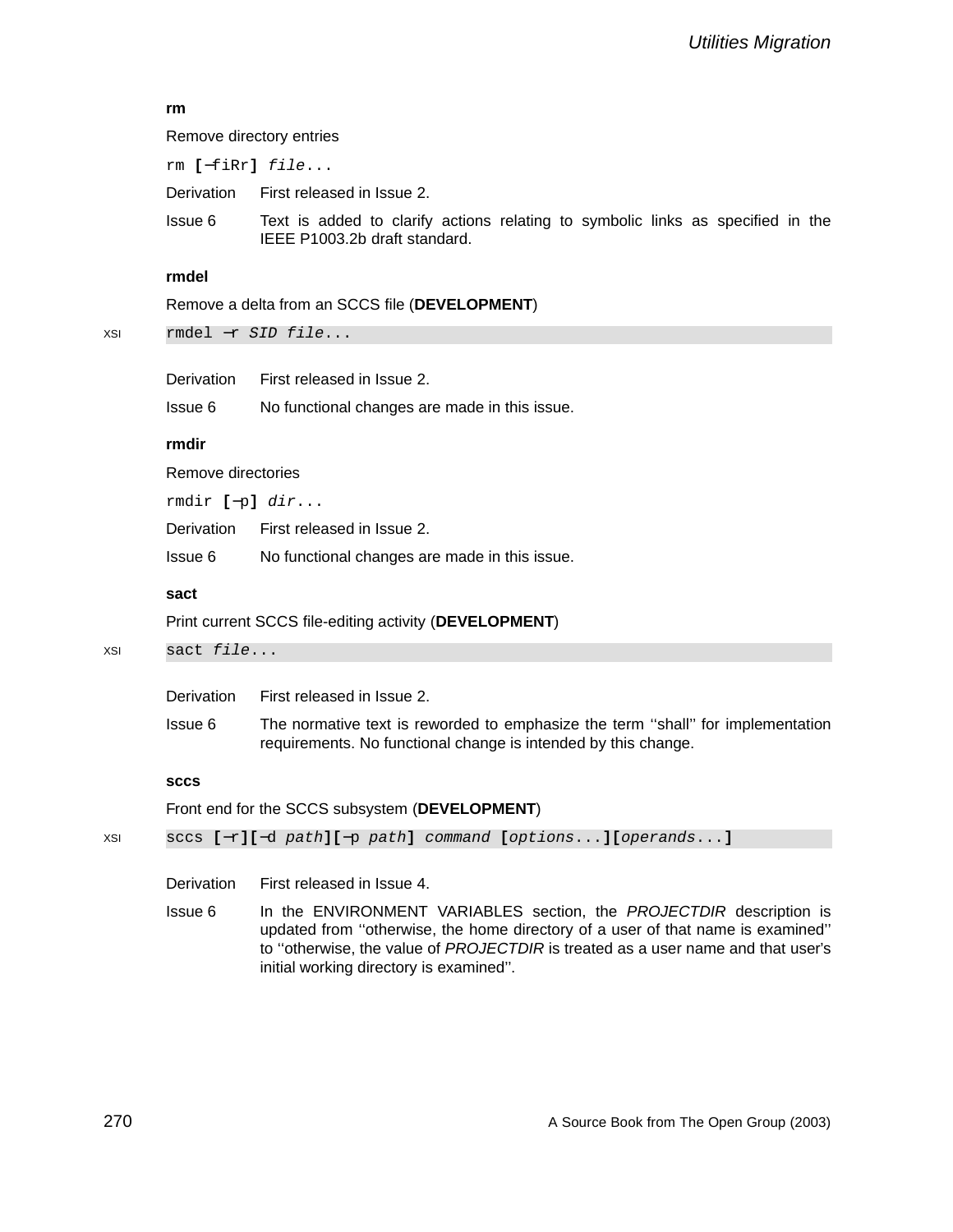#### **sed**

Stream editor

sed **[**−n**]** script**[**file...**]**

sed **[**−n**][**−e script**]**...**[**−f script\_file**]**...**[**file...**]**

Derivation First released in Issue 2.

- Issue 6 The following new requirements on POSIX implementations derive from alignment with the Single UNIX Specification:
	- Implementations are required to support at least ten wfile arguments in an editing command.

The EXTENDED DESCRIPTION is changed to align with the IEEE P1003.2b draft standard.

IEEE PASC Interpretation 1003.2 #190 is applied.

IEEE PASC Interpretation 1003.2 #203 is applied, clarifying the meaning of the backslash escape sequences in a replacement string for a BRE.

## **sh**

Shell, the standard command language interpreter

- sh **[**−abCefhimnuvx**][**−o option**][**+abCefhmnuvx**][**+o option**] [**command\_file **[**argument...**]]**
- sh −c**[**−abCefhimnuvx**][**−o option**][**+abCefhimnuvx**][**+o option**]**command\_string **[**command\_name **[**argument...**]]**
- sh −s**[**−abCefhimnuvx**][**−o option**][**+abCefhimnuvx**][**+o option**][**argument**]**
- Derivation First released in Issue 2.
- Issue 6 The Open Group Corrigendum U029/2 is applied, correcting the second SYNOPSIS.

The Open Group Corrigendum U027/3 is applied, correcting a typographical error.

The following new requirements on POSIX implementations derive from alignment with the Single UNIX Specification:

- The option letters derived from the set special built-in are also accepted with a leading plus sign  $('')$ .
- Large file extensions are added:
	- Pathname expansion does not fail due to the size of a file.
	- Shell input and output redirections have an implementation-defined offset maximum that is established in the open file description.

In the ENVIRONMENT VARIABLES section, the text ''user's home directory'' is updated to "directory referred to by the HOME environment variable".

Descriptions for the *ENV* and *PWD* environment variables are included to align with the IEEE P1003.2b draft standard.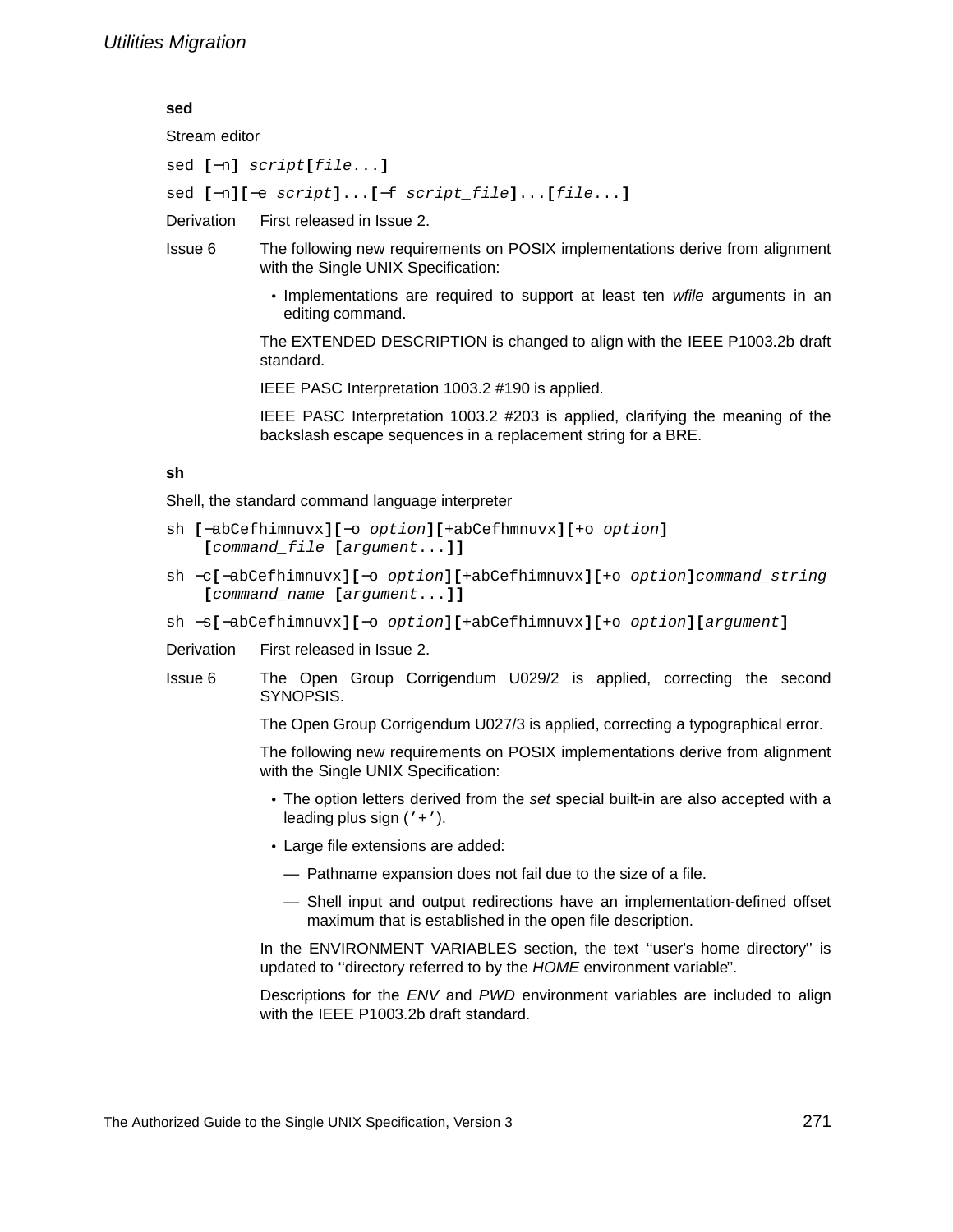# **sleep**

Suspend execution for an interval

sleep time

Derivation First released in Issue 2.

Issue 6 No functional changes in this issue.

# **sort**

Sort, merge, or sequence check text files

sort **[**−m**][**−o output**][**−bdfinru**][**−t char**][**−k keydef**]**... **[**file...**]**

sort −c **[**−bdfinru**][**−t char**][**−k keydef**][**file**]**

Derivation First released in Issue 2.

Issue 6 IEEE PASC Interpretation 1003.2 #174 is applied, updating the DESCRIPTION of comparisons.

IEEE PASC Interpretation 1003.2 #168 is applied.

## **split**

Split files into pieces

UP split **[**−l line\_count**][**−a suffix\_length**][**file**[**name**]]**

split −b n**[**k|m**][**−a suffix\_length**][**file**[**name**]]**

Derivation First released in Issue 2.

Issue 6 This utility is marked as part of the User Portability Utilities option. Support for the User Portability Utilities option is mandatory on implementations supporting the Single UNIX Specification.

The APPLICATION USAGE section is added.

The obsolescent SYNOPSIS is removed.

## **strings**

Find printable strings in files

UP strings **[**−a**][**−t format**][**−n number**][**file...**]**

Derivation First released in Issue 4.

Issue 6 This utility is marked as part of the User Portability Utilities option. Support for the User Portability Utilities option is mandatory on implementations supporting the Single UNIX Specification.

The obsolescent SYNOPSIS is removed.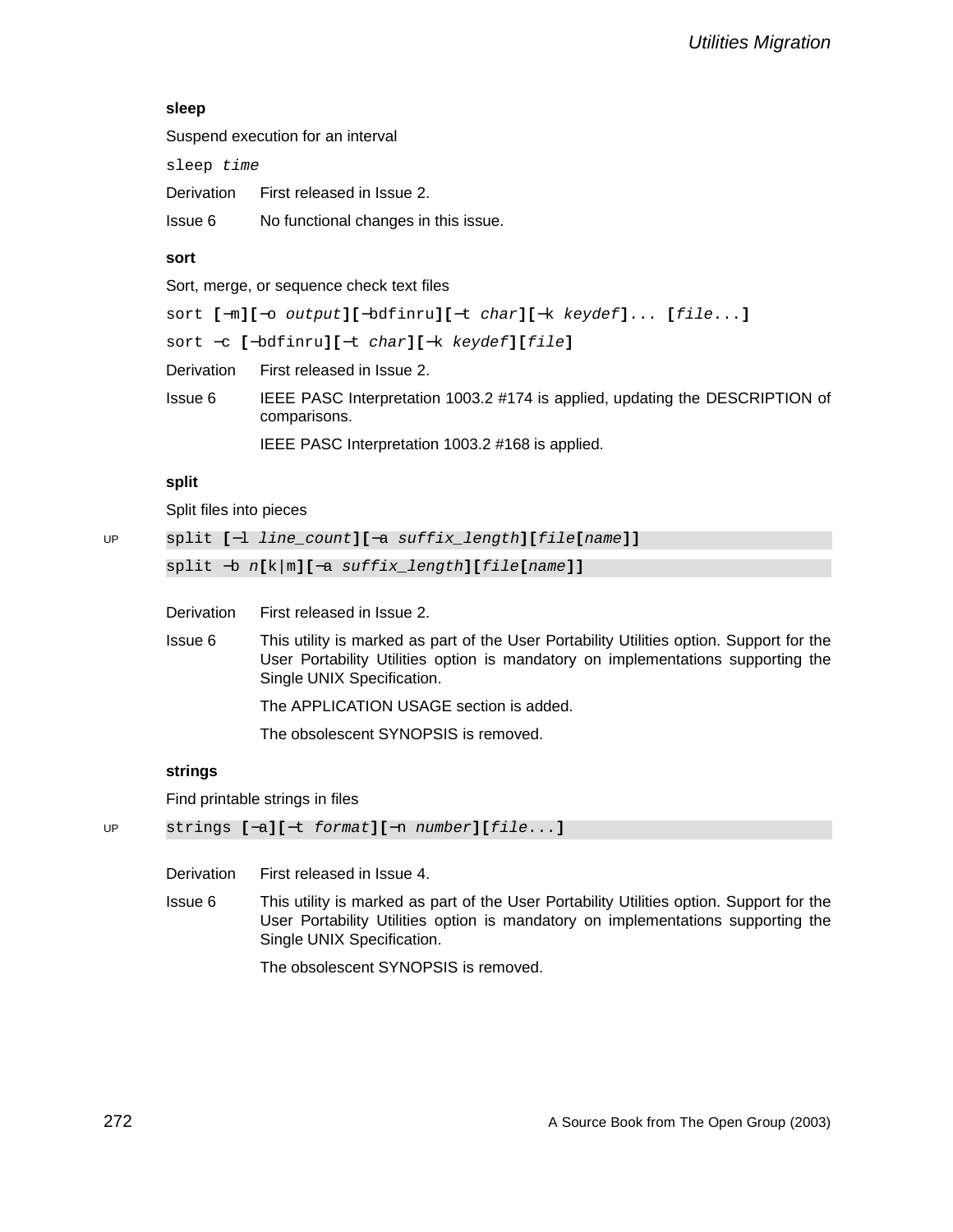## **strip**

Remove unnecessary information from executable files (**DEVELOPMENT**)

SD strip file...

Derivation First released in Issue 2.

Issue 6 This utility is marked as part of the Software Development Utilities option. This utility may not be present on all systems supporting the Single UNIX Specification. No functional changes in this issue.

**stty**

Set the options for a terminal

stty **[** −a| −g**]**

stty operands

Derivation First released in Issue 2.

Issue 6 The legacy items **iuclc**(−**iuclc**), **xcase**, **olcuc**(−**olcuc**), **lcase**(−**lcase**), and **LCASE**(−**LCASE**), are removed.

> , item XCU/TC1/D6/37 is applied, applying IEEE PASC Interpretation 1003.2 #133, fixing an error in the OPERANDS section for the Combination Modes **nl**(−**nl**).

#### **tabs**

Set terminal tabs

```
UP XSI tabs [ −n| −a| −a2| −c| −c2| −c3| −f| −p| −s| −u][+m[n]] [−T type]
       tabs [−T type][ +[n]] n1[,n2,...]
```
Derivation First released in Issue 2.

Issue 6 This utility is marked as part of the User Portability Utilities option. Support for the User Portability Utilities option is mandatory on implementations supporting the Single UNIX Specification.

No functional changes in this issue.

**tail**

Copy the last part of a file

tail **[**−f**][** −c number| −n number**][**file**]**

Derivation First released in Issue 2.

Issue 6 The obsolescent SYNOPSIS lines and associated text are removed.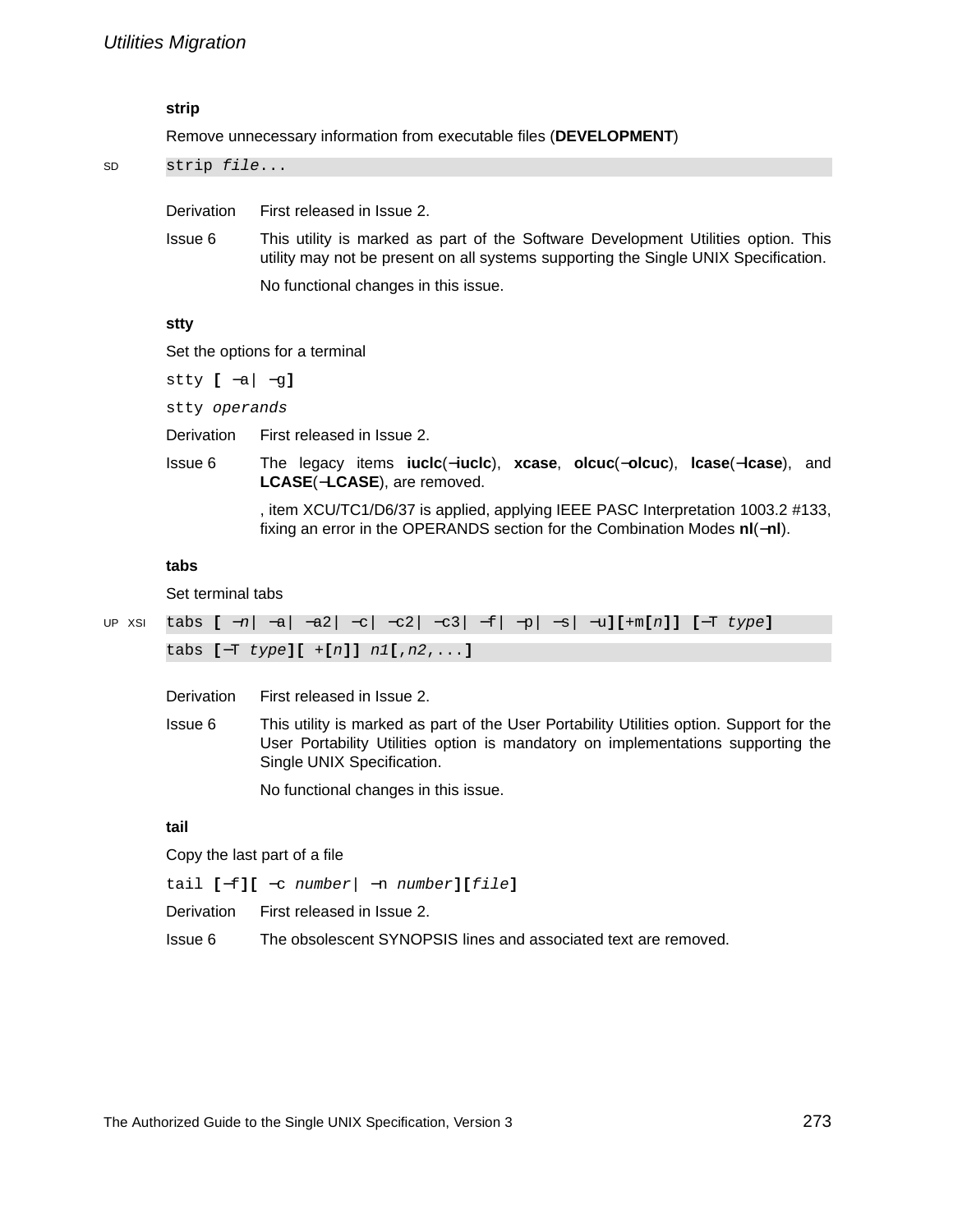**talk**

Talk to another user

UP talk address **[**terminal**]**

Derivation First released in Issue 4.

Issue 6 This utility is marked as part of the User Portability Utilities option. Support for the User Portability Utilities option is mandatory on implementations supporting the Single UNIX Specification.

No functional changes in this issue.

**tee**

Duplicate standard input

tee **[**−ai**][**file...**]**

Derivation First released in Issue 2.

Issue 6 IEEE PASC Interpretation 1003.2 #168 is applied.

## **test**

Evaluate expression

test **[**expression**]**

[ **[**expression**]** ]

Derivation First released in Issue 2.

Issue 6 The −**h** operand is added for symbolic links, and access permission requirements are clarified for the −**r**, −**w**, and −**x** operands to align with the IEEE P1003.2b draft standard.

The −**L** and −**S** operands are added for symbolic links and sockets.

## **time**

Time a simple command

UP time **[**−p**]** utility **[**argument...**]**

Derivation First released in Issue 2.

Issue 6 This utility is marked as part of the User Portability Utilities option. Support for the User Portability Utilities option is mandatory on implementations supporting the Single UNIX Specification.

No functional changes in this issue.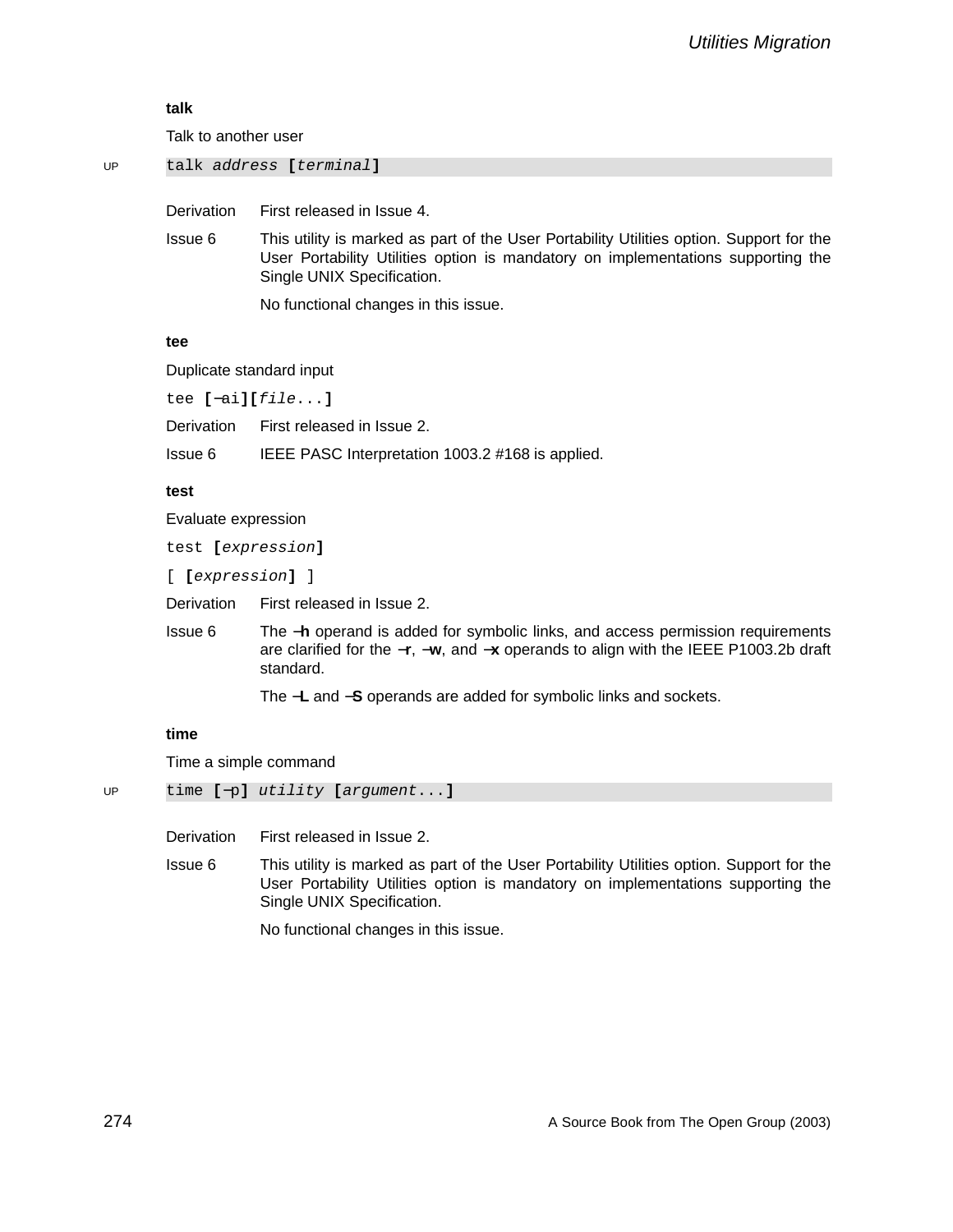## **touch**

Change file access and modification times

touch **[**−acm**][** −r ref\_file| −t time**]** file...

Derivation First released in Issue 2.

Issue 6 The obsolescent date\_time operand is removed.

The Open Group Corrigendum U027/1 is applied. This extends the range of valid time past the Epoch to at least the time 0 hours, 0 minutes, 0 seconds, January 1, 2038, Coordinated Universal Time. This is a new requirement on POSIX implementations.

The range for double leap seconds is changed from [00,61] to [00,60] to align with the ISO/IEC 9899: 1999 standard.

#### **tput**

Change terminal characteristics

UP tput **[**−T type**]** operand...

- Derivation First released in Issue 4.
- Issue 6 This utility is marked as part of the User Portability Utilities option. Support for the User Portability Utilities option is mandatory on implementations supporting the Single UNIX Specification.

No functional changes in this issue.

#### **tr**

Translate characters

```
tr [−c | −C][−s] string1 string2
```

```
tr −s [−c | −C] string1
```
tr −d **[**−c | −C**]** string1

tr −ds **[**−c | −C**]** string1 string2

Derivation First released in Issue 2.

Issue 6 The −**C** operand is added, and the description of the −**c** operand is changed to align with the IEEE P1003.2b draft standard.

## **true**

Return true value

true

Derivation First released in Issue 2.

Issue 6 No functional changes in this issue.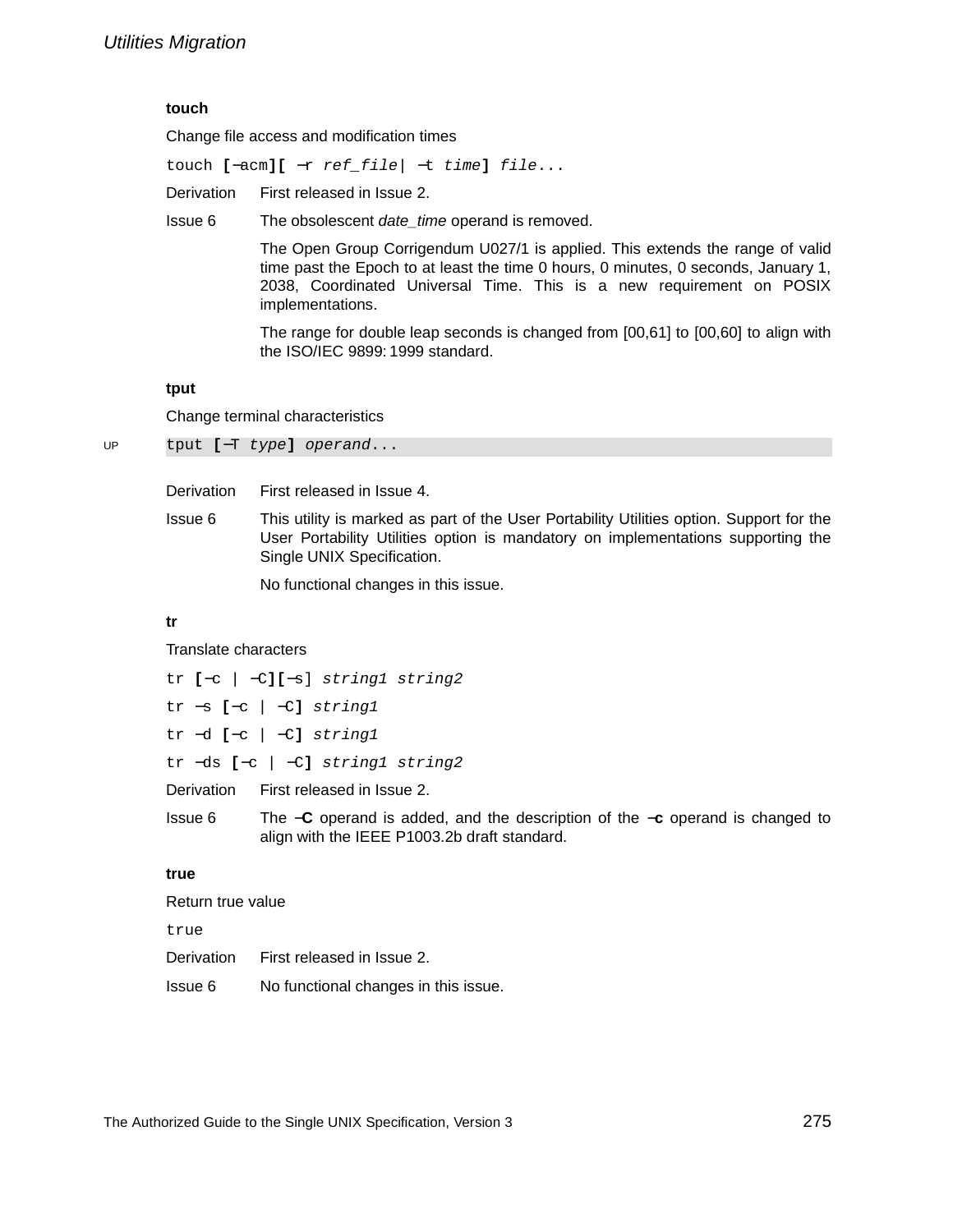# **tsort**

Topological sort

XSI tsort **[**file**]**

Derivation First released in Issue 2.

Issue 6 No functional changes in this issue.

# **tty**

Return user's terminal name

tty

Derivation First released in Issue 2.

Issue 6 The obsolescent −**s** option is removed.

## **type**

Write a description of command type

XSI type name...

| Derivation | First released in Issue 2.           |
|------------|--------------------------------------|
| Issue 6    | No functional changes in this issue. |

## **ulimit**

Set or report file size limit

XSI ulimit **[**−f**][**blocks**]**

Derivation First released in Issue 2.

Issue 6 No functional changes in this issue.

## **umask**

Get or set the file mode creation mask

umask **[**−S**][**mask**]**

Derivation First released in Issue 2.

- Issue 6 The following new requirements on POSIX implementations derive from alignment with the Single UNIX Specification:
	- The octal mode is supported.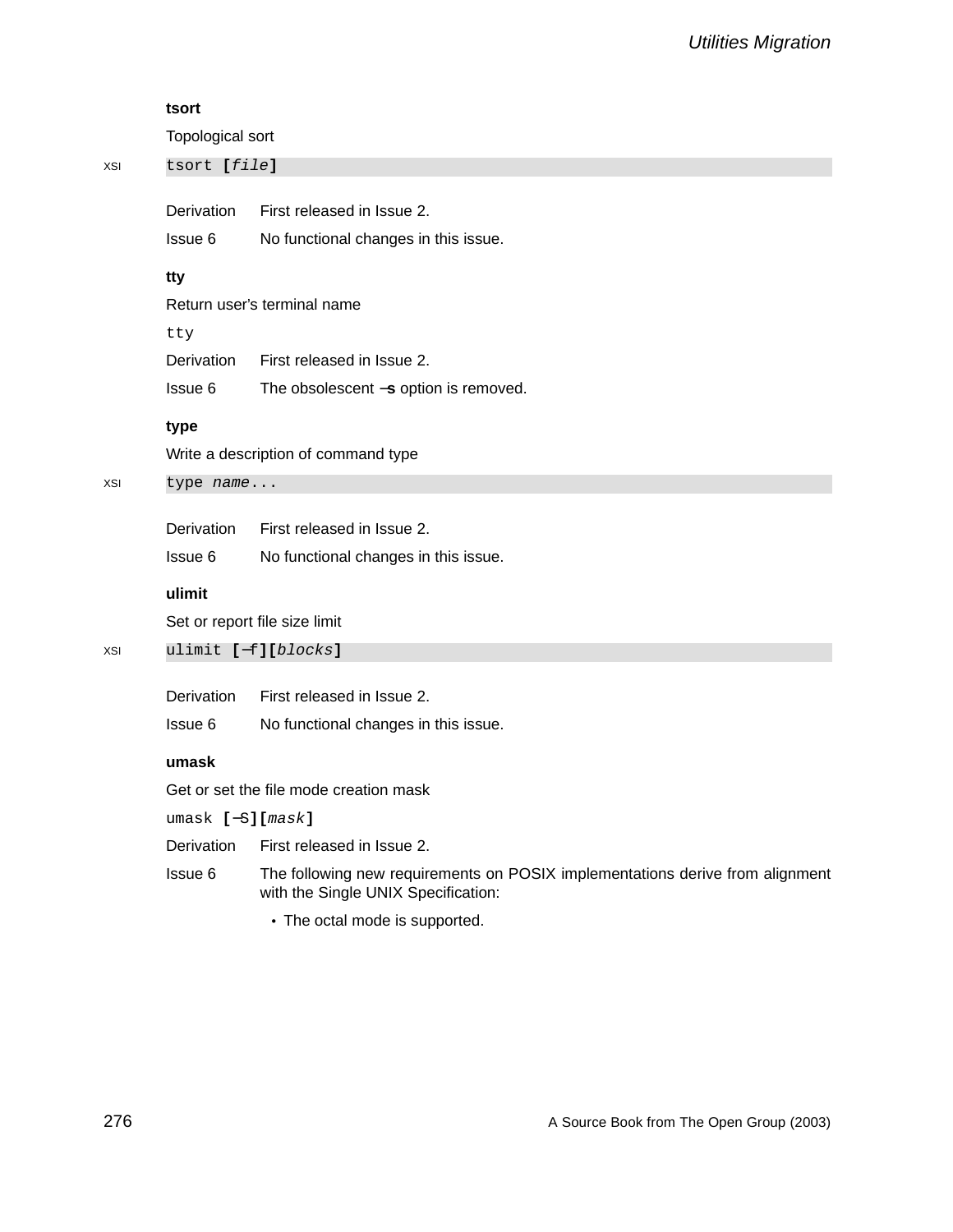## **unalias**

Remove alias definitions

UP unalias alias-name...

unalias −a

Derivation First released in Issue 4.

Issue 6 This utility is marked as part of the User Portability Utilities option. Support for the User Portability Utilities option is mandatory on implementations supporting the Single UNIX Specification.

No functional changes in this issue.

#### **uname**

Return system name

uname **[**−snrvma**]**

Derivation First released in Issue 2.

Issue 6 No functional changes in this issue.

#### **uncompress**

Expand compressed data

XSI uncompress **[**−cfv**][**file...**]**

Derivation First released in Issue 4.

Issue 6 No functional changes in this issue.

#### **unexpand**

Convert spaces to tabs

UP unexpand **[** −a| −t tablist**][**file...**]**

Derivation First released in Issue 4.

Issue 6 This utility is marked as part of the User Portability Utilities option. Support for the User Portability Utilities option is mandatory on implementations supporting the Single UNIX Specification.

> The definition of the LC\_CTYPE environment variable is changed to align with the IEEE P1003.2b draft standard.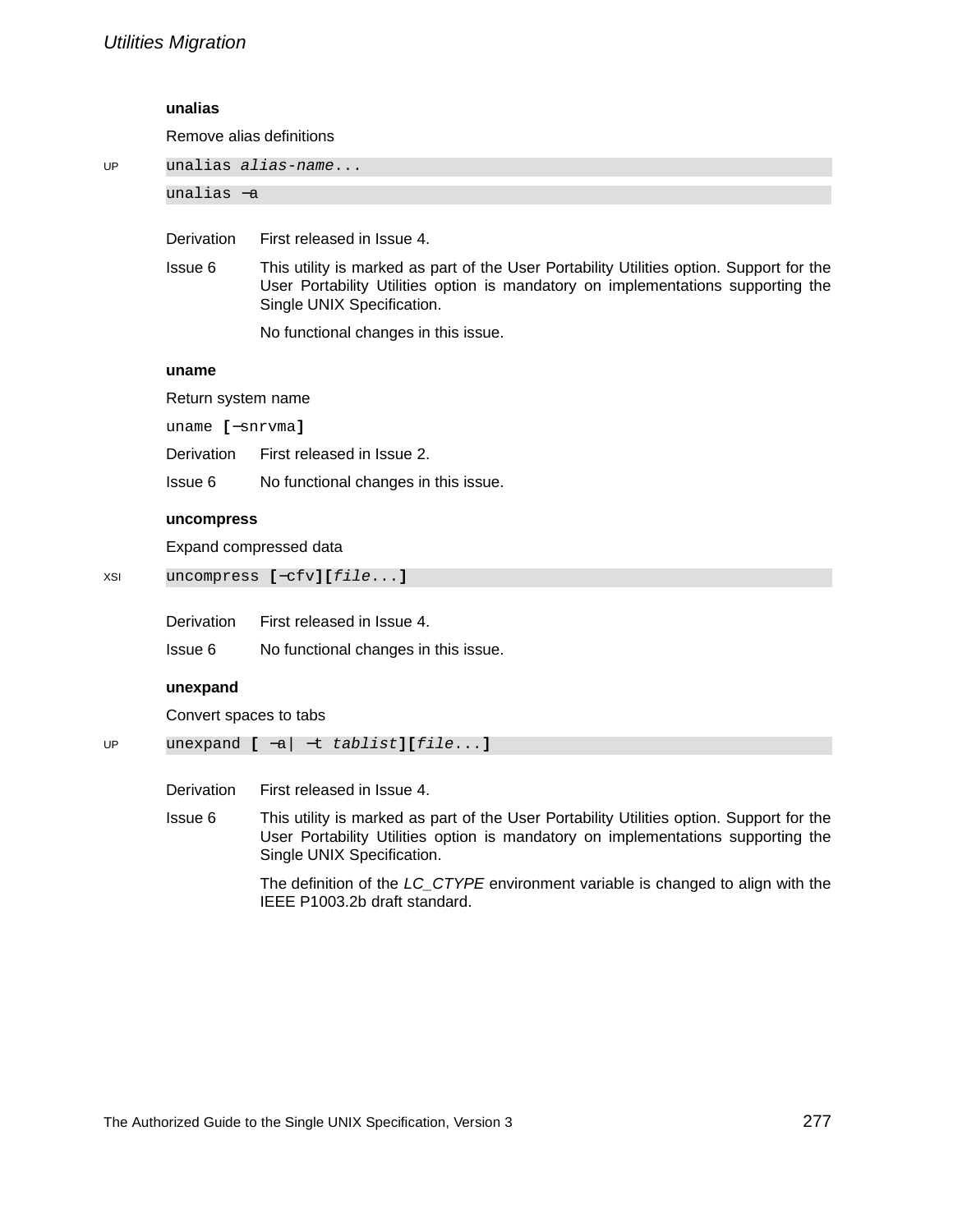## **unget**

Undo a previous get of an SCCS file (**DEVELOPMENT**)

XSI unget **[**−ns**][**−r SID**]** file...

Derivation First released in Issue 2.

Issue 6 No functional changes are made in this issue.

#### **uniq**

Report or filter out repeated lines in a file

uniq **[**−c|−d|−u**][**−f fields**][**−s char**][**input\_file **[**output\_file**]]**

Derivation First released in Issue 2.

Issue 6 The obsolescent SYNOPSIS and associated text are removed.

### **unlink**

Call the unlink( ) function

XSI unlink file

| Derivation | First released in Issue 5. |
|------------|----------------------------|
|            |                            |

Issue 6 No functional changes in this issue.

#### **uucp**

System-to-system copy

XSI uucp **[**−cCdfjmr**][**−n user**]** source-file... destination-file

- Derivation First released in Issue 2.
- Issue 6 The LC\_TIME and TZ entries are removed from the ENVIRONMENT VARIABLES section.

The UN margin codes and associated shading are removed from the −**C**, −**f**, −**j**, −**n**, and −**r** options in response to The Open Group Base Resolution bwg2001-003.

#### **uudecode**

Decode a binary file

UP uudecode **[**−o outfile**][**file**]**

Derivation First released in Issue 4.

Issue 6 This utility is marked as part of the User Portability Utilities option. Support for the User Portability Utilities option is mandatory on implementations supporting the Single UNIX Specification.

The −**o** outfile option is added, as specified in the IEEE P1003.2b draft standard.

, item XCU/TC2/D6/35 is applied, clarifying in the DESCRIPTION that the initial mode used if either of the op characters is '+' or '−' is unspecified.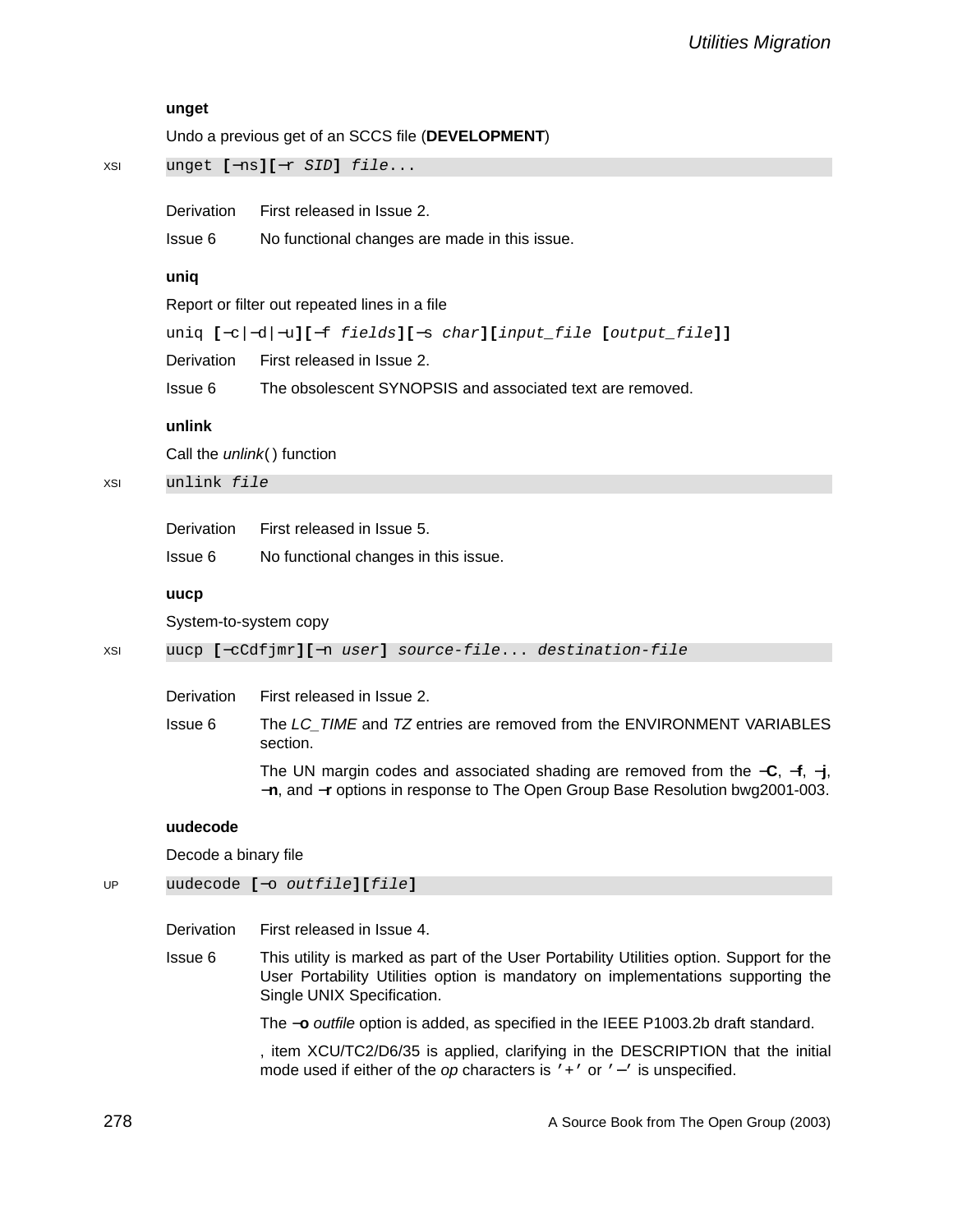#### **uuencode**

Encode a binary file

UP uuencode **[**−m**][**file**]** decode\_pathname

Derivation First released in Issue 4.

Issue 6 This utility is marked as part of the User Portability Utilities option. Support for the User Portability Utilities option is mandatory on implementations supporting the Single UNIX Specification.

> The Base64 algorithm and the ability to output to **/dev/stdout** are added as specified in the IEEE P1003.2b draft standard.

#### **uustat**

uucp status inquiry and job control

XSI uustat **[** −q| −k jobid| −r jobid**]** uustat **[**−s system**][**−u user**]**

Derivation First released in Issue 2.

Issue 6 The LC\_TIME and TZ entries are removed from the ENVIRONMENT VARIABLES section.

> The UN margin code and associated shading are removed from the −**q** option in response to The Open Group Base Resolution bwg2001-003.

## **uux**

Remote command execution

XSI uux **[**−np**]** command−string

uux **[**−jnp**]** command−string

Derivation First released in Issue 2.

Issue 6 The obsolescent SYNOPSIS is removed.

The UN margin code and associated shading are removed from the −**j** option in response to The Open Group Base Resolution bwg2001-003.

## **val**

Validate SCCS files (**DEVELOPMENT**)

#### XSI val −

val **[**−s**][**−m name**][**−r SID**][**−y type**]** file...

Derivation First released in Issue 2.

Issue 6 The Open Group Corrigendum U025/4 is applied, correcting a typographical error in the EXIT STATUS.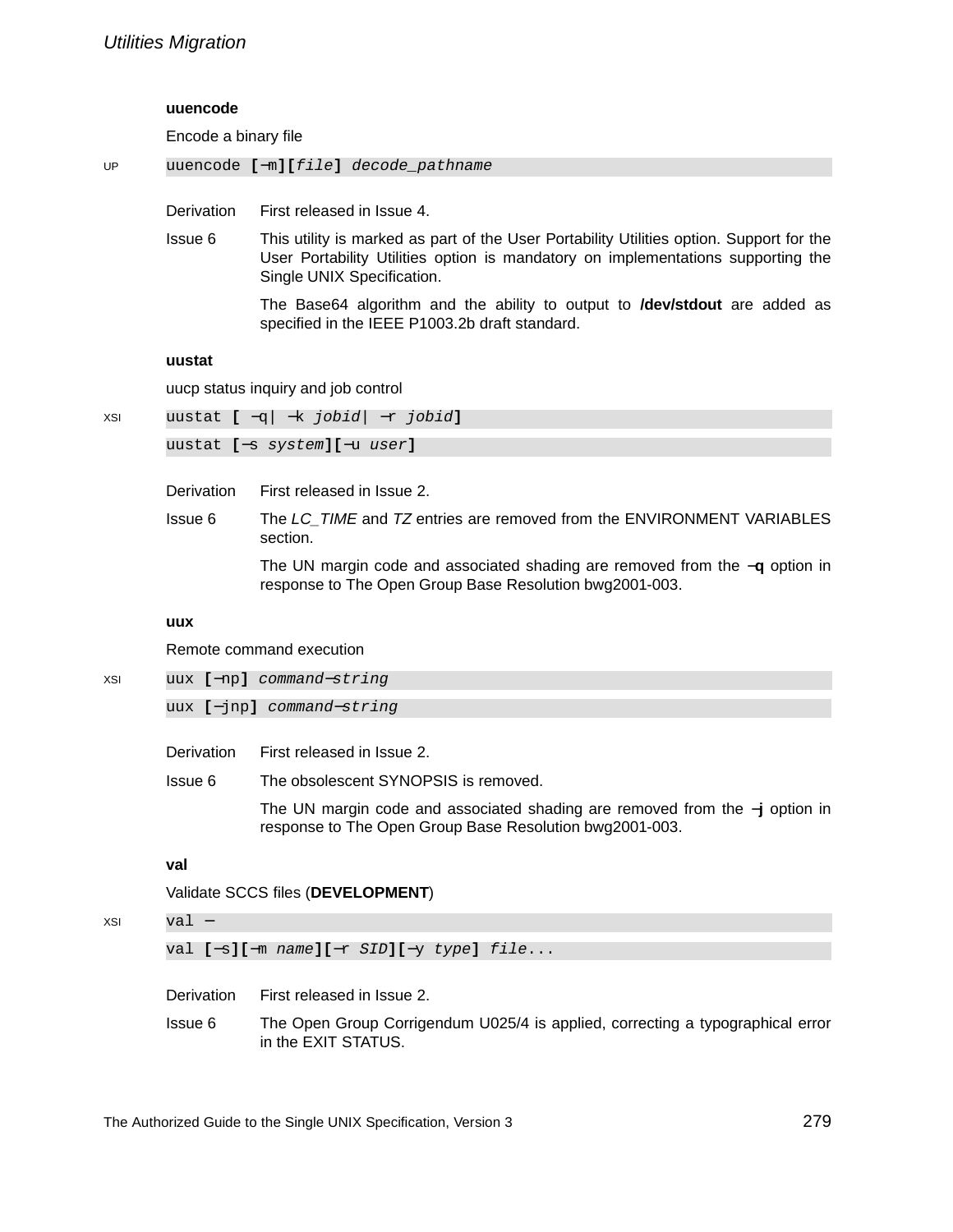The normative text is reworded to emphasize the term ''shall'' for implementation requirements. No functional change is intended by this change.

## **vi**

Screen-oriented (visual) display editor

UP vi **[**−rR**][**−l**][**−c command**][**−t tagstring**][**−w size**][**file ...**]**

Derivation First released in Issue 2.

Issue 6 This utility is marked as part of the User Portability Utilities option. Support for the User Portability Utilities option is mandatory on implementations supporting the Single UNIX Specification.

The APPLICATION USAGE section is added.

The obsolescent SYNOPSIS is removed.

The following new requirements on POSIX implementations derive from alignment with the Single UNIX Specification:

• The **reindent** command description is added.

The vi utility has been extensively rewritten for alignment with the IEEE P1003.2b draft standard.

IEEE PASC Interpretations 1003.2 #57, #62, #63, #64, #78, and #188 are applied.

IEEE PASC Interpretation 1003.2 #207 is applied, clarifying the description of the **R** command in a manner similar to the descriptions of other text input mode commands such as **i**, **o**, and **O**.

## **wait**

Await process completion

wait **[**pid...**]**

Derivation First released in Issue 2.

Issue 6 No functional changes in this issue.

#### **wc**

Word, line, and byte or character count

wc **[**−c|−m**][**−lw**][**file...**]**

Derivation First released in Issue 2.

Issue 6 No functional changes in this issue.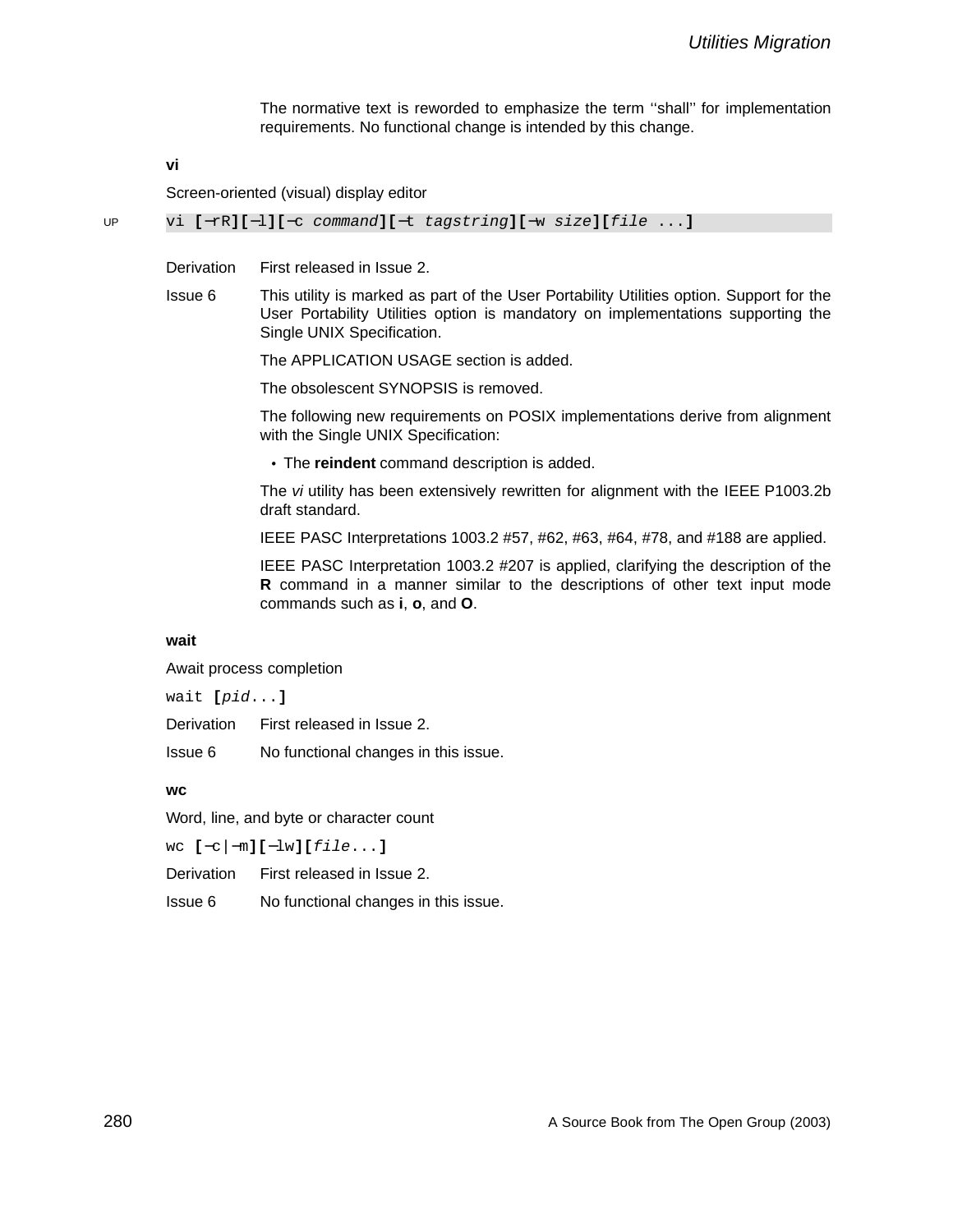|     | what                  |                                                                                                                                                                                                            |
|-----|-----------------------|------------------------------------------------------------------------------------------------------------------------------------------------------------------------------------------------------------|
|     |                       | Identify SCCS files (DEVELOPMENT)                                                                                                                                                                          |
| XSI | what $[-s]$ file      |                                                                                                                                                                                                            |
|     | Derivation            | First released in Issue 2.                                                                                                                                                                                 |
|     | Issue 6               | No functional changes in this issue.                                                                                                                                                                       |
|     | who                   |                                                                                                                                                                                                            |
|     |                       | Display who is on the system                                                                                                                                                                               |
| UP  | who [-mTu]            |                                                                                                                                                                                                            |
|     |                       |                                                                                                                                                                                                            |
| XSI |                       | who [-mu]-s[-bHlprt][file]                                                                                                                                                                                 |
|     |                       | who [-mTu][-abdHlprt][file]                                                                                                                                                                                |
|     | who -q [file]         |                                                                                                                                                                                                            |
|     | who am i              |                                                                                                                                                                                                            |
|     | who am I              |                                                                                                                                                                                                            |
|     | <b>Derivation</b>     | First released in Issue 2.                                                                                                                                                                                 |
|     | Issue 6               | This utility is marked as part of the User Portability Utilities option. Support for the<br>User Portability Utilities option is mandatory on implementations supporting the<br>Single UNIX Specification. |
|     |                       | The TZ entry is added to the ENVIRONMENT VARIABLES section.                                                                                                                                                |
|     | write                 |                                                                                                                                                                                                            |
|     | Write to another user |                                                                                                                                                                                                            |
| UP  |                       | write user_name [terminal]                                                                                                                                                                                 |
|     |                       |                                                                                                                                                                                                            |
|     | Derivation            | First released in Issue 2.                                                                                                                                                                                 |
|     | Issue 6               | This utility is marked as part of the User Portability Utilities option. Support for the<br>User Portability Utilities option is mandatory on implementations supporting the<br>Single UNIX Specification. |
|     | xargs                 |                                                                                                                                                                                                            |
|     |                       | Construct argument lists and invoke utility                                                                                                                                                                |
| XSI |                       | xargs [-t][-p]][-E eofstr][-I replstr][-L number][-n number [-x]]<br>[-s size][utility [argument]]                                                                                                         |
|     | Derivation            | First released in Issue 2.                                                                                                                                                                                 |
|     | Issue 6               | The obsolescent $-e$ , $-i$ , and $-i$ options are removed.                                                                                                                                                |
|     |                       | The following new requirements on POSIX implementations derive from alignment<br>with the Single UNIX Specification:                                                                                       |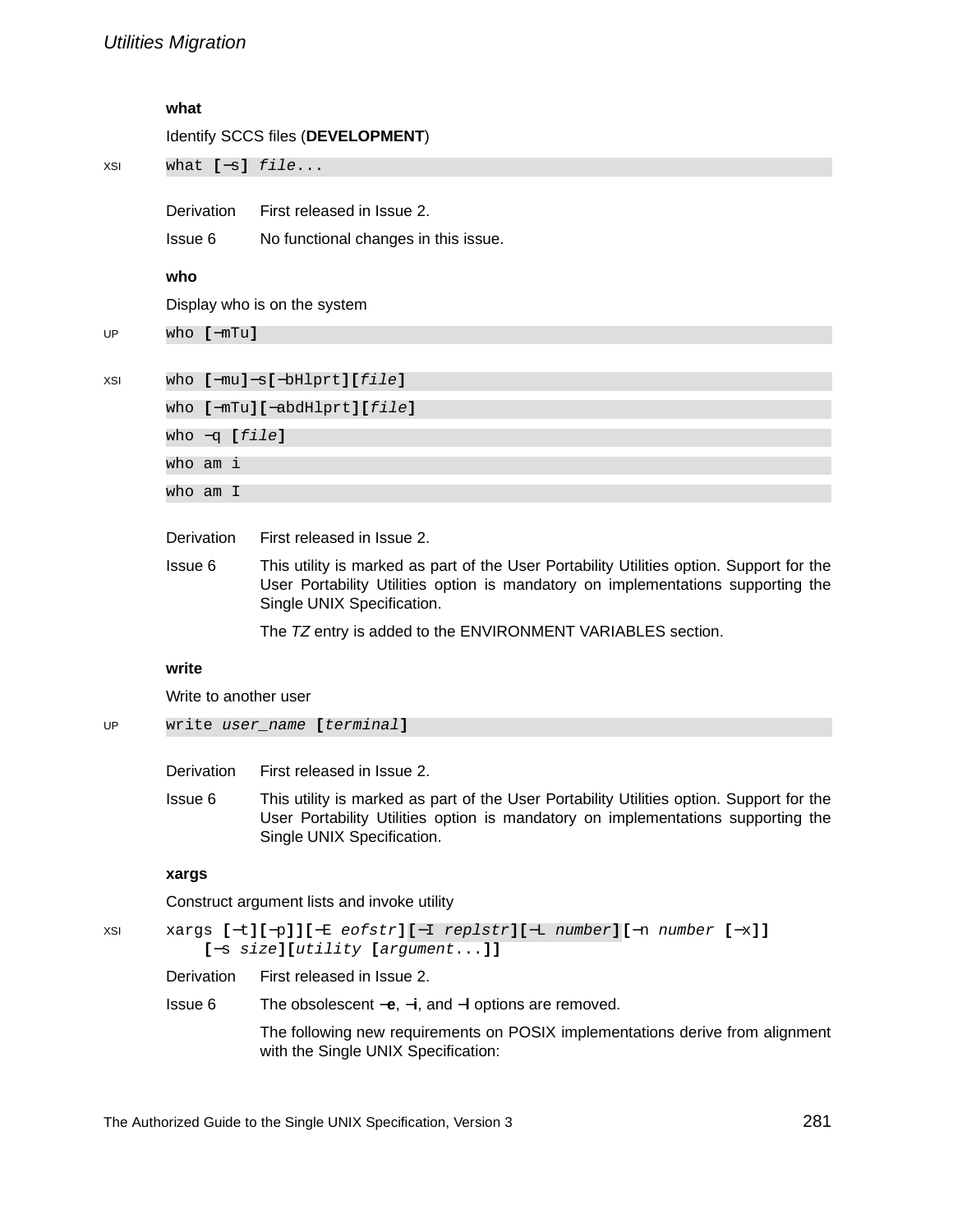- The −**p** option is added.
- In the INPUT FILES section, the file **/dev/tty** is used to read responses required by the −**p** option.
- The STDERR section is updated to describe the −**p** option.

The description of the −**E** option is aligned with ISO/IEC 9945-2: 1993 (POSIX-2).

# **yacc**

Yet another compiler compiler (**DEVELOPMENT**)

## CD yacc **[**−dltv**][**−b file\_prefix**][**−p sym\_prefix**]** grammar

Derivation First released in Issue 2.

Issue 6 This utility is marked as part of the C-Language Development Utilities option. Minor changes have been added to align with the IEEE P1003.2b draft standard. IEEE PASC Interpretation 1003.2 #177 is applied, changing the comment on **RCURL** from the **}%** token to the **%}**.

## **zcat**

Expand and concatenate data

XSI zcat **[**file...**]**

Derivation First released in Issue 4. Issue 6 No functional changes in this issue.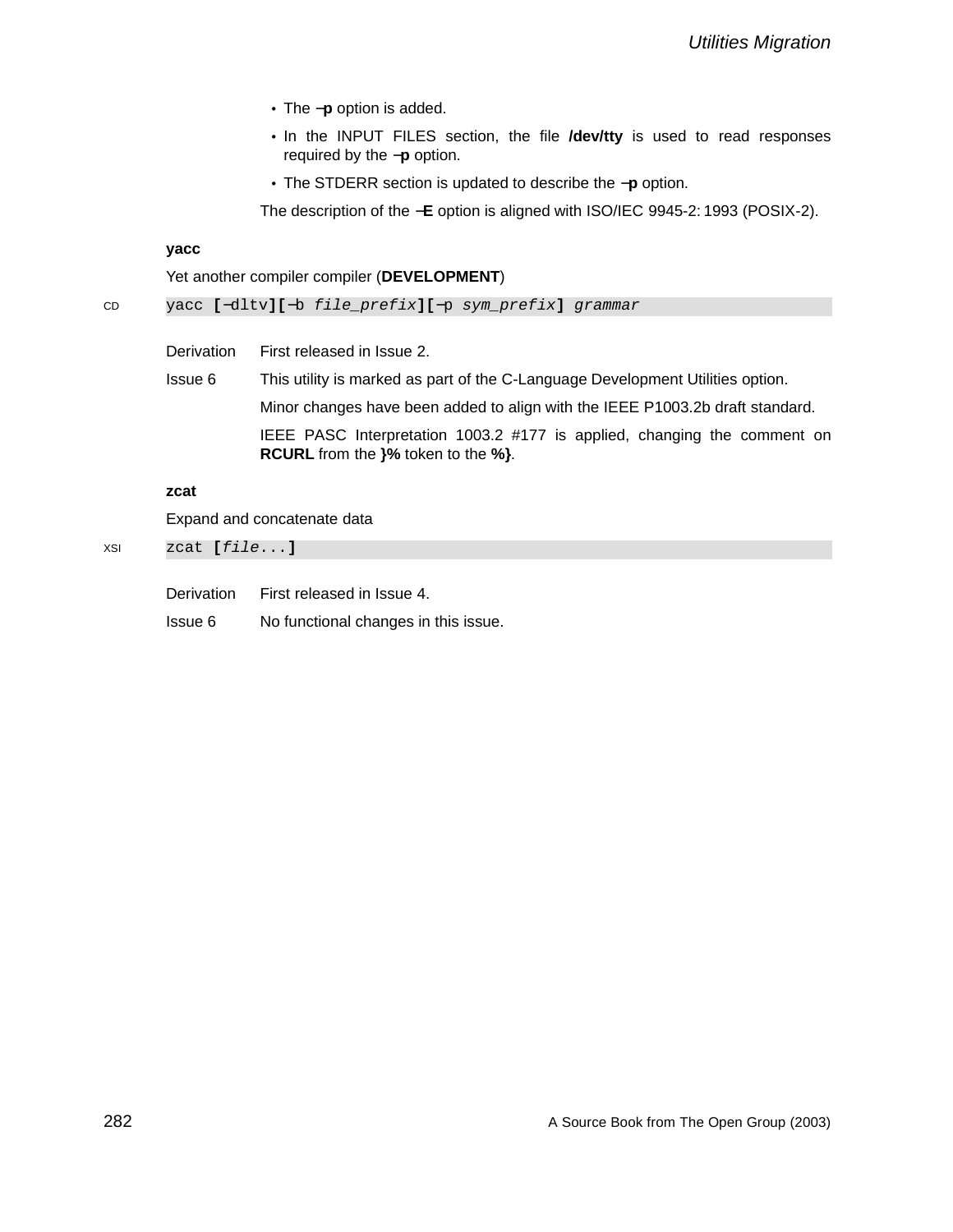**Chapter 15**

# **Headers Migration \_\_\_\_\_\_\_\_\_\_\_\_\_\_\_\_\_\_\_\_\_\_\_\_\_\_\_\_\_\_\_\_\_\_\_\_\_\_\_\_\_\_\_\_\_\_\_\_\_\_\_\_**

This chapter contains a section for each header defined in XBD, Issue 6. Each section contains the SYNOPSIS and identifies syntax and semantic changes made to the header in Issue 6 (if any), complete with examples where appropriate. Only changes that might affect an application programmer are identified.

**\_\_\_\_\_\_\_\_\_\_\_\_\_\_\_\_\_\_\_\_\_\_\_\_\_\_\_\_\_\_\_\_\_\_\_\_\_\_\_\_\_\_\_\_\_\_\_\_\_\_\_\_**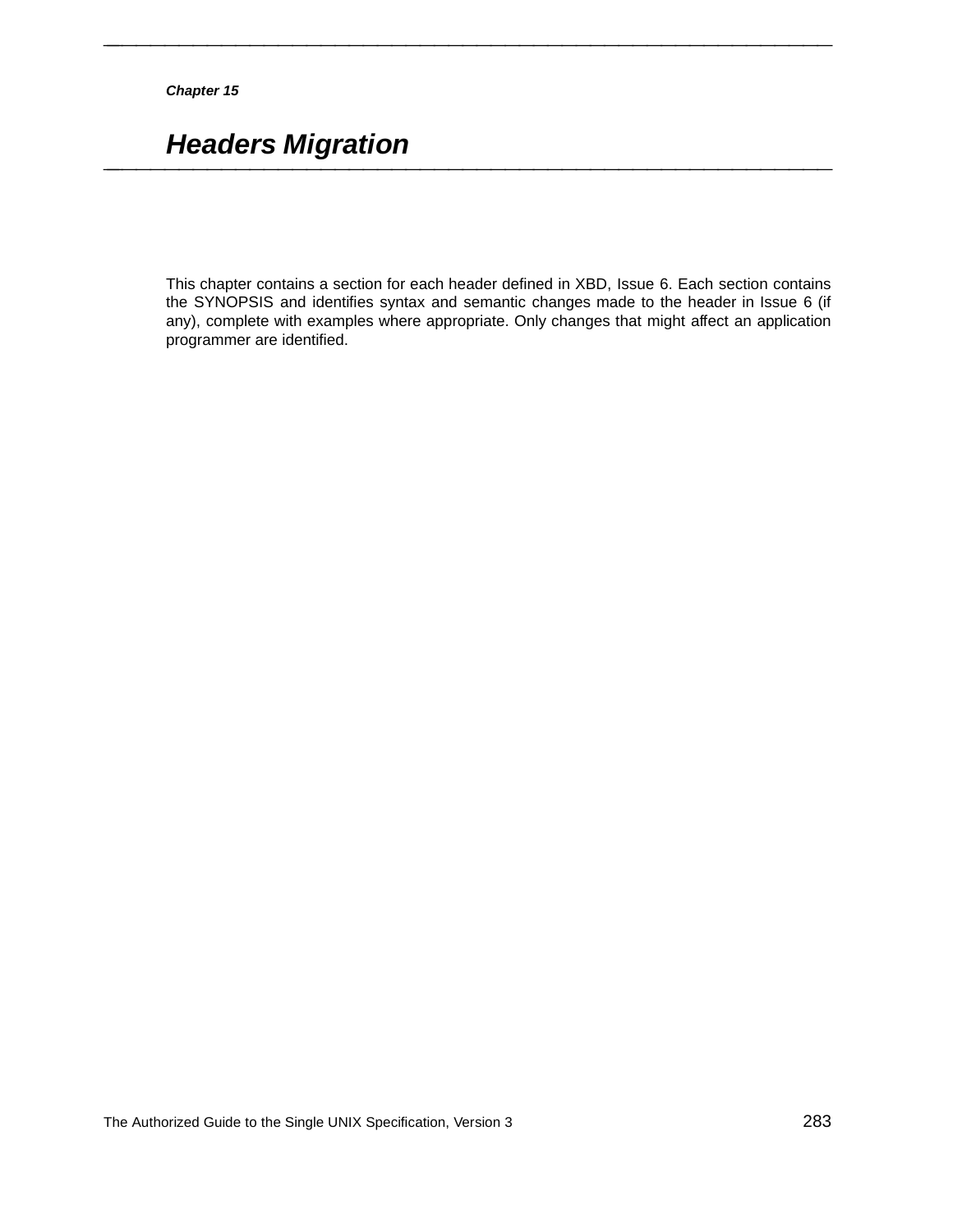## **aio.h**

Asynchronous input and output (**REALTIME**)

AIO #include <aio.h>

- Derivation First released in Issue 5. Included for alignment with the POSIX Realtime Extension.
- Issue 6 The **<aio.h>** header is marked as part of the Asynchronous Input and Output option and need not be available in all implementations.

The description of the constants is expanded.

No functional changes in this issue except that the **restrict** keyword is added to the prototype for *lio\_listio*():

int lio\_listio(int, struct aiocb \*restrict const[restrict], int, struct sigevent \*restrict);

# **arpa/inet.h**

Definitions for internet operations

#include <arpa/inet.h>

Derivation First released in Issue 6. Derived from the XNS, Issue 5.2 specification.

Issue 6 This is a new header included for alignment with the XNS, Issue 5.2 specification. It contains definitions to support internet operations.

This header defines the types **in\_port\_t** and **in\_addr\_t** and the **in\_addr** structure.

The INET\_ADDRSTRLEN and INET6\_ADDRSTRLEN macros are defined.

The following are defined as macros or functions or both:  $htonl()$ ,  $htons()$ , ntohl( ), ntohs( ).

This header includes declarations for the following functions: *inet\_addr*(), inet\_ntoa( ), inet\_ntop( ), and inet\_pton( ).

A change over the XNS, Issue 5.2 specification is that the **restrict** keyword is added to the prototypes for *inet\_ntop*() and *inet\_pton*():

const char \*inet\_ntop(int, const void \*restrict, char \*restrict, socklen\_t); int inet\_pton(int, const char \*restrict, void \*restrict);

#### **assert.h**

Verify program assertion

#include <assert.h>

Derivation First released in Issue 1. Derived from Issue 1 of the SVID.

Issue 6 The definition of the  $assert()$  macro is changed for alignment with the ISO/IEC 9899: 1999 standard.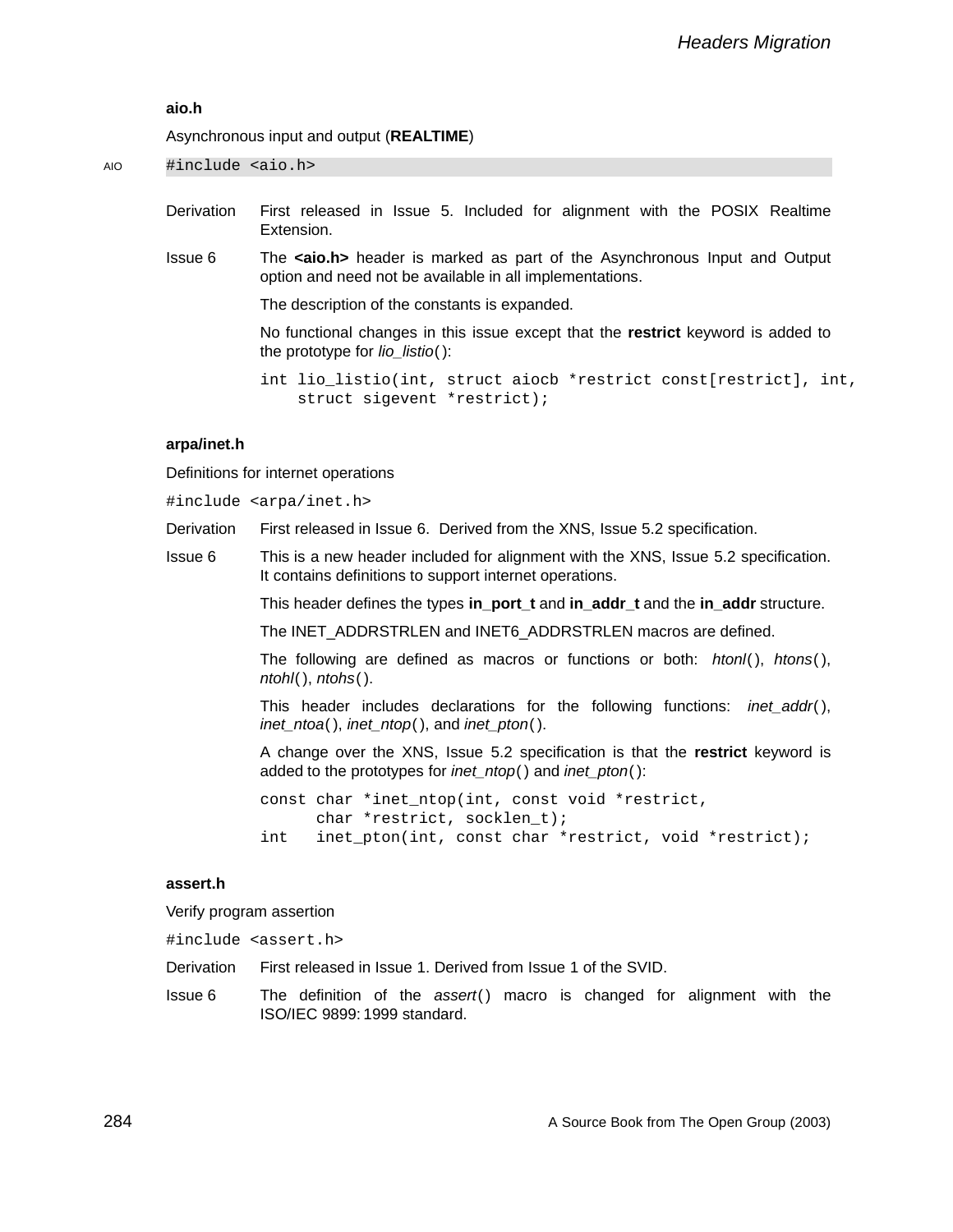## **complex.h**

Complex arithmetic

#include <complex.h>

- Derivation First released in Issue 6. Included for alignment with the ISO/IEC 9899: 1999 standard.
- Issue 6 This is a new header included for alignment with the ISO/IEC 9899: 1999 standard. Complex types have been added to the ISO/IEC 9899: 1999 standard as part of the effort to make C suitable and attractive for general numerical programming. Complex arithmetic is used heavily in certain important application areas.

This header defines the macros complex and \_Complex\_I.

This header includes declarations for the following functions:  $cabs()$ ,  $cabsf()$ , cabsl(), cacos(), cacosf(), cacosh(), cacoshf(), cacoshl(), cacosl(), carg(), cargf( ), cargl( ), casin( ), casinf( ), casinh( ), casinhf( ), casinhl( ), casinl( ), catan( ), catanf(), catanh(), catanhf(), catanhl(), catanl(),  $ccos()$ ,  $ccos()$ ,  $ccosh()$ , ccoshf( ), ccoshl( ), ccosl( ), cexp( ), cexpf( ), cexpl( ), cimag( ), cimagf( ), cimagl( ),  $clog($ , clogf(, clogl(), conj(), conjf(), conjl(), cpow(), cpowf(), cpowl(), cproj(),  $cprojf( )$ ,  $cproj( )$ ,  $creal( )$ ,  $crealf( )$ ,  $crealf( )$ ,  $csign( )$ ,  $csinf( )$ ,  $csinh( )$ ,  $csinh(f( )$ ,  $csinh()$ ,  $csin/()$ ,  $csqrt()$ ,  $csqrt()$ ,  $csqrt()$ ,  $csqrt()$ ,  $ctan/()$ ,  $ctanh()$ ,  $ctanh()$ , ctanhl( ), ctanl( ).

# **cpio.h**

Cpio archive values

XSI #include <cpio.h>

Derivation First released in Issue 3. Derived from IEEE Std 1003.1-1988 (POSIX.1).

Issue 6 No functional changes in this issue.

The SEE ALSO is updated to refer to pax, since the cpio utility is not included in XCU, Issue 6.

## **ctype.h**

Character types

#include <ctype.h>

Derivation First released in Issue 1. Derived from Issue 1 of the SVID.

Issue 6 No functional changes in this issue.

Extensions beyond the ISO C standard are marked.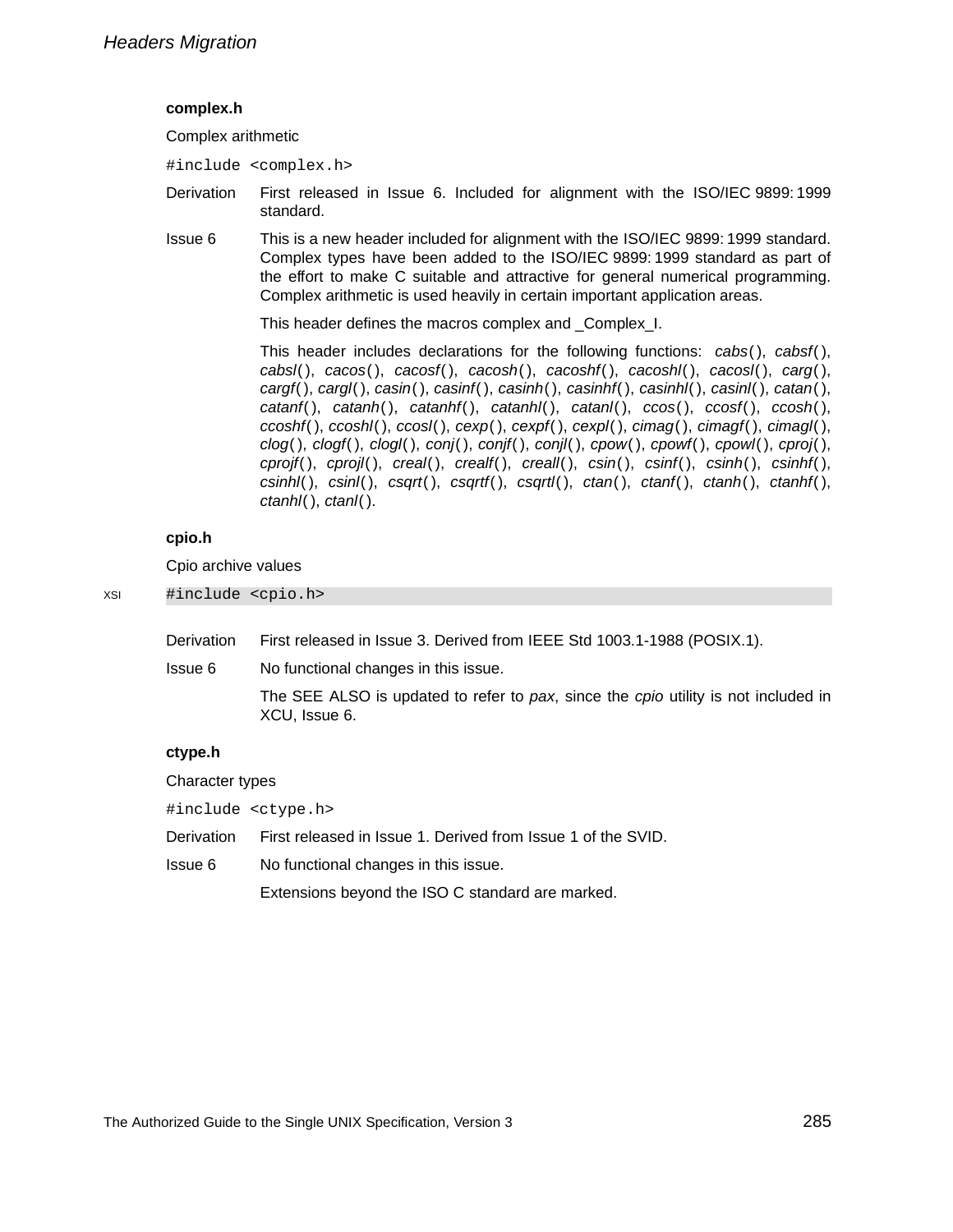# **dirent.h**

Format of directory entries

#include <dirent.h>

Derivation First released in Issue 2.

Issue 6 The Open Group Corrigendum U026/7 is applied, correcting the prototype for readdir\_r( ).

The **restrict** keyword is added to the prototype for readdir\_r( ):

int readdir\_r(DIR \*restrict, struct dirent \*restrict, struct dirent \*\*restrict);

# **dlfcn.h**

Dynamic linking

XSI #include <dlfcn.h>

Derivation First released in Issue 5.

Issue 6 No functional changes in this issue except that the **restrict** keyword is added to the prototype for  $d\text{lsym}()$ :

void \*dlsym(void \*restrict, const char \*restrict);

## **errno.h**

System error numbers

#include <errno.h>

Derivation First released in Issue 1. Derived from Issue 1 of the SVID.

- Issue 6 The following new requirements on POSIX implementations derive from alignment with the Single UNIX Specification:
	- The majority of the error conditions previously marked as extensions are now mandatory, except for the STREAMS-related error conditions.

Values for errno are now required to be distinct positive values rather than nonzero values. This change is for alignment with the ISO/IEC 9899: 1999 standard.

## **fcntl.h**

File control options

#include <fcntl.h>

Derivation First released in Issue 1. Derived from Issue 1 of the SVID.

- Issue 6 The following changes are made for alignment with ISO/IEC 9945-1: 1996 (POSIX-1):
	- O\_DSYNC and O\_RSYNC are marked as part of the Synchronized Input and Output option and need not be available in all implementations.

The following new requirements on POSIX implementations derive from alignment with the Single UNIX Specification: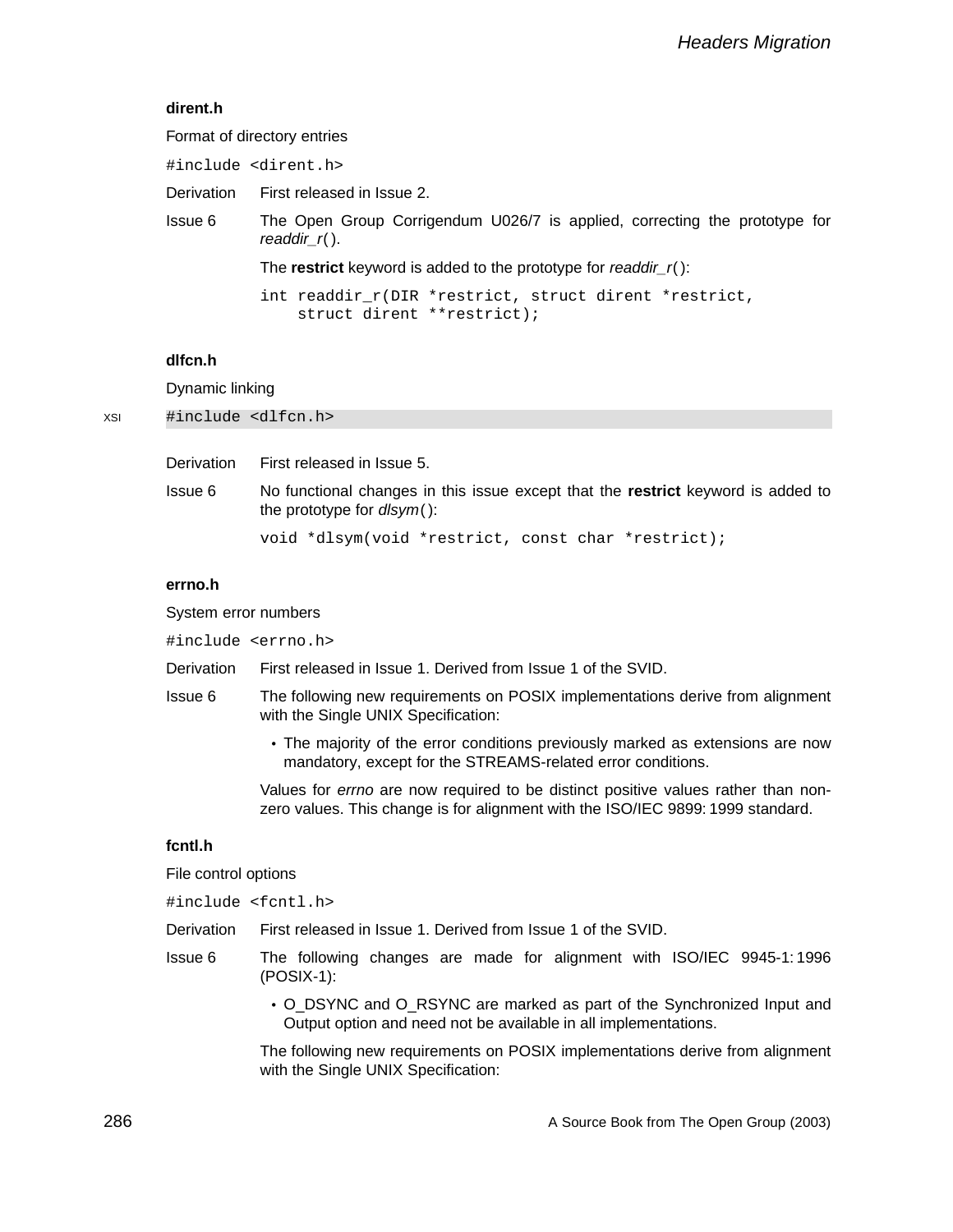• The definition of the **mode\_t**, **off\_t**, and **pid\_t** types is mandated.

The F\_GETOWN and F\_SETOWN values are added for sockets.

The posix\_fadvise( ), posix\_fallocate( ), and posix\_madvise( ) functions are added for alignment with IEEE Std 1003.1d-1999. Note however that IEEE PASC Interpretation 1003.1 #102 is applied, moving the prototype for posix\_madvise( ) to **<sys/mman.h>**:

```
int posix_fadvise(int, off_t, off_t, int);
int posix_fallocate(int, off_t, off_t);
```
, item XBD/TC2/D6/18 is applied, updating the protoypes for *posix\_fadvise*() and posix\_fallocate( ) to be large file-aware, using **off\_t** instead of **size\_t**.

#### **fenv.h**

Floating-point environment

#include <fenv.h>

- Derivation First released in Issue 6. Included for alignment with the ISO/IEC 9899: 1999 standard.
- Issue 6 This is a new header included for alignment with the ISO/IEC 9899: 1999 standard. This header provides definitions for the floating-point environment.

This header defines the data types **fenv\_t** and **fexcept\_t**.

This header defines the following macros and constants:

FE\_DIVBYZERO FE\_INEXACT FE\_INVALID FE\_OVERFLOW FE\_UNDERFLOW FE\_ALL\_EXCEPT FE\_DOWNWARD FE\_TONEAREST FE\_TOWARDZERO FE\_UPWARD FE\_DFL\_ENV

This header includes declarations for the following functions: *feclearexcept*(), fegetexceptflag(), feraiseexcept(), fesetexceptflag(), fetestexcept(), fegetround(), fesetround(), fegetenv(), feholdexcept(), fesetenv(), feupdateenv( ).

The following change has been made for alignment with the ISO/IEC 9899: 1999 standard, Defect Report 202:

• The return types for feclearexcept(), fegetexcepflag(), feraiseexcept(),  $fesetexcept flag(), \, fegetenv(), \, fesetenv(), \, and \, feupdateenv() \, are changed.$ from **void** to **int**.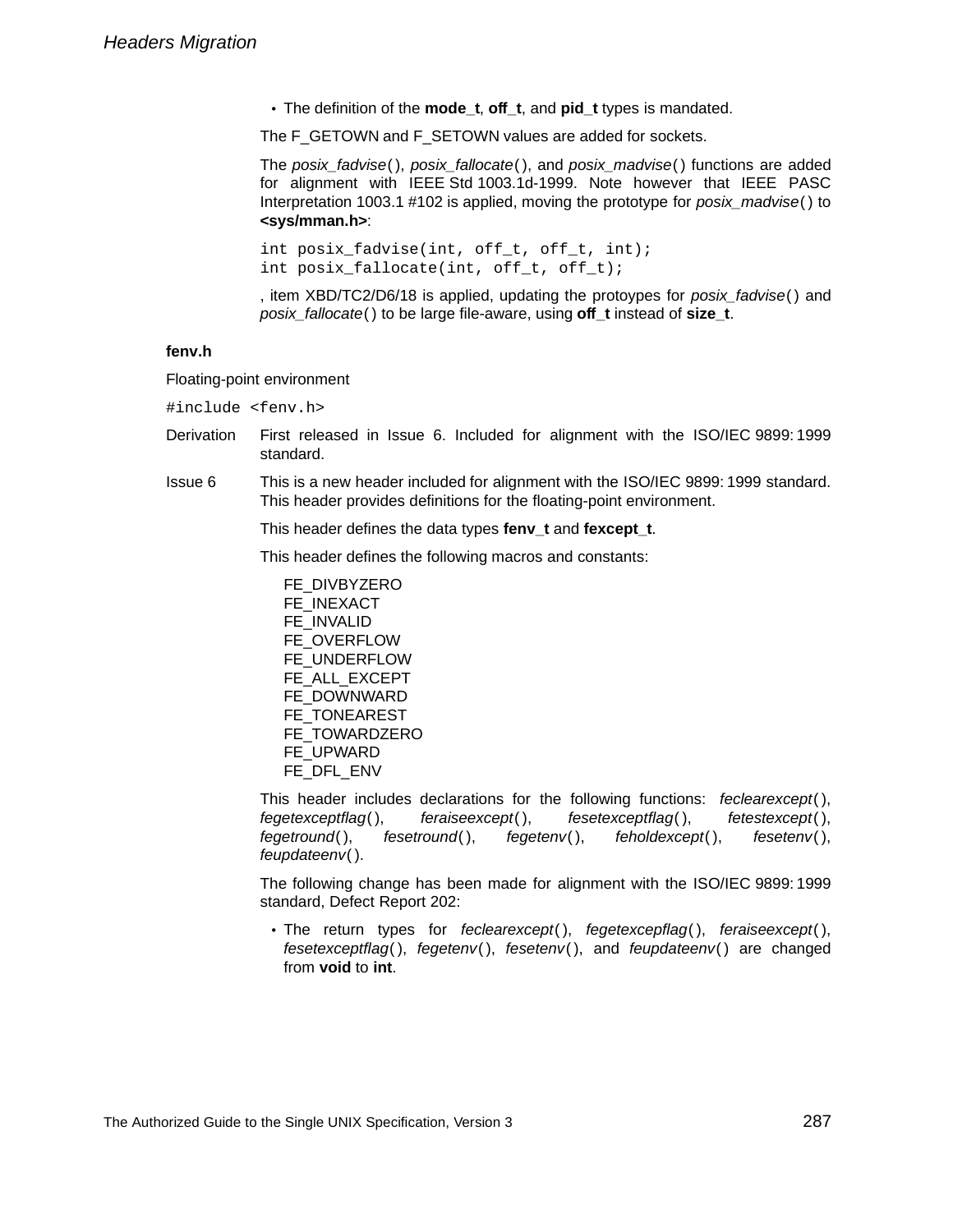## **float.h**

Floating types

#include <float.h>

Derivation First released in Issue 4. Derived from the ISO C standard.

Issue 6 No functional changes in this issue, although the description of the operations with floating-point values has been reworked more closely to align with the description and layout of the ISO/IEC 9899: 1999 standard.

#### **fmtmsg.h**

Message display structures

XSI #include <fmtmsg.h>

| Derivation | First released in Issue 4, Version 2. |
|------------|---------------------------------------|
|            |                                       |

Issue 6 No functional changes in this issue.

### **fnmatch.h**

Filename-matching types

#include <fnmatch.h>

Derivation First released in Issue 4. Derived from ISO/IEC 9945-2: 1993 (POSIX-2).

Issue 6 The constant FNM\_NOSYS is marked obsolescent.

## **ftw.h**

File tree traversal

XSI #include <ftw.h>

Derivation First released in Issue 1. Derived from Issue 1 of the SVID.

Issue 6 No functional changes in this issue.

### **glob.h**

Pathname pattern-matching types

#include <glob.h>

Derivation First released in Issue 4. Derived from ISO/IEC 9945-2: 1993 (POSIX-2).

Issue 6 The **restrict** keyword is added to the prototype for glob():

```
int glob(const char *restrict, int,
    int (*)(const char *, int), glob_t *restrict);
```
The constant GLOB\_NOSYS is marked obsolescent.

, item XBD/TC1/D6/8 is applied, correcting the  $glob()$  prototype definition by removing the **restrict** qualifier from the function pointer argument.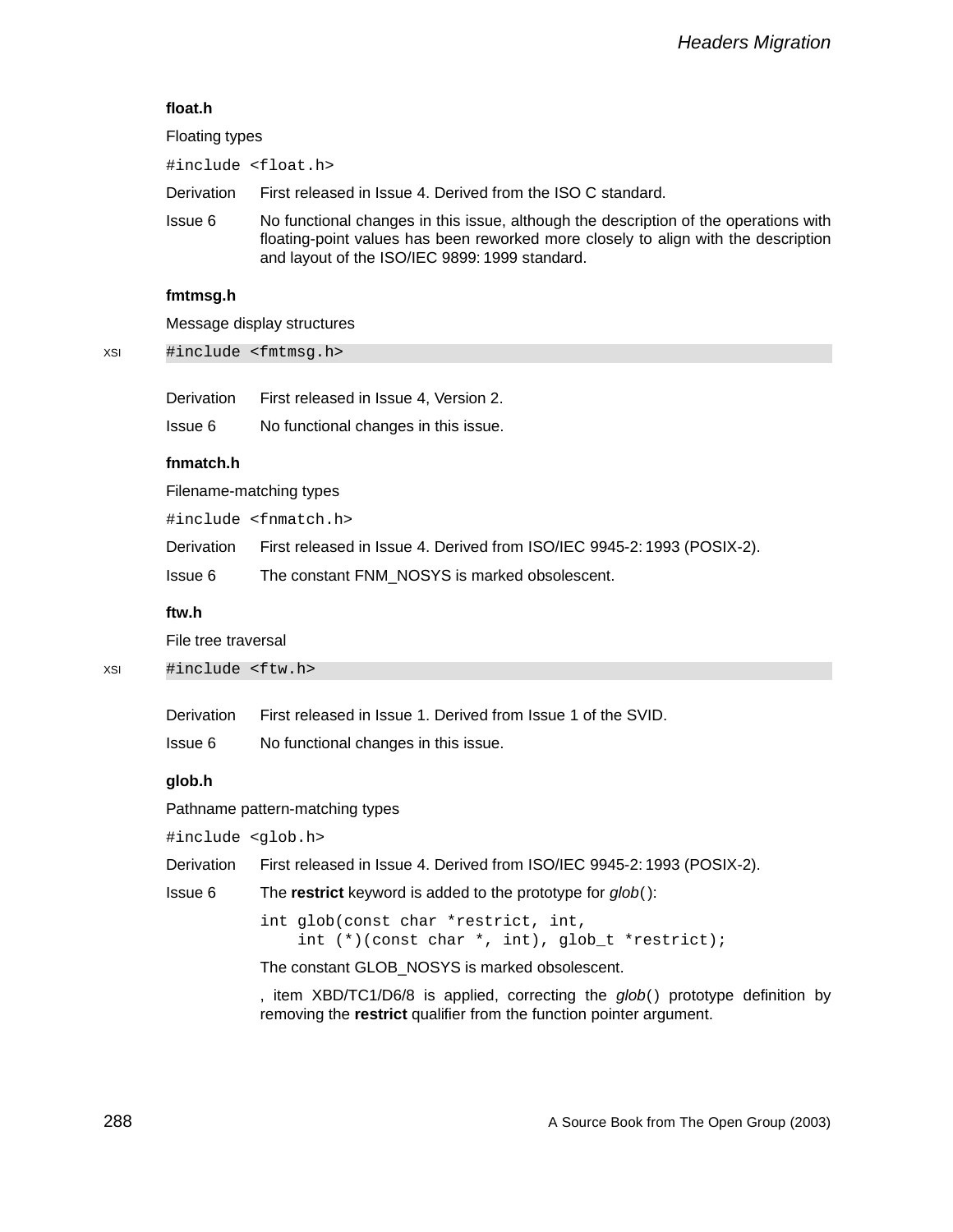### **grp.h**

Group structure

#include <grp.h>

Derivation First released in Issue 1.

- Issue 6 The following new requirements on POSIX implementations derive from alignment with the Single UNIX Specification:
	- The definition of **gid\_t** is mandated.
	- The getgrgid\_r() and getgrnam\_r() functions are marked as part of the Thread-Safe Functions option and need not be available in all implementations.

#### **iconv.h**

Codeset conversion facility

XSI #include <iconv.h>

Derivation First released in Issue 4.

Issue 6 The **restrict** keyword is added to the prototype for iconv( ):

size\_t iconv(iconv\_t, char \*\*restrict, size\_t \*restrict, char \*\*restrict, size\_t \*restrict);

#### **inttypes.h**

Fixed size integer types

#include <inttypes.h>

- Derivation First released in Issue 5.
- Issue 6 The purpose of this header is to provide a set of integer types whose definitions are consistent across machines and independent of operating systems and other implementation idiosyncrasies. It defines, via **typedef**, integer types of various sizes.

The Open Group Base Resolution bwg97-006 is applied.

This reference page is updated to align with the ISO/IEC 9899: 1999 standard.

#### **iso646.h**

Alternative spellings

#include <iso646.h>

Derivation First released in Issue 5. Derived from ISO C Amendment 1 (MSE).

Issue 6 No functional changes in this issue.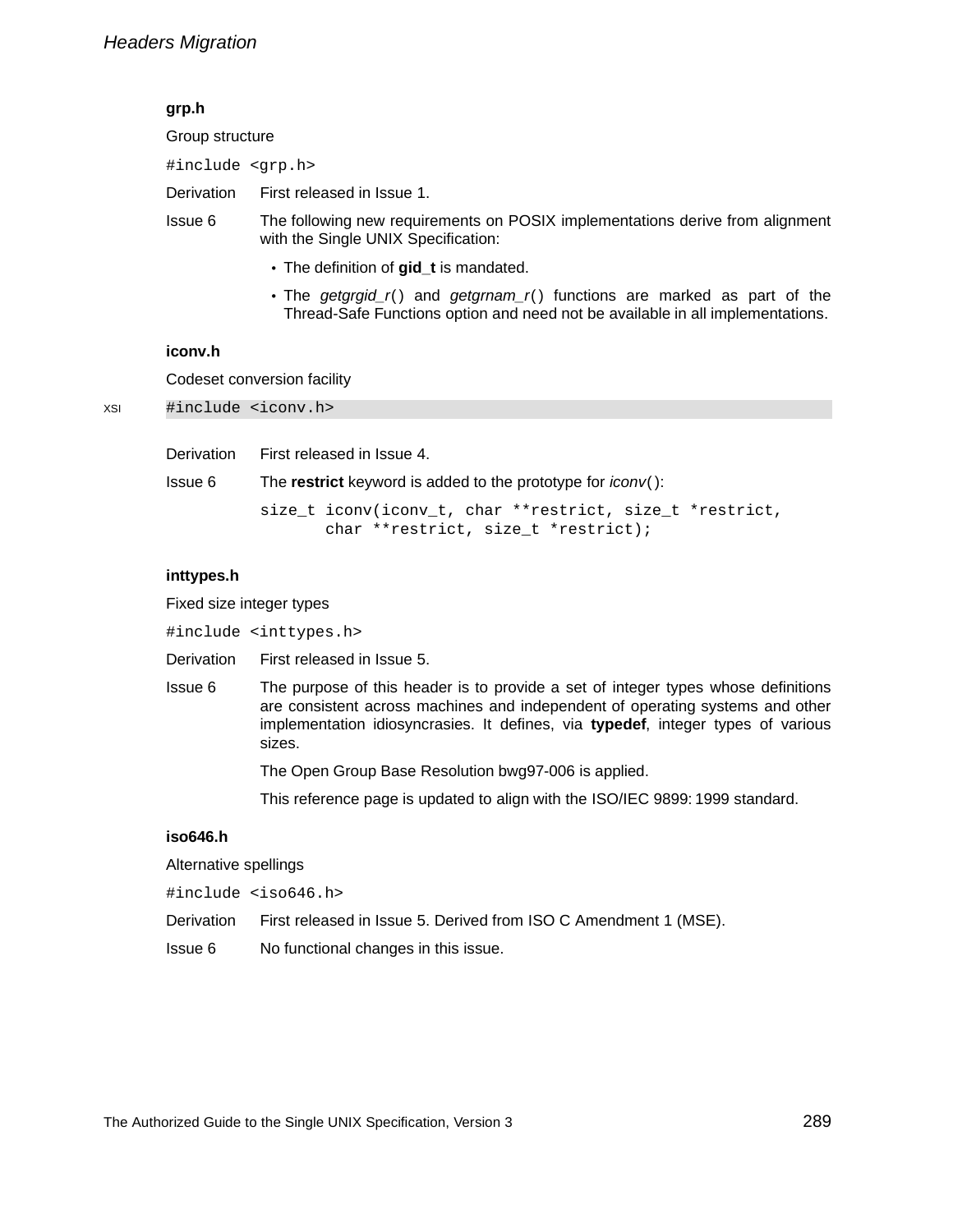## **langinfo.h**

Language information constants

#include <langinfo.h>

Derivation First released in Issue 2.

Issue 6 The constants YESSTR and NOSTR are removed. These were previously marked LEGACY in Issue 5.

> , item XBD/TC1/D6/9 is applied, adding a sentence to the''Meaning'' column entry for the CRNCYSTR constant. This change is to accommodate historic practice.

## **libgen.h**

Definitions for pattern matching functions

XSI #include <libgen.h>

Derivation First released in Issue 4, Version 2.

Issue 6 The **\_\_loc1** symbol and the regcmp() and regex() functions are removed. These were previously marked LEGACY in Issue 5.

## **limits.h**

Implementation-defined constants

#include <limits.h>

Derivation First released in Issue 1.

Issue 6 The Open Group Corrigendum U033/4 is applied. The wording is made clear for {CHAR\_MIN}, {INT\_MIN}, {LONG\_MIN}, {SCHAR\_MIN}, and {SHRT\_MIN} that these are maximum acceptable values.

> The following new requirements on POSIX implementations derive from alignment with the Single UNIX Specification:

- The minimum value for {CHILD\_MAX} is 25. This is a FIPS requirement.
- The minimum value for {OPEN\_MAX} is 20. This is a FIPS requirement.
- The minimum value for {NGROUPS\_MAX} is 8. This is also a FIPS requirement.

Symbolic constants are added for {\_POSIX\_SYMLINK\_MAX}, {\_POSIX\_SYMLOOP\_MAX}, {\_POSIX\_RE\_DUP\_MAX}, {RE\_DUP\_MAX}, {SYMLOOP\_MAX}, and {SYMLINK\_MAX}.

{\_POSIX\_TZNAME\_MAX} is changed from 3 to 6.

The following values are added for alignment with IEEE Std 1003.1d-1999: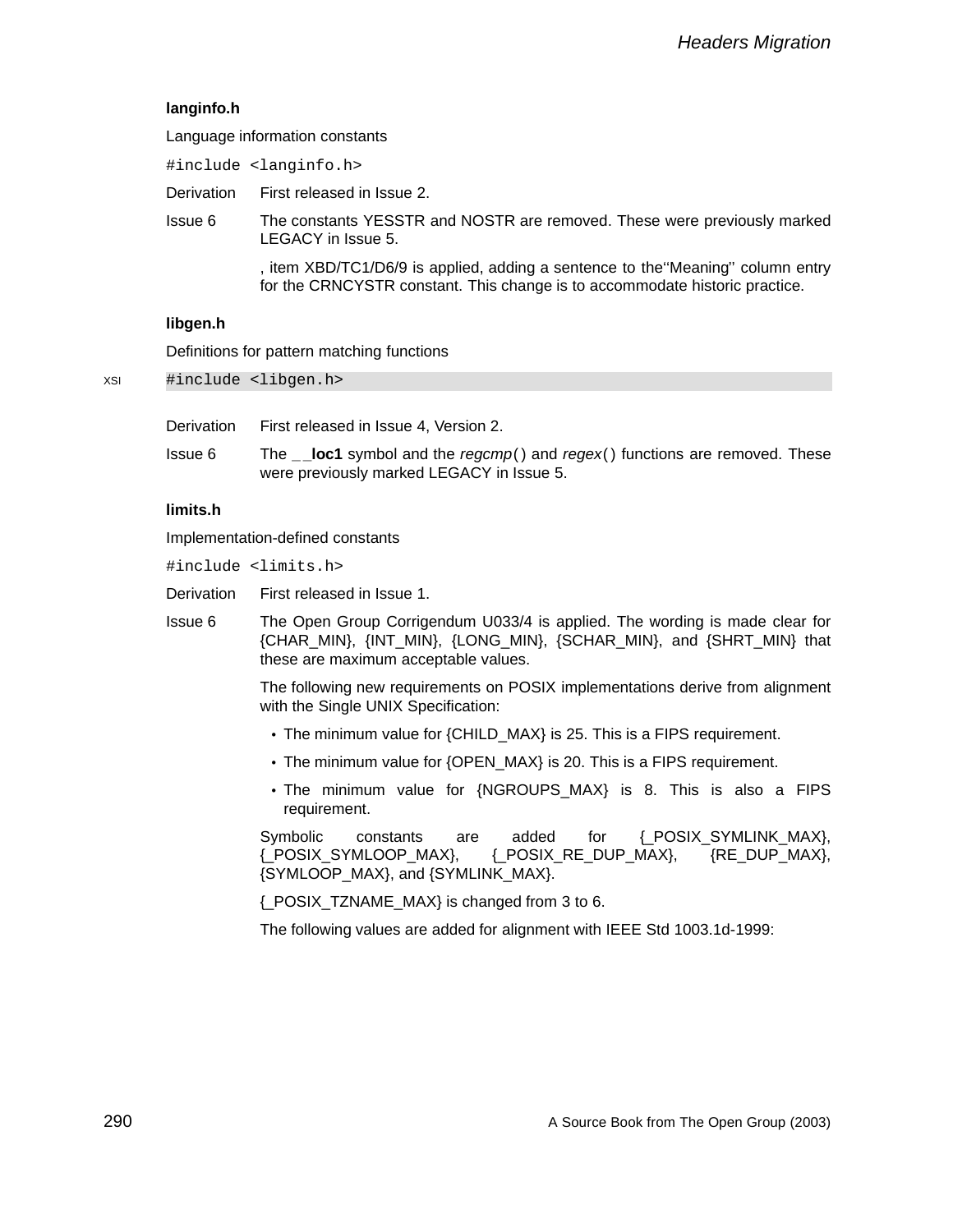{\_POSIX\_SS\_REPL\_MAX} {SS\_REPL\_MAX} {POSIX\_ALLOC\_SIZE\_MIN} {POSIX\_REC\_INCR\_XFER\_SIZE} {POSIX\_REC\_MAX\_XFER\_SIZE} {POSIX\_REC\_MIN\_XFER\_SIZE} {POSIX\_REC\_XFER\_ALIGN}

Reference to CLOCK\_MONOTONIC is added in the description of {\_POSIX\_CLOCKRES\_MIN} for alignment with IEEE Std 1003.1j-2000.

The constants {LLONG\_MIN}, {LLONG\_MAX}, and {ULLONG\_MAX} are added for alignment with the ISO/IEC 9899: 1999 standard.

The following values are added for alignment with IEEE Std 1003.1q-2000:

{\_POSIX\_TRACE\_EVENT\_NAME\_MAX} {\_POSIX\_TRACE\_NAME\_MAX} {\_POSIX\_TRACE\_SYS\_MAX} {\_POSIX\_TRACE\_USER\_EVENT\_MAX} {TRACE\_EVENT\_NAME\_MAX} {TRACE\_NAME\_MAX} {TRACE\_SYS\_MAX} {TRACE\_USER\_EVENT\_MAX}

The new limits {\_XOPEN\_NAME\_MAX} and {\_XOPEN\_PATH\_MAX} are added as minimum values for {PATH\_MAX} and {NAME\_MAX} limits on XSI-conformant systems.

The legacy symbols {PASS\_MAX} and {TMP\_MAX} are removed.

The values for the limits {CHAR\_BIT}, {CHAR\_MAX}, {SCHAR\_MAX}, and {UCHAR\_MAX} are now required to be 8, +127, 255, and −128, respectively.

, item XBD/TC1/D6/10 is applied, correcting the value of {\_POSIX\_CHILD\_MAX} from 6 to 25. This is for FIPS 151-2 alignment.

, item XBD/TC2/D6/19 is applied, updating the values for {INT\_MAX}, {UINT\_MAX}, and {INT\_MIN} to be CX extensions over the ISO C standard, and correcting {WORD\_BIT} from 16 to 32.

, item XBD/TC2/D6/20 is applied, removing {CHARCLASS\_NAME\_MAX} from the ''Other Invariant Values'' section (it also occurs under ''Runtime Increasable Values'').

### **locale.h**

Category macros

#include <locale.h>

Derivation First released in Issue 3.

Issue 6 The **lconv** structure is expanded with the following new members for alignment with the ISO/IEC 9899: 1999 standard: **int\_n\_cs\_precedes**, **int\_n\_sep\_by\_space**, **int\_n\_sign\_posn**, **int\_p\_cs\_precedes**, **int\_p\_sep\_by\_space**, and **int\_p\_sign\_posn**.

Extensions beyond the ISO C standard are marked.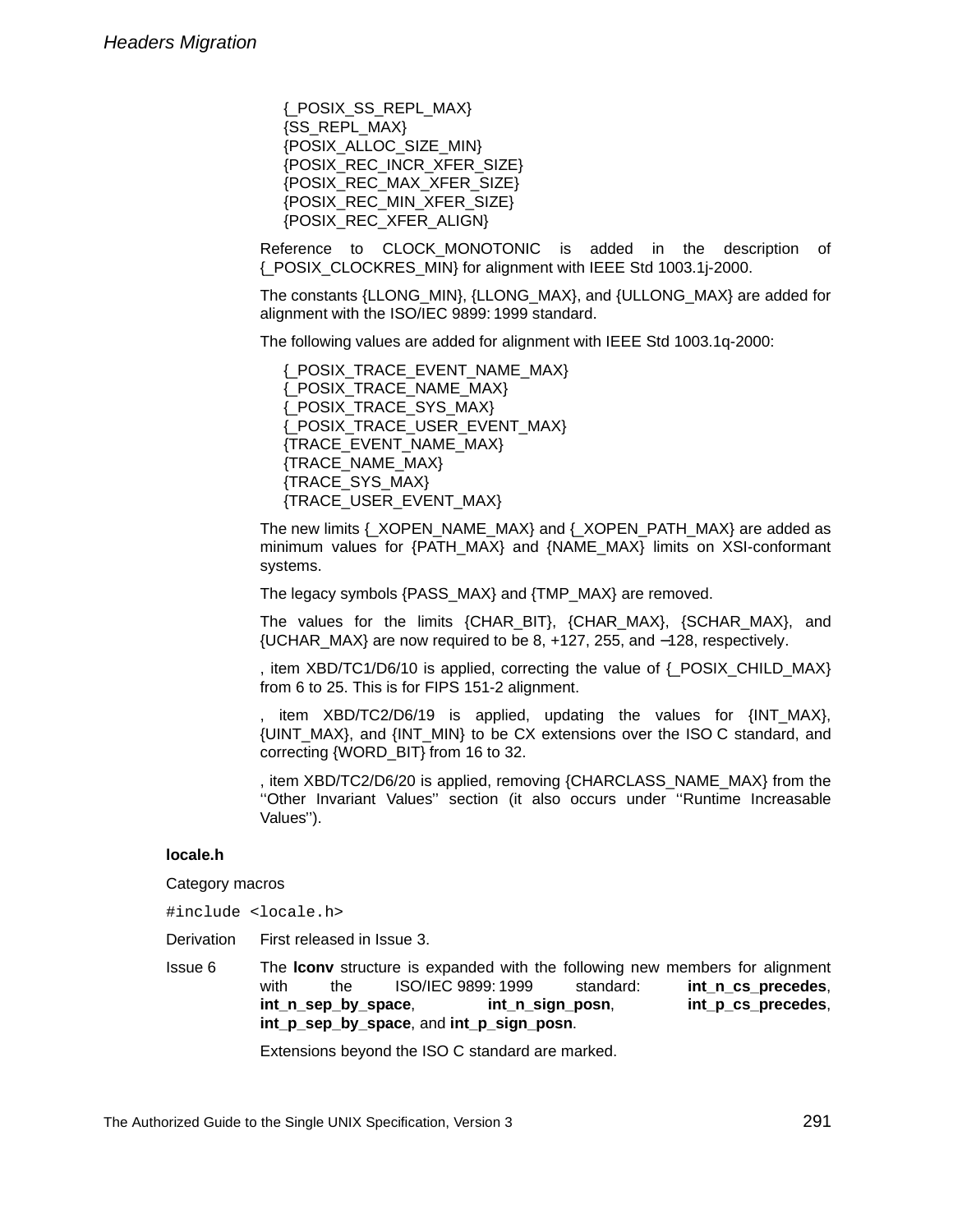### **math.h**

Mathematical declarations

#include <math.h>

Derivation First released in Issue 1.

Issue 6 This reference page is updated to align with the ISO/IEC 9899: 1999 standard.

The following types are added: **float\_t** and **double\_t**.

The following constants and macros are added:

HUGE\_VALF HUGE\_VALD INFINITY NAN FP\_INFINITE FP\_NAN FP\_NORMAL FP\_SUBNORMAL FP\_ZERO FP\_FAST\_FMA FP\_FAST\_FMAF FP\_FAST\_FMAL FP\_ILOGB0 FP\_ILOGBNAN MATH\_ERRNO MATH\_ERREXCEPT math\_errhandling

The following macros are added:

 $fpc$ lassify(), isfinite(), isinf(), isnan(), isnormal(), signbit(), isgreater(), isgreaterequal( ), isless( ), islessequal( ), islessgreater( ), isunordered( )

The following function declarations are added:

 $a\text{cosf}()$ ,  $a\text{coshf}()$ ,  $a\text{coshf}()$ ,  $a\text{cosf}()$ ,  $a\text{sinhf}()$ ,  $a\text{sinhf}()$ ,  $a\text{sinh(f)}()$ ,  $a\text{sinh(f)}()$ atan2f(), atan2l(), atanf(), atanhf(), atanhl(), atanl(), cbrt(), cbrtf(), cbrtl(), ceilf(), ceill(), copysign(), copysignf(), copysignl(), cosf(), coshf(), coshl(), cosl(), erfcf(), erfcl(), erff(), erfl(), exp2(), exp2f(), exp2l(), expf(), expl(),  $expm1f()$ ,  $expm1l()$ ,  $fabsf()$ ,  $fabsl()$ ,  $fdim()$ ,  $fdimf()$ ,  $fdiml()$ ,  $floof()$ ,  $floorl()$ ,  $fma()$ ,  $fmaf()$ ,  $fmal()$ ,  $fmax()$ ,  $fmaxf()$ ,  $fman()$ ,  $fminf()$ ,  $fminf()$ ,  $fminf()$ , fmodf( ), fmodl( ), frexpf( ), frexpl( ), hypotf( ), hypotl( ), ilogbf( ), ilogbl( ), lrint( ), lrintf( ), lrintl( ), lround( ), lroundf( ), lroundl( ), ldexpf( ), ldexpl( ), lgammaf( ), lgammal( ), log10f( ), log10l( ), log1pf( ), log1pl( ), log2( ), log2f( ), log2l( ), logbf(), logbl(), logf(), logl(), llrint(), llrintf(), llrintl(), llround(), llroundf(),  $llround($ ), modff(), modfl(), nan(), nanf(), nanl(), nearbyint(), nearbyintf(), nearbyintl(), nextafterf(), nextafterl(), nexttoward(), nexttowardf(), nexttowardl(), powf(), powl(), remainderf(), remainderl(), remquo(),  $r$ emquof(), remquol(), rintf(), rintl(), round(), roundf(), roundl(), scalbln(), scalblnf(), scalblnl(), scalbn(), scalbnf(), scalbnl(), sinf(), sinhf(), sinhl(),  $sinl()$ , sqrtf $()$ , sqrtl $()$ , tanf $()$ , tanhf $()$ , tanhl $()$ , tanl $()$ , tgamma $()$ , tgammaf $()$ , tgammal( ), trunc( ), truncf( ), truncl( )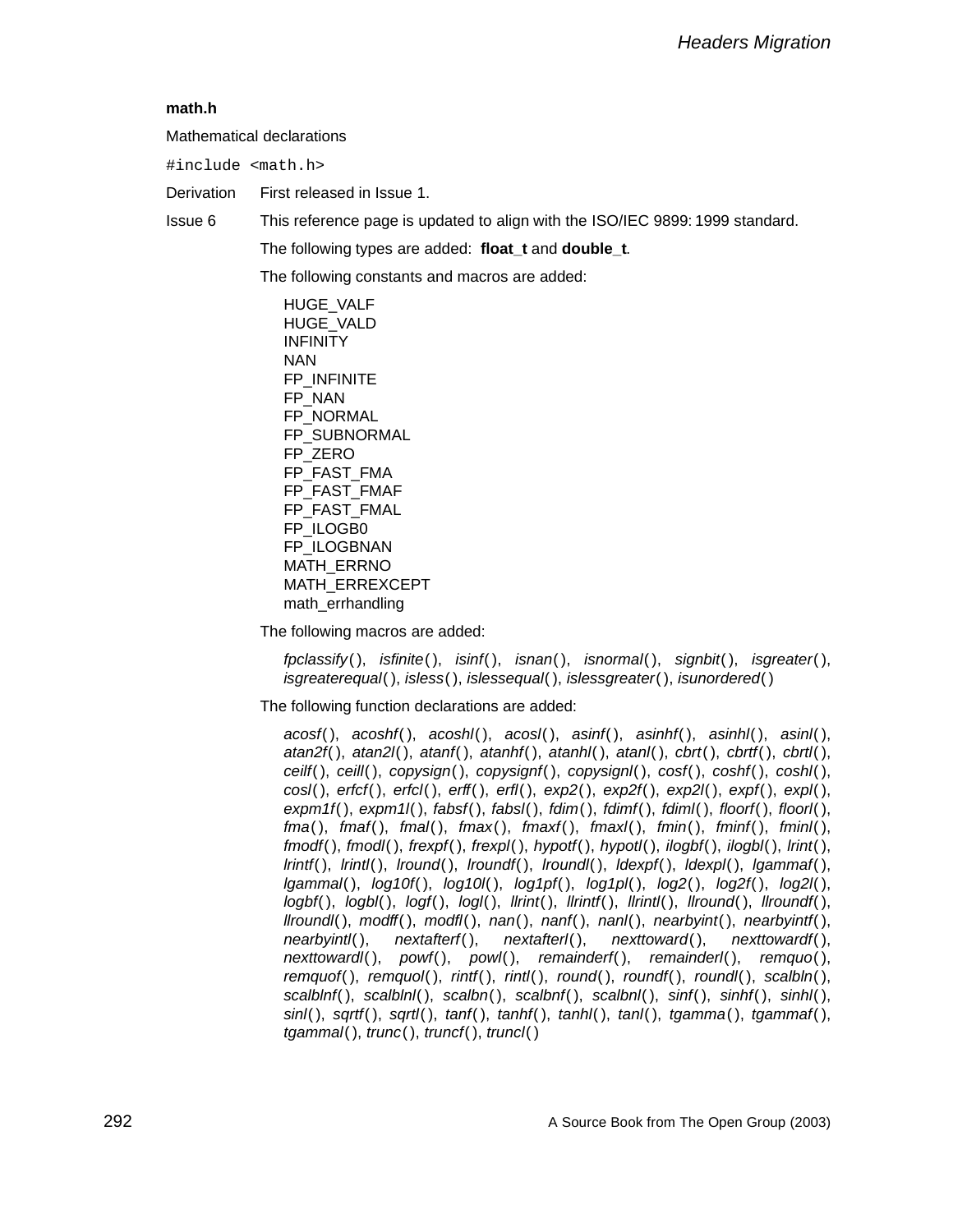, item XBD/TC2/D6/21 is applied, making it clear that the meaning of the FP\_FAST\_FMA macro is unspecified if the macro is undefined.

#### **monetary.h**

Monetary types

```
XSI #include <monetary.h>
```
Derivation First released in Issue 4.

Issue 6 The **restrict** keyword is added to the prototype for strfmon( ):

```
ssize_t strfmon(char *restrict, size_t,
   const char *restrict, ...);
```
#### **mqueue.h**

#### Message queues (**REALTIME**)

MSG #include <mqueue.h>

- Derivation First released in Issue 5. Included for alignment with the POSIX Realtime Extension.
- Issue 6 The **<mqueue.h>** header is marked as part of the Message Passing option and need not be available in all implementations.

The mq\_timedreceive() and mq\_timedsend() functions are added for alignment with IEEE Std 1003.1d-1999.

The **restrict** keyword is added to the prototypes for mq\_setattr() and mq\_timedreceive( ):

int mq\_setattr(mqd\_t, const struct mq\_attr \*restrict, struct mq\_attr \*restrict); ssize\_t mq\_timedreceive(mqd\_t, char \*restrict, size\_t, unsigned \*restrict, const struct timespec \*restrict);

## **ndbm.h**

Definitions for ndbm database operations

XSI #include <ndbm.h>

Derivation First released in Issue 4, Version 2. Issue 6 No functional changes in this issue.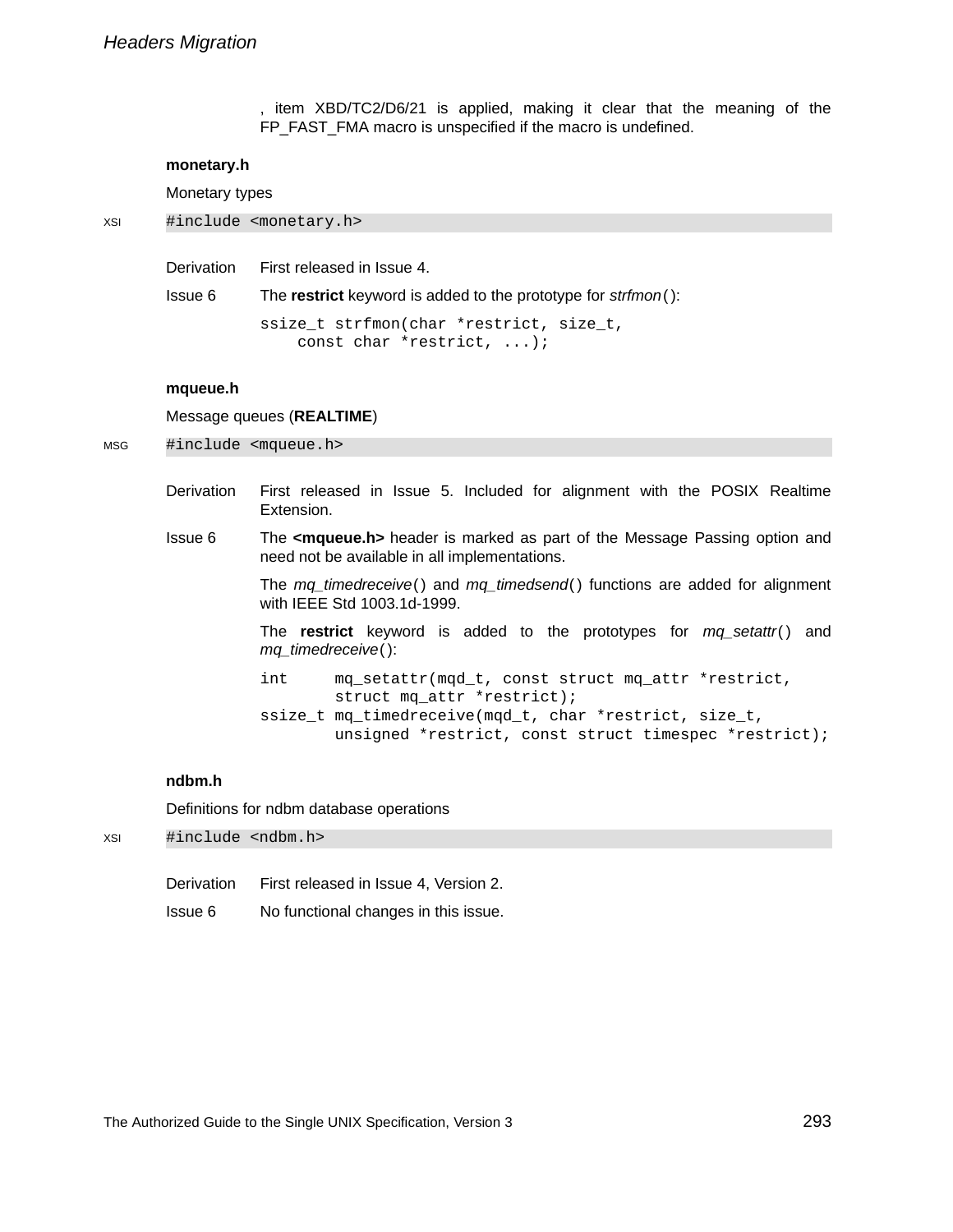## **net/if.h**

Sockets local interfaces

#include <net/if.h>

Derivation First released in Issue 6. Derived from the XNS, Issue 5.2 specification.

Issue 6 This is a new header included for alignment with the XNS, Issue 5.2 specification. It contains information for sockets local interfaces. There have been no changes over the XNS, Issue 5.2 specification.

> This header declares the **if\_nameindex** structure and the IF\_NAMESIZE macro for manipulating interface names.

> The following functions are declared: if\_nametoindex(), if\_indextoname(), if\_nameindex( ), and if\_freenameindex( ).

### **netdb.h**

Definitions for network database operations

- #include <netdb.h>
- Derivation First released in Issue 6. Derived from the XNS, Issue 5.2 specification.
- Issue 6 This is a new header included for alignment with the XNS, Issue 5.2 specification.

The Open Group Base Resolution bwg2001-009 is applied, which changes the return type for gai\_strerror( ) from **char \*** to **const char \***. This is for coordination with the IPnG Working Group.

, item XBD/TC1/D6/11 is applied, adding a description of the NI\_NUMERICSCOPE macro and correcting the *getnameinfo*() function prototype. These changes are for alignment with IPv6.

### **netinet/in.h**

Internet address family

#include <netinet/in.h>

Derivation First released in Issue 6. Derived from the XNS, Issue 5.2 specification.

Issue 6 This is a new header included for alignment with the XNS, Issue 5.2 specification.

The sin\_zero member was removed from the **sockaddr\_in** structure as per The Open Group Base Resolution bwg2001-004.

, item XBD/TC1/D6/12 is applied, adding **const** qualifiers to the in6addr\_any and in6addr\_loopback external variables.

, item XBD/TC2/D6/22 is applied, making it clear which structure members are in network byte order.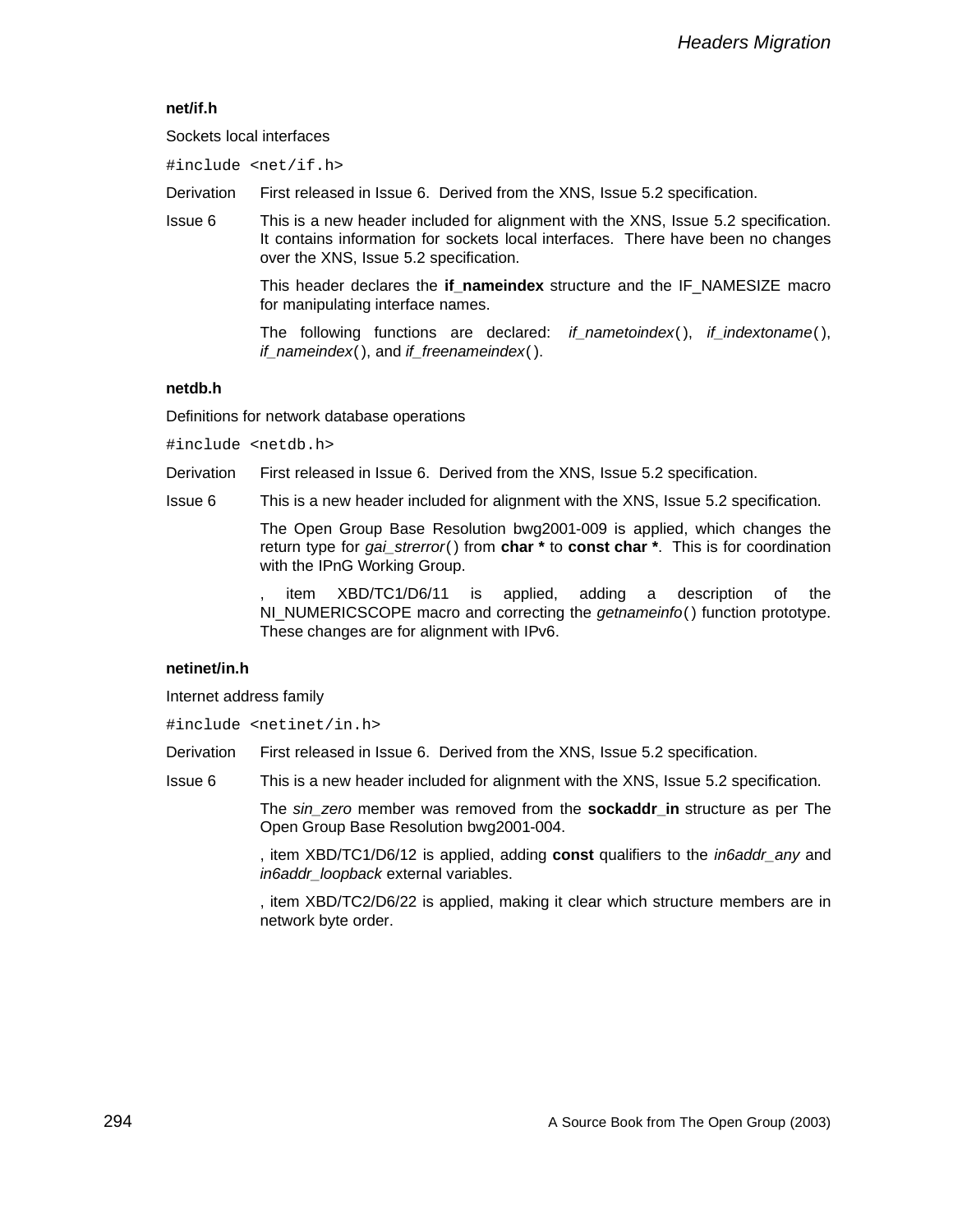## Headers Migration

#### **netinet/tcp.h**

Definitions for the Internet Transmission Control Protocol (TCP)

#include <netinet/tcp.h>

Derivation First released in Issue 6. Derived from the XNS, Issue 5.2 specification.

Issue 6 This is a new header included for alignment with the XNS, Issue 5.2 specification.

#### **nl\_types.h**

Data types

XSI #include <nl\_types.h>

Derivation First released in Issue 2.

Issue 6 No functional changes in this issue.

#### **poll.h**

Definitions for the poll( ) function

XSI #include <poll.h>

Derivation First released in Issue 4, Version 2.

Issue 6 The description of the symbolic constants is updated to match the poll() function.

Text related to STREAMS has been moved to the poll( ) reference page.

A note is added to the DESCRIPTION regarding the significance and semantics of normal, priority, and high-priority data.

#### **pthread.h**

Threads

- THR #include <pthread.h>
	- Derivation First released in Issue 5. Included for alignment with the POSIX Threads Extension.
	- Issue 6 The RTT margin markers are now broken out into their POSIX options.

The Open Group Corrigendum U021/9 is applied, correcting the prototype for the pthread\_cond\_wait( ) function.

The Open Group Corrigendum U026/2 is applied, correcting the prototype for the pthread\_setschedparam( ) function so that its second argument is of type **int**.

The pthread\_getcpuclockid() and pthread\_mutex\_timedlock() functions are added for alignment with IEEE Std 1003.1d-1999.

The following functions are added for alignment with IEEE Std 1003.1j-2000: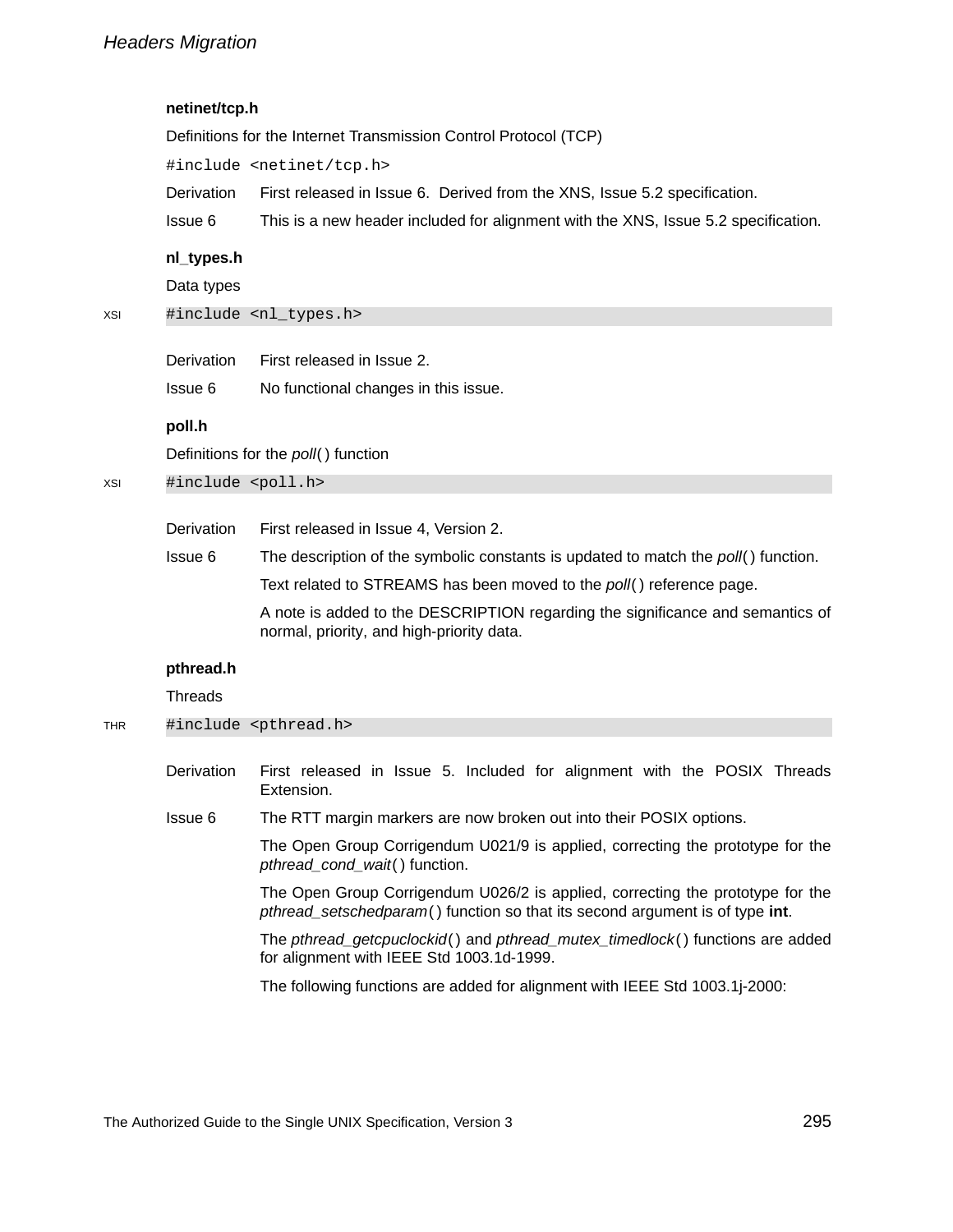pthread\_barrier\_destroy( ), pthread\_barrier\_init( ), pthread\_barrier\_wait( ), pthread\_barrierattr\_destroy( ), pthread\_barrierattr\_getpshared( ), pthread\_barrierattr\_init( ), pthread\_barrierattr\_setpshared( ), pthread\_condattr\_getclock( ), pthread\_condattr\_setclock( ), pthread\_rwlock\_timedrdlock( ), pthread\_rwlock\_timedwrlock( ), pthread\_spin\_destroy( ), pthread\_spin\_init( ), pthread\_spin\_lock( ), pthread\_spin\_trylock( ), pthread\_spin\_unlock( )

PTHREAD\_RWLOCK\_INITIALIZER is deleted for alignment with IEEE Std 1003.1j-2000.

Functions previously marked as part of the Read-Write Locks option are now moved to the Threads option and need not be available in all implementations.

The **restrict** keyword is added to the following prototypes:

pthread\_attr\_getguardsize( ), pthread\_attr\_getinheritsched( ), pthread\_attr\_getschedparam( ), pthread\_attr\_getschedpolicy( ), pthread\_attr\_getscope( ), pthread\_attr\_getstackaddr( ), pthread\_attr\_getstacksize( ), pthread\_attr\_setschedparam( ), pthread\_barrier\_init( ), pthread\_barrierattr\_getpshared( ), pthread\_cond\_init( ), pthread\_cond\_signal( ), pthread\_cond\_timedwait( ), pthread\_cond\_wait( ), pthread\_condattr\_getclock( ), pthread\_condattr\_getpshared( ), pthread\_create( ), pthread\_getschedparam( ), pthread\_mutex\_getprioceiling( ), pthread\_mutex\_init( ), pthread\_mutex\_setprioceiling( ), pthread\_mutexattr\_getprioceiling( ), pthread\_mutexattr\_getprotocol( ), pthread\_mutexattr\_getpshared( ), pthread\_mutexattr\_gettype( ), pthread\_rwlock\_init( ), pthread\_rwlock\_timedrdlock( ), pthread\_rwlock\_timedwrlock( ), pthread\_rwlockattr\_getpshared( ), pthread\_sigmask( )

as follows:

- int pthread\_attr\_getguardsize(const pthread\_attr\_t \*restrict, size\_t \*restrict);
- int pthread\_attr\_getinheritsched(const pthread\_attr\_t \*restrict, int \*restrict);
- int pthread\_attr\_getschedparam(const pthread\_attr\_t \*restrict, struct sched\_param \*restrict);
- int pthread\_attr\_getschedpolicy(const pthread\_attr\_t \*restrict, int \*restrict);
- int pthread\_attr\_getscope(const pthread\_attr\_t \*restrict, int \*restrict);
- int pthread\_attr\_getstack(const pthread\_attr\_t \*restrict, void \*\*restrict, size\_t \*restrict);
- int pthread\_attr\_getstackaddr(const pthread\_attr\_t \*restrict, void \*\*restrict);
- int pthread\_attr\_getstacksize(const pthread\_attr\_t \*restrict, size\_t \*restrict);
- int pthread\_attr\_setschedparam(pthread\_attr\_t \*restrict, const struct sched\_param \*restrict);
- int pthread\_barrier\_init(pthread\_barrier\_t \*restrict, const pthread\_barrierattr\_t \*restrict, unsigned);
- int pthread\_barrierattr\_getpshared( \ const pthread\_barrierattr\_t \*restrict, int \*restrict);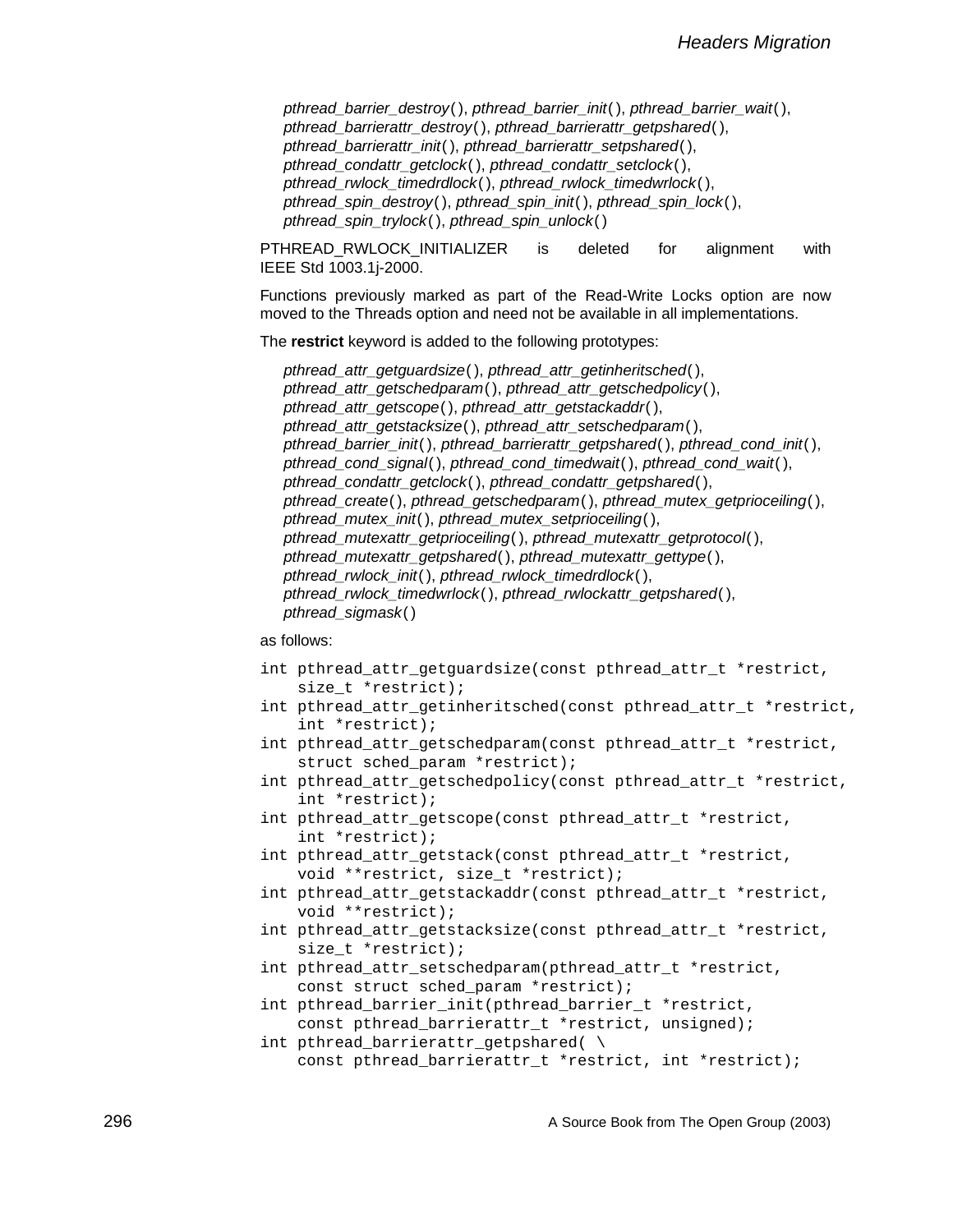## Headers Migration

```
int pthread_cond_init(pthread_cond_t *restrict,
    const pthread_condattr_t *restrict);
int pthread_cond_timedwait(pthread_cond_t *restrict,
    pthread_mutex_t *restrict,
    const struct timespec *restrict);
int pthread_cond_wait(pthread_cond_t *restrict,
    pthread_mutex_t *restrict);
int pthread_condattr_getclock(
    const pthread_condattr_t *restrict, clockid_t *restrict);
int pthread_condattr_getpshared(
    const pthread_condattr_t *restrict, int *restrict);
int pthread_create(pthread_t *restrict,
    const pthread_attr_t *restrict, void *(*)(void *),
    void *restrict);
int pthread_getschedparam(pthread_t, int *restrict,
    struct sched_param *restrict);
int pthread_mutex_getprioceiling(
    const pthread_mutex_t *restrict, int *restrict);
int pthread_mutex_init(pthread_mutex_t *restrict,
    const pthread_mutexattr_t *restrict);
int pthread_mutex_setprioceiling(pthread_mutex_t *restrict,
    int, int *restrict);
int pthread_mutexattr_getprioceiling(
    const pthread_mutexattr_t *restrict, int *restrict);
int pthread_mutexattr_getprotocol(
    const pthread_mutexattr_t *restrict, int *restrict);
int pthread_mutexattr_getpshared(
    const pthread_mutexattr_t *restrict, int *restrict);
int pthread_mutexattr_gettype(
    const pthread_mutexattr_t *restrict, int *restrict);
int pthread_mutexattr_setprioceiling(pthread_mutexattr_t *, int);
int pthread_mutexattr_setprotocol(pthread_mutexattr_t *, int);
int pthread_rwlock_init(pthread_rwlock_t *restrict,
    const pthread_rwlockattr_t *restrict);
int pthread_rwlock_timedrdlock(pthread_rwlock_t *restrict,
    const struct timespec *restrict);
int pthread_rwlock_timedwrlock(pthread_rwlock_t *restrict,
    const struct timespec *restrict);
int pthread_rwlockattr_getpshared(
    const pthread_rwlockattr_t *restrict, int *restrict);
IEEE PASC Interpretation 1003.1 #86 is applied, allowing the symbols from
<sched.h> and <time.h> to be made visible when <pthread.h> is included.
```
IEEE PASC Interpretation 1003.1c #42 is applied, removing the requirement for prototypes for the *pthread\_kill*() and *pthread\_sigmask*() functions. These are required to be in the **<signal.h>** header. They are allowed here through the name space rules.

IEEE PASC Interpretation 1003.1 #96 is applied, adding the pthread\_setschedprio( ) function.

Previously this was an XSI extension.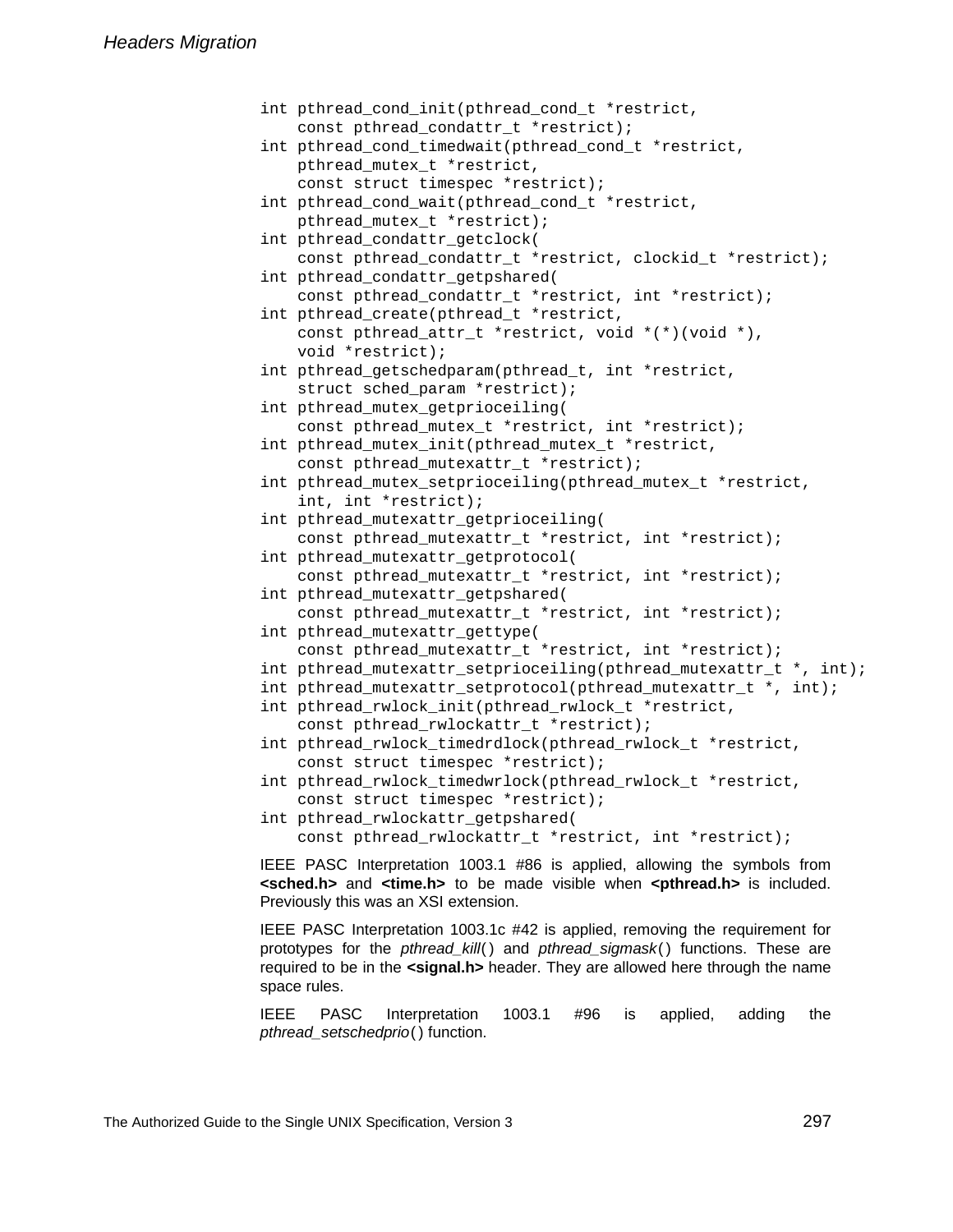, item XBD/TC1/D6/13 is applied, correcting shading errors that were in contradiction with the System Interfaces volume of IEEE Std 1003.1-2001.

#### **pwd.h**

Password structure

#include <pwd.h>

- Derivation First released in Issue 1.
- Issue 6 The following new requirements on POSIX implementations derive from alignment with the Single UNIX Specification:
	- The **gid\_t** and **uid\_t** types are mandated.
	- The getpwnam\_r() and getpwuid\_r() functions are marked as part of the \_POSIX\_THREAD\_SAFE\_FUNCTIONS option and need not be available in all implementations.

#### **regex.h**

Regular expression matching types

#include <regex.h>

Derivation First released in Issue 4. Derived from ISO/IEC 9945-2: 1993 (POSIX-2).

Issue 6 The REG\_ENOSYS constant is marked obsolescent.

The **restrict** keyword is added to the prototypes for regcomp( ), regerror( ), and regexec( ):

int regcomp(regex\_t \*restrict, const char \*restrict, int); size\_t regerror(int, const regex\_t \*restrict, char \*restrict, size\_t); int regexec(const regex\_t \*restrict, const char \*restrict, size\_t, regmatch\_t[restrict], int);

A statement is added that the **size\_t** type is defined as described in **<sys/types.h>**.

#### **sched.h**

Execution scheduling (**REALTIME**)

PS #include <sched.h>

- Derivation First released in Issue 5. Included for alignment with the POSIX Realtime Extension.
- Issue 6 The **<sched.h>** header is marked as part of the Process Scheduling option and need not be available in all implementations.

Sporadic server members are added to the **sched\_param** structure, and the SCHED\_SPORADIC scheduling policy is added for alignment with IEEE Std 1003.1d-1999.

IEEE PASC Interpretation 1003.1 #108 is applied, correcting the **sched\_param** structure whose members sched\_ss\_repl\_period and sched\_ss\_init\_budget members should be type **struct timespec** and not **timespec**.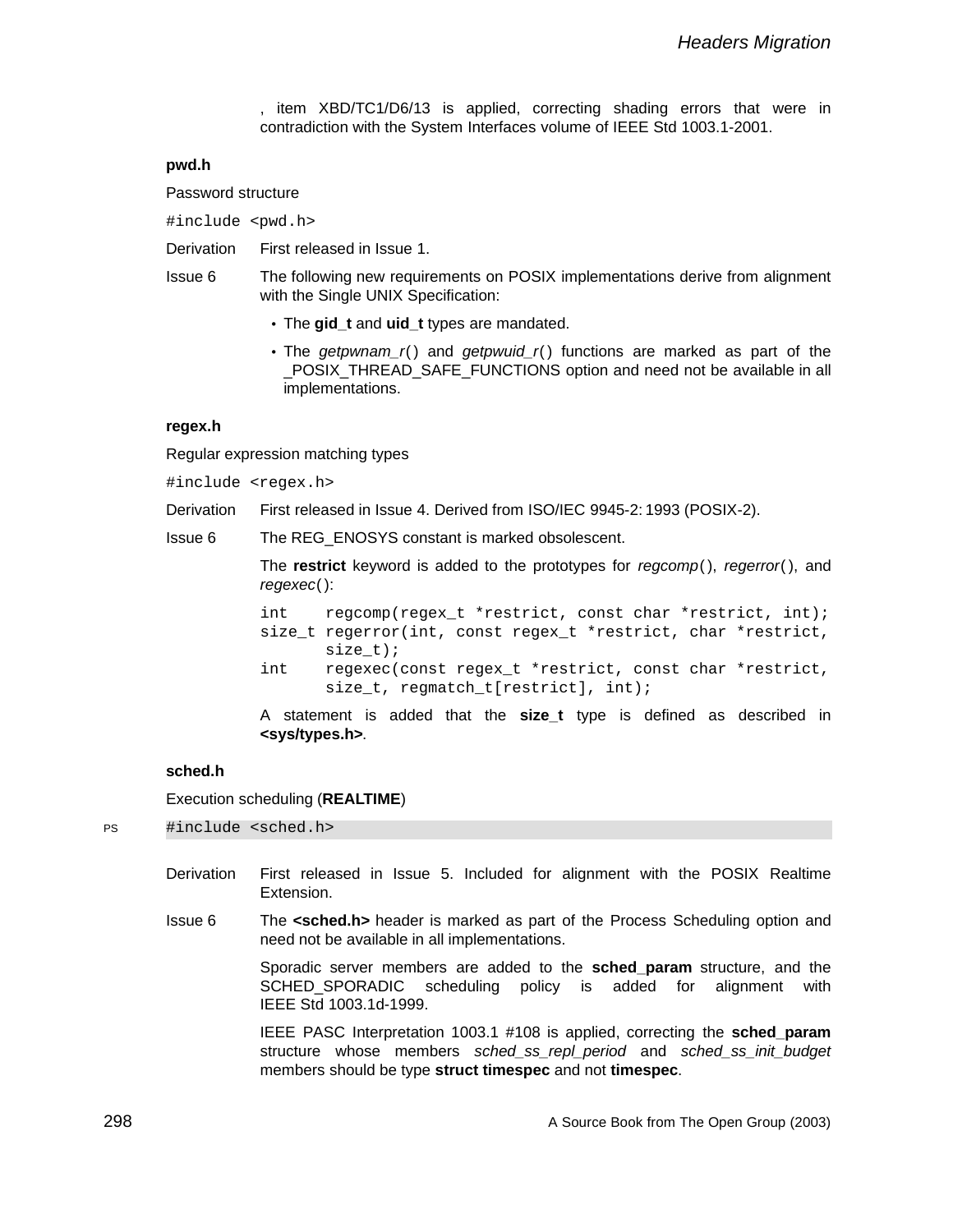, items XSH/TC1/D6/52 and XSH/TC1/D6/53 are applied, aligning the function prototype shading and margin codes with the System Interfaces volume of IEEE Std 1003.1-2001.

, item XBD/TC2/D6/23 is applied, updating the DESCRIPTION to differentiate between thread and process execution.

## **search.h**

#### Search tables

#### XSI #include <search.h>

Derivation First released in Issue 1. Derived from Issue 1 of the SVID.

Issue 6 The Open Group Corrigendum U021/6 is applied, updating the prototypes for tdelete( ) and tsearch( ).

The **restrict** keyword is added to the prototype for tdelete( ).

#### **semaphore.h**

#### Semaphores (**REALTIME**)

- SEM #include <semaphore.h>
	- Derivation First released in Issue 5. Included for alignment with the POSIX Realtime Extension.
	- Issue 6 The **<semaphore.h>** header is marked as part of the Semaphores option and need not be available in all implementations.

The Open Group Corrigendum U021/3 is applied, adding a description of SEM\_FAILED.

The sem\_timedwait( ) function is added for alignment with IEEE Std 1003.1d-1999.

The **restrict** keyword is added to the prototypes for sem\_getvalue() and sem\_timedwait( ).

### **setjmp.h**

Stack environment declarations

#include <setjmp.h>

- Derivation First released in Issue 1.
- Issue 6 No functional changes in this issue.

Extensions beyond the ISO C standard are marked.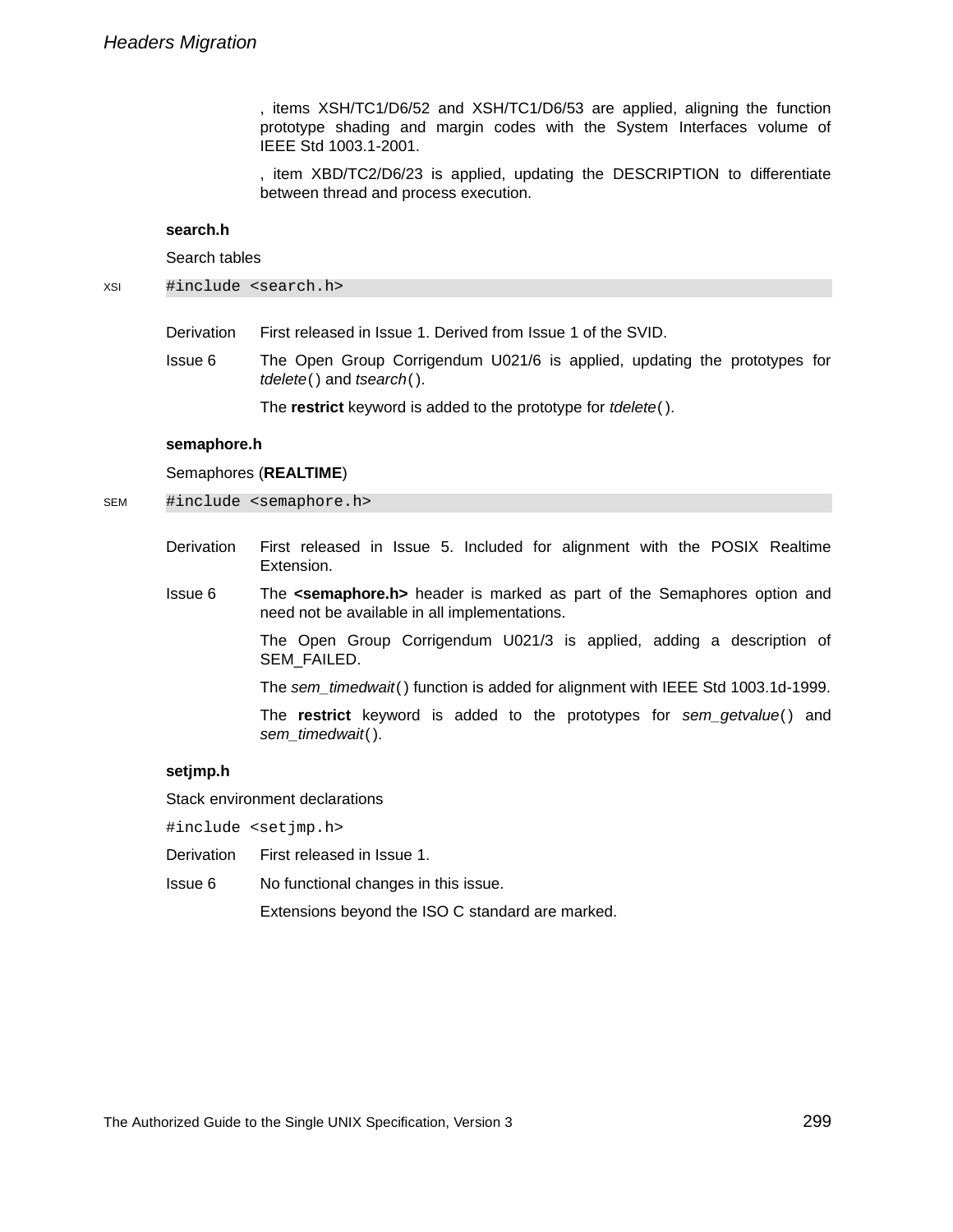## **signal.h**

**Signals** 

#include <signal.h>

Derivation First released in Issue 1.

Issue 6 The Open Group Corrigendum U035/2 is applied. In the DESCRIPTION, the wording for abnormal termination is clarified.

> The Open Group Corrigendum U028/8 is applied, correcting the prototype for the sigset( ) function.

> The Open Group Corrigendum U026/3 is applied, correcting the type of the sigev\_notify\_function function member of the **sigevent** structure.

> The following new requirements on POSIX implementations derive from alignment with the Single UNIX Specification:

- The SIGCHLD, SIGCONT, SIGSTOP, SIGTSTP, SIGTTIN, and SIGTTOU signals are now mandated. This is also a FIPS requirement.
- The **pid\_t** definition is mandated.

The RT markings are changed to RTS to denote that the semantics are part of the Realtime Signals Extension option and need not be available in all implementations.

The **restrict** keyword is added to the prototypes for sigaction( ), sigaltstack( ), sigprocmask( ), sigtimedwait( ), sigwait( ), and sigwaitinfo( ).

IEEE PASC Interpretation 1003.1 #85 is applied, adding the statement that symbols from **<time.h>** may be made visible when **<signal.h>** is included.

Extensions beyond the ISO C standard are marked.

, item XBD/TC1/D6/14 is applied, changing the descriptive text for members of **struct sigaction**.

, item XBD/TC1/D6/15 is applied, correcting the definition of the sa\_sigaction member of **struct sigaction**.

, item XBD/TC2/D6/24 is applied, reworking the ordering of the **siginfo\_t** type structure in the DESCRIPTION. This is an editorial change and no normative change is intended.

#### **spawn.h**

#### Spawn (**ADVANCED REALTIME**)

SPN #include <spawn.h>

Derivation First released in Issue 6. Included for alignment with IEEE Std 1003.1d-1999.

Issue 6 This is a new header included for alignment with IEEE Std 1003.1d-1999.

The following change is made over IEEE Std 1003.1d-1999:

• The **restrict** keyword is added to the following prototypes: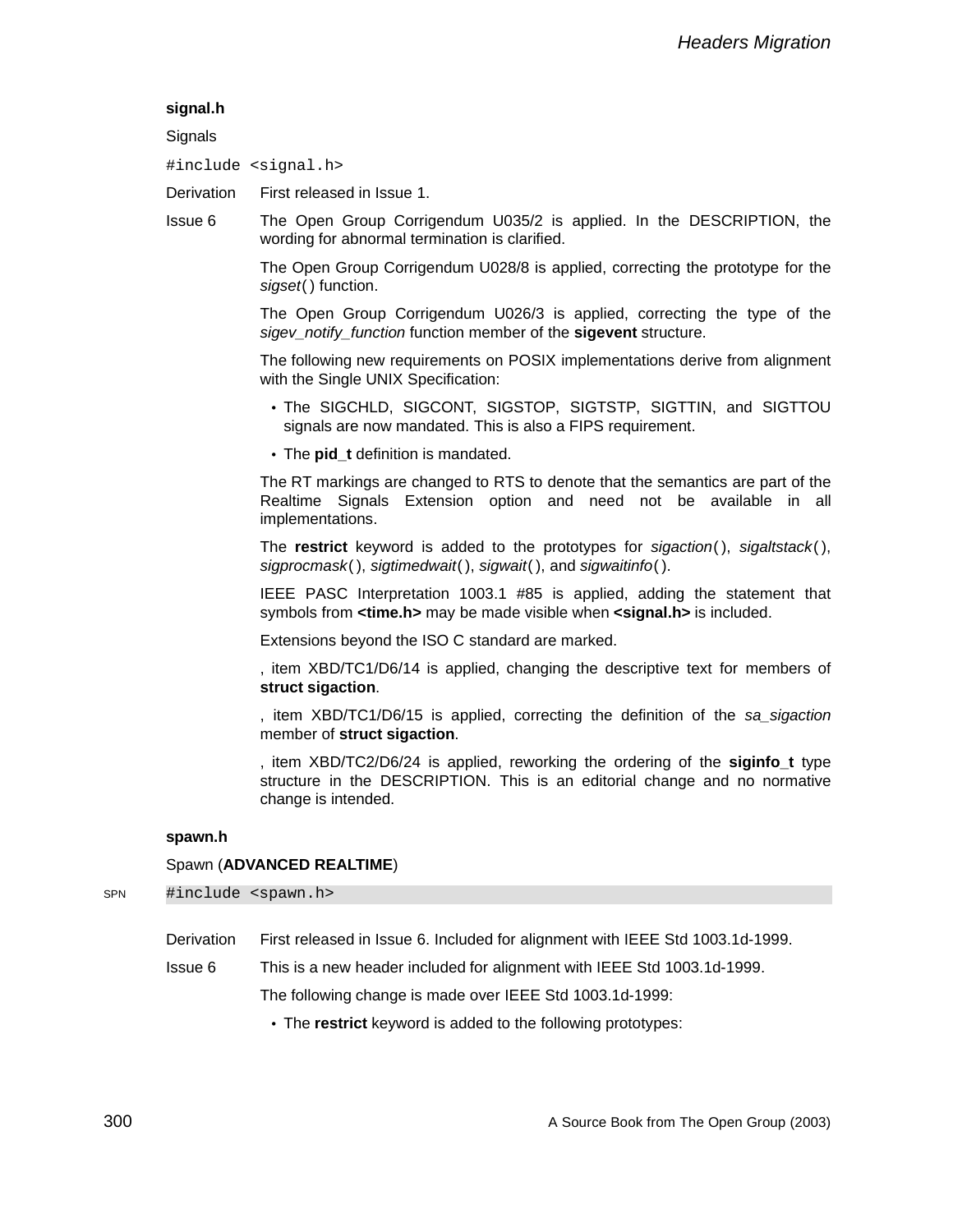```
posix_spawn( ), posix_spawn_file_actions_addopen( ),
  posix_spawnattr_getsigdefault( ), posix_spawnattr_getflags( ),
  posix_spawnattr_getpgroup( ), posix_spawnattr_getschedparam( ),
  posix_spawnattr_getschedpolicy( ), posix_spawnattr_getsigmask( ),
  posix_spawnattr_setsigdefault( ), posix_spawnattr_setschedparam( ),
  posix_spawnattr_setsigmask( ), posix_spawnp( )
as follows:
int posix_spawn(pid_t *restrict, const char *restrict,
    const posix_spawn_file_actions_t *,
    const posix_spawnattr_t *restrict, char *const [restrict],
    char *const [restrict]);
int posix_spawn_file_actions_addopen(
    posix_spawn_file_actions_t *restrict, int,
    const char *restrict, int, mode_t);
int posix_spawnattr_getsigdefault(
    const posix_spawnattr_t *restrict, sigset_t *restrict);
int posix_spawnattr_getflags(
    const posix_spawnattr_t *restrict, short *restrict);
int posix_spawnattr_getpgroup(
    const posix_spawnattr_t *restrict, pid_t *restrict);
int posix_spawnattr_getschedparam(
    const posix_spawnattr_t *restrict,
    struct sched_param *restrict);
int posix_spawnattr_getschedpolicy(
    const posix_spawnattr_t *restrict, int *restrict);
int posix_spawnattr_getsigmask(
    const posix_spawnattr_t *restrict, sigset_t *restrict);
int posix_spawnattr_setsigdefault(posix_spawnattr_t *restrict,
    const sigset_t *restrict);
int posix_spawnattr_setschedparam(posix_spawnattr_t *restrict,
    const struct sched_param *restrict);
int posix_spawnattr_setsigmask(posix_spawnattr_t *restrict,
    const sigset_t *restrict);
int posix_spawnp(pid_t *restrict, const char *restrict,
    const posix_spawn_file_actions_t *,
    const posix_spawnattr_t *restrict,
    char *const [restrict], char *const [restrict]);
```
### **stdarg.h**

Handle variable argument list

#include <stdarg.h> void va\_start(va\_list ap, argN); void va\_copy(va\_list dest, va\_list src); type va\_arg(va\_list ap, type); void va\_end(va\_list ap);

Derivation First released in Issue 4. Derived from ANSI standard X3.159-1989, Programming Language C (ANSI C).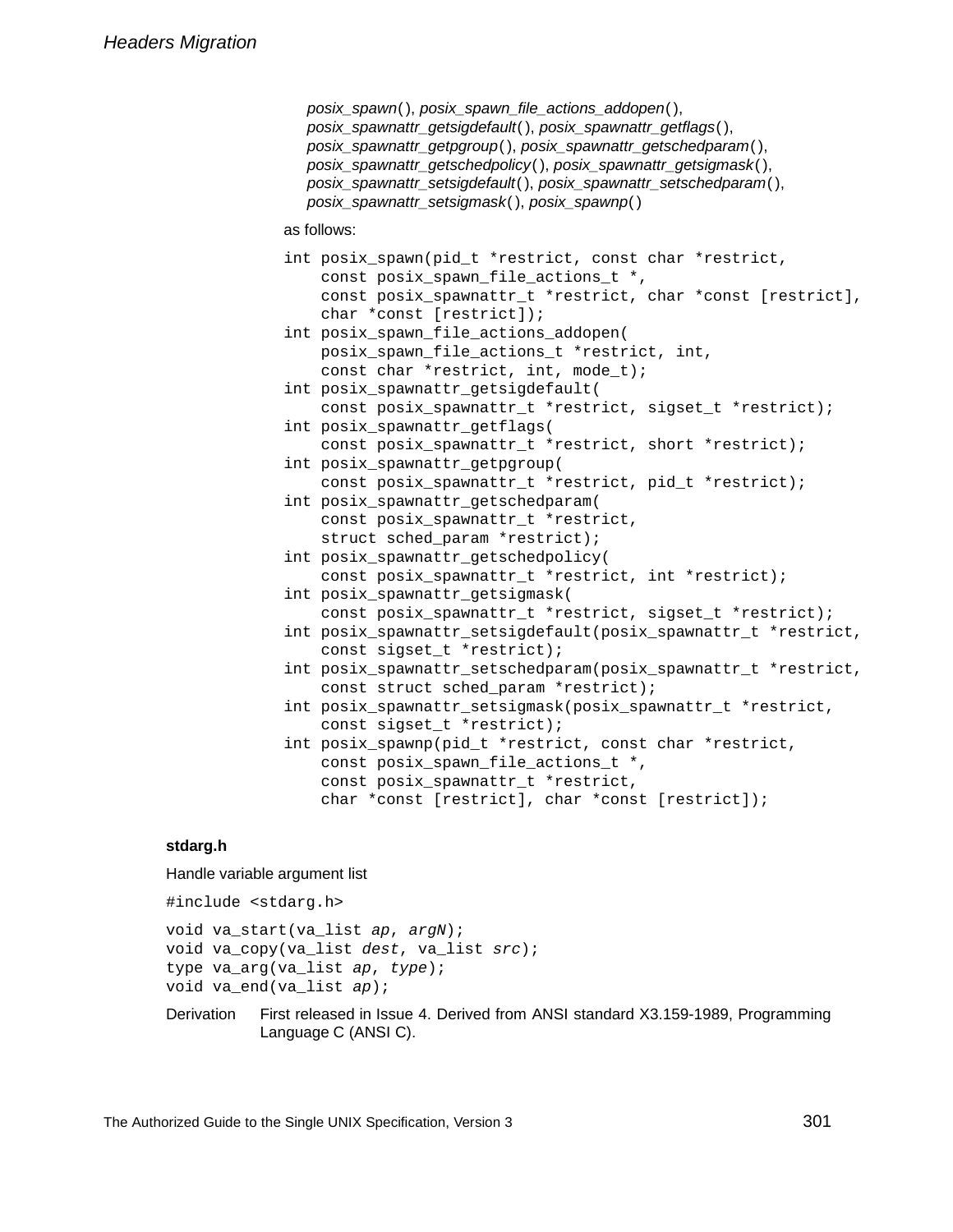Issue 6 The new function  $va\_copy()$  is added to copy a variable argument list. This is added for alignment with the ISO/IEC 9899: 1999 standard.

#### **stdbool.h**

Boolean type and values

#include <stdbool.h>

- Derivation First released in Issue 6. Included for alignment with the ISO/IEC 9899: 1999 standard.
- Issue 6 This is a new header included for alignment with the ISO/IEC 9899: 1999 standard. This header contains a **typedef** for bool, and macros for true, false, and \_ \_bool\_true\_false\_are\_defined.

#### **stddef.h**

Standard type definitions

#include <stddef.h>

- Derivation First released in Issue 4. Derived from ANSI standard X3.159-1989, Programming Language C (ANSI C).
- Issue 6 No functional changes in this issue.

#### **stdint.h**

Integer types

- #include <stdint.h>
- Derivation First released in Issue 6. Included for alignment with the ISO/IEC 9899: 1999 standard.
- Issue 6 This is a new header included for alignment with the ISO/IEC 9899: 1999 standard.

This header is a subset of **<inttypes.h>**, the rationale being that this subset is more suitable for use in environments that might not support the formatted I/O functions, thereby permitting those environments to avoid defining a large number of macros.

ISO/IEC 9899: 1999 standard, Technical Corrigendum No. 1 is incorporated.

#### **stdio.h**

Standard buffered input/output

#include <stdio.h>

- Derivation First released in Issue 1. Derived from Issue 1 of the SVID.
- Issue 6 The constant L\_cuserid and the external variables optarg, opterr, optind, and optopt are removed as they were previously marked LEGACY.

The cuserid(), getopt(), and getw() functions are removed as they were previously marked LEGACY.

Several functions are marked as part of the Thread-Safe Functions option and need not be available in all implementations.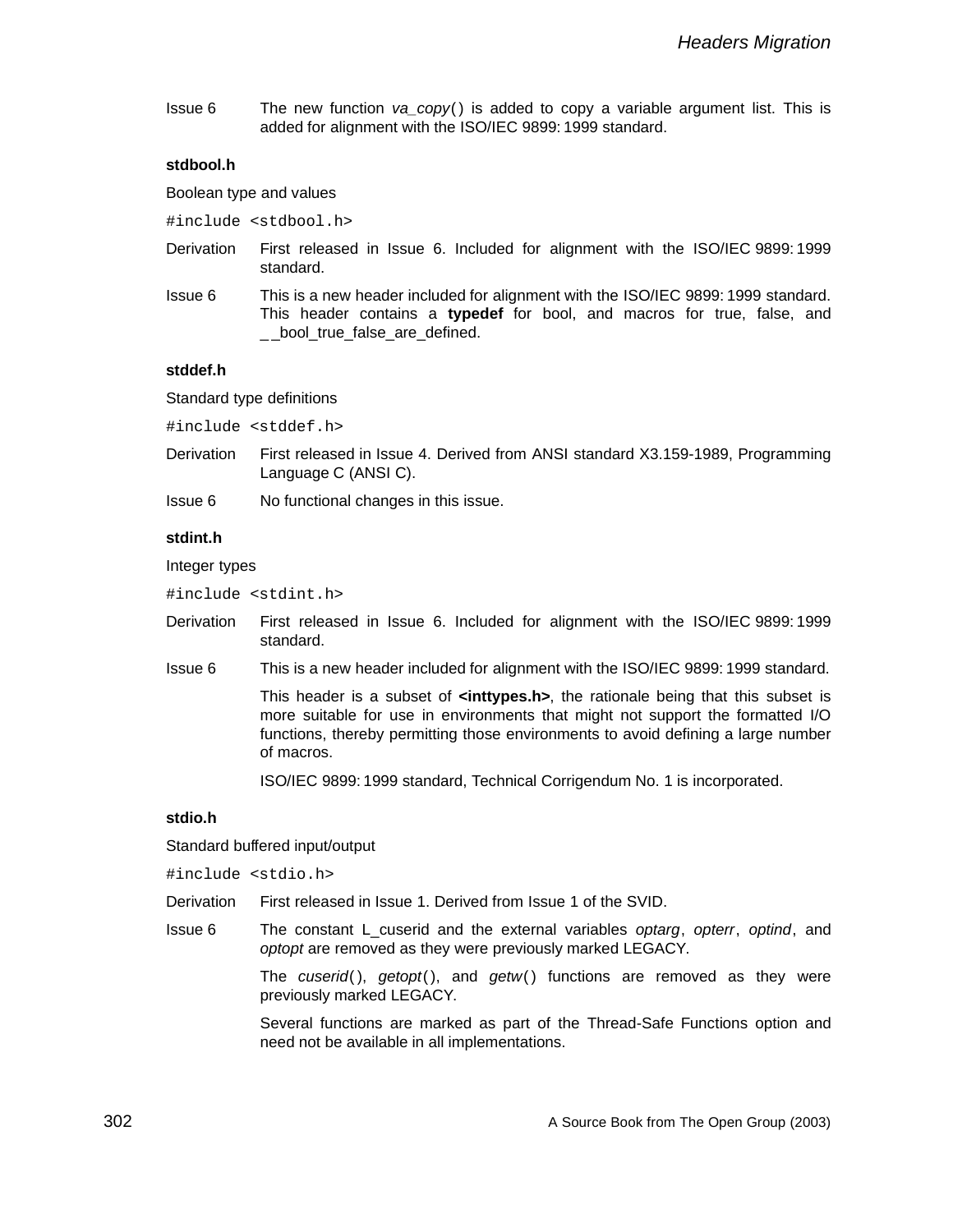This reference page is updated to align with the ISO/IEC 9899: 1999 standard. Note that the description of the **fpos\_t** type is now explicitly updated to exclude array types.

Extensions beyond the ISO C standard are marked.

#### **stdlib.h**

Standard library definitions

#include <stdlib.h>

Derivation First released in Issue 3.

Issue 6 The Open Group Corrigendum U021/1 is applied, correcting the prototype for realpath() to be consistent with the reference page. The restrict keyword is also added to the prototype for realpath( ):

char \*realpath(const char \*restrict, char \*restrict);

The Open Group Corrigendum U028/13 is applied, correcting the prototype for  $putenv()$  to be consistent with the reference page:

int putenv(char \*);

The rand\_r() function is marked as part of the Thread-Safe Functions option and need not be available in all implementations.

Function prototypes for setenv() and unsetenv() are added:

int setenv(const char \*, const char \*, int); int unsetenv(const char \*);

The *posix\_memalign*() function is added for alignment with IEEE Std 1003.1d-1999:

int posix\_memalign(void \*\*, size\_t, size\_t);

This reference page is updated to align with the ISO/IEC 9899: 1999 standard.

The ecvt(), fcvt(), gcvt(), and mktemp() functions are marked LEGACY. The individual reference pages should be consulted for information on alternative recommended interfaces.

The  $ttyslot()$  and valloc() functions are removed as they were previously marked LEGACY.

Extensions beyond the ISO C standard are marked.

### **string.h**

String operations

#include <string.h>

Derivation First released in Issue 1. Derived from Issue 1 of the SVID.

Issue 6 The strtok\_r( $)$  function is marked as part of the Thread-Safe Functions option and need not be available in all implementations.

This reference page is updated to align with the ISO/IEC 9899: 1999 standard.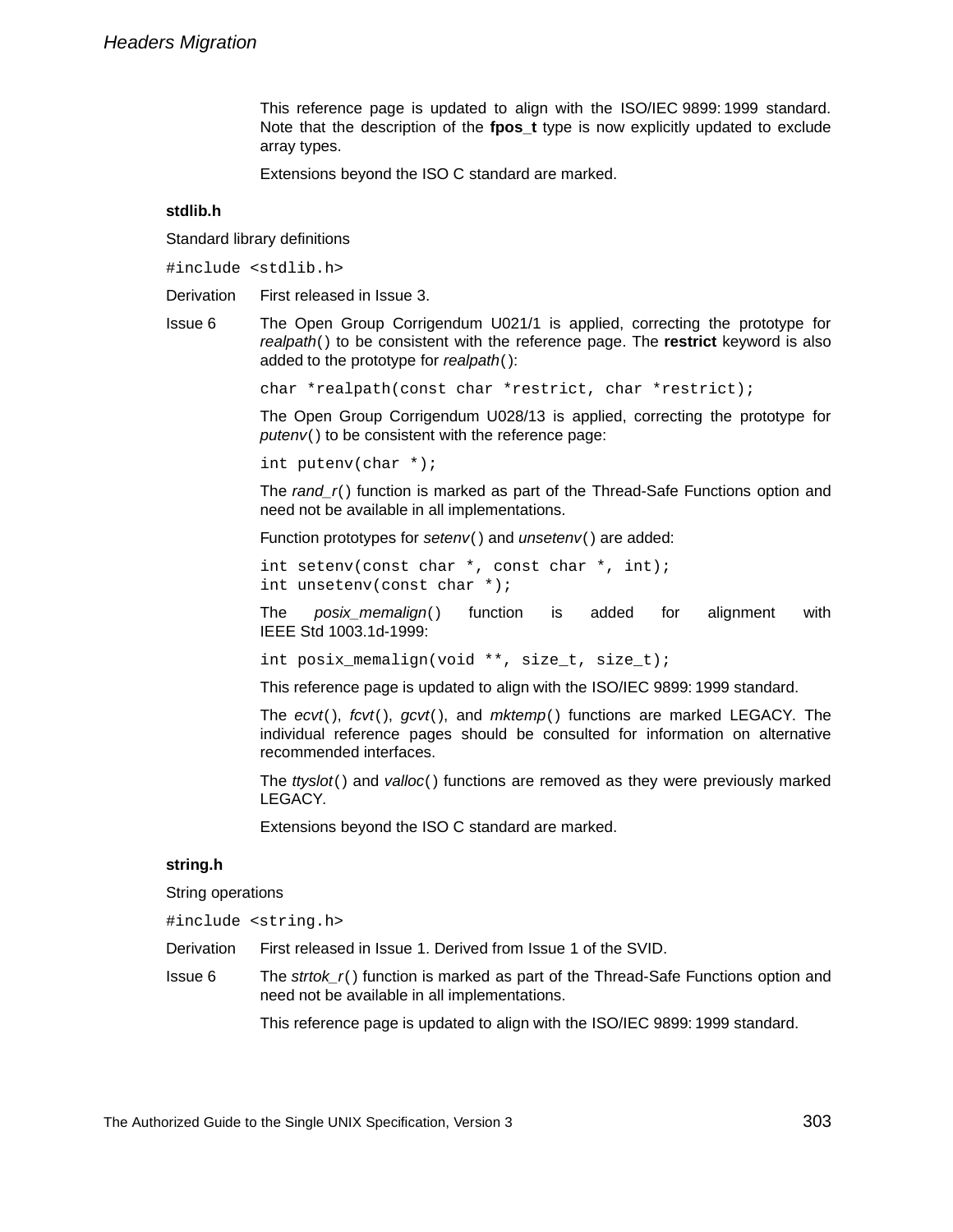#### **strings.h**

String operations

XSI #include <strings.h>

Derivation First released in Issue 4, Version 2.

Issue 6 The Open Group Corrigendum U021/2 is applied, correcting the prototype for index( ) to be consistent with the reference page.

> The  $bcmp()$ ,  $bcopy()$ ,  $bzero()$ ,  $index()$ , and  $rindex()$  functions are marked LEGACY. The individual reference pages should be consulted for information on alternative recommended interfaces.

#### **stropts.h**

STREAMS interface (**STREAMS**)

XSR #include <stropts.h>

Derivation First released in Issue 4, Version 2.

Issue 6 This header is marked as part of the XSI STREAMS Option Group and may not be available on all implementations.

The **restrict** keyword is added to the prototypes for getmsg( ) and getpmsg( ):

int getmsg(int, struct strbuf \*restrict, struct strbuf \*restrict, int \*restrict); int getpmsg(int, struct strbuf \*restrict, struct strbuf \*restrict, int \*restrict, int \*restrict);

### **sys/ipc.h**

XSI interprocess communication access structure

XSI #include <sys/ipc.h>

Derivation First released in Issue 2. Derived from System V Release 2.0.

Issue 6 No functional changes in this issue.

### **sys/mman.h**

Memory management declarations

#include <sys/mman.h>

Derivation First released in Issue 4, Version 2.

Issue 6 The **<sys/mman.h>** header is marked as dependent on support for either the Memory Mapped Files, Process Memory Locking, or Shared Memory Objects options.

The following changes are made for alignment with IEEE Std 1003.1j-2000:

• The TYM margin code is added to the list of margin codes for the **<sys/mman.h>** header line, as well as for other lines.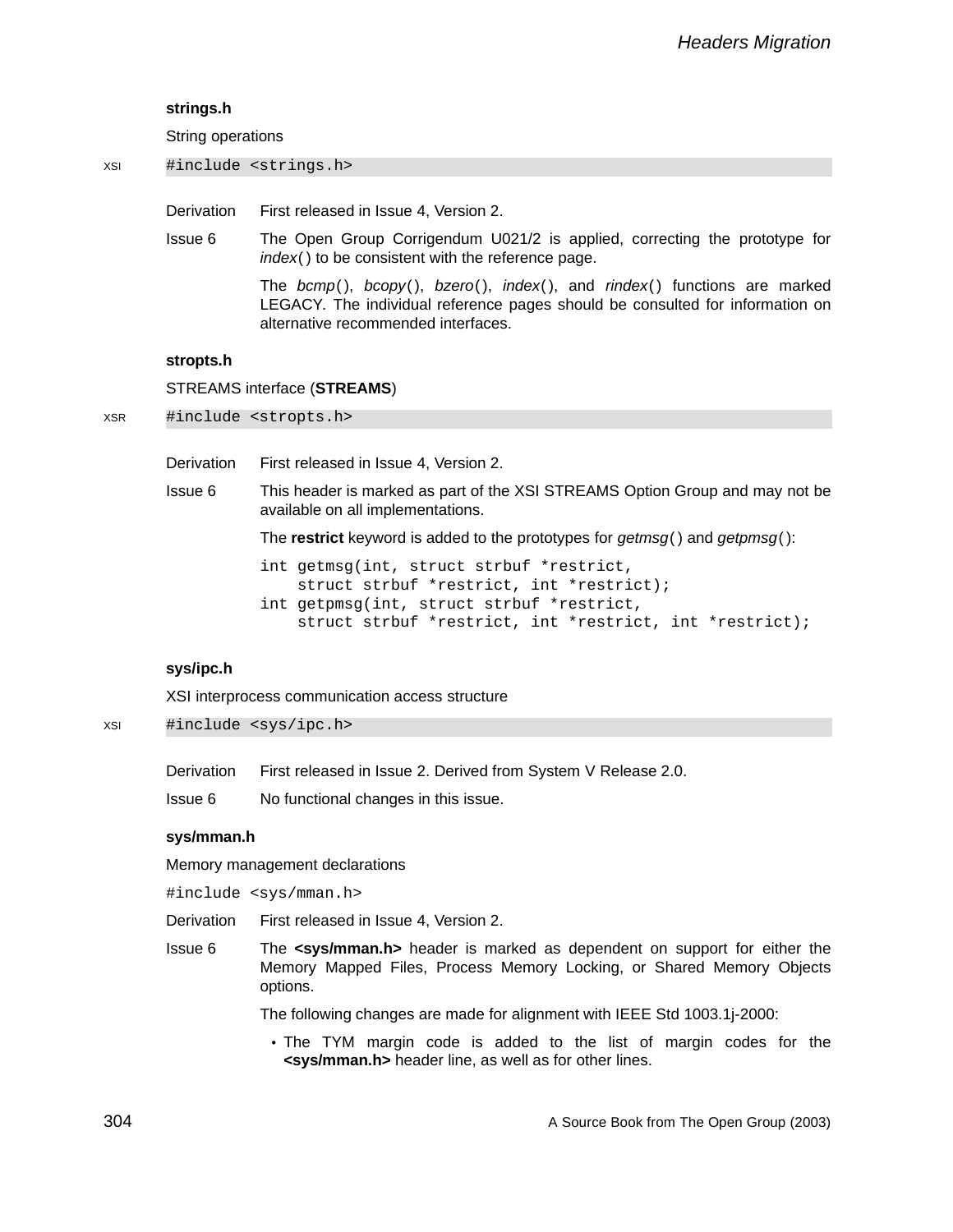• The following flags are added:

POSIX\_TYPED\_MEM\_ALLOCATE POSIX\_TYPED\_MEM\_ALLOCATE\_CONTIG POSIX\_TYPED\_MEM\_MAP\_ALLOCATABLE

- The **posix\_tmi\_length** structure is added.
- The *posix\_mem\_offset*(), *posix\_typed\_mem\_get\_info*(), and posix\_typed\_mem\_open( ) functions are added, with the **restrict** keyword added to the prototype for posix\_mem\_offset( ):

```
int posix_mem_offset(const void *restrict, size_t,
    off_t *restrict, size_t *restrict, int *restrict);
int posix_typed_mem_get_info(int,
    struct posix_typed_mem_info *);
int posix_typed_mem_open(const char *, int, int);
```
IEEE PASC Interpretation 1003.1 #102 is applied, adding the prototype for posix\_madvise( ):

int posix\_madvise(void \*, size\_t, int);

, item XSH/TC1/D6/34 is applied, changing the margin code for the mmap() function from MF|SHM to MC3 (notation for MF|SHM|TYM).

, item XSH/TC1/D6/36 is applied, changing the margin code for the munmap() function from MF|SHM to MC3 (notation for MF|SHM|TYM).

### **sys/msg.h**

XSI message queue structures

```
XSI #include <sys/msg.h>
```
Derivation First released in Issue 2. Derived from System V Release 2.0.

Issue 6 No functional changes in this issue.

#### **sys/resource.h**

Definitions for XSI resource operations

XSI #include <sys/resource.h>

Derivation First released in Issue 4, Version 2.

Issue 6 No functional changes in this issue.

#### **sys/select.h**

Select types

#include <sys/select.h>

Derivation First released in Issue 6. Derived from IEEE Std 1003.1g-2000.

Issue 6 This is a new header included for alignment with IEEE Std 1003.1g-2000. It includes many of the definitions that were previously found in the **<sys/time.h>** header. That header is now allowed to include the **<sys/select.h>** header.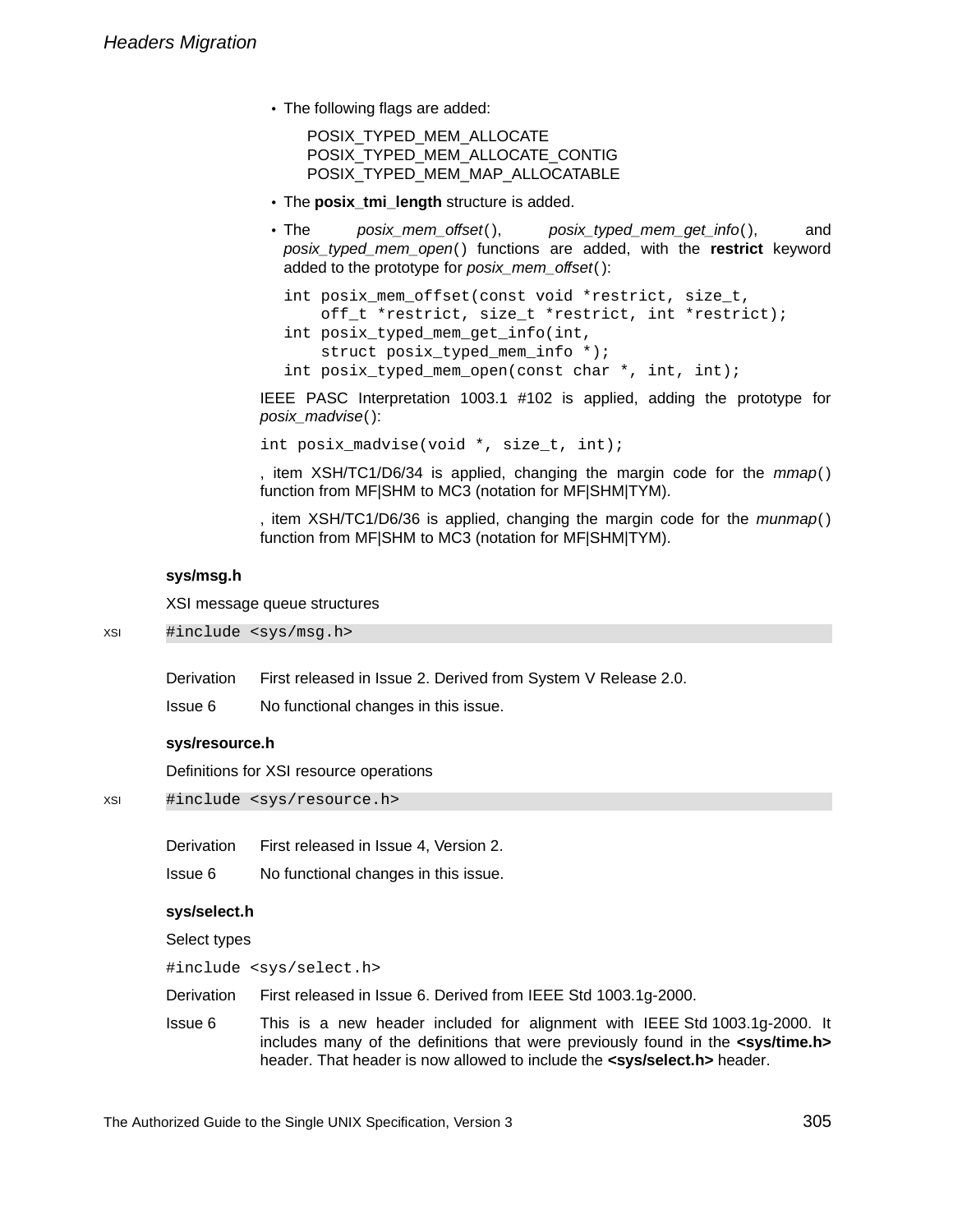A change from the Single UNIX Specification is that the requirement for the **fd\_set** structure to have a member fds\_bits has been removed as per The Open Group Base Resolution bwg2001-005.

The pselect( ) function is new. The **restrict** keyword has been added to the prototypes for select( ) and pselect( ):

int pselect(int, fd\_set \*restrict, fd\_set \*restrict, fd\_set \*restrict, const struct timespec \*restrict, const sigset\_t \*restrict); int select(int, fd\_set \*restrict, fd\_set \*restrict, fd\_set \*restrict, struct timeval \*restrict);

## **sys/sem.h**

XSI semaphore facility

XSI #include <sys/sem.h>

Derivation First released in Issue 2. Derived from System V Release 2.0.

Issue 6 No functional changes in this issue.

## **sys/shm.h**

XSI shared memory facility

XSI #include <sys/shm.h>

Derivation First released in Issue 2. Derived from System V Release 2.0.

Issue 6 No functional changes in this issue.

#### **sys/socket.h**

Main sockets header

#include <sys/socket.h>

Derivation First released in Issue 6. Derived from the XNS, Issue 5.2 specification.

Issue 6 This is a new header included for alignment with the XNS, Issue 5.2 specification.

Changes over the XNS, Issue 5.2 specification include that the **restrict** keyword is added to the prototypes for accept(), getpeername(), getsockname(), getsockopt( ), and recvfrom( ):

| int | accept(int, struct sockaddr *restrict,             |
|-----|----------------------------------------------------|
|     | socklen_t *restrict);                              |
| int | getpeername(int, struct sockaddr *restrict,        |
|     | socklen_t *restrict);                              |
| int | getsockname(int, struct sockaddr *restrict,        |
|     | socklen t *restrict);                              |
| int | getsockopt(int, int, int, void *restrict,          |
|     | socklen t *restrict);                              |
|     | ssize_t recvfrom(int, void *restrict, size_t, int, |
|     | struct sockaddr *restrict, socklen_t *restrict);   |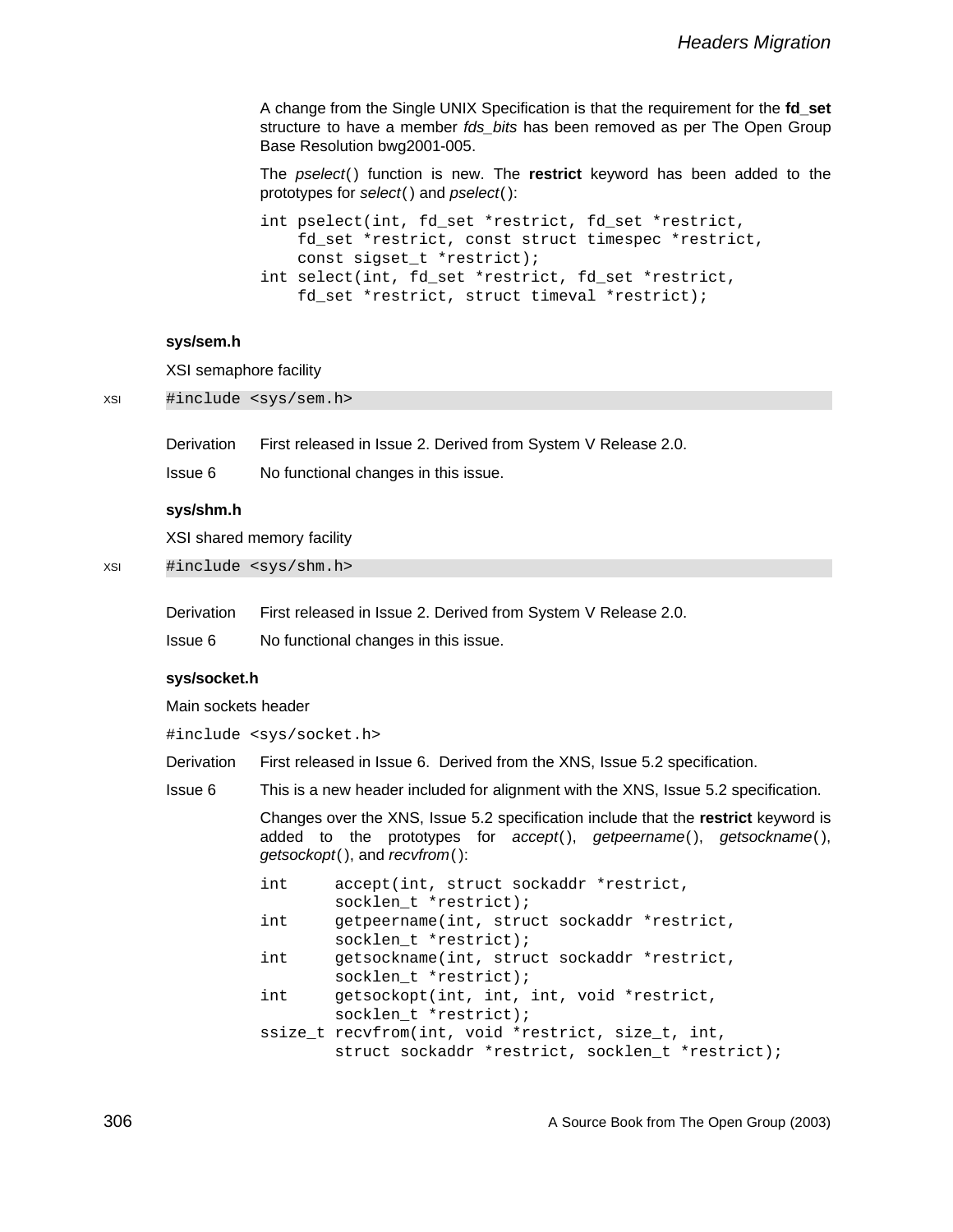#### **sys/stat.h**

Data returned by the stat() function

#include <sys/stat.h>

Derivation First released in Issue 1. Derived from Issue 1 of the SVID.

Issue 6 The S\_TYPEISMQ(), S\_TYPEISSEM(), and S\_TYPEISSHM() macros are unconditionally mandated.

> The Open Group Corrigendum U035/4 is applied. In the DESCRIPTION, the types **blksize\_t** and **blkcnt\_t** have been described.

> The following new requirements on POSIX implementations derive from alignment with the Single UNIX Specification:

- The **dev\_t**, **ino\_t**, **mode\_t**, **nlink\_t**, **uid\_t**, **gid\_t**, **off\_t**, and **time\_t** types are mandated.
- The *Istat*() function is now mandatory.

S\_IFSOCK and S\_ISSOCK are added for sockets.

The description of **stat** structure members is changed to reflect contents when file type is a symbolic link.

The test macro S\_TYPEISTMO is added for alignment with IEEE Std 1003.1j-2000.

The **restrict** keyword is added to the prototypes for lstat( ) and stat( ):

int lstat(const char \*restrict, struct stat \*restrict); int stat(const char \*restrict, struct stat \*restrict);

, item XBD/TC2/D6/25 is applied, adding to the DESCRIPTION that the **timespec** structure may be defined as described in the **<time.h>** header.

## **sys/statvfs.h**

VFS File System information structure

#### XSI #include <sys/statvfs.h>

Derivation First released in Issue 4, Version 2.

Issue 6 The Open Group Corrigendum U035/5 is applied. In the DESCRIPTION, the types **fsblkcnt\_t** and **fsfilcnt\_t** have been described.

The **restrict** keyword is added to the prototype for statvfs( ):

int statvfs(const char \*restrict, struct statvfs \*restrict);

, item XBD/TC1/D6/18 is applied, changing the description of ST\_NOSUID from ''Does not support setuid( )/setgid( ) semantics'' to ''Does not support the semantics of the ST\_ISUID and ST\_ISGID file mode bits''.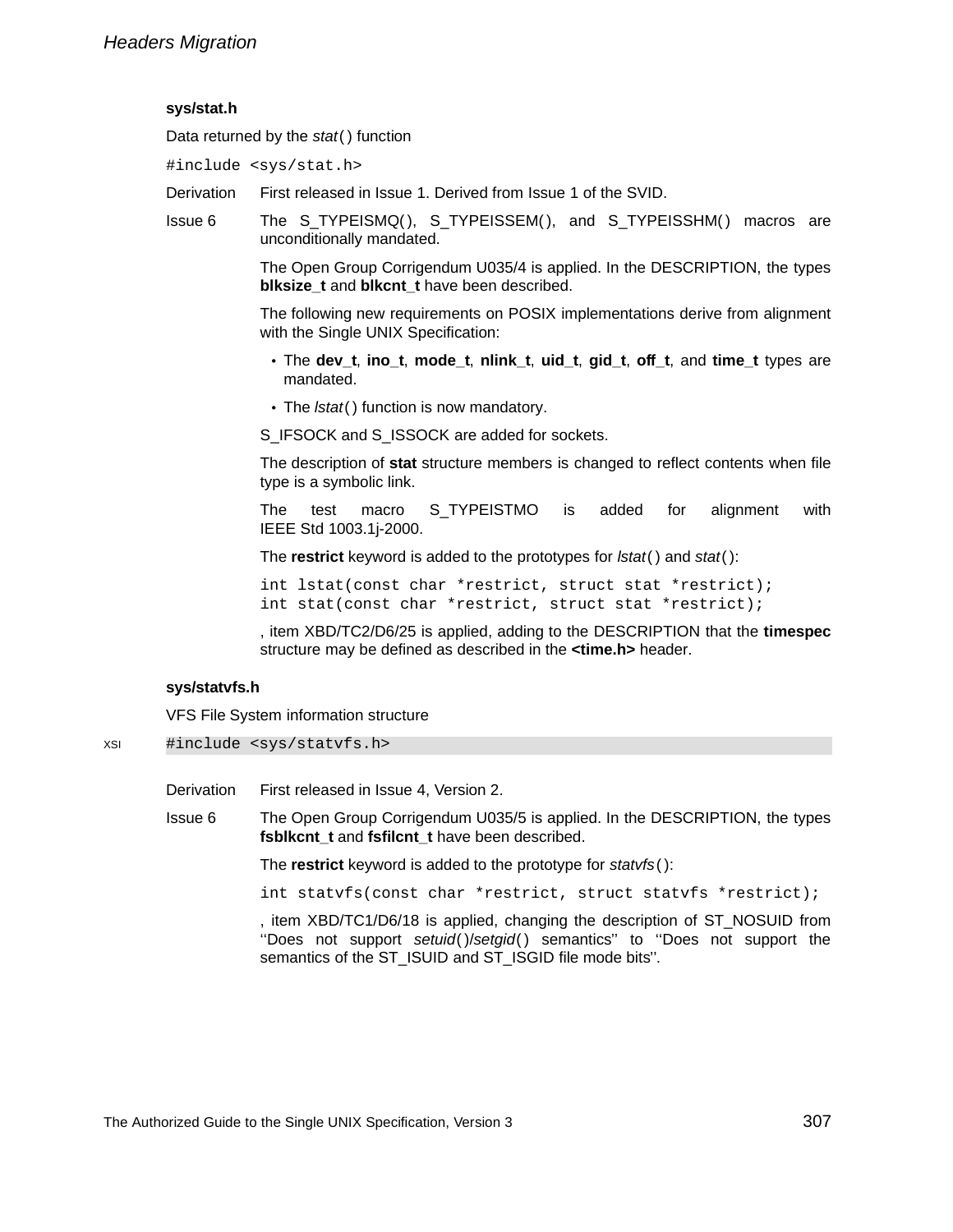#### **sys/time.h**

Time types

XSI #include <sys/time.h>

Derivation First released in Issue 4, Version 2.

Issue 6 The **restrict** keyword is added to the prototypes for *gettimeofday()*, select(), and setitimer( ).

> The note is added that inclusion of this header may also make symbols visible from **<sys/socket.h>**.

The utimes() function is marked LEGACY. The individual reference page should be consulted for information on alternative recommended interfaces.

#### **sys/timeb.h**

Additional definitions for date and time

XSI #include <sys/timeb.h>

Derivation First released in Issue 4, Version 2.

Issue 6 The ftime() function is marked LEGACY. The individual reference page should be consulted for information on alternative recommended interfaces.

#### **sys/times.h**

File access and modification times structure

#include <sys/times.h>

- Derivation First released in Issue 1. Derived from Issue 1 of the SVID.
- Issue 6 No functional changes in this issue.

#### **sys/types.h**

Data types

#include <sys/types.h>

- Derivation First released in Issue 1. Derived from Issue 1 of the SVID.
- Issue 6 The **pthread\_barrier\_t**, **pthread\_barrierattr\_t**, and **pthread\_spinlock\_t** types are added for alignment with IEEE Std 1003.1j-2000.

The margin code is changed from XSI to THR for the **pthread\_rwlock\_t** and **pthread\_rwlockattr\_t** types as Read-Write Locks have been absorbed into the POSIX Threads option. The threads types are marked THR.

, item XBD/TC2/D6/26 is applied, adding **pthread\_t** to the list of types that are not required to be arithmetic types, thus allowing **pthread\_t** to be defined as a structure.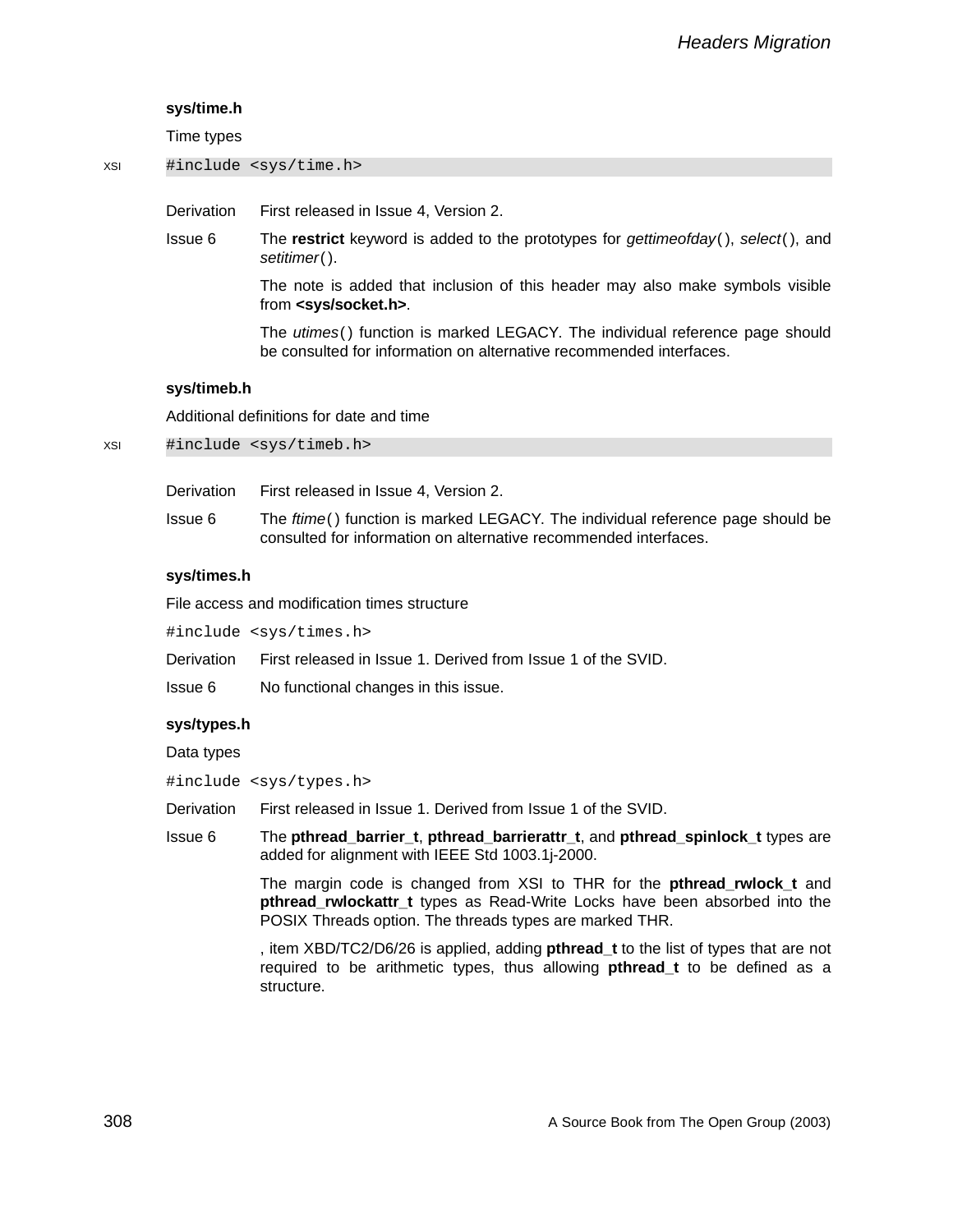#### **sys/uio.h**

Definitions for vector I/O operations

XSI #include <sys/uio.h>

Derivation First released in Issue 4, Version 2.

Issue 6 Text referring to scatter/gather I/O is added to the DESCRIPTION.

#### **sys/un.h**

Definitions for UNIX domain sockets

#include <sys/un.h>

Derivation First released in Issue 6. Derived from the XNS, Issue 5.2 specification.

Issue 6 This is a new header included for alignment with the XNS, Issue 5.2 specification.

#### **sys/utsname.h**

System name structure

#include <sys/utsname.h>

Derivation First released in Issue 1. Derived from Issue 1 of the SVID.

Issue 6 No functional changes in this issue.

#### **sys/wait.h**

Declarations for waiting

#include <sys/wait.h>

- Derivation First released in Issue 3. Entry included for alignment with IEEE Std 1003.1-1988 (POSIX.1).
- Issue  $6$  The *wait3()* function is removed.

## **syslog**

Definitions for system error logging

XSI #include <syslog.h>

Derivation First released in Issue 4, Version 2.

Issue 6 No functional changes in this issue.

### **tar.h**

Extended tar definitions

#include <tar.h>

- Derivation First released in Issue 3. Derived from IEEE Std 1003.1-1988 (POSIX.1).
- Issue 6 No functional changes in this issue.

The SEE ALSO section now refers to pax since XCU, Issue 6 no longer contains the *tar* utility.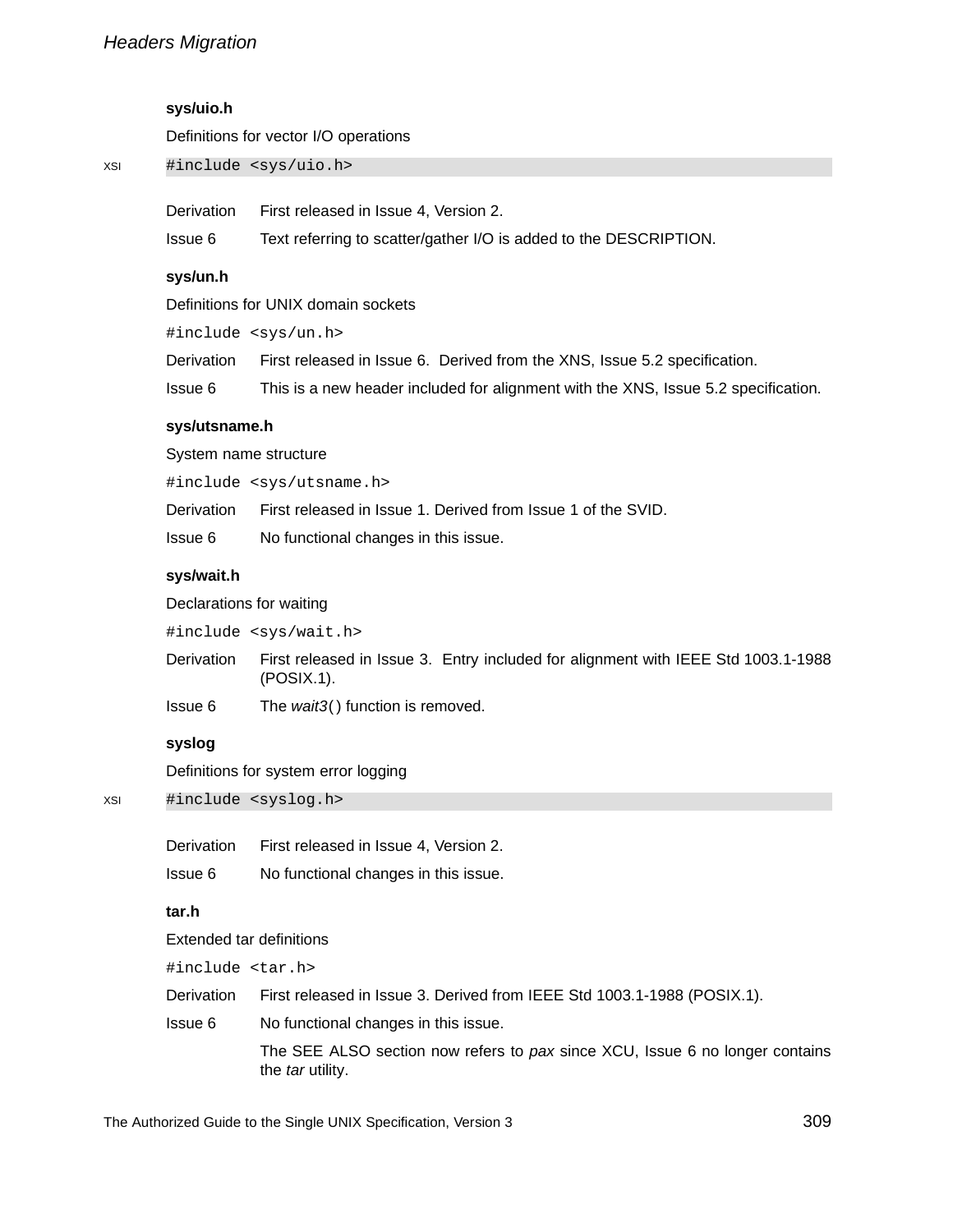## **termios.h**

Define values for termios

|            | #include <termios.h></termios.h>                                                                 |  |  |
|------------|--------------------------------------------------------------------------------------------------|--|--|
| Derivation | First released in Issue 3. Entry included for alignment with ISO/IEC 9945-1:1996<br>$(POSIX-1).$ |  |  |
| Issue 6    | The LEGACY symbols IUCLC, ULCUC, and XCASE are removed.                                          |  |  |
|            | FIPS 151-2 requirements for the symbols CS7, CS8, CSTOPB, PARODD, and                            |  |  |

### **tgmath.h**

Type-generic macros

#include <tgmath.h>

PARENB are reaffirmed.

- Derivation First released in Issue 6. Included for alignment with the ISO/IEC 9899: 1999 standard.
- Issue 6 This is a new header included for alignment with the ISO/IEC 9899: 1999 standard.

This header includes the **<math.h>** and **<complex.h>** and defines several typegeneric macros.

Type-generic macros allow calling a function whose type is determined by the argument type, as is the case for C operators such as  $' +'$  and  $' *'$ . For example, with a type-generic cos( ) macro, the expression cos((**float**)x) will have type **float**. This feature enables writing more portably efficient code and alleviates need for awkward casting and suffixing in the process of porting or adjusting precision. Generic math functions are a widely appreciated feature of Fortran.

Generic macros are designed for a useful level of consistency with C++ overloaded math functions.

The great majority of existing C programs are expected to be unaffected when the **<tgmath.h>** header is included instead of the **<math.h>** or **<complex.h>** headers.

## **time.h**

Time types

- #include <time.h>
- Derivation First released in Issue 1. Derived from Issue 1 of the SVID.
- Issue 6 The Open Group Corrigendum U035/6 is applied. In the DESCRIPTION, the types **clockid\_t** and **timer\_t** have been described.

The following changes are made for alignment with ISO/IEC 9945-1: 1996 (POSIX-1):

• The POSIX timer-related functions are marked as part of the Timers option and need not be available in all implementations.

The symbolic name CLK\_TCK is removed. Application usage is added describing how its equivalent functionality can be obtained using sysconf().

The *clock\_getcpuclockid*() function and manifest constants CLOCK\_PROCESS\_CPUTIME\_ID and CLOCK\_THREAD\_CPUTIME\_ID are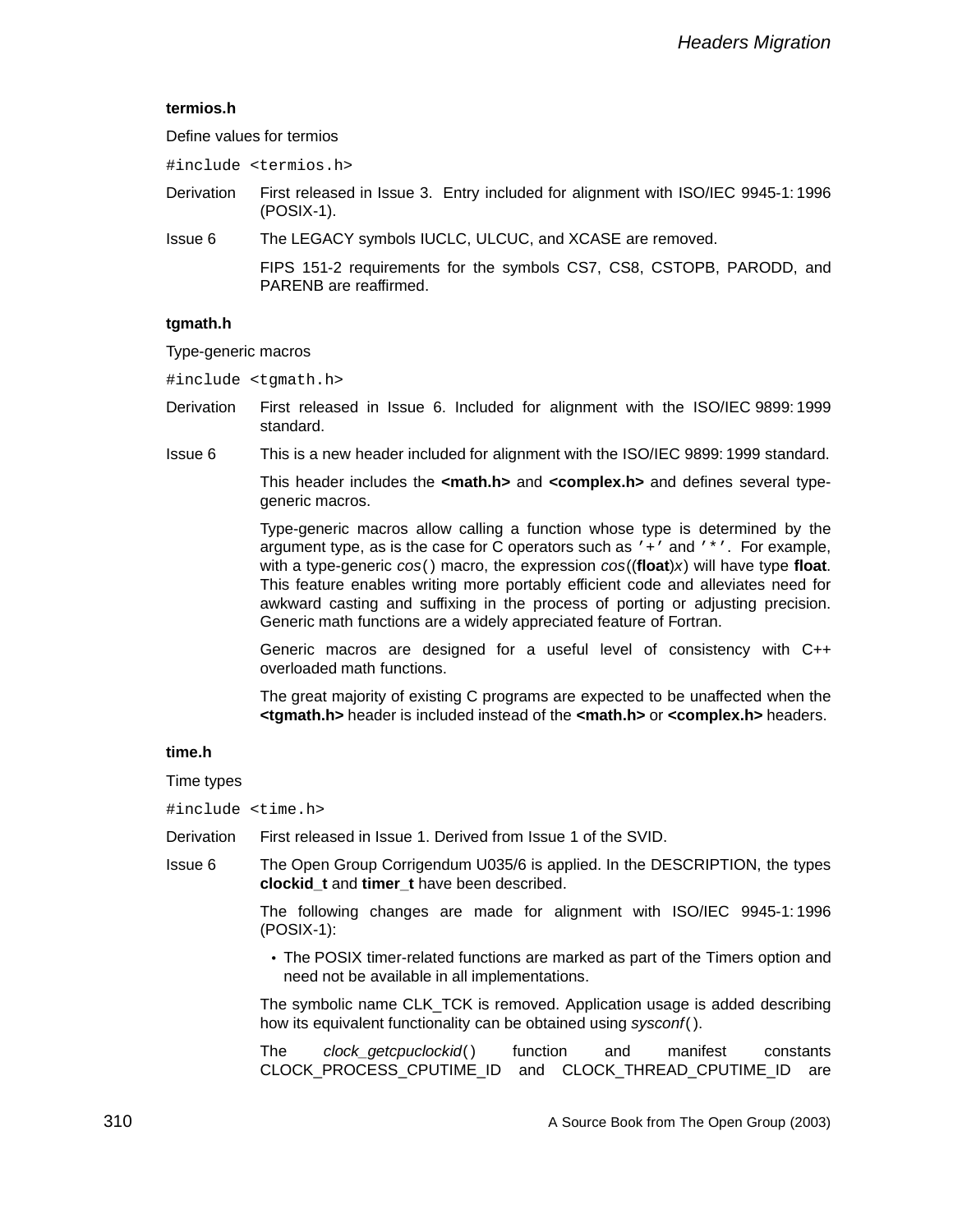added for alignment with IEEE Std 1003.1d-1999.

The manifest constant CLOCK\_MONOTONIC and the *clock\_nanosleep*() function are added for alignment with IEEE Std 1003.1j-2000.

The following changes are made for alignment with the ISO/IEC 9899: 1999 standard:

- The range for seconds is changed from [0,61] to [0,60].
- The **restrict** keyword is added to the prototypes for asctime\_r(), gmtime\_r(), localtime\_r( ), strftime( ), strptime( ), timer\_create( ), and timer\_settime( ).

IEEE PASC Interpretation 1003.1 #84 is applied, adding the statement that symbols from the **<signal.h>** header may be made visible when the **<time.h>** header is included.

Extensions beyond the ISO C standard are marked.

#### **trace.h**

**Tracing** 

TRC #include <trace.h>

Derivation First released in Issue 6. Derived from IEEE Std 1003.1q-2000.

Issue 6 This is a new header included for alignment with IEEE Std 1003.1q-2000.

, item XSH/TC1/D6/40 is applied, adding the TRL margin code to the posix\_trace\_flush( ) function, for alignment with the System Interfaces volume of IEEE Std 1003.1-2001.

### **ucontext.h**

User context

XSI #include <ucontext.h>

Derivation First released in Issue 4, Version 2.

Issue 6 , item XBD/TC2/D6/28 is applied, updating the getcontext(), makecontext(), setcontext(), and swapcontext() functions to be obsolescent.

#### **ulimit.h**

Ulimit commands

XSI #include <ulimit.h>

Derivation First released in Issue 3.

Issue 6 No functional changes in this issue.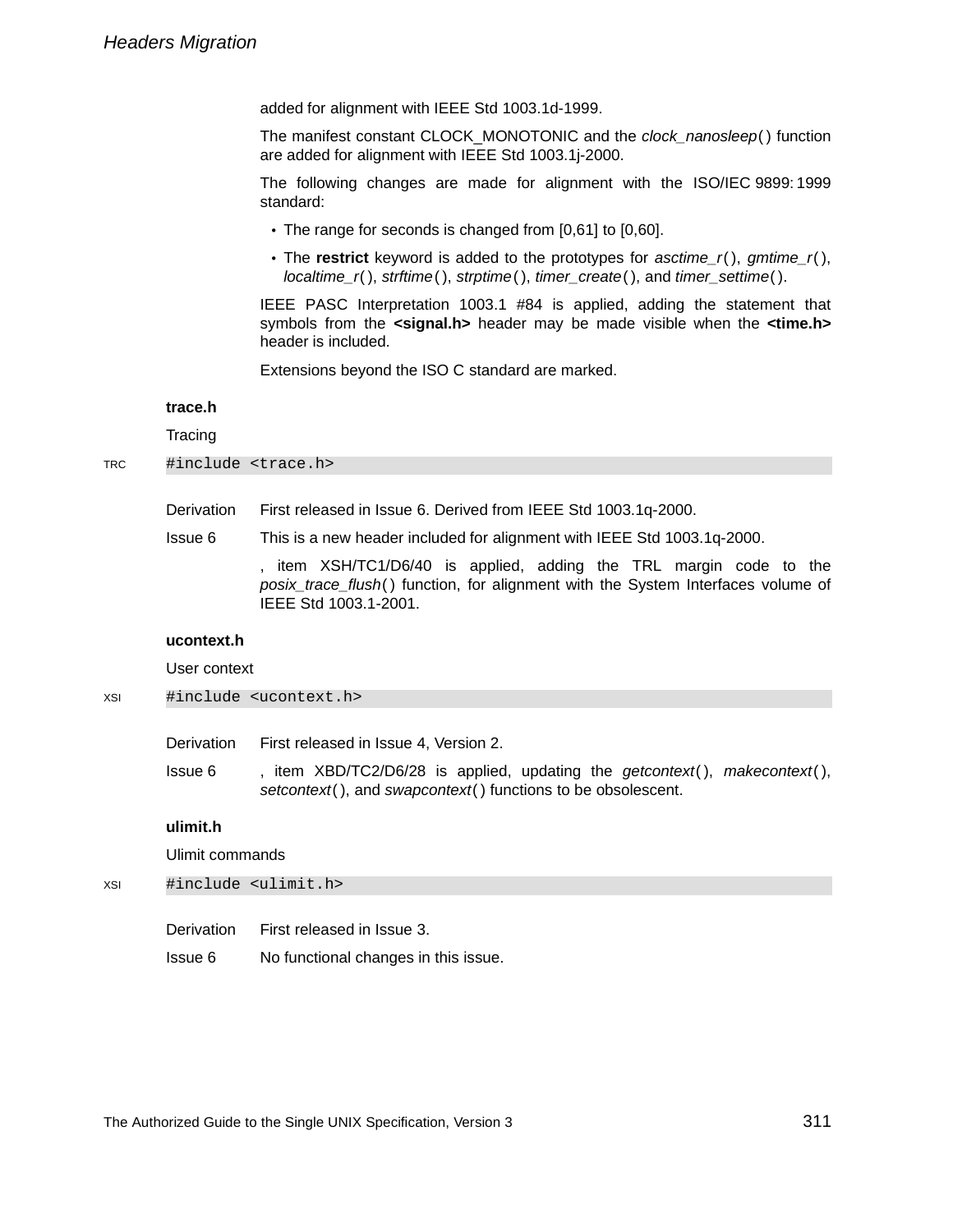### **unistd.h**

Standard symbolic constants and types

#include <unistd.h>

Derivation First released in Issue 1. Derived from Issue 1 of the SVID.

Issue 6 \_POSIX2\_C\_VERSION is removed.

The Open Group Corrigendum U026/4 is applied, adding the prototype for fdatasync( ).

The Open Group Corrigendum U026/1 is applied, adding the following symbols:

\_SC\_XOPEN\_LEGACY \_SC\_XOPEN\_REALTIME \_SC\_XOPEN\_REALTIME\_THREADS

The symbols \_XOPEN\_STREAMS and \_SC\_XOPEN\_STREAMS are added to support the XSI STREAMS Option Group.

Text in the DESCRIPTION relating to conformance requirements is moved elsewhere in IEEE Std 1003.1-2001.

The legacy symbol \_SC\_PASS\_MAX is removed.

The following new requirements on POSIX implementations derive from alignment with the Single UNIX Specification:

- The \_CS\_POSIX\_\* and \_CS\_XBS5\_\* constants are added for the confstr() function.
- The SC\_XBS5\_\* constants are added for the sysconf() function.
- The symbolic constants F\_ULOCK, F\_LOCK, F\_TLOCK, and F\_TEST are added.
- The **uid\_t**, **gid\_t**, **off\_t**, **pid\_t**, and **useconds\_t** types are mandated.

The gethostname( ) prototype is added for sockets:

int gethostname(char \*, size\_t);

A new section is added for System-Wide Options.

Function prototypes for setegid() and seteuid() are added:

```
int setegid(gid_t);
int seteuid(uid_t);
```
Option symbolic constants are added for \_POSIX\_ADVISORY\_INFO, \_POSIX\_CPUTIME, \_POSIX\_SPAWN, \_POSIX\_SPORADIC\_SERVER, \_POSIX\_THREAD\_CPUTIME, \_POSIX\_THREAD\_SPORADIC\_SERVER, and \_POSIX\_TIMEOUTS, and pathconf( ) variables are added for \_PC\_ALLOC\_SIZE\_MIN, \_PC\_REC\_INCR\_XFER\_SIZE, \_PC\_REC\_MAX\_XFER\_SIZE, \_PC\_REC\_MIN\_XFER\_SIZE, and \_PC\_REC\_XFER\_ALIGN for alignment with IEEE Std 1003.1d-1999.

The following are added for alignment with IEEE Std 1003.1j-2000:

• Option symbolic constants \_POSIX\_BARRIERS, \_POSIX\_CLOCK\_SELECTION, \_POSIX\_MONOTONIC\_CLOCK, \_POSIX\_READER\_WRITER\_LOCKS, \_POSIX\_SPIN\_LOCKS, and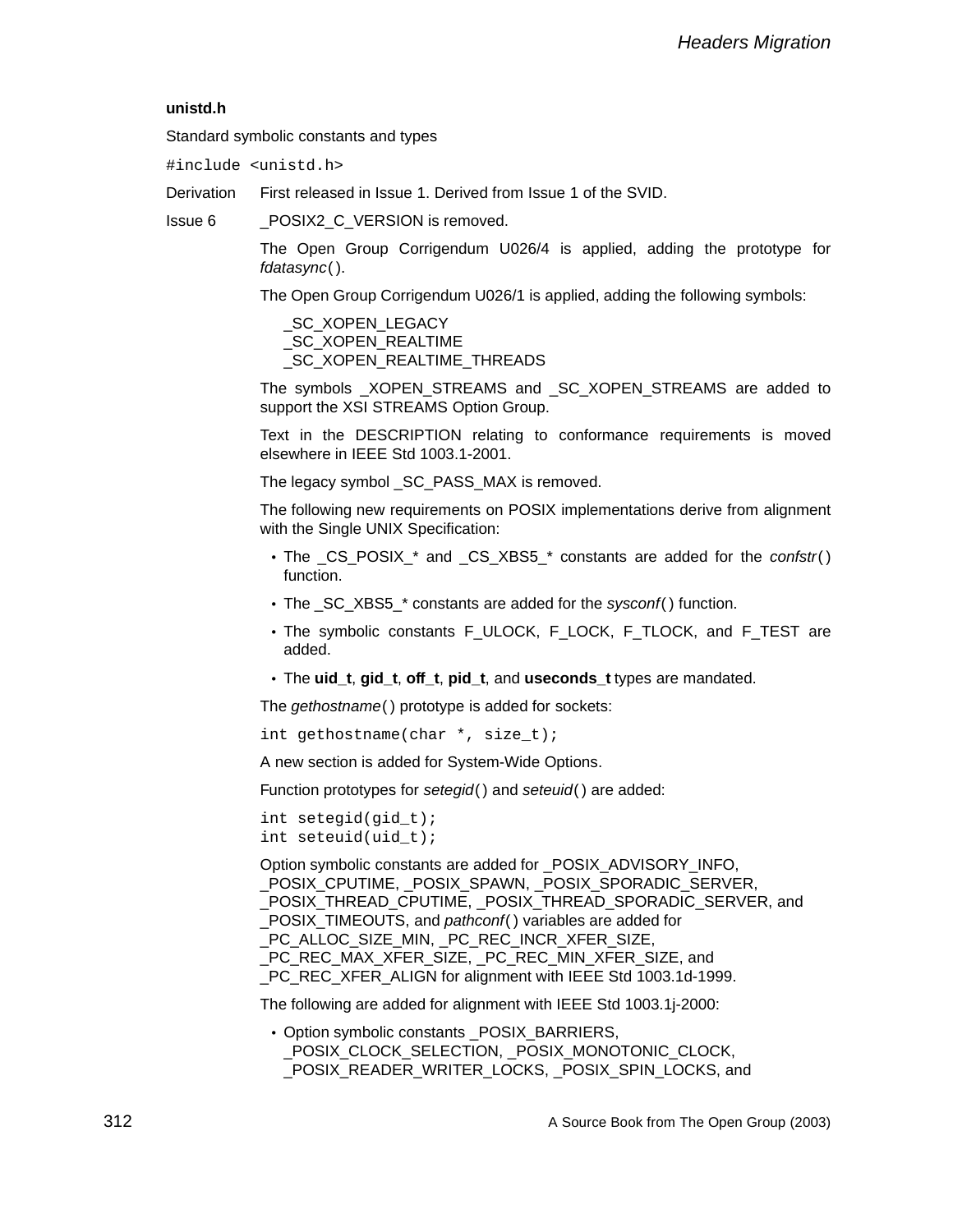\_POSIX\_TYPED\_MEMORY\_OBJECTS

• sysconf( ) variables \_SC\_BARRIERS, \_SC\_CLOCK\_SELECTION, \_SC\_MONOTONIC\_CLOCK, \_SC\_READER\_WRITER\_LOCKS, \_SC\_SPIN\_LOCKS, and \_SC\_TYPED\_MEMORY\_OBJECTS

The \_SC\_XBS5 macros associated with the ISO/IEC 9899: 1990 standard are marked LEGACY, and new equivalent \_SC\_V6 macros associated with the ISO/IEC 9899: 1999 standard are introduced.

The getwd() function is marked LEGACY. The individual reference page should be consulted for information on alternative recommended interfaces.

The **restrict** keyword is added to the prototypes for readlink( ) and swab( ).

Constants for options are now harmonized, so when supported they take the year of approval of IEEE Std 1003.1-2001 as the value.

The following are added for alignment with IEEE Std 1003.1q-2000:

- Optional symbolic constants \_POSIX\_TRACE, \_POSIX\_TRACE\_EVENT\_FILTER, \_POSIX\_TRACE\_LOG, and \_POSIX\_TRACE\_INHERIT
- The sysconf() symbolic constants \_SC\_TRACE, \_SC\_TRACE\_EVENT\_FILTER, \_SC\_TRACE\_LOG, and \_SC\_TRACE\_INHERIT

The brk() and sbrk() legacy functions are removed.

The Open Group Base Resolution bwg2001-006 is applied, which reworks the XSI versioning information.

The Open Group Base Resolution bwg2001-008 is applied, changing the namelen parameter for gethostname( ) from **socklen\_t** to **size\_t**.

, item XBD/TC1/D6/2 is applied, changing ''Thread Stack Address Size'' to ''Thread Stack Size Attribute''.

, item XBD/TC1/D6/20 is applied, adding the \_POSIX\_IPV6, \_SC\_V6, and \_SC\_RAW\_SOCKETS symbols.

, item XBD/TC1/D6/21 is applied, correcting the description in ''Constants for Functions'' for the \_CS\_POSIX\_V6\_LP64\_OFF64\_CFLAGS,

\_CS\_POSIX\_V6\_LP64\_OFF64\_LDFLAGS, and

\_CS\_POSIX\_V6\_LP64\_OFF64\_LIBS symbols.

, item XBD/TC1/D6/22 is applied, removing the shading for the \_PC\* and \_SC\* constants, since these are mandatory on all implementations.

item XBD/TC1/D6/23 is applied, adding the \_PC\_SYMLINK\_MAX and \_SC\_SYMLOOP\_MAX constants.

, item XBD/TC1/D6/24 is applied, correcting the shading and margin code for the fsync( ) function.

, item XBD/TC1/D6/25 is applied, adding the following text to the APPLICATION USAGE section: ''New applications should not use \_XOPEN\_SHM or \_XOPEN\_ENH\_I18N''.

, item XBD/TC2/D6/29 is applied, clarifying the requirements for when constants for Options and Option Groups can be defined or undefined.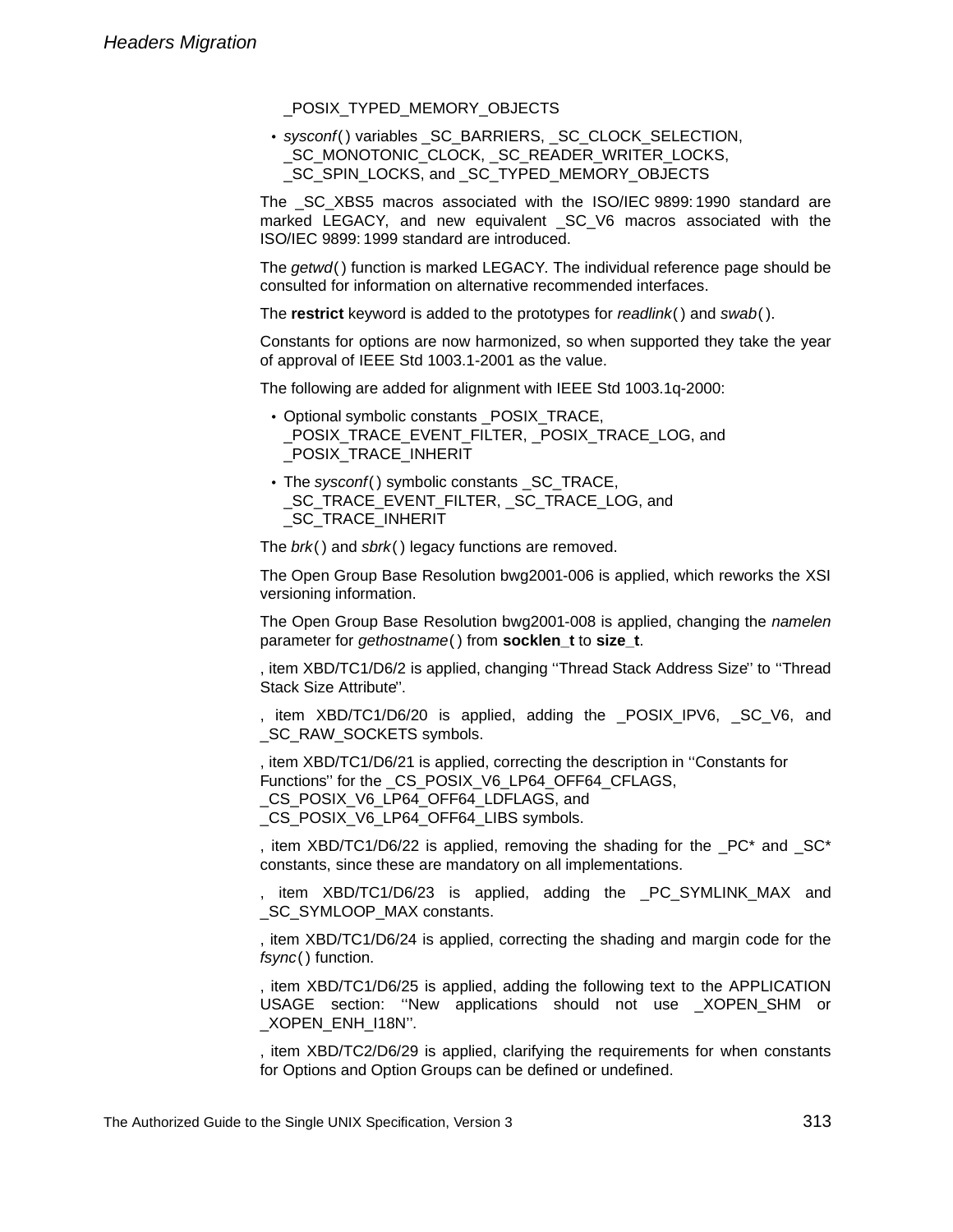, item XBD/TC2/D6/30 is applied, changing the \_V6\_ILP32\_OFF32,

\_V6\_ILP32\_OFFBIG, \_V6\_LP64\_OFF64, and \_V6\_LPBIG\_OFFBIG symbols to \_POSIX\_V6\_ILP32\_OFF32, \_POSIX\_V6\_ILP32\_OFFBIG,

\_POSIX\_V6\_LP64\_OFF64, and \_POSIX\_V6\_LPBIG\_OFFBIG, respectively. This is for consistency with the sysconf( ) and c99 reference pages.

, item XBD/TC2/D6/31 is applied, adding that the format of names of programming environments can be obtained using the getconf −**v** option.

, item XBD/TC2/D6/32 is applied, deleting the \_SC\_FILE\_LOCKING, \_SC\_2\_C\_VERSION, and \_SC\_XOPEN\_XCU\_VERSION constants.

, item XBD/TC2/D6/33 is applied, adding \_SC\_SS\_REPL\_MAX,

\_SC\_TRACE\_EVENT\_NAME\_MAX, \_SC\_TRACE\_NAME\_MAX,

\_SC\_TRACE\_SYS\_MAX, and \_SC\_TRACE\_USER\_EVENT\_MAX to the list of symbolic constants for sysconf( ).

, item XBD/TC2/D6/34 is applied, updating the prototype for the *symlink*() function to match that in the System Interfaces volume of IEEE Std 1003.1-2001.

, item XBD/TC2/D6/35 is applied, adding \_PC\_2\_SYMLINKS to the symbolic constants list for *pathconf*(). This corresponds to the definition of POSIX2\_SYMLINKS in the Shell and Utilities volume of IEEE Std 1003.1-2001.

#### **utime.h**

Access and modification times structure

#include <utime.h>

Derivation First released in Issue 3.

Issue 6 The following new requirements on POSIX implementations derive from alignment with the Single UNIX Specification:

• The **time\_t** type is defined.

#### **utmpx.h**

User accounting database definitions

XSI #include <utmpx.h>

Derivation First released in Issue 4, Version 2.

Issue 6 No functional changes in this issue.

#### **wchar.h**

Wide-character handling

#include <wchar.h>

Derivation First released in Issue 4.

Issue 6 The Open Group Corrigendum U021/10 is applied. The prototypes for wcswidth() and wcwidth( ) are marked as extensions.

> The Open Group Corrigendum U028/5 is applied, correcting the prototype for the mbsinit( ) function.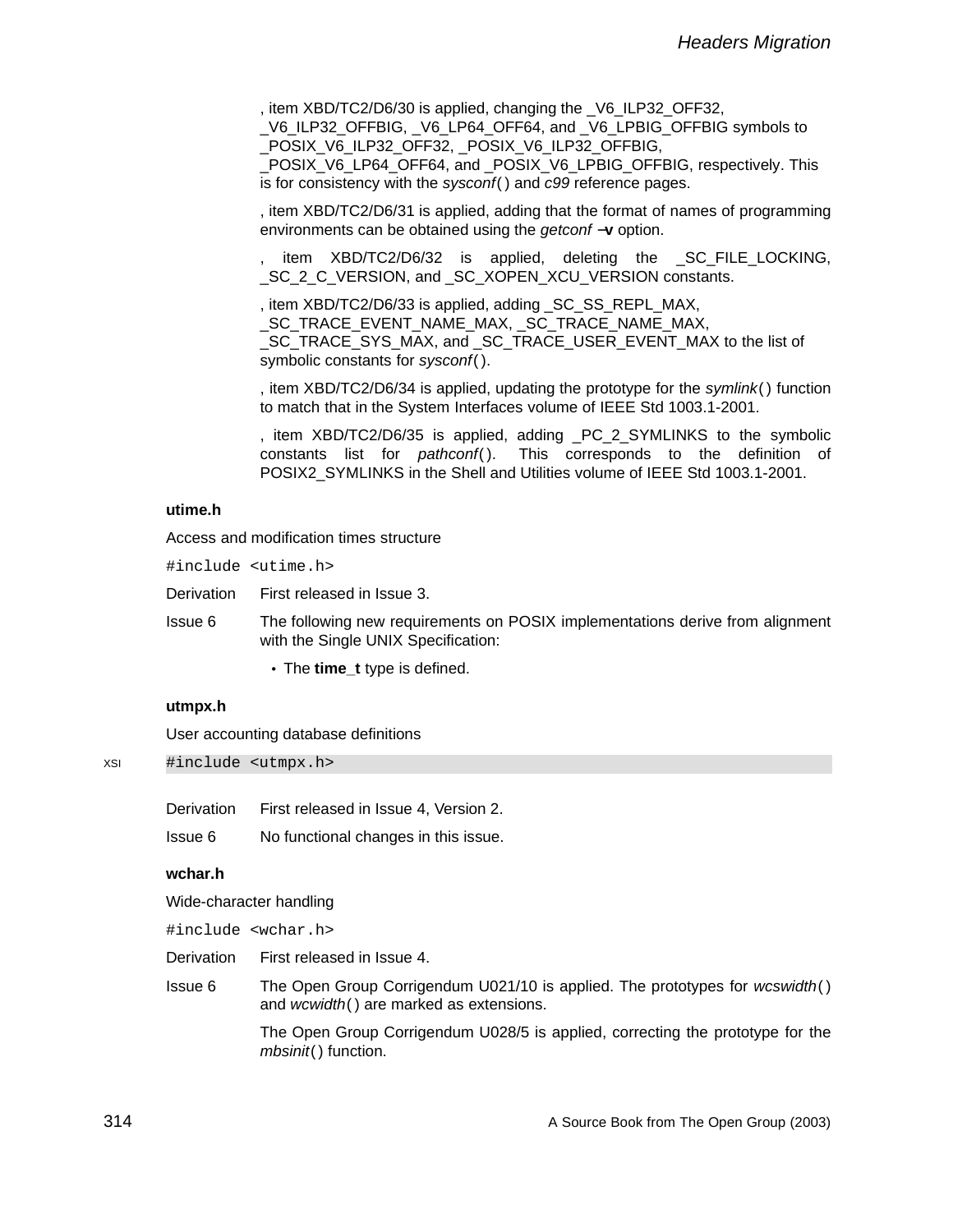The following changes are made for alignment with the ISO/IEC 9899: 1999 standard:

- Various function prototypes are updated to add the **restrict** keyword.
- The functions  $vfwscant()$ , vswscanf(), wcstof(), wcstold(), wcstoll(), and wcstoull( ) are added.

The type **wctype\_t**, the isw\*( ), to\*( ), and wctype( ) functions are marked as XSI extensions.

#### **wctype.h**

Wide-character classification and mapping utilities

#include <wctype.h>

Derivation First released in Issue 5. Derived from ISO C Amendment 1 (MSE).

Issue 6 The *iswblank*() function is added for alignment with the ISO/IEC 9899: 1999 standard:

int iswblank(wint\_t);

#### **wordexp.h**

Word-expansion types

#include <wordexp.h>

Derivation First released in Issue 4. Derived from ISO/IEC 9945-2: 1993 (POSIX-2).

Issue 6 The **restrict** keyword is added to the prototype for wordexp( ): int wordexp(const char \*restrict, wordexp\_t \*restrict, int); The WRDE\_NOSYS constant is marked obsolescent.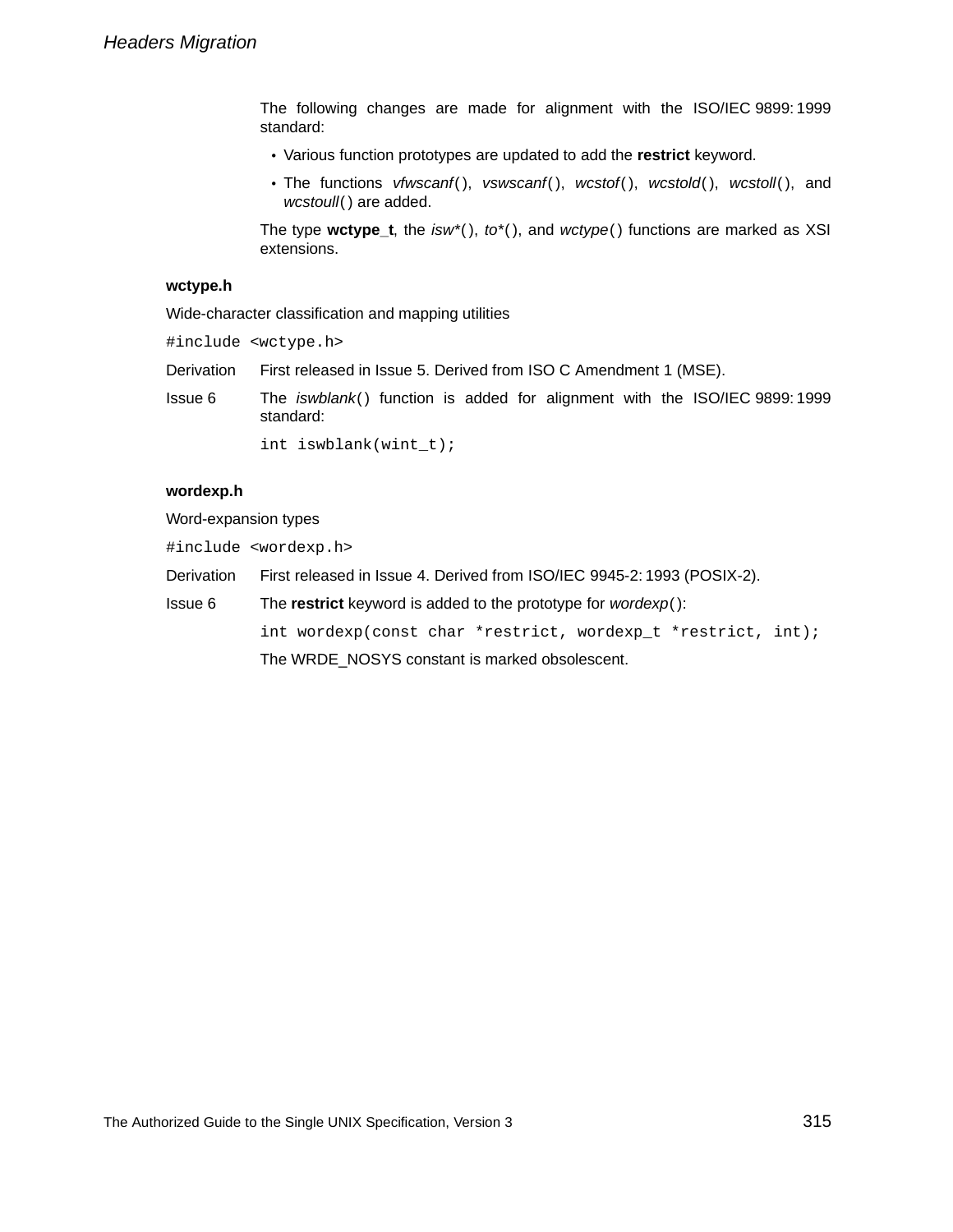Headers Migration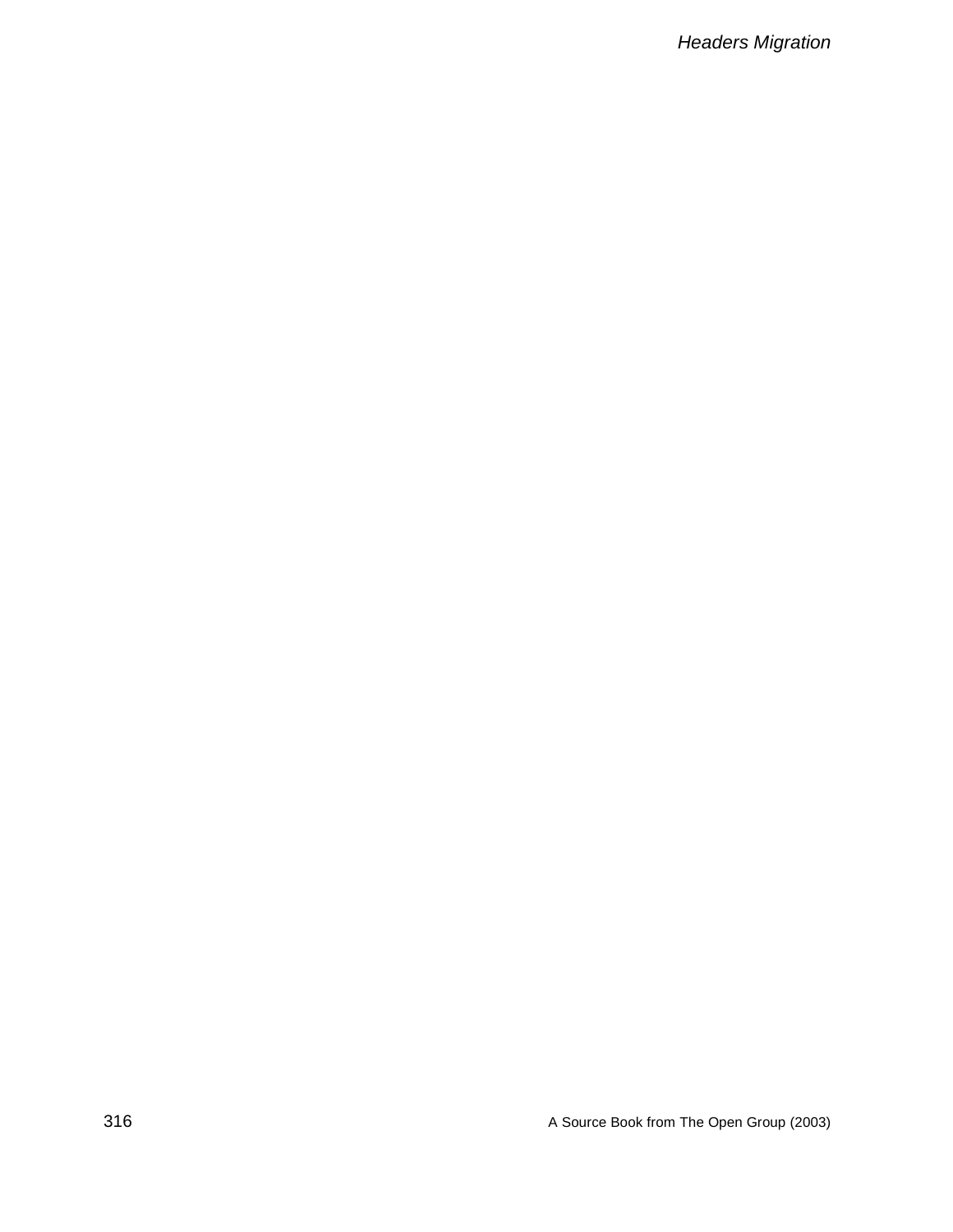**Chapter 16**

# **ISO C Migration \_\_\_\_\_\_\_\_\_\_\_\_\_\_\_\_\_\_\_\_\_\_\_\_\_\_\_\_\_\_\_\_\_\_\_\_\_\_\_\_\_\_\_\_\_\_\_\_\_\_\_\_**

By Finnbarr P. Murphy, Compaq Computer Corporation

Finnbarr P. Murphy is a software engineer in the Business Critical Systems Group (BCSG) at Compaq Computer Corporation in Nashua, New Hampshire. He can be contacted via email at Finnbarr.Murphy@Compaq.com.

**\_\_\_\_\_\_\_\_\_\_\_\_\_\_\_\_\_\_\_\_\_\_\_\_\_\_\_\_\_\_\_\_\_\_\_\_\_\_\_\_\_\_\_\_\_\_\_\_\_\_\_\_**

# **16.1 Introduction**

The original ISO/IEC C language programming standard (the ISO/IEC 9899: 1990 standard) was adopted by the International Organization for Standardization (ISO) and the International Electotechnical Commission (IEC) in 1990. Subsequently, two technical corrigenda (TC1 and TC2) were approved together with the normative ISO C Amendment 1 (MSE), Multibyte Support Extension.

At the end of 1993, there was general agreement that work should start on the next revision of the standard. The revised standard (C99) was sent for FCD ballot in August 1998, and adopted by ISO/IEC in 1999 as the ISO/IEC 9899: 1999 standard.

This chapter is intended to provide the reader with a good, but not exhaustive, overview of the differences between the two revisions of the standard. Thus the reader is strongly advised to reference the ISO/IEC 9899: 1999 standard for specific details.

# **16.2 Language Changes**

A significant number of changes occurred in the standard, including new keywords and types, type qualifiers, better floating-point support, and support for complex numbers.

## **16.2.1 New Keywords**

The following new keywords were defined:

- **inline**
- **restrict**
- **\_Bool**
- **\_Complex**
- **\_Imaginary**
- **long long**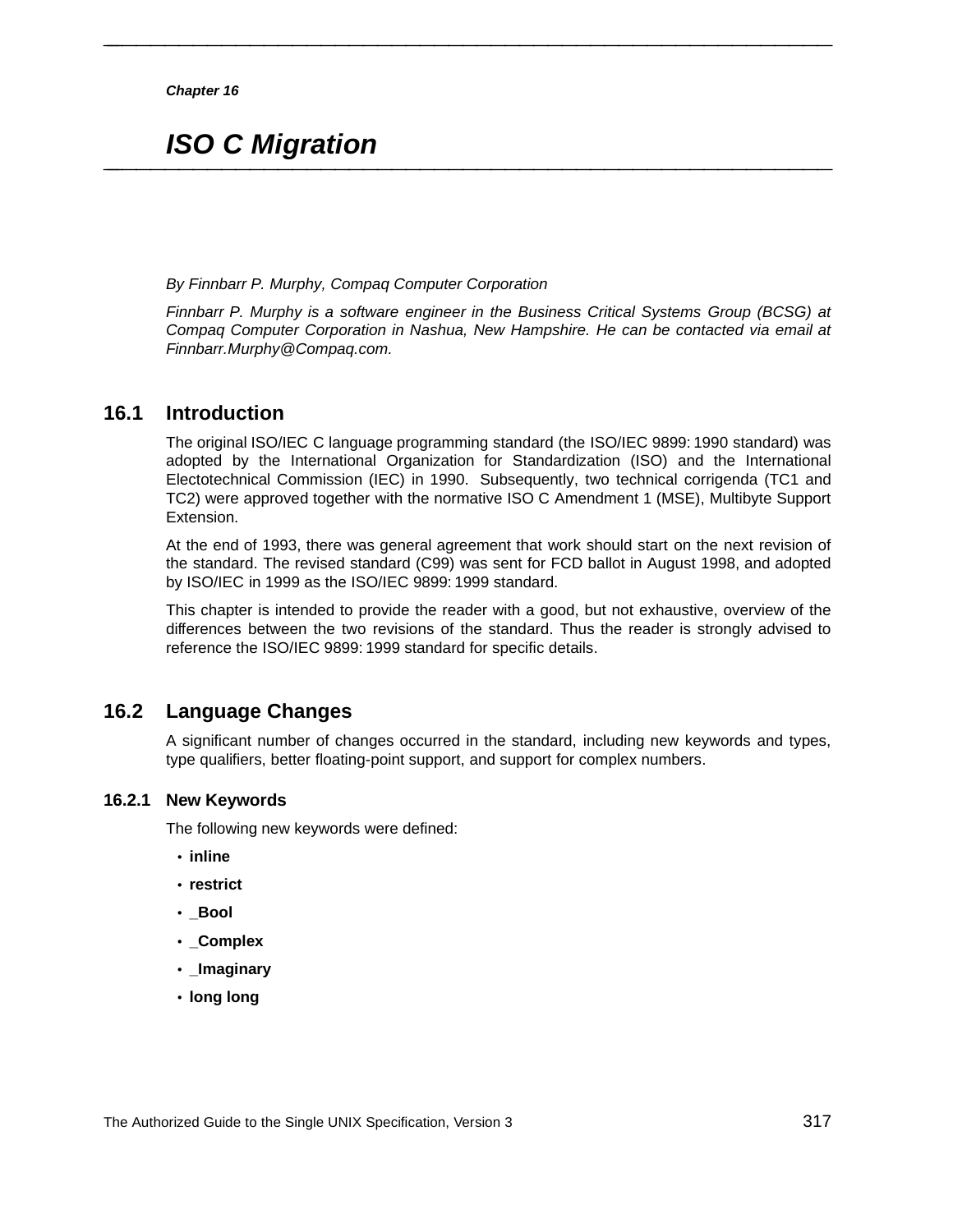## **16.2.2 New Types**

Two new types were added:

- **\_Bool**
- **long long**

The **long long** type is an integer type with at least 64 bits of precision.

**Note:** In some programming models such as LP64 and ILP64, **long long** and **long** are equivalent. In the others—for example, LLP64—**long long** is larger than **long**.

## **16.2.3 Type Qualifiers**

Type qualifiers are now idempotent. If a type qualifier appears more than once (either directly or indirectly) in a type specification, it is as if it appeared only once. Thus **const const int** fpm; and **const int** fpm; are equivalent.

**restrict** is a new type qualifier which enables programs to be written so that compilers can produce significantly faster executables. It is intended to be used only with pointers. Objects referenced through a **restrict-**qualified pointer are special in that all references to the object must directly or indirectly use the value of the **restrict-**qualified pointer. It is intended to facilitate better alias analysis by compilers. In the absence of this qualifier, other pointers can alias the object and prevent compiler optimizations since a compiler may not be able to determine that different pointers are being used to reference different objects. Note that a restricted pointer and a non-restricted pointer can be aliases.

A number of function definitions were modified to take advantage of the **restrict** qualifier. A typical example is the fopen( ) function which was changed from:

FILE \*fopen(const char \*filename, const char \*mode); to:

FILE \*fopen(const char \*restrict filename, const char \*restrict mode);

Changed functions include:

| fgetpos() | freen()           | memory()  | strnopy()   | <i>vwprintf()</i> |
|-----------|-------------------|-----------|-------------|-------------------|
| fgets()   | fwprint()         | setbuf()  | strxfrm()   | wcstod()          |
| fgetws()  | fwrite()          | setvbuf() | swprintf()  | wcstol()          |
| fopen()   | fwscanf()         | strcat()  | swscanf()   | wcstombs()        |
| fputs()   | <i>mbstowcs()</i> | strcpy()  | vfwprint()  | wcstoul()         |
| freq()    | mbtowc()          | strncat() | vswprintf() | wprintf()         |

## **16.2.4 Boolean**

The standard now supports a boolean type **\_Bool** which is an integer type which can hold either 0 or 1.

The header **<stdbool.h>** also defines the macro bool which expands to **\_Bool**, true which expands to the integer constant 1, and false which expands to the integer constant 0.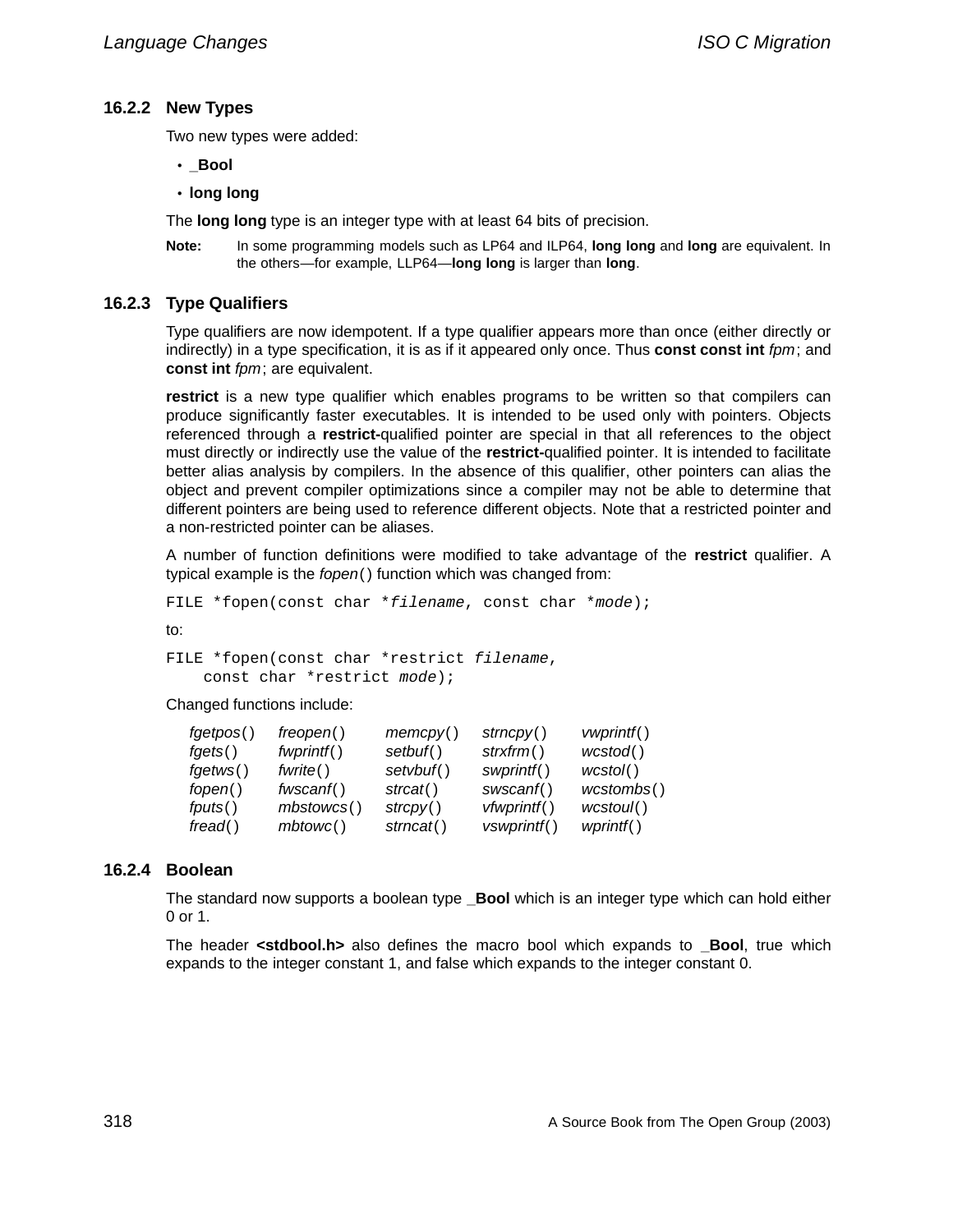## **16.2.5 Universal Character Names**

Prior to this revision of the standard, ''native'' characters, in the form of multibyte and wide characters, could be used in string literals and character constants, but not as part of an identifier.

This standard introduced the concept of a universal character name (UCN) that may be used in identifiers, character constants, and string literals to designate characters that are not in the basic character set.

The two forms of a UCN are:

\unnnn where nnnn is hex-quad \Unnnnnnnn where nnnnnnnn is hex-quad hex-quad

A hex-quad consists of 4 hexadecimal digits.

The UNC \Unnnnnnnn designates the character whose eight-digit short identifier as specified by the ISO/IEC 10646-1: 2000 standard is nnnnnnnn.

Similarly, the UCN \unnnn can be used to designate a given character whose four-digit short identifier as specified by the ISO/IEC 10646-1: 2000 standard is nnnn (and whose eight-digit short identifier is 0000nnnn).

There are a number of disallowed characters; that is, those in the basic character set, and code positions reserved in the ISO/IEC 10646-1: 2000 standard for control and DELETE characters and UTF-16.

**Note:** A strictly conforming program may use only the extended characters listed in Annex I (Universal Character Names for Identifiers) and may not begin an identifier with an extended digit. Also, use of native characters in comments has always been strictly conforming, though what happens when such a program is printed in a different locale is unspecified.

## **16.2.6 inline**

The **inline** keyword is intended to provide users with a portable way to suggest to implementations that inlining a function might result in program optimizations.

It is a function-specifier that can be used only in function declarations. It was adopted from C++ but extended in such a way that it can be implemented with existing linker technology. The translation unit that contains the definition of an inline function is the unit that provides the external definition for the function. If a function is declared inline in one translation unit, it need not be declared inline in every other translation unit.

## **16.2.7 Predefined Identifiers**

Predefined identifiers are variables that have block scope.

The standard defined one predefined identifier func which is declared implicitly by the compiler as if, immediately following the opening brace of each function definition, the following declaration was included in the source code:

static const char  $_$ func $_$  [] = "function-name";

where *function-name* is the name of the lexically-enclosing function. This enables a function name to be obtained at runtime.

The assert() macro now includes the identifier \_\_func\_\_ in the output to stderr:

void assert(scalar expression);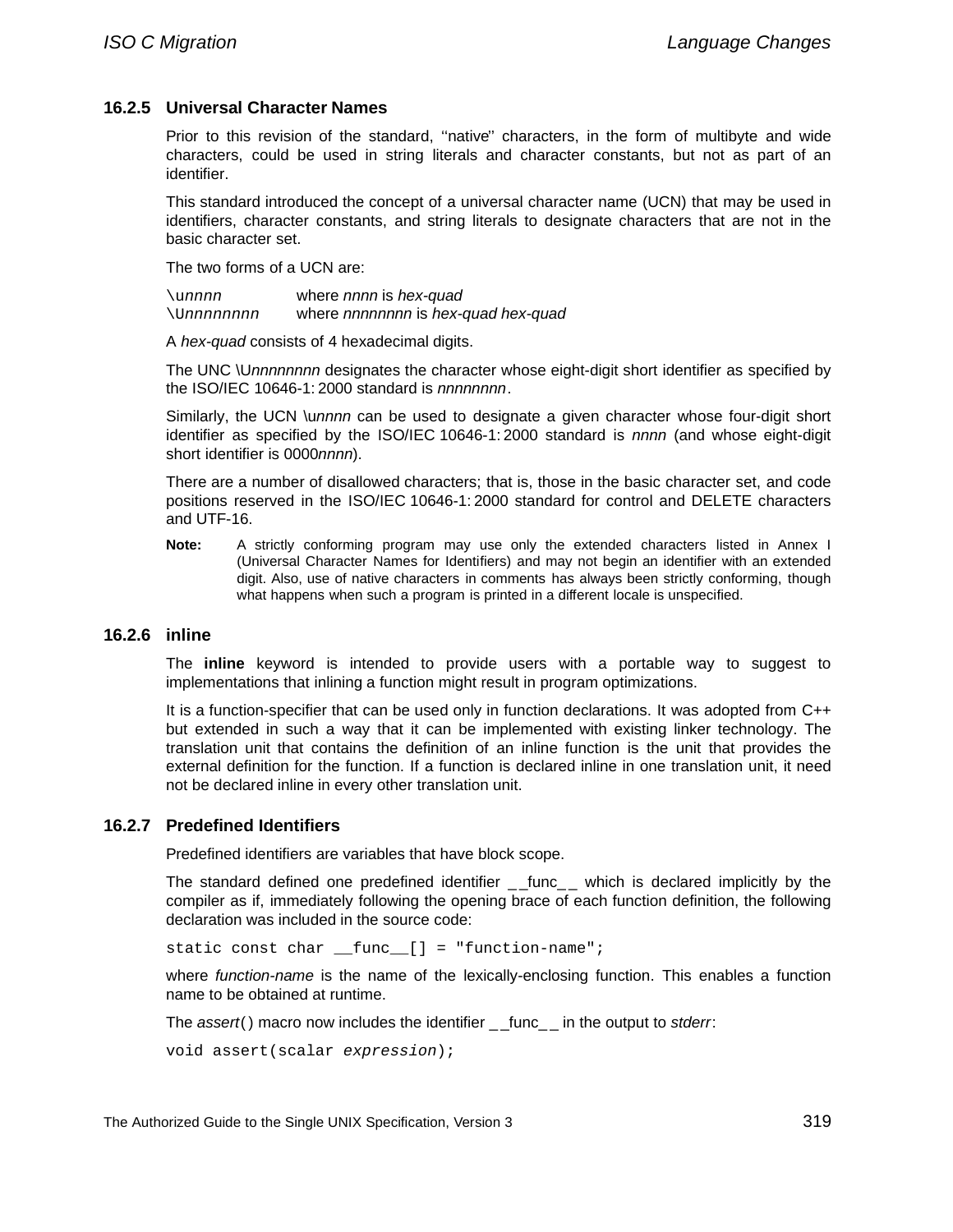Note that the parameter type of the assert( ) macro was also changed from **int** to **scalar**.

## **16.2.8 Compound Literals**

Compound literals (also known as anonymous aggregates) provide a mechanism for specifying constants of aggregate or union type. This eliminates the requirement for temporary variables when an aggregate or union value may only be needed once. Compound literals are primary expressions which can also be combined with designated initializers to form an even more convenient aggregate or union constant notation.

Compound literals are created using the notation:

( type-name ) { initializer-list }

For example:

int \*ap = (int a[])  $\{1, 2, 3\}$ ;

Note that a trailing comma before the closing brace is permitted.

## **16.2.9 Designated Initializers**

Designated initializers provide a mechanism for initializing aggregates such as sparse arrays, a common requirement in numerical programming. This mechanism also allows initialization of sparse structures and initialization of unions via any member, regardless of whether or not it is the first member.

Initializers have a named notation for initializing members. For array elements, the element is designated by [const-expression], for **struct** and **union** members by a dot member-name notation.

For example:

```
struct s \{ int a; int b; \};
struct s mystruct = \{ .b = 2 \}; // initialize member b
struct {int a[3], b[3]} w[ ] = { [0].a = {1}, [1].b = 2 };
```
If an initializer is present, any members not explicitly set are zeroed out. Initializers for **auto** aggregates can be non-constant expressions.

# **16.3 Decimal Integer Constants**

The default type of a decimal integer constant is either **int**, **long**, or **long long** (previously **int**, **long**, and **unsigned long**), depending on which type is large enough to hold the value without overflow.

The standard added LL to specify **long long**, and ULL to specify **unsigned long long**.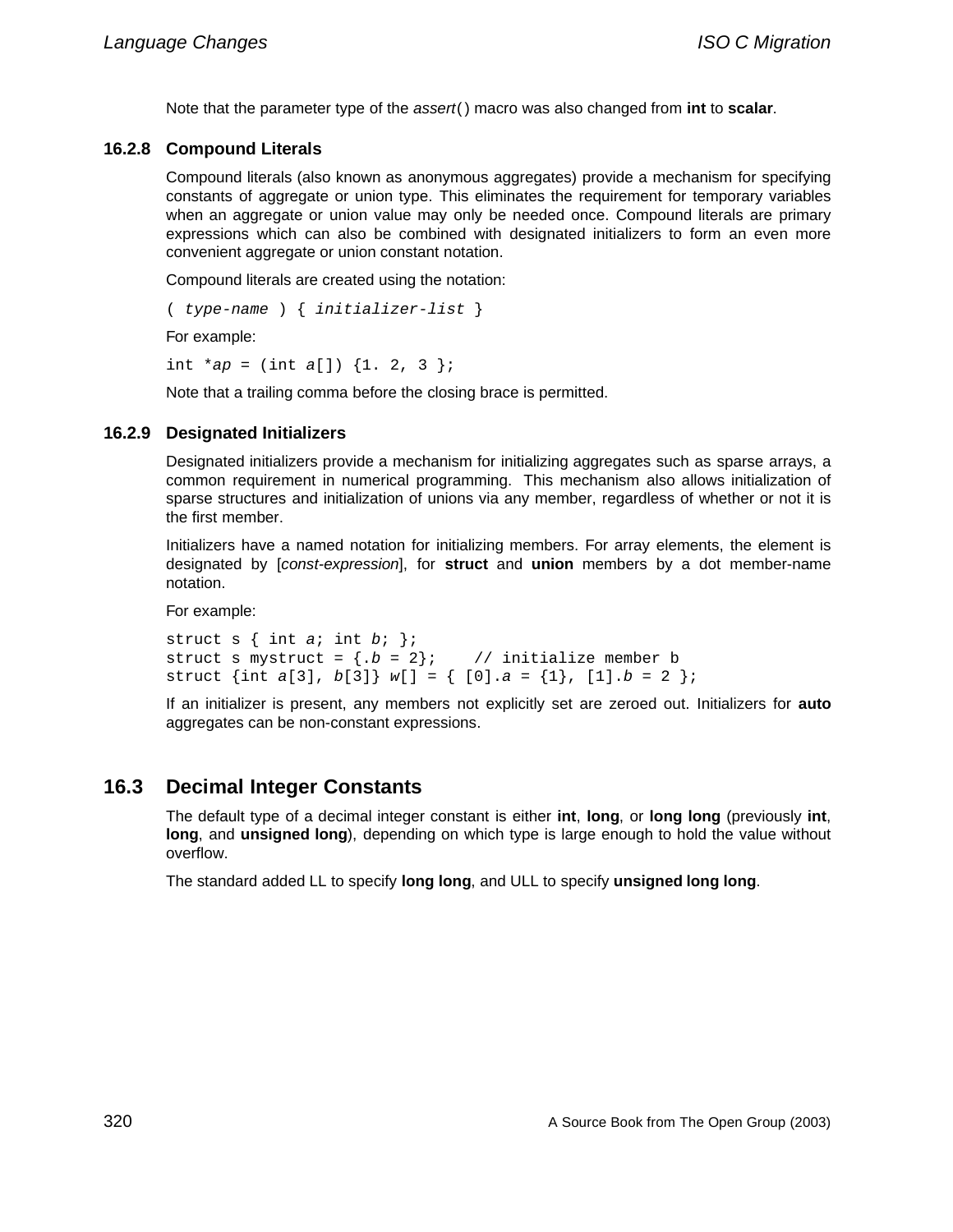## **16.3.1 String Literals**

The standard defines a number of macros as expanding into character string literals that are frequently needed as wide strings.

One example is the format specifier macros in **<inttypes.h>**. Rather than specifying two forms of each macro, one character string literal and one wide string literal, the decision was made to define the result of concatenating a character string literal and a wide string literal as a wide string literal.

# **16.4 Implicit Declarations**

Implicit declaration of functions is no longer permitted by the standard. There must be a least one type specifier otherwise a diagnostic is issued. However, after issuing the diagnostic, an implementation may choose to assume an implicit declaration and continue translation in order to support existing source code.

For example, the declaration  $fpm()$ ; was valid in previous revisions of the standard (equivalent to **int** fpm( );) but is now invalid.

## **16.4.1 sizeof**

With the addition of variable length arrays, the sizeof operator is a constant expression only if the type of the operand is not a variable length array type.

Note: It is still possible to determine the number of elements in a variable length array vla with sizeof(vla)/sizeof(vla[0]).

## **16.4.2 Multiplicative Operators**

In previous revisions of the standard, division of integers involving negative operands could round upward or downward in an implementation-defined manner. The standard now mandates that, as in Fortran, the result always truncates toward zero.

For example, both of the following truncate towards zero:

```
-22 / 7 = -3-22 % 7 = -1
```
This was done to facilitate porting of code from Fortran to C.

### **16.4.3 Enumeration Specifiers**

A common extension to many C implementations is to allow a trailing comma after the list of enumeration constants. The standard now permits this.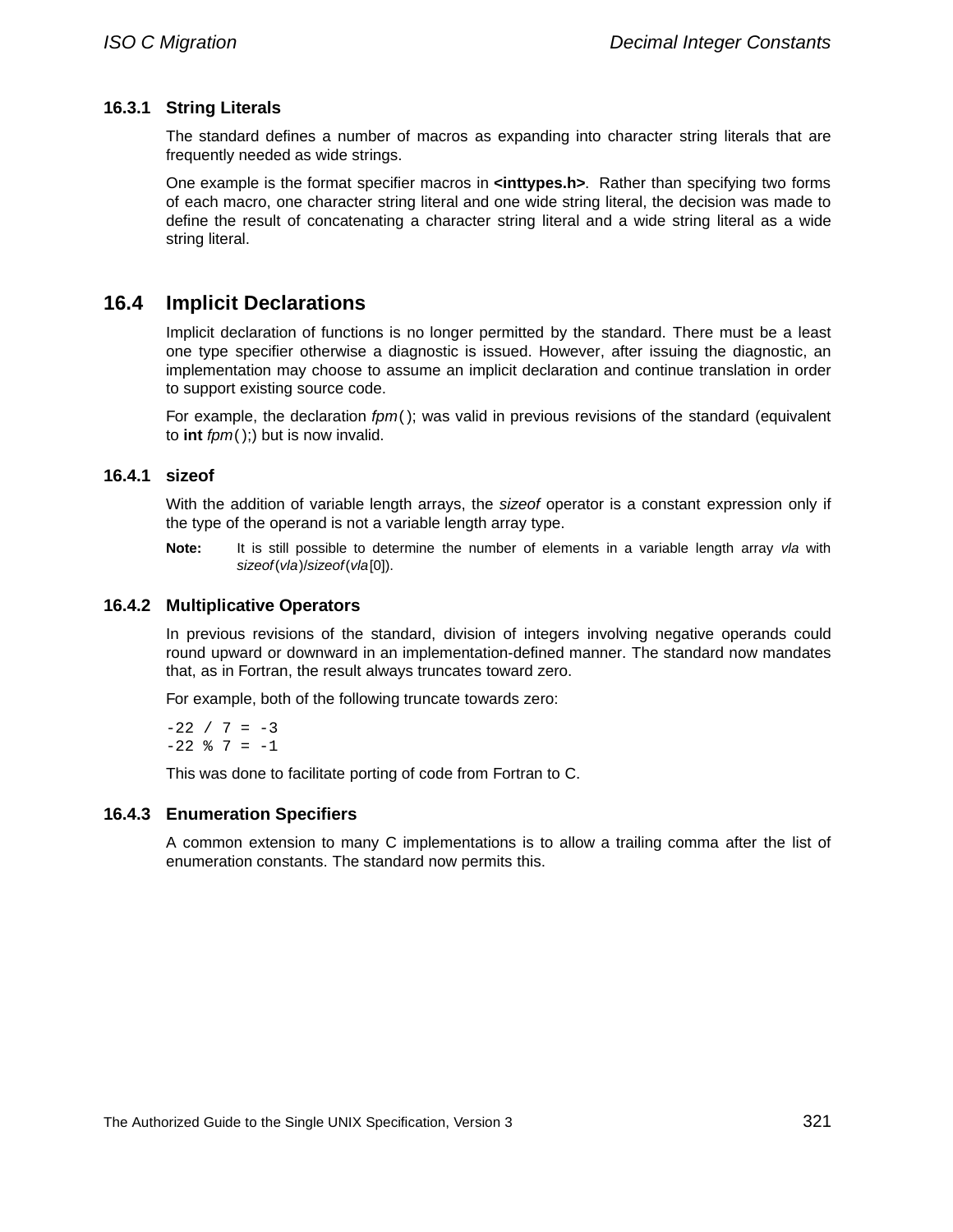# **16.5 Variable Length Array**

A new array type, called a variable length array type, was added to the standard. The number of elements specified in the declaration of a variable length array type is not specified by the source code; rather it is a computed value determined at runtime.

Multi-dimensional variable-length arrays are permitted.

Some things cannot be declared as a variable length array type, including:

- File scope identifiers
- Arrays declared using either **static** or **extern** storage class specifiers
- Structure and union members

The rationale behind this new array type was that some standard method to support runtime array sizing was considered crucial for C's acceptance in the numerical computing world. Before this revision of the standard, the size expression was required to be an integer constant expression.

### **16.5.1 Array Declarations**

The **static** storage class specifier and the type-qualifiers **restrict**, **const**, or **volatile** can now be used inside the square brackets of an array type declaration, but only in the outermost array type derivation of a function parameter.

int foo(const int a[static 10]);

In the above example, the **static** keyword will guarantee that the pointer to the array a is not NULL, and points to an object of the appropriate type.

## **16.5.2 Array Type Compatibility**

Array type compatibility was extended so that variable length arrays are compatible with both an array of known constant size and an array with an incomplete type.

### **16.5.3 Incomplete Array Structure Members**

The last member of a structure with more than one member can now be an incomplete array type. This incomplete member is called a flexible array member.

Consider the following example

```
struct s { int n;
           double d[];
};
size_t sz = sizeof( struct s );
struct s * sp = malloc(sz + 10);
```
The structure pointer **sp** behaves as if the structure **s** had been declared as

struct s { int n; double d[10]; };

The size of the structure is equal to the offset of the last element of an otherwise identical structure that replaces the flexible array member with an array of unspecified length. When a '.' or a '->' operator point to a structure with a flexible array member and the right operand names that member, it behaves as if that member were replaced with the longest array with the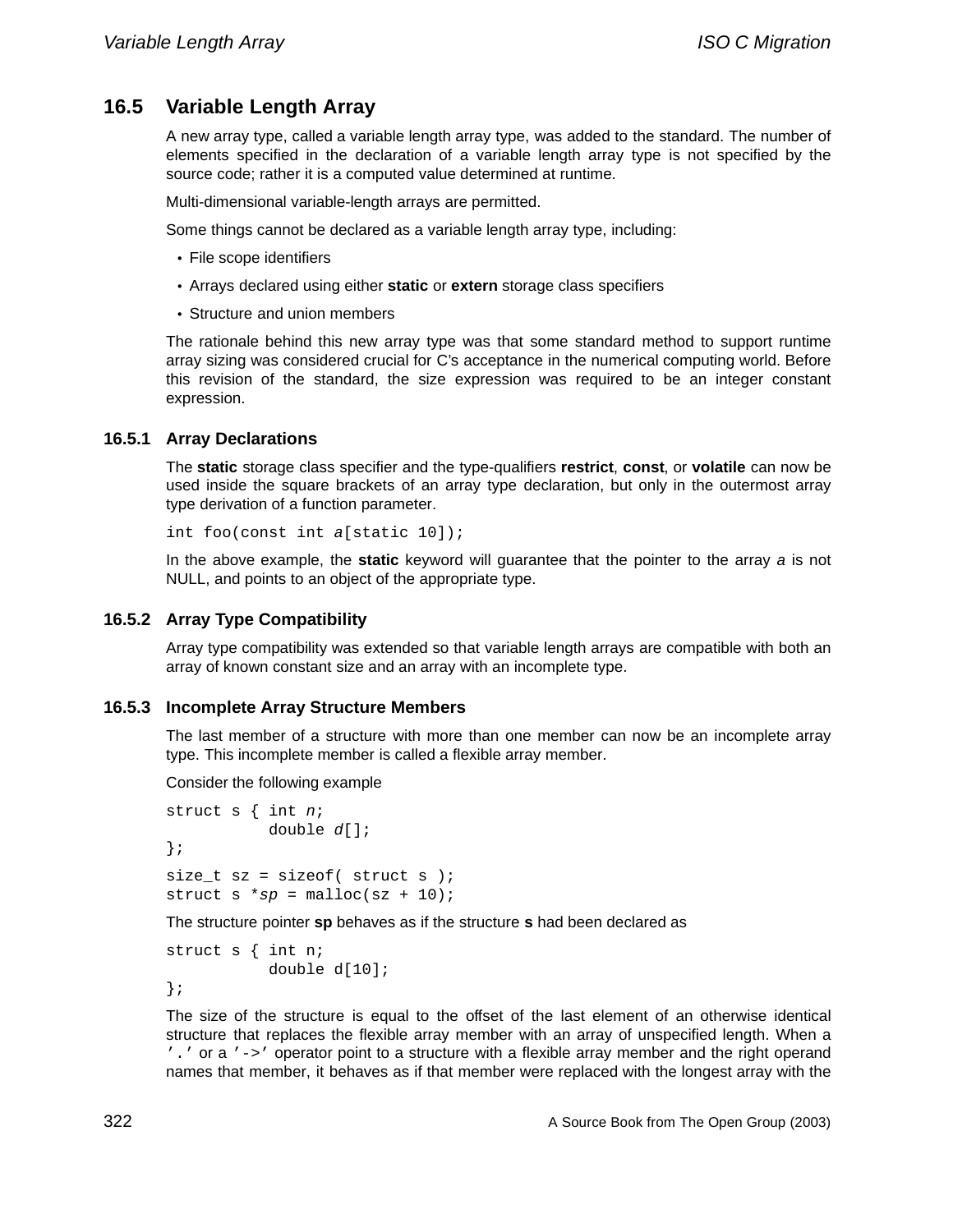same element type that would not make the structure larger than the object being accessed.

The offset of the array remains that of the flexible array member, even if this would differ from that of the replacement array. If this array would have no elements, it behaves as if it had one element. However, behavior is undefined if any attempt is made to access that element or to generate a pointer one past it.

#### **16.5.4 Blocks**

A common coding practice is to always use compound statements for every selection and iteration statement to guard against inadvertent problems when changes are made to the source code.

Because this can lead to surprising behavior in connection with certain uses of compound literals, the concept of a block was expanded in this revision of the standard.

As in C++, all selection and iteration statements, and their associated substatements, are now defined to be blocks, even if they are not also compound statements. If compound literals are defined in selection or iteration statements, their lifetimes are limited to the implied enclosing block.

# **16.5.5 The for Statement**

The standard now permits loop counter variables as part of a **for** statement. Such a variable is in a new scope (so it does not affect any other variable of the same name), is destroyed at the end of the loop, and must have **auto** or **register** storage class.

```
for (int i = 0; i < 10; i++)printf("Loop number: %d\n", i);
```
# **16.5.6 errno**

For underflow, errno is no longer required to be set to [EDOM] or [ERANGE].

# **16.6 Comments**

Support for //-style comments was added due to their utility and widespread existing practice, especially in dual C/C++ translators. This is a quiet change which could cause different semantics between this standard and C89. Consider the following example:

 $a = b$  //\*divisor:\*/ f + e;

According to this standard this is the same as:

 $a = b + e$ ;

but in previous revisions of the standard it was the same as:

$$
a = b / f + ei
$$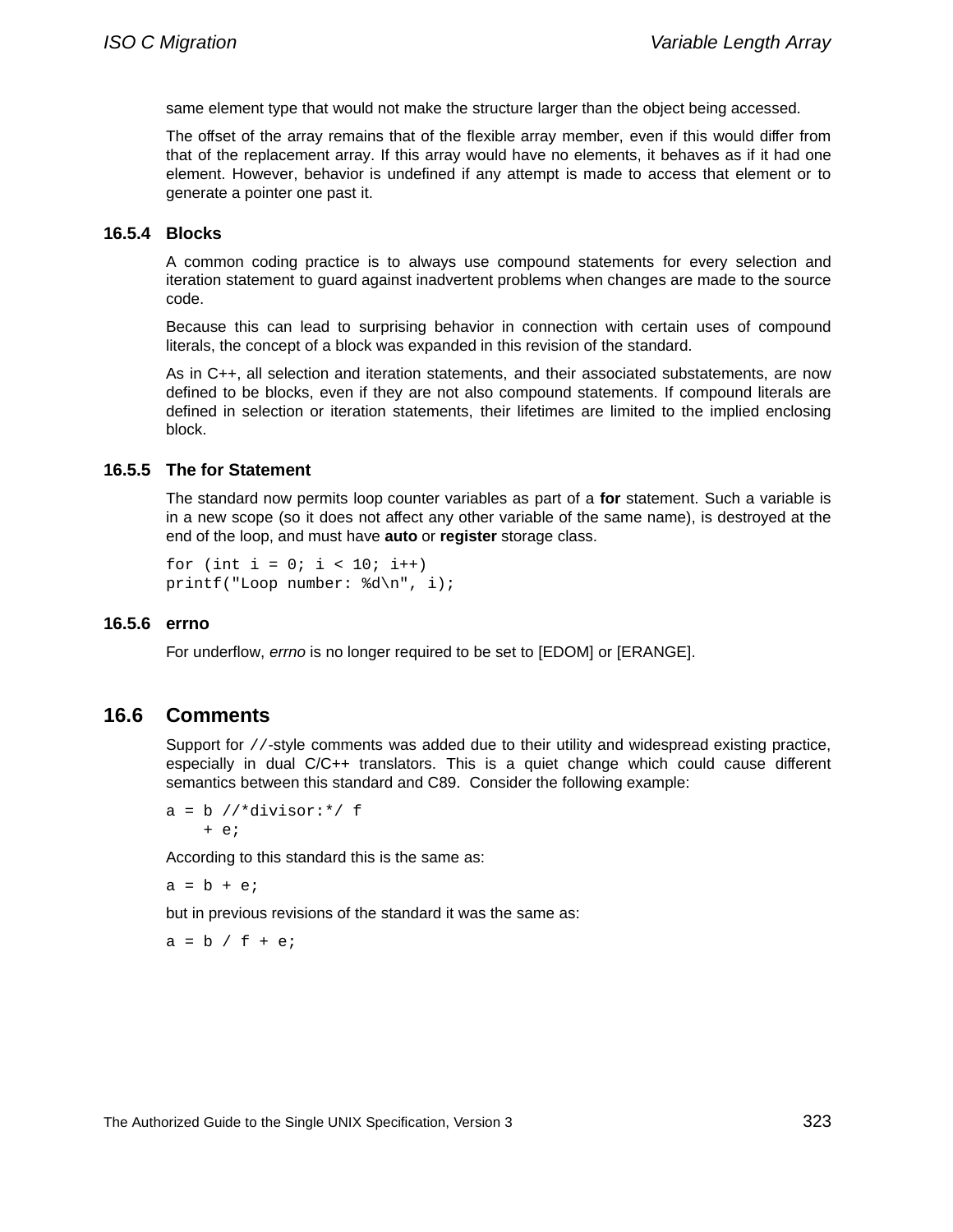# **16.6.1 Hexadecimal Floating-Point Constants**

Because hexadecimal notation more clearly expresses the significance of floating constants, the standard now supports hexadecimal floating-point constants.

The binary-exponent part is required, instead of being optional as it is for decimal notation, to avoid ambiguity resulting from an  $f \in \mathcal{F}$  suffix being mistaken as a hexadecimal digit. The exponent indicates the power of 2 by which the significant part is to be scaled.

# **16.6.2 Predefined Macros**

New predefined macros include:

\_ \_STDC\_VERSION\_ \_ Defined to be 199901L to indicate the current revision of the standard.

\_\_STDC\_HOSTED\_\_ Defined as 1 if the implementation is hosted; otherwise, 0.

# **16.6.3 Source File Inclusion**

The number of significant characters in header and source file names was raised from six to eight, and digits are now allowed.

# **16.6.4 Translation-Time Arithmetic**

The standard now mandates that translation-time arithmetic be done using **intmax\_t** or **uintmax\_t**, which must comprise at least 64 bits and must match the execution environment.

Previously, a translator was permitted to evaluate expressions using the **long** integer or **unsigned long** integer arithmetic native to the translation environment.

# **16.6.5 Minimum Maximum Line Length**

The minimum maximum line length was increased from 254 to 4095.

#### **16.6.6 Case-Sensitive Identifiers**

All identifiers are now case-sensitive. In previous revisions of the standard, it was implementation-defined whether an implementation ignored the case of external identifiers.

# **16.6.7 #line Directive**

This directive now allows the specification of a line number up to 2\*\*31−1. Previously the limit was 32 767.

#### **16.6.8 Empty Argument Macros**

Empty arguments are now explicitly allowed. In previous revisions of the standard, this resulted in undefined behavior. Stringification (**#** operator) of an empty argument yields the empty string, concatenation (**##** operator) of an empty argument with a non-empty argument produces the non-empty argument, and concatenation of two empty arguments produces nothing.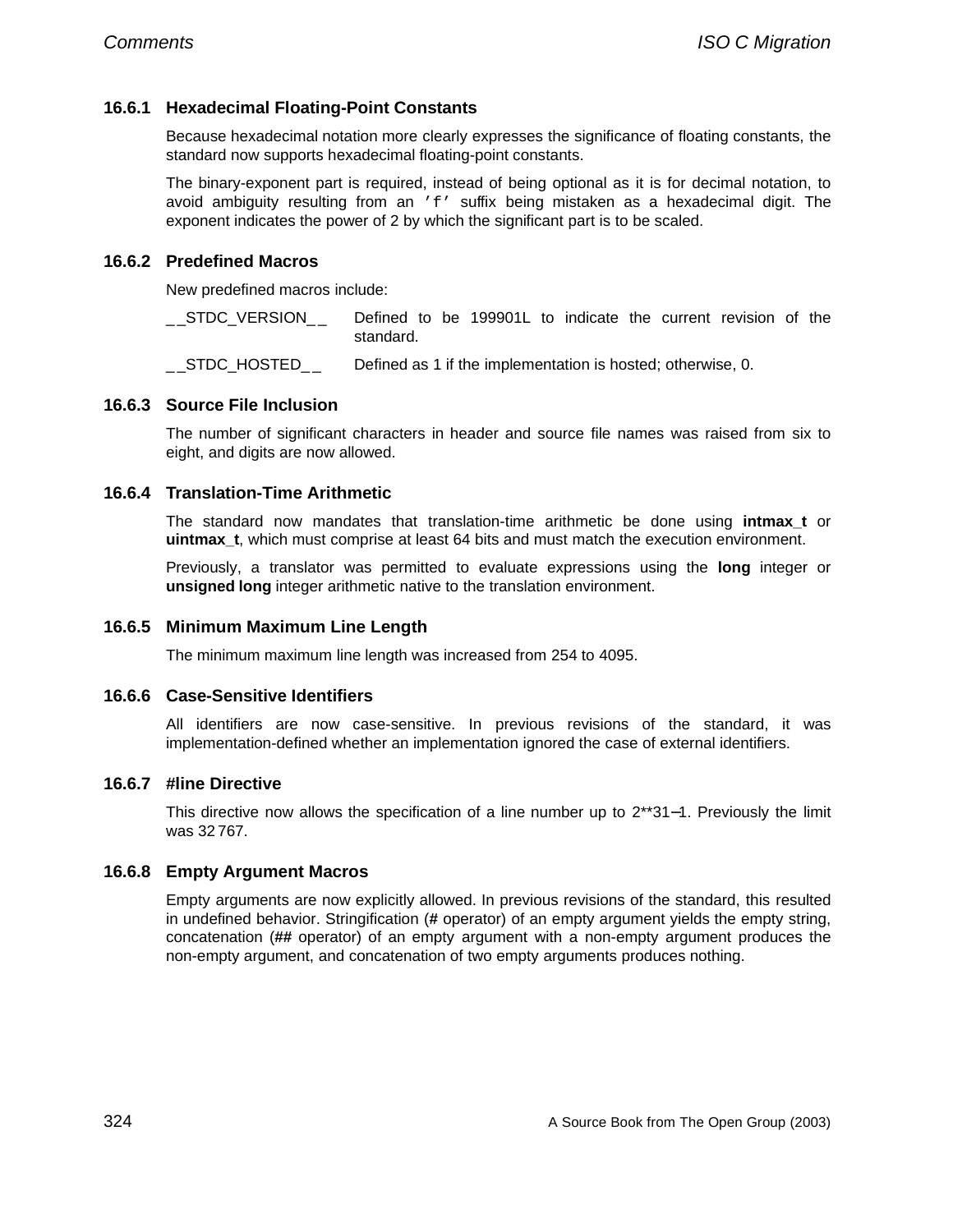# **16.6.9 Pragmas**

Some **pragma** directives have been standardized. Directives whose first preprocessing token is **STDC** are reserved for standardized directives.

As an alternative syntax for a **pragma** directive, the preprocessing operator **\_Pragma** is specified. This has the advantage that it can be used in a macro replacement list.

#### **16.6.10 Translation Limits**

A number of the program translation limits were significantly increased.

The number of significant initial characters in an internal identifier or a macro name was increased from 31 to 63.

The number of significant characters in an external identifier has increased from 6 to 31 casesensitive characters.

Note that each universal character name (UCN) specifying a short identifier of 0000FFFF or less is considered to be 6 characters, while a long UCN counts as 10 characters.

While an implementation is not obliged to remember more than the first 63 characters of an identifier with internal linkage, or the first 31 characters of an identifier with external linkage, the programmer is effectively prohibited from intentionally creating two different identifiers that are the same within the appropriate length.

The minimum maximum limit of cases in a switch statement was increased to 1 023.

#### **16.6.11 Token Pasting**

The standard replaced non-digit with identifier-non-digit in the grammar to allow the token pasting operator, **##**, to work as expected with characters which are not part of the basic character set.

#### **16.6.12 Variadic Macros**

The standard extended the functionality of the punctuator "..." (ellipsis; denoting a variable number of trailing arguments) to function-like macros. For replacement, the variable arguments (including the separating commas) are ''collected'' into one single extra argument that can be referenced as \_\_VA\_ARGS \_\_ within the macro's replacement list.

#### For example:

```
#define MyLog(...) fprintf(stderr, __VA_ARGS__)
main()
{
    int array bound = 10;
    int array index = 11;
    ......
   MyLog("ERROR: Index out of bound: %d %d\n", array_index,
       array_bound);
    ......
}
```
There must be at least one argument to match the ellipsis. This requirement avoids problems that might occur when the trailing arguments are included in a list of arguments to another macro or function.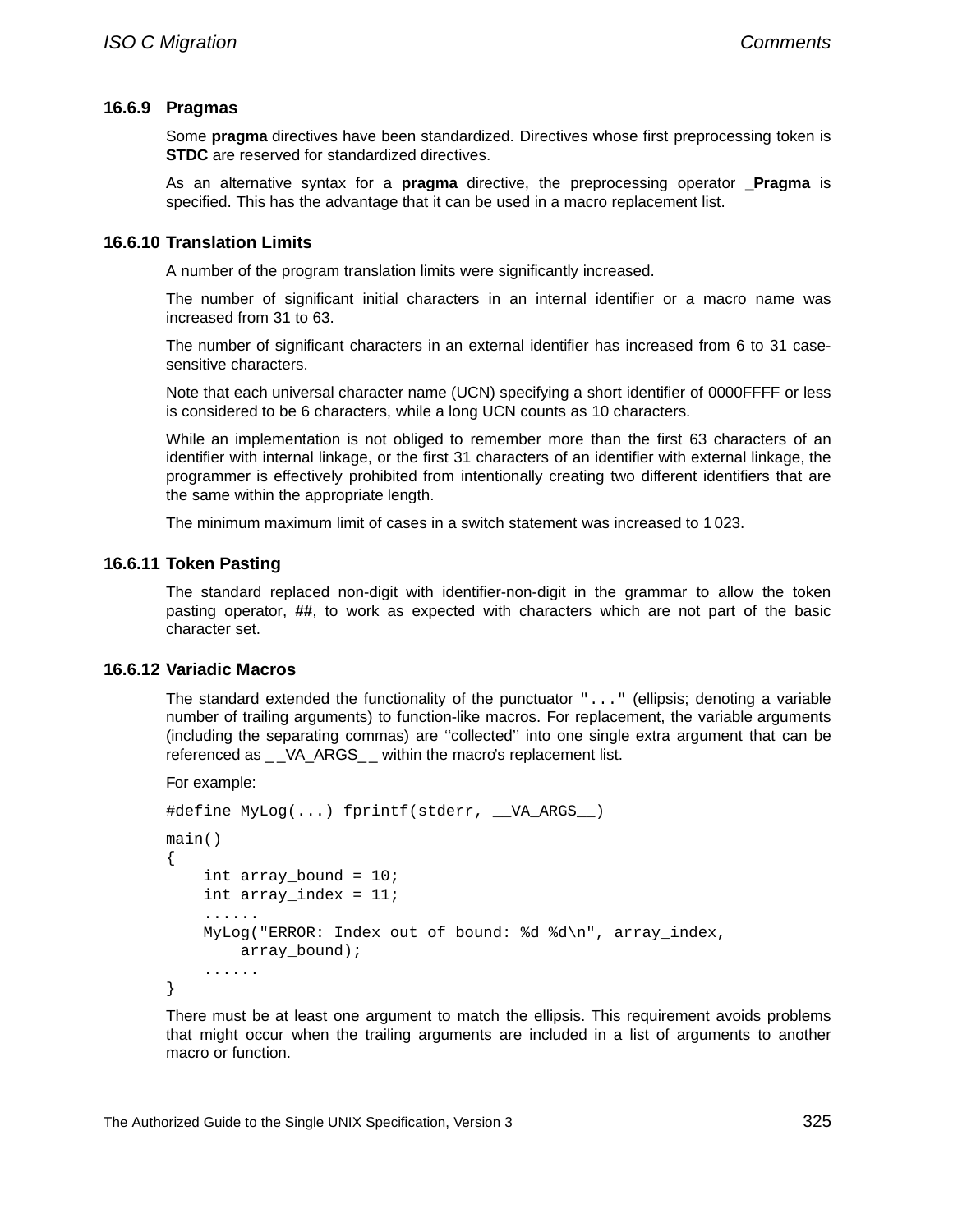# **16.6.13 va\_copy( )**

In previous revisions of the standard, it was not possible to backtrack and examine one or more arguments a second time when processing a variable argument list. The only way to do this was to reprocess the variable argument list.

The va\_copy( ) macro provides a mechanism for copying the **va\_list** object used to represent processing of the arguments. Calling the va\_copy( ) macro exactly duplicates the **va\_list** object.

**Note:** A separate call to the va\_end() macro is required to remove the new **va\_list** object.

# **16.7 Headers**

The following new headers were added to the standard:

- **<complex.h>** Defines a number of macros and functions for use with the three complex arithmetic types defined in the standard.
- **<fenv.h>** Defines a number of types, macros, and functions that can be used to test, control, and access an implementation's floating-point environment.
- **<inttypes.h>** Defines a type and a number of macros and functions for manipulating integers; **<stdint.h>** is a subset of this header.
- **<stdbool.h>** Defines a number of macros for accessing the new Boolean type **Bool** and writing Boolean tests.
- **<tgmath.h>** Defines a large number of type-generic macros that invoke the correct math function from **<math.h>** or from **<complex.h>** depending upon their argument types.

# **16.8 Integer Types**

The purpose of the **<inttypes.h>** header is to provide a set of integer types whose definitions are consistent across platforms. Consistent use of these integer types should greatly increase the portability of source code across platforms.

The header **<stdint.h>** is a subset of **<inttypes.h>** and may be more suitable for use in freestanding environments, which might not support the formatted I/O functions. It declares sets of integer types having specified widths and corresponding macros that specify limits of the declared types and construct suitable constants.

The following categories of integer types are defined:

- Types having exact widths
- Types having at least certain specified widths
- Fastest types having at least certain specified widths
- Types wide enough to hold pointers to objects
- Types having greatest width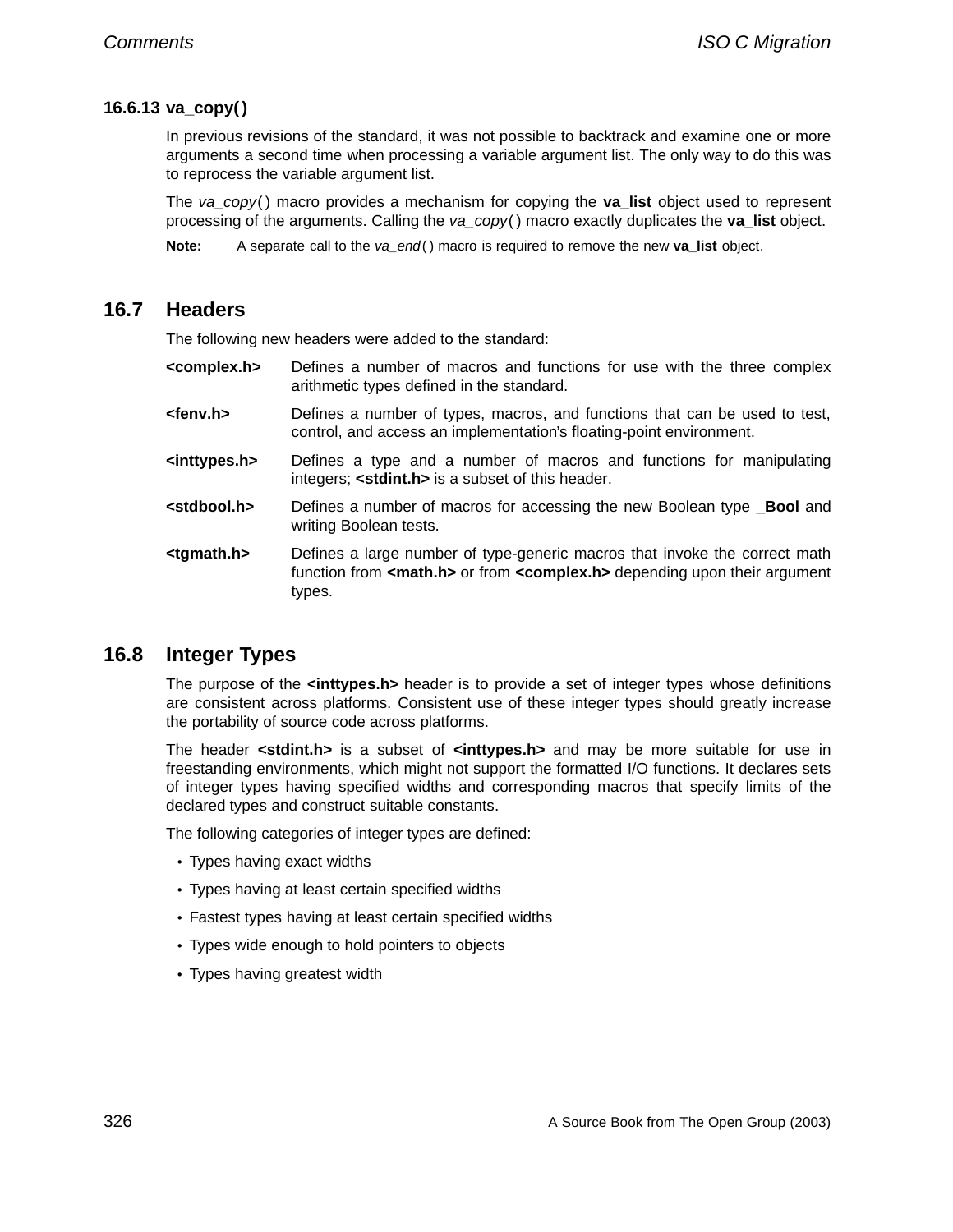# **16.8.1 Exact-Width Integer Types**

The **typedef** name **intN\_t** designates a signed integer type with width N bits, no padding bits, and a two's complement representation. The **typedef** name **uintN\_t** designates an unsigned integer type with width N.

For example, **int16\_t** is an unsigned integer type with a width of exactly 16 bits.

Exact-width types are optional. However, if an implementation provides integer types with widths of 8, 16, 32, or 64 bits, it must define the corresponding **typedef** names.

### **16.8.2 Minimum-Width Integer Types**

The **typedef** names **int leastN t** and **uint leastN t**, respectively, designate signed and unsigned integer types with a width of at least N bits, such that no signed integer type with lesser size has at least the specified width.

For example, **uint\_least16\_t** denotes an unsigned integer type with a width of at least 16 bits.

The following types are mandatory:

**int\_least8\_t int\_least16\_t int\_least64\_t int\_least32\_t uint\_least8\_t uint\_least16\_t uint\_least64\_t uint\_least32\_t**

#### **16.8.3 Fastest Minimum-Width Integer Types**

The **typedef** names **int\_fastN\_t** and **uint\_fastN\_t**, respectively, designate the (usually) fastest signed and unsigned integer types with a width of at least N bits.

The following types are mandatory:

**int\_fast8\_t int\_fast16\_t int\_fast64\_t uint\_fast16\_t uint\_fast64\_t int\_fast32\_t uint\_fast8\_t uint\_fast32\_t**

#### **16.8.4 Integer Types Capable of Holding Object Pointers**

The optional **intptr\_t** and **uintptr\_t** types, respectively, designate a signed and unsigned integer type with the property that any valid pointer to **void** can be converted to this type, then converted back to a pointer to **void** and the result will compare equal to the original pointer.

#### **16.8.5 Greatest-Width Integer Types**

The **intmax\_t** and **uintmax\_t** types, respectively, designate a signed integer type capable of representing any value of any signed integer type, and an unsigned integer type capable of representing any value of any unsigned integer type.

For each type declared in **<stdint.h>** conversion macros, which expand to the correct format specifiers, are defined for use with the formatted input/output functions such as fprintf() and fscanf( ).

The fprintf() macros for signed integers are:

| <b>PRIdFASTN</b> | PRIdMAX      | PRINPRT         | <b>PRILEASTN</b> | <b>PRIN</b>   |
|------------------|--------------|-----------------|------------------|---------------|
| PRIdLEASTN       | <b>PRIdN</b> | <b>PRIFASTN</b> | PRIMAX           | <b>PRIPRT</b> |

The PRId macros each expand to a string literal suitable for use as a d print conversion specifier, plus any needed qualifiers, to convert values of the types **int8\_t**, **int16\_t**, **int32\_t**, or **int64\_t**, respectively.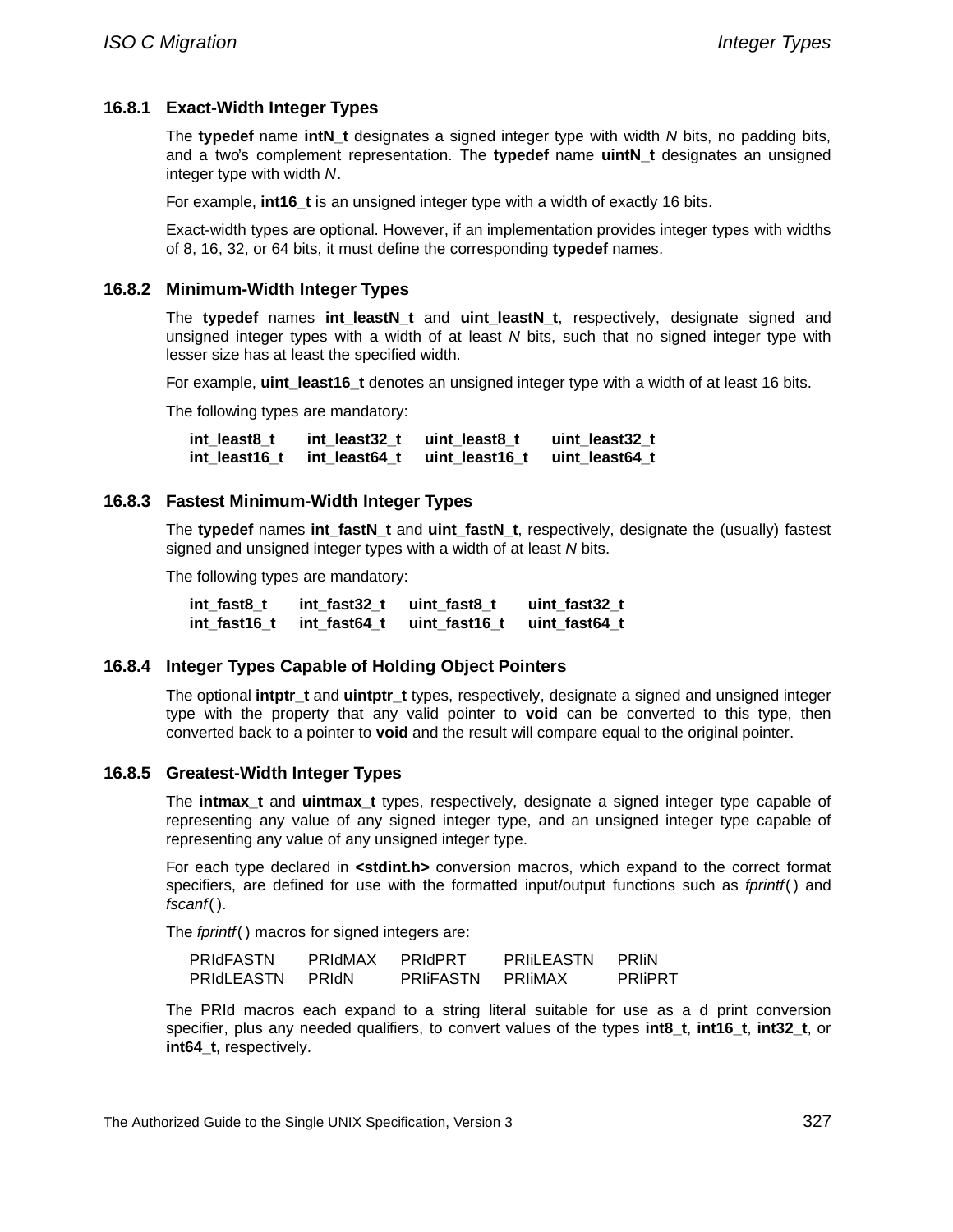The PRIdLEAST macros each expand to a string literal suitable for use as a d print conversion specifier, plus any needed qualifiers, to convert values of the types **int\_least8\_t**, **int\_least16\_t**, **int\_least32\_t**, or **int\_least64\_t**, respectively.

The PRIdFAST macros each expand to a string literal suitable for use as a d print conversion specifier, plus any needed qualifiers, to convert values of the types **int\_fast8\_t**, **int\_fast16\_t**, **int\_fast32\_t**, or **int\_fast64\_t**, respectively.

The PRIdMAX macro expands to a string literal suitable for use as a d print conversion specifier, plus any needed qualifiers, to convert values of the type **intmax\_t**.

The PRIdPTR macro expands to a string literal suitable for use as a d print conversion specifier, plus any needed qualifiers, to convert values of the type **intptr\_t**.

The following example shows part of one possible implementation of the these macros in an LP64 programming model:

| #define PRId8  |                     | "hhd"  |
|----------------|---------------------|--------|
| #define PRId16 |                     | "hd"   |
| #define PRId32 |                     | "ה "   |
| #define PRId64 |                     | "ld"   |
|                | #define PRIdFAST8   | "hhd"  |
|                | #define PRIdFAST16  | "hd"   |
|                | #define PRIdFAST32  | "ה "   |
|                | #define PRIdFAST64  | "ld"   |
|                | #define PRIdLEAST8  | "hhd"  |
|                | #define PRIdLEAST16 | "hd"   |
|                | #define PRIdLEAST32 | " P "  |
|                | #define PRIdLEAST64 | " 19 " |
|                |                     |        |

Corresponding fprintf() macros are defined for unsigned integers (PRIo, PRIu, PRIx, and PRIX).

For fscanf(), the macro names start with SCN instead of PRN. (SCNd and SCNi for signed integers; SCNo, SCNu, SCNx for unsigned integers.)

A new structure type **imaxdiv\_t** is defined. It is the type of structure returned by imaxdiv( ).

The following function computes the absolute value of an integer *j*:

 $intmax_t$  imaxabs(intmax\_t j);

The following function computes both the quotient and remainder in a single operation:

imaxdiv\_t imaxdiv(intmax\_t numer, intmax\_t denom);

The following functions are equivalent to the *strtol* family of functions, except that the initial portion of the string is converted to **intmax\_t** and **uintmax\_t** representation, respectively:

```
intmax_t strtoimax(const char *restrict nptr,
    char **restrict endptr, int base);
uintmax_t strtoumax(const char *restrict nptr,
    char **restrict endptr, int base);
```
The following functions are equivalent to the wcstol family of functions, except that the initial portion of the wide string is converted to **intmax\_t** and **uintmax\_t** representation, respectively:

```
intmax_t wcstoimax(const wchar_t *restrict nptr,
    wchar_t **restrict endptr, int base);
uintmax_t wcstoumax(const wchar_t *restrict nptr,
```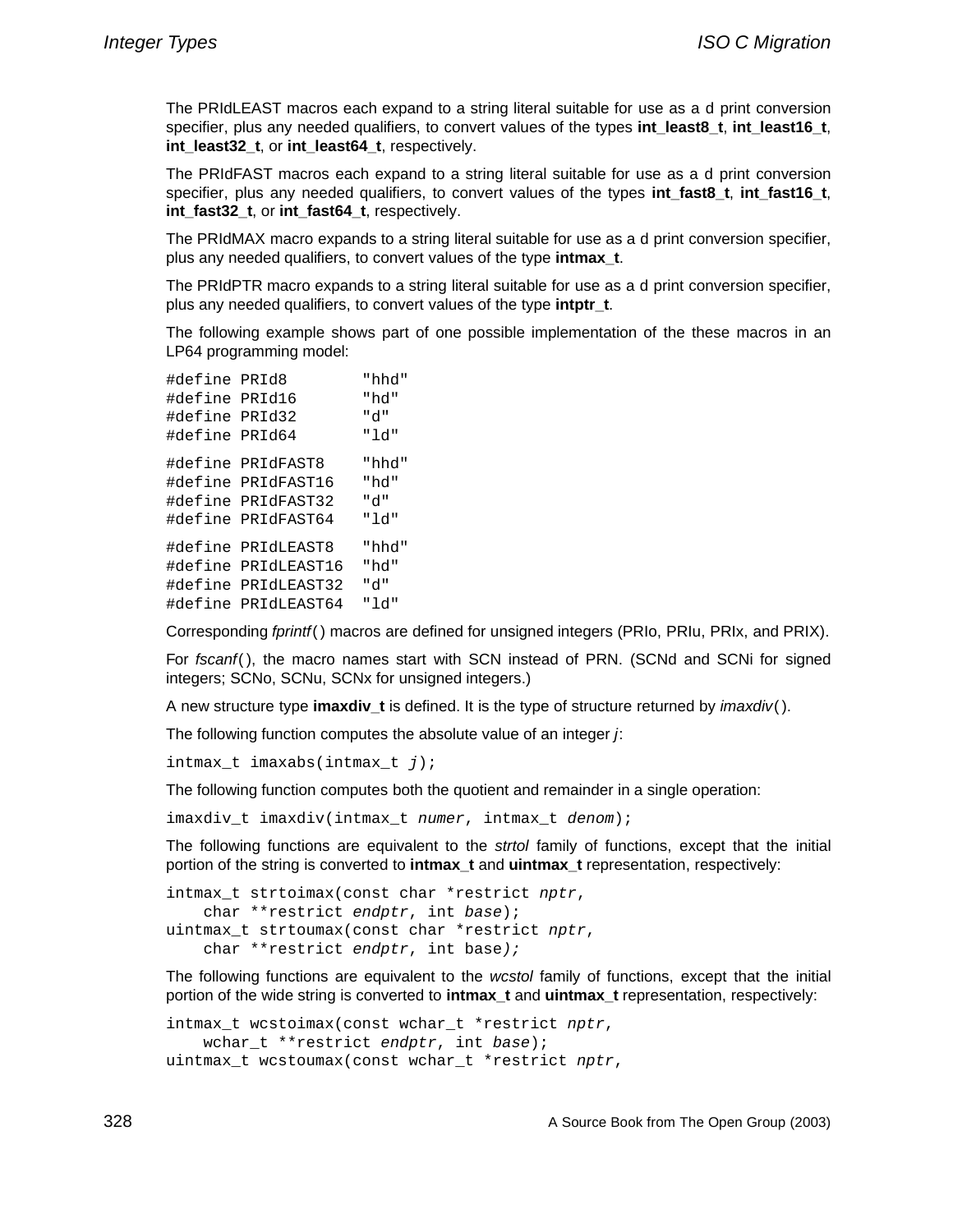wchar\_t \*\*restrict endptr, int base);

#### **16.8.6 Limits of Specified-Width Integer Types**

The standard specifies the minimum and maximum limits for all of the types declared in the **<stdint.h>** header.

For example, the minimum value of an exact-width unsigned integer type is {UINTn\_MAX}, where n is an unsigned decimal integer with no leading zeros, whose value is exactly  $2^{*}n-1$ .

#### **16.8.7 Macros**

The macros INTN  $C()$  and UINTN  $C()$  expand to a signed integer constant whose type and value is **int\_leastN\_t**, and an unsigned integer constant whose type and value is **uint\_leastN\_t**, respectively.

The macro INTMAX\_C( ) expands to a integer constant whose type is **intmax\_t**, and UINTMAX\_C( ) expands to an unsigned integer constant whose type **uintmax\_t**.

# **16.9 Complex Numbers**

Support for complex numbers and complex number arithmetic is new, and was added as part of the effort to make the C language more attractive for general numerical programming. The underlying implementation of the complex types is explicitly stated to be Cartesian, rather than polar, for consistency with other programming languages. Thus values are interpreted as radians, not degrees.

The header **<complex.h>** contains the macro definitions and function declarations that support complex arithmetic.

Two new type specifiers were defined:

\_Complex

Imaginary (Only if an implementation supports a pure imaginary type.)

A new type qualifier complex (actually a macro which expands to \_Complex) is used to denote a number as being a complex number.

Three complex types were defined:

- **float complex**
- **double complex**
- **long double complex**

The corresponding real type is the type obtained by deleting the type qualifier **complex** from the complex type name.

A complex type has the same representation and alignment requirements as an array type containing exactly two elements of the corresponding real type; the first element is equal to the real part, and the second element to the imaginary part, of the complex number.

There is no special syntax for constants; instead there is a new macro Complex I, which has a complex value whose real part is zero and whose imaginary part is  $x$ . Note that \_Complex\_I\*\_Complex\_I has a value of −1, but the type of that value is **complex**.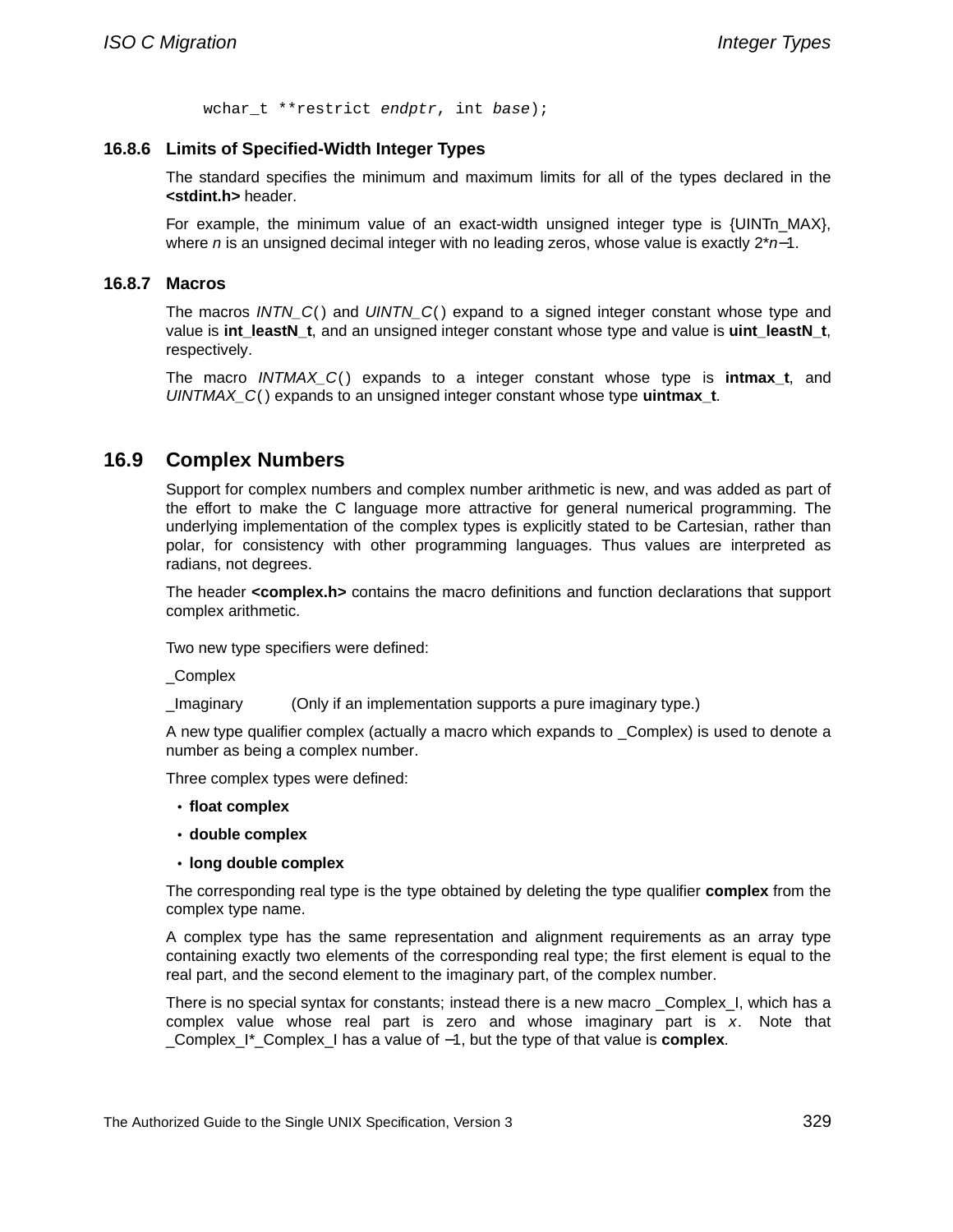The standard reserves the keyword **\_Imaginary** for use as a type-specifier in conjunction with the pure imaginary type. The macros imaginary and Imaginary\_I are defined only if an implementation supports a pure **imaginary** type. Such support is optional. See Annex G of the standard for further details. If defined, they expand to \_Imaginary and a constant expression of type **const float \_Imaginary** with the value of the imaginary unit.

The macro I expands to \_Imaginary\_I, if defined, else to \_Complex\_I. Thus a complex number constant  $(3.0 +4.0i)$  could be written as either  $3.0+4.0<sup>*</sup>$  or  $3.0+4.0<sup>*</sup>$  Complex<sup>1</sup>.

The choice of  $i \in \mathbb{N}$  instead of  $i \in \mathbb{N}$  for the imaginary unit was because of the widespread use of the identifier 'i' for other purposes. A program can use a different identifier (for example, 'z') for the imaginary unit by undefining  $'I'$  and defining  $'z'$  as follows:

```
#include <complex.h>
#undef I
#define z _Imaginary_z
```
Annex G, which is marked informative, specifies complex arithmetic intended to be compatible with the IEC 60559: 1989 standard real floating-point arithmetic, This annex was designated as informative because of insufficient prior art for normative status. An implementation claiming such conformance should define \_\_STDC\_IEC\_559\_COMPLEX to be 1.

The **pragma STDC CX\_LIMITED\_RANGE** can be used to indicate (ON) that the usual mathematical formulas for complex arithmetic may be used. Such formulas are problematic because of overflow, underflow, and handling of infinities.

The following new functions relate to complex arithmetic.

#### **16.9.1 Trigonometric Functions**

The complex arc cosine functions compute the complex arc cosine of  $z$ , with branch cuts outside the interval [−1,+1] along the real axis.

```
double complex cacos(double complex z);
float complex cacosf(float complex z);
long double complex cacosl(long double complex z);
```
The complex arc sine functions compute the complex arc sine of z, with branch cuts outside the interval [−1,+1] along the real axis.

```
double complex casin(double complex z);
float complex casinf(float complex z);
long double complex casinl(long double complex z);
```
The complex arc tangent functions compute the complex arc tangent of z, with branch cuts outside the interval [−i,+i] along the imaginary axis.

```
double complex catan(double complex z);
float complex catanf(float complex z);
long double complex catanl(long double complex z);
```
The complex cosine functions compute the complex cosine of z.

```
double complex ccos(double complex z);
float complex ccosf(float complex z);
long double complex ccosl(long double complex z);
```
The complex sine functions compute the complex sine of z.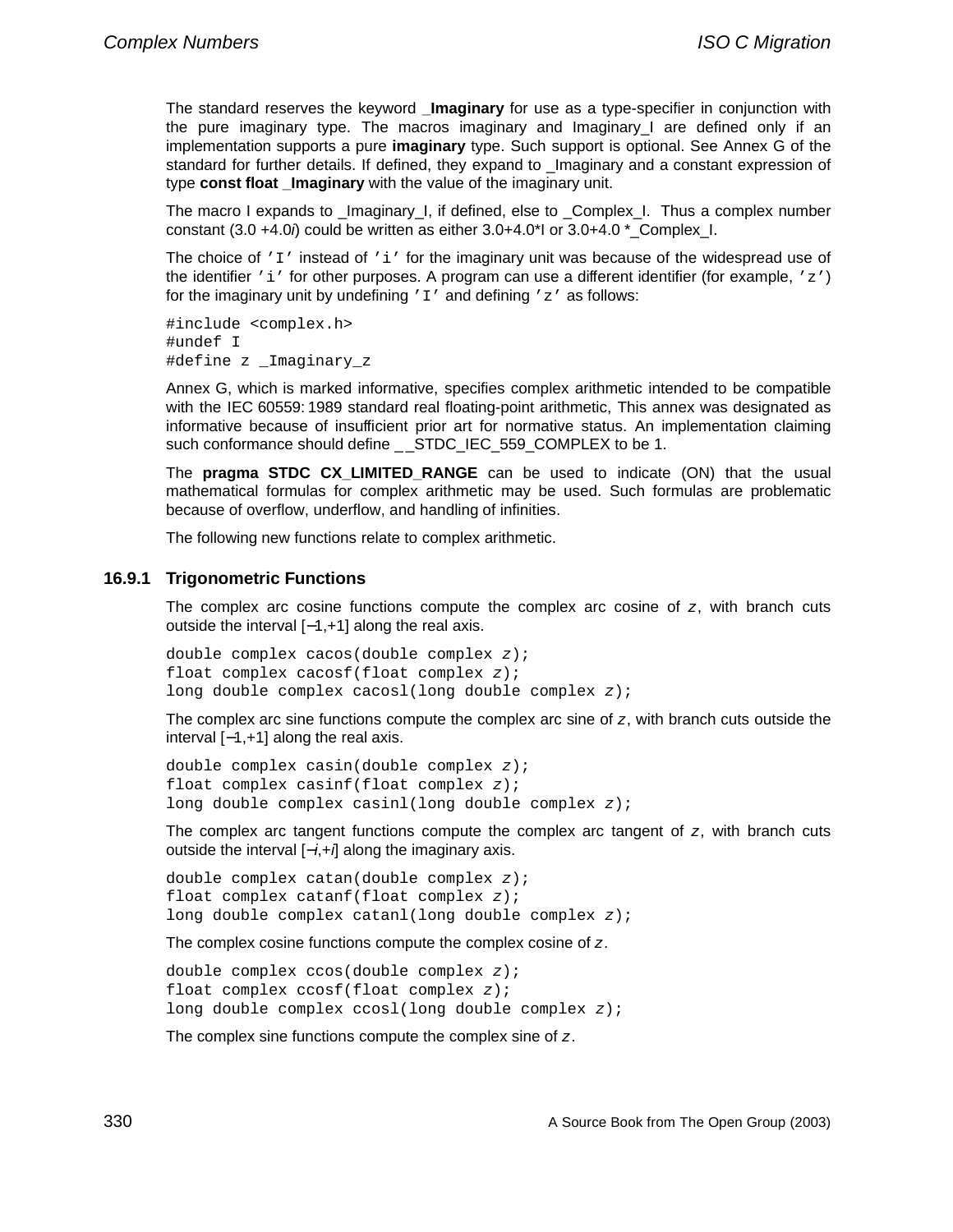double complex csin(double complex z); float complex csinf(float complex z); long double complex csinl(long double complex z);

The complex tangent functions compute the complex tangent of z.

double complex ctan(double complex z); float complex ctanf(float complex z); long double complex ctanl(long double complex z);

#### **16.9.2 Hyperbolic Functions**

The complex arc hyperbolic cosine functions compute the complex arc hyperbolic cosine of z, with a branch cut at values less than 1 along the real axis.

```
double complex cacosh(double complex z);
float complex cacoshf(float complex z);
long double complex cacoshl(long double complex z);
```
The complex arc hyperbolic sine functions compute the complex arc hyperbolic sine of z, with branch cuts outside the interval [−i,+i] along the imaginary axis.

```
double complex casinh(double complex z);
float complex casinhf(float complex z);
long double complex casinhl(long double complex z);
```
The complex arc hyperbolic tangent functions compute the complex arc hyperbolic tangent of z, with branch cuts outside the interval [-1,+1] along the real axis.

```
double complex catanh(double complex z);
float complex catanhf(float complex z);
long double complex catanhl(long double complex z);
```
The complex hyperbolic cosine functions compute the complex hyperbolic cosine of z.

```
double complex ccosh(double complex z);
float complex ccoshf(float complex z);
long double complex ccoshl(long double complex z);
```
The complex hyperbolic sine functions compute the complex hyperbolic sine of z.

```
double complex csinh(double complex z);
float complex csinhf(float complex z);
long double complex csinhl(long double complex z);
```
The complex hyperbolic tangent functions compute the complex hyperbolic tangent of z.

```
double complex ctanh(double complex z);
float complex ctanhf(float complex z);
long double complex ctanhl(long double complex z);
```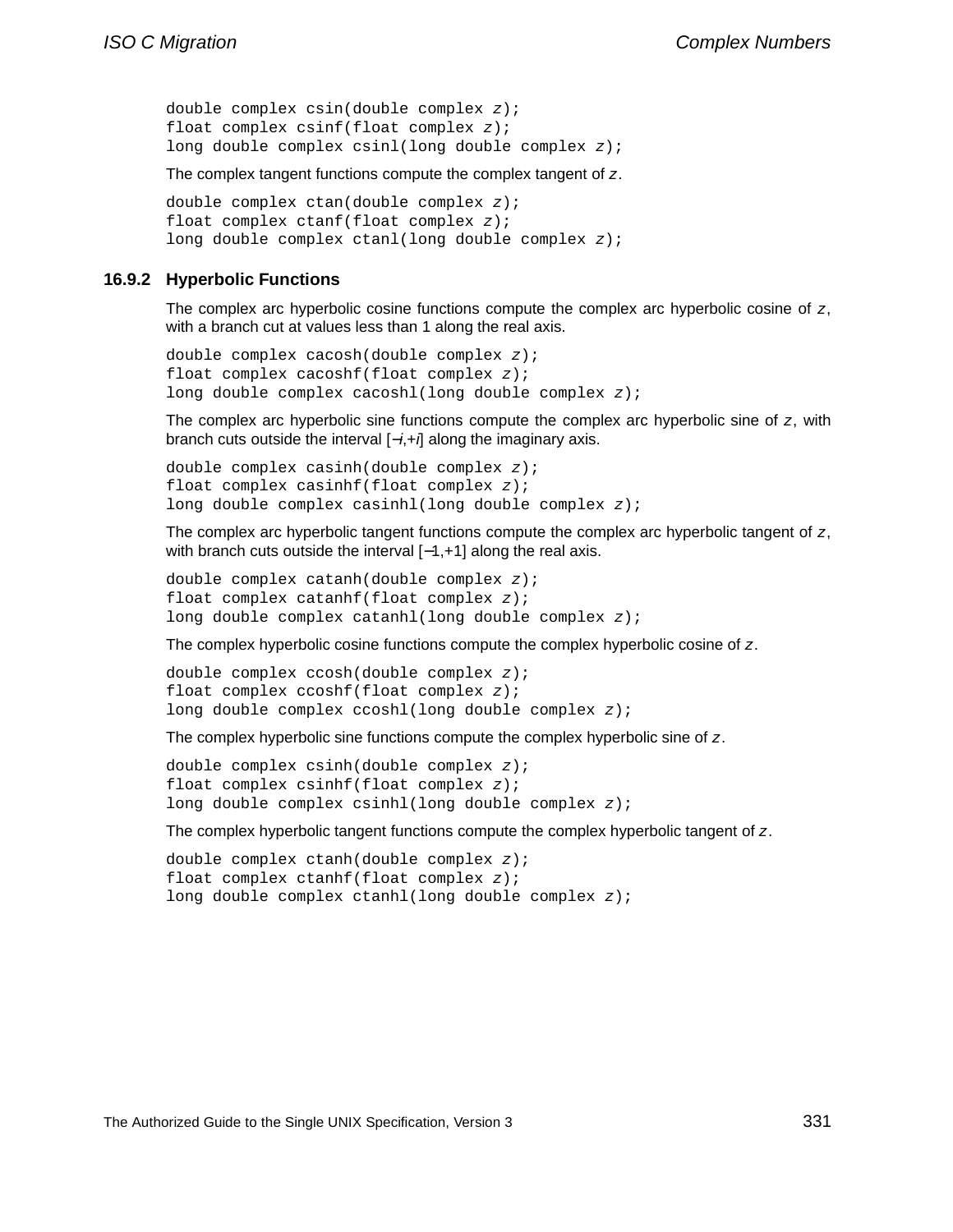# **16.9.3 Exponential and Logarithmic Functions**

The complex exponential functions compute the complex base-e exponential of z.

```
double complex cexp(double complex z);
float complex cexpf(float complex z);
long double complex cexpl(long double complex z);
```
The complex natural logarithm functions compute the complex natural logarithm of z, with a branch cut along the negative real axis.

```
double complex clog(double complex z);
float complex clogf(float complex z);
long double complex clogl(long double complex z);
```
#### **16.9.4 Power and Absolute-Value Functions**

The complex absolute value functions compute the modulus of x.

```
double complex cabs(double complex x);
float complex cabsf(float complex x);
long double complex cabsl(long double complex x);
```
The complex power functions compute the complex power function  $x^*y$ , with a branch cut for the first parameter along the negative real axis.

```
double complex cpow(double complex x, double complex y);
float complex cpowf(float complex x, float complex y);
long double complex cpowl(long double complex x,
    long double complex y);
```
The complex square root functions compute the complex square root of  $z$ , with a branch cut along the negative real axis.

double complex csqrt(double complex z); float complex csqrtf(float complex z); long double complex csqrtl(long double complex z);

#### **16.9.5 Manipulation Functions**

The complex argument functions compute the argument of  $z$ , with a branch cut along the negative real axis.

double carg(double complex z); float cargf(float complex z); long double cargl(long double complex z);

The complex imaginary functions compute the imaginary part of z.

```
double cimag(double complex z);
float cimagf(float complex z);
long double cimagl(long double complex z);
```
The complex conjugate functions compute the complex conjugate of z, by reversing the sign of its imaginary part.

```
double complex conj(double complex z);
float complex conjf(float complex z);
long double complex conjl(long double complex z);
```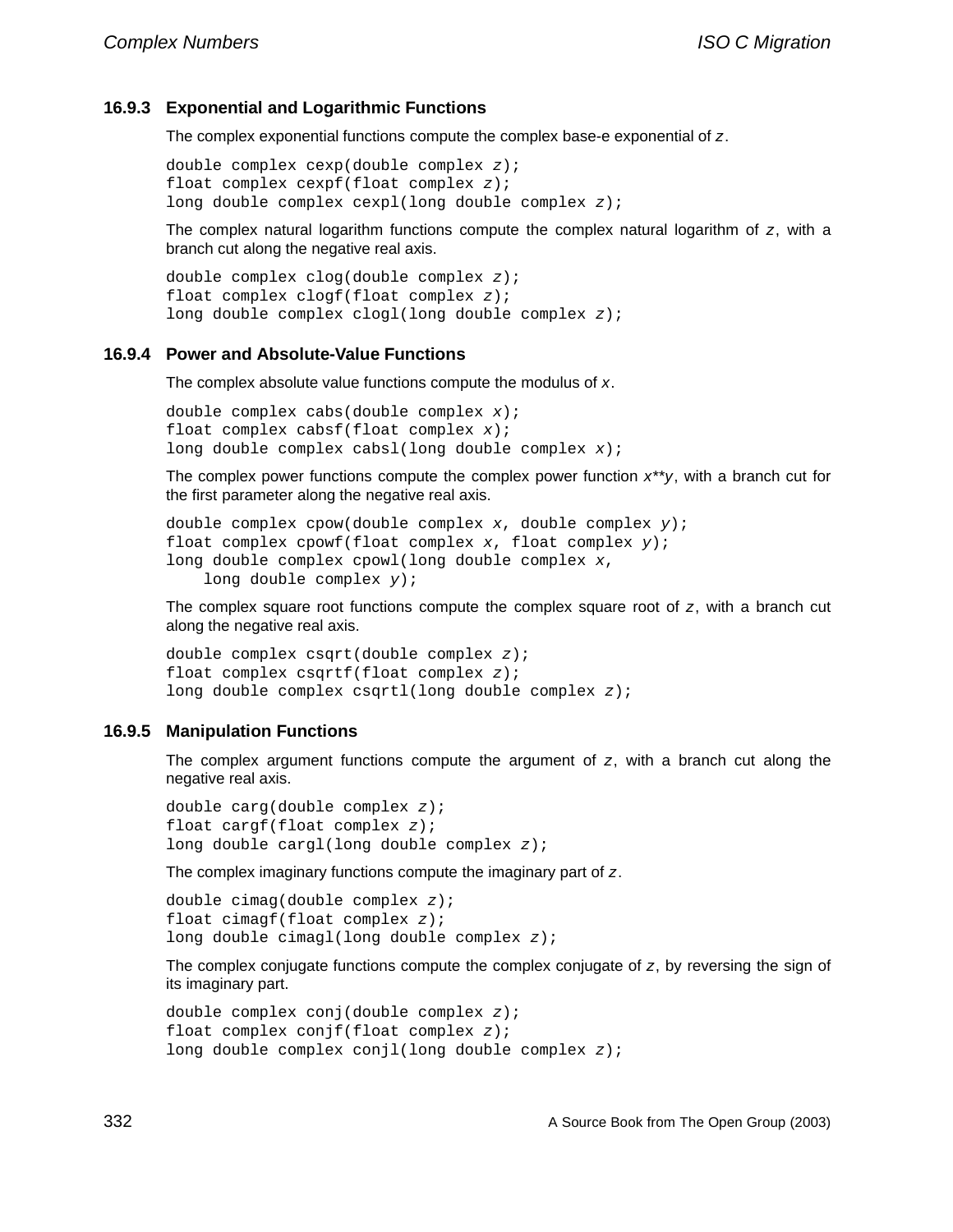The complex projection functions compute a projection of z onto the Riemann sphere.

double complex cproj(double complex z); float complex cprojf(float complex z); long double complex cprojl(long double complex z);

The complex real functions compute the real part of z.

double creal(double complex z); float crealf(float complex z); long double creall(long double complex z);

Note that no errors are defined for any of the above functions.

# **16.10 Other Mathematical Changes**

The standard extended the mathematical support via **<math.h>** by providing versions of functions to support **float** and **long double** as well as the existing double floating type functions.

The functions  $ecvt()$ ,  $fcvt()$ , and  $gcvt()$  were dropped from the standard since their capability is available using the sprintf() function.

The **pragma STDC FP\_CONTACT** indicates to an implementation whether it is allowed (ON) or disallowed (OFF) to contract expressions; that is, evaluated as though an expression is an atomic operation, thereby omitting certain rounding errors.

The macro NAN is defined only if an implementation supports quiet NaNs.

#### **16.10.1 Classification Macros**

The following are defined for use with classification macros:

| FP NAN       | The floating-point number $x$ is "Not a Number".          |
|--------------|-----------------------------------------------------------|
| FP INFINITE  | The value of the number is either plus or minus infinity. |
| FP ZERO      | The value of the number is either plus or minus zero.     |
| FP SUBNORMAL | The number is in denormalized format.                     |
| FP NORMAL    | There is nothing special about the number.                |
|              |                                                           |

The macro fpclassify() classifies its argument as either NaN, infinite, normal, subnormal, zero, or into another implementation-defined category.

int fpclassify(real-floating x);

The macro *isfinite*() determines whether its argument has a finite value (zero, subnormal, or normal, and not infinite or NaN).

int isfinite(real-floating x);

The macro *isinf*() determines whether its argument value is an infinity (positive or negative).

int isinf(real-floating x);

The macro *isnam*() determines whether its argument value is a NaN.

int isnan(real-floating x);

The macro isnormal( ) determines whether its argument value is normal (neither zero, subnormal, infinite, nor NaN).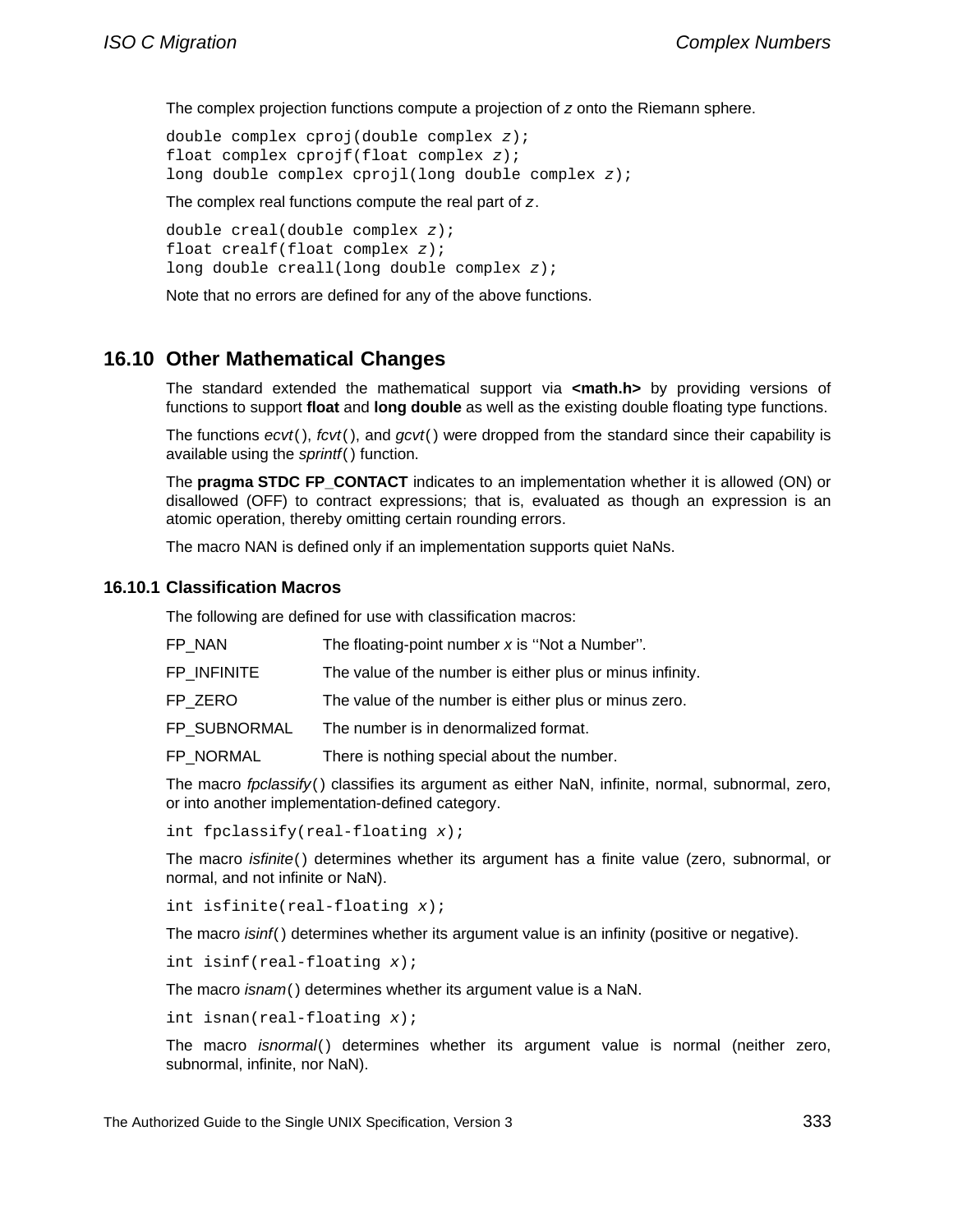int isnormal(real-floating x);

The macro signbit( ) determines whether the sign of its argument value is negative.

```
int signbit(real-floating x);
```
#### **16.10.2 Trigonometric Functions**

The following functions compute the arc cosine, arc sin, and arctan of  $x$ , respectively:

```
float acosf(float x);
long double acosl(long double x);
float asinf(float x);
long double asinl(long double x);
long double tanh(long double x);
```
The following functions compute the arc tangent of  $y/x$ :

float atan2f(float  $y$ , float  $x$ ); long double atan2l(long double  $y$ , long double  $x$ );

The following functions compute the cosine, sin, and tangent of x, respectively:

```
float \cos f(float x);
long double cosl(long double x);
float sinf(float x);
long double sinl(long double x);
float tanf(float x);
long double tanh(long double x);
```
#### **16.10.3 Hyperbolic Functions**

The following functions compute the arc hyperbolic cosine of x:

```
float acosh(float x);
long double acoshl(long double x);
```
The following functions compute the arc hyperbolic sine of  $x$ :

float  $asinh(float x)$ ; long double asinhl(long double x);

The following functions compute the arc hyperbolic tangent of x:

float  $atanhf(fload x)$ ; long double atanhl(long double x);

The following functions compute the hyperbolic cosine of x:

```
float coshf(float x);
long double coshl(long double x);
```
The following functions compute the hyperbolic sine of x:

float  $sinh(f$ loat  $x)$ ; long double sinhl(long double x);

The following functions compute the hyperbolic tangent of x:

float  $tanh(f$ loat  $x$ ); long double tanhl(long double x);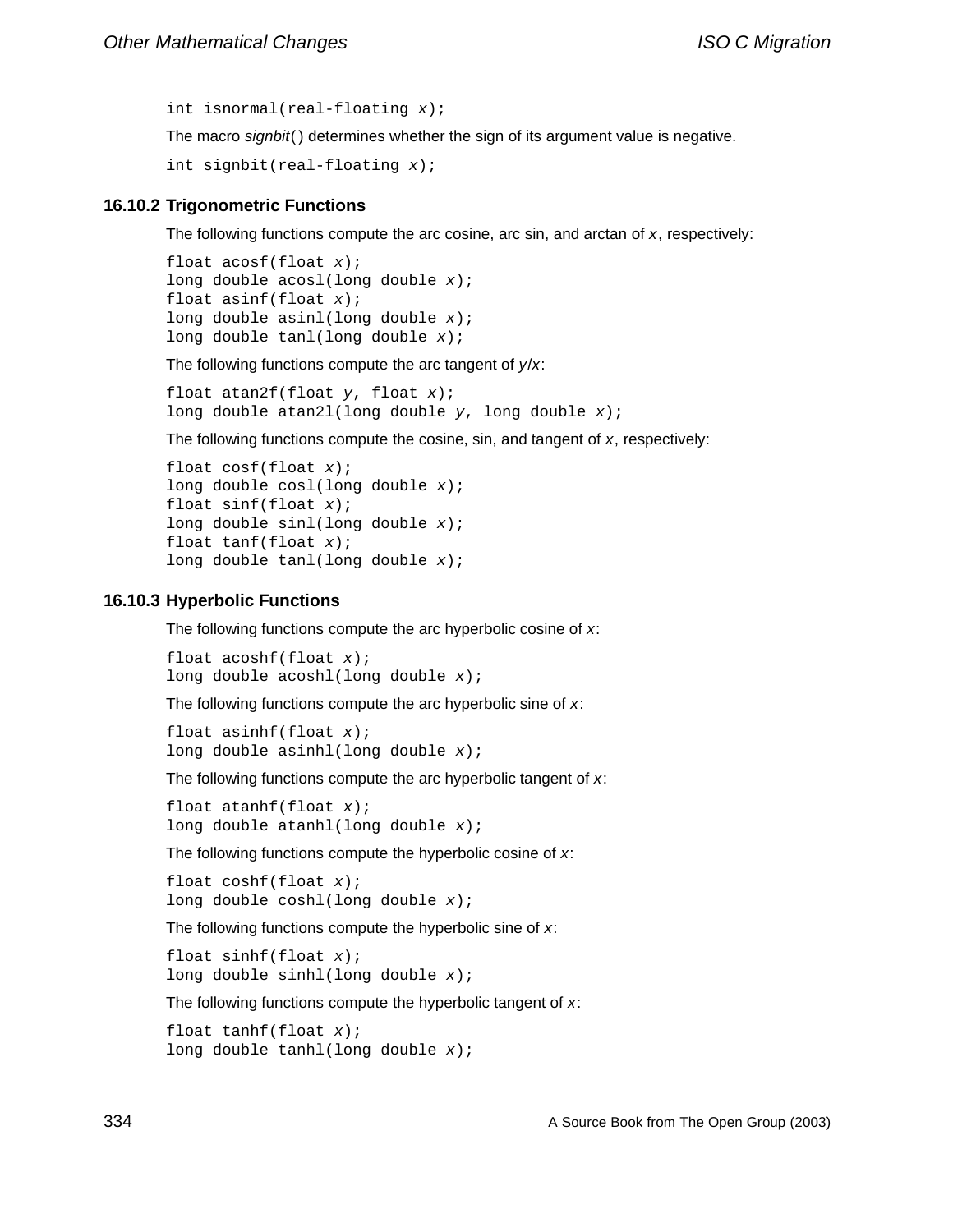### **16.10.4 Exponential and Logarithmic Functions**

The following functions compute the base-e exponential of x:

```
float expf(float x);
long double expl(long double x);
```
The following functions compute the base-2 exponential of x:

```
double exp2(double x);
float exp2f(fload x);
long double exp2l(long double x);
```
The following functions compute the base-e exponential of  $(x-1)$ :

```
float expm1f(float x);
long double expm11(long double x);
```
The following functions break a floating-point number into a normalized fraction and an integral power of 2:

```
float frexpf(float value, int *exp);
long double frexpl(long double value, int *exp);
```
The following functions extract the exponent of x:

```
int ilogbf(float x);
int ilogbl(long double x);
```
The following functions multiply a floating-point number by an integral power of 2:

```
float ldexpf(float x, int exp);
long double ldexpl(long double x, int exp);
```
The following functions compute the natural logarithm of x:

```
float logf(float x);
long double logl(long double x);
```
The following functions compute the base-10 logarithm of x:

```
float log10f(float x);
long double log101(long double x);
```
The following functions compute the natural logarithm of  $(x+1)$ :

```
float log1pf(float x);
long double log1pl(long double x);
```
The following functions compute the base-2 logarithm of x:

```
double log2(double x);
float log2f(fload x);
long double log2l(long double x);
```
The following functions extract the exponent of x:

```
float logbf(float x);
long double logbl(long double x);
```
The following functions break x into integral and fractional parts:

```
float modff(float x, float *iptr);
long double modfl(long double x, long double *iptr);
```
The Authorized Guide to the Single UNIX Specification, Version 3 335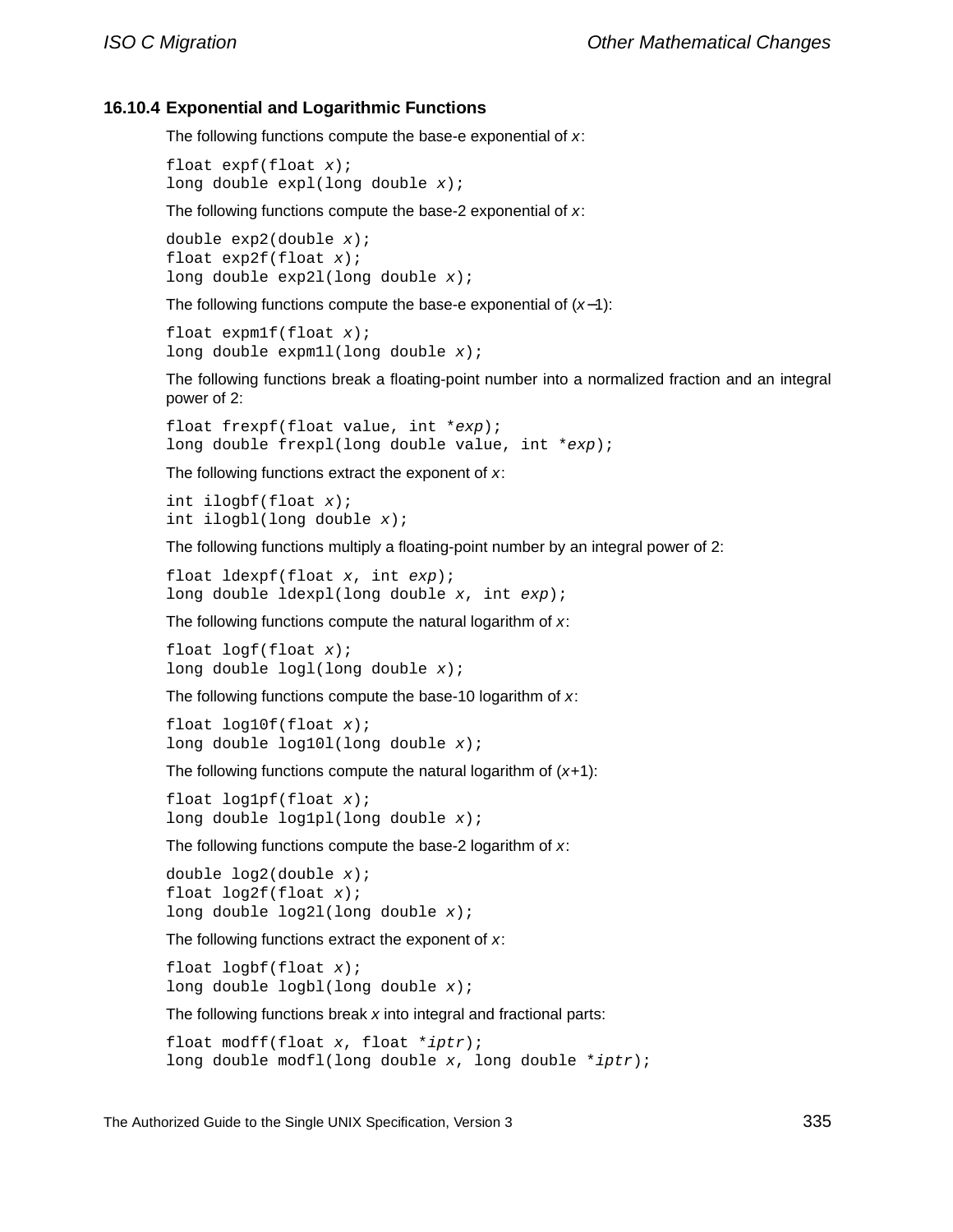The following functions compute x\*FLT\_RADIX\*\*n efficiently:

```
double scalbn(double x, int n);
float scalbnf(float x, int n);
long double scalbnl(long double x, int n);
double scalbln(double x, long int n);
float scalblnf(float x, long int n);
long double scalblnl(long double x, long int n);
```
The following functions compute the real cube root of x:

```
double cbrt(double x);
float cbrtf(fload x);
long double cbrtl(long double x);
```
The following functions compute the absolute value of x:

```
float fabsf(float x);
long double fabsl(long double x);
```
The following functions compute the square root of the sum of the squares of  $x$  and  $y$ :

```
float hypotf(float x, float y);
long double hypotl(long double x, long double y);
```
The following functions compute  $x$  raised to the power of  $y$ :

float  $powf(float x, float y)$ ; long double powl(long double x, long double y);

The following functions compute the non-negative square root of x:

```
float sqrt(float x);
long double sqrtl(long double x);
```
The following functions compute the error function of x:

```
float erff(float x);
long double erfl(long double x);
```
The following functions compute the natural logarithm of the absolute value of the gamma function of x:

```
float lgammaf(float x);
long double lgammal(long double x);
```
The following functions compute the (true) gamma function of  $x$ :

```
double tgamma(double x);
float tgammaf(float x);
long double tgammal(long double x);
```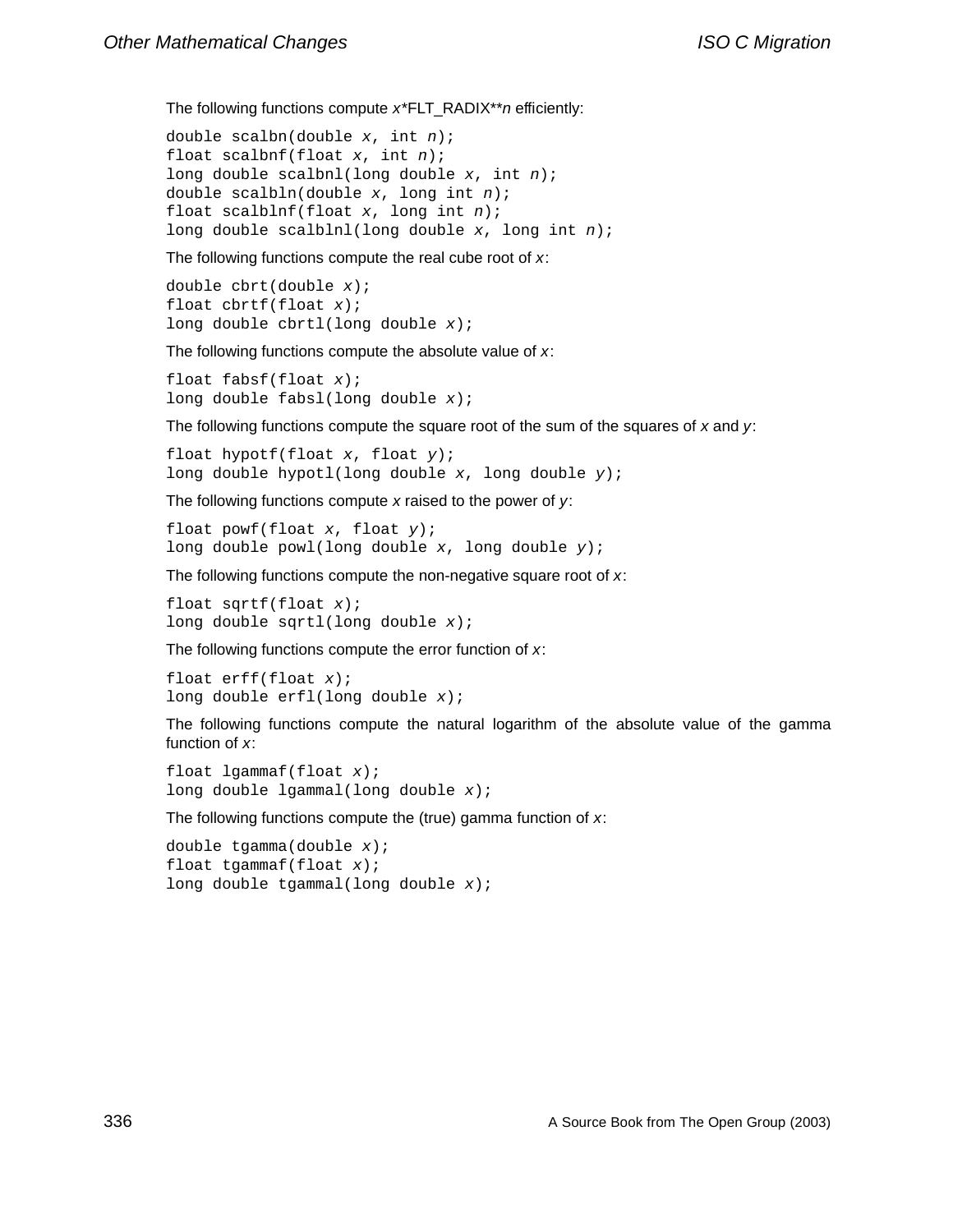#### **16.10.5 Nearest Integer Functions**

The following functions compute the smallest integer value not less than x:

```
float ceilf(float x);
long double ceill(long double x);
```
The following functions compute the largest integer value not greater than x:

```
float floorf(float x);
long double floorl(long double x);
```
The following functions round x to an integer value in floating-point format, using the current rounding direction and without raising the inexact floating-point exception:

```
double nearbyint(double x);
float nearbyintf(float x);
long double nearbyintl(long double x);
```
The following functions round  $x$  to an integer value in floating-point format, using the current rounding direction and may raise the inexact floating-point exception if the result differs in value from the argument:

```
float rintf(float x);
long double rintl(long double x);
```
The following functions round  $x$  to the nearest integer value, rounding according to the current rounding direction:

```
long int lrint(double x);
long int lrintf(float x);
long int lrintl(long double x);
long long int llrint(double x);
long long int llrintf(float x);
long long int llrintl(long double x);
```
The following functions round  $x$  to the nearest integer value in floating-point format, rounding halfway cases away from zero, regardless of the current rounding direction:

```
double round(double x);
float roundf(float x);
long double roundl(long double x);
```
The following functions round x to the nearest integer value, rounding halfway cases away from zero, regardless of the current rounding direction:

```
long int lround(double x);
long int lroundf(float x);
long int lroundl(long double x);
long long int llround(double x);
long long int llroundf(float x);
long long int llroundl(long double x);
```
The following functions round x to the integer value, in floating format, nearest to but no larger in magnitude than  $x$ :

```
double trunc(double x);
float truncf(fload x);
long double truncl(long double x);
```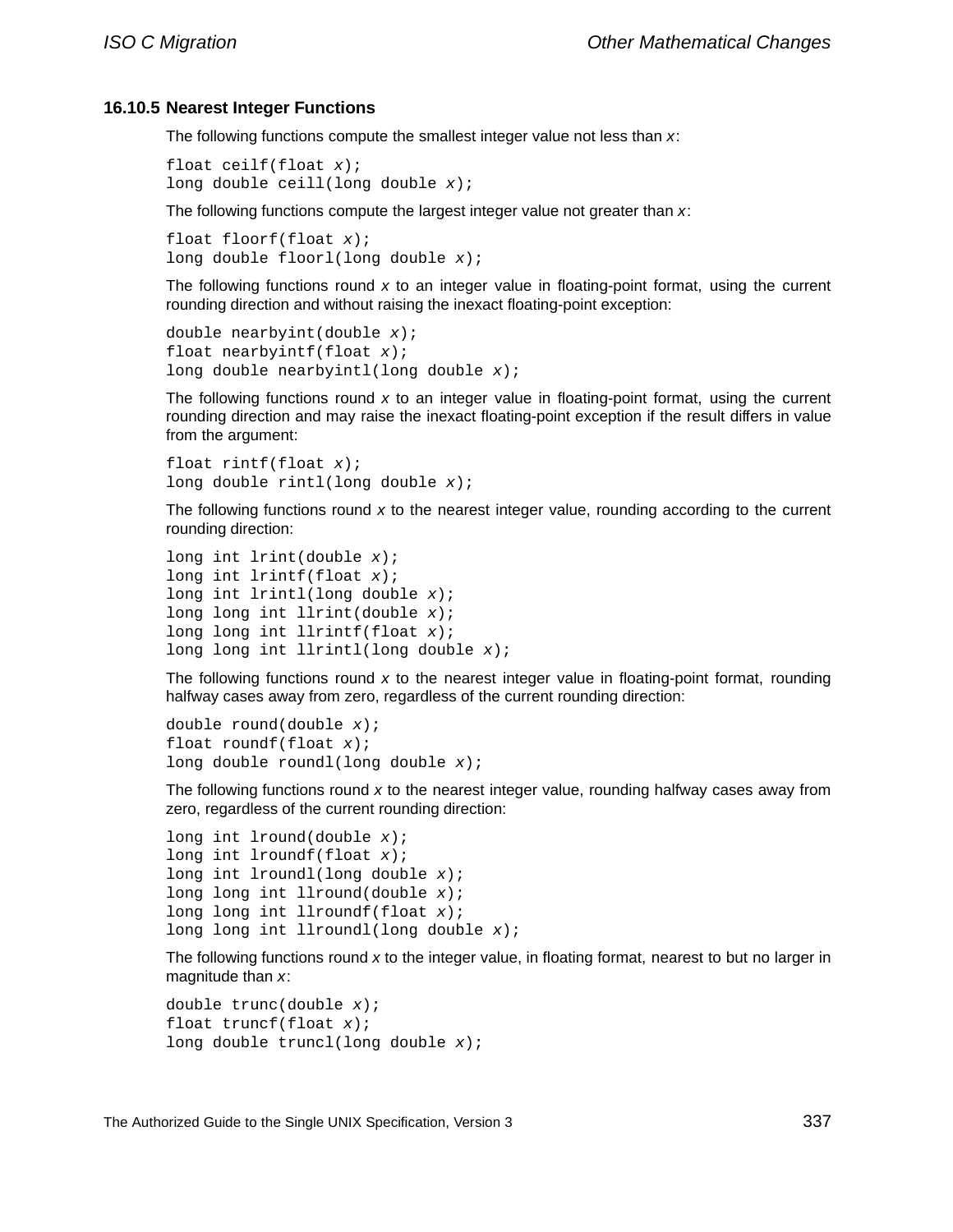### **16.10.6 Remainder Functions**

The following functions compute the floating-point remainder of  $x/y$ :

float fmodf(float x, float y); long double fmodl(long double  $x$ , long double  $y$ );

The following functions compute the IEC 60559: 1989 standard remainder  $x$  REM  $y$ :

float remainderf(float  $x$ , float  $y$ ); long double remainderl(long double  $x$ , long double  $y$ );

The following functions shall compute the same remainder as the remainder family of functions, but in a different manner:

```
double remquo(double x, double y, int *quo);
float remquof(float x, float y, int *q u o);
long double remquol(long double x, long double y, int *quo);
```
#### **16.10.7 Manipulation Functions**

The following functions produce a value with the magnitude of and the sign of  $y$ :

```
double copysign(double x, double y);
float copysignf(float x, float y);
long double copysignl(long double x, long double y);
```
The following functions return a quiet NaN, if available, with content indicated by tagp:

```
double nan(const char *tagp);
float nanf(const char *tagp);
long double nanl(const char *tagp);
```
The following functions determine the next representable value:

```
float nextafterf(float x, float y);
long double nextafterl(long double x, long double y);
```
The following functions are equivalent to the *nextafter* functions, except that the second parameter has type **long double** and the functions return y converted to the type of the function if  $x$  equals  $y$ :

```
double nexttoward(double x, long double y);
float nexttowardf(float x, long double y);
long double nexttowardl(long double x, long double y);
```
The following functions determine the positive difference between their arguments:

```
double fdim(double x, double y);
float fdimf(float x, float y);
long double fdiml(long double x, long double y);
```
The following functions determine the maximum numeric value of their arguments:

```
double fmax(double x, double y);
float fmaxf(float x, float y);
long double fmaxl(long double x, long double y);
```
If the optional macros FP\_FAST\_FMA, FP\_FAST\_FMAF, and FP\_FAST\_FMAL are defined, it indicates that the corresponding fma() function executes at least as fast as a multiply and an add of double operands.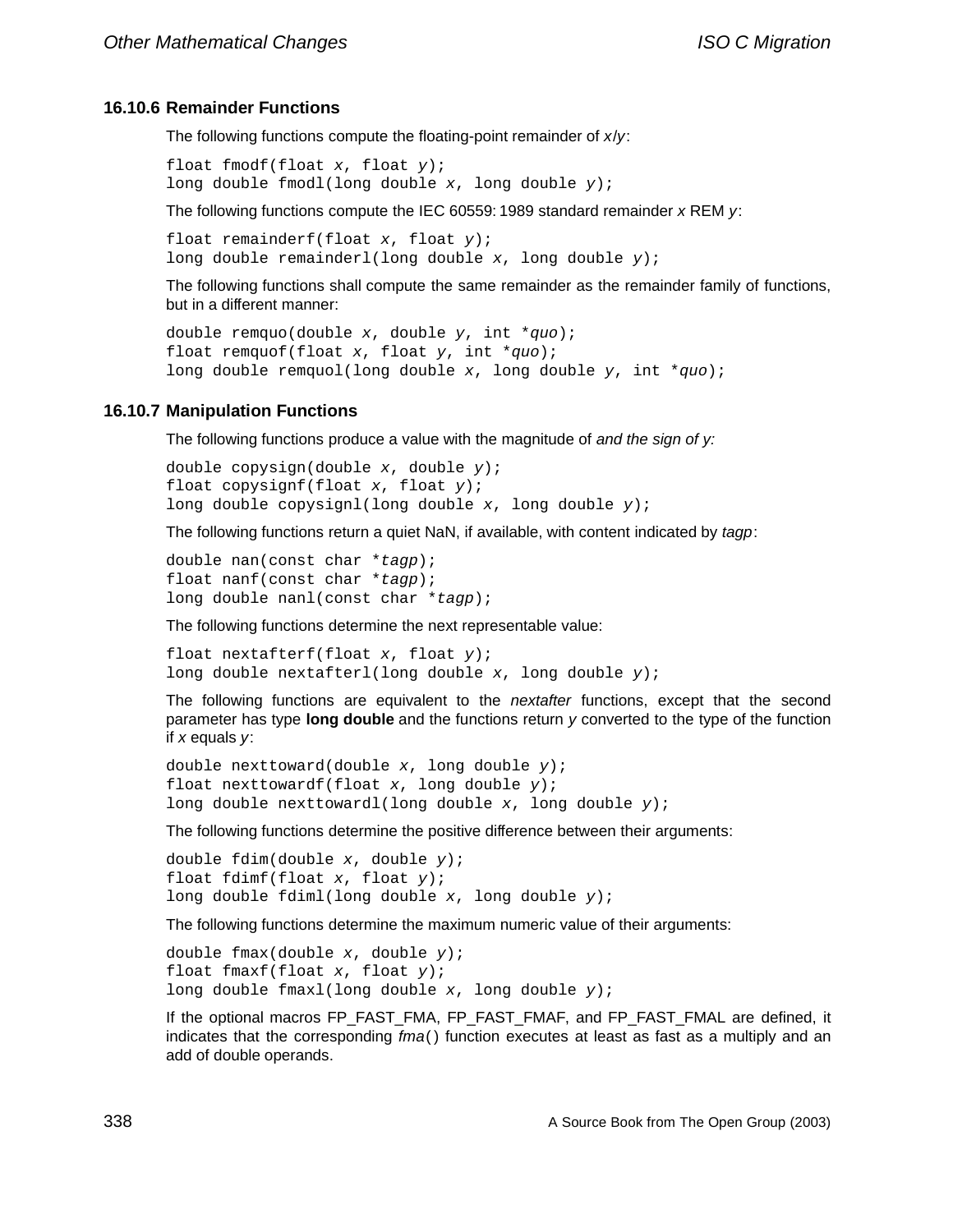The following functions determine the minimum numeric value of their arguments:

double  $fmin(double x, double y)$ ; float fminf(float  $x$ , float  $y$ ); long double fminl(long double  $x$ , long double  $y$ );

The following functions compute  $(x^*y)$ +z, rounded as one ternary operation:

```
double fma(double x, double y, double z);
float fmaf(float x, float y, float z);
long double fmal(long double x, long double y,
    long double z);
```
#### **16.10.8 Comparison Macros**

The isgreater() macro tests whether  $x$  is greater than  $y$ .

int isgreater(real-floating  $x$ , real-floating  $y$ );

The isgreaterequal() macro tests whether x is greater than or equal to  $y$ .

int isgreaterequal(real-floating  $x$ , real-floating  $y$ );

The *isless()* macro tests whether  $x$  is less than  $y$ .

int isless(real-floating  $x$ , real-floating  $y$ );

The *islessequal()* macro tests whether x is less than or equal to  $y$ .

int islessequal(real-floating x, real-floating y);

The *islessgreater*() macro tests whether x is less than or greater than  $y$ .

int islessgreater(real-floating  $x$ , real-floating  $y$ );

The *isunordered*() macro tests whether x and y are unordered.

int isunordered(real-floating  $x$ , real-floating  $y$ );

**Note:** Annex F (normative) was added to specify the IEC 60559: 1989 standard floating-point arithmetic. An implementation that defines \_\_STDC\_IEC\_559\_\_ must conform to the specification detailed in this annex.

# **16.11 Floating-Point Environment Support**

The header **<fenv.h>** declares the types, and defines the macros and functions that support access to an implementation's floating-point environment.

Two types are declared:

fenv\_t Represents the entire floating-point environment.

**fexcept t** Represents the collective floating-point status flags.

The **pragma** directive has three reserved forms, all starting with the preprocessor token **STDC**. These are used to specify certain characteristics of the floating-point support to comply with the IEC 60559: 1989 standard.

The **pragma STDC FENV\_ACCESS** provides the means of informing an implementation when a program might access the floating-point environment.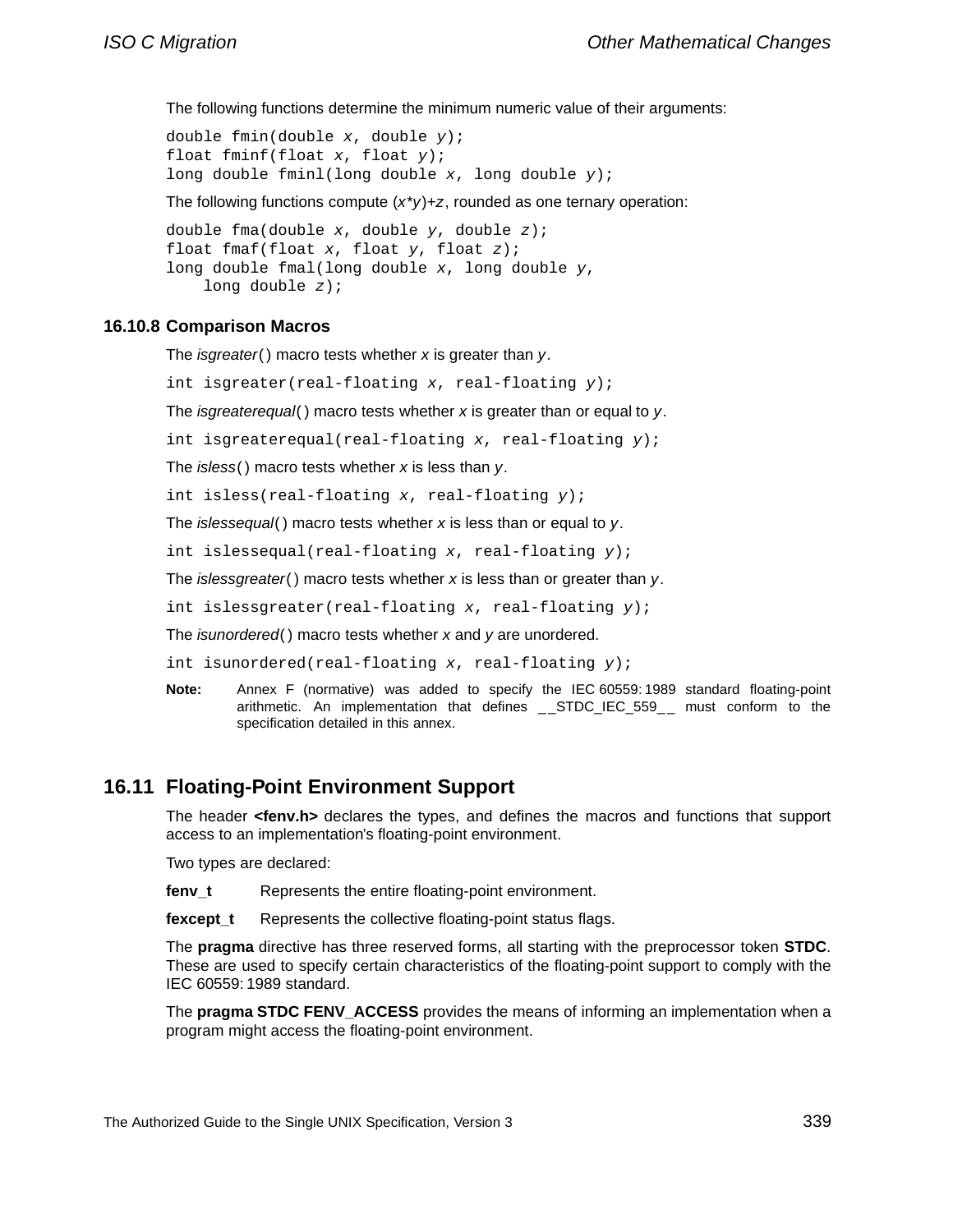For example:

```
double a;
#pragma STDC FENV_ACCESS ON
a = 1.0 + 2.0;
#pragma STDC FENV_ACCESS OFF
```
# **16.11.1 Exceptions**

The following function clears the supported floating-point exceptions:

void feclearexcept(int excepts);

The following function stores an implementation-dependent representation of the states of the floating-point status flags:

void fegetexceptflag(fexcept\_t \*flagp, int excepts);

The following function raises the supported floating-point exceptions represented by its argument:

void feraiseexcept(int excepts);

The following function sets the floating-point status flags:

void fesetexceptflag(const fexcept\_t \*flagp, int excepts);

The following function tests which of a specified subset of the floating-point exception flags are currently set:

int fetestexcept(int excepts);

Each of the following floating-point exception macros is defined if an implementation supports these functions:

FE\_DIVBYZERO FE\_INEXACT FE\_INVALID FE\_OVERFLOW FE\_UNDERFLOW FE\_ALL\_EXCEPT (Bitwise OR of all the other macros.)

Additional implementation-defined floating-point exceptions, with macro definitions beginning with FE\_ and an uppercase letter, may also be defined by an implementation.

# **16.11.2 Rounding**

The following functions respectively set and return the current rounding direction:

```
int fesetround(int round);
int fegetround(void);
```
Each of the following floating-point macros is defined if an implementation supports these functions:

FE\_DOWNWARD FE\_TONEAREST FE\_TOWARDZERO FE\_UPWARD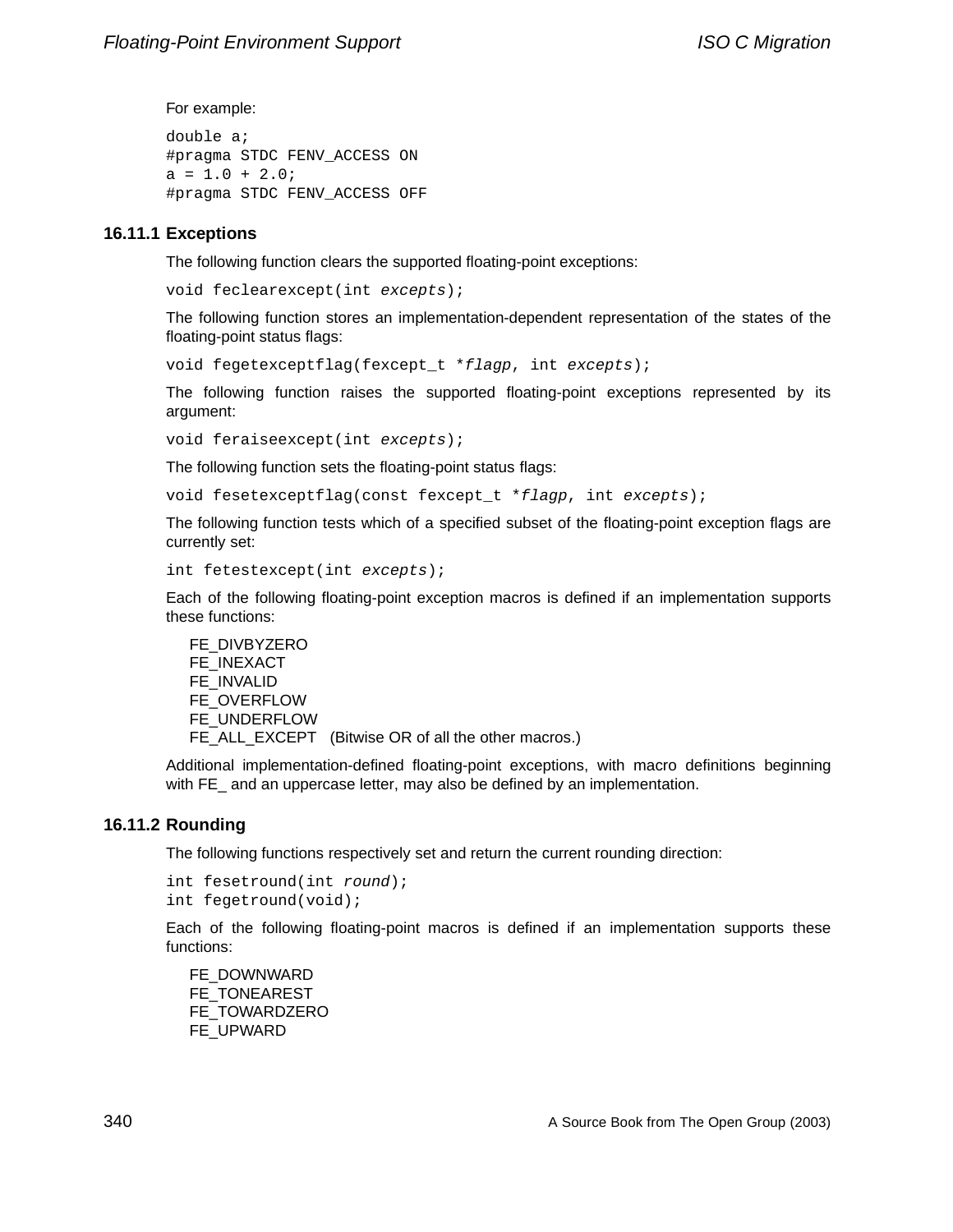Additional implementation-defined rounding directions, with macro definitions beginning with FE\_ and an uppercase letter, may also be defined by an implementation.

### **16.11.3 Environment**

The following functions respectively set and return the floating-point environment function:

```
void fesetenv(const fenv t *envp);
void fegetenv(fenv t *envp);
```
The following function saves the currently raised floating-point exception(s), installs the floatingpoint environment represented by the object pointed to by envp, and then raises the saved floating-point exception(s):

void feupdateenv(const fenv t \*envp);

The following function saves the current floating-point environment in the object pointed to by envp, clears the floating-point status flags, and then installs a non-stop (continue on floatingpoint exceptions) mode, if available, for all floating-point exceptions:

int feholdexcept(fenv t \*envp);

The macro FE\_DFL\_ENV represents the default floating-point environment; that is, the one installed at program startup. It can be used as an argument with the above functions and is of type **\*const fenv\_t**.

# **16.12 Type-Generic Math**

Type-generic macros may enable the writing of more portable code, and reduce need for casting and suffixing when porting applications to new platforms.

The header **<tgmath.h>** includes the headers **<math.h>** and **<complex.h>** and defines numerous type-generic macros. Except for *modf*, there is a type-generic macro for each of the functions in **<math.h>** and **<complex.h>** that do not have an 'f' (**float**) or 'l' (**long double**) suffix and have one or more parameters whose corresponding real type is **double**.

Such parameters are called generic parameters.

Use of a type-generic macro invokes a function whose corresponding real type and type domain are determined by the arguments for the generic parameters. The real type is determined as follows:

- 1. First, if any argument for generic parameters is a **long double**, the real type is **long double**.
- 2. Otherwise, if any argument for generic parameters is a double or an integer type, the real type is **double**.
- 3. Otherwise, the real type is **float**.

Type-generic macros that accept complex arguments also accept imaginary arguments. If an argument is imaginary, the macro expands to an expression whose type is **real**, **imaginary**, or **complex**, as appropriate for the particular function.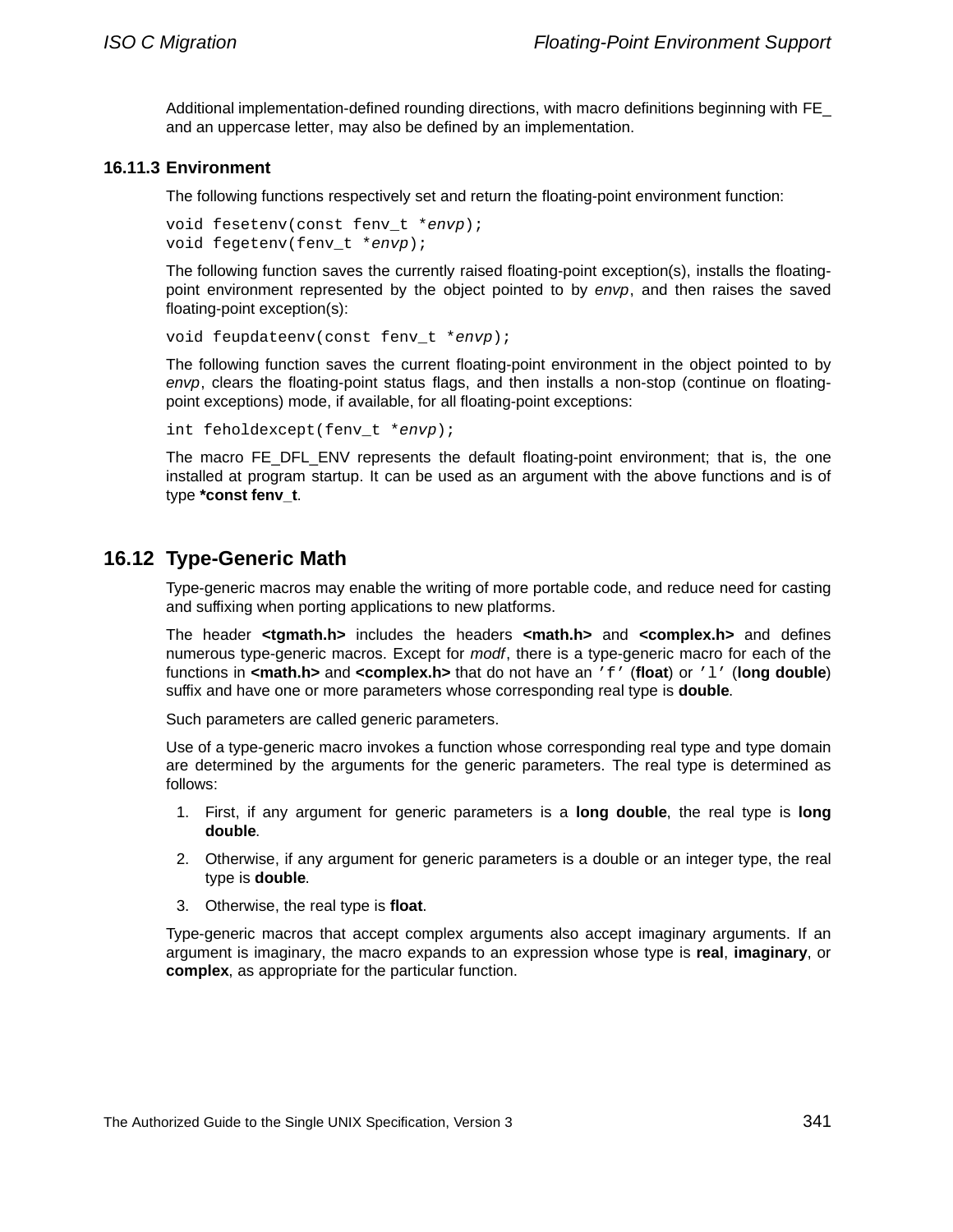# **16.12.1 Unsuffixed Functions With a C-Prefixed Counterpart**

For each unsuffixed function in **<math.h>** for which there is a function in **<complex.h>** with the same name except for a  $c$  prefix, the corresponding type-generic macro for both functions has the same name as the function in **<math.h>**.

For example, the type-generic macro for  $tan()$  and  $ctan()$  is  $tan$ .

If at least one argument for a generic parameter is complex, then use of the macro invokes a complex function; otherwise, a real function is invoked.

# **16.12.2 Unsuffixed Functions Without a C-Prefixed Counterpart**

For each unsuffixed function in **<math.h>** for which there is not a function in **<complex.h>** with the same name but having a  $re$  prefix, the corresponding type-generic macro for both functions has the same name as the function in **<math.h>**. If all arguments for generic parameters are real, then use of the macro invokes a real function; otherwise, use of the macro results in undefined behavior. Examples of such functions include fdim() and lround().

For each unsuffixed function in **<complex.h>** for which there is not a function in **<math.h>** with the same name but without a  $\prime c \prime$  prefix, the corresponding type-generic macro for both functions has the same name as the function in **<complex.h>**. Use of the macro with any real or complex argument invokes a complex function.

# **16.13 Other Library Changes**

A number of new functions were added to the standard, prototypes for many functions now contain the new keyword **restrict** as part of some parameter declarations, and a number of functions had their definition clarified or extended.

# **atoll( )**

A numeric conversion function for the conversion of a string to a **long long int** representation.

long long int atoll(const char \*nptr);

# **\_Exit( )**

This function causes normal program termination to occur and control to be returned to the host environment without triggering signals or atexit() registered functions.

This function name (rather than  $\_exit()$ ) was chosen to avoid potential conflict with existing practice.

# **fpos\_t**

The description of **fpos\_t** was changed to exclude array type objects.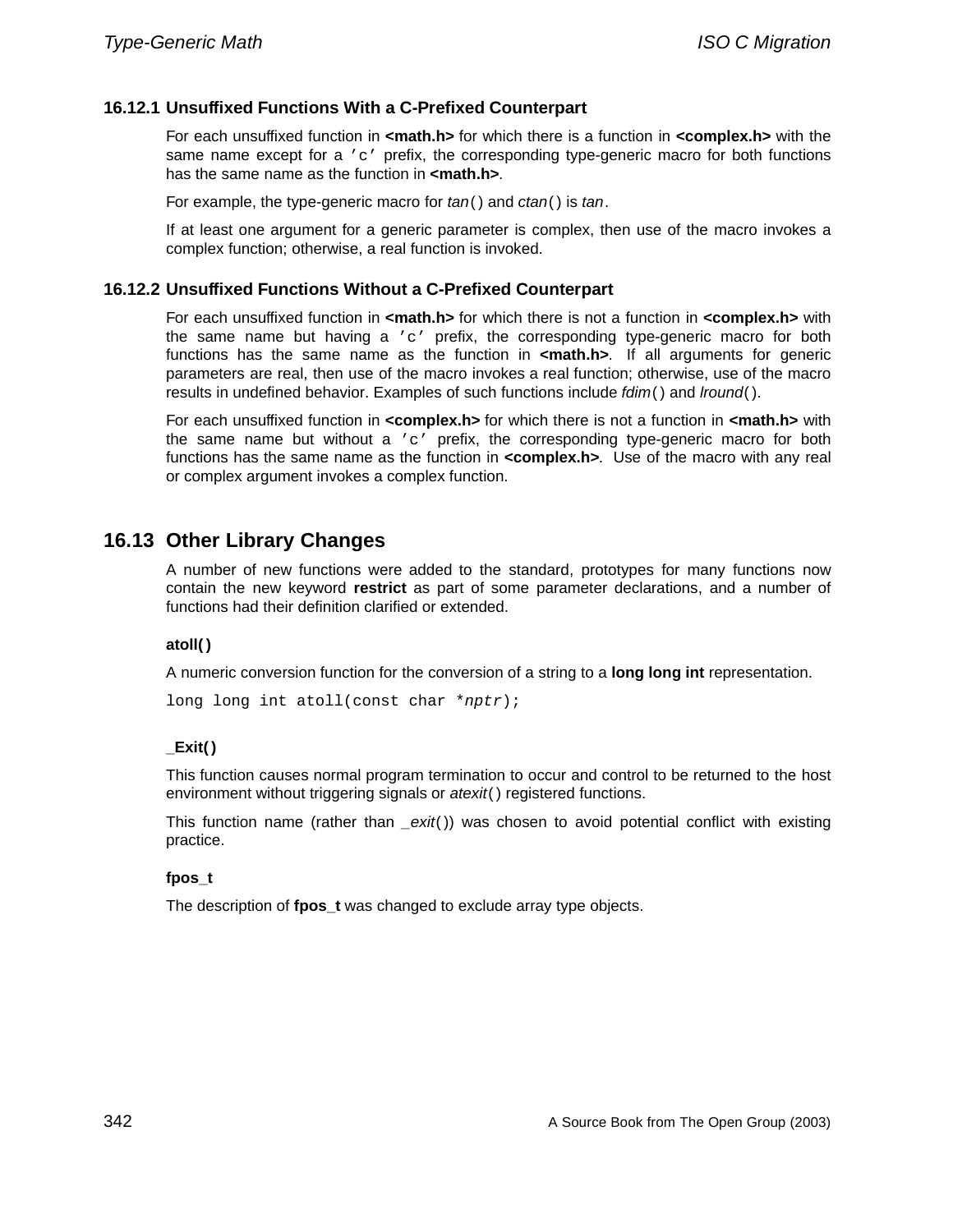# **isblank( )**

This function tests whether c is a character of class **blank** in a program's current locale.

```
int isblank(int c);
```
# **iswblank( )**

This function tests whether wc is a wide-character which is a member of the class **blank** in the program's current locale.

```
int iswblank(wint_t wc);
```
#### **llabs( )**

In a similar manner to its counterparts  $abs()$  and  $\text{las}($ ), this function computes the absolute value of an integer.

long long int llabs(long long int j);

# **lldiv( )**

In a similar manner to its counterparts  $div()$  and  $div()$ , this function retuns a structure of type **lldiv\_t** which contains both the quotient and the remainder, each of which is of type **long long int**.

lldiv\_t lldiv(long long int numer, long long int denom);

#### **localeconv( )**

The standard added the following members to the **lconv** structure (defined in **<locale.h>**) to assign with long-standing POSIX practice and to permit additional flexibility with internationally formatted monetary quantities:

| char p_cs_precedes  | Set to 1 or 0 if the currency_symbol respectively precedes or<br>succeeds the value for a non-negative locally formatted monetary<br>quantity.                |
|---------------------|---------------------------------------------------------------------------------------------------------------------------------------------------------------|
| char n_cs_precedes  | Set to 1 or 0 if the currency_symbol respectively precedes or<br>succeeds the value for a negative locally formatted monetary<br>quantity.                    |
| char p_sep_by_space | Set to a value indicating the separation of the currency_symbol, the<br>sign string, and the value for a non-negative locally formatted<br>monetary quantity. |
| char n_sep_by_space | Set to a value indicating the separation of the currency_symbol, the<br>sign string, and the value for a negative locally formatted monetary<br>quantity.     |
| char p_sign_posn    | Set to a value indicating the positioning of the <b>positive_sign</b> for a<br>non-negative locally formatted monetary quantity.                              |
| char n_sign_posn    | Set to a value indicating the positioning of the negative_sign for a<br>negative locally formatted monetary quantity.                                         |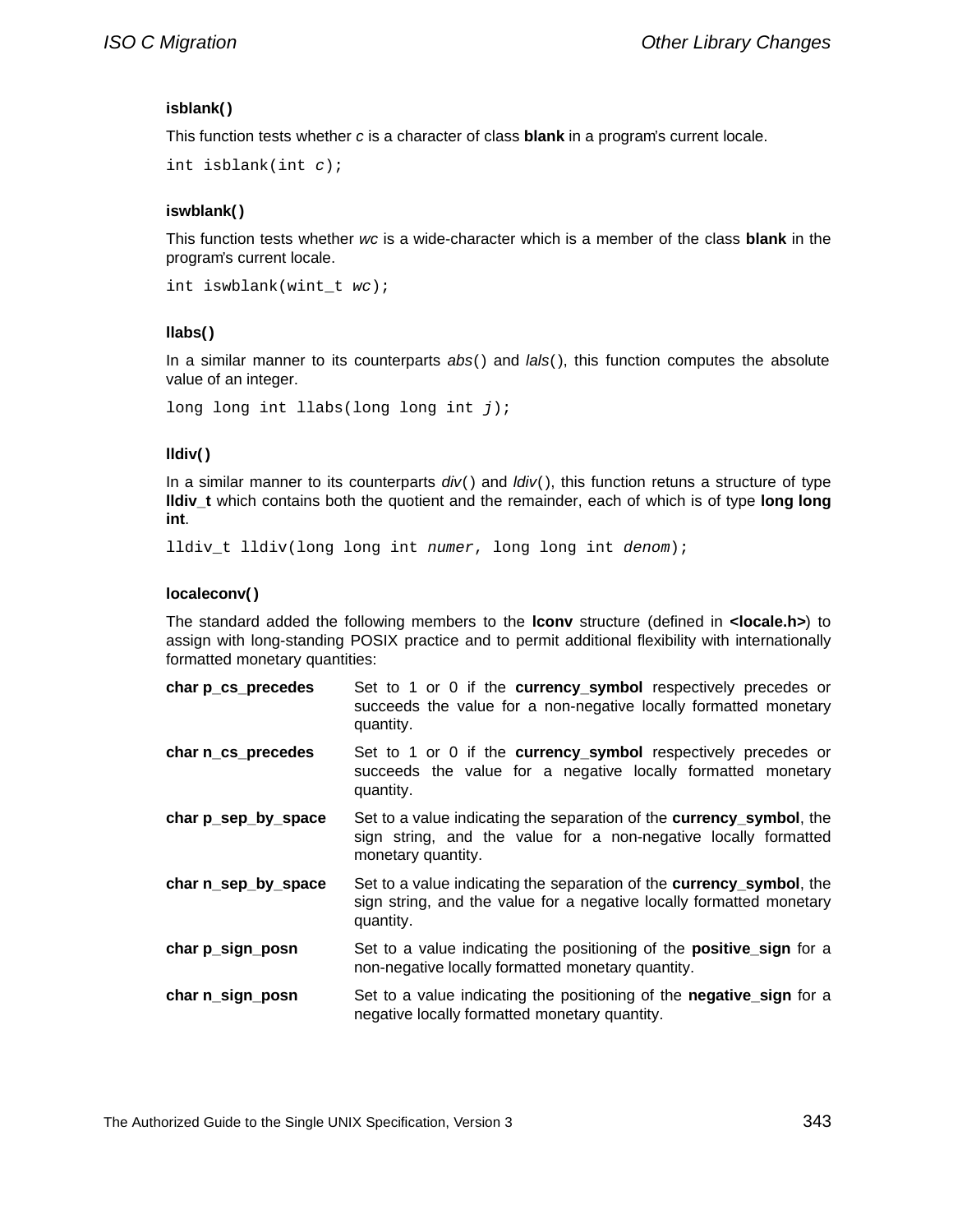# **printf( ), fprintf( ), sprintf( )**

New length modifiers were added to the standard:

- hh Specifies that a following d, i, o, u, x, or X conversion specifier applies to a **signed char** or **unsigned char** argument; or that a following n conversion specifier applies to a pointer to a **signed char** argument. This modifier enables character types to be treated the same as all other integer types.
- ll Added to support the new **long long int** type. Specifies that a following d, I, o, u, x, or X conversion specifier applies to a **long long int** or **unsigned long long int** argument; or that a following n conversion specifier applies to a pointer to a **long long int** argument.

The maximum number of characters that can be produced by any single conversion was increased from 509 characters (C89) to 4 095 characters.

#### **realloc( )**

The description of this function was changed to make it clear that the pointed-to object is deallocated, a new object is allocated, and the content of the new object is the same as that of the old object up to the lesser of the two sizes.

#### **scanf( ), fscanf( ), sscanf( )**

The hh and 11 length modifiers (see *printf*() above) were added.

Also the conversion modifiers a and A were added with A being equivalent to a.

These conversion modifiers match an optionally signed floating-point number, infinity, or NaN, whose format is the same as expected for the subject sequence of the strtod() function. The corresponding argument shall be a pointer to floating.

The behavior of the sscanf() function on encountering the end of a string has been clarified.

# **setvbuf( )**

The function prototype was changed to include the **restrict** type qualifier:

```
int setvbuf(FILE *restrict stream, char *restrict buf,
    int type, size_t size);
```
In previous revisions of the standard it was not clear about what, if anything, size means when buf is a null pointer. The standard now warns that size might not be ignored, so portable programs should supply a reasonable value.

#### **snprintf( )**

This function was added to the standard to address the problem of sprintf() potentially overrunning an output buffer. It is equivalent in functionality to sprintf() except that it performs bounds checking on the output array. Extra characters are discarded and a null character is written at the end of the characters actually written to the array.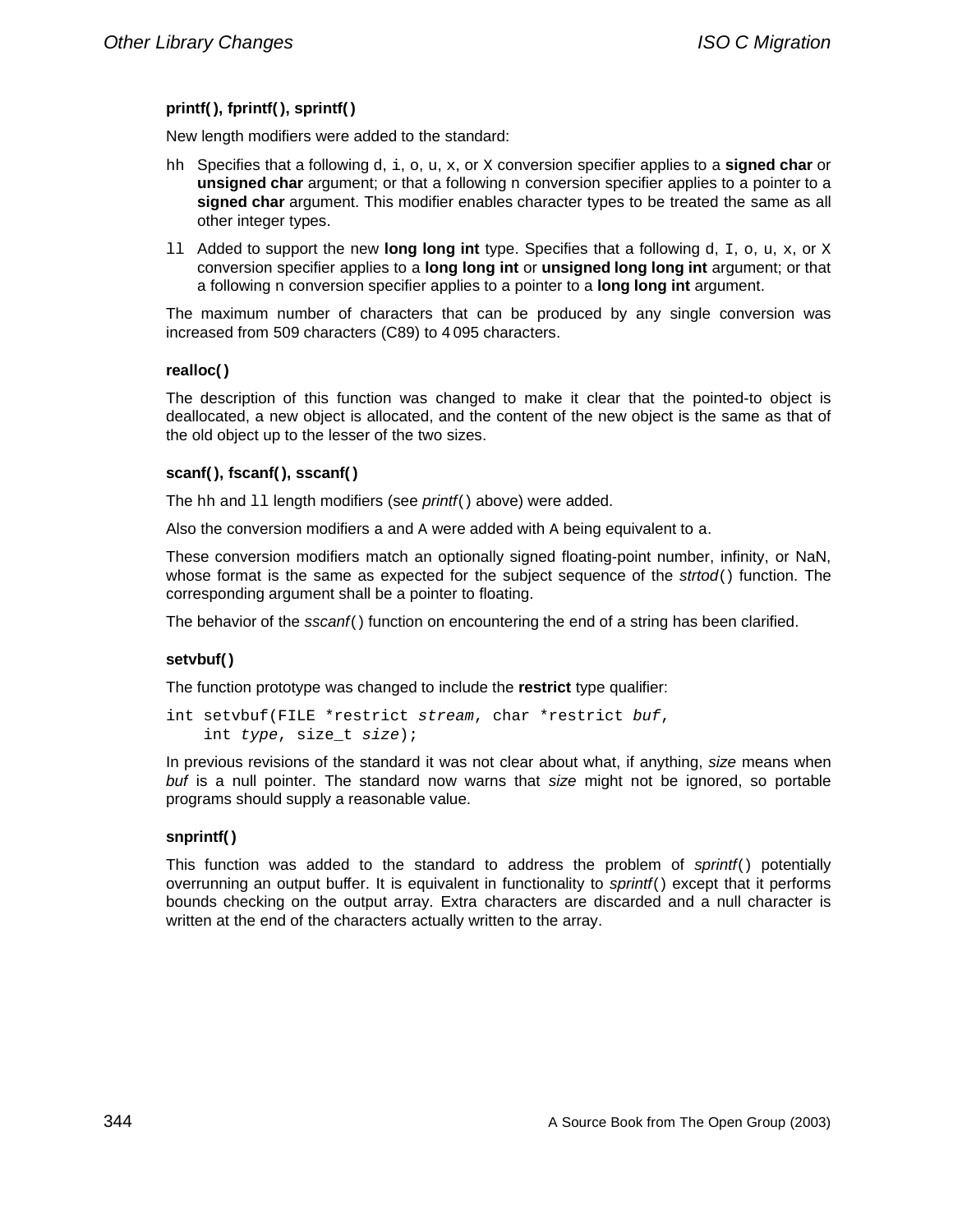# **strftime( )**

The definition of this function was changed to incorporate additional conversion specifiers defined in IEEE Std 1003.1-1996 (POSIX.1), including %C, %D, %e, %F, %g, %G, %h, %n, %r, %R, %t, %T, %u, and %V, as well as the E and O modifiers.

# **strtod( ), strtof( ), strtold ( )**

The following two functions were added to the standard:

```
float strtof(const char *restrict nptr,
    char **restrict endptr);
long double strtold (const char *restrict nptr,
    char **restrict endptr);
```
In a similar manner to their counterpart, the strtod() function, these functions convert the initial portion of the string pointed to by nptr to **float** and **long double** representation, respectively. Support for subject sequences relating to floating-point (NaN, INF, and so on) was also added.

#### **strtoll( ), strtoull( )**

The following two functions were added to the standard:

```
long long int strtoll(const char *restrict nptr,
    char **restrict endptr, int base);
unsigned long int strtoull(const char *restrict nptr,
    char **restrict endptr, int basef5);
```
In a similar manner to their counterparts, the  $strot()$  and  $strot()$  functions, these functions convert the initial portion of the string pointed to by nptr to **long long int** and **unsigned long int** representation, respectively.

#### **tmpnam( )**

The previous standard had a serious flaw regarding this function. If the function were called fewer than {TMP\_MAX} times but was unable to generate a suitable string because every potential string named an existing file, there was no way to report failure and no undefined behavior; hence there was no option other than to never return.

This standard resolved this issue by allowing the function to return a null pointer when it cannot generate a suitable string and by specifying that {TMP\_MAX} is the number of potential strings, any or all of which may name existing files and thus not be suitable return values.

**Note:** This is a quiet change in the standard. Programs that call this function without checking for a null return value may produce undefined behavior.

# **ungetc( )**

The standard deprecated the use of this function on a binary stream at the beginning of the file.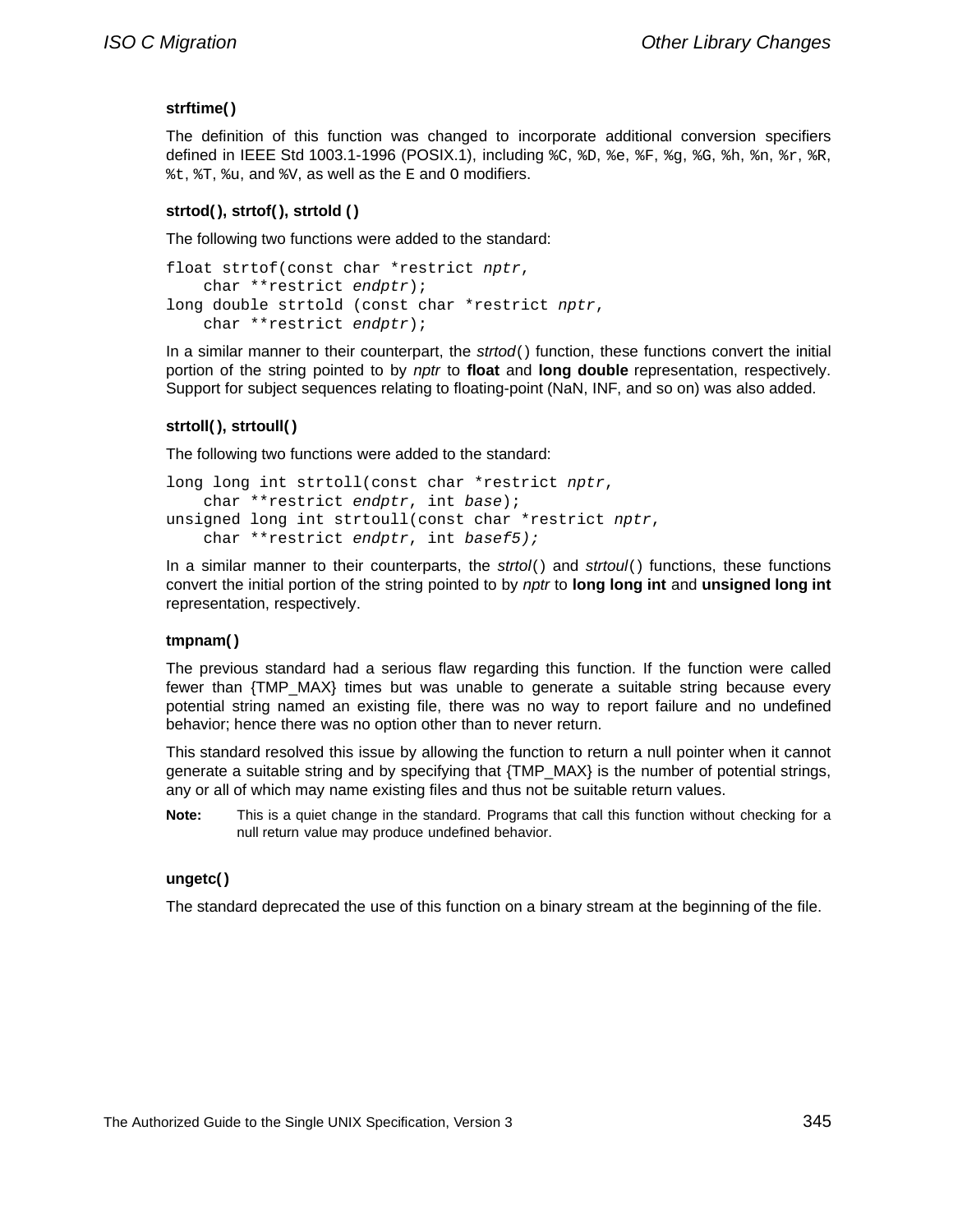# **vfscanf( )**

The following functions are functionally the same as  $scant()$ ,  $scant()$ , and  $scant()$ respectively, except that instead of being called with a variable number of arguments, they are called with an argument list:

```
int vscanf(const char *restrict format, va_list arg);
int vfscanf(FILE *restrict stream,
    const char *restrict format, va_list arg);
int vsscanf(const char *restrict s,
    const char *restrict format, va_list arg);
```
# **vfwscanf( )**

The following functions are functionally the same as fwscanf(), swscanf(), and wscanf() respectively, except that instead of being called with a variable number of arguments, they are called with an argument list:

```
int vfwscanf(FILE *restrict stream,
    const wchar_t *restrict format, va_list arg);
int vswscanf(const wchar_t *restrict s,
   const wchar_t *restrict format, va_list arg);
int vwscanf(const wchar_t *restrict format, va_list arg);
```
# **16.13.1 Wide-String Numeric Conversion Functions**

The following functions were added to the existing wide-string numeric conversion functions:

```
float wcstof(const wchar_t *restrict nptr,
    wchar_t **restrict endptr);
long double wcstold(const wchar t *restrict nptr,
   wchar t **restrict endptr);
long long int wcstoll(const wchar_t *restrict nptr,
    wchar_t **restrict endptr, int base);
long long int wcstoull(const wchar_t *restrict nptr,
   wchar_t **restrict endptr, int base);
```
# **16.14 Annexes**

A number of new normative and informative annexes were added to the standard and some exiting annexes were modified.

Annexes A, B, and E were modified to include the new keywords, universal character names, types, implementation limits, macros and functions, and other changes to the C language.

Annex F (normative) was added to specify the IEC 60559: 1989 standard floating-point arithmetic. An implementation that defines \_\_STDC\_IEC\_559\_\_ must conform to the specification detailed in this annex.

Annex G (informative) was added to specify recommended IEC 60559: 1989 standardcompatible complex arithmetic. An implementation that defines \_\_STDC\_IEC\_559\_COMPLEX\_\_ should conform to the specification detailed in this annex. It is non-normative because there were few existing implementations at the time this standard was approved.